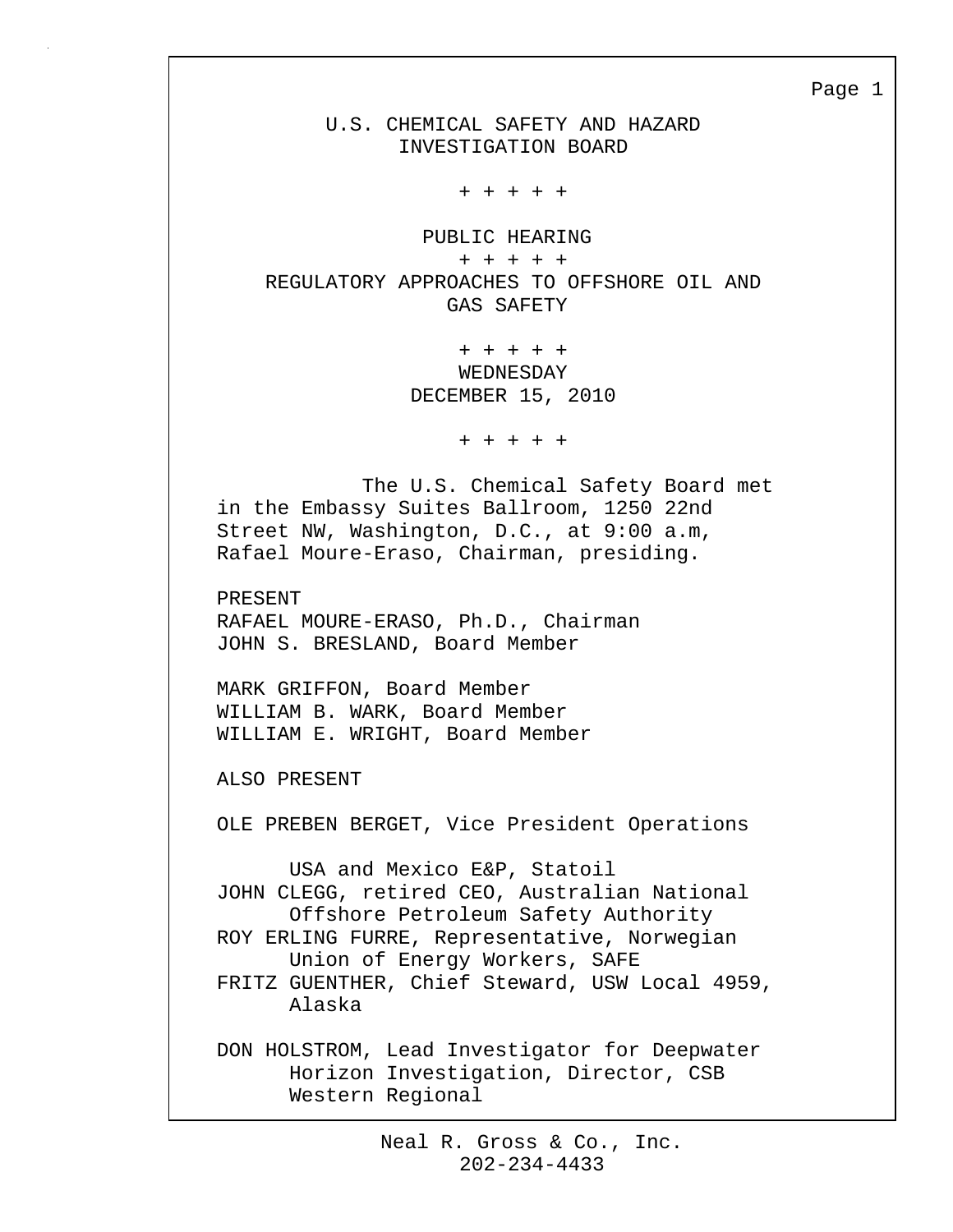ANDREW HOPKINS, CSB Consultant, Australia National University BILL HOYLE, Senior Investigator, CSB AMANDA JOHNSON, ESQ., Investigator, CSB JOE LEIMKUHLER, Offshore Well Delivery Manager, Shell Oil CHERYL MacKENZIE, Investigator, CSB ERIK MILITO, Director of Upstream and Industry Operations, American Petroleum Institute MAGNE OGNEDAL, Director-General, Norwegian Petroleum Safety Authority (via telephone) DR. ROBIN PITBLADO, Director of HSE Risk Management Services, DNV DR. GERALD POJE, former CSB Board Member ARTHUR SCHWARTZ, CAE, Deputy Executive Director and General Counsel, National Society of Professional Engineers WILLIAM SEMBER, Vice President, ABS Consulting ALAN SPACKMAN, Vice President, Offshore Technical and Regulatory Affairs, International Association of Drilling Contractors DAN TILLEMA, PE, Investigator, CSB GLENN TRIMMER, Secretary-Treasurer, USW Local 4959, Alaska IAN WHEWELL, retired Director of Offshore Division, United Kingdom Health and Safety Executive MIKE WRIGHT, Health, Safety and Environment Director, United Steelworkers Union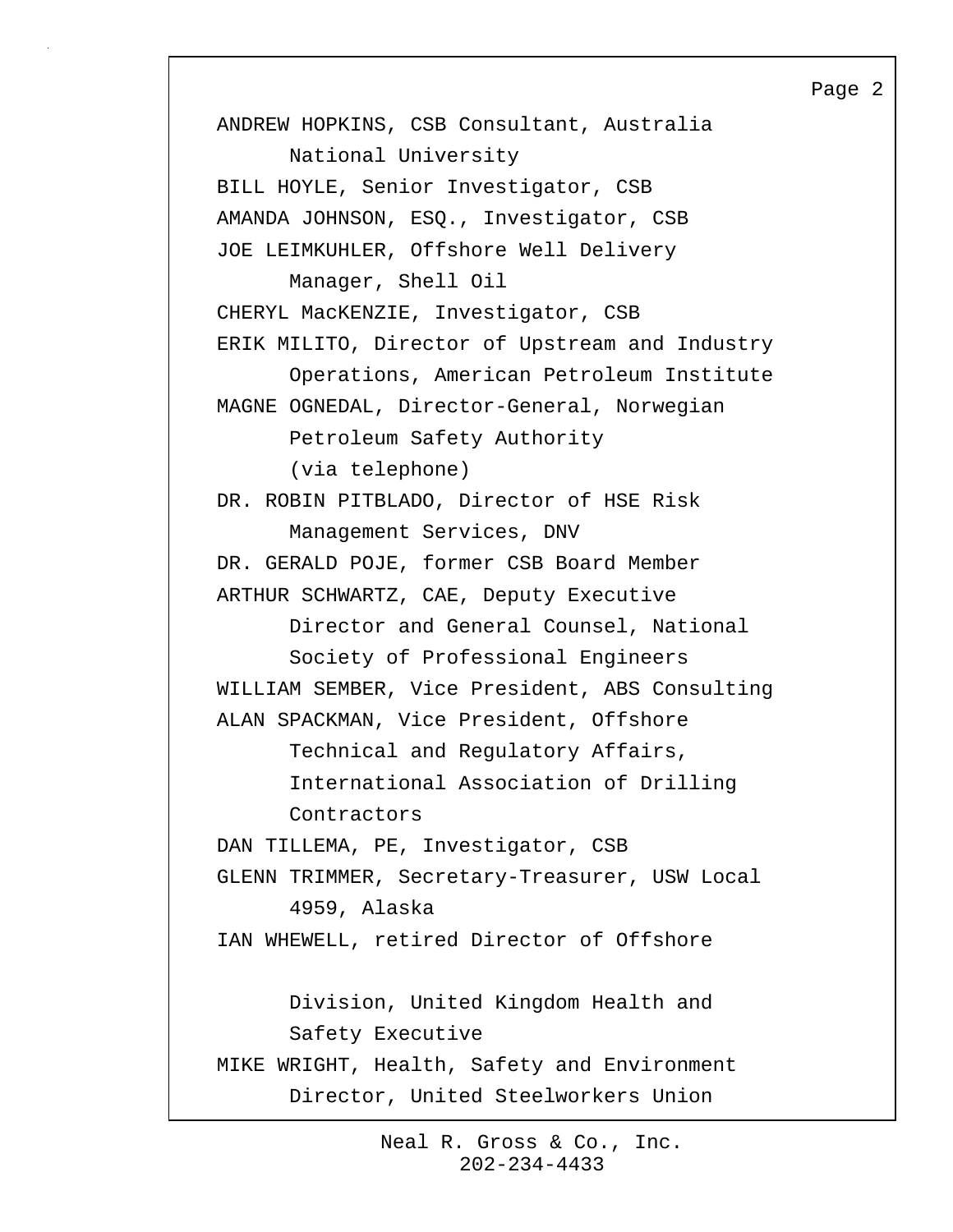I N D E X

AGENDA ITEM PAGE Welcome Chairman Rafael Moure-Eraso, Ph.D.. . . . . 5 Opening Statement Don Holstrom, Lead Investigator for Deepwater Horizon Investigation . . . . . . 15 Overview of International Regulatory Approaches Andrew Hopkins, Australian National University. . . . . . . . . . . . . . . . . 25 Regulators Panel Ian Whewell, retired Director of Offshore Division United Kingdom Health and Safety Executive. . . . . . . . . . . . . 37 Magne Ognedal, Director-General Norwegian Petroleum Safety Authority (via phone)  $\ldots$  . . . . . . . . . . . . . . 64 John Clegg, Retired CEO Australian National Offshore Petroleum Safety Authority. . . . . . . . . . . . . . 73 Public Question and Answer Period for Regulatory Panel. . . . . . . . . . . . . . 93 Industry Panel Erik Milito, Director of Upstream and Industry Operations, American Petroleum Institute (API) . . . . . . . . . . . . . .158 Joe Leimkuhler, Offshore Well Delivery Manager Shell Oil . . . . . . . . . . . . . 164 Ole Preben Berget, Vice President Operations USA and Mexico E&P Statoil . . .176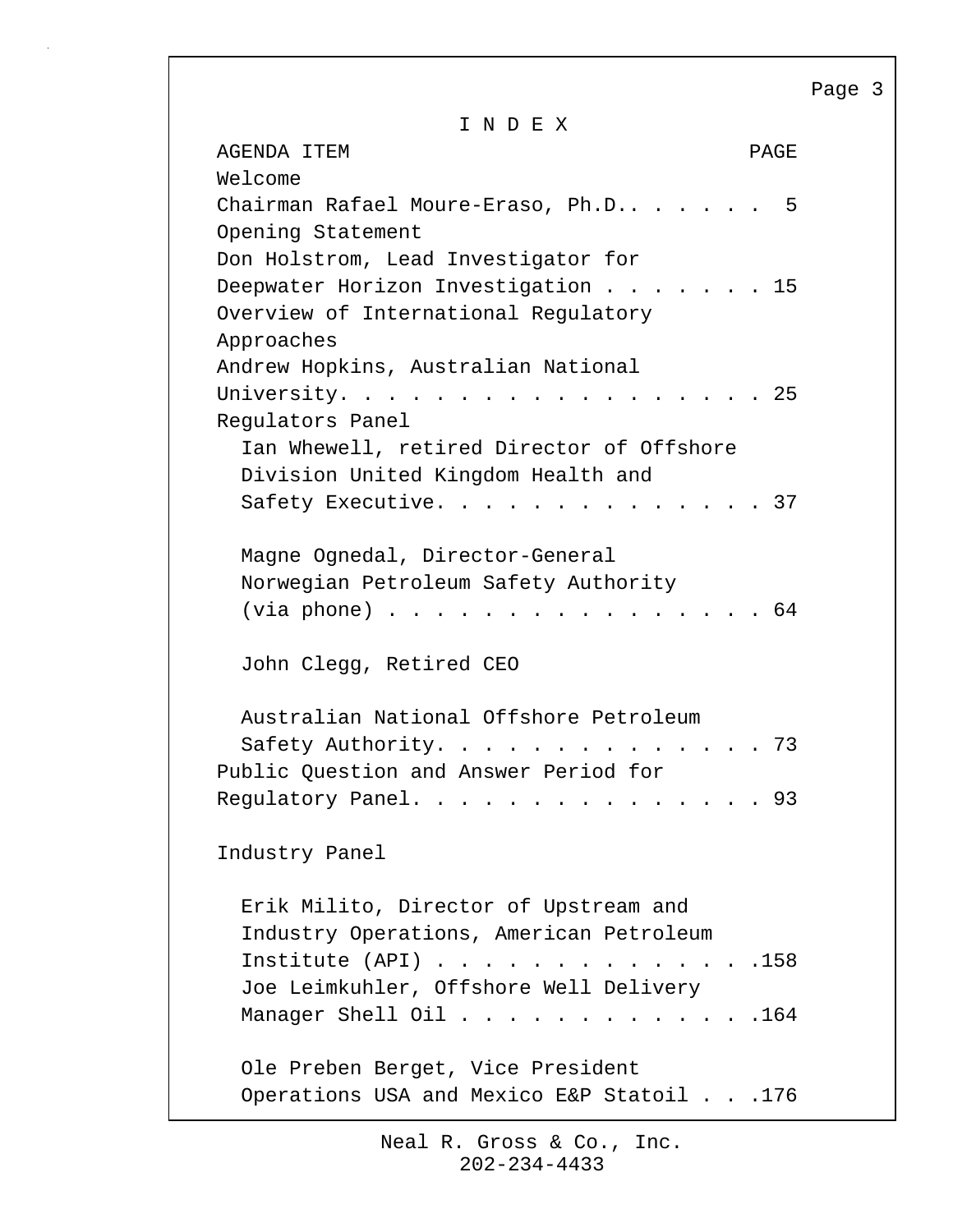```
Page 4
   Alan Spackman, Vice President, Offshore 
   Technical and Regulatory Affairs 
   International Association
  of Drilling Contractors . . . . . . . . . . 190
   Dr. Robin Pitblado, Director of 
   HSE Risk Management Services DNV. . . . . .198
   William Sember, Vice President ABS 
   Consulting. . . . . . . . . . . . . . . . .212
Public Question and Answer Period for 
  Industry Panel. . . . . . . . . . . . . . . 220
Union Panel
   Mike Wright, Health, Safety & Environment
  Director, United Steelworkers Union . . . . 280
   Roy Erling Furre, Representative
   Norwegian Union of Energy Workers,
   SAFE. . . . . . . . . . . . . . . . . . . .298
   Glenn Trimmer, Secretary-Treasurer USW 
  Local 4959, Alaska. . . . . . . . . . . . . 309
   Fritz Guenther, President USW 
  Local 4959, Alaska. . . . . . . . . . . . . 321
Public Question and Answer Period for 
  Union Panel and Public Comments . . . . . . 326
Statement by
Dr. Gerald Poje, Former CSB Member. . . . . . 371
Closing Statement
Chairman Rafael Moure-Eraso, Ph.D.. . . . . .374
Adjourn
```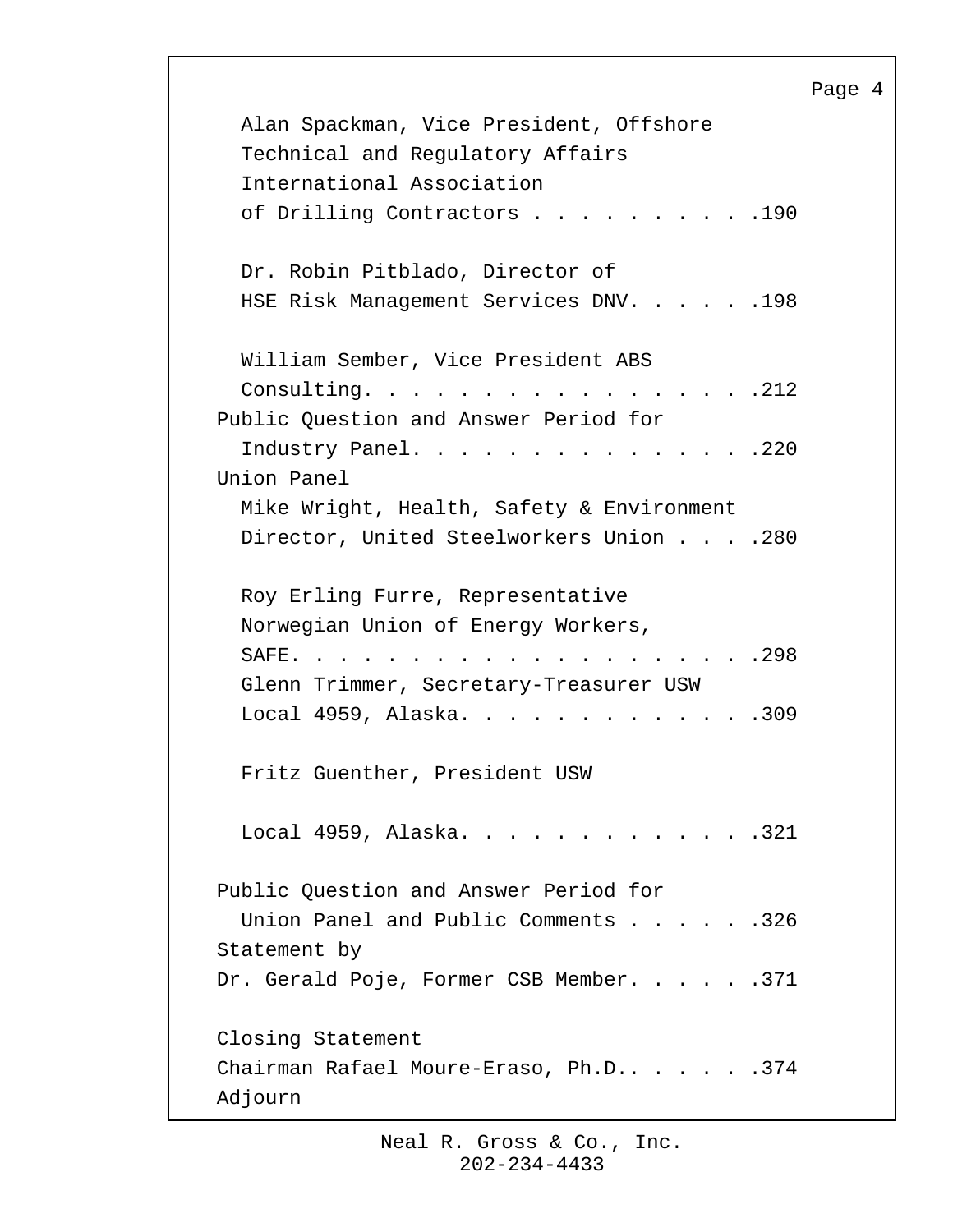|    |                                               | Page 5 |
|----|-----------------------------------------------|--------|
| 1  | PROCEEDINGS                                   |        |
| 2  | MR. MOURE-ERASO: Okay. This is the            |        |
| 3  | official good morning. And welcome to the     |        |
| 4  | U.S. Chemical and Hazard Investigation Board  |        |
| 5  | for the Public Hearing entitled, Regulatory   |        |
| 6  | Approaches to Offshore Oil and Gas Safety.    |        |
| 7  | My name is Rafael Moure-Eraso. And            |        |
| 8  | I am the Chairperson and Chief Executive      |        |
| 9  | Officer of the CSB. I would like to introduce |        |
| 10 | my fellow board members with me at the table  |        |
| 11 | this morning. First, John Bresland. He's a    |        |
| 12 | long time board member and a former           |        |
| 13 | Chairperson of the board. Mark Griffon was    |        |
| 14 | appointed by the president early this year at |        |
| 15 | the same time that I was. William Wark, that  |        |
| 16 | corner over there and William Wright that are |        |
| 17 | now serving their fifth years as board        |        |
| 18 | members.                                      |        |
| 19 | Before we proceed farther I'd like            |        |
| 20 | to point out some safety information. Please  |        |
| 21 | take a moment to note the locations of the    |        |
| 22 | exits from this meeting room. There are four  |        |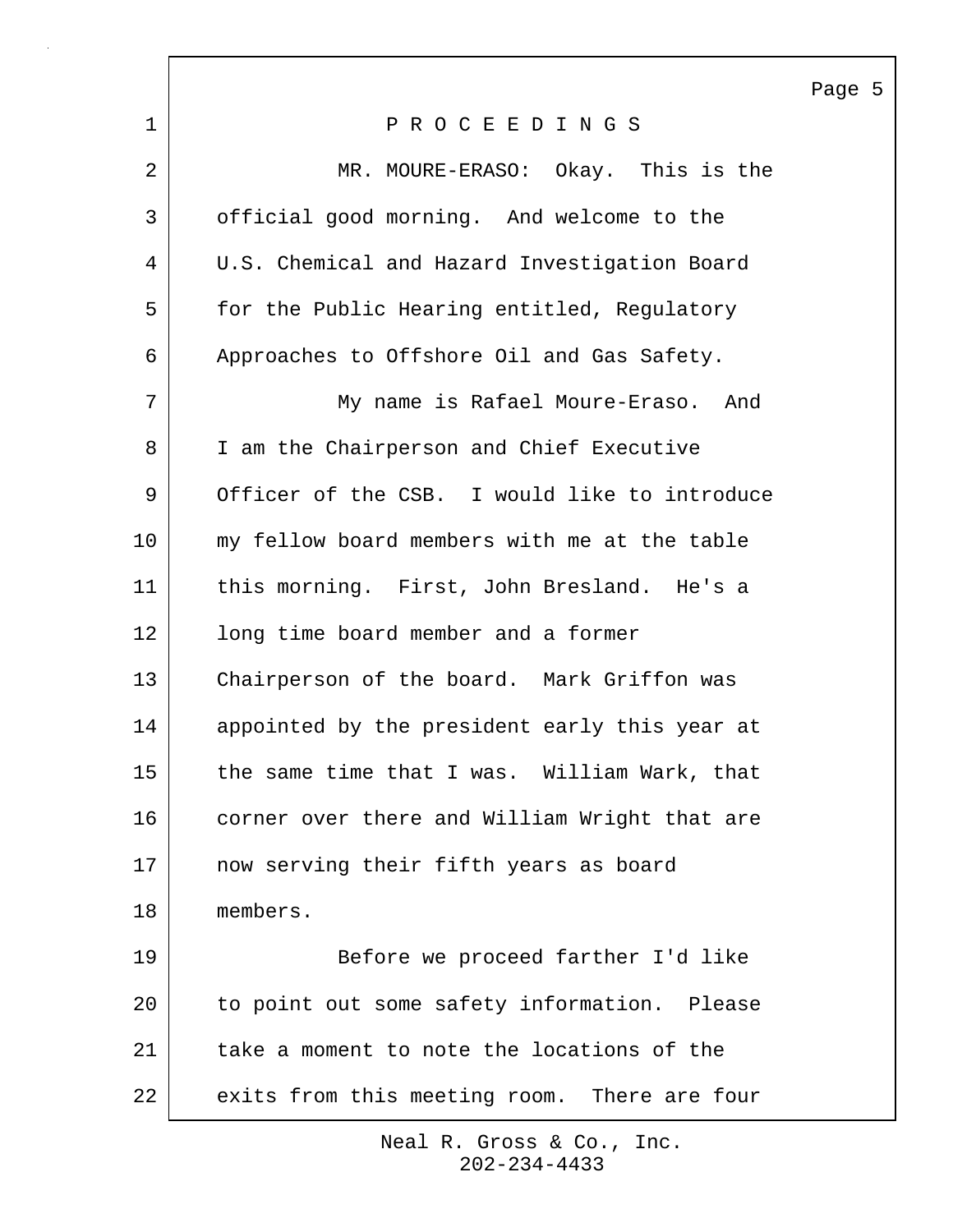|                |                                                | Page 6 |  |
|----------------|------------------------------------------------|--------|--|
| $\mathbf{1}$   | over here. In case of any emergency please     |        |  |
| $\overline{a}$ | follow the exit signs. I also ask that you     |        |  |
| 3              | mute your cell phones so that these            |        |  |
| 4              | proceedings are not disturbed. Thank you very  |        |  |
| 5              | much.                                          |        |  |
| 6              | Let me begin by saying for those               |        |  |
| 7              | perhaps not familiar with our agency that this |        |  |
| 8              | is the Chemical Safety Board. The Chemical     |        |  |
| 9              | Safety Board is an independent, non-regulatory |        |  |
| 10             | federal agency charged by Congress with        |        |  |
| 11             | investigating major chemical accidents         |        |  |
| 12             | unreported to them to the public. Our mission  |        |  |
| 13             | is to conduct full root cause investigations   |        |  |
| 14             | and then to issue and make public reports and  |        |  |
| 15             | safety recommendations, all aimed at           |        |  |
| 16             | preventing similar events from occurring in    |        |  |
| 17             | the future.                                    |        |  |
| 18             | CSB investigations examine all                 |        |  |
| 19             | aspects of chemical accidents. These include   |        |  |
| 20             | the regulatory systems in place at the time of |        |  |
| 21             | an incident, physical causes related to        |        |  |
| 22             | equipment design, industry standards and       |        |  |

 $\overline{\phantom{a}}$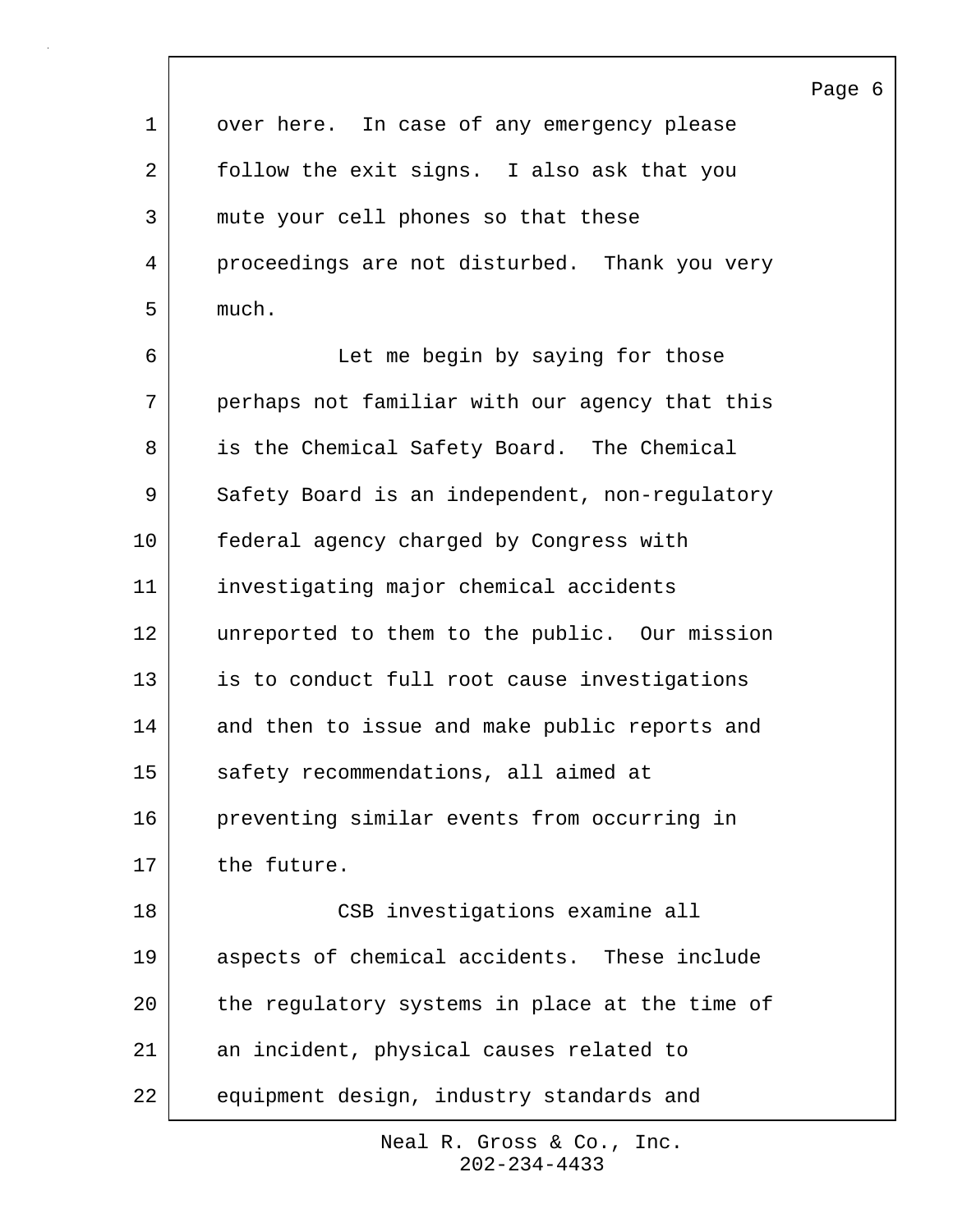| $\mathbf 1$ | safety management systems. That is certainly   |
|-------------|------------------------------------------------|
| 2           | what we are engaged in as our investigation as |
| 3           | the Deepwater Horizon tragedy unfolds.         |
| 4           | At this time please allow me to go             |
| 5           | over today's agenda. We will first hear from   |
| 6           | the CSB lead investigators, Mr. Don Holstrom.  |
| 7           | Mr. Holstrom will give us a brief overview of  |
| 8           | the status of the CSB investigation.           |
| 9           | Next, Dr. Andrew Hopkins, an                   |
| 10          | internationally recognized expert on           |
| 11          | industrial safety and accident analysis, will  |
| 12          | provide an overview of international           |
| 13          | regulatory approaches to offshore drilling.    |
| 14          | Following Dr. Hopkins we will here             |
| 15          | from our first panel, experts on how offshore  |
| 16          | drilling is managed and regulated overseas.    |
| 17          | Following their presentations our board        |
| 18          | members and investigators will ask questions   |
| 19          | of the panelists. Additionally, if members of  |
| 20          | the audience have questions, please feel free  |
| 21          | to e-mail them on your BlackBerrys or other    |
| 22          | devices to question@CSB.gov. That is           |

## Page 7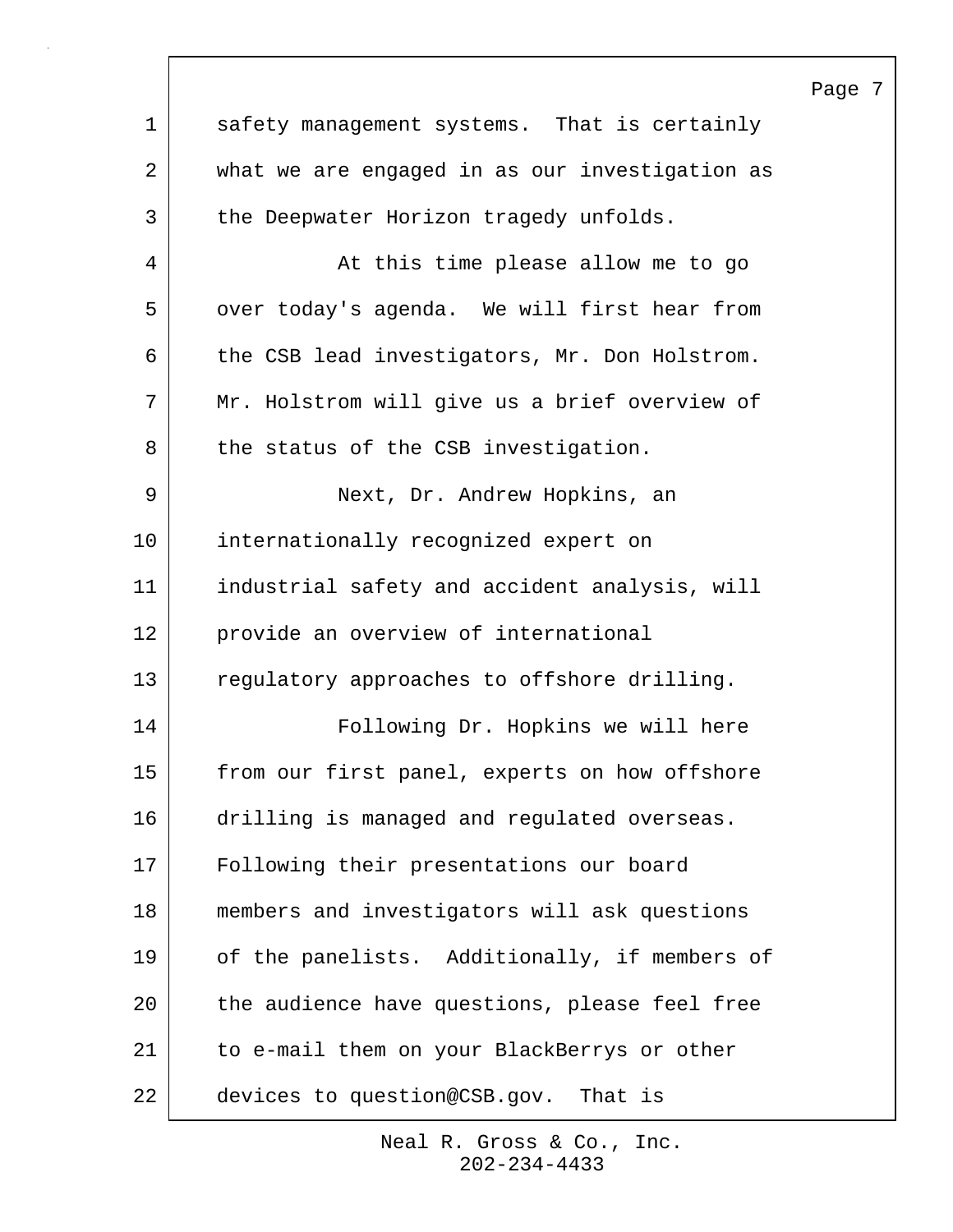|             |                                                | Ρ |
|-------------|------------------------------------------------|---|
| $\mathbf 1$ | question, singular as in one question@CSB.gov. |   |
| 2           | We will also collect any written               |   |
| 3           | questions you might have. If you are watching  |   |
| 4           | our webcast you can submit questions for       |   |
| 5           | consideration through the webcast interface.   |   |
| 6           | We will have questions and answers period      |   |
| 7           | after each of our three panels. As you can     |   |
| 8           | see from the agenda, there will also be        |   |
| 9           | multiple opportunities for questions and       |   |
| $10 \,$     | comments.                                      |   |
| 11          | Following the Regulator's Panel and            |   |
| 12          | before the lunch break Mr. Holstrom and I will |   |
| 13          | be available to talk to the media. Also, you   |   |
| 14          | can interview our panelists if they wish to do |   |
| 15          | so. The media, however, will take place here   |   |
| 16          | in this room.                                  |   |
| 17          | After lunch we will feature two                |   |
| 18          | panels. One will consist of representatives    |   |
| 19          | from industry and the third and final panel of |   |
| 20          | the day will consist of national and           |   |
| 21          | international union leaders.                   |   |
| 22          | Today the CSB is here in an                    |   |

 $\sqrt{ }$ 

202-234-4433 Neal R. Gross & Co., Inc.

### Page 8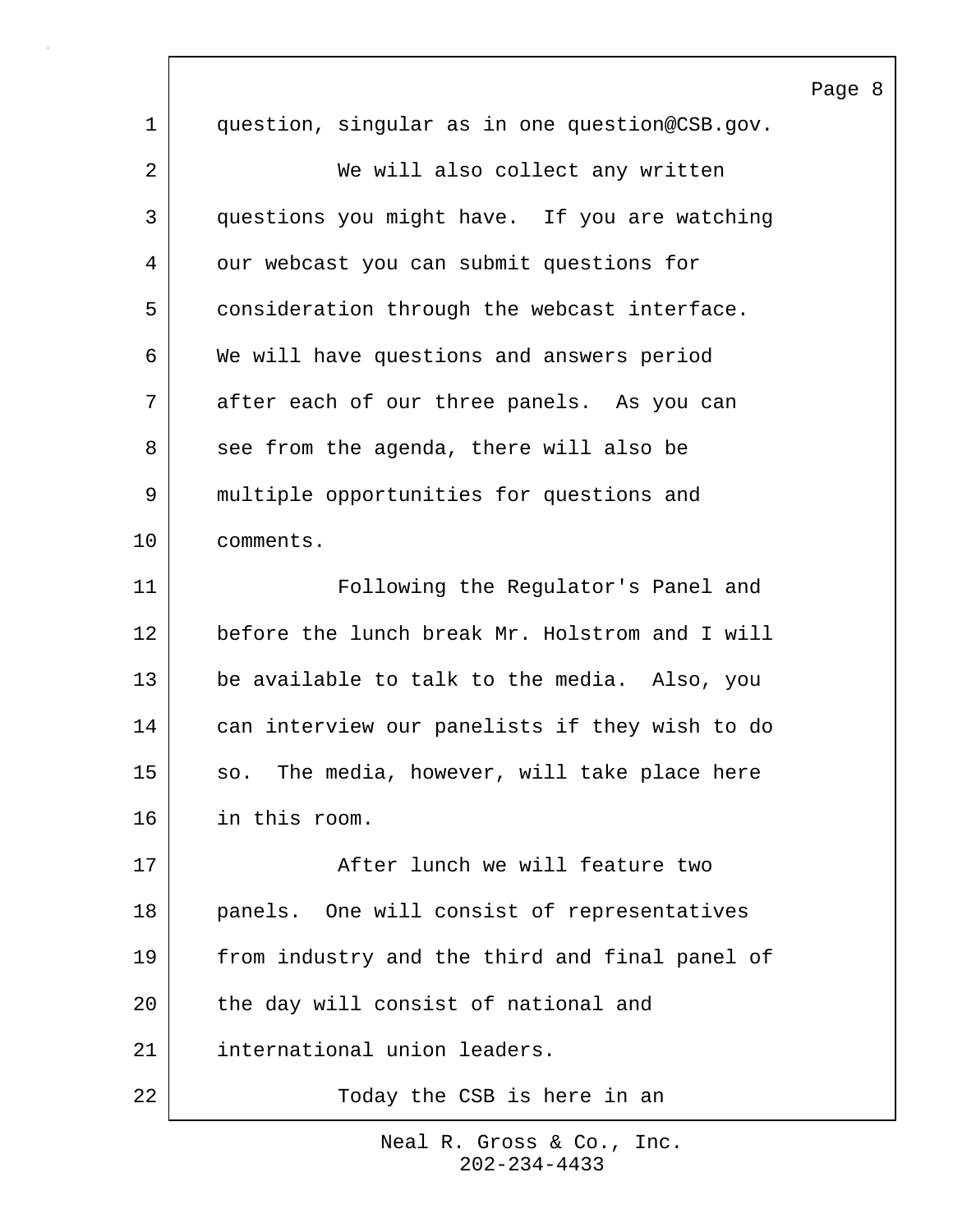|             |                                                | $P\tilde{c}$ |
|-------------|------------------------------------------------|--------------|
| $\mathbf 1$ | investigative capacity. Our goal is to gather  |              |
| 2           | as much information as possible on the safety  |              |
| 3           | practice, management and regulation of         |              |
| 4           | offshore oil and gas operations, not only in   |              |
| 5           | the United States but in other countries, as   |              |
| 6           | well. These countries have mature regulatory   |              |
| 7           | regimes covering offshore drilling. And we     |              |
| 8           | would like to listen to their experience and   |              |
| 9           | learn from them.                               |              |
| 10          | Offshore rig accidents have been               |              |
| 11          | devastated -- has had devastating consequences |              |
| 12          | around the world. The catastrophic Deepwater   |              |
| 13          | Horizon accident took the lives of 11 workers  |              |
| 14          | and created environmental havoc, hurt the      |              |
| 15          | economies of the area and disrupted the        |              |
| 16          | pursuit of oil in our own backyard.            |              |
| 17          | In 1980 the Alexander Kielland, a              |              |
| 18          | Norwegian offshore oil rig, capsized when a    |              |
| 19          | leg support brace failed. 123 workers were     |              |
| 20          | killed. In 1998 a United Kingdom offshore      |              |
| 21          | production platform named Piper Alpha produced |              |
| 22          | an explosion and ensuing fire in which 167     |              |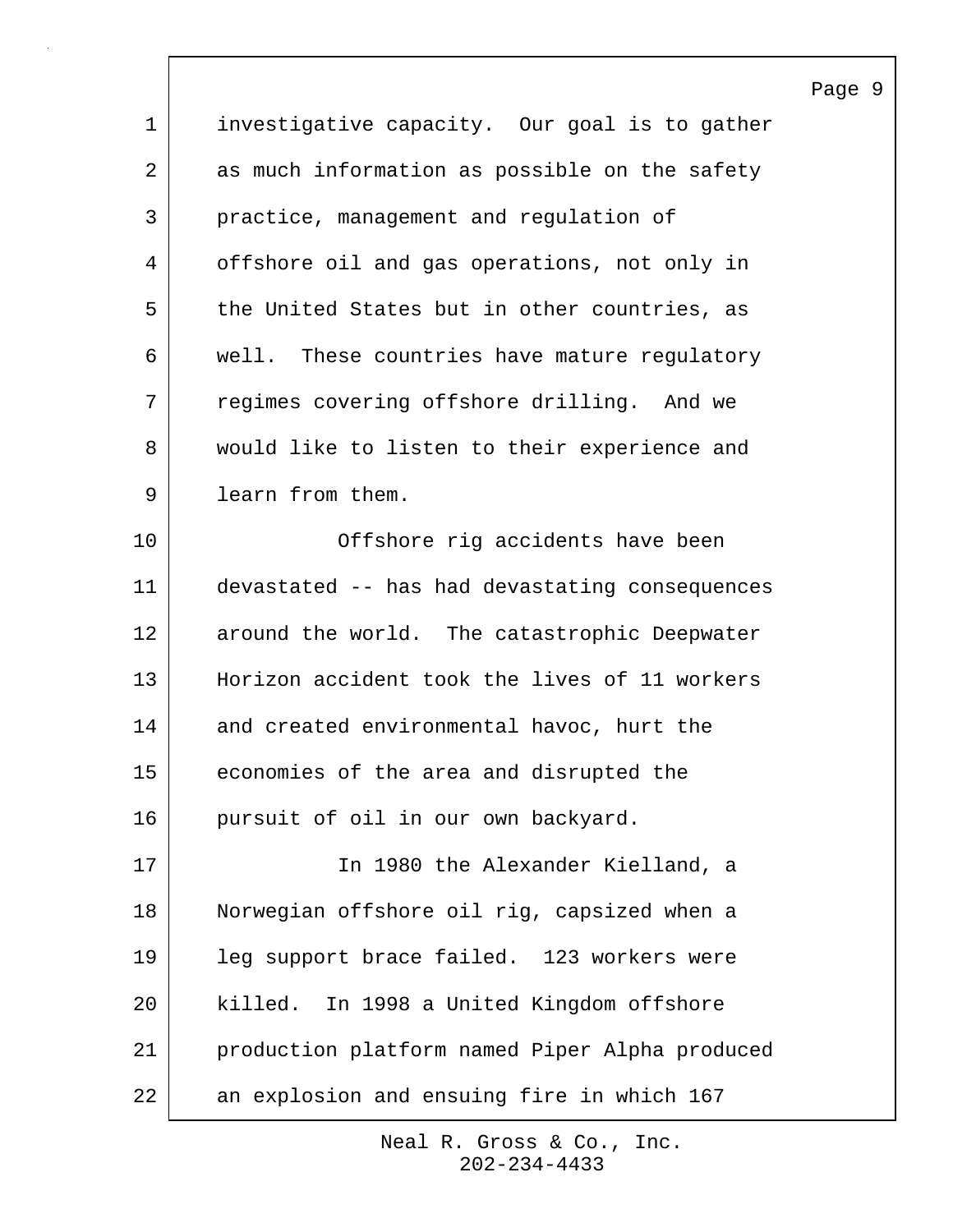|             |                                               | Page 10 |  |
|-------------|-----------------------------------------------|---------|--|
| $\mathbf 1$ | workers were killed. These are terrible       |         |  |
| 2           | tragedies. I believe that with these          |         |  |
| 3           | tragedies come an obligation by all of us to  |         |  |
| 4           | critically examine offshore drilling          |         |  |
| 5           | practices, make them safer and more reliable  |         |  |
| 6           | and create safer workplaces.                  |         |  |
| 7           | The CSB's mission is to critically            |         |  |
| 8           | examine the Deepwater Horizon accident in     |         |  |
| 9           | order to issue meaningful recommendations     |         |  |
| 10          | aimed at preventing future offshore accidents |         |  |
| 11          | in the U.S. waters.                           |         |  |
| 12          | Offshore drilling represents a                |         |  |
| 13          | substantial fraction of domestic oil and gas  |         |  |
| 14          | production and is of tremendous economic and  |         |  |
| 15          | strategic importance to the United States.    |         |  |
| 16          | Clearly, it is imperative we examine ways to  |         |  |
| 17          | ensure the utmost safety of operations in     |         |  |
| 18          | offshore drilling, offshore operations that   |         |  |
| 19          | are managed in Europe and Australia or not.   |         |  |
| 20          | And so what can we learn from them?           |         |  |
| 21          | What are the various views on how offshore    |         |  |
| 22          | drilling should be regulated? That is our     |         |  |

 $\sqrt{ }$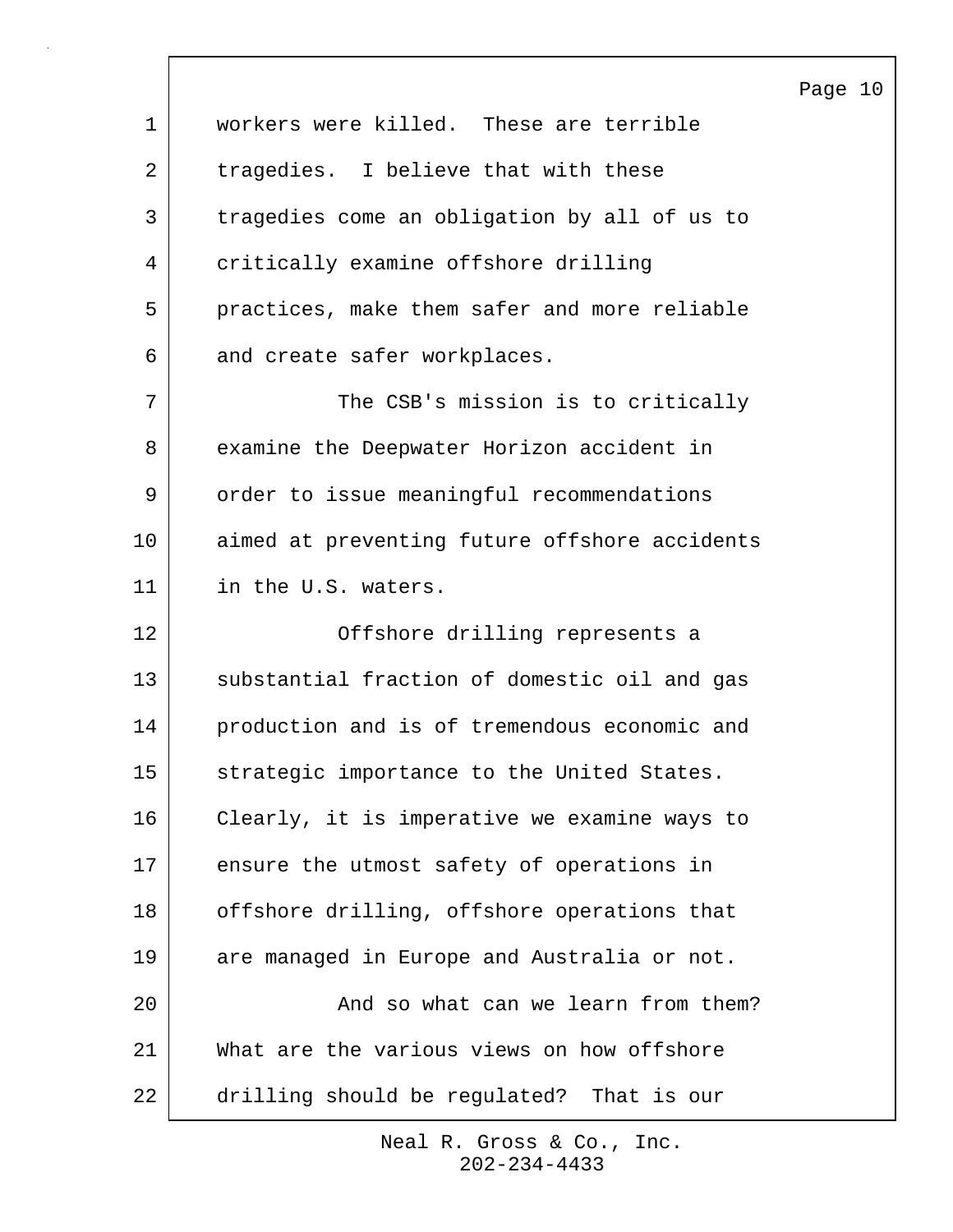|              |                                                | Page 11 |
|--------------|------------------------------------------------|---------|
| $\mathbf{1}$ | purpose today. And we are grateful to the      |         |
| 2            | participants who are joining us today,         |         |
| 3            | especially those who have traveled to get here |         |
| 4            | at a very busy time of the year.               |         |
| 5            | We will be hearing from                        |         |
| 6            | international experts on the safety practice   |         |
| 7            | and policies, uses in the United Kingdom,      |         |
| 8            | Norway and Australia. It is important to       |         |
| 9            | remember that safety and prevention involves   |         |
| 10           | more than regulation. It requires the          |         |
| 11           | involvement and cooperation of industry, as    |         |
| 12           | well as input and perspectives from unions and |         |
| 13           | workers.                                       |         |
| 14           | The CSB comes to this investigation            |         |
| 15           | with a special perspective. First, while       |         |
| 16           | several agencies are investigating the         |         |
| 17           | accident and we respect their work, the CSB is |         |
| $18\,$       | the only independent federal agency looking    |         |
| 19           | into the accident.                             |         |
| 20           | As Congressional committee leaders             |         |
| 21           | note, the CSB conducted an extensive,          |         |
| 22           | comprehensive investigation of the March, 2005 |         |

 $\mathsf{l}$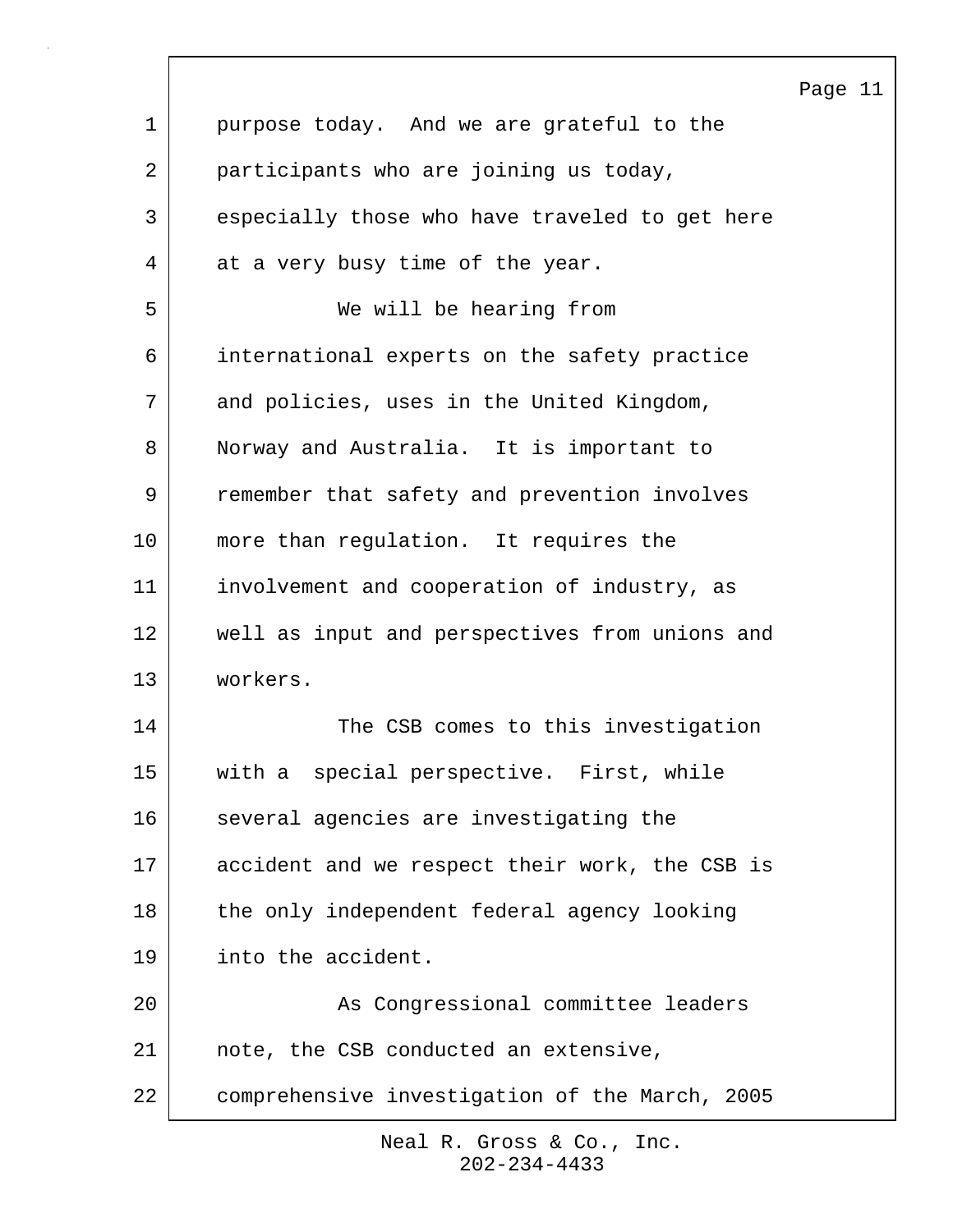|                |                                               | Page 12 |  |
|----------------|-----------------------------------------------|---------|--|
| $\mathbf 1$    | explosion at the BP Texas City Refinery. This |         |  |
| $\overline{2}$ | accident killed 15 workers and injured 180    |         |  |
| 3              | others. It caused the greatest loss of life   |         |  |
| 4              | of any U.S. workplace disaster since 1990.    |         |  |
| 5              | The CSB's extensive final report determined   |         |  |
| 6              | that the Texas City disaster was caused by    |         |  |
| 7              | organizational and safety deficiencies at all |         |  |
| 8              | levels of the BP organization.<br>This        |         |  |
| 9              | investigation is summarized in an hour-long   |         |  |
| 10             | video named Anatomy of a Disaster that was    |         |  |
| 11             | produced by the CSB.                          |         |  |
| 12             | I would like to ask the other board           |         |  |
| 13             | members if they have any opening statements   |         |  |
| 14             | that they would like to share at this time.   |         |  |
| 15             | Thank you.                                    |         |  |
| 16             | Mr. Bresland?                                 |         |  |
| 17             | MR. BRESLAND: Thank you, Dr. Moure.           |         |  |
| 18             | Just a brief statement. I just                |         |  |
| 19             | would like to add my thanks to the visitors   |         |  |
| 20             | who are here today from all parts of the      |         |  |
| 21             | world. We really appreciate your coming on    |         |  |
| 22             | this somewhat chilly day here in Washington,  |         |  |

 $\lceil$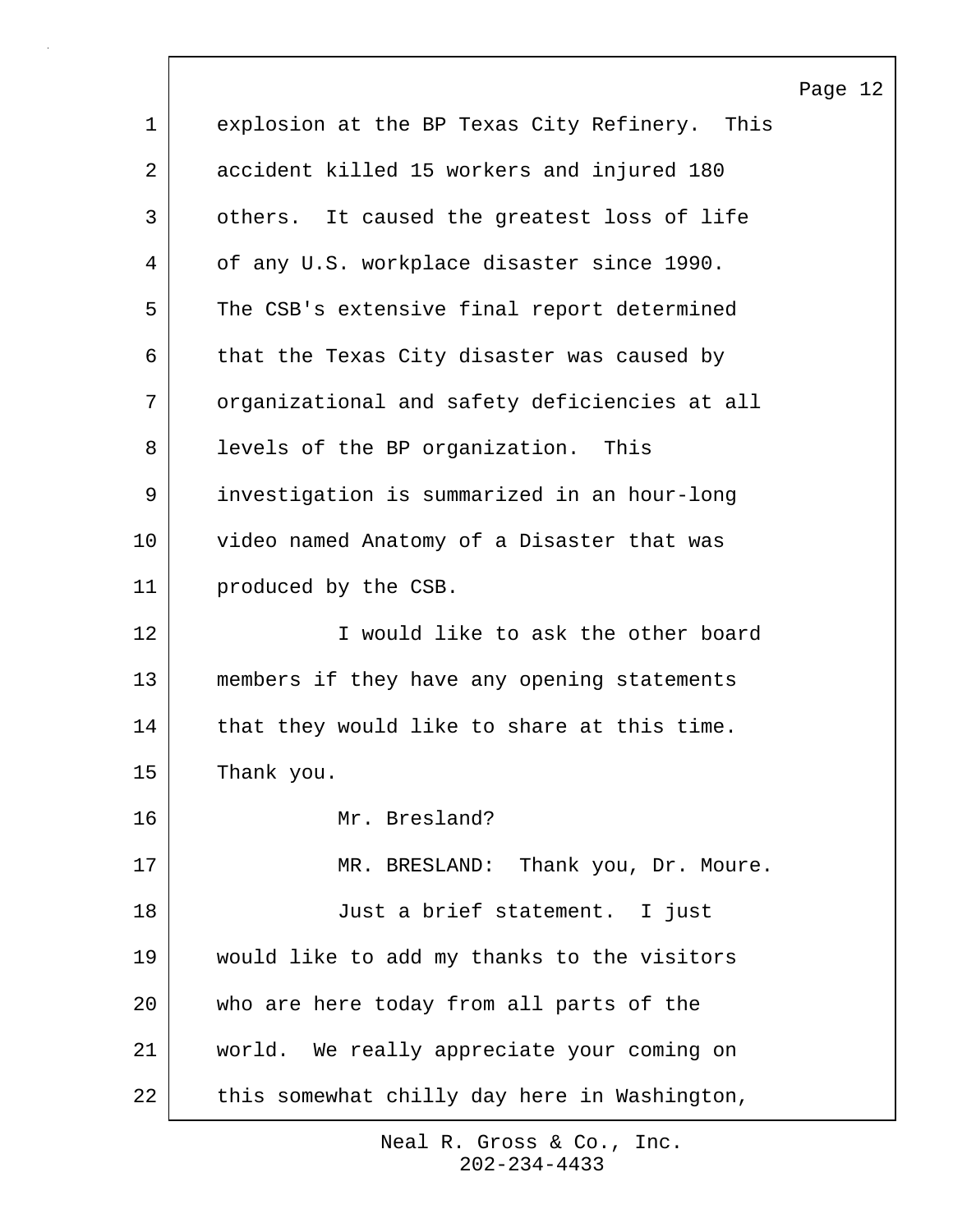|             |                                                | Page 13 |  |
|-------------|------------------------------------------------|---------|--|
| $\mathbf 1$ | D.C., for those of you who have been outside.  |         |  |
| 2           | I certainly look forward to hearing from you,  |         |  |
| 3           | to hearing your expertise in this area.        |         |  |
| 4           | MR. MOURE-ERASO: Mr. Griffon?                  |         |  |
| 5           | MR. GRIFFON: Yes. I also would                 |         |  |
| 6           | thank everyone for showing up today and        |         |  |
| 7           | particularly, the panelists for their          |         |  |
| 8           | participation today. I look forward to         |         |  |
| 9           | gaining a perspective on safety on offshore    |         |  |
| 10          | drilling and production operations and I'm     |         |  |
| 11          | particularly interested in what the panelists  |         |  |
| 12          | feel has been effective and what hasn't worked |         |  |
| 13          | over the years and in the various areas where  |         |  |
| 14          | they regulate. So that will be very            |         |  |
| 15          | interesting to discuss today and look forward  |         |  |
| 16          | to your input. Thank you.                      |         |  |
| 17          | MR. MOURE-ERASO: Thank you, Mark.              |         |  |
| 18          | Mr. Wark?                                      |         |  |
| 19          | MR. WARK: Yes. I, too would like               |         |  |
| 20          | to thank everyone for coming today. I also     |         |  |
| 21          | would -- and I do look forward to hearing from |         |  |
| 22          | the panel. I for one don't have a great deal   |         |  |

 $\mathsf{l}$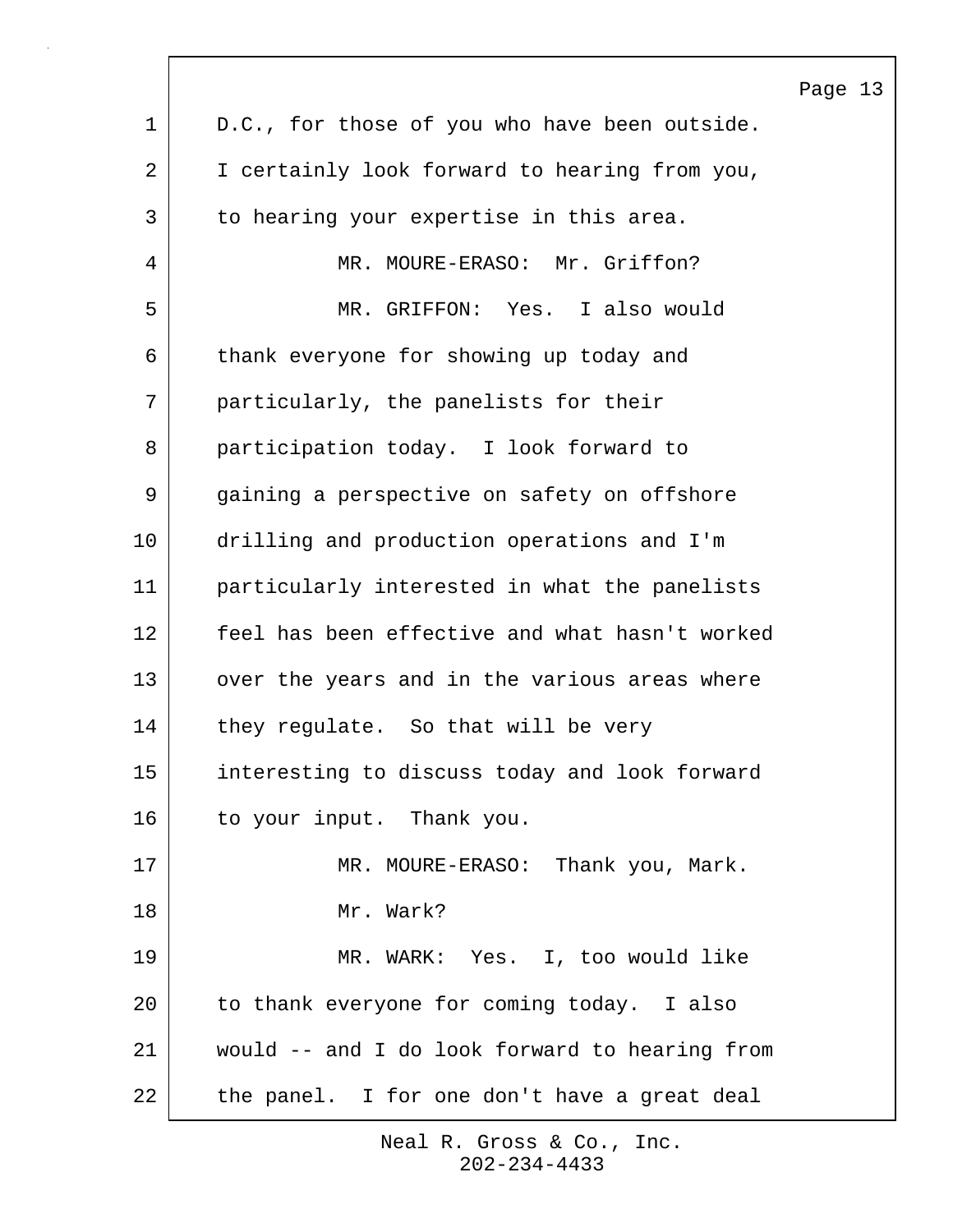1 of background in the area we're discussing 2 right now and this will be very helpful. My 3 colleague, Bill Wright, and I flew out to 4 Thunder Horse back a couple Mays ago and it 5 was a real eye opener for me in that regard. 6 And I also would like to thank the 7 staff for all the hard work you folks have 8 done to pull this together. Thanks. 9 | MR. MOURE-ERASO: Mr. Wright? 10 MR. WRIGHT: Thank you, Mr. 11 Chairman. 12 I would just like to echo the 13 sentiments expressed by my peers and thank the 14 panelists and the staff for putting this on. 15 | And look forward to the presentations. Thank 16 you. 17 MR. MOURE-ERASO: Thank you. 18 Please allow me to introduce Mr. Don 19 Holstrom. Mr. Holstrom joined the CSB in 1999 20 and currently directs a regional office in 21 Denver, Colorado. Mr. Holstrom has 30 years 22 of experience in the petroleum industry and

> 202-234-4433 Neal R. Gross & Co., Inc.

#### Page 14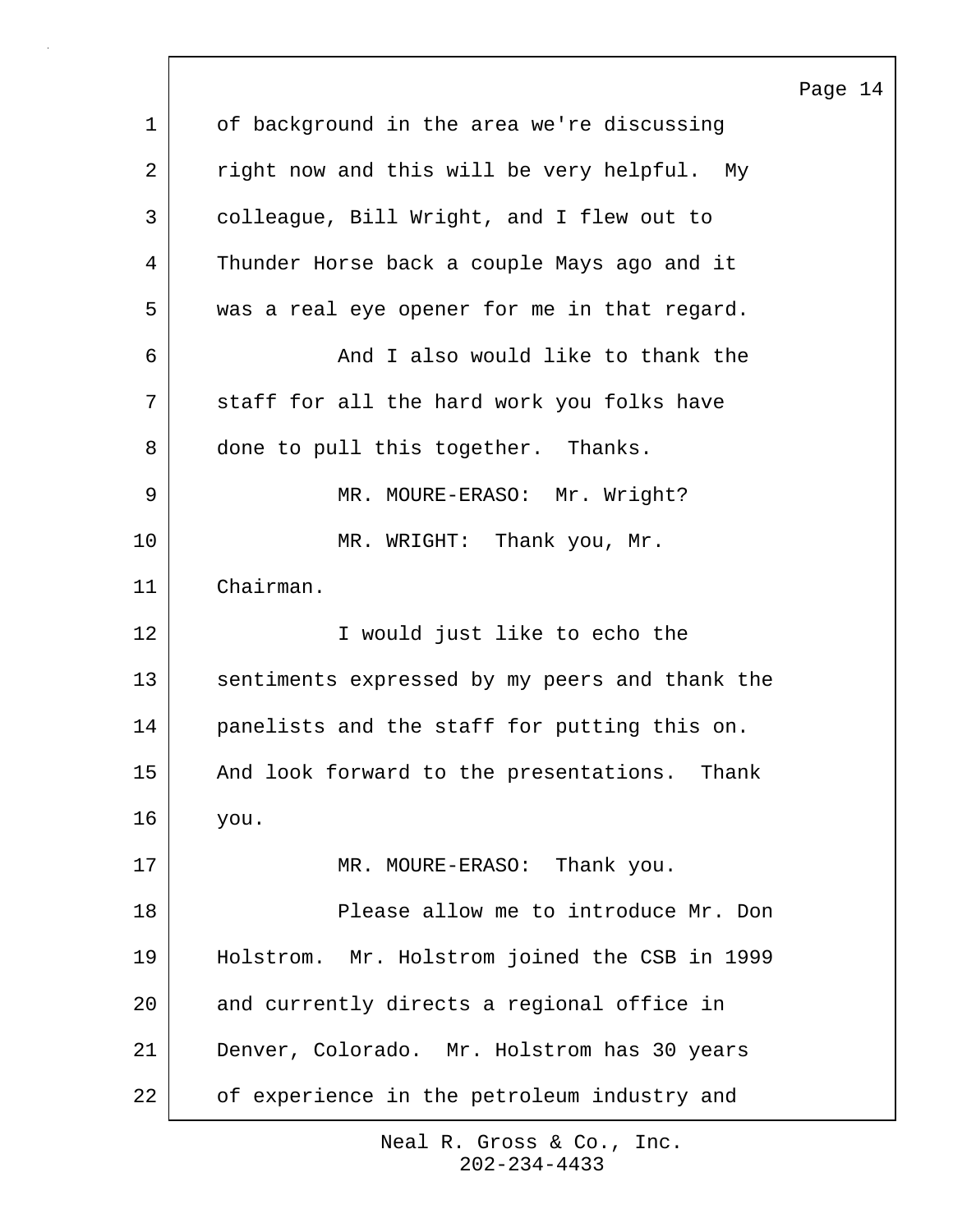|             |                                                 | Page 15 |  |
|-------------|-------------------------------------------------|---------|--|
| $\mathbf 1$ | accident investigation. He has led a number     |         |  |
| 2           | of major investigations for the CSB, including  |         |  |
| 3           | the 2005 BP Texas City explosion                |         |  |
| 4           | investigation. The 2007 Xcel Energy fire and    |         |  |
| 5           | the 2010 Kleen Energy explosion. He studied     |         |  |
| 6           | biology at Stanford and holds a law degree      |         |  |
| 7           | from the University of Colorado.                |         |  |
| 8           | Mr. Holstrom.                                   |         |  |
| 9           | MR. HOLSTROM: Thank you, Chairman               |         |  |
| 10          | Rafael Moure-Eraso.                             |         |  |
| 11          | The Deepwater Horizon investigation             |         |  |
| 12          | team also welcomes the noted speakers and       |         |  |
| 13          | guests at the CSB's public meeting regulatory   |         |  |
| 14          | approaches to offshore oil and gas safety.      |         |  |
| 15          | We also -- I also would like to                 |         |  |
| 16          | thank the many staff members who have worked    |         |  |
| 17          | really hard to not only put this hearing        |         |  |
| 18          | together, but also have worked very hard in     |         |  |
| 19          | this investigation for the last number of       |         |  |
| 20          | months.<br>Greatly appreciate their dedication. |         |  |
| 21          | This hearing is an opportunity for              |         |  |
| 22          | the CSB and the public to understand many of    |         |  |

 $\Gamma$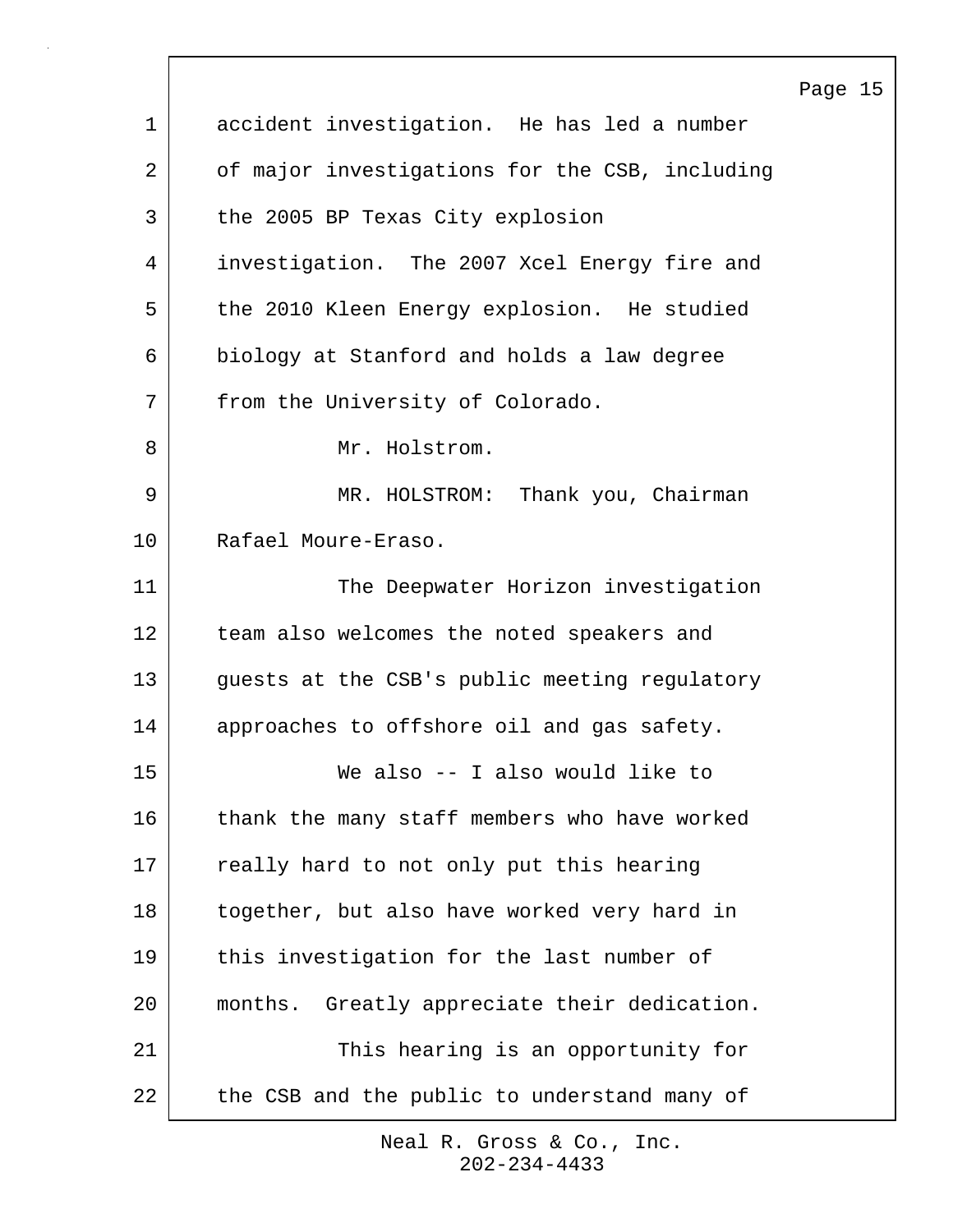Page 16 1 the important regulatory issues and proposals 2 that are being discussed to help prevent 3 future catastrophes like the Deepwater 4 incident. Today we are ensuring that a 5 diversity of voices on this important topic 6 are being heard, regulators from other 7 jurisdictions, industry and trade associations 8 and unions representing workers in the oil 9 industry. Some of these prospective will be 10 aired publicly for the first time in the wake 11 | of the Deepwater Horizon accident. 12 While this investigation and 13 accident is the first offshore explosion and 14 | fire investigation for the CSB, our agency is 15 very familiar with major accidents in the oil 16 industry, including those in refining, 17 exploration and production and fuel storage. 18 Since 1999 the Chemical Safety Board 19 has investigated 30 major accidents in the oil 20 sector. Since 2007 after the CSB issued its 21 BP Texas City Refinery investigation report 22 the agency gathered data on 140 significant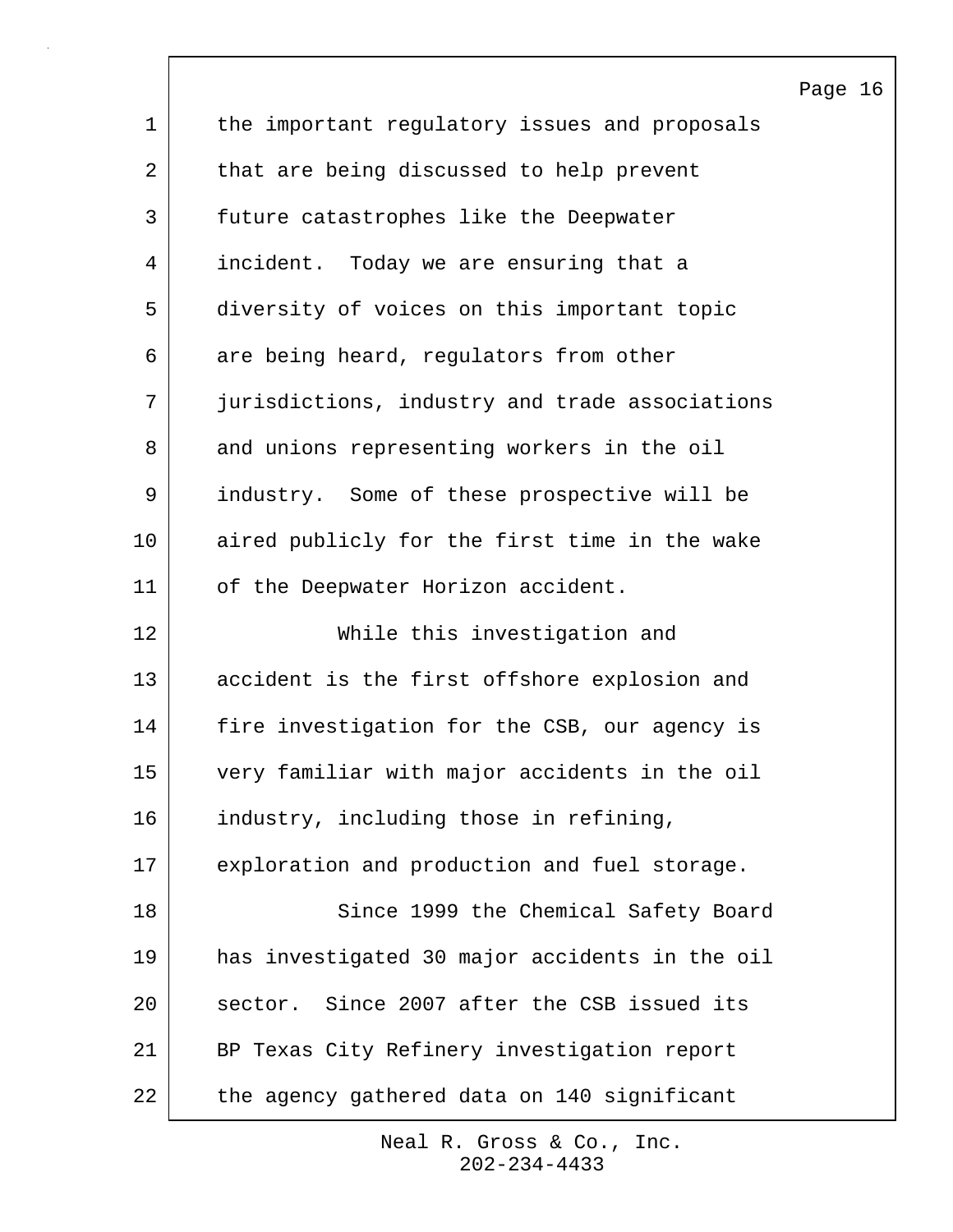|             |                                               | Pac |
|-------------|-----------------------------------------------|-----|
| $\mathbf 1$ | oil industry accidents, nearly 50 of which    |     |
| 2           | occurred in the oil refining sector.          |     |
| 3           | The accident at the BP Texas City             |     |
| 4           | Refinery in 2005 and the important lessons    |     |
| 5           | from that terrible tragedy were an historic   |     |
| 6           | opportunity for industry and government to    |     |
| 7           | implement effective changes to prevent        |     |
| 8           | industry catastrophes from reoccurring.       |     |
| 9           | At the Texas City Refinery a                  |     |
| 10          | distillation tower overfilled and flammable   |     |
| 11          | liquid was released from the disposal system  |     |
| 12          | that led to a massive vapor cloud and an      |     |
| 13          | explosion that killed 15 workers that were    |     |
| 14          | near or in occupied trailers that were sided  |     |
| 15          | close to the hazardous process areas.<br>180  |     |
| 16          | workers were injured in the accident.         |     |
| 17          | And the CSB Texas City Investigation          |     |
| 18          | Report identified a number of causes and      |     |
| 19          | recommendations that were directed at the oil |     |
| 20          | industry as a whole, not just BP. Those       |     |
| 21          | industry recommendations included the         |     |
| 22          | importance of specifically focusing on major  |     |

 $\lceil$ 

202-234-4433 Neal R. Gross & Co., Inc. ge 17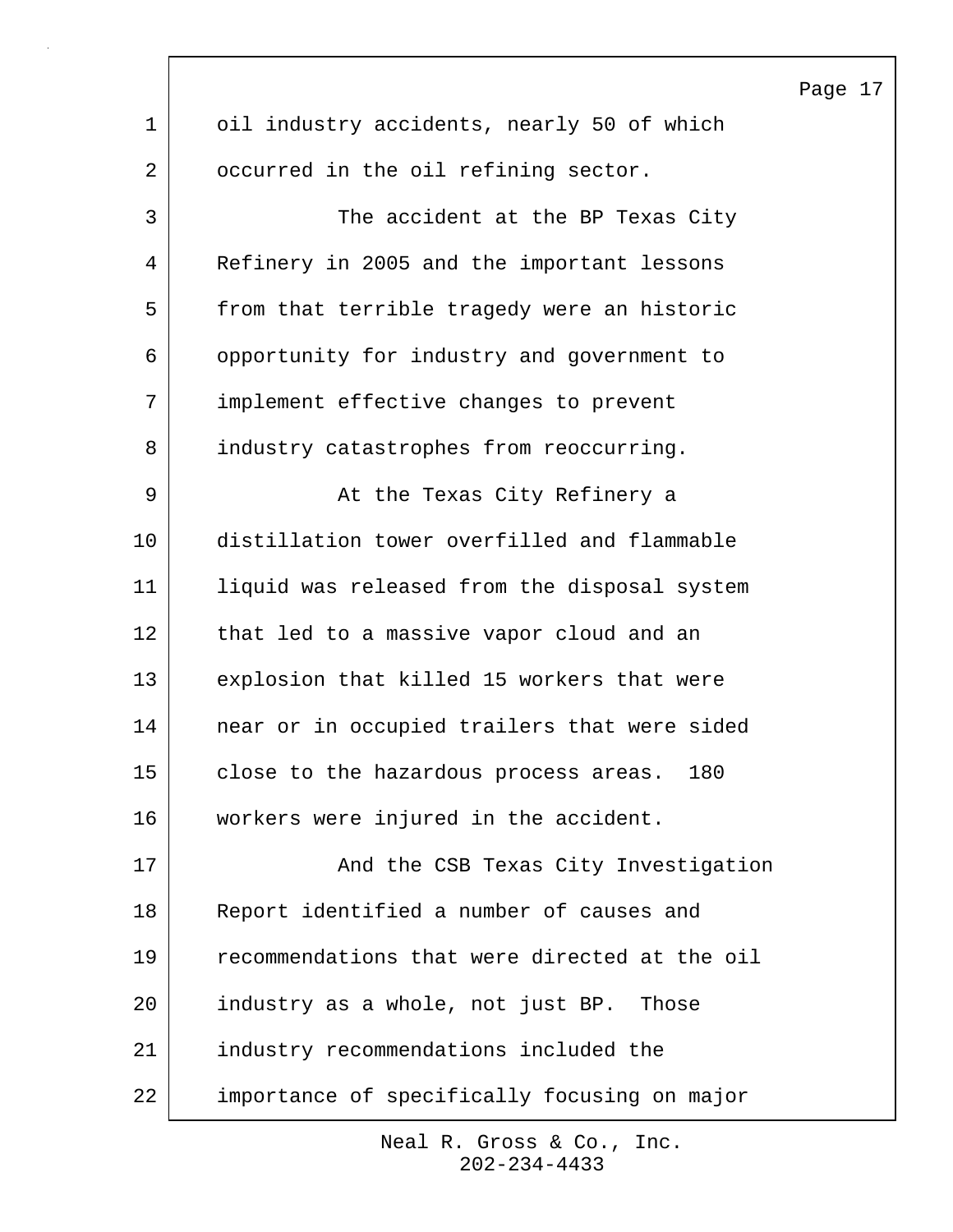|             |                                                  | Page 18 |  |
|-------------|--------------------------------------------------|---------|--|
| $\mathbf 1$ | accident prevent or process safety by            |         |  |
| 2           | improving management systems and                 |         |  |
| 3           | organizational performance rather than solely    |         |  |
| 4           | focusing on personal safety measures designed    |         |  |
| 5           | to prevent slips, trips and falls. Major         |         |  |
| 6           | accident prevention requires improvement of      |         |  |
| 7           | safety management systems such as design and     |         |  |
| 8           | engineering, mechanical integrity and            |         |  |
| 9           | effective hazard evaluation processes that are   |         |  |
| 10          | not related to worker behavior.                  |         |  |
| 11          | We found the industry focus on                   |         |  |
| 12          | personal injury rates, if the primary if not     |         |  |
| 13          | the sole measure of measuring safety             |         |  |
| 14          | performance gave a false picture of the health   |         |  |
| 15          | and safety systems necessary to prevent a        |         |  |
| 16          | catastrophic accident.                           |         |  |
| 17          | The CSB recommended that the                     |         |  |
| 18          | American Petroleum Institute and the United      |         |  |
| 19          | Steelworkers publish safety performance          |         |  |
| 20          | indicators, both leading and lagging             |         |  |
| 21          | indicators to prevent major accidents that go    |         |  |
| 22          | beyond measuring recordable injury rates.<br>The |         |  |

 $\mathsf{l}$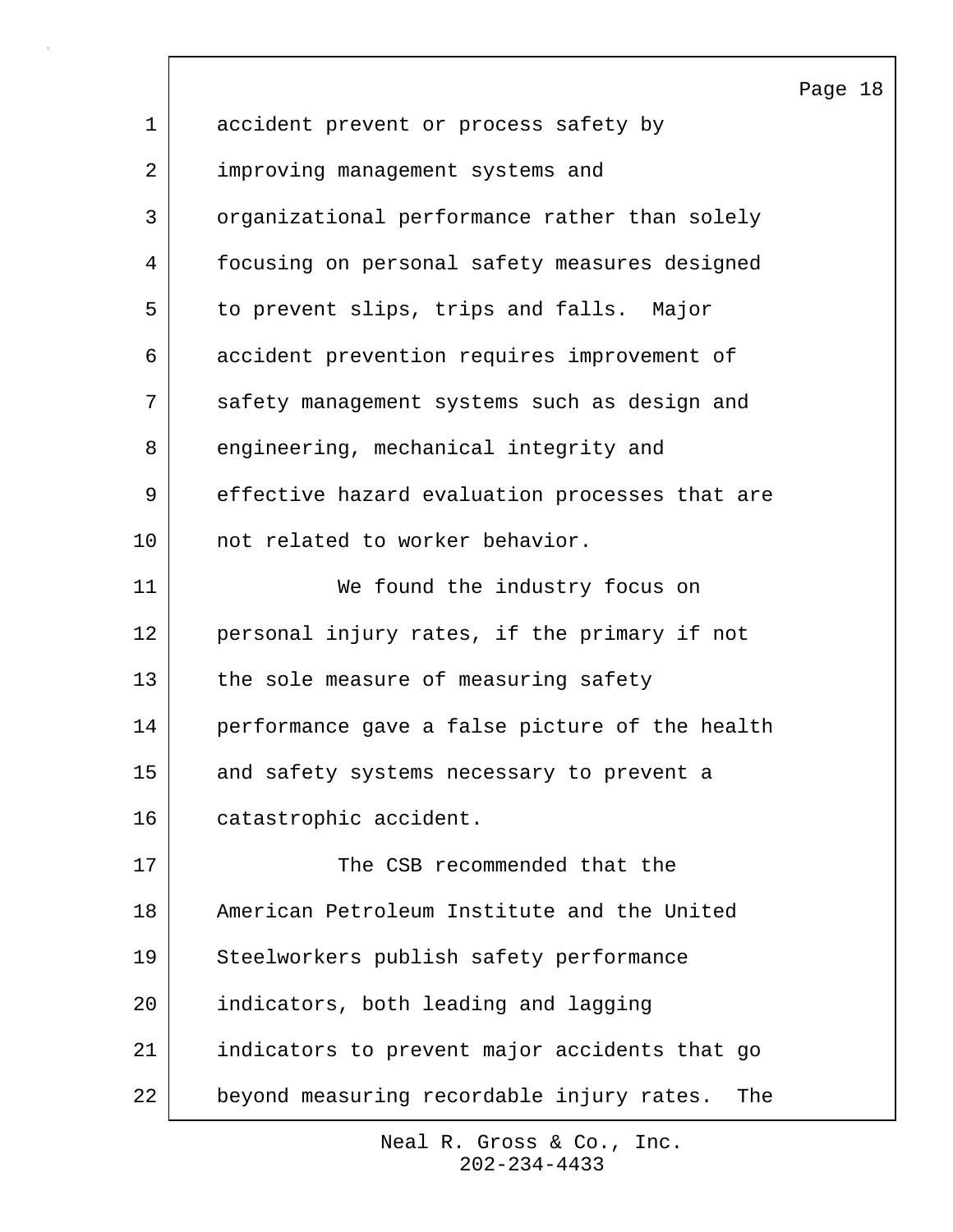1 | CSB report emphasized that these process 2 safety metrics must drive performance and be 3 included in company goals, performance 4 contracts and reward systems such as bonuses. 5 We found that that was not the case in Texas 6 City and safety performance was severely 7 impaired. 8 | Richard As a result, the CSB report

9 emphasized that previous accidents should not 10 iust be studied as a matter of interest, but 11 that key lessons from other divisions of the 12 same company, other industrial sectors and 13 other jurisdictions, including other countries 14 must be implemented. Preventable catastrophic 15 accidents need not be repeated in the same 16 company, the same industry or in another 17 country where those companies are operating. 18 The CSB report also recommended that 19 OSHA implement an ongoing major accident 20 prevention program with a sufficient cadre of 21 competent, technically-qualified personnel to 22 conduct comprehensive inspections to prevent

> 202-234-4433 Neal R. Gross & Co., Inc.

Page 19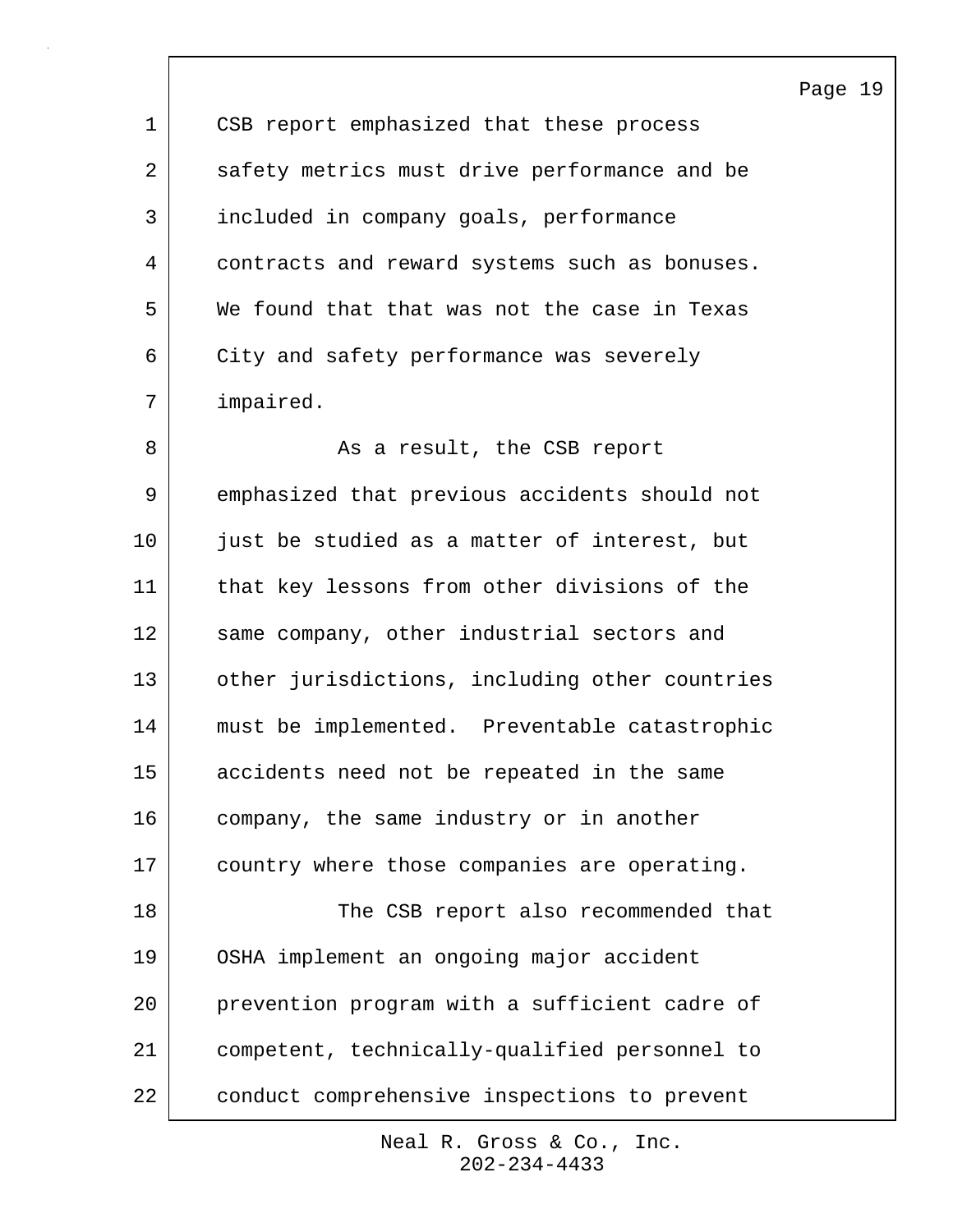1 catastrophic accidents. A competent regulator 2 | needs to have expertise comparable to those in 3 the regulated community, especially in a 4 highly technical industry. Again, these 5 recommendation were directed at industry and 6 government, not just BP. 7 Similar findings were determined by 8 a panel of experts formed by BP as a result of 9 a recommendation from the CSB to examine the 10 safety culture of all of BP's North American 11 refineries. The panel headed by former 12 | Secretary of State James Baker, III found a 13 number of safety cultural deficiencies at all 14 of BP's U.S. refineries. When the findings 15 were announced Secretary Baker noted that he 16 believed that the lessons from the panel's 17 report were applicable to all the oil 18 | industry. Again, not just BP. 19 Despite significant progress not all 20 the lessons of Texas City and CSB 21 investigations have been effectively 22 | implemented by the oil industry. Rafael

> 202-234-4433 Neal R. Gross & Co., Inc.

#### Page 20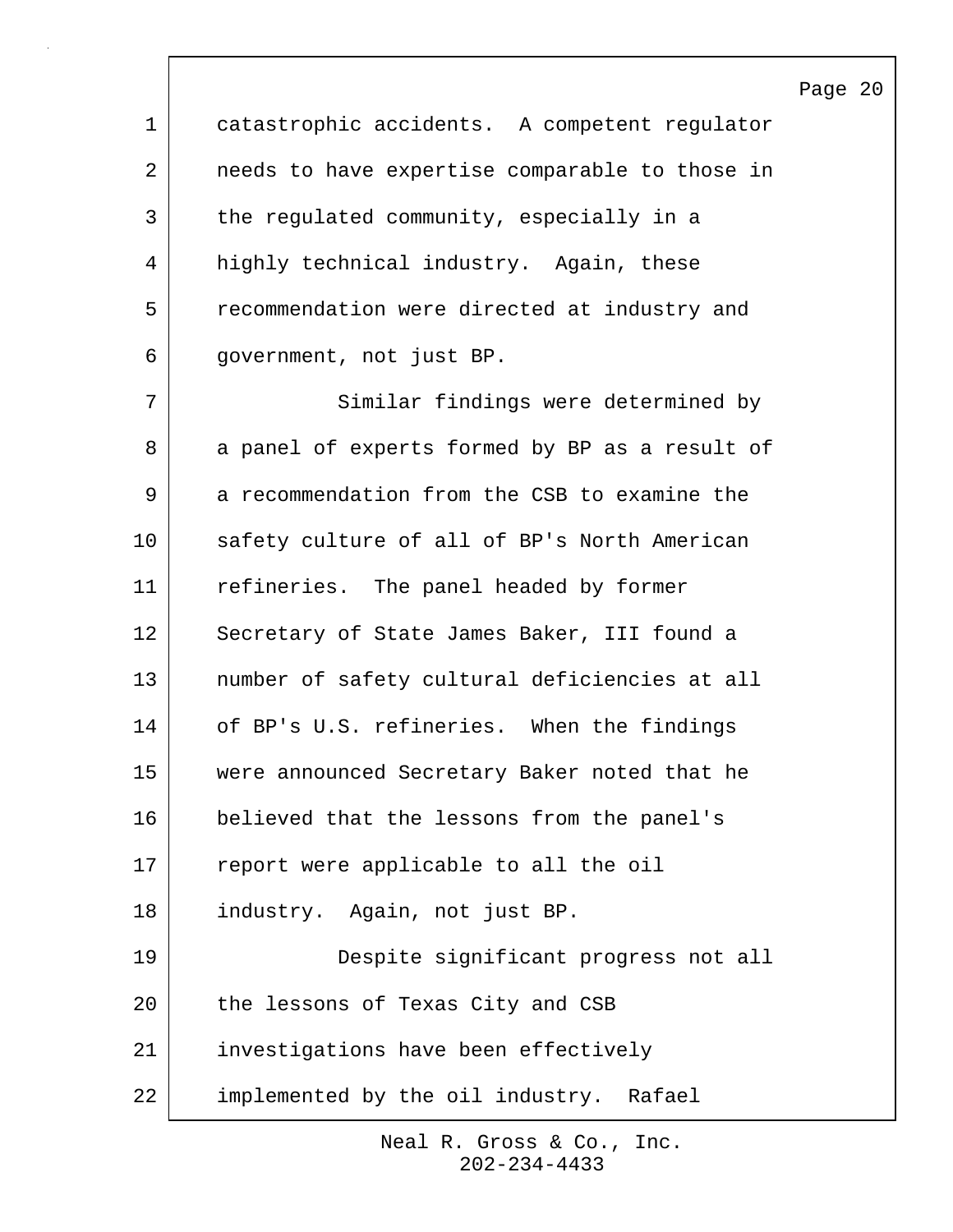|             |                                                | Page 21 |  |
|-------------|------------------------------------------------|---------|--|
| $\mathbf 1$ | Moure-Eraso and John Bresland, the current and |         |  |
| 2           | past chairmen of CSB, have noted a serious     |         |  |
| 3           | problem with the frequency of oil sector       |         |  |
| 4           | accidents. Over half of the current open       |         |  |
| 5           | investigations at the Chemical Safety Board    |         |  |
| 6           | are in the oil industry, which however,        |         |  |
| 7           | represents only a small portion of the         |         |  |
| 8           | industrial sites that are included within the  |         |  |
| 9           | CSB jurisdiction.                              |         |  |
| 10          | OSHA, as a result of the Texas City            |         |  |
| 11          | accident and CSB recommendations implemented   |         |  |
| 12          | a national emphasis program in the oil         |         |  |
| 13          | refining sector and found the results deeply   |         |  |
| 14          | troubling with serious problems in the         |         |  |
| 15          | implementation of process safety. OSHA has     |         |  |
| 16          | noted that the status quo is not working.      |         |  |
| 17          | In the Deepwater Horizon                       |         |  |
| 18          | investigation we are alert to examining the    |         |  |
| 19          | key lessons and recommendation from previous   |         |  |
| 20          | CSB accident investigations to determine       |         |  |
| 21          | whether industry is implementing needed        |         |  |
| 22          | changes.                                       |         |  |

 $\overline{\phantom{a}}$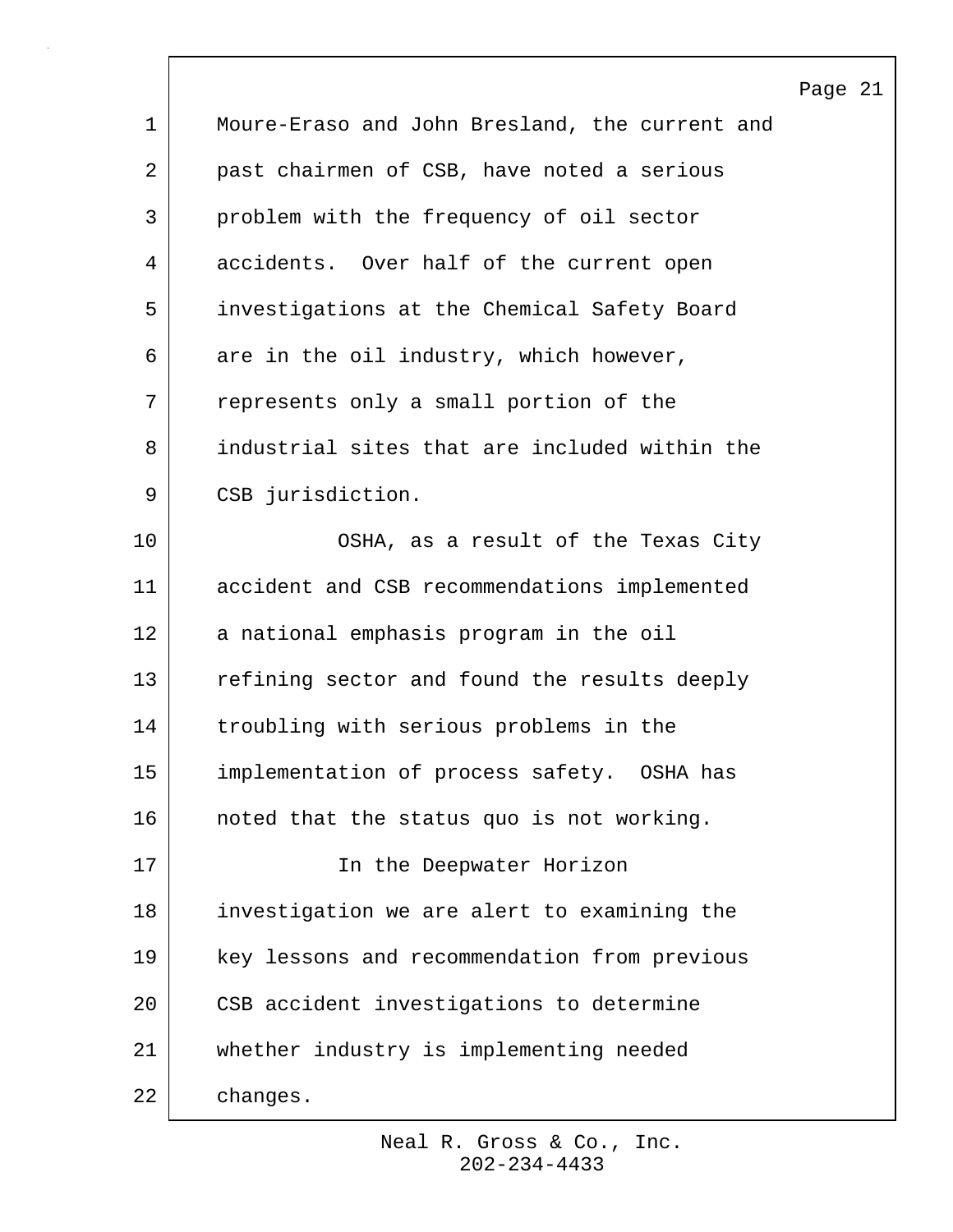1 The CSB team has identified several 2 emerging key issues concerning how safety was 3 managed in the Deepwater Horizon. These 4 include the lack of a separate and distinct 5 safety focus on preventing major accidents. 6 | Key safety metrics, performance metrics, 7 primarily addressed personal safety. And 8 performance contracts, safety programs and 9 | reward systems focused on personal safety 10 indicators. Consequently, we believe that 11 many of the key lessons and recommendations 12 from Texas City are important inquiries in the 13 Deepwater Horizon accident investigation. 14 | A number of the questions will be 15 asked today about regulatory systems. We'll 16 address these issues. For example, does a 17 requiatory system or proposal focus on major 18 accident prevention separate and distinct from 19 personal injury incidents such as slips, trips 20 and falls? Does the scheme utilize key safety 21 indicators to prevent major accidents that 22 drive safety performance? It should be noted

> 202-234-4433 Neal R. Gross & Co., Inc.

Page 22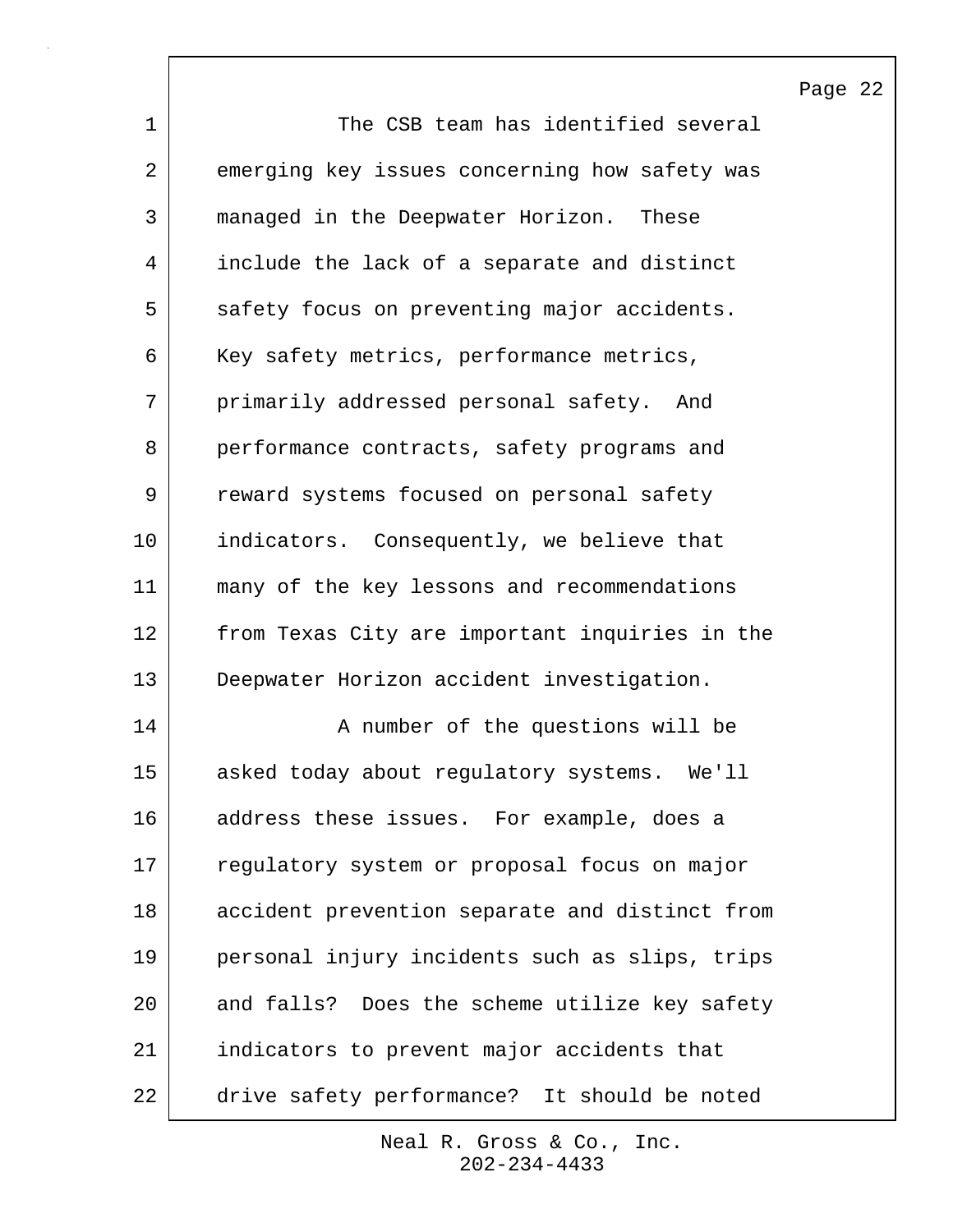|             |                                                | Pac |
|-------------|------------------------------------------------|-----|
| $\mathbf 1$ | that the American Petroleum Institute guidance |     |
| 2           | on key safety performance indicators developed |     |
| 3           | as a result of the CSB Texas City              |     |
| 4           | recommendations do not exclusively apply to    |     |
| 5           | offshore.                                      |     |
| 6           | Do the regulations address whether             |     |
| 7           | metrics are included in managers' performance  |     |
| 8           | contracts and bonus schemes? In fact, the      |     |
| 9           | importance of process safety indicators was    |     |
| 10          | highlighted not only in the Texas City         |     |
| 11          | investigation but in BP's own report on three  |     |
| 12          | serious incidents at their UK Grangemouth      |     |
| 13          | Refinery back in 2000.                         |     |
| 14          | This raises the importance of                  |     |
| 15          | whether the regulatory system or proposal      |     |
| 16          | requires the key lessons from major accidents  |     |
| 17          | be implemented as opposed to a purely          |     |
| 18          | voluntary approach. In the Texas City          |     |
| 19          | accident there was a lengthy history of        |     |
| 20          | previous near misses but the warning signs     |     |
| 21          | were overlooked.                               |     |
| 22          | The CSB identified that OSHA out of            |     |

 $\lceil$ 

202-234-4433 Neal R. Gross & Co., Inc.

# ge 23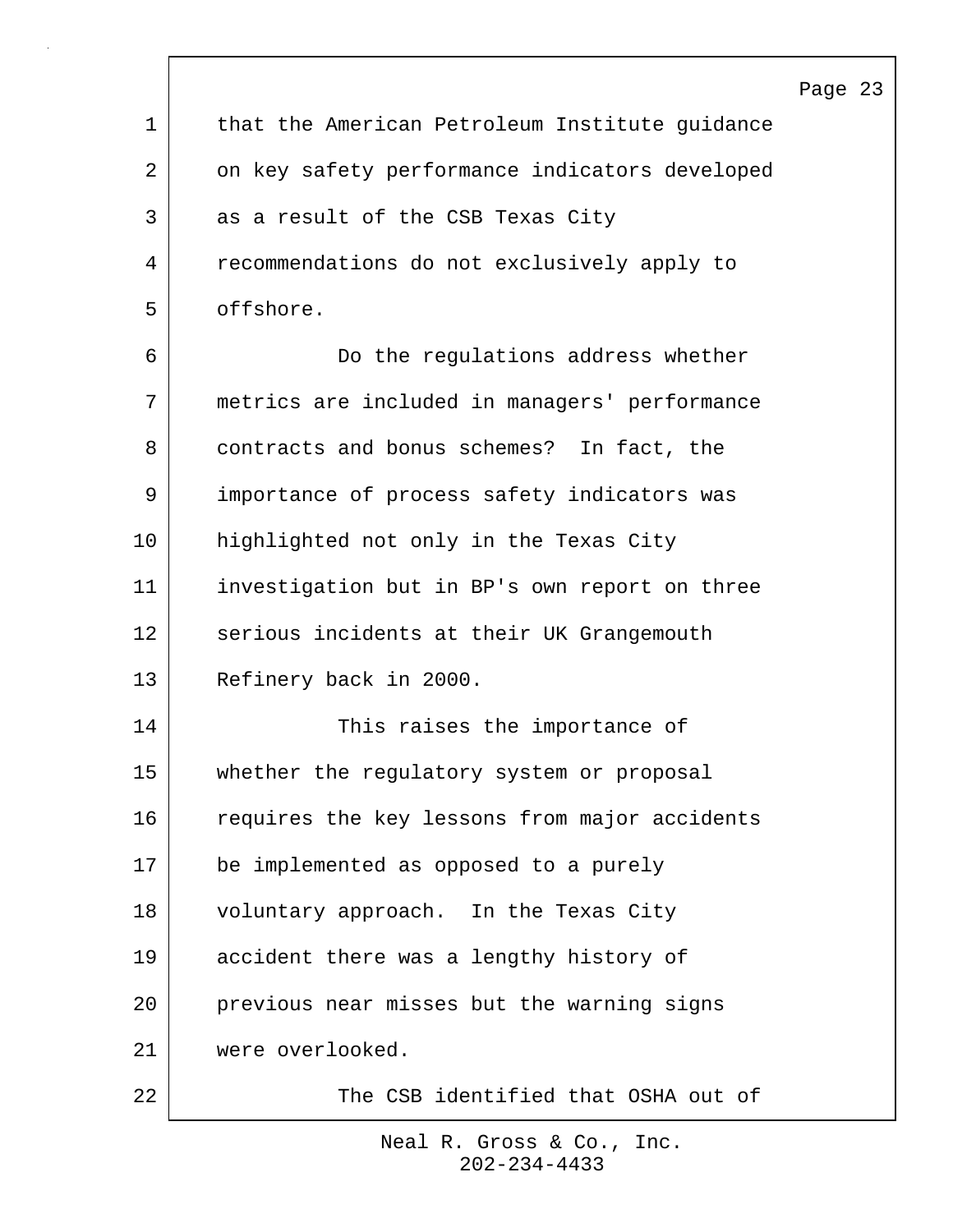|             |                                                | Page 24 |  |
|-------------|------------------------------------------------|---------|--|
| $\mathbf 1$ | the Texas City accident investigation had only |         |  |
| 2           | a half-dozen or so technically trained         |         |  |
| 3           | inspectors and had conducted no planned        |         |  |
| 4           | comprehensive inspections of oil refineries in |         |  |
| 5           | the previous ten years prior to the accident.  |         |  |
| 6           | Department of Interior and other reports       |         |  |
| 7           | identify similar problems with the numbers,    |         |  |
| 8           | level of competence and low rate of            |         |  |
| 9           | comprehensive inspections by offshore          |         |  |
| 10          | regulators. In light of these findings it is   |         |  |
| 11          | important for us to inquire about the level of |         |  |
| 12          | competence, consistent enforcement and         |         |  |
| 13          | regulatory effectiveness of other regulatory   |         |  |
| 14          | systems.                                       |         |  |
| 15          | Safety and regulatory systems must             |         |  |
| 16          | constantly adapt to be effective. It is not    |         |  |
| 17          | acceptable for safety change to be driven only |         |  |
| 18          | by repeated disasters. The answer to these     |         |  |
| 19          | questions and others today is vitally          |         |  |
| 20          | important for prevention and we are excited to |         |  |
| 21          | have such an esteemed group of experts here    |         |  |
| 22          | today. What you say here today will aid in     |         |  |

 $\mathsf{l}$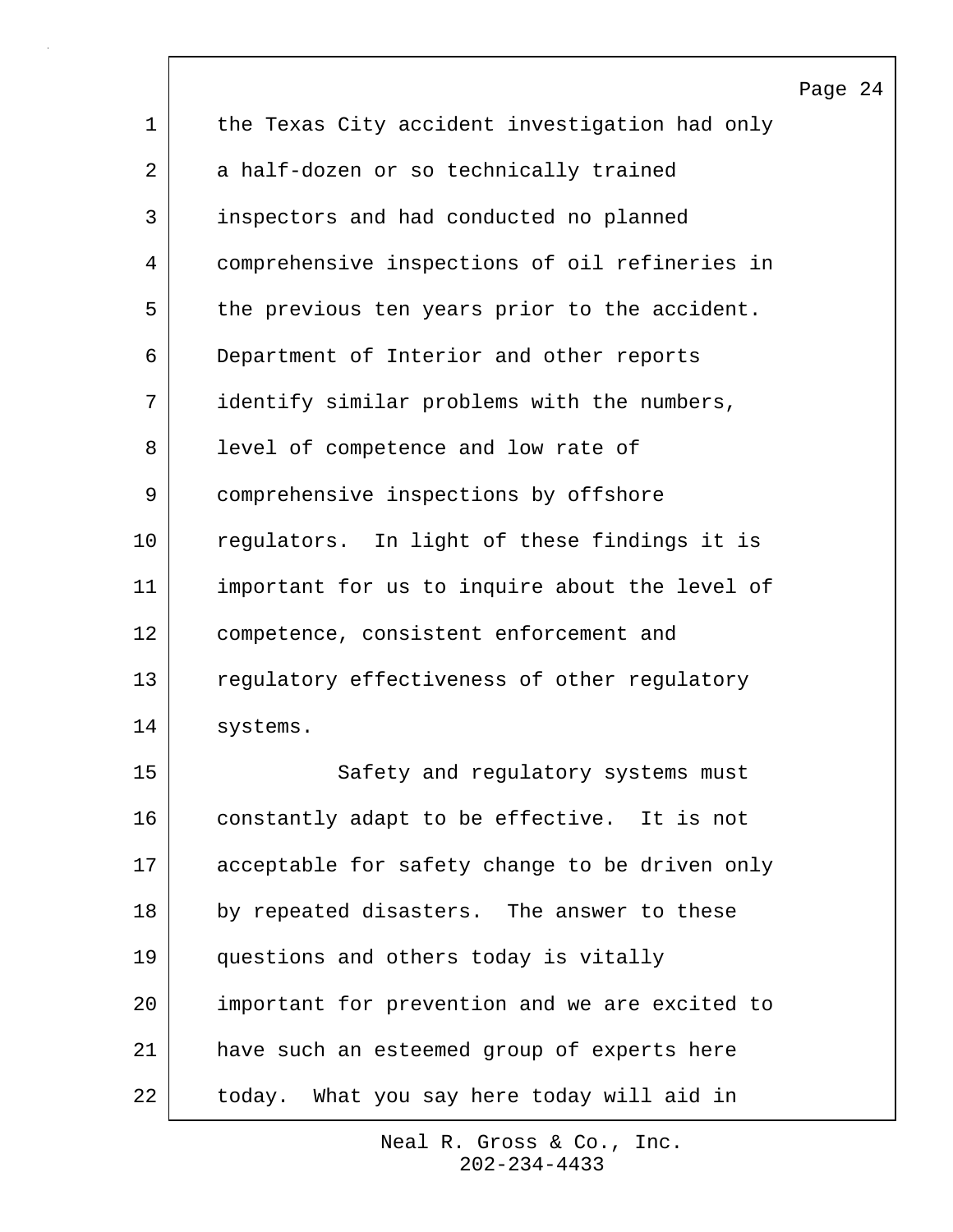| 1  | the prevention of accidents such as the        |
|----|------------------------------------------------|
| 2  | Deepwater Horizon and we greatly appreciate    |
| 3  | your contribution.                             |
| 4  | Thank you, Chairman Moure-Eraso.               |
| 5  | MR. MOURE-ERASO: Thank you very                |
| 6  | much, Don.                                     |
| 7  | I would like now to introduce                  |
| 8  | Professor Andrew Hopkins of the Australian     |
| 9  | National University. Dr. Hopkins is a          |
| 10 | sociologist and an international renowned      |
| 11 | author in major accident prevention. Dr.       |
| 12 | Hopkins is serving as a consultant to the      |
| 13 | Chemical Safety Board Deepwater Horizon team.  |
| 14 | We asked Dr. Hopkins to provide an overview of |
| 15 | international regulatory approaches for        |
| 16 | offshore operations, including those such as   |
| 17 | the safety case.                               |
| 18 | Dr. Hopkins?                                   |
| 19 | DR. HOPKINS: Thank you very much,              |
| 20 | Chairman, and good morning, ladies and         |
| 21 | gentlemen. I want to put -- I want to make a   |
| 22 | few general comments just to put safety case   |

## Page 25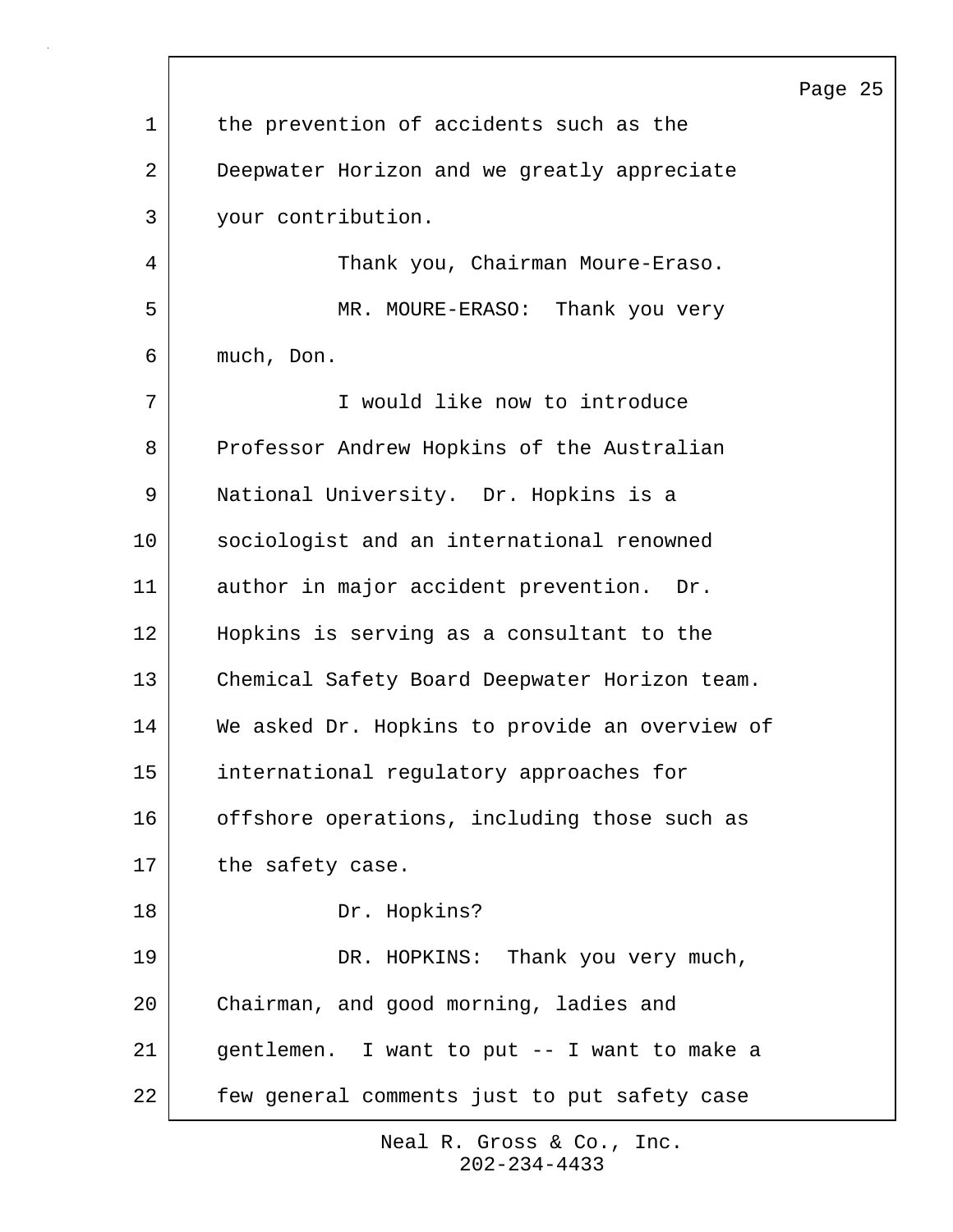|    |                                               | Page 26 |  |
|----|-----------------------------------------------|---------|--|
| 1  | regime -- the safety case regime into         |         |  |
| 2  | perspective, into some kind of international  |         |  |
| 3  | perspective.                                  |         |  |
| 4  | So to start with I want to                    |         |  |
| 5  | characterize the U.S. safety regimes --       |         |  |
| 6  | they're plural, many of them, safety          |         |  |
| 7  | regimes -- as essentially prescriptive in     |         |  |
| 8  | nature. Now, prescription has its strengths   |         |  |
| 9  | and weaknesses. Certainly, prescription is    |         |  |
| 10 | very important for small business. Small      |         |  |
| 11 | businesses frequently say, Tell us what to do |         |  |
| 12 | and we'll do it. So prescription is very      |         |  |
| 13 | important in those contexts. I think also in  |         |  |
| 14 | certain other industries where the risks are  |         |  |
| 15 | well understood, such as the construction     |         |  |
| 16 | industry, prescription may well be very       |         |  |
| 17 | appropriate.                                  |         |  |
| 18 | But for major hazard industries the           |         |  |
| 19 | weaknesses, I think, of prescription outweigh |         |  |
| 20 | the strengths. The problem is that where      |         |  |
| 21 | technology is complex and constantly evolving |         |  |
| 22 | the detail in prescription can never be       |         |  |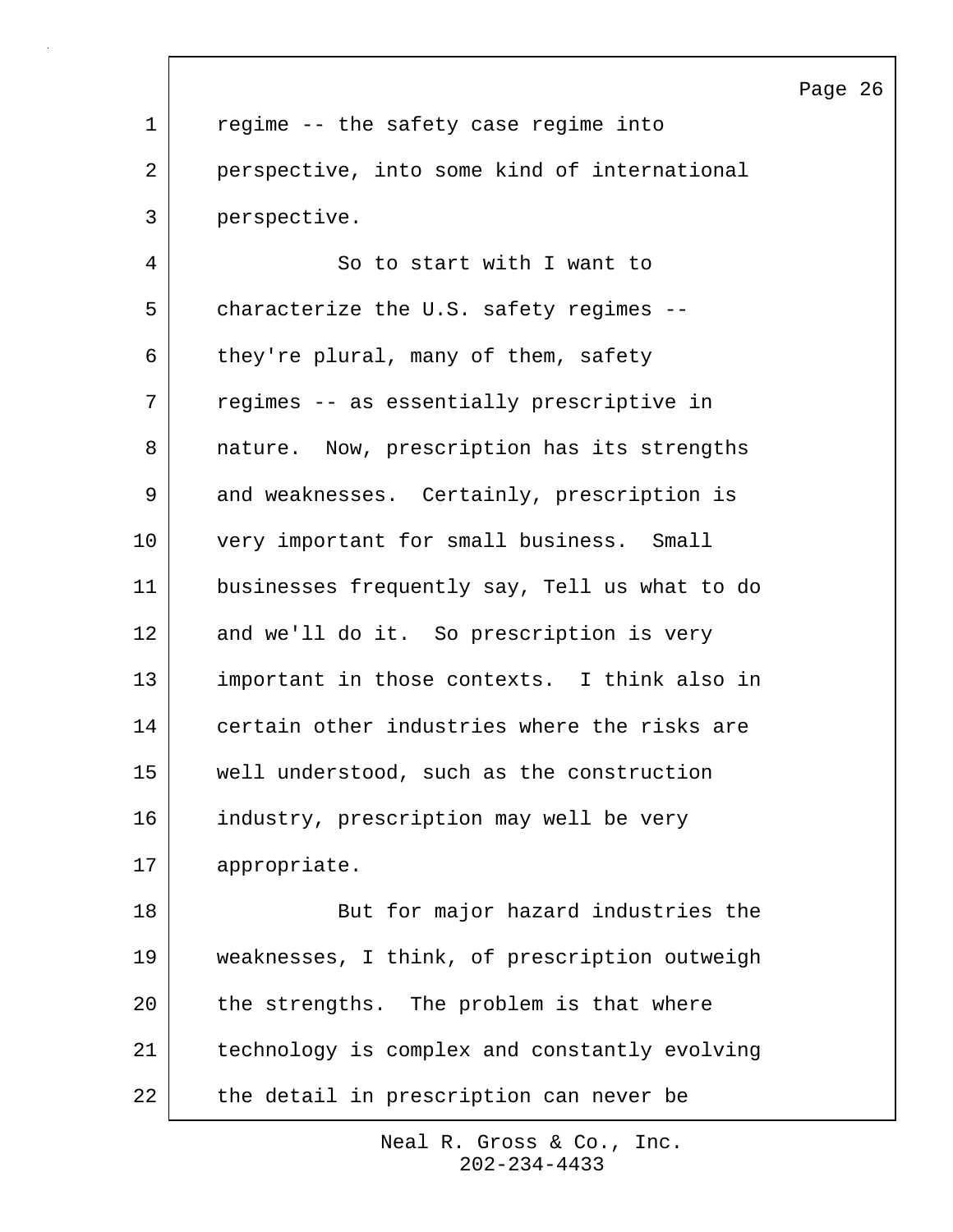| 1  | sufficient to keep up with the -- with         |
|----|------------------------------------------------|
| 2  | technological changes. I think this was        |
| 3  | highlighted in the report of the Piper Alpha   |
| 4  | accident. This is the accident that's already  |
| 5  | been referred to off the coast of Scotland in  |
| 6  | 1998, a real game-changing accident in the UK  |
| 7  | when 167 people died.                          |
| 8  | Another problem with prescriptive              |
| 9  | regulations is that they generate disputes,    |
| 10 | constant disputes, about whether they actually |
| 11 | apply or not in particular situations. And I   |
| 12 | think that was highlighted -- has been         |
| 13 | highlighted by OSHA's experience in this       |
| 14 | country with BP following the Texas City       |
| 15 | accident when there have been numerous         |
| 16 | disputes about the extent to which certain     |
| 17 | regulations actually apply. So this, I think,  |
| 18 | leads to the importance of safety case in an   |
| 19 | industry like the oil and gas industry, and    |
| 20 | particularly offshore.                         |
| 21 | The alterative then in the present             |
| 22 | context is the safety case approach. And the   |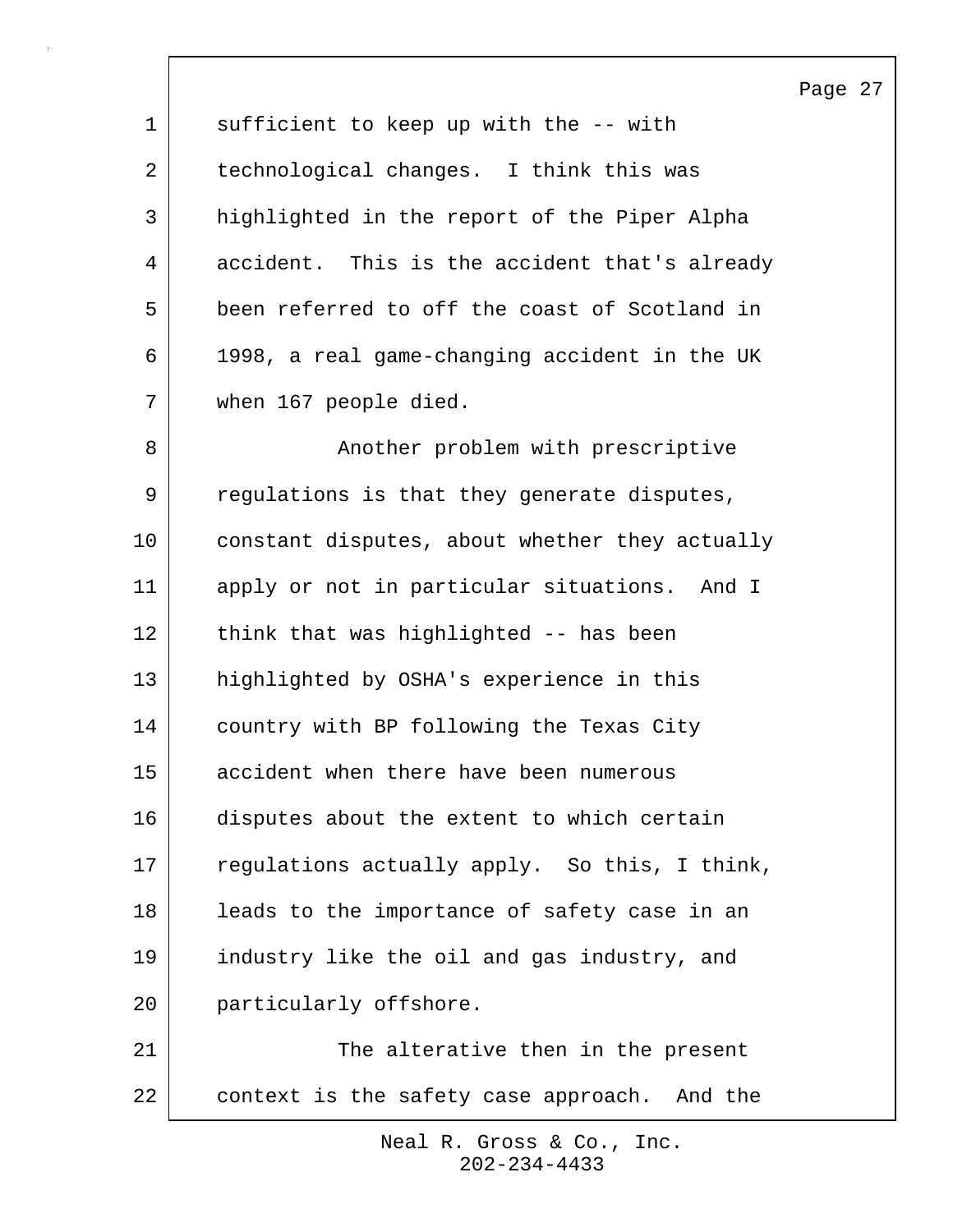|    |                                                | Page |
|----|------------------------------------------------|------|
| 1  | safety case approach goes back to an accident  |      |
| 2  | that happened in Italy in Seveso in 1976 when  |      |
| 3  | there was a major gas release that affected    |      |
| 4  | the health of hundreds of people. And          |      |
| 5  | following that accident the European           |      |
| 6  | Commission issued a directive in 1982, the so- |      |
| 7  | called Seveso Directive to member countries    |      |
| 8  | that they should enact what we now know as     |      |
| 9  | safety case regimes.                           |      |
| 10 | The UK responded in 1984 with safety           |      |
| 11 | case regulations onshore and then following    |      |
| 12 | the Piper Alpha accident in 1988, shortly      |      |
| 13 | after that we had safety case regulations      |      |
| 14 | offshore in the UK.                            |      |
| 15 | Norway is not a member of the EU but           |      |
| 16 | it's also moved in the same direction towards  |      |
| 17 | safety case regulation. And a major impetus    |      |
| 18 | for that was the Norwegian semi-submersible    |      |
| 19 | drilling rig accident in 1980, the Alexander   |      |
| 20 | Kielland, which capsized and killed 123 people |      |
| 21 | as our Chair has already mentioned.            |      |
| 22 | In Australia, which is one of the              |      |

 $\overline{\phantom{a}}$ 

Page 28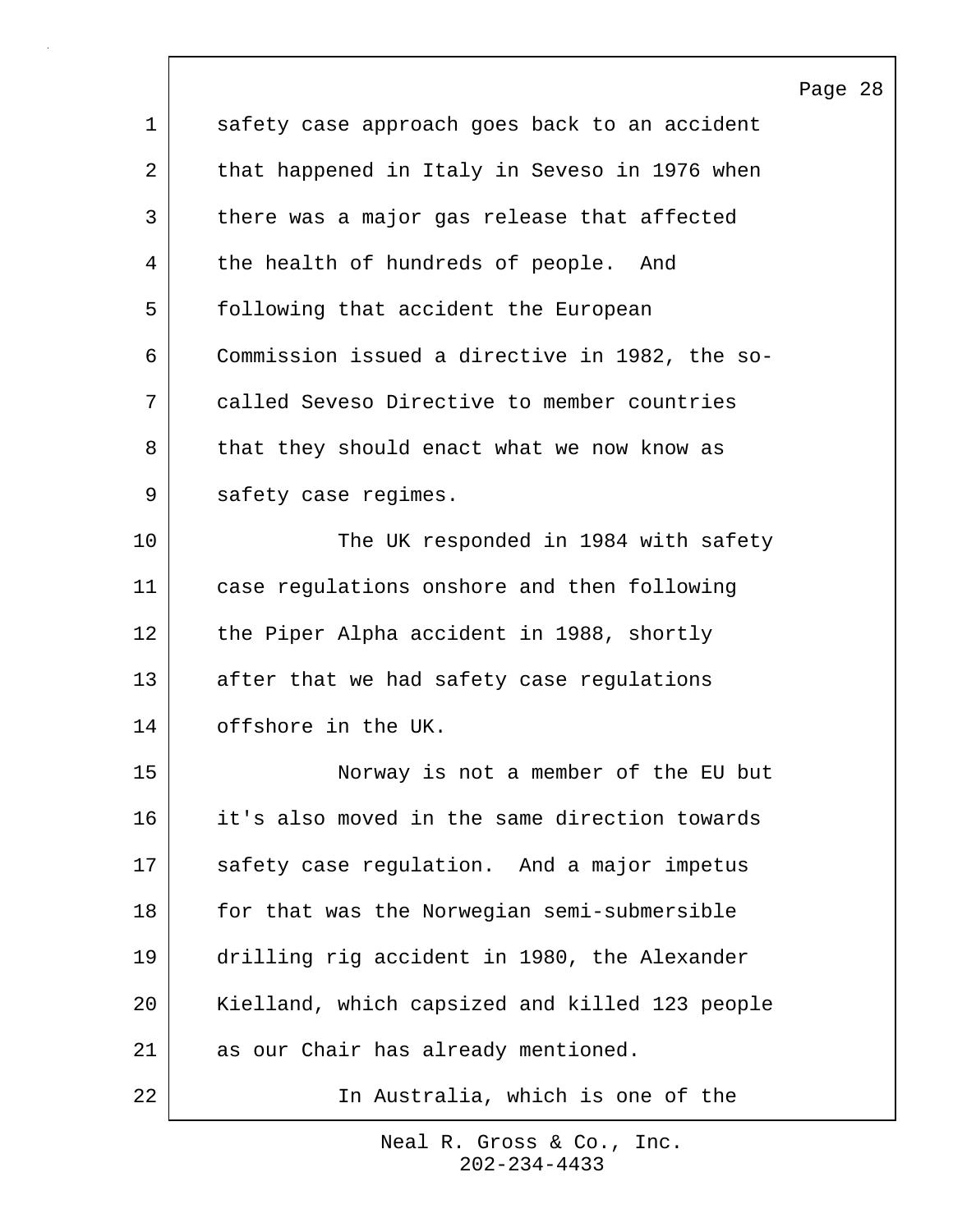|             |                                                | Ρą |
|-------------|------------------------------------------------|----|
| $\mathbf 1$ | countries of interest today, safety case was   |    |
| 2           | enacted offshore in the wake of the Piper      |    |
| 3           | Alpha disaster and onshore the first effective |    |
| 4           | safety case regime in the country was enacted  |    |
| 5           | in the State of Victoria following a gas plant |    |
| 6           | accident at Longford in 1998. So that is some  |    |
| 7           | of the international context of the safety     |    |
| 8           | case movement, if you like.                    |    |
| 9           | What are some of the elements of the           |    |
| 10          | safety case regime? What is a safety case      |    |
| 11          | regime? Well, the first point is that the      |    |
| 12          | operator must provide a detailed description   |    |
| 13          | of the hazardous facility. That's a baseline   |    |
| 14          | statement. Secondly, they must identify all    |    |
| 15          | potential major hazards and major accident     |    |
| 16          | events. They have to think carefully about     |    |
| 17          | what could go wrong on the site from a major   |    |
| 18          | accident point of view. They then have to      |    |
| 19          | carry out systematic assessment of the nature  |    |
| 20          | of such events and their consequences.<br>They |    |
| 21          | then need to put in place control systems to   |    |
| 22          | safeguard against such events. They need to    |    |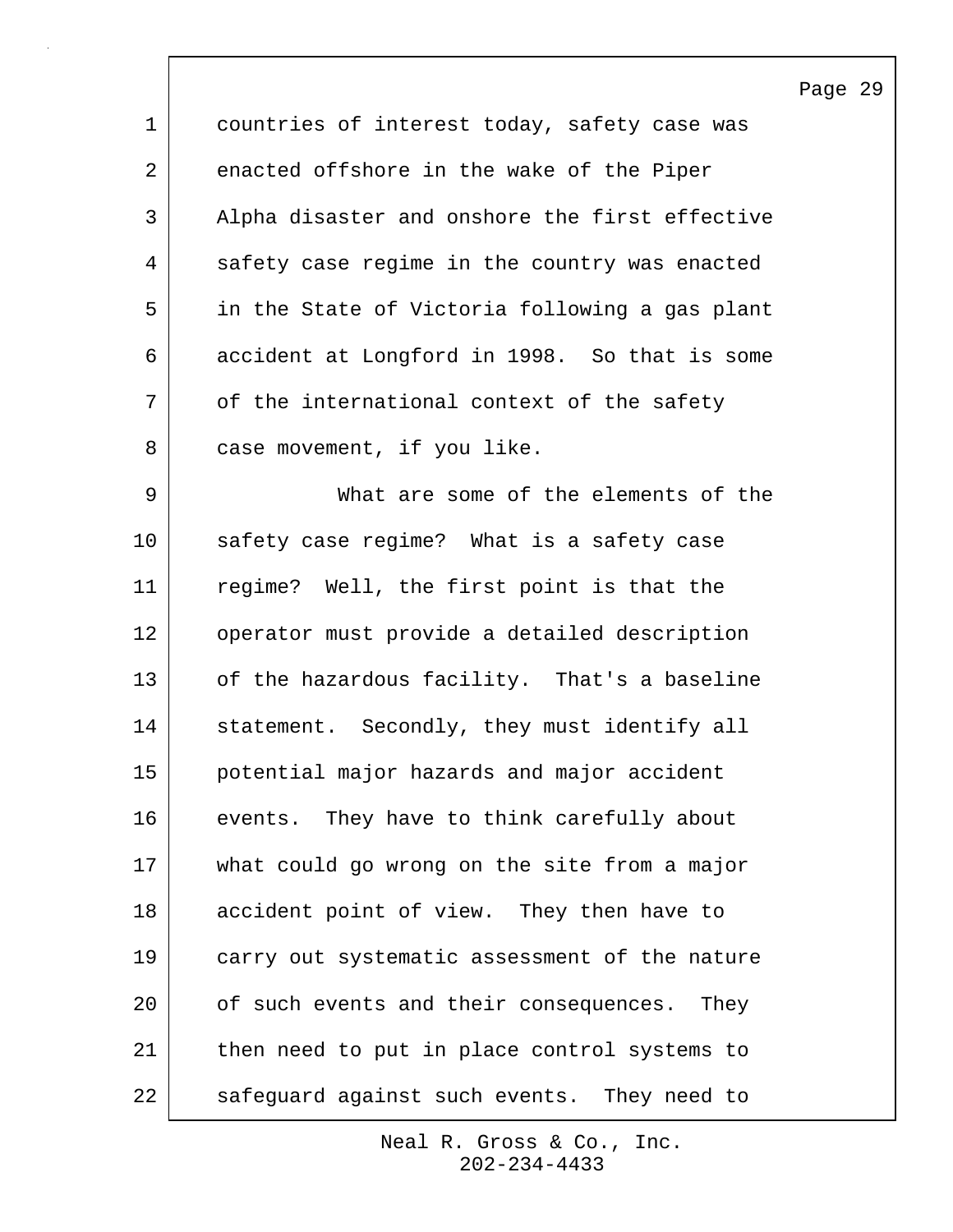|             |                                                | Page 30 |  |
|-------------|------------------------------------------------|---------|--|
| $\mathbf 1$ | monitor such controls to ensure that they      |         |  |
| 2           | really are working. And they need to embed     |         |  |
| 3           | that control system in a comprehensive safety  |         |  |
| 4           | management system.                             |         |  |
| 5           | So there's a certain logic to this             |         |  |
| 6           | whole approach, the safety case approach,      |         |  |
| 7           | which starts with a -- will focus on major     |         |  |
| 8           | accident hazards and moving through to         |         |  |
| 9           | identifying the controls which are necessary   |         |  |
| 10          | to deal with those and then to ensuring that   |         |  |
| 11          | those controls remain in place. There's an     |         |  |
| 12          | elegance -- I would use the word elegance.     |         |  |
| 13          | There's an elegance to this system.            |         |  |
| 14          | I'm -- I should make the point that            |         |  |
| 15          | it doesn't necessarily do away with rules,     |         |  |
| 16          | prescriptive rules. But they are often         |         |  |
| 17          | contained within standards which are called up |         |  |
| 18          | by the safety case. The controls that I spoke  |         |  |
| 19          | about will be contained in standards.<br>And   |         |  |
| 20          | operators need to specify in the safety case   |         |  |
| 21          | what are the standards which they are going to |         |  |
| 22          | comply with in their safety case. There is     |         |  |

 $\lceil$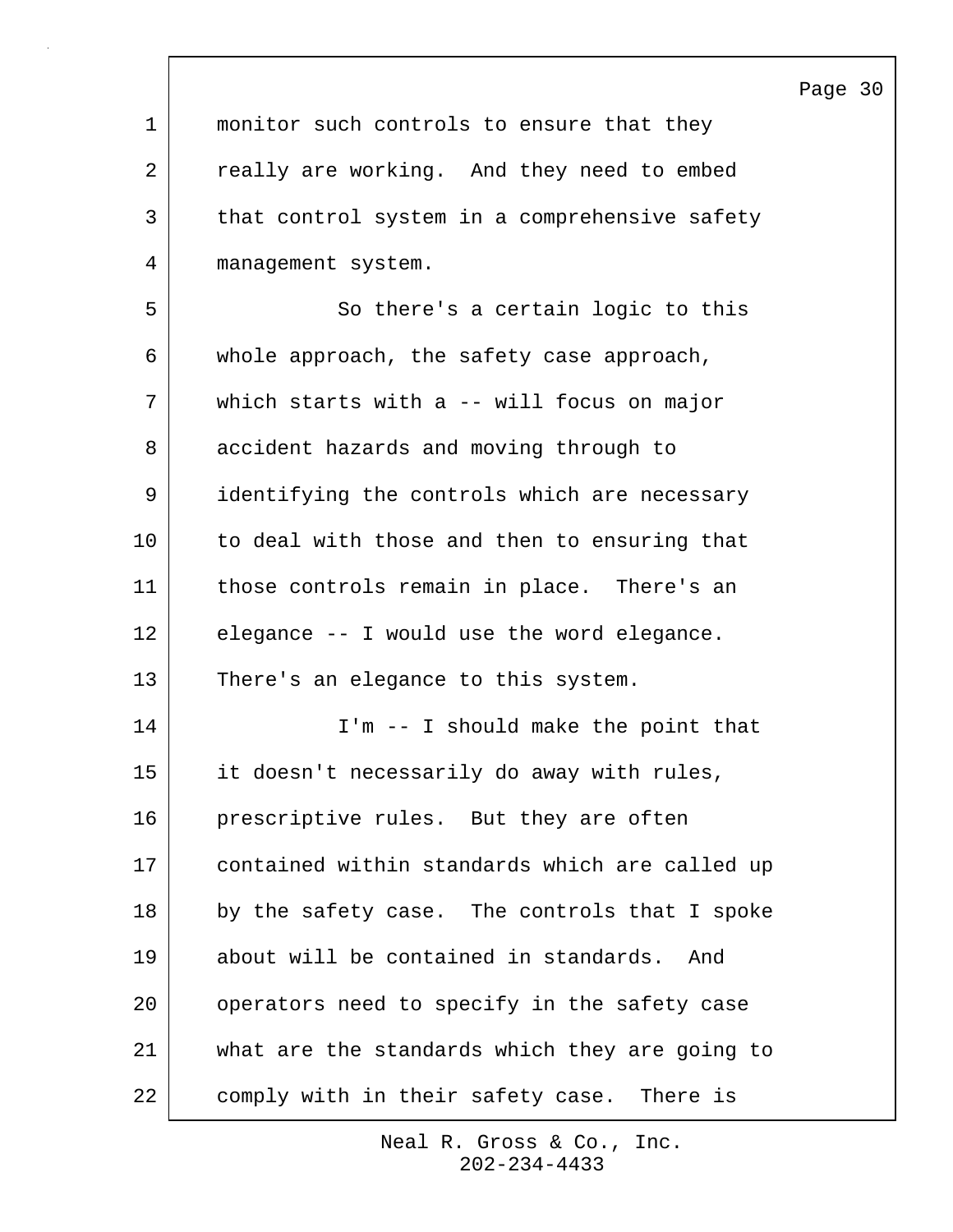|             |                                                | Page 31 |  |
|-------------|------------------------------------------------|---------|--|
| $\mathbf 1$ | also a very important role for the workforce   |         |  |
| 2           | in the design of the safety case and in        |         |  |
| 3           | ensuring the continued operation of the safety |         |  |
| 4           | case. We'll hear more about that later today.  |         |  |
| 5           | That sequence I have on the screen             |         |  |
| 6           | is actually a very familiar sequence. It's     |         |  |
| 7           | the sequence which is involved in the U.S.     |         |  |
| 8           | Process Safety Management Standard which was   |         |  |
| 9           | passed in 1992 in this country and which       |         |  |
| 10          | governs safety in general, particularly the    |         |  |
| 11          | oil industry onshore.                          |         |  |
| 12          | So you might ask where does safety             |         |  |
| 13          | case go beyond the Process Safety Management   |         |  |
| 14          | Standard. And the answer is this, that it's    |         |  |
| 15          | a case, an argument submitted to the           |         |  |
| 16          | regulator. So the operator has to go through   |         |  |
| 17          | this process, work out how it's going to       |         |  |
| 18          | achieve these goals and submit a case to the   |         |  |
| 19          | regulators testifying just how it is going to  |         |  |
| 20          | do this. And the regulator must then approve   |         |  |
| 21          | or accept or in some way acknowledge that      |         |  |
| 22          | safety case. So it is really a licensing       |         |  |

 $\sqrt{ }$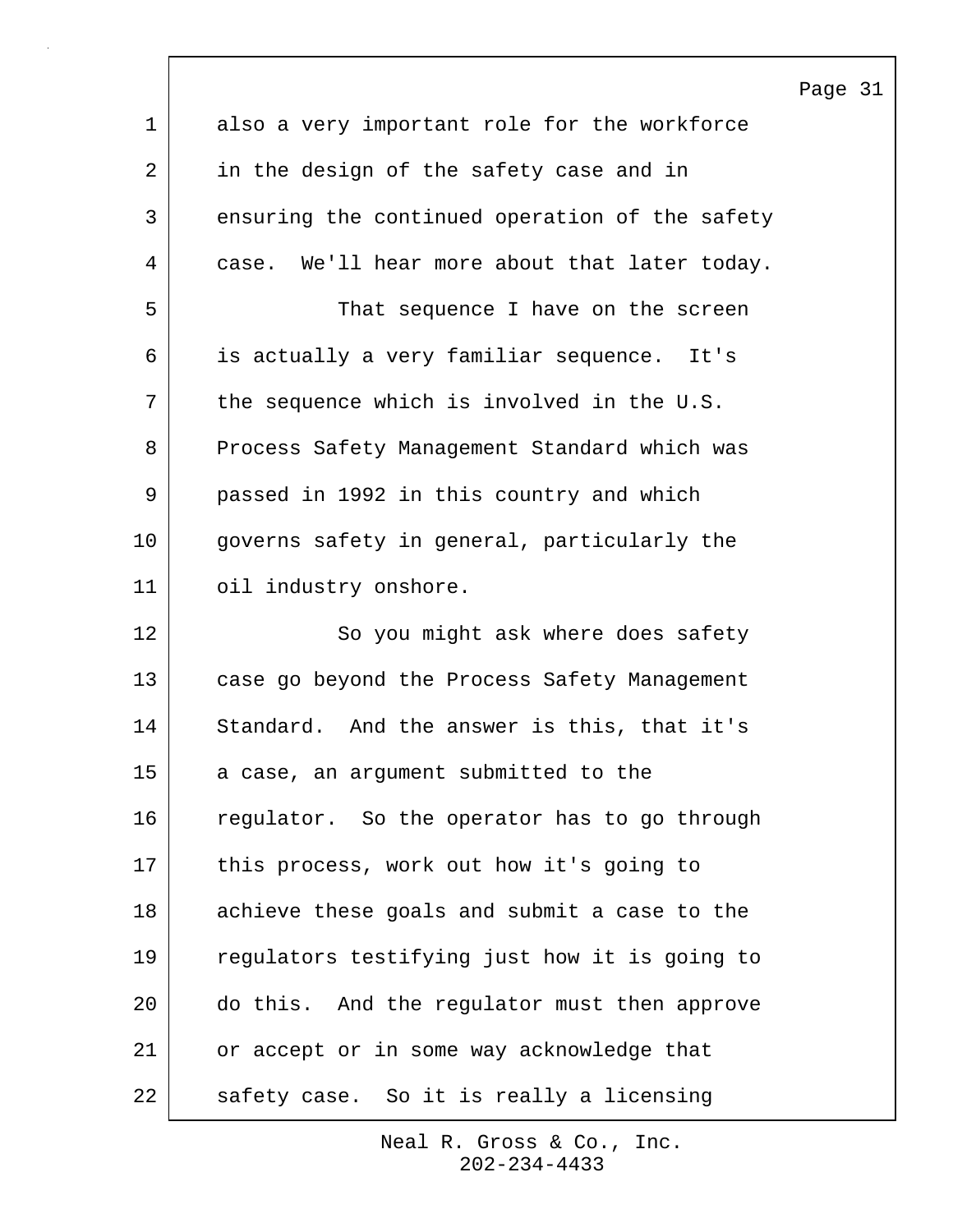|             |                                                | Page 32 |  |
|-------------|------------------------------------------------|---------|--|
| $\mathbf 1$ | regime. The operators need to have this        |         |  |
| 2           | approval or this acceptance by the regulator   |         |  |
| 3           | before they can do business.                   |         |  |
| 4           | And that's a very important point.             |         |  |
| 5           | And it goes back to the Seveso Directive. If   |         |  |
| 6           | you look at the language of the Seveso         |         |  |
| 7           | Directive it says this, that the operator must |         |  |
| 8           | prove to the competent authority that it has   |         |  |
| 9           | gone through this process and can manage major |         |  |
| 10          | hazards effectively. So this -- the word       |         |  |
| 11          | there is prove. So this puts a high            |         |  |
| 12          | obligation, if you like on the operator to     |         |  |
| 13          | demonstrate to the regulator that it really    |         |  |
| 14          | does have these risks under control. And this  |         |  |
| 15          | is where safety case goes beyond the Process   |         |  |
| 16          | Safety Management Standard.                    |         |  |
| 17          | And once that case has been accepted           |         |  |
| $18\,$      | it is then up to the regulator to audit        |         |  |
| 19          | against that case, to ensure that the company  |         |  |
| 20          | or the operator is complying with that case,   |         |  |
| 21          | which itself demands, I think, a high level of |         |  |
| 22          | resourcing for the regulator which I will come |         |  |

 $\sqrt{ }$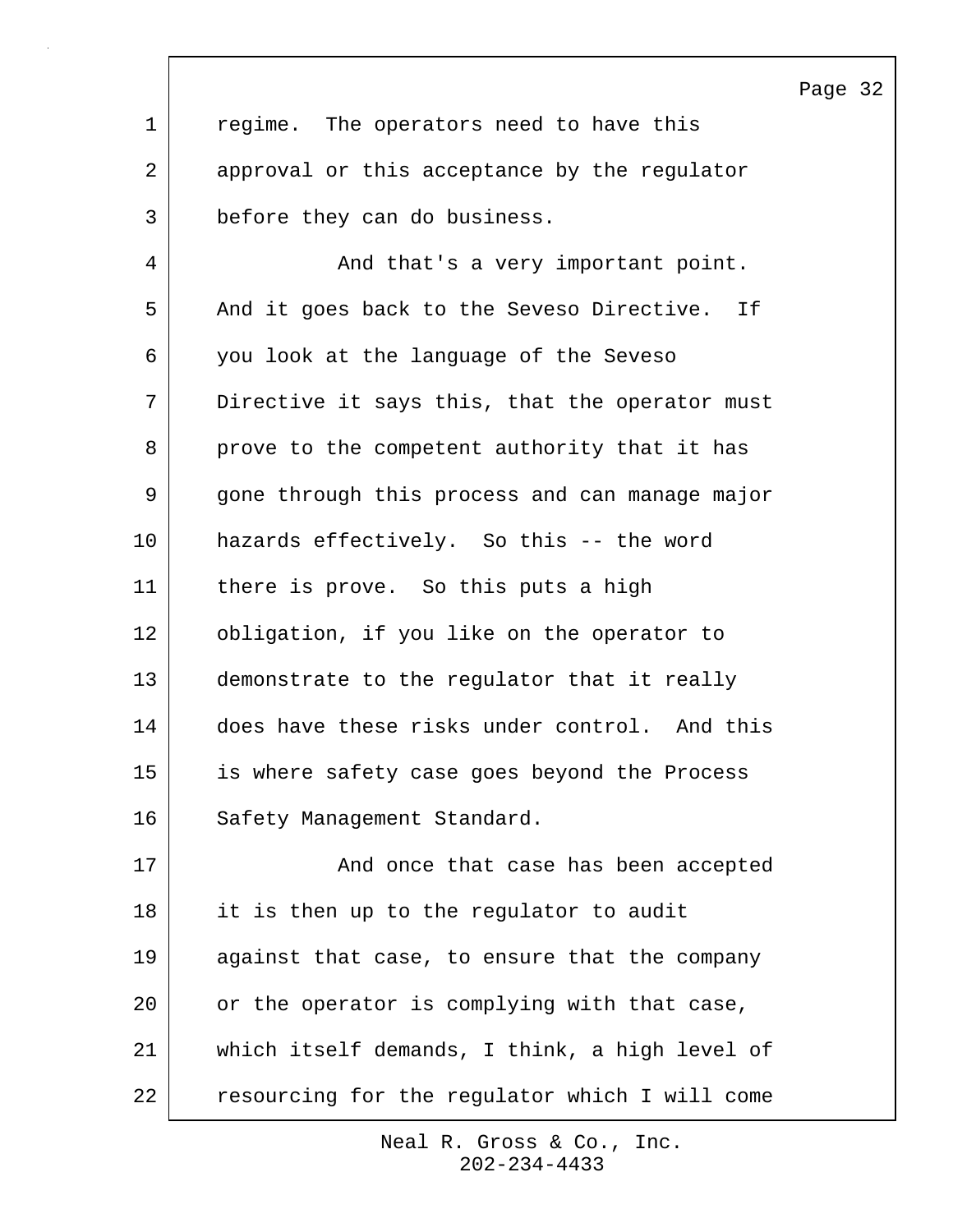|    | $\mathbf P$                                    |
|----|------------------------------------------------|
| 1  | back to.                                       |
| 2  | Okay. How do they audit safety                 |
| 3  | cases then and how do they judge the adequacy  |
| 4  | of a safety case? The regulator must           |
| 5  | fundamentally ask the question, Are the risks  |
| 6  | involved -- have they been reduced as low as   |
| 7  | reasonable practicable. That's the language    |
| 8  | which is used. Or alternatively, Have the      |
| 9  | risks -- Have you ensured safety so far as     |
| 10 | reasonably practical. That's another           |
| 11 | equivalent statement.                          |
| 12 | Now, there is a precise legislative            |
| 13 | basis for this in many -- in some countries,   |
| 14 | particularly the UK and in Australia. In the   |
| 15 | UK, for example, UK Health and Safety At Work  |
| 16 | Act specifies general duties and those general |
| 17 | duties include this statement, It shall be the |
| 18 | duty of every employer to ensure so far as     |
| 19 | reasonably practicable the health, safety and  |
| 20 | welfare at work of all his employees. So that  |
| 21 | is fundamental. It's contained within the      |
| 22 | umbrella overarching statute, this notion of   |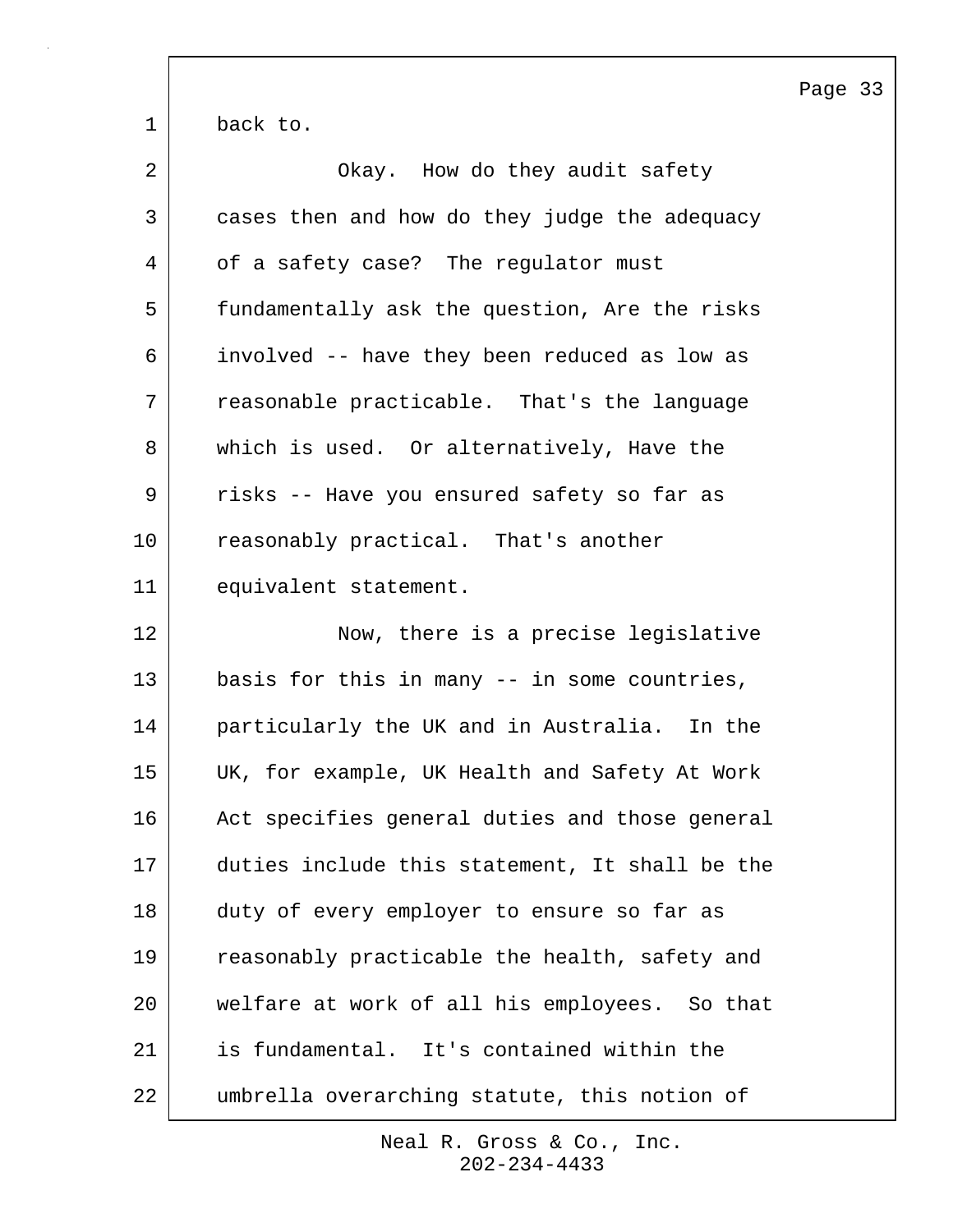1 a low as low as reasonably practical. And I 2 should note this is very different from the 3 General Duty Clause which exists in the OSHA 4 Act.

5 So before approving a safety case 6 regime the regulator must ask, Are the risks 7 as low as reasonably practicable. So that 8 then raises the question, What does this mean, 9 What does it mean to be as low as reasonably 10 practicable. The actual test which 11 increasingly regulators are applying is, Are 12 you following good industry practice. That 13 has to be defined in various ways. But if you 14 are following good industry practice then you 15 will judge to be -- to have reduced your risks 16 | as low as reasonably practicable. I'm sure 17 we'll hear a lot more about that today. But 18 | that is a starting point. 19 Employers may want to argue that 20 they have reduced the risks as low as 21 reasonably practicable even if they are not

22 complying with good industry standards. But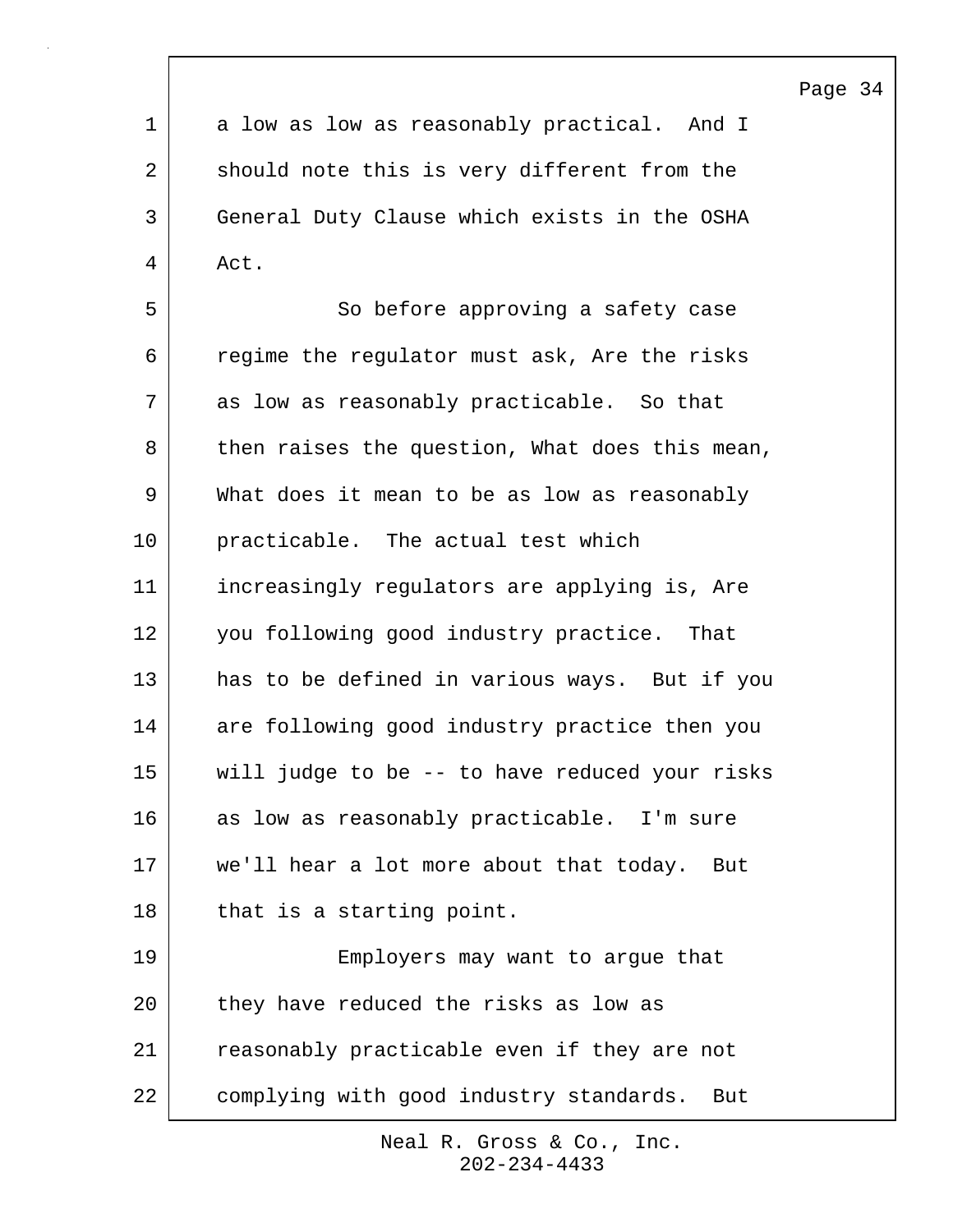|             |                                                | Page 35 |  |
|-------------|------------------------------------------------|---------|--|
| $\mathbf 1$ | if an employer goes to court trying to make    |         |  |
| 2           | that argument they're not very likely to       |         |  |
| 3           | succeed.                                       |         |  |
| 4           | So I guess what follows from this is           |         |  |
| 5           | if we are to introduce a safety case regime in |         |  |
| 6           | the U.S. it will need some kind of umbrella    |         |  |
| 7           | regulation specifying the requirement that     |         |  |
| 8           | risks be reduced as low as reasonably          |         |  |
| 9           | practicable.                                   |         |  |
| 10          | I want to just finish with the point           |         |  |
| 11          | that this requires a highly competent and well |         |  |
| 12          | resourced and independent regulator. Without   |         |  |
| 13          | a well resourced regulator safety case is no   |         |  |
| 14          | better than any alternative. Indeed, in some   |         |  |
| 15          | cases it can be worse. So any decision to      |         |  |
| 16          | introduce a safety case regime must involve a  |         |  |
| 17          | commitment to ensure proper funding. And this  |         |  |
| 18          | doesn't necessarily mean government funding.   |         |  |
| 19          | It could involve and industry levy. And I      |         |  |
| 20          | think we may hear today that some other safety |         |  |
| 21          | case regimes are funded by industry levy,      |         |  |
| 22          | they're therefore offline, as far as budget is |         |  |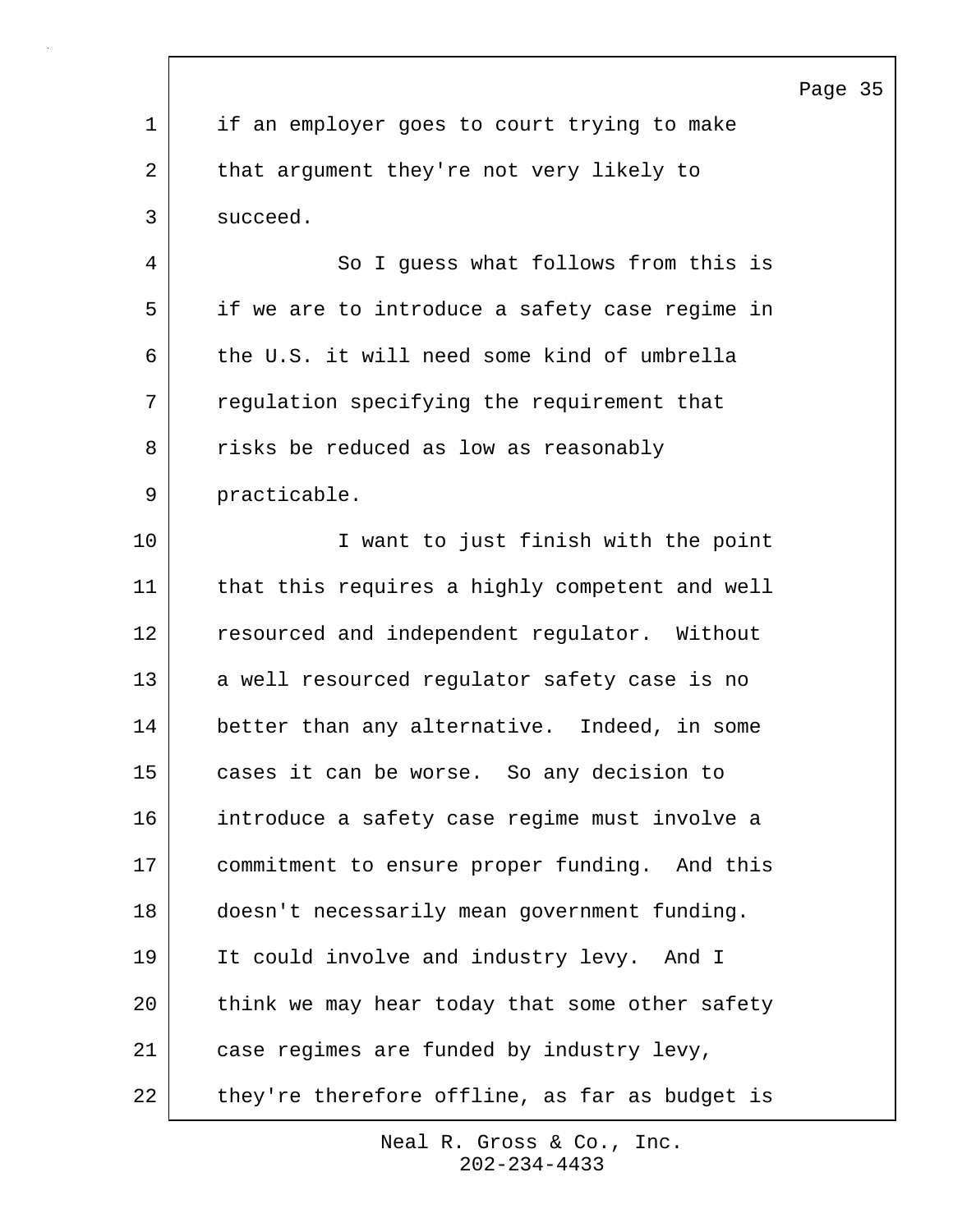|             |                                               | Page |
|-------------|-----------------------------------------------|------|
| $\mathbf 1$ | concerned and there are certain benefits      |      |
| 2           | involved in doing that. But that's a matter   |      |
| 3           | of detail for later.                          |      |
| 4           | I do want to leave you with this              |      |
| 5           | final proposition, though, that a safety case |      |
| 6           | regime is worthless unless the regulator is   |      |
| 7           | properly funded. Thank you.                   |      |
| 8           | MR. MOURE-ERASO: Thank you, Mr.               |      |
| 9           | Hopkins.                                      |      |
| 10          | We will now hear from our first               |      |
| 11          | panel of experts. I would like to remind the  |      |
| 12          | audience that you should e-mail through your  |      |
| 13          | BlackBerrys any questions that you might have |      |
| 14          | after the end of the panel. You should send   |      |
| 15          | it to question@csb.gov, and we will be        |      |
| 16          | receiving those questions after the panel.    |      |
| 17          | So this is the Regulatory Panel.              |      |
| 18          | Our panelists include Mr. Ian Whewell, the    |      |
| 19          | recently retired director of the Offshore     |      |
| 20          | Division of the United Kingdom Health and     |      |
| 21          | Safety Executive Hazards Installations        |      |
| 22          | Directorate. Also, we have Mr. Magne Ognedal, |      |

 $\Gamma$ 

Page 36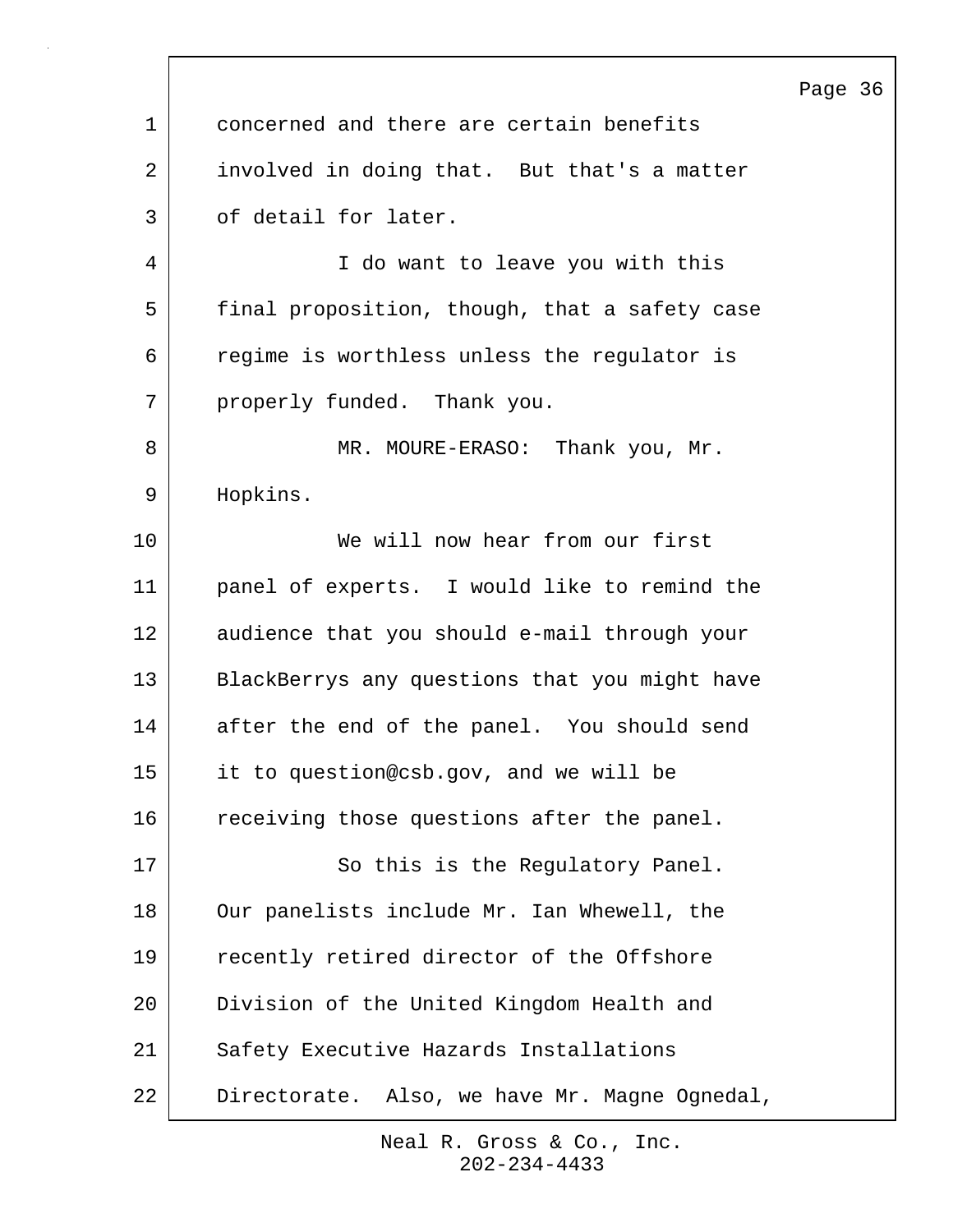|             |                                                | Page |
|-------------|------------------------------------------------|------|
| $\mathbf 1$ | the current director general of the Norwegian  |      |
| 2           | Petroleum Safety Authority. He's joining us    |      |
| 3           | via a telephone conference line. And we also   |      |
| 4           | have Mr. John Clegg, retired chief executive   |      |
| 5           | officer of the Australian National Offshore    |      |
| 6           | Petroleum Authority.                           |      |
| 7           | Mr. Whewell, please proceed with               |      |
| 8           | your statement.                                |      |
| 9           | MR. WHEWELL: As we've already                  |      |
| 10          | heard, in 1988 the Piper Alpha offshore        |      |
| 11          | installation was involved in a dramatic fire   |      |
| 12          | and explosion, and the incident had a          |      |
| 13          | traumatic effect on the oil industry and       |      |
| 14          | throughout the UK. And as a result an inquiry  |      |
| 15          | was set up by the government so that they      |      |
| 16          | could -- to consider what lessons could be     |      |
| 17          | learned. And Lord Cullen, who chaired the      |      |
| 18          | inquiry, produced in 1990 a report with 106    |      |
| 19          | recommendations for improvements to health and |      |
| 20          | safety on the UK continental shelf. And the    |      |
| 21          | government accepted all those recommendations. |      |
| 22          | But as we've heard, an important               |      |

 $\sqrt{ }$ 

202-234-4433 Neal R. Gross & Co., Inc.

# e 37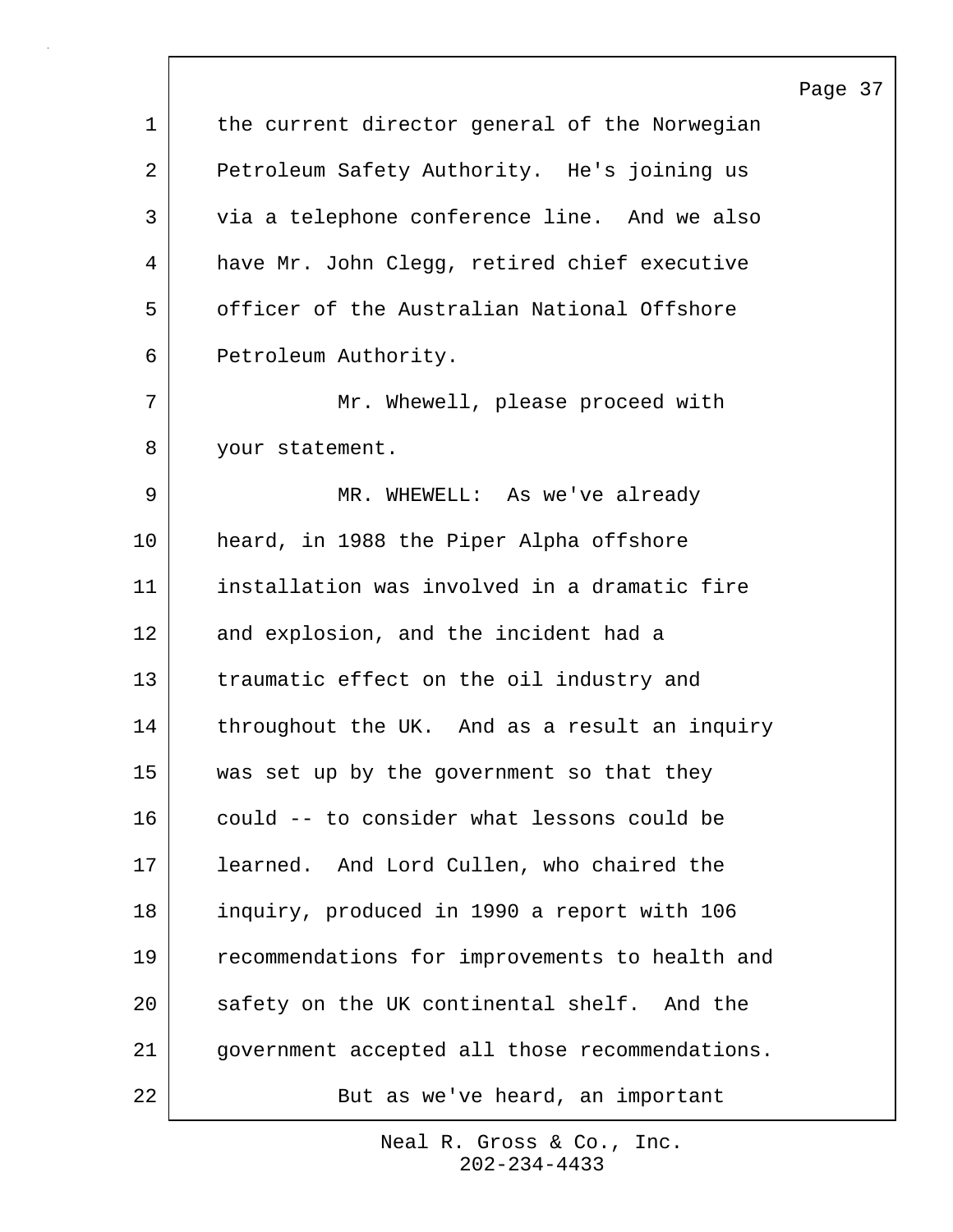| $\mathbf 1$ | change was that any new offshore regulations   |
|-------------|------------------------------------------------|
| 2           | were to be risk based and objective or goal    |
| 3           | setting, which was a change from the then      |
| 4           | existing prescriptive offshore regulations.    |
| 5           | One of the key recommendations was             |
| 6           | the operator of every installation should      |
| 7           | prepare a safety case, which as we've heard,   |
| 8           | described the arrangements in place on the     |
| 9           | installation for identifying, managing and     |
| 10          | controlling major accident risks. This         |
| 11          | requirement was felt to be so important that   |
| 12          | it was actually introduced before all the      |
| 13          | other regulatory changes were made.            |
| 14          | Lord Cullen also recommended that              |
| 15          | the responsibility for regulating offshore     |
| 16          | safety be transferred from the Department of   |
| 17          | Energy, which also had responsibilities for    |
| 18          | different field developments and licensing, to |
| 19          | the Health and Safety Executive. The HSE is    |
| 20          | the principal UK safety -- health and safety   |
| 21          | regulator, which at the time had extensive     |
| 22          | experience of regulating major hazard          |

202-234-4433 Neal R. Gross & Co., Inc.

# Page 38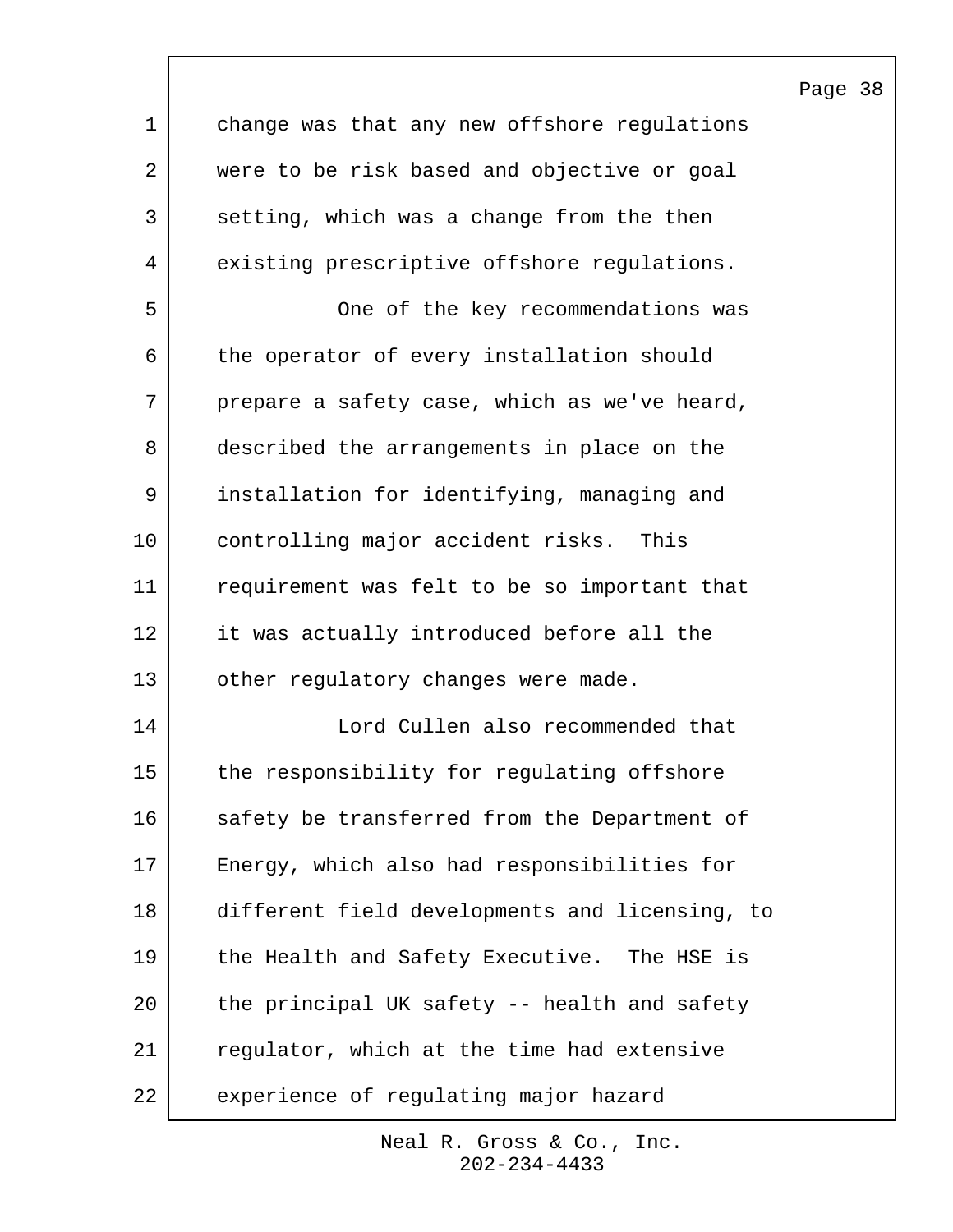1 industries, such as nuclear and onshore 2 petrochemical and chemical. 3 The safety case regulations were 4 developed very rapidly and came into course in 5 1993 and subsequently, further supporting 6 regulations relating to amongst other things, 7 prevention of fire and explosion emergency 8 response and the design and construction of 9 installation and wells were introduced. 10 In parallel the new offshore 11 division of the Health and Safety Executive 12 underwent a dramatic expansion and recruited 13 | large numbers of specialists, industry experts 14 together with specialists in a range of 15 similar fields. This involved huge resources 16 being put into training them as regulators and 17 to develop appropriate industry expertise. 18 | The importance of recruiting 19 appropriate expertise or providing extensive 20 training to create such expertise should not 21 be underestimated. At its peak the offshore 22 division had well over 300 staff to deal with

> 202-234-4433 Neal R. Gross & Co., Inc.

### Page 39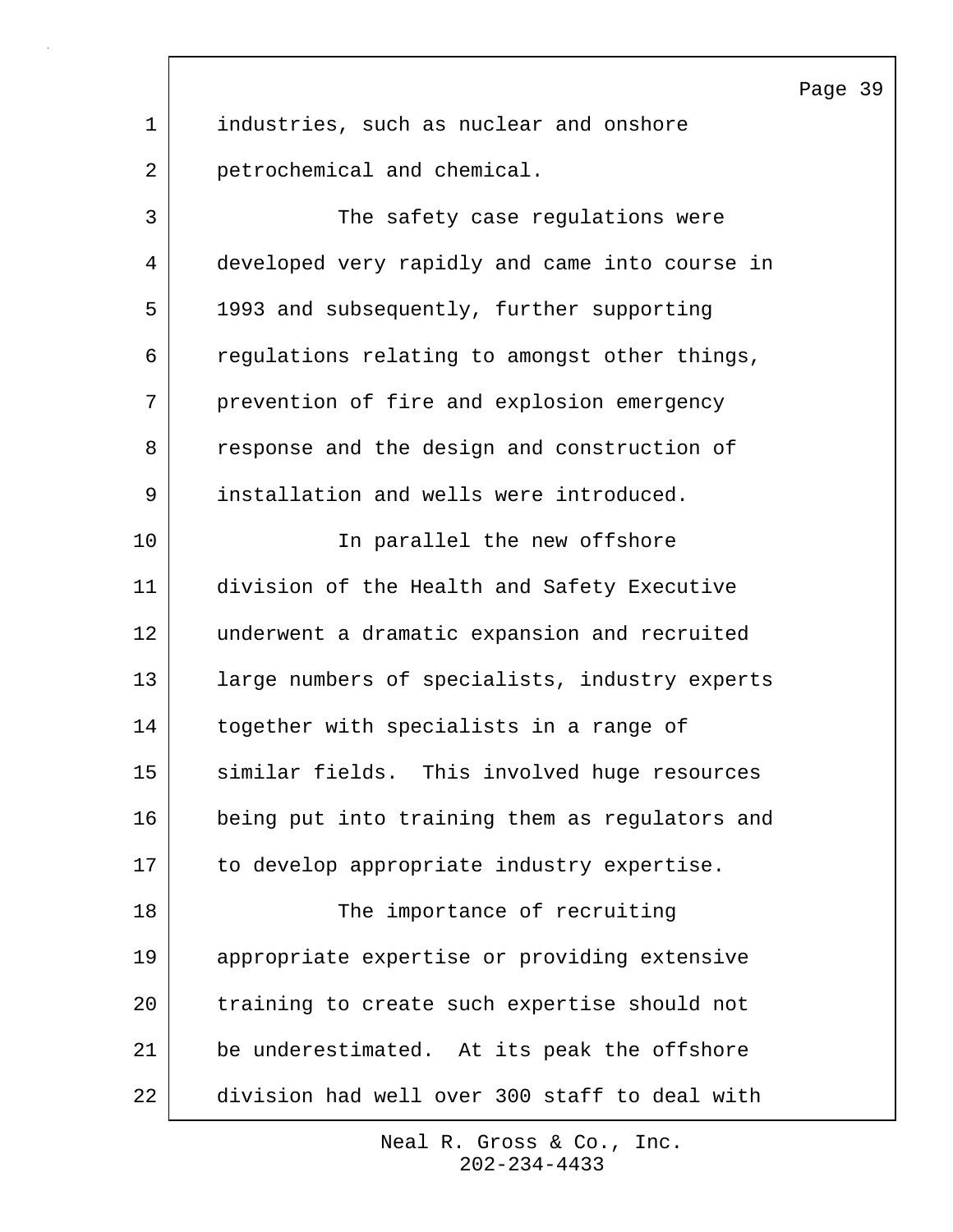Page 40 1 the implementation of new regulations and the 2 assessment of safety cases. As we've heard, 3 adequate resourcing to support assessment, 4 investigation, audit and review and inspection 5 and intervention is vital to ensure the 6 effectiveness of new safety regimes and 7 broader regulatory regimes. 8 Since that time the importance of 9 the safety case is a key requirement in the UK 10 for offshore legislation has not diminished. 11 The value of a safety case and this goal-12 setting type approach is widely recognized. 13 Since their introduction the new 14 offshore regulations have been successful in 15 reducing major hazard risks on the UKCS and in 16 ensuring that installation operators properly 17 | manage those risks. However, on the basis of 18 ten years experience a review of HSC in 2004 19 concluded that changes were necessary to the 20 safety case regulations to improve efficiency 21 and effectiveness and to take into account 22 major changes in the pattern of activity that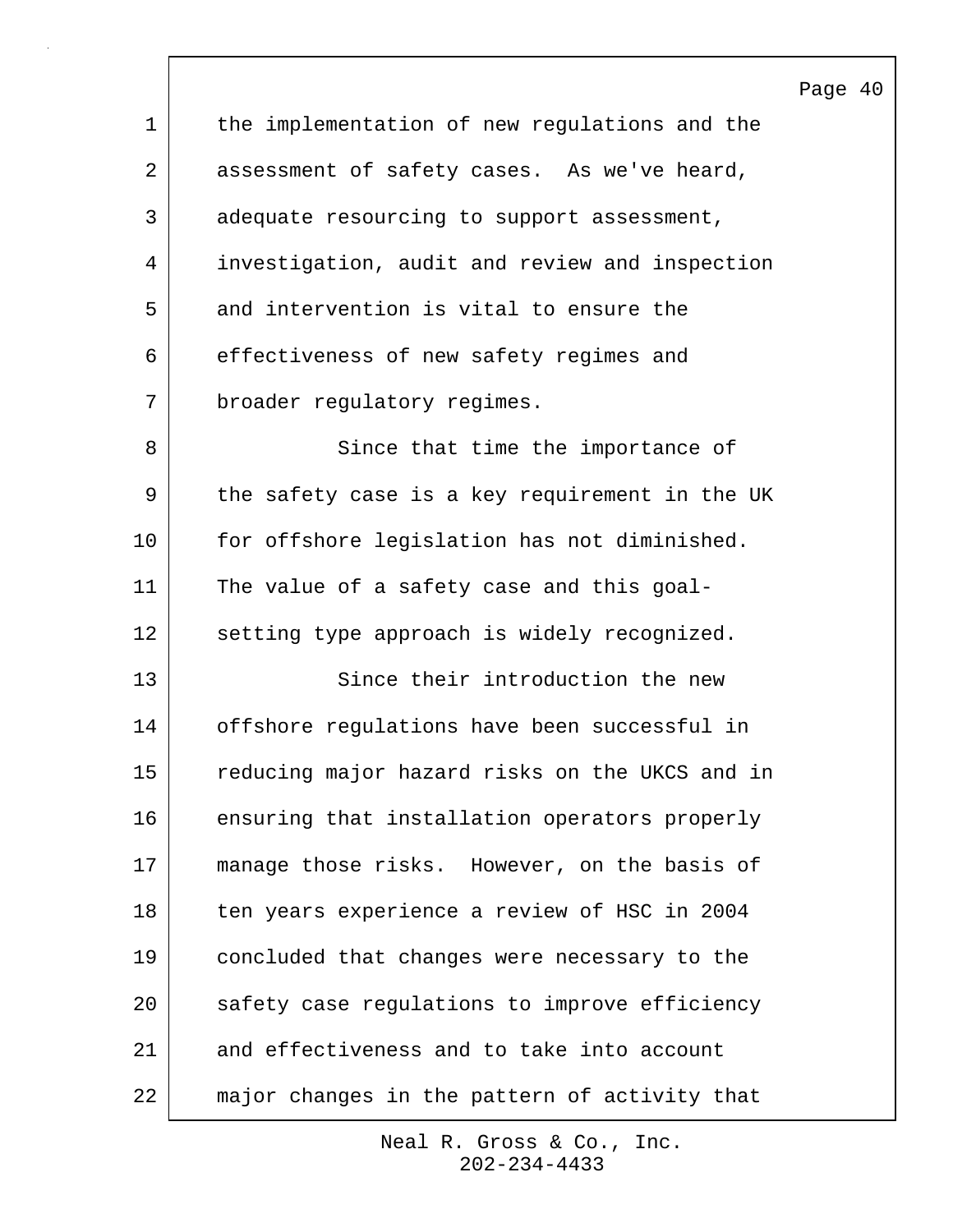|                |                                                | Page 41 |  |
|----------------|------------------------------------------------|---------|--|
| $\mathbf 1$    | was taking place on the UKCS, mainly a result  |         |  |
| $\overline{2}$ | of extending the life of many installations.   |         |  |
| $\mathsf{3}$   | We've already heard some of the                |         |  |
| 4              | basic requirements for a safety case. And      |         |  |
| 5              | certainly, on the UKCS all operating           |         |  |
| 6              | installations must have safety case accepted   |         |  |
| 7              | by the regulator. And for drilling             |         |  |
| 8              | installations that safety case must be         |         |  |
| 9              | submitted three months before the drilling     |         |  |
| 10             | installation enters UK waters.                 |         |  |
| 11             | We've heard that the primary                   |         |  |
| 12             | requirements to demonstrate that major hazard  |         |  |
| 13             | risk are being properly controlled and the     |         |  |
| 14             | safety case must contain details of the safety |         |  |
| 15             | management systems, the audit arrangements     |         |  |
| 16             | ensuring that they're adequate and that must   |         |  |
| 17             | make sure that all major accidents have been   |         |  |
| 18             | properly identified and then those -- the      |         |  |
| 19             | risks associated with those accidents have     |         |  |
| 20             | been evaluated and measures taken to control   |         |  |
| 21             | the risks, as we've heard, as low as           |         |  |
| 22             | reasonably practicable.                        |         |  |

 $\sqrt{ }$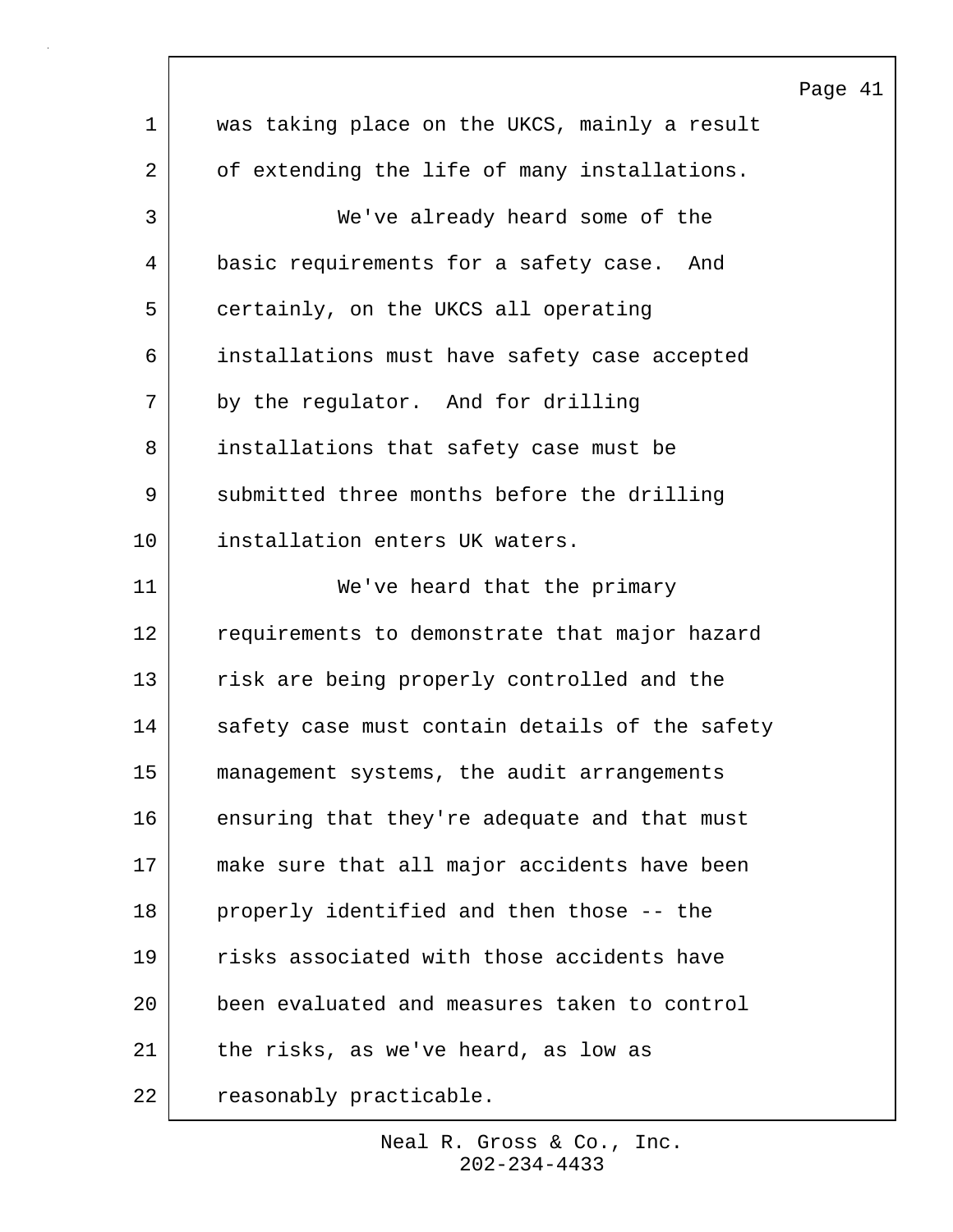|             |                                               | Page 42 |  |
|-------------|-----------------------------------------------|---------|--|
| $\mathbf 1$ | Safety cases have to be kept up to            |         |  |
| 2           | date. And where major revisions of the safety |         |  |
| 3           | case occurred these were required on the      |         |  |
| 4           | original regulations be submitted to HSC for  |         |  |
| 5           | acceptance three months before any changes    |         |  |
| 6           | were made. And all combined operations --     |         |  |
| 7           | that's operations between fixed and mobile    |         |  |
| 8           | installations, drilling rigs -- were required |         |  |
| 9           | to have separate safety cases. And finally,   |         |  |
| 10          | that the safety case should be revised and    |         |  |
| 11          | resubmitted for acceptance every three years. |         |  |
| 12          | These were the original requirements.         |         |  |
| 13          | For the case to be effective it must          |         |  |
| 14          | provide a framework in major hazard risk are  |         |  |
| 15          | effectively managed and controlled.<br>The    |         |  |
| 16          | requirements should complement the principals |         |  |
| 17          | of good safety management but provide the     |         |  |
| 18          | stimulus to undertake this management in a    |         |  |
| 19          | structured way. Lord Cullen took the view     |         |  |
| 20          | that safety case actually was not a document  |         |  |
| 21          | primarily for the regulator, but a good       |         |  |
| 22          | discipline for all operators of offshore      |         |  |

 $\sqrt{ }$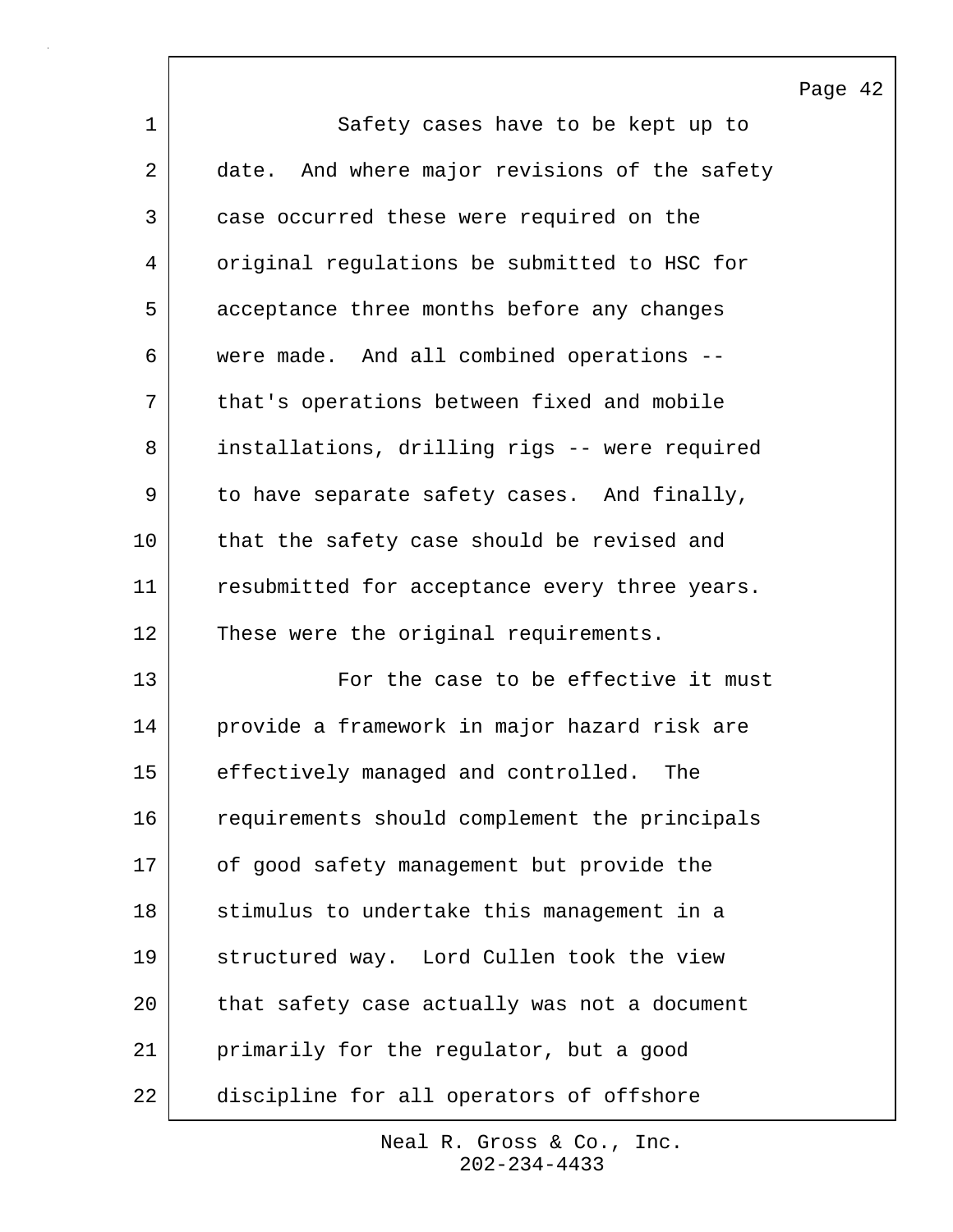| $\mathbf 1$ | installations. However, once the document had  |
|-------------|------------------------------------------------|
| 2           | been prepared Lord Cullen saw value in the     |
| 3           | regulator forming a view as to whether the     |
| 4           | case had indeed satisfactorily addressed the   |
| 5           | effective management and control of major      |
| 6           | accident hazards.                              |
| 7           | The changes introduced in 2005 now             |
| 8           | better meet those objectives. And I'll         |
| 9           | briefly outline the changes we made. To meet   |
| 10          | the general goal-setting requirements of UK    |
| 11          | legislation the requirements for the contents  |
| 12          | of a safety case have now been -- reference    |
| 13          | the supporting offshore regulations, which as  |
| 14          | I've described actually followed the original  |
| 15          | safety case and therefore, were not referenced |
| 16          | in it.                                         |
| 17          | And to avoid any suggestion that               |
| 18          | acceptance of a safety case transfers          |
| 19          | responsibility from the duty holder to the     |
| 20          | regulator or in any way gives permission, the  |
| 21          | basis for the regulator's acceptance of a      |
| 22          | safety case has been revised and clarified.    |

202-234-4433 Neal R. Gross & Co., Inc.

# Page 43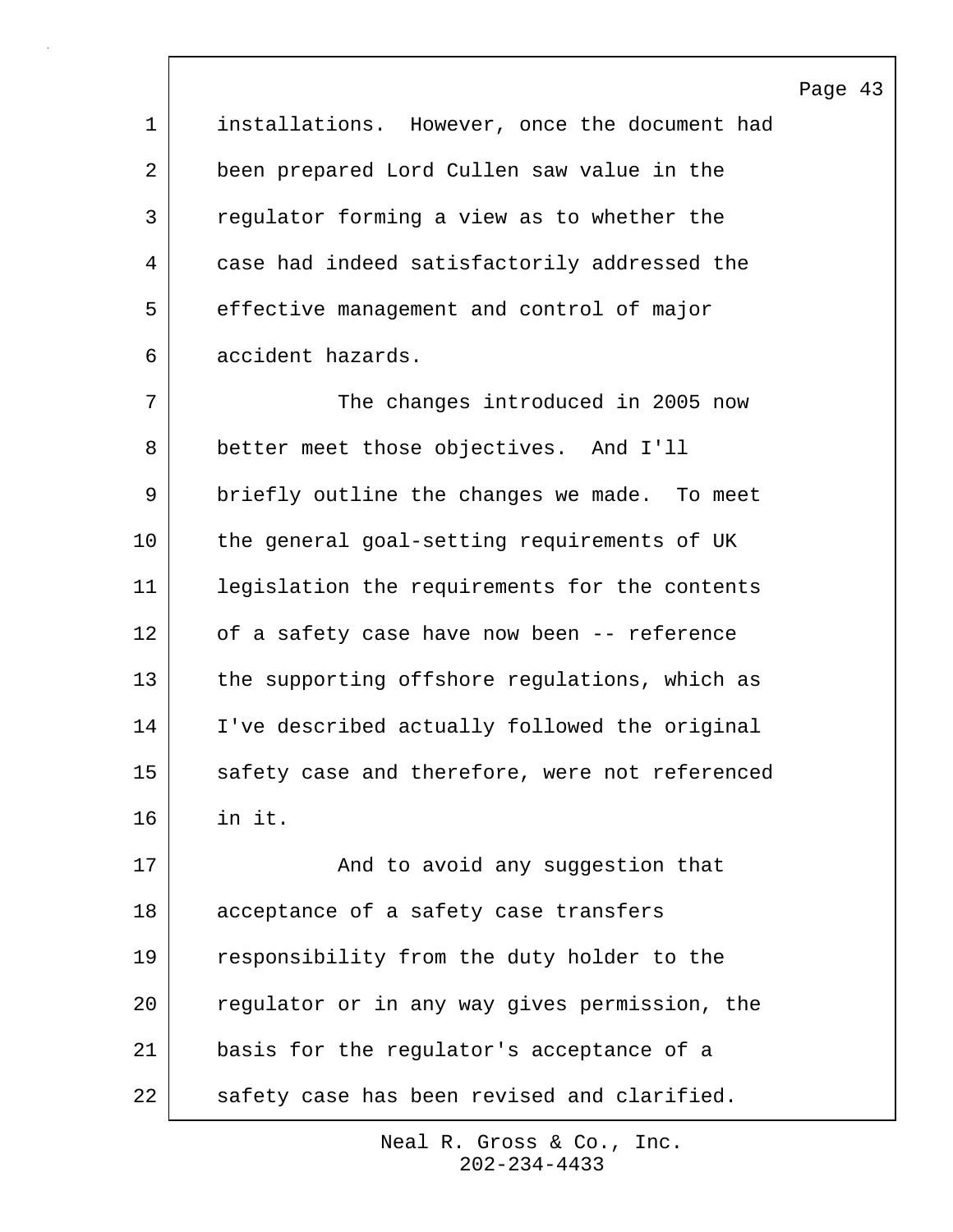|    |                                                | $\, {\bf P}$ |
|----|------------------------------------------------|--------------|
| 1  | The new guidance for acceptance makes          |              |
| 2  | absolutely clear that the regulator should     |              |
| 3  | review the case to determine the validity of   |              |
| 4  | the approach described as being capable if     |              |
| 5  | it's implemented of achieving the necessary    |              |
| 6  | degree of risk control. However, the           |              |
| 7  | acceptance itself wouldn't confirm the         |              |
| 8  | outcomes of that approach which could only be  |              |
| 9  | achieved by subsequently regulatory            |              |
| 10 | intervention. So actually inspecting on the    |              |
| 11 | installation.                                  |              |
| 12 | The changes also provide more                  |              |
| 13 | flexibility in the contents of a safety case,  |              |
| 14 | which facilitate the preparation and updating  |              |
| 15 | of the documents. With the clarification of    |              |
| 16 | the purpose and to the basics of acceptance    |              |
| 17 | fuel resources are being used in the processes |              |
| 18 | of assessment, both by the regulator and       |              |
| 19 | industry. For HSE this was important -- this   |              |
| 20 | was an important efficiency gain enabling a    |              |
| 21 | move of resources from examination of          |              |
| 22 | effective -- what was a paper document to      |              |

 $\mathsf{l}$ 

202-234-4433 Neal R. Gross & Co., Inc.

# age 44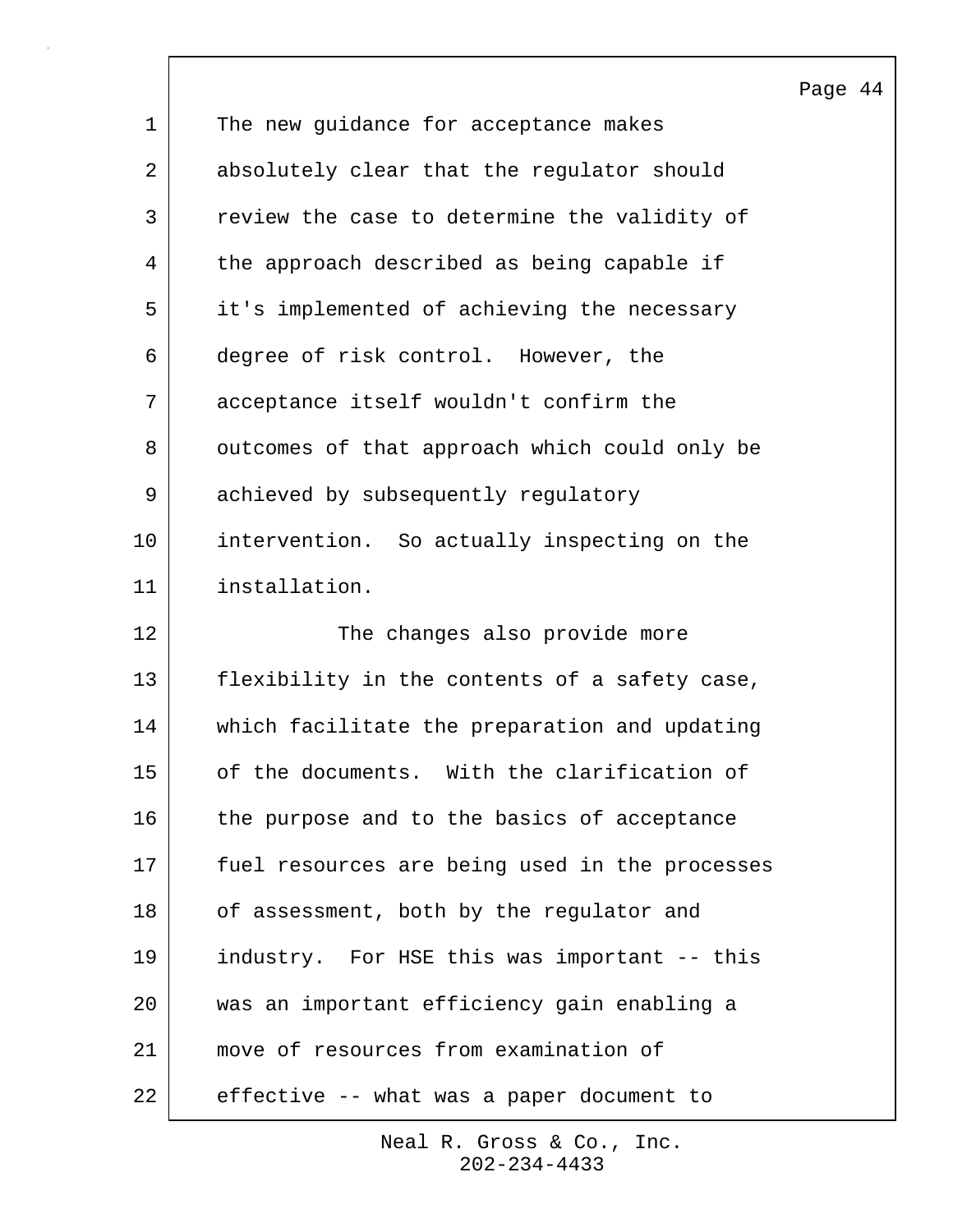1 active verification of the claims made in that 2 document. 3 The timing of a design safety case, 4 now simply called design notification, has 5 been changed to a much earlier, more basic 6 submission to improve impact and ensure 7 maximum benefit of both the regulator and the 8 potential operator by ensuring a meaningful 9 dialogue will be begin at the earliest 10 possible stage. In addition, the link between 11 design and the operational safety case has 12 been strengthened by requiring the operational 13 case to specifically address those matters 14 | raised by the regulator during design 15 discussions. The HSE still takes the view, 16 however, that specific acceptance of the 17 design or concept is not an appropriate role 18 for a regulator. 19 The safety cases are no longer 20 | required to be resubmitted for acceptance by 21 | HSE every three years. The current safety 22 case, once accepted, continues -- the safety

> 202-234-4433 Neal R. Gross & Co., Inc.

### Page 45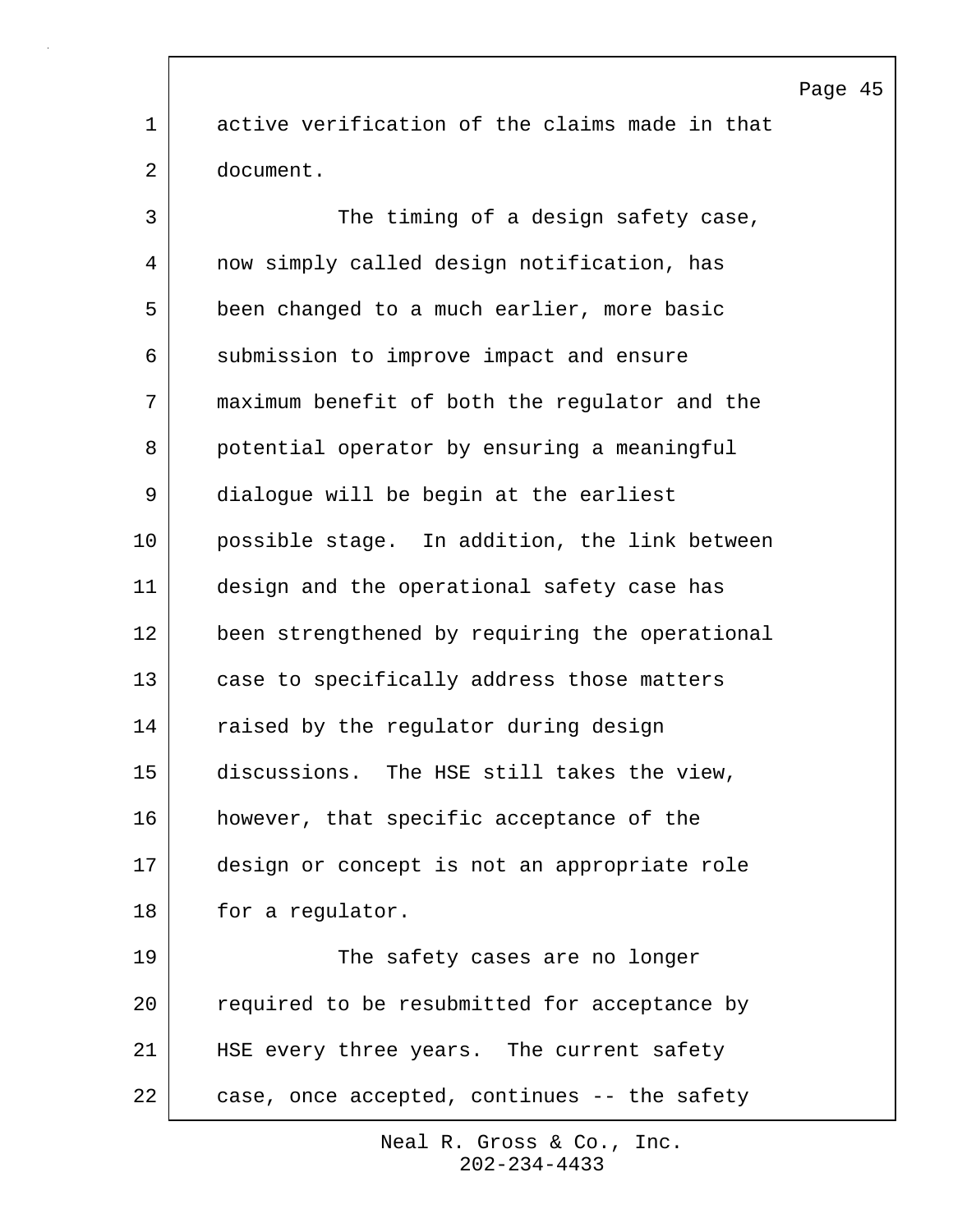|             |                                                | Page |
|-------------|------------------------------------------------|------|
| $\mathbf 1$ | case, once accepted, continues to be current   |      |
| 2           | but with greater emphasis on keeping it up to  |      |
| 3           | date. Major revisions of the case arising      |      |
| 4           | from changes on the installation or to         |      |
| 5           | operations are required to be submitted for    |      |
| 6           | acceptance before the changes can take place.  |      |
| 7           | And the scope of duty to comply with the       |      |
| 8           | safety case has also been extended to all      |      |
| 9           | revisions, not just those ones accepted by the |      |
| 10          | regulator.                                     |      |
| 11          | This makes it clear that the                   |      |
| 12          | document is intended to be living and current. |      |
| 13          | More importantly, if it's current, it should   |      |
| 14          | be a key reference for management and the      |      |
| 15          | workforce. It's also critical that there's     |      |
| 16          | continuous improvement and controls and        |      |
| 17          | measures in place take into account new        |      |
| 18          | knowledge and changes in technology.           |      |
| 19          | Now, as a result of the changes,               |      |
| 20          | every five years the duty holder is required   |      |
| 21          | to carry a thorough review of the case for     |      |
| 22          | safety in the light of new knowledge and       |      |

 $\lceil$ 

46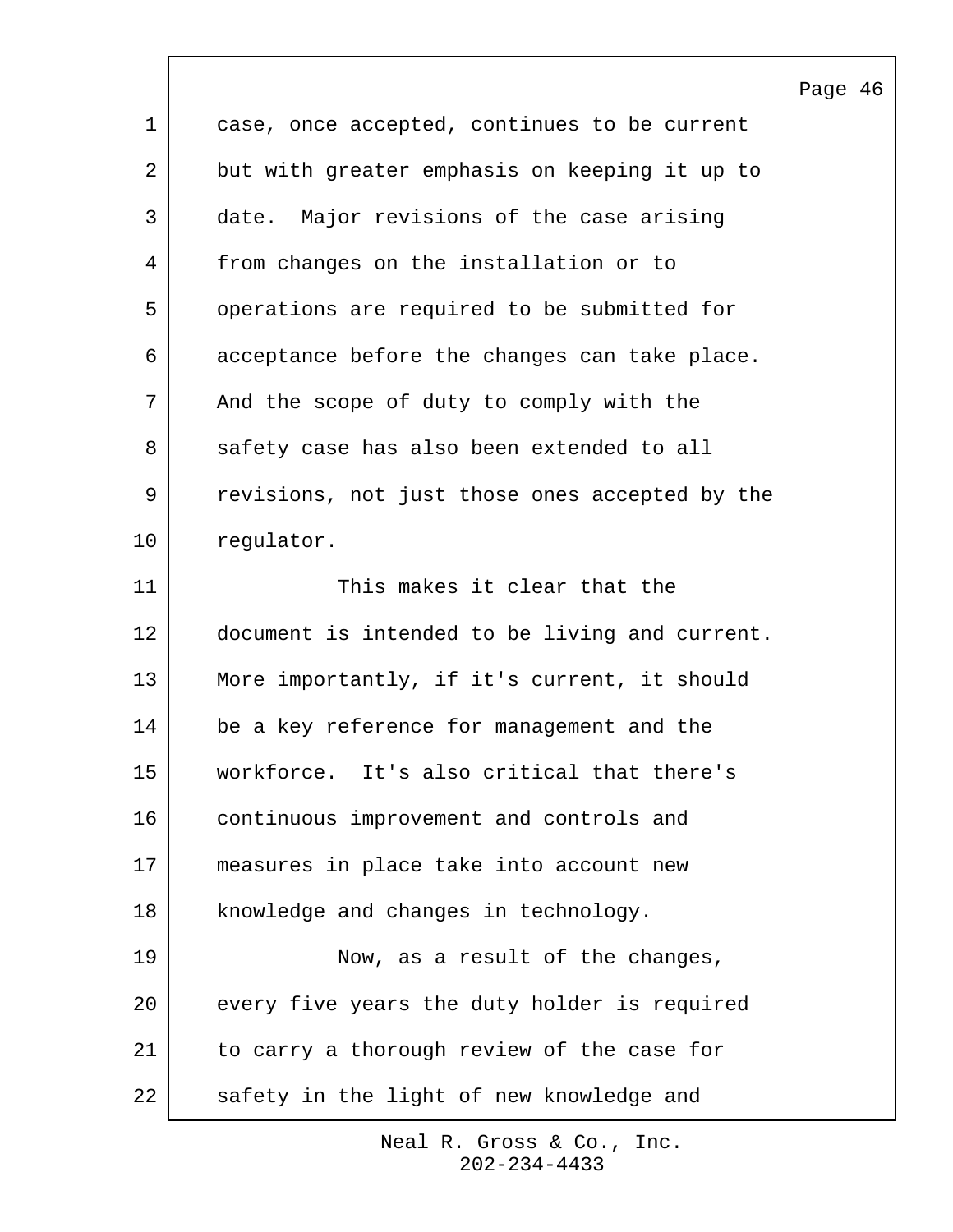Page 47

1 changes on the installation.

| $\overline{2}$  | Finally, HSE formed the view that              |
|-----------------|------------------------------------------------|
| 3               | submission and acceptance of separate cases    |
| 4               | for all combined operations was not cost       |
| 5               | beneficial. Safety cases for installations     |
| 6               | must now contain as much information as        |
| 7               | possible about such potential operations.      |
| 8               | However, if the combined operation has not     |
| 9               | been properly covered in the safety case, a    |
| 10              | revision to one or both safety cases is        |
| 11              | required. The revision must be formally        |
| 12 <sup>°</sup> | accepted by the regulator. This ensures that   |
| 13              | the risks -- any unique risks or proposals     |
| 14              | that may involve new technology or a change in |
| 15              | existing good practice are properly examined.  |
| 16              | As a result of these changes I                 |
| 17              | believe the UK regime now gives flexibility to |
| 18              | meet the health and safety challenges of a     |
| 19              | dynamic and technically advanced offshore      |
| 20              | industry and gives public and regulatory       |
| 21              | reassurance that high hazard risks are being   |
| 22              | properly managed. Thank you very much for      |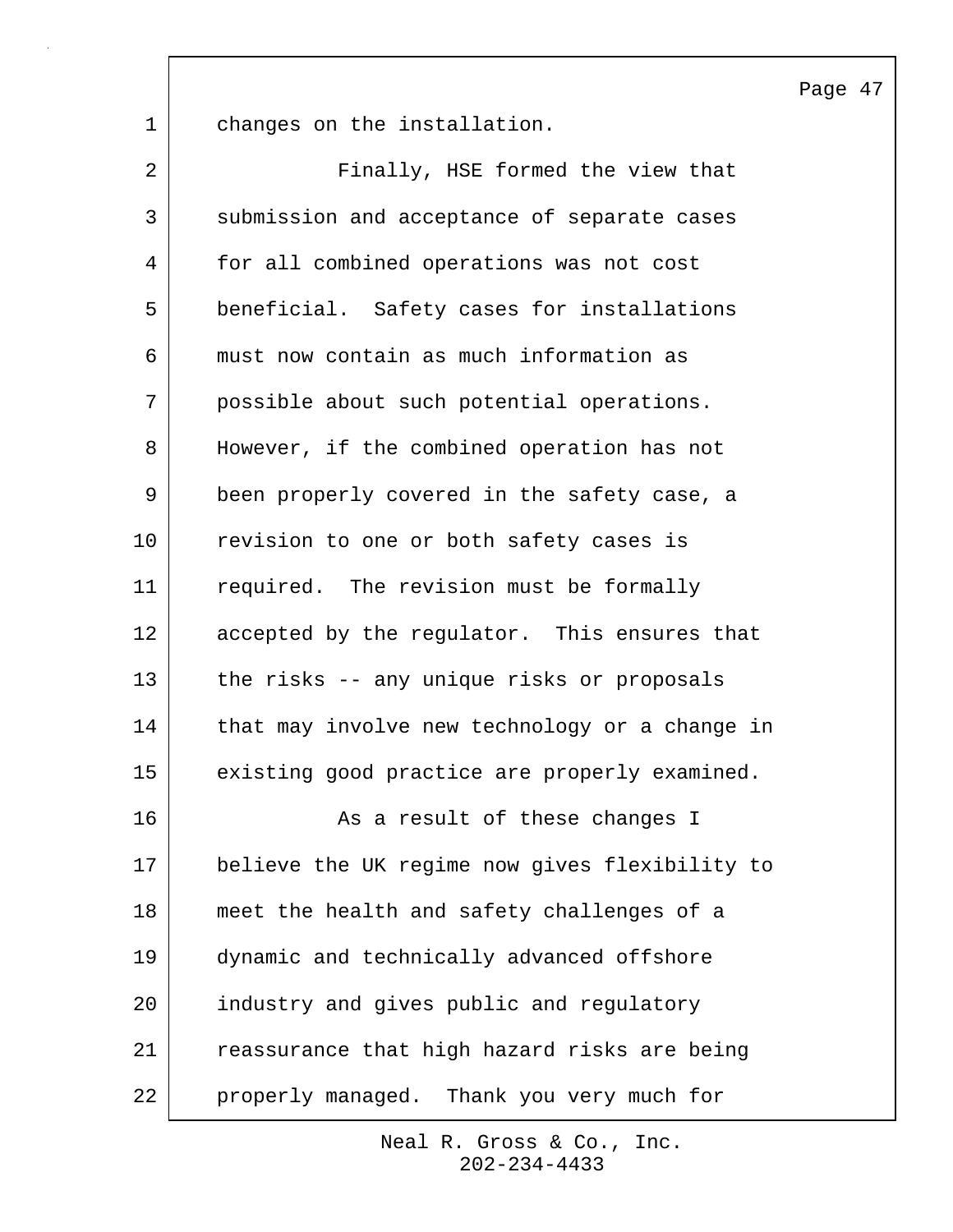Page 48 1 your attention. 2 MR. MOURE-ERASO: Thank you very 3 much, Mr. Whewell. 4 Our next panelist is Mr. Ognedal 5 that is going to join us via phone. Mr. 6 Ognedal is from the Norwegian Petroleum Safety 7 Authority. He will be coming in, I believe. 8 Mr. Ognedal, can you hear us? 9 (No response.) 10 MR. MOURE-ERASO: We can see you. 11 (No response.) 12 | MR. MOURE-ERASO: Mr. Ognedal? 13 (No response.) 14 MR. MOURE-ERASO: Probably when we 15 connect with Mr. Ognedal -- we can proceed 16 with the panel, and we'll get him at the end 17 of the presentation of Mr. Clegg. So I want 18 to introduce now Mr. Clegg from the Australian 19 National Offshore Petroleum Authority. 20 So, Mr. Clegg, why don't you 21 proceed. 22 MR. CLEGG: Thank you, Mr.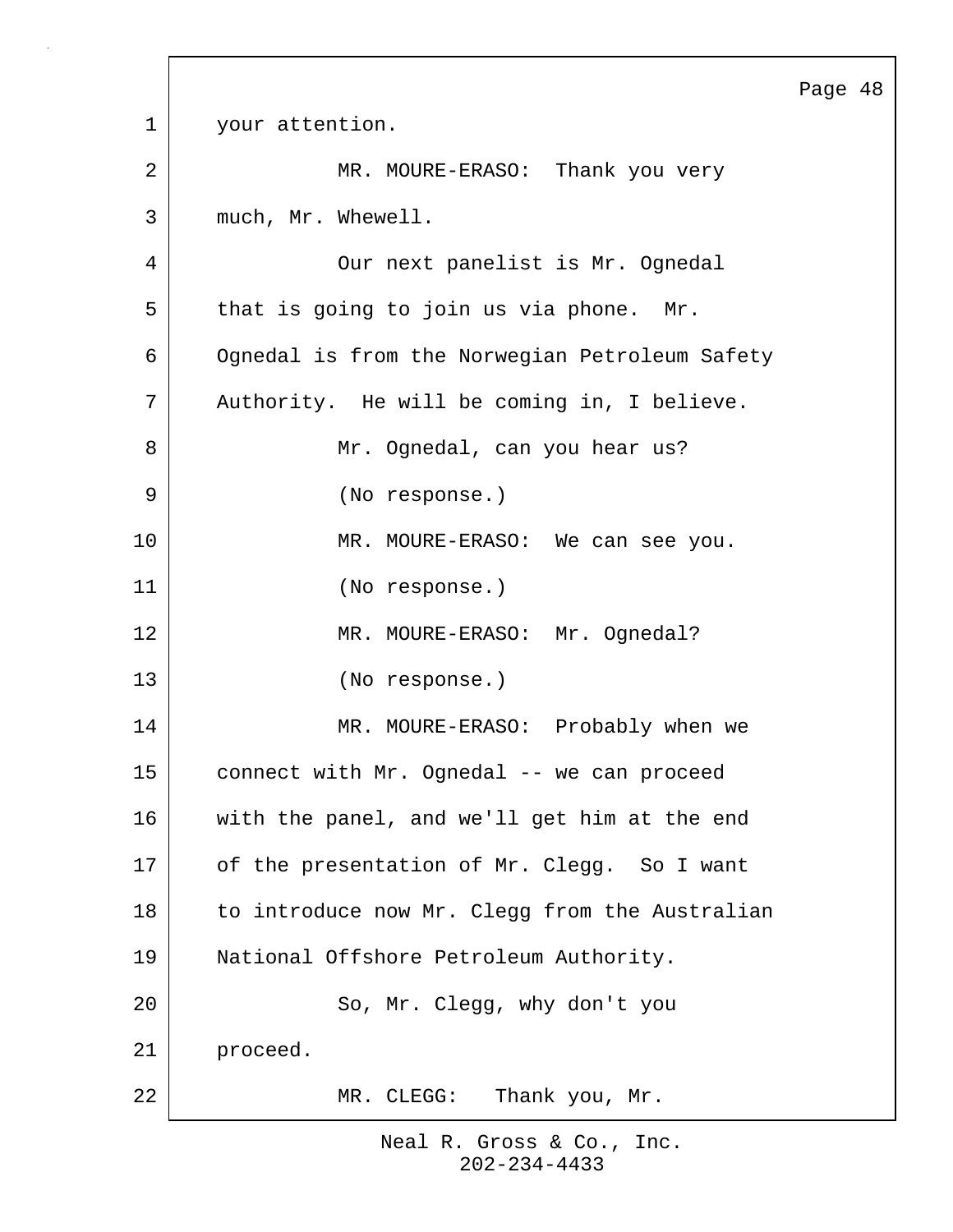|                |                                                | Page 49 |  |
|----------------|------------------------------------------------|---------|--|
| $\mathbf 1$    | Chairman. And I've been asked to make it       |         |  |
| $\overline{a}$ | clear that so these are my views and not those |         |  |
| 3              | of the Australian government. I've been asked  |         |  |
| 4              | to cover four areas. And that's the use of     |         |  |
| 5              | the safety case; reducing risks to as low as   |         |  |
| 6              | reasonably practicable, so that's ALARP;       |         |  |
| 7              | employee involvement practices; and            |         |  |
| 8              | measurement of safety performance. So not an   |         |  |
| 9              | easy job in ten minutes, but I will try.       |         |  |
| 10             | So first of all, the use of the                |         |  |
| 11             | safety case. Legislation giving effect to the  |         |  |
| 12             | safety case regime for offshore petroleum      |         |  |
| 13             | activities in Australian waters was put in     |         |  |
| 14             | place in 1992 following the Piper Alpha        |         |  |
| 15             | disaster in the North Sea in 1988. Now,        |         |  |
| 16             | that's very important because I think          |         |  |
| 17             | Australia may be unique in the fact that they  |         |  |
| 18             | didn't wait for their own offshore major       |         |  |
| 19             | accident to happen before they implemented a   |         |  |
| 20             | significant regime change. So I think they     |         |  |
| 21             | should be commended for that. Thank you.       |         |  |
| 22             | So in that regime all offshore                 |         |  |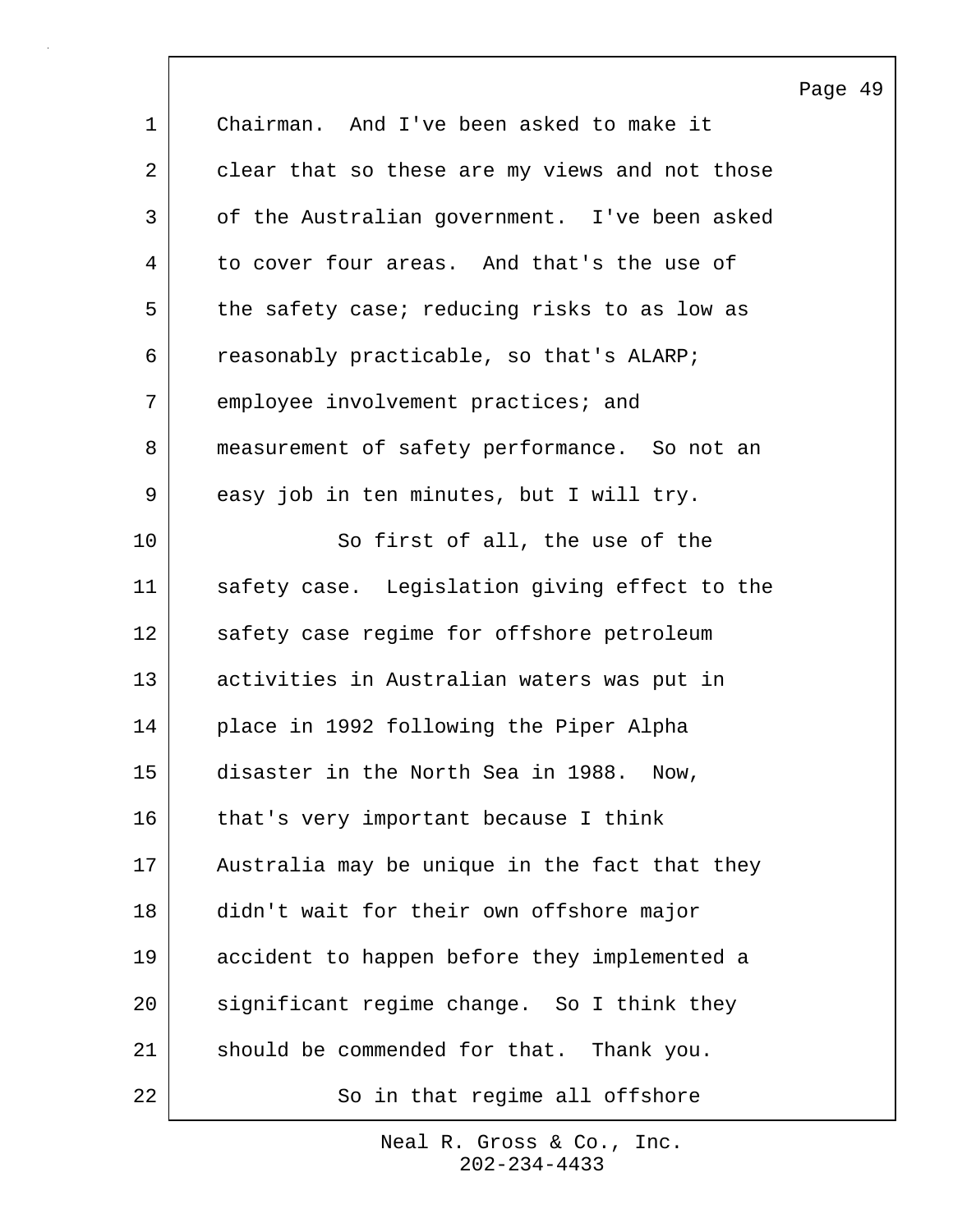|    |                                                  | Page 50 |  |
|----|--------------------------------------------------|---------|--|
| 1  | petroleum facilities required a safety case by   |         |  |
| 2  | Although the majority of the facilities<br>1996. |         |  |
| 3  | were in Commonwealth waters, legislation was     |         |  |
| 4  | administered by the states on behalf of the      |         |  |
| 5  | Commonwealth. The safety case was an addition    |         |  |
| 6  | to much of the existing prescriptive             |         |  |
| 7  | legislation.                                     |         |  |
| 8  | Now, that's also an important point              |         |  |
| 9  | I'd like to make, because some believe that      |         |  |
| 10 | when duty-of-care regimes are brought in, all    |         |  |
| 11 | prescription will go. And that often is not      |         |  |
| 12 | the way. They have been brought in over and      |         |  |
| 13 | above all existing prescription, and I believe   |         |  |
| 14 | that is effectively what happened in             |         |  |
| 15 | Australia.                                       |         |  |
| 16 | So it was found after awhile that                |         |  |
| 17 | the new duty-of-care regime, the safety case     |         |  |
| 18 | regime was not functioning very well. And so     |         |  |
| 19 | the Australian government -- Commonwealth        |         |  |
| 20 | government -- had an international review done   |         |  |
| 21 | in 1996. And that found significant issues.      |         |  |
| 22 | The organizations affected were given four       |         |  |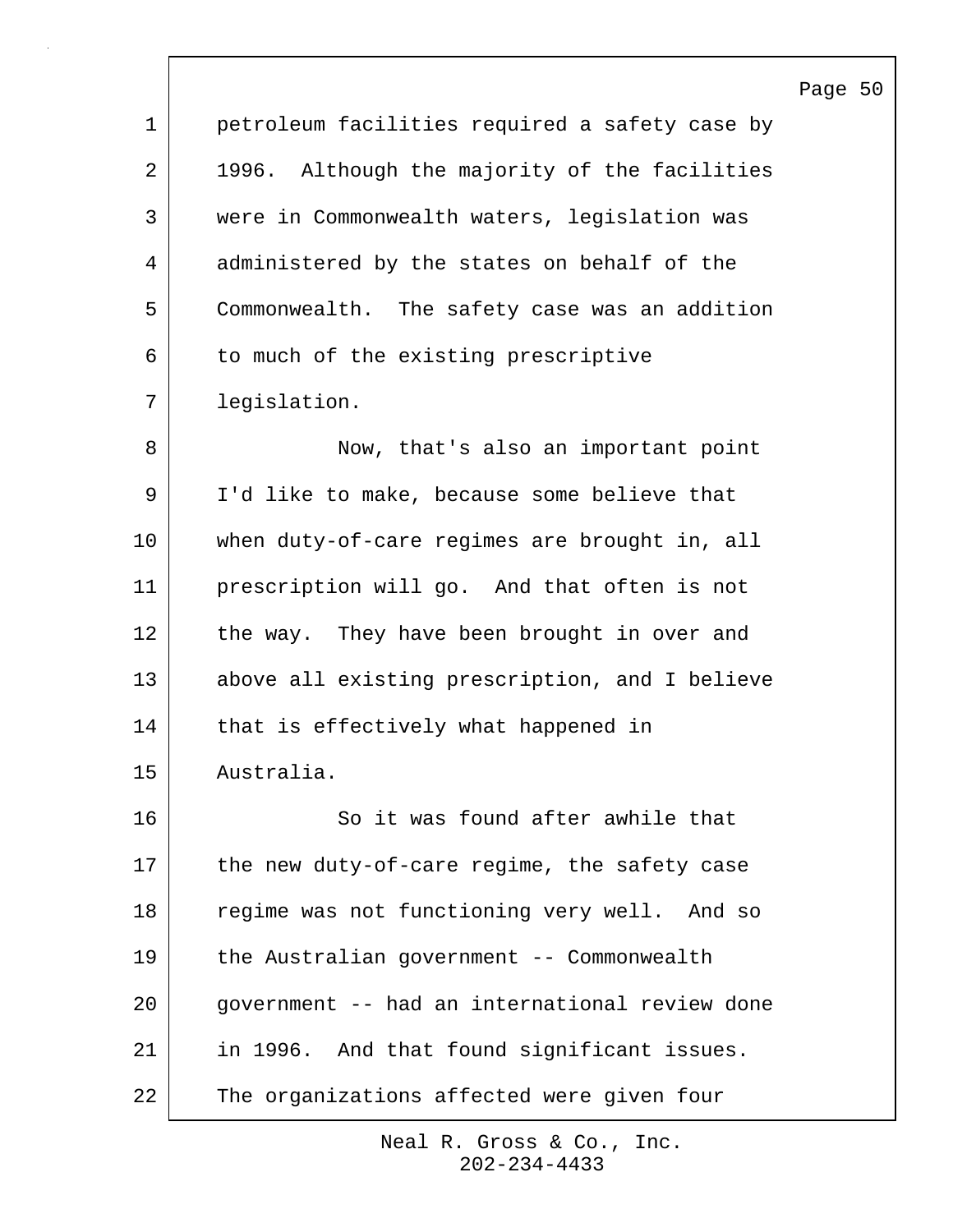|             |                                                | Page 51 |  |
|-------------|------------------------------------------------|---------|--|
| $\mathbf 1$ | years to improve. And I believe there were     |         |  |
| 2           | few improvements over that time.               |         |  |
| 3           | And so the Commonwealth government             |         |  |
| 4           | then instituted a further international        |         |  |
| 5           | review. And they found in 2000 there was too   |         |  |
| 6           | much legislation, boundaries were unclear,     |         |  |
| 7           | there was overlapping legislation and          |         |  |
| 8           | application was inconsistent, state regulators |         |  |
| 9           | lacked regulatory skills, capacity and         |         |  |
| 10          | consistency and did not have a clear view of   |         |  |
| 11          | their role.                                    |         |  |
| 12          | The Commonwealth did not have                  |         |  |
| 13          | sufficient resources, technical expertise,     |         |  |
| 14          | credibility and authority to drive the         |         |  |
| 15          | necessary changes. The review team then made   |         |  |
| 16          | two central recommendations. A safety case     |         |  |
| 17          | regime's framework of legal documents should   |         |  |
| 18          | be restructured and simplified and the         |         |  |
| 19          | regulatory system should also be restructured. |         |  |
| 20          | In January 2005 these findings were            |         |  |
| 21          | implemented. A simplified set of legislation   |         |  |
| 22          | comprising one act and four sets of            |         |  |

 $\Gamma$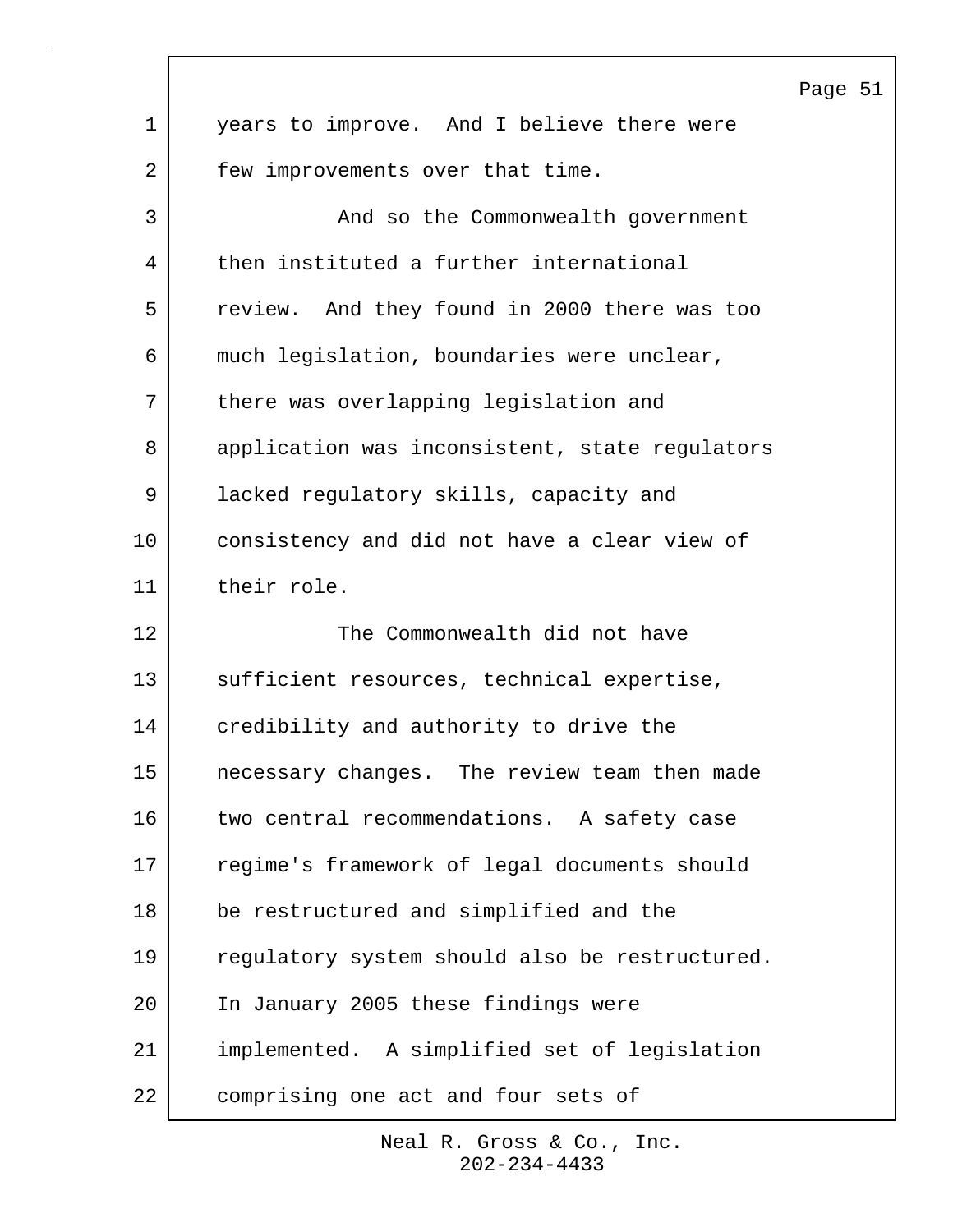1 regulations revoking many acts and hundreds of 2 regulations was brought in and a single 3 national regulatory authority, the National 4 Offshore Petroleum Safety Authority, or NOPSA, 5 was established. 6 The principles underlying this were 7 an enhanced and continuing improvement of 8 safety outcomes in the Australian offshore 9 petroleum industry is a priority for 10 | governments, industry and workforce, a 11 consistent national approach to offshore 12 safety regulation in both Commonwealth and 13 state waters is essential for the most cost-14 effective delivery of safety outcomes. Also, 15 the safety case approach is the most 16 appropriate form of regulation to deliver 17 | world class safety by developing appropriate 18 behavior within the industry. And that is 19 key. That is the critical issue. 20 and also, efficient and effective 21 safety regulation requires -- and I'll just 22 | list these -- a legislative framework that is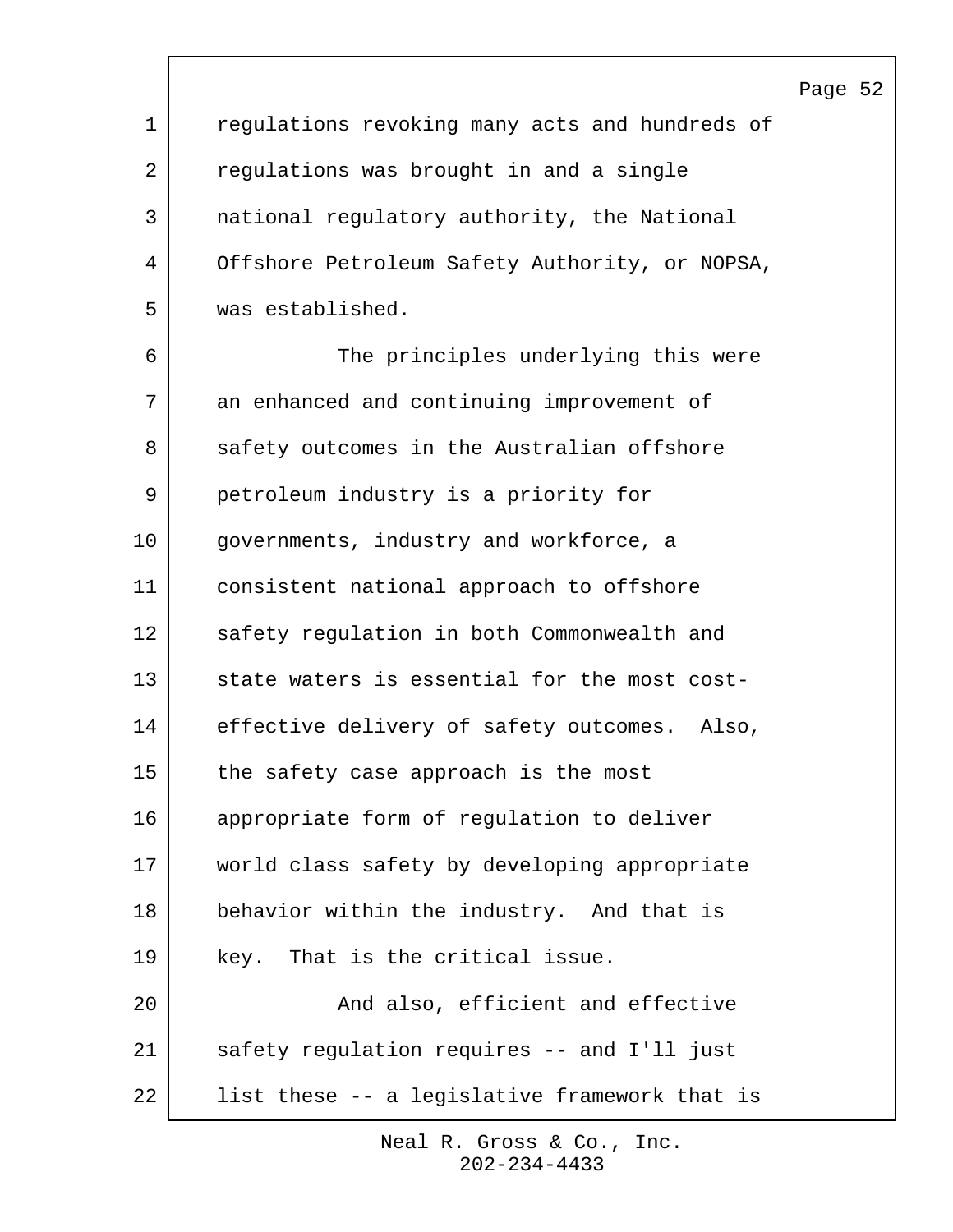|                 |                                                | P <sub>i</sub> |
|-----------------|------------------------------------------------|----------------|
| $\mathbf 1$     | clear and enforceable and that requires        |                |
| 2               | operators to discharge their responsibilities  |                |
| 3               | for safety, competent and experienced          |                |
| 4               | personnel forming a critical mass of           |                |
| 5               | appropriate skills within the regulator,       |                |
| 6               | structure and governance of the regulatory     |                |
| 7               | agency that demonstrates independence,         |                |
| 8               | transparency, openness and cost efficiency, an |                |
| 9               | independent approach in implementing           |                |
| 10              | legislative responsibilities and in dealings   |                |
| 11              | with industry. And also, there should be a     |                |
| 12 <sub>2</sub> | grade performance criteria.                    |                |
| 13              | Furthermore, the industry and its              |                |
| 14              | workforce must be empowered to identify and    |                |
| 15              | report potential hazards and to ensure control |                |
| 16              | measures or implement them. Approval           |                |
| 17              | processes must be streamlined to ensure no     |                |
| 18              | undue delay to projects. So those are          |                |
| 19              | strengths of safety case regime.               |                |
| 20              | What about some of the weaknesses?             |                |
| 21              | The employer treats the whole process as a     |                |
| 22              | necessary evil to get a tick in the box and    |                |

 $\overline{\phantom{a}}$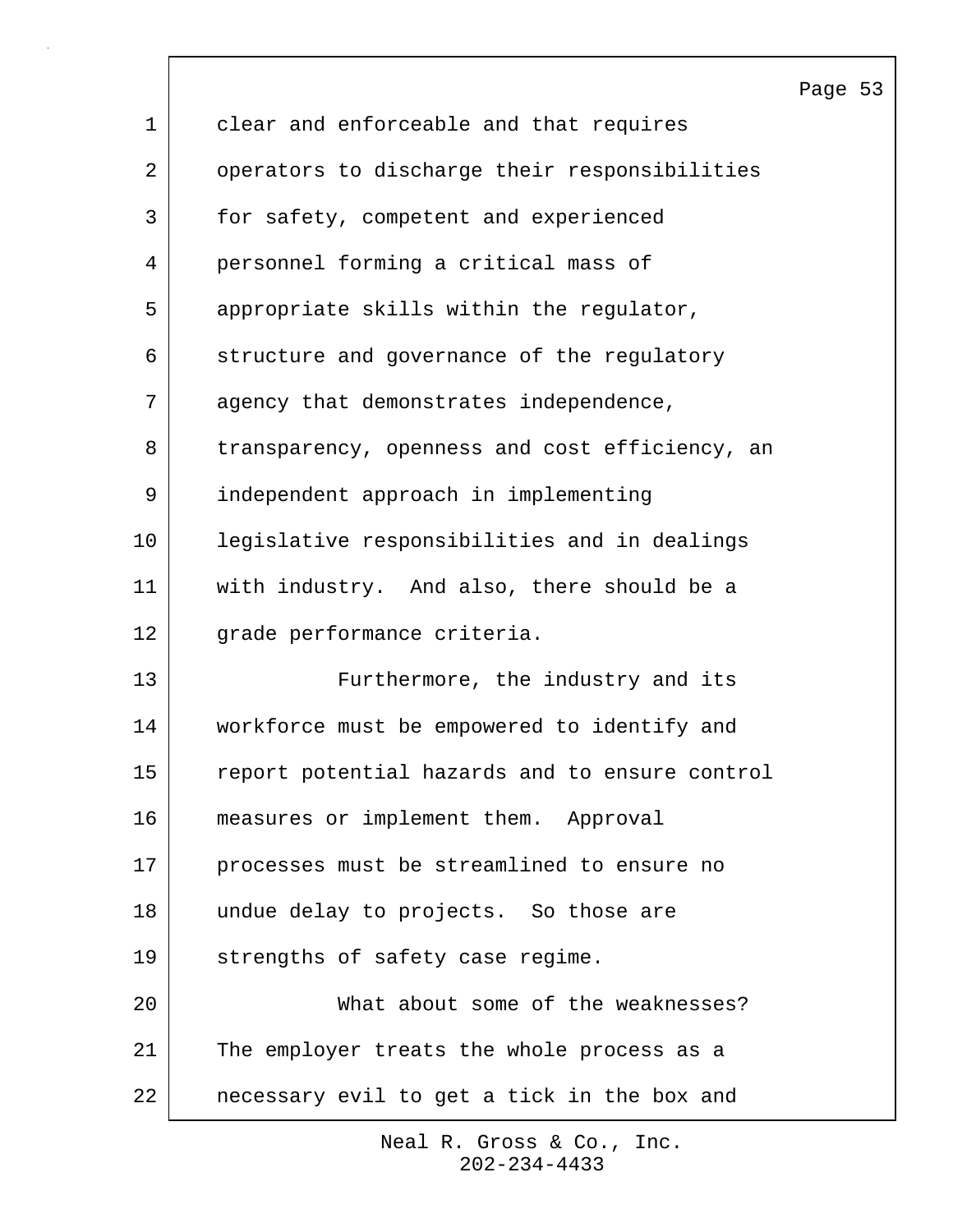|                |                                                | Page 54 |  |
|----------------|------------------------------------------------|---------|--|
| $\mathbf{1}$   | the regulator to operate, i.e., they see it as |         |  |
| $\overline{a}$ | an impediment to operation. The employer       |         |  |
| 3              | treats it as a one-off event -- it's only a    |         |  |
| 4              | piece of paper, isn't it -- and not as part of |         |  |
| 5              | an ongoing process of continuous improvement.  |         |  |
| 6              | And that is a big issue. A number of           |         |  |
| 7              | operators feel this is just a matter about     |         |  |
| 8              | producing a document. It is not. It's about    |         |  |
| 9              | the process of ensuring continuous             |         |  |
| 10             | improvement. It's just that that has to be     |         |  |
| 11             | documented.                                    |         |  |
| 12             | The safety case is treated as a                |         |  |
| 13             | secret document. The employer dedicates a      |         |  |
| 14             | process to or overuses contractors. And        |         |  |
| 15             | particularly, NOPSA was set up when we         |         |  |
| 16             | experienced quite a bit of that. But I'm       |         |  |
| 17             | greatly relieved that the processes we put in  |         |  |
| 18             | place and inspectors we had meant that that    |         |  |
| 19             | was quickly identified in the first run        |         |  |
| 20             | through of the case and we would then reject   |         |  |
| 21             | it straight away.                              |         |  |
| 22             | Initially, we tried to work with               |         |  |

 $\Gamma$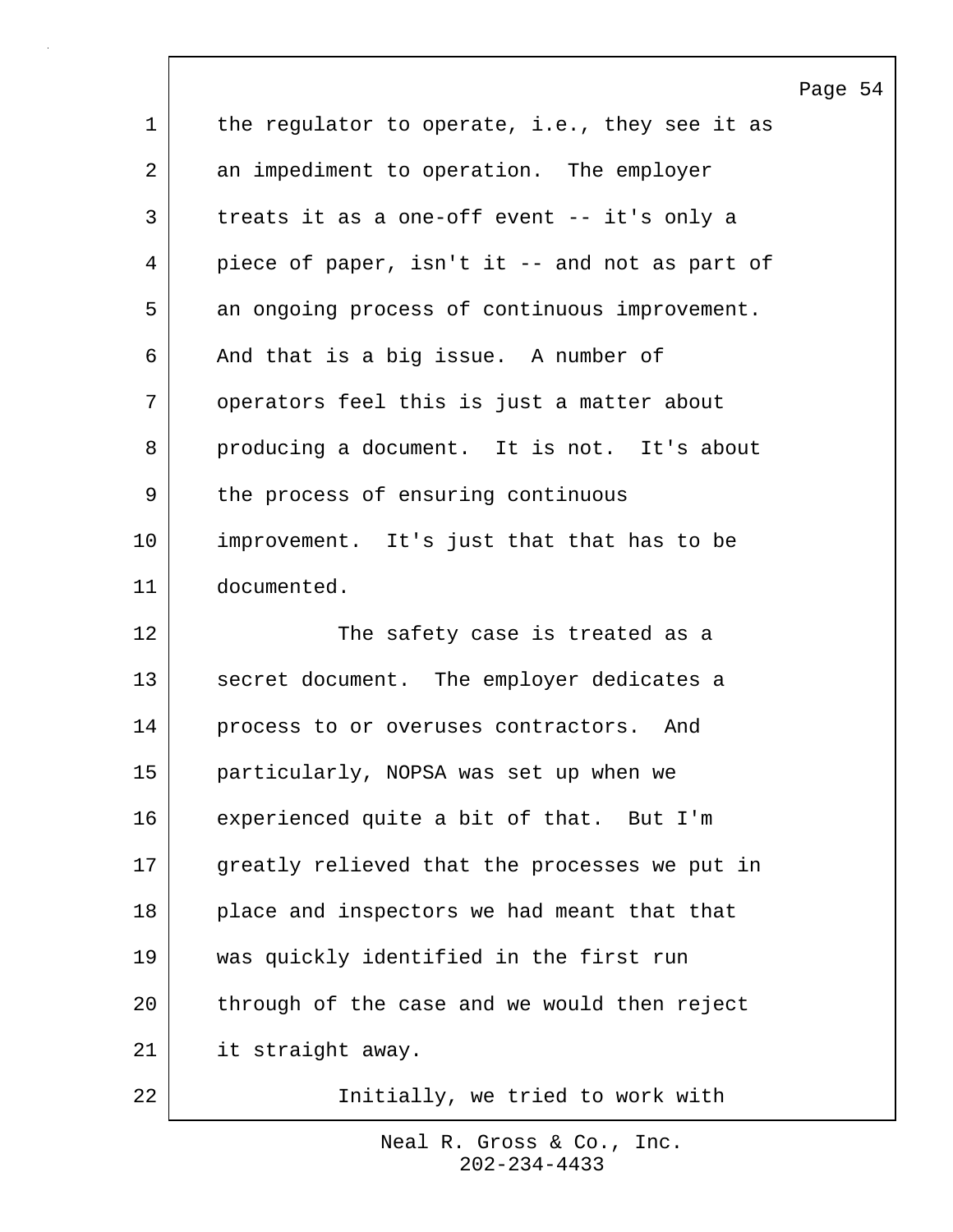| 1  | industry to improve their safety cases. We     |
|----|------------------------------------------------|
| 2  | did that for about 18 months. But we found     |
| 3  | that in the end the operators were just        |
| 4  | passing it over to the regulator and using the |
| 5  | regulator as a free consultant. So we stopped  |
| 6  | that. And we just moved straight through       |
| 7  | rejection. And I think in the first year       |
| 8  | after that we rejected half-dozen or so safety |
| 9  | cases. And that certainly brought the          |
| 10 | attention of the industry to the need to do a  |
| 11 | better job.                                    |
| 12 | We also found the workforce was not            |
| 13 | being involved where they should be. And the   |
| 14 | regulator provides poor quality challenge,     |
| 15 | such as criticism of ourselves, and does not   |
| 16 | use the safety case to hold employer to        |
| 17 | account. So my experience over many years      |
| 18 | operating the safety case regime is that not   |
| 19 | only sometimes does the industry just use it   |
| 20 | as a paper document, which gets the tick in    |
| 21 | the box and they put it on the shelf, but      |
| 22 | sometimes a regulator when they receive it     |

202-234-4433 Neal R. Gross & Co., Inc. Page 55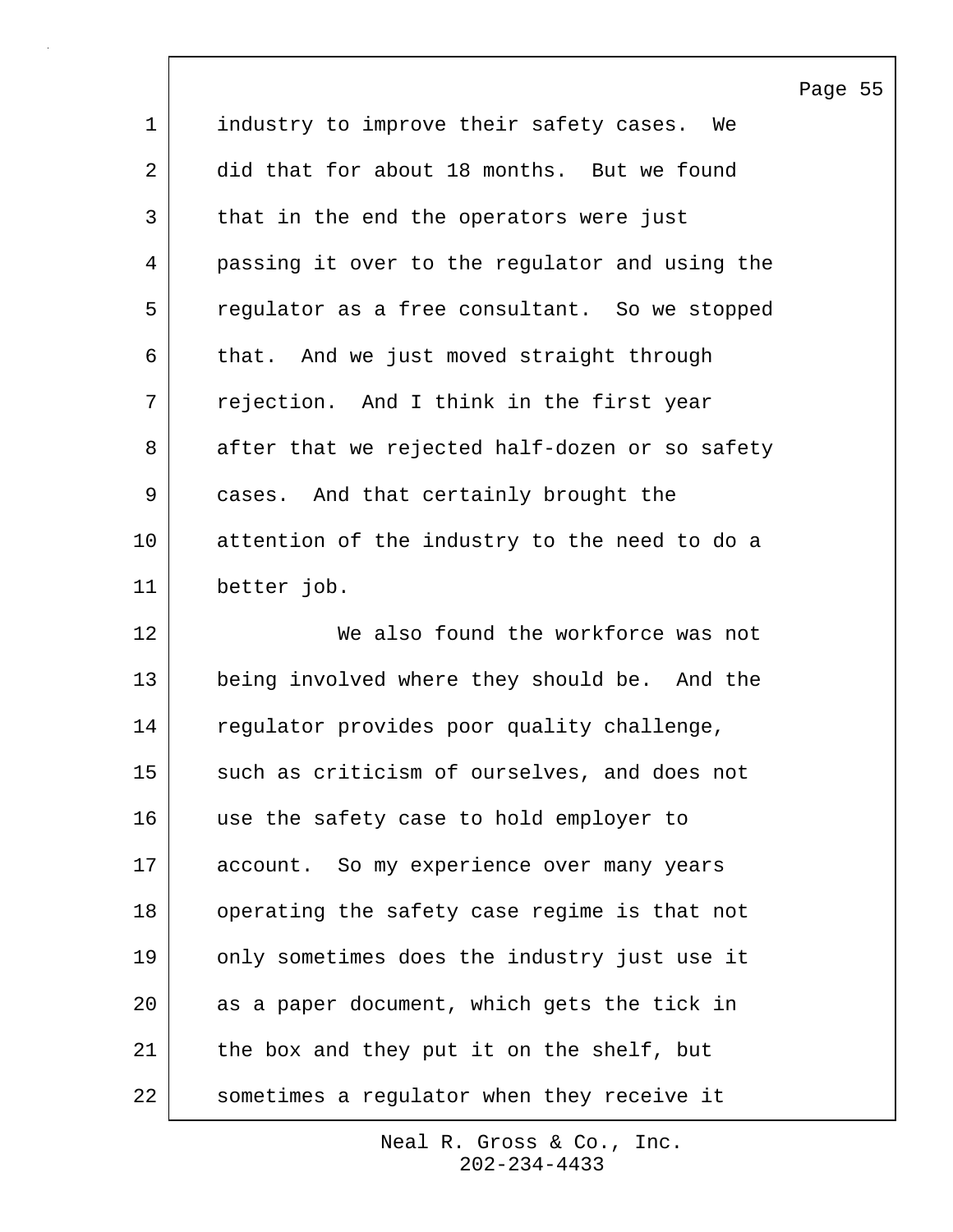Page 56 1 will also just put it on the shelf and don't 2 | use it. And the whole regime therefore, is 3 into disrepute. The regulator must use the 4 safety case. The industry must see that a 5 regulator is using it and holding them to 6 account for the claims made in that case. 7 | So in conclusion on this aspect, the 8 safety case regime is not a silver bullet. It 9 needs continuous commitment by the government, 10 the employer, the workforce and the 11 regulatory. If any of those four pillars are 12 weak or missing then the regime falls. No 13 doubt about it. 14 So let me move on to the second item 15 I was asked to address, reducing risk to 16 ALARP. Risk may reduced to as low as 17 reasonably practicable by following a rigorous 18 process of hazard identification and risk 19 minimization using appropriate mix of 20 decision-making tools. 21 Having identified the hazards and 22 risks the process should follow a hierarchy of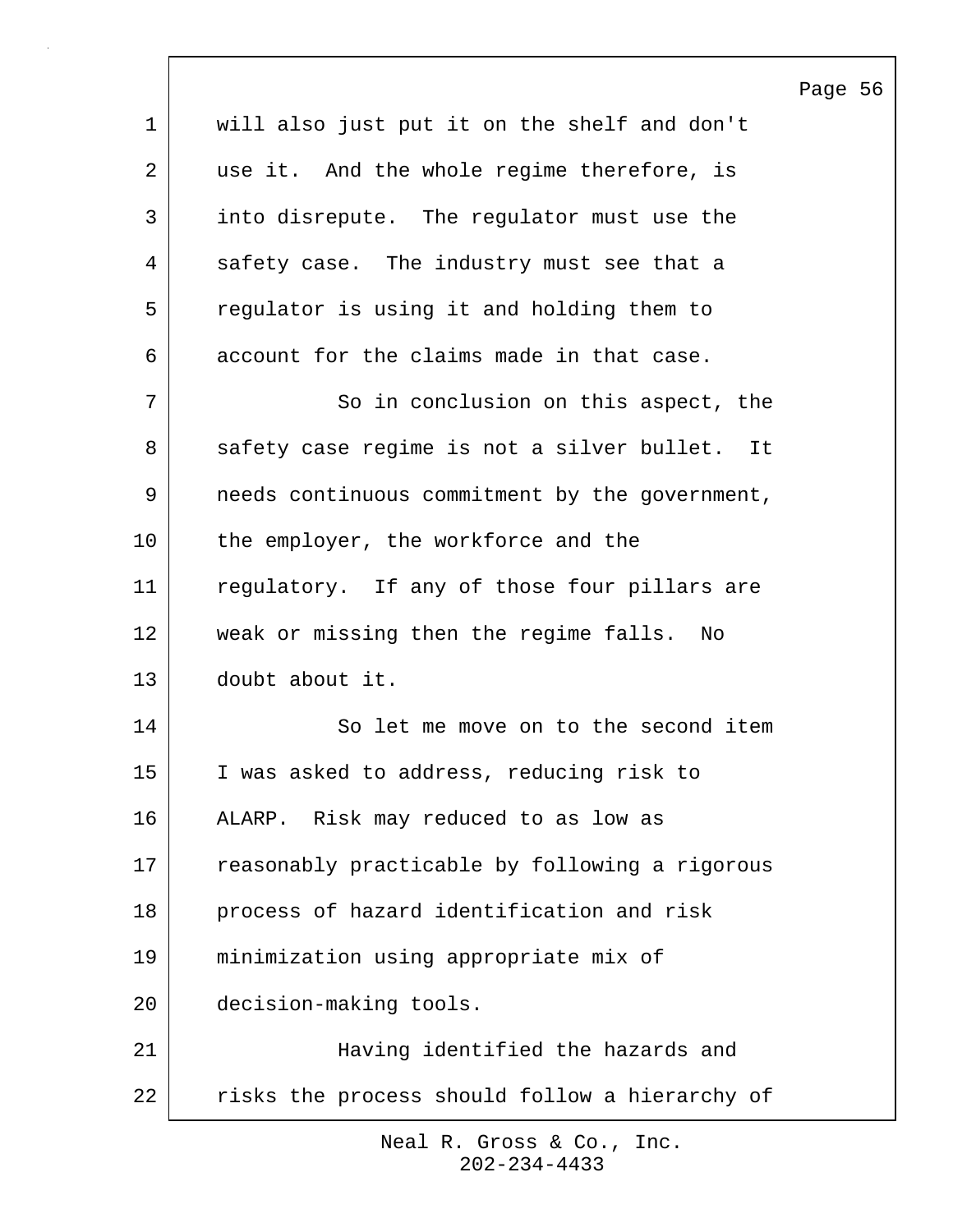|         |                                                | Page |
|---------|------------------------------------------------|------|
| 1       | elimination, minimization, prevention,         |      |
| 2       | control, mitigation and emergency response.    |      |
| 3       | The design of each of those elements should in |      |
| 4       | preferred order be based on passive systems,   |      |
| 5       | then after they're active and operation and    |      |
| 6       | finally, external systems. Each system should  |      |
| 7       | have clearly stated, meaningful and measurable |      |
| 8       | performance standards.                         |      |
| 9       | In deciding the mix of these                   |      |
| $10 \,$ | elements some decision-making tools can be     |      |
| 11      | used. And these are in ascending order of      |      |
| 12      | risk and uncertainty, codes and standards,     |      |
| 13      | good practice, engineering judgment,           |      |
| 14      | qualitative risk assessment, quantitative risk |      |
| 15      | assessment -- so QRA -- company values and     |      |
| 16      | societal values.                               |      |
| 17      | Some of the main issues we've                  |      |
| 18      | experienced in ALARP demonstrations relate to  |      |
| 19      | poor hazard analysis and risk assessment, poor |      |
| 20      | links between hazards, risks and controls,     |      |
| 21      | poor understanding of the performance of       |      |
| 22      | control systems and use of the process to      |      |

57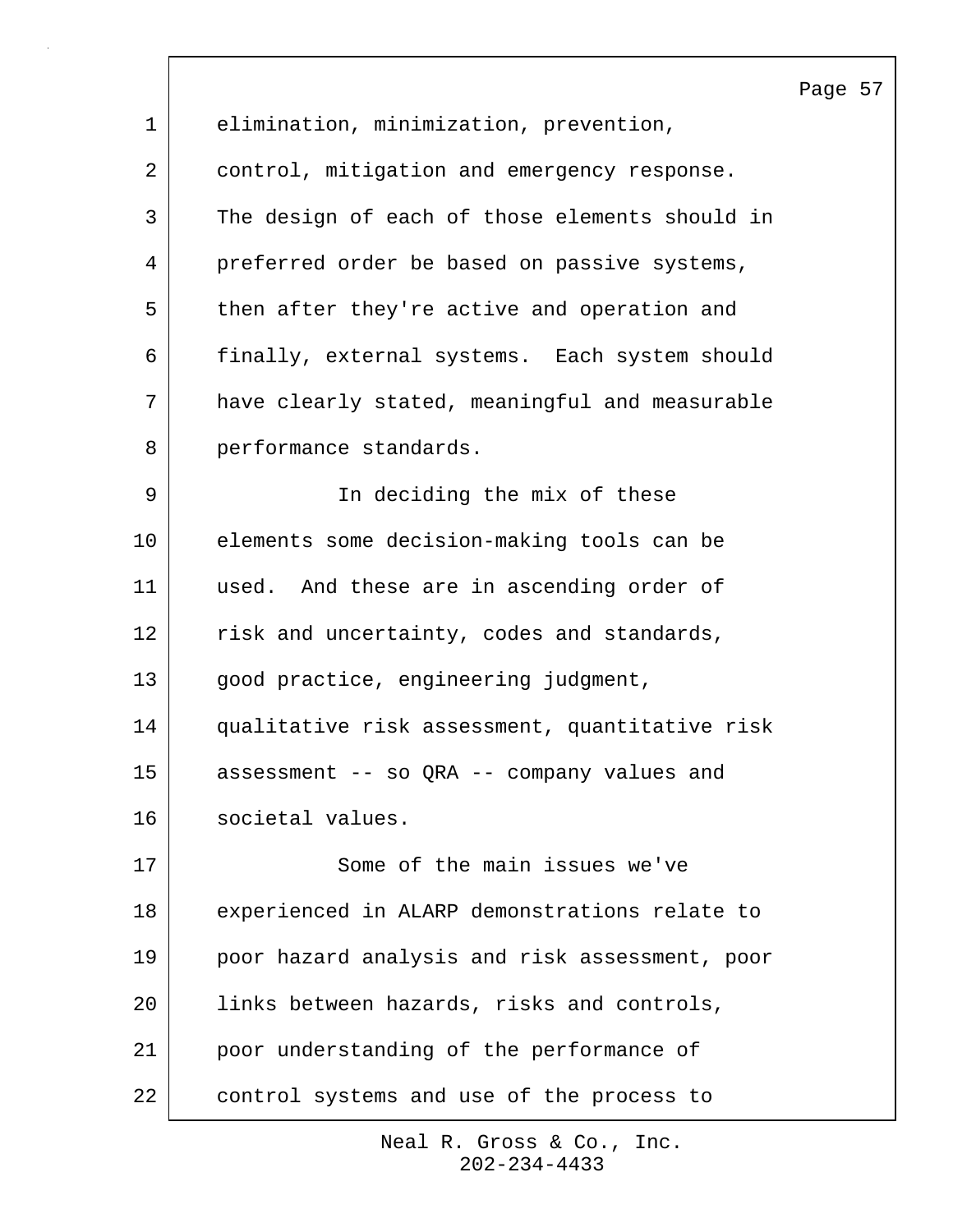Page 58 1 justify existing controls rather than to seek 2 the opportunity to improve. 3 So now let me move on to employee 4 involvement practices. These apply at three 5 levels. There are responsibilities on the 6 employer, the employee and the regulator. The 7 employer is required to ensure the workforce 8 is competent and provide information and 9 | training, consult with and ensure effective 10 participation with workforce in a development 11 or revision of the safety case and this 12 process must be documented. 13 And certainly, in the early days in 14 assessing safety cases the first question we 15 would ask back on receiving a case for 16 assessment is, Please prove to us that you've 17 involved the workforce. And it was absolutely 18 amazing the flurry of activity and the 19 withdrawal of safety cases to rework or re-20 engineer the process. 21 Consult with and ensure -- oh, 22 sorry -- got that one. Established work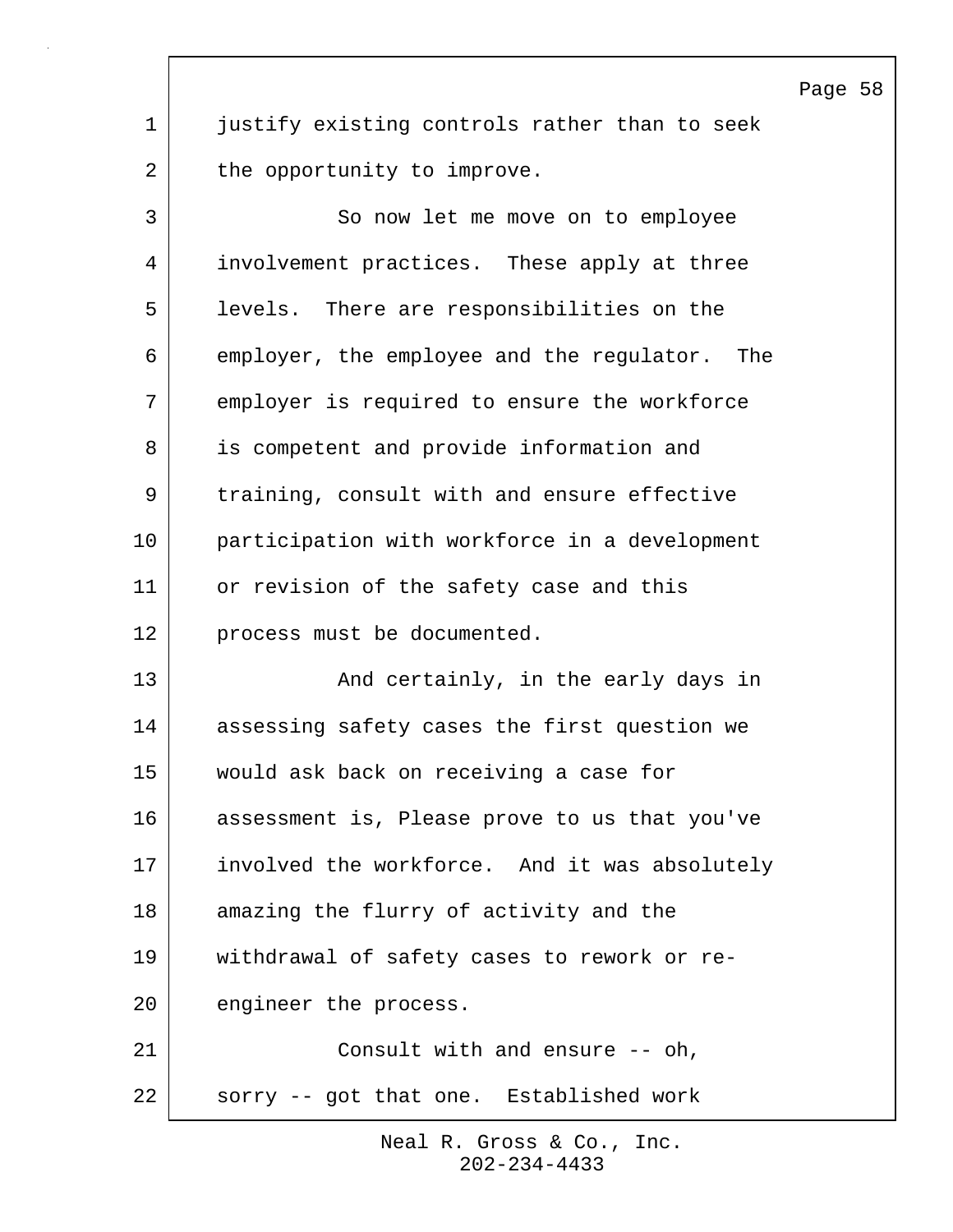|             |                                                | Page 59 |  |
|-------------|------------------------------------------------|---------|--|
| $\mathbf 1$ | groups, if requested by the workforce,         |         |  |
| 2           | facilitate election of health and safety       |         |  |
| 3           | representatives such as yourselves, provide    |         |  |
| 4           | training for those health and safety reps, and |         |  |
| 5           | establish health and safety committees.        |         |  |
| 6           | Responsibilities on the employees              |         |  |
| 7           | are that they should cooperate with others,    |         |  |
| 8           | establish designated work groups to select     |         |  |
| 9           | health and safety reps and once elected, has   |         |  |
| 10          | powers to inspect, investigate, issue          |         |  |
| 11          | provisional improvement notices, refer a       |         |  |
| 12          | matter to a regulator and accompany regulators |         |  |
| 13          | on an inspection, so quite wide-ranging task.  |         |  |
| 14          | Moving on to the regulator, the                |         |  |
| 15          | regulator is required to check                 |         |  |
| 16          | employer/workforce consultation during         |         |  |
| 17          | assessment of safety case -- and I've touched  |         |  |
| 18          | on that -- consult with health and safety reps |         |  |
| 19          | and workforce during inspections -- and we     |         |  |
| 20          | do -- record and investigate complaints by the |         |  |
| 21          | workforce, assist industry and workforce in    |         |  |
| 22          | running annual, one-day health and safety rep  |         |  |

 $\sqrt{ }$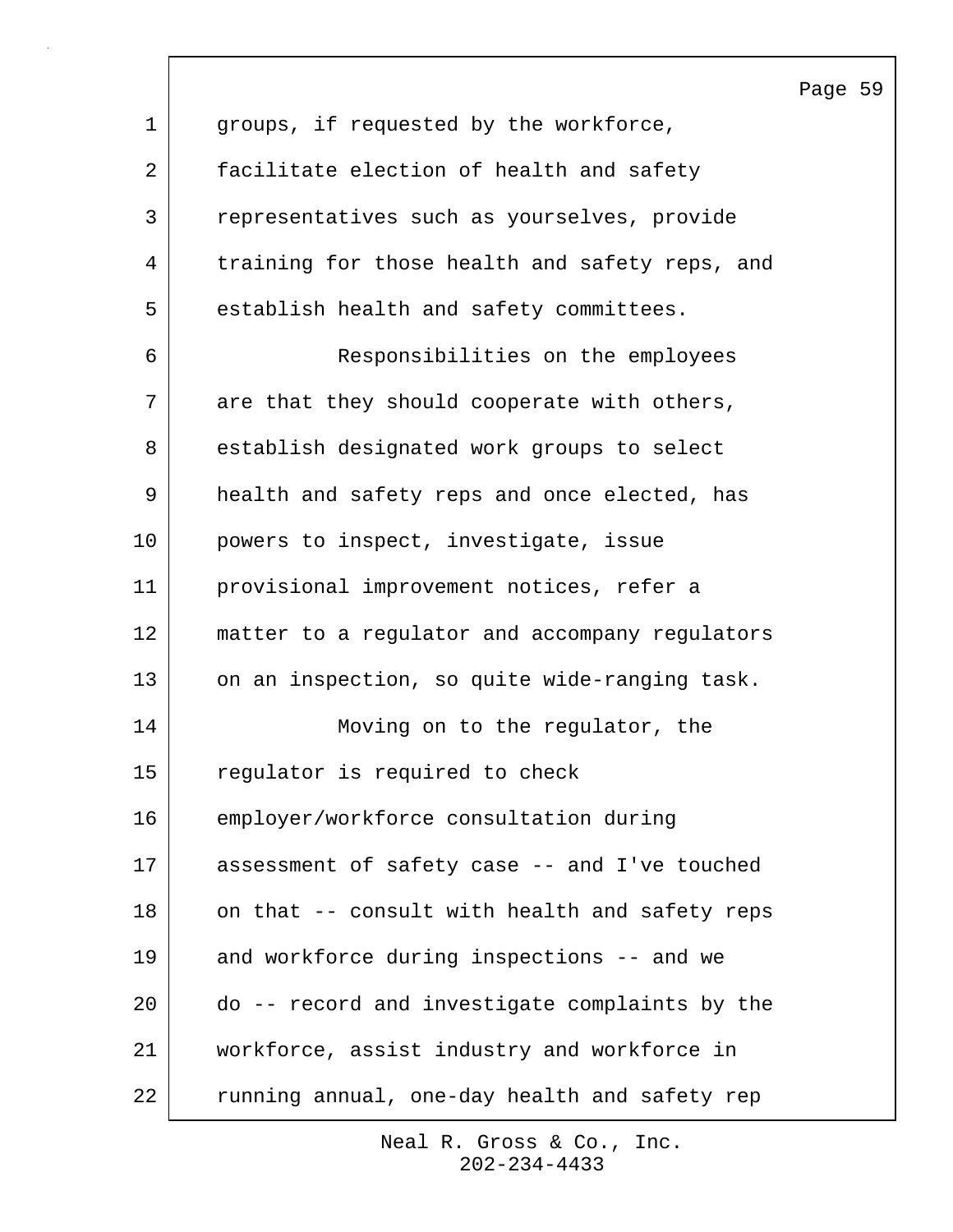Page 60

1 workshops and conferences.

| $\overline{2}$ | They run bimonthly meetings with the             |
|----------------|--------------------------------------------------|
| 3              | employer's health and safety reps and other      |
| 4              | members of the workforce to address topical      |
| 5              | issues and matters of concern, they meet         |
| 6              | regularly with trade unions and they             |
| 7              | facilitate and audit formal training courses     |
| 8              | for health and safety reps.                      |
| 9              | So what are some of the main                     |
| 10             | challenges and issues we have experienced        |
| 11             | there? Quite a few employers are reluctant to    |
| 12             | support health and safety rep regime. There's    |
| 13             | a lack of employee involvement in the            |
| 14             | preparation of safety cases. There's limited     |
| 15             | regulator resources to investigate complaints    |
| 16             | and incidents, so all we can do is take a cut    |
| 17             | of those and investigate, I think, probably      |
| 18             | about 10 percent.                                |
| 19             | Some difficult relationships with                |
| 20             | union representatives where employment issues    |
| 21             | are mixed with health and safety matters.<br>And |
| 22             | that is an ongoing tension, because many         |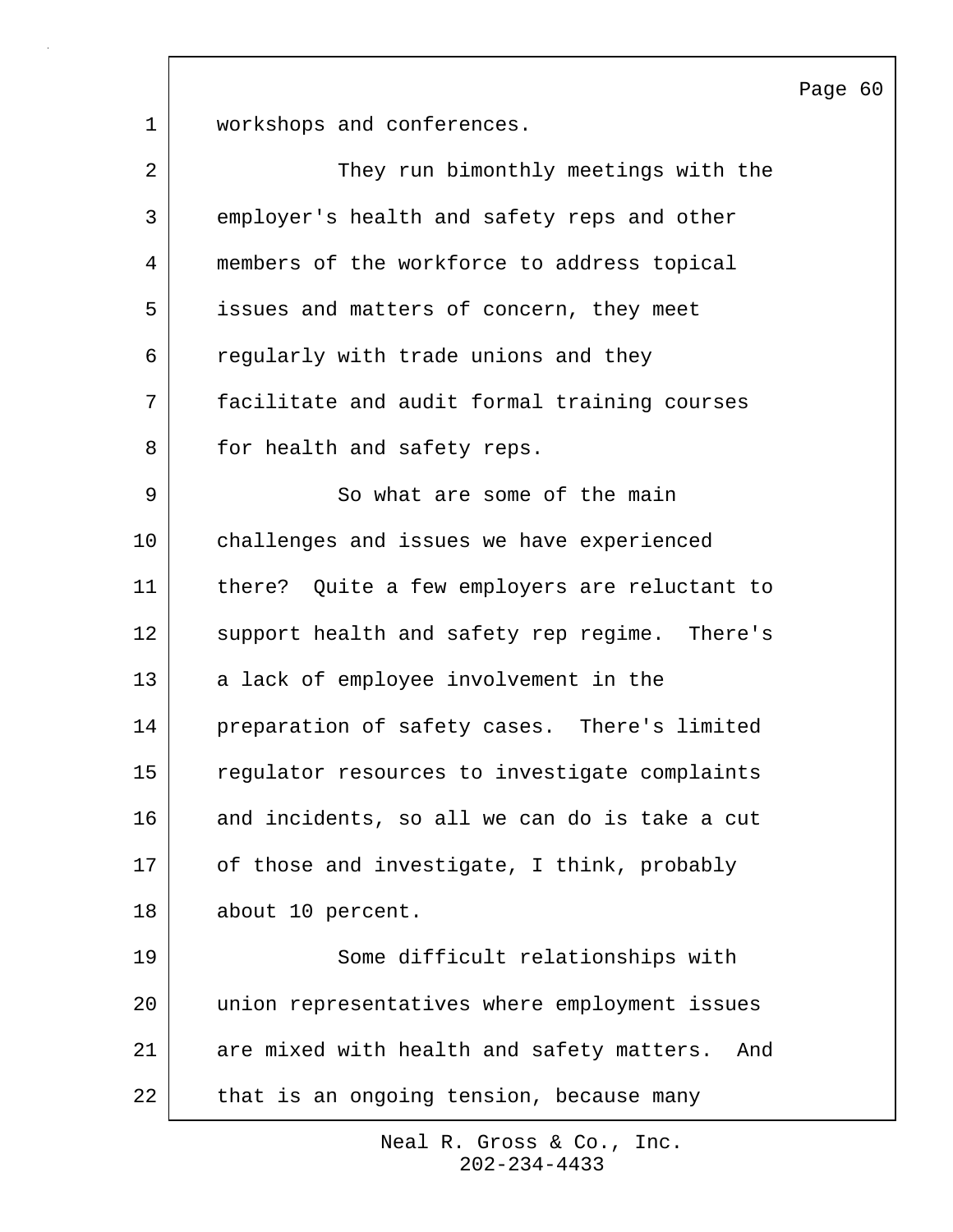|             |                                                | Page 61 |  |
|-------------|------------------------------------------------|---------|--|
| $\mathbf 1$ | health and safety issues do have a -- are      |         |  |
| 2           | mixed up with employment issues, as well as    |         |  |
| 3           | trying to separate the two can be very         |         |  |
| 4           | difficult.                                     |         |  |
| 5           | So now let me move on finally, to              |         |  |
| 6           | performance measurement. A review of the       |         |  |
| 7           | health and safety performance of individual    |         |  |
| 8           | companies and of the industry as a whole by    |         |  |
| 9           | the regulator is obtained by collecting data   |         |  |
| 10          | from four main areas. And these are, in        |         |  |
| 11          | ascending order of usefulness, lagging         |         |  |
| 12          | indicators. And there is a regulatory          |         |  |
| 13          | requirement to report death, injury, fires and |         |  |
| 14          | explosions, hydrocarbon releases, well kicks,  |         |  |
| 15          | collisions, unscheduled activation of the      |         |  |
| 16          | Emergency Response Plan, and damage to safety  |         |  |
| 17          | and critical equipment.                        |         |  |
| 18          | Then we collect leading indicators             |         |  |
| 19          | from regulatory activities such as promotion   |         |  |
| 20          | activities, advice, safety case assessment,    |         |  |
| 21          | inspection, audit and investigation. We also   |         |  |
| 22          | collect leading indicators from national       |         |  |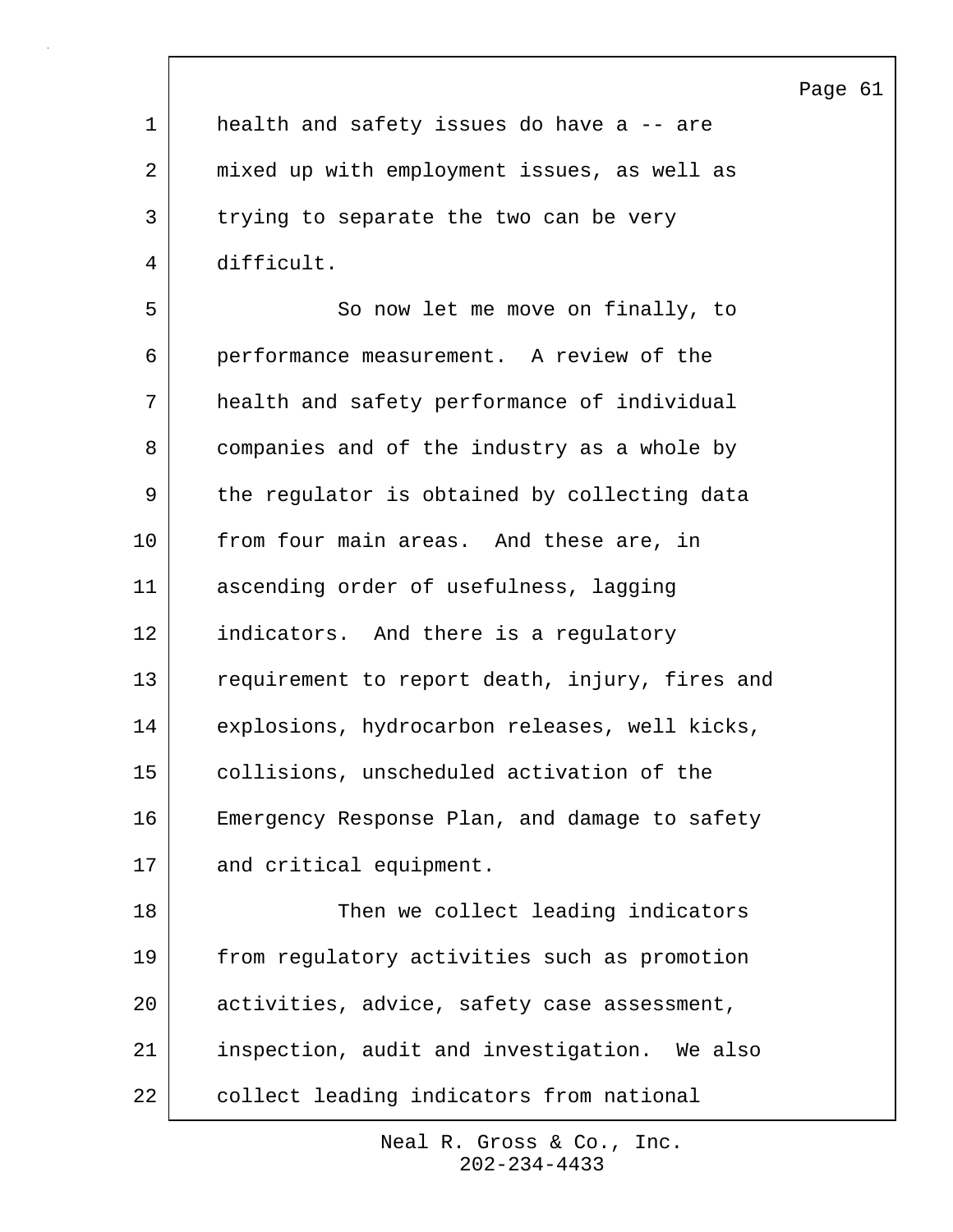1 programs such as facility integrity. 2 We had serious concerns about the 3 maintenance of equipment offshore, so we put 4 in place a national program that we shared 5 with the industry for obtaining improvements 6 in the area. And, in fact, we tied up with 7 such programs that the UK were running, as 8 well, so we could share data and information 9 and benchmark. Also, lifting operations. We 10 found that was a major area of serious 11 personal risk. And emergency response. 12 | The Mand leading indicators are also 13 obtained from a new area that we just moved 14 into, which is undertaking annual safety 15 cultural surveys carried out across the 16 industry. 17 So what are some of the main issues 18 we've experienced there? We are certain there 19 is significant underreporting and poor 20 reporting of lagging indicators. There's a 21 significant amount of wrong classification of 22 incidents and lack of useful benchmarking

> 202-234-4433 Neal R. Gross & Co., Inc.

Page 62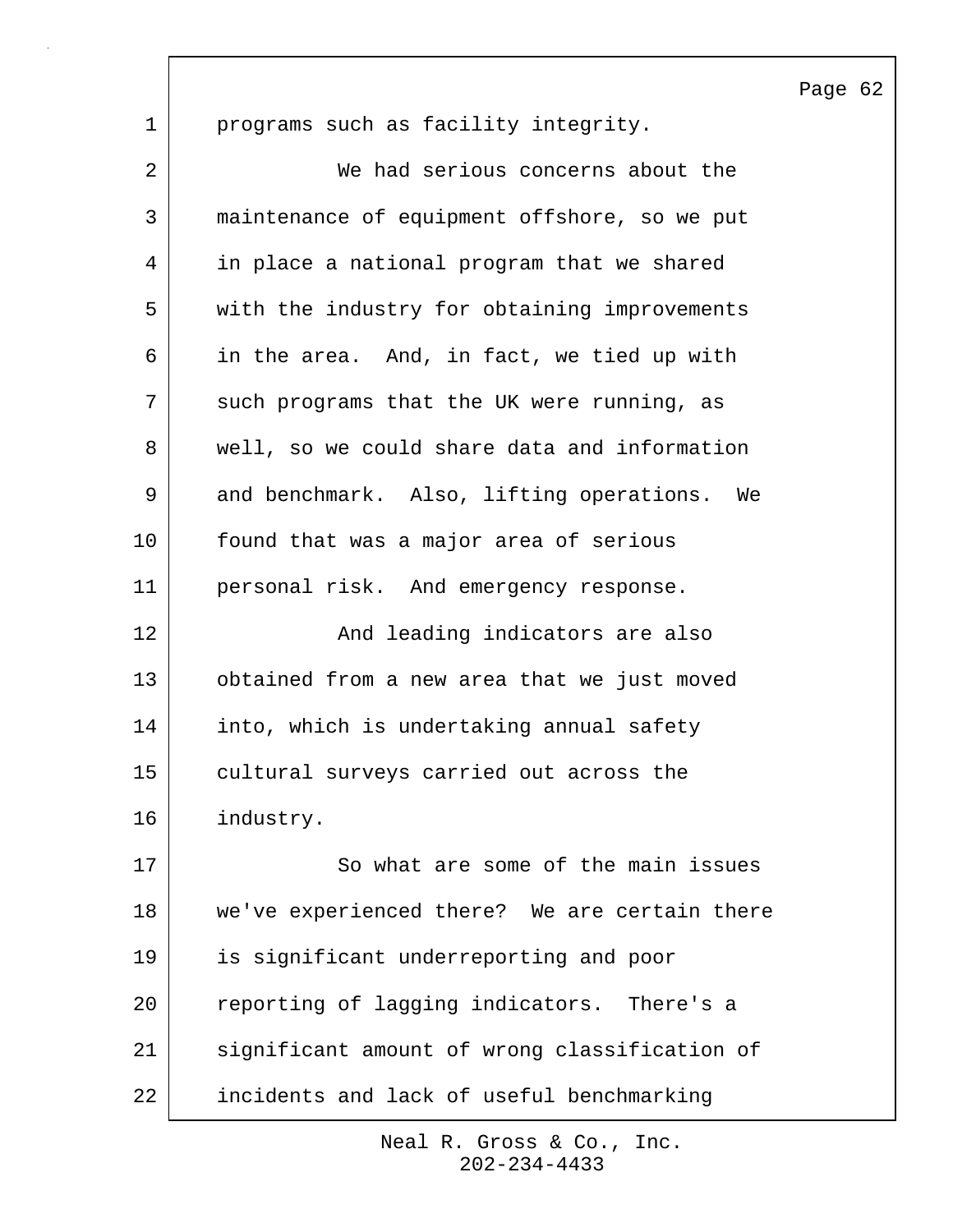|              |                                                 | Page 63 |  |
|--------------|-------------------------------------------------|---------|--|
| $\mathbf 1$  | There's a lack of meaningful reporting<br>data. |         |  |
| 2            | up through the management chain in companies    |         |  |
| $\mathsf{3}$ | of health and safety performance. And there's   |         |  |
| 4            | poor reporting of health and safety data in     |         |  |
| 5            | company annual reports.                         |         |  |
| 6            | I'm always amazed that if you pick              |         |  |
| 7            | up a company -- the average company annual      |         |  |
| 8            | report, you'll find there are pages on the      |         |  |
| 9            | environment and half-a-page on health and       |         |  |
| 10           | safety.                                         |         |  |
| 11           | So in conclusion, I've outlined the             |         |  |
| 12           | development and use of safety cases in          |         |  |
| 13           | offshore Australian petroleum operations.       |         |  |
| 14           | I've also given a flavor of the processes we    |         |  |
| 15           | expect to see used and demonstrating risks      |         |  |
| 16           | have been reduced to ALARP and the measure to   |         |  |
| 17           | ensure involvement of the workforce and how we  |         |  |
| 18           | coordinate on health and safety performance.    |         |  |
| 19           | Thank you.                                      |         |  |
| 20           | MR. MOURE-ERASO:<br>Thank you, Mr.              |         |  |
| 21           | Clegg.                                          |         |  |
| 22           | I wonder if we could call Mr.                   |         |  |

 $\Gamma$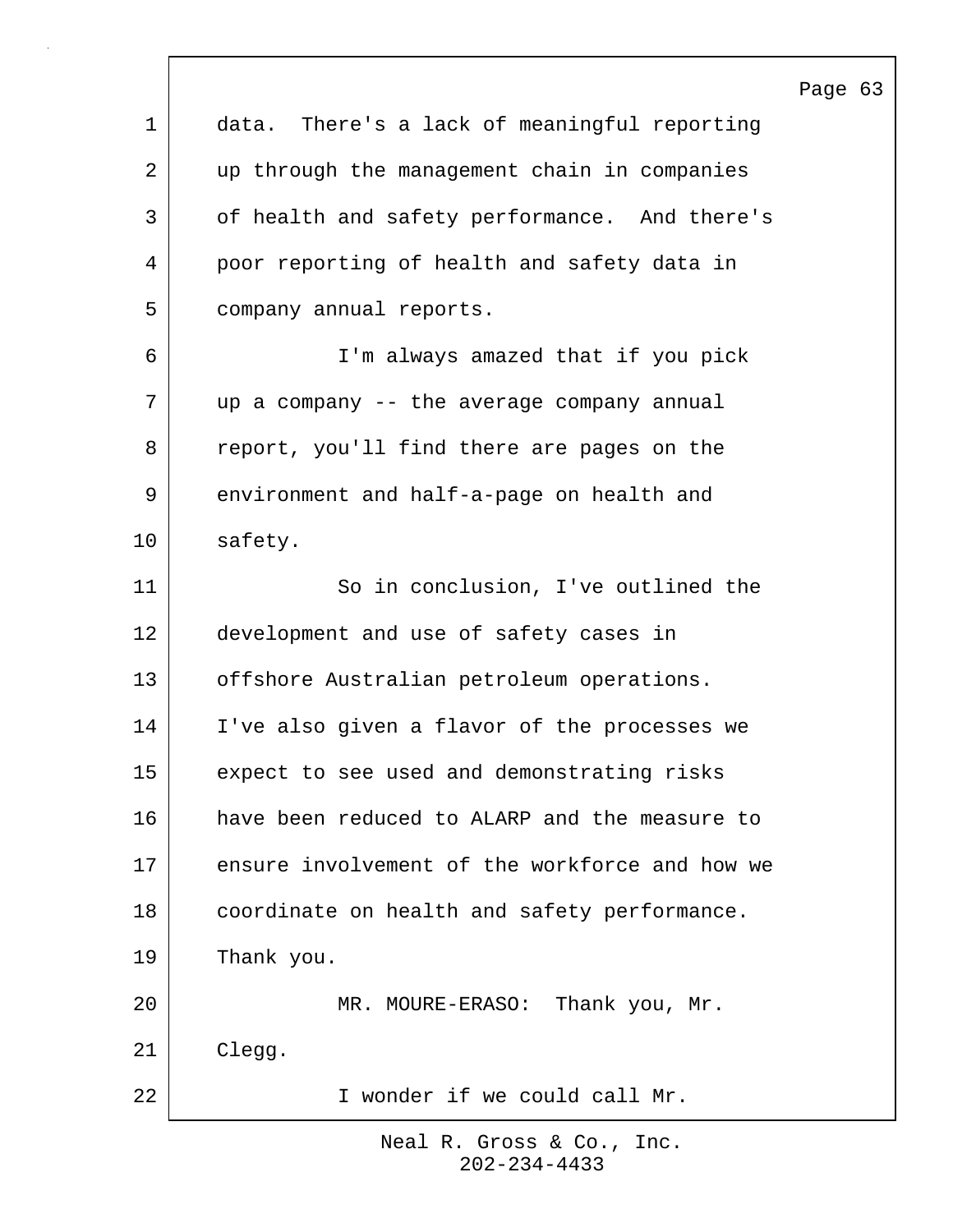|                |                                                | Page 64 |  |
|----------------|------------------------------------------------|---------|--|
| $\mathbf{1}$   | Ognedal from --                                |         |  |
| $\overline{a}$ | MR. OGNEDAL: Yes?                              |         |  |
| 3              | MR. MOURE-ERASO: Mr. Ognedal, are              |         |  |
| 4              | you on the line?                               |         |  |
| 5              | MR. OGNEDAL: Yes, I am on the line.            |         |  |
| 6              | MR. MOURE-ERASO: Yes. So please                |         |  |
| 7              | proceed with your statement.                   |         |  |
| 8              | MR. OGNEDAL: Yes. I taught a                   |         |  |
| 9              | number of issues that have been [interference] |         |  |
| 10             | regulations, and they were created in 2004,    |         |  |
| 11             | because the government, the Norwegian          |         |  |
| 12             | government, they decided to split the          |         |  |
| 13             | Norwegian petroleum [interference], thereby    |         |  |
| 14             | taking [interference] --                       |         |  |
| 15             | MOURE-ERASO: Mr. Ognedal, could<br>MR          |         |  |
| 16             | you hold it for a second? We're having         |         |  |
| 17             | trouble hearing you clearly. They are making   |         |  |
| $18\,$         | some adjustments here.                         |         |  |
| 19             | MR. OGNEDAL: Okay.                             |         |  |
| 20             | MR. MOURE-ERASO: How are we doing              |         |  |
| 21             | now? Is it okay now?                           |         |  |
| 22             | MR. OGNEDAL: [interference].                   |         |  |

 $\mathsf{l}$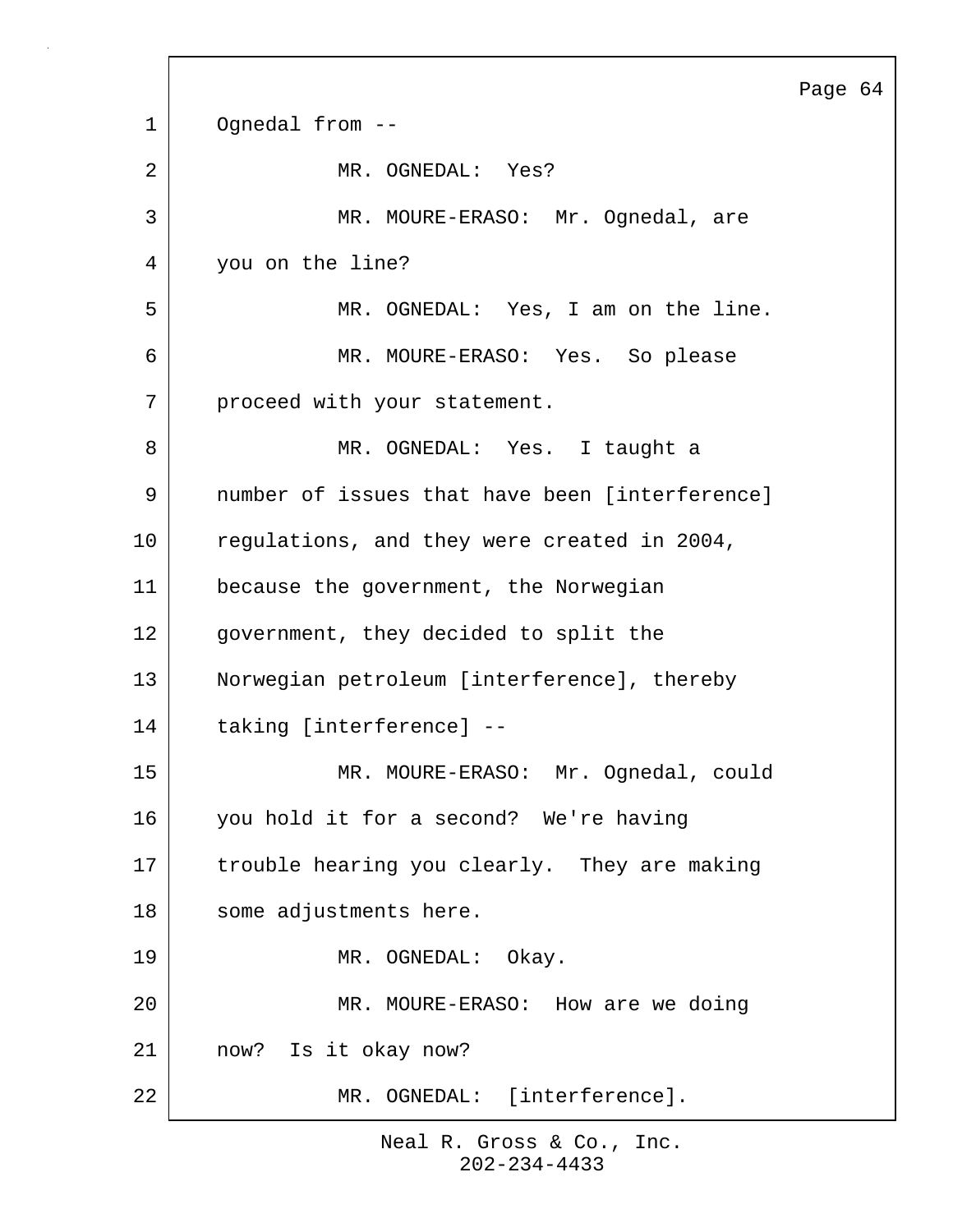Page 65 1 MR. MOURE-ERASO: Let's wait for a 2 | minute. Somebody's going to adjust here the 3 speakers. 4 Mr. Ognedal, what we are going to do 5 | is to try to redial -- hang up and redial so 6 that we can see if we can a better 7 transmission line. 8 (Pause.) 9 MR. MOURE-ERASO: Okay. Let's 10 proceed now, Mr. Ognedal. 11 MR. OGNEDAL: Yes. Should I start 12 again? 13 MR. MOURE-ERASO: Yes. It's a lot 14 better now. Please continue. 15 MR. OGNEDAL: Okay. So the 16 Petroleum Safety Authority Norway, as I said, 17 was created in 2004 as a result of a 18 government decision to split the Norwegian 19 Petroleum Directorate in two parts and thereby 20 separating the safety function out from a 21 possible conflict with economic issues. So  $22$  that was a decision to reduce political risk,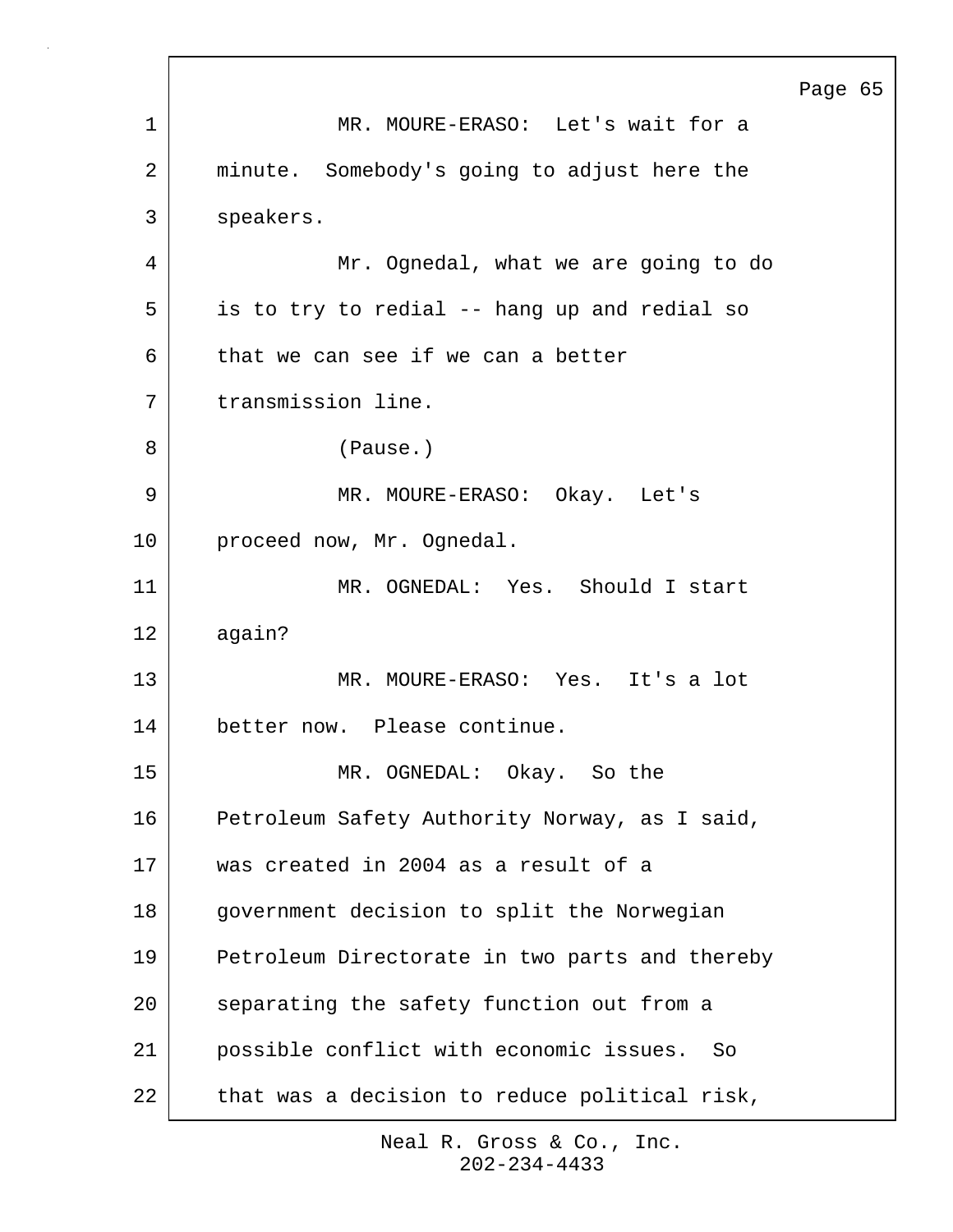1 as I see it. 2 The central issue in the entity 3 Norwegian Petroleum Directorate was the basis 4 for creating the new PSA. The PSA at the time 5 also caught responsibility not for overlooking 6 safety in the offshore activity, but also on 7 | the inshore associated plants and refineries, 8 et cetera. So it was a big addition to 9 portfolio. 10 We are an agency today consisting of 11 about 160 people where 100 people are 12 professionals. And they are basically all 13 engineers from -- with university degrees. 14 | And that is the -- sort of competence that we 15 need in our system. And the way we go about 16 things is based on the regulations in force. 17 They are risk based and they are goal setting 18 in the full, and they -- there's also 19 guidance. And guidance refers to acceptable 20 codes and standards. But they are not legally 21 binding. It's the regulations that are 22 legally binding.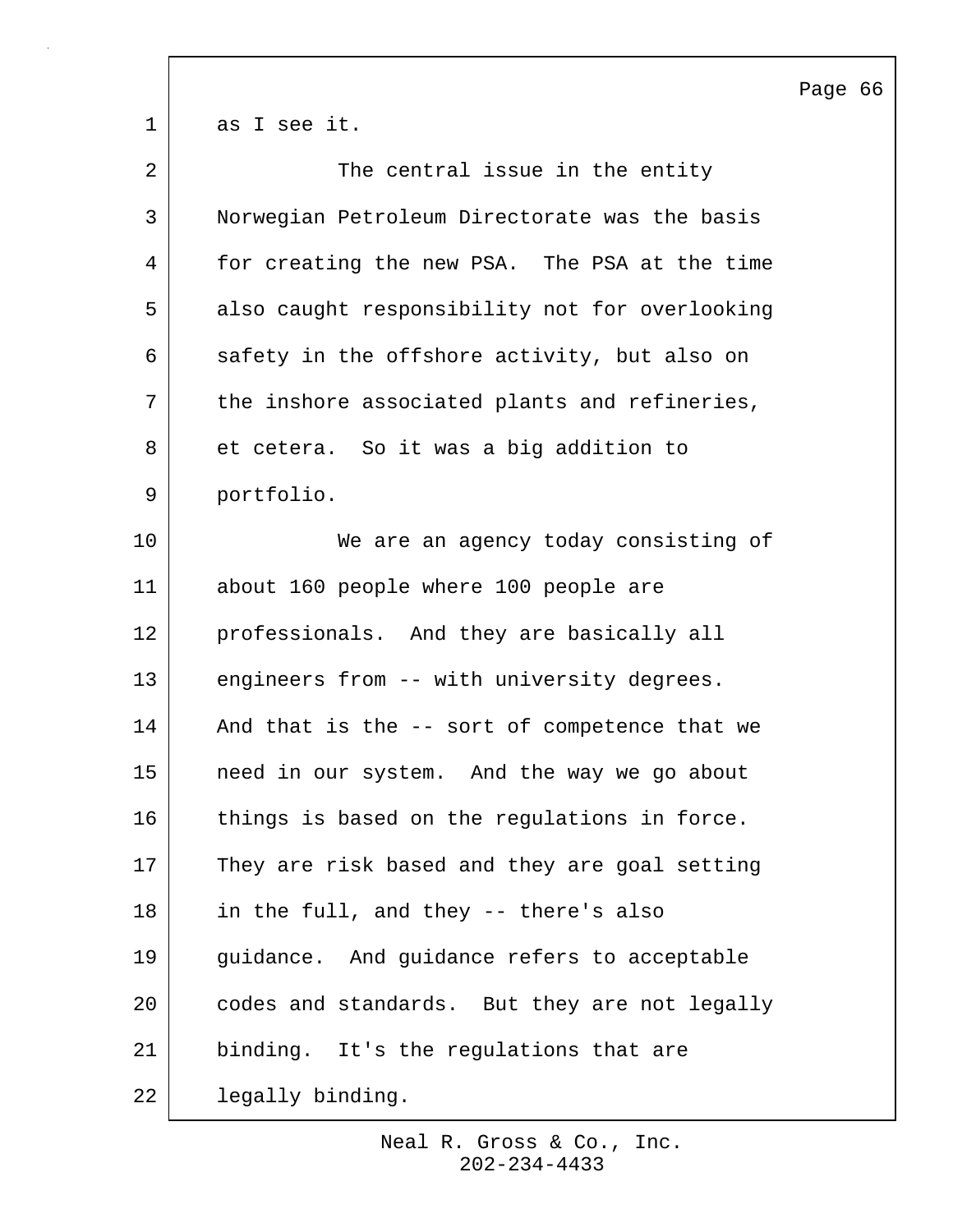|                |                                                | Page 67 |  |
|----------------|------------------------------------------------|---------|--|
| $\mathbf{1}$   | So these regulations contain more or           |         |  |
| $\overline{2}$ | less everything that already has been talked   |         |  |
| 3              | about at your hearing, all the principles that |         |  |
| 4              | should be addressed, risk and all of this. So  |         |  |
| 5              | I won't repeat that. But the difference        |         |  |
| 6              | between us and the -- what I've heard my old   |         |  |
| 7              | colleagues Ian and John talk about -- is that  |         |  |
| 8              | we do not require a safety case being a        |         |  |
| 9              | document, being submitted to us. It shall be   |         |  |
| 10             | available in the industry, and when we need it |         |  |
| 11             | for purpose, we ask for it.                    |         |  |
| 12             | And then how do we go about                    |         |  |
| 13             | enforcing the regulations? Well, we perform    |         |  |
| 14             | audits and verifications. So we don't have     |         |  |
| 15             | inspectors in -- as staff members. So we do    |         |  |
| 16             | audits and verifications based on the risk     |         |  |
| 17             | approach, not the calendar approach; it's a    |         |  |
| 18             | risk approach. But we use our resources to     |         |  |
| 19             | address areas where we feel it's important to  |         |  |
| 20             | try and make a difference.                     |         |  |
| 21             | And then one of the things -- as an            |         |  |
| 22             | illustration, one of the things we have been   |         |  |

 $\Gamma$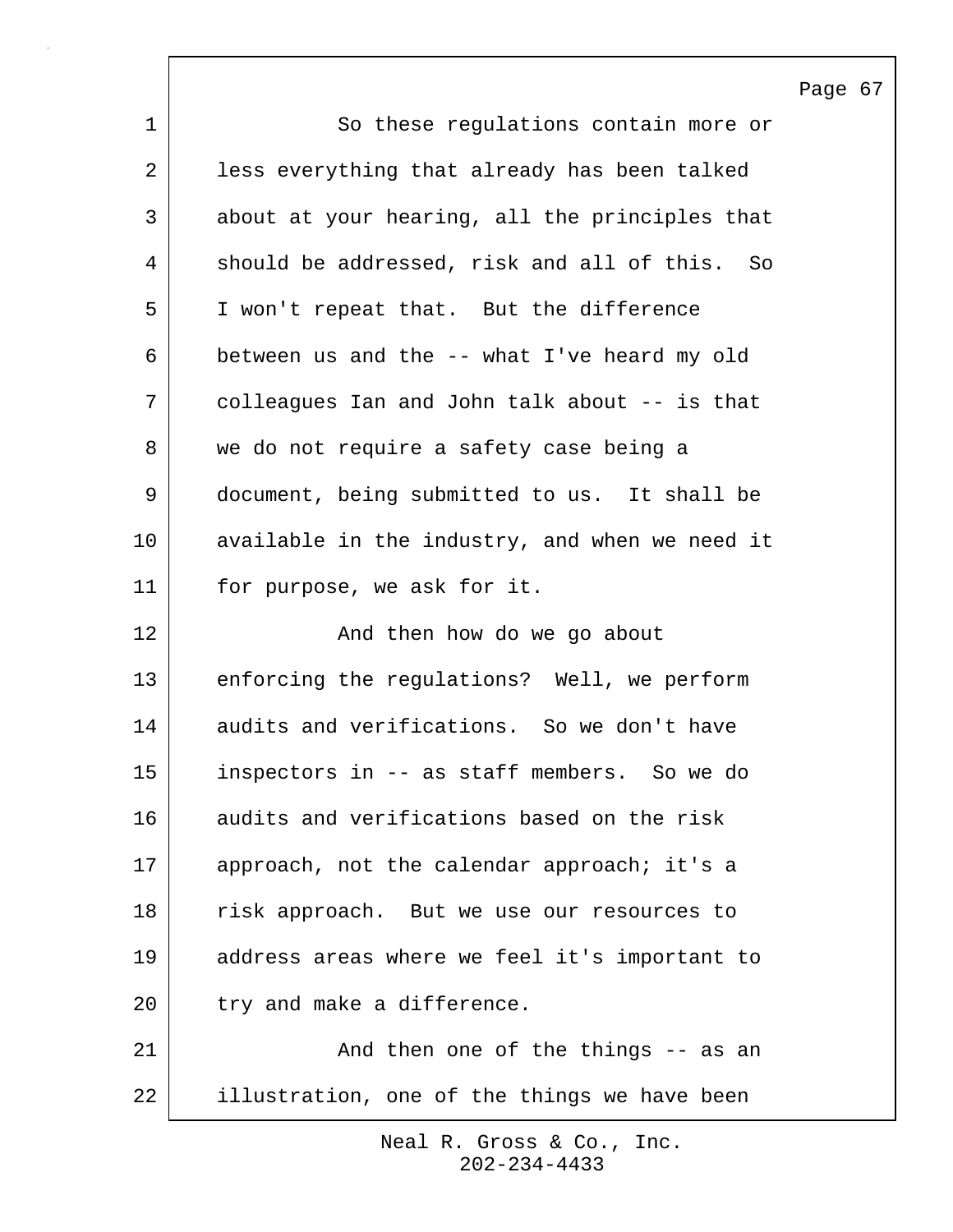|                 |                                                | Page 68 |  |
|-----------------|------------------------------------------------|---------|--|
| $\mathbf 1$     | using quite a bit of the resources on is to    |         |  |
| 2               | find out how company management handles major  |         |  |
| 3               | risks. That is -- that's been sort of a        |         |  |
| 4               | priority for many years now. So it's a         |         |  |
| 5               | management approach, really. What do they do   |         |  |
| 6               | to manage major risk?                          |         |  |
| 7               | And then our regulations -- they               |         |  |
| 8               | apply to the offshore activity, but also where |         |  |
| 9               | relevant, to the onshore activity. So it's a   |         |  |
| 10              | comprehensive set of regulations. And then     |         |  |
| 11              | onshore activity and offshore activity, they   |         |  |
| 12              | are tied together to a large extent, at least  |         |  |
| 13              | in Norway, by pipelines, cables, control       |         |  |
| 14              | rooms, et cetera, so we try to look at the     |         |  |
| 15 <sub>1</sub> | totality.                                      |         |  |
| 16              | The focus on major risk, major                 |         |  |
| 17              | accident prevention. That is -- we use, would  |         |  |
| 18              | guess, about 60 percent of our resources on    |         |  |
| 19              | that problem area. And individual risk the     |         |  |
| 20              | other 40. So it's a balanced approach, but     |         |  |
| 21              | the bigger slice, more resources on to major   |         |  |
| 22              | accident prevention.                           |         |  |

 $\Gamma$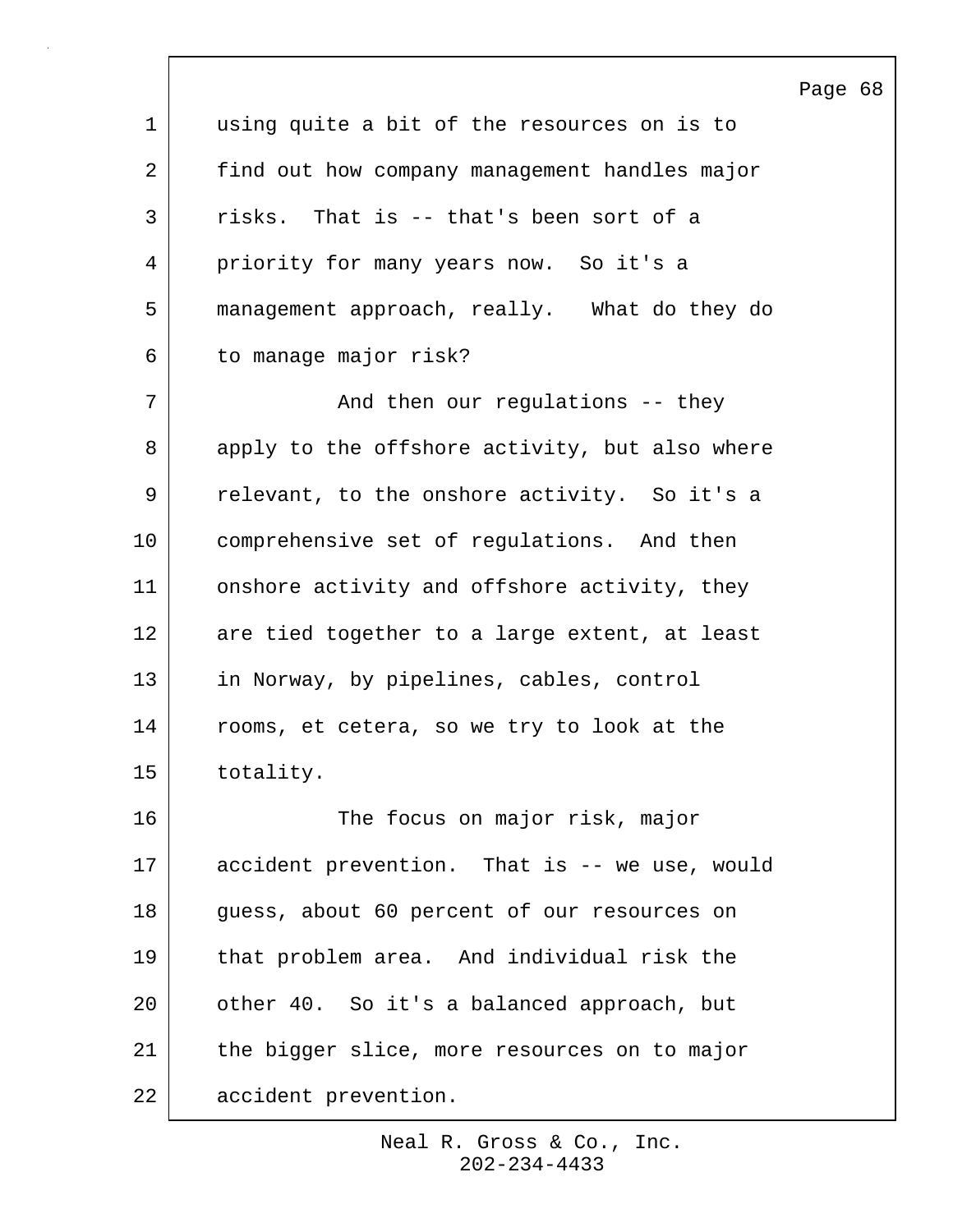|                |                                               | Page |
|----------------|-----------------------------------------------|------|
| $\mathbf 1$    | Lessons learned? When we -- well,             |      |
| $\overline{2}$ | we should all learn. We haven't put a         |      |
| 3              | requirement into the regulations that the     |      |
| 4              | industry should learn. But certainly, when    |      |
| 5              | talking to the industry we are always asking  |      |
| 6              | the question, how do they go about being      |      |
| 7              | curious, what has happened other places, have |      |
| 8              | they evaluated it, et cetera. So it's more    |      |
| 9              | influence and questioning technique we are    |      |
| 10             | using on that point.                          |      |
| 11             | Well, risk management, risk                   |      |
| 12             | analysis, risk assessment, et cetera?<br>It's |      |
| 13             | all in our regulations. Then, of course, we   |      |
| 14             | check compliance with that. Management        |      |
| 15             | systems? Well, that's part of the             |      |
| 16             | regulations. We have a dedicated management   |      |
| 17             | regulation that the industry has to comply    |      |
| 18             | with and there are regulations, as they are   |      |
| 19             | formed and written, they give the flexibility |      |
| 20             | so that we can really use the principle of    |      |
| 21             | continuous improvement and to take into use   |      |
| 22             | new methods, equipment, et cetera that will   |      |

 $\lceil$ 

69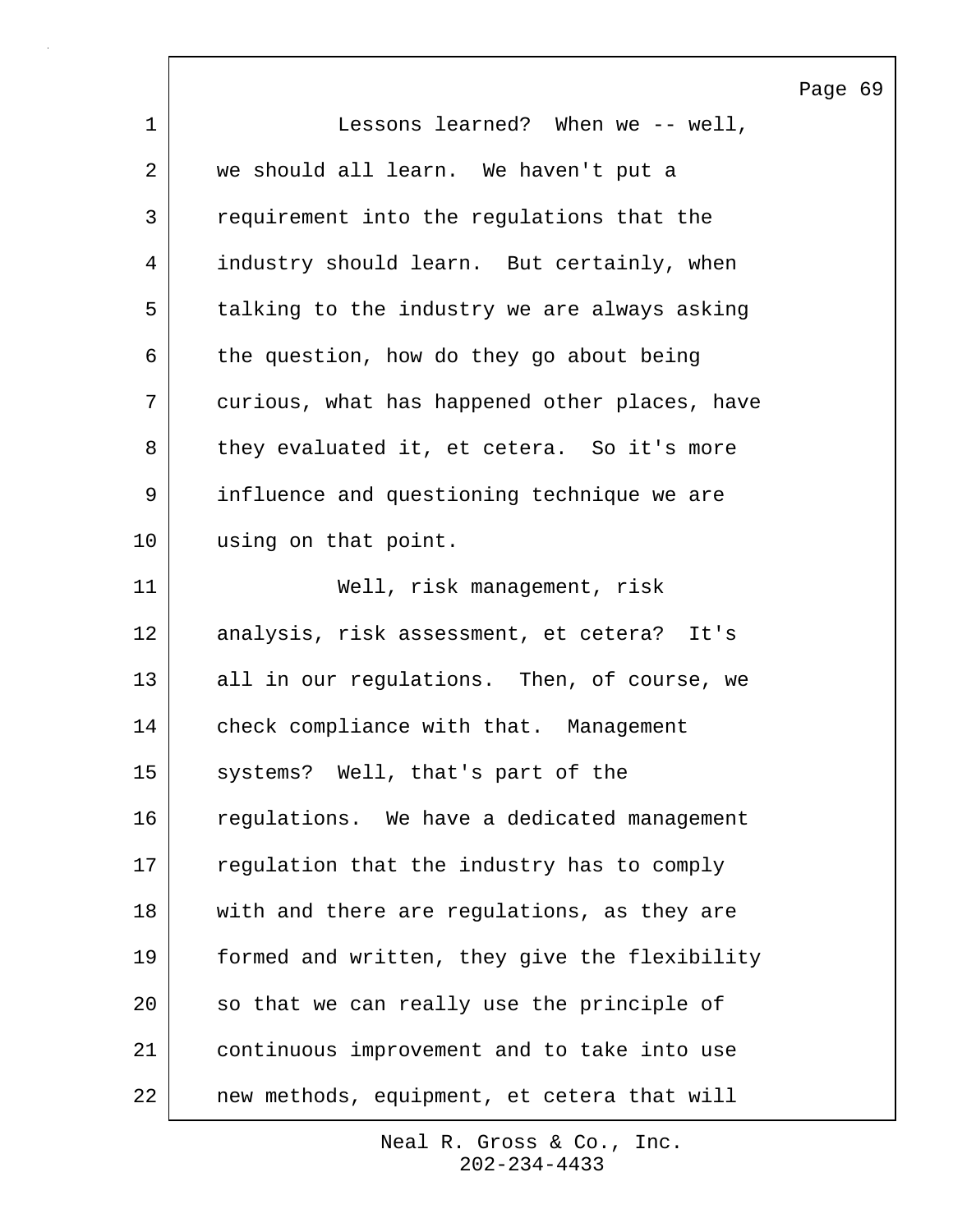Page 70

1 improve the safety situation.

| $\overline{a}$ | And when I talk about safety it's              |
|----------------|------------------------------------------------|
| 3              | basically three elements. It's prevention of   |
| 4              | harm to people. It's prevention of harm to     |
| 5              | the external environment. And it's prevention  |
| 6              | to economic values. So it's all of those       |
| 7              | three. And that varies from country to         |
| 8              | country, what the content of the safety term   |
| 9              | is.                                            |
| 10             | We monitor the industry. And we                |
| 11             | collect a lot of the data, indicators that we  |
| 12             | use. And we produce a yearly risk report that  |
| 13             | is public. And in that report we use for       |
| 14             | major accidents, I think it's round about 23   |
| 15             | different indicators. And we try and develop   |
| 16             | to see is there a negative trend, a positive   |
| 17             | trend, what is the situation. And based on     |
| 18             | that it helps us setting up priorities for our |
| 19             | work.                                          |
| 20             | Employee involvement? Well, you                |
| 21             | know, in Norway there's a long tradition for   |
| 22             | cooperation between industry, employees and    |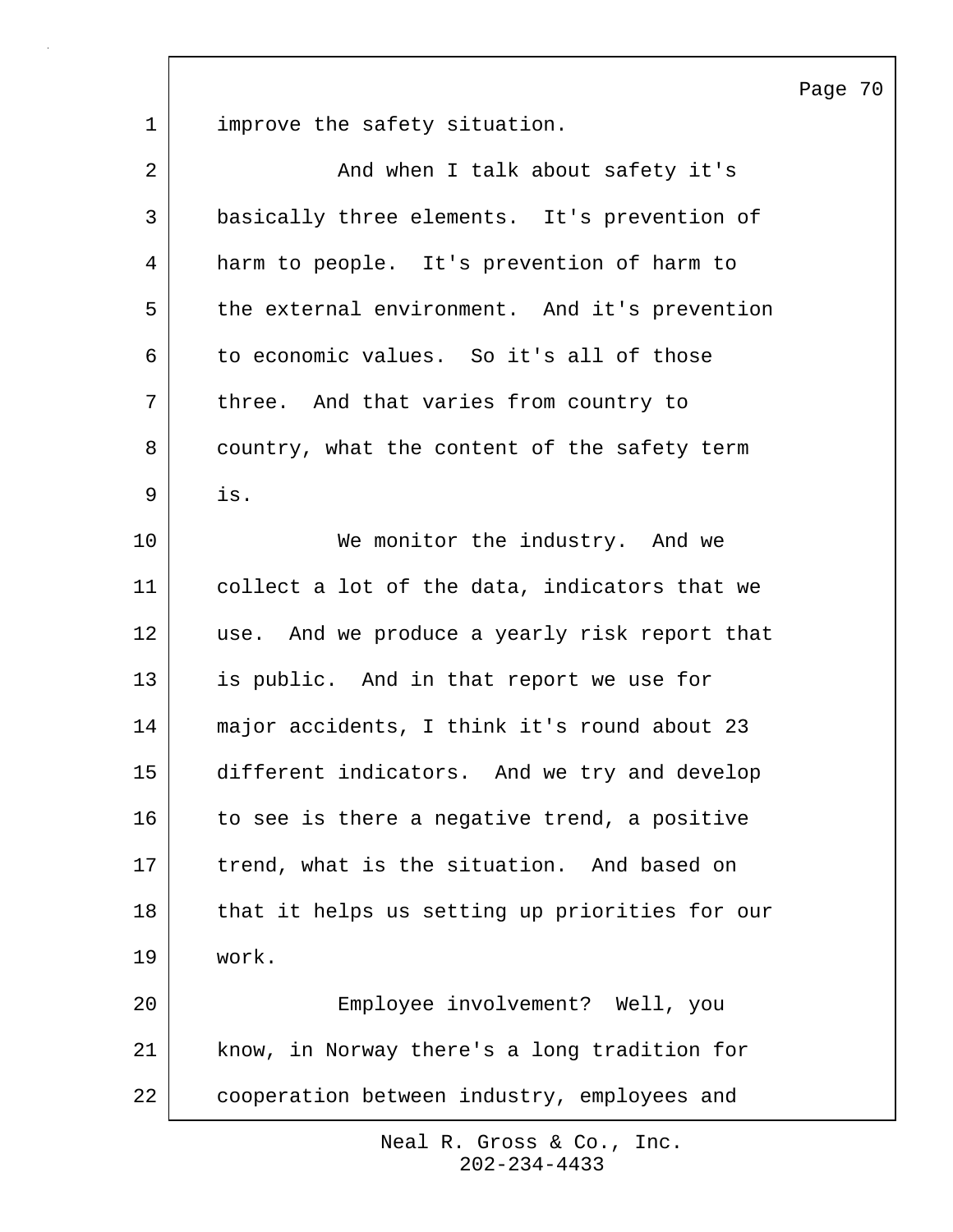Page 71

1 the regulator. And that is a natural part of 2 the Norwegian working life culture. And we, 3 as the regulator, of course, use that. So we 4 have several forums where the three parties 5 are together.

6 One is the forum dealing with the 7 development of regulations. So in the process 8 of developing new or adjusted regulations the 9 | three parties participate in that development, 10 but the regulator makes the decision. But 11 they participate, come with their views, 12 suggestions, all of this. And well, to us, 13 it's working very well indeed. 14 Another forum is the safety forum. 15 I chair that. And their all representatives 16 of the unions and the -- yes, employer 17 organizations are present. And we are working 18 issues continuously in that meeting. The 19 | system -- I'm sure that Roy Erling Furre, who 20 will speak later on today, he will touch on 21 this forum. 22 That was sort of brief comments to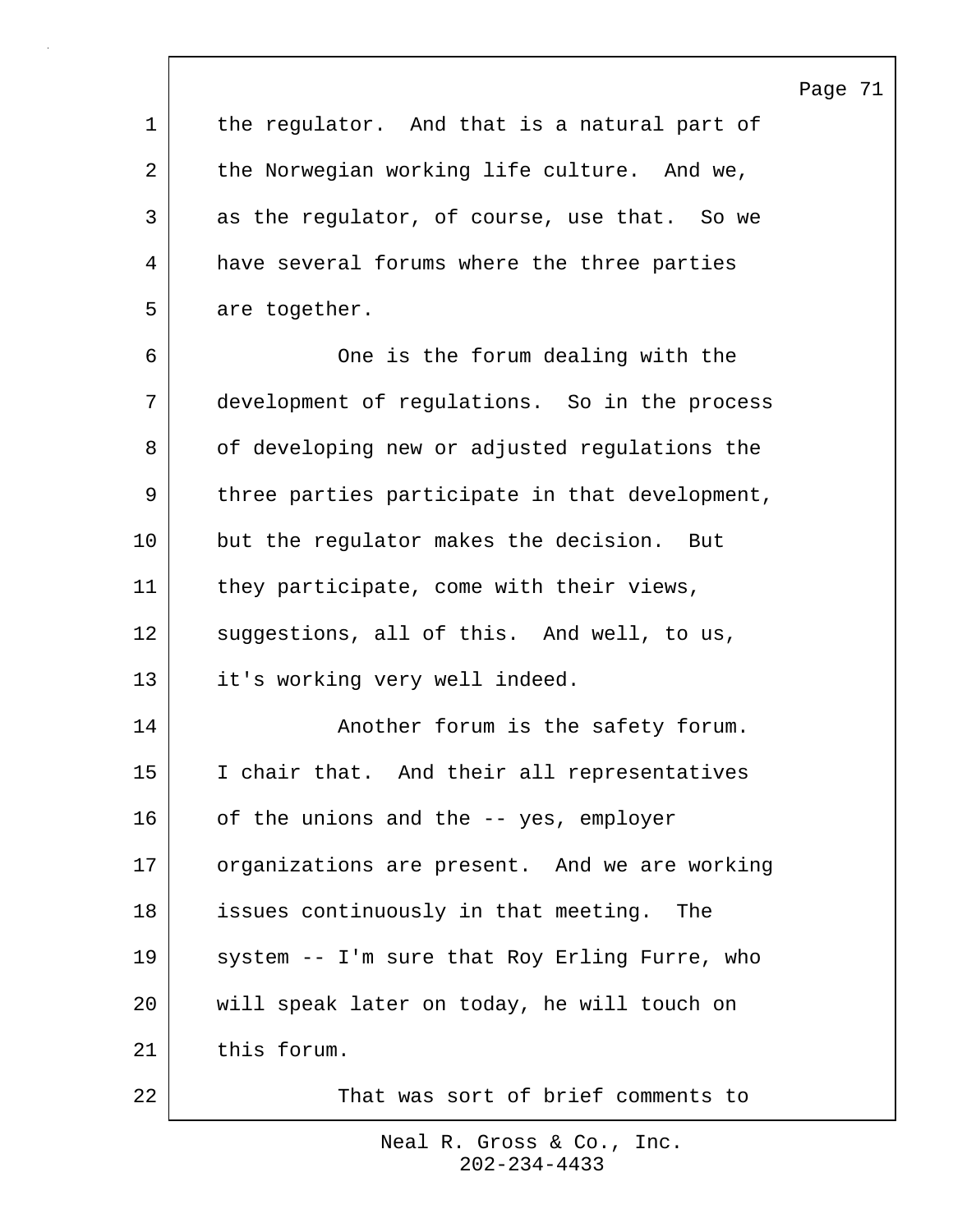|              |                                                | Page 72 |  |
|--------------|------------------------------------------------|---------|--|
| $\mathbf{1}$ | the points that you wanted me to address.      |         |  |
| 2            | MR. MOURE-ERASO: Thank you, Mr.                |         |  |
| 3            | Ognedal. Would you please stay on the line     |         |  |
| 4            | for the discussion that we have following      |         |  |
| 5            | this?                                          |         |  |
| 6            | So thank all of you. And I would               |         |  |
| 7            | like now to start the discussion. We're going  |         |  |
| 8            | to start with questions from the board members |         |  |
| 9            | to the panelists. And what we will do is a     |         |  |
| 10           | first round of questions from the panelists.   |         |  |
| 11           | And then we will ask our investigative team or |         |  |
| 12           | investigators for having a round of questions. |         |  |
| 13           | And if time permits we'll come back to the     |         |  |
| 14           | board members and to investigators. So I'll    |         |  |
| 15           | be watching at the time.                       |         |  |
| 16           | So if we could start on this side of           |         |  |
| 17           | the table, please? Mr. Griffon, if you have    |         |  |
| 18           | some questions?                                |         |  |
| 19           | MR. GRIFFON: Yes. I think my --                |         |  |
| 20           | I'd like to start off, since everyone that     |         |  |
| 21           | presented has some form of a safety case       |         |  |
| 22           | approach, I was curious whether you have over  |         |  |

 $\Gamma$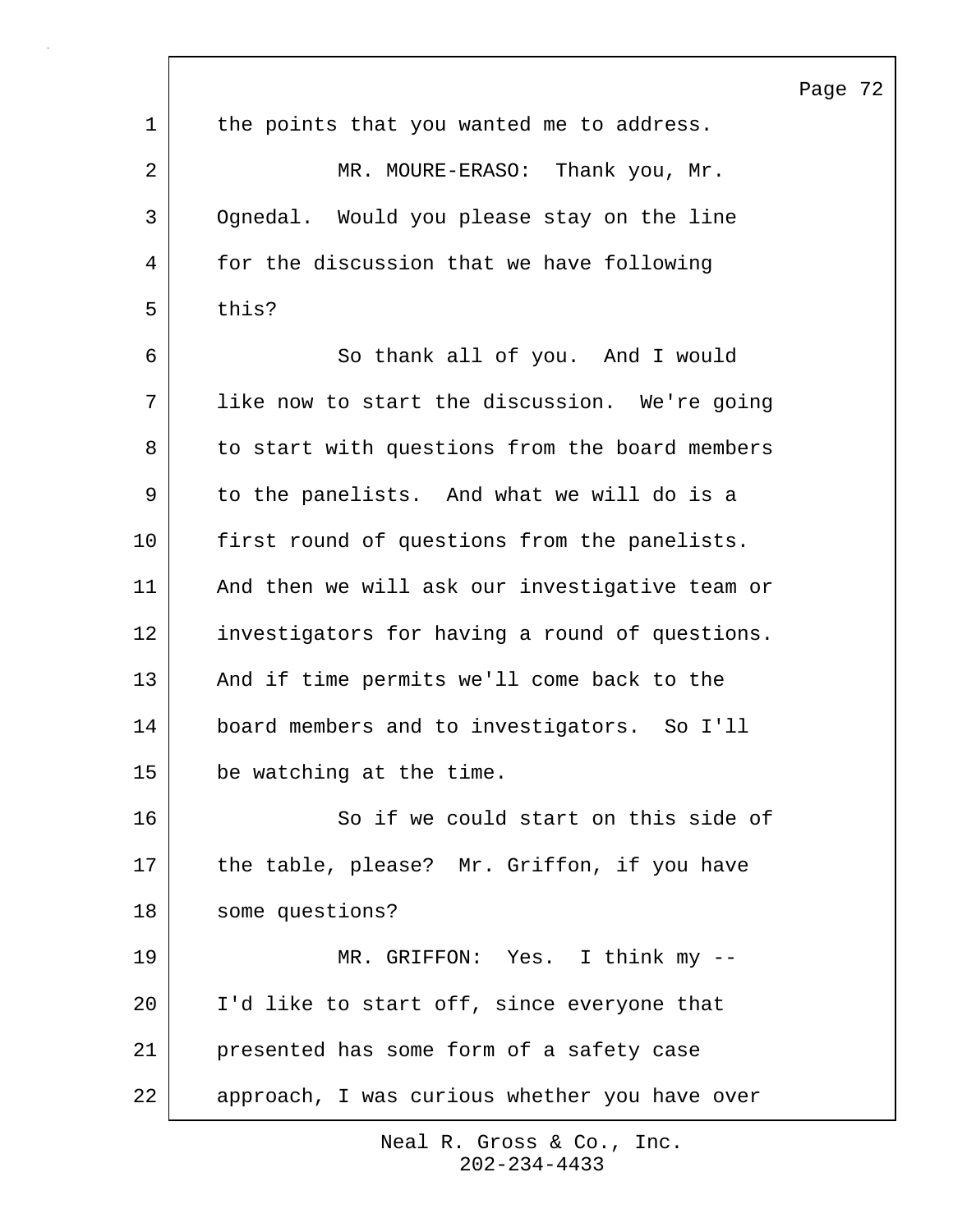1 | the years collected any information and data, 2 | any metrics that demonstrate whether the 3 safety case approach is more effective than, 4 you know, previous or actually, the current 5 United States model of a more prescriptive 6 approach. 7 | The Mand I don't know if you have that 8 kind of information, but I'm very curious. I 9 definitely heard some suggestions that people 10 challenge that fact, that the safety case 11 approach, while it may sound go, whereas the 12 information to prove that it is actually 13 improving safety. I wonder if -- that would 14 be to all the panelists. 15 MR. CLEGG: I think the real test of 16 the answer to that question is to ask the 17 industry on their view. And in Australia 18 there is a requirement for a five-year 19 external review of the operations at the 20 Safety Authority. And that was carried out a 21 little while ago. And it might be three-year 22 | review, anyway -- but Magne, who we just heard

Page 73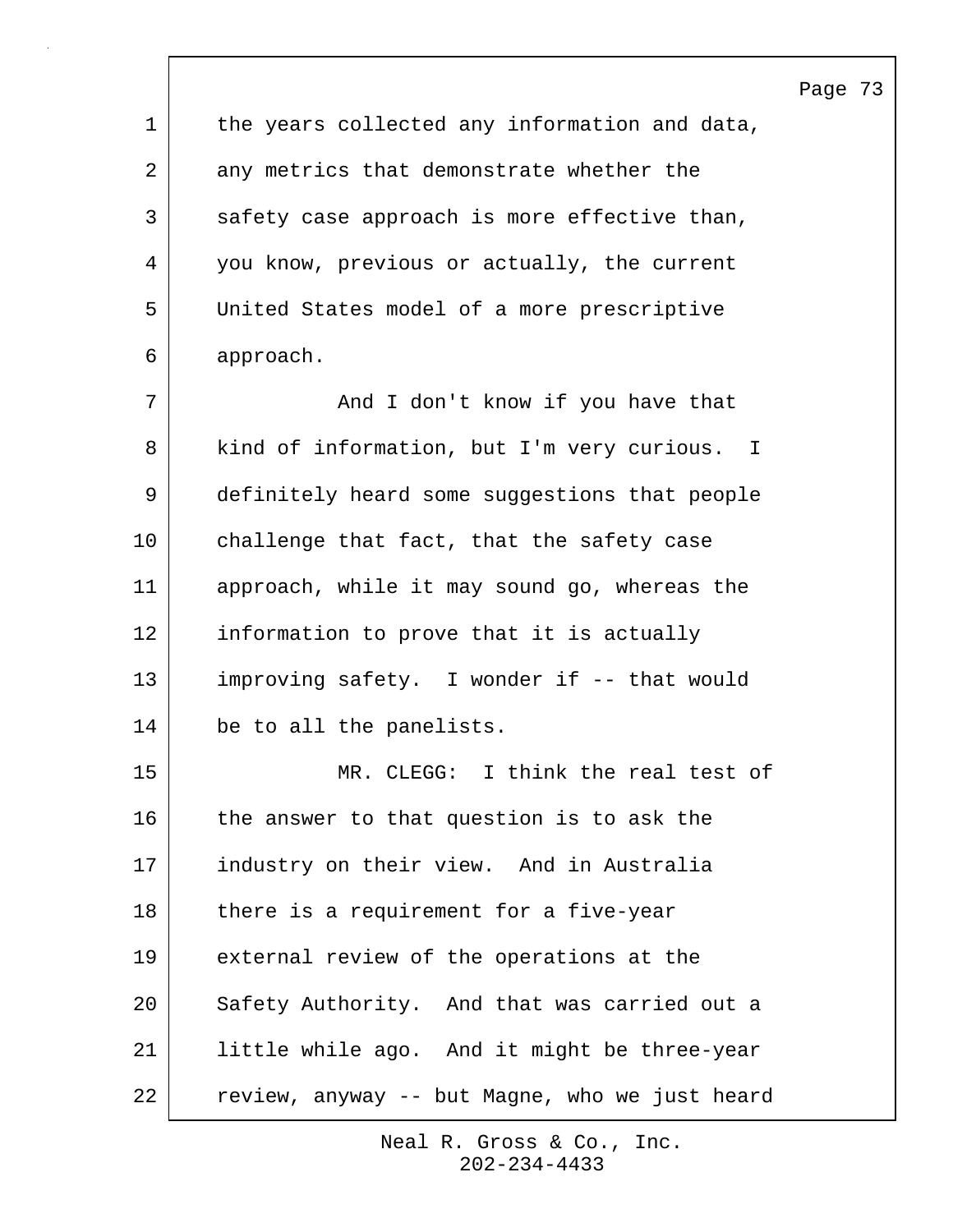1 from, and some people from Australia -- 2 experts from Australia -- formed that 3 independent duty and came out to Australia and 4 carried out extensive consultation with the 5 industry and regulators from government. 6 and their overall view of the 7 industry was that they felt that the safety 8 case regime had improved health and safety. 9 | And so that the regulatory regime that had 10 been put in place was effective. Obviously, 11 there was room for improvement. But it was 12 generally working, and the industry felt that 13 it had made a gain. We do have crude metrics 14 in place, of course; typically lagging 15 indicators. 16 So we do have crude indicators in 17 place, mainly lagging indicators, which show 18 | that individual harm is at a fairly low level 19 compared to international benchmarks and is 20 | running along very steady. It's not 21 increasing, not decreasing. We have a very 22 crude indicator like hydrocarbon releases.

> 202-234-4433 Neal R. Gross & Co., Inc.

Page 74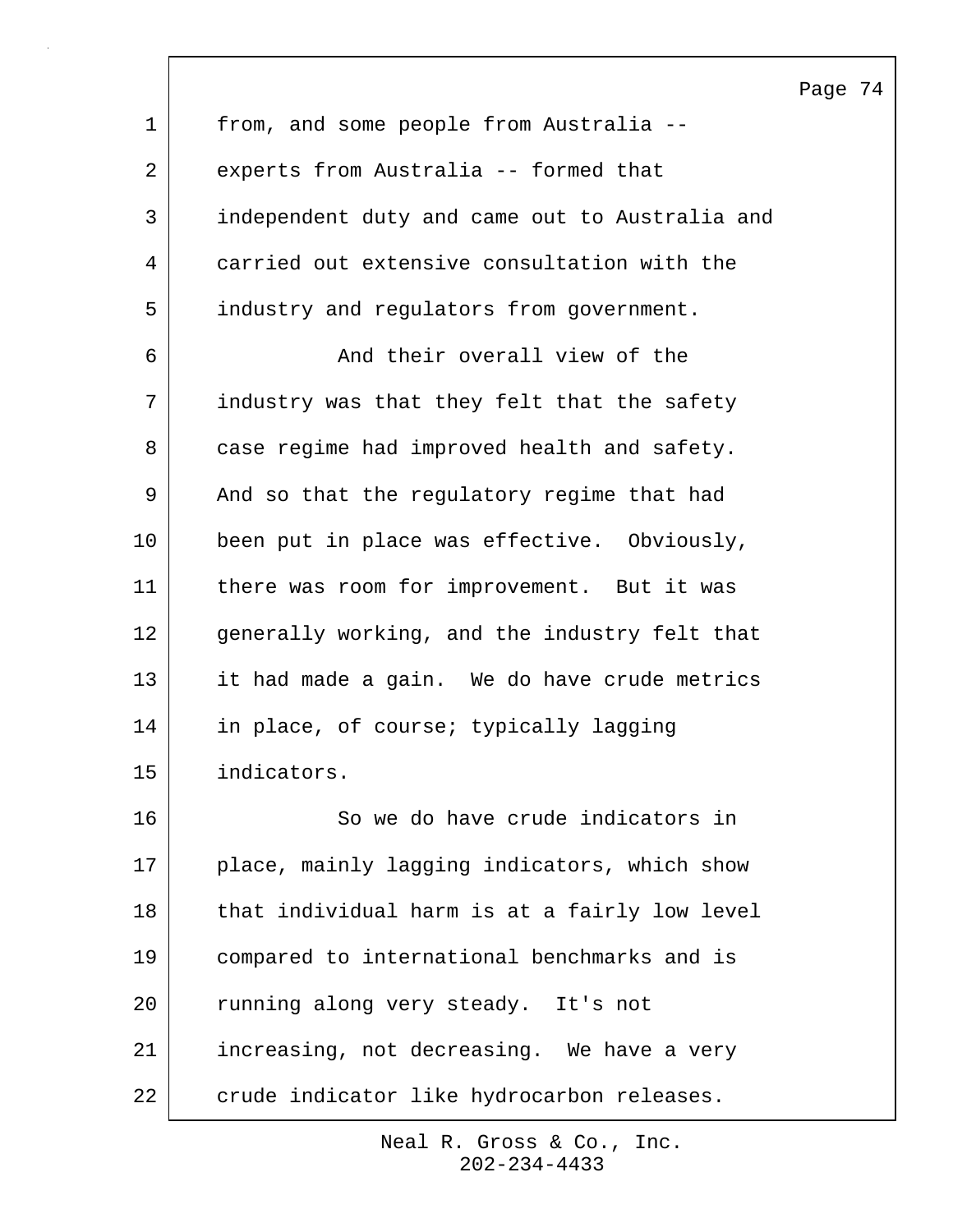Page 75 1 Generally -- and while they aren't 2 broken out deaths, injury, hydrocarbon 3 releases, activation of the emergency plans 4 | rate, they're generally reducing except, 5 interestingly, for the gas releases. They 6 have been increasing over the years. And 7 certainly, the implementation of our regime 8 didn't seem to alter that very much. Now, 9 | that is a very important indicator. 10 | The South Chat is why we put in place a 11 national program to go out to all of the 12 industry and check their maintenance ratings 13 and to ask question sets, which included lots 14 of leading indicators, as well as lagging 15 indicators. And that mirrored a UK 16 initiative, as well; we could benchmark 17 aqainst that. And certainly, using that we 18 | found we got an improvement in maintenance 19 regime, but strangely gas releases didn't 20 reduce. 21 | But personal injury, we find most 22 personal injury was in the area of lifting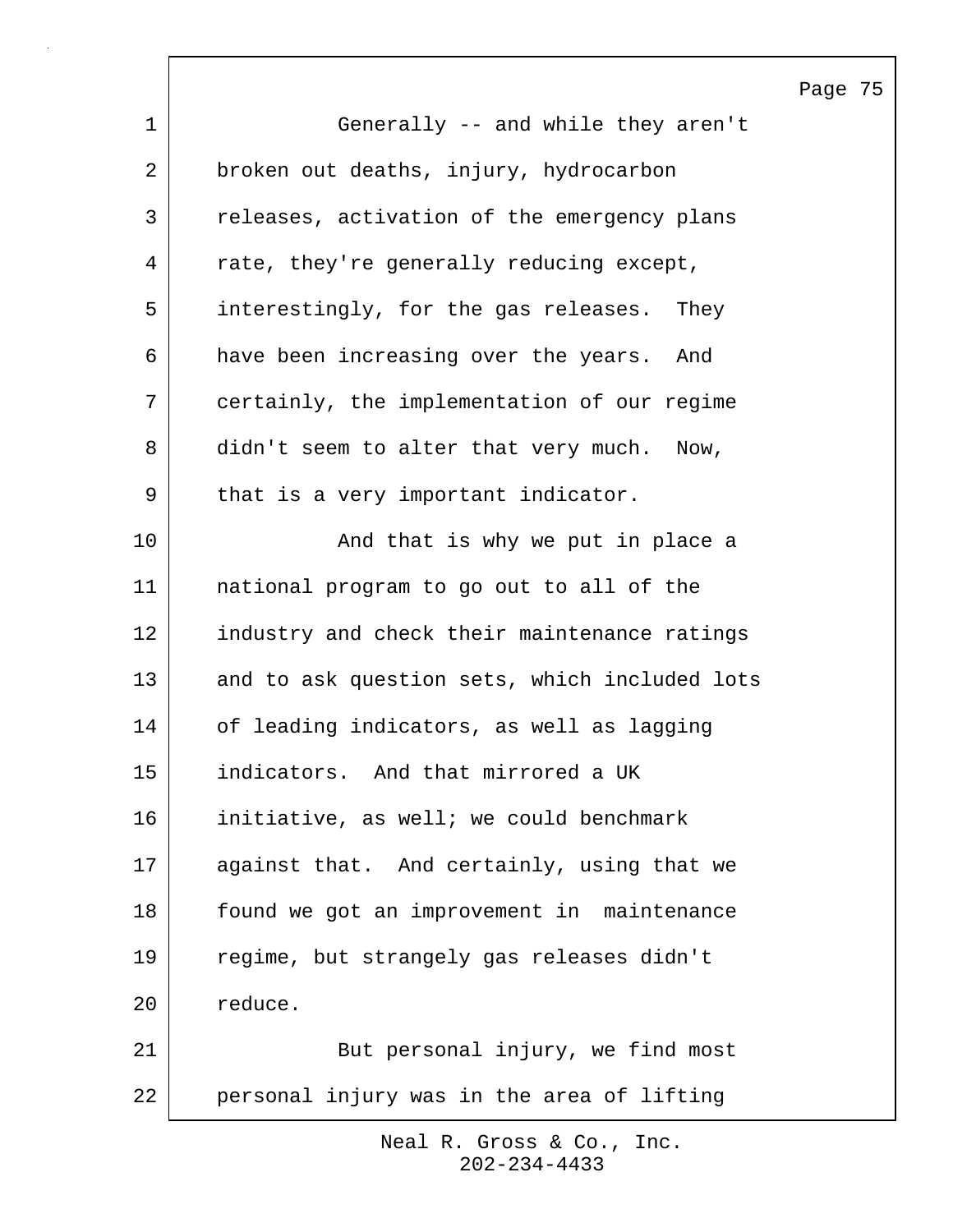Page 76 1 operations. So we had a national campaign on 2 that and certainly, we drove down more of the 3 personal injuries of lifting operations like 4 | that 60 percent. So it's a complex metric. 5 It's difficult to penetrate. But overall, I 6 believe industry and the government feel that 7 it is an appropriate regime and it is working. 8 MR. MOURE-ERASO: Thank you very 9 much. 10 So we continue with Mr. Bresland, 11 and then we'll come back the other way around. 12 | MR. OGNEDAL: I can comment a little 13 bit around the question prescriptive versus --14 hello? 15 | MR. MOURE-ERASO: Yes, yes. We are 16 listening. 17 | MR. OGNEDAL: Okay. In the '70s we 18 had the prescriptive regulations and an 19 inspection approach towards the industry. We 20 held that it didn't work. And there were many 21 reasons for that. One of them, we took on 22 responsibility from industry by telling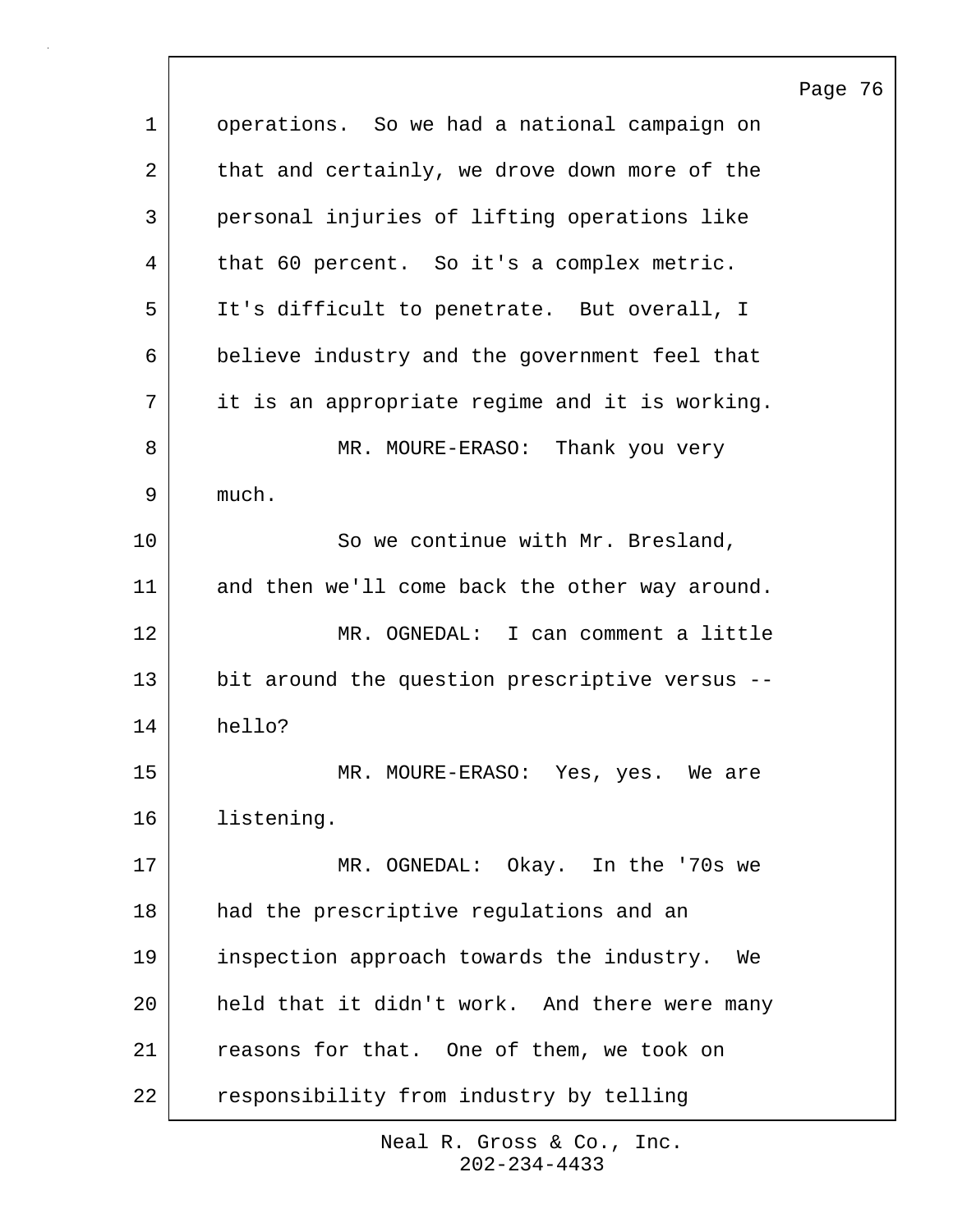|             |                                                | Page 77 |  |
|-------------|------------------------------------------------|---------|--|
| $\mathbf 1$ | industry what was sufficient to do. The other  |         |  |
| 2           | important point that was that the maintenance  |         |  |
| 3           | of prescriptive regulations was -- the         |         |  |
| 4           | maintenance need was very high and demanding   |         |  |
| 5           | on our resources. It wasn't effective.         |         |  |
| 6           | So based on those two and other                |         |  |
| 7           | reasons, we decided to change it all and       |         |  |
| 8           | formulate all of that change within a new set  |         |  |
| 9           | of regulations, a new way of doing things. We  |         |  |
| 10          | created new competence, et cetera.<br>That     |         |  |
| 11          | change was implemented in '85.                 |         |  |
| 12          | After that we've seen that the                 |         |  |
| 13          | regulator, we, have a much better impact on    |         |  |
| 14          | industry than we had before. There's no -- in  |         |  |
| 15          | my mind there's no question about that. So it  |         |  |
| 16          | was a correct move to go to goal setting,      |         |  |
| 17          | audit inspection and create a new set of       |         |  |
| 18          | regulations for the management risks, all of   |         |  |
| 19          | that.                                          |         |  |
| 20          | MR. MOURE-ERASO:<br>Ian?                       |         |  |
| 21          | MR. WHEWELL: Yes. If I could just              |         |  |
| 22          | respond on the -- I think to talk about safety |         |  |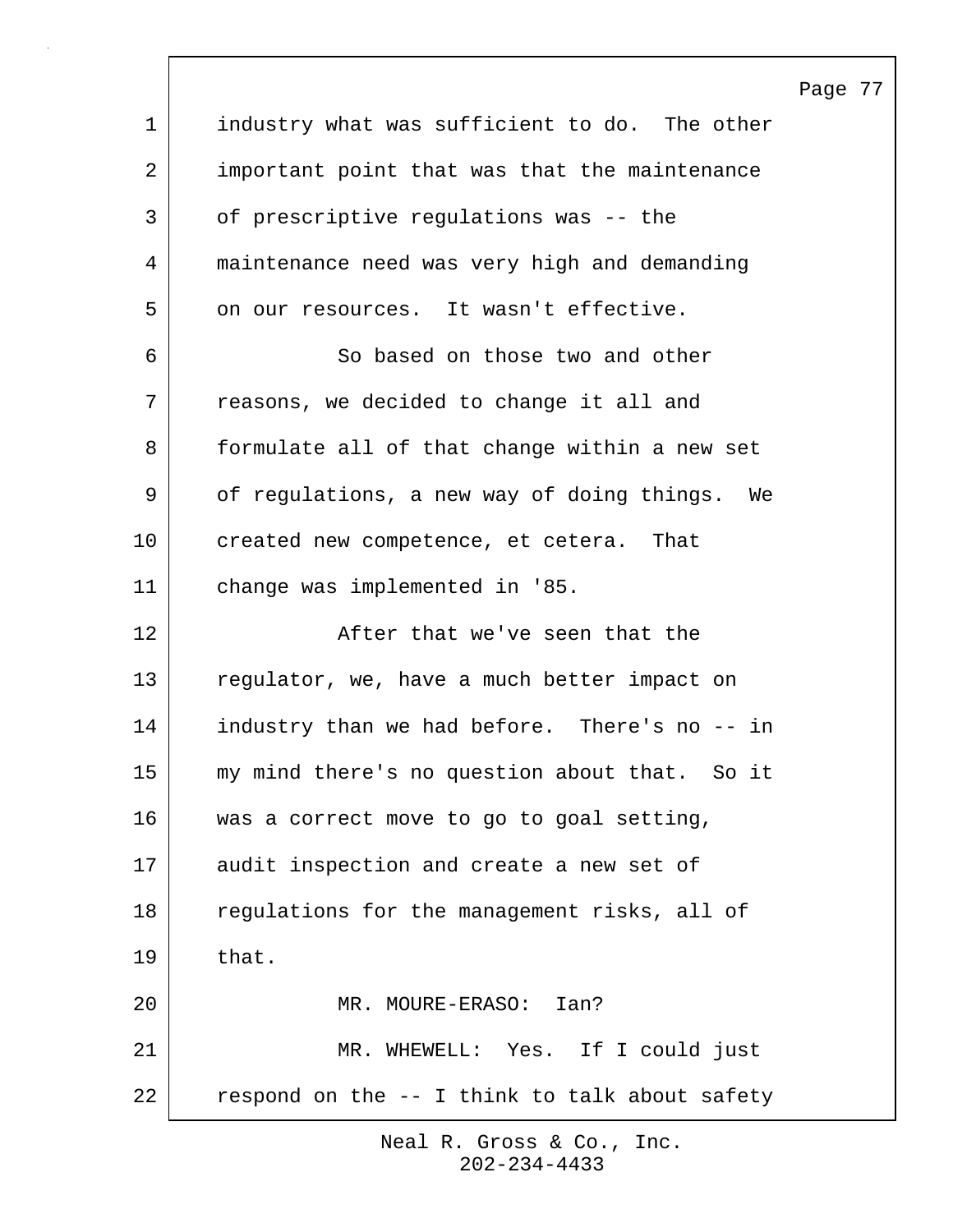Page 78 1 case regime or safety case in isolation is --2 does create a sort of slightly false 3 impression. You do need a total regime to 4 back it and you do need a goal-setting and 5 | risk-based regime. I think I would quote from 6 two areas, not necessarily metrics. 7 | But I'd quote -- I mean, certainly, 8 the original report on Piper Alpha was 9 absolutely clear that many of the problems 10 that arose on the Piper Alpha installation and 11 the lack of regulator control arose from the 12 prescriptive nature of the regulations and the 13 nature of inspection that was carried out. 14 Inspections were not risk based. They were --15 and the duty holder was not looking at risk-16 based controls. It was simply complying with 17 basic standards without any real consideration 18 of prioritizing risks. That was the first 19 point I'd make. 20 Second point, there was an 21 independent report carried out by Aberdeen 22 University for HSC in 1999 reviewing the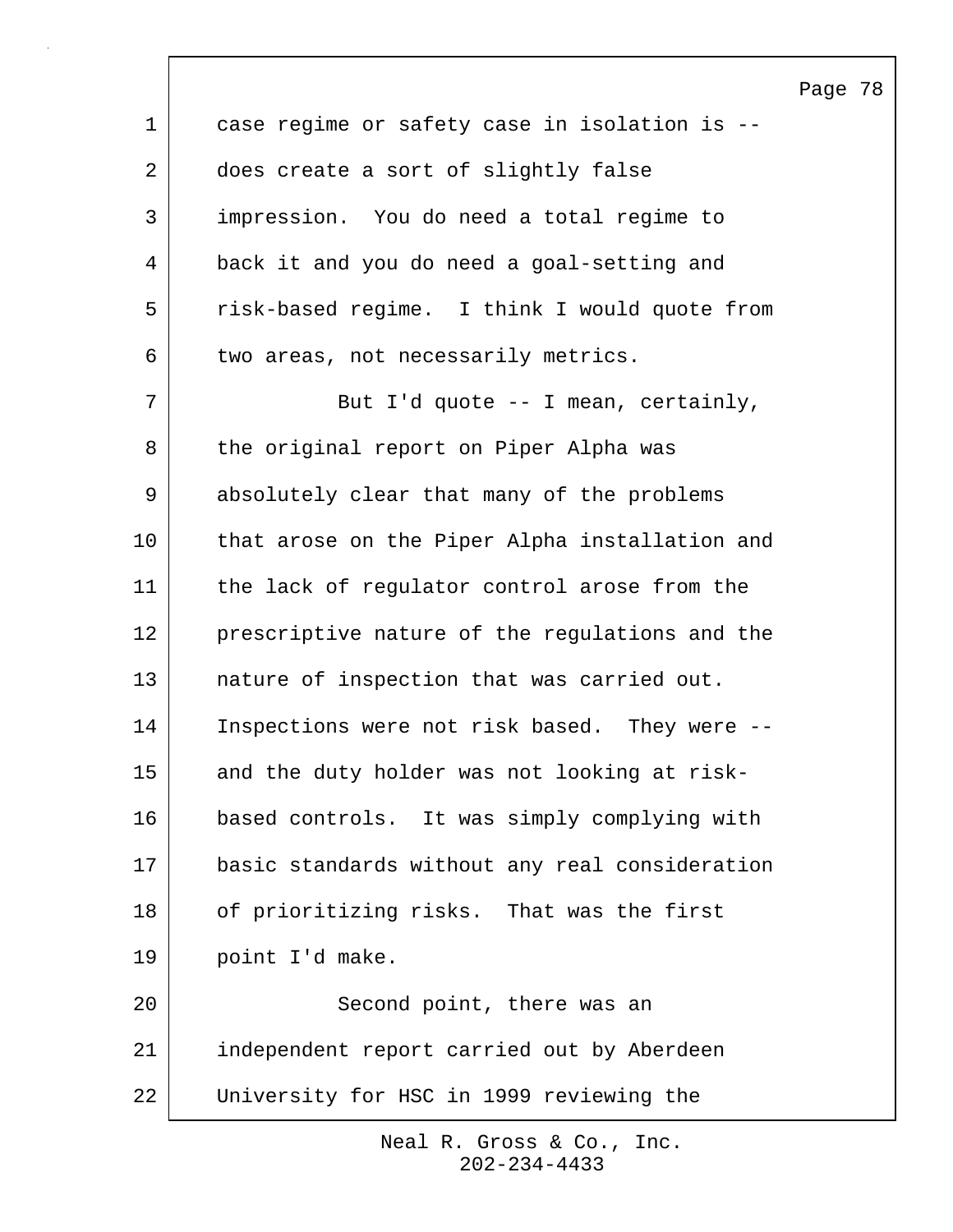| $\mathbf 1$ | regulations but primarily the safety case      |
|-------------|------------------------------------------------|
| 2           | regulations. And that report concluded that    |
| 3           | there had been a considerable reduction --     |
| 4           | overall reduction -- in risk. In other words,  |
| 5           | the risk was being better managed on the UKCS  |
| 6           | as a result of the introduction of the         |
| 7           | regulations.                                   |
| 8           | It's very difficult to compare one             |
| 9           | regime in one country with another because     |
| 10          | nothing is exactly the same. And the culture   |
| 11          | may be somewhat different. But certainly,      |
| 12          | comparing within the UK I'm confident that     |
| 13          | there's sufficient evidence to show that       |
| 14          | moving, as Magne has said, from the            |
| 15          | prescriptive approach to a goal-setting,       |
| 16          | objective-setting approach has considerable -- |
| 17          | has made considerable improvements and reduced |
| 18          | risks. And certainly, that last point that     |
| 19          | Magne made, I think, is very relevant. The     |
| 20          | regulator has much more impact under that type |
| 21          | of regime than simply a ticked box, black and  |
| 22          | white, go/no go situation with prescription.   |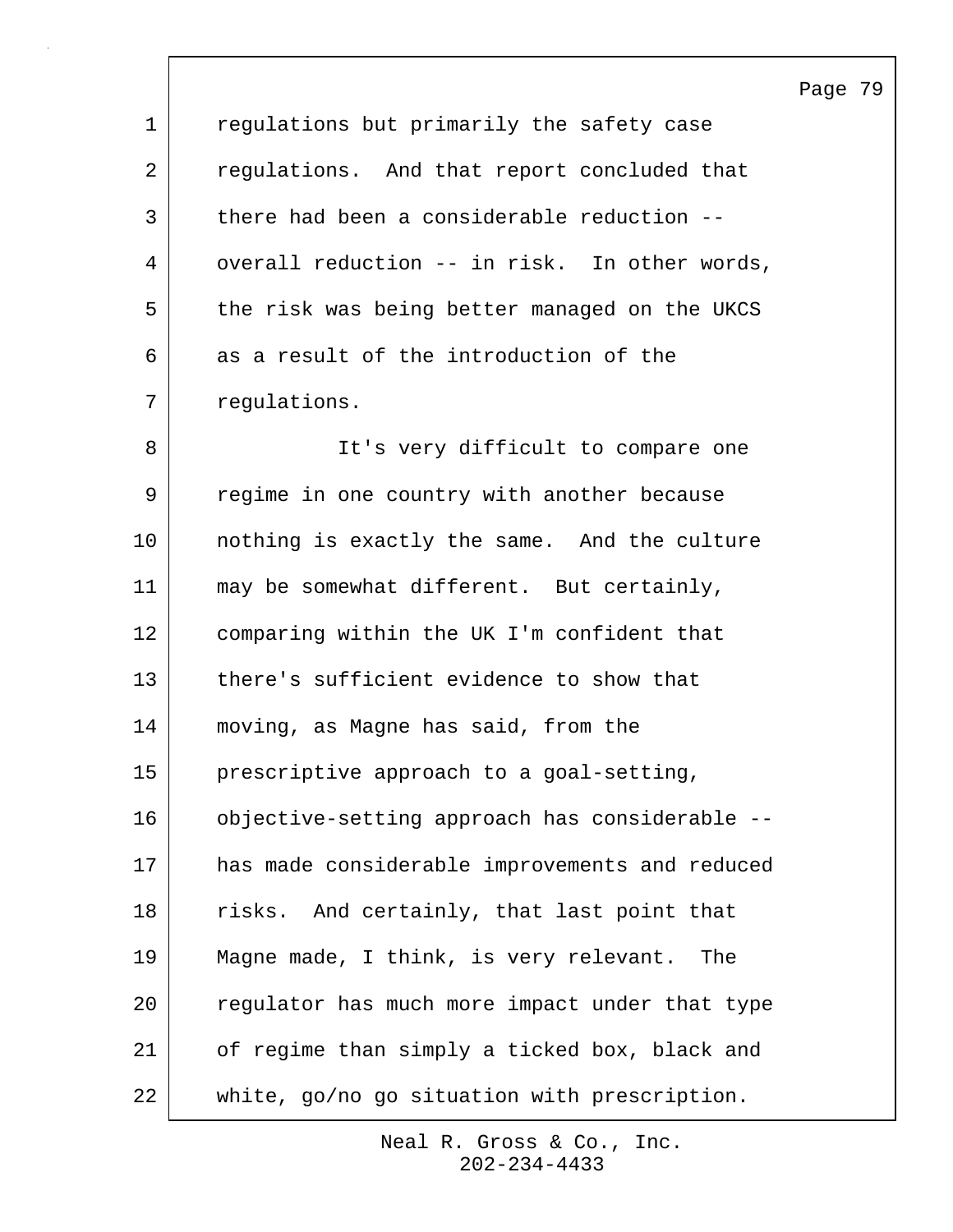|                |                                               | Page 80 |  |
|----------------|-----------------------------------------------|---------|--|
| $\mathbf 1$    | MR. CLEGG: Could I just also just             |         |  |
| $\overline{2}$ | add just quickly? In a goal-setting regime,   |         |  |
| 3              | in fact, prescription hasn't disappeared.     |         |  |
| 4              | What's happened, it's gone out of the         |         |  |
| 5              | legislation and into the standards -- codes   |         |  |
| 6              | and standards. And the safety case requires   |         |  |
| 7              | the company to state the standards that it's  |         |  |
| 8              | going to use. Once it's stated those then it  |         |  |
| 9              | has to comply with them. So that's where the  |         |  |
| 10             | prescription's gone. It hasn't disappeared;   |         |  |
| 11             | it's still there.                             |         |  |
| 12             | MR. MOURE-ERASO: Thank you.                   |         |  |
| 13             | I move to Mr. Bresland now.                   |         |  |
| 14             | MR. BRESLAND: Thank you, Mr.                  |         |  |
| 15             | Chairman.                                     |         |  |
| 16             | Our organization, the Chemical                |         |  |
| 17             | Safety Board, is one of several organizations |         |  |
| 18             | that's doing an investigation of the accident |         |  |
| 19             | in the Gulf of Mexico. And I'm sure that the  |         |  |
| 20             | three panelists have been watching pretty     |         |  |
| 21             | closely the other investigations that are     |         |  |
| 22             | taking place. And I'm sure you've read some   |         |  |

 $\lceil$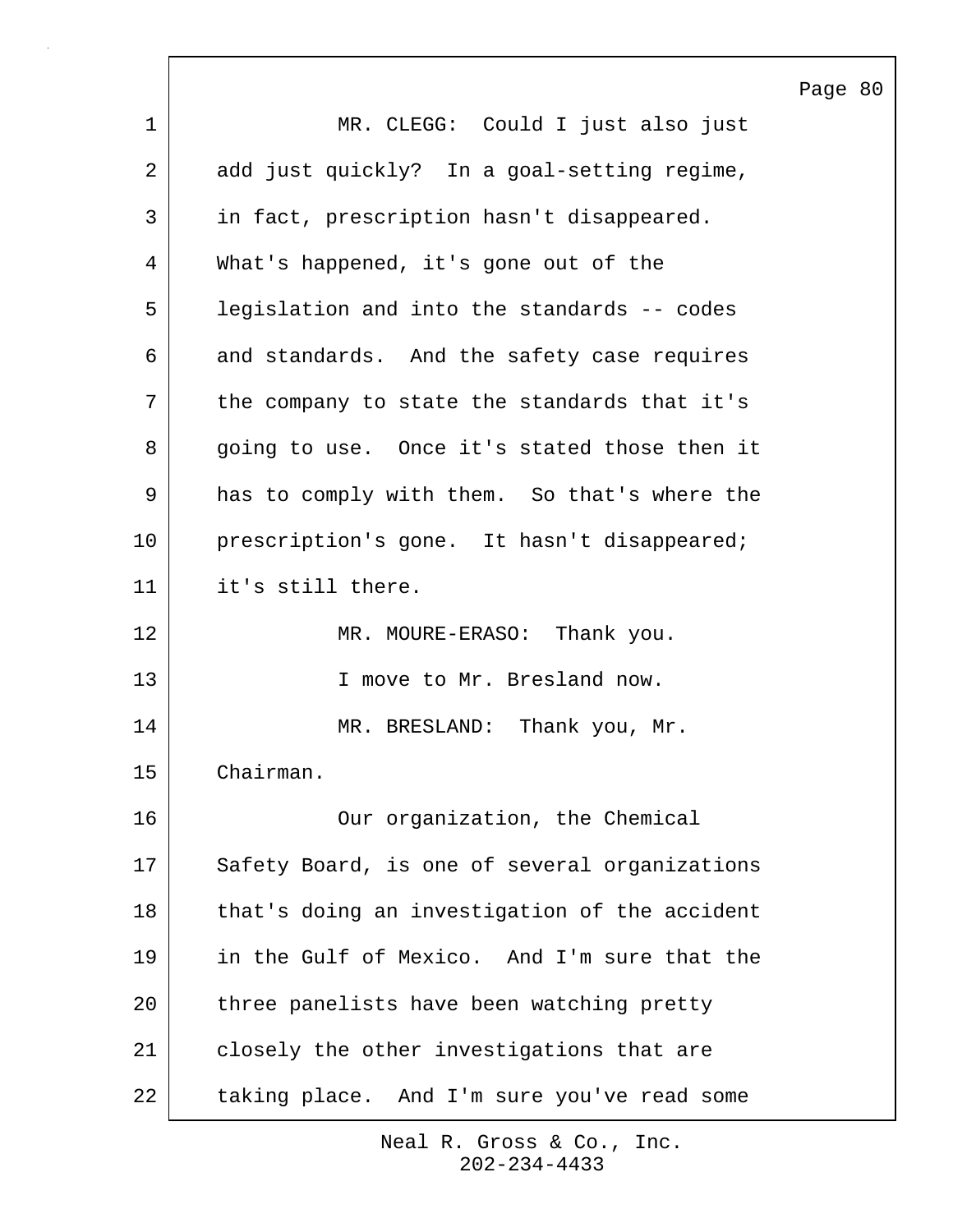Page 81

1 of the reports from there.

| 2  | Based on your expertise and                    |
|----|------------------------------------------------|
| 3  | knowledge, had there been a safety case        |
| 4  | program in place in the Gulf of Mexico what    |
| 5  | would have been done differently that could    |
| 6  | have prevented this accident? I mean, my       |
| 7  | sense is that there were issues in this        |
| 8  | particular incident in which the companies did |
| 9  | not do the -- what they were supposed to do;   |
| 10 | the equipment didn't work as it was supposed   |
| 11 | to work. What would have been different with   |
| 12 | a safety case that would -- that you think     |
| 13 | might have prevented this accident?            |
| 14 | MR. WHEWELL: The -- as John's                  |
| 15 | already said, the safety case isn't a silver   |
| 16 | bullet. What's -- what -- expectations         |
| 17 | created in a safety case regime is that risks  |
| 18 | are properly evaluated before those risks are  |
| 19 | undertaken and the control measures are in     |
| 20 | place.                                         |
| 21 | From what I've read, risks were                |
| 22 | taken which look as though they haven't been   |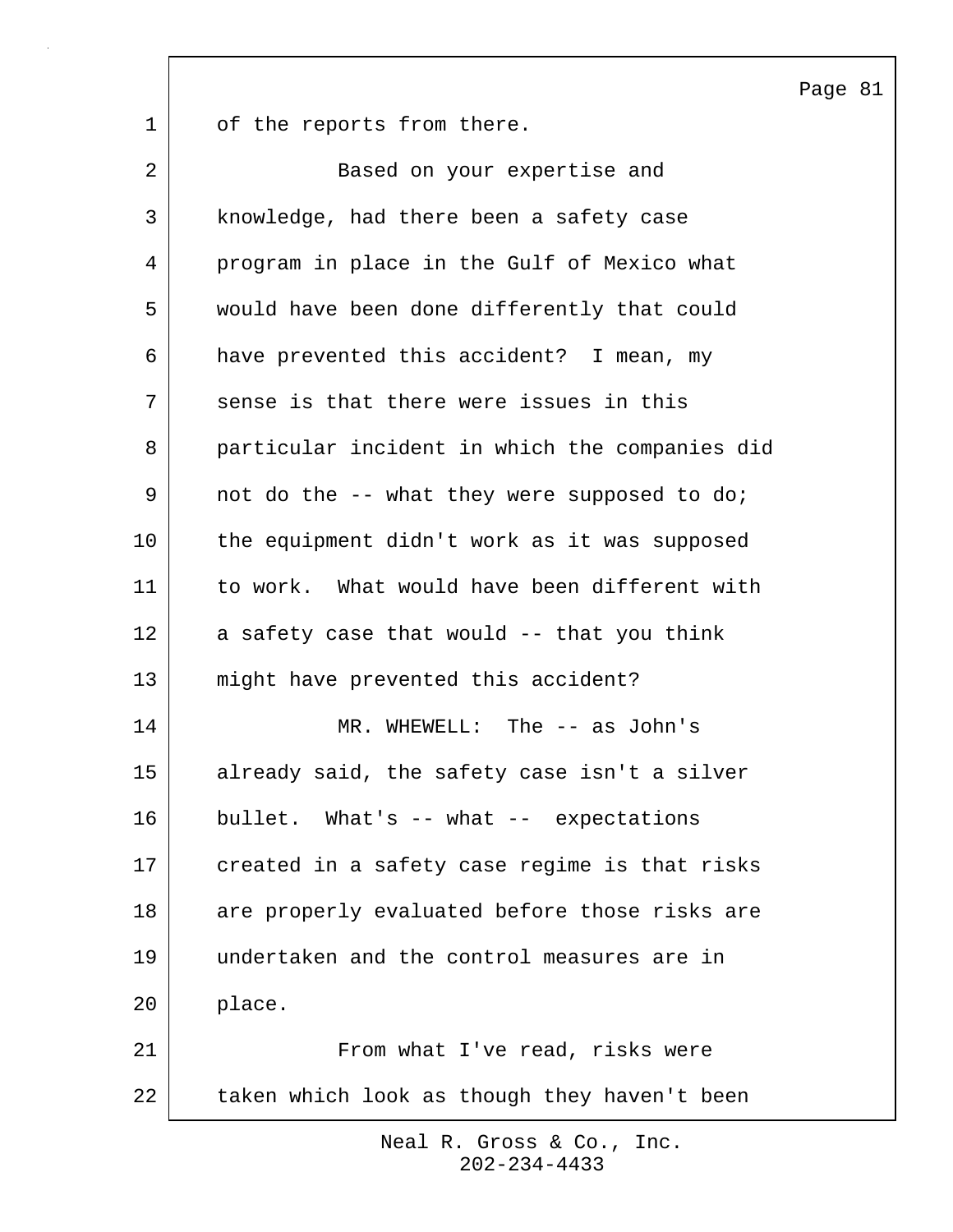| 1  | properly evaluated before decisions were made. |
|----|------------------------------------------------|
| 2  | And in the framework of the safety case        |
| 3  | regime, the expectation would be, certainly in |
| 4  | terms of Macondo, the nature of the well would |
| 5  | have required very particular consideration of |
| 6  | decision making and very particular            |
| 7  | consideration for that particular -- for that  |
| 8  | operation because of the high temperature,     |
| 9  | high pressure nature of the well and other     |
| 10 | particular problems with the reservoir.        |
| 11 | So my view is that whilst I can't              |
| 12 | say and nobody can say if a safety case regime |
| 13 | had been in place that the incident wouldn't   |
| 14 | have occurred, what I can say is that with a   |
| 15 | safety case regime in place I think the risks  |
| 16 | would have been much more effectively          |
| 17 | evaluated, the decision-making process would   |
| 18 | then have been guided by that evaluation of    |
| 19 | the risks and that may well have altered the   |
| 20 | decisions that were made at the time, many of  |
| 21 | which were clearly with hindsight incorrect.   |
| 22 | MOURE-ERASO: Thank you, Mr.<br>$MR$ .          |

 $\mathsf{l}$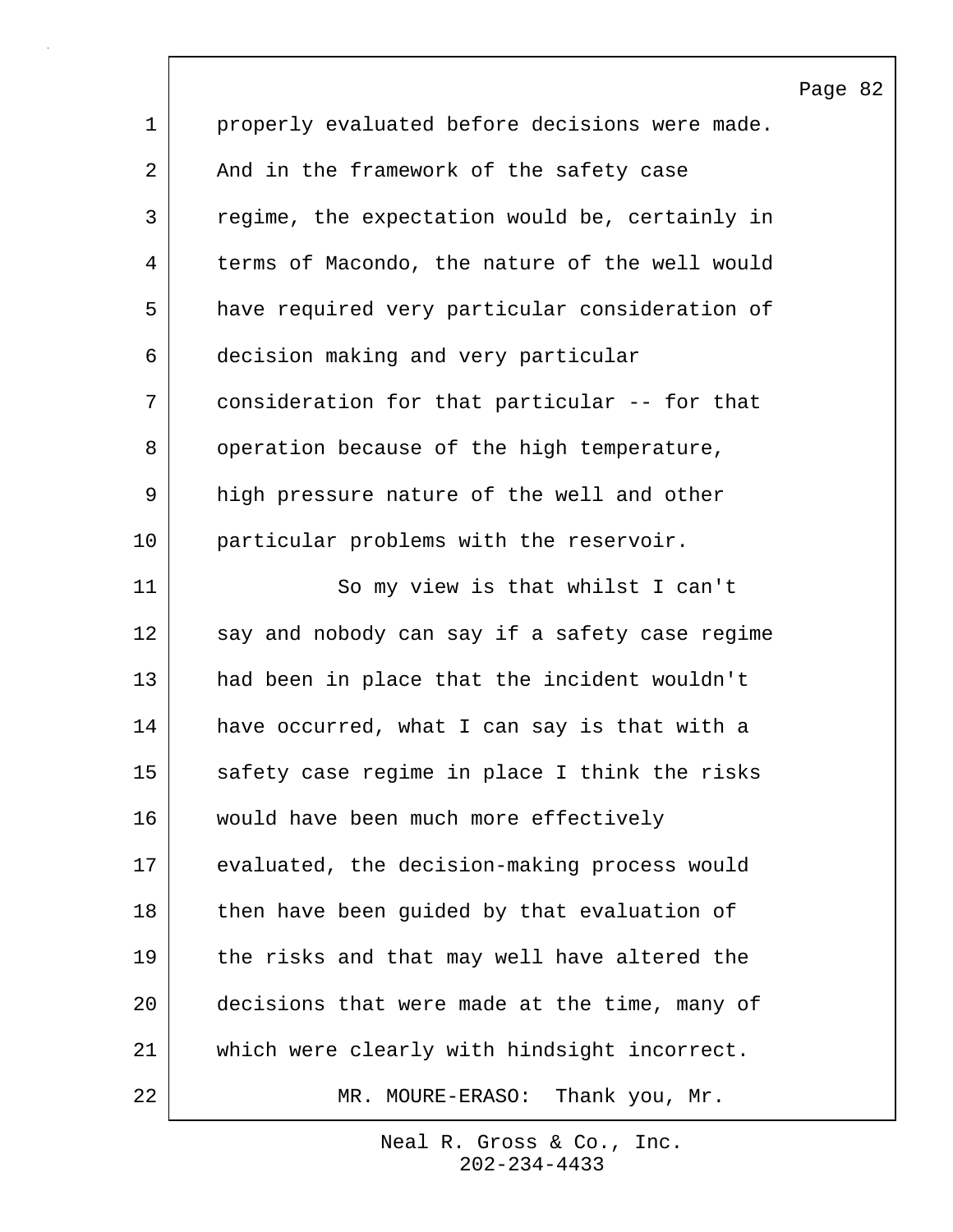Page 83 1 Whewell. 2 Mr. Clegg? 3 MR. CLEGG: I would just add that 4 the safety case regime requires a competent 5 regulator and I would expect in those 6 circumstances that the regulatory would have 7 provided expert challenge to the way that well 8 had been managed. So that would have provided 9 a high level of control. 10 MR. MOURE-ERASO: Mr. Ognedal, do 11 you have any comment? 12 MR. OGNEDAL: Yes. Just a -- with 13 any regime, the competence of the operator, 14 the contractor, the organization that is 15 onshore and offshore, how they cooperate, 16 these factors are anyway crucial if one is 17 | going to have sort of a good management 18 system, risk assessment system, et cetera, et 19 cetera. But those practices have to be in 20 place in my mind regardless of what kind of 21 | regulatory system one has. 22 MR. MOURE-ERASO: Thank you.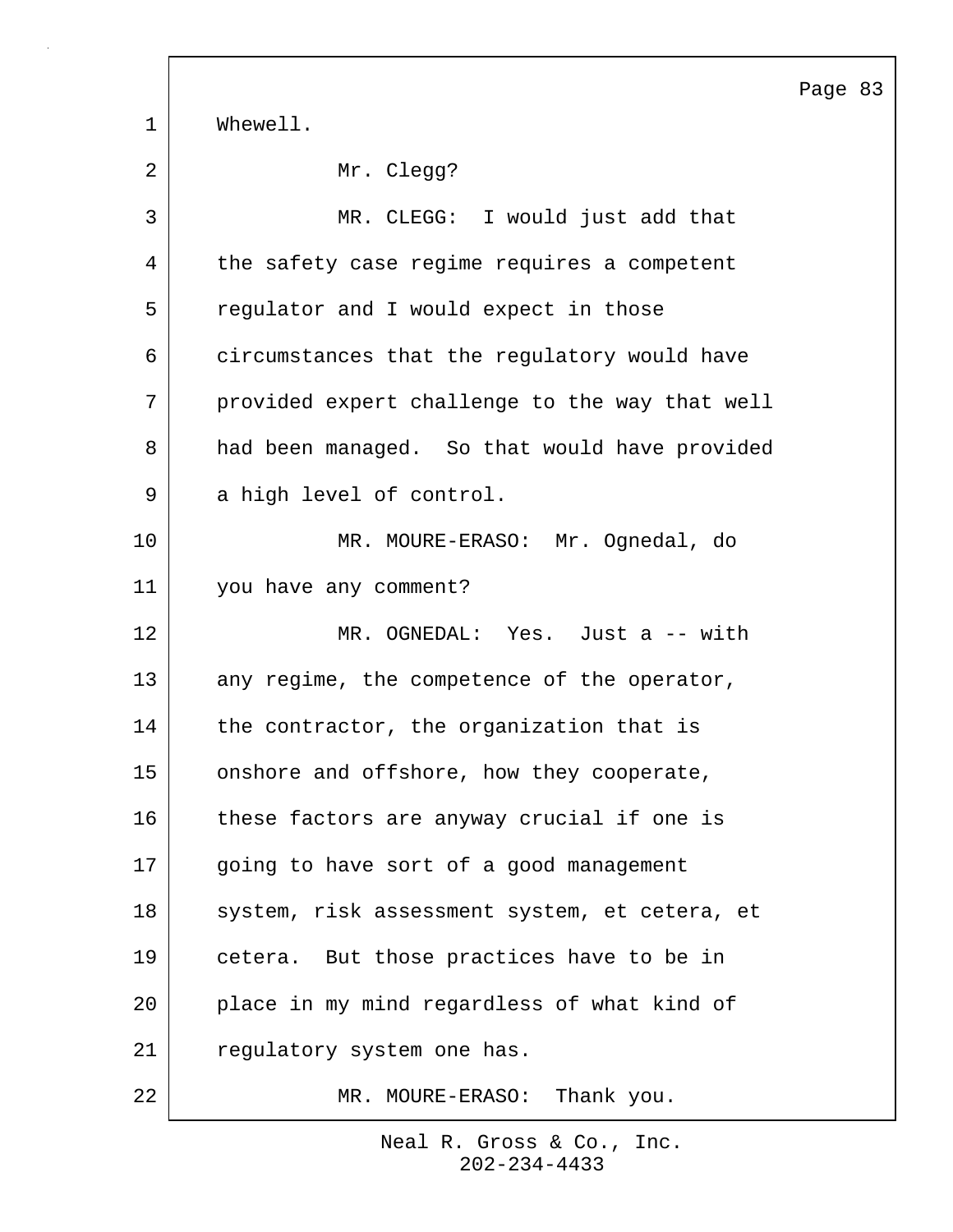Page 84 1 So I believe this is my turn. I 2 | would like to ask a question to a panelist. 3 I am interested on the issue of the 4 independence of the safety agency in your 5 countries, specifically you both have 6 mentioned in -- I remember in Australia and in 7 Norway that there was a clear separation 8 between the functions of the agency in which 9 | the economic aspects or the promotion aspects 10 of energy were separated from the regulatory 11 aspects. And my question is what kind of 12 advantage you saw in the separation and what 13 were the kind of problems and difficulties 14 that you found when the same agency have both 15 responsibilities of promoting the industry and 16 regulating the industry. 17 MR. CLEGG: Can I start? So on 18 behalf of Australia, when NOPSA was set up in 19 2005 it was purposefully set up as a totally 20 independent authority dealing only with health 21 and safety matters. The independence was 22 assured by making CEO responsible to the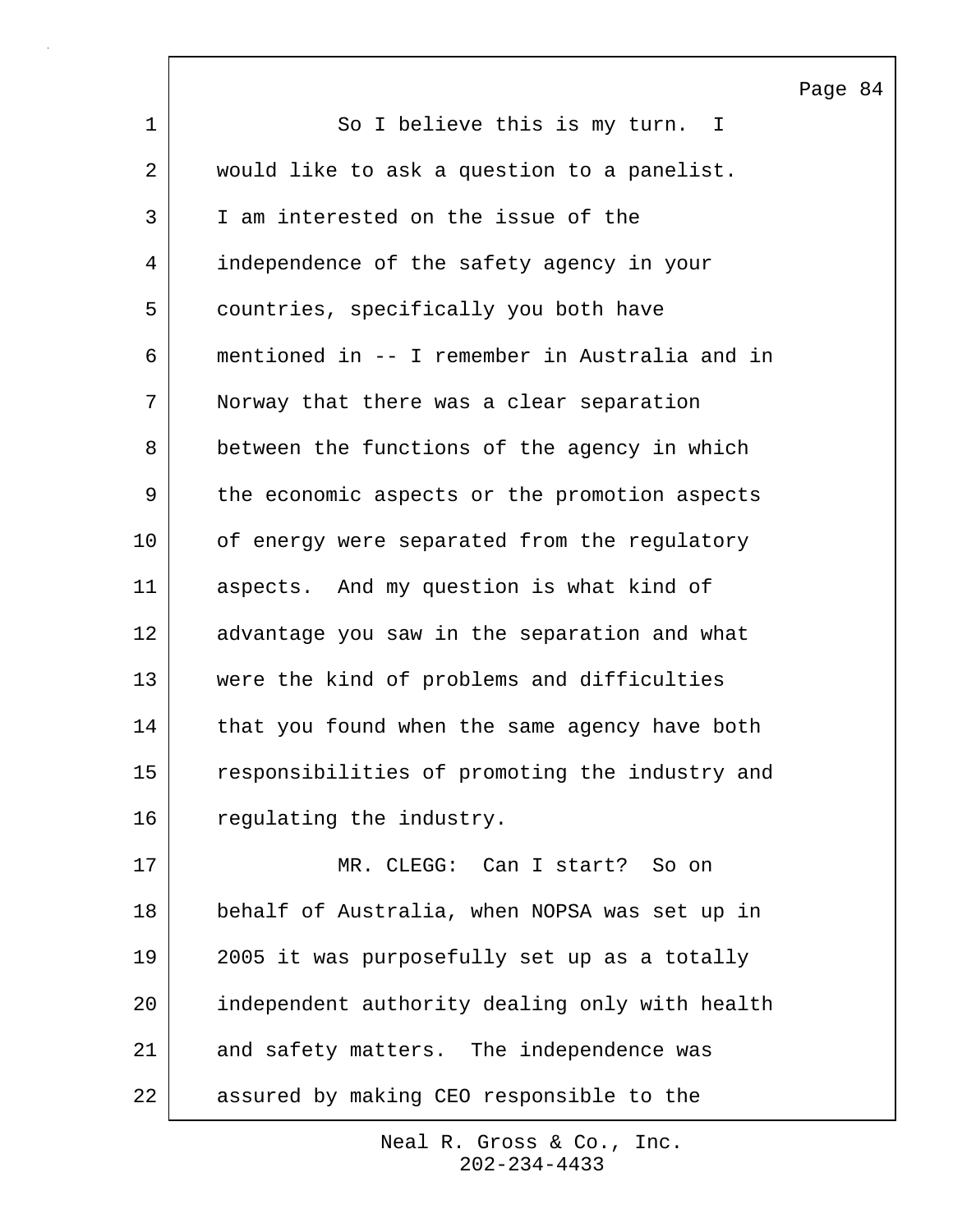Page 85 1 Minister for Energy, a Commonwealth minister 2 down in Canberra and there was an advisory 3 board so the governance came through in that 4 manner. 5 | Think, seven and the board was, I think, seven 6 members. And they were all individual experts 7 in their own areas. And although they came 8 from a mix of trade unions, industry and 9 academia they represented just their own views 10 on the board and not the industry or the 11 unions they came from. And they were there to 12 provide advice to the minister and to the CEO 13 on operational strategy. So the governance 14 was assured through there. The independence 15 of the Authority was assured through the CEO 16 reporting direct to the minister. And we were 17 totally levied on the industry so we were well 18 funded. 19 | The policy -- so the regulations 20 still lived with government down in Canberra 21 and nominally the Authority was part of a 22 government department but, very unusually, the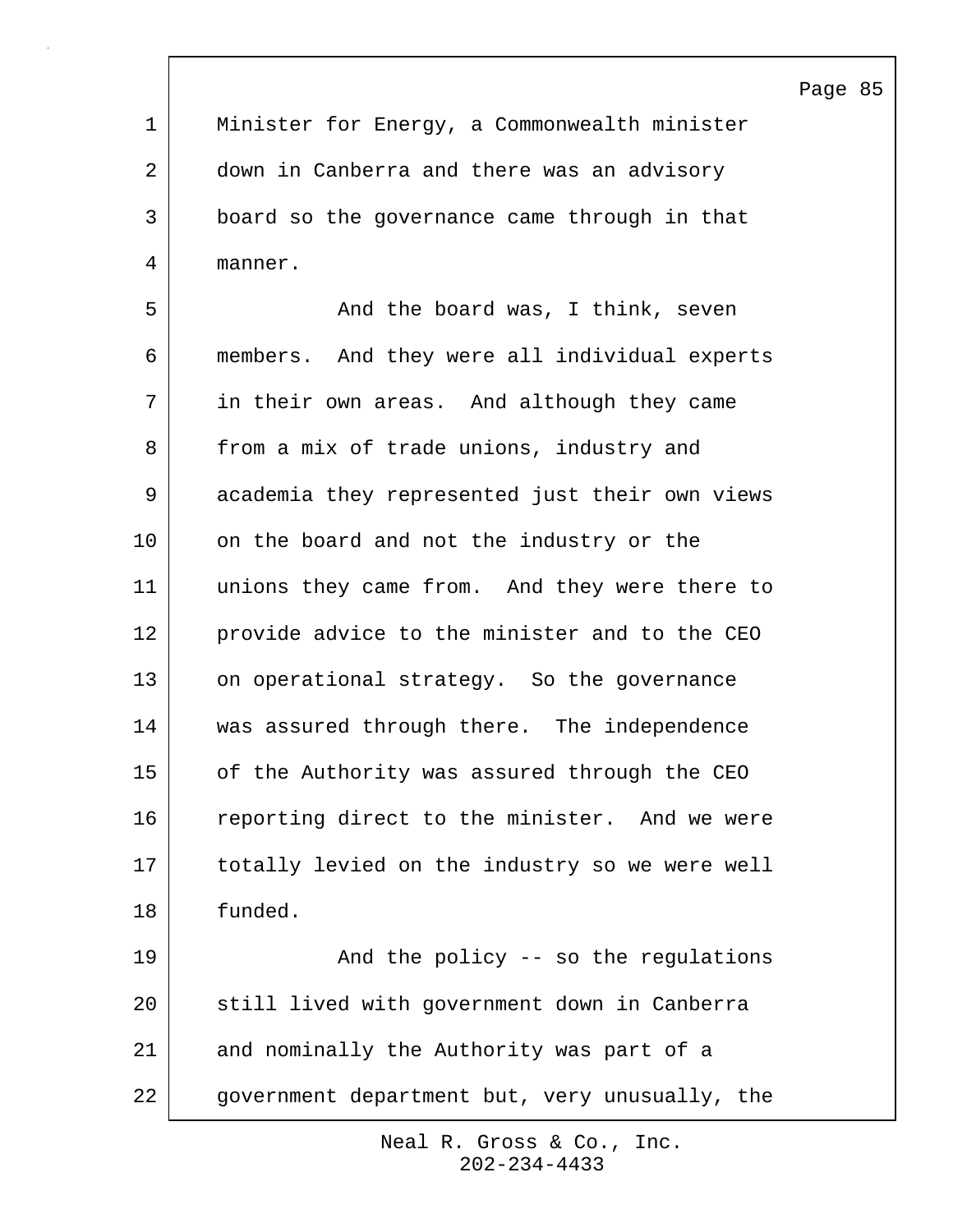Page 86 1 | CEO did not report to the secretary; as I say, 2 he reported direct to the minister. 3 Now, just having a focus on health 4 and safety meant exactly that: We were 5 entirely focused. We were not driven in other 6 directions like dealing with the environment 7 | or commercial development, and so we were able 8 to operate just in that bubble, and hence we 9 were more effective by being able to do so. 10 MR. MOURE-ERASO: Thank you, Mr. 11 Clegg. 12 Mr. Whewell, do you have a opinion? 13 NR. WHEWELL: Well, the separation 14 occurred, of course, after Piper Alpha, and 15 again, that was highlighted in the report -- 16 in the inquiry, of the tensions that can occur 17 and it was believed did occur within the 18 Department of Energy at the time, because 19 clearly, the -- there was -- there were 20 difficulties in the various departments; one 21 wanting developments to be undertaken quickly 22 to achieve effective access to the oil, and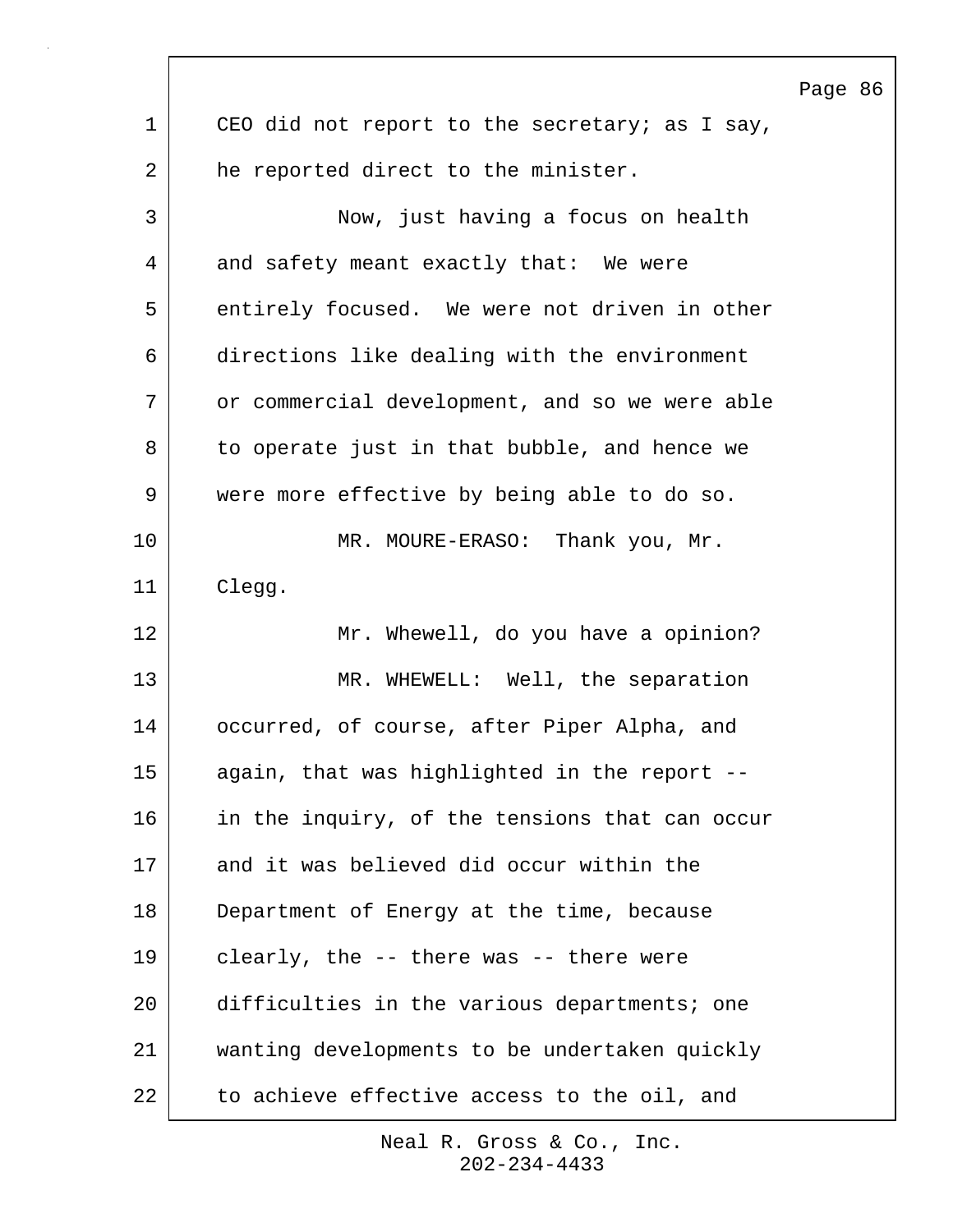|              |                                                | Page 87 |  |
|--------------|------------------------------------------------|---------|--|
| $\mathbf{1}$ | the safety department wanting to make sure     |         |  |
| 2            | those developments were carried out safely.    |         |  |
| 3            | And I think any government                     |         |  |
| 4            | department has responsibilities for both.      |         |  |
| 5            | However well the Chinese walls or similar      |         |  |
| 6            | systems are thought to upgrade, those tensions |         |  |
| 7            | will exist, and separating them eliminates     |         |  |
| 8            | that risk.                                     |         |  |
| 9            | Thank you.<br>MR. MOURE-ERASO:                 |         |  |
| 10           | Mr. Ognedal?                                   |         |  |
| 11           | MR. OGNEDAL: Yes. I'll mention                 |         |  |
| 12           | that the Petroleum Safety Authority was sort   |         |  |
| 13           | of a result of a result of a split of the old  |         |  |
| 14           | Norwegian Petroleum administration. So now     |         |  |
| 15           | we, as an organization, report to the Ministry |         |  |
| 16           | of Labor, and they have nothing to do with the |         |  |
| 17           | Ministry of Oil and Energy, so that's a split  |         |  |
| 18           | from the top and all the way down:             |         |  |
| 19           | After 2004 we in the<br>separation.            |         |  |
| 20           | PSA have been able to focus on our mission in  |         |  |
| 21           | life, and that is to try and participate in    |         |  |
| 22           | making the petroleum activity in Norway        |         |  |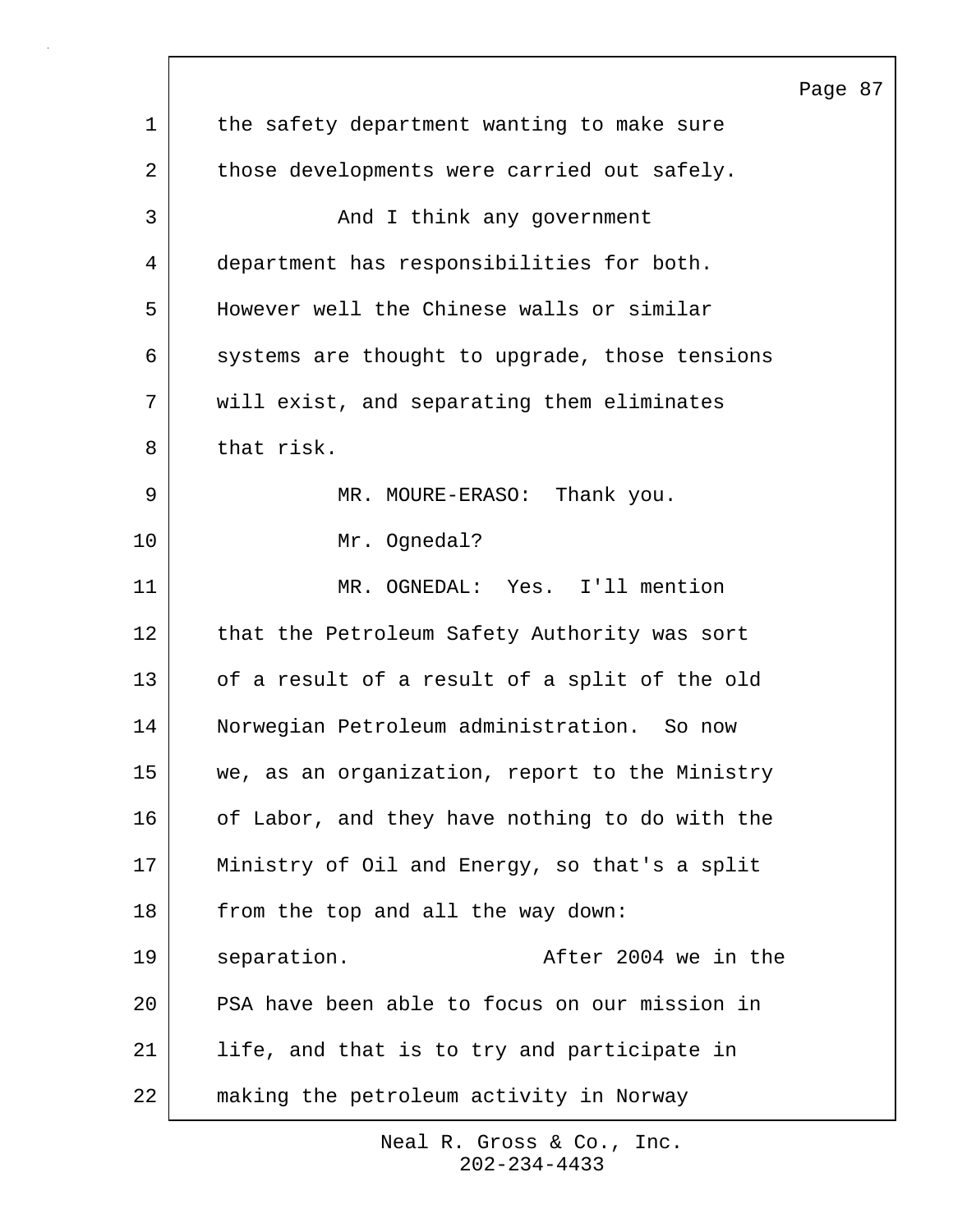Page 88

1 onshore and offshore safe.

| $\overline{2}$ | And we are not, say, influenced by             |
|----------------|------------------------------------------------|
| 3              | other consideration in the organization, so it |
| 4              | has helped us. It has also make it clear that  |
| 5              | we were the safety regulator and, you know,    |
| 6              | were having a good dialog and impact on        |
| 7              | industry. So it became easier to use           |
| 8              | resources only on the mission that we were     |
| 9              | given after the split.                         |
| 10             | MR. MOURE-ERASO: Thank you, Mr.                |
| 11             | Ognedal.                                       |
| 12             | So, Mr. Wright?                                |
| 13             | MR. WRIGHT: Thank you, Mr.                     |
| 14             | Chairman.                                      |
| 15             | I guess one of my first take-aways             |
| 16             | from what you have all said, including         |
| 17             | Professor Hopkins, is that the safety case     |
| 18             | scheme or construct will not work if it's      |
| 19             | underfunded or underresourced. And that the    |
| 20             | process itself is iterative in nature and that |
| 21             | you have multiple time lines that you assess   |
| 22             | the process for improvement.                   |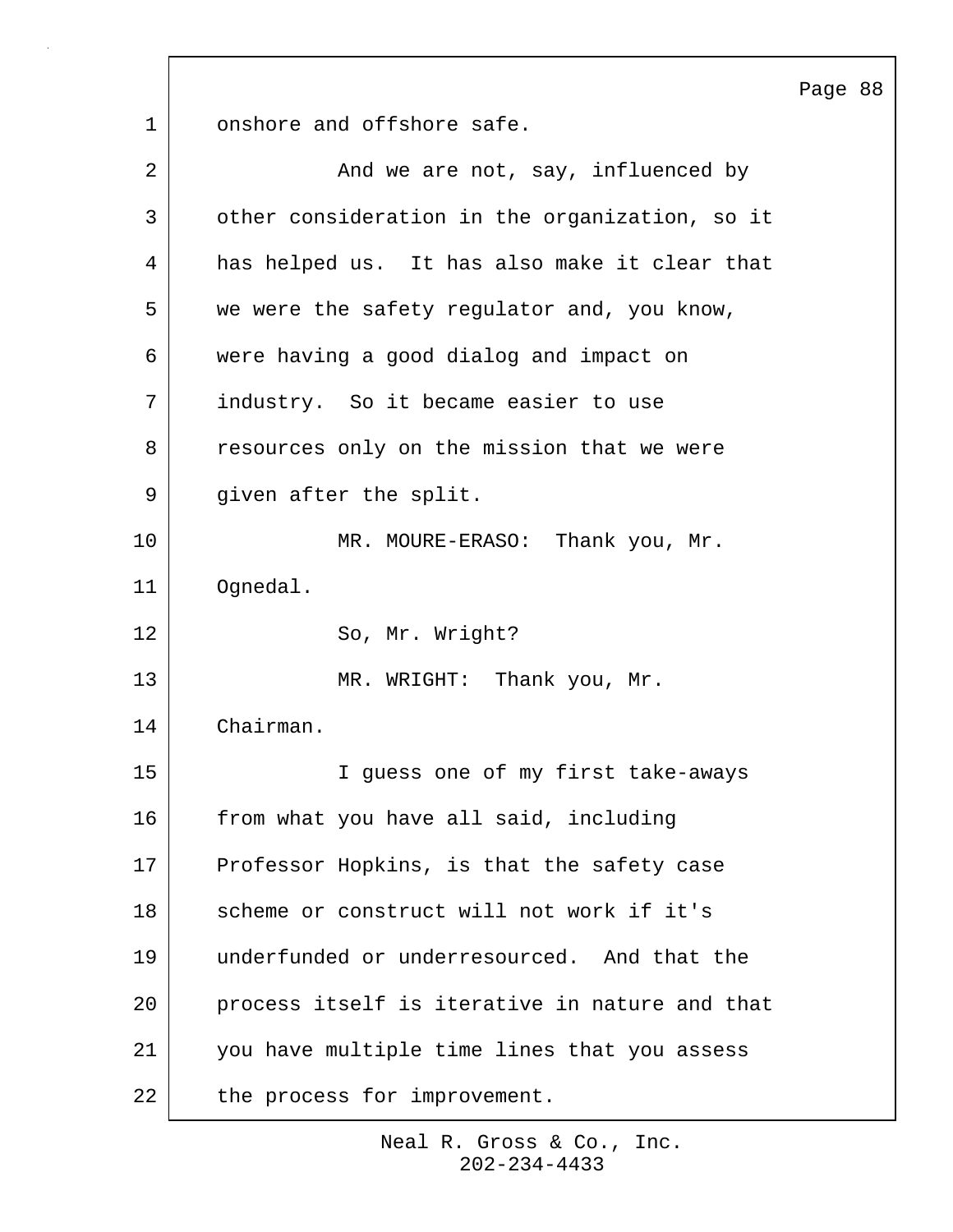|    |                                                | Page 89 |  |
|----|------------------------------------------------|---------|--|
| 1  | So I have a couple of questions with           |         |  |
| 2  | that as background.                            |         |  |
| 3  | First, do you think your country's             |         |  |
| 4  | safety regime, hybrid safety case scheme is    |         |  |
| 5  | adequately resourced and if not, why not? And  |         |  |
| 6  | secondly, whether or not there is any          |         |  |
| 7  | perceived shift in liability to the government |         |  |
| 8  | having that role?                              |         |  |
| 9  | MR. WHEWELL: I'll start on that.               |         |  |
| 10 | Any organization can always feel it can do     |         |  |
| 11 | better with more resources. So every           |         |  |
| 12 | government regulator is constrained by         |         |  |
| 13 | financial aspects. Having said that, the       |         |  |
| 14 | offshore regulatory authority in the UK        |         |  |
| 15 | actually has continued to be well resourced.   |         |  |
| 16 | Our major obstacle is the ability to           |         |  |
| 17 | recruit. And salaries are a big issue because  |         |  |
| 18 | we compete with a very powerful, very well-    |         |  |
| 19 | paid industry. And that is an issue, I think,  |         |  |
| 20 | for any government. But in terms of            |         |  |
| 21 | willingness to ensure recruitment, I           |         |  |
| 22 | understand -- and bear in mind I left the      |         |  |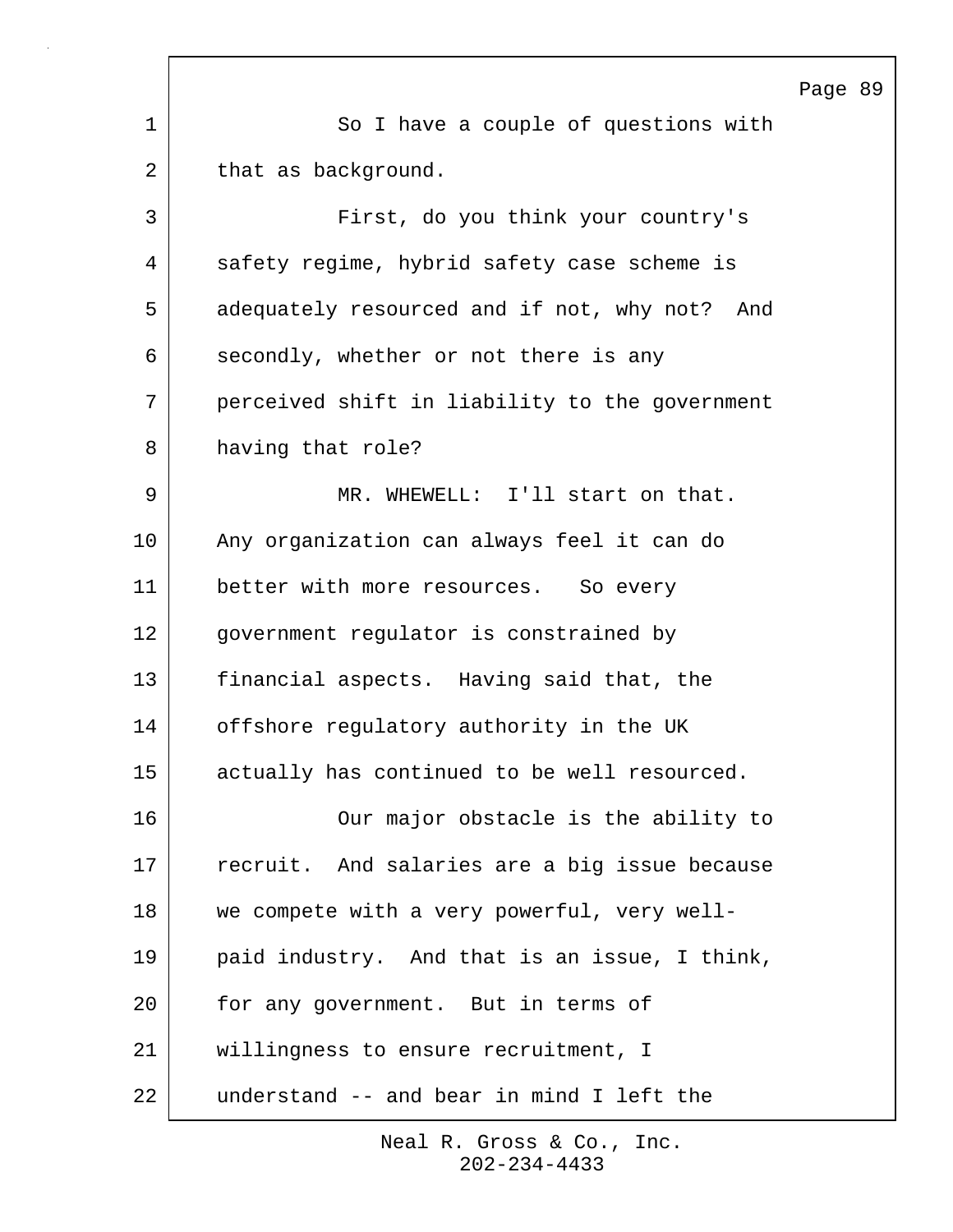1 Department a year ago -- that even in the 2 current climate offshore inspectors are still 3 being recruited by the health and safety 4 executive, which illustrates, I think, the 5 importance attached to that. 6 **As a separate issue -- and this has** 7 already been mentioned by John -- we are not 8 funded by a levy from the industry, but we do 9 recover our costs for activities in relation 10 to major -- to the offshore industry and 11 therefore to a certain extent that cushions 12 the offshore regulatory body in the UK from 13 the pressures that come on in times of 14 economic constraint. 15 MR. CLEGG: The situation in 16 | Australia is that the regulatory authority is 17 levied directly on the industry. That's a bit 18 | slicker and more efficient process than a fees 19 basis, which happens in the UK. And NOPSA is

20 well funded through that. The money comes 21 direct to NOPSA; it doesn't go via government, 22 so there's not a handling charge removed from

> 202-234-4433 Neal R. Gross & Co., Inc.

## Page 90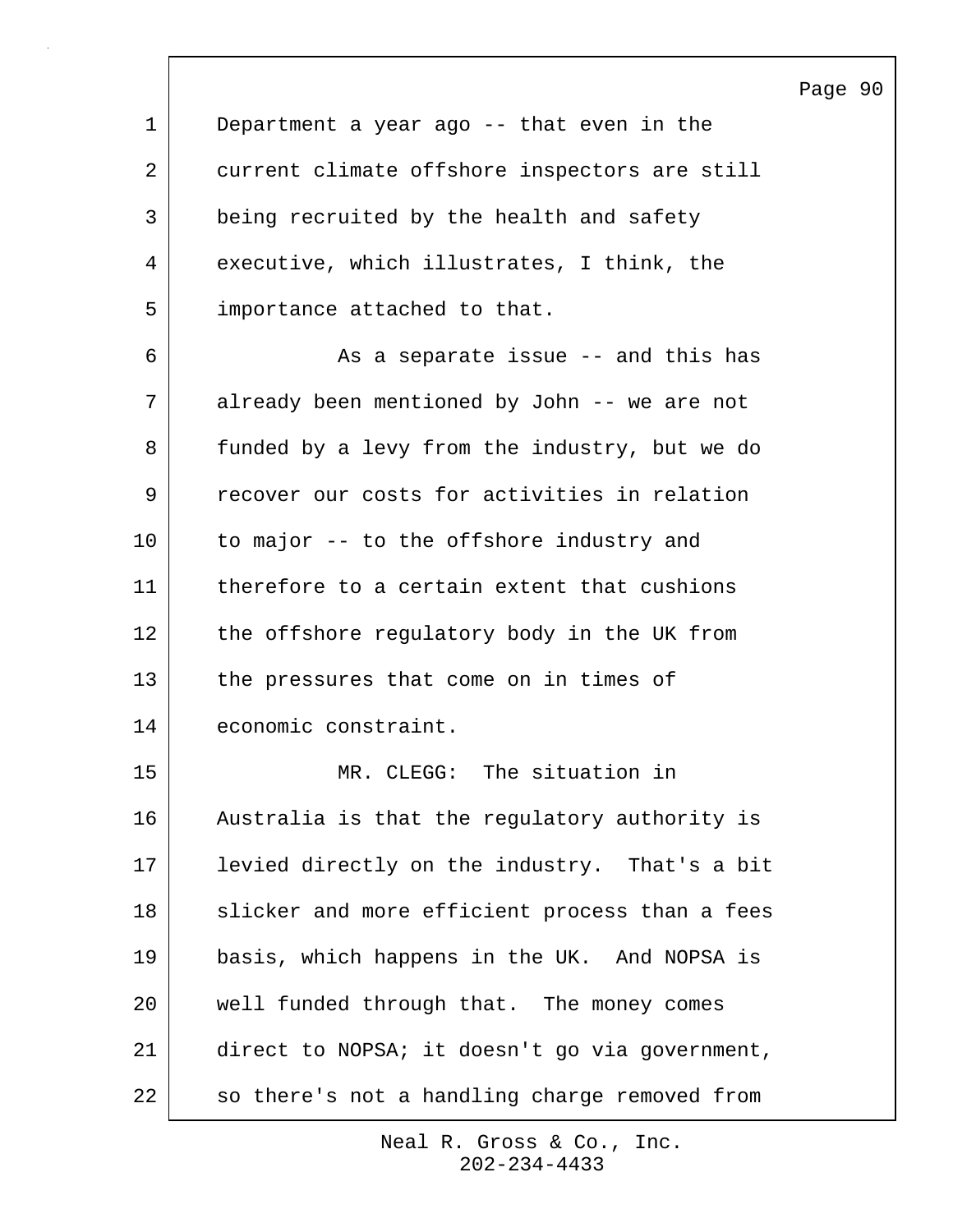|             |                                                | Page |
|-------------|------------------------------------------------|------|
| $\mathbf 1$ | the money as it arrives at us. So we are well  |      |
| 2           | funded. I have to emphasize that.              |      |
| 3           | And the way of retaining those funds           |      |
| 4           | is very efficient. Industry doesn't like it.   |      |
| 5           | They feel that, yes, perhaps they should pay   |      |
| 6           | some of it but they feel there should be some  |      |
| 7           | appropriation from government because there's  |      |
| 8           | a societal benefit, as well. But government    |      |
| 9           | has resisted that pressure. So funding's       |      |
| 10          | good.                                          |      |
| 11          | Our real problem -- and it's always            |      |
| 12          | going to be a continuing problem -- is getting |      |
| 13          | the right people, even though the CEO can      |      |
| 14          | decide the salaries. So that's another         |      |
| 15          | advantage. I don't believe that is the case    |      |
| 16          | in the UK.                                     |      |
| 17          | The CEO is in complete charge and              |      |
| 18          | are paid more or less comparable salaries in   |      |
| 19          | some areas. Some that I couldn't.              |      |
| 20          | Particularly well operations. They are hugely  |      |
| 21          | paid. But we offer other social benefits from  |      |
| 22          | being government employee. I could more or     |      |

 $\sqrt{ }$ 

91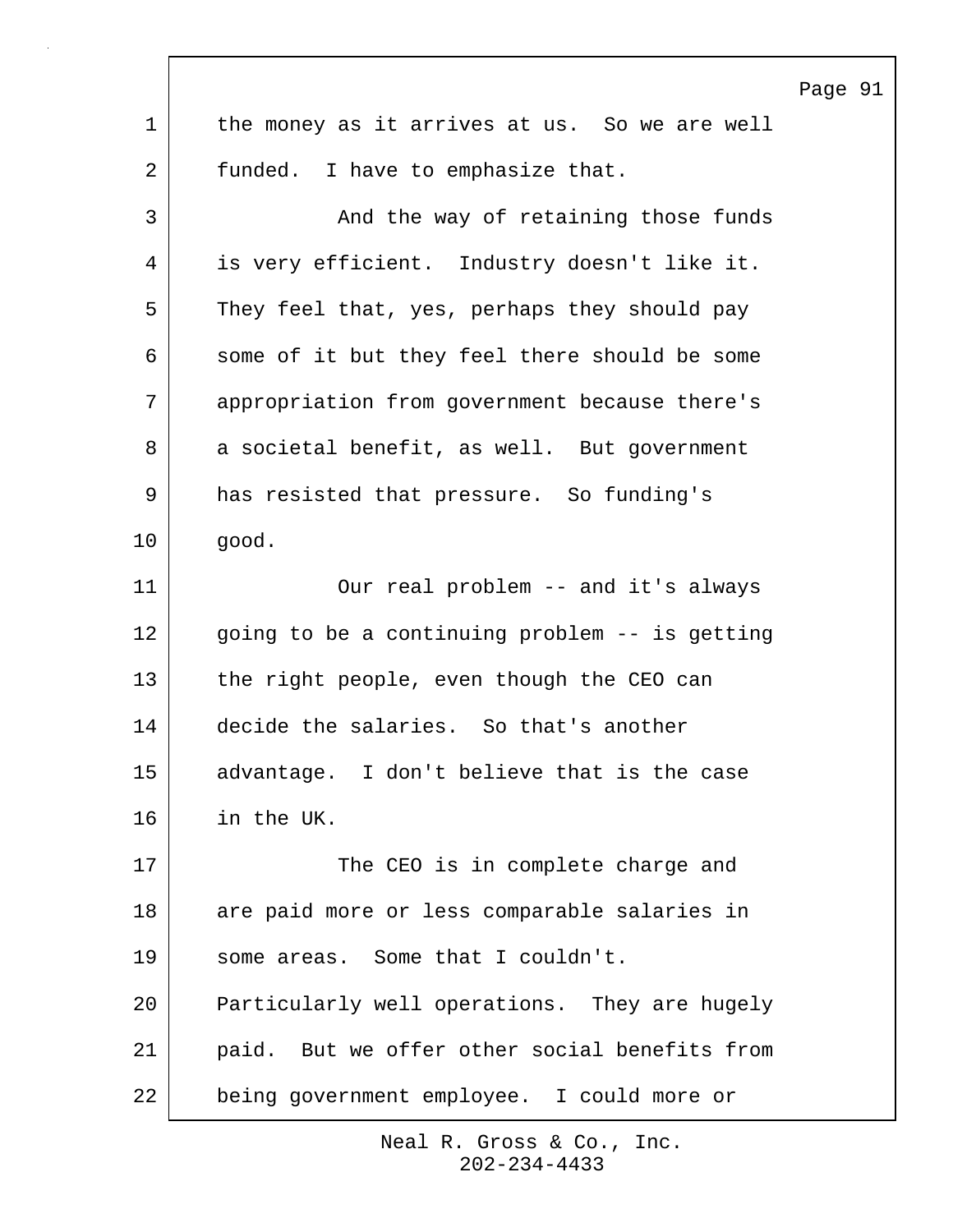|             |                                                | Page 92 |  |
|-------------|------------------------------------------------|---------|--|
| $\mathbf 1$ | less match industry. I came in just under.     |         |  |
| 2           | But I still had a problem in getting           |         |  |
| 3           | the right people with the managerial skills,   |         |  |
| 4           | the technical skills, the interpersonal        |         |  |
| 5           | skills. Those three I can't do anything about  |         |  |
| 6           | when I have to recruit those from industry.    |         |  |
| 7           | As regards regulatory skills, I can            |         |  |
| 8           | bump those off, so I can try and pick them up  |         |  |
| 9           | as regulators. But I have to have someone who  |         |  |
| 10          | comes to me with those three sets of skills.   |         |  |
| 11          | So they have to have about five or ten years   |         |  |
| 12          | experience in major hazard industry,           |         |  |
| 13          | preferably offshore petroleum and they have to |         |  |
| 14          | have been middle or senior managers. And they  |         |  |
| 15          | have to, as I say, have these brilliant        |         |  |
| 16          | interpersonal skills. Now, those people are    |         |  |
| 17          | well sought after in industry, as well as a    |         |  |
| 18          | regulator.                                     |         |  |
| 19          | Now, in Australia initially I was              |         |  |
| 20          | quite successful in getting people. But, in    |         |  |
| 21          | fact, I recruit continuously world wide.       |         |  |
| 22          | Continuously. And what I find -- what I was    |         |  |

 $\sqrt{ }$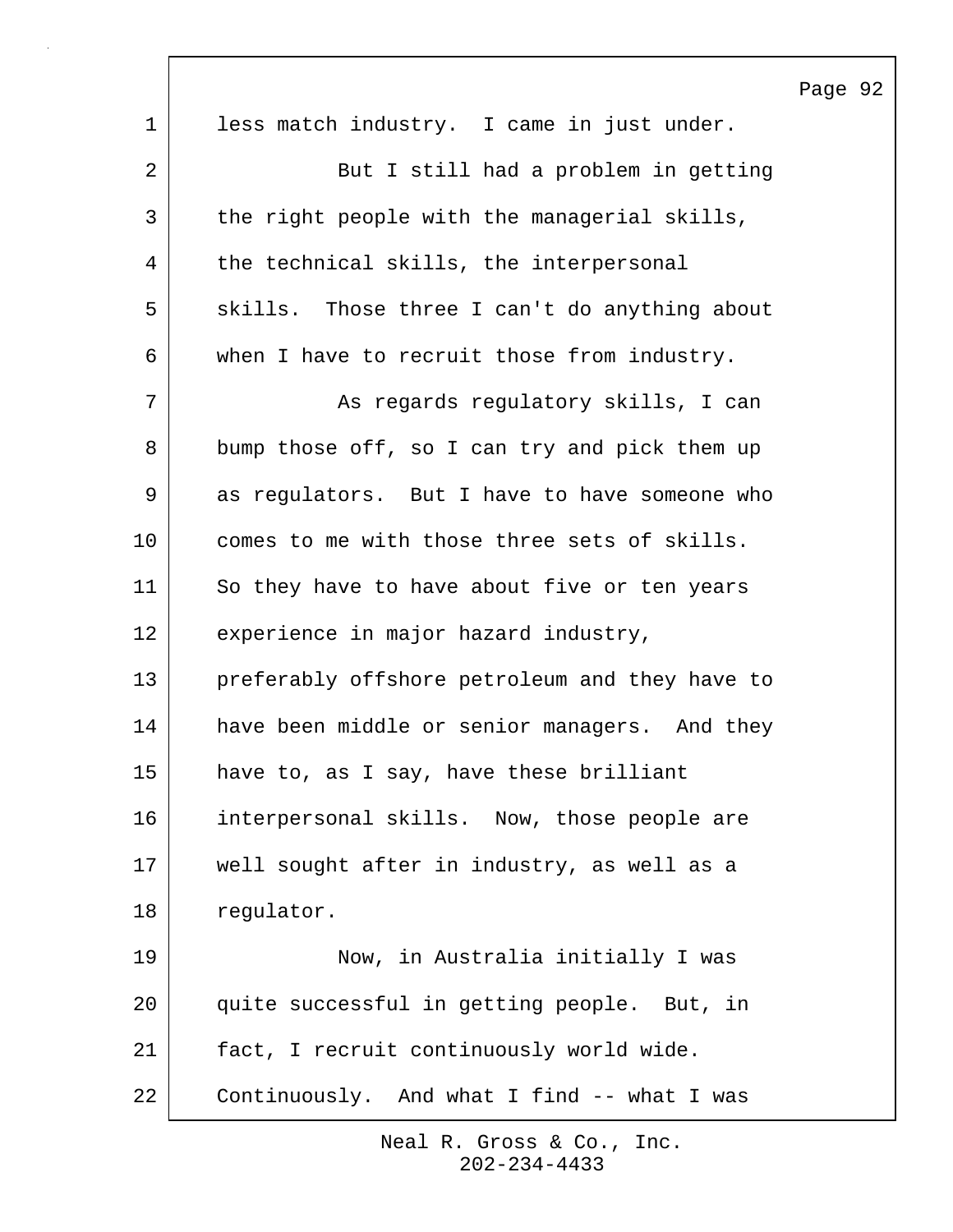| 1  | finding was that after I'd given them a year,  |
|----|------------------------------------------------|
| 2  | 18 months training as a regulator they were    |
| 3  | snapped back up by industry. It was            |
| 4  | particularly as it was a new regulator on the  |
| 5  | block, a new, reinforced safety case regime,   |
| 6  | they wanted to know how that regulator thought |
| 7  | and operated. So they were being continuously  |
| 8  | poached.                                       |
| 9  | And it was not unusual for one of my           |
| 10 | inspectors to get an interest from a duty      |
| 11 | holder almost monthly. And monthly that they   |
| 12 | would up the ante, keep increasing the offer,  |
| 13 | keep increasing the offer and eventually there |
| 14 | would be an offer the individual could not     |
| 15 | refuse. So I have a continual training line,   |
| 16 | as well. So I have to put in place a very      |
| 17 | comprehensive training system. Very            |
| 18 | expensive. Very expensive to set up. Very      |
| 19 | expensive to run. So I have to put a           |
| 20 | regulator in place that can cope with          |
| 21 | continuous change with personnel. Serious      |
| 22 | changes.                                       |

Page 93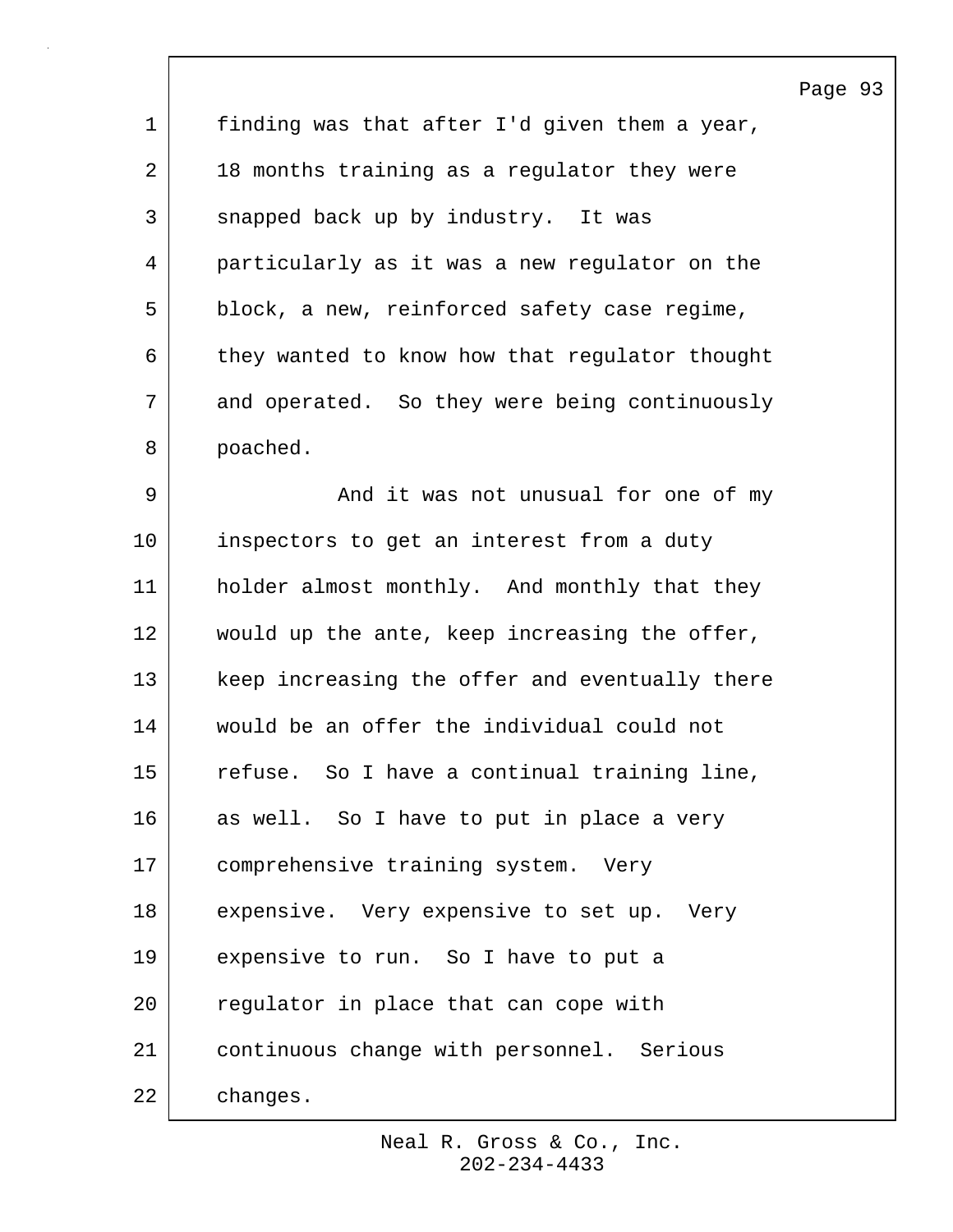|                |                                                  | Page 94 |  |
|----------------|--------------------------------------------------|---------|--|
| $\mathbf{1}$   | MR. WRIGHT: I don't think anybody                |         |  |
| $\overline{2}$ | answered the second part of that question.<br>In |         |  |
| 3              | terms of perceived liability?                    |         |  |
| 4              | MR. CLEGG: Okay. Once or twice                   |         |  |
| 5              | where we prosecuted the company has initially    |         |  |
| 6              | tried to involve the regulator and said, Oh,     |         |  |
| 7              | look, we've got an accepted safety case so the   |         |  |
| 8              | government feels we're safe. And tried to        |         |  |
| 9              | sort of share blame that way.                    |         |  |
| 10             | MR. WRIGHT: Right.                               |         |  |
| 11             | MR. CLEGG: But it was never                      |         |  |
| 12             | pursued. And generally, as the industry got      |         |  |
| 13             | a little bit more sophisticated then we didn't   |         |  |
| 14             | hear that at all.                                |         |  |
| 15             | MR. WHEWELL: Yes. If I can just                  |         |  |
| 16             | address that. I apologize for --                 |         |  |
| 17             | MR. CLEGG: No, that's fine.                      |         |  |
| 18             | MR. WHEWELL: -- earlier. I tried                 |         |  |
| 19             | to cover that in my presentation. And that       |         |  |
| 20             | was one of the key changes we did make because   |         |  |
| 21             | there was a continual risk that acceptance       |         |  |
| 22             | would be regarded as permission and agreement    |         |  |

 $\Gamma$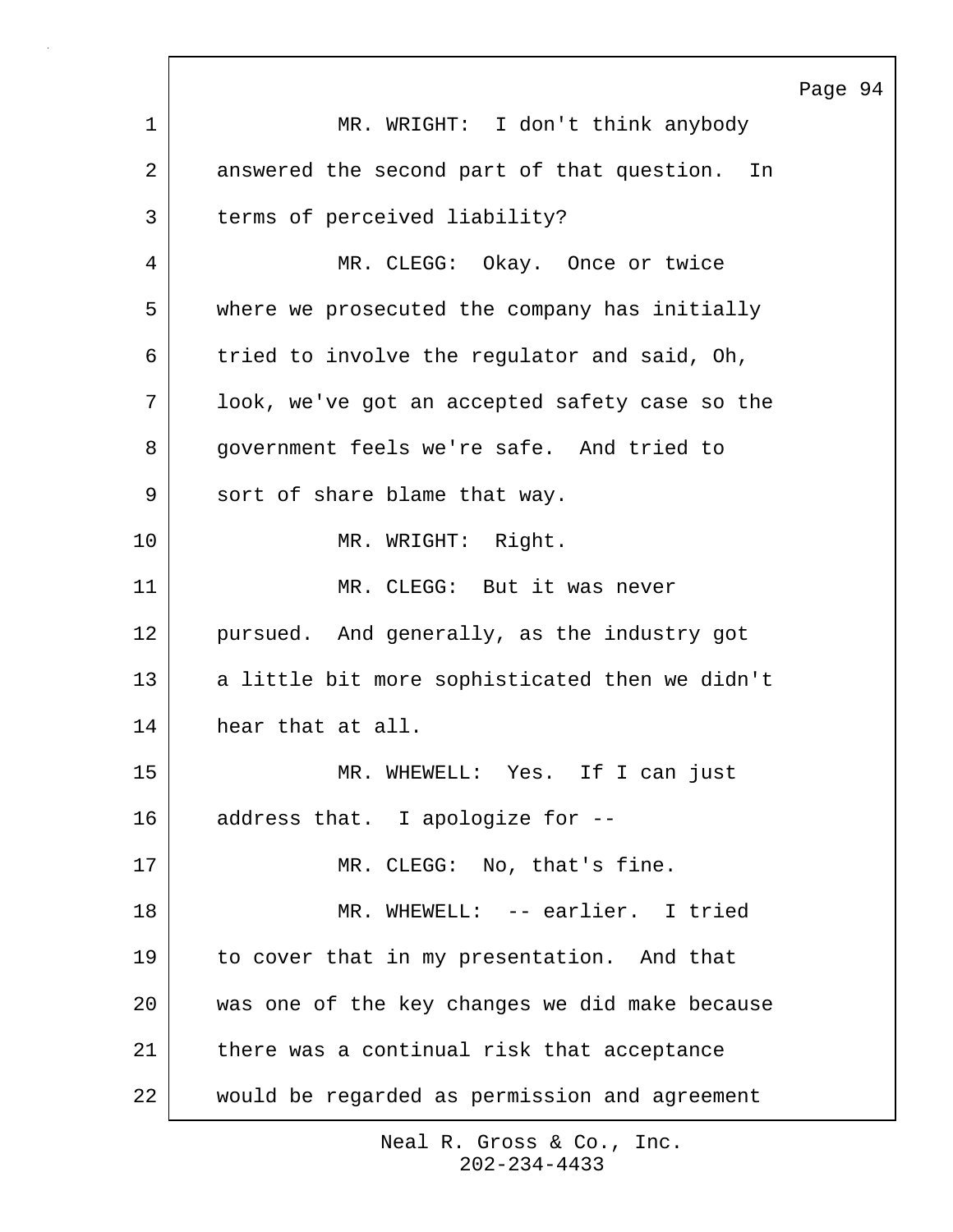|                |                                                | Ρa |
|----------------|------------------------------------------------|----|
| $\mathbf 1$    | that the safety case represented a safe        |    |
| $\overline{a}$ | installation. And although we continually      |    |
| 3              | publicly made clear that an accepted safety    |    |
| 4              | case did not guaranty a safe installation,     |    |
| 5              | merely guaranteed that the document said the   |    |
| 6              | company was doing certain things.              |    |
| 7              | We've now clarified that still                 |    |
| 8              | further. More importantly, we've clarified     |    |
| 9              | our assessor's approach so they are absolutely |    |
| 10             | clear that their job is to verify the claims   |    |
| 11             | made and say, Well, if they -- say if those    |    |
| 12             | claims are substantiated after inspection,     |    |
| 13             | then the installation will be safe. But we     |    |
| 14             | can't verify that until we inspect. So the     |    |
| 15             | document represents if you like, the initial   |    |
| 16             | position, the claim of safe operation.<br>And  |    |
| 17             | that's what we accept, and therefore under no  |    |
| 18             | circumstances is the responsibility passed     |    |
| 19             | back to the regulator in our approach.         |    |
| 20             | MR. WRIGHT: Thank you.                         |    |
| 21             | MR. MOURE-ERASO: Thank you.                    |    |
| 22             | Mr. Ognedal, do you have some                  |    |

## age 95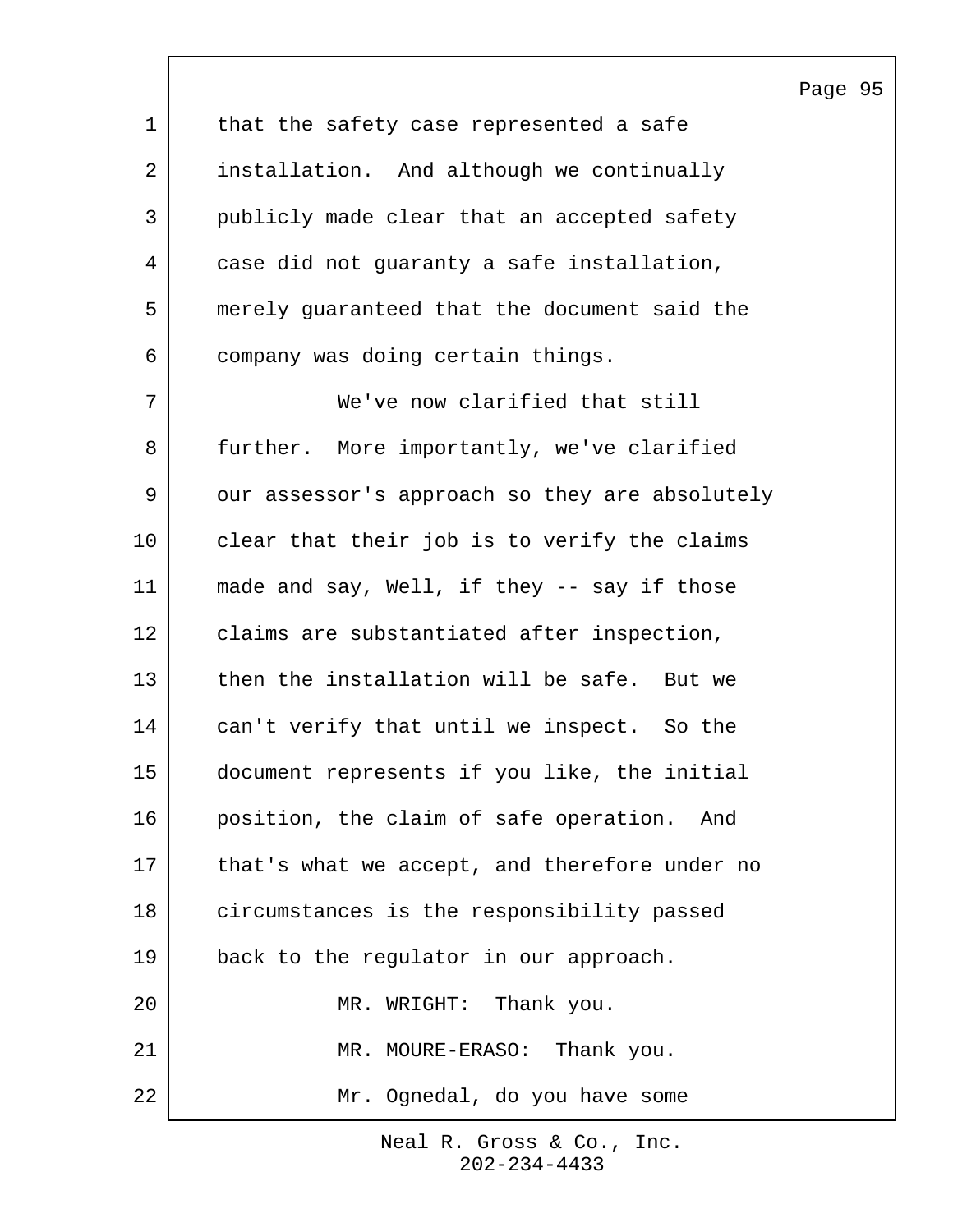1 Statements to make? 2 MR. OGNEDAL: Yes. Very quickly. 3 You know, when they talk of resources and so 4 on, you know, like Ian said, we can all 5 basically use the resources as the regulator. 6 But the challenge here -- the day-to-day 7 challenge is to do a good job with what we 8 have. And resource management is a discussion 9 between us and the ministry. 10 When it comes to the personnel 11 situation, you know, recruitment, that is a 12 challenge. We are competing with the 13 industry. And that also is reflected in the 14 salaries that we offer. But we also offer a 15 lot of other things that is attractive to 16 people. So it's a combined package that we 17 try to use to recruit the right people into 18 the organization. 19 When it comes to reliability, I 20 cannot see that any company operating in 21 Norway can believe that they have a commission 22 or anything like that or a quarantee from the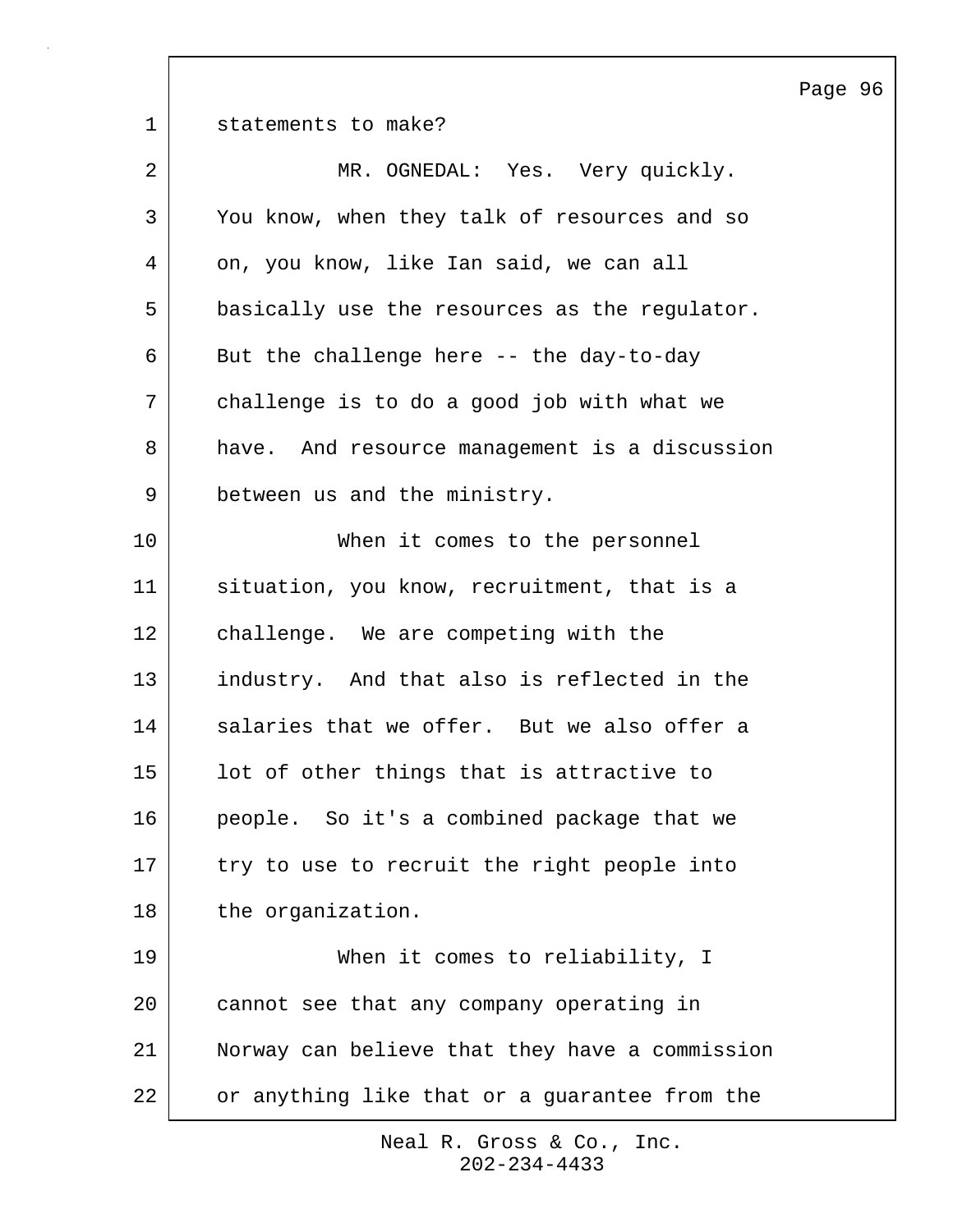|             |                                                | Page |
|-------------|------------------------------------------------|------|
| $\mathbf 1$ | regulator, you know, because the               |      |
| 2           | responsibility -- who is responsible for what  |      |
| 3           | is clearly laid out in th legislation.         |      |
| 4           | We, as the regulator, have the                 |      |
| 5           | responsibility of setting the framework, the   |      |
| 6           | regulations and also supervise compliance      |      |
| 7           | within those regulations. So the industry,     |      |
| 8           | they cannot bid on anything that we are doing  |      |
| 9           | or saying or anything like that; they also are |      |
| 10          | responsible.                                   |      |
| 11          | MR. WRIGHT: Thank you.                         |      |
| 12          | MR. MOURE-ERASO: Okay. Mr. Wark?               |      |
| 13          | MR. WARK: Yes. Thank you, Mr.                  |      |
| 14          | Chairman.                                      |      |
| 15          | Shortly after the accident, the                |      |
| 16          | blowout I read an article -- I think it may    |      |
| 17          | have been the Post -- which indicated that     |      |
| 18          | Exxon ran into a similar situation in the Gulf |      |
| 19          | where they were drilling and that they decided |      |
| 20          | because of the -- I believe they were talking  |      |
| 21          | about the high pressure and temperature        |      |
| 22          | readings -- to cap the well and abandon it.    |      |

 $\sqrt{ }$ 

97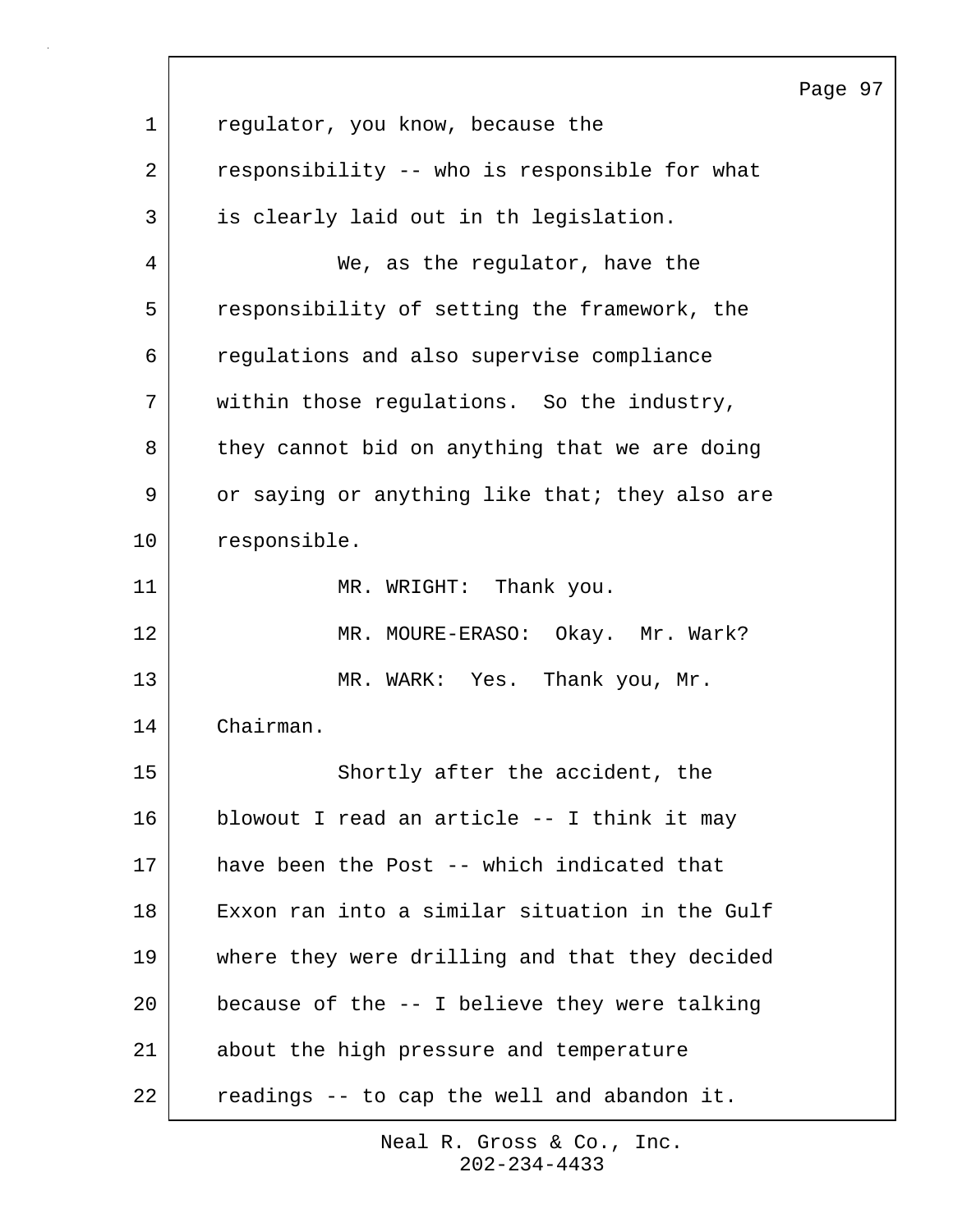|             |                                                | Page 98 |  |
|-------------|------------------------------------------------|---------|--|
| $\mathbf 1$ | I have two questions. One is -- and            |         |  |
| 2           | actually, let me go back and say I see three   |         |  |
| 3           | take-aways from the three main investigative   |         |  |
| 4           | reports I'm reading from. And one of them      |         |  |
| 5           | deals with managerial conclusions. And it      |         |  |
| 6           | says, Individuals should be trained to         |         |  |
| 7           | repeatedly question data, raise concerns and   |         |  |
| 8           | double check assumptions. In other words,      |         |  |
| 9           | maintain a healthy sense of vulnerability.     |         |  |
| 10          | And my question is in your countries           |         |  |
| 11          | are you aware of similar incidents where a     |         |  |
| 12          | company was drilling and got these bad ratings |         |  |
| 13          | and decided to abandon the well, cap it off    |         |  |
| 14          | and go someplace else?                         |         |  |
| 15          | And the second part of that would be           |         |  |
| 16          | how does a regulator scheme in your country    |         |  |
| 17          | ensure that there's a specific focus on        |         |  |
| 18          | preventing these catastrophic accidents?       |         |  |
| 19          | MR. WHEWELL: The first question I              |         |  |
| 20          | can answer fairly simply. No, I'm not aware    |         |  |
| 21          | specifically of a situation where a well was   |         |  |
| 22          | capped off because the company concluded risks |         |  |

 $\lceil$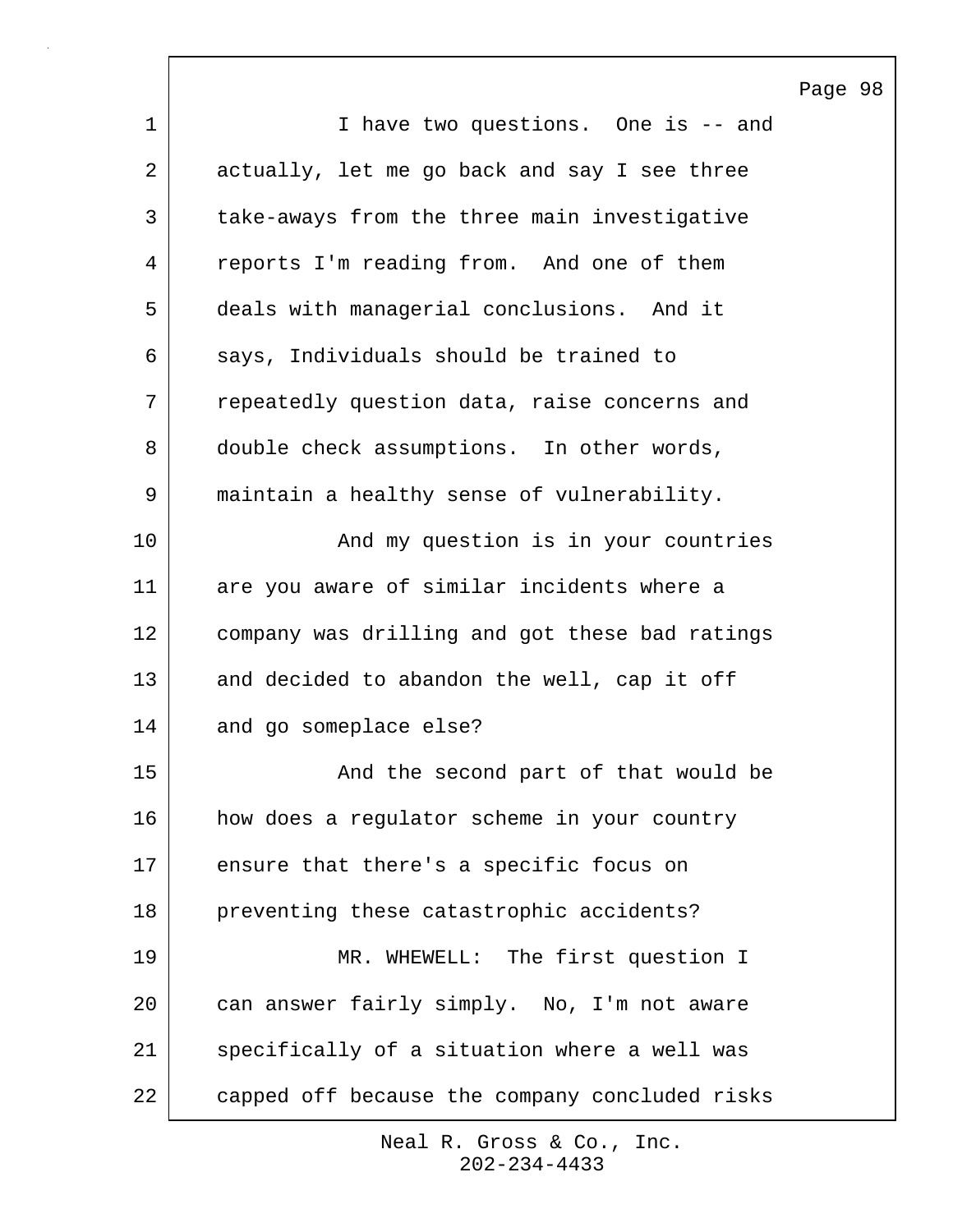|             |                                                | Page 99 |  |
|-------------|------------------------------------------------|---------|--|
| $\mathbf 1$ | were so great that it could not be operated    |         |  |
| 2           | safely. But that may be a result of perhaps    |         |  |
| 3           | water depth we operate in and the nature of    |         |  |
| 4           | some of the reservoirs.                        |         |  |
| 5           | I'm sorry. Could you just clarify              |         |  |
| 6           | the second part of the question? I'm not       |         |  |
| 7           | $fully --$                                     |         |  |
| 8           | MR. WARK: Well, I was wondering                |         |  |
| 9           | primarily if this is something that happens    |         |  |
| 10          | fairly frequently under your regulatory scheme |         |  |
| 11          | or if it's something that is rare or that      |         |  |
| 12          | you're aware of. And --                        |         |  |
| 13          | MR. WHEWELL: Well, I would think               |         |  |
| 14          | it's rare. I mean, we have a requirement in    |         |  |
| 15          | our legislation and it's actually part of the  |         |  |
| 16          | safety case regulations, although it's not of  |         |  |
| 17          | the safety case itself, for the well design to |         |  |
| 18          | be submitted to the regulator.                 |         |  |
| 19          | And that well design is examined by            |         |  |
| 20          | our well specialist on the basis of their      |         |  |
| 21          | knowledge of reservoirs and the particular     |         |  |
| 22          | area that the drilling's taking place and the  |         |  |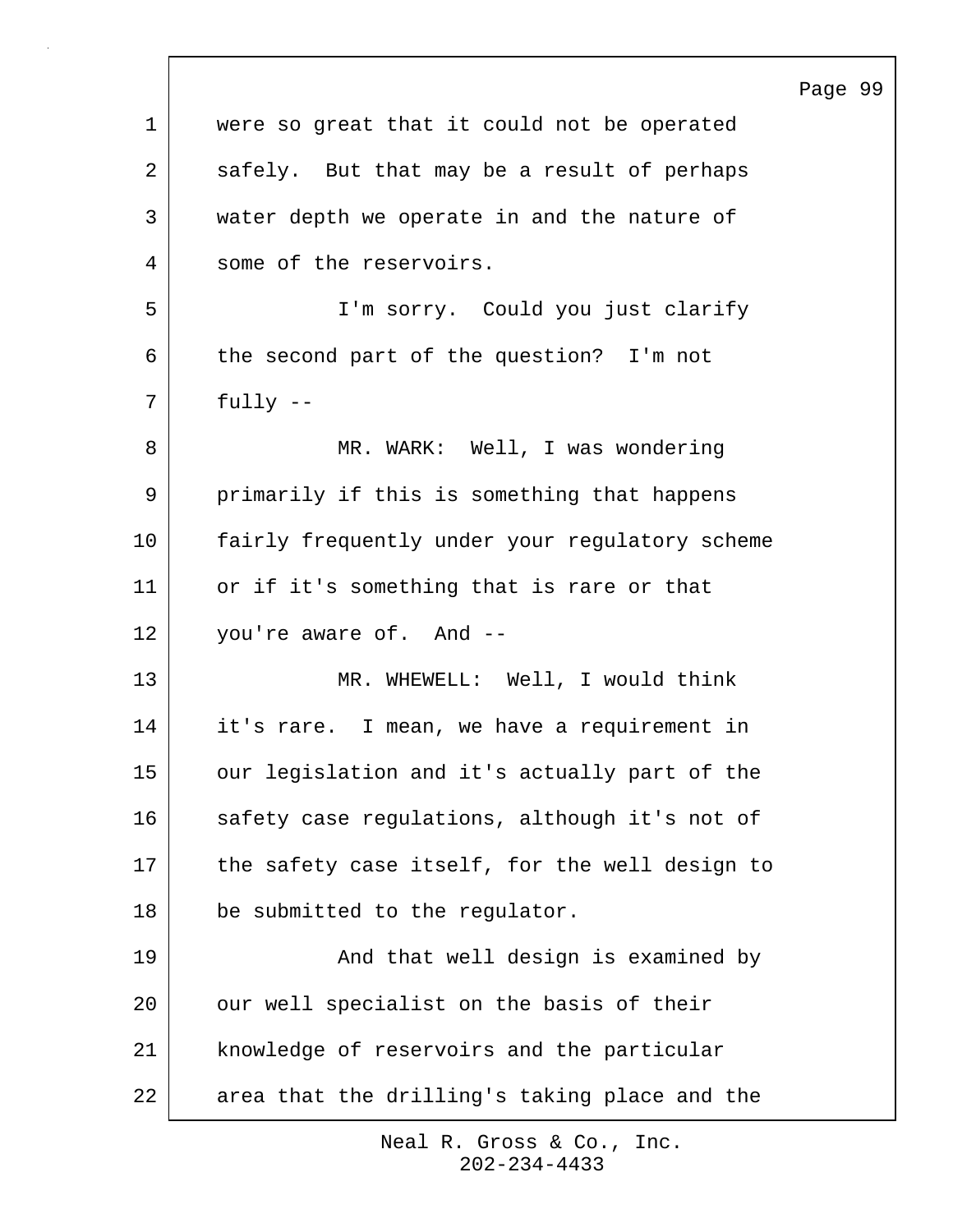1 | nature of the well. 2 and based on their detailed 3 technical knowledge, they will then look 4 further at design and talk to the competent 5 person who is also required to certify the 6 well design. So there's an independent 7 competent person required to certify the well 8 design independent of the company. And we 9 then overview that decision-making process, as 10 well. So there's a sort of double-check on 11 well design. 12 and certainly, that -- whilst that 13 doesn't guaranty that people will do what 14 they're supposed to do on the day, it does 15 give some support to making sure that the 16 initial risks arising from the well have been 17 properly evaluated and the design, if carried 18 | out as intended, will work. 19 MR. CLEGG: Similar situation in 20 Australia, but different in some ways. Well 21 operations and management is not the 22 responsibility of the safety regulator to

> 202-234-4433 Neal R. Gross & Co., Inc.

## Page 100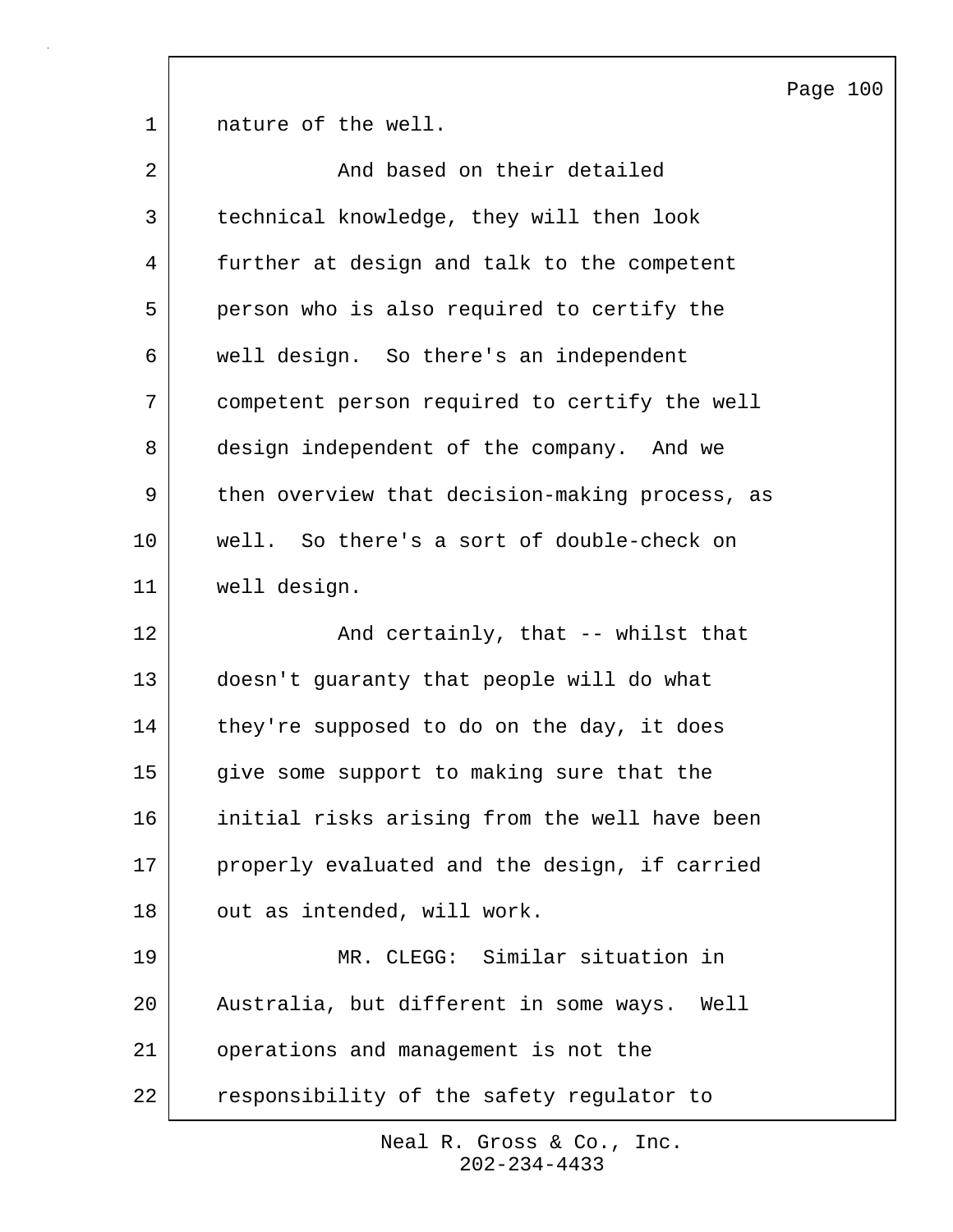|             |                                                | Page 101 |  |
|-------------|------------------------------------------------|----------|--|
| $\mathbf 1$ | oversight. It's the responsibility of the      |          |  |
| 2           | states. But since the blowout on the Montara   |          |  |
| 3           | in the Timor Sea, a recommendation has been    |          |  |
| 4           | made to transfer those responsibilities to the |          |  |
| 5           | safety authority, where there is a             |          |  |
| 6           | requirement, however, in our legislation to    |          |  |
| 7           | report well kicks. And to my knowledge those   |          |  |
| 8           | are very few and far between.                  |          |  |
| 9           | MR. MOURE-ERASO: Mr. Ognedal?                  |          |  |
| 10          | MR. OGNEDAL: Yes. In Norway I know             |          |  |
| 11          | that there are some drilling activities that   |          |  |
| 12          | have been stopped and the well shut down, and  |          |  |
| 13          | the reasons could be technical and technical   |          |  |
| 14          | in such a nature that it's too risky to        |          |  |
| 15          | continue, so it has happened.                  |          |  |
| 16          | When we talk about the other issues,           |          |  |
| 17          | say, You know, what happened, you know, when   |          |  |
| 18          | drilling is going on, that's, you know, part   |          |  |
| 19          | of the management system. That's also a part   |          |  |
| 20          | dealing with management of change; there's a   |          |  |
| 21          | problem that crops up and you need to resolve  |          |  |
| 22          | it, you need maybe to do some changes to the   |          |  |

 $\Gamma$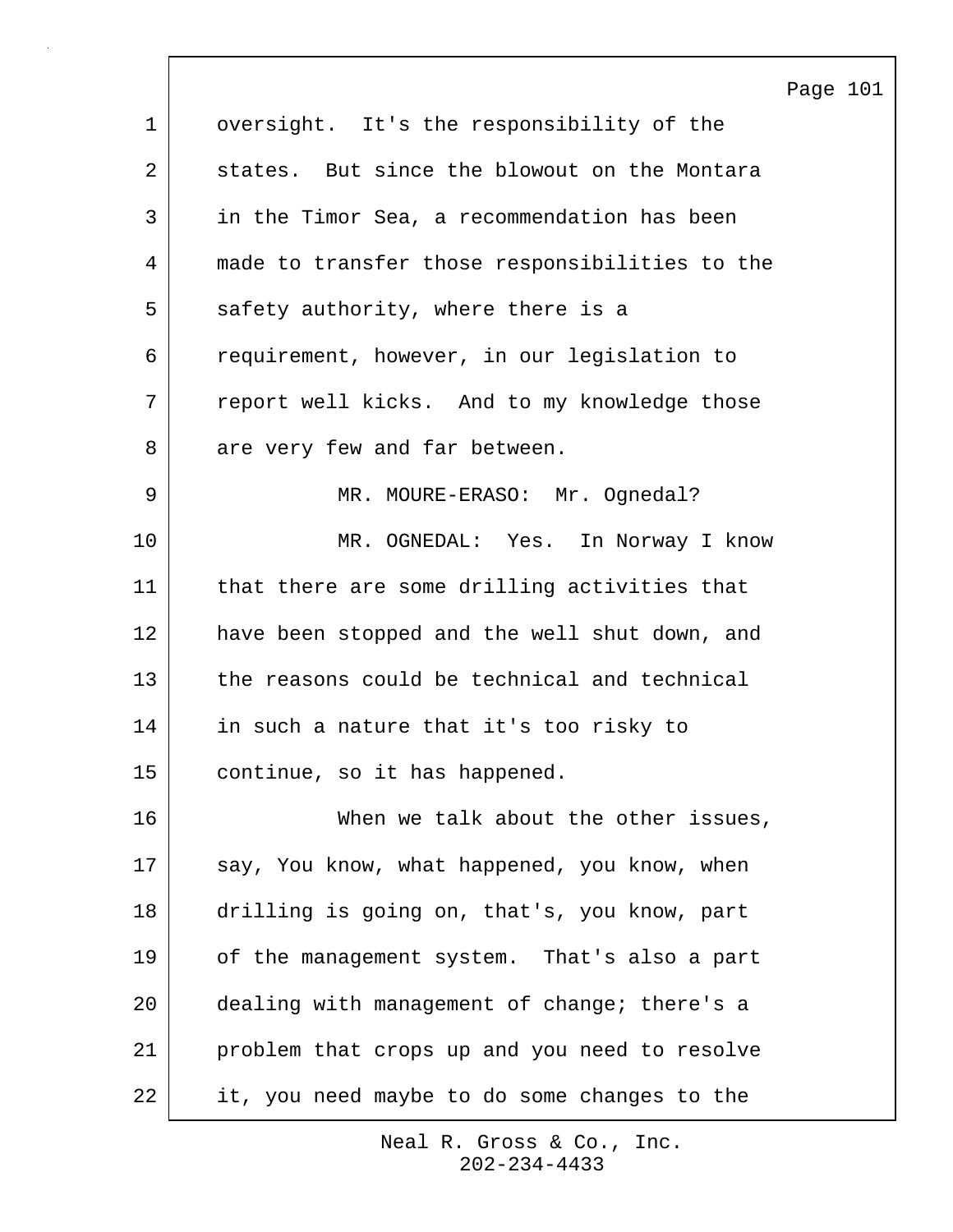|    |                                               | Page 102 |  |
|----|-----------------------------------------------|----------|--|
| 1  | program. And, of course, when doing things    |          |  |
| 2  | like that that you have to go through the     |          |  |
| 3  | process again of risk evaluation and so on    |          |  |
| 4  | based on the principles of management of      |          |  |
| 5  | change.                                       |          |  |
| 6  | MR. MOURE-ERASO: Thank you, Mr.               |          |  |
| 7  | Ognedal.                                      |          |  |
| 8  | So we continue our proceeding with            |          |  |
| 9  | the questions from the Investigator Panel.    |          |  |
| 10 | So, Mr. Holstrom?                             |          |  |
| 11 | MR. HOLSTROM: The first question I            |          |  |
| 12 | have concerns the standards that the various  |          |  |
| 13 | regulatory regimes rely on, how they're       |          |  |
| 14 | accepted and if there's ever a determination  |          |  |
| 15 | on the adequacy of those standards that are   |          |  |
| 16 | submitted as part of either a safety case or  |          |  |
| 17 | evaluated by the regulator. And related to    |          |  |
| 18 | that in particular are the risk evaluations.  |          |  |
| 19 | For example, if it's as low as reasonably     |          |  |
| 20 | practical or some other formulation are those |          |  |
| 21 | applied to the safety standards that are      |          |  |
| 22 | presented?                                    |          |  |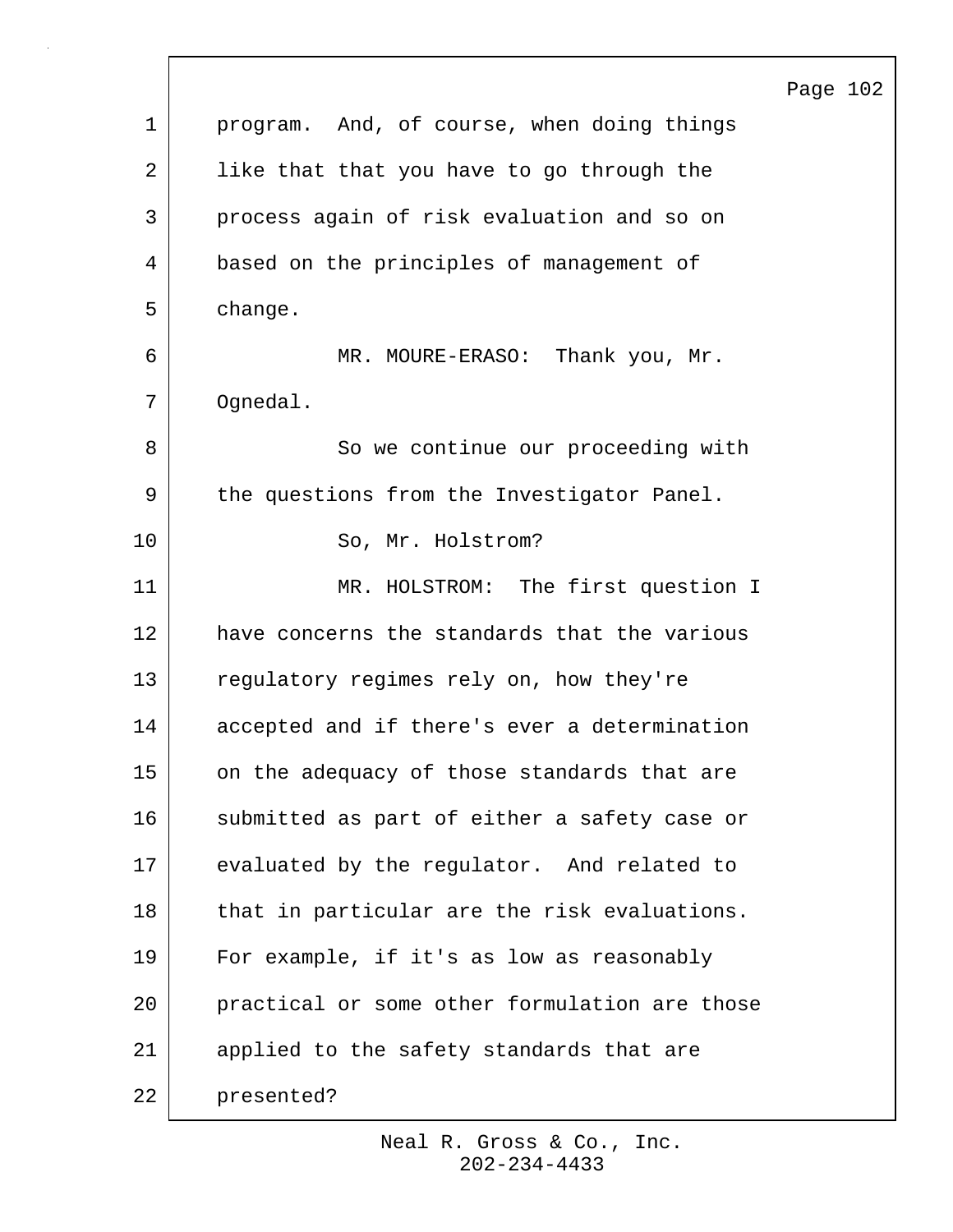|    |                                                | Page |
|----|------------------------------------------------|------|
| 1  | CSB has a history of noting that               |      |
| 2  | certain safety standards have gaps and can     |      |
| 3  | need -- can use improvement and in some cases  |      |
| 4  | there's a lack of standards. For example, the  |      |
| 5  | CSB out of its own investigation in about the  |      |
| 6  | year 2000 made a recommendation to API to      |      |
| 7  | develop safety system standards for oil and    |      |
| 8  | gas production onshore, which were implemented |      |
| 9  | by API that didn't exist before and those      |      |
| 10 | weren't in place.                              |      |
| 11 | So how do you deal with either non-            |      |
| 12 | existent standards or standards that may have  |      |
| 13 | gaps? Is there an evaluation process? And do   |      |
| 14 | you apply the same risk-base approach that you |      |
| 15 | apply evaluation -- in evaluating the safety   |      |
| 16 | case or the activities of those you're         |      |
| 17 | regulating to the standards themselves?        |      |
| 18 | MR. WHEWELL: I'll take that to                 |      |
| 19 | start with. I mean, the basis for decision     |      |
| 20 | making on whether all reasonably practical     |      |
| 21 | steps have been taken starts with the question |      |
| 22 | as to whether a standard exists. If a          |      |

 $\lceil$ 

103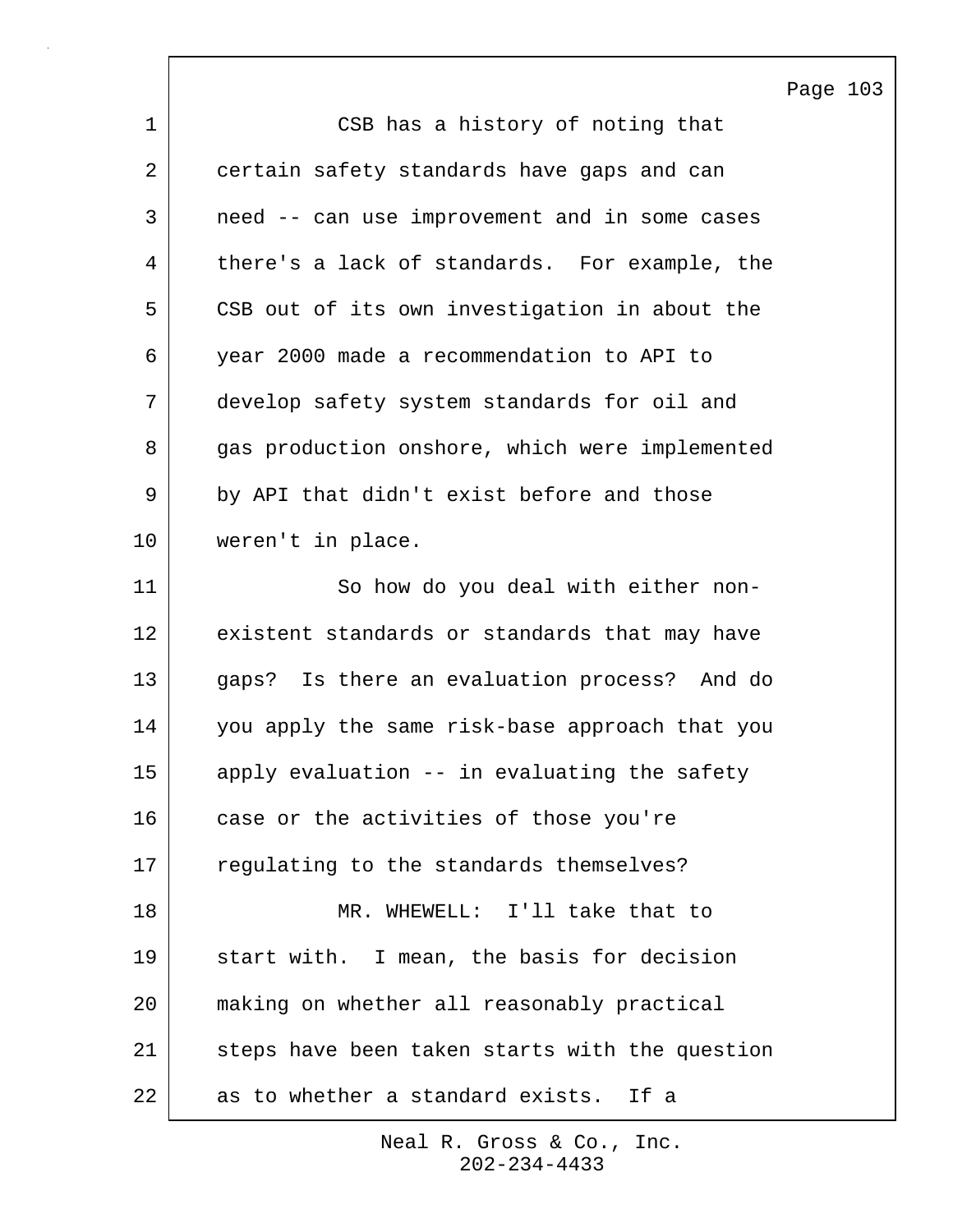|             |                                                 | Page |
|-------------|-------------------------------------------------|------|
| $\mathbf 1$ | standard exists that then becomes the base for  |      |
| 2           | the decision making. But it doesn't mean that   |      |
| 3           | we accept that standard as being good enough.   |      |
| 4           | The next question that's asked by               |      |
| 5           | the assessor is, What is currently -- current   |      |
| 6           | good industry practice. In other words, if      |      |
| 7           | things have moved on $-$ and they often do from |      |
| 8           | standards -- technologies as developed, we      |      |
| 9           | look at good industry practice and say, Well,   |      |
| $10 \,$     | what is industry actually doing. We then look   |      |
| 11          | at the best industry practice. So we look       |      |
| 12          | from our knowledge and experience and           |      |
| 13          | technical -- from our technical experts and     |      |
| 14          | say, What are the best companies doing, Can     |      |
| $15\,$      | they do better. And certainly, in terms of      |      |
| 16          | new installations, for example, we would        |      |
| 17          | expect that account would be taken, the best    |      |
| 18          | industry practice if the cost benefits meant    |      |
| 19          | that that was feasible.                         |      |
| 20          | So we work through that hierarchy,              |      |
| 21          | really of standards. And there are gaps. And    |      |
| 22          | we fill those gaps, as I say, looking at the    |      |

 $\overline{\phantom{a}}$ 

104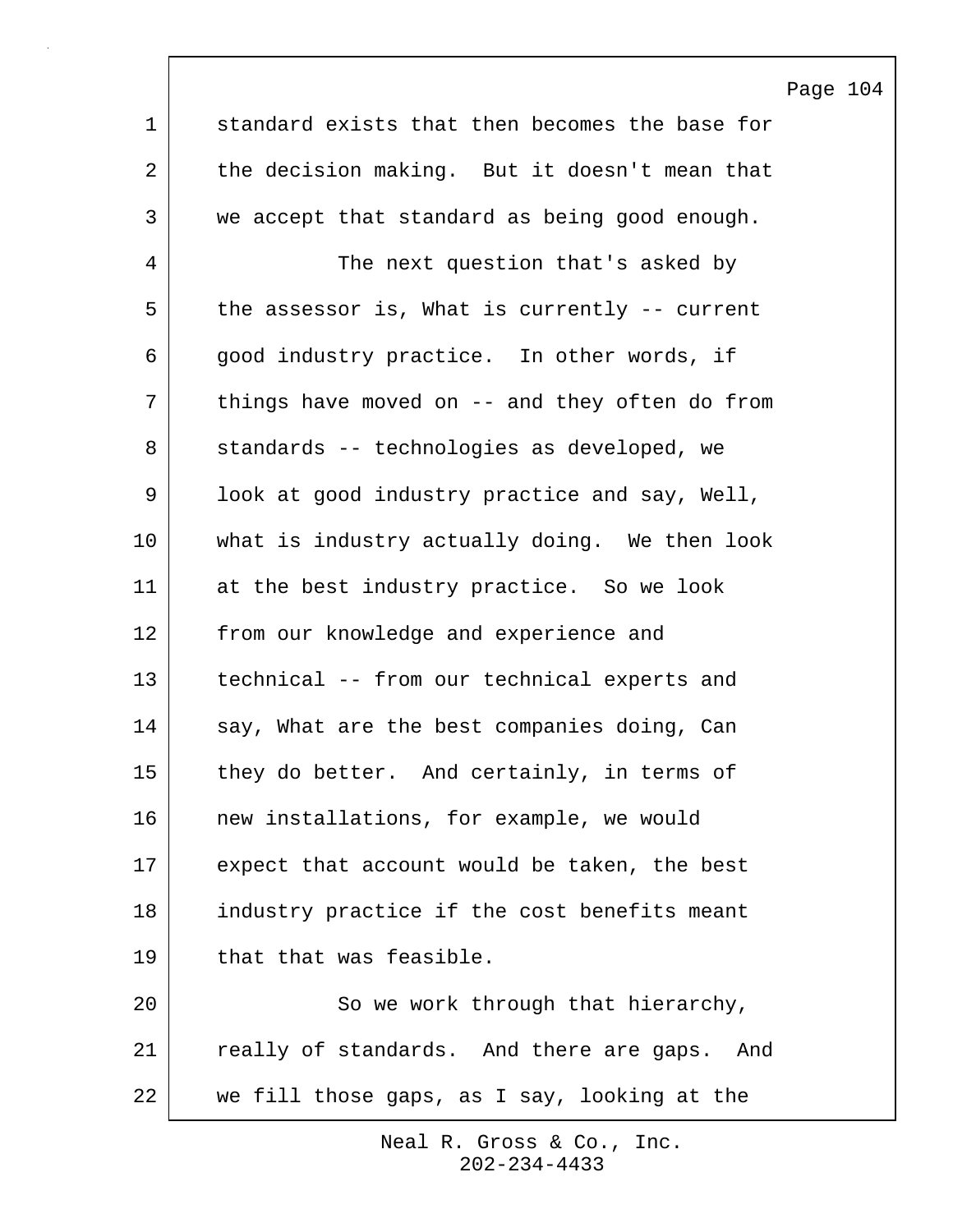|                |                                                | Page |
|----------------|------------------------------------------------|------|
| $\mathbf 1$    | experience of our own specialists, looking at  |      |
| $\overline{a}$ | the way industry deals with these issues,      |      |
| 3              | looking worldwide at standards. But sometimes  |      |
| 4              | we have to set our own base standards. We set  |      |
| 5              | our own minimum standard as a regulator. One   |      |
| 6              | could suggest that's prescription.             |      |
| 7              | But quite honestly, we learn from              |      |
| 8              | experience as a regulator. And if in our view  |      |
| $\mathsf 9$    | an incident has occurred as a result of a      |      |
| 10             | deficiency in approach then we would expect    |      |
| 11             | the industry to address that deficiency and    |      |
| 12             | we'd set that as below our base standard and   |      |
| 13             | insist on improvements. So standards very      |      |
| 14             | much are the basis, but we move on from there  |      |
| 15             | to try -- and that's the advantage of the      |      |
| 16             | goal-setting approach.                         |      |
| 17             | MR. CLEGG: In Australia it's a                 |      |
| 18             | similar approach. And running through the      |      |
| 19             | argument that the duty holder makes for        |      |
| 20             | achieving ALARP is, as Ian has said, codes and |      |
| 21             | standards, good practice, not QRA. In the old  |      |
| 22             | days in the UK there was a regulatory          |      |

 $\mathsf{l}$ 

105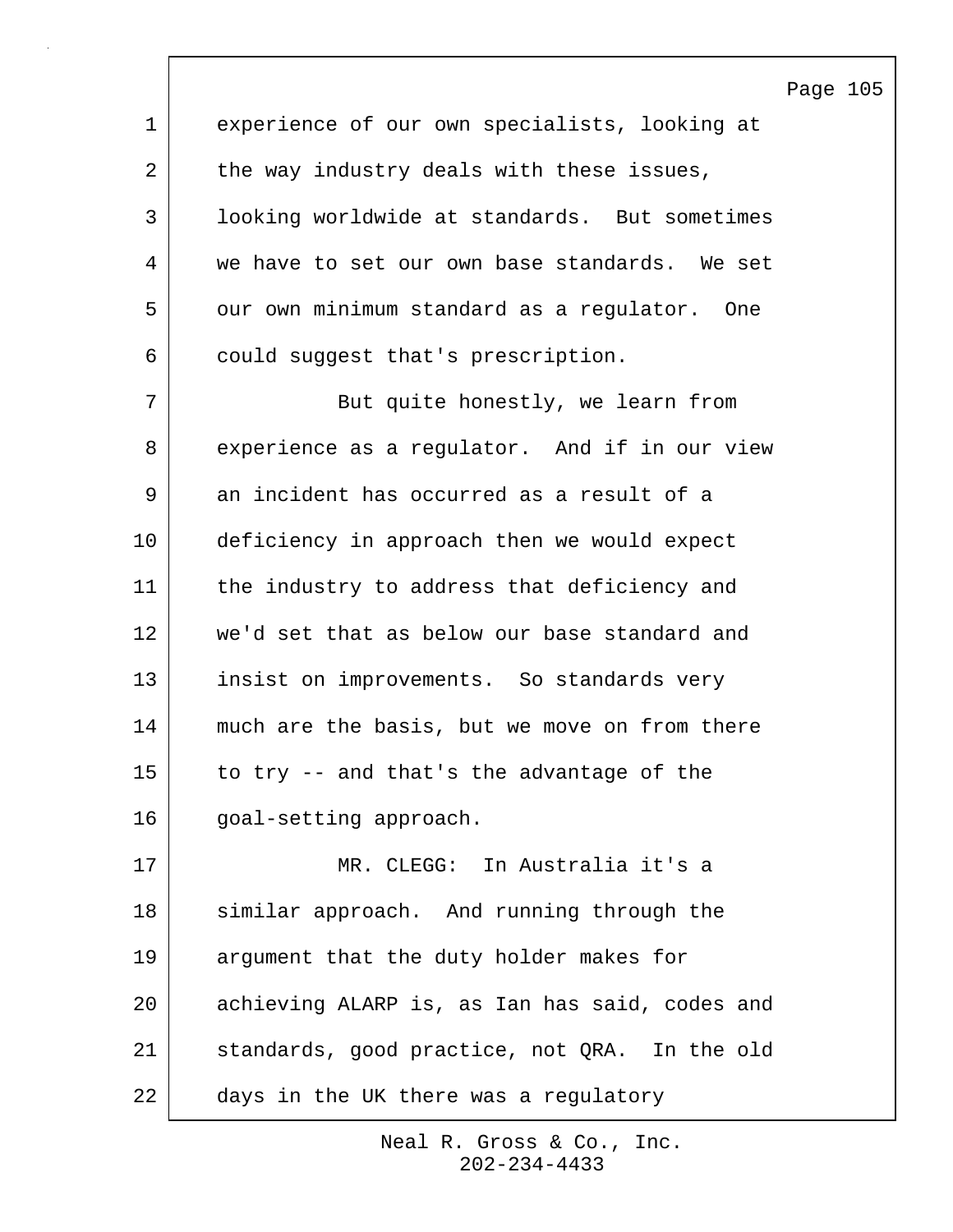1 | requirement for industry to undertake QRA. 2 | The Mond on this Ian says otherwise. I 3 personally felt that was starting to override 4 almost good practice, proposed some standards 5 and arguments who have been made for some very 6 strange engineering standards. And I believe 7 | that regulation has been revoked. 8 So the argument should be develop 9 | some cogent standards and good practice. 10 After that you do move to engineering 11 judgment, as Ian has said, and qualitative 12 risk assessment. Use QRA as appropriate but 13 not as the main thing. And then you move up 14 to company values and societal risks where it 15 becomes more and more difficult. So that is 16 sort of the progressive implementation of the 17 tools. 18 | Rut, yes, there are holes in the 19 tools and that is exactly why we need to 20 employ expert regulators. They should know 21 and understand the full range of codes and 22 standards and good practice in their

> 202-234-4433 Neal R. Gross & Co., Inc.

## Page 106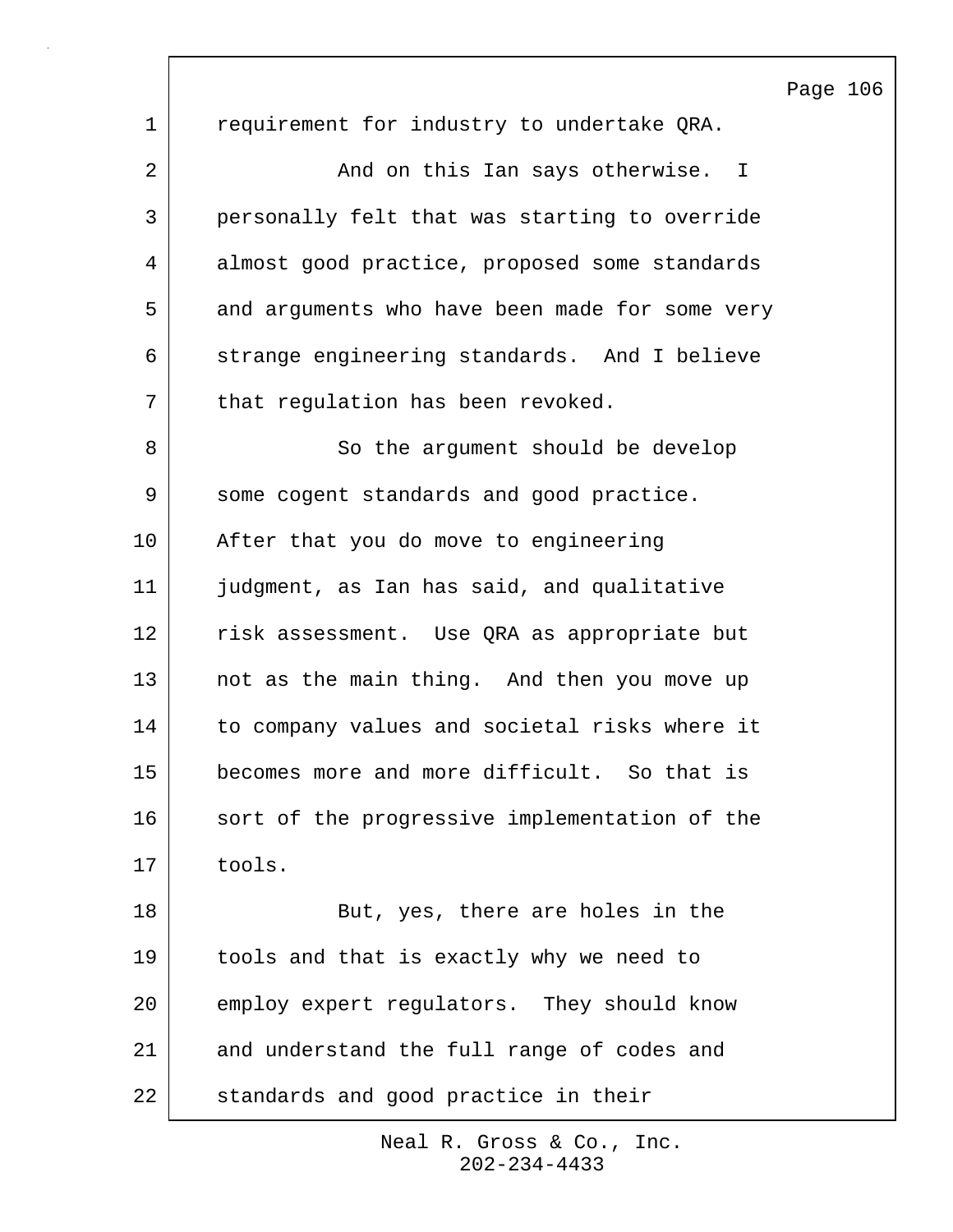|             | Page 107                                      |
|-------------|-----------------------------------------------|
| $\mathbf 1$ | particular specialist areas. They should know |
| 2           | and understand where the gaps are and what's  |
| 3           | the judgment that those standards are based   |
| 4           | on. And if they're not happy with those or    |
| 5           | the way those standards are beginning to fly  |
| 6           | then they require the duty holder to          |
| 7           | demonstrate how they've dealt with those      |
| 8           | weaknesses.                                   |
| 9           | And that's why you need a regulator           |
| 10          | that can provide expert challenge. We are at  |
| 11          | the moment, I believe, attempting to quantify |
| 12          | all this within the regulator. But that will  |
| 13          | be a long, lengthy process.                   |
| 14          | MR. MOURE-ERASO: Thank you.                   |
| 15          | Mr. Ognedal?                                  |
| 16          | MR. OGNEDAL: Yes. We -- as I said             |
| 17          | initially, we refer to standards in our       |
| 18          | guidance to the regulations. And when we      |
| 19          | refer to the standard, we have evaluated the  |
| 20          | standard and decided that this is an          |
| 21          | acceptable standard to use.                   |
| 22          | We also participate in                        |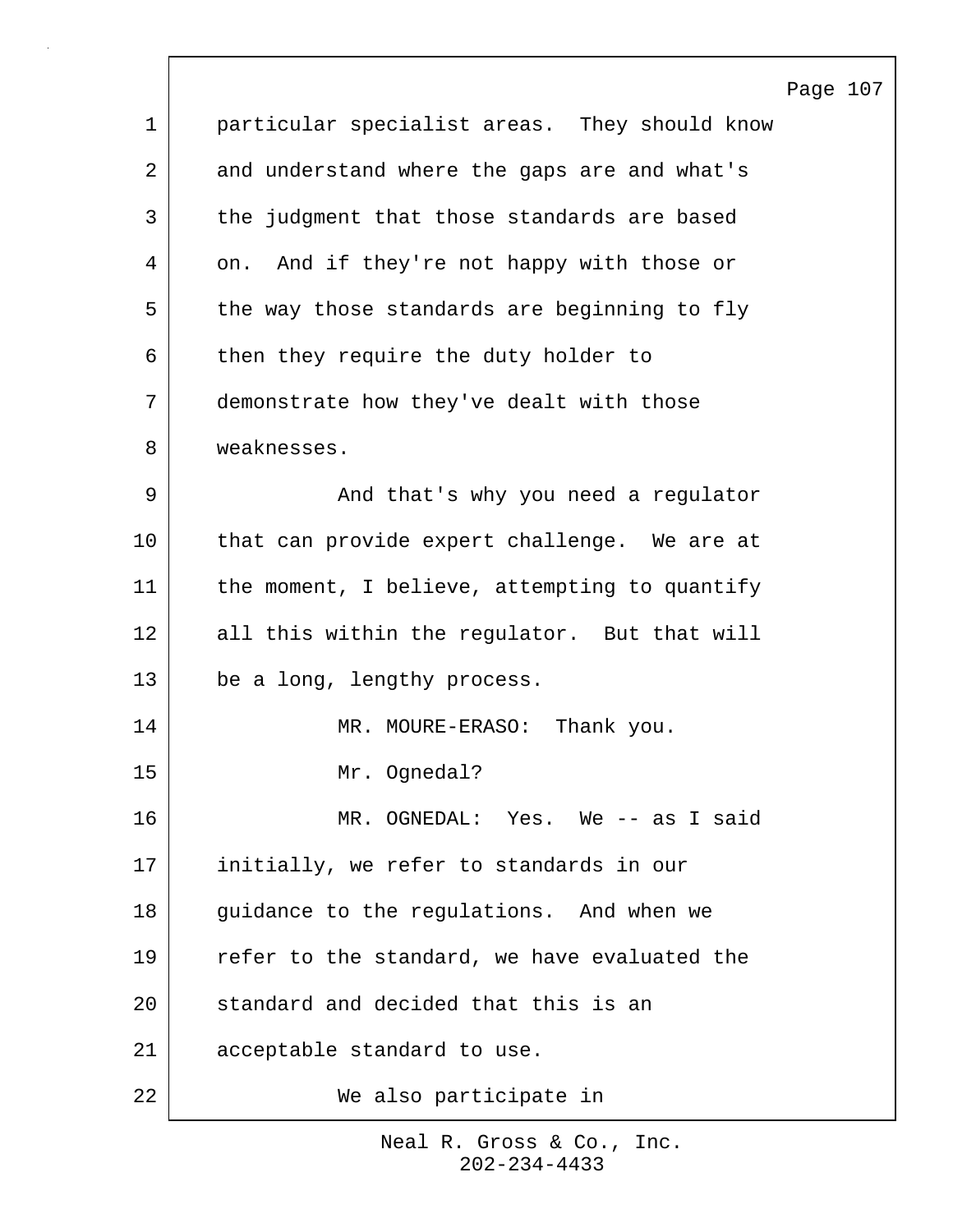|                |                                                | Page 108 |  |
|----------------|------------------------------------------------|----------|--|
| $\mathbf 1$    | standardization work where we feel it's        |          |  |
| $\overline{2}$ | important to participate, and when there are   |          |  |
| 3              | lack of standards and we see that there should |          |  |
| 4              | be a standardized approach, like, for          |          |  |
| 5              | instance, to -- related to the question, you   |          |  |
| 6              | know, What is safe, like extension of the      |          |  |
| 7              | facilities, we work to develop, say, a         |          |  |
| 8              | practice or more a standard on the issue.      |          |  |
| 9              | Best practice is also very                     |          |  |
| 10             | important. That's your key standard, not       |          |  |
| 11             | necessarily. Best practice -- there's a quote  |          |  |
| 12             | in Norway, [speaking Norwegian], that there's  |          |  |
| 13             | a challenge of the creating some best practice |          |  |
| 14             | document on specific issues. And I think       |          |  |
| 15             | there's a number of best practices that have   |          |  |
| 16             | been developed over the years. Thank you.      |          |  |
| 17             | MR. MOURE-ERASO: Mr. Hoyle?                    |          |  |
| 18             | MR. HOYLE: Thank you. CSB                      |          |  |
| 19             | investigations have found that disasters are   |          |  |
| 20             | almost always preceded by other less-serious   |          |  |
| 21             | incidents -- near misses -- that provided      |          |  |
| 22             | warning of a disaster to come and also         |          |  |

 $\lceil$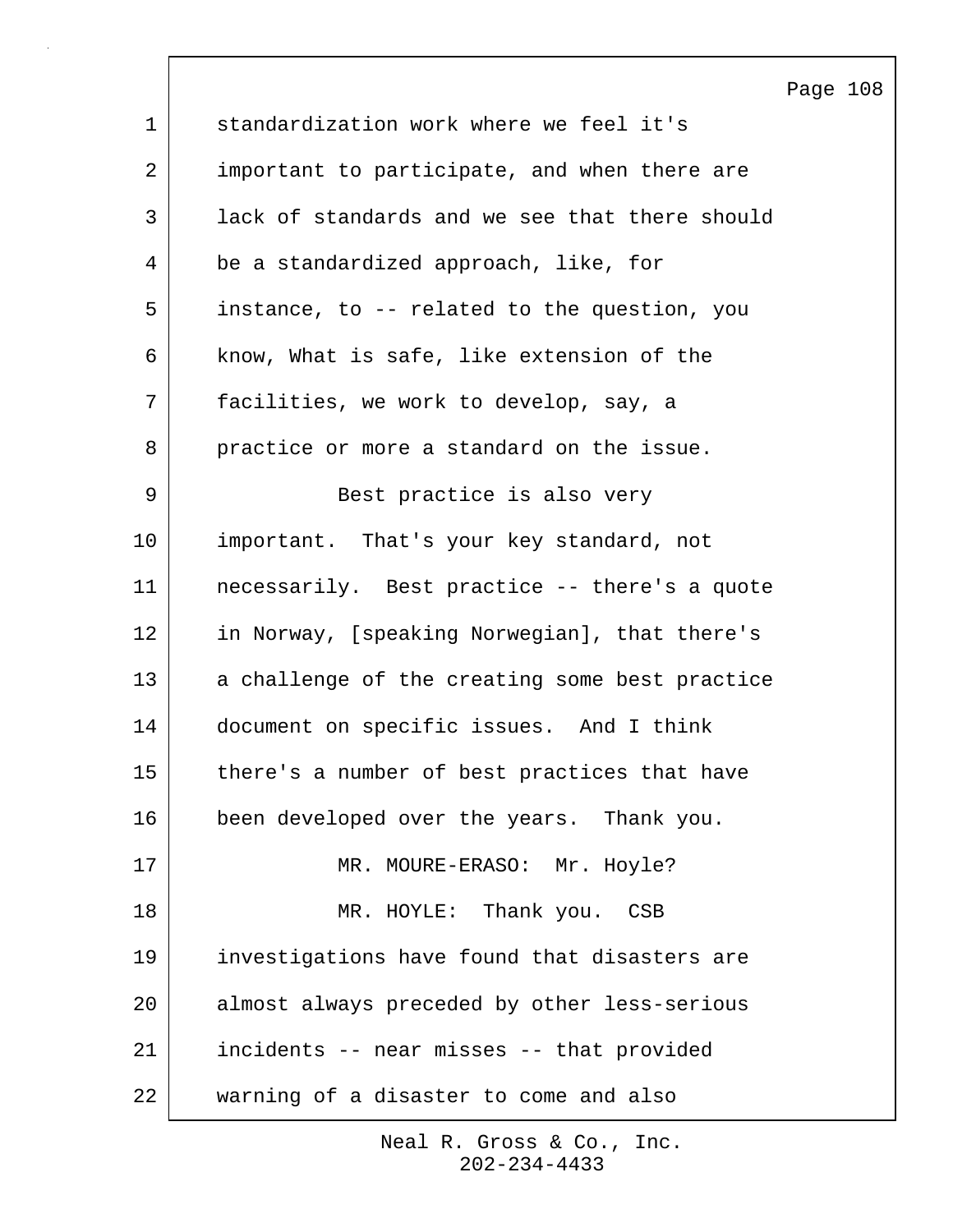1 provided the opportunity to prevent such 2 disasters.

3 In the U.S. safety regulatory regime 4 there's no duty to learn lessons from serious 5 incidents and there's no duty to share lessons 6 with other companies from your incidents and 7 | there's no duty to change operations or 8 improve operations based on the lessons of 9 incidents. How does your regulatory regimes 10 address this problem?

11 MR. WHEWELL: In the UK similarly, 12 there's no specific requirement to learn from 13 incidents. But as far as we're concerned, a 14 management system that doesn't include an 15 ability to learn from incidents is not 16 adequate. So we tackle it in terms of whether 17 the management system is adequate. 18 That having been said, we spend 19 considerable amount of time pressing the

20 industry to share data between companies and 21 indeed, making sure wherever possible that 22 even within companies they're sharing data.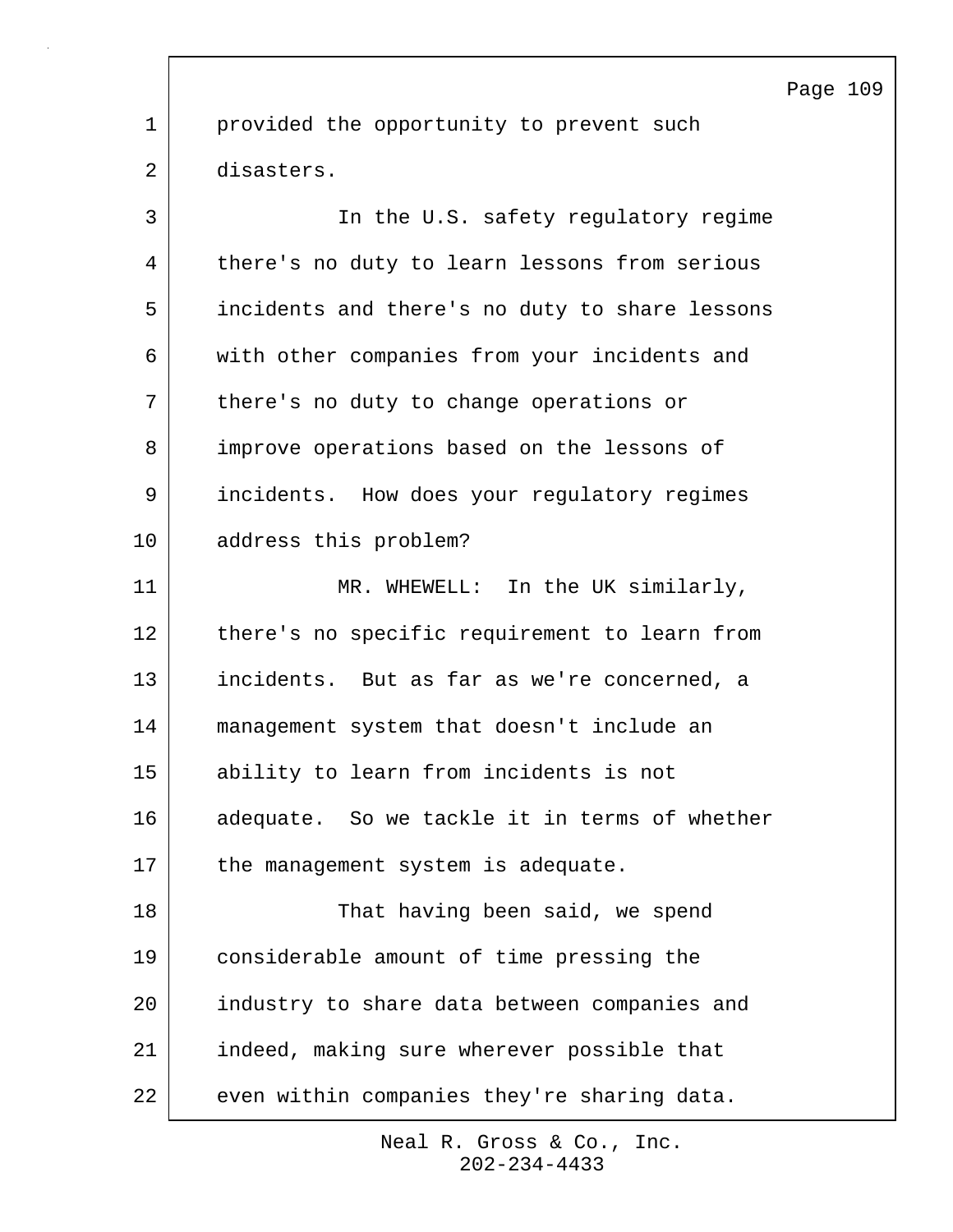Page 110 1 The oil industry is -- does seem to 2 have particular difficulties in sharing 3 information even on something as critical as 4 safety. I found it over many years a mystery 5 as to why something as simple as safety isn't 6 shared. There's no great commercial advantage 7 in not sharing safety data. 8 | The UK we persuaded the trade 9 association to set up an accident database for 10 | sharing information. And that is populated 11 and can be accessed by companies. And we've 12 also moved in recent years to more active 13 sharing without our safety forum that we 14 operate with the industry, trade unions and 15 HSE where if there are incidents where it's 16 felt lessons can be learned these are shared 17 in open forum and actually published on the 18 site. And that's the set changing safety site 19 for UK companies. 20 and there is a considerable amount 21 of information on there about incidents that 22 have occurred and also, sharing good and best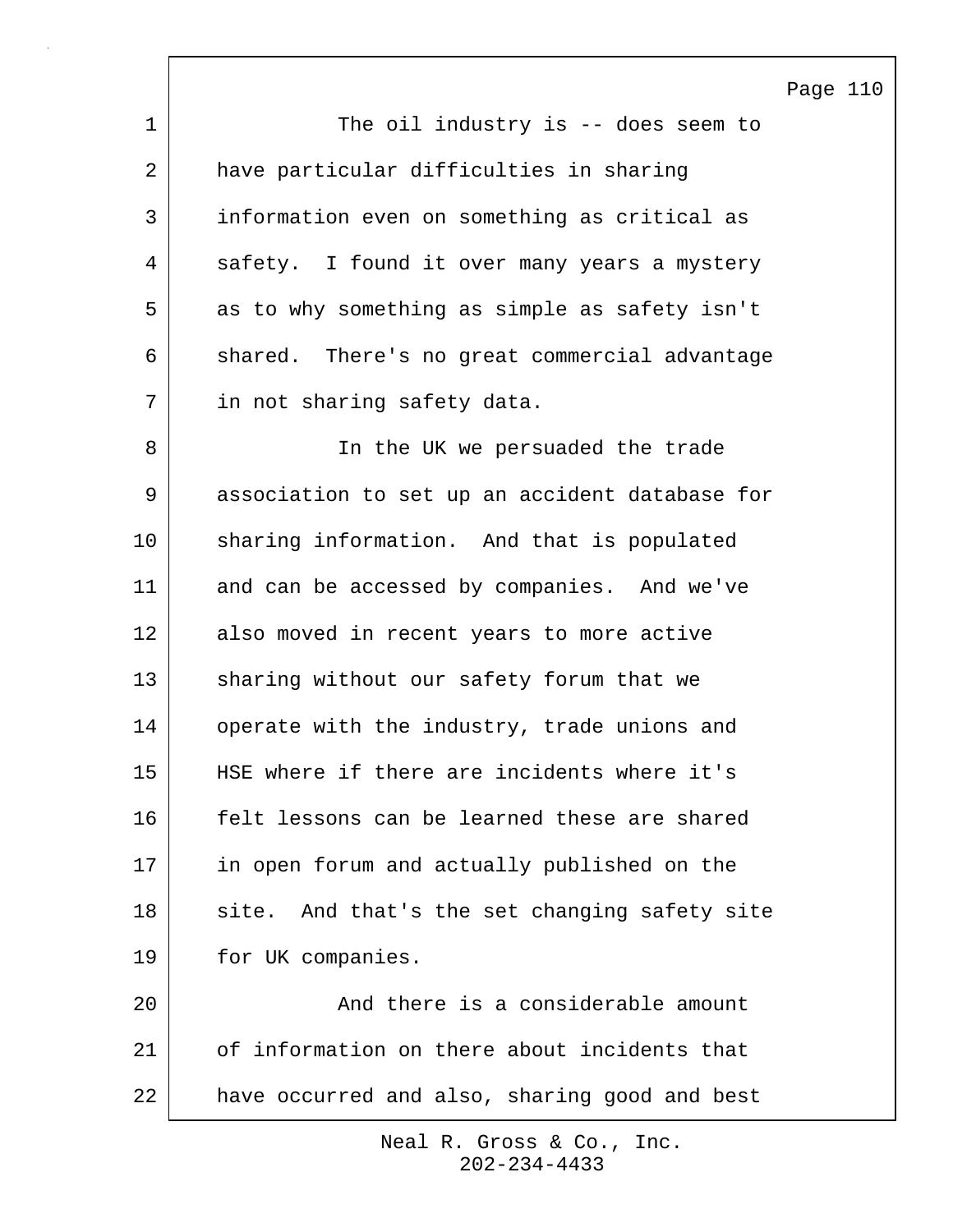Page 111 1 | practice. In other words, where people have 2 solved safety problems, they've put those on 3 the site. But I won't pretend that that site 4 is comprehensive or we've solved the problem 5 of actually getting really good sharing of 6 information in the UK. 7 MR. CLEGG: The lawyers do not like 8 their companies sharing accident, incident 9 | safety data. It's a big impediment. 10 | The Australia, though, we can require 11 the company to issue a safety log. If they're 12 hesitant and delay or it's inadequate, then 13 the regulator will issue its own safety log. 14 Their main trade association, APPEA, also 15 maintains a database similar to the one that 16 Ian has described in the UK. But again, that 17 is not comprehensive. 18 | But this is another major role for 19 | the regulator. We pan the whole of the world 20 for significant events, be they onshore and 21 offshore and we share the learnings from those 22 events with the industry ourselves. We do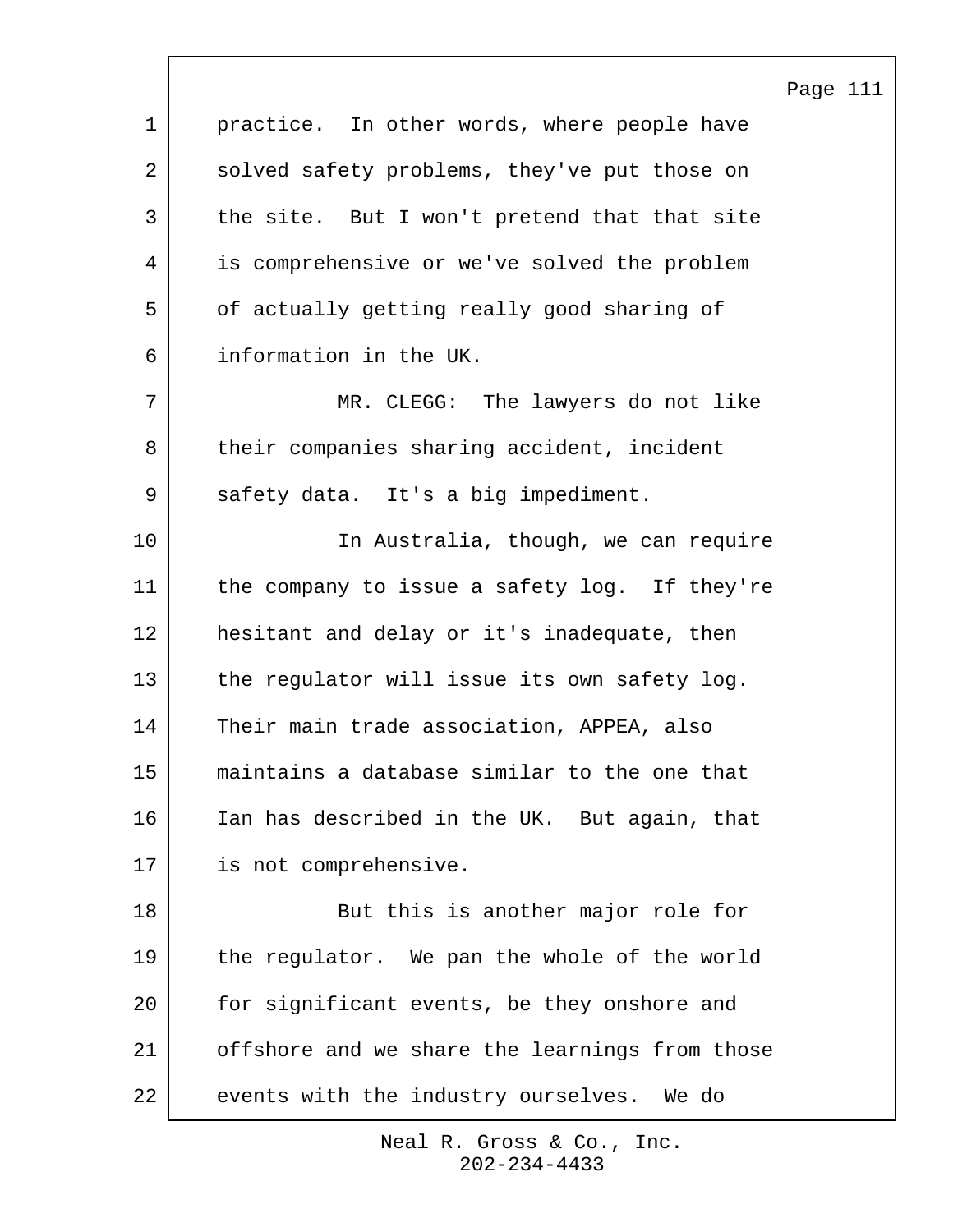Page 112

1 that on a one-to-one basis.

| $\overline{2}$ | But we also do it through the --               |
|----------------|------------------------------------------------|
| 3              | what we know as the CO's Newsletter, which     |
| 4              | comes out monthly. And there we share issues,  |
| 5              | our topical issues of the day which cover the  |
| 6              | Australian industry. And, as I say, it also    |
| 7              | reviews what's happened internationally and    |
| 8              | what the learnings are and we put in place the |
| 9              | links for the industry to access that          |
| 10             | information.                                   |
| 11             | When we go out on our inspections or           |
| 12             | we deal with management back in the office, we |
| 13             | will review those learnings and ask how the    |
| 14             | industry or the company is responding to them. |
| 15             | MR. MOURE-ERASO: Thank you.                    |
| 16             | Mr. Ognedal?                                   |
| 17             | MR. OGNEDAL: Yes. In Norway, you               |
| 18             | know, everything that is not a company secret  |
| 19             | nor information about an individual is         |
| 20             | basically public. So everything, for           |
| 21             | instance, we as the regulator do is available  |
| 22             | to everybody.                                  |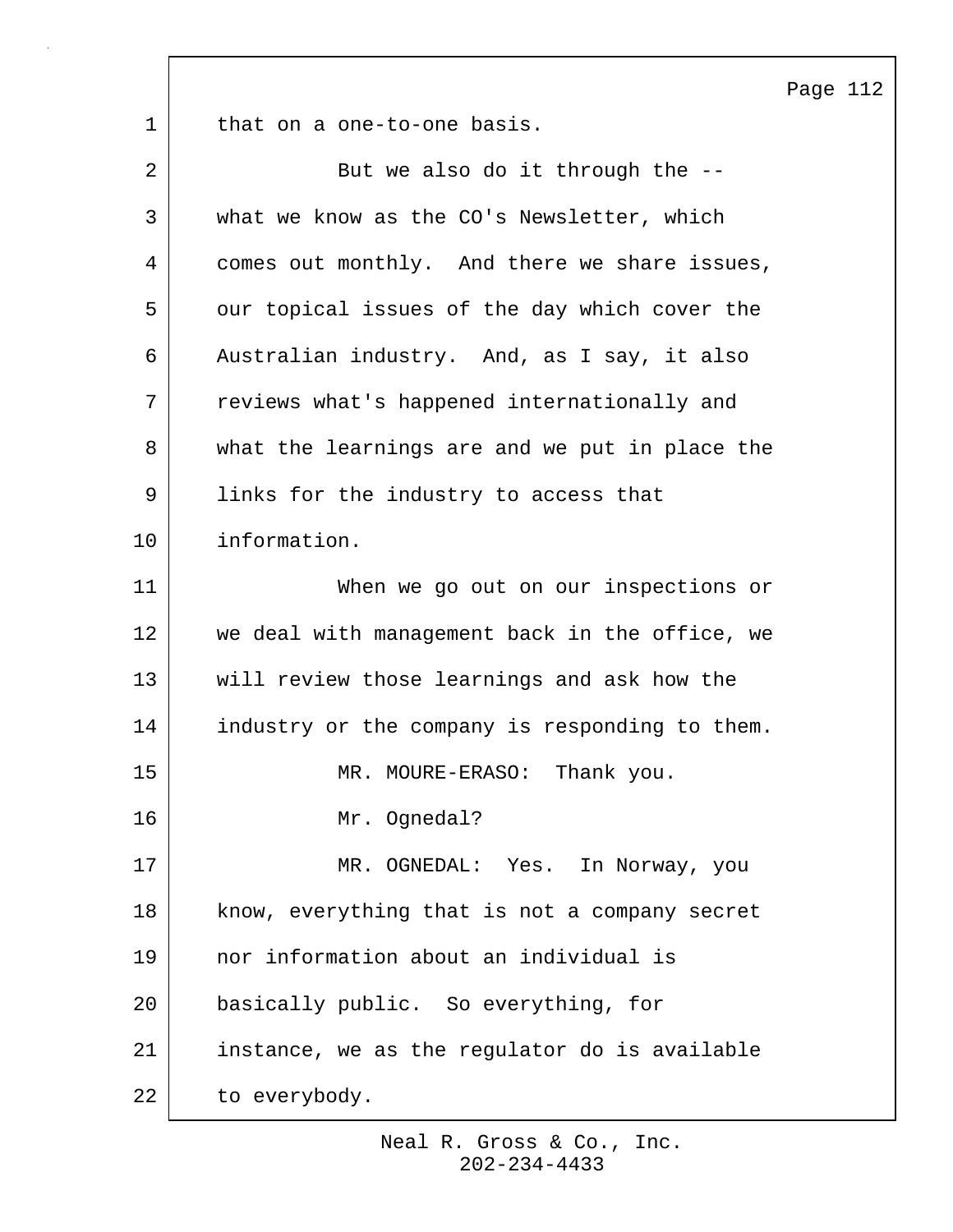1 and we actively put all our 2 | supervisors' report, investigation reports 3 onto our web site. And there -- that is --4 | the purpose of all of that is simply to give 5 to the industry and other people information 6 about what we have found and thereby 7 participate in sharing. 8 | The safety program, for instance, 9 where the three parties meet together, we 10 present always the serious incidents that have 11 happened since the last meeting. And the 12 industry will be -- operations organization in 13 Norway, they have now digested reports from 14 off of well control that they -- well, they 15 are sharing that between the members, and they 16 use it as sort of a training facility, 17 facilitate training in a way, because they 18 present it in such a way, ask questions, what 19 should have been done that wasn't done, and 20 they also indicate the possible answers once 21 you get out in the chain of industry. 22 | So it's very open, so information is

> 202-234-4433 Neal R. Gross & Co., Inc.

## Page 113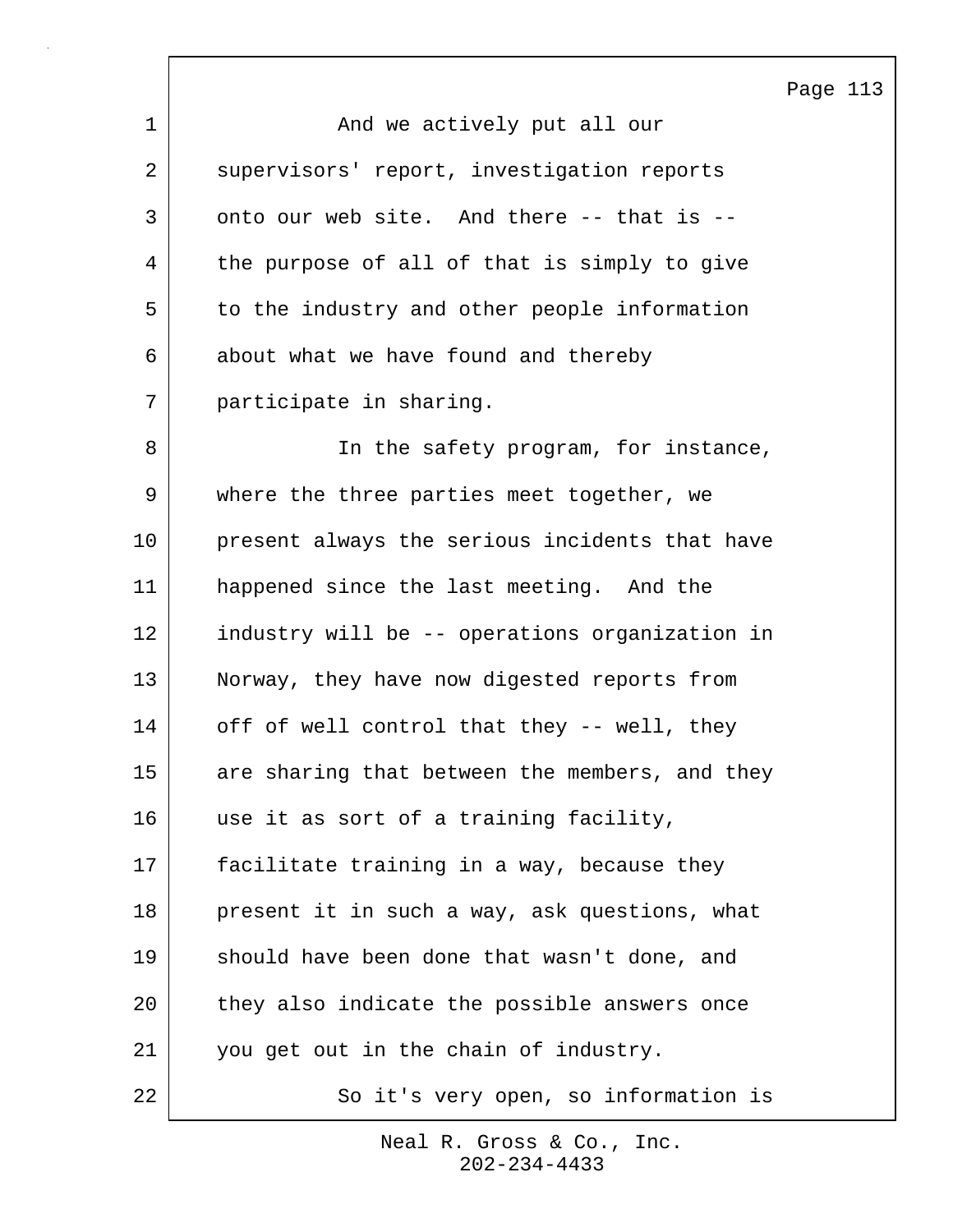|             |                                                | Page |
|-------------|------------------------------------------------|------|
| $\mathbf 1$ | available to everybody. And the trick is that  |      |
| 2           | the people should be apprised about all of it  |      |
| 3           | and ask the question, What can we learn from   |      |
| 4           | these reports and this information?            |      |
| 5           | MR. MOURE-ERASO: Thank you.                    |      |
| 6           | Mr. Tillema?                                   |      |
| 7           | MR. TILLEMA: Yes. Thank you. One               |      |
| 8           | of the areas I'm -- I have a lot of passion    |      |
| 9           | around is the idea of continuous improvement,  |      |
| 10          | which I was pleased to hear got mentioned a    |      |
| 11          | few times today. So I guess my question would  |      |
| 12          | be when a company goes out and assesses a      |      |
| 13          | hazard and they come up with a safety case to  |      |
| 14          | identify how that hazard's going to be         |      |
| 15          | mitigated and if you're using industry         |      |
| 16          | standards as the model to determine if you're  |      |
| 17          | as low as reasonably practical, how does that  |      |
| 18          | standard -- if it stays flat -- how is that    |      |
| 19          | going to drive continuous improvement. So why  |      |
| 20          | wouldn't the idea of when you renew a safety   |      |
| 21          | case requiring reduced risk or raising the bar |      |
| 22          | for performance, how do you address that?      |      |

 $\sqrt{ }$ 

114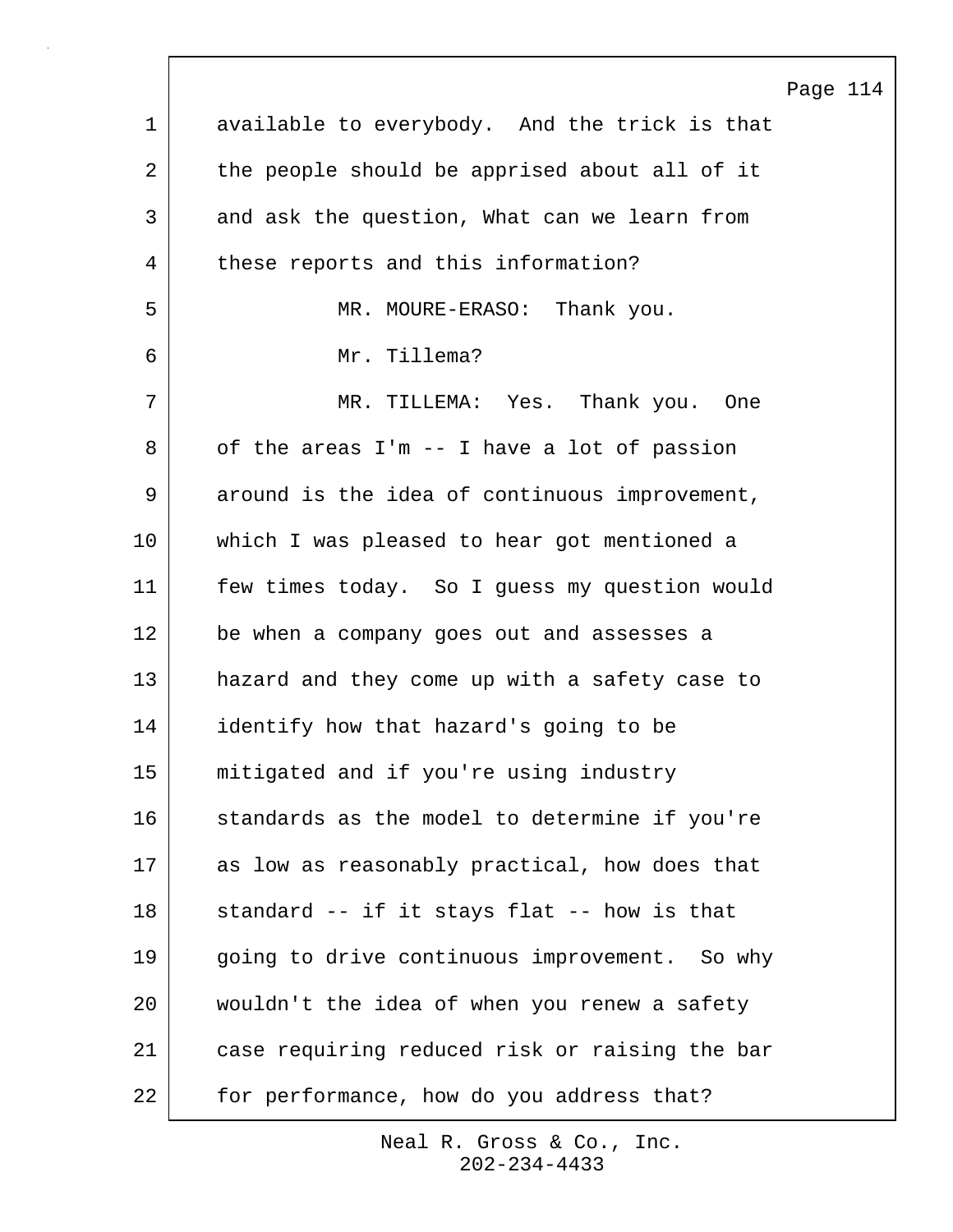|              |                                                | Page 115 |  |
|--------------|------------------------------------------------|----------|--|
| $\mathbf{1}$ | MR. CLEGG: I can answer on behalf              |          |  |
| 2            | of Australia. I really do need to reenforce    |          |  |
| 3            | the point that codes and standards is the      |          |  |
| 4            | baseline and not the only line. On top of      |          |  |
| 5            | that there is good practice, engineering       |          |  |
| 6            | judgment, qualitative risk assessment,         |          |  |
| 7            | quantitative risk assessment, company values   |          |  |
| 8            | and societal values.                           |          |  |
| 9            | Now, we expect to see an application           |          |  |
| 10           | of all of those. And, in fact, you can test    |          |  |
| 11           | really whether a company seriously believes in |          |  |
| 12           | continuous improvement by seeing how it        |          |  |
| 13           | contributes to society in those areas.         |          |  |
| 14           | Is it open? Is it transparent?                 |          |  |
| 15           | Does it share? Does it send representatives    |          |  |
| 16           | to standards-making bodies? And is it open     |          |  |
| 17           | with the regulator? And does it take part in   |          |  |
| 18           | producing technical papers for discussion and  |          |  |
| 19           | improvement within the industry and worldwide? |          |  |
| 20           | So you can get a feel for the company like     |          |  |
| 21           | that by applying various tests.                |          |  |
| 22           | But there a regulatory requirement             |          |  |

 $\sqrt{ }$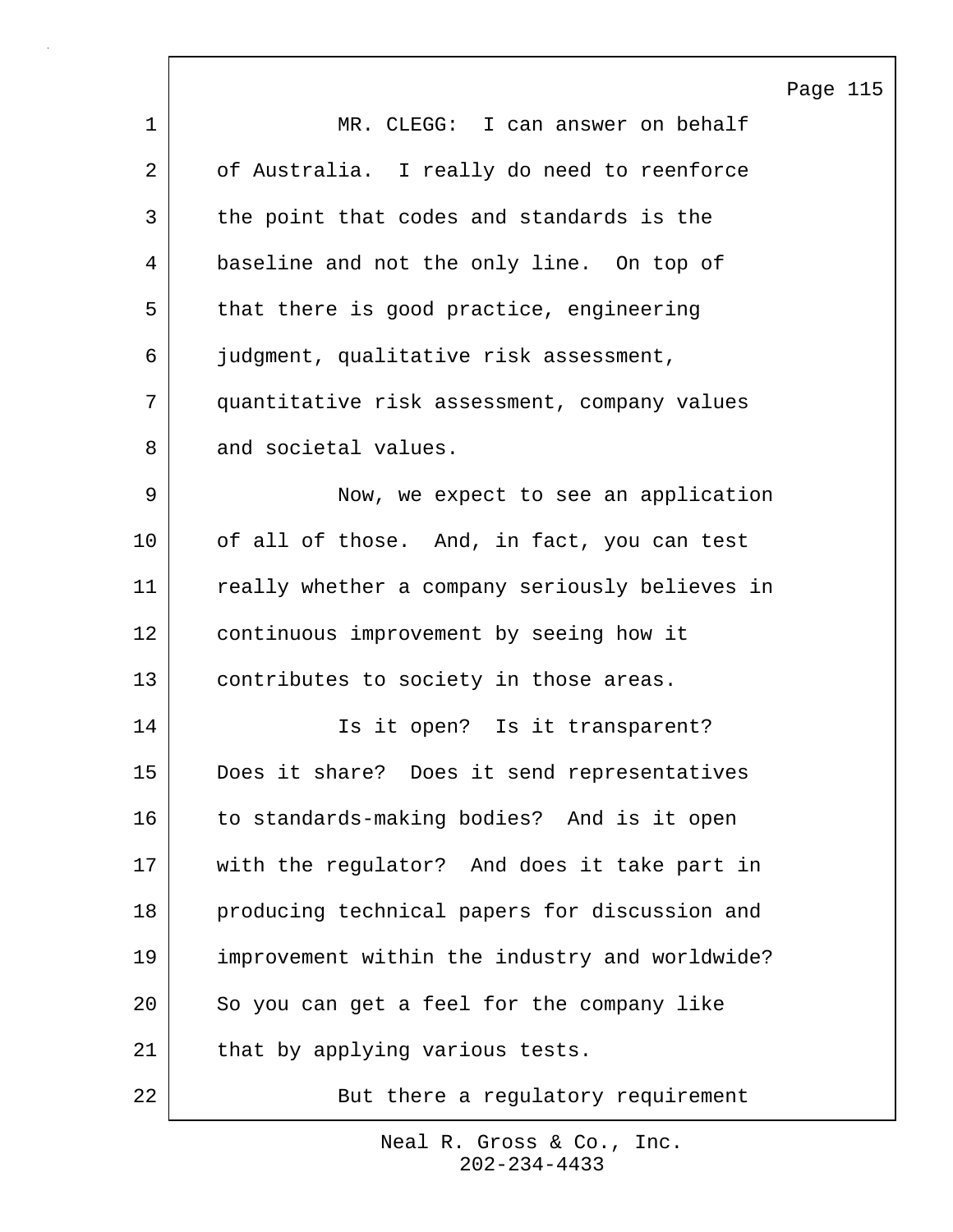|             |                                                | Page 116 |  |
|-------------|------------------------------------------------|----------|--|
| $\mathbf 1$ | which supports all that, which is that the     |          |  |
| 2           | safety management system must be properly      |          |  |
| 3           | implemented, and it must include facilities    |          |  |
| 4           | and ways of obtaining continuous improvement.  |          |  |
| 5           | So it's underpinned by regulatory requirement. |          |  |
| 6           | MR. TILLEMA: And does that system              |          |  |
| 7           | ensure that ten years from now these risks     |          |  |
| 8           | will be lower than they are now?               |          |  |
| 9           | MR. CLEGG: It certainly provides               |          |  |
| 10          | the basis for moving in that direction where   |          |  |
| 11          | prescription would not.                        |          |  |
| 12          | MR. TILLEMA: Thank you.                        |          |  |
| 13          | MR. MOURE-ERASO: Mr. Ognedal?                  |          |  |
| 14          | MR. OGNEDAL: I think, you know, the            |          |  |
| 15          | situation is that some of the standards, they  |          |  |
| 16          | are not being maintained as properly as they   |          |  |
| 17          | should be, so that's a problem there.          |          |  |
| 18          | And we may compensate for that by              |          |  |
| 19          | addressing issues in our guidance, and what we |          |  |
| 20          | try also to do is to be on top of everyone and |          |  |
| 21          | remove standards from the guidance. If they    |          |  |
| 22          | are getting too old or experience shows that   |          |  |

 $\Gamma$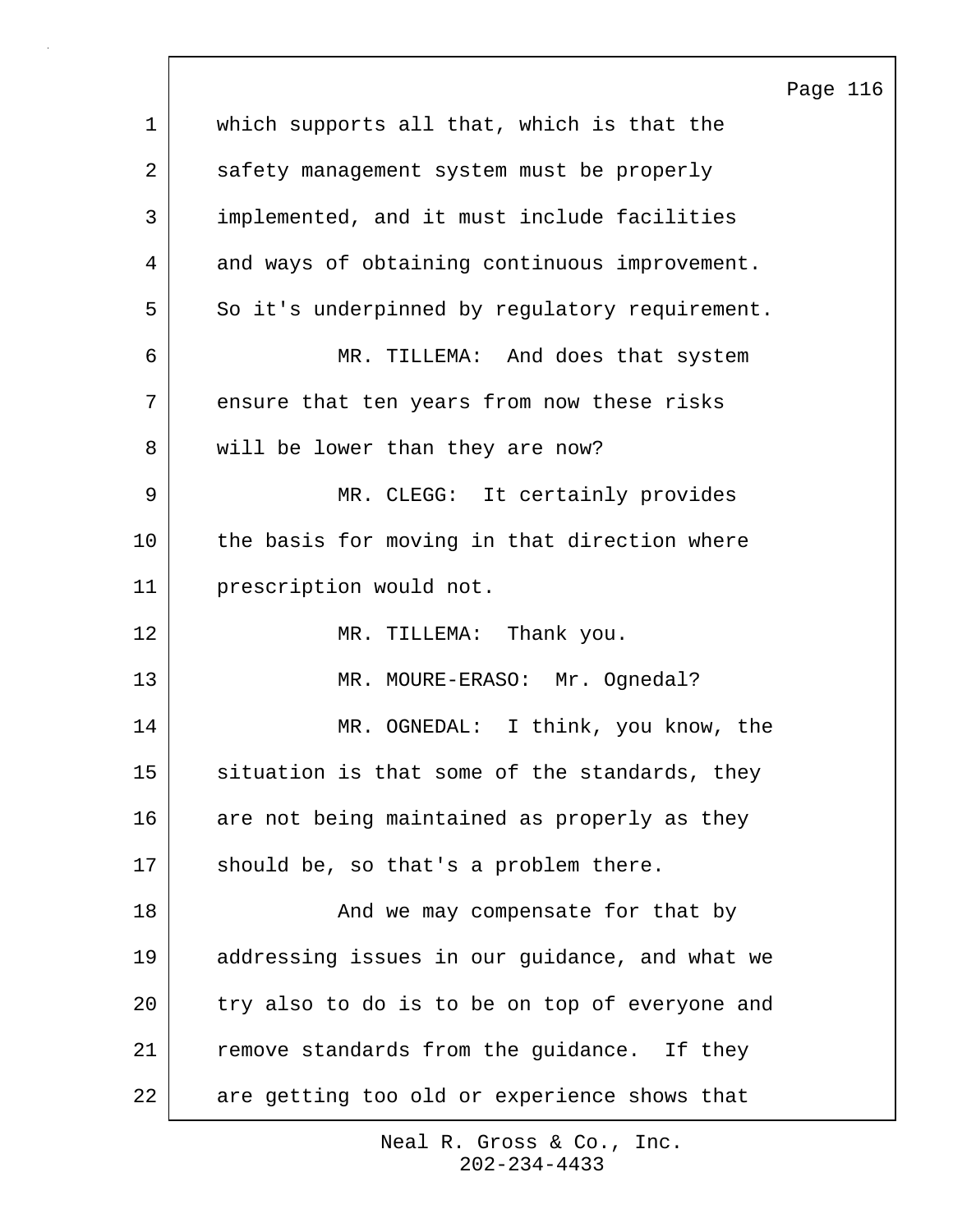|             |                                                | Page 117 |  |
|-------------|------------------------------------------------|----------|--|
| $\mathbf 1$ | they are not achieving the safety record we    |          |  |
| 2           | are after, we can take them off the list of    |          |  |
| 3           | acceptable standards. And that happens.        |          |  |
| 4           | And there's a challenge there                  |          |  |
| 5           | related to this, because there are many        |          |  |
| 6           | accidents in the petroleum industry. And       |          |  |
| 7           | though many of these accidents are old         |          |  |
| 8           | equipment -- they look at standards            |          |  |
| 9           | differently. And operators, as has been        |          |  |
| 10          | mentioned by John and Ian, have the duty of    |          |  |
| 11          | seeking continuous improvement. And that       |          |  |
| 12          | means that they cannot be static when it comes |          |  |
| 13          | to the use of standards. They have to do a     |          |  |
| 14          | little bit more than that. Thank you.          |          |  |
| 15          | MR. MOURE-ERASO: Thank you.                    |          |  |
| 16          | Mr. Whewell?                                   |          |  |
| 17          | MR. WHEWELL: Yes. I probably can't             |          |  |
| 18          | add a great deal to those comments, as John as |          |  |
| 19          | set out. I think that in answering your        |          |  |
| 20          | question in ten years time how confident are   |          |  |
| 21          | we that standards will be better in a goal-    |          |  |
| 22          | setting regime than in a standards-based       |          |  |

 $\sqrt{ }$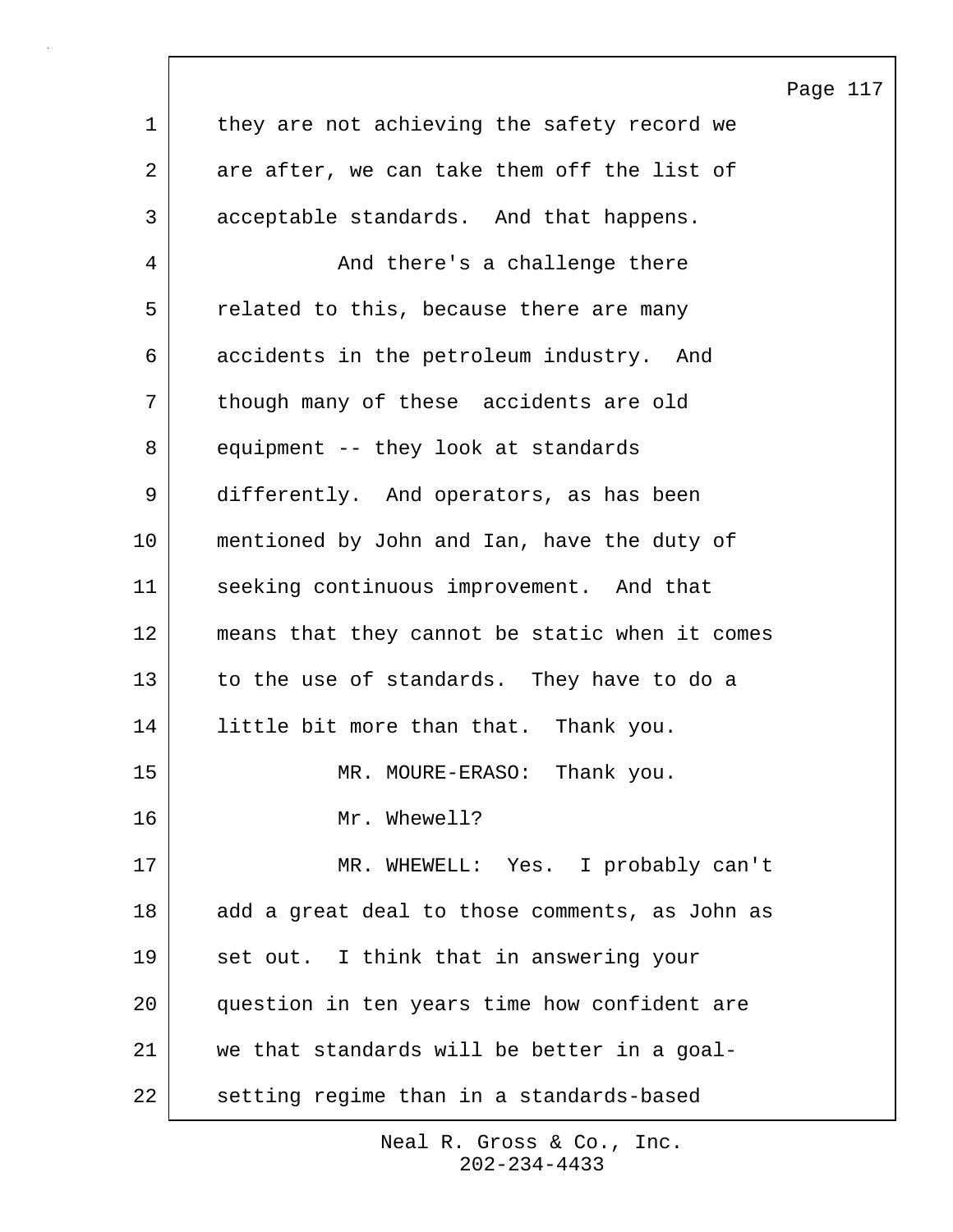|                |                                                | Page 118 |  |
|----------------|------------------------------------------------|----------|--|
| $\mathbf 1$    | prescription regime, I'm absolutely confident, |          |  |
| $\overline{a}$ | because I know the changes that have taken     |          |  |
| 3              | place in the North Sea as a result of the      |          |  |
| 4              | regulator pressing for improvements that have  |          |  |
| 5              | been identified in good practice in companies  |          |  |
| 6              | developing improved ways of achieving the      |          |  |
| 7              | objectives and making it clear that our        |          |  |
| 8              | expectation of the regulator is as a regulator |          |  |
| 9              | that other people will adopt those             |          |  |
| 10             | improvements progressively on the cost-benefit |          |  |
| 11             | basis.                                         |          |  |
| 12             | So I've seen considerable                      |          |  |
| 13             | improvements. And certainly, I mean, control   |          |  |
| 14             | of drill flow equipment is a good example --   |          |  |
| 15             | better automation and so on -- that is partly  |          |  |
| 16             | driven by economics but nonetheless, wouldn't  |          |  |
| 17             | have taken place if we hadn't had the          |          |  |
| 18             | legislation to require -- to the continue      |          |  |
| 19             | improvement approach to require companies to   |          |  |
| 20             | progressively upgrade their equipment and take |          |  |
| 21             | advantage of the knowledge of improved         |          |  |
| 22             | approaches.                                    |          |  |

 $\Gamma$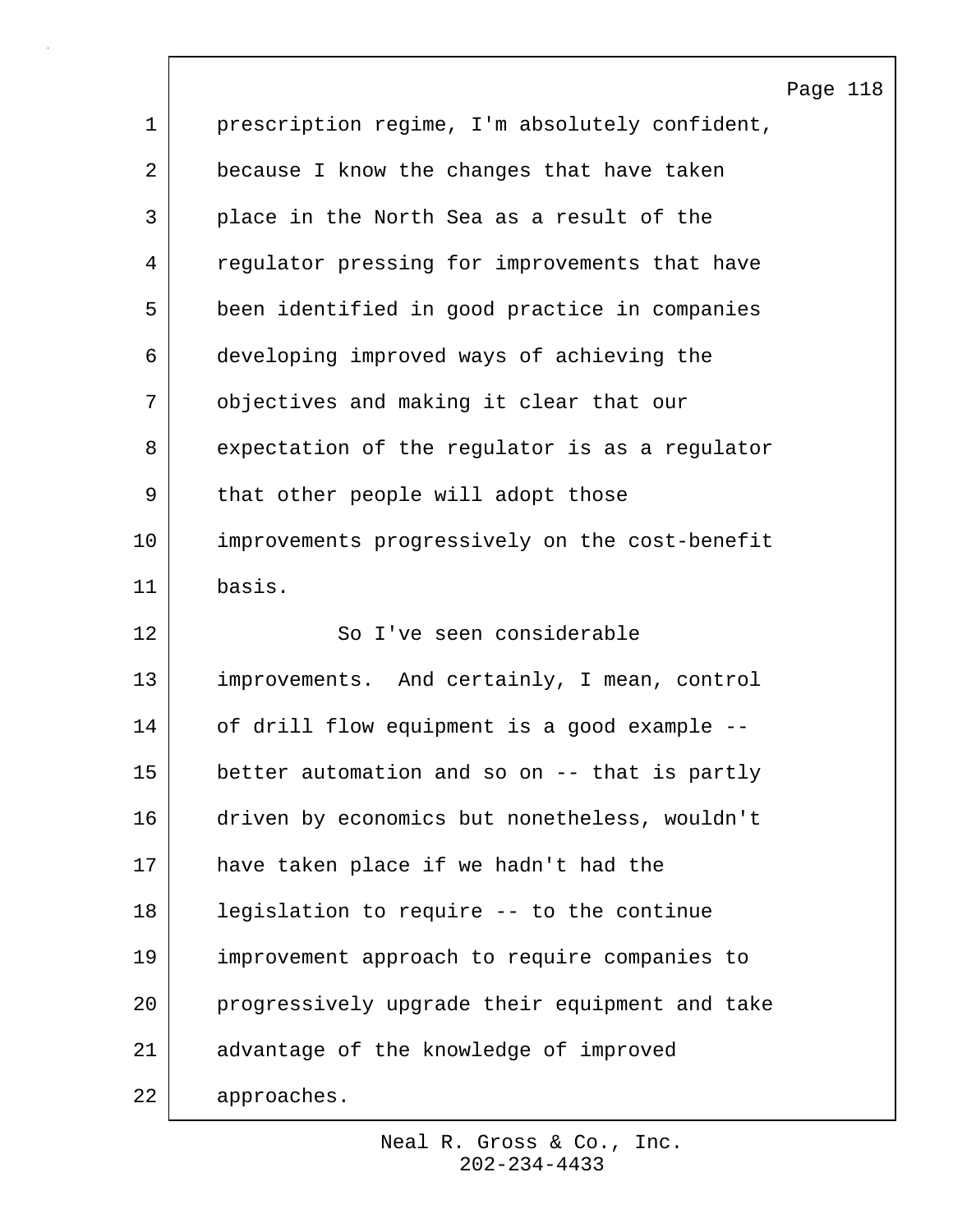|              |                                                | Page 119 |  |
|--------------|------------------------------------------------|----------|--|
| 1            | MR. TILLEMA: Thank you.                        |          |  |
| 2            | MR. MOURE-ERASO: Dr. MacKenzie?                |          |  |
| $\mathsf{3}$ | DR. MacKENZIE: Recognizing the                 |          |  |
| 4            | time, I'll just have a quick question for the  |          |  |
| 5            | panelists regarding personnel resources you    |          |  |
| 6            | spoke a little bit about. I'm interested to    |          |  |
| 7            | hear from you about the number of inspectors   |          |  |
| 8            | required to conduct a thorough inspection of   |          |  |
| 9            | a drilling rig. There's a September 1 letter   |          |  |
| 10           | to the Secretary of Interior regarding a       |          |  |
| 11           | review by an oversight committee of MMS -- the |          |  |
| 12           | former MMS -- and BOEMRE. And one of the       |          |  |
| 13           | major issues they pointed to was a lack of     |          |  |
| 14           | resources, a lack of personnel where they only |          |  |
| 15           | had one inspector able to do an inspection     |          |  |
| 16           | sometimes and then the difficulties of being   |          |  |
| 17           | able to look at every rig. And I was just      |          |  |
| 18           | wondering if you could speak to that very      |          |  |
| 19           | quickly.                                       |          |  |
| 20           | MR. WHEWELL: Yes, briefly. I mean,             |          |  |
| 21           | certainly, in terms of our audit or primary    |          |  |
| 22           | interventions they would usually be carried    |          |  |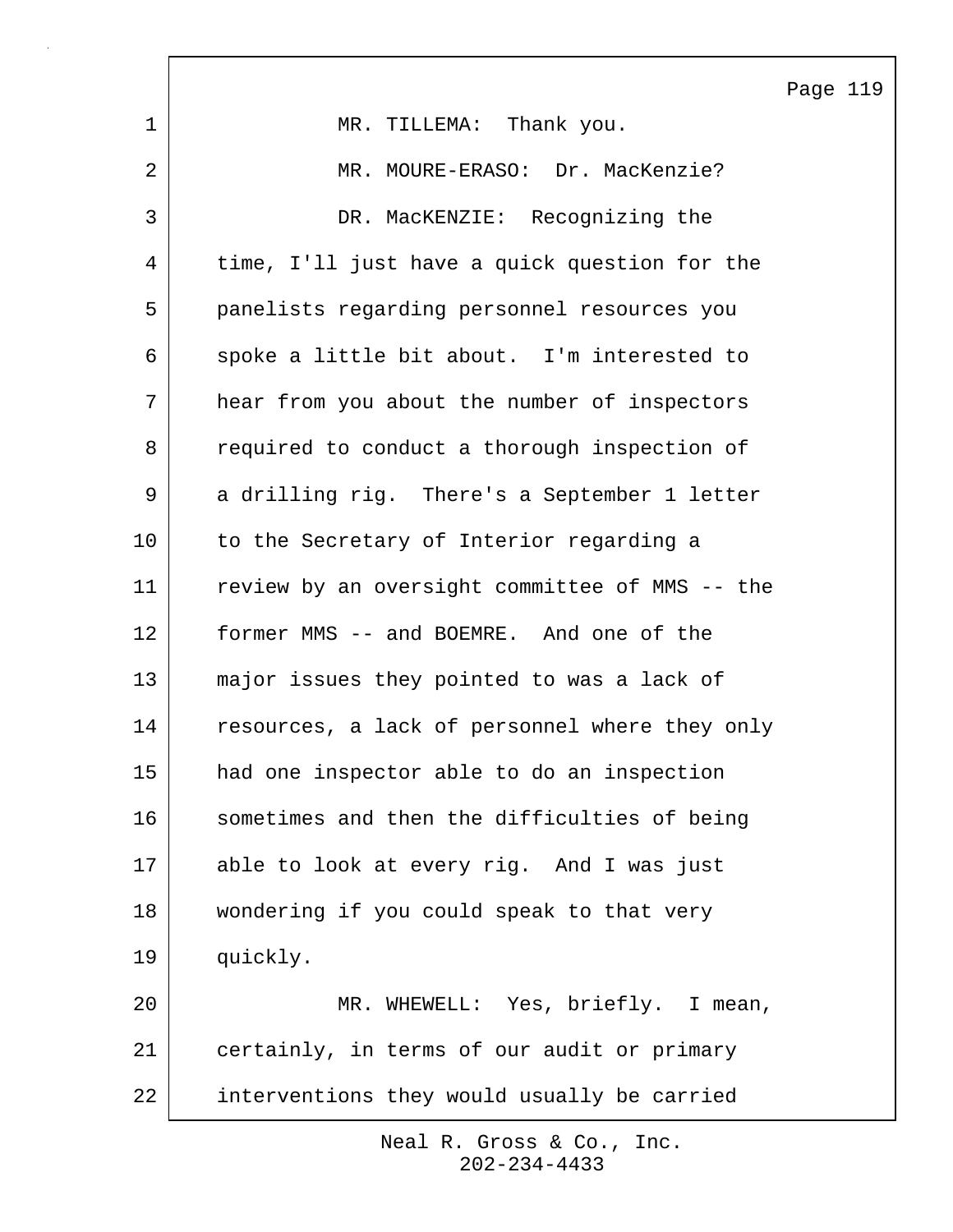|             | Page 120                                       |
|-------------|------------------------------------------------|
| $\mathbf 1$ | out on the basis of the risk analysis of where |
| 2           | we put our resources for that intervention.    |
| 3           | Which means you can't do everything. You've    |
| 4           | got to target.                                 |
| 5           | But what we would do is we would               |
| 6           | probably have a three-day inspection with      |
| 7           | three to four inspectors in various            |
| 8           | disciplines with areas identified prior to the |
| 9           | visit as being a priority and needing review   |
| 10          | and needing to be properly looked at. And      |
| 11          | that visit would then be carried out fairly    |
| 12          | comprehensively, picking up additional items   |
| 13          | on routes and talking to the offshore          |
| 14          | workforce, which as John has said, is a        |
| 15          | primary source of information for us. And      |
| 16          | feeding back on that. So it's that level of    |
| 17          | intervention.                                  |
| 18          | But I won't pretend that will deal             |
| 19          | with everything all in one go. And that's the  |
| 20          | value of the safety case. It enables you to    |
| 21          | identify and prioritize some of the key areas  |
| 22          | where if the risks are not properly controlled |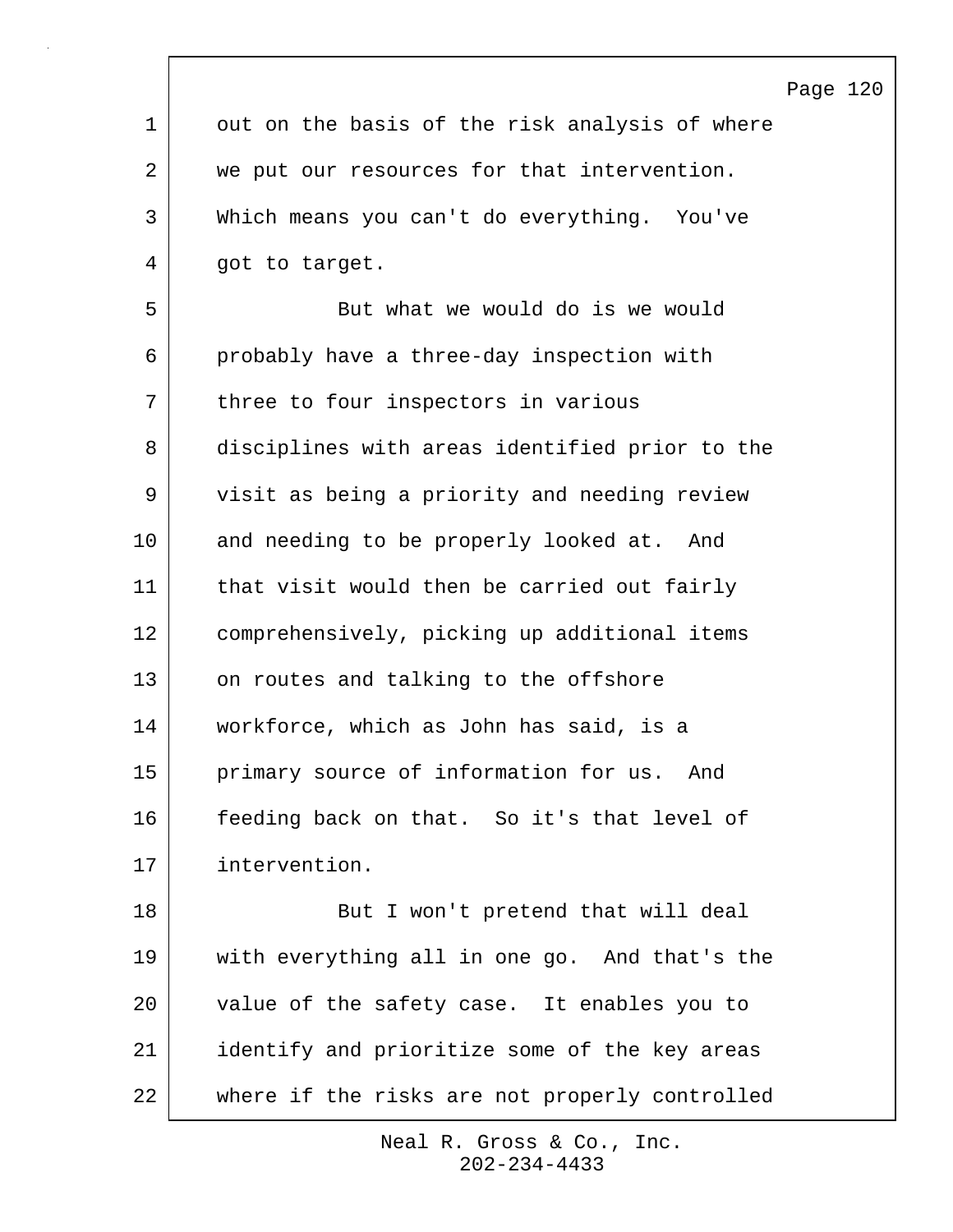Page 121 1 on that particular installation there may be 2 a higher risk and therefore, that we can bring 3 in the specialists who've identified that as 4 a result of their assessment of the safety 5 case. And then they can look into that and 6 satisfy themselves that the risk controls are 7 as stated in the case. 8 MR. CLEGG: In Australia it's 9 identical situation. But there are certain 10 elements I'd just like to share with you. We 11 don't go offshore unannounced. And, in fact, 12 we make a positive move to involve onshore 13 management in what we're going to do. So we 14 use the safety case. We brief ourselves on 15 what's in there and what the main issues are 16 and how the management believe they control 17 | those. We will then, prior to a visit, select 18 a few of those and we'll share those with 19 senior management and ask for a meeting with 20 them and ask them to present at that meeting 21 | those managers who've had an input to those 22 areas of the safety case.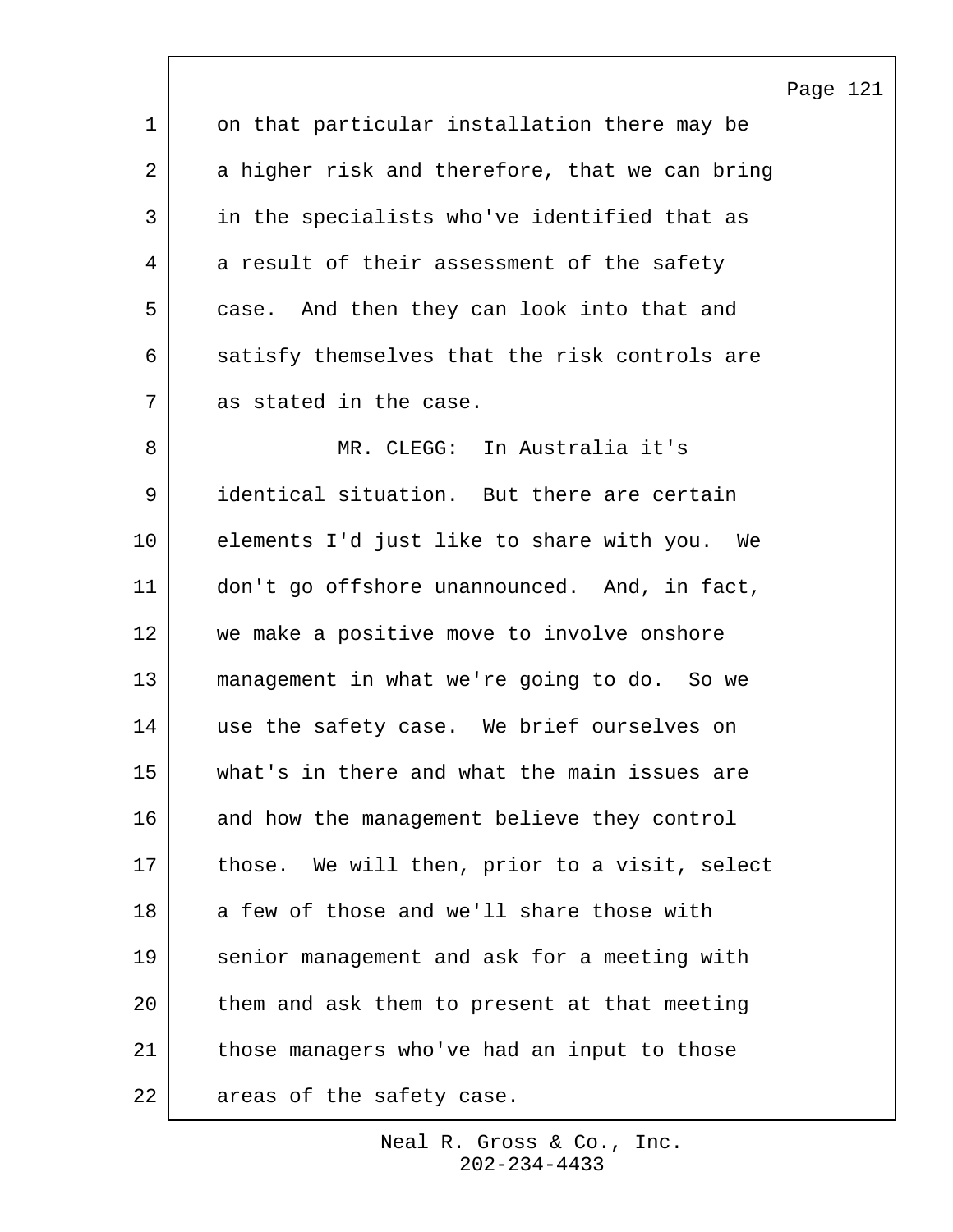Page 122

|    |                                                | Ρā |
|----|------------------------------------------------|----|
| 1  | DR. MacKENZIE: Do you --                       |    |
| 2  | MR. CLEGG: The reaction to that has            |    |
| 3  | been interesting. So suddenly they're having   |    |
| 4  | to take the safety case off the shelf.         |    |
| 5  | They're saying, Oh, the regulator is using a   |    |
| 6  | safety case, oh, heck, perhaps we ought to use |    |
| 7  | it, as well. And also, that involves in the    |    |
| 8  | offshore order for inspection.                 |    |
| 9  | Previously, I believe, under the               |    |
| 10 | regime the inspector would just go off and do  |    |
| 11 | something. And even if the management were     |    |
| 12 | aware of an inspection often they wouldn't     |    |
| 13 | be -- they would just keep their heads down    |    |
| 14 | and hope nothing came of it, but now they're   |    |
| 15 | involved in the process.                       |    |
| 16 | So then we take all that offshore              |    |
| 17 | and we audit against what the management       |    |
| 18 | thinks is going on, we audit against what is   |    |
| 19 | stated in the safety case, because they're     |    |
| 20 | sometimes a bit different. And management are  |    |
| 21 | then waiting for us to come back onshore and   |    |
| 22 | tell them how it's gone. And so they get       |    |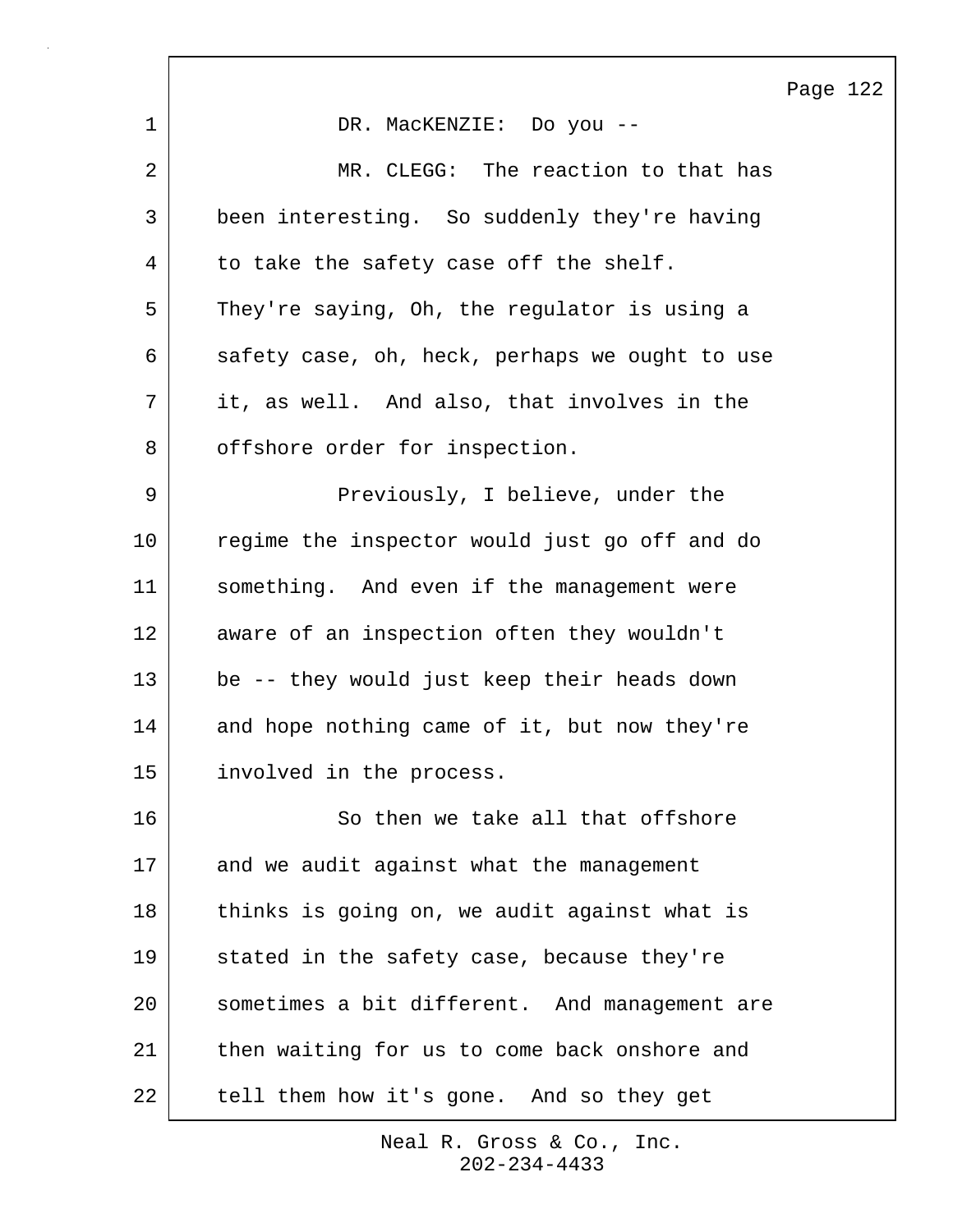|             |                                                | Page 123 |  |
|-------------|------------------------------------------------|----------|--|
| $\mathbf 1$ | involved in the process; they get some         |          |  |
| 2           | ownership of that inspection, and that is most |          |  |
| 3           | important.                                     |          |  |
| 4           | DR. MacKENZIE: Thank you.                      |          |  |
| 5           | MR. MOURE-ERASO: Mr. Ognedal?                  |          |  |
| 6           | MR. OGNEDAL: Yes. Typical audit                |          |  |
| 7           | combined with a verification, we will use a    |          |  |
| 8           | team, three, four people, that would spend a   |          |  |
| 9           | fortnight planning -- detailed planning and    |          |  |
| 10          | then go in normally to the office of the       |          |  |
| 11          | company and interview the management there, et |          |  |
| 12          | cetera.                                        |          |  |
| 13          | And then they will go offshore and             |          |  |
| 14          | may spend a couple of days, three days looking |          |  |
| 15          | at the effectiveness of the maintenance        |          |  |
| 16          | management system, as an example. And then     |          |  |
| 17          | these three, four people come back to the      |          |  |
| 18          | office and they spend normally a week creating |          |  |
| 19          | the report.                                    |          |  |
| 20          | DR. MacKENZIE: Thank you.                      |          |  |
| 21          | MR. MOURE-ERASO: Thank you.                    |          |  |
| 22          | I think that we're going to proceed,           |          |  |

 $\lceil$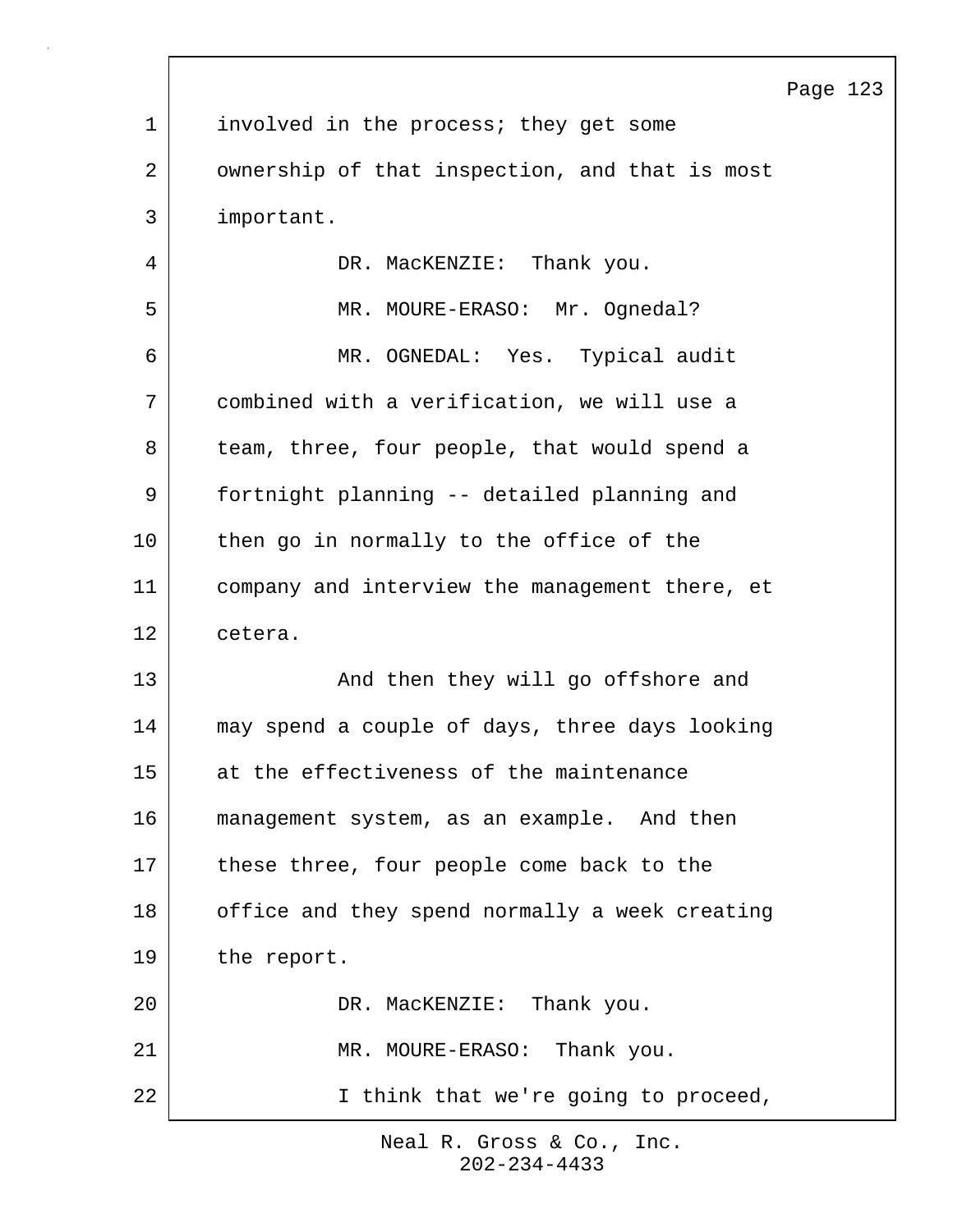1 you know, with asking the audience that if 2 they want to have questions to please put it 3 in the e-mail for us so that we can read. And 4 as I said before, we are going to have another 5 bite of the apple for the board if there is 6 somebody that needs to give a question. 7 MR. GRIFFON: Yes. I just -- this 8 is actually a follow-up to my first question, 9 | so if you can remember about 40 minutes ago. 10 | I just come back to whether the safety case 11 approach or your different regimes has 12 improved safety in offshore drilling. A 13 couple things have struck me throughout this 14 discussion.

Page 124

15 | Cone, the idea -- the notion came up 16 of the paper exercise, that it cannot become 17 just a paper exercise and be put on the shelf, 18 I think, as you said, Mr. Clegg. And I 19 certainly agree with that. And I guess the 20 other thing that I heard during earlier 21 discussions -- I forget who said it -- but in 22 | response to whether it was a more effective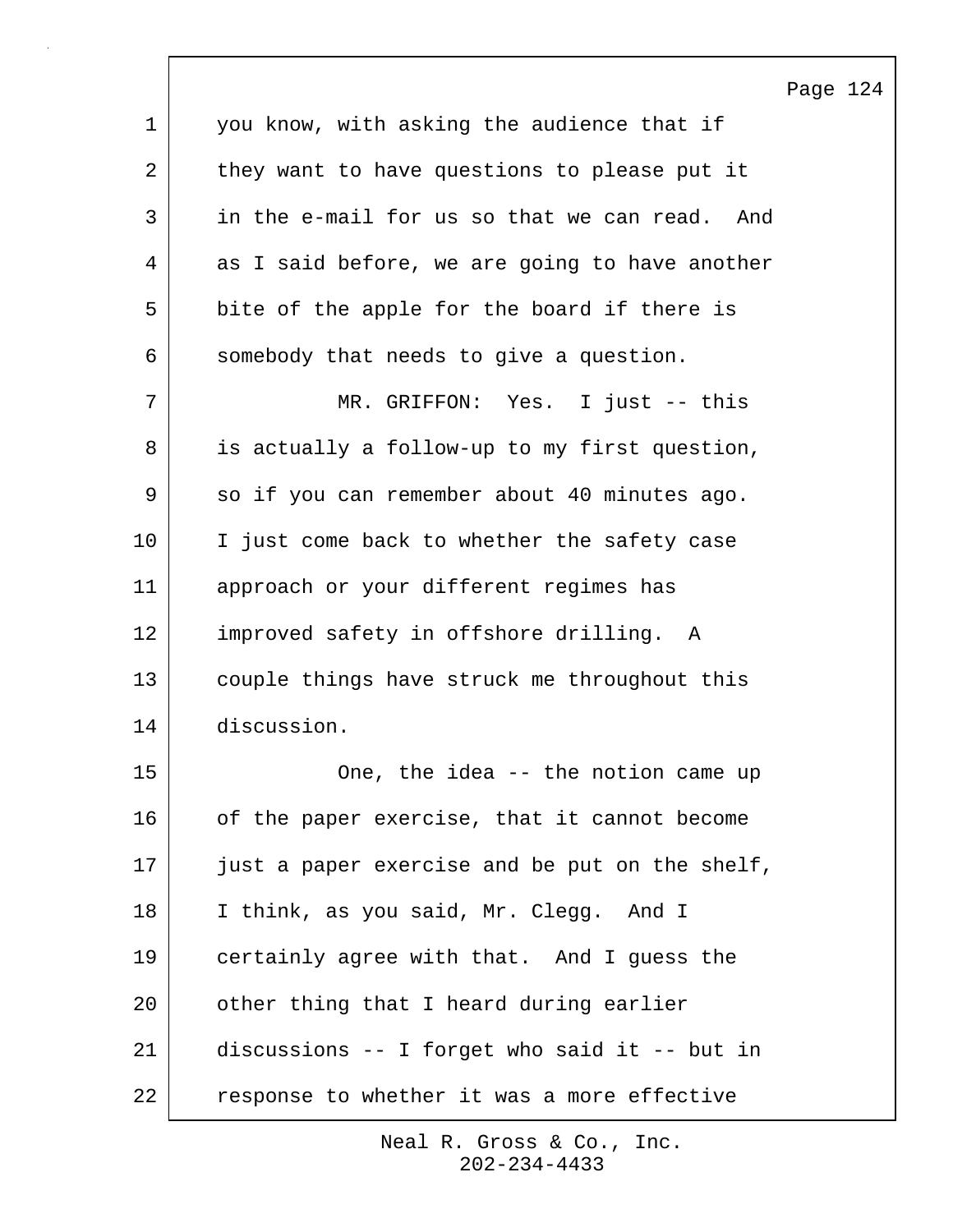|              |                                               | Page 125 |  |
|--------------|-----------------------------------------------|----------|--|
| $\mathbf{1}$ | approach, someone said that the industry felt |          |  |
| 2            | that it was working much better.              |          |  |
| 3            | And I guess my question to follow up          |          |  |
| 4            | on that is do the workers or worker           |          |  |
| 5            | representatives, unions to the extent they're |          |  |
| 6            | represented in their various countries, what  |          |  |
| 7            | is their response to the -- this sort of new  |          |  |
| 8            | approach, the safety case approach, whether   |          |  |
| 9            | it's being effectively implemented in the     |          |  |
| 10           | offshore locations.                           |          |  |
| 11           | And also, just the second part of             |          |  |
| 12           | that is what requirements do your regulations |          |  |
| 13           | have, as far as worker involvement in the     |          |  |
| 14           | planning, in the auditing and all aspects, I  |          |  |
| 15           | guess, of the safety case approach.           |          |  |
| 16           | MR. WHEWELL: I -- it's difficult to           |          |  |
| 17           | speak for the trade unions. But I can         |          |  |
| 18           | probably give you examples of where we have   |          |  |
| 19           | received considerable support from the trade  |          |  |
| 20           | unions in our approach. And that's where      |          |  |
| 21           | situations are sufficiently bad that our view |          |  |
| 22           | is that the installation isn't complying with |          |  |

 $\lceil$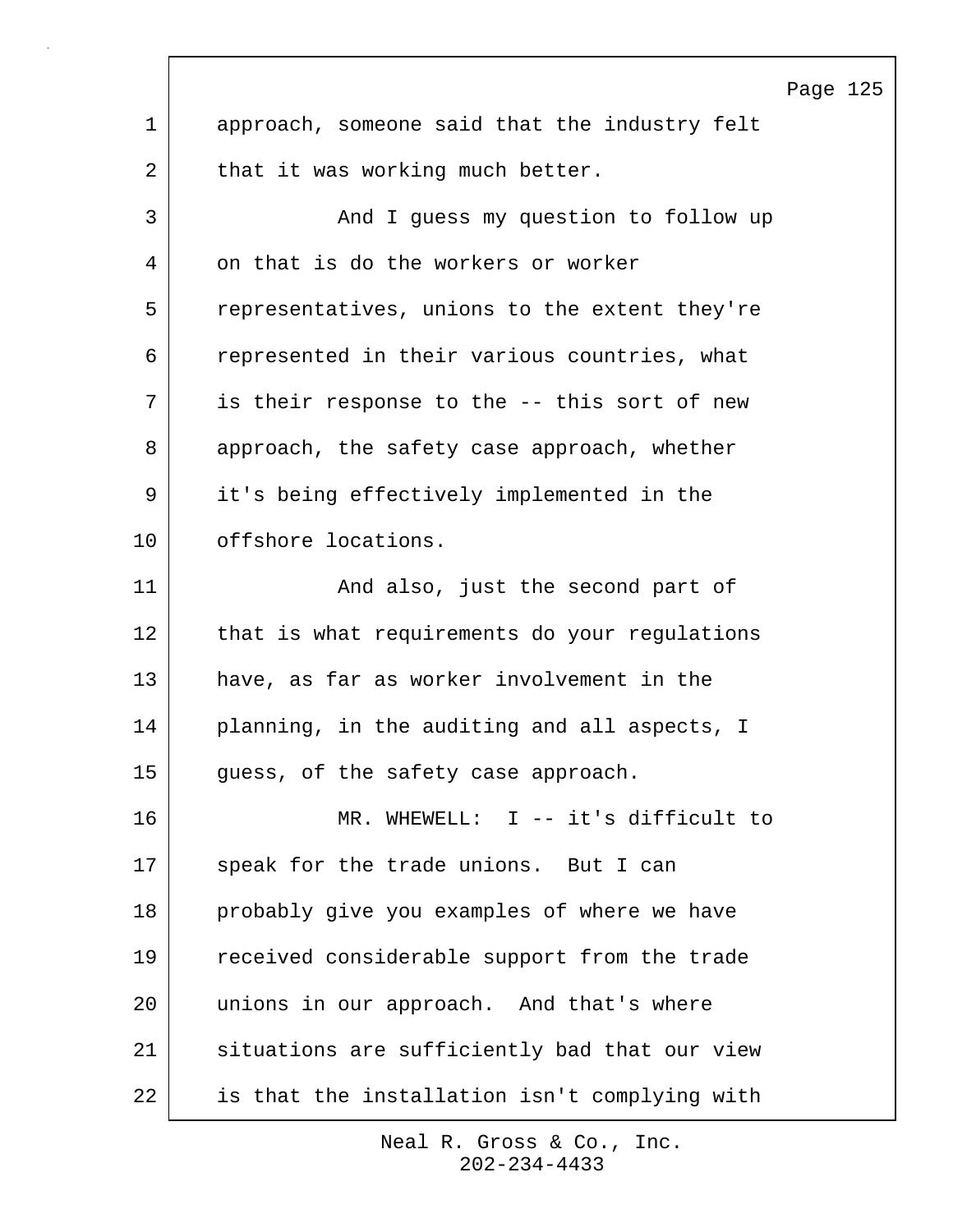|             |                                                | Page |
|-------------|------------------------------------------------|------|
| $\mathbf 1$ | its safety case which effectively means that   |      |
| 2           | they are operating illegally. The              |      |
| 3           | installation usually will shut down            |      |
| 4           | voluntarily rather than have the regulator     |      |
| 5           | shut it down, which obviously, we have the     |      |
| 6           | power to do either by withdrawing the safety   |      |
| 7           | case or issuing a prohibition notice.          |      |
| 8           | But in those circumstances -- and              |      |
| 9           | they've occurred $--$ I think that the $--$    |      |
| 10          | certainly, in the UK with our changed approach |      |
| 11          | and strengthening as a result of the updating  |      |
| 12          | of the regulations, we have been much firmer.  |      |
| 13          | And this certainly has received a lot of       |      |
| 14          | support from the trade unions that can now see |      |
| 15          | that the safety case is being used as a means  |      |
| 16          | of ensuring that safety's being properly       |      |
| 17          | managed on the installation and has clear      |      |
| 18          | evidence, in terms of the correspondence that  |      |
| 19          | they have access to in our -- to the companies |      |
| 20          | that we're using the safety case and indeed,   |      |
| 21          | failures in safety management systems to take  |      |
| 22          | companies to task. And I think that's greatly  |      |

126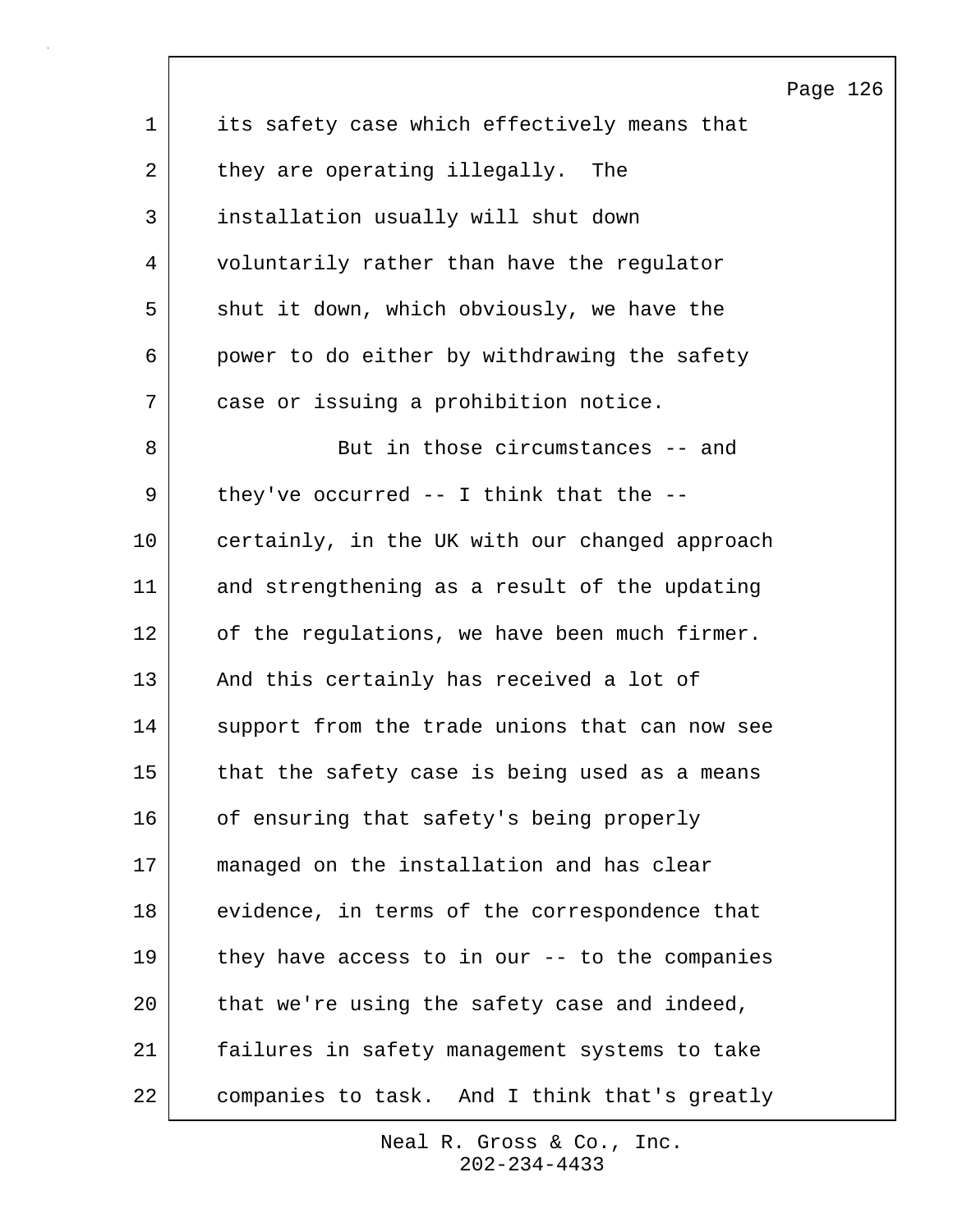|                |                                                | Page 127 |  |
|----------------|------------------------------------------------|----------|--|
| $\mathbf 1$    | appreciated by the trade unions who clearly    |          |  |
| $\overline{a}$ | have members on some of these installations    |          |  |
| 3              | which give them great concern.                 |          |  |
| 4              | MR. GRIFFON: Thank you.                        |          |  |
| 5              | MR. CLEGG: In Australia the unions             |          |  |
| 6              | appreciate the strength of the duty-of-care    |          |  |
| 7              | approach compared with prescription. That's    |          |  |
| 8              | it. Basically, they do. However, having said   |          |  |
| $\mathsf 9$    | that, they are concerned that it places a lot  |          |  |
| 10             | of power in the hands of the operator. That's  |          |  |
| 11             | their view.                                    |          |  |
| 12             | And their view is that in order to             |          |  |
| 13             | control that you need to have a very expert    |          |  |
| 14             | and properly resourced regulator to hold the   |          |  |
| 15             | operator's feet to the fire. So they are very  |          |  |
| 16             | supportive of having that expert, well         |          |  |
| 17             | resourced regulator in place because they know |          |  |
| 18             | and understand that is key to the successful   |          |  |
| 19             | operation of a duty of care, safety case based |          |  |
| 20             | regime.                                        |          |  |
| 21             | To answer your question of worker              |          |  |
| 22             | involvement, there are regulations that        |          |  |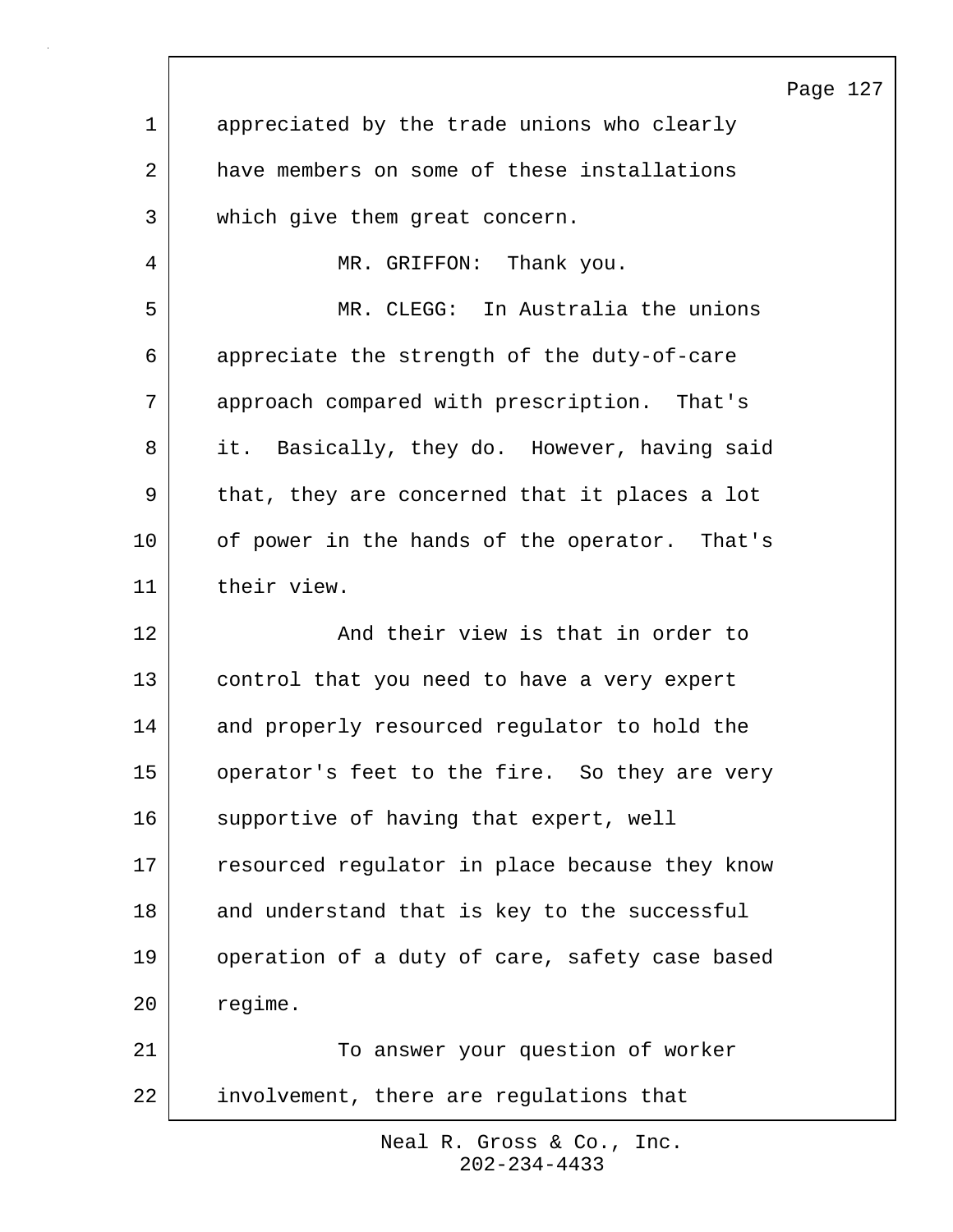|             |                                                | Page |
|-------------|------------------------------------------------|------|
| $\mathbf 1$ | require the workers to be involved in the      |      |
| 2           | process of producing the safety case. And for  |      |
| 3           | any new workers that come on board where you   |      |
| 4           | have already the safety case in place and they |      |
| 5           | are -- the operator's required to share that   |      |
| 6           | safety case content with the new workers and   |      |
| 7           | explain how it is used on the installation and |      |
| 8           | what their contribution should be to that      |      |
| 9           | process.                                       |      |
| 10          | MR. MOURE-ERASO: Mr. Ognedal?                  |      |
| 11          | MR. OGNEDAL: Now, in the -- as I               |      |
| 12          | indicated, in Norway, you know, they clearly   |      |
| 13          | don't -- they welcome representatives shall be |      |
| 14          | involved in all aspects of the safety world.   |      |
| 15          | So that is laid down in regulations as set     |      |
| 16          | When it comes to our regulations, et<br>forth. |      |
| 17          | cetera, my impression is that they -- also,    |      |
| 18          | the workforce is in general happy with the     |      |
| 19          | situation. But they say and I certainly agree  |      |
| 20          | that the regulations, they are demanding --    |      |
| 21          | yes. I know. I agree with that. In some        |      |
| 22          | cases they indicate that it would be valuable  |      |

Page 128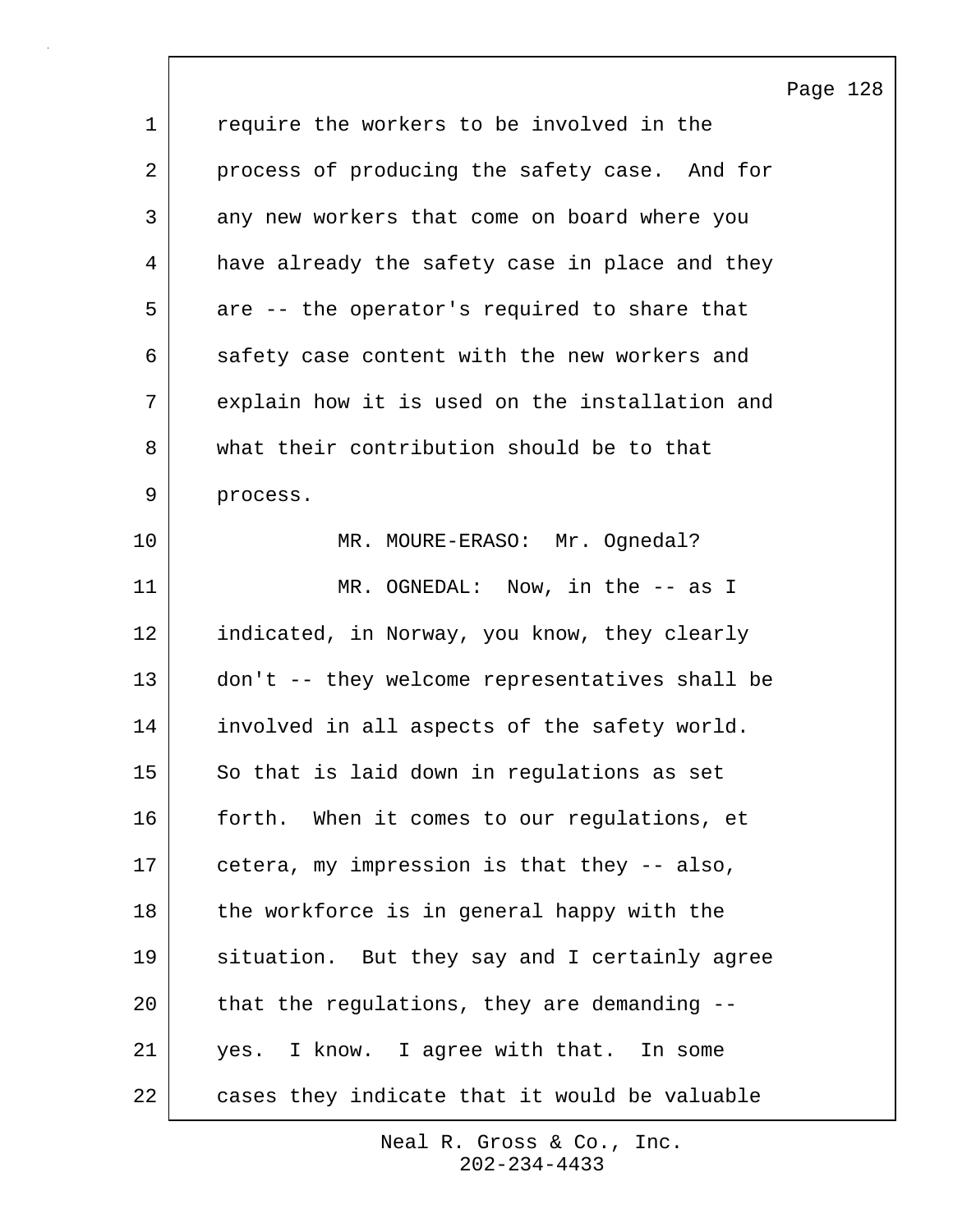|    | Page                                           |
|----|------------------------------------------------|
| 1  | with a little bit more prescription in certain |
| 2  | areas. So that is my general fix of the        |
| 3  | situation.                                     |
| 4  | MR. GRIFFON: Thank you.                        |
| 5  | MR. MOURE-ERASO: Thank you.                    |
| 6  | Mr. Bresland?                                  |
| 7  | MR. BRESLAND: This is a UK-based               |
| 8  | question or UK-focused question. After Piper   |
| 9  | Alpha you went from your previous regulatory   |
| 10 | construction to the safety case program and    |
| 11 | you hired -- eventually hired 300 people, as   |
| 12 | I recall you said. How long did it take you    |
| 13 | to get from, you know, Point A to Point B in   |
| 14 | doing that?                                    |
| 15 | MR. WHEWELL: The regulations -- the            |
| 16 | safety case regulations came into force in     |
| 17 | '93 -- or at least, they were published in '93 |
| 18 | and came into force shortly afterwards. HSE    |
| 19 | took -- was passed responsibility in 1991.     |
| 20 | John can confirm that. So effectively there    |
| 21 | were two years during -- twice of the          |
| 22 | regulations becoming active and the rest of    |

129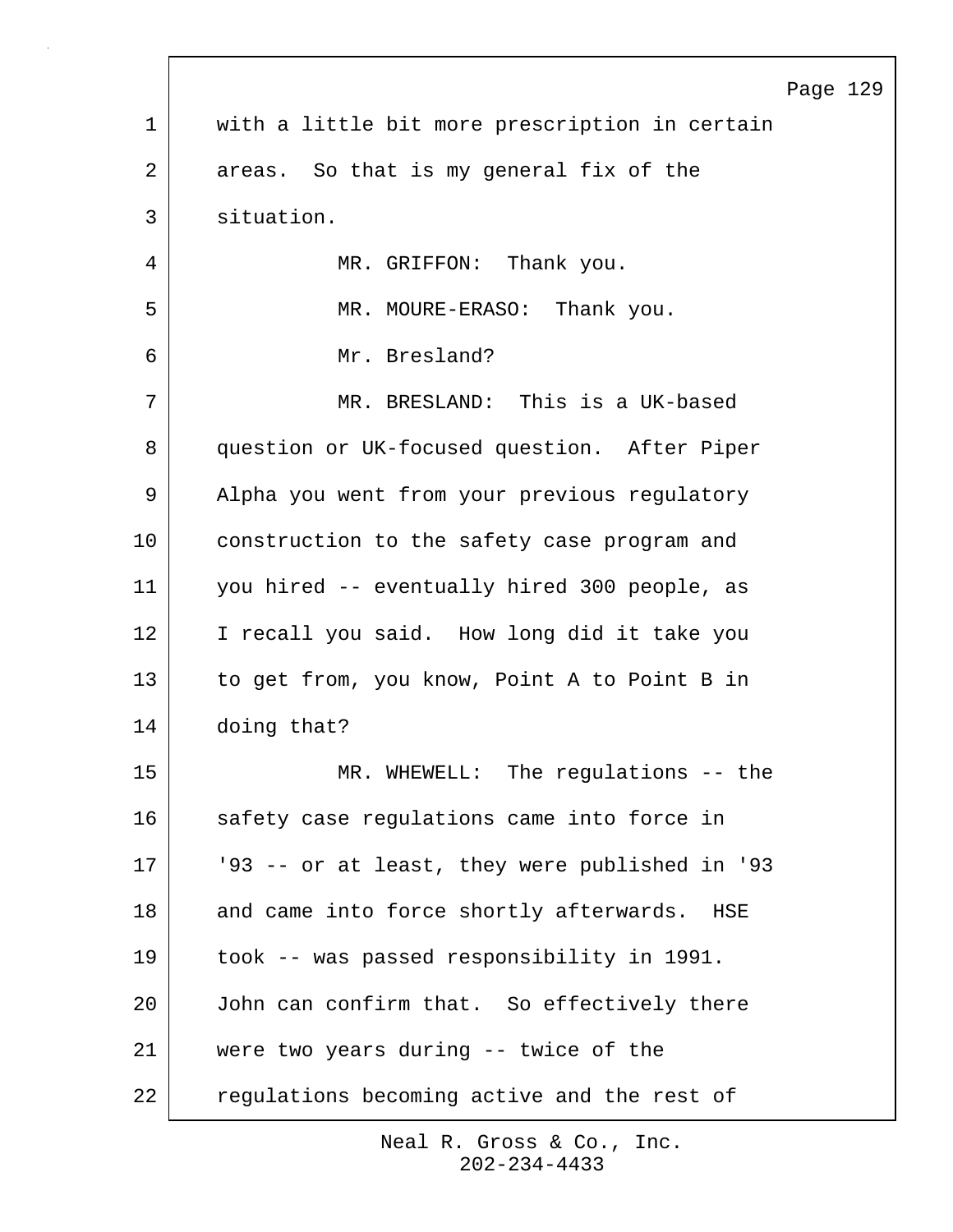Page 130 1 the regulatory package being produced for the 2 division to actually set up its systems and 3 procedures. And there's no doubt that that 4 took a considerable amount of planning and 5 | resource to actually be prepared to go on Day 6 1 when the safety cases started being 7 submitted. 8 | The Prior to that the industry did 9 submit some sort of test safety case to enable 10 the regulator to modify and improve the 11 systems and ensure that they were working and 12 get a better understanding of the issues 13 arising from the safety case, which was 14 | obviously at the time totally new to the 15 industry. Although there were onshore safety 16 cases the framework was slightly different. 17 | And, of course, the acceptance put far more 18 pressure on the company because they're 19 required to have it accepted within a certain 20 period of time with the regulations coming 21 into force.

> 202-234-4433 Neal R. Gross & Co., Inc.

22 So a tremendous amount of work went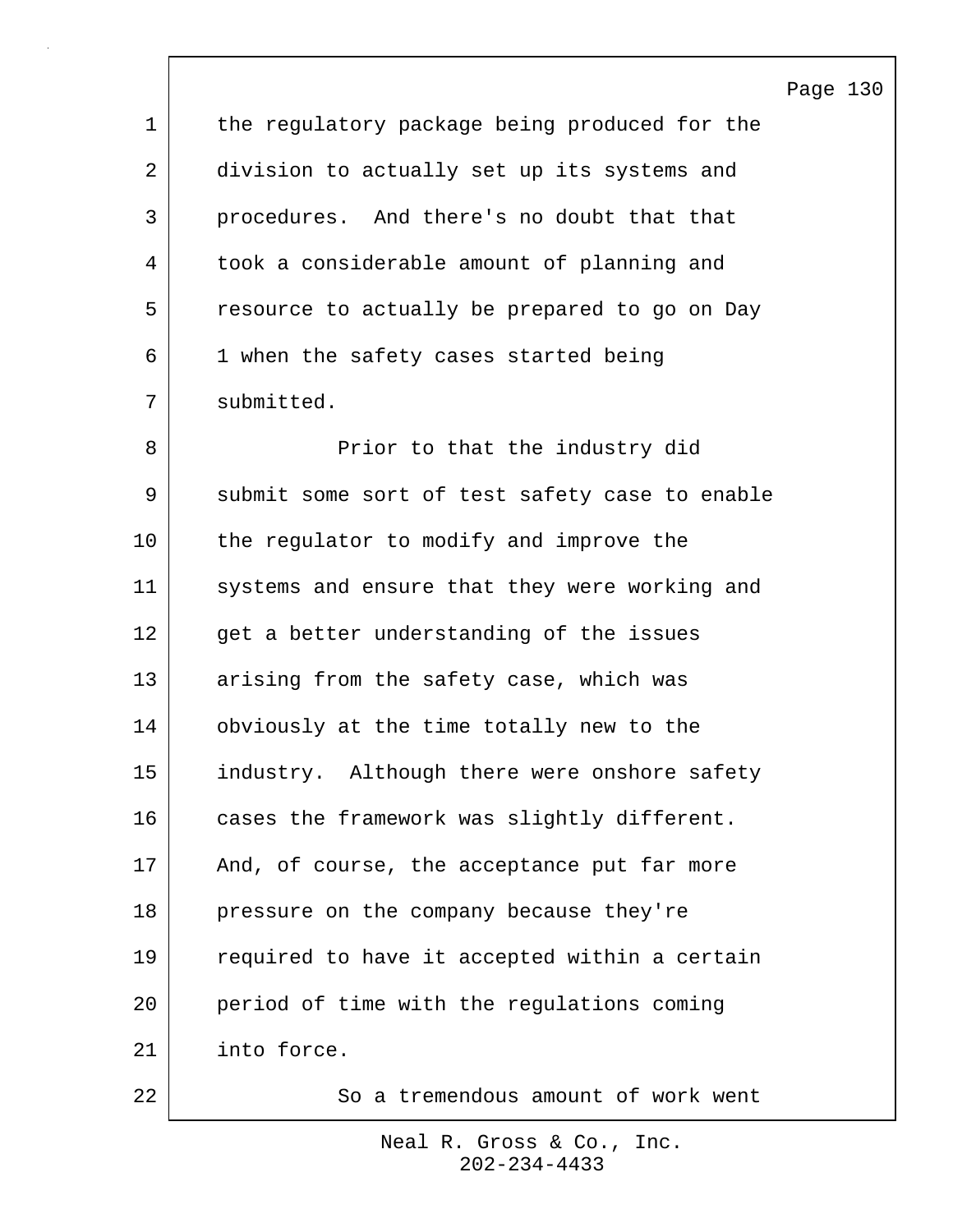|             |                                                | Page 131 |  |
|-------------|------------------------------------------------|----------|--|
| $\mathbf 1$ | in. Huge amount of work in the training.       |          |  |
| 2           | But -- and I think when John set up NOPSA he   |          |  |
| 3           | would have had similar problems of actually    |          |  |
| 4           | setting up the systems and procedures. And     |          |  |
| 5           | unless those systems and procedures are in     |          |  |
| 6           | place and they are properly monitored and      |          |  |
| 7           | properly managed then a safety case based      |          |  |
| 8           | regime won't work effectively.                 |          |  |
| 9           | The assessment process must be very,           |          |  |
| 10          | very carefully controlled. The assessment      |          |  |
| 11          | work must be very carefully managed and        |          |  |
| 12          | overseen. Technical decisions and legal        |          |  |
| 13          | decisions need to be very carefully managed    |          |  |
| 14          | and overseen. It is a complex process that     |          |  |
| 15          | does require a considerable range of skills    |          |  |
| 16          | and considerable resources.                    |          |  |
| 17          | But once the system is up and                  |          |  |
| 18          | running and the hump, is you like, is over --  |          |  |
| 19          | I mean, we currently have approximately 160    |          |  |
| 20          | staff in the division, which is -- with 100 to |          |  |
| 21          | 110 professional inspection and engineers and  |          |  |
| 22          | specialists in the division.                   |          |  |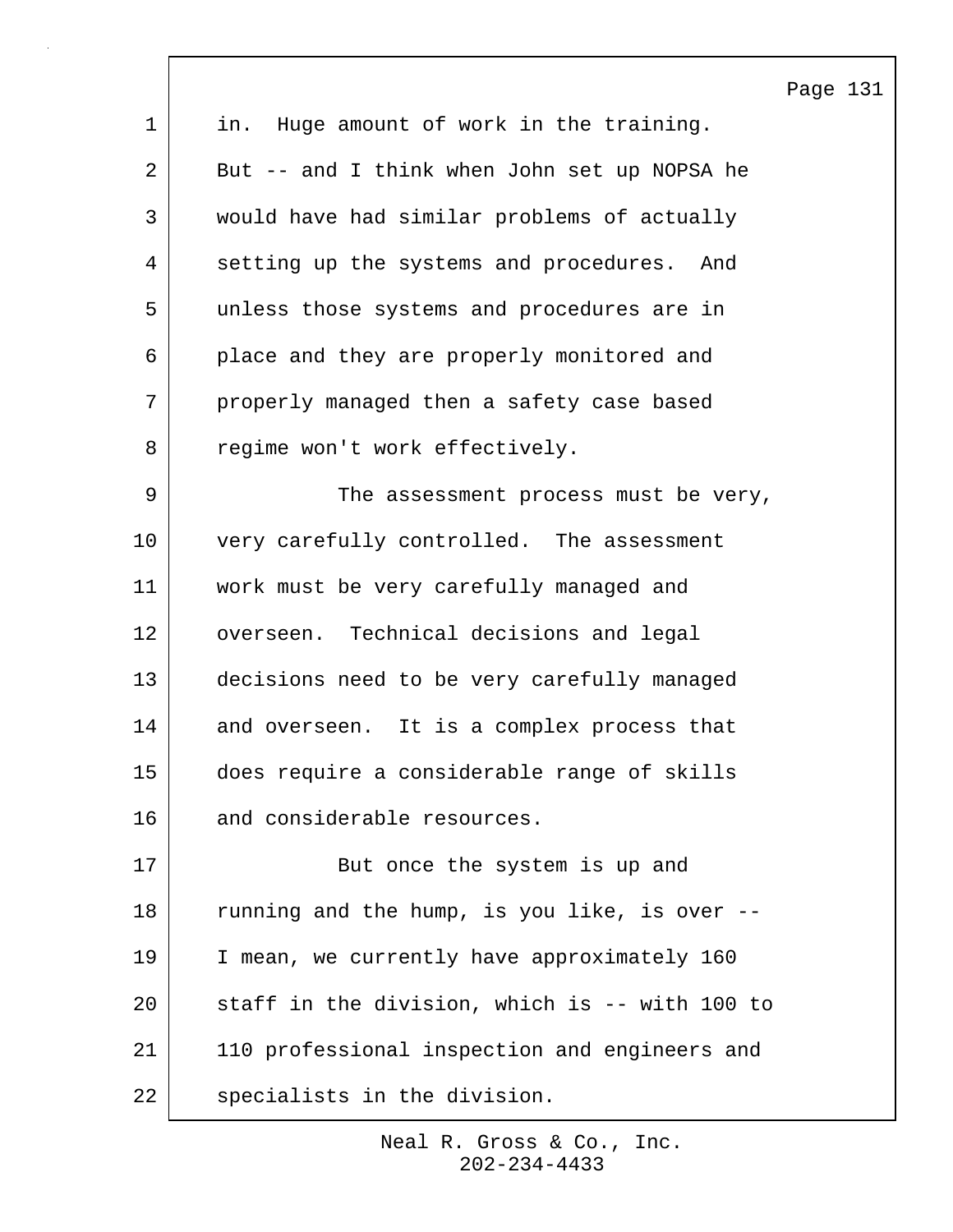|    | Page 132                                       |
|----|------------------------------------------------|
| 1  | And that is, if you like, an ongoing           |
| 2  | status quo level that, should there be any     |
| 3  | major changes to legislation which required us |
| 4  | to do something significantly different those  |
| 5  | resources might not be adequate. But that is   |
| 6  | a status quo level. But that gives you a       |
| 7  | feeling of the initial need for a very high    |
| 8  | level of recruitment to actually achieve the   |
| 9  | point where everybody has an accepted safety   |
| 10 | case.                                          |
| 11 | MR. BRESLAND: Thank you.                       |
| 12 | MR. CLEGG: If I could give an                  |
| 13 | Australian perspective on that -- you might    |
| 14 | find that helpful -- our regime is very        |
| 15 | similar to the UK.                             |
| 16 | But when I arrived in Australia in             |
| 17 | June 2004, I had a bucket of money and I had   |
| 18 | a bucket of revised and more focused           |
| 19 | legislation. And that was it. There was just   |
| 20 | me. So -- and I had to be up and running as    |
| 21 | a regulator six months later on the 1st of     |
| 22 | January 2005. So I had six months to build     |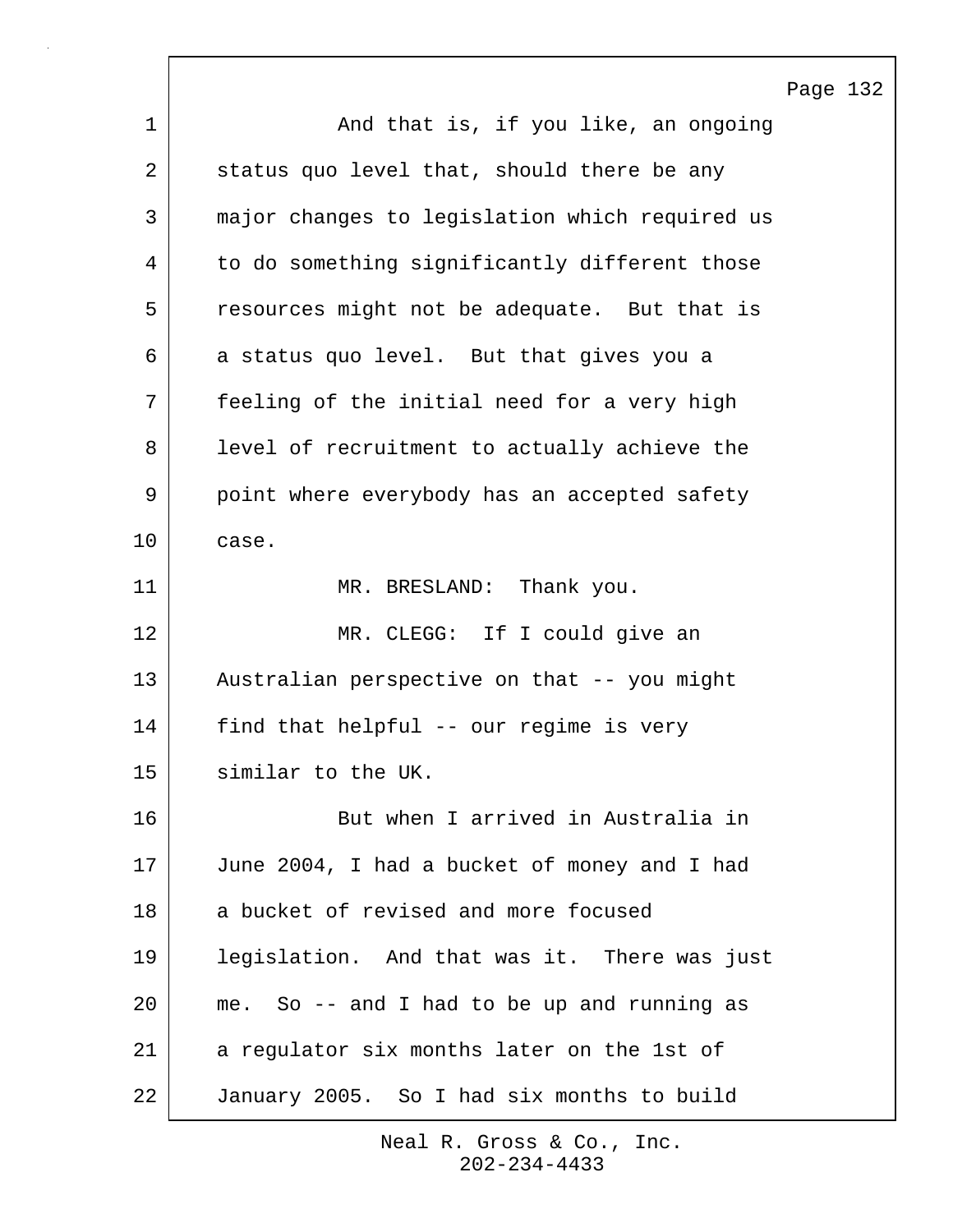1 the requlator. 2 | Well, obviously, I didn't achieve 3 that in six months, but I did meet that 4 deadline in some fashion. And, yes, I had all 5 those challenges and more Ian has just 6 described. 7 I was on a five-year contract, so I 8 believed -- just -- I always thought it would 9 | take five years to build that competent 10 regulator with all the systems, processes, 11 people in place, training schemes, enterprise 12 document record management systems, fitted out 13 the offices and got the electronics and 14 computer systems and everything that goes with 15 a modern, sophisticated regulator. 16 I thought that would take at least 17 | five years. And when I left my fixed-year 18 | contract five years later, we were there or 19 | thereabouts. But I accept that continuous 20 improvement is needed, just as it is for the 21 industry. So they still work at it. But it 22 | took me five years from nothing.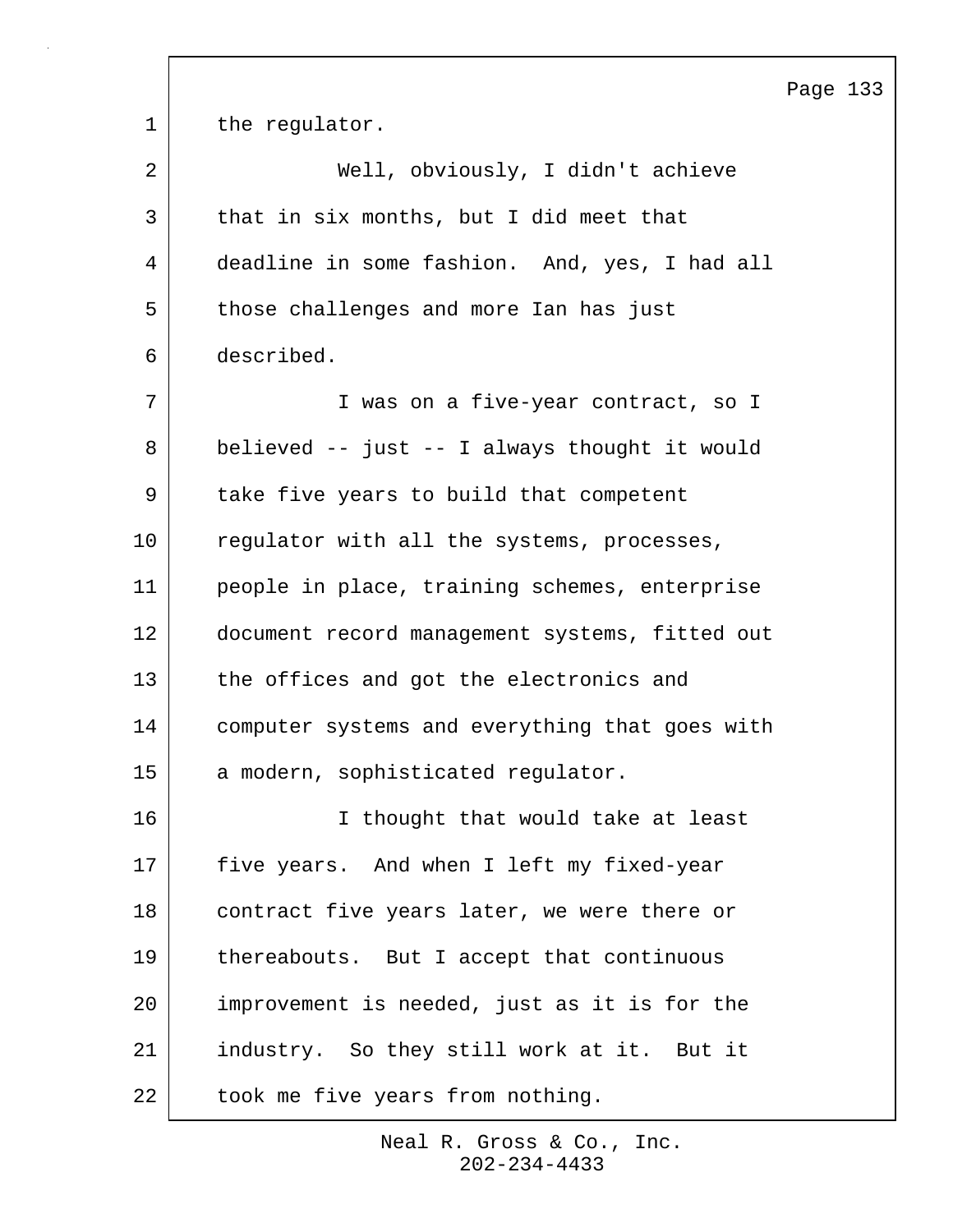Page 134 1 | MR. MOURE-ERASO: Mr. Oqnedal? 2 MR. OGNEDAL: Yes. Well, the things 3 we went through, you know, to establish the 4 PSA, get the regulations in place covering the 5 eventual responsibility, we got -- you know, 6 we did that in one year. 7 | MR. MOURE-ERASO: Thank you. 8 So it is my turn. So in the 9 interest of time I cede my time to my 10 | gentleman from -- my fellow member here. 11 So go ahead. 12 MR. WRIGHT: Thank you, Mr. 13 Chairman. 14 I don't recall who stated this 15 tenet. But one of the basic tenets was 16 developing appropriate behavior with respect 17 to risk and risk taking as part of the safety 18 case scheme, if you will. And my question is 19 are you familiar with any safety case 20 failures? And if so, why did they occur? Did 21 | the system break down or was it the inability 22 of those people to display appropriate risk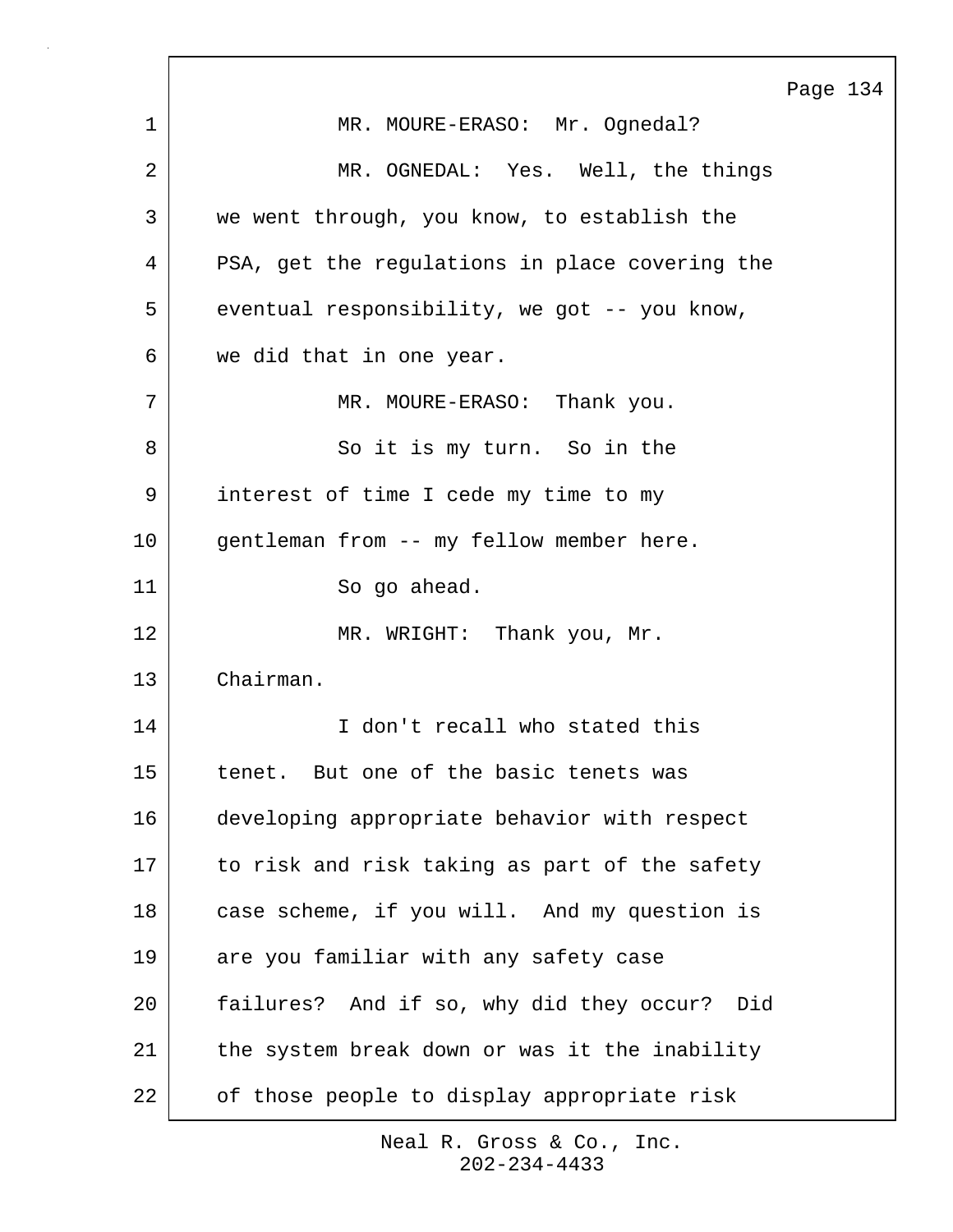Page 135 1 behavior? 2 | MR. WHEWELL: I'm not quite sure 3 what you mean by safety case failure. I mean, 4 we have situations where we have a safety case 5 submitted which just does not adequately 6 demonstrate that safety is being effectively 7 managed, which would mean that the company 8 | would need to go away and either make sure 9 | that the documents reflected realty if in fact 10 they were managing it effectively or, 11 conversely, sort out the management of -- on 12 the installation to ensure that the systems 13 were in place. 14 Certainly, we've had situations as 15 I've described where on audit and intervention 16 we have discovered a complete failure of 17 management systems as described in the safety 18 case. And in those circumstances, clearly, as 19 I say, the company has very little alternative 20 but to shut the installation down. So, I 21 mean, that I would view as a failure. And it 22 does occur.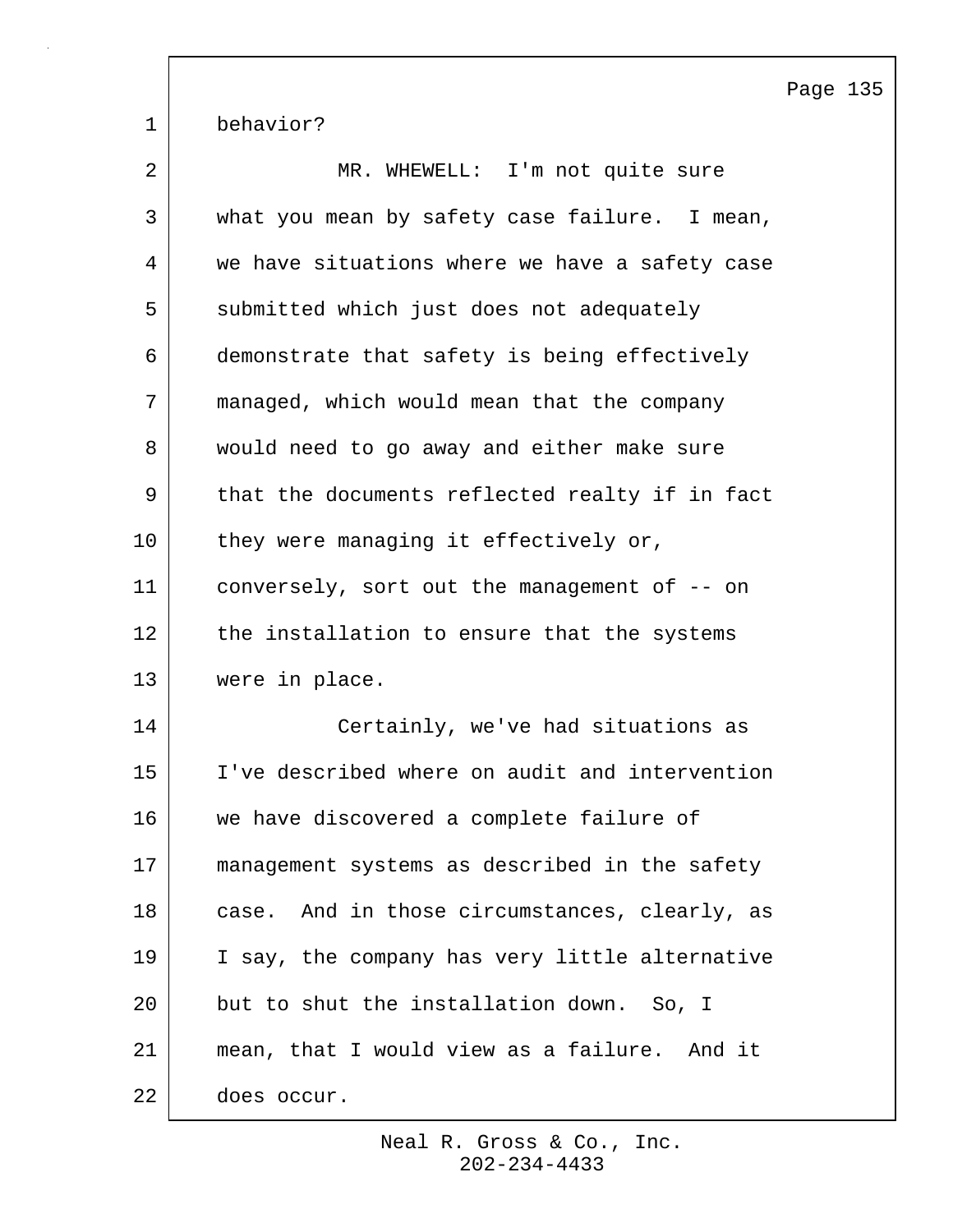|                |                                                | Page 136 |  |
|----------------|------------------------------------------------|----------|--|
| 1              | And without adequate and competent             |          |  |
| $\overline{2}$ | intervention that doesn't get discovered. And  |          |  |
| 3              | that's the important corollary to safety       |          |  |
| 4              | cases: These can't exist in isolation. They    |          |  |
| 5              | must exist with a good supporting regime and   |          |  |
| 6              | a good regulator -- with a competent regulator |          |  |
| 7              | with sufficient resources to back up that      |          |  |
| 8              | safety case.                                   |          |  |
| 9              | MR. WRIGHT: Thank you.                         |          |  |
| 10             | MR. CLEGG: In Australia it's not               |          |  |
| 11             | unusual to reject safety cases because they    |          |  |
| 12             | are such a poor quality; they haven't made     |          |  |
| 13             | adequate demonstrations.                       |          |  |
| 14             | And in my five years there I think             |          |  |
| 15             | we moved to withdraw accepted safety cases on  |          |  |
| 16             | three occasions. We never actually had to go   |          |  |
| 17             | that route. We went through many months of     |          |  |
| 18             | trying to get the company to improve. And      |          |  |
| 19             | it's normally due to systemic failures in the  |          |  |
| 20             | safety management system. That's what gives    |          |  |
| 21             | us serious cause for concern.                  |          |  |
| 22             | One of the worst was a drilling                |          |  |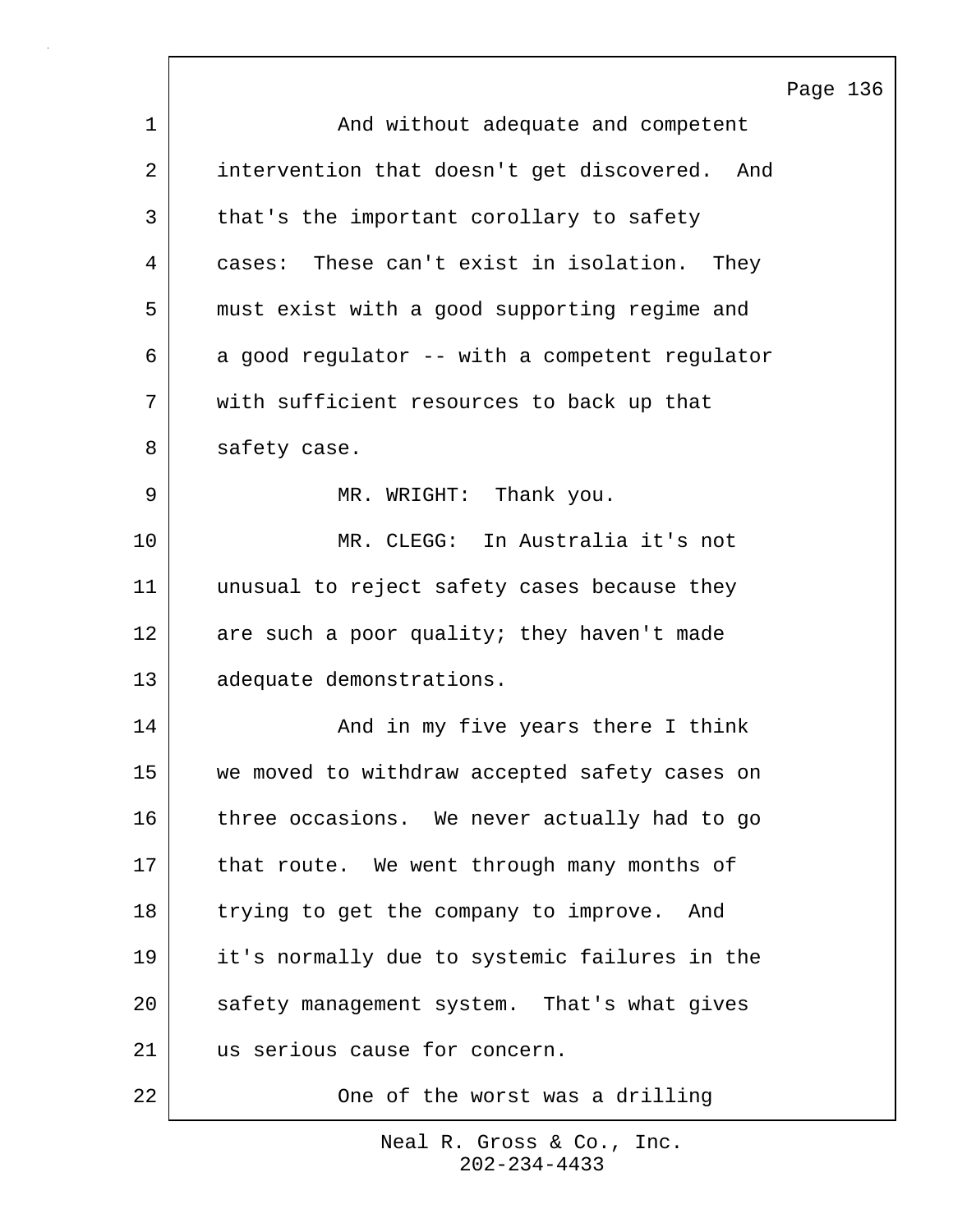|             | $\, {\bf P}$                                   |
|-------------|------------------------------------------------|
| $\mathbf 1$ | company. And as a result of that I think they  |
| 2           | doubled their staff in Australia and they      |
| 3           | ensured that the Australian branch adopted and |
| 4           | properly implemented the company's worldwide   |
| 5           | standards, because they had been a bit thin.   |
| 6           | So -- and on those three occasions             |
| 7           | we tried for months to get them to improve,    |
| 8           | and they hadn't, so I gave them notice of      |
| 9           | withdrawal. And, of course, I went straight    |
| 10          | up the management chain to the management      |
| 11          | director, and on all occasions in three days   |
| 12          | those managing directors, on each occasion,    |
| 13          | were in my office, not at my request. And      |
| 14          | they come from around the world.               |
| 15          | You shut down a drilling rig or an             |
| 16          | operating facility, that is costing millions   |
| 17          | of pounds, dollars. And that's what does it.   |
| 18          | And I would just say, to finish,               |
| 19          | that's why it's very important, I feel, if you |
| 20          | have a safety case regime in place, you must   |
| 21          | give the operator -- sorry -- you must give    |
| 22          | the regulator the ability to accept or reject  |

202-234-4433 Neal R. Gross & Co., Inc.

## age 137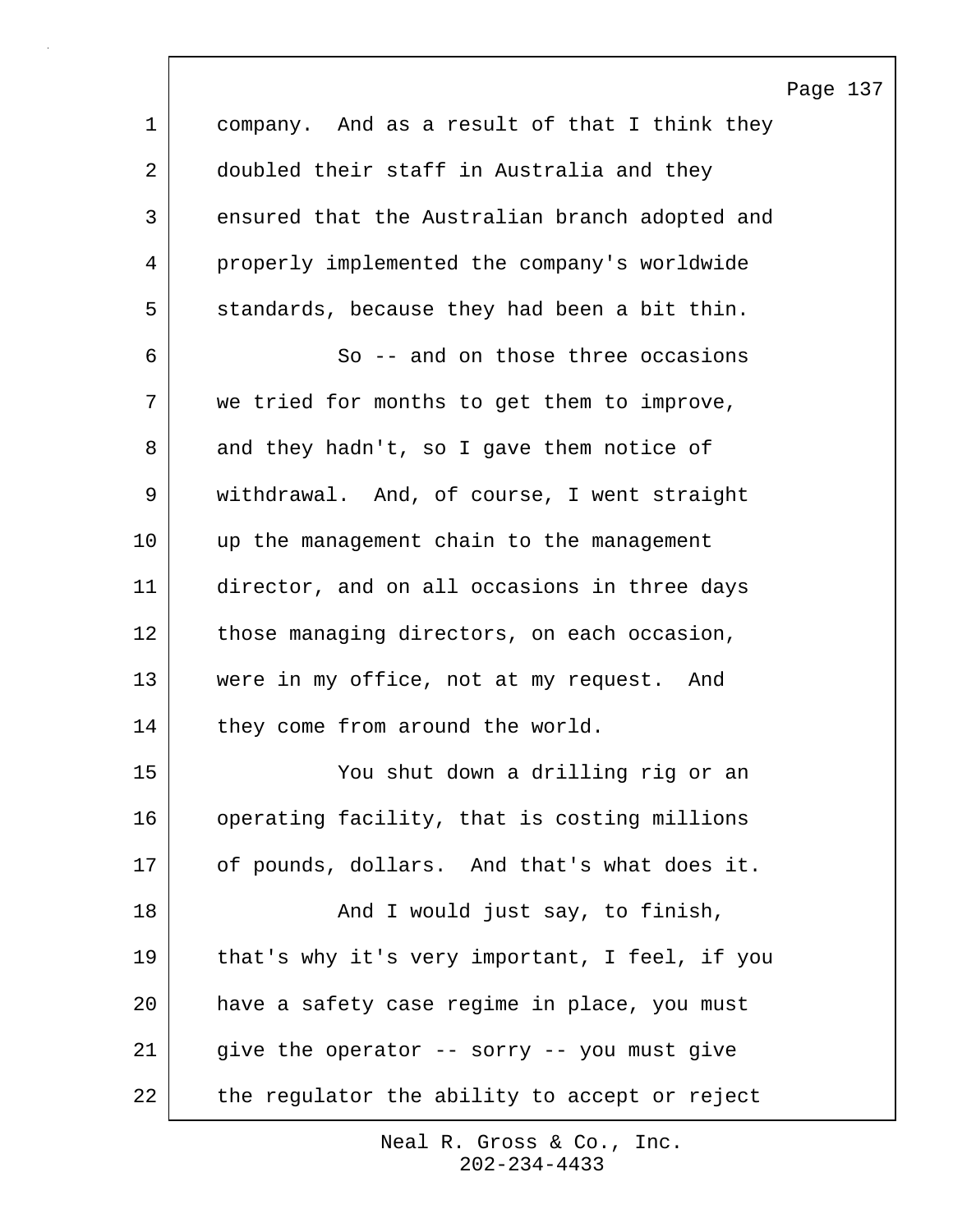Page 138 1 | that safety case. If I didn't have that 2 | power, I wouldn't have got all these 3 improvements. 4 | MR. MOURE-ERASO: Thank you. 5 Mr. Ognedal? 6 MR. OGNEDAL: I have nothing to add. 7 MR. MOURE-ERASO: Okay. 8 | Mr. Wart, do you have an additional 9 question? 10 MR. WARK: No follow-up. 11 MR. MOURE-ERASO: Okay. 12 There is any questions from the 13 Investigator Panel? 14 MR. HOLSTROM: We have a couple of 15 questions that have been posed by the 16 audience. 17 MR. MOURE-ERASO: Yes. But you have 18 one of your own before I move to those? 19 MR. HOLSTROM: Oh, no. Go ahead. 20 MR. MOURE-ERASO: Okay. We'll -- 21 okay. 22 We have a couple of questions from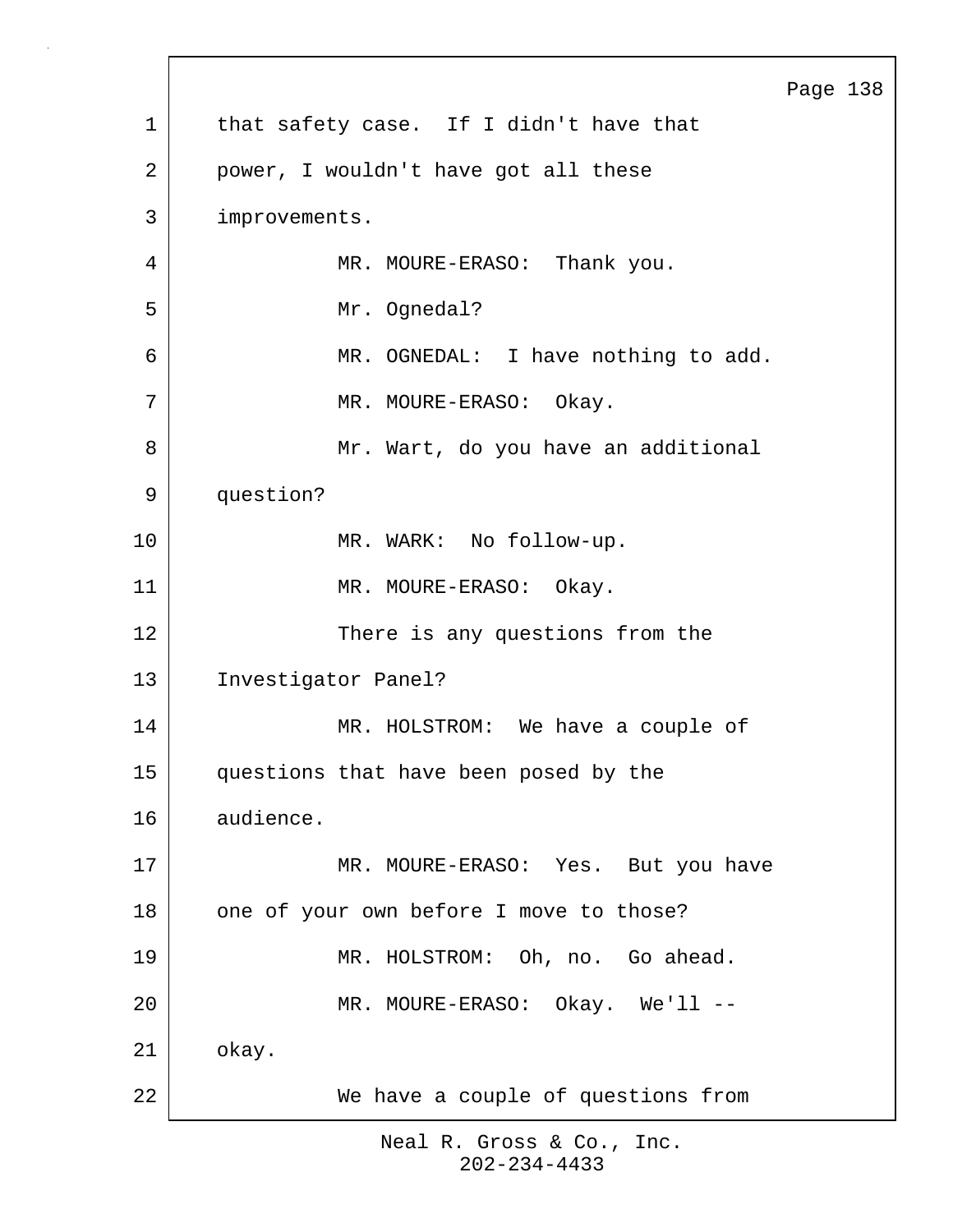|             |                                               | Page |
|-------------|-----------------------------------------------|------|
| $\mathbf 1$ | the audience. The first one is a person that  |      |
| 2           | doesn't have a BlackBerry, which is fine, you |      |
| 3           | know. It says -- he wrote it down. It says,   |      |
| 4           | During the actual drilling there are no       |      |
| 5           | inspectors on site. I assume in the regimes   |      |
| 6           | that we are describing. And another is, What  |      |
| 7           | stopped companies for trying to avoid safety  |      |
| 8           | case goals?                                   |      |
| $\mathsf 9$ | MR. WHEWELL: It's absolutely right.           |      |
| 10          | I mean, one of the issues with the regulator  |      |
| 11          | is that even if we can get up offshore once a |      |
| 12          | year with a comprehensive inspection of any   |      |
| 13          | installation it is only a snapshot in time.   |      |
| 14          | Which is why it's important that the visit is |      |
| 15          | well planned, well executed and the key areas |      |
| 16          | are dealt with.                               |      |
| 17          | What's to stop a company not                  |      |
| 18          | complying with a safety case? The short       |      |
| 19          | answer is nothing, but the risk that the      |      |
| 20          | installation will be shut down on discovery.  |      |
| 21          | And the -- I think it's a brave operator that |      |
| 22          | intentionally goes outside the safety case    |      |

139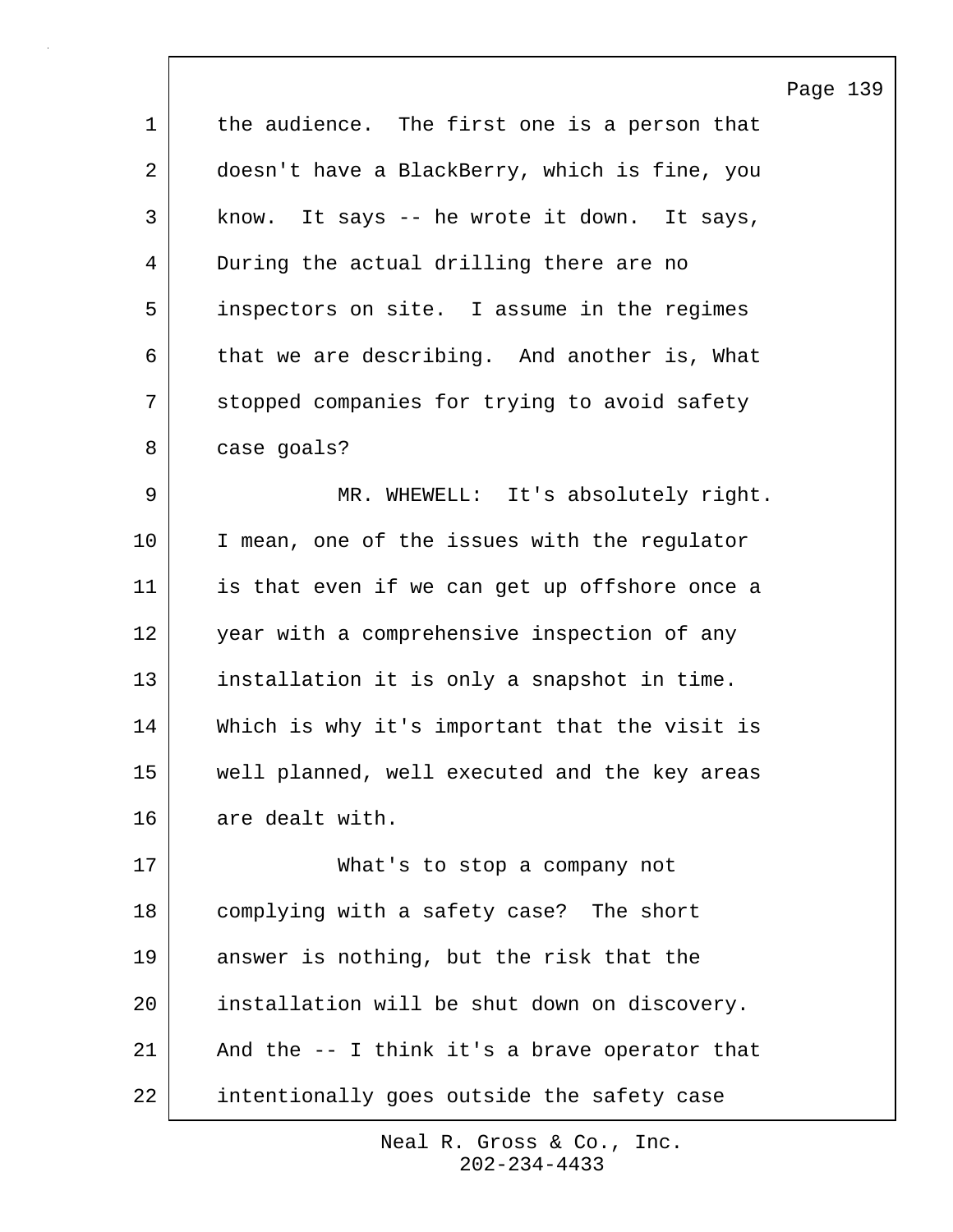|             |                                                | Page |
|-------------|------------------------------------------------|------|
| $\mathbf 1$ | because the eyes and ears of the regulator --  |      |
| 2           | certainly in the UK and I suspect in Australia |      |
| 3           | and Norway -- are on the installation.         |      |
| 4           | They are the -- there's the                    |      |
| 5           | workforce on the installation. They are aware  |      |
| 6           | of the key standards that the safety case      |      |
| 7           | sets. And certainly, we have a system for the  |      |
| 8           | workforce contacting us if they have any       |      |
| 9           | safety concerns and certainly, if there's any  |      |
| 10          | suggestion that the company is not --          |      |
| 11          | intentionally not complying with the safety    |      |
| 12          | case. That would be viewed extremely           |      |
| 13          | seriously and we would carry out a very        |      |
| 14          | thorough investigation into that.              |      |
| 15          | But the question is absolutely                 |      |
| 16          | right. We can't, as a regulator, be there all  |      |
| 17          | the time. But any company that intentionally   |      |
| 18          | flaunts the law, as in any case where          |      |
| 19          | intentional legal failure is identified, it's  |      |
| 20          | viewed by certainly, us and the courts in the  |      |
| 21          | UK as particularly serious than unintentional  |      |
| 22          | breaching of the law.                          |      |

 $\sqrt{ }$ 

140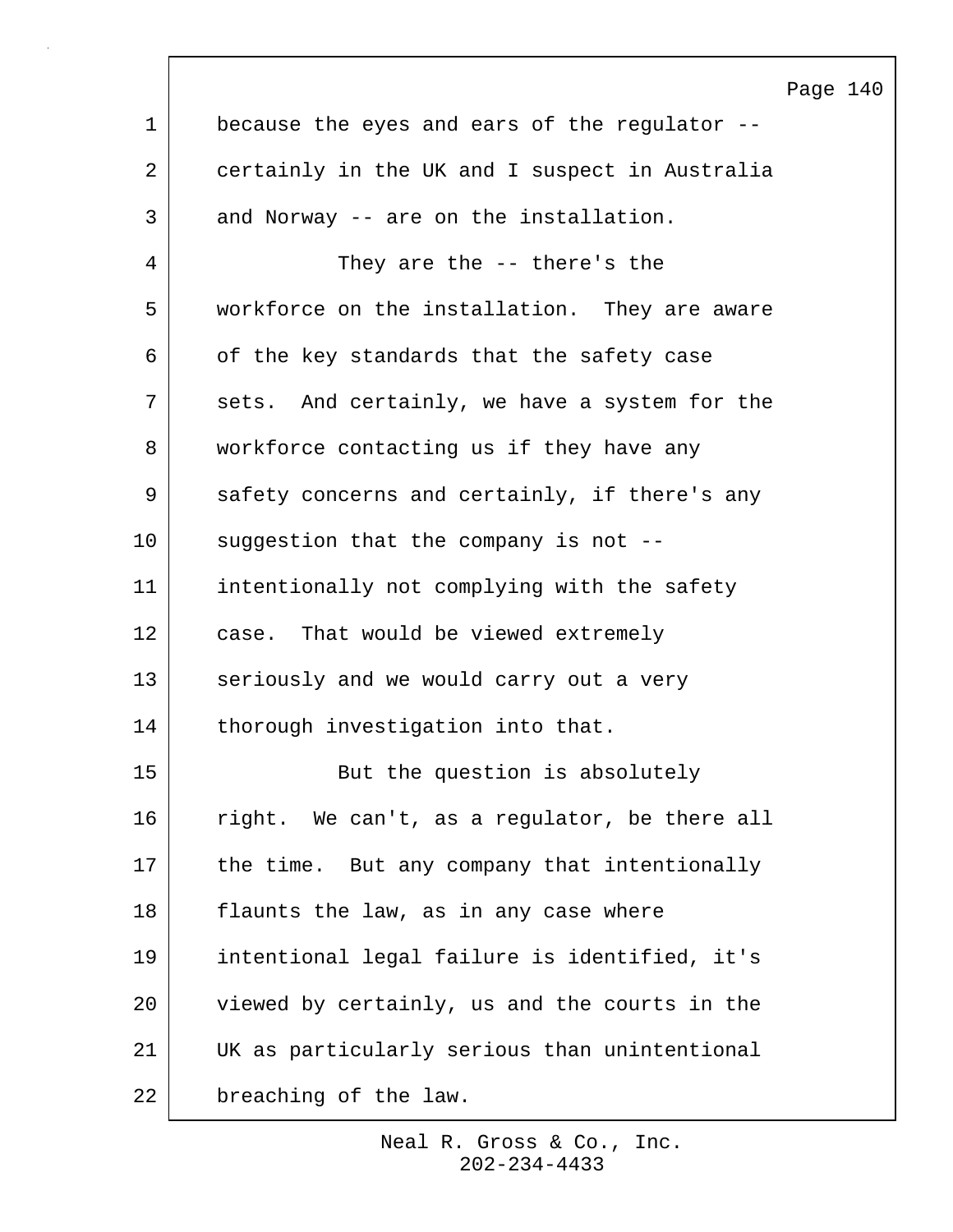|             |                                                | Page 141 |  |
|-------------|------------------------------------------------|----------|--|
| $\mathbf 1$ | MR. CLEGG: I would say that the                |          |  |
| 2           | whole basis of the duty of care safety case    |          |  |
| 3           | based regime is to improve the safety culture  |          |  |
| 4           | of the whole of the company, both offshore and |          |  |
| 5           | onshore. And it is that safety culture that    |          |  |
| 6           | prevents that sort of occurrence that the      |          |  |
| 7           | questioner has asked about. That's the main    |          |  |
| 8           | barrier that's in place.                       |          |  |
| 9           | Also, in Australia if we know that             |          |  |
| 10          | we have a difficult drilling operator, we will |          |  |
| 11          | tie our inspections to the time of maximum     |          |  |
| 12          | activity. So that is when he's drilling, so    |          |  |
| 13          | we will be offshore when he is drilling.       |          |  |
| 14          | MR. MOURE-ERASO: Mr. Ognedal?                  |          |  |
| 15          | MR. OGNEDAL: I think that, as I                |          |  |
| 16          | said, we are risk based, so we may decide to   |          |  |
| 17          | go offshore if there's a special well being    |          |  |
| 18          | drilled that is very risky, et cetera. So we   |          |  |
| 19          | decide based on the risk picture that we see.  |          |  |
| 20          | We cannot be offshore all the time;            |          |  |
| 21          | we have not resources for that, but we may be  |          |  |
| 22          | offshore on one installation every month and   |          |  |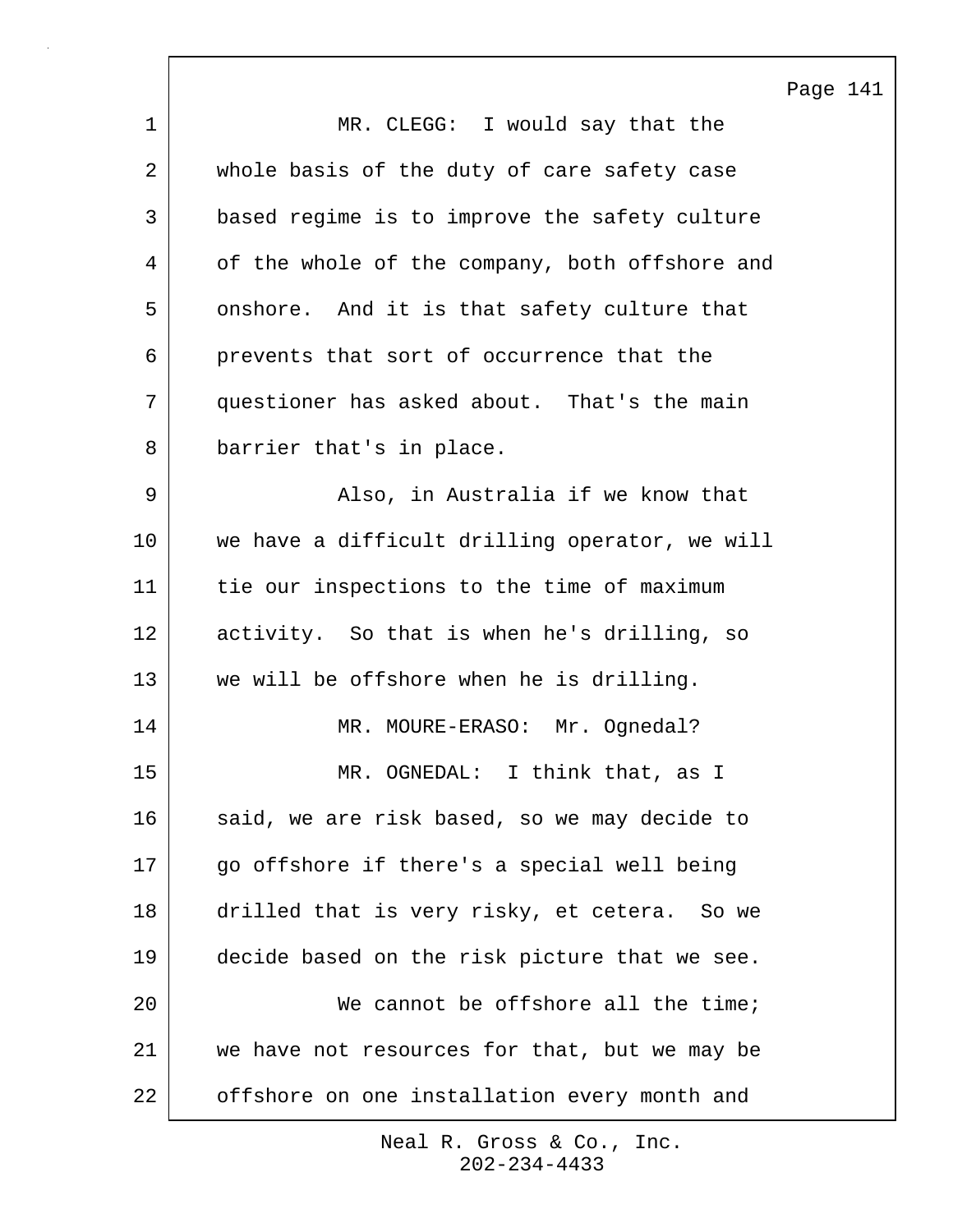|             |                                                | Page 142 |  |
|-------------|------------------------------------------------|----------|--|
| $\mathbf 1$ | forget about other installations for a couple  |          |  |
| 2           | of years. It's because we are of the opinion   |          |  |
| 3           | that those installations we don't need to      |          |  |
| 4           | visit because they are adhering to the         |          |  |
| 5           | management system in place, and they are doing |          |  |
| 6           | things right.                                  |          |  |
| 7           | As a baseline, I think also -- well,           |          |  |
| 8           | if we talk about the safety case approach, you |          |  |
| 9           | know, the baseline is that once the company    |          |  |
| 10          | tell you something, you believe it.            |          |  |
| 11          | So there's a certain element of                |          |  |
| 12          | trust between the company and the regulator,   |          |  |
| 13          | and the worst thing a company can do here in   |          |  |
| 14          | Norway is to breach that trust. So then there  |          |  |
| 15          | will be heavy reactions. Thank you.            |          |  |
| 16          | Thank you.<br>MR. MOURE-ERASO:                 |          |  |
| 17          | I have another question from the               |          |  |
| 18          | audience. It says, Mr. Griffon from the CSB    |          |  |
| 19          | already questions whether safety case is       |          |  |
| 20          | actually better improving safety over the      |          |  |
| 21          | prescriptive approach in the U.S.              |          |  |
| 22          | So the Montara blowout near                    |          |  |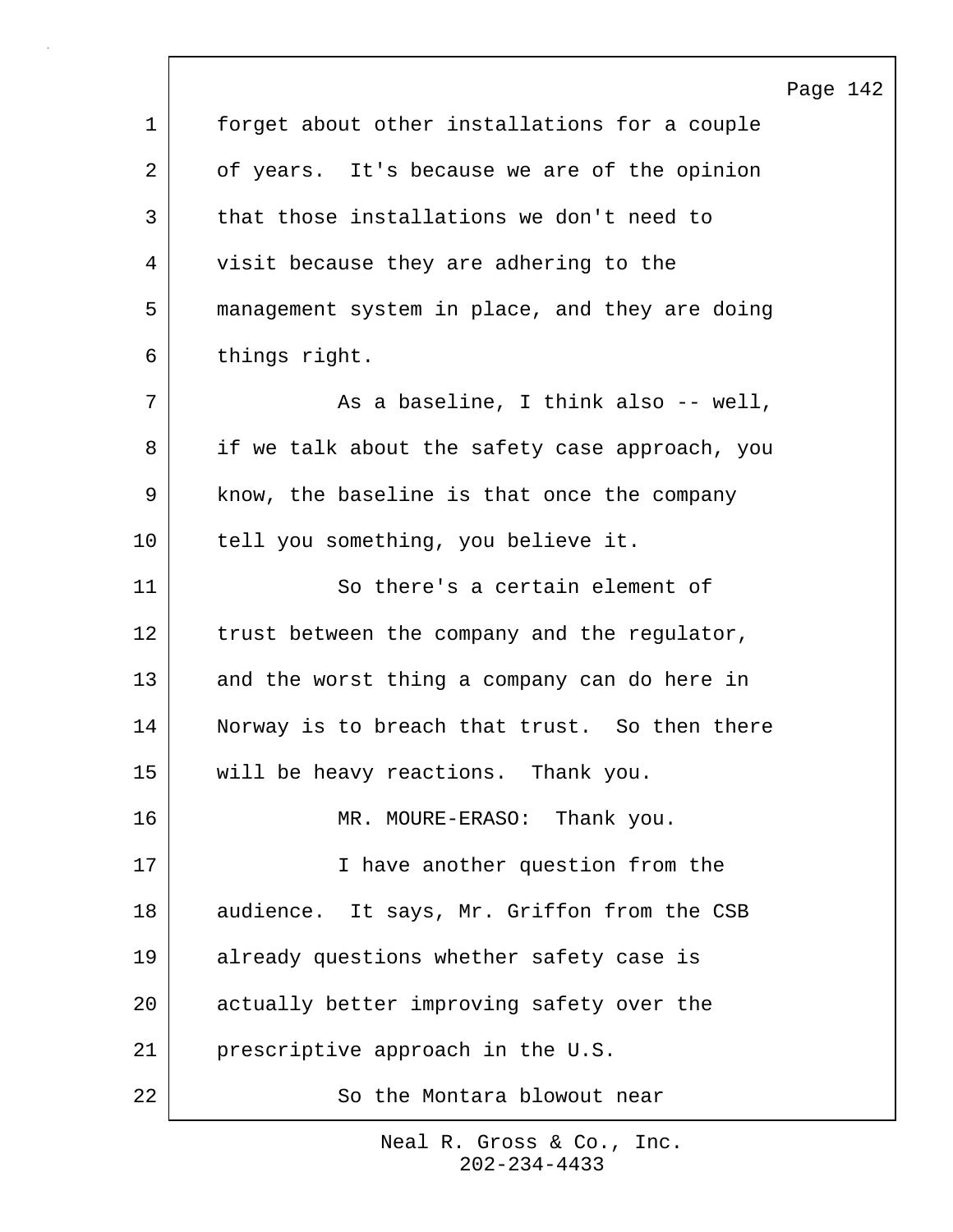|             |                                                | Page 143 |  |
|-------------|------------------------------------------------|----------|--|
| $\mathbf 1$ | Australia last year seems to defy the notion   |          |  |
| 2           | that safety case, even when it is blended with |          |  |
| 3           | regulations and standards is sufficient to     |          |  |
| 4           | prevent devastating OSHA accidents. What       |          |  |
| 5           | would be the response to this? This is         |          |  |
| 6           | probably to Mr. Clegg.                         |          |  |
| 7           | MR. CLEGG: All right. Thank you.               |          |  |
| 8           | Very good question. In fact, well              |          |  |
| $\mathsf 9$ | operations in Australia currently is not under |          |  |
| 10          | the purview of the Safety Authority; it's      |          |  |
| 11          | under the purview of the state regulators.     |          |  |
| 12          | And hence the Montara inquiry report           |          |  |
| 13          | makes virtually no mention of the Safety       |          |  |
| 14          | Authority at all but is very critical of the   |          |  |
| 15          | role played by the state regulator, in that    |          |  |
| 16          | they were underfunded, they were generally     |          |  |
| 17          | underresourced, they didn't have the           |          |  |
| 18          | competencies. I believe it also says that      |          |  |
| 19          | they accepted what were clearly schlocky well  |          |  |
| 20          | operation management plans and also didn't     |          |  |
| 21          | inspect and audit as they should have done.    |          |  |
| 22          | A consequence of that is there is a            |          |  |

 $\lceil$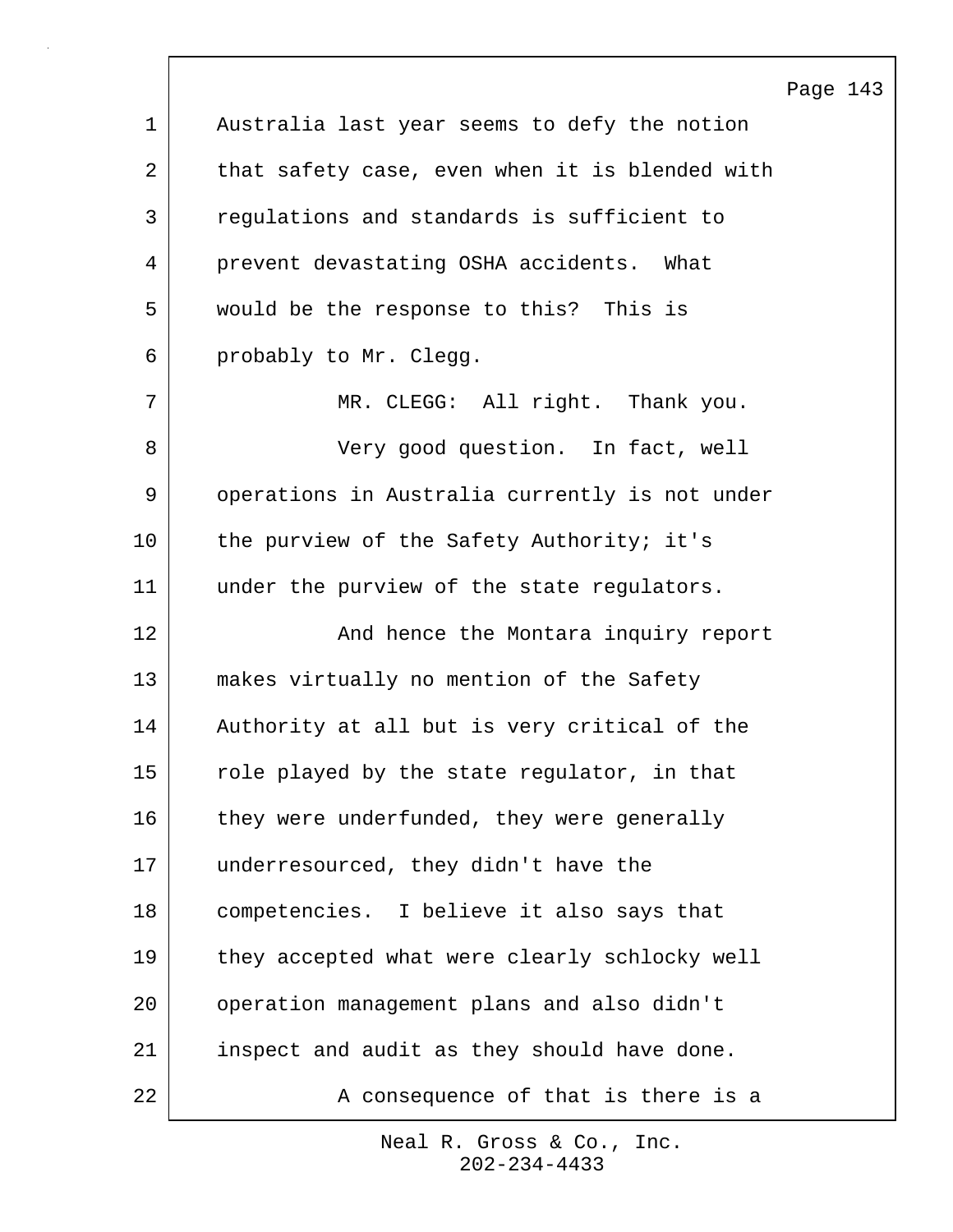|             | Page                                           |
|-------------|------------------------------------------------|
| $\mathbf 1$ | recommendation that well operations, well      |
| 2           | design, well operations and well management    |
| 3           | should be brought within the purview of NOPSA. |
| 4           | And I believe that will occur fairly shortly.  |
| 5           | And then they will be subject to the duty of   |
| 6           | care regime.                                   |
| 7           | MR. MOURE-ERASO: Any comments from             |
| 8           | any members of the panel?                      |
| 9           | (No response.)                                 |
| 10          | MR. MOURE-ERASO: Okay. I have                  |
| 11          | another question. Here it says, There is --    |
| 12          | there are indexes of near-misses reporting     |
| 13          | systems. For example, in the United States     |
| 14          | there is a NASA Near-Miss Digest for the       |
| 15          | airline industry. And for the IAFC from        |
| 16          | firefighting. There is a large database        |
| 17          | covering the benefits for districts of systems |
| 18          | and with actual accidents and injuries.<br>Is  |
| 19          | there something similar or something like this |
| 20          | is being used in your regimes? Digest or       |
| 21          | near-misses and use of them.                   |
| 22          | There is no formal<br>MR. WHEWELL:             |

 $\lceil$ 

144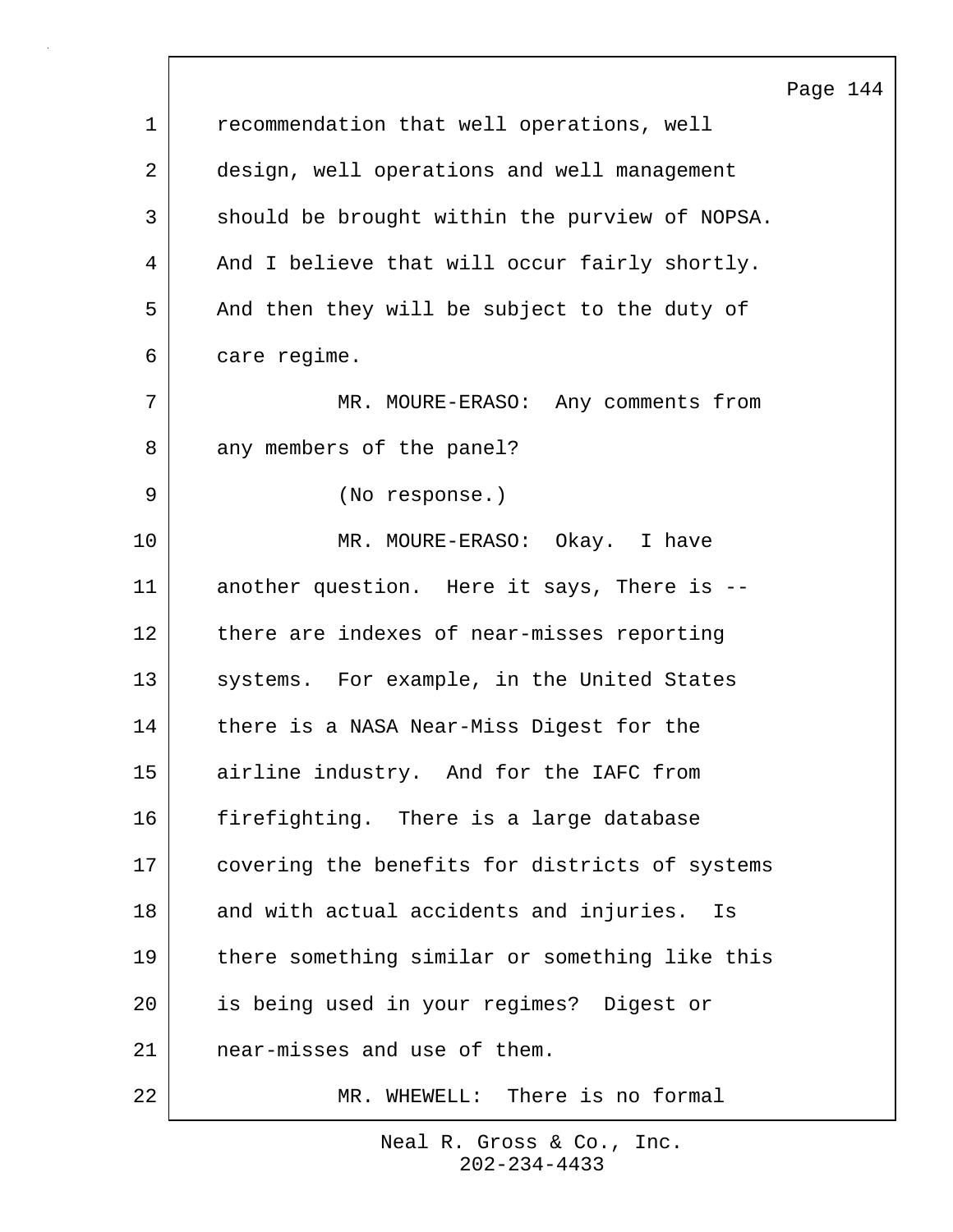|             |                                                | Page 145 |  |
|-------------|------------------------------------------------|----------|--|
| $\mathbf 1$ | near-miss reporting arrangements in -- on the  |          |  |
| 2           | UKCS. But we would expect every company to     |          |  |
| 3           | have a near-miss reporting and investigation   |          |  |
| 4           | process as part of their management system     |          |  |
| 5           | because you only learn from things that go     |          |  |
| 6           | wrong. And if they -- if it's a near-miss      |          |  |
| 7           | you're fortunate that it hasn't gone wrong     |          |  |
| 8           | seriously. So every company should have a      |          |  |
| 9           | near-miss reporting arrangement within the     |          |  |
| $10 \,$     | company. But there's no formal requirements    |          |  |
| 11          | for near-miss reporting.                       |          |  |
| 12          | In terms of $-$ - I mean, we do require        |          |  |
| 13          | gas -- oil and gas hydrocarbon releases to be  |          |  |
| 14          | reported on the UKCS, which was a requirement  |          |  |
| 15          | after the Piper Alpha inquiry. And we have a   |          |  |
| 16          | very, very comprehensive database of release   |          |  |
| 17          | which actually enables a -- after many, many   |          |  |
| 18          | years of collecting this data, a very full     |          |  |
| 19          | analysis of plant and equipment failures       |          |  |
| 20          | enables companies to target that. And that,    |          |  |
| 21          | in many cases, the oil and gas releases may be |          |  |
| 22          | of a relatively minor nature at the time which |          |  |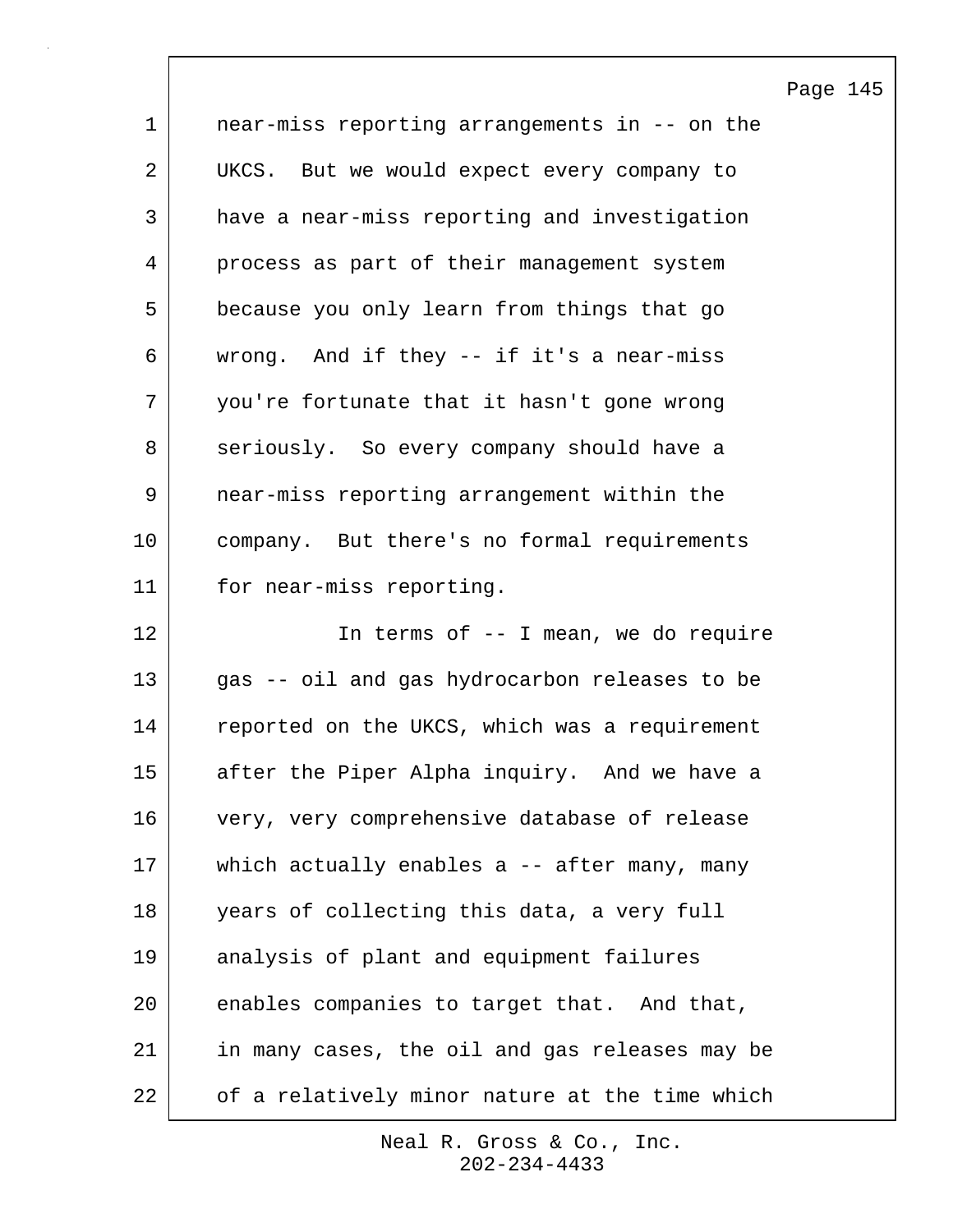|             |                                                | Page 146 |  |
|-------------|------------------------------------------------|----------|--|
| $\mathbf 1$ | might be viewed as a near miss but actually,   |          |  |
| 2           | there's a lot that can be learned from that    |          |  |
| 3           | database. And companies use that database for  |          |  |
| 4           | evaluating plant and equipment design options. |          |  |
| 5           | MR. CLEGG: A similar situation in              |          |  |
| 6           | Australia. But by regulation we do require     |          |  |
| 7           | the reporting of certain lagging indicators.   |          |  |
| 8           | And some of these may be considered to be near |          |  |
| 9           | misses. And they include hydrocarbon           |          |  |
| 10          | releases, well kicks, unscheduled activation   |          |  |
| 11          | of the Emergency Response Plan and damage to   |          |  |
| 12          | safety-critical equipment.                     |          |  |
| 13          | MR. MOURE-ERASO: Mr. Ognedal?                  |          |  |
| 14          | MR. OGNEDAL: In our regulations we             |          |  |
| 15          | have required reporting of quite a few types   |          |  |
| 16          | of incidents. I'll mention some: a loss of     |          |  |
| 17          | well control, ships on collision course,       |          |  |
| 18          | trolling loads that didn't hurt anybody, and   |          |  |
| 19          | So that's quite a list that we are<br>so on.   |          |  |
| 20          | asking industry to report to us. And we        |          |  |
| 21          | collect all of this information and use it     |          |  |
| 22          | together with other information in developing  |          |  |

 $\sqrt{ }$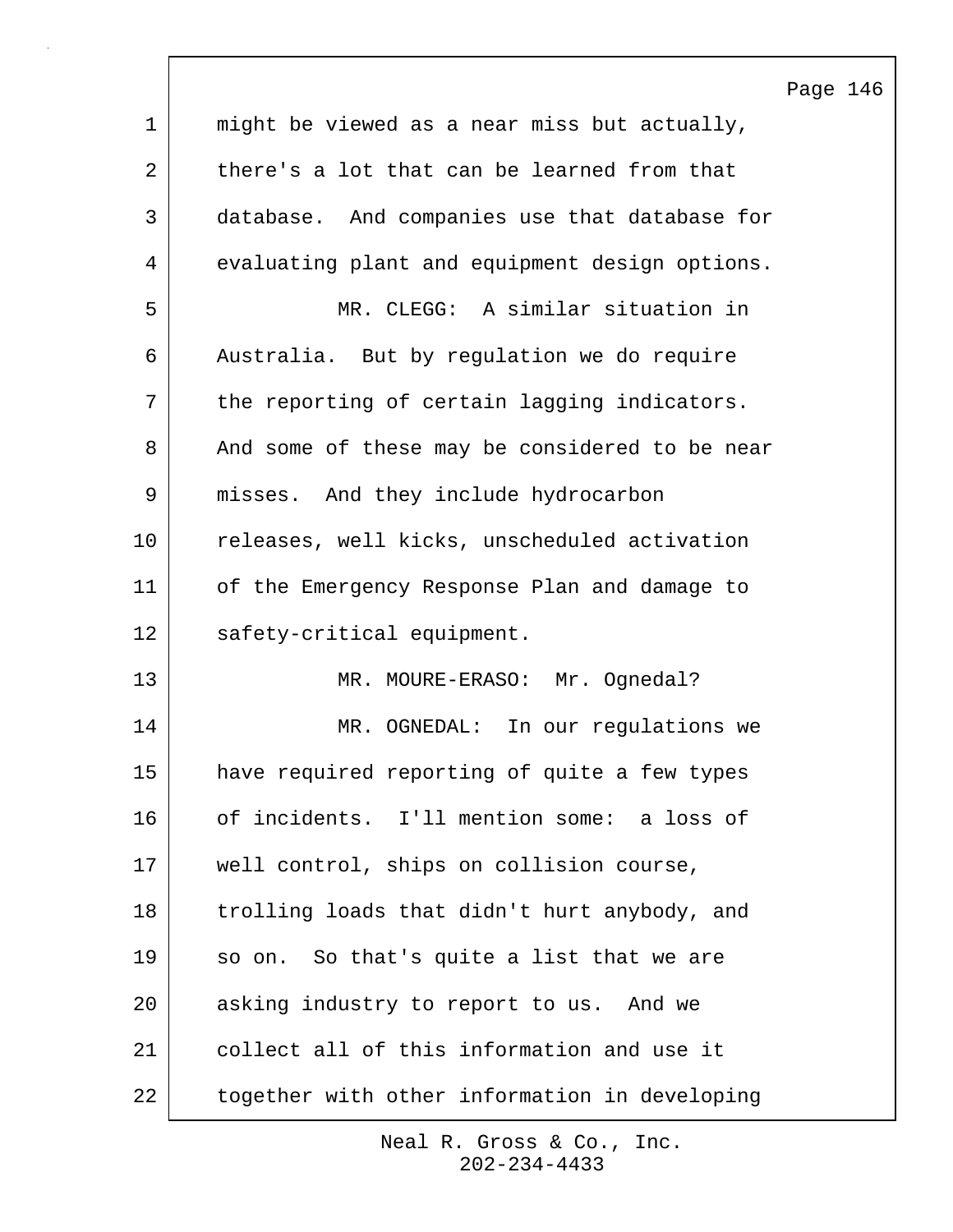|    |                                               | Page 147 |  |
|----|-----------------------------------------------|----------|--|
| 1  | the risk picture I talked about. Thank you.   |          |  |
| 2  | MR. MOURE-ERASO: Thank you.                   |          |  |
| 3  | I have another question here.<br>In           |          |  |
| 4  | the U.S. MSHA, the Mine Safety and Health     |          |  |
| 5  | Administration, conducts a major internal     |          |  |
| 6  | review of its regulatory scope and competence |          |  |
| 7  | after a major mining disaster that was        |          |  |
| 8  | published and that we know about. And the     |          |  |
| 9  | question is, Do any of these regulations --   |          |  |
| 10 | regulators do as well after a major offshore  |          |  |
| 11 | failure. I mean, is that a question for us or |          |  |
| 12 | for the panel? To the panel, yes.             |          |  |
| 13 | MR. CLEGG: Okay. I can answer on              |          |  |
| 14 | behalf of Australia. Often when there was a   |          |  |
| 15 | really serious incident, of course, there is  |          |  |
| 16 | effectively a public inquiry, much as CSB     |          |  |
| 17 | undertakes, which looks at questions of fact. |          |  |
| 18 | And that will, of course, also look at the    |          |  |
| 19 | effectiveness and involvement of the          |          |  |
| 20 | regulator. The regulator, of course, also     |          |  |
| 21 | undertakes his own investigation but he's     |          |  |
| 22 | unlikely to be too critical of himself.<br>So |          |  |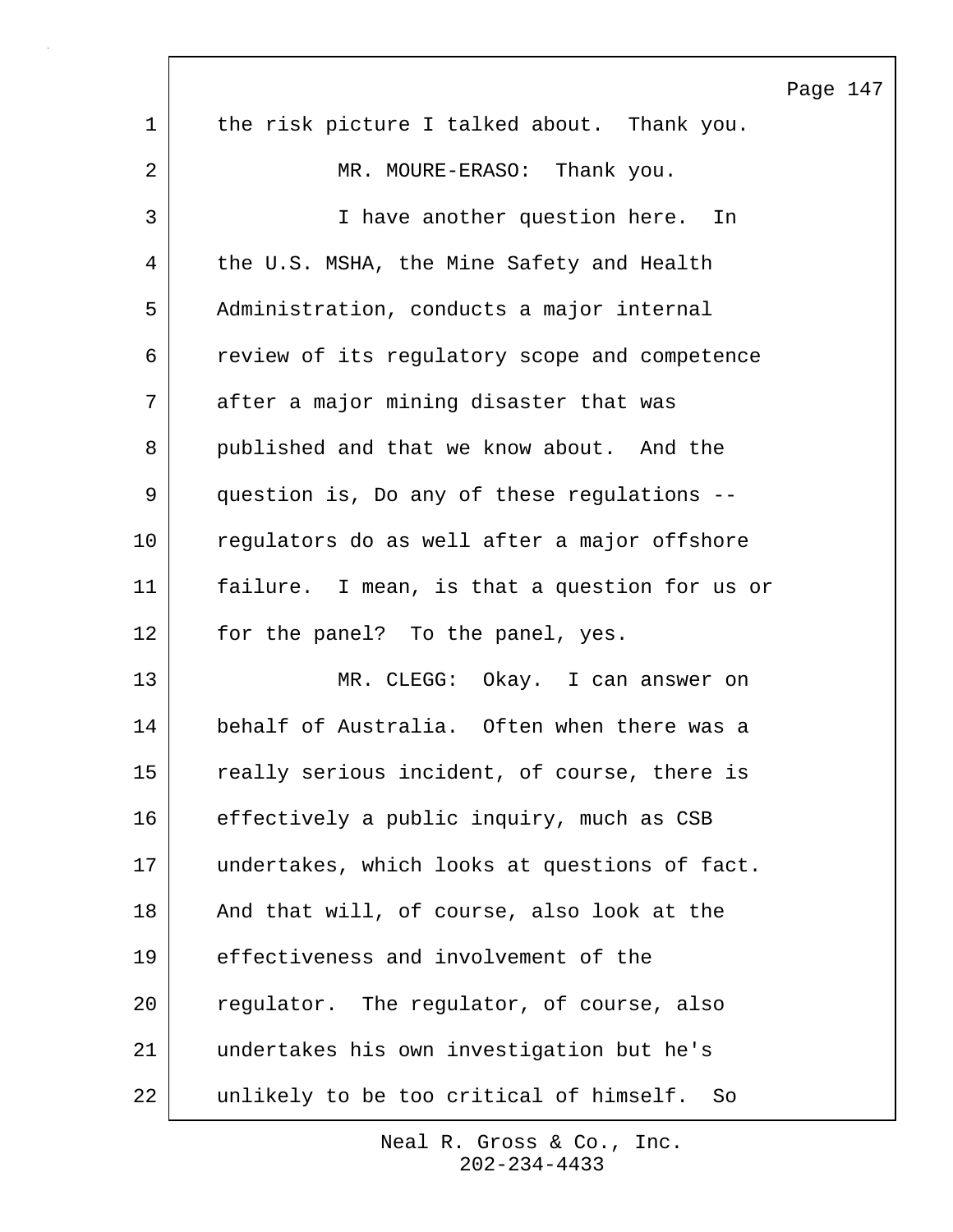Page 148 1 it's useful to have that check and balance, of 2 course. 3 | Additionally, we have a legal 4 requirement every three years -- that's my 5 recollection -- for the minister to put 6 together an independent review of the 7 regulator, an independent review of NOPSA. 8 And first time that was done that was an 9 international panel and that consulted widely 10 with industry and the unions and the workforce 11 and the stakeholders as to the effectiveness 12 of the regulatory regime and the way in which 13 it was being implemented by the regulator. 14 | And that came up with a number of useful 15 findings so we could use those to continuously 16 improve. 17 MR. WHEWELL: Yes. In the UK, as 18 John said, if the incident were serious enough 19 there would be a public inquiry, but that's a 20 decision for the government. 21 But HSE has its own -- because of 22 | the size of the organization and the divisions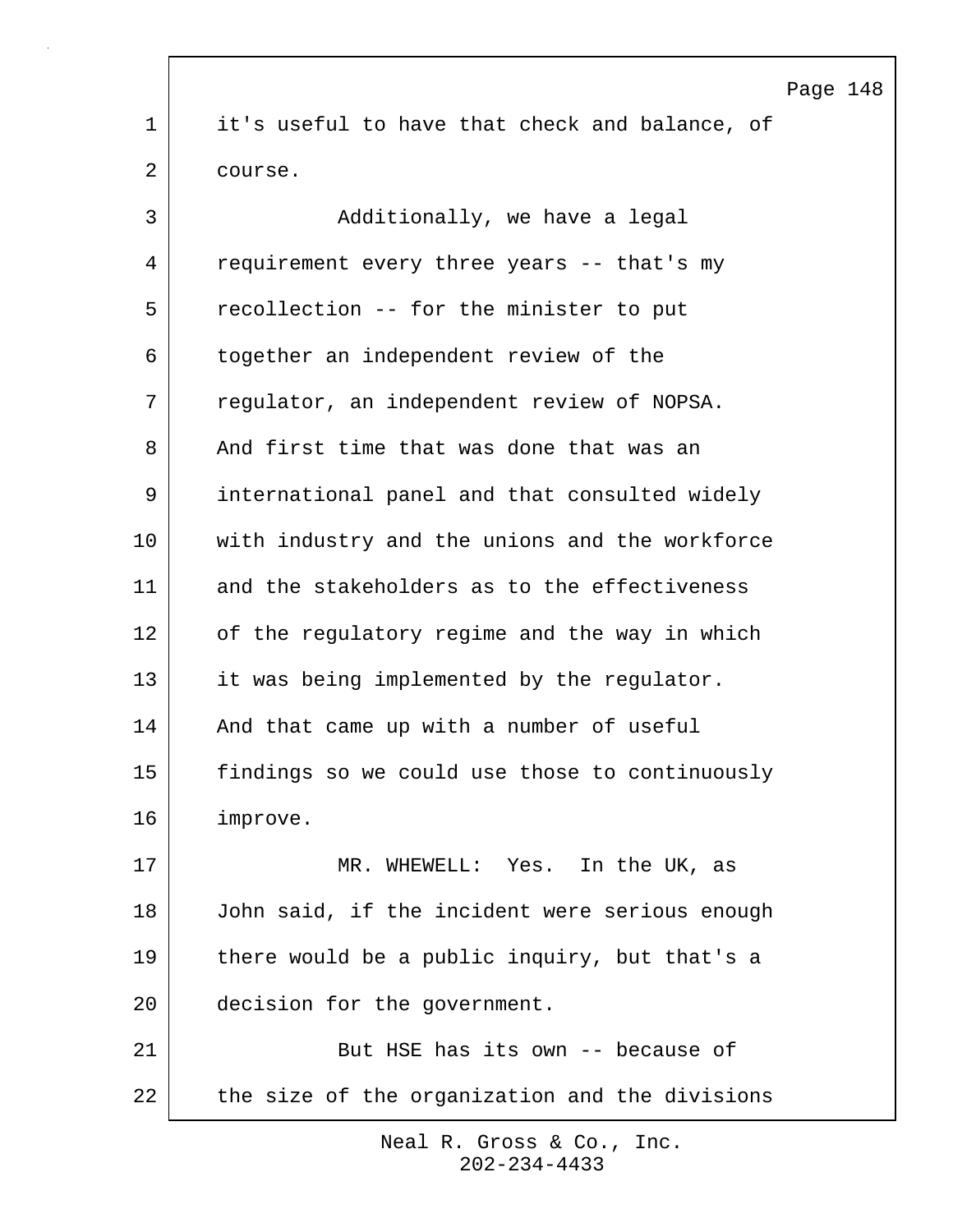|             |                                                | Page 149 |  |
|-------------|------------------------------------------------|----------|--|
| $\mathbf 1$ | in it, it has the ability to investigate other |          |  |
| 2           | parts of its own organization. And if there    |          |  |
| 3           | is a serious incident, then the major          |          |  |
| 4           | investigation plan is activated within HSE and |          |  |
| 5           | certainly, the actions of the regulator of     |          |  |
| 6           | that particular area.                          |          |  |
| 7           | And if it were an offshore incident,           |          |  |
| 8           | the offshore regulator would be investigated   |          |  |
| 9           | by other parts of HSE with often an            |          |  |
| 10          | independent panel member called in by HSE to   |          |  |
| 11          | ensure some, say, degree of independence of    |          |  |
| 12          | that review.                                   |          |  |
| 13          | And we learn lessons from that                 |          |  |
| 14          | review as to how we might have acted as that   |          |  |
| 15          | part of HSE, how we might have acted better.   |          |  |
| 16          | And they look at our systems and procedures,   |          |  |
| 17          | so we look critically at our own actions, as   |          |  |
| 18          | well as looking critically at company actions  |          |  |
| 19          | if we have a serious incident.                 |          |  |
| 20          | MR. MOURE-ERASO: Mr. Ognedal?                  |          |  |
| 21          | MR. OGNEDAL: In our case we are                |          |  |
| 22          | evaluated every three years on a routine       |          |  |

 $\Gamma$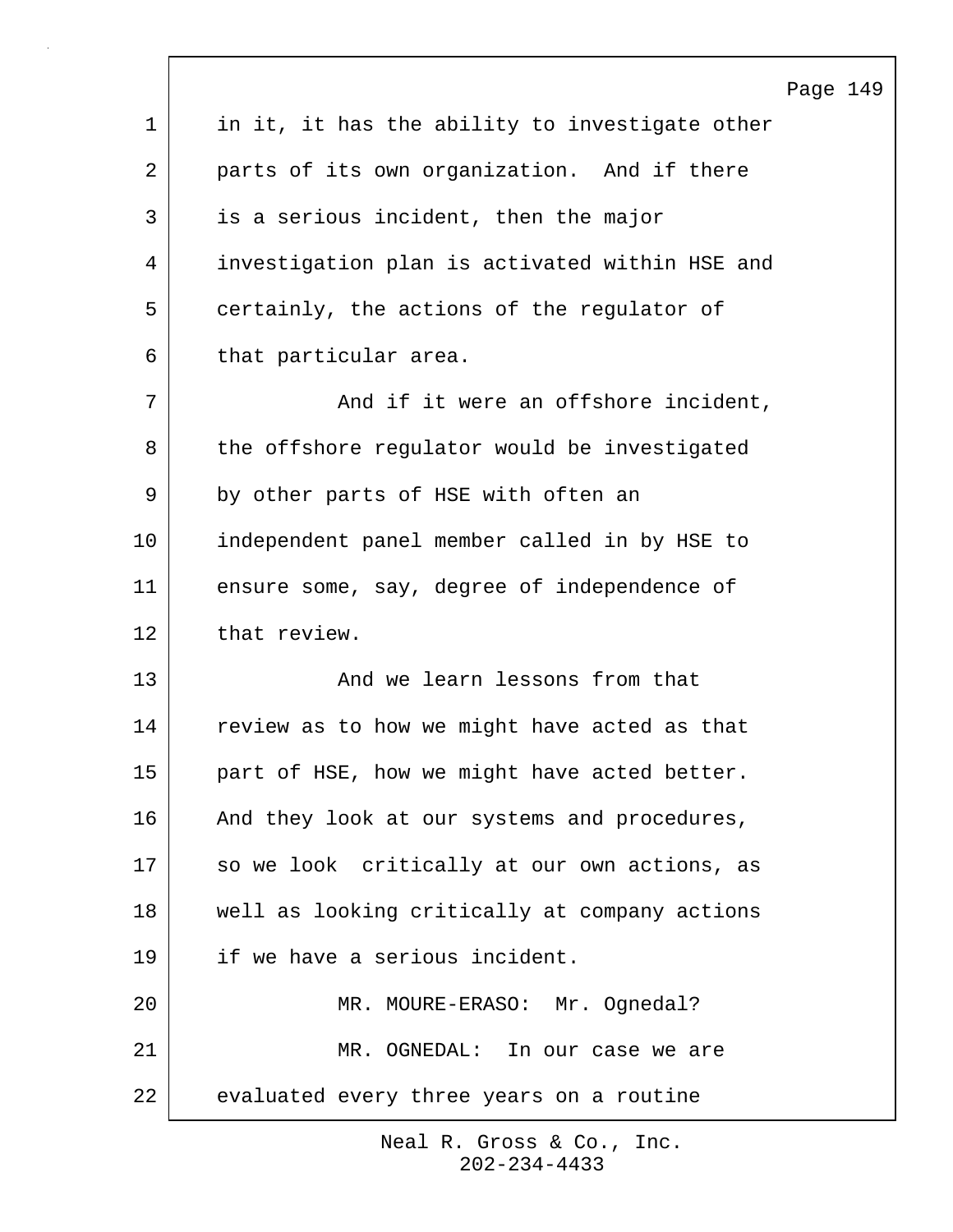|             |                                                | Page 150 |  |
|-------------|------------------------------------------------|----------|--|
| $\mathbf 1$ | basis. And these evaluations are very          |          |  |
| 2           | valuable, because they always identify the     |          |  |
| 3           | areas where we can improve as the regulator,   |          |  |
| 4           | so that is very useful to us.                  |          |  |
| 5           | In case of a serious, very serious             |          |  |
| 6           | catastrophe or something the government can    |          |  |
| 7           | sit down a special commission. And a           |          |  |
| 8           | commission like that will, of course, also     |          |  |
| 9           | look into the role of the regulator and what   |          |  |
| 10          | the regulator has done and what it's not done. |          |  |
| 11          | So we would be evaluated in a process like     |          |  |
| 12          | that.                                          |          |  |
| 13          | MR. MOURE-ERASO: Thank you.                    |          |  |
| 14          | I have another question. It is, Do             |          |  |
| 15          | your systems have a way to drive or encourage  |          |  |
| 16          | adoption of inherently safety technologies and |          |  |
| 17          | if so, how.                                    |          |  |
| 18          | MR. WHEWELL: The answer to the                 |          |  |
| 19          | question is yes because that's the             |          |  |
| 20          | fundamental -- one of the fundamentals of the  |          |  |
| 21          | ALARP approach. Inherently safer technologies  |          |  |
| 22          | or elimination of risk is a key point on the   |          |  |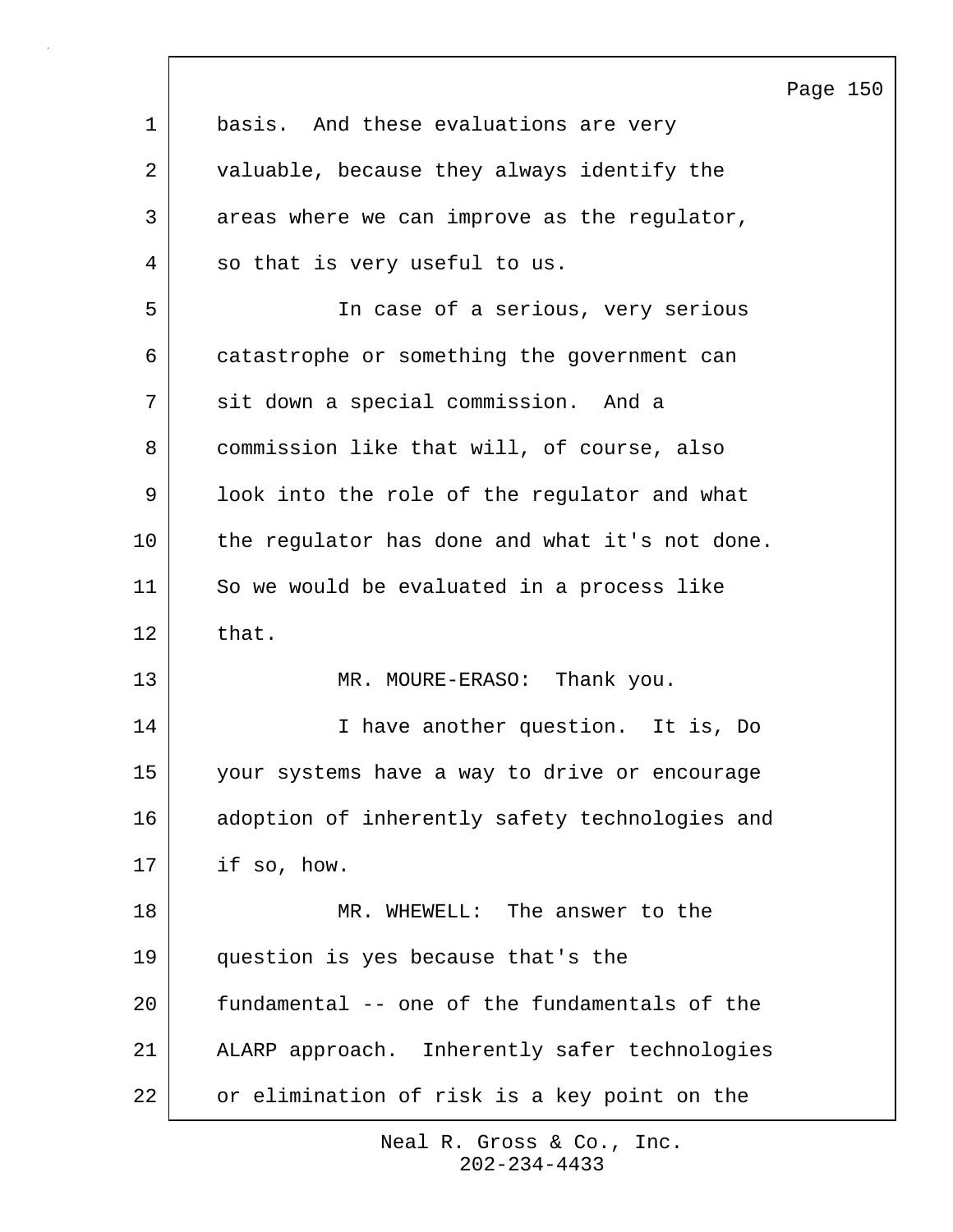|             | Page 151                                      |
|-------------|-----------------------------------------------|
| $\mathbf 1$ | hierarchy of risk control. And certainly,     |
| 2           | that -- there will be great emphasis on       |
| 3           | technologies that -- of that type that        |
| 4           | effectively eliminate the risk. So we will    |
| 5           | be -- the expectation would be that they --   |
| 6           | and if such technologies were cost            |
| 7           | beneficial -- in other words, the cost of     |
| 8           | adopting the technology didn't grossly        |
| 9           | outweigh the benefits then we would expect    |
| 10          | that technology to be adopted.                |
| 11          | MR. MOURE-ERASO: Mr. Ognedal?                 |
| 12          | MR. OGNEDAL: Well, I'm not into               |
| 13          | that, to what he has just said.               |
| 14          | MR. MOURE-ERASO: Yes. The question            |
| 15          | was if the $--$                               |
| 16          | VOICE: He said he had nothing to              |
| 17          | offer.                                        |
| 18          | MR. MOURE-ERASO: Okay. All right.             |
| 19          | Thank you.                                    |
| 20          | There's another short one that says,          |
| 21          | When you conduct your inspections are workers |
| 22          | interviewed privately by the inspectors.      |

 $\lceil$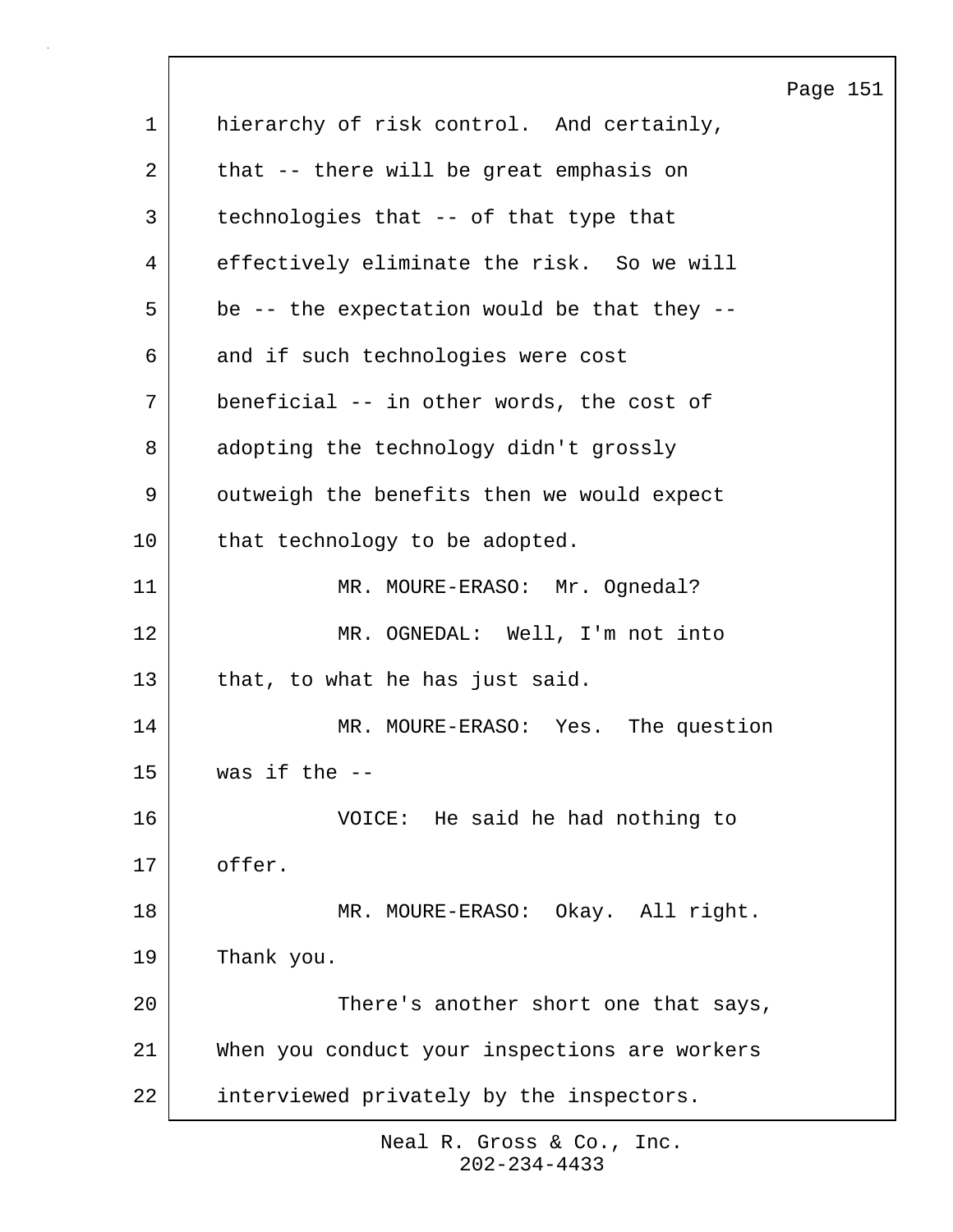|             | Page 152                                       |
|-------------|------------------------------------------------|
| $\mathbf 1$ | MR. CF: In Australia, yes. When we             |
| 2           | go offshore the first significant thing we do  |
| 3           | is to get together with representatives of the |
| 4           | workforce for a couple of hours. We share      |
| 5           | with them why we are on the facility, what     |
| 6           | we're doing, what our expectations are and how |
| 7           | we intend to go about our business. We ask     |
| 8           | them to share with us all of the good things   |
| 9           | and what are not so good things.               |
| 10          | And it's important, you know, not to           |
| 11          | be negative. We don't carry out negative       |
| 12          | inspections. We carry out positive             |
| 13          | inspections. And that means we look for the    |
| 14          | good things, as well as the not so good        |
| 15          | things. And we commend the workforce and the   |
| 16          | operator for what they do well. And that is    |
| 17          | very important. Because that builds the        |
| 18          | relationship. And then having taken their      |
| 19          | comments on board, we will build those into    |
| 20          | our inspection as we can. And then we invite   |
| 21          | one or two of them, if they wish to come along |
| 22          | with us, on our inspections.                   |

 $\Gamma$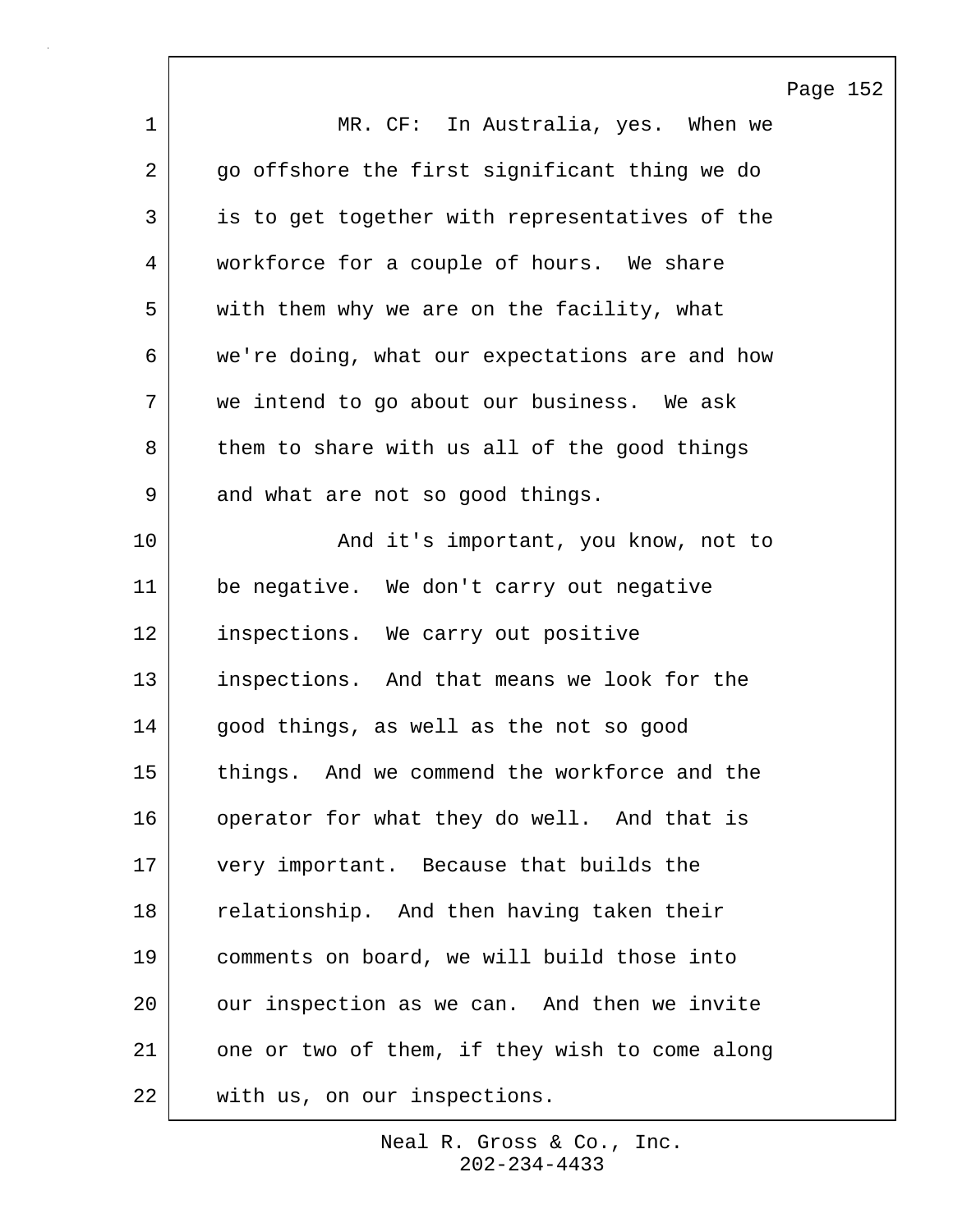|                | Page 153                                       |
|----------------|------------------------------------------------|
| $\mathbf 1$    | Now, we also stay offshore for three           |
| $\overline{2}$ | or four nights. And that is very important.    |
| 3              | Because as I said, our inspections are         |
| 4              | planned, their shared with management. Some    |
| 5              | people say, Oh, you should carry out spot      |
| 6              | inspections, not tell anyone. And, in fact,    |
| 7              | if you stay on board for three or four nights  |
| 8              | then you get under the skin of the             |
| $\mathsf 9$    | organization.                                  |
| 10             | Make sure you eat with the people.             |
| 11             | Don't sit near a little group in the corner    |
| 12             | somewhere. We spread out, we engage them at    |
| 13             | all levels. And it's amazing what comes out    |
| 14             | of the woodwork, that most important aspect of |
| 15             | the inspection process.                        |
| 16             | MR. WHEWELL: Yes. And that's                   |
| 17             | exactly the same in the UK. And just to        |
| 18             | conclude the visit, we always close out the    |
| 19             | visit with a meeting with the representatives  |
| 20             | of the workforce and inform them what we've    |
| 21             | found. And that is confirmed in a copy of the  |
| 22             | correspondence relating to our visit. So they  |

 $\Gamma$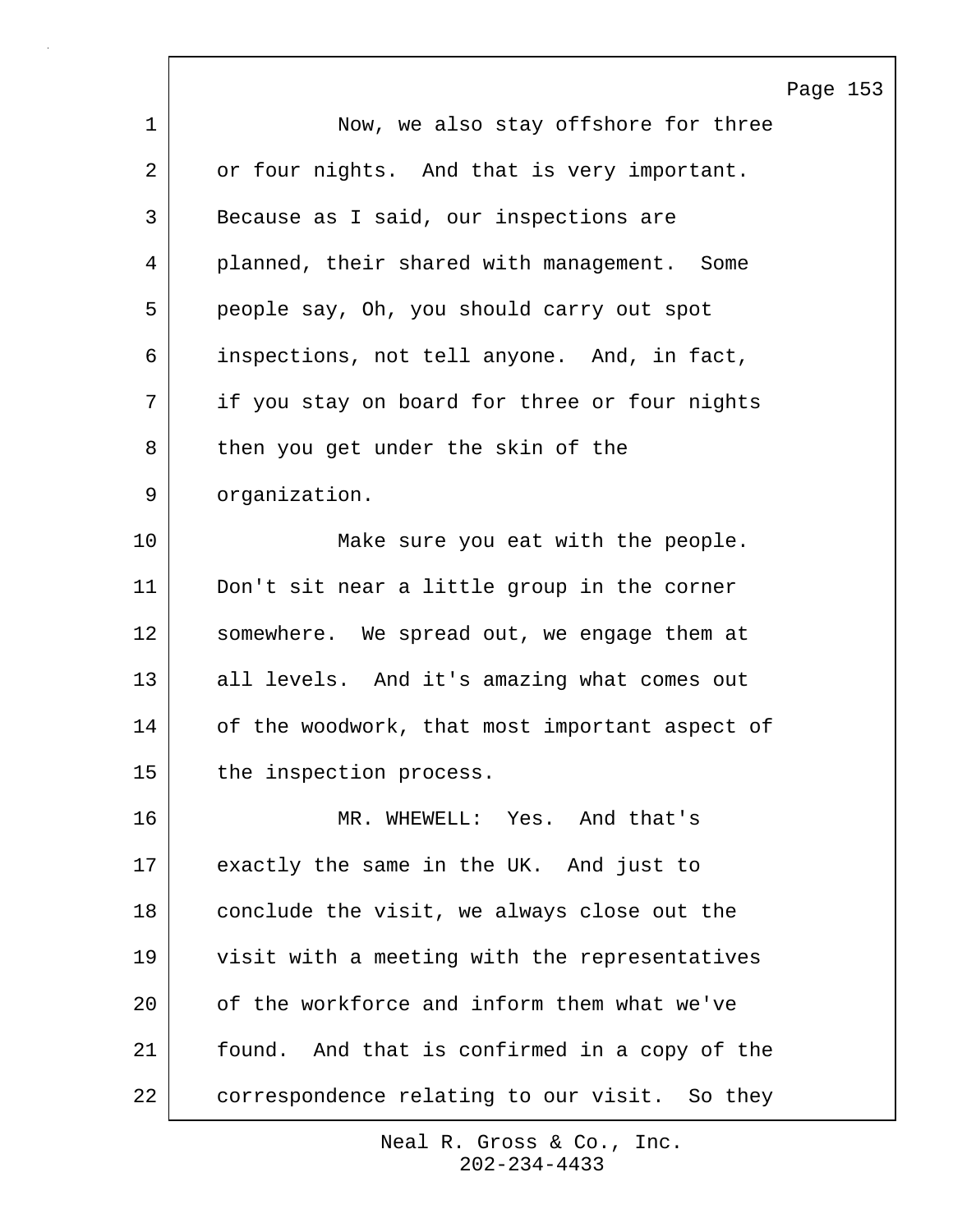|             |                                                | Page 154 |  |
|-------------|------------------------------------------------|----------|--|
| $\mathbf 1$ | are kept fully informed and they are           |          |  |
| 2           | interviewed separately.                        |          |  |
| 3           | MR. MOURE-ERASO: Mr. Ognedal?                  |          |  |
| 4           | MR. OGNEDAL: Yes. In our case it               |          |  |
| 5           | is very similar. We always engage with the     |          |  |
| 6           | workforce offshore. And normally, it's the     |          |  |
| 7           | safety delegate. And talk to them, of course.  |          |  |
| 8           | And they are invited to participate in our     |          |  |
| 9           | activity on the facility.                      |          |  |
| 10          | MR. MOURE-ERASO: Okay.                         |          |  |
| 11          | Another question is, Are there                 |          |  |
| 12          | safety cases made publicly available via a     |          |  |
| 13          | regulatory -- regulator's web site and are the |          |  |
| 14          | results of safety case inspections and         |          |  |
| 15          | outcomes made public.                          |          |  |
| 16          | MR. WHEWELL: In the UK there isn't             |          |  |
| 17          | a database. There isn't a web site for safety  |          |  |
| 18          | cases. They're not confidential documents,     |          |  |
| 19          | which means that any member of the workforce   |          |  |
| 20          | can gain access to it, which means that trade  |          |  |
| 21          | unions can gain access to it. We don't         |          |  |
| 22          | normally provide full copies of safety cases.  |          |  |

 $\sqrt{ }$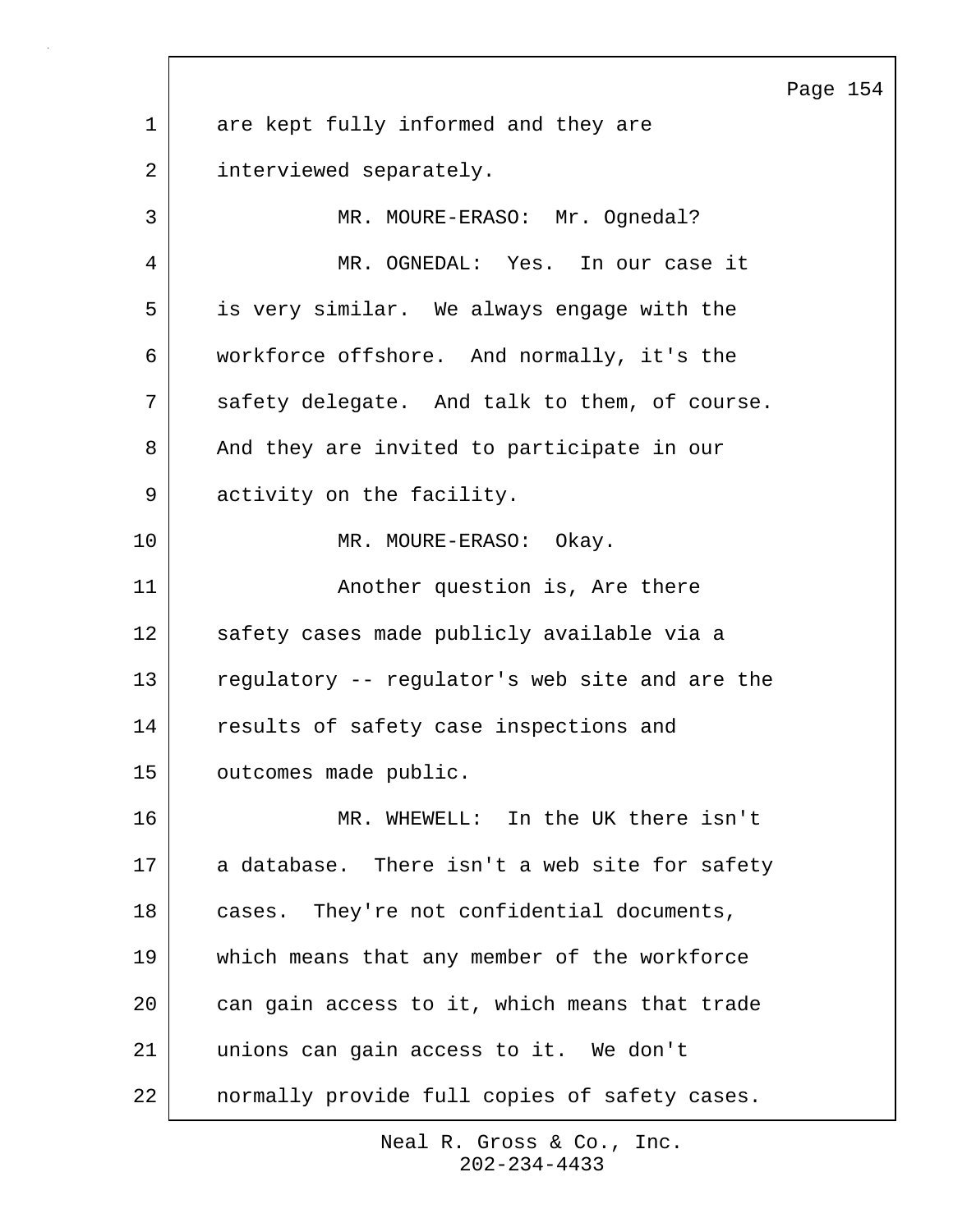|    |                                               | Page |
|----|-----------------------------------------------|------|
| 1  | We would expect companies to do that.         |      |
| 2  | So the second part of the question            |      |
| 3  | was?                                          |      |
| 4  | MR. MOURE-ERASO: If the results of            |      |
| 5  | the inspections are made public.              |      |
| 6  | MR. WHEWELL: Again, the results of            |      |
| 7  | the inspections are made available to the     |      |
| 8  | workforce. Under Freedom of Information we    |      |
| 9  | provide information on our inspections and    |      |
| 10 | investigations, but on demand. So they are    |      |
| 11 | made public but not pro-actively.             |      |
| 12 | MR. CLEGG: And it's actually                  |      |
| 13 | exactly the same in Australia.                |      |
| 14 | MR. MOURE-ERASO: And in Norway, Mr.           |      |
| 15 | Ognedal?                                      |      |
| 16 | MR. OGNEDAL: Yes. In Norway, as I             |      |
| 17 | said, more or less everything is publicly     |      |
| 18 | available. Some of it we make available pro-  |      |
| 19 | actively, put it on our web site. Other       |      |
| 20 | things are made available when people ask for |      |
| 21 | it.                                           |      |
| 22 | Thank you.<br>MR. MOURE-ERASO:                |      |

155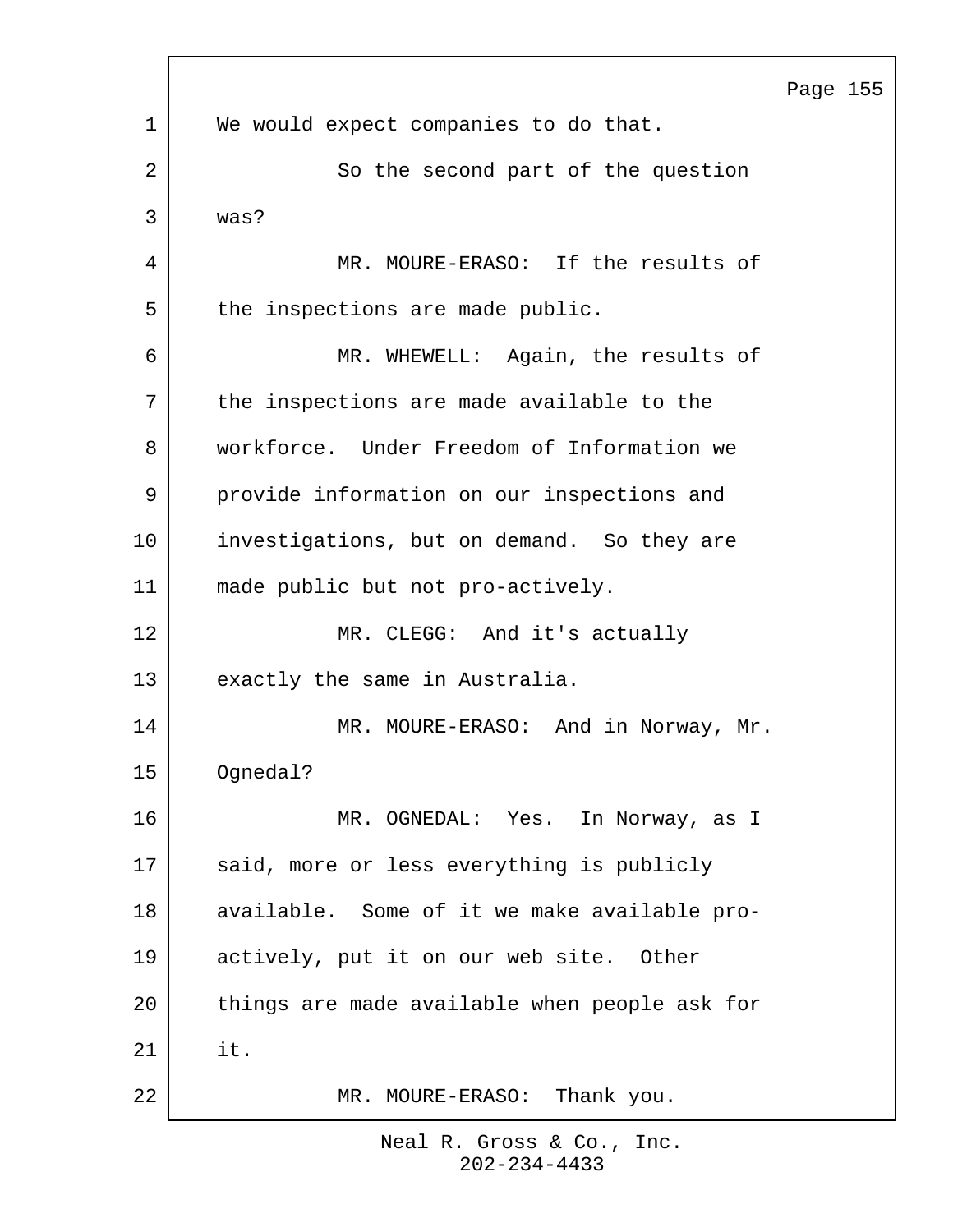|    |                                                | Page 156 |  |
|----|------------------------------------------------|----------|--|
| 1  | Is there any questions that have               |          |  |
| 2  | come from the audience to you that you want to |          |  |
| 3  | present?                                       |          |  |
| 4  | (No response.)                                 |          |  |
| 5  | MR. MOURE-ERASO: No?<br>Okay.                  |          |  |
| 6  | So that conclude our first panel.              |          |  |
| 7  | We'd like to thank you very much for being     |          |  |
| 8  | with us, especially thank you to Mr. Ognedal   |          |  |
| 9  | from Norway.                                   |          |  |
| 10 | And we are going to proceed now for            |          |  |
| 11 | lunch. Lunch is on your own. And we would      |          |  |
| 12 | like to ask you to promptly come here at 1:00  |          |  |
| 13 | so we can continue with the panels.            |          |  |
| 14 | MR. OGNEDAL: Thank you. Bye now.               |          |  |
| 15 | MR. MOURE-ERASO: If there's nothing            |          |  |
| 16 | else, we'll close.                             |          |  |
| 17 | Thank you, Mr. Ognedal. Goodbye.               |          |  |
| 18 | (Whereupon, at 12:00 p.m., the                 |          |  |
| 19 | hearing was adjourned, to reconvene this same  |          |  |
| 20 | day, December 15, 2010, at $1:14$ p.m.)        |          |  |
| 21 |                                                |          |  |
| 22 |                                                |          |  |

Г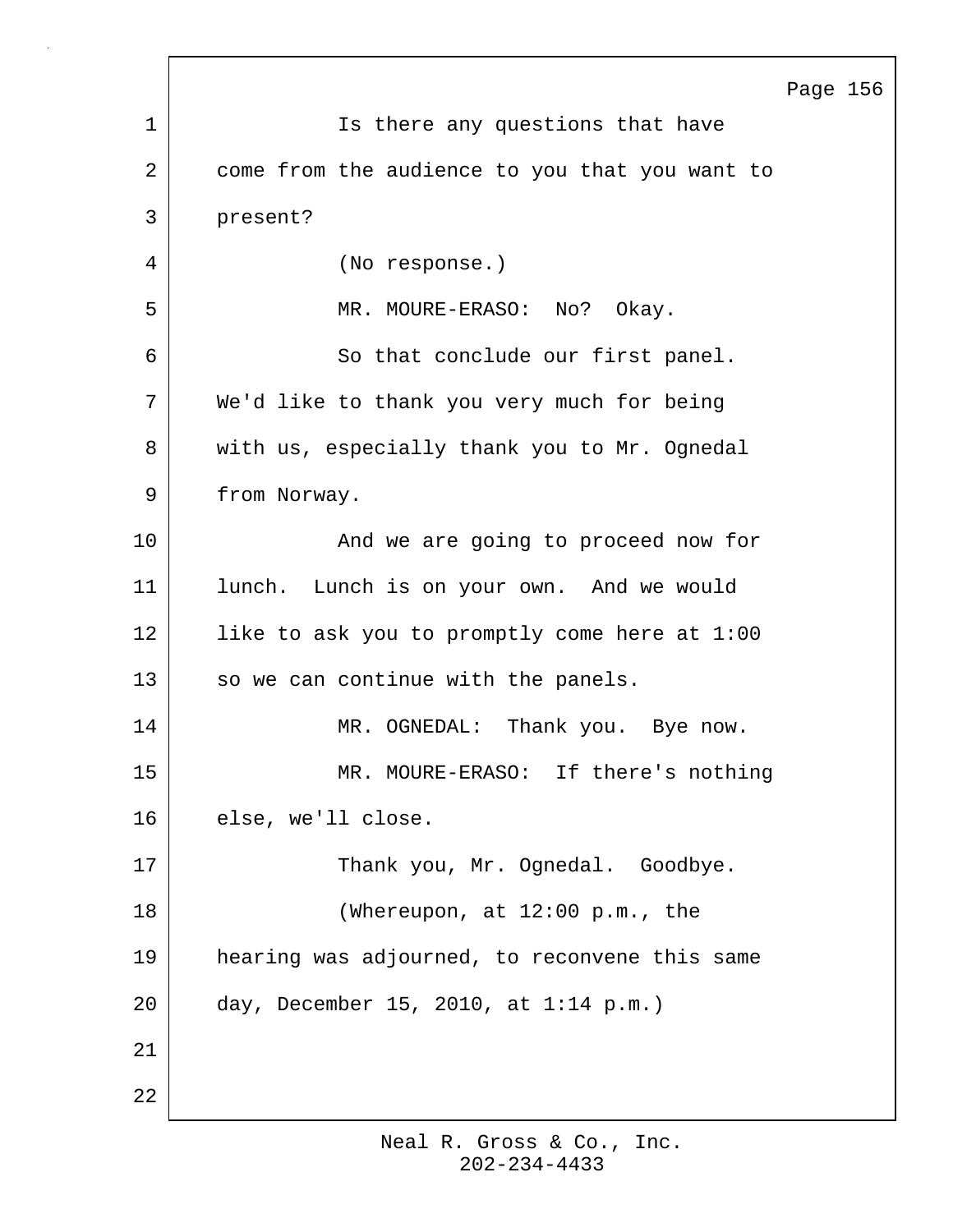Page 157

|    | r,                                             |
|----|------------------------------------------------|
| 1  | AFTERNOON SESSION                              |
| 2  | MR. MOURE-ERASO: Okay. I believe               |
| 3  | we are ready to start back. Thank you for      |
| 4  | coming back. Before getting started, I would   |
| 5  | like to inform you that we were asked about    |
| 6  | the participation or not of the Department of  |
| 7  | Interior in our hearing.                       |
| 8  | We have invited them to participate,           |
| 9  | and they let us know that they would prefer to |
| 10 | have discussion with us about regulation on a  |
| 11 | one-to-one basis between the agencies. We did  |
| 12 | invite them.                                   |
| 13 | The -- this afternoon's program in             |
| 14 | the hearing will start with our Industry       |
| 15 | Panel. It will be the same format that we had  |
| 16 | this morning. We're going to ask the panel     |
| 17 | members to make their presentations and we     |
| 18 | will have questions.                           |
| 19 | So with us today we have Mr. Erik              |
| 20 | Milito, who serves as the Director of Upstream |
| 21 | and Industry Operations for the American       |
| 22 | Petroleum Institute. We have Mr. Joe           |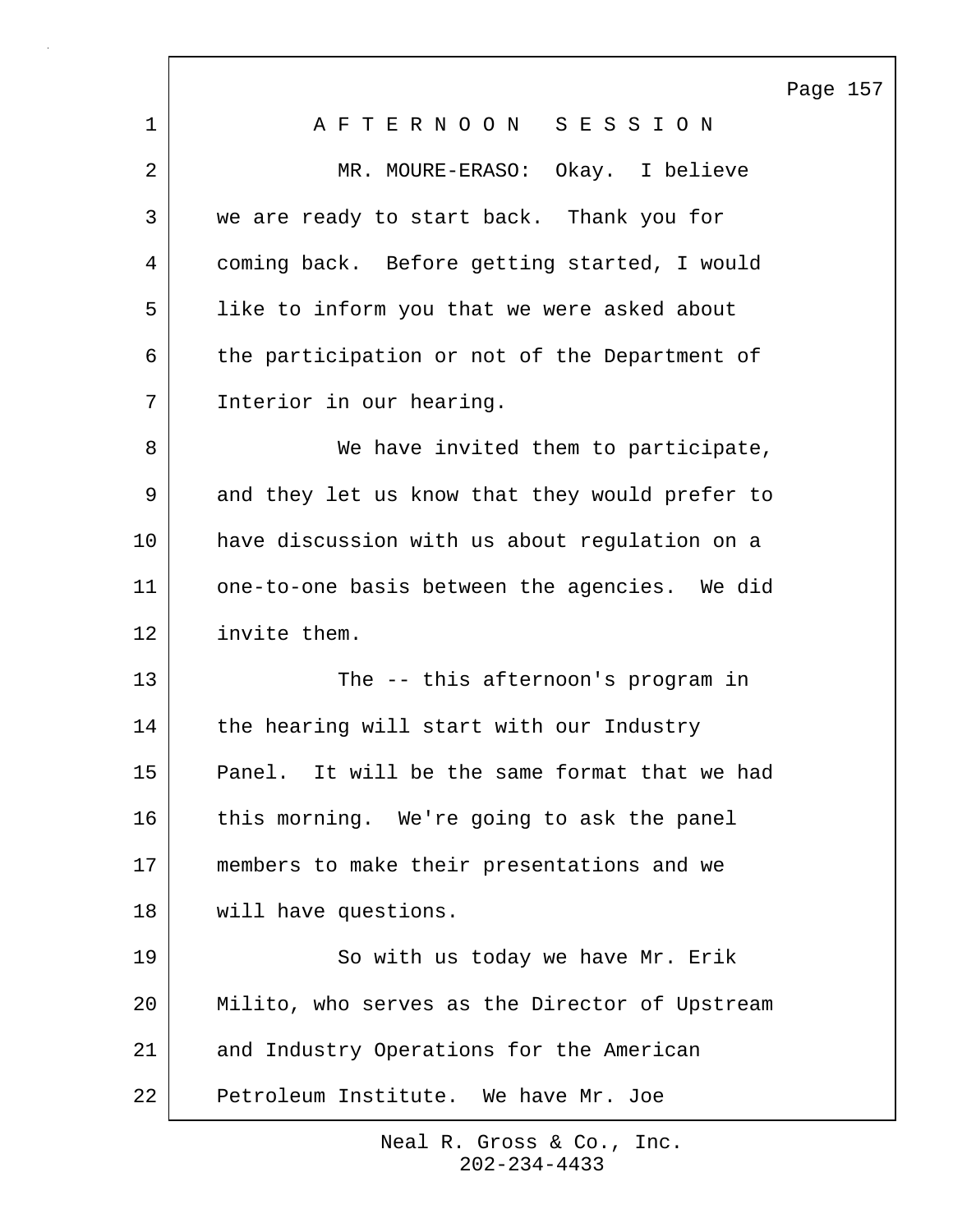|             |                                                | Page 158 |  |
|-------------|------------------------------------------------|----------|--|
| $\mathbf 1$ | Leimkuhler from the Offshore Well Delivery     |          |  |
| 2           | Manager for the Shell Oil Company. We have     |          |  |
| 3           | Ole Preben Berget, the Vice-President of       |          |  |
| 4           | Operation for the U.S. and Mexico of Statoil.  |          |  |
| 5           | We have Mr. Alan Spackman, Vice-President of   |          |  |
| 6           | Offshore Technical and Regulatory Affairs for  |          |  |
| 7           | the International Association of Drilling      |          |  |
| 8           | Contractors.                                   |          |  |
| 9           | We have Dr. Robin Pitblado, Director           |          |  |
| 10          | of Safety and Health and Environment from Risk |          |  |
| 11          | Management Services for Det Norske Veritas,    |          |  |
| 12          | and Mr. William Sember from ABSW Consulting.   |          |  |
| 13          | I would like to ask first for Mr.              |          |  |
| 14          | Milito of the American Petroleum Institute to  |          |  |
| 15          | present his statement, please.                 |          |  |
| 16          | MR. MILITO: Good afternoon, Mr.                |          |  |
| 17          | Chairman, members of the staff, the Board. My  |          |  |
| 18          | name is Eric Milito, and I am the Upstream     |          |  |
| 19          | Director for the American Petroleum Institute. |          |  |
| 20          | API is more than 450 member                    |          |  |
| 21          | companies which represent all sectors of       |          |  |
| 22          | America's oil and natural gas industry. Our    |          |  |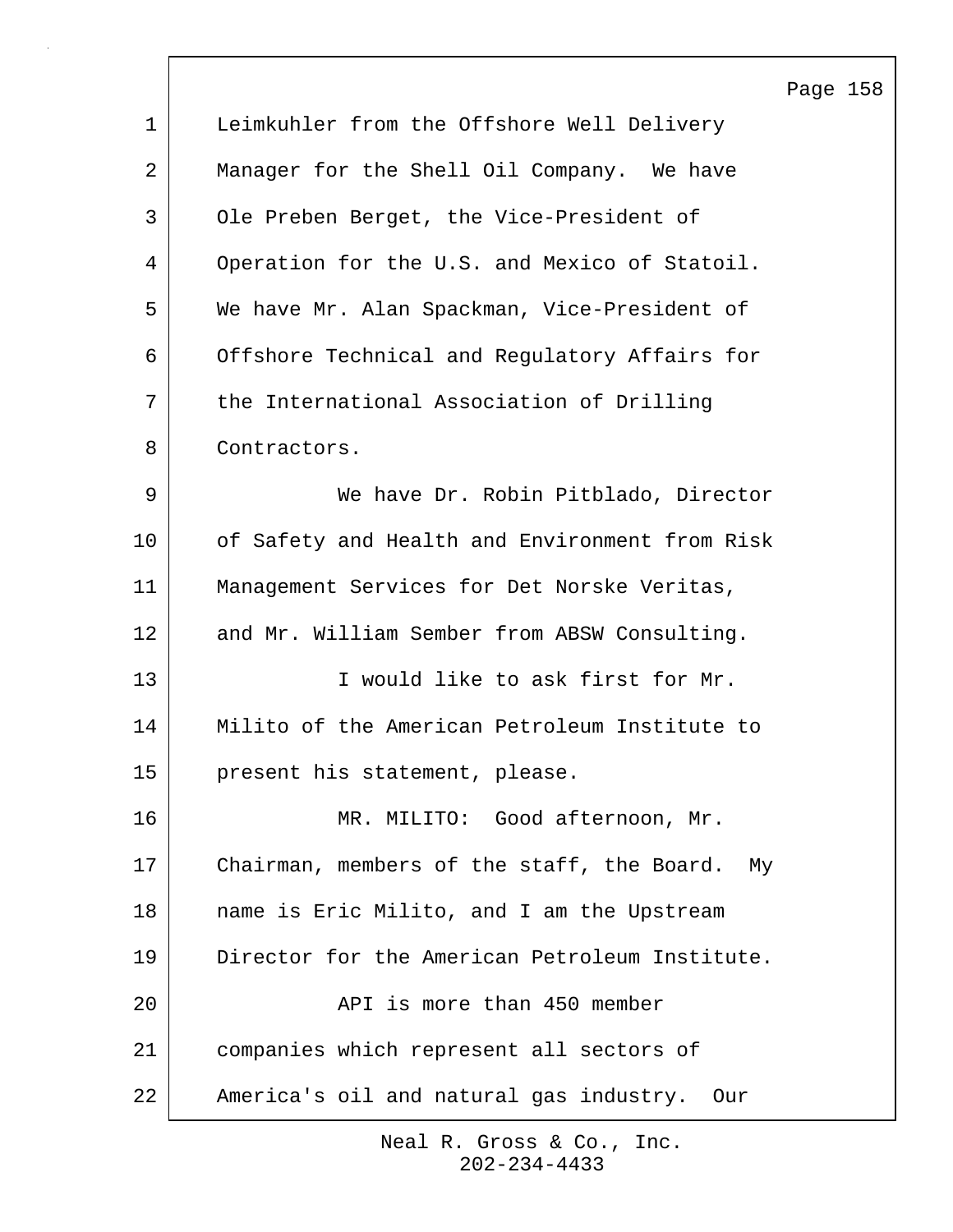|     |                                               | Pac |
|-----|-----------------------------------------------|-----|
| 1   | industry supports 9.2 million American jobs,  |     |
| 2   | including 170,000 in the Gulf of Mexico       |     |
| 3   | related to offshore development business and  |     |
| 4   | provides most of the energy our nation needs  |     |
| 5   | to power our economy and way of life.         |     |
| 6   | Our industry's top priority has               |     |
| 7   | always been to provide energy in a safe,      |     |
| 8   | technologically sound and environmentally     |     |
| 9   | responsible manner. We look forward to        |     |
| 10  | working with the CSB and to considering       |     |
| 11  | recommendations that may help the industry    |     |
| 12  | continue its efforts to enhance offshore      |     |
| 13  | safety after the tragic accident in the Gulf. |     |
| 14  | Over the decades an enormous amount           |     |
| 15  | of work by regulators and operators has gone  |     |
| 16  | into staying safe offshore. Emphasis on       |     |
| 1 m | esfatii baa tusisaasad Tiinaa shaiina         |     |

16 into staying safe offshore. Emphasis on 17 | safety has increased. Trend lines showing 18 incidents and volumes spilled have gone down. 19 The Gulf accident obviously cast a shadow over 20 what has been achieved and has required a look 21 at all that has been done on safety, to review 22 ways to improve operations. We welcome that

> 202-234-4433 Neal R. Gross & Co., Inc.

## ge 159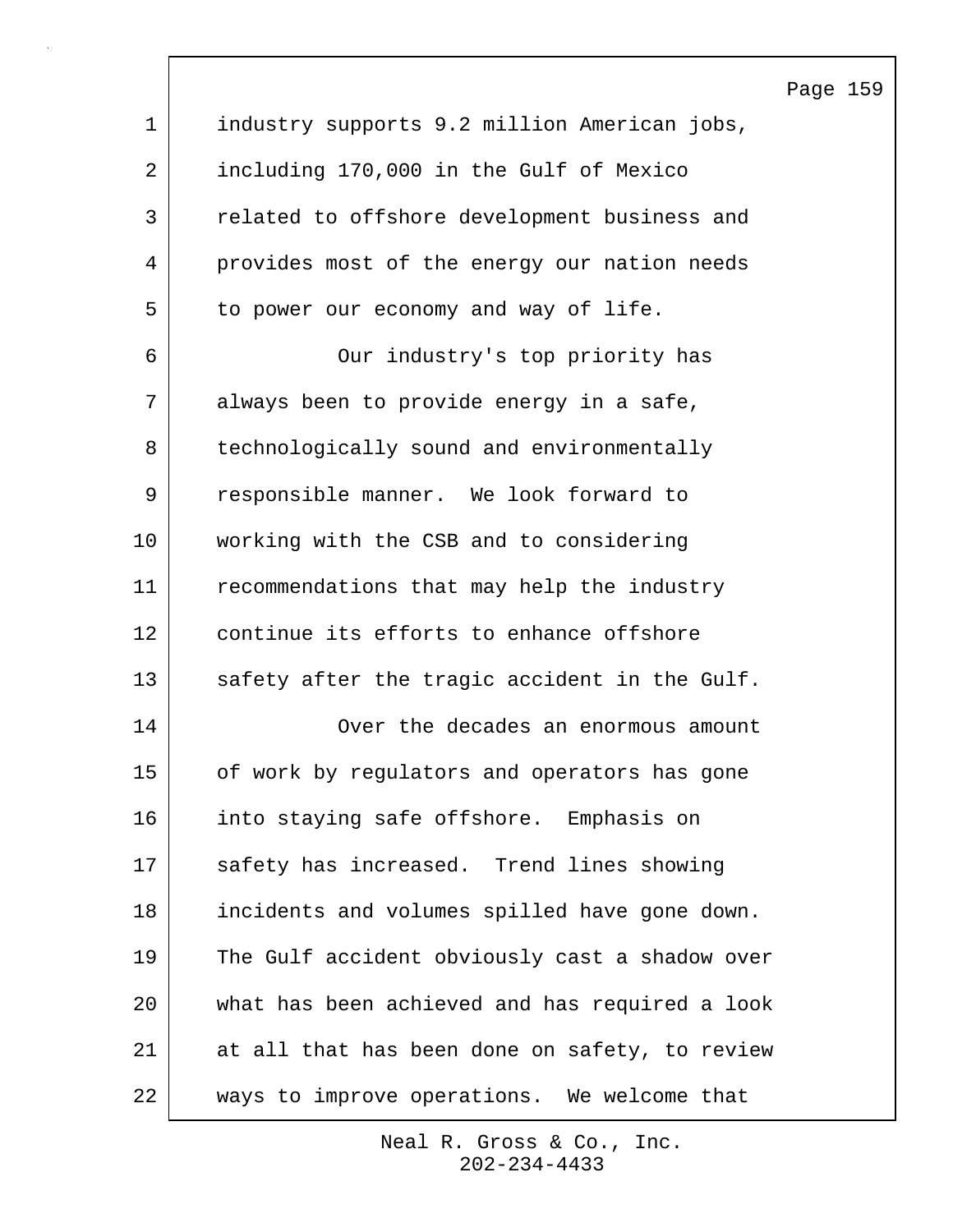Page 160 1 **cassessment and have been conducting that** 2 review. But what has been done, what is 3 already in place to improve safety, including 4 recent changes following the accident is 5 considerable. So we must all assess what's 6 been done and continue to build on it. 7 | Safety has always been a priority 8 for this industry. For 90 years the industry 9 has developed and continuously improved best 10 practices through API Standards Program, which 11 is accredited by the American National 12 Standards Institute, the authority on U.S. 13 standard setting and the same organization 14 | that accredits programs at several national 15 laboratories. 16 | RPI standards are developed 17 collaboratively by industry experts, technical 18 experts from government and other interested 19 stakeholders. These experts have created some 20 240 exploration and production standards, many 21 of which address offshore operations and 80 of 22 which are referenced in the Bureau of Ocean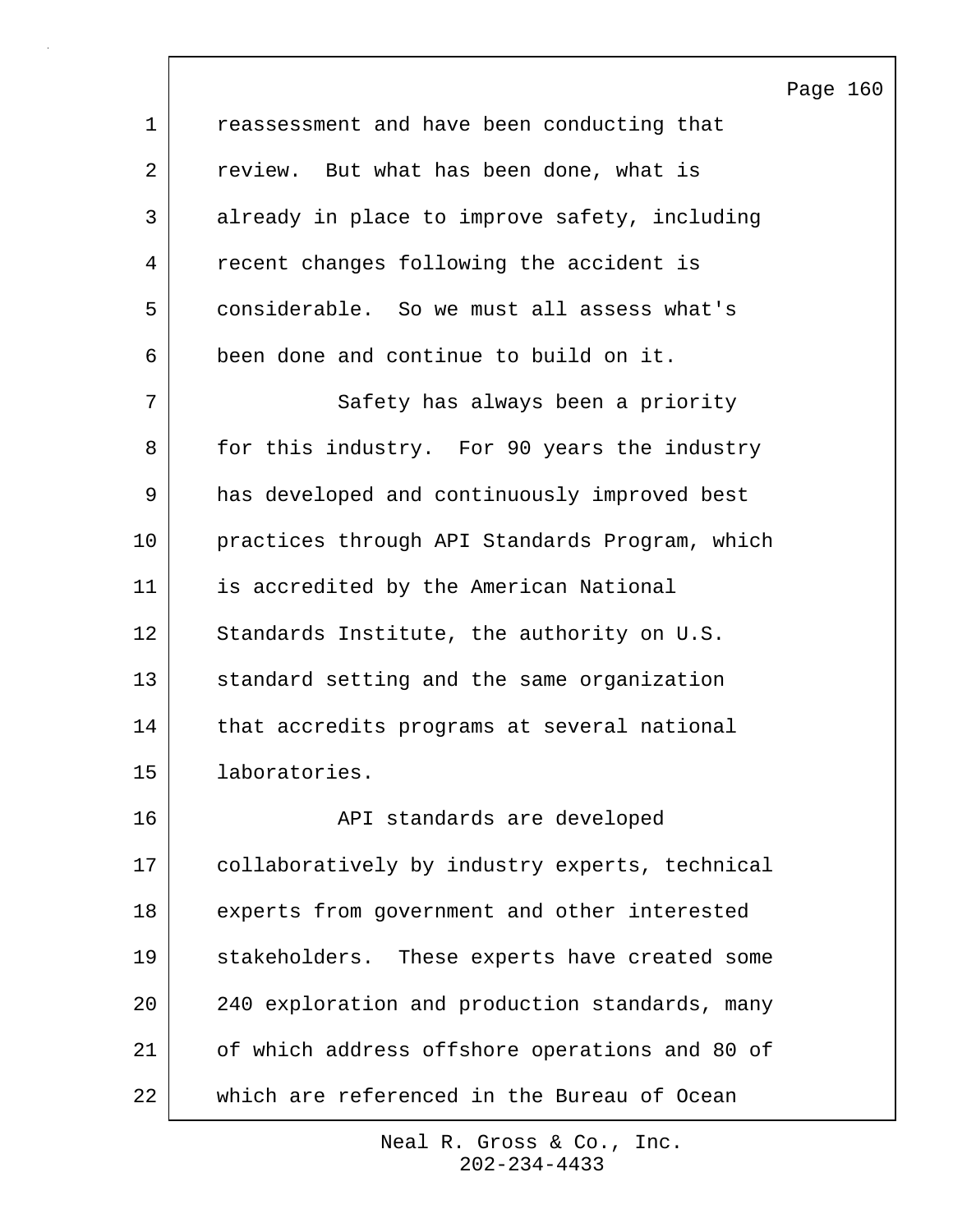1 Energy Management Regulation and Enforcement 2 Requlations.

3 Offshore standards cover everything 4 from blowout preventers to comprehensive 5 guidelines for offshore safety programs. In 6 2001 API published Recommended Practice T-2, 7 qualification programs for offshore personnel 8 who work with safety devices. This provides 9 guidelines for the qualification of personnel 10 engaging in installation, inspection, testing 11 and maintenance of surface and sub-service 12 devices that are used to ensure safety and 13 prevent pollution on offshore platforms. API 14 also has the Training Provider Certification 15 Program in which we certify schools that 16 deliver training to individuals in accordance 17 with our standards, including the Recommended 18 Practice T-2. 19 all API standards are reviewed and 20 approved periodically or in light of 21 circumstances calling for immediate action, 22 such as the incident in the Gulf. In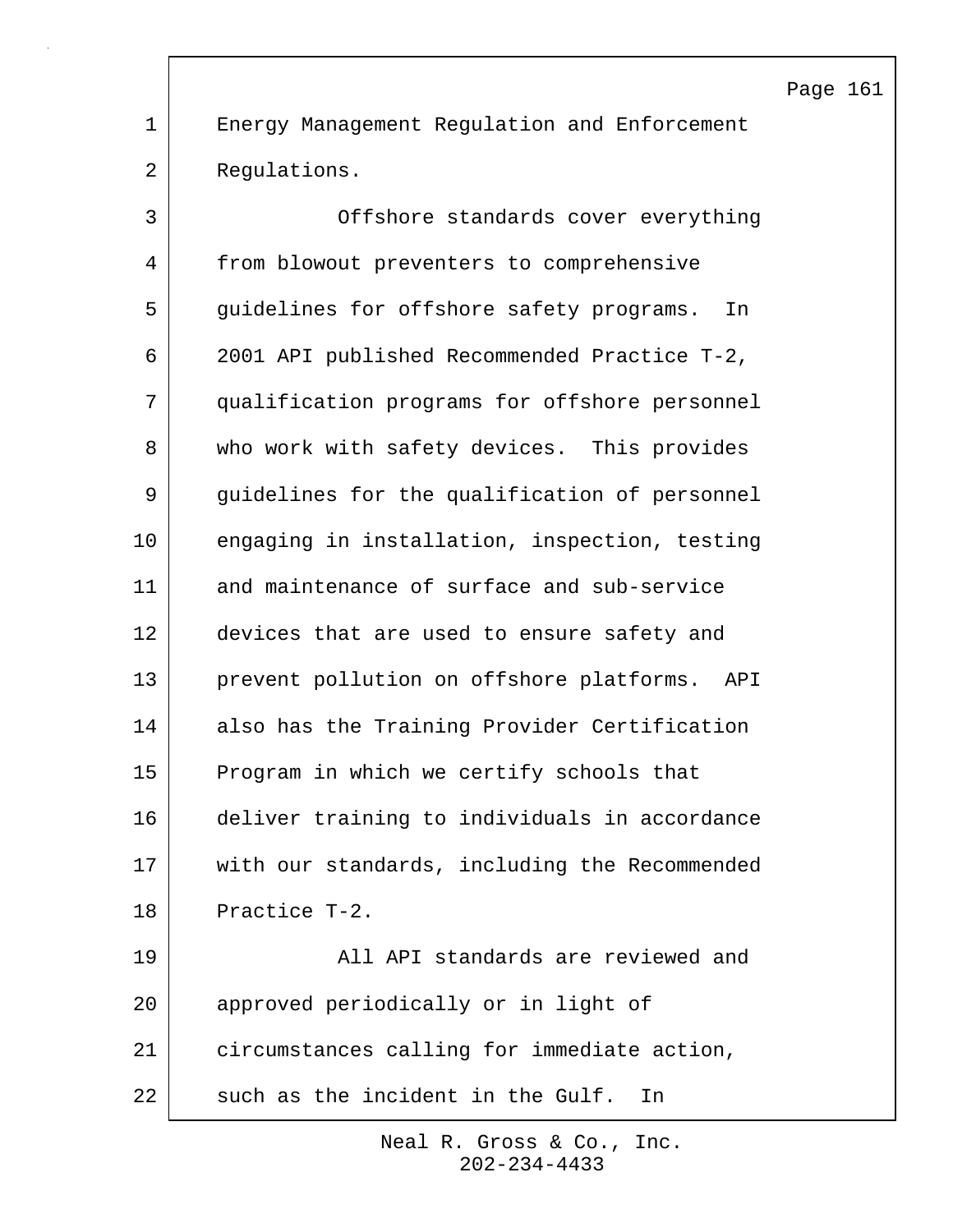Page 162 1 addition, API's Monogram Program provides for 2 the consistent and reliable manufacture of 3 equipment and materials used in the offshore 4 across the industry. We will conduct nearly 5 2,500 audits this year to verify that 6 manufacturers are complying with API quality 7 and manufacturing standards. 8 Since the accident the industry has 9 looked at every aspect of safety and taken 10 significant steps to improve operations. 11 Industry task forces staffed by the world's 12 leading experts have conducted a top-to-bottom 13 review of offshore drilling procedures, from 14 operations to emergency response to oil spill 15 containment and blowout response capabilities. 16 The task forces provided their recommendations 17 to the government which has used them to help 18 produce new safety regulations. 19 One of the primary recommendations 20 of the task forces is the development and 21 integration of safety systems and critical 22 documents for the lease operator and the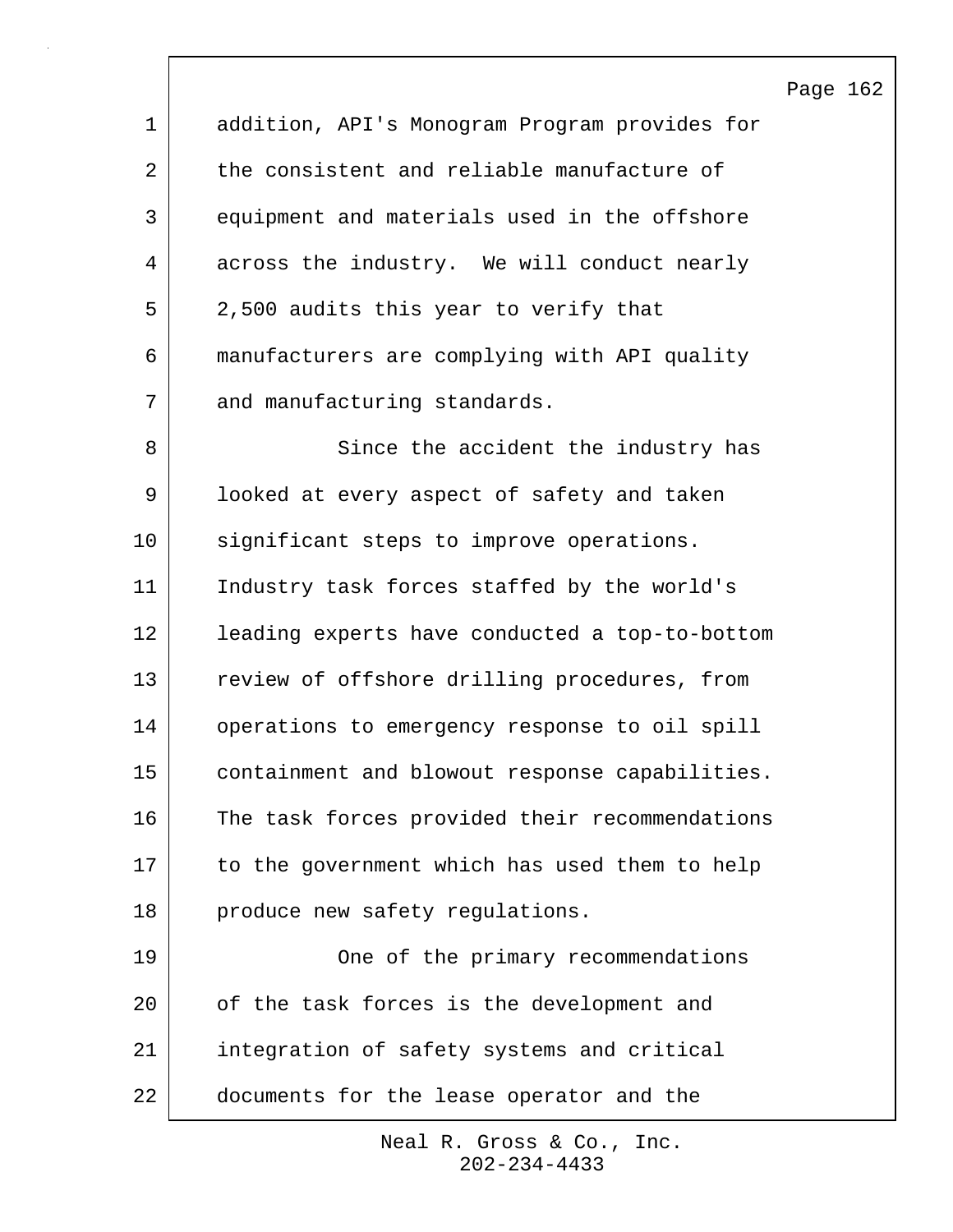|             |                                                | Page 163 |  |
|-------------|------------------------------------------------|----------|--|
| $\mathbf 1$ | drilling contractor. Operators now use API     |          |  |
| 2           | guidance, Recommended Practice 75 to prepare   |          |  |
| 3           | safety and environmental management programs.  |          |  |
| 4           | The task forces also recommended the adoption  |          |  |
| 5           | of a safety case which is a comprehensive and  |          |  |
| 6           | structured set of safety documents to ensure   |          |  |
| 7           | the safety of a specific vessel or piece of    |          |  |
| 8           | equipment. And the safety case has already     |          |  |
| 9           | been discussed again and will be discussed     |          |  |
| 10          | further by Dr. Spackman in a bit.              |          |  |
| 11          | The safety case is recommended to be           |          |  |
| 12          | integrated, a bridge, with the lease operator  |          |  |
| 13          | safety management system through what is being |          |  |
| 14          | called a well construction interface document. |          |  |
| 15          | API and the International Association of       |          |  |
| 16          | Drilling Contractors are working jointly to    |          |  |
| 17          | develop guidelines for the interface document  |          |  |
| 18          | and will be providing this document to the     |          |  |
| 19          | Department of the Interior for consideration.  |          |  |
| 20          | We are also looking to further enhance safety  |          |  |
| 21          | through the creation of a new industry         |          |  |
| 22          | Deepwater Safety Oversight Program.            |          |  |

 $\mathsf{l}$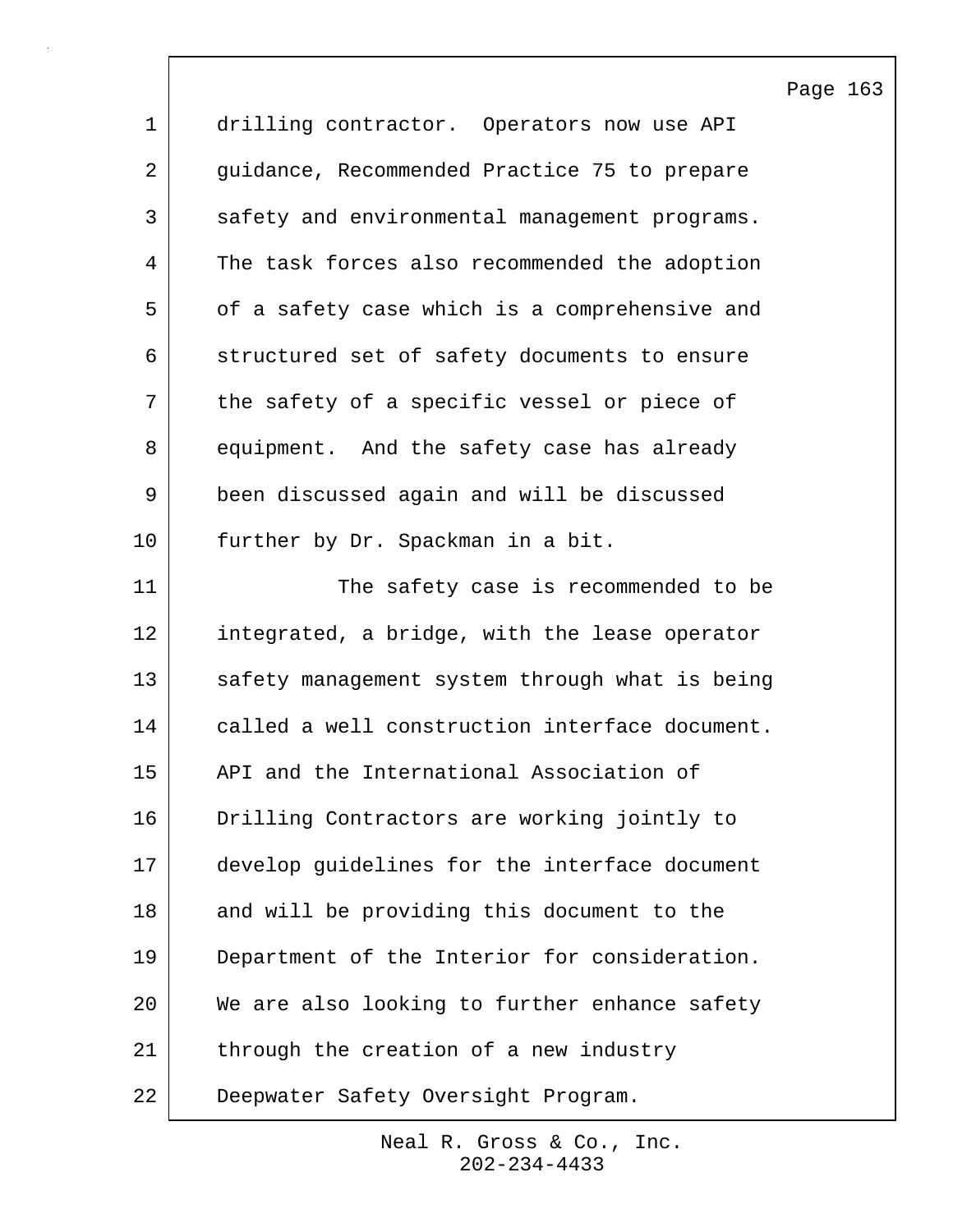Page 164 1 To get to understand what happened 2 in the Gulf accident we're all looking to find 3 and rectify every possible safety shortcoming. 4 This is as it should be, but we must also 5 The recognize the strengths of the existing system 6 that has helped prevent incidents for over 60 7 years in the Gulf. This system, expanded and 8 improved over the years, provides a solid 9 | foundation to further enhance safety. 10 | This concludes my statement. Thank 11 you. 12 | MR. MOURE-ERASO: Thank you, Mr. 13 Milito. 14 The next person is Mr. Leimkuhler 15 from the Shell Oil Company. 16 MR. LEIMKUHLER: Good afternoon. 17 Thank you, Mr. Chairman. And it's -- it is 18 indeed a pleasure to be here today and discuss 19 with you how Shell utilizes a safety case in 20 the offshore Gulf of Mexico in our well 21 | operations. So I have a presentation. I 22 don't know if it's going to be displayed.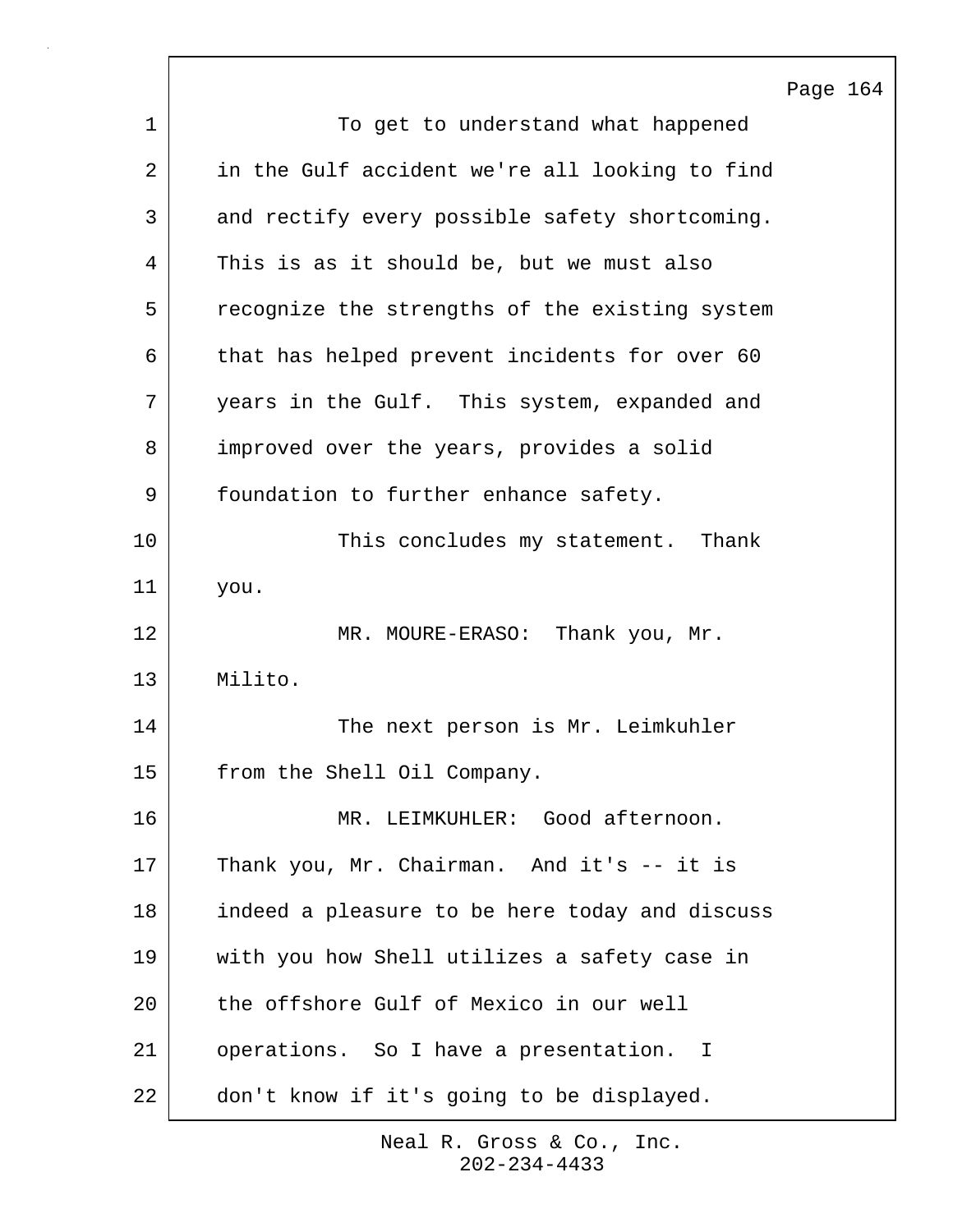Page 165 1 MR. MOURE-ERASO: Sure. There you  $2 \mid$  go. 3 MR. LEIMKUHLER: So Shell has 4 been -- thank you. 5 Shell has been using an HSE case 6 since 2002 for our operations globally, 7 including in the Gulf of Mexico and the U.S. 8 | A precautionary statement from our legal team, 9 basically: Do not buy Shell stock based upon 10 what I tell you today. 11 (General laughter.) 12 MR. LEIMKUHLER: Okay. So what's 13 the objective of a safety case? The four 14 objectives of a safety case that Shell 15 | requires our drilling contractors to have --16 and the first one is to demonstrate that the 17 | HSC management arrangements, the programs are  $18$  there in place to ensure what  $-$ - the 19 specification and conduct of the well drilling 20 operations are fit for purpose and safe. 21 The second one is to demonstrate  $22$  that you've foreseen all the major  $-$ - what we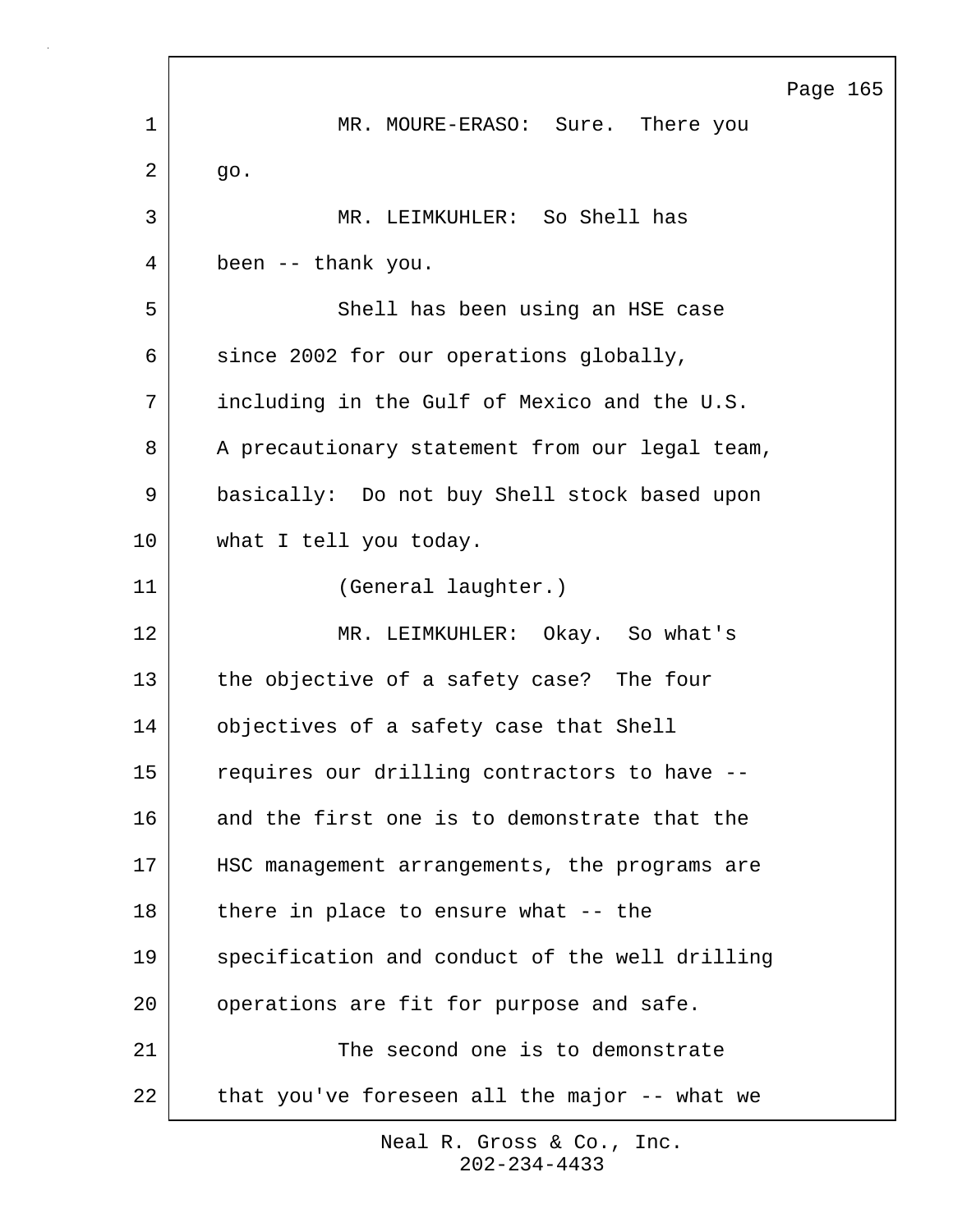|             |                                                | Page 166 |  |
|-------------|------------------------------------------------|----------|--|
| $\mathbf 1$ | call top hazards -- they've been identified    |          |  |
| 2           | and you have in place suitable, viable         |          |  |
| 3           | barriers and controls so that the risk to      |          |  |
| 4           | people, the asset environment and even the     |          |  |
| 5           | company reputation is minimized. Demonstrate   |          |  |
| 6           | that we've got good evacuation protocol for    |          |  |
| 7           | these offshore structures so that in the event |          |  |
| 8           | of an incident we can get everyone off safely. |          |  |
| 9           | And then demonstrate a method of continuous    |          |  |
| 10          | improvement for the management of those        |          |  |
| 11          | hazards in the workplace.                      |          |  |
| 12          | In Shell there's -- we require this            |          |  |
| 13          | for our drilling contractors to hold it.       |          |  |
| 14          | There are seven parts to a Shell safety case.  |          |  |
| 15          | There's the introduction, the overview, the    |          |  |
| 16          | structure, the case, an overview of the        |          |  |
| 17          | drilling contractor's safety management        |          |  |
| 18          | system, the critical activities that need to   |          |  |
| 19          | be in place to ensure the barriers and         |          |  |
| 20          | controls are viable and who's responsible for  |          |  |
| 21          | them, the description of the rig itself, it's  |          |  |
| 22          | capability overview and its HSE critical       |          |  |

 $\lceil$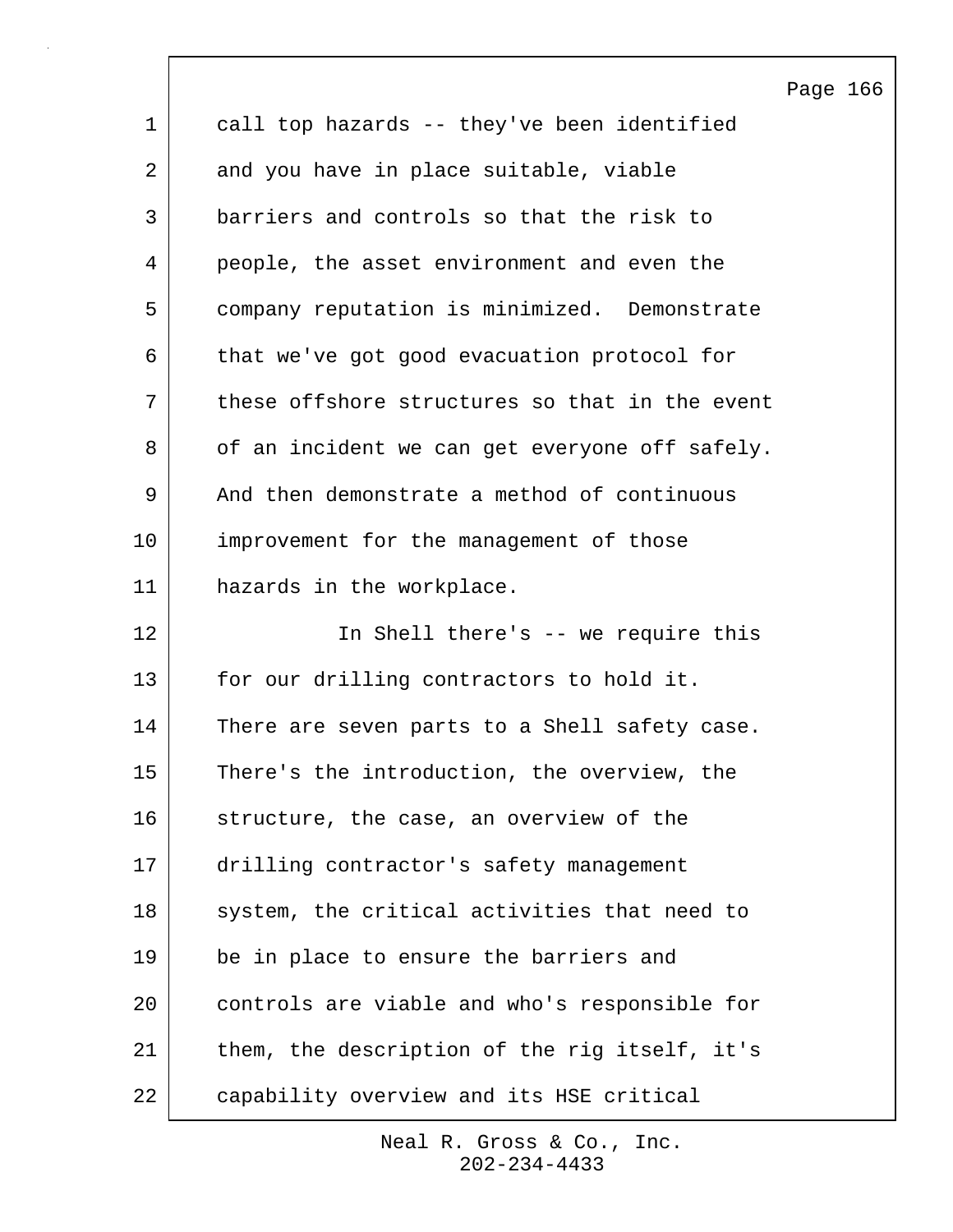1 systems.

| 2  | The part that I find the most                  |
|----|------------------------------------------------|
| 3  | valuable is truly Part 5. It's the assessment  |
| 4  | of major hazards that we do in what's called   |
| 5  | the Bowties. We demonstrate clearly that the   |
| 6  | major hazards are managed using effective      |
| 7  | barriers and controls so that we contain and   |
| 8  | manage our hazards. And then the remedial      |
| 9  | action tracking. If the case has any gaps or   |
| 10 | low-rated barriers do you have a plan to       |
| 11 | address those? And then an overall statement   |
| 12 | of fitness, where management actually signs    |
| 13 | off on the case and accepts it.                |
| 14 | To me the most valuable portion is             |
| 15 | really the critical activities, Parts 3 and 5. |
| 16 | Do you have the right controls and barriers in |
| 17 | place as you drill your wells, as you          |
| 18 | construct them in your operations? And do      |
| 19 | people know their role in maintaining those    |
| 20 | barriers? That, in my mind, is operationally   |
| 21 | the key to risk reduction.                     |
| 22 | So taking a little bit further what            |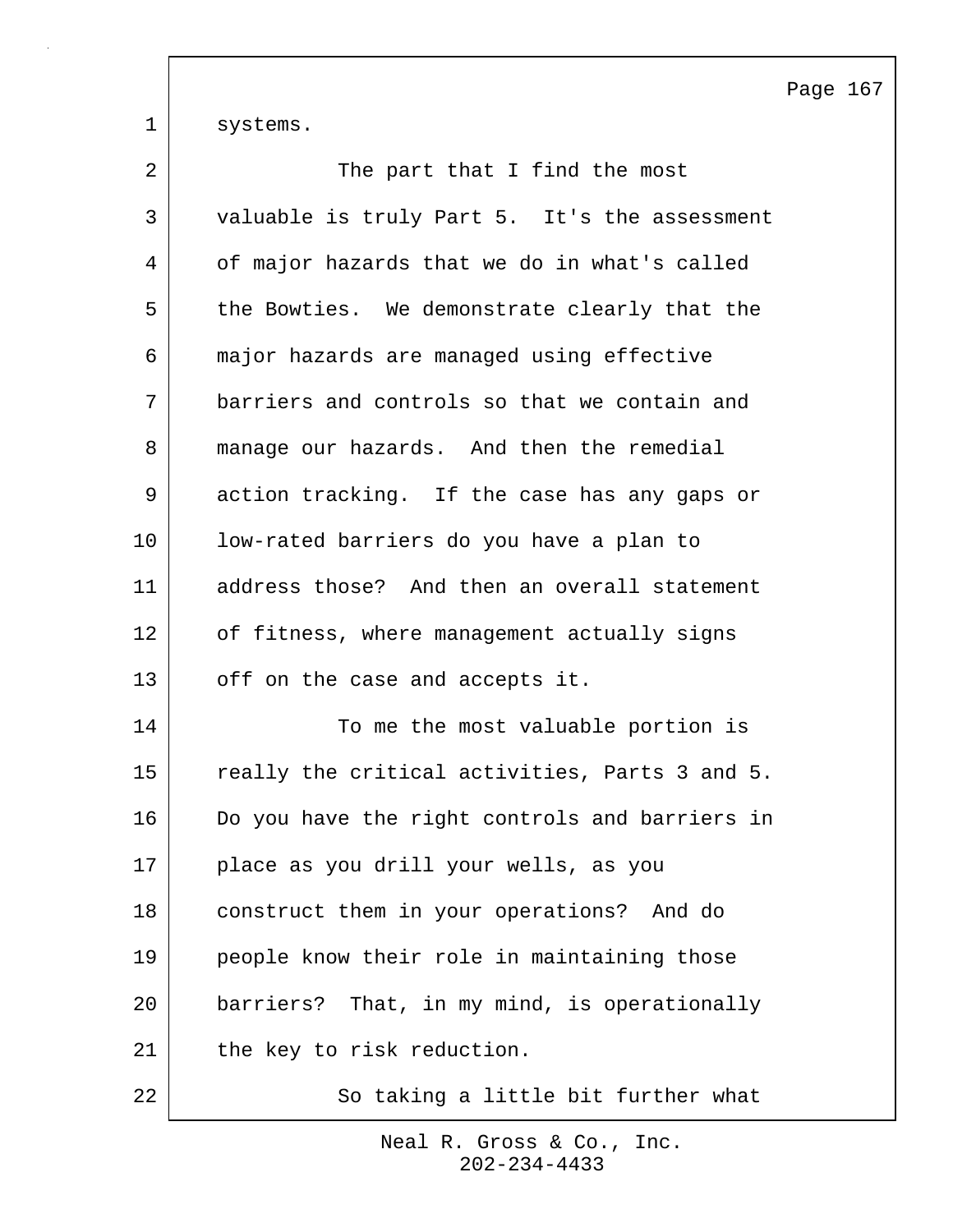|              | Page 168                                        |
|--------------|-------------------------------------------------|
| $\mathbf{1}$ | Eric had described, regardless of where you     |
| 2            | operate, you need certain components to put it  |
| 3            | all together. I already mentioned the           |
| 4            | drilling contractor safety management system    |
| 5            | and the safety case.                            |
| 6            | At Shell we have our own management             |
| 7            | system; we have our own design standards. We    |
| 8            | have an operational plan that we use to         |
| 9            | execute the well. And then for each well we     |
| 10           | have a specific risk register saying, What's    |
| 11           | unique about this well that we need to be       |
| 12           | concerned with.                                 |
| 13           | We have what's called a bridging                |
| 14           | document that makes sure everything comes       |
| 15           | together. So you can synchronize the            |
| 16           | management systems of the two companies.<br>The |
| 17           | HSE critical activities are clearly             |
| 18           | identified. And you even address the            |
| 19           | interface hazards of the two companies working  |
| 20           | together.                                       |
| 21           | Eric discussed one of the things                |
| 22           | that API's working on. So the Joint Industry    |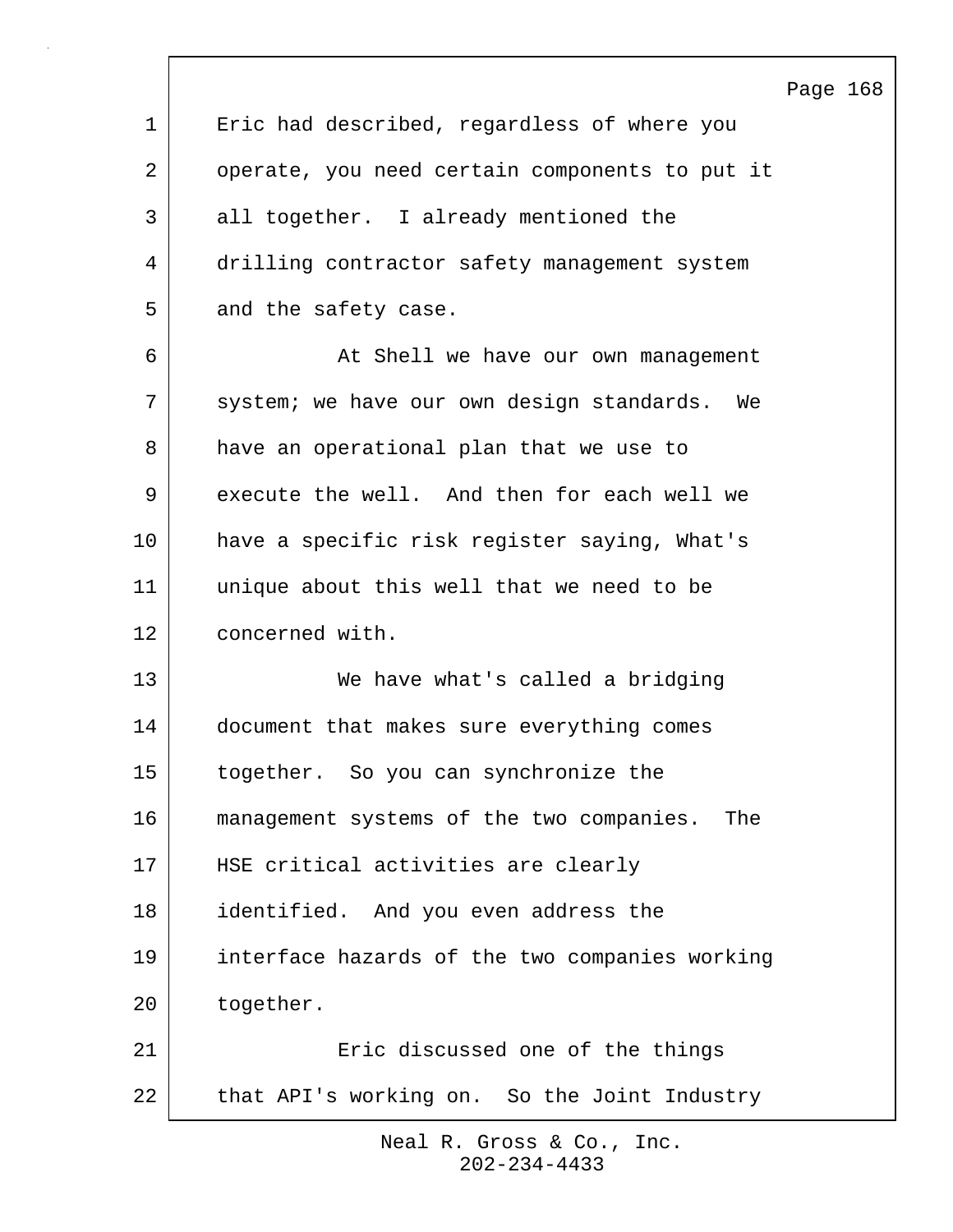|             |                                                | Pa |
|-------------|------------------------------------------------|----|
| $\mathbf 1$ | Task Force On Operating Procedures has         |    |
| 2           | recommended a well construction interface      |    |
| 3           | document. It is a bridging document that       |    |
| 4           | brings all those same components but it's      |    |
| 5           | actually specific to each well. So I           |    |
| 6           | encourage you to take a good look at that.     |    |
| 7           | It's a very good piece of work.                |    |
| 8           | In my view the HSE case "Bowties" is           |    |
| 9           | the heart of hazard assessment. So a Bowtie    |    |
| 10          | is a way of looking at risk. So if you take    |    |
| 11          | a look at a top event and you map out all the  |    |
| 12          | pathways that that hazard could be released    |    |
| 13          | and a top event occurs do you have good viable |    |
| 14          | barriers? Shell requires at least two rated,   |    |
| 15          | verified barriers in place to address the      |    |
| 16          | pathways that hazard could turn into an event. |    |
| 17          | And then should the event occur what           |    |
| 18          | controls do you have in place to make sure the |    |
| 19          | consequences are not realized, so that they're |    |
| 20          | mitigated? So the barrier is designed to stop  |    |
| 21          | the top event from happening. For well         |    |
| 22          | control they're designed to keep the fluids in |    |

 $\overline{\phantom{a}}$ 

202-234-4433 Neal R. Gross & Co., Inc. ige 169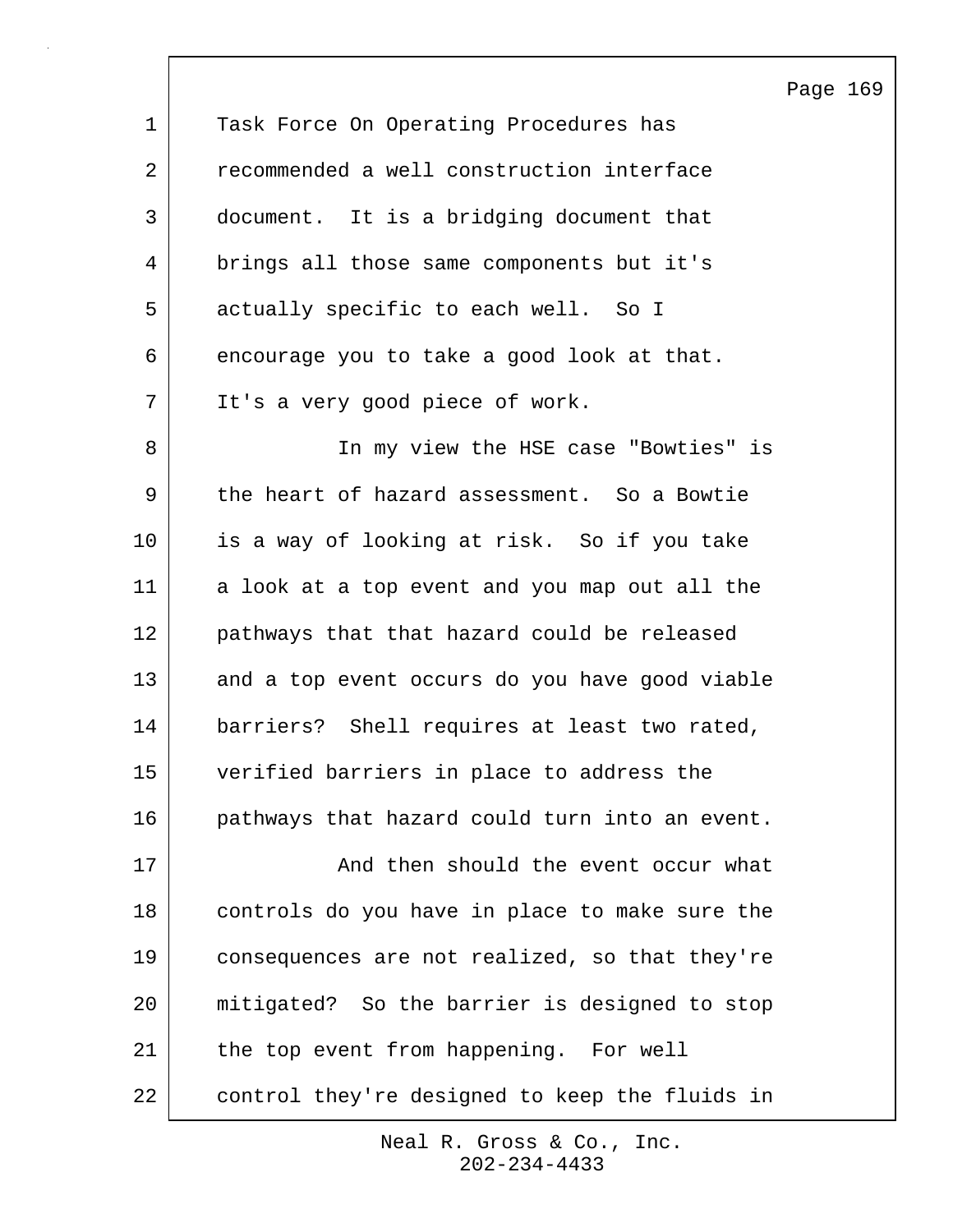Page 170

1 | place until you want to produce the oil and 2 gas. If the event were to occur the controls 3 are used to mitigate that top event so that we 4 may keep the consequences to the absolute 5 minimum. 6 The best practice is to design your 7 well and conduct your operations so that 8 sufficient barriers are in place to reduce

9 even the use of controls. For each barrier and 10 control to be valid an effectiveness 11 assessment has to be conducted. The 12 assessment results in identified critical 13 activities and tasks that the staff have to 14 carry out to maintain the effectiveness of 15 that barrier and control.

16 The key is that each position has 17 | got critical tasks mapped to it in the case 18 and folks understand what their role is. All 19 the way down to the roustabout measuring mud 20 weight to the crane operator running the 21 crane, they understand what their role is and 22 what the key tasks are to make sure that top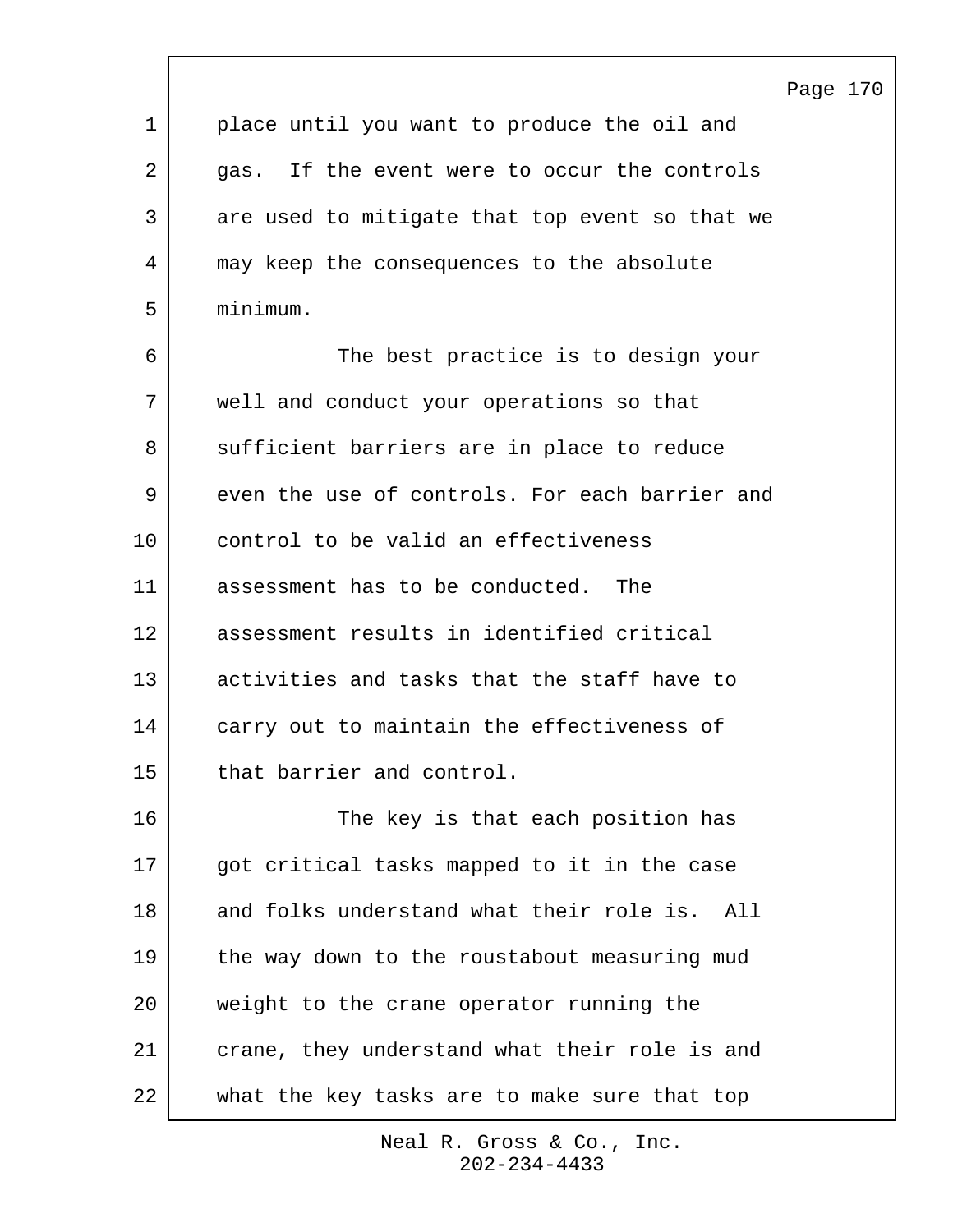1 hazard associated with their job doesn't 2 occur. 3 The goal is for each individual, Can 4 I link the case concepts to what I do? I call 5 that operationalizing the safety case. It's 6 what you do to ensure the HSE case is not in 7 binders gathering dust on the shelf. 8 | And for that to happen what we've 9 learned over the years is two things have to 10 happen. The rig crews have to be involved in 11 drafting a VHSE case where they know, 12 understand, and agree that major hazards are 13 addressed and actually participate in the 14 developing of the barriers and controls, 15 identification and even the evaluation whether 16 that's a viable barrier. 17 Do they fully realize that everyone 18 has a role to maintain the barriers and 19 controls at their job? What they do actually 20 ties into major events that could impact the 21 operation. You need to keep the case 22 evergreen, ensure that the materials are

> 202-234-4433 Neal R. Gross & Co., Inc.

## Page 171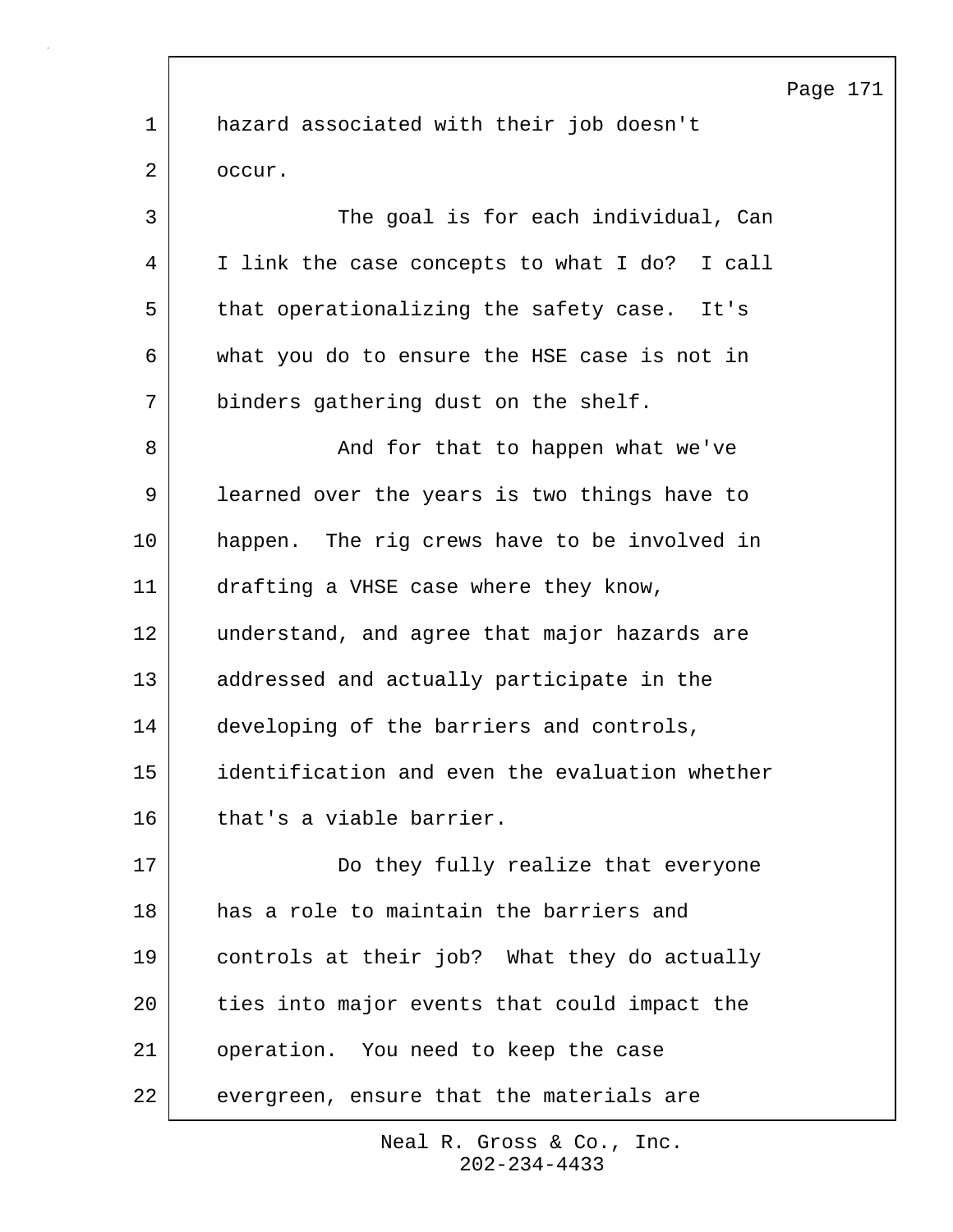|             | Page 172                                       |
|-------------|------------------------------------------------|
| $\mathbf 1$ | available to the crews at a level they can use |
| 2           | and understand. Can you personalize the        |
| 3           | Bowtie?                                        |
| 4           | So one of the things we learned                |
| 5           | after Macondo was our crews were struggling    |
| 6           | relating to the Bowtie. So we developed some   |
| 7           | materials that they can relate a Bowtie-type   |
| 8           | hazard analysis to things they do in their     |
| 9           | lives. So have -- they have developed Bowties  |
| 10          | for taking the family to Disney, they've built |
| 11          | Bowties for going hunting. So we -- they       |
| 12          | relate that whole entire concept of barriers   |
| 13          | and controls in making sure they are safe.     |
| 14          | Another thing you need to is ensure            |
| 15          | audits are effective to ensure that you've got |
| 16          | a proper utilization of the case and it's      |
| 17          | effective to the people doing the actual       |
| 18          | work -- it's relevant -- excuse me -- to the   |
| 19          | people doing the actual work on an offshore.   |
| 20          | And then also, use the case as a reminder that |
| 21          | safety is paramount and you can't balance HSE  |
| 22          | and cost performance.                          |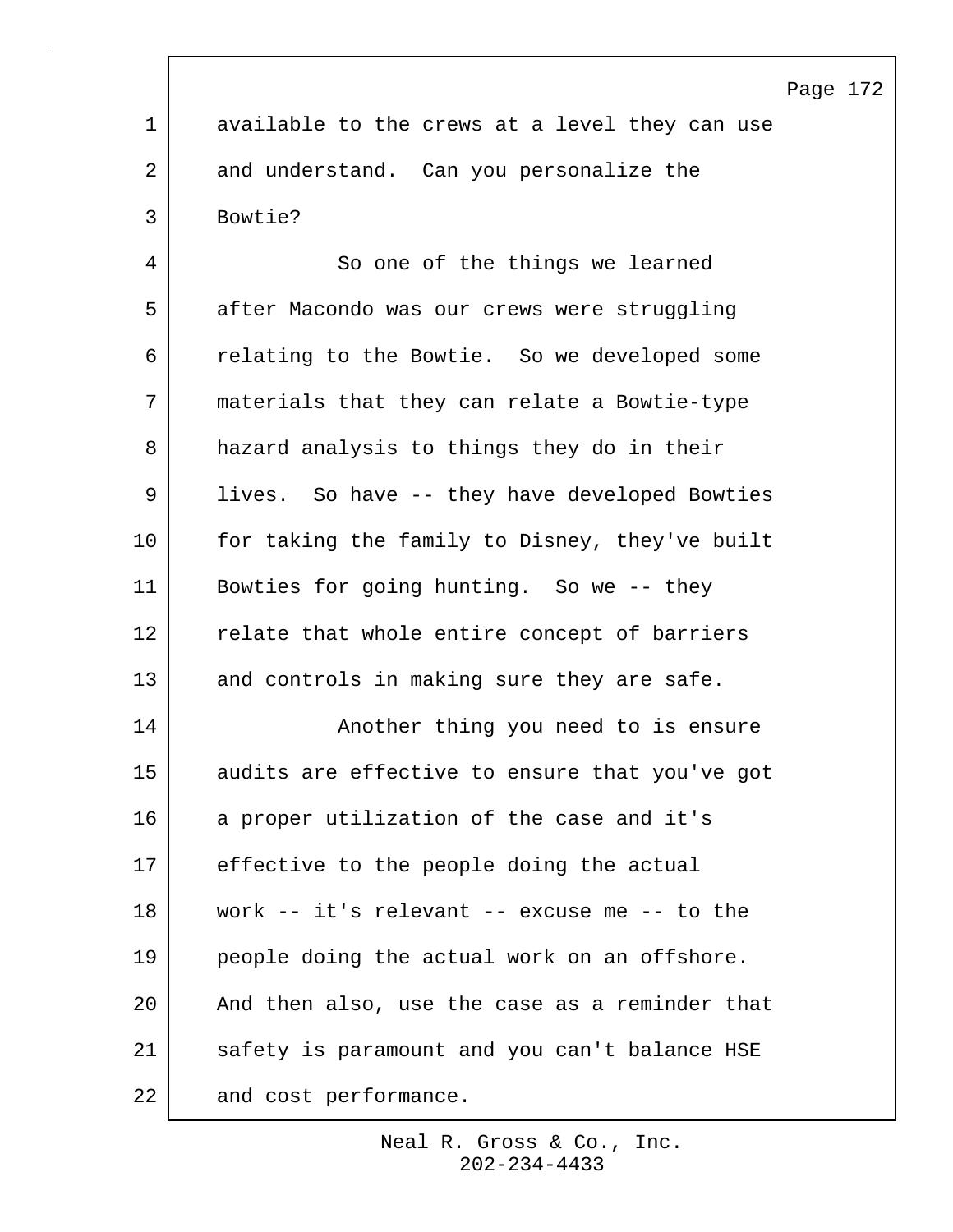|    |                                                | Page 173 |  |
|----|------------------------------------------------|----------|--|
| 1  | There's been a lot of talk and                 |          |  |
| 2  | discussion about the role and the need to      |          |  |
| 3  | perform well but also perform safely. And      |          |  |
| 4  | I've heard a lot of dialogue that there's --   |          |  |
| 5  | it's presented as a balance. And if you look   |          |  |
| 6  | at cost and safety or performance as a         |          |  |
| 7  | balancing act I feel that's the wrong way to   |          |  |
| 8  | look at it. Because it implies that we can     |          |  |
| 9  | only optimize one at the expense of the other. |          |  |
| 10 | In our opinion that's not the way to look at   |          |  |
| 11 | it.                                            |          |  |
| 12 | HSE is a core value for us. As a               |          |  |
| 13 | business, unlike some organizations, our       |          |  |
| 14 | priorities change over time. Business          |          |  |
| 15 | conditions change, priorities change. So       |          |  |
| 16 | therefore, we don't identify HSE as a core --  |          |  |
| 17 | as a priority. Rather, it's a core value.      |          |  |
| 18 | It's something that doesn't change. And the    |          |  |
| 19 | right way to look at it between safety and     |          |  |
| 20 | performance is overall culture within which    |          |  |
| 21 | you operate there is a frame. And that frame   |          |  |
| 22 | is defined by your systems, your standards and |          |  |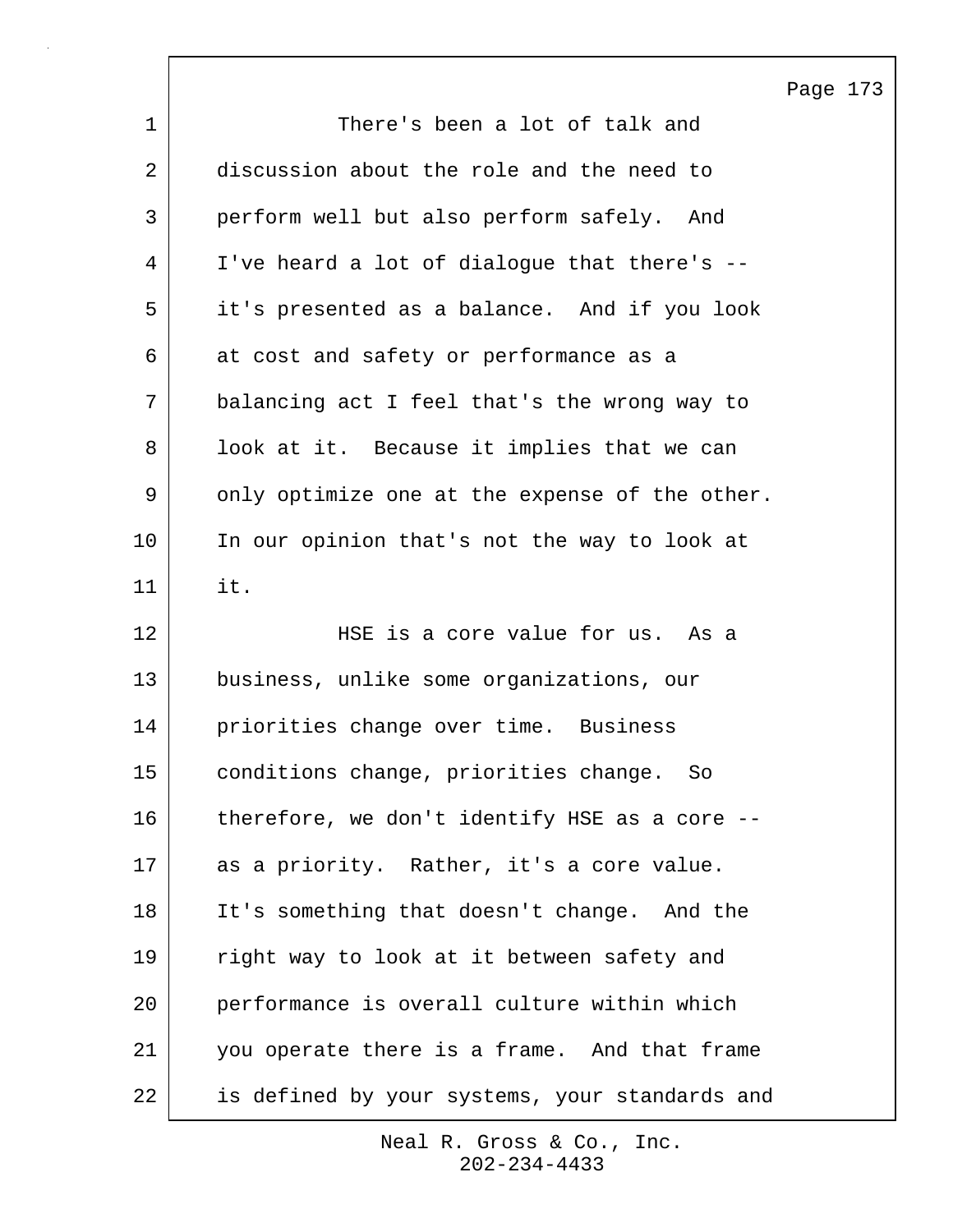1 the overall culture that you and that drilling 2 contractor have developed. That's your 3 working environment. And it's defined by all 4 the standards that you agree upon through the 5 safety case that you're going to deploy to 6 manage those hazards. 7 It could be the pressure control 8 manual of your well design. Are the folks 9 competent? Do you have a way to measure that 10 and assess it? Are they fit for duty? Do you 11 have listing and hoisting standards. There's 12 a tremendous amount that make up a good, 13 competent program. But all of them define an 14 operating environment within which it's safe 15 to perform your operations. And you use all 16 those pieces of the puzzle to make sure you 17 define the frame so that your folks have got 18 a safe arena within which to operate and 19 perform their business to the expectations 20 that you have. 21 | So in summary, the HSE case, it

Page 174

22 really strengthens the barriers within your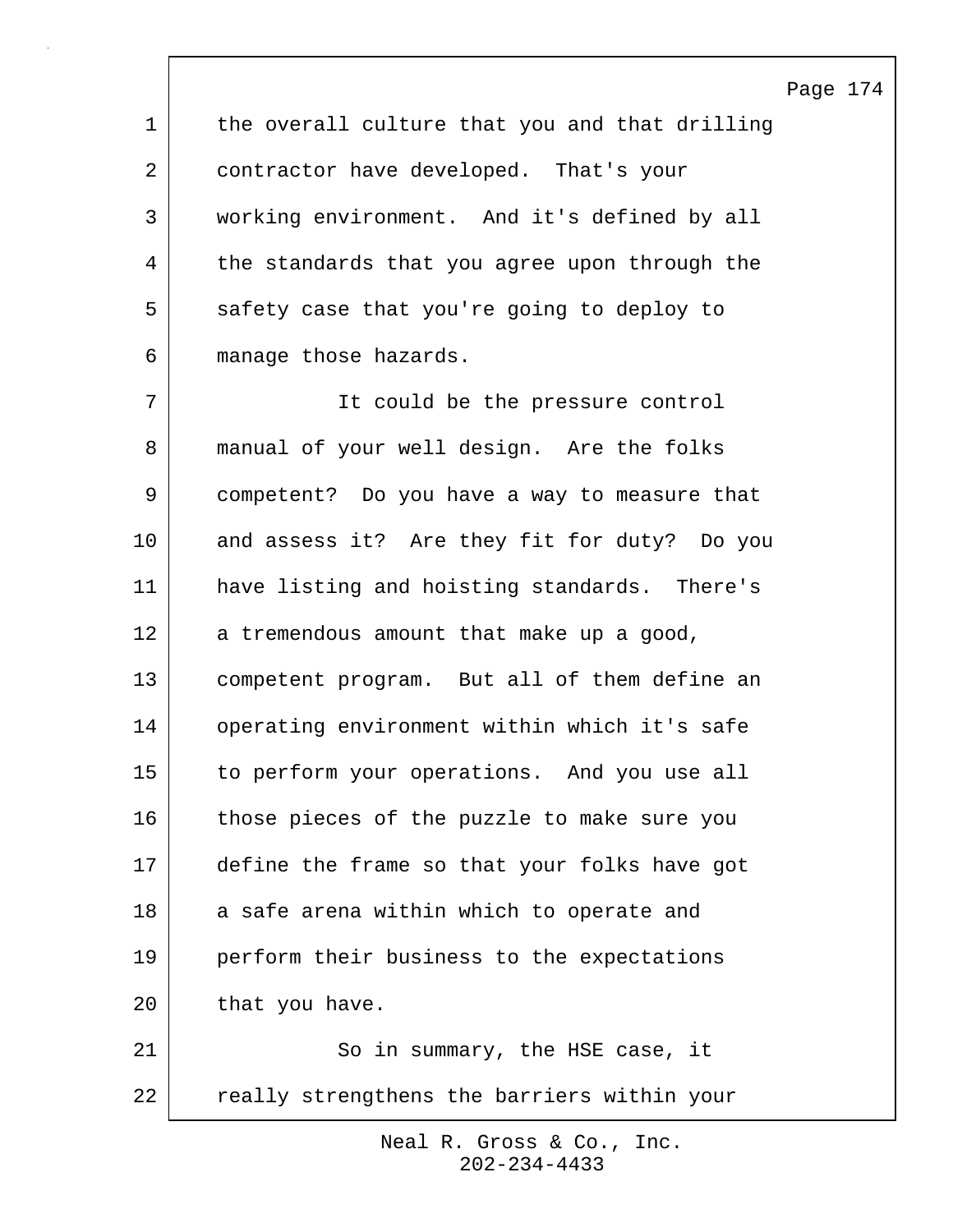|                |                                                 | Page |
|----------------|-------------------------------------------------|------|
| $\mathbf 1$    | HSE systems. On the well design standpoint      |      |
| $\overline{2}$ | you really want to focus on working on what we  |      |
| 3              | call the prevention side of the Bowtie.<br>Does |      |
| 4              | your well design and procedures have the right  |      |
| 5              | barriers in place to make sure your top events  |      |
| 6              | are never released. And in the event that       |      |
| 7              | they are, are you $-$ - have emergency response |      |
| 8              | plans on the recovery side of the Bowtie, have  |      |
| 9              | you got things in place to ensure you never     |      |
| 10             | have to experience the maximum consequences?    |      |
| 11             | At the end of the day the HSE case              |      |
| 12             | in my mind helps strengthen the aspects of      |      |
| 13             | your safety management system, whether they     |      |
| 14             | are barriers and controls to make sure that     |      |
| 15             | top event doesn't pass through all those        |      |
| 16             | elements and actually occur. So an HSE          |      |
| 17             | case -- it doesn't eliminate all of them. But   |      |
| 18             | it strengthens each of those so that the holes  |      |
| 19             | are just a little bit smaller and therefore,    |      |
| 20             | the likelihood of an event passing through      |      |
| 21             | each of those barriers successfully to the      |      |
| 22             | point where the event occurs is lessened.       |      |

175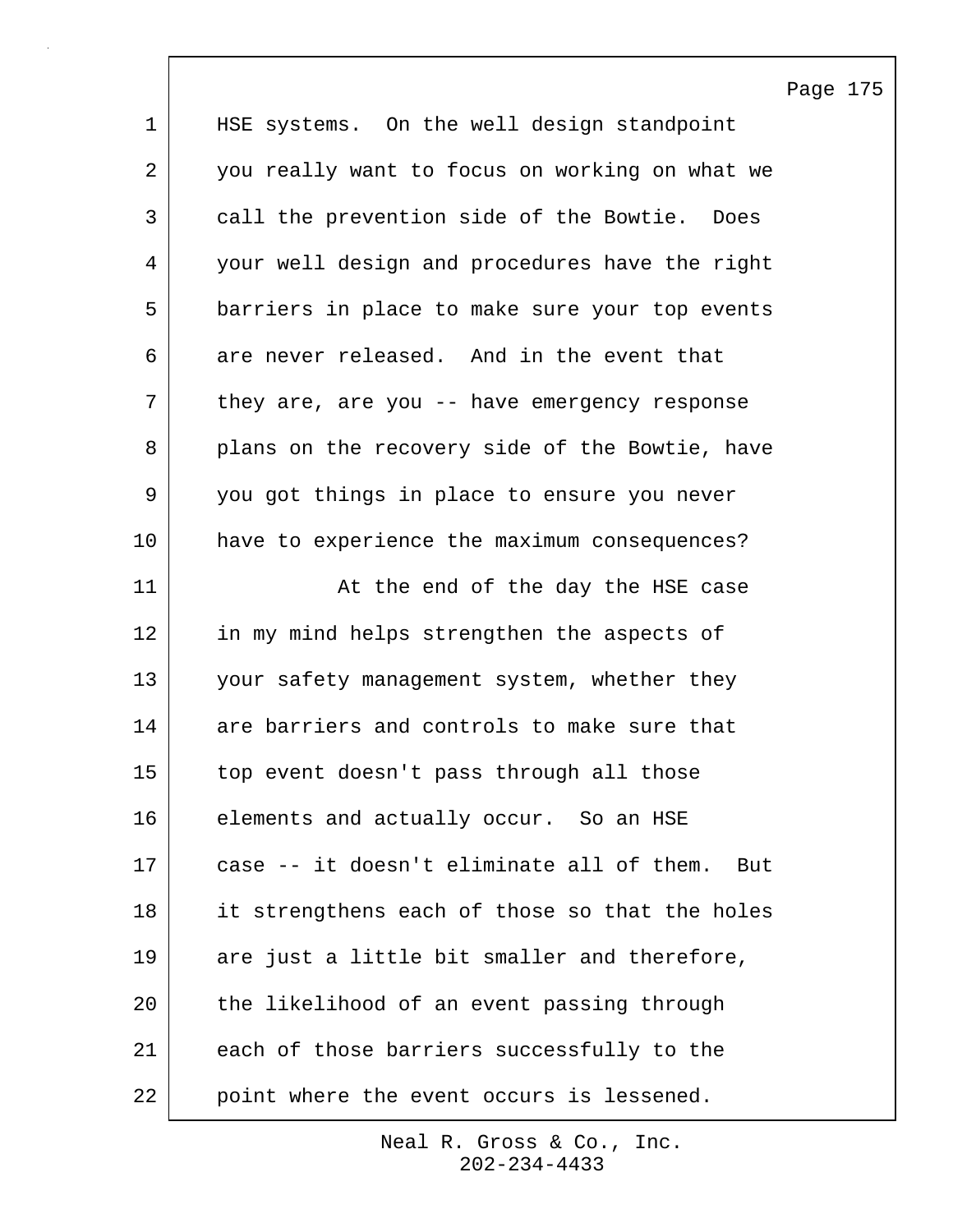|    |                                                | Page 176 |  |
|----|------------------------------------------------|----------|--|
| 1  | The HSE case is a great tool but               |          |  |
| 2  | it's not the only tool to ensure proper        |          |  |
| 3  | management of major hazards. Thank you.        |          |  |
| 4  | MR. MOURE-ERASO: Thank you very                |          |  |
| 5  | much, Mr. Leimkuhler.                          |          |  |
| 6  | The next person is Mr. Burget.                 |          |  |
| 7  | MR. PREBEN BERGET: Okay. Thank                 |          |  |
| 8  | you, Mr. Chairman, Board members and staff.    |          |  |
| 9  | Thank you for the invitation to this           |          |  |
| 10 | important public hearing on behalf of Statoil. |          |  |
| 11 | Safety is an important subject. It is in all   |          |  |
| 12 | of our interest to learn from the Macondo      |          |  |
| 13 | incident and other incidents to build a safer  |          |  |
| 14 | and stronger operating environment.            |          |  |
| 15 | In my introduction I will cover                |          |  |
| 16 | three main topics, give a short overview of    |          |  |
| 17 | Statoil and describe our efforts to ensure a   |          |  |
| 18 | safe and reliable operations and finally,      |          |  |
| 19 | highlight the few differences between U.S. and |          |  |
| 20 | Norwegian regulatory environment, which is     |          |  |
| 21 | where we are coming form.                      |          |  |
| 22 | Statoil is not a household name in             |          |  |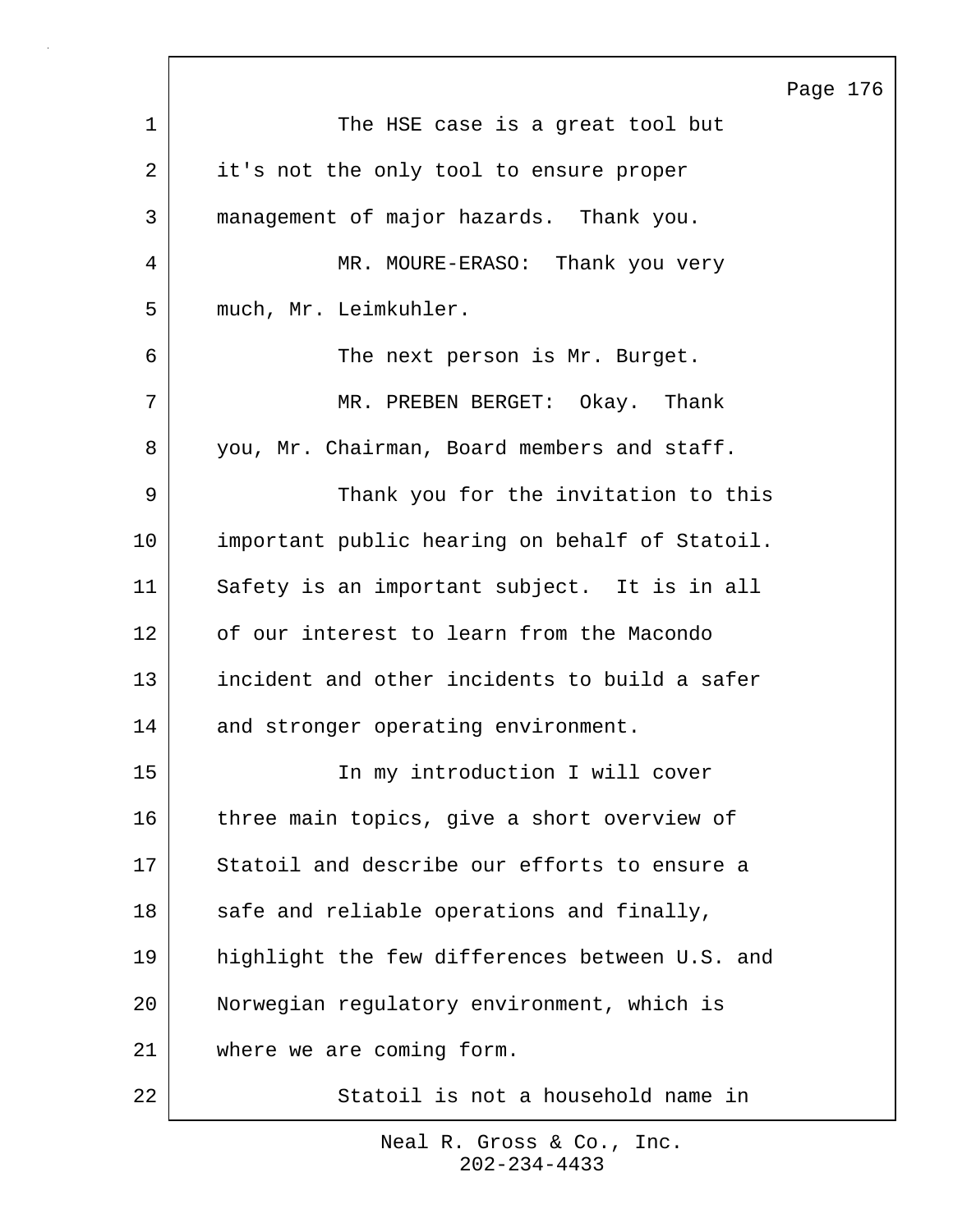|              |                                                | Page 177 |  |
|--------------|------------------------------------------------|----------|--|
| $\mathbf{1}$ | the U.S. And let me start by saying a few      |          |  |
| 2            | words about my company. We have 20,000         |          |  |
| 3            | employees in 34 countries. Our U.S.            |          |  |
| 4            | subsidiaries represent a significant and       |          |  |
| 5            | growing presence. Going forward, we have       |          |  |
| 6            | produced close to two million barrel oil       |          |  |
| 7            | equivalents per day and around three-quarters  |          |  |
| 8            | of that is coming from the Norwegian           |          |  |
| $\mathsf 9$  | Continental Shelf. We are among the world's    |          |  |
| 10           | largest offshore operators and drill around    |          |  |
| 11           | 100 offshore wells a year, mainly in Norway on |          |  |
| 12           | the Norwegian continental shelf.               |          |  |
| 13           | We are the second largest exporter             |          |  |
| 14           | of natural gas to Europe. We also take part    |          |  |
| 15           | in three of the world's large-scale carbon     |          |  |
| 16           | capture and storage projects. We also like to  |          |  |
| 17           | claim that we are one of Norway's biggest      |          |  |
| 18           | hotel chains. In Norway we have about 5,000    |          |  |
| 19           | beds on our offshore platforms, all with a sea |          |  |
| 20           | view.                                          |          |  |
| 21           | Statoil started in 1972 with                   |          |  |
| 22           | operations exclusively in Norway. Since then   |          |  |

 $\sqrt{ }$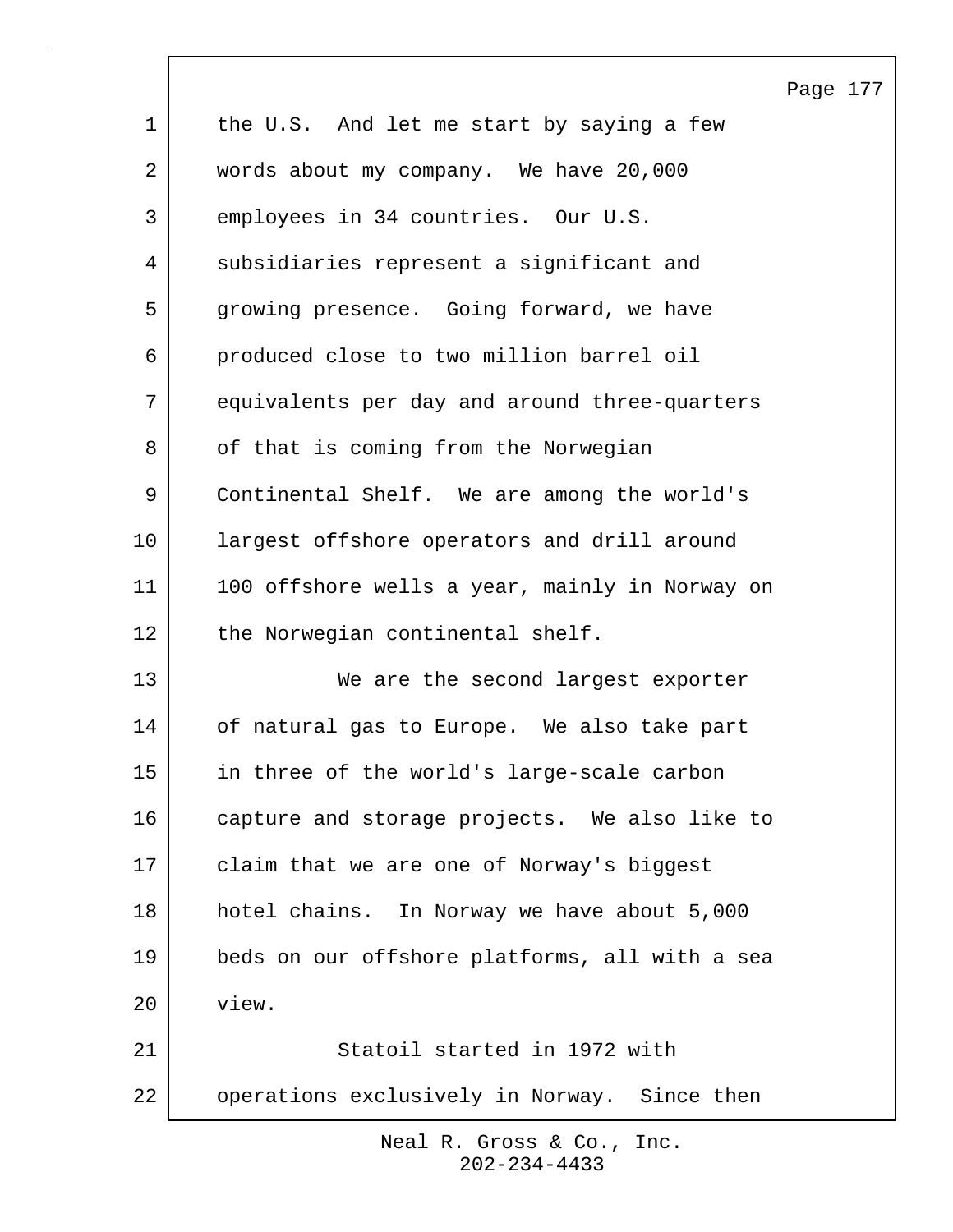|             |                                               | Page 178 |  |
|-------------|-----------------------------------------------|----------|--|
| $\mathbf 1$ | the company has been listed on the New York   |          |  |
| 2           | Stock Exchange and in Oslo. And today we      |          |  |
| 3           | operate worldwide. We currently produce       |          |  |
| 4           | around 500,000 barrels outside of Norway and  |          |  |
| 5           | our international production is ramping up    |          |  |
| 6           | from fields in Brazil, the Caspian, North and |          |  |
| 7           | West Africa, North America. In Canada we are  |          |  |
| 8           | set to start up production from our SAGD oil  |          |  |
| 9           | sands project. We operate exploration wells   |          |  |
| 10          | offshore the East Coast of Canada, and in     |          |  |
| 11          | deepwater Egypt, Indonesia and East Africa.   |          |  |
| 12          | Our ambition is to build a high-quality       |          |  |
| 13          | portfolio of operated and non-operated        |          |  |
| 14          | projects outside Norway.                      |          |  |
| 15          | North America is Statoil's most               |          |  |
| 16          | important international growth area. And in   |          |  |
| 17          | the U.S. upstream alone, through our US       |          |  |
| 18          | companies, we have invested around 14 billion |          |  |
| 19          | U.S. dollars since 2001. The investments are  |          |  |
| 20          | split between offshore and onshore assets.    |          |  |
| 21          | Onshore we've made significant entries both   |          |  |
| 22          | into the Marcellus and Eagle Ford shales,     |          |  |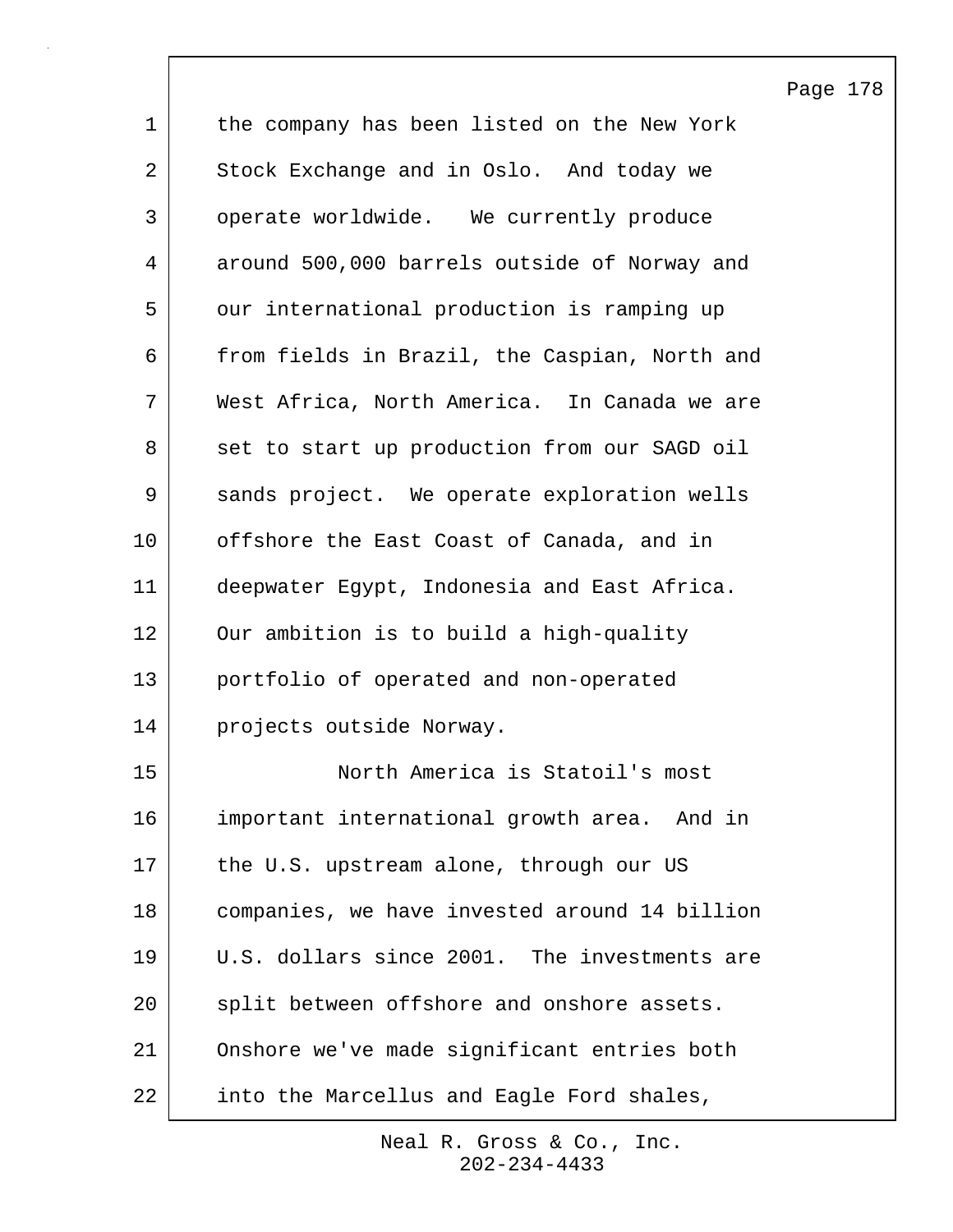|    |                                                 | Page 179 |  |
|----|-------------------------------------------------|----------|--|
| 1  | teaming up with Chesapeake and Talisman,        |          |  |
| 2  | respectively. We are also set to operate in     |          |  |
| 3  | the Eagle Ford within two to three years.       |          |  |
| 4  | Statoil USA has built up a material             |          |  |
| 5  | position of leases, discoveries and producing   |          |  |
| 6  | fields. We are currently one of the biggest     |          |  |
| 7  | leaseholders in deepwater in the Gulf of        |          |  |
| 8  | Mexico. And we have two new-build deepwater     |          |  |
| 9  | rigs under contract for a Statoil to start      |          |  |
| 10 | drilling. The main contributors to our          |          |  |
| 11 | current production of around \$60,000 a day are |          |  |
| 12 | Tahiti Thunder Rock and the Independence Hub,   |          |  |
| 13 | which are all partner-operated by others.<br>We |          |  |
| 14 | also have Strong Partner operated product       |          |  |
| 15 | portfolio under development, brought in Jack    |          |  |
| 16 | St. Malo, Big Foot and Caesar Tonga.<br>And     |          |  |
| 17 | finally, we also partner in                     |          |  |
| 18 | in several prominent discoveries like Julia,    |          |  |
| 19 | Knotty Head, Vito and Heidelberg.               |          |  |
| 20 | Statoil is eager to get back to safe            |          |  |
| 21 | and compliant drilling in the Gulf and we       |          |  |
| 22 | currently have three drilling permit            |          |  |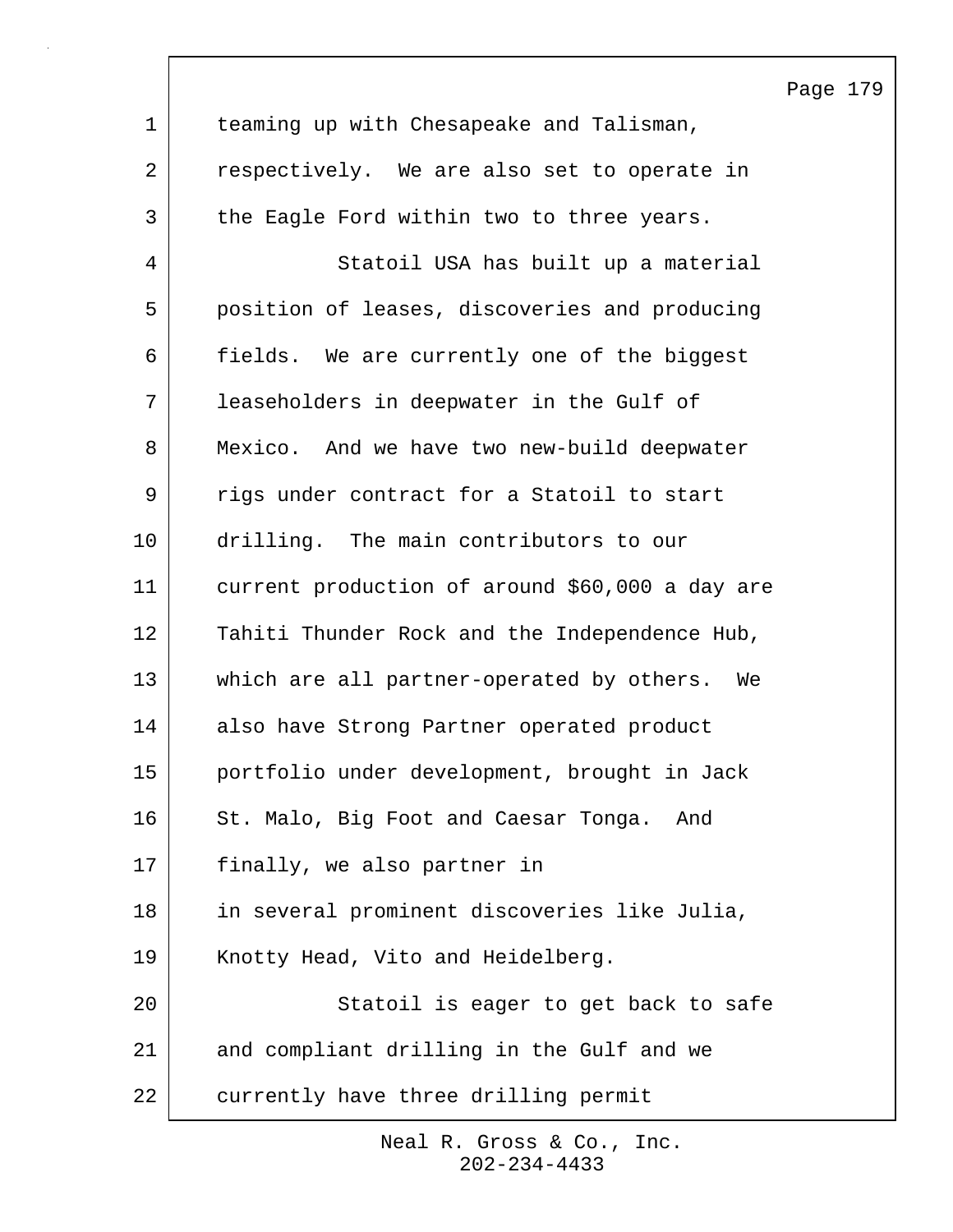|                | Page 180                                       |
|----------------|------------------------------------------------|
| $\mathbf 1$    | applications awaiting BOEMRE approval. And we  |
| $\overline{2}$ | believe it is important that the regulators    |
| 3              | are given the funds and resources necessary to |
| 4              | perform their duties in a new environment.     |
| 5              | Now a little bit about our efforts             |
| 6              | to secure safe and efficient operations.<br>In |
| 7              | recent years Statoil has spent significant     |
| 8              | resources to improve our safety and            |
| 9              | environmental performance. We have a           |
| 10             | systematic approach to dealing with risk and   |
| 11             | incidents. We split the focus based on the     |
| 12             | incident potential. And examples of causes     |
| 13             | for high potential incidents are loss of well  |
| 14             | control, barriers against the reservoir. oil   |
| 15             | and gas leakages from production plants or     |
| 16             | pipelines and logistics incidents related to   |
| 17             | transport of personnel, equipment or           |
| 18             | hydrocarbons. In the U.S. you would probably   |
| 19             | call a lot of these supposed safety cases or   |
| 20             | operational safety.                            |
| 21             | All incidents are recorded and followed up and |
| 22             | the actual severity evaluated.                 |

 $\lceil$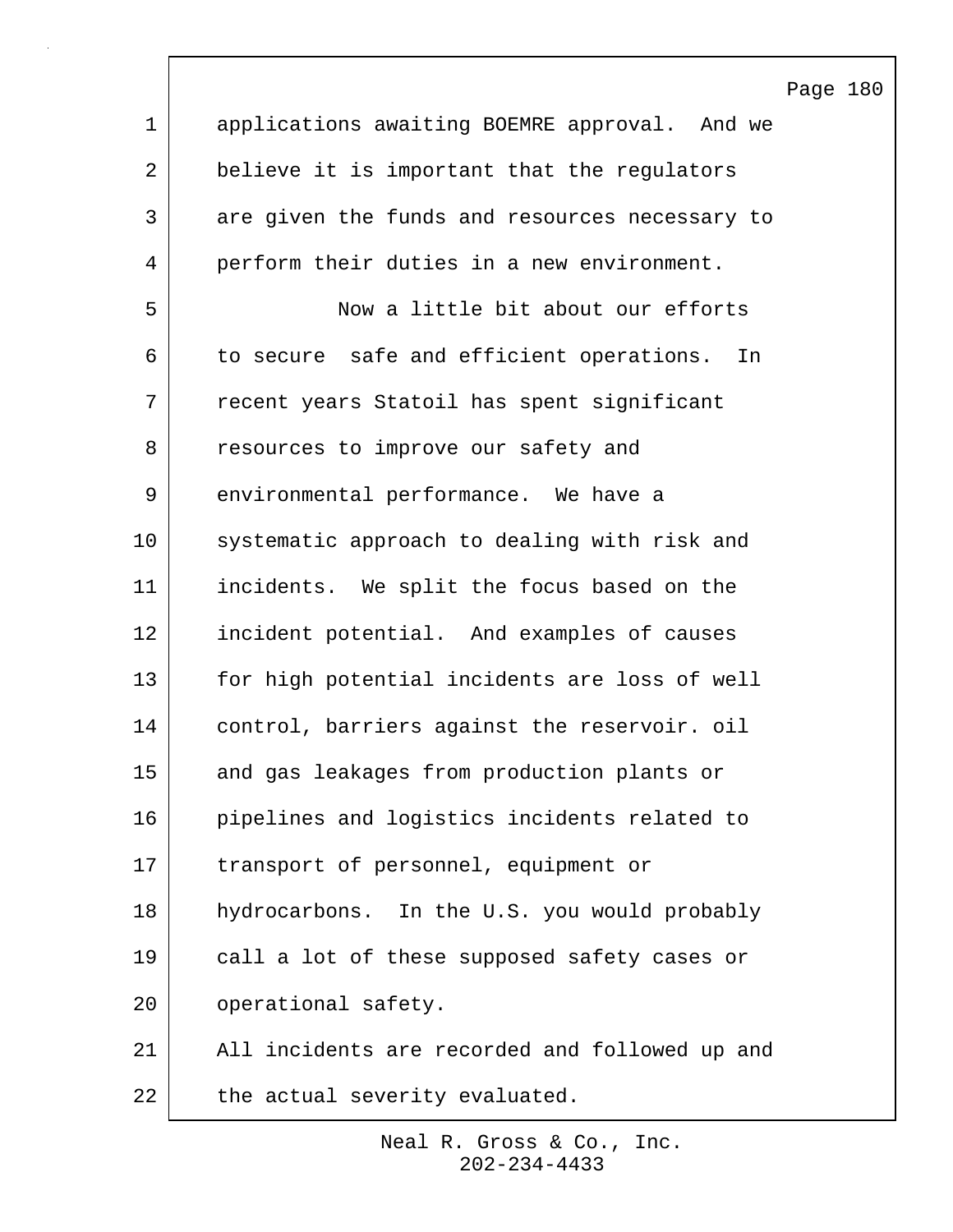Page 181

1 as is the case in the U.S., 2 Norwegian regulations, rules and management 3 systems are shaped by culture, incident 4 circumstances and experiences. North Sea 5 incidents have been a major factor in the 6 development of our offshore safety regimes. 7 It is mentioned that a helicopter accident in 8 1973 was part of the reason why we gave put in 9 a requirement for survival suits. We had a 10 blowout in 1977 on the Ekofisk that led 11 authorities to increase a requirement to well 12 barriers towards the reservoir. 13 and it's already been mentioned, 14 that tragic accident in 1980 where 123 people 15 lost their lives on the Alexander Kielland 16 rig. And this was -- resulting in additional 17 structural strength requirements. We also had 18 a blowout of an uncontrolled well situation 19 on -- in 2004 on The Snorre A platform, which 20 led to our focus on compliance and leadership, 21 which I will return to shortly. 22 There are also more recent incidents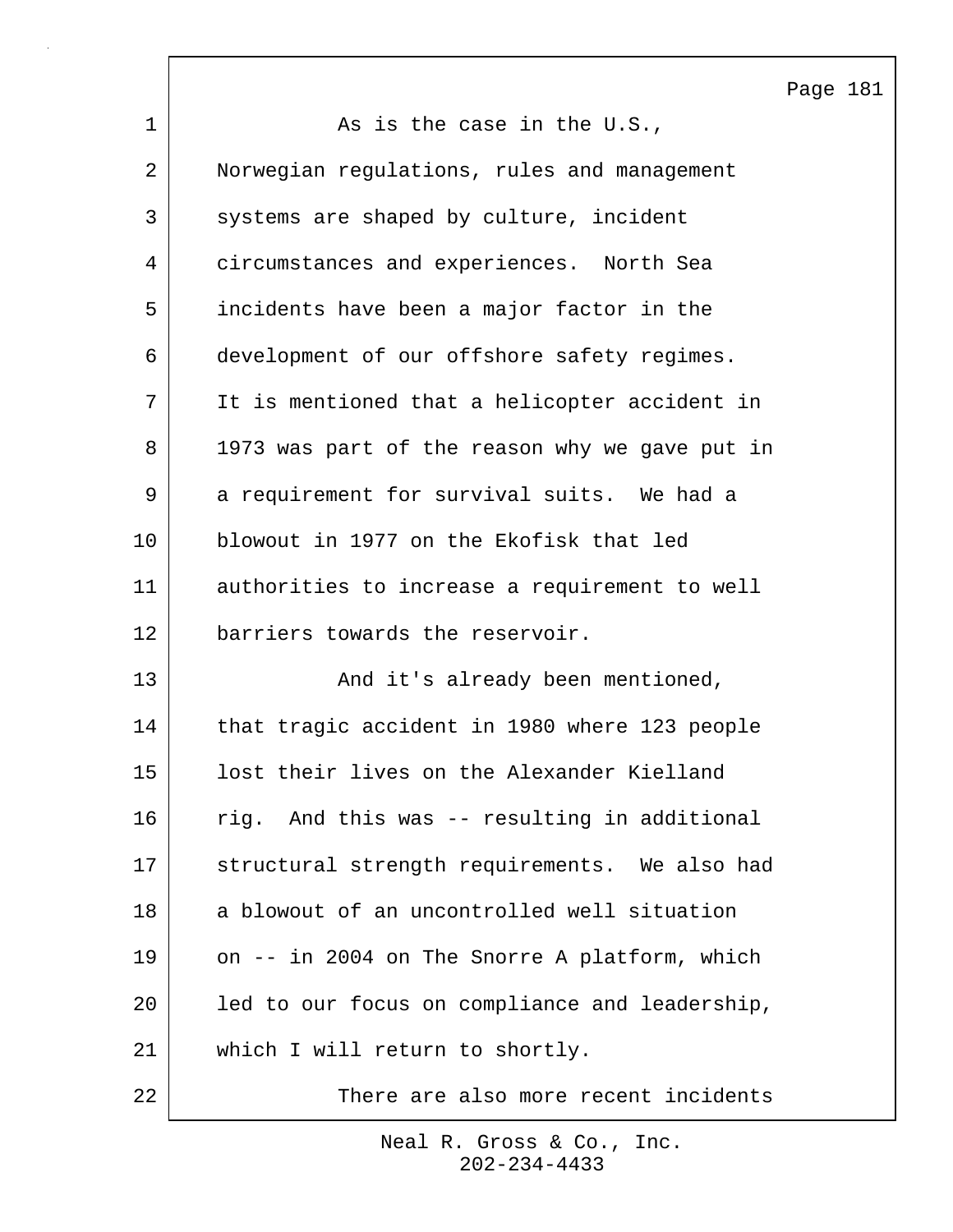|             |                                                | Page |
|-------------|------------------------------------------------|------|
| $\mathbf 1$ | and near-misses that demonstrate that despite  |      |
| 2           | a positive trend on HSE challenges remain and  |      |
| 3           | need to be addressed. A key area identified    |      |
| 4           | for improvement is assessment and              |      |
| 5           | understanding of risk. Based on these          |      |
| 6           | experiences and learnings from past incidents, |      |
| 7           | we have identified four areas for articular    |      |
| 8           | attention to improve our HSE performance.      |      |
| 9           | And leadership and compliance is the           |      |
| 10          | first one. The second is improved              |      |
| 11          | understanding and management of risk. Third    |      |
| 12          | one, technical integrity -- or process safety  |      |
| 13          | in U.S. terms -- and understanding of the      |      |
| 14          | technical barriers. And the fourth one, more   |      |
| 15          | effective work processes. On the leadership    |      |
| 16          | and compliance side our thought is that        |      |
| 17          | normalization of deviation is often identified |      |
| 18          | as an important underlying cause of incidents. |      |
| 19          | What this means is that with time              |      |
| 20          | compliance with requirements have been changed |      |
| 21          | based on employee perception. For example,     |      |
| 22          | activities are carried out in accordance with  |      |

 $\lceil$ 

182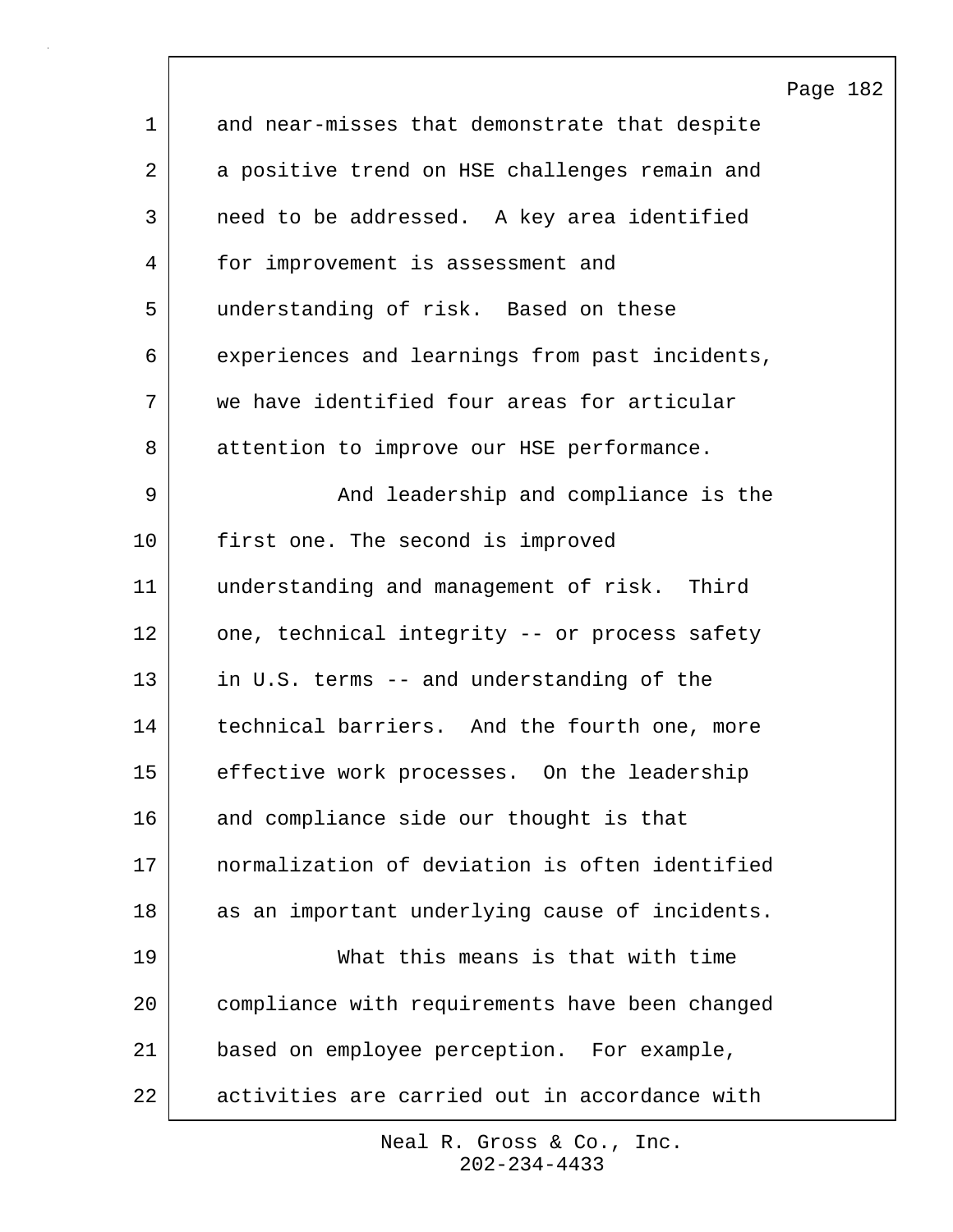|             |                                                | Page 183 |  |
|-------------|------------------------------------------------|----------|--|
| $\mathbf 1$ | the believed compliance requirements versus    |          |  |
| 2           | all the details outlined in a procedure or     |          |  |
| 3           | requirement. To improve Statoil has increased  |          |  |
| 4           | the emphasis on leadership and how leaders can |          |  |
| 5           | enable their teams to do the right things. We  |          |  |
| 6           | have an extensive leadership and compliance    |          |  |
| 7           | training program associated with our work      |          |  |
| 8           | processes. So far we have trained 1,500        |          |  |
| 9           | leaders to find a practical approach to the    |          |  |
| 10          | leadership role, being a communicator, role    |          |  |
| 11          | model and coach for their team. The training   |          |  |
| 12          | started with the executive management and has  |          |  |
| 13          | cascaded to the whole organization.            |          |  |
| 14          | Then understanding of risk. We are             |          |  |
| 15          | now using serious incidents frequency,         |          |  |
| 16          | including both accidents with serious          |          |  |
| 17          | damage/loss and incidents with serious         |          |  |
| 18          | potential as metrics to monitor our safety     |          |  |
| 19          | performance. In addition, actual gas leaks     |          |  |
| 20          | are a prime indicator of how we are doing with |          |  |
| 21          | respect to potential major incidents.          |          |  |
| 22          | Over the last ten years we have                |          |  |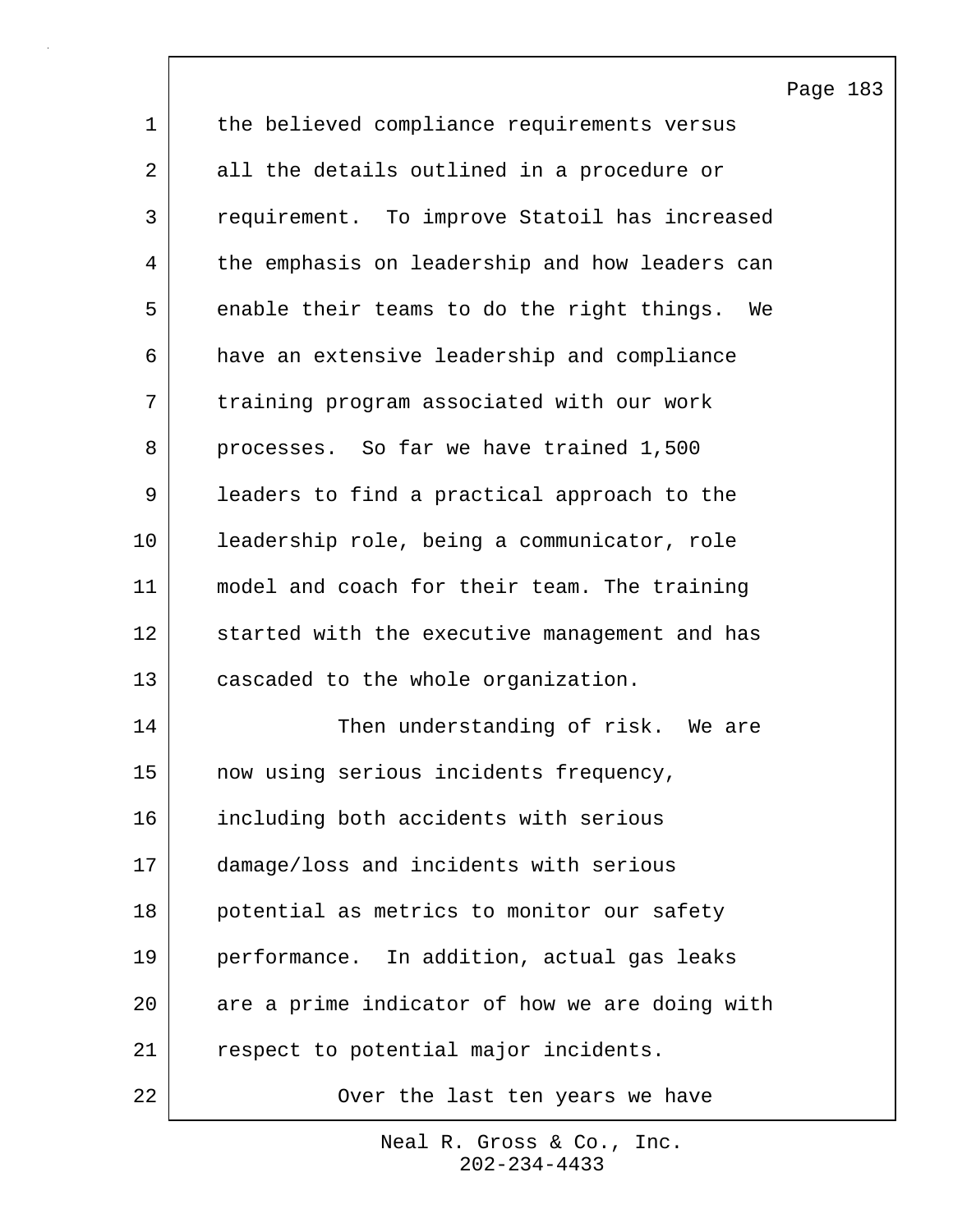Page 184 1 increased the focus on understanding the risk 2 through job safety analysis and our 3 understanding of the risk potential. We have 4 trained all our personnel in safe behavior 5 using case studies and real incidents to 6 ensure the right learning environment. 7 Then there is technical integrity. 8 We regularly conduct analysis of the state of 9 our onshore and offshore facilities. The 10 status of the plants is compared with design 11 criteria, barriers, revised regulatory 12 requirements and internal requirements. The 13 gaps are recorded as findings and are sorted 14 and followed up by each unit. The critical 15 findings are given priority and corrected 16 immediately, while the rest of the findings 17 are corrected according to their importance. 18 The progress of closing the findings 19 are closely monitored by means of dashboards 20 for each system or installation's key 21 performance indicators. This is repeated at 22 | all levels of the organization, all the way to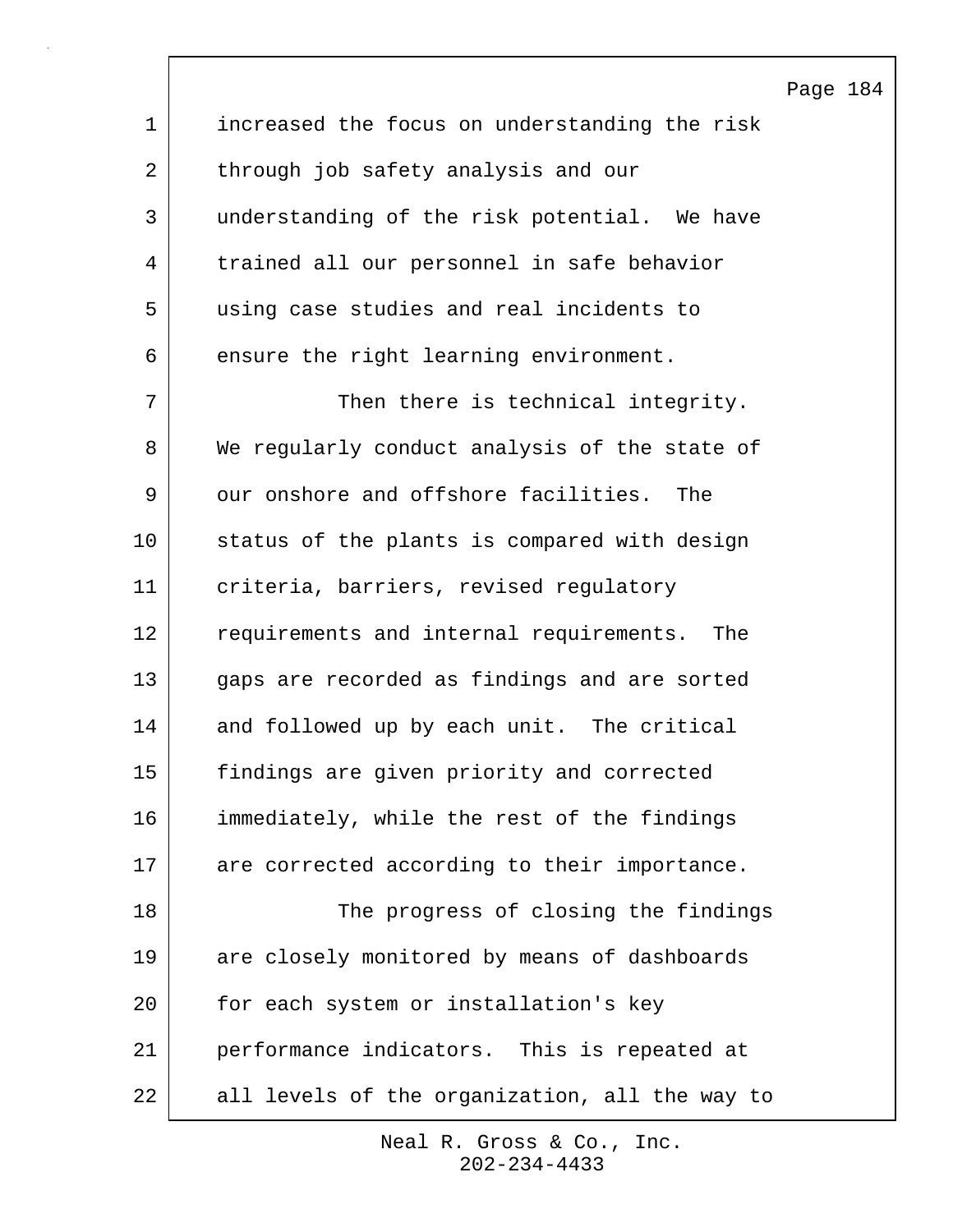|             |                                                | Page 185 |  |
|-------------|------------------------------------------------|----------|--|
| $\mathbf 1$ | the CEO.                                       |          |  |
| 2           | And finally, effective work                    |          |  |
| 3           | processes. We have found that our procedures   |          |  |
| 4           | and requirements often are complex and could   |          |  |
| 5           | be improved for the personnel out in the       |          |  |
| 6           | field. Therefore, we have launched several     |          |  |
| 7           | initiatives to harmonize and simplify our work |          |  |
| 8           | processes.                                     |          |  |
| 9           | Statoil currently has an ongoing               |          |  |
| 10          | effort to review what we can learn from        |          |  |
| 11          | Macondo. We must use such a tragic             |          |  |
| 12          | incident -- accident as a source of learning   |          |  |
| 13          | and improvement. We are carefully monitoring   |          |  |
| 14          | developments based on publicly available       |          |  |
| 15          | information.                                   |          |  |
| 16          | Following conclusions and                      |          |  |
| 17          | recommendations from the ongoing               |          |  |
| 18          | investigation, government and industry will be |          |  |
| 19          | better equipped to make any additional         |          |  |
| 20          | improvements in offshore safety. The aim must  |          |  |
| 21          | be to identify improvements within drilling,   |          |  |
| 22          | containment, emergency response, and           |          |  |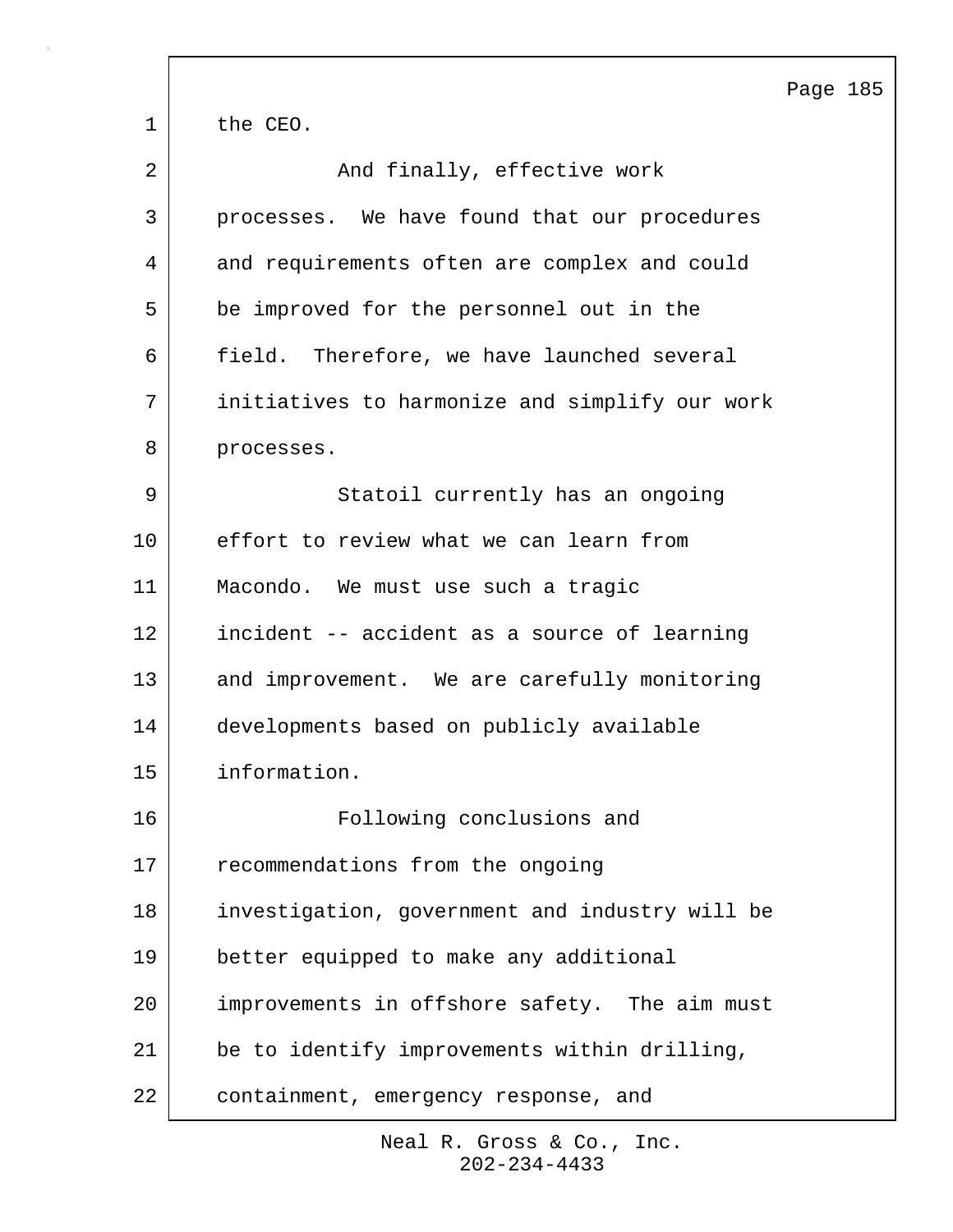Page 186

1 environmental recovery.

| $\overline{2}$ | There are no quick fixes to                    |
|----------------|------------------------------------------------|
| 3              | improving safety and we must be open to learn  |
| 4              | from other companies, other industries and     |
| 5              | from Academia. We have taken an active part    |
| 6              | in the joint industry task forces established  |
| 7              | in May. Last year we organized a workshop on   |
| 8              | High Reliability Operations with the Center    |
| 9              | for Catastrophic Risk Management at the Haas   |
| 10             | School of Business, Berkeley. We have also     |
| 11             | reached out to companies and regulators in the |
| 12             | nuclear industry to discuss the potential of   |
| 13             | HRO to take our HSE performance to the next    |
| 14             | level. Additional joint workshops are planned  |
| 15             | in the U.S. and in Norway.                     |
| 16             | Then finally, over to the comments             |
| 17             | on the regulations in the U.S. and Norway.     |
| 18             | Over the last few months, Norwegian            |
| 19             | regulations have been frequently referred to   |
| 20             | in the debate following the Gulf incident.     |
| 21             | There is, of course, no one-size-fits-all when |
| 22             | it comes to offshore regimes and regulations.  |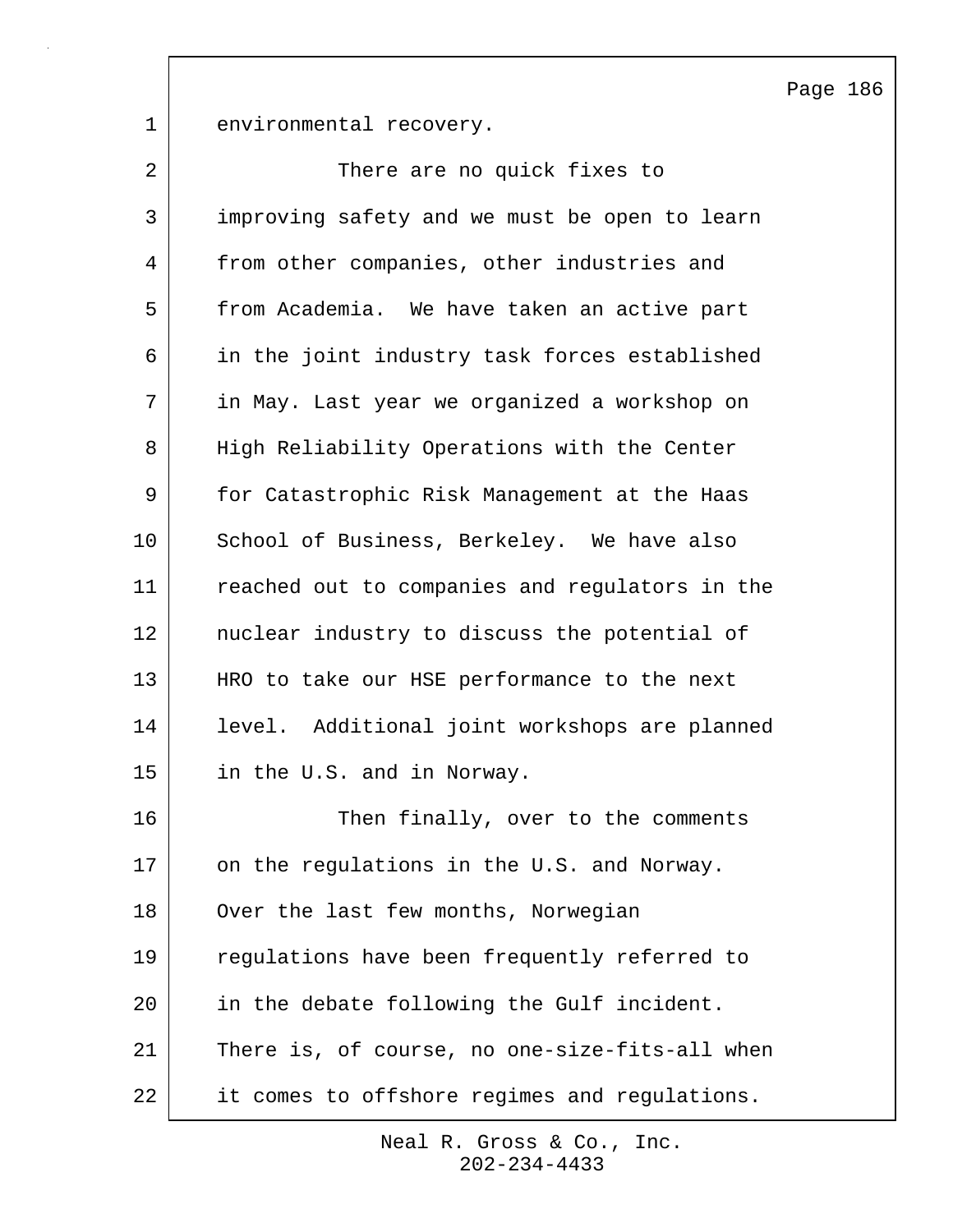|             |                                                | Page |
|-------------|------------------------------------------------|------|
| $\mathbf 1$ | Norwegian regulations are born and have grown  |      |
| 2           | from a set of specific circumstances and       |      |
| 3           | experiences.                                   |      |
| 4           | Norway and the U.S. have their                 |      |
| 5           | unique social, cultural and political features |      |
| 6           | that have worked to shape national regulations |      |
| 7           | into what they are today. Differences between  |      |
| 8           | regimes are sources of learning and            |      |
| 9           | improvement across geographies, not of         |      |
| 10          | normative debates about better or worse. We    |      |
| 11          | leave it to the Norwegian Petroleum Safety     |      |
| 12          | Authority to address and elaborate on the      |      |
| 13          | regulations as such.                           |      |
| 14          | Let me share with you three                    |      |
| 15          | reflections from an operator's perspective     |      |
| 16          | that perhaps can serve to highlight some of    |      |
| 17          | the key features on the Norwegian Continental  |      |
| 18          | Shelf. First, the extensive appropriate        |      |
| 19          | cooperation between companies, regulators, and |      |
| 20          | employees. This is a fundamental building      |      |
| 21          | block in the HSE work. There are rights and    |      |
| 22          | obligations on the company, regulator and      |      |

187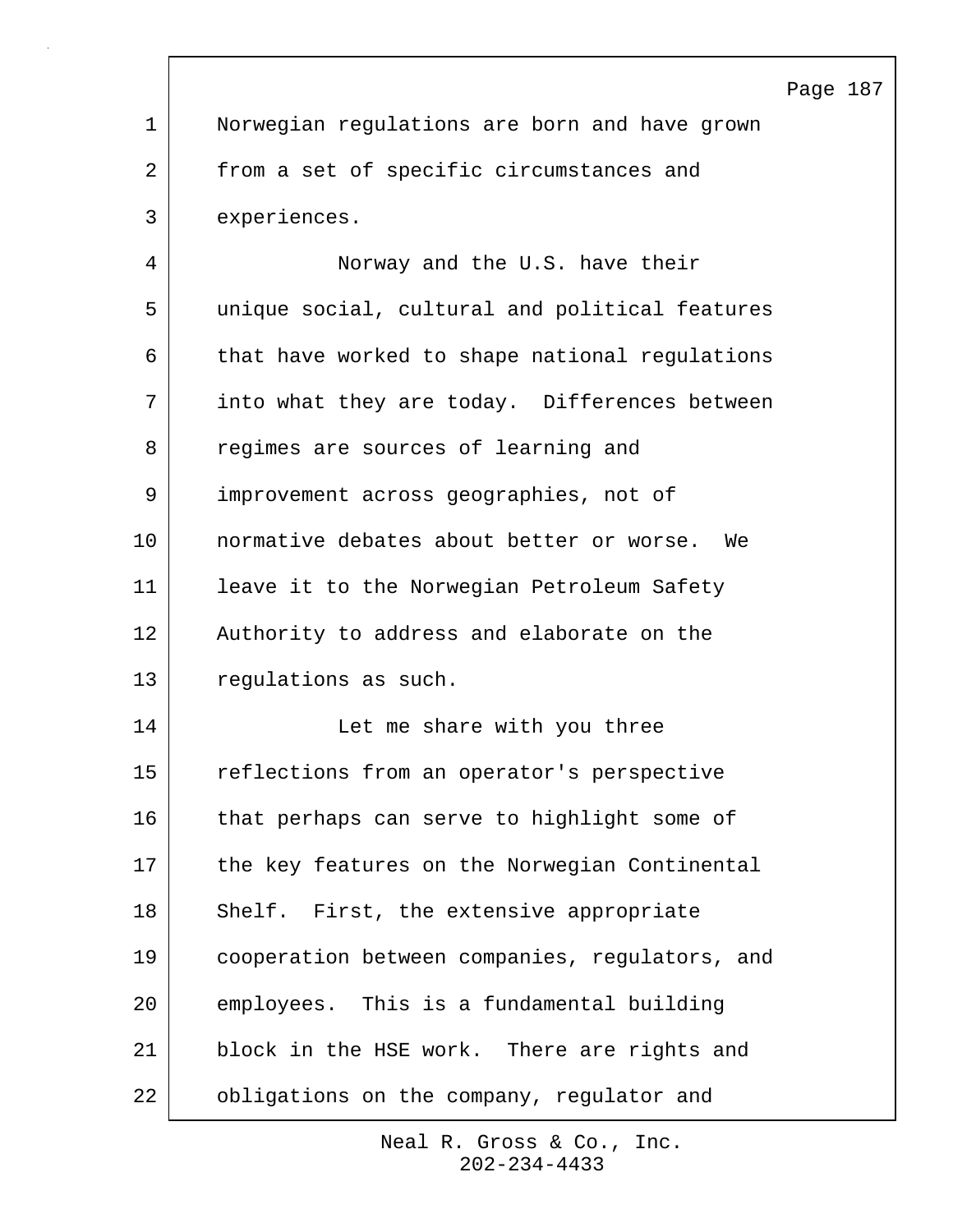|             |                                               | Page 188 |  |
|-------------|-----------------------------------------------|----------|--|
| $\mathbf 1$ | employee side of this cooperation.<br>The     |          |  |
| 2           | relation between the three parties has been   |          |  |
| 3           | developed over many years throughout the      |          |  |
| 4           | Norwegian industry. A high level of trust and |          |  |
| 5           | good communication are keys to maximizing the |          |  |
| 6           | benefits from it.                             |          |  |
| 7           | Second, the so-called see to                  |          |  |
| 8           | requirement. The party responsible shall      |          |  |
| 9           | ensure that HSE requirements are complied     |          |  |
| 10          | with. The responsible party has to verify     |          |  |
| 11          | that the contractors also comply with the     |          |  |
| 12          | authority guidelines. This has led us to      |          |  |
| 13          | follow some of our vendors very closely if    |          |  |
| 14          | there are limitations in their internal       |          |  |
| 15          | management system. This requirement also      |          |  |
| 16          | reduces the staffing needs on the regulator   |          |  |
| 17          | side.                                         |          |  |
| 18          | Finally, there is considerable focus          |          |  |
| 19          | on sound HSE culture. This sounds obvious and |          |  |
| 20          | common sense but it is very demanding to      |          |  |
| 21          | implement on a daily basis. The best way to   |          |  |
| 22          | build a strong HSE culture is through         |          |  |

 $\overline{\phantom{a}}$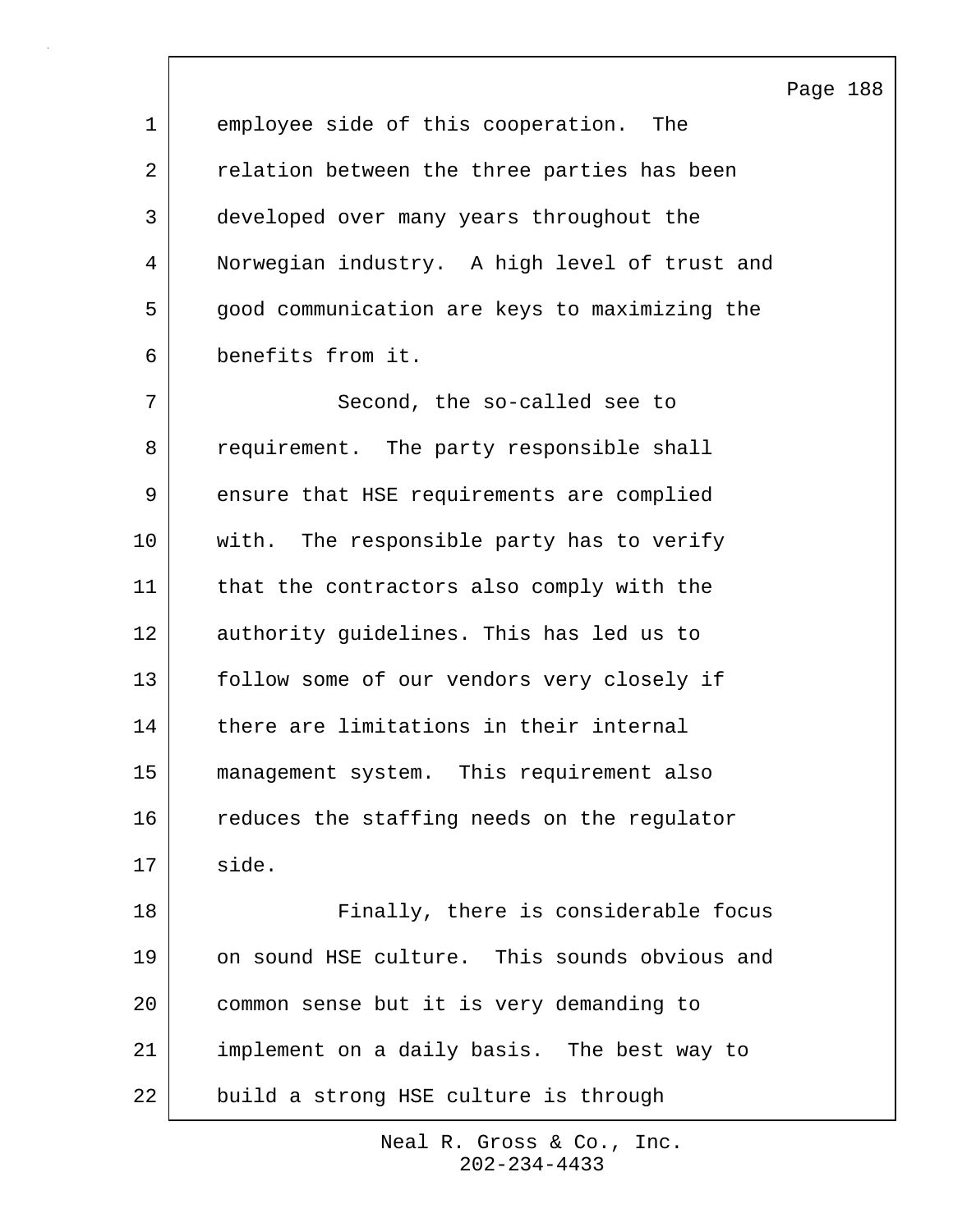|                |                                               | Page 189 |  |
|----------------|-----------------------------------------------|----------|--|
| $\mathbf 1$    | application of high standards and the best    |          |  |
| $\overline{2}$ | industry practices. So we are also very much  |          |  |
| 3              | for that.                                     |          |  |
| 4              | We are humble to the fact that                |          |  |
| 5              | Norwegian solutions do not necessarily work   |          |  |
| 6              | everywhere. Each petroleum province has its   |          |  |
| 7              | unique features that must be catered for in   |          |  |
| 8              | the way offshore activities are regulated.    |          |  |
| 9              | Statoil has learned from its U.S. peers and   |          |  |
| 10             | the U.S. safety regulators and looks forward  |          |  |
| 11             | to continue doing so.                         |          |  |
| 12             | Each company and industry brings              |          |  |
| 13             | their own set of experiences and practices to |          |  |
| 14             | the table. My hope for today is that the      |          |  |
| 15             | exchange of knowledge, information and        |          |  |
| 16             | experiences will produce mutual learning and  |          |  |
| 17             | improvement. That will help in meeting the    |          |  |
| 18             | ultimate objective we all share, safe,        |          |  |
| 19             | reliable and compliant operations.            |          |  |
| 20             | Thank you.                                    |          |  |
| 21             | MR. MOURE-ERASO: Thank you, Mr.               |          |  |
| 22             | Berget.                                       |          |  |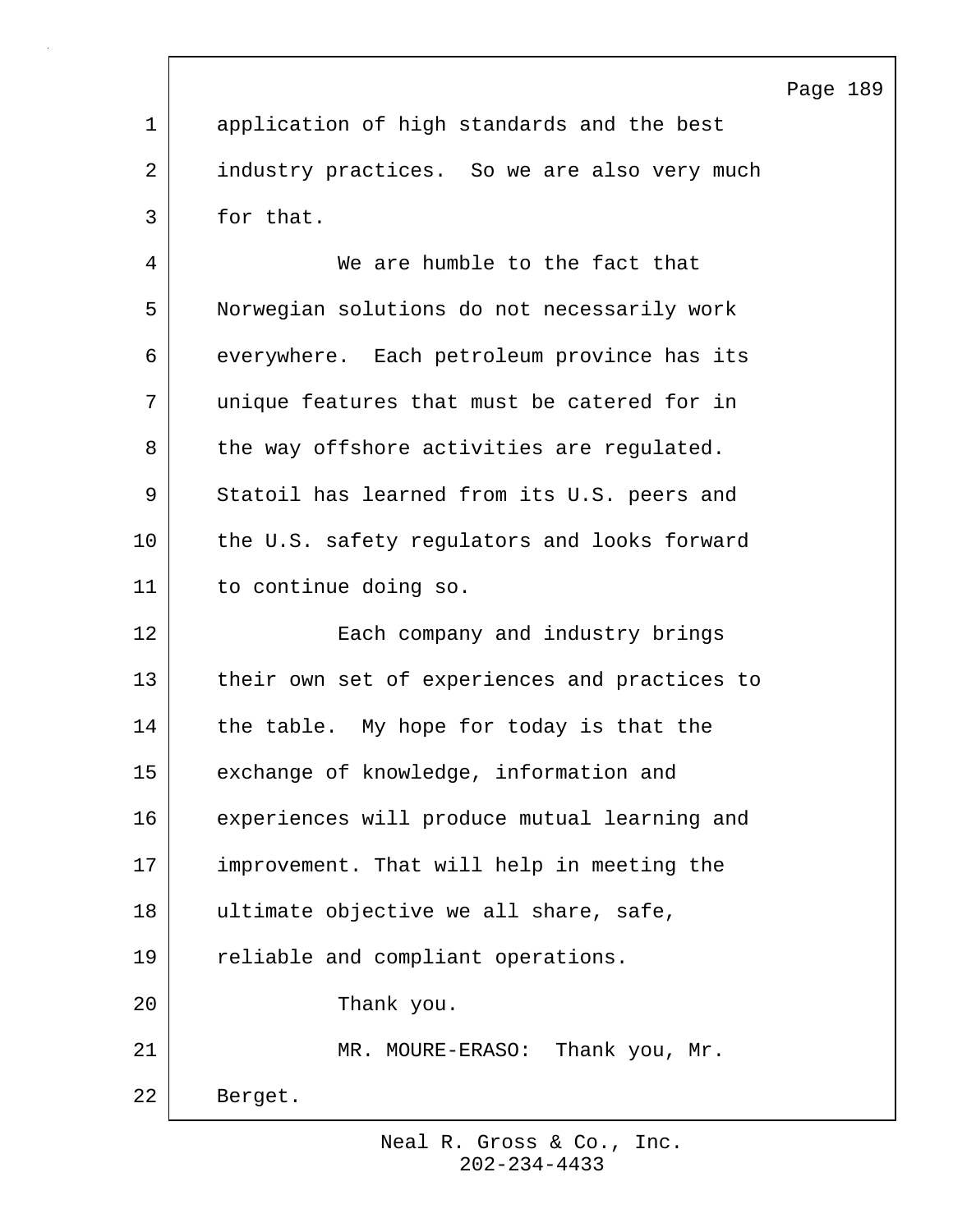|    |                                                | Page 190 |  |
|----|------------------------------------------------|----------|--|
| 1  | The next person is Mr. Spackman for            |          |  |
| 2  | IADC.                                          |          |  |
| 3  | MR. SPACKMAN: Thank you, Mr.                   |          |  |
| 4  | Chairman, members of the Board. May I have     |          |  |
| 5  | the slides, please?                            |          |  |
| 6  | MR. MOURE-ERASO: Slides?                       |          |  |
| 7  | MR. SPACKMAN: Yes. Thank you.                  |          |  |
| 8  | MR. MOURE-ERASO: There you are.                |          |  |
| 9  | MR. SPACKMAN: What I'm going to                |          |  |
| 10 | primarily address today is the IADC UKHSE case |          |  |
| 11 | quidelines. The IADC UKHSE case guidelines     |          |  |
| 12 | have been developed over a period of almost 20 |          |  |
| 13 | years. When I first joined IADC almost 20      |          |  |
| 14 | years ago my first assignment was to go to     |          |  |
| 15 | Aberdeen to assist our members in working in   |          |  |
| 16 | the North Sea to implement safety case         |          |  |
| 17 | requirements within the North Sea region,      |          |  |
| 18 | specifically with the UKHSE. A result of       |          |  |
| 19 | these 20 years of work as a best practice      |          |  |
| 20 | guidance on HSE case development aimed         |          |  |
| 21 | specifically at mobile offshore drilling       |          |  |
| 22 | units.                                         |          |  |

 $\Gamma$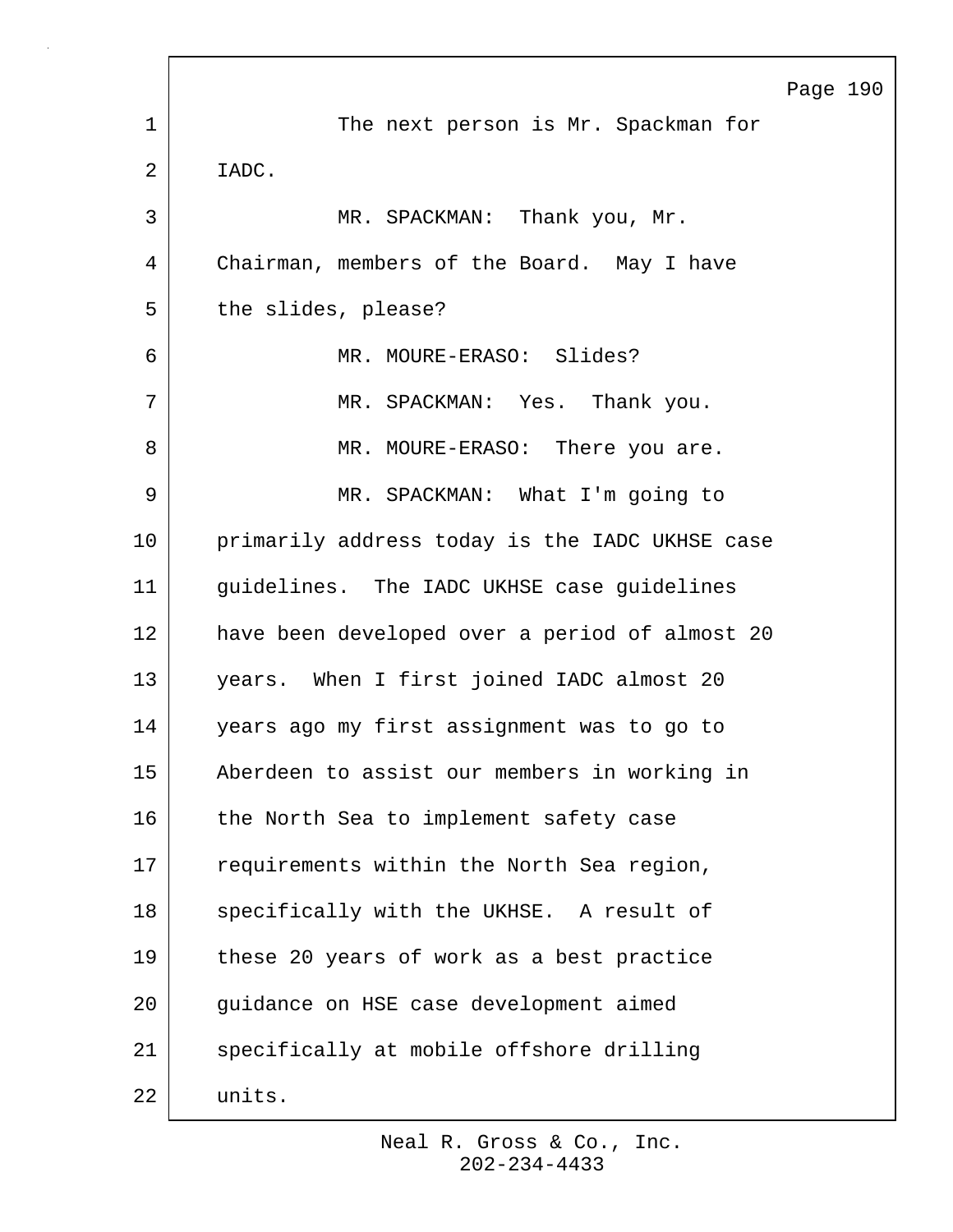Page 191 1 Contrary to what Dr. Hopkins 2 indicated this morning, IADC's view is that 3 the HSE case for a unit exists primarily for 4 | that unit and the safety of its workforce. It 5 is not -- while it may serve to satisfy a 6 regulator or a client it exists for the unit 7 and its workforce. 8 | Secondly, our guidance -- guidelines 9 were developed to assist the acceptance of 10 safety cases where they are required in 11 various jurisdictions. And there's 12 significant differences in jurisdictions as to 13 | what they require. Some require safety only 14 to be addressed. Some require only major 15 hazards to be addressed. Some look at 16 environment. Some place regulatory 17 responsibility with different individuals, 18 employers, leaseholders, et cetera. So there 19 is a difference. 20 | Rimally, we're -- we aim to 21 | reduce proliferation of differing requirements 22 by offering a guideline that can be picked up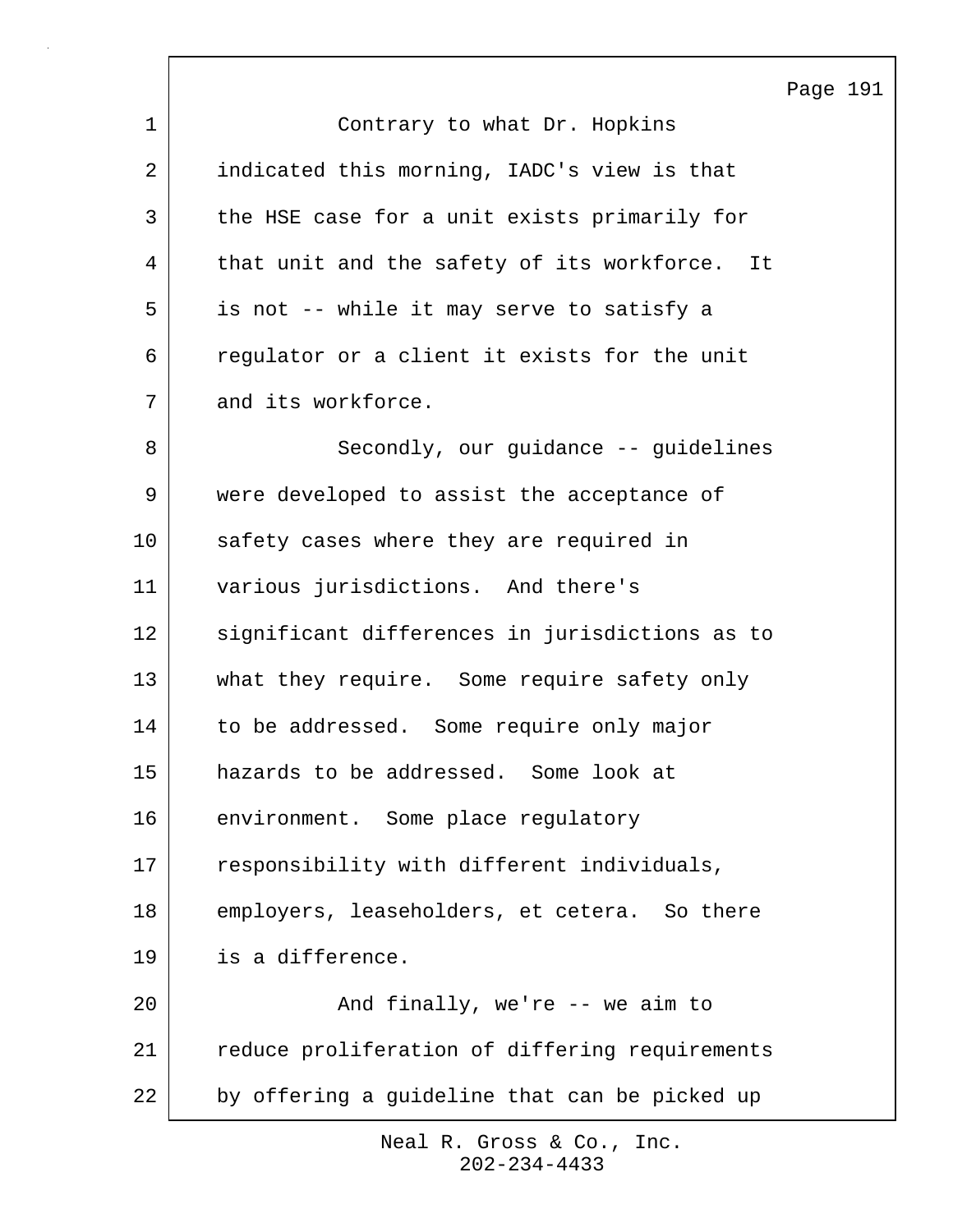|                |                                                | Page 192 |  |
|----------------|------------------------------------------------|----------|--|
| $\mathbf 1$    | by a regulator such as the one in Cuba to      |          |  |
| $\overline{2}$ | apply a safety case should they decide to use  |          |  |
| 3              | that regime.                                   |          |  |
| 4              | In developing our HSE case, we were            |          |  |
| 5              | looking firstly to a robust management system, |          |  |
| 6              | understanding that a robust management system  |          |  |
| 7              | must underlie the safety case.                 |          |  |
| 8              | We looked around and what we chose             |          |  |
| 9              | was the International Safety Management Code   |          |  |
| 10             | that had been developed by the International   |          |  |
| 11             | Maritime Organization and would be mandatory   |          |  |
| 12             | for many of our members operated drill ships.  |          |  |
| 13             | And for the rest of our safety case            |          |  |
| 14             | we have used amalgamation of requirements from |          |  |
| 15             | national regulation and oil company best       |          |  |
| 16             | practices for hazard identification and        |          |  |
| 17             | control.                                       |          |  |
| 18             | Joe had gone over the Shell                    |          |  |
| 19             | requirements. They are reflected entirely      |          |  |
| 20             | within the IADC HSE case guidelines, because   |          |  |
| 21             | Shell was one of the major companies requiring |          |  |
| 22             | an HSE case that we looked to to assure that   |          |  |

Г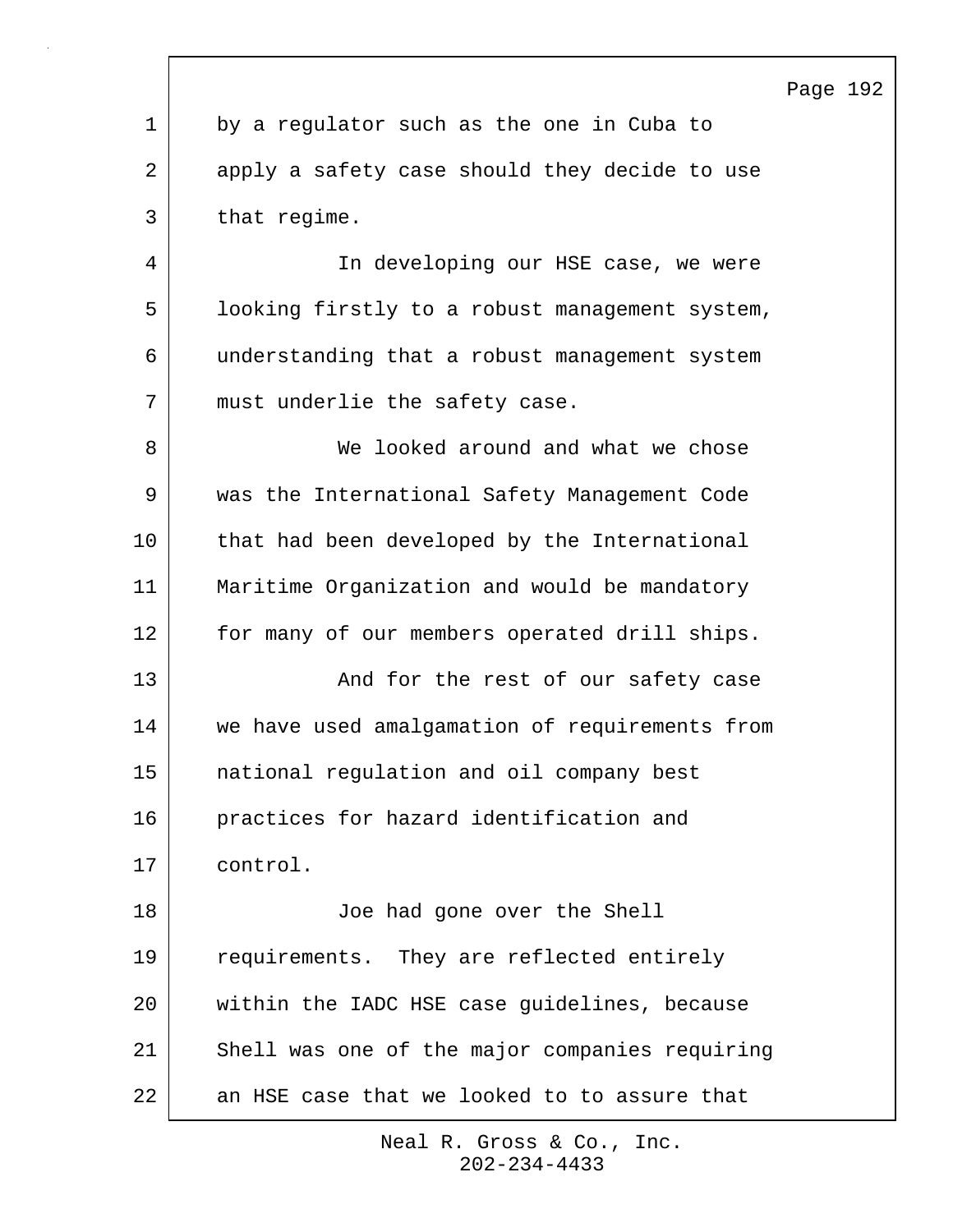Page 193

| $\mathbf 1$    | our document would be robust.                 |
|----------------|-----------------------------------------------|
| $\overline{2}$ | Why do we see that HSE case ought to          |
| 3              | be used in the U.S.? Well, firstly, after the |
| 4              | Macondo incident a joint industry task force  |
| 5              | came together and, both from the equipment    |
| 6              | side and from the procedure side, made the    |
| 7              | recommendation that the HSE case ought to be  |
| 8              | adopted.                                      |
| 9              | Secondly, that adoption was mirrored          |
| 10             | by the Secretary of Interior's report to the  |
| 11             | President in May. And finally, it's IADC's    |
| 12             | view that the SEMS rule put out by BOEMRE in  |
| 13             | October actually requires a safety case. It   |
| 14             | requires a hazard analysis. It requires a job |
| 15             | safety analysis that's both the major hazards |
| 16             | and the workplace hazards. It applies to      |
| 17             | mobile offshore drilling units and it adopts  |
| 18             | a complete safety management system in the    |
| 19             | terms of RP 75.                               |
| 20             | To enhance the HSE case guidelines            |
| 21             | as developed by IADC, API and IADC are        |
| 22             | developing a well construction interface      |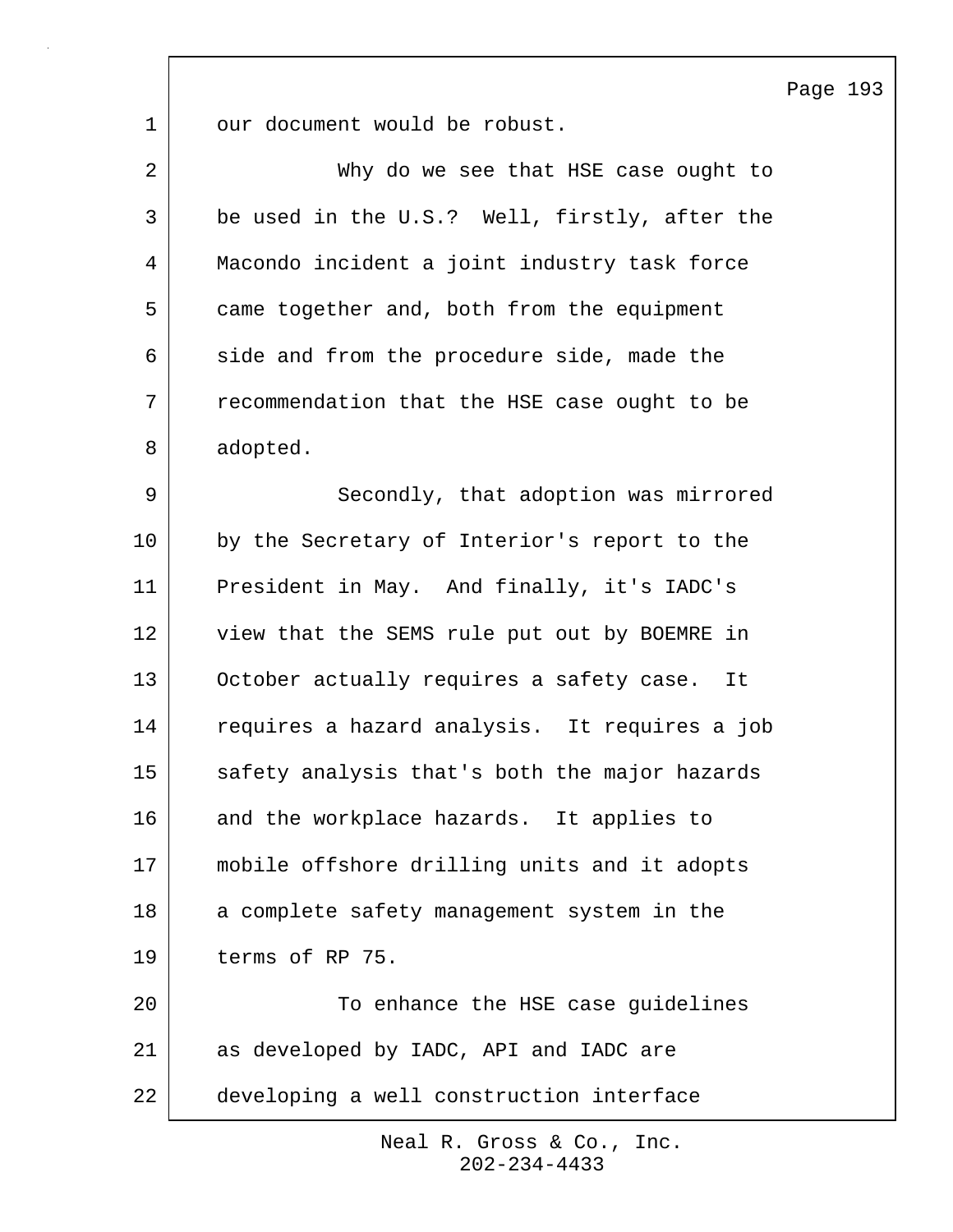|    | Page 194                                       |
|----|------------------------------------------------|
| 1  | document guidance which should be out shortly. |
| 2  | It takes the traditional bridging              |
| 3  | arrangement between the safety management      |
| 4  | systems of the contractor and the oil company  |
| 5  | operator and adds to them an agreement that    |
| 6  | would be covered on the well basis of design,  |
| 7  | the well execution plan and critical risk      |
| 8  | assessments.                                   |
| 9  | This type of approach is also being            |
| 10 | suggested by IADC -- as the regulations are    |
| 11 | changing in Australia -- to be adopted there,  |
| 12 | as well.                                       |
| 13 | IADC has completed a gap analysis of           |
| 14 | API RP 75, as well as the BOEMRE's safety case |
| 15 | or SEMS final rule. And those results are      |
| 16 | available on IADC's web site.                  |
| 17 | We found only minor gaps,                      |
| 18 | particularly with pre-startup review, which is |
| 19 | a special case of verification of critical     |
| 20 | elements. Those recommendations for changes    |
| 21 | to the IADC safety case guidelines based on    |
| 22 | that gap analysis are being developed and will |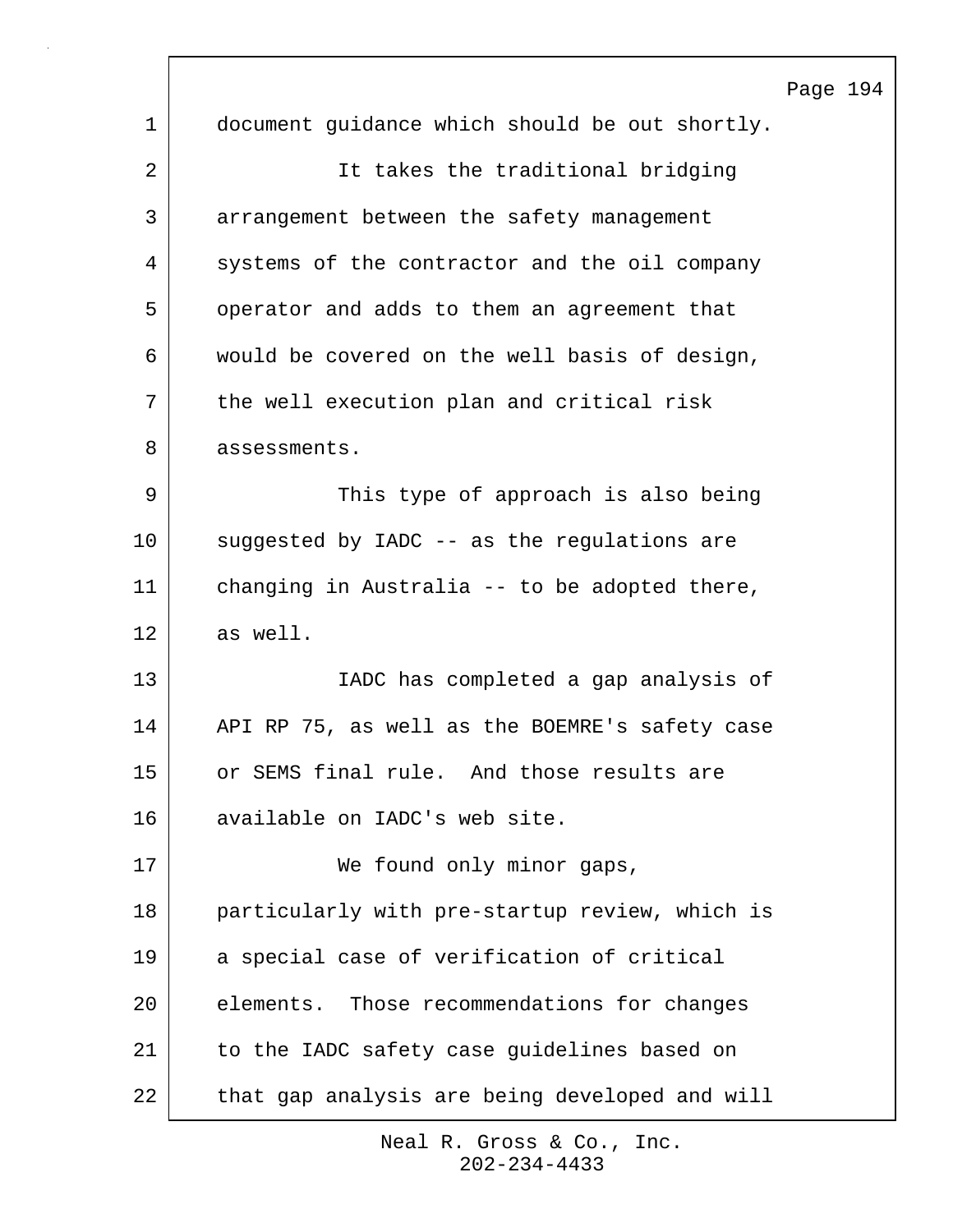|              |                                                | Page 195 |  |
|--------------|------------------------------------------------|----------|--|
| $\mathbf{1}$ | be put forward for acceptance by our HSE case  |          |  |
| 2            | users group in this fall at -- when it meets   |          |  |
| 3            | in Aberdeen -- or in Amsterdam.                |          |  |
| 4            | Looking at major hazards. We have a            |          |  |
| 5            | mined map here for you. One of the challenges  |          |  |
| 6            | for a MODU is that many of these major hazards |          |  |
| 7            | are not under the exclusive regulatory         |          |  |
| 8            | jurisdiction of the coastal state oil          |          |  |
| 9            | regulator in many jurisdictions.               |          |  |
| 10           | And in the U.S., indeed many of                |          |  |
| 11           | these are prescriptively covered by            |          |  |
| 12           | regulations of the U.S. Coast Guard. So we     |          |  |
| 13           | see a strong need for either Coast Guard and   |          |  |
| 14           | MMS or BOEMRE cooperation or a significant     |          |  |
| 15           | duplicative strengthening of BOEMRE's capacity |          |  |
| 16           | to work on risk analysis and mitigation.       |          |  |
| 17           | On the low end, on the workplace               |          |  |
| 18           | hazards largely without any regulatory         |          |  |
| 19           | intervention, IADC's members working in the    |          |  |
| 20           | Gulf of Mexico have had significant            |          |  |
| 21           | improvement over the years, and we don't see,  |          |  |
| 22           | except in the area of lifting and hoisting, a  |          |  |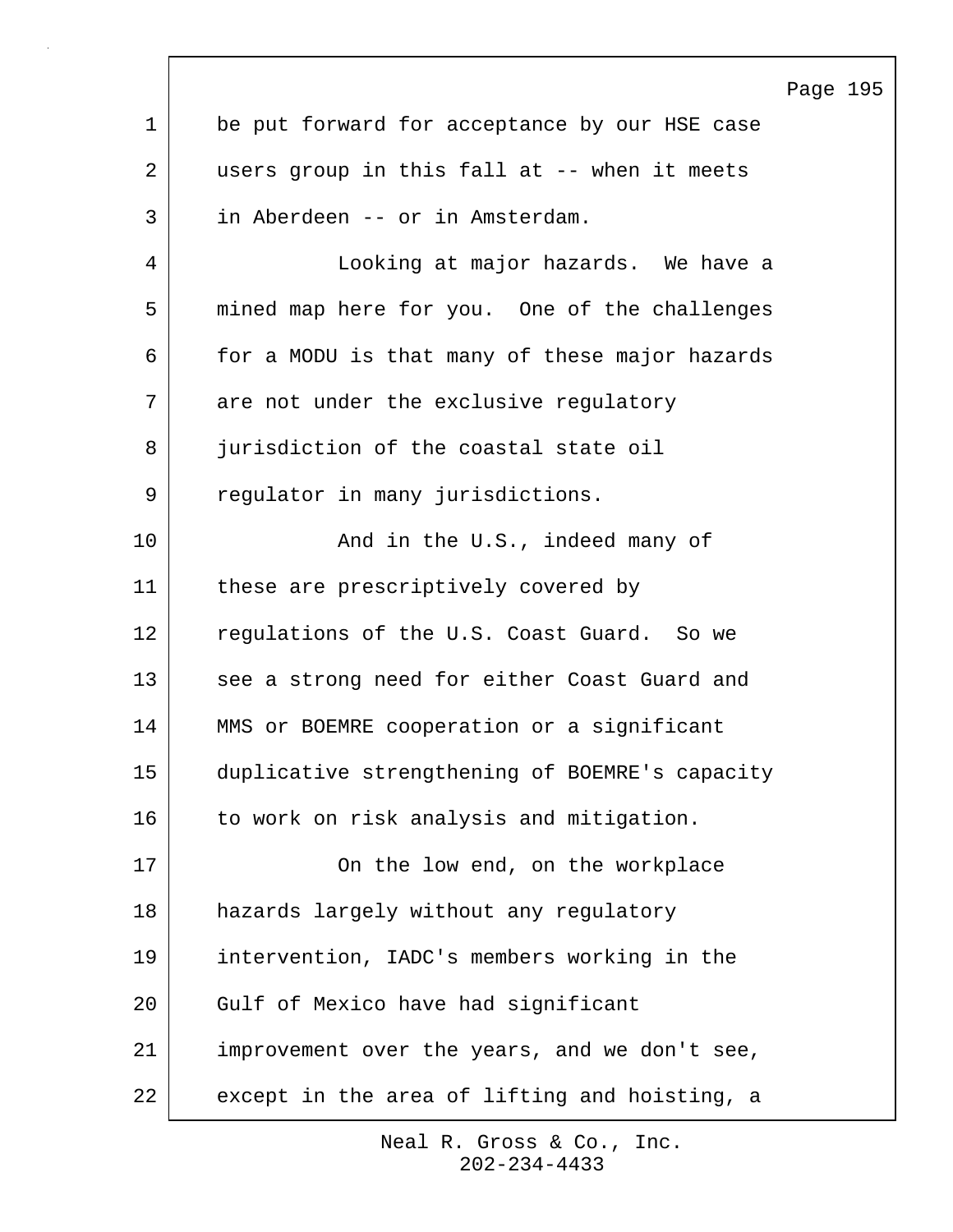Page 196

1 major need for improvement.

| 2  | I would like to address the issue of           |
|----|------------------------------------------------|
| 3  | deconfliction of jurisdiction. I have          |
| 4  | mentioned the Coast Guard and MMS. This is a   |
| 5  | picture of a North Sea installation at night   |
| 6  | from a the view of a helicopter.               |
| 7  | One of the major hazards is a                  |
| 8  | helicopter incident. And one of those          |
| 9  | incidents has been demonstrated in the North   |
| 10 | Sea not that long ago was the problem of       |
| 11 | visual identification of the helo deck by the  |
| 12 | helicopter pilot.                              |
| 13 | In this picture you'll see the helo            |
| 14 | deck looks -- is quite identifiable by the     |
| 15 | green lights. The standard, however, until     |
| 16 | recently -- the green lighting became a        |
| 17 | standard from the International Civil Aviation |
| 18 | Organization in 2009 based on research done by |
| 19 | the -- in the UK by the Civil Aviation         |
| 20 | Authority there. The green lighting standard   |
| 21 | for helo decks was adopted by the IMO for the  |
| 22 | MODU code last year. And it's now a flag       |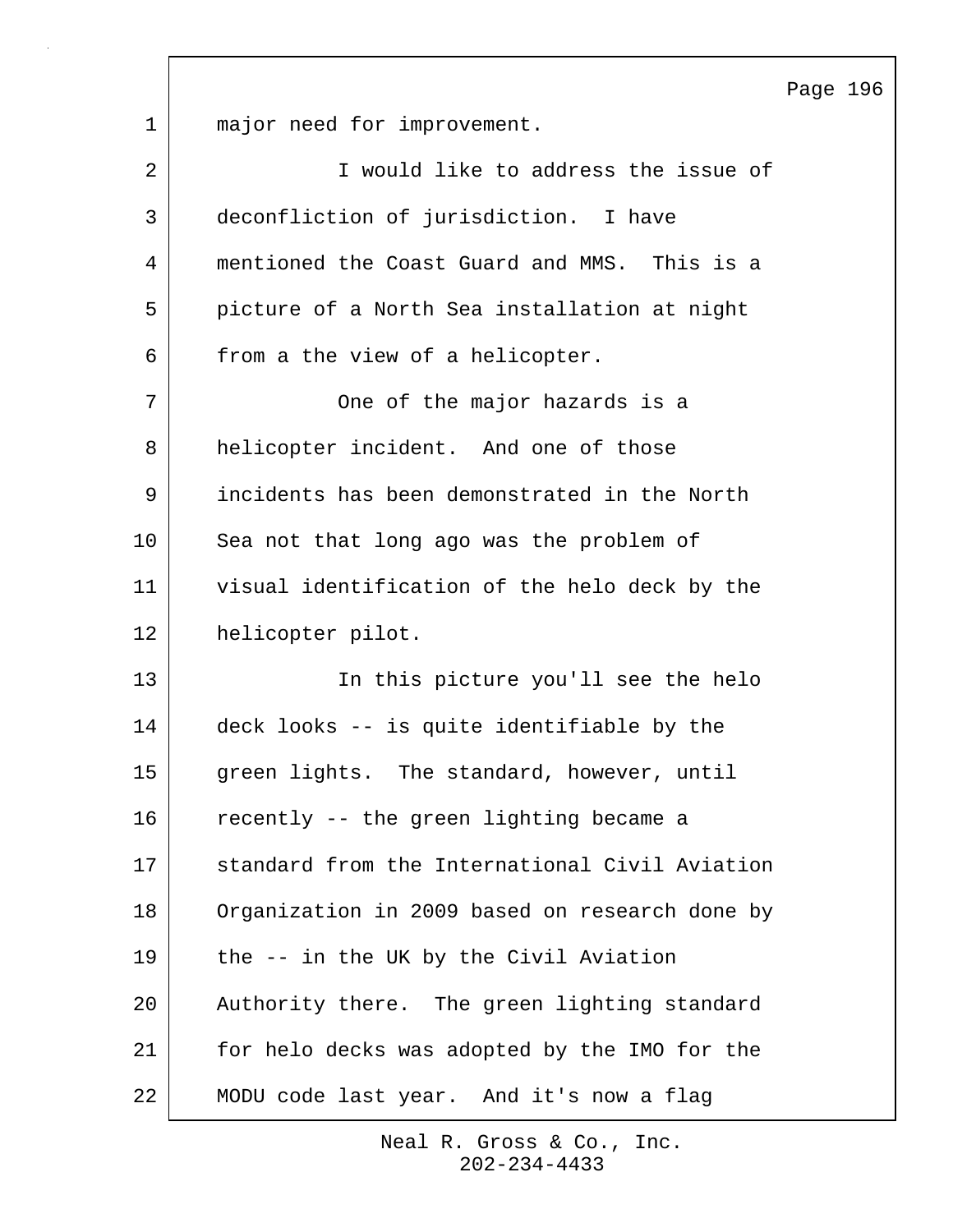Page 197

1 statement requirement.

| 2  | However, many coastal states,                  |
|----|------------------------------------------------|
| 3  | including the U.S. have differing standards    |
| 4  | and require prescriptively lights that still   |
| 5  | alternate yellow, which is very difficult to   |
| 6  | see in that type of environment and blue,      |
| 7  | which attenuates in fog.                       |
| 8  | Workplace safety on the OCS is a               |
| 9  | joint regulatory requirement or obligation for |
| 10 | both the bureau and the Coast Guard. And we    |
| 11 | would like to emphasize that. The Coast Guard  |
| 12 | needs to be involved. We have made the         |
| 13 | following recommendations to BOEMRE, that the  |
| 14 | agency needs to assess its resource            |
| 15 | limitations in developing its approach to      |
| 16 | implementation of HSE case, that it needs to   |
| 17 | establish a means for an ongoing dialogue with |
| 18 | industry for it SEMS implementation and to     |
| 19 | establish a multi-year implementation road map |
| 20 | that recognizes the complexity of the task of  |
| 21 | safety case implementation.                    |
| 22 | Similarly, we've made                          |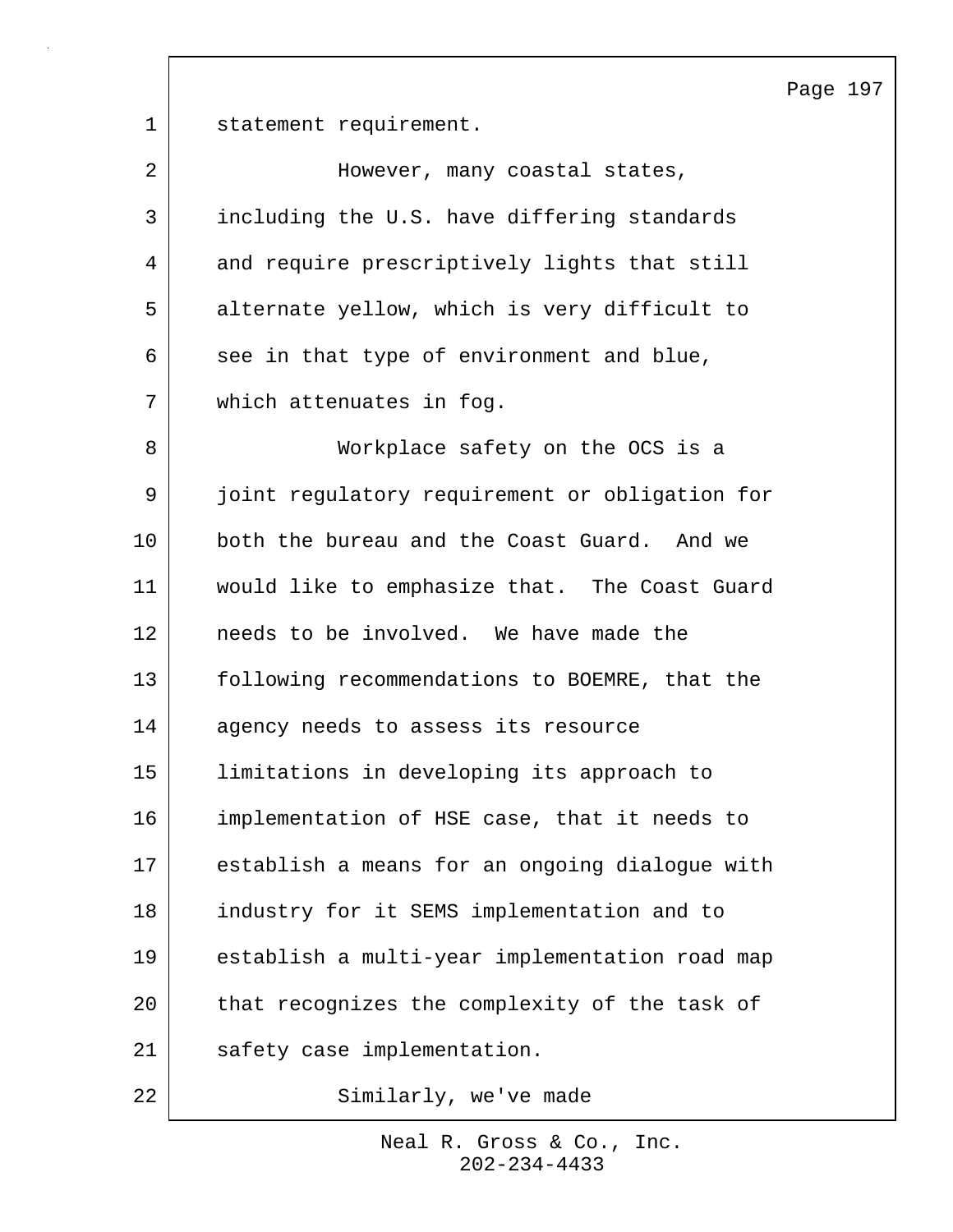Page 198 1 **commendations to U.S. Coast Guard.** We've 2 asked them to assess their agency commitment 3 to their operations under the authority of the 4 Outer Continental Shelf Lands Act, to 5 establish a dialogue with BOEMRE on hazards 6 analysis with particular reference to those 7 matters that are traditionally under U.S. 8 Coast Guard jurisdiction and to update the 9 internet agency Memorandum of Understanding to 10 reflect any revised jurisdictional boundaries. 11 | Finally, IADC remains committed to 12 working with industry stakeholders to 13 facilitate the well control interface document 14 and HSE case understanding and implementation 15 and to engaging with BOEMRE and the Coast 16 Guard to facilitate mutual understanding of 17 SEMS and HSE case expectations. Thank you. 18 MR. MOURE-ERASO: Thank you very 19 much, Professor Spackman. 20 | The next person is Mr. Pitblado from 21 DNV. 22 DR. PITBLADO: Thank you very much,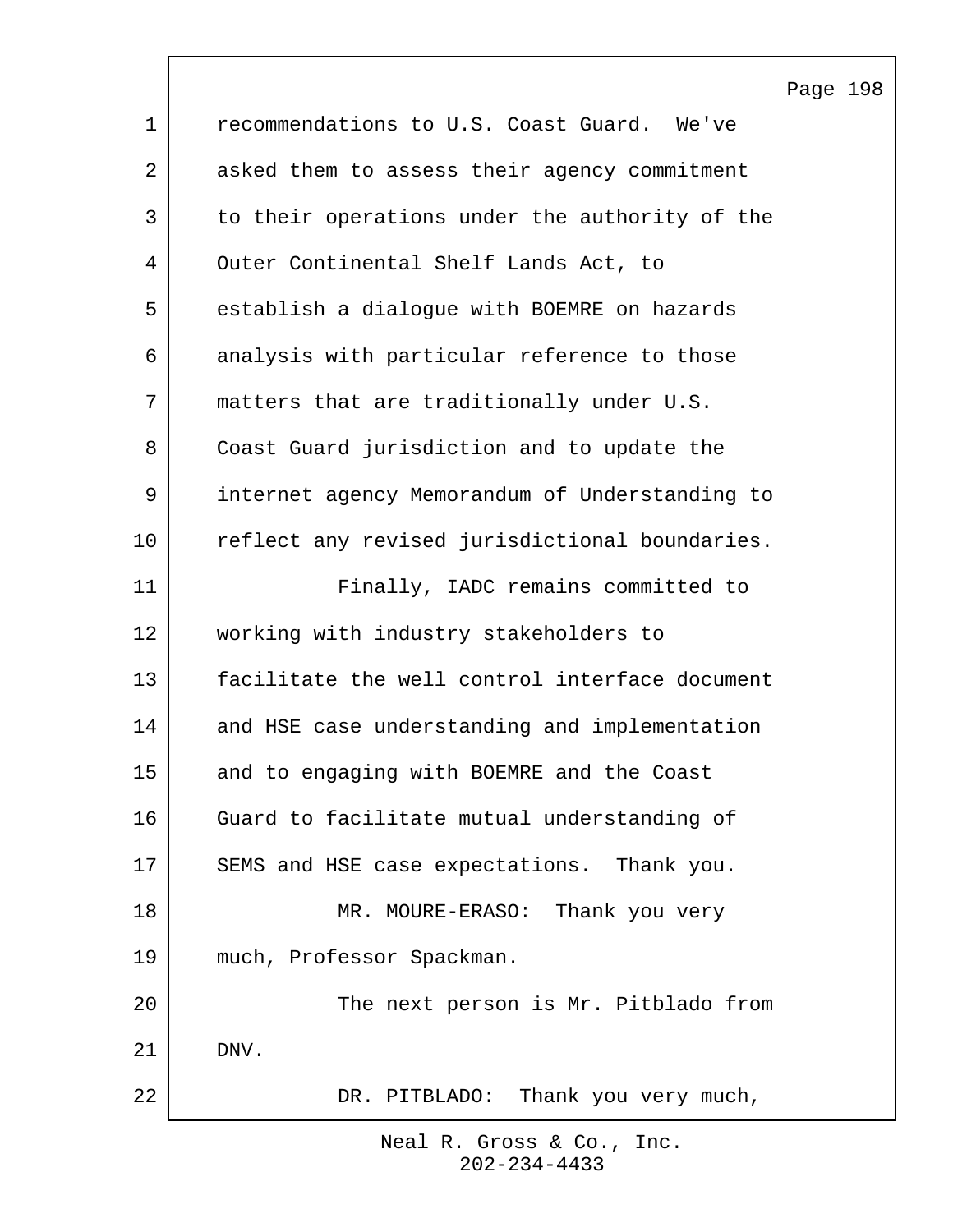|             | Page 199                                      |
|-------------|-----------------------------------------------|
| $\mathbf 1$ | Mr. Chairman. I also have some slides. Thank  |
| 2           | you.                                          |
| 3           | What I will be presenting this                |
| 4           | afternoon is our view that it's possible to   |
| 5           | achieve a step change improvement in major    |
| 6           | accident performance. And by that I mean a    |
| 7           | factor of ten improvement over what we're     |
| 8           | doing today globally. The key points here is  |
| 9           | we have this vision that a step change can be |
| 10          | attained. The regulations -- and we've heard  |
| 11          | this before -- should be a mixture or a blend |
| 12          | or prescription and performance. The decision |
| 13          | making should be risk based. And there need   |
| 14          | to be clear roles for regulator and industry. |
| 15          | So those are the key points of what I'll      |
| 16          | present.                                      |
| 17          | It's a little bit busy slide.<br>But          |
| 18          | what it shows is that -- and we've heard this |
| 19          | several times before -- that occupational     |
| 20          | safety has improved by a factor of ten over   |
| 21          | the last 20 years. Although you will see very |
| 22          | big differences between the best performers   |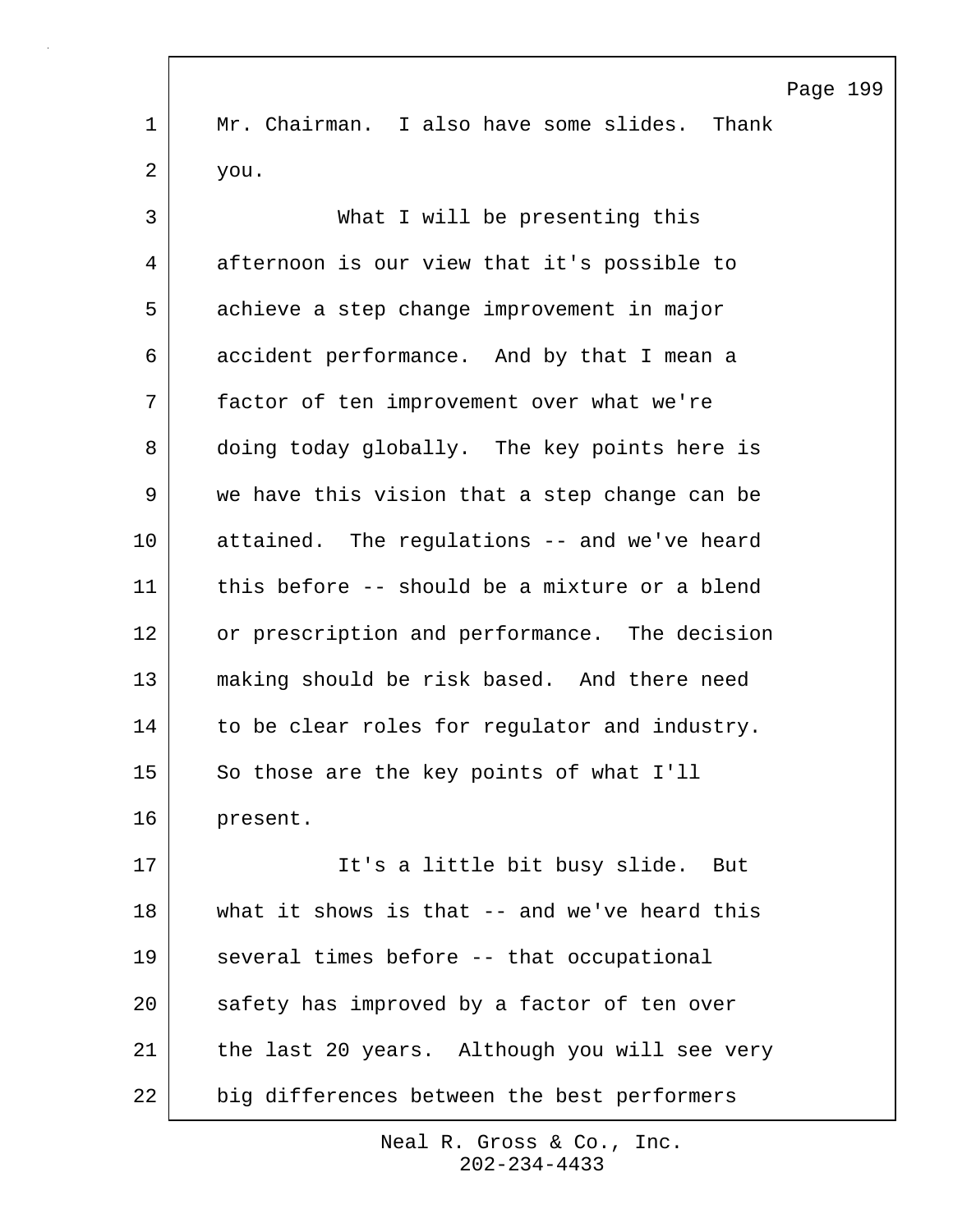|                |                                               | Page 200 |  |
|----------------|-----------------------------------------------|----------|--|
| $\mathbf 1$    | and poorer performers. But everyone is        |          |  |
| $\overline{a}$ | improving. But the overall is a factor of ten |          |  |
| 3              | improvement. I would say that my first job,   |          |  |
| 4              | which was with Shell 30, 40 years ago, I was  |          |  |
| 5              | told from my first day that safety was the    |          |  |
| 6              | most important thing. And we all thought we   |          |  |
| 7              | were doing a terrific job. And we heard from  |          |  |
| 8              | Joe and the whole industry performance is we  |          |  |
| $\mathsf 9$    | have gotten ten times better than when I      |          |  |
| 10             | joined, even though we thought we were doing  |          |  |
| 11             | a terrific job. And I think we can also do    |          |  |
| 12             | ten times better on major accidents.          |          |  |
| 13             | I'll give you -- the bottom slide             |          |  |
| 14             | shows major leaks as reported by the HSE in   |          |  |
| 15             | their hydrocarbon leak database. And you see  |          |  |
| 16             | those are down by a factor of ten on the      |          |  |
| 17             | biggest leaks. Some of the smaller leak       |          |  |
| 18             | categories don't do as well. And also,        |          |  |
| 19             | there's been some tick upwards in the last    |          |  |
| 20             | year or so. And maybe that's indicating a     |          |  |
| 21             | floor has been reached.                       |          |  |
| 22             | But I would say if you look at the            |          |  |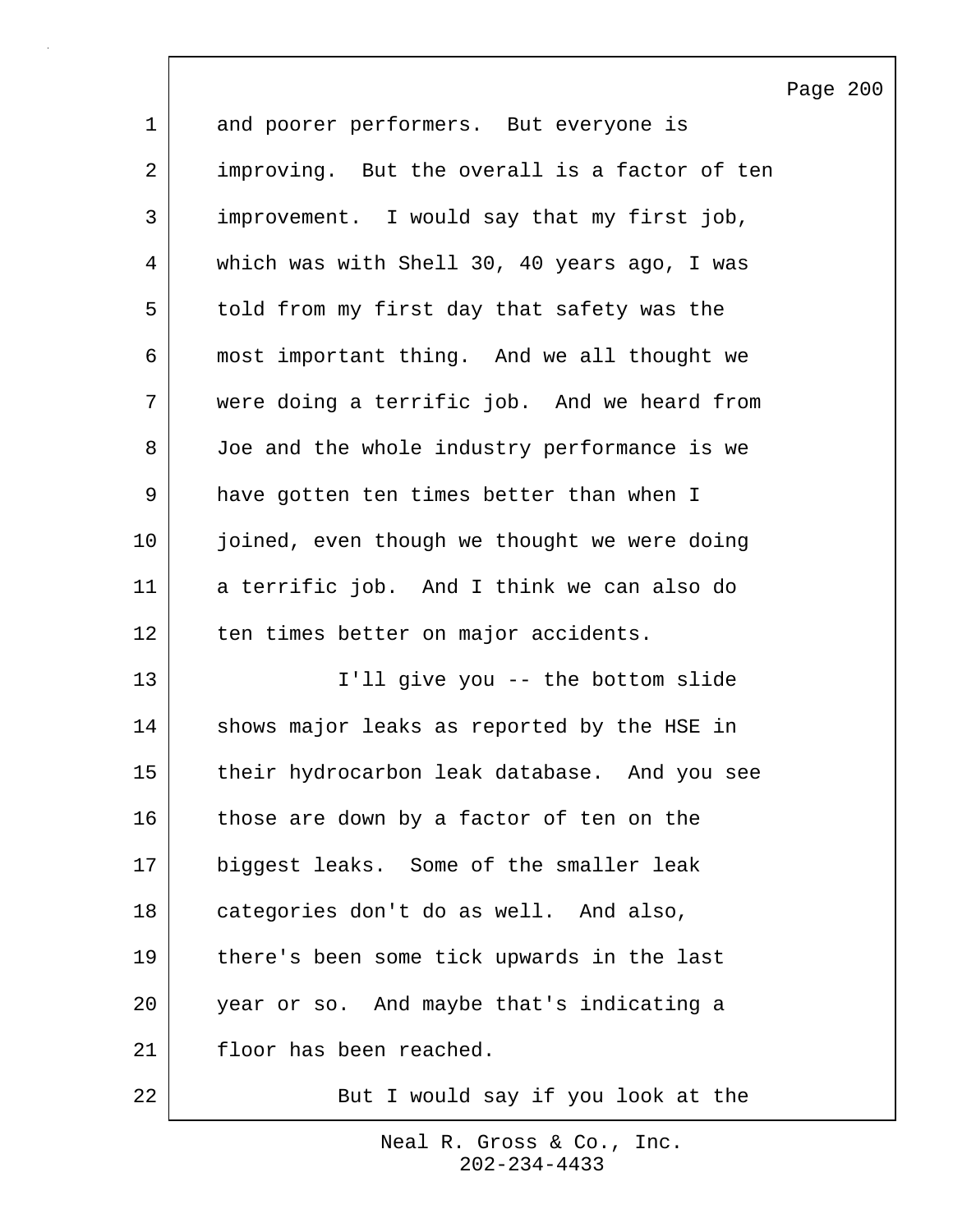|                |                                               | Page |
|----------------|-----------------------------------------------|------|
| $\mathbf 1$    | middle one there are safety case regulations  |      |
| $\overline{a}$ | in the EU for onshore plants. And when you    |      |
| 3              | look at the MARS database major accident      |      |
| 4              | reporting system there's been on improvement  |      |
| 5              | at all in major accidents. We have a similar  |      |
| 6              | result here in the USA with the RMP-Star      |      |
| 7              | database maintained by EPA. No major          |      |
| 8              | improvement on onshore major accidents.       |      |
| 9              | Now, this is not something cast in            |      |
| 10             | stone. The aviation industry has achieved     |      |
| 11             | major improvements on airplane crashes. But   |      |
| 12             | they still actually have a fairly poor        |      |
| 13             | occupational safety record around airports,   |      |
| 14             | apron accidents with vehicles crashing into   |      |
| 15             | planes, occupational accidents in baggage     |      |
| 16             | handling. So it's not inherent that           |      |
| 17             | occupational safety is easy to work on and    |      |
| 18             | major accidents are difficult. It depends     |      |
| 19             | where you put the effort and how much effort  |      |
| 20             | you put in.                                   |      |
| 21             | Okay. This spells out some of the             |      |
| 22             | approaches that we think are necessary.<br>I. |      |

201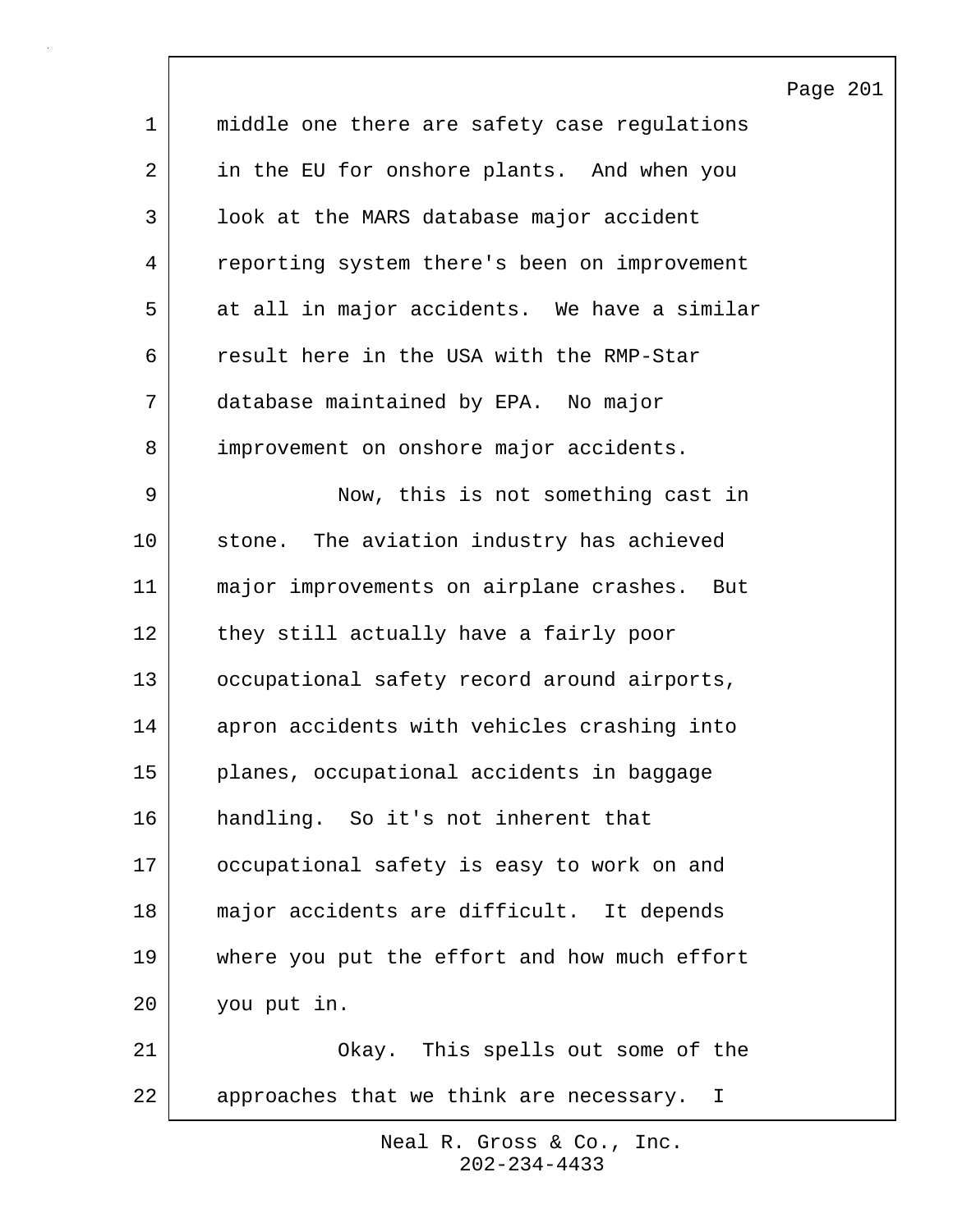|             |                                                | Page 202 |  |
|-------------|------------------------------------------------|----------|--|
| $\mathbf 1$ | mentioned this blend of prescription and       |          |  |
| 2           | performance. And we've heard that from the     |          |  |
| 3           | regulators. There is no pure performance-      |          |  |
| 4           | based regulation. It does need to be a blend.  |          |  |
| 5           | All the main major accidents in the last few   |          |  |
| 6           | years have highlighted technical, human and    |          |  |
| 7           | organizational factors. And most of the        |          |  |
| 8           | responses tend to be technical. I do include   |          |  |
| 9           | in our proposal here addressing the human and  |          |  |
| 10          | organizational piece, as well, to act on those |          |  |
| 11          | lessons we've learned.                         |          |  |
| 12          | You'll see that I've got a slide               |          |  |
| 13          | highlighting that -- we show a holistic model  |          |  |
| 14          | which is risks, controls and conditions.       |          |  |
| 15          | There's the conditions of the controls. And    |          |  |
| 16          | I'll show how they link together. Roles and    |          |  |
| 17          | responsibilities again, defined and clear to   |          |  |
| 18          | all.                                           |          |  |
| 19          | And then something that we haven't             |          |  |
| 20          | heard too much about which is shared           |          |  |
| 21          | performance monitoring, which is the           |          |  |
| 22          | collection of near real time barrier status,   |          |  |

 $\lceil$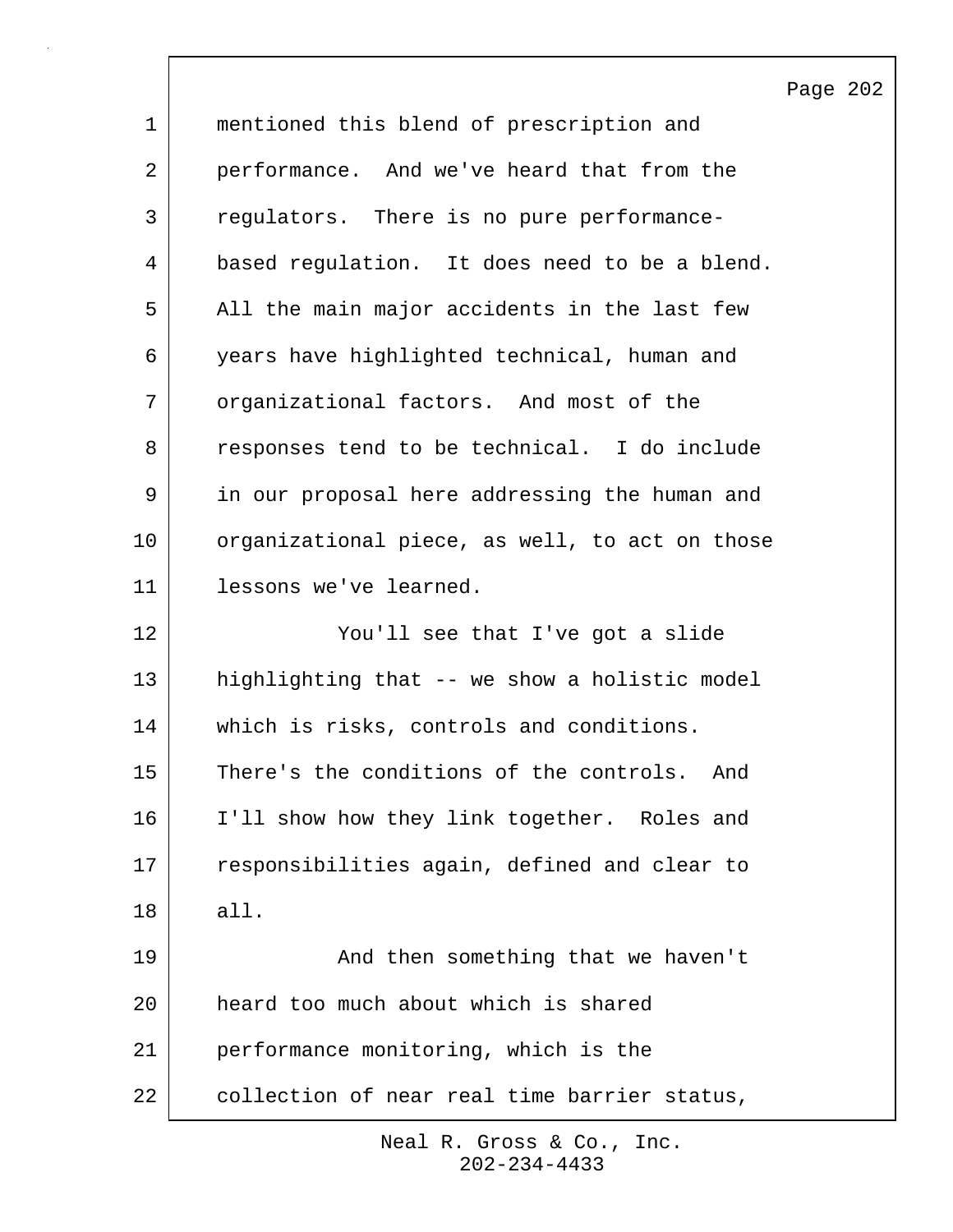Page 203

1 making that available to offshore staff, 2 onshore staff, regulators, others through 3 modern ICT systems. And you may have heard of 4 this in Norway called integrated operations. 5 But it's quite an interesting idea.

6 A busy slide. And I won't say all 7 | these words. But we also agree that the 8 regulators need to build adequate specialist 9 manpower. And we've heard several opinions of 10 how much effort that might take and how long. 11 But we do think that you can overgrow the 12 regulator, that the industry does actually 13 have a lot of talent and by having a safety 14 case style of approach you don't need as large 15 a regulator because you aren't going to be 16 doing as many inspections. And again, we 17 heard that from Magne a few hours ago where 18 | they only do yearly inspections, in-depth but 19 yearly. And OSHA also, with its NEP program 20 also only did a few inspections, but in-depth. 21 | All right. I think one of the 22 lessons from the North Sea is that both the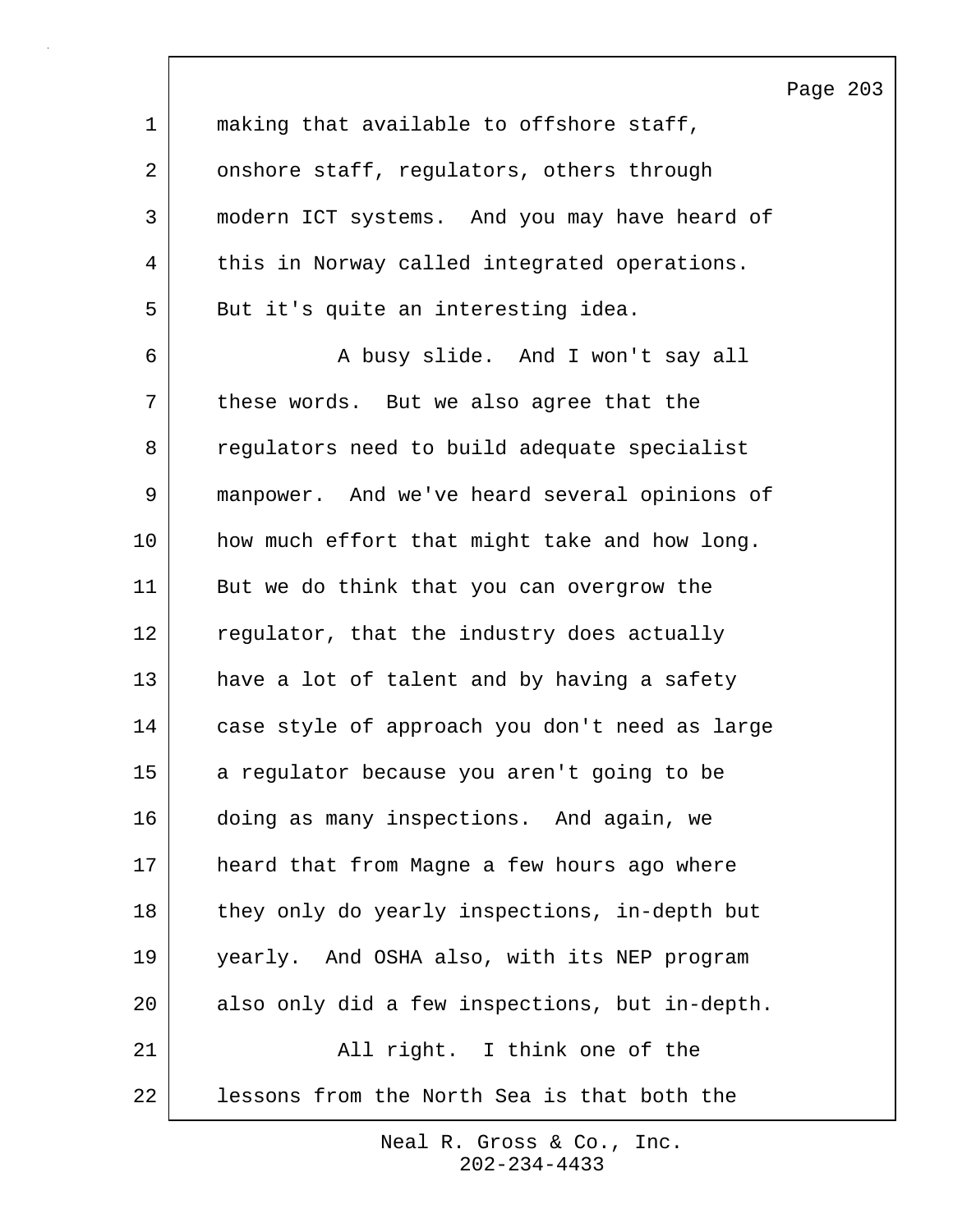|             |                                                | Page 204 |  |
|-------------|------------------------------------------------|----------|--|
| $\mathbf 1$ | North Sea in the UK and onshore run a safety   |          |  |
| 2           | case regime. But I showed you in the North     |          |  |
| 3           | Sea they haven't had major accidents. They've  |          |  |
| 4           | had challenges but they haven't had major      |          |  |
| 5           | disasters since Piper Alpha and Alexander      |          |  |
| 6           | Kielland. Whereas, onshore there continue to   |          |  |
| 7           | be serious accidents. And so they both have    |          |  |
| 8           | a safety case regime but there's a difference. |          |  |
| 9           | And I think the difference is in the           |          |  |
| 10          | North Sea much stronger focus on safety        |          |  |
| 11          | barriers than you see in the onshore regime.   |          |  |
| 12          | Onshore regime is more around safety           |          |  |
| 13          | management systems which mimics OSHA 1910 and  |          |  |
| 14          | RMP. So I think there's a lesson there that    |          |  |
| 15          | this extra attention to barriers with -- they  |          |  |
| 16          | call them safety critical elements,            |          |  |
| 17          | performance standards and written schemes to   |          |  |
| 18          | keep all those functional -- that's not part   |          |  |
| 19          | of the onshore regime. And yet -- so we see    |          |  |
| 20          | big improvements offshore, we don't see big    |          |  |
| 21          | improvements onshore although they both run a  |          |  |
| 22          | safety case regime. So it's not safety case    |          |  |

 $\overline{\phantom{a}}$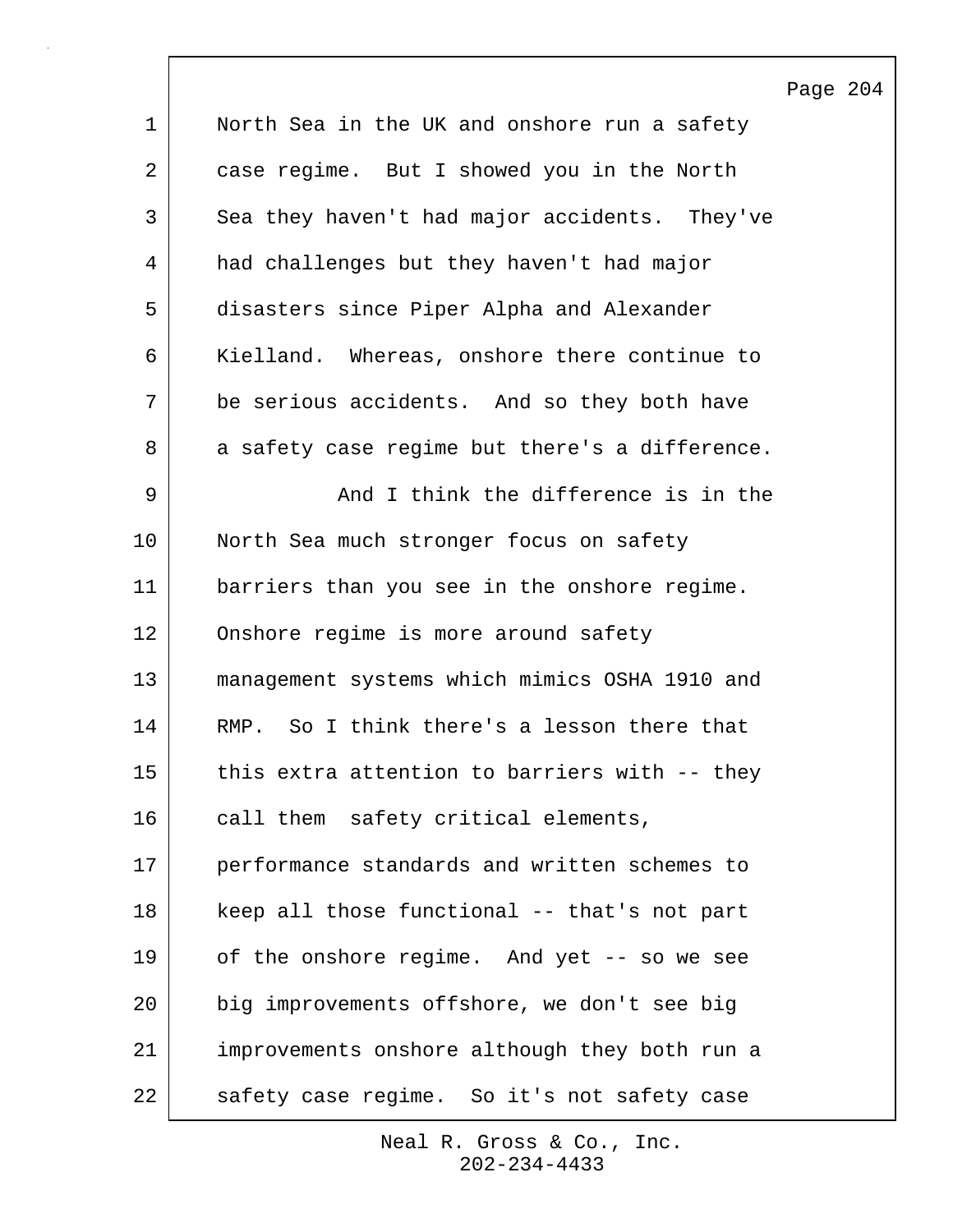|             |                                                | Page |
|-------------|------------------------------------------------|------|
| $\mathbf 1$ | per se, it's how you implement it.             |      |
| 2           | I do want to say something about the           |      |
| 3           | safety case regulatory regime. And I think     |      |
| 4           | it's already been said to some degree. A       |      |
| 5           | piece of paper doesn't make you safer. Okay?   |      |
| 6           | And it's not that people have a piece of paper |      |
| 7           | with lies in it. But when we write a safety    |      |
| 8           | case it's often years before the activity      |      |
| 9           | occurs. So it's often the way we want our      |      |
| 10          | safety regime to be and in practice it doesn't |      |
| 11          | happen that way. So we need to convert it      |      |
| 12          | into a more barrier-based model which defines  |      |
| 13          | those barriers and makes sure those are        |      |
| 14          | operated.                                      |      |
| 15          | And we think there's a difference              |      |
| 16          | between design stage and operations stage.     |      |
| 17          | Design time -- there's a lot of quantitative   |      |
| 18          | things you have to decided. Separation,        |      |
| 19          | firewalls, blast walls, firewater              |      |
| 20          | requirements, drainage requirements,           |      |
| 21          | ventilation rates. Those are quantitative      |      |
| 22          | things. You need a quantitative study to do    |      |

 $\lceil$ 

205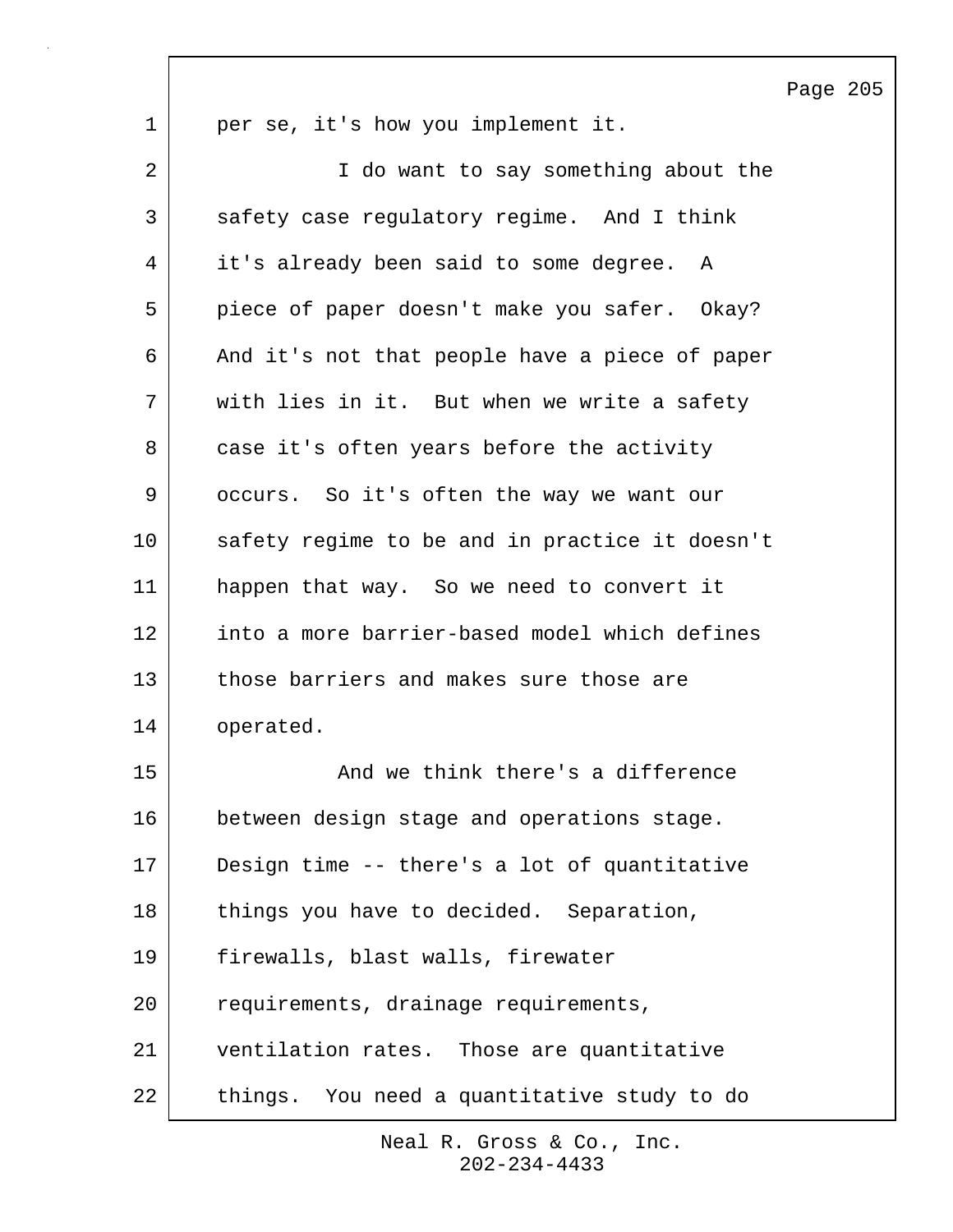|             |                                                | Page 206 |  |
|-------------|------------------------------------------------|----------|--|
| $\mathbf 1$ | that. and we think QRA is best practice. We    |          |  |
| 2           | like the NORSOK standards at 13. We think      |          |  |
| 3           | it's probably the best standard out there for  |          |  |
| 4           | that.                                          |          |  |
| 5           | During operations that quantitative            |          |  |
| 6           | study is not useful. All right. It's got       |          |  |
| 7           | numbers like 5.2 times 10 to the minus six.    |          |  |
| 8           | That does not help people operate more safely. |          |  |
| 9           | They need a completely different risk model.   |          |  |
| 10          | And that's the model I think we heard from     |          |  |
| 11          | Shell. The Bowtie model we think is an         |          |  |
| 12          | excellent model. Good basis for improving      |          |  |
| 13          | safety, highlights the barriers, clearly       |          |  |
| 14          | indicates responsibility. You can link it to   |          |  |
| 15          | performance standards and you can also link it |          |  |
| 16          | to accident investigation.                     |          |  |
| 17          | Okay. How do you address technical,            |          |  |
| 18          | human and organizational factors? As I said,   |          |  |
| 19          | we've heard that in all the main recent        |          |  |
| 20          | accidents. Purely technical assessments do     |          |  |
| 21          | not address all the important failure modes.   |          |  |
| 22          | And we heard from Texas City that occupational |          |  |

 $\Gamma$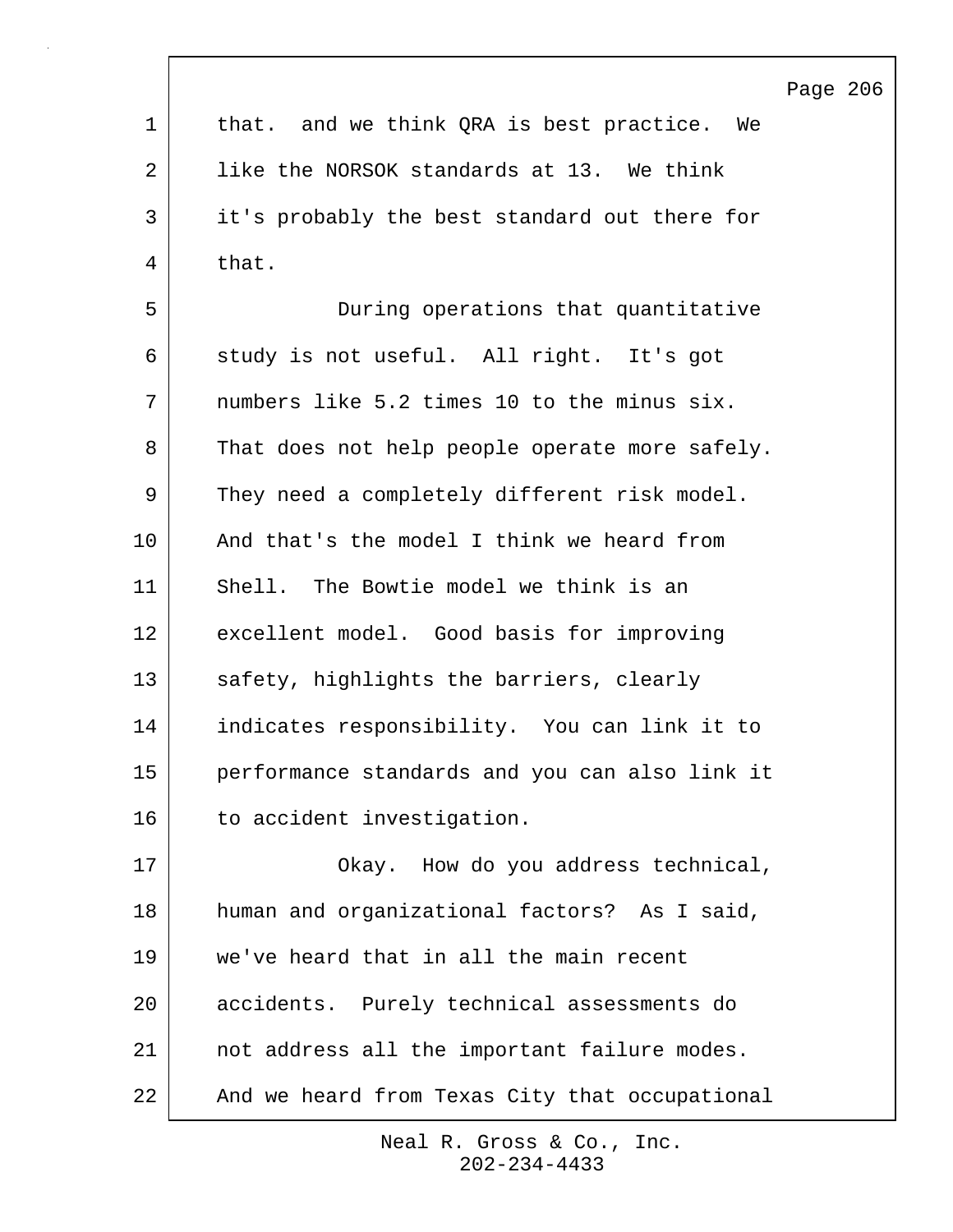|             |                                                | Page 207 |  |
|-------------|------------------------------------------------|----------|--|
| $\mathbf 1$ | safety culture is not the same as process      |          |  |
| 2           | safety culture. I spoke to an oil major and    |          |  |
| 3           | they described -- they have much greater       |          |  |
| 4           | concern about whether an operator strains his  |          |  |
| 5           | back opening a big valve than whatever happens |          |  |
| 6           | from the fluid that flows through that valve.  |          |  |
| 7           | And that's a difference, you might say,        |          |  |
| 8           | between a occupational culture and a process   |          |  |
| 9           | safety culture.                                |          |  |
| 10          | And on the organizational side we've           |          |  |
| 11          | got this issue around mindfulness of risk, how |          |  |
| 12          | you escalate decisions on difficult problems   |          |  |
| 13          | before a decision has happened. Those are our  |          |  |
| 14          | key issues that need to be addressed. And we   |          |  |
| 15          | think they need to be.                         |          |  |
| 16          | A lot has been said around SEMS. We            |          |  |
| 17          | think SEMS is very similar to OSHA 1910 and    |          |  |
| 18          | also very similar to the onshore safety case   |          |  |
| 19          | regime, the Seveso. They have not improved     |          |  |
| 20          | safety. I don't think SEMS is enough. I        |          |  |
| 21          | think you need to go the extra step. We heard  |          |  |
| 22          | from Shell. You need this barrier model with   |          |  |

 $\sqrt{ }$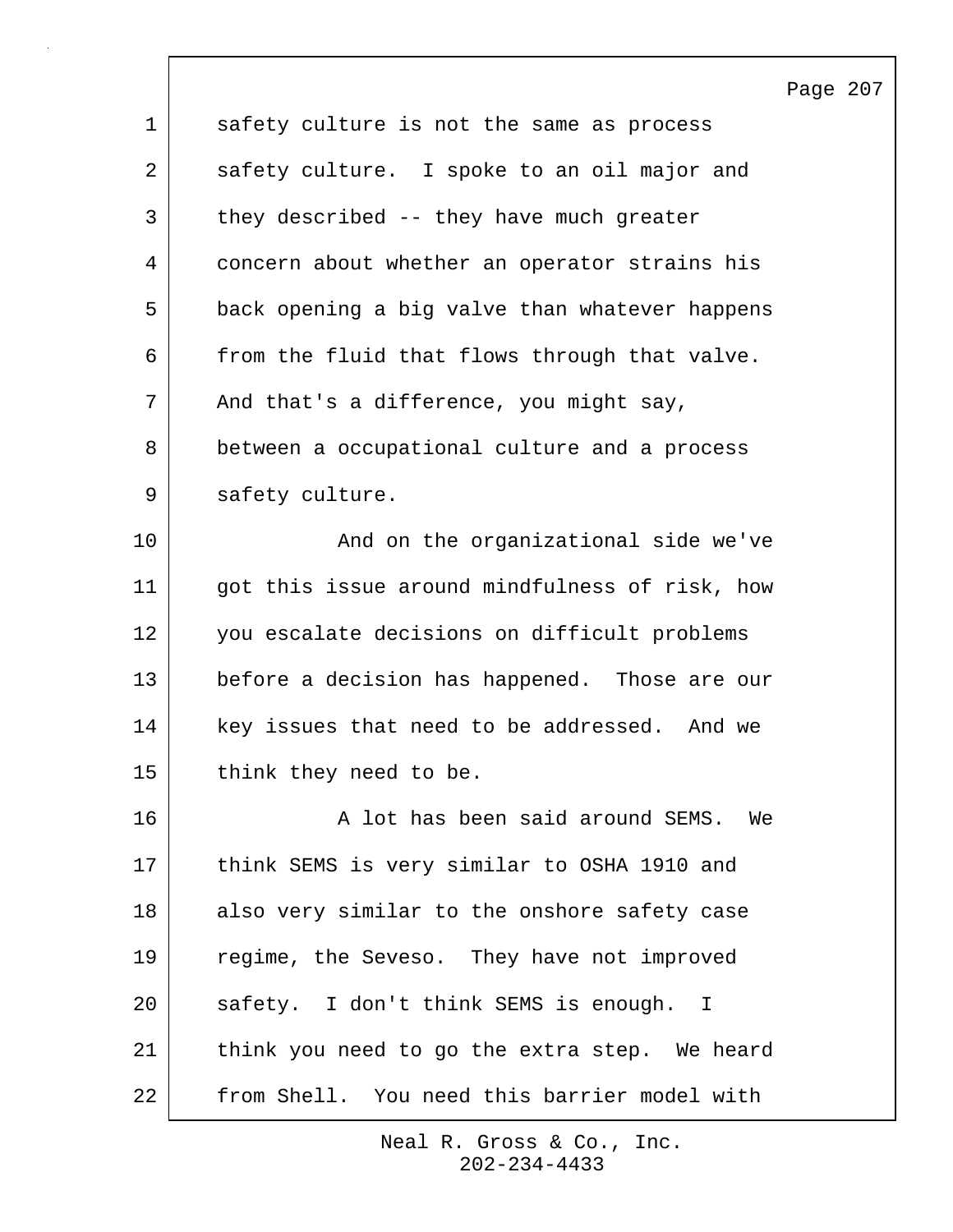|                |                                                | Page 208 |  |
|----------------|------------------------------------------------|----------|--|
| $\mathbf{1}$   | performance standards and clear                |          |  |
| $\overline{2}$ | responsibilities. And that's not guaranteed    |          |  |
| 3              | from SEMS. This is the model we suggest, risk  |          |  |
| 4              | controls and condition with performance        |          |  |
| 5              | monitoring, of course, and all that. All       |          |  |
| 6              | those pieces are important. And we think that  |          |  |
| 7              | a safety case can communicate that in a        |          |  |
| 8              | transparent way.                               |          |  |
| 9              | This is just to highlight some of              |          |  |
| 10             | the risk models. And I won't go through this   |          |  |
| 11             | in too much detail. But the figure on the      |          |  |
| 12             | left shows an oil spill covering basically all |          |  |
| 13             | the coast of Norway after three months. There  |          |  |
| 14             | are risk models out there that can do these    |          |  |
| 15             | difficult tasks. And there's no amount of      |          |  |
| 16             | judgment that can deal with this. No one has   |          |  |
| 17             | the experience of a huge oil spill lasting for |          |  |
| 18             | months. You need a model to do that and to     |          |  |
| 19             | take the decisions as the amount of mitigation |          |  |
| 20             | systems you're going to put in place.          |          |  |
| 21             | On the right-hand side there that's            |          |  |
| 22             | a design decision. On the right-hand side it   |          |  |

 $\overline{\phantom{a}}$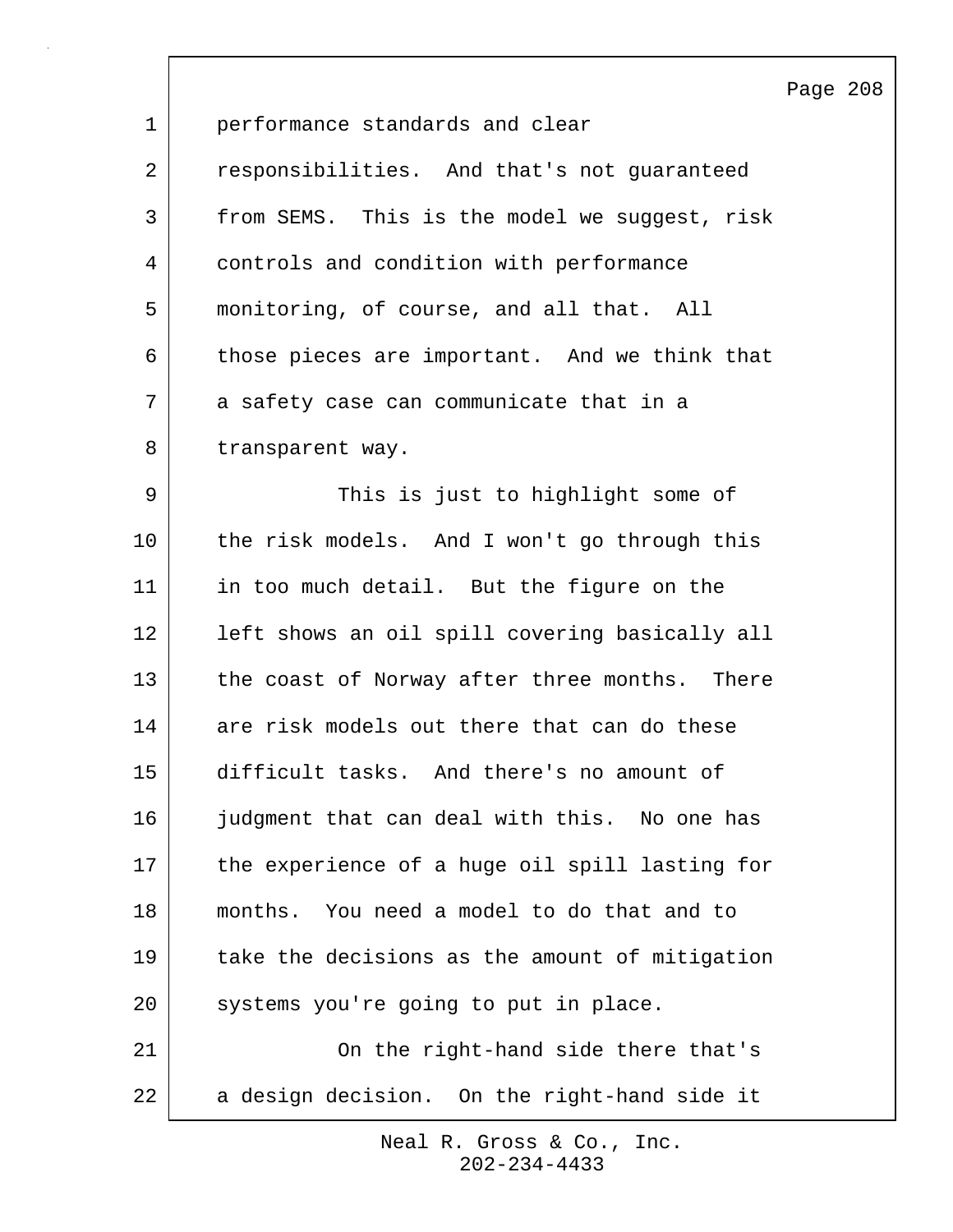|             |                                                  | Page 209 |  |
|-------------|--------------------------------------------------|----------|--|
| $\mathbf 1$ | shows the Bowtie model we heard from Shell.      |          |  |
| 2           | We think it's a good model. And it's much        |          |  |
| 3           | more clear to communicate. IADC uses this        |          |  |
| 4           | model, too. And we think it's an excellent       |          |  |
| 5           | way to go forward. The roles and                 |          |  |
| 6           | responsibilities. I think that's -- there        |          |  |
| 7           | appear to be some issues here. And I think       |          |  |
| 8           | the IADC work on the interface document is       |          |  |
| 9           | going to make that a lot clearer. And I think    |          |  |
| 10          | I'll just leave it at that.                      |          |  |
| 11          | What I wanted to say a bit more                  |          |  |
| 12          | about just before I finish is this idea of the   |          |  |
| 13          | shared performance monitoring and decision       |          |  |
| 14          | making. As it says there, the best risk model    |          |  |
| 15          | is only a theory if it isn't implemented.<br>The |          |  |
| 16          | Bowtie model does set out the objective but      |          |  |
| 17          | you need to monitor that in some way. And we     |          |  |
| 18          | think there are some ICT tools. We call it       |          |  |
| 19          | People Process Plant Performance Perspective,    |          |  |
| 20          | five Ps. But the idea would be to know that      |          |  |
| 21          | the status of your barriers in near real time,   |          |  |
| 22          | share that possibly with tools like              |          |  |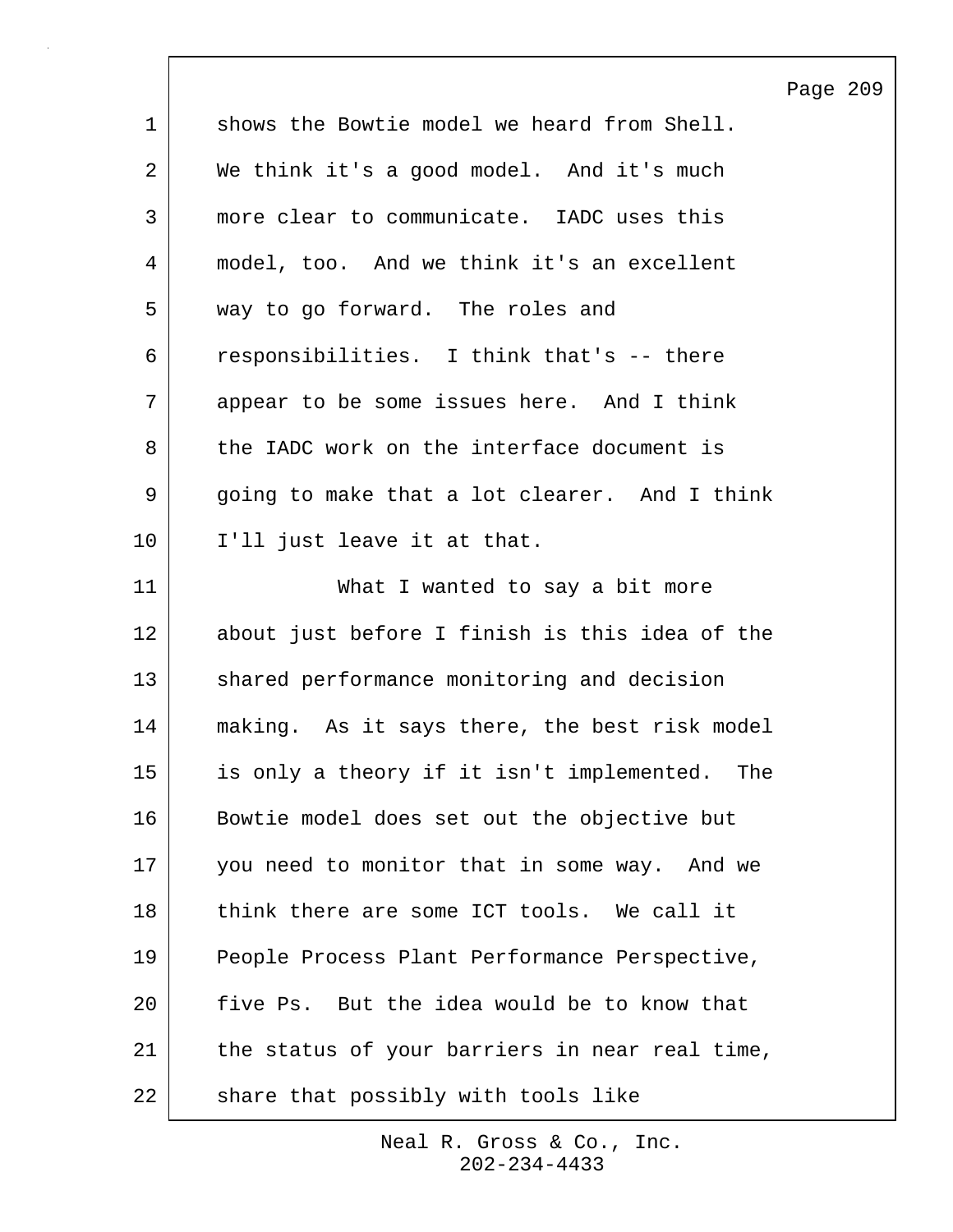Page 210

| 1  | Sharepoint, include shore-based people, as     |
|----|------------------------------------------------|
| 2  | well as offshore people. And when you have a   |
| 3  | difficult decision, just as we've discovered   |
| 4  | in aviation and other industries, team work    |
| 5  | leads to a better solution than a small number |
| 6  | of people who have a financial incentive on    |
| 7  | one decision compared to another.              |
| 8  | And we think there are tools like --           |
| 9  | you may have heard -- OLF gave some            |
| 10 | presentations here in the U.S. on what they    |
| 11 | call integrated operations, which is decision- |
| 12 | room approach where you use IT tools to share  |
| 13 | the information on the status of the barriers, |
| 14 | what the decision needs to be taken and then   |
| 15 | several different people at different          |
| 16 | geographic locations can all contribute to an  |
| 17 | enhanced decision. So that's what we think     |
| 18 | would be helpful.                              |
| 19 | And so I'll just conclude here then            |
| 20 | that the role of the regulator -- it would be  |
| 21 | to develop suitable regulations which allow a  |
| 22 | fully risk-based approach, again, a blend a    |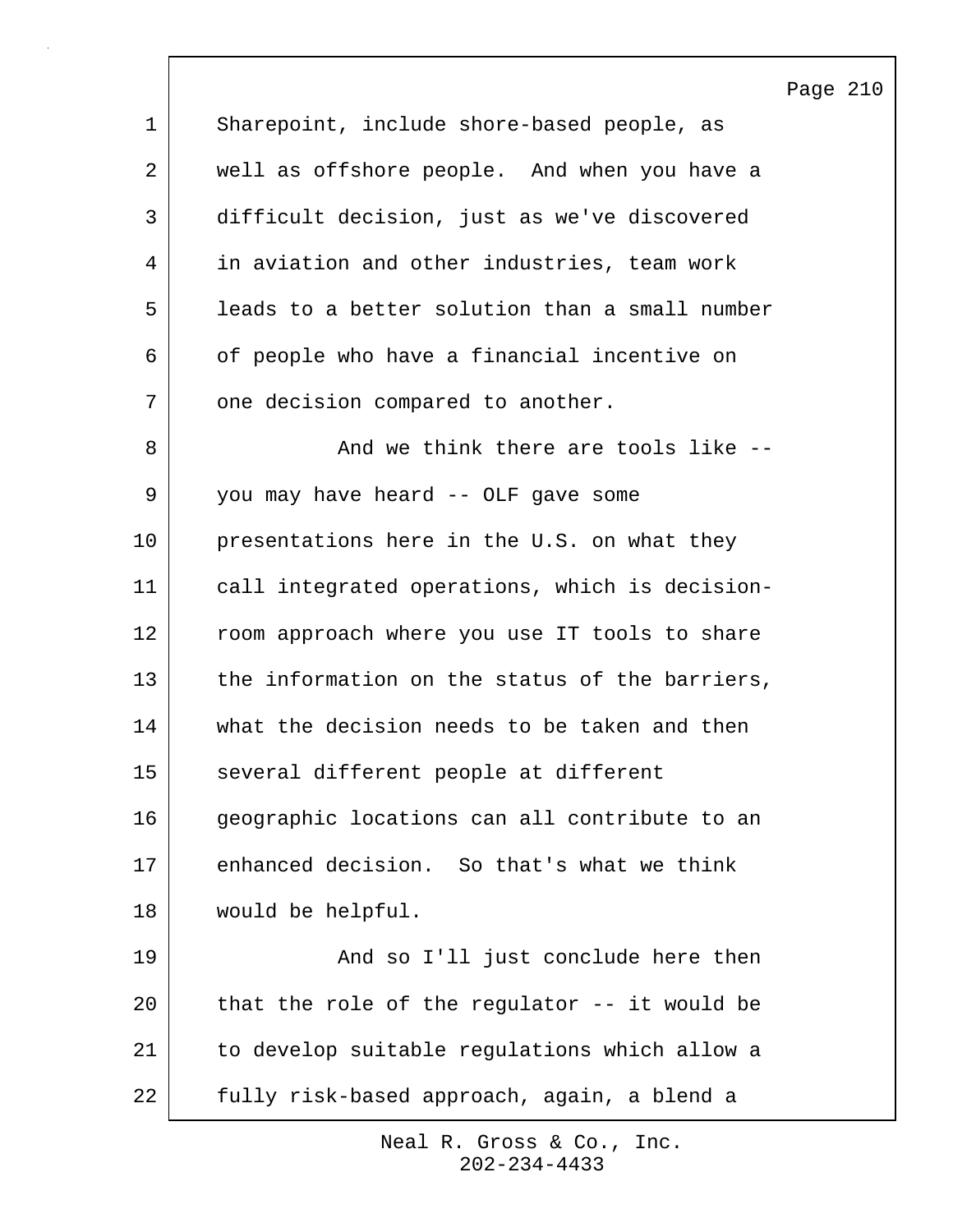Page 211 1 prescription performance. We think a safety 2 case approach is correct but it will be 3 different at design and operations. And it's 4 asking too much of a single-risk model to do 5 both. Because it can't do both successfully. 6 | So we think it will be quantitative at design 7 stage and qualitative in operations. And we 8 think the regulator should set a target of a 9 factor of ten improvement. It can be done. 10 | And the regulator should make a clear 11 statement that's what it expects. 12 That then is a key role for the 13 regulator. We haven't heard too much about 14 | that but it is setting the high standard which 15 the industry can then have something to work 16 towards. And then the industry, of course, 17 has to do its piece to try and achieve that. 18 But it's already done it for occupational 19 safety. The aviation industry has done it for 20 major accidents. We think it can be done and 21 we think it's economically possible. Because 22 very tool I've presented here is done by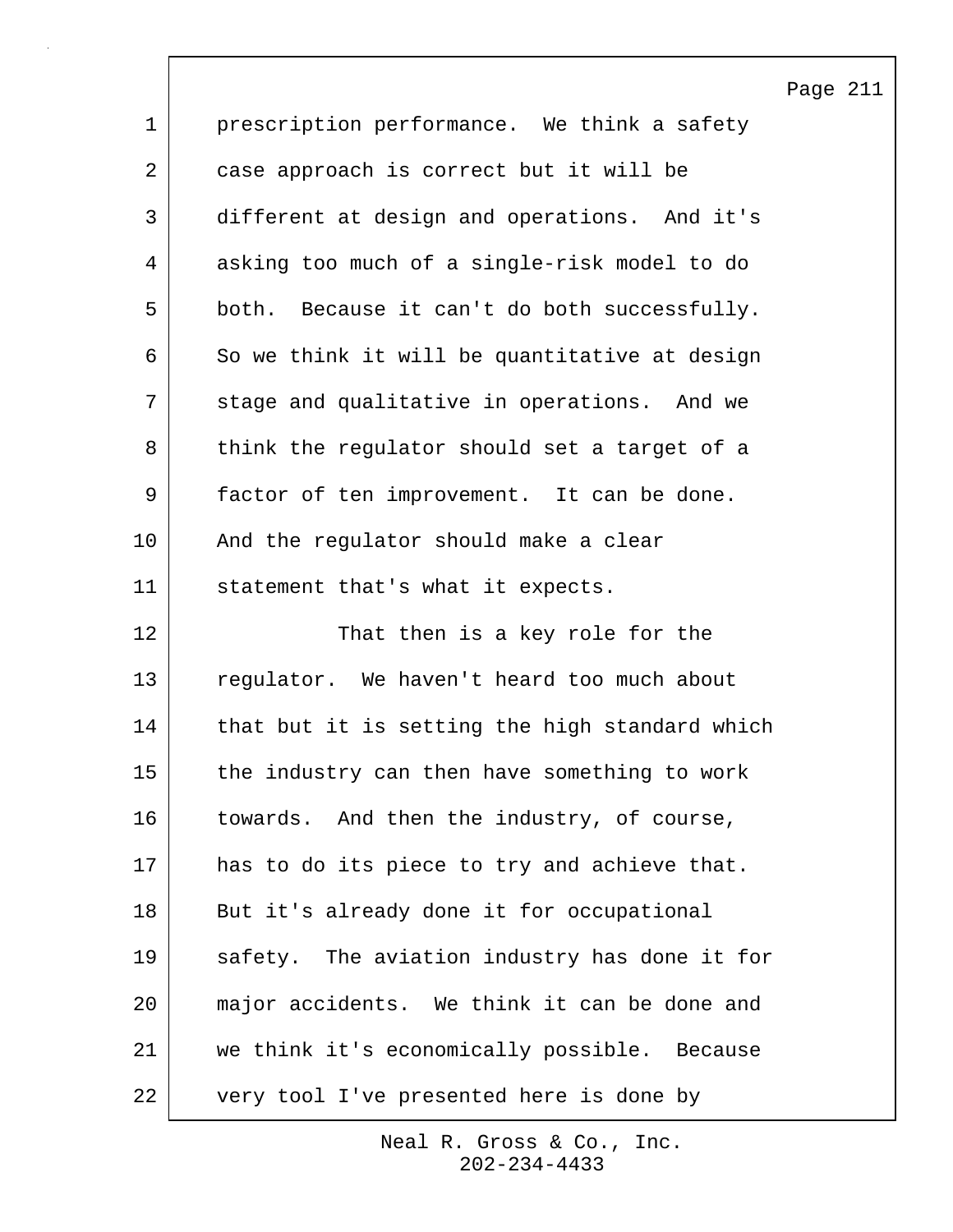|             |                                                | Page 212 |  |
|-------------|------------------------------------------------|----------|--|
| $\mathbf 1$ | somebody somewhere today. So it's not          |          |  |
| 2           | theoretical. So that -- those were the key     |          |  |
| 3           | points. And I think I've finished. Thank       |          |  |
| 4           | you.                                           |          |  |
| 5           | MR. MOURE-ERASO: Thank you very                |          |  |
| 6           | much, Dr. Pitblado.                            |          |  |
| 7           | We have -- our next speaker is Mr.             |          |  |
| 8           | Sember from ABS.                               |          |  |
| 9           | MR. SEMBER: Thank you, Chairman,               |          |  |
| 10          | members of the Board, Investigative Panel.     |          |  |
| 11          | I think much has been covered today            |          |  |
| 12          | already. This has been very informative.       |          |  |
| 13          | What I'm going to cover is just what we look   |          |  |
| 14          | at, some of the approaches to safety. And      |          |  |
| 15          | what I was going to start with was just ABS,   |          |  |
| 16          | who are we and why are we even here. We're a   |          |  |
| 17          | classification society headquartered in        |          |  |
| 18          | Houston, Texas. And we've got 4,000 employees  |          |  |
| 19          | worldwide, 300 engineers and surveyors here in |          |  |
| 20          | the Gulf of Mexico.                            |          |  |
| 21          | And we've been involved in the                 |          |  |
| 22          | offshore oil industry since 1947. That was     |          |  |
|             |                                                |          |  |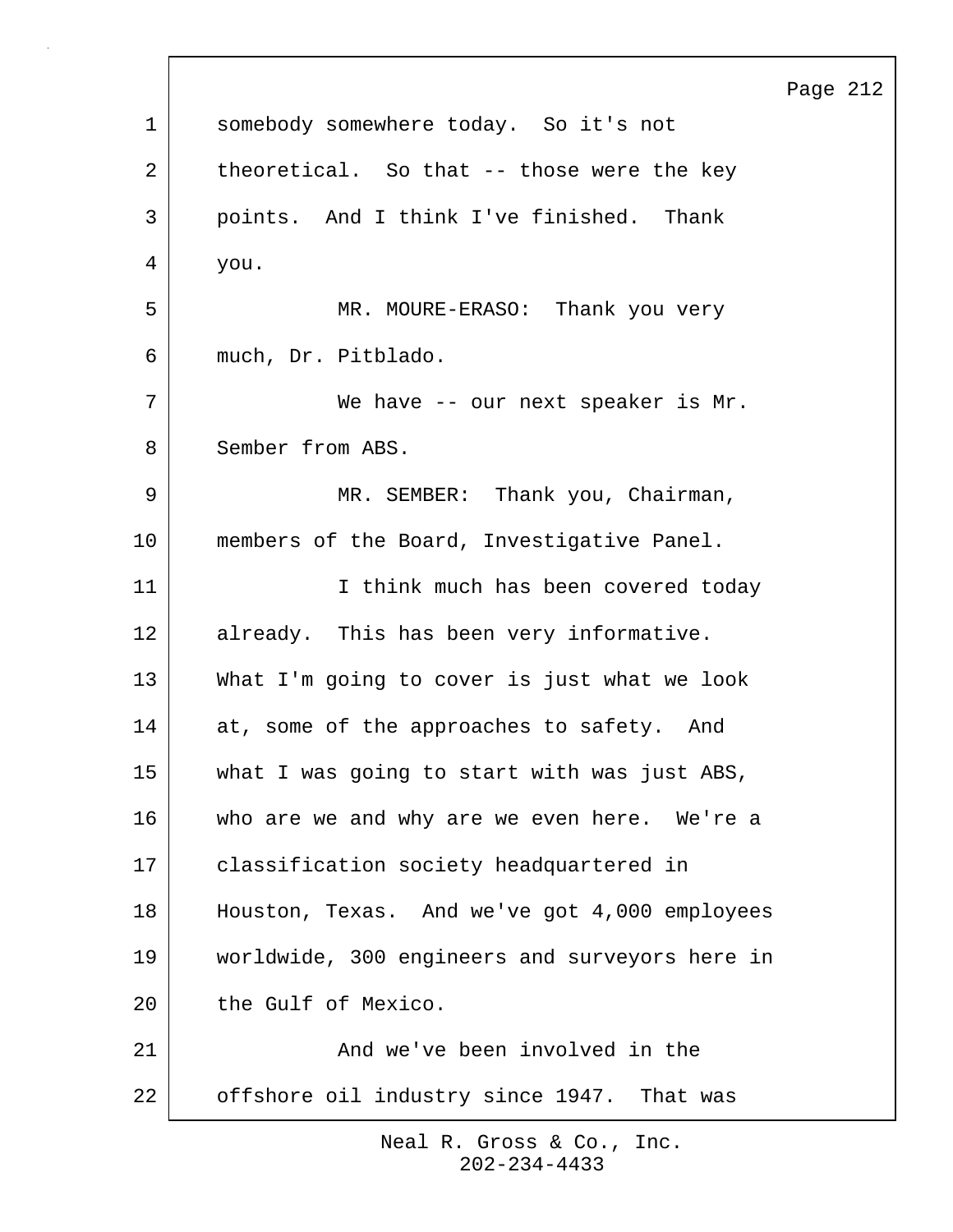|             |                                                | Page 213 |  |
|-------------|------------------------------------------------|----------|--|
| $\mathbf 1$ | the year the first well was drilled offshore   |          |  |
| 2           | on a floating facility. It was very basic,     |          |  |
| 3           | taking a barge, mounting some onshore drilling |          |  |
| 4           | equipment and drilling the first well. But     |          |  |
| 5           | even then that was a barrier and a challenge   |          |  |
| 6           | at that time.                                  |          |  |
| 7           | I can remember a few years ago --              |          |  |
| 8           | what seems like a few years ago -- that 500    |          |  |
| 9           | feet of water was deepwater. And we've         |          |  |
| 10          | certainly gone way past that. And with that,   |          |  |
| 11          | developing our rules and standards and         |          |  |
| 12          | capabilities of being able to work in those    |          |  |
| 13          | areas.                                         |          |  |
| 14          | Another interesting thing is we do             |          |  |
| 15          | have delegated authority as class societies do |          |  |
| 16          | from maritime administrations around the world |          |  |
| 17          | to do certain activities on their behalf,      |          |  |
| 18          | along with that, involved with safety          |          |  |
| 19          | regulations worldwide. Classing a drilling     |          |  |
| 20          | unit that's going to operate in the North Sea, |          |  |
| 21          | either in a Norwegian sector and the UK sector |          |  |
| 22          | or in various other countries around the world |          |  |

 $\sqrt{ }$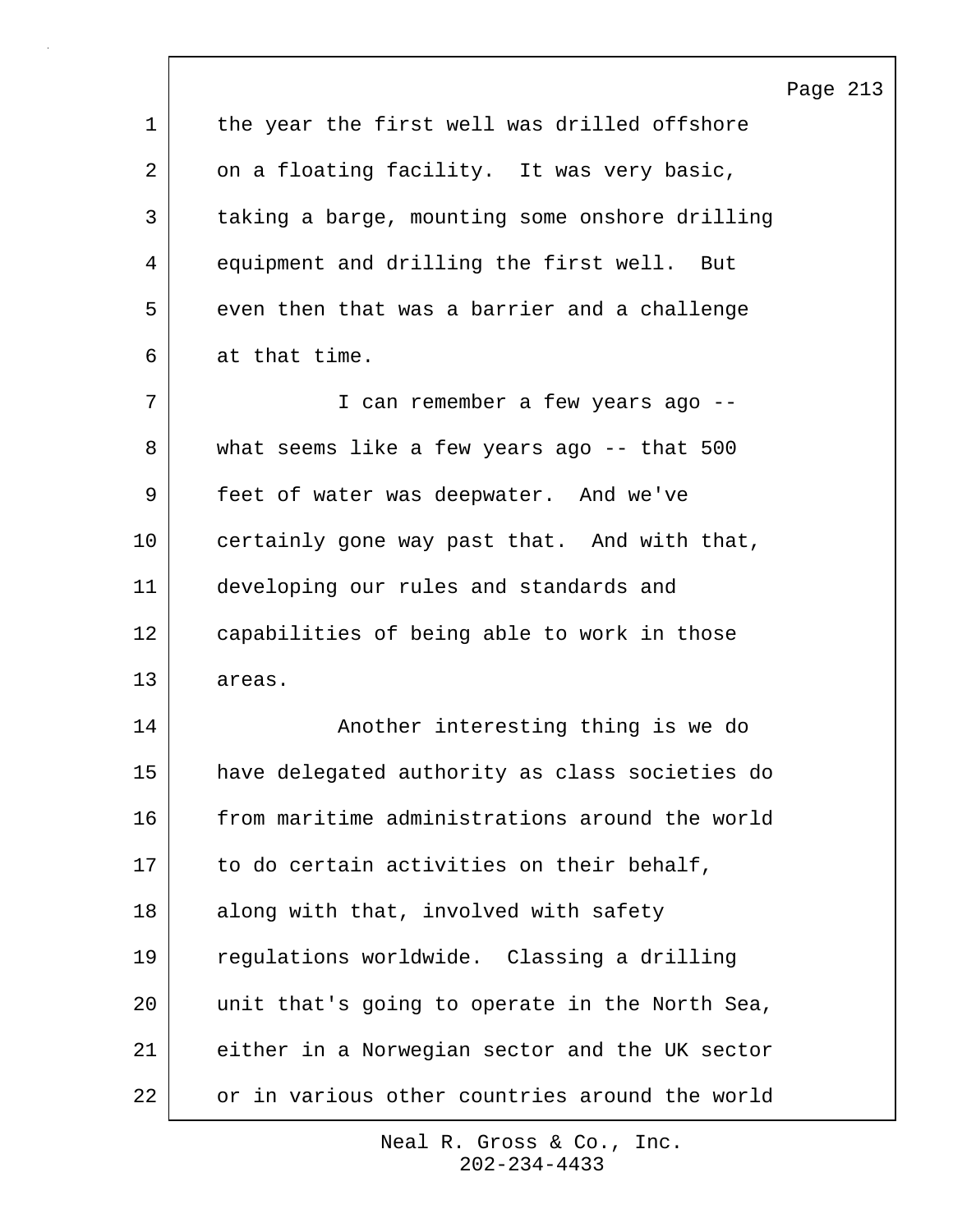|             |                                                      | Page |
|-------------|------------------------------------------------------|------|
| $\mathbf 1$ | requires certain additional requirements above       |      |
| 2           | class on the statutory side that might have to       |      |
| 3           | be taken care of. So understanding and               |      |
| 4           | knowing all of the different safety regimes is       |      |
| 5           | a requirement that class societies have to           |      |
| 6           | keep up with. Looking and saying which is            |      |
| 7           | better or worse, I think what we've heard            |      |
| 8           | today is certainly a valid approach in moving        |      |
| 9           | offshore.                                            |      |
| 10          | Now, we have been a market leader.                   |      |
| 11          | And I only say this because the majority of          |      |
| 12          | the drilling units, certainly jack-ups and           |      |
| 13          | floating systems have been classed by ABS. So        |      |
| 14          | our experience has been quite versatile over         |      |
| 15          | the years with the different facilities.             |      |
| 16          | Now, this I would just say from                      |      |
| 17          | the $-$ - looking at the chart on the side $-$ - and |      |
| 18          | this is just a simplistic view of what we look       |      |
| 19          | at in drilling. And again, you're looking at         |      |
| 20          | a drilling unit. You have drilling facilities        |      |
| 21          | on it, as well as then what the well program         |      |
| 22          | And many cases -- and I think we heard<br>is.        |      |

 $\sqrt{ }$ 

214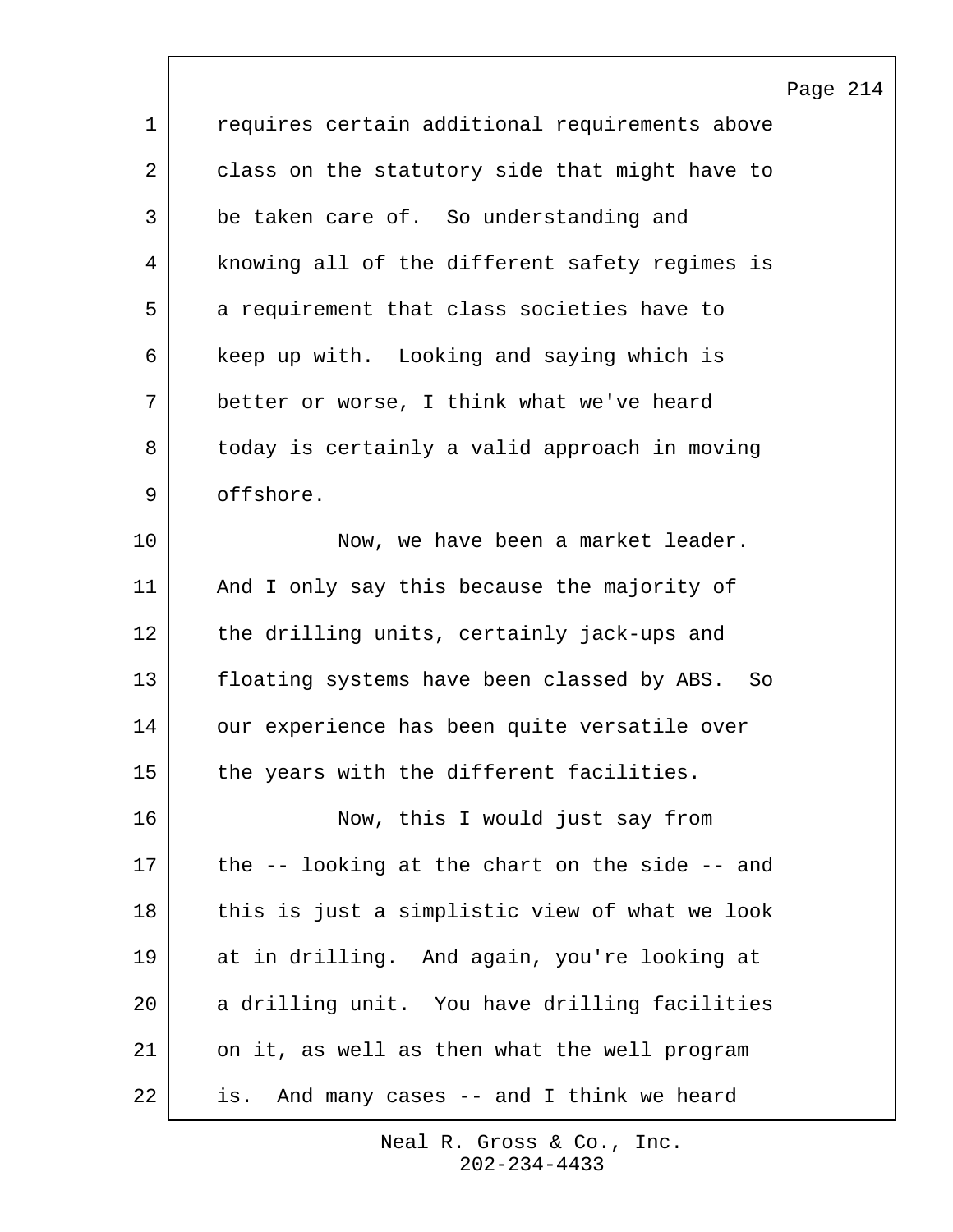|             |                                                | Page 215 |  |
|-------------|------------------------------------------------|----------|--|
| $\mathbf 1$ | from Shell of how they handle and the          |          |  |
| 2           | management systems -- but in some cases their  |          |  |
| 3           | regulatory scheme doesn't cover all of those   |          |  |
| 4           | or it might be split among different           |          |  |
| 5           | jurisdictions as to who has control or review  |          |  |
| 6           | of it, if there is any at all by a regulatory  |          |  |
| 7           | agency.                                        |          |  |
| 8           | I don't need to really go over the             |          |  |
| 9           | different approaches, looking at prescriptive, |          |  |
| 10          | structured, precise expectations on one hand.  |          |  |
| 11          | And when you talk about may conflict with new  |          |  |
| 12          | technologies, as we move into deeper waters,   |          |  |
| 13          | harsher environments we have new techniques,   |          |  |
| 14          | innovations. If you have prescriptive          |          |  |
| 15          | requirements that don't accept that change     |          |  |
| 16          | very quickly you have to go through the        |          |  |
| 17          | processes of evaluation, risk identification   |          |  |
| 18          | and proving an equivalent level of safety      |          |  |
| 19          | before you can move ahead. So it can be time   |          |  |
| 20          | consuming but it can offer some changes.       |          |  |
| 21          | On the goal-setting side certainly             |          |  |
| 22          | it can account for new technologies, looking   |          |  |

 $\mathsf{l}$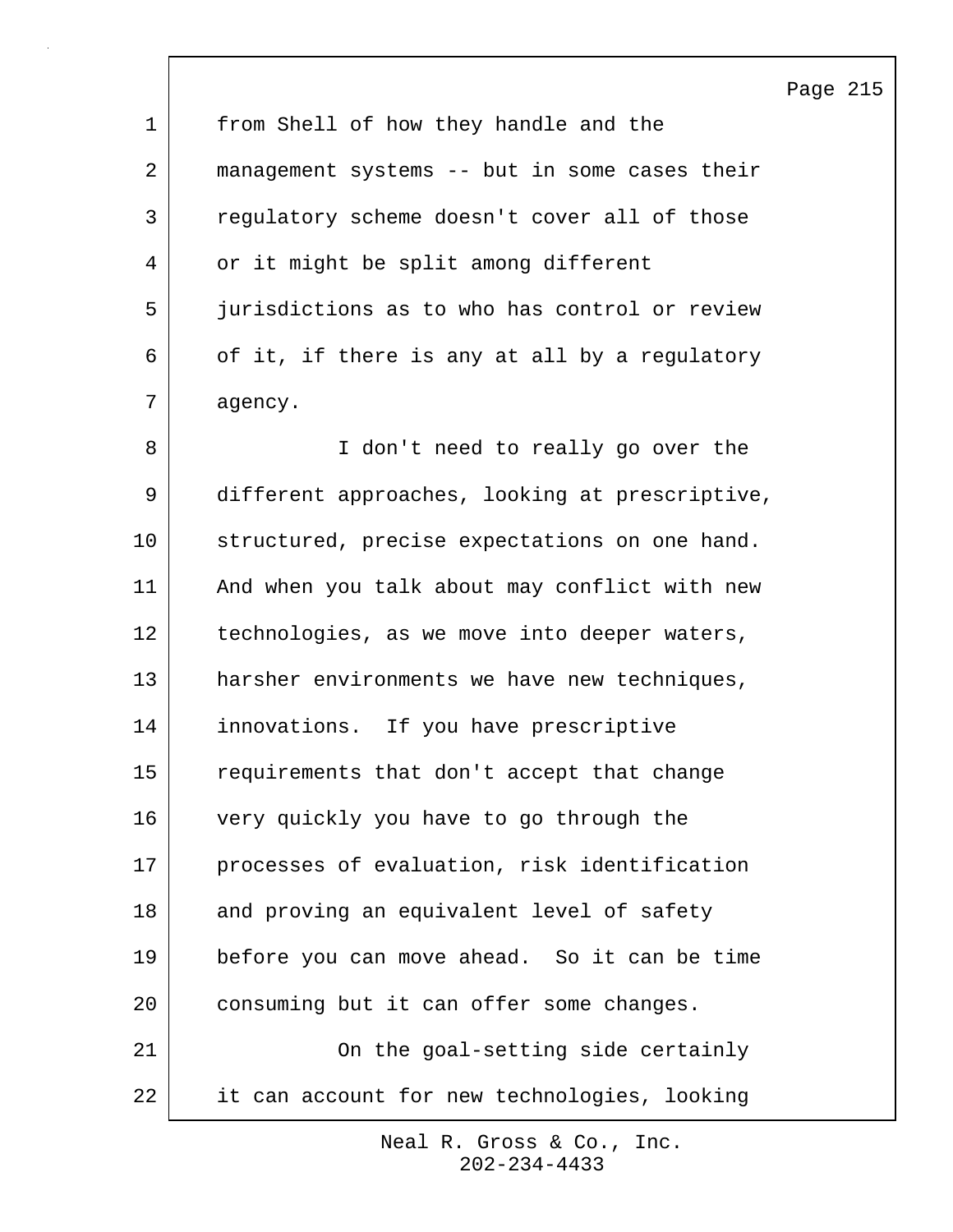1 at the risks and how you would identify the 2 risks and challenges. It can identify and 3 manage those risks and provide a mitigation as 4 you move ahead. It does require an oversight 5 of the verification agents as you would use 6 it. But it also requires, as we've heard, a 7 certain level of expertise in order to be able 8 to identify and actually evaluate what those 9 | risks are and how it's being handled in a 10 management system. And again, the approach 11 should be to promote and achieve an improved 12 industry safety performance. 13 Now, I'm just going to list here 14 some of the things -- and I think they're just 15 a repeat of what's been said already -- but 16 | looking at an effective safety regime, 17 certainly starting with a case of a 18 prescriptive requirement. But identifying the 19 party responsible for offshore safety. Which 20 party is in charge? Who has control? Who is 21 | the regulatory body? Where is it split? How 22 are they actually interfacing? Specifying

> 202-234-4433 Neal R. Gross & Co., Inc.

## Page 216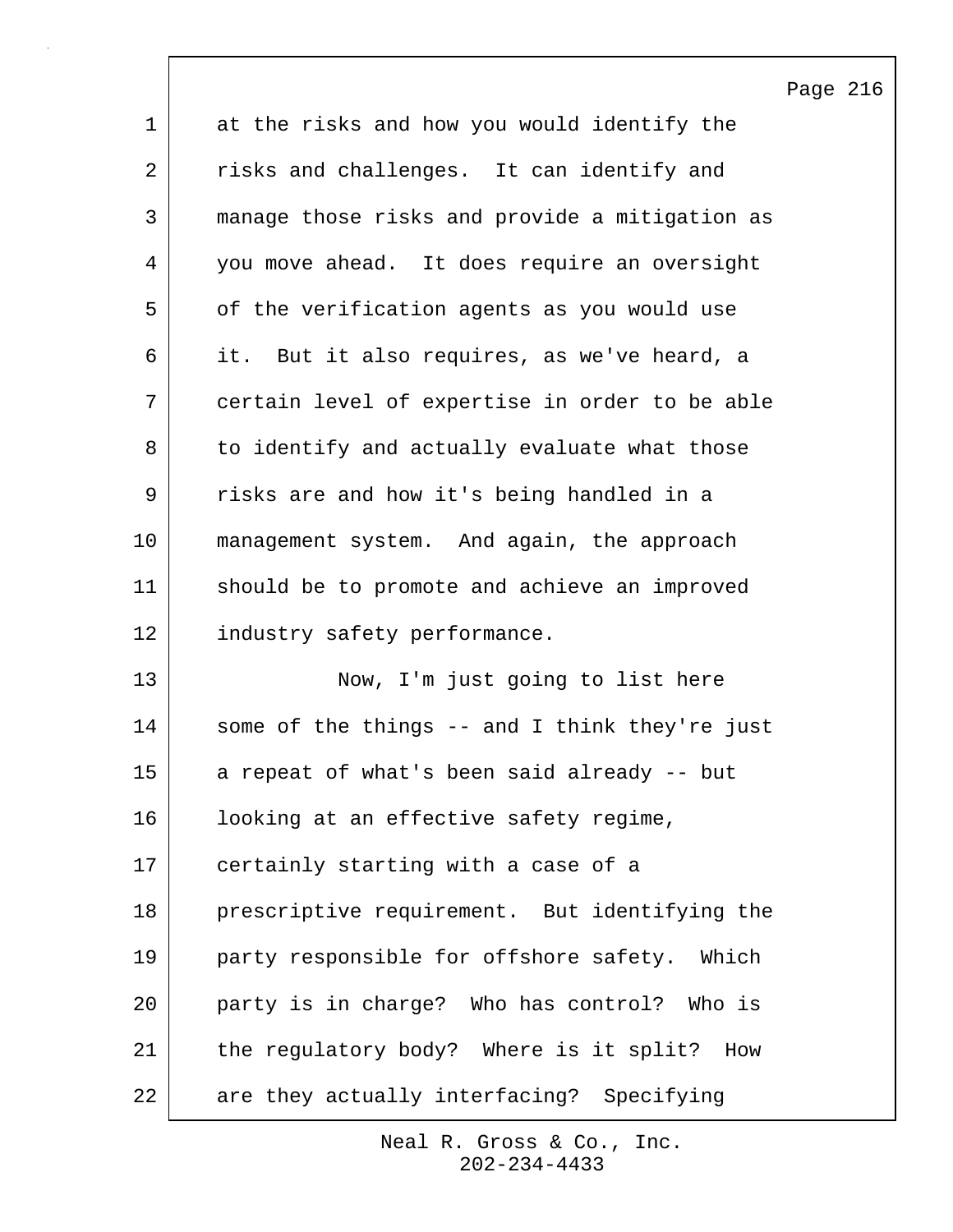|             | Page 217                                       |
|-------------|------------------------------------------------|
| $\mathbf 1$ | clear goals for all stakeholders. What has to  |
| 2           | be done? What are the requirements? Is it a    |
| 3           | complete safety case? And what's the           |
| 4           | definition of a safety case as far as it goes? |
| 5           | Or is it prescriptive with adding additions to |
| 6           | it? Requires the evaluation of the risks and   |
| 7           | identification of the prevention and           |
| 8           | mitigation measures.                           |
| 9           | All these are included. And I think they are,  |
| 10          | as they've been explained today.               |
| 11          | But we have to remember -- and I               |
| 12          | think it was also stated that prescriptive     |
| 13          | requirements certainly are the foundation of   |
| 14          | safety. It has much experience, as far as the  |
| 15          | design and some of the operational techniques  |
| 16          | of this. So it's something that has to be      |
| 17          | maintained. It can't just be disregarded in    |
| 18          | going into a complete risk evaluation.<br>And  |
| 19          | you have to employee trained and competent     |
| 20          | resources. And I think we've heard today that  |
| 21          | certainly having the right number, the right   |
| 22          | competencies, the right training, the right    |

 $\Gamma$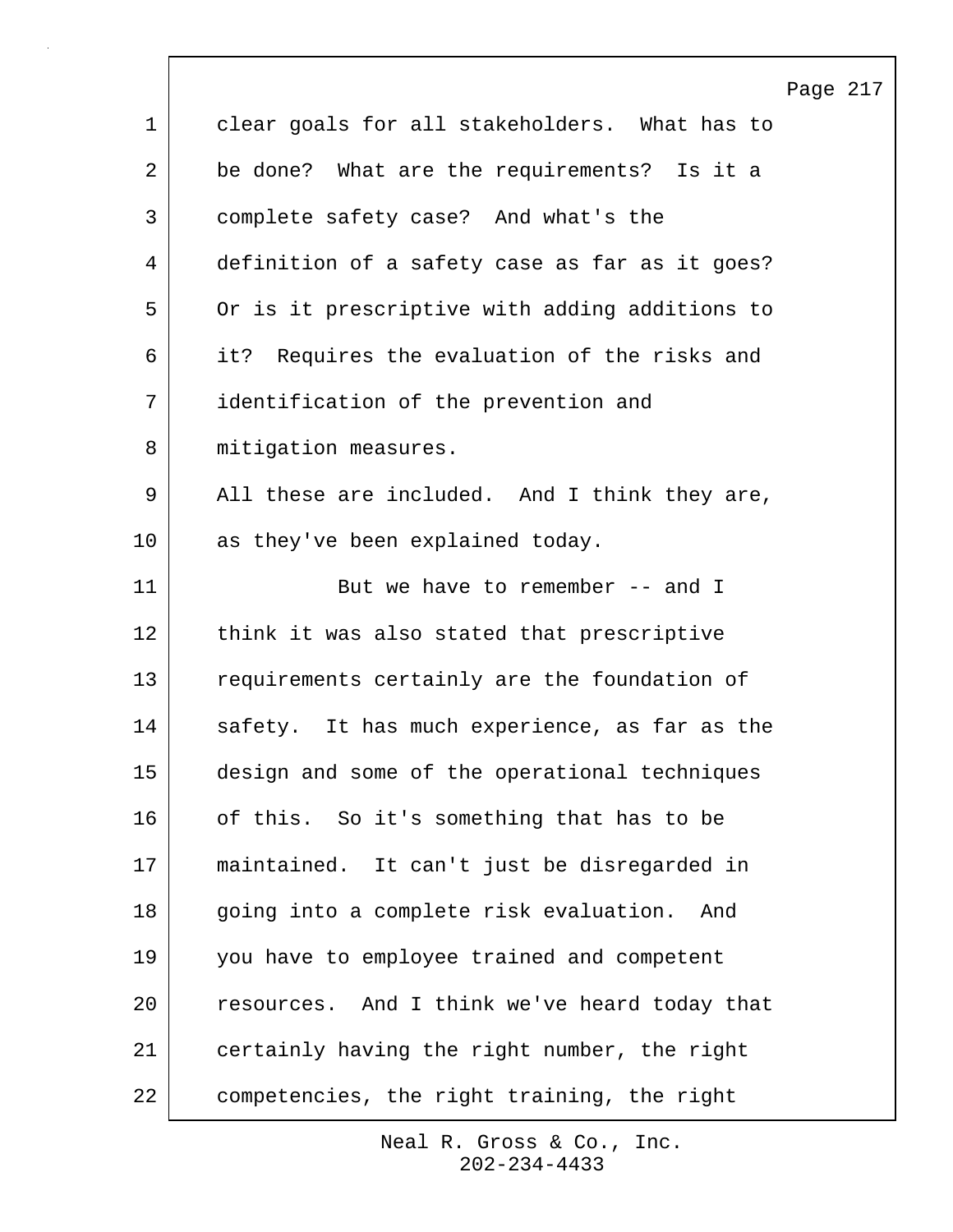|              | Page 218                                       |
|--------------|------------------------------------------------|
| $\mathbf{1}$ | experience are all very necessary. And it's    |
| 2            | not something that can be achieved very        |
| 3            | quickly.                                       |
| 4            | Talking about budgets or do you have enough of |
| 5            | a budget to handle it, can you find them.      |
| 6            | There's certainly a high priority for          |
| 7            | everybody to employ these certain people and   |
| 8            | personnel.                                     |
| 9            | And again, the safety regime. What             |
| 10           | it should foster is transparency of            |
| 11           | operations, timely reporting of incidents or   |
| 12           | indicators and certainly promoting improvement |
| 13           | in the safety culture. And I think going from  |
| 14           | a prescriptive to a safety culture and a       |
| 15           | safety regime is very important. But it is     |
| 16           | going to take time.                            |
| 17           | I want to back up for a second. A              |
| 18           | few other things that I would say. And I       |
| 19           | think Robin mentioned this. Certainly provide  |
| 20           | time to implement any safety regime. Avoid a   |
| 21           | paper chase. This isn't just done to satisfy   |
| 22           | a regulator, to show that you have a piece of  |
|              |                                                |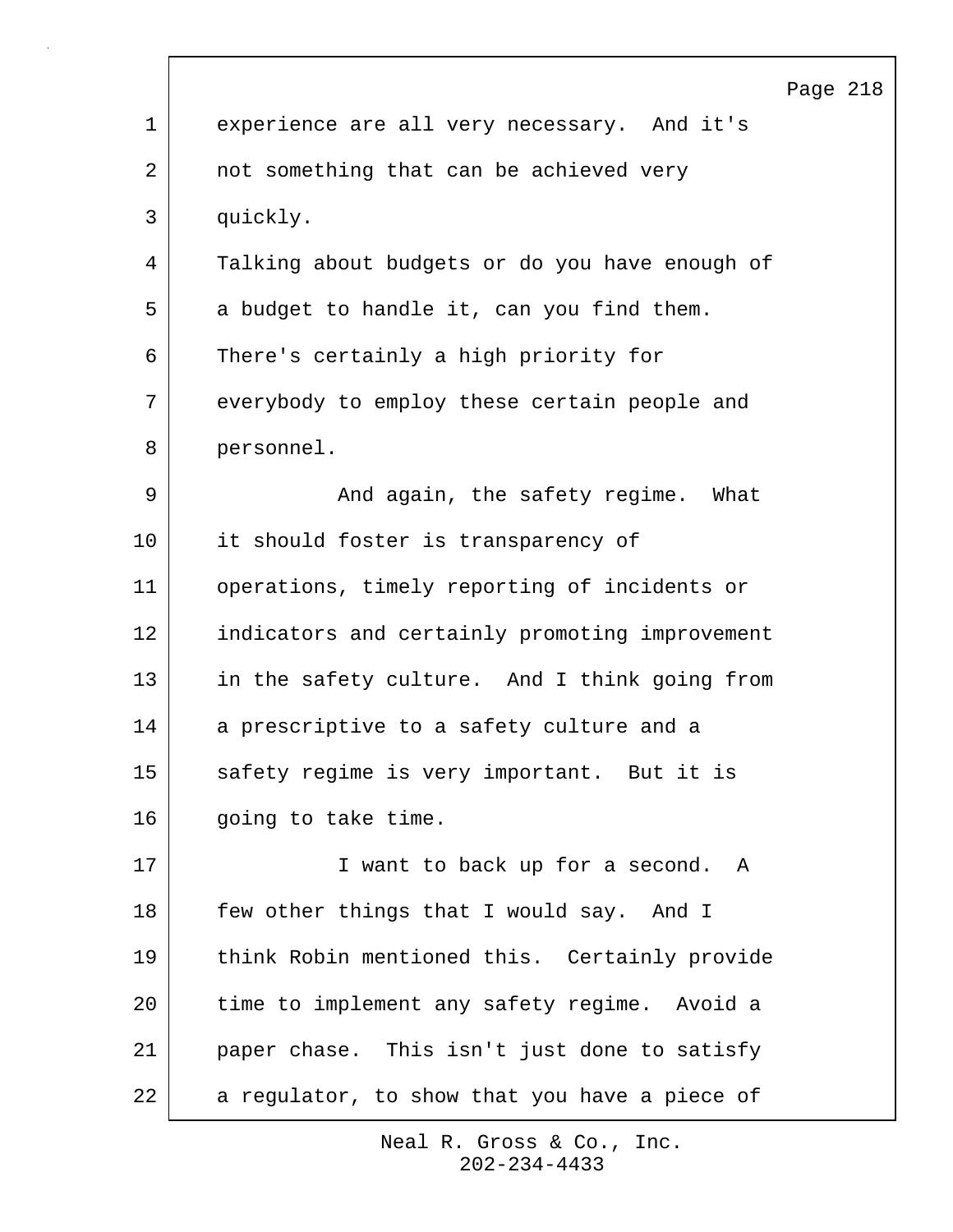|                 |                                                | Page 219 |  |
|-----------------|------------------------------------------------|----------|--|
| $\mathbf 1$     | paper that can work. It's to change the        |          |  |
| $\overline{2}$  | safety culture so that you have a way of life  |          |  |
| 3               | in operating in a safety regime. And it can't  |          |  |
| 4               | be done by rules. It has to be done by a       |          |  |
| 5               | combination of all of the stakeholders. The    |          |  |
| 6               | regulatory body, the stakeholders, not only    |          |  |
| 7               | the operator, but a number of other            |          |  |
| 8               | stakeholders who sometimes we overlook.        |          |  |
| 9               | And we have to create a learning and           |          |  |
| 10              | remembering environment. We have to take into  |          |  |
| 11              | account lessons learned. We have to take into  |          |  |
| 12              | account and use the information that we have   |          |  |
| 13              | at hand. It's not good enough to just get it,  |          |  |
| 14              | track it, make a statistic out of it and then  |          |  |
| 15 <sub>1</sub> | not put it to best use in improving the safety |          |  |
| 16              | culture.                                       |          |  |
| 17              | The last thing I would look at --              |          |  |
| 18              | and just to put this up -- and many times we   |          |  |
| 19              | think about a safety regime where it's the     |          |  |
| 20              | government, the owner, the operator, maybe a   |          |  |
| 21              | class society. But all of these different      |          |  |
| 22              | pieces have a part or an interest in the       |          |  |

 $\mathsf{l}$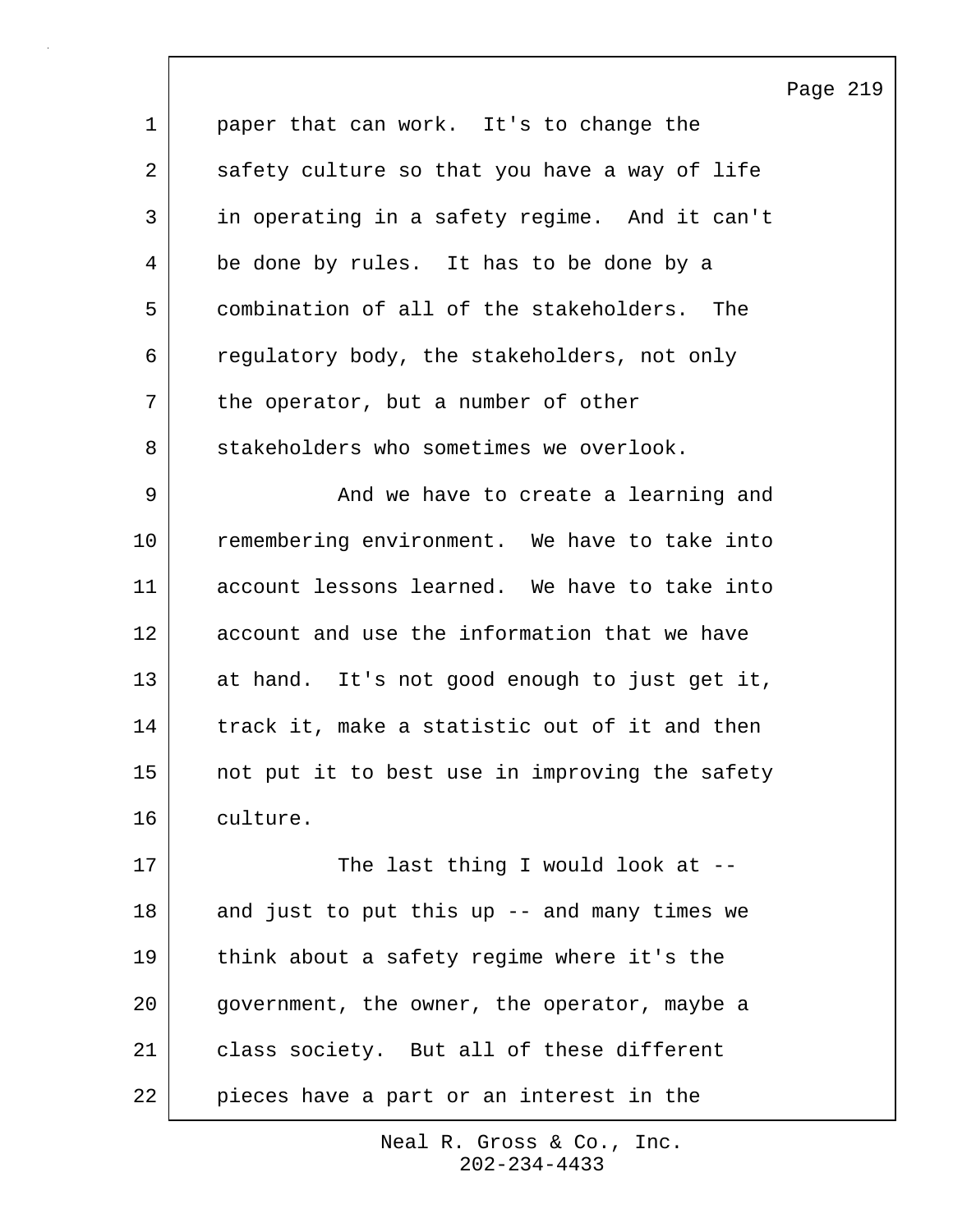Page 220 1 safety regime. I think we have to start --2 and we talk about technologies and we talk 3 about engineering -- we have to start with the 4 basics, with marine engineers, naval 5 architects being able to design and come up 6 with the analysis that can be accepted for the 7 new innovations, the deepwater applications 8 and drilling concerns. 9 | The shipyards who have a piece of 10 being able to construct a quality product that 11 meets those requirements, as well as all of 12 the analyses that have been done. Taking from 13 there the operators and managers who are going 14 to take and actually operate it. But you also 15 have some industry groups or interest groups, 16 brokers and insurers who are -- have an 17 influence or an interest or an effect on the 18 actual safety regime that's being developed. 19 | The Can't leave out certainly, 20 the governments, as far as what the regulatory 21 | scheme is going to be. When you look at one 22 of these drilling units it's usually designed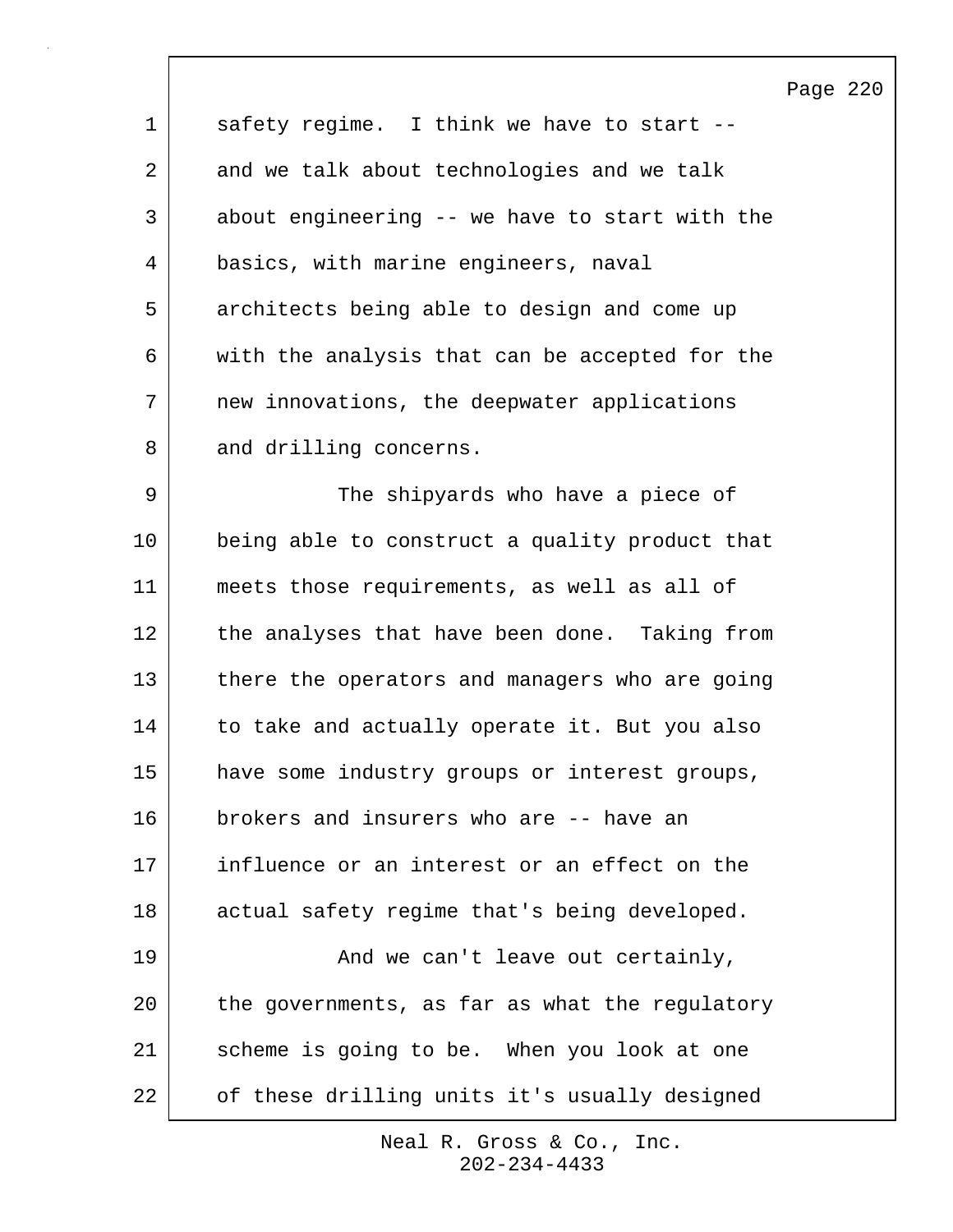|                |                                                | Page 221 |  |
|----------------|------------------------------------------------|----------|--|
| $\mathbf 1$    | to operate in certain areas. It will have a    |          |  |
| $\overline{a}$ | certain flag that might be going to the North  |          |  |
| 3              | Sea where you would have to have certain       |          |  |
| 4              | additional requirements that would be taken    |          |  |
| 5              | into account during the design and             |          |  |
| 6              | construction. If it's going to operate in the  |          |  |
| 7              | U.S. or other areas where you have a fairly    |          |  |
| 8              | identified scheme then you'd have additional   |          |  |
| 9              | requirements that you have to go through.      |          |  |
| 10             | So this is just an idea to keep into           |          |  |
| 11             | account that it's more than just one or two    |          |  |
| 12             | people that are involved. And certainly, the   |          |  |
| 13             | seafarers and offshore workers have a stake in |          |  |
| 14             | any offshore safety regime. So these are       |          |  |
| 15             | all -- should -- all of these should be taken  |          |  |
| 16             | into account at least by listening or by       |          |  |
| 17             | seeing what the effect is from their point of  |          |  |
| 18             | view. And that's it. Thank you.                |          |  |
| 19             | MR. MOURE-ERASO: Thank you very                |          |  |
| 20             | much.                                          |          |  |
| 21             | I would like to thank Mr. Sember and           |          |  |
| 22             | also, to thank all the members of the panel.   |          |  |

 $\mathsf{l}$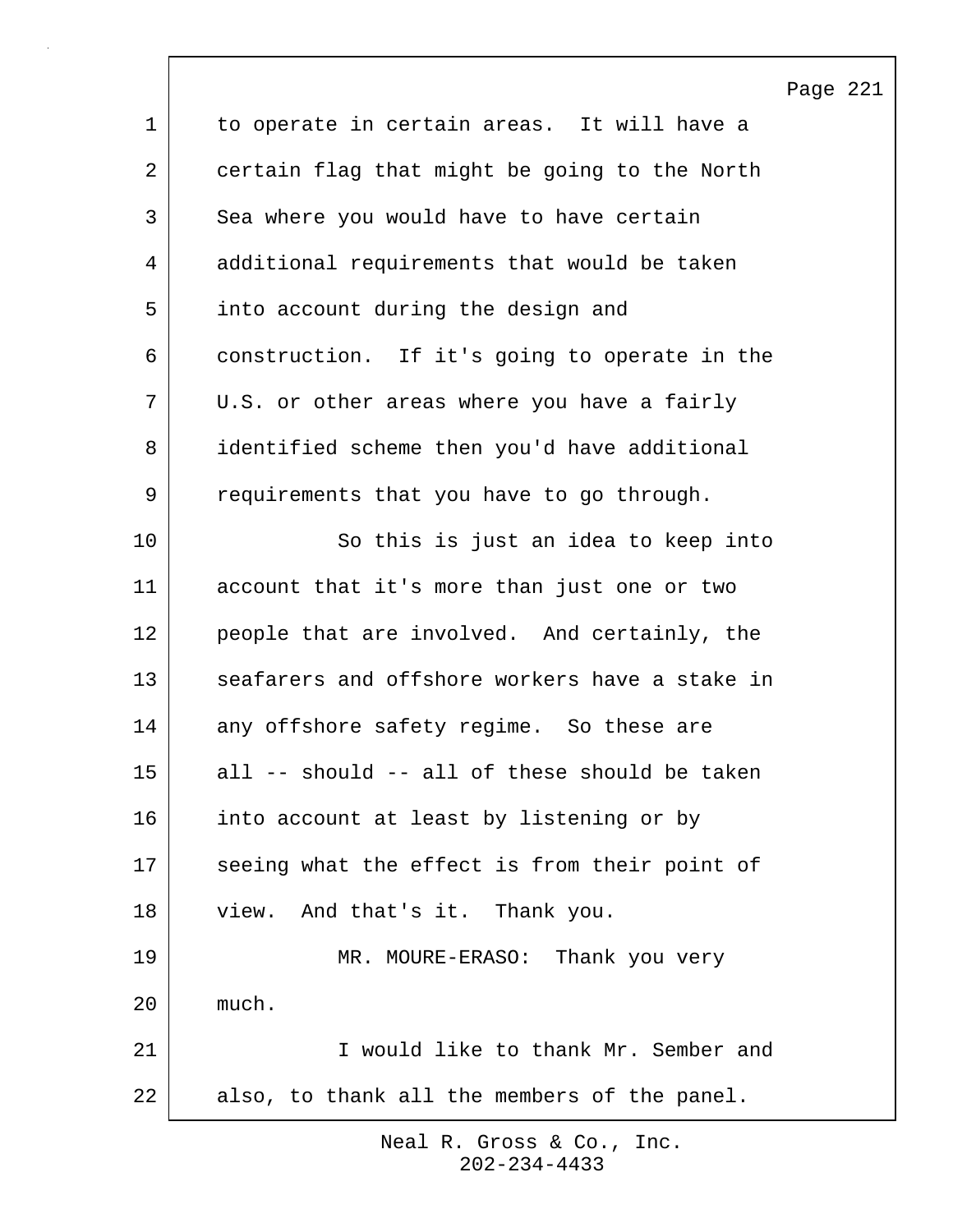|    |                                                | Page 222 |  |
|----|------------------------------------------------|----------|--|
| 1  | Now, we start our next line of                 |          |  |
| 2  | questions. I would like to say that please     |          |  |
| 3  | don't feel compelled to every member of the    |          |  |
| 4  | panel to answer all of the questions. So, you  |          |  |
| 5  | know, if you feel very strongly that you have  |          |  |
| 6  | to refer to one, do. But, you know, it's not   |          |  |
| 7  | a requirement that there will be six answers   |          |  |
| 8  | to every question. So in the interest of       |          |  |
| 9  | time, probably we should do that.              |          |  |
| 10 | So we are going to start with a                |          |  |
| 11 | round of questions from the Board. And I will  |          |  |
| 12 | ask Mr. Bresland first to start.               |          |  |
| 13 | MR. BRESLAND: Thank you, Mr.                   |          |  |
| 14 | Chairman.                                      |          |  |
| 15 | I guess in listening to all of the             |          |  |
| 16 | presentations from the panel, which -- all of  |          |  |
| 17 | which were very interesting, I'm not quite     |          |  |
| 18 | clear if there's a consensus among the panel   |          |  |
| 19 | members as to the use or the value of a safety |          |  |
| 20 | case. I know there was a lot of discussion     |          |  |
| 21 | this morning from the regulators about safety  |          |  |
| 22 | But just, if you could sort of think<br>case.  |          |  |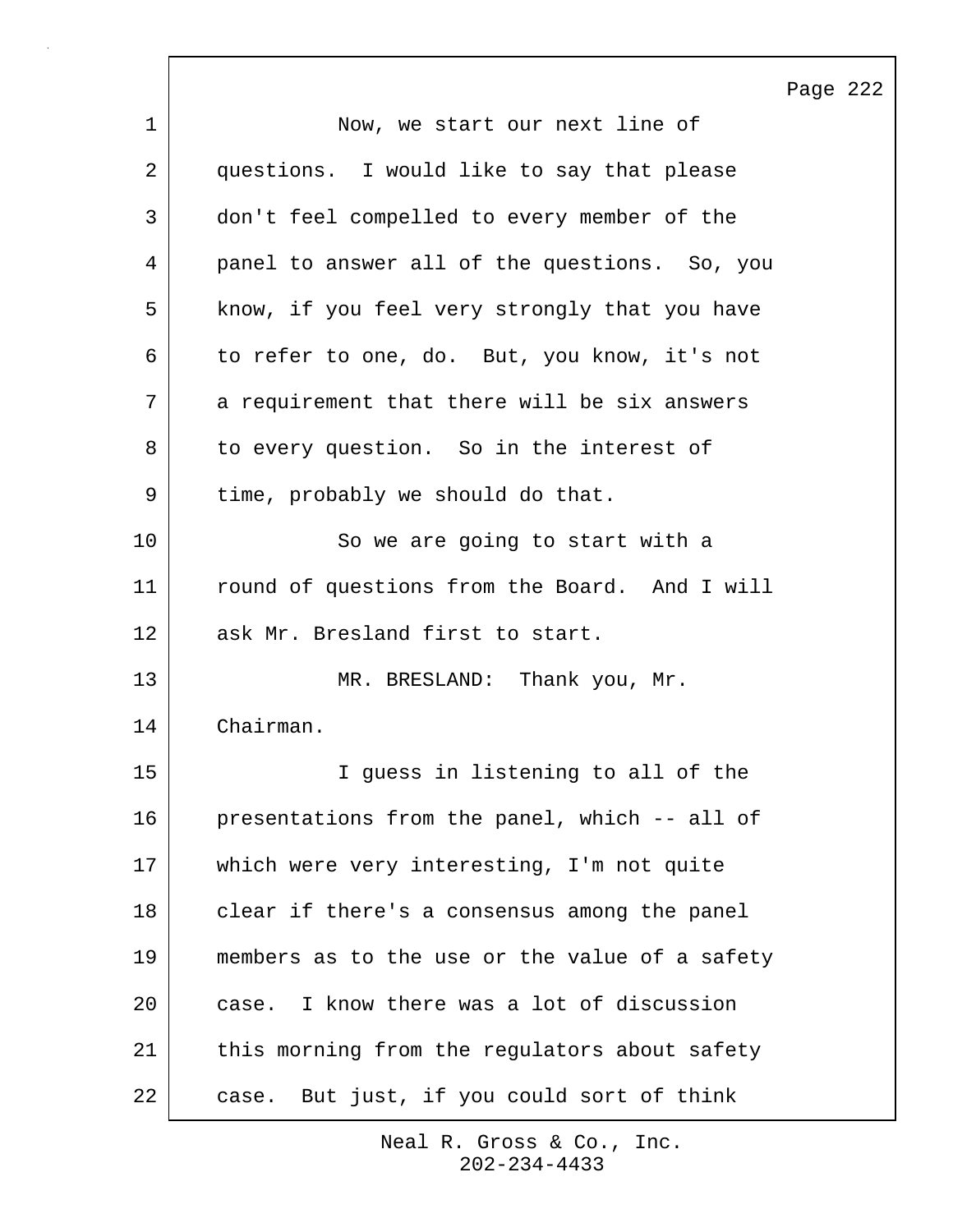|                |                                                 | Page 223 |  |
|----------------|-------------------------------------------------|----------|--|
| $\mathbf 1$    | about it again and just give your very brief    |          |  |
| $\overline{2}$ | thoughts on the current status of regulations   |          |  |
| $\mathfrak{Z}$ | in the offshore in the United States,           |          |  |
| 4              | especially after the new regulations that were  |          |  |
| 5              | proposed by BOEMRE back a few months ago.       |          |  |
| 6              | MR. MOURE-ERASO: Maybe there are no             |          |  |
| 7              | reasons to answer that question.                |          |  |
| 8              | MR. MILITO: I think what we're                  |          |  |
| 9              | seeing is a continuation of a combination of    |          |  |
| 10             | prescriptive and performance-based              |          |  |
| 11             | requirements. A lot of folks will continue to   |          |  |
| 12             | say that we have very prescriptive              |          |  |
| 13             | requirements here. But I do believe that        |          |  |
| 14             | embedded in the regulations there are a lot of  |          |  |
| 15             | goal-setting type requirements that you'll      |          |  |
| 16             | You have to have a log preventer that's<br>see. |          |  |
| 17             | capable of sharing the pipe. Without getting    |          |  |
| 18             | into kind of the details to how you do that,    |          |  |
| 19             | you have to have the ability to effectively     |          |  |
| 20             | respond to a spill or to effectively cap and    |          |  |
| 21             | contain a blowout if it occurs. So we see a     |          |  |
| 22             | lot of provisions in there like that that are   |          |  |

 $\sqrt{ }$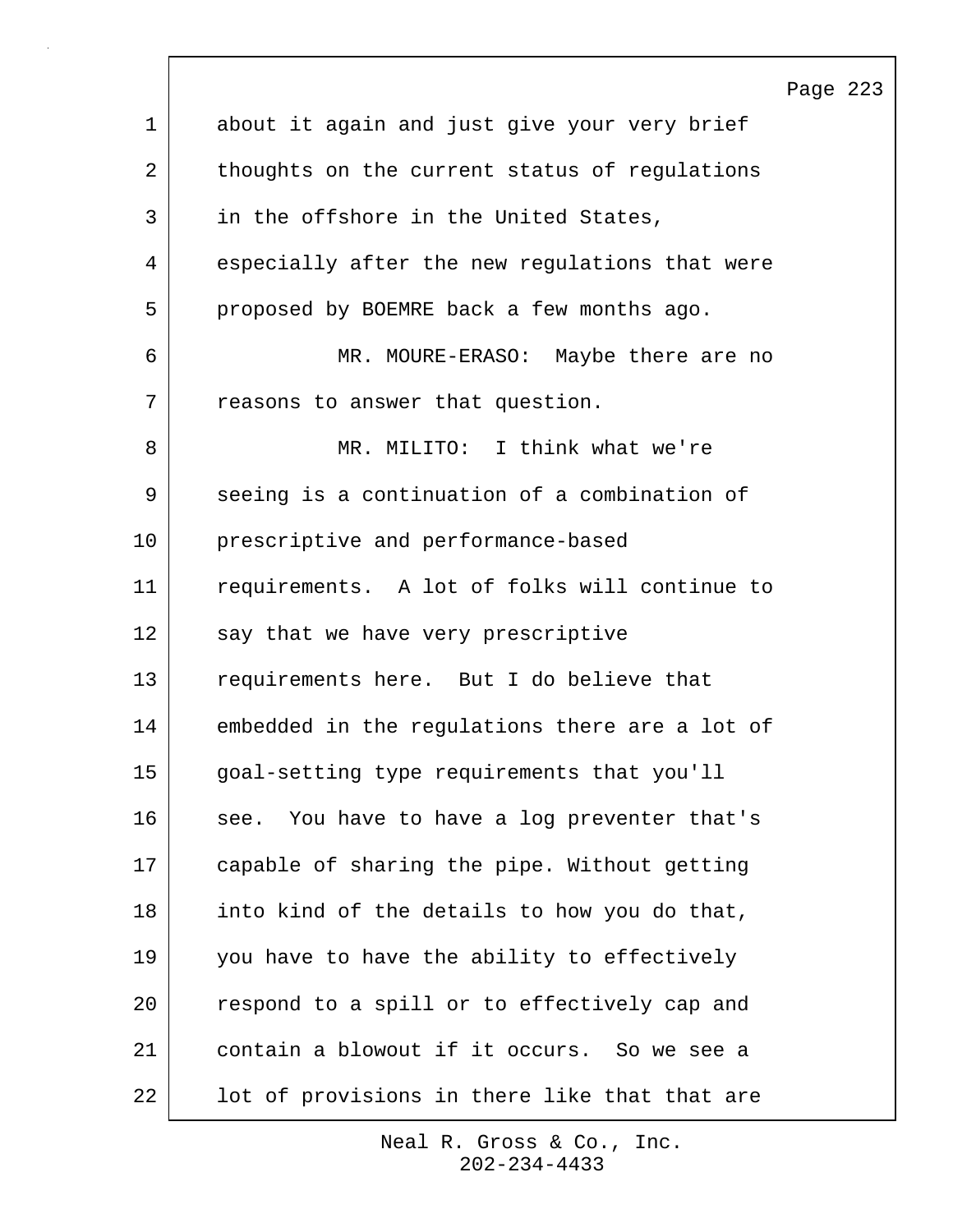1 moving toward prescriptive but that are not. 2 | And then you have your very 3 prescriptive type elements which, you know, 4 are something like a blowout, a preventer must 5 have four separate rams in it. These are the 6 types of rams you must have. And the new 7 requirements that have come out, you know, we 8 find a rule -- or -- closer to the 9 | prescriptive type where you're getting into 10 the type of pressure tests you have to run, 11 the inclusions of two barriers for each flow 12 path for hydrocarbons. So I think -- and 13 ultimately, we're seeing a combination of 14 both. 15 | The Sand another area where you're 16 looking at the performance-based side is the 17 new requirement for a safety environmental 18 management system for an operator, which you 19 have to have the program in place. And we 20 have the API document which provides the 21 guidance how to have that in place. But 22 that -- it's also a performance-based. But

> 202-234-4433 Neal R. Gross & Co., Inc.

## Page 224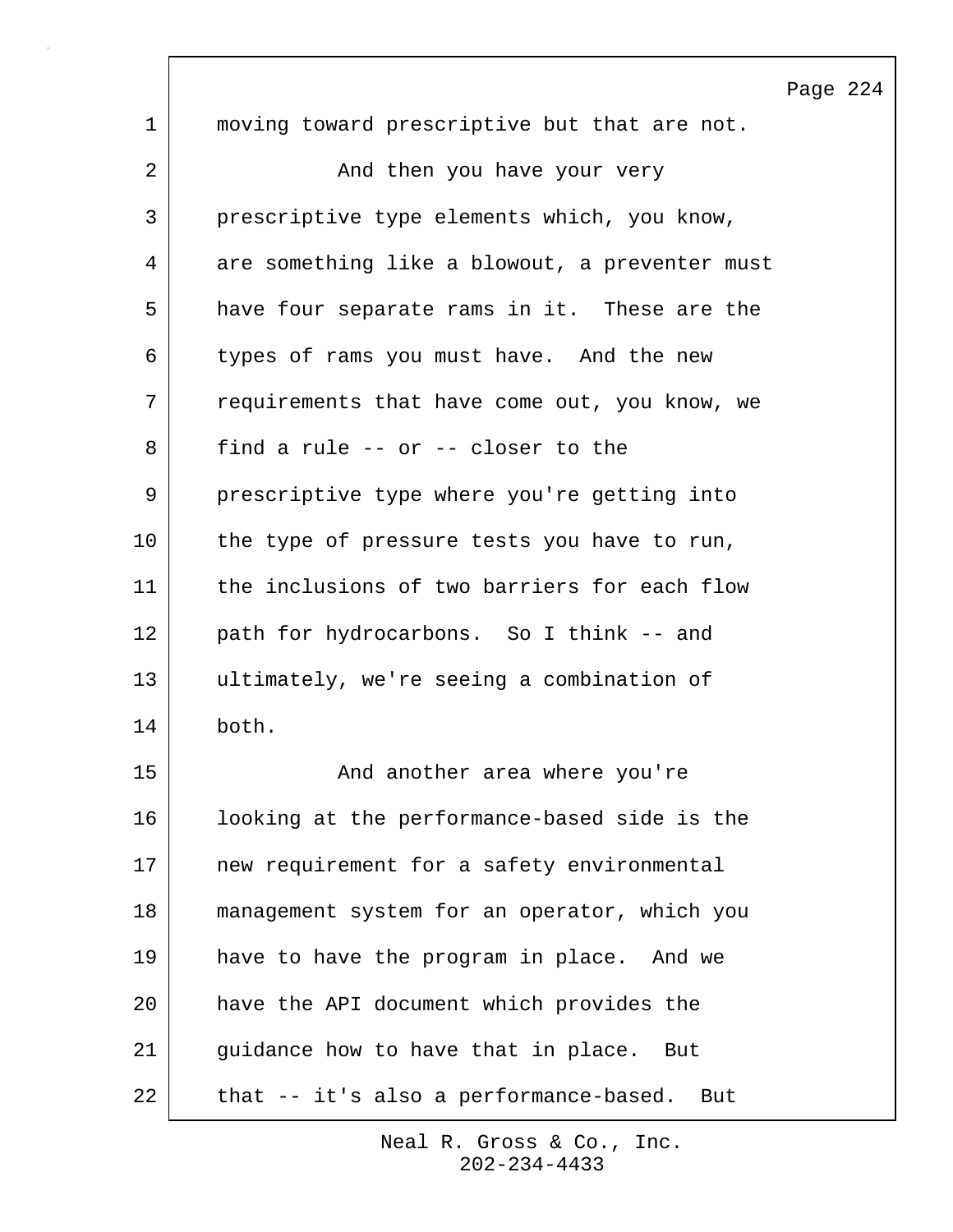|             |                                               | Page 225 |  |
|-------------|-----------------------------------------------|----------|--|
| $\mathbf 1$ | that -- it's also a performance-based metric. |          |  |
| 2           | So we're seeing a combination of both.        |          |  |
| 3           | Mr. Spackman and I and Joe, we                |          |  |
| 4           | talked about the joint industry task forces   |          |  |
| 5           | that came together. So shortly after the      |          |  |
| 6           | spill all the industry trades came together   |          |  |
| 7           | and we brought together all the domestic      |          |  |
| 8           | experts. And the industry -- the U.S.         |          |  |
| 9           | domestic industry came forward and said, you  |          |  |
| 10          | know, it's a good idea to adopt the safety    |          |  |
| 11          | case here and to adopt the bridging document  |          |  |
| 12          | in combination with the operator's program.   |          |  |
| 13          | So I think that you see support, at           |          |  |
| 14          | least domestically, for that. We understand   |          |  |
| 15          | that any type of change like this takes a lot |          |  |
| 16          | of time. But again, it's more of a hybrid.    |          |  |
| 17          | And there are strengths to that. There are    |          |  |
| 18          | strengths to knowing that you have to have    |          |  |
| 19          | this kind of BOP in place, as well as knowing |          |  |
| 20          | that you have to have the risk management     |          |  |
| 21          | measures in place to adequately plan for any  |          |  |
| 22          | kind of potential event. So I hope that's not |          |  |

 $\Gamma$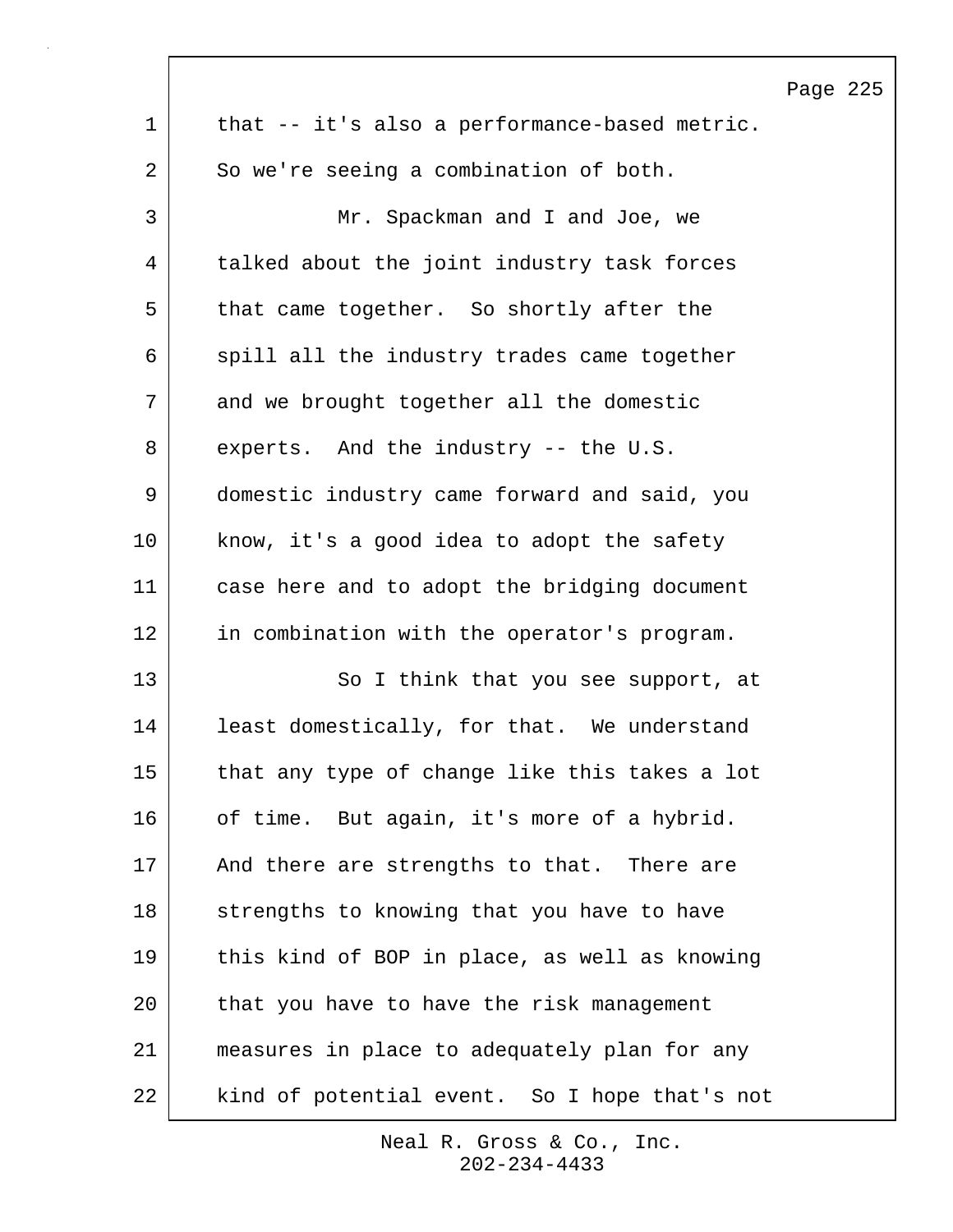|    |                                                | Page |
|----|------------------------------------------------|------|
| 1  | muddying it more. But once again, I think the  |      |
| 2  | U.S. is a hybrid approach and will continue to |      |
| 3  | go down that path.                             |      |
| 4  | MR. MOURE-ERASO: Anybody else from             |      |
| 5  | the panel?                                     |      |
| 6  | MR. SPACKMAN: Yes. I think from                |      |
| 7  | the perspective of the IADC HSE case and our   |      |
| 8  | going forward with the HSE case guidelines in  |      |
| 9  | the U.S. we're going on the presumption that   |      |
| 10 | a safety case is the -- will be the norm. The  |      |
| 11 | question is how is that tool going to be used  |      |
| 12 | by the regulator for regulatory intervention.  |      |
| 13 | Not whether or not the safety case is going to |      |
| 14 | be there but whether the regulator or          |      |
| 15 | regulators are going to influence the outcome  |      |
| 16 | of that safety case by setting specific        |      |
| 17 | performance measures for hazards analysis.     |      |
| 18 | MR. LEIMKUHLER: Speaking on behalf             |      |
| 19 | of myself as a person who manages the          |      |
| 20 | operations, as well as Shell, I think we       |      |
| 21 | actually support the use of a safety --        |      |
| 22 | MR. MOURE-ERASO: Excuse me. If you             |      |

Г

Page 226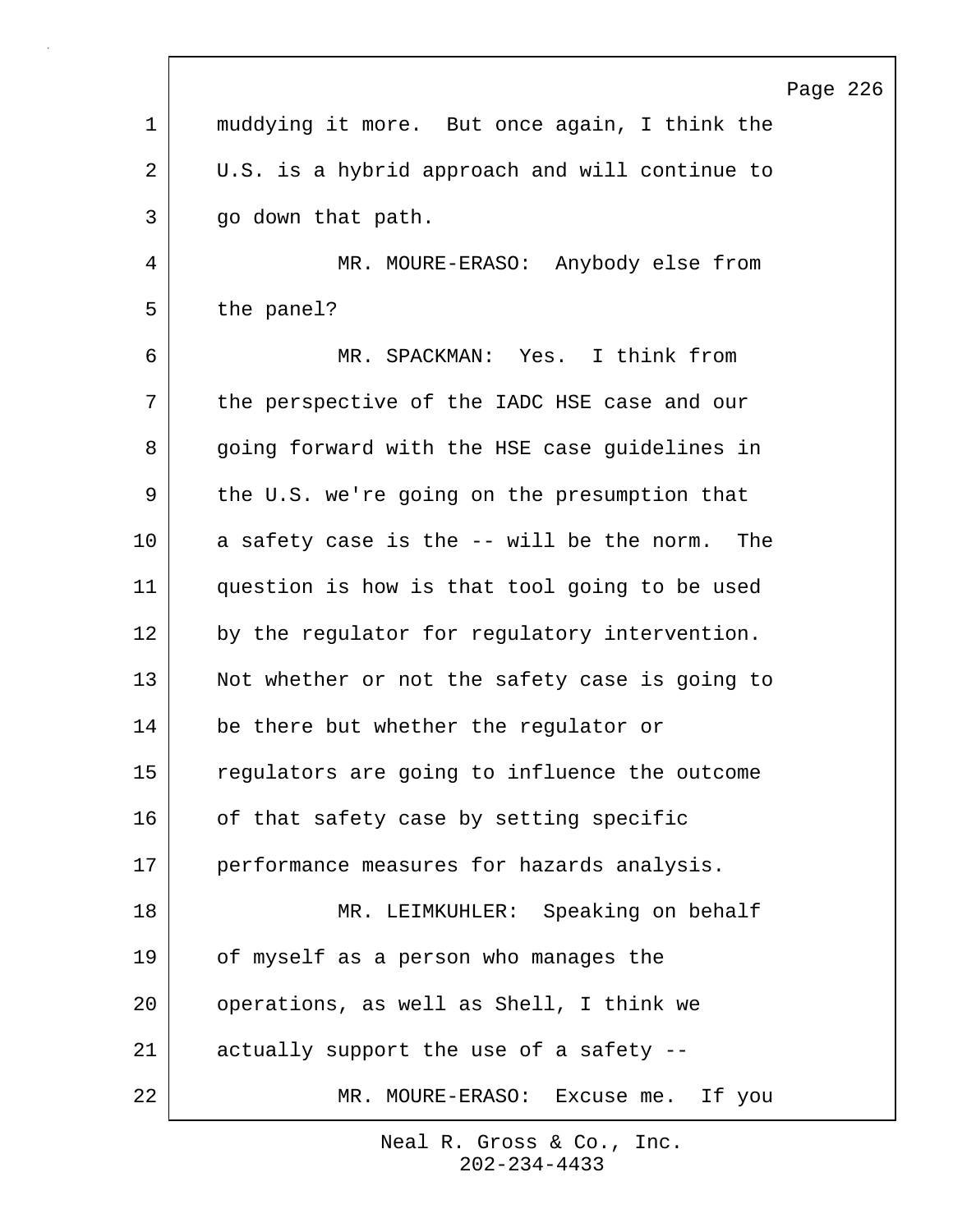|             |                                                | Page 227 |  |
|-------------|------------------------------------------------|----------|--|
| $\mathbf 1$ | could identify yourself for the tape?          |          |  |
| 2           | Oh.<br>MR. LEIMKUHLER:                         |          |  |
| 3           | MR. MOURE-ERASO: Before you start.             |          |  |
| 4           | I forget to say that.                          |          |  |
| 5           | MR. LEIMKUHLER: Okay. I'm Joe                  |          |  |
| 6           | Leimkuhler, the Offshore Well Delivery Manager |          |  |
| 7           | for Shell.                                     |          |  |
| 8           | MR. MOURE-ERASO: Yes.                          |          |  |
| 9           | MR. LEIMKUHLER: So from that                   |          |  |
| 10          | standpoint we really feel a case is a great    |          |  |
| 11          | way to demonstrate you've managed the right    |          |  |
| 12          | risk. And we really support it as long as      |          |  |
| 13          | it's done in a fit-for-purpose appropriate     |          |  |
| 14          | manner and it's not -- it's used in the right  |          |  |
| 15          | way, it actually improves your operations and  |          |  |
| 16          | not just a documentation exercise.             |          |  |
| 17          | MR. GRIFFON: Yes.                              |          |  |
| 18          | MR. MOURE-ERASO: Mr. Griffon?                  |          |  |
| 19          | Oh, you want to add something.                 |          |  |
| 20          | Please.                                        |          |  |
| 21          | MR. PREBEN BERGET: My name is Ole              |          |  |
| 22          | Berget from Statoil. We are a bit cautious in  |          |  |

 $\Gamma$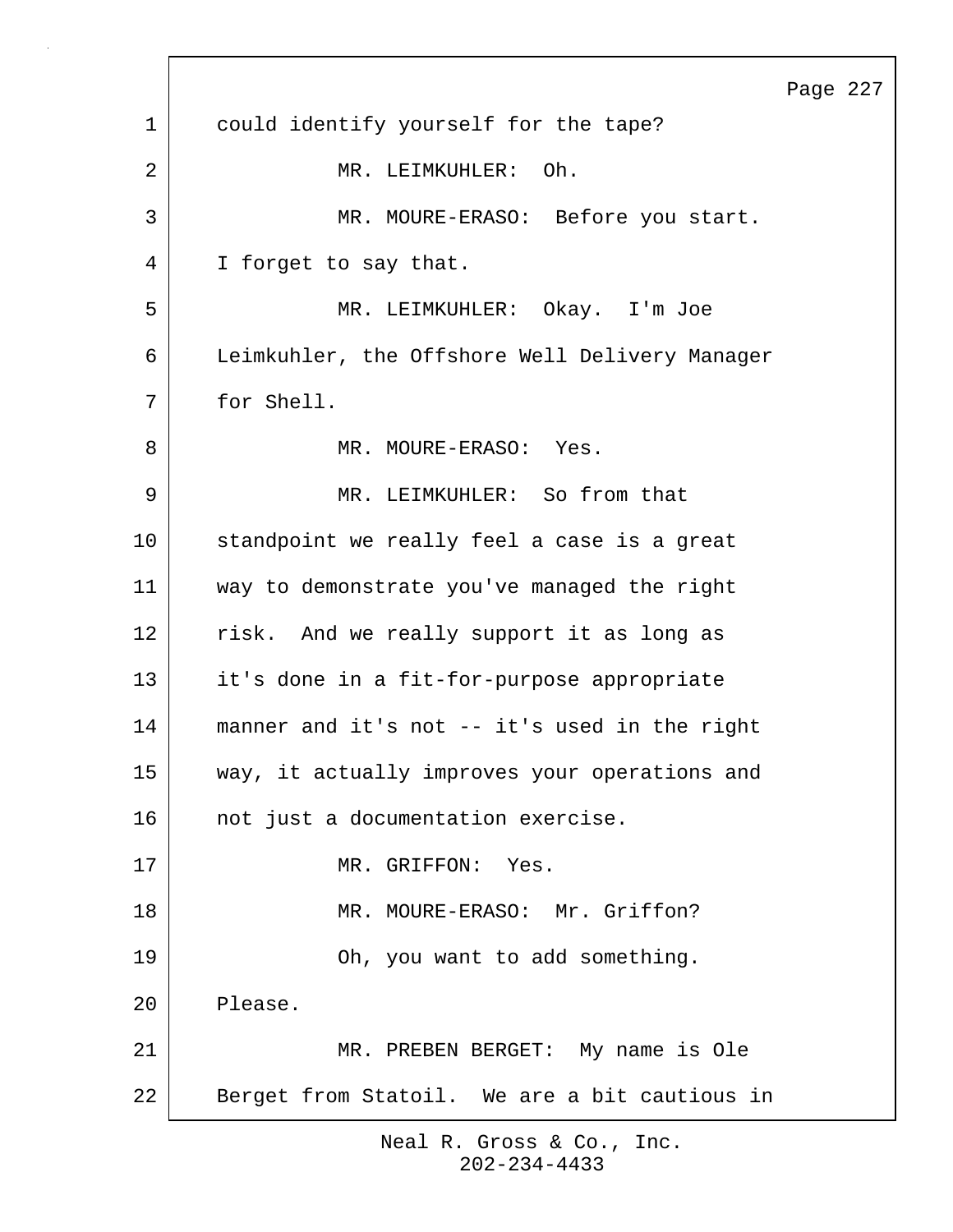|    |                                               | Page 228 |  |
|----|-----------------------------------------------|----------|--|
| 1  | being precise sort of on recommending         |          |  |
| 2  | something. And that's -- we had Humble coming |          |  |
| 3  | in as a new operator to the Gulf of Mexico.   |          |  |
| 4  | And that's really -- but, of course, all our  |          |  |
| 5  | legacy, all we have learned comes from this   |          |  |
| 6  | kind of perspective and not safety case but   |          |  |
| 7  | goal-setting approach was what our regulator  |          |  |
| 8  | called it back on the Norwegian Continental   |          |  |
| 9  | Shelf. So -- but, of course, we are familiar  |          |  |
| 10 | with that and our internal procedures are a   |          |  |
| 11 | lot based on that. And that's what -- the     |          |  |
| 12 | legacy we are bringing along here.            |          |  |
| 13 | MR. MOURE-ERASO: Mr. Griffon?                 |          |  |
| 14 | MR. GRIFFON: Thank you, Mr.                   |          |  |
| 15 | Chairman. I have a -- in light of what you    |          |  |
| 16 | said about not having six answers, I have a   |          |  |
| 17 | more targeted question possibly to Shell and  |          |  |
| 18 | Statoil.                                      |          |  |
| 19 | There's been a discussion about the           |          |  |
| 20 | concerns about -- I think you just said it    |          |  |
| 21 | actually about having a document that sits on |          |  |
| 22 | the shelf and gathers dust. And you went on   |          |  |

 $\mathsf{l}$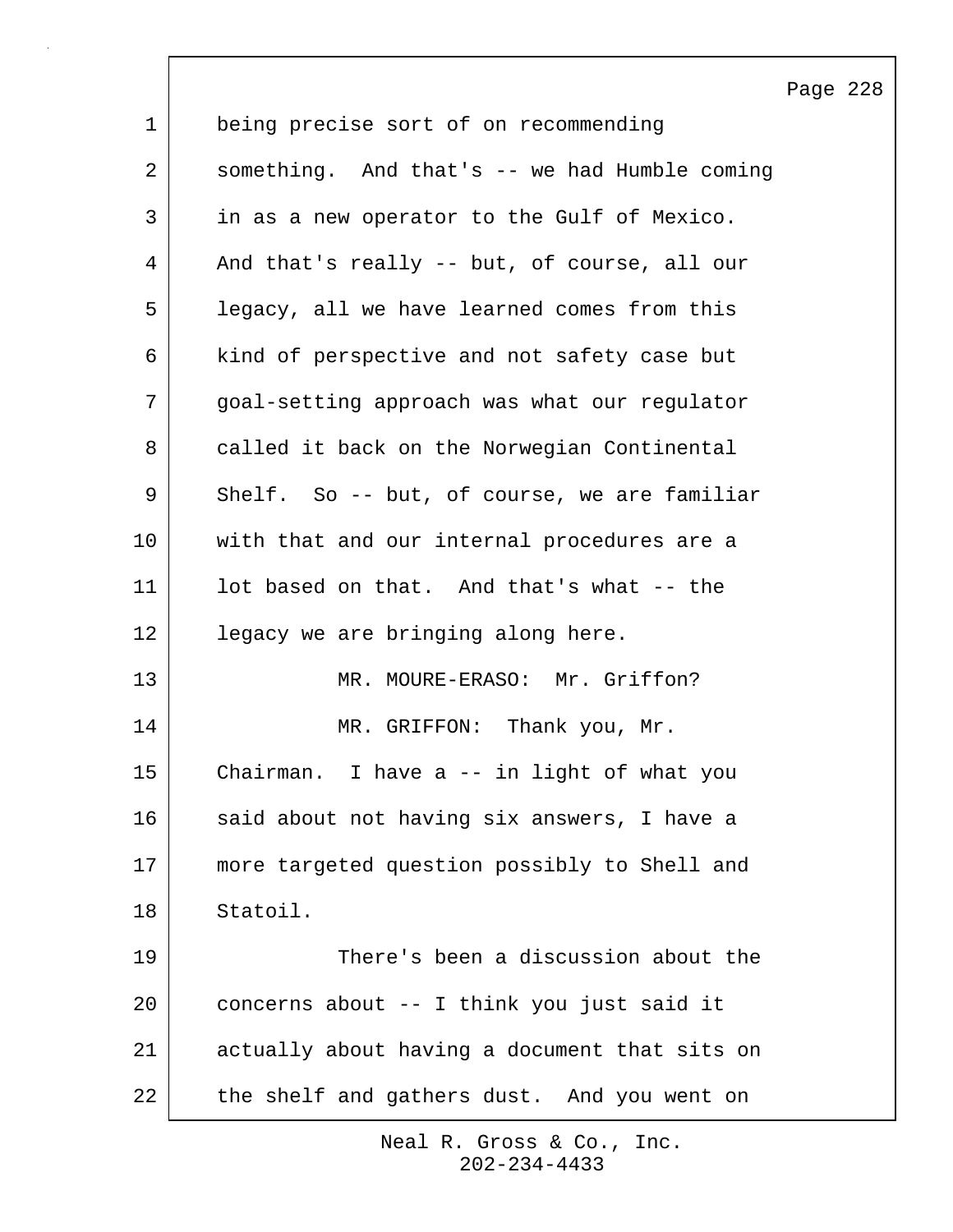|    |                                               | Page 229 |  |
|----|-----------------------------------------------|----------|--|
| 1  | to say that, you know, at Shell you have and  |          |  |
| 2  | evergreen process, where you're constantly    |          |  |
| 3  | modifying and updating the safety case, which |          |  |
| 4  | I think also is important.                    |          |  |
| 5  | You mentioned another key component           |          |  |
| 6  | was the safety culture. And I'm curious --    |          |  |
| 7  | because we've heard this term again and       |          |  |
| 8  | again -- at your facilities how does each one |          |  |
| 9  | of your facilities define safety culture and  |          |  |
| 10 | further than that, how do you measure it on a |          |  |
| 11 | rig? Do you have metrics that you look at     |          |  |
| 12 | that you can evaluate the safety culture of a |          |  |
| 13 | certain facility?                             |          |  |
| 14 | MR. LEIMKUHLER: If I had to define            |          |  |
| 15 | one particular way to define a safety culture |          |  |
| 16 | is if the folks with the boots on the deck    |          |  |
| 17 | managing the operation, if they see something |          |  |
| 18 | that isn't right do they stop the job and     |          |  |
| 19 | intervene and ensure they don't start work    |          |  |
| 20 | again until it's corrected. So we actually    |          |  |
| 21 | monitor the pauses we take, we monitor and    |          |  |
| 22 | track the stop-the-job interventions that we  |          |  |

 $\mathsf{l}$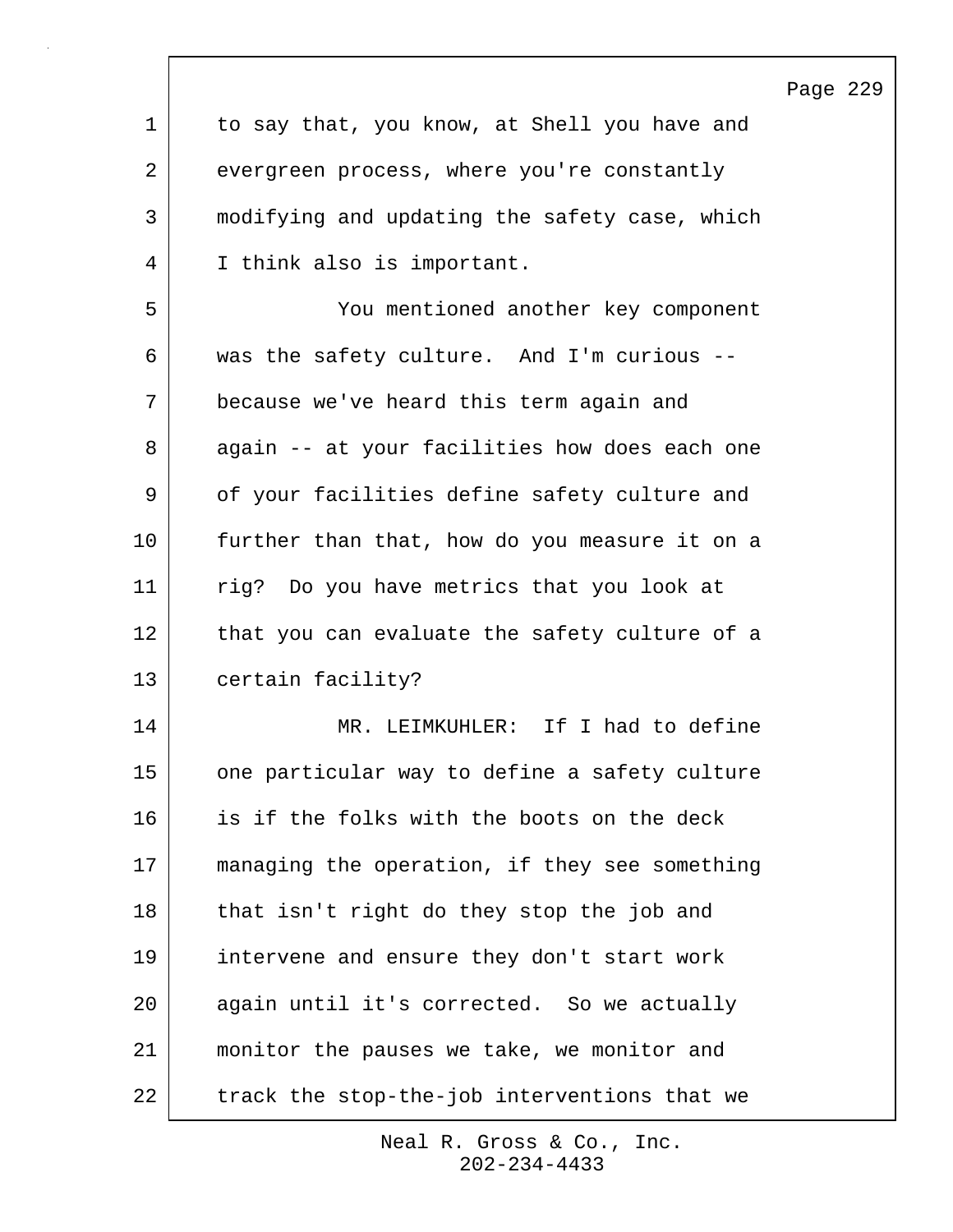Page 230 1 occur. We call them heroes. It's when 2 someone stops the job to help every rig 3 | operate safely. So we've had a program of 4 reward and recognition to make sure that 5 happens. 6 And to assess how strong that 7 culture is we've actually hired outside firms 8 to come in and do the culture surveys of our 9 | rig crews and our locations and benchmark 10 that, not only against other oil companies 11 they have in their database but also, other 12 | industries. We benchmark ourselves against 13 that. So it's internal assessments, internal 14 measurements, as well as outside auditors. 15 MR. MOURE-ERASO: Thank you. 16 MR. PREBEN BERGET: That question, 17 it was about safety culture. And I think 18 Starting with the first one, capturing dust, 19 so that safety case. That's the clear 20 condition on our side of issue, even my 21 follow-up and my introduction we see as a 22 weakness with ourselves.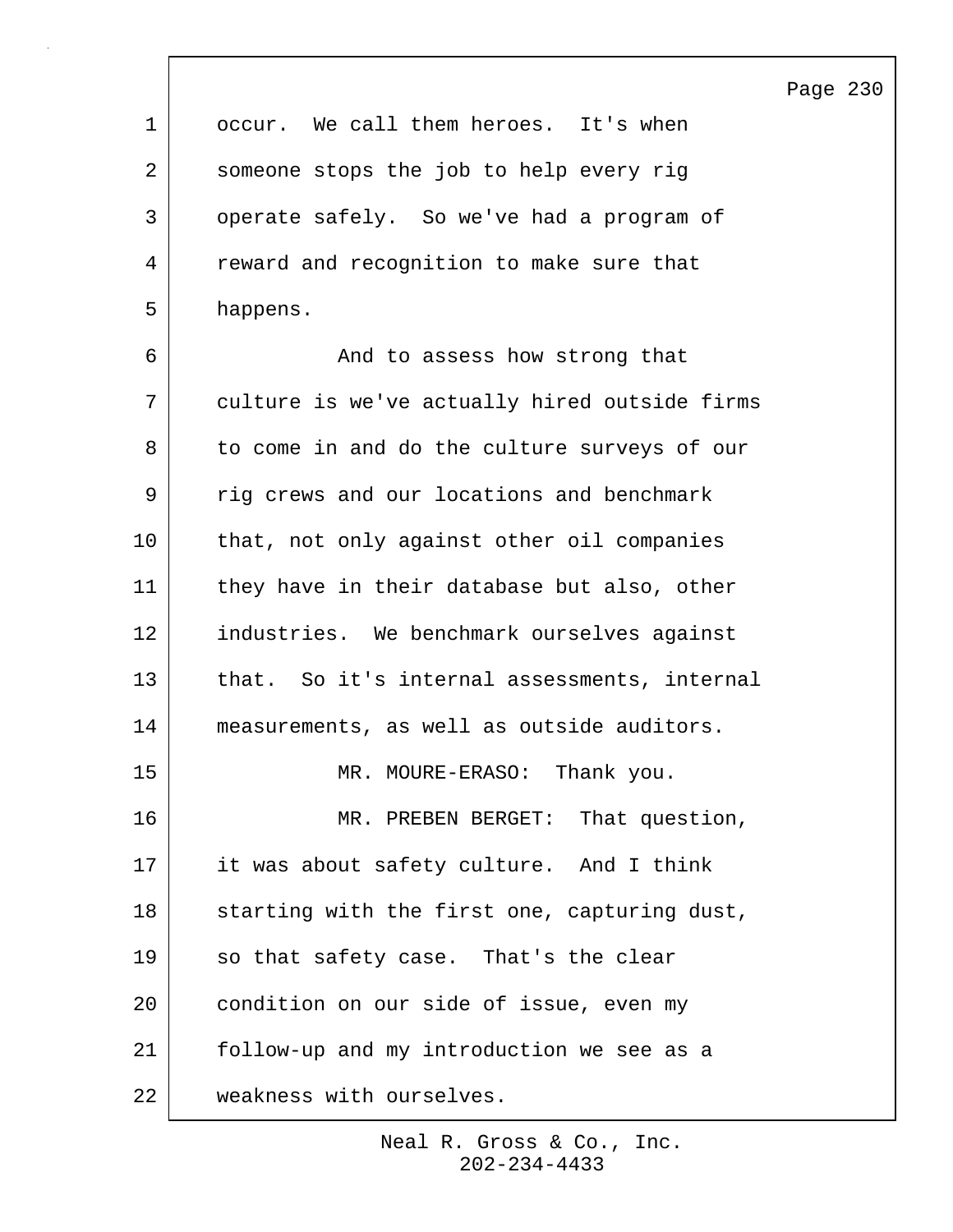|    |                                                | Page 231 |  |
|----|------------------------------------------------|----------|--|
| 1  | We are working to get everyone sort            |          |  |
| 2  | of on top of that and forcing them internally. |          |  |
| 3  | That's been part of our extensive audit, and   |          |  |
| 4  | so it's something we just continue to have to  |          |  |
| 5  | focus on and keep working on.                  |          |  |
| 6  | On the agency culture side it's                |          |  |
| 7  | really a challenge, and it's sort of moving    |          |  |
| 8  | into the softer parts of our industry. It's    |          |  |
| 9  | hard to regulate what people are thinking      |          |  |
| 10 | about and what they're -- so there's a lot of  |          |  |
| 11 | things sort of written about and wrote about.  |          |  |
| 12 | But internally, that's what we do.             |          |  |
| 13 | We do the safety and our assessment of the     |          |  |
| 14 | safety culture internally on a regular basis.  |          |  |
| 15 | And then that's been respected and worked on.  |          |  |
| 16 | But it's not -- I don't think we have the      |          |  |
| 17 | necessary solution available as of yet.        |          |  |
| 18 | MR. MOURE-ERASO: Thank you.                    |          |  |
| 19 | A question that I have is for Dr.              |          |  |
| 20 | Pitblado specifically. I am -- I wonder how    |          |  |
| 21 | DNV determine when a particular practice is as |          |  |
| 22 | low as reasonable practical. I mean, we hear   |          |  |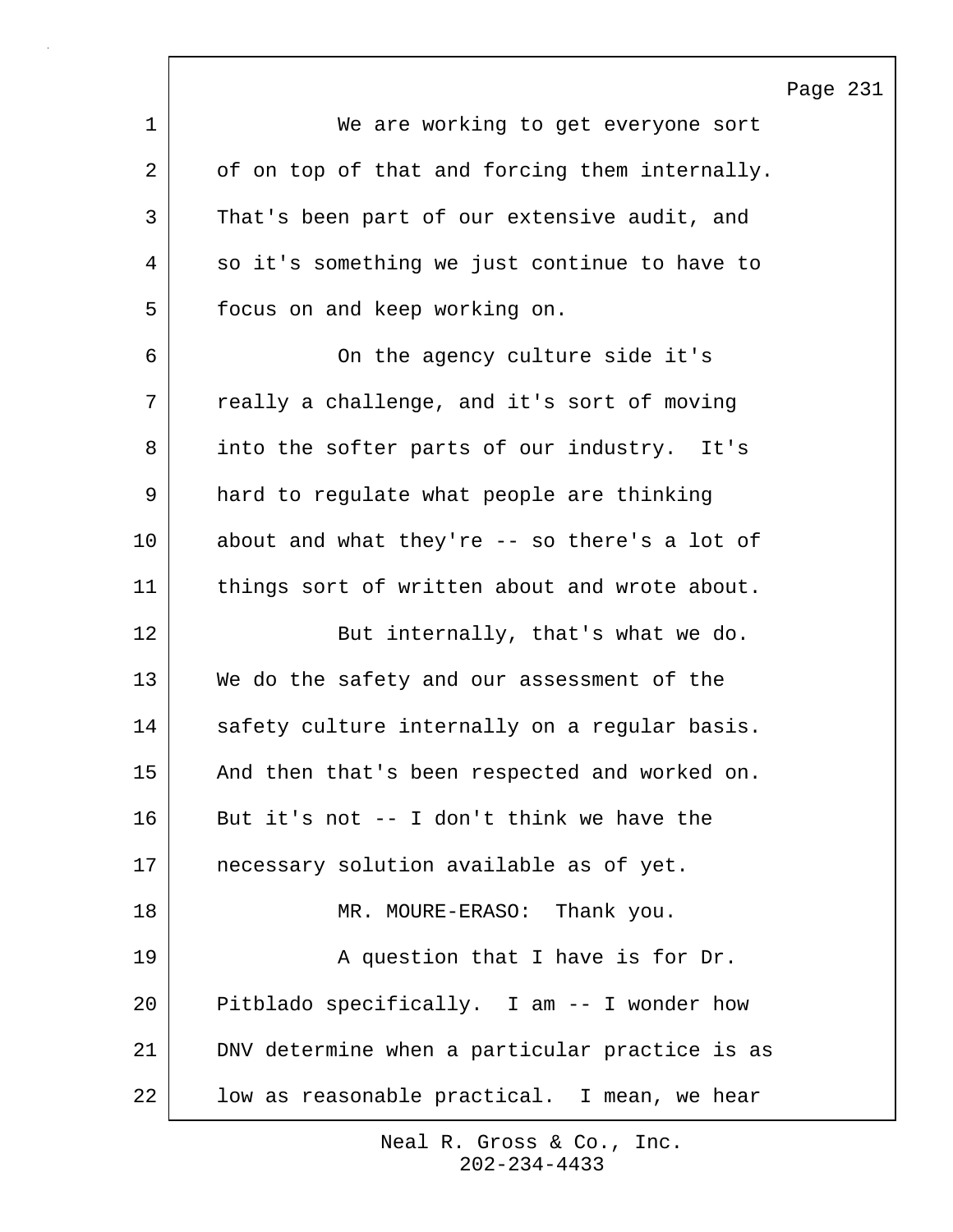|    |                                                | Page |
|----|------------------------------------------------|------|
| 1  | the ALARP thing. But I wonder how your         |      |
| 2  | company has thought out and specifically that  |      |
| 3  | that's the case and that's what you are        |      |
| 4  | observing and not something else.              |      |
| 5  | DR. PITBLADO: I wouldn't say that              |      |
| 6  | DNV has a unique method for that. But there's  |      |
| 7  | fairly clear guidelines that have been issued  |      |
| 8  | by both UK HSE and by NOPSA, which use the     |      |
| 9  | ALARP approach and we really just follow those |      |
| 10 | guidelines as do the companies. The only       |      |
| 11 | issues that are out there that -- ALARP        |      |
| 12 | sometimes fails for very rare disaster kind of |      |
| 13 | events like we saw at Macondo. The risk is so  |      |
| 14 | low in terms of how people think about those   |      |
| 15 | risks that you can often not justify spending  |      |
| 16 | very much money to reduce those risks. And so  |      |
| 17 | we have some concerns that ALARP tends to be   |      |
| 18 | much better for, you might say, routine major  |      |
| 19 | risks. But it tends to be less effective for   |      |
| 20 | the biggest risks. Because it doesn't -- as    |      |
| 21 | I say, when you do the actual calculations for |      |
| 22 | risk reduction you can't spend much money to   |      |

 $\sqrt{ }$ 

Page 232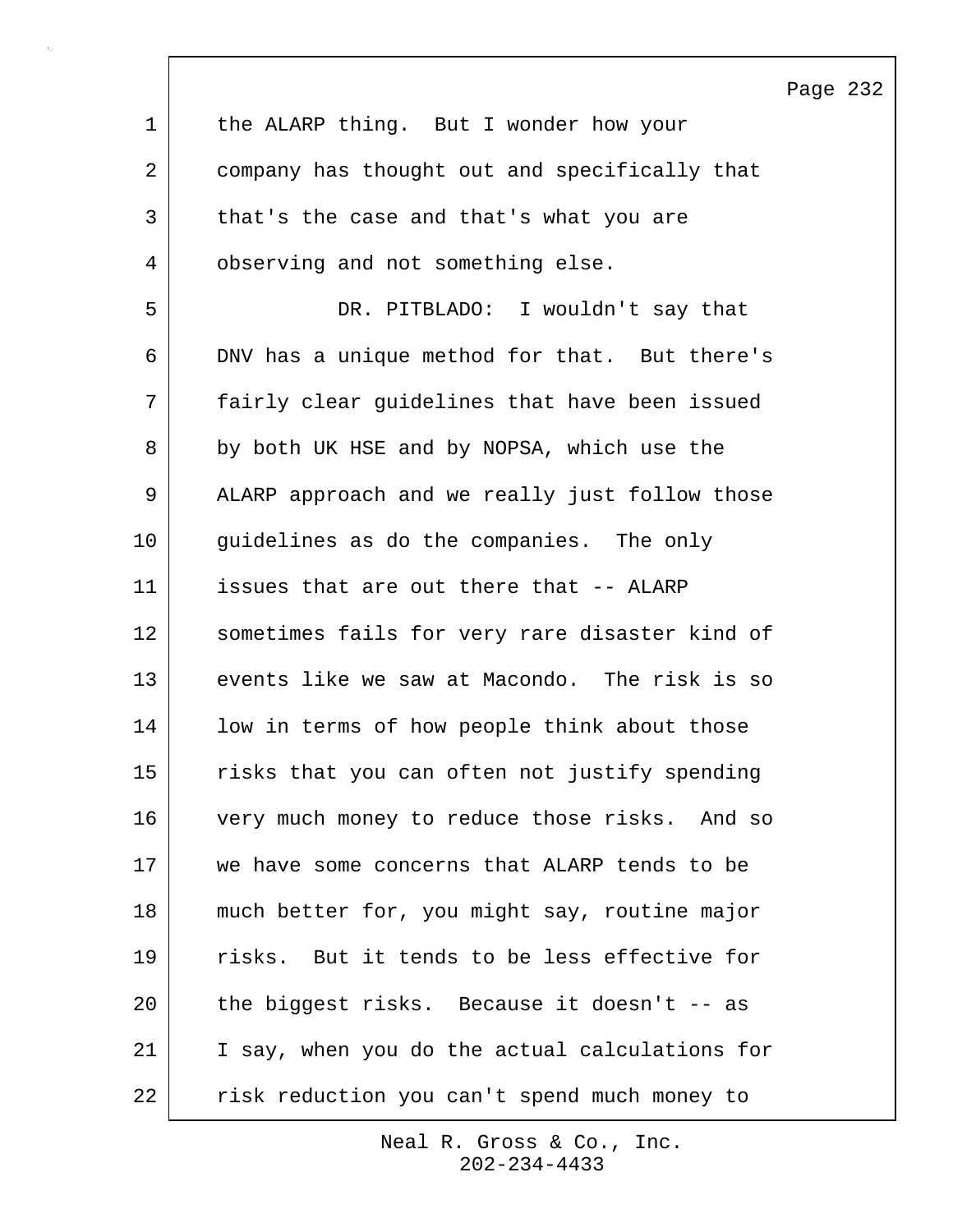Page 233 1 reduce a very rare risk. 2 MR. MOURE-ERASO: I understand. 3 I would like to ask Mr. Wark. 4 MR. WARK: Yes. Thank you, Mr. 5 Chairman. We have a number of questions here. 6 One that jumped out at me which I will be 7 addressing to Mr. Spackman is do drilling 8 contractors adopt different standards of 9 safety depending on the regulatory regime that 10 they're operating under. 11 MR. SPACKMAN: It's a challenging 12 question. Obviously, there are drilling 13 contractors that are going to be influenced by 14 the environment in which they operate to 15 either attain higher or lower standards than 16 they would normally wish to attain. The 17 requlator plays a role in challenging safety 18 to a higher level. And those regulators that 19 traditionally challenge safety at the highest 20 levels -- and I would identify PSA Norway was 21 one -- are going to probably achieve a higher 22 safety standard from the same drilling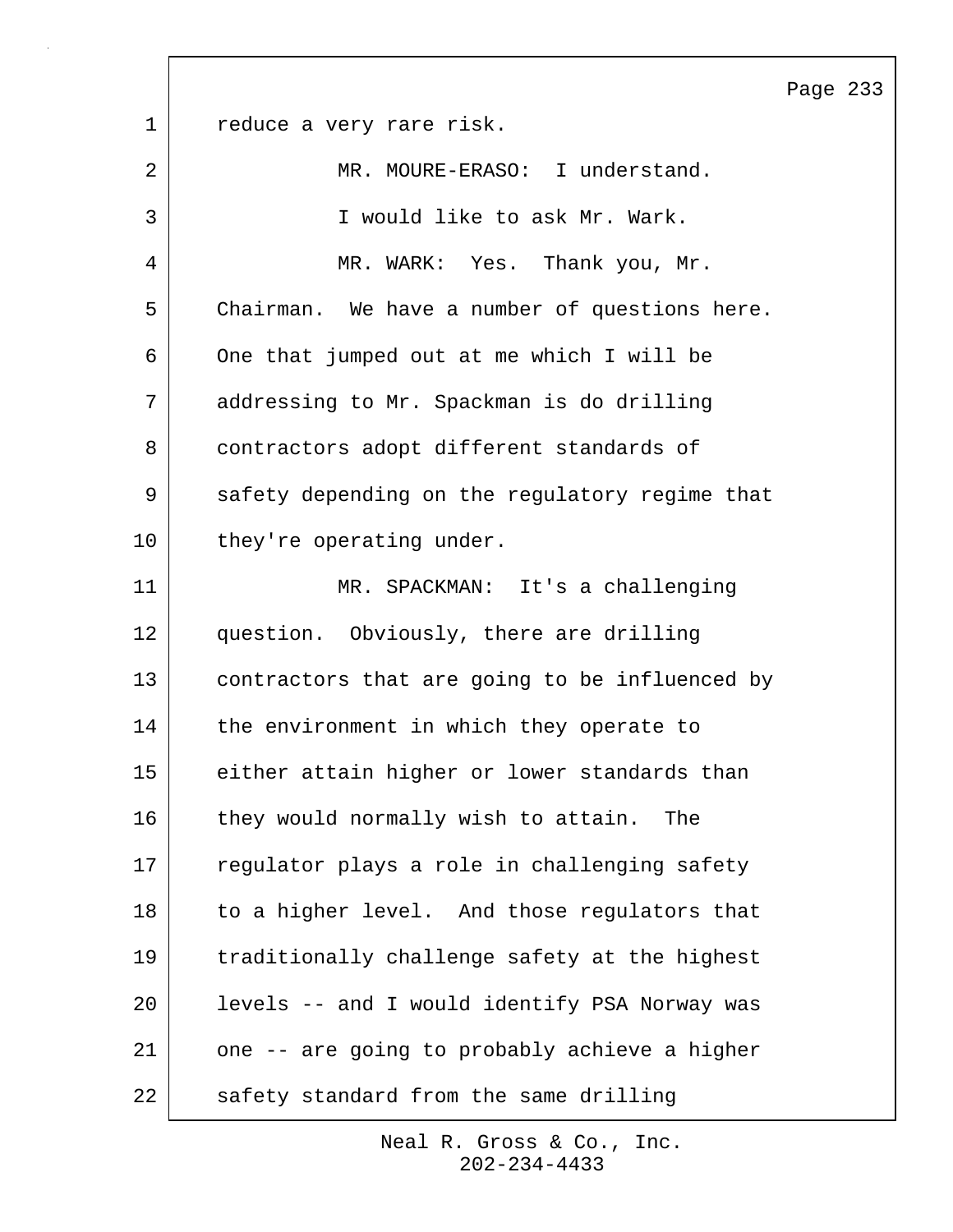|             |                                                | Page 234 |  |
|-------------|------------------------------------------------|----------|--|
| $\mathbf 1$ | contractor operating in that environment than  |          |  |
| 2           | they would where you might have an oil company |          |  |
| 3           | operator rushing to get things done in a       |          |  |
| 4           | unregulated environment.                       |          |  |
| 5           | MR. MOURE-ERASO: Thank you.                    |          |  |
| 6           | Mr. Wright?                                    |          |  |
| 7           | MR. WRIGHT: Thank you, Mr.                     |          |  |
| 8           | Chairman.                                      |          |  |
| 9           | Based upon the quantitative analysis           |          |  |
| 10          | that is done on the front end do I get a       |          |  |
| 11          | consensus of agreement from you that the       |          |  |
| 12          | Deepwater Horizon incident and the risk of the |          |  |
| 13          | blowout preventer not failing was assessed as  |          |  |
| 14          | a low risk? That is to say, that they had      |          |  |
| 15          | redundancy built into the blowout preventer,   |          |  |
| 16          | they had multiple systems, multiple checks and |          |  |
| 17          | balances and therefore, may not have rated     |          |  |
| 18          | that as a very high risk for that particular   |          |  |
| 19          | endeavor, even though they were in deepwater.  |          |  |
| 20          | So in the future if we have a safety case base |          |  |
| 21          | versus a performance -- or prescriptive base   |          |  |
| 22          | is it going to make any difference if people   |          |  |

 $\Gamma$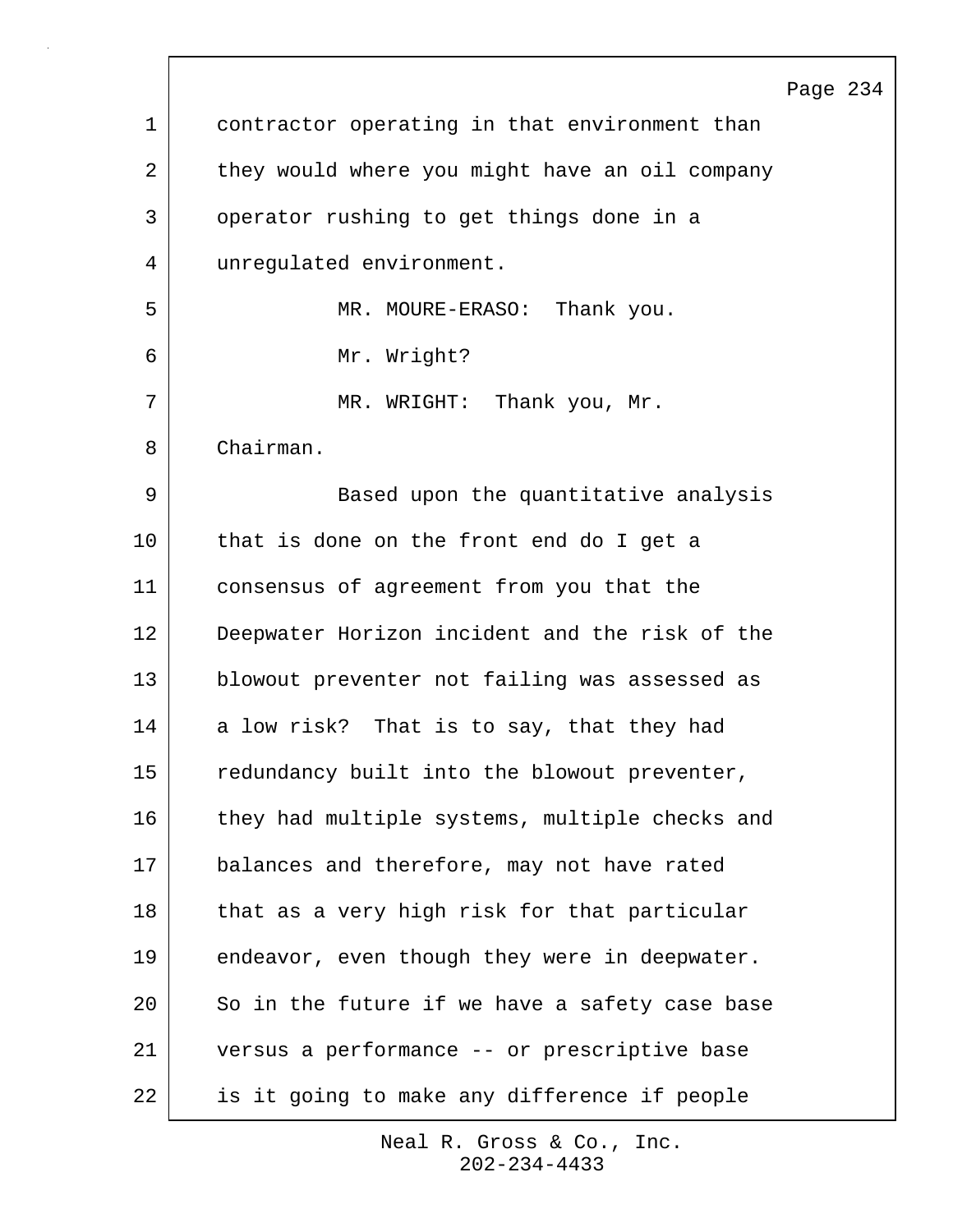|             |                                                | Page 235 |  |
|-------------|------------------------------------------------|----------|--|
| $\mathbf 1$ | don't assign the right quantitative value to   |          |  |
| 2           | those risks; i.e., they may not in fact do the |          |  |
| 3           | right assessment of that risk? You following   |          |  |
| 4           | me?                                            |          |  |
| 5           | DR. PITBLADO: Yes. Can I --                    |          |  |
| 6           | MR. WRIGHT: Please.                            |          |  |
| 7           | DR. PITBLADO: I think we had part              |          |  |
| 8           | of the answer to that from some of the         |          |  |
| 9           | speakers this morning, where, yes, you must    |          |  |
| 10          | make assumptions when you do a quantitative    |          |  |
| 11          | study. But what the regulators we heard from   |          |  |
| 12          | this morning said, they're now requiring a     |          |  |
| 13          | clear link between the design safety case and  |          |  |
| 14          | the operation's case so that those             |          |  |
| 15          | assumptions, in terms of effectiveness of      |          |  |
| 16          | devices, procedures working, that in reality   |          |  |
| 17          | during operations they actually happen that    |          |  |
| 18          | way. And perhaps, Shell might have a view      |          |  |
| 19          | with their safety case, how they make sure     |          |  |
| 20          | that the design assumptions get translated     |          |  |
| 21          | into operational reality.                      |          |  |
| 22          | MR. LEIMKUHLER: I think if you go              |          |  |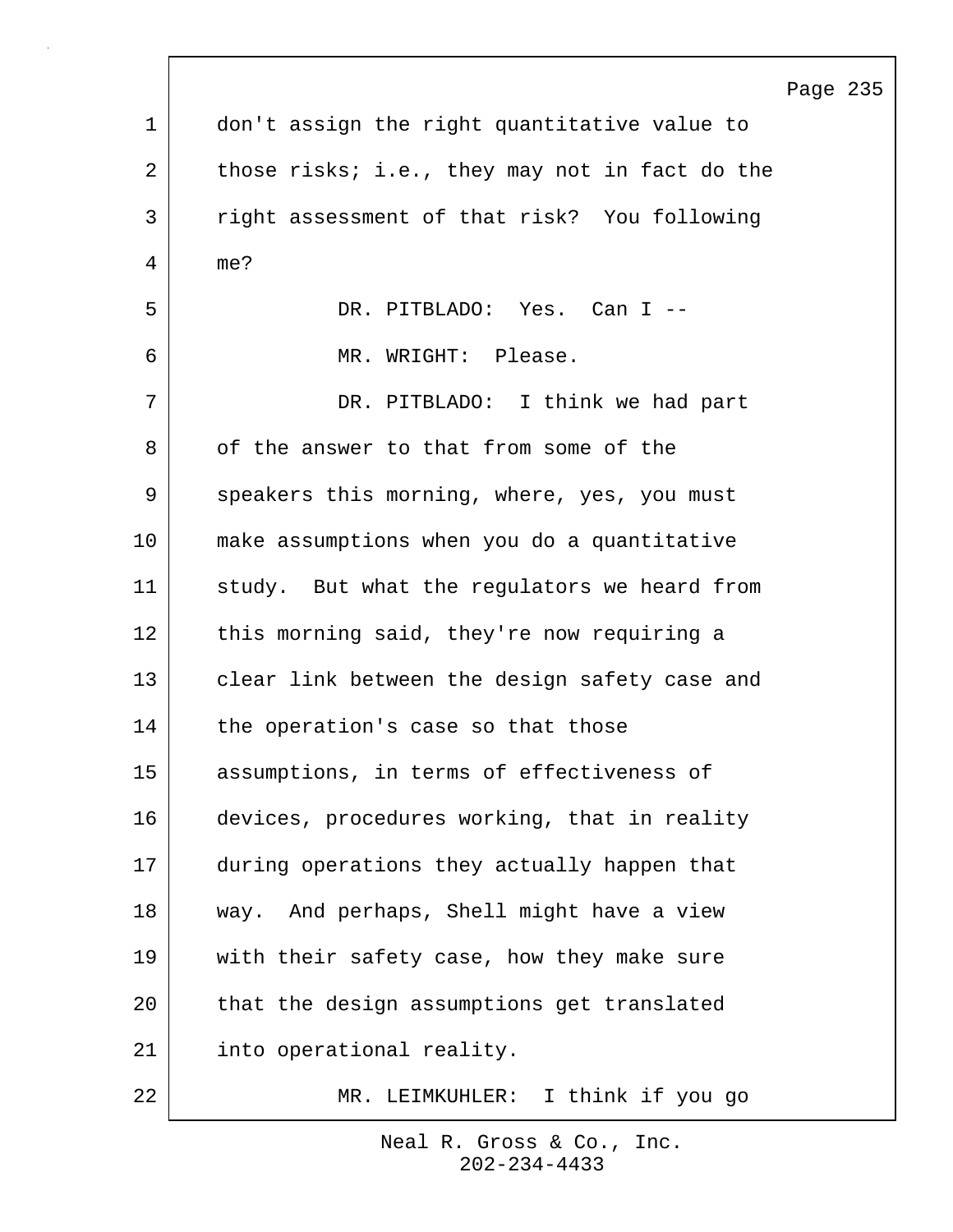Page 236 1 back and you take a look at this event here 2 and you relate back to the failure of the BOP 3 stack I just want to offer a note of caution. 4 The BOP stack is constantly being referred to 5 as having failed here. When the bottom line 6 is investigation's not completed. The 7 analysis of the stack is still ongoing. 8 Same theories that are out 9 | there that speculate the control system was 10 severed in the explosion and the stack worked 11 fine. It was the fact that the control system 12 was severed due to the explosion but hydraulic 13 power still remained. Thus, the auto-14 disconnect did not work. So it may have been 15 a compromise of control system and not the 16 stack itself. So we -- it's very tempting to 17 form early -- 18 MR. WRIGHT: I'm not jumping to any 19 conclusion. But I'm trying to make an 20 assessment with respect to whether or not when 21 you're doing your front-end analysis you're 22 actually addressing -- and my presumption is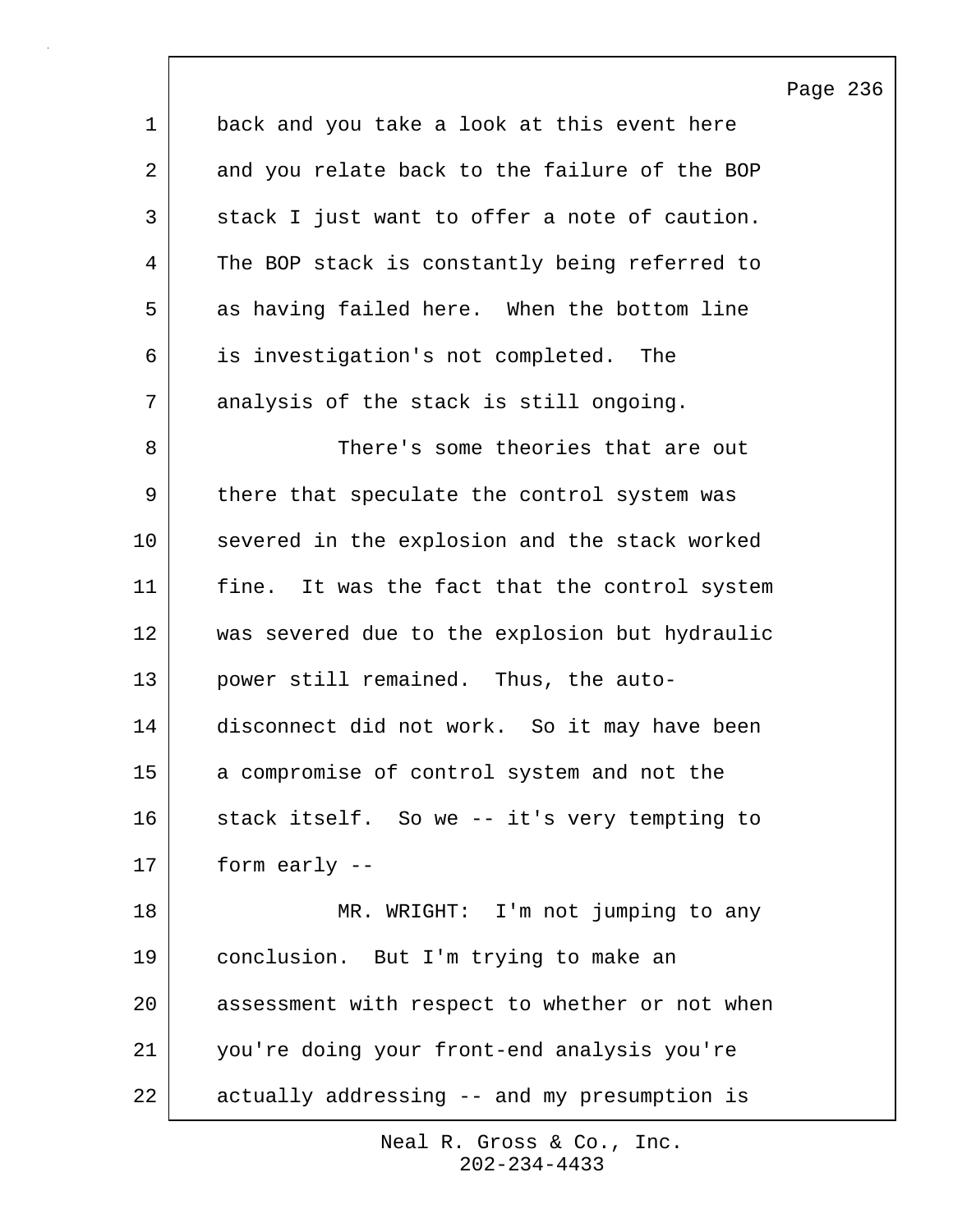|             | Page 237                                        |
|-------------|-------------------------------------------------|
| $\mathbf 1$ | that they $-$                                   |
| 2           | MR. LEIMKUHLER:<br>Okay.                        |
| 3           | MR. WRIGHT: -- didn't assign that a             |
| 4           | very high risk because of all the redundancy    |
| 5           | that had been built in. Granted, they had       |
| 6           | umbilical connections as opposed to acoustic    |
| 7           | signal connections so we'll never know since    |
| 8           | they didn't have acoustic is my understanding   |
| 9           | int his particular case. So they couldn't       |
| 10          | have sent a signal down to slam home one of     |
| 11          | the guillotines to stop the flow.               |
| 12          | MR. LEIMKUHLER: That's correct, as              |
| 13          | well. So to get back to your first question.    |
| 14          | MR. WRIGHT:<br>Yes.                             |
| 15          | MR. LEIMKUHLER: I think if you take             |
| 16          | a look at a safety case approach to design and  |
| 17          | operation and if you have that also, not in     |
| 18          | the case but also in your operational           |
| 19          | procedures and also your design so that you     |
| 20          | always have to have two viable barriers.<br>And |
| 21          | if your operational procedure states that if    |
| 22          | one of those barriers does not fail, does not   |

 $\sqrt{ }$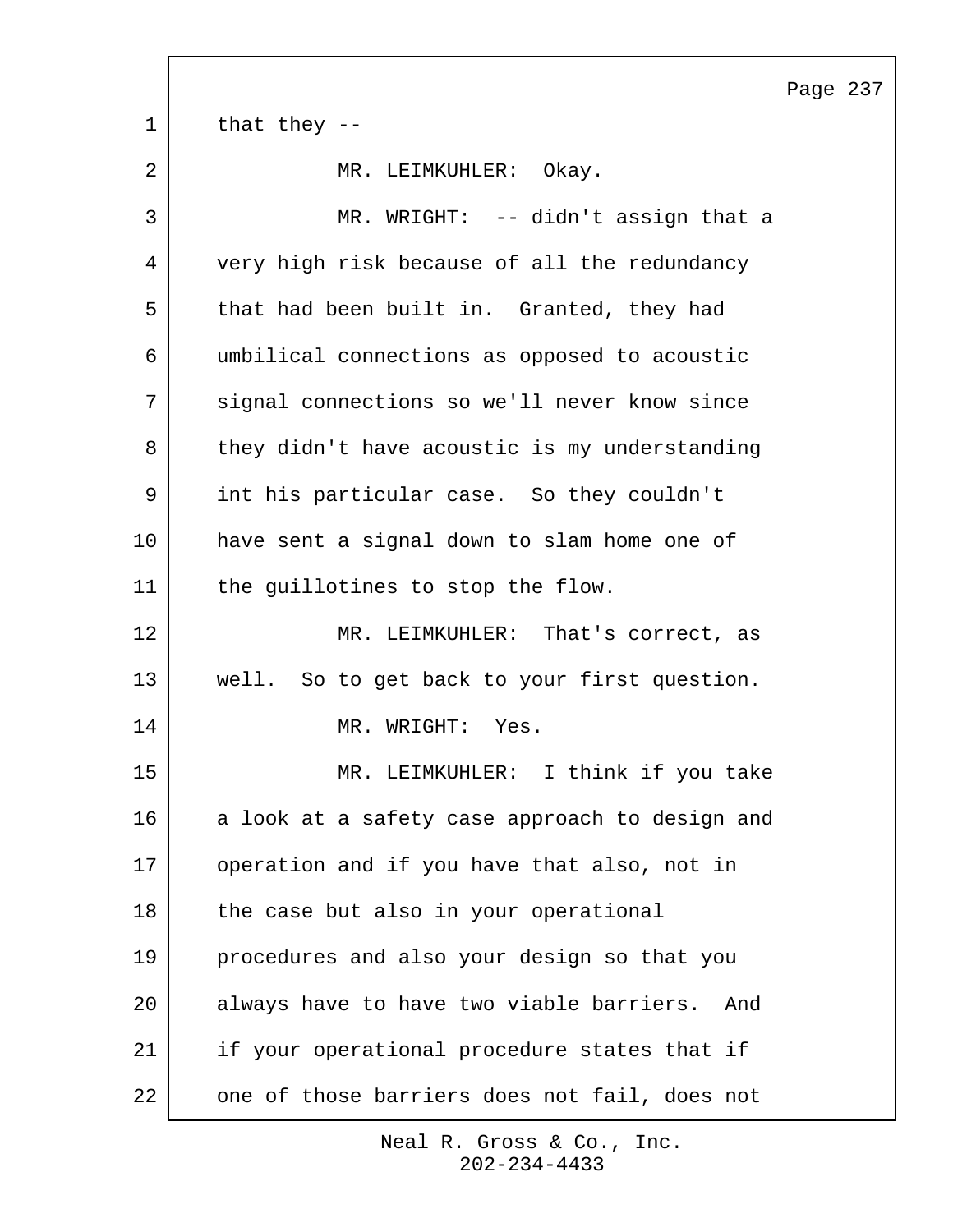Page 238 1 test properly you don't proceed until you 2 always have two. 3 So when you're drilling you're 4 always relying upon two barriers. Number one, 5 the hydrostatic control of the fluid and the 6 BOP stack itself. So is the BOP stack 7 | recognized as something that could fail? 8 Absolutely. So therefore, you always have to 9 have at least two viable barriers under a 10 safety case approach. And even -- it isn't 11 really a safety case approach, it's an 12 operational approach. You don't need to have 13 that -- you don't need to have a safety case 14 to always have that operational philosophy. 15 It just reinforces it. 16 MR. WRIGHT: Thank you. 17 MR. MOURE-ERASO: Thank you. 18 | So we move to the Investigative 19 Panel for questions. 20 MR. HOYLE: Well, I want to ask a 21 blended question between the morning panel and 22 our afternoon panel. And to say that safety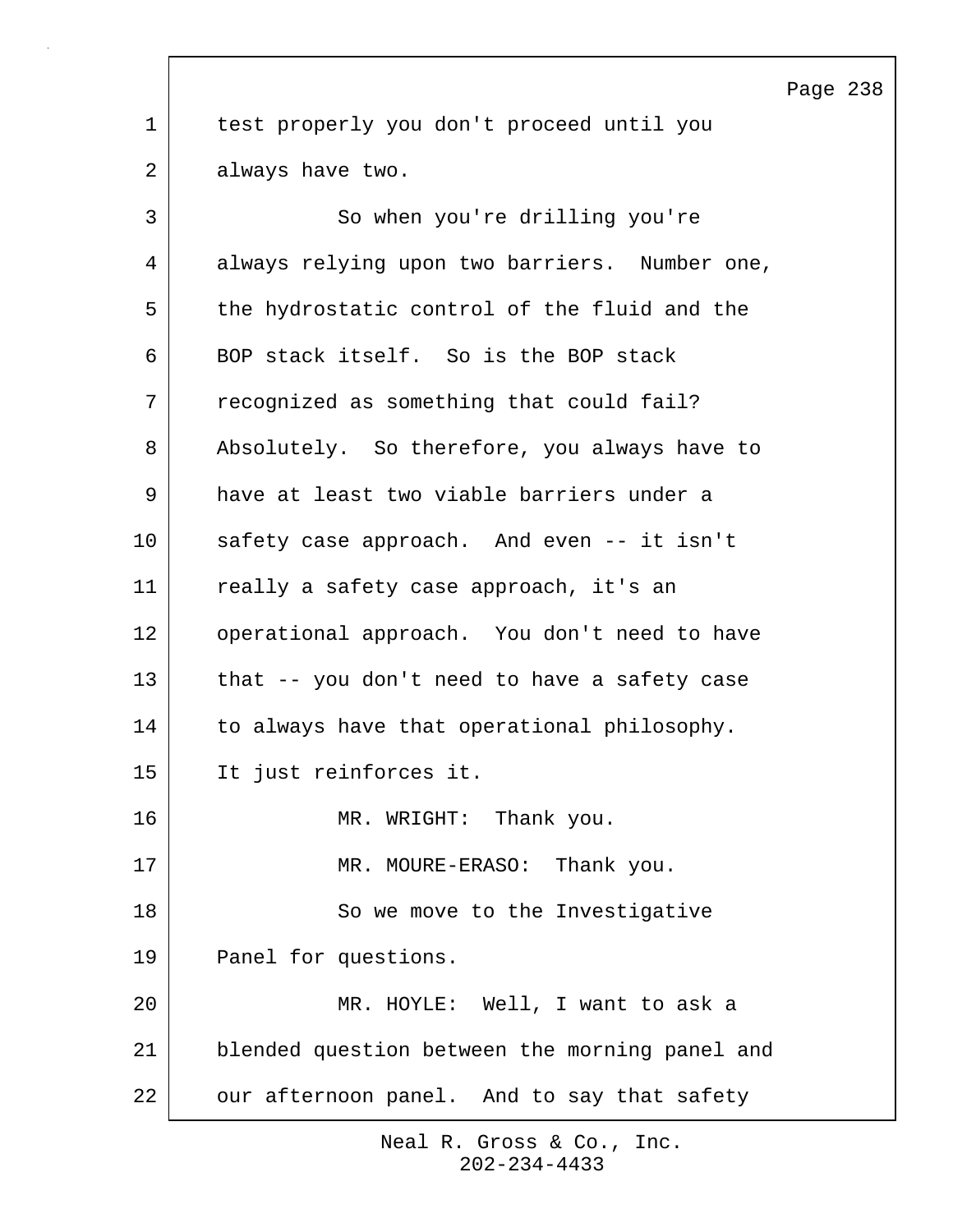|             |                                                | Page 239 |  |
|-------------|------------------------------------------------|----------|--|
| $\mathbf 1$ | case has been talked about but is of somewhat  |          |  |
| 2           | limited value without a competent regulator.   |          |  |
| 3           | This was the message from the morning. But a   |          |  |
| 4           | competent regulator requires highly skilled    |          |  |
| 5           | and experienced staff. That staff is           |          |  |
| 6           | expensive. Is the -- in your view is the oil   |          |  |
| 7           | industry supportive, desirous of a competent   |          |  |
| 8           | regulator and are you willing to help pay for  |          |  |
| 9           | a competent regulator?                         |          |  |
| 10          | MR. MILITO: This question's come up            |          |  |
| 11          | recently and we, along with several other      |          |  |
| 12          | trade associations, sent a letter to Congress  |          |  |
| 13          | requesting full appropriations for the BOEMRE  |          |  |
| 14          | so that they have the inspectors, the          |          |  |
| 15          | permitters, the folks who do the environmental |          |  |
| 16          | analysis so they have the funding to do all of |          |  |
| 17          | that work. But we also believe that the        |          |  |
| 18          | industry pays billions of dollars in           |          |  |
| 19          | royalties, rentals and bonus bids. And those   |          |  |
| 20          | monies to cover those expenses should come     |          |  |
| 21          | from those revenues, a float of the            |          |  |
| 22          | government. In 2009 and 2008 the industry      |          |  |

 $\sqrt{ }$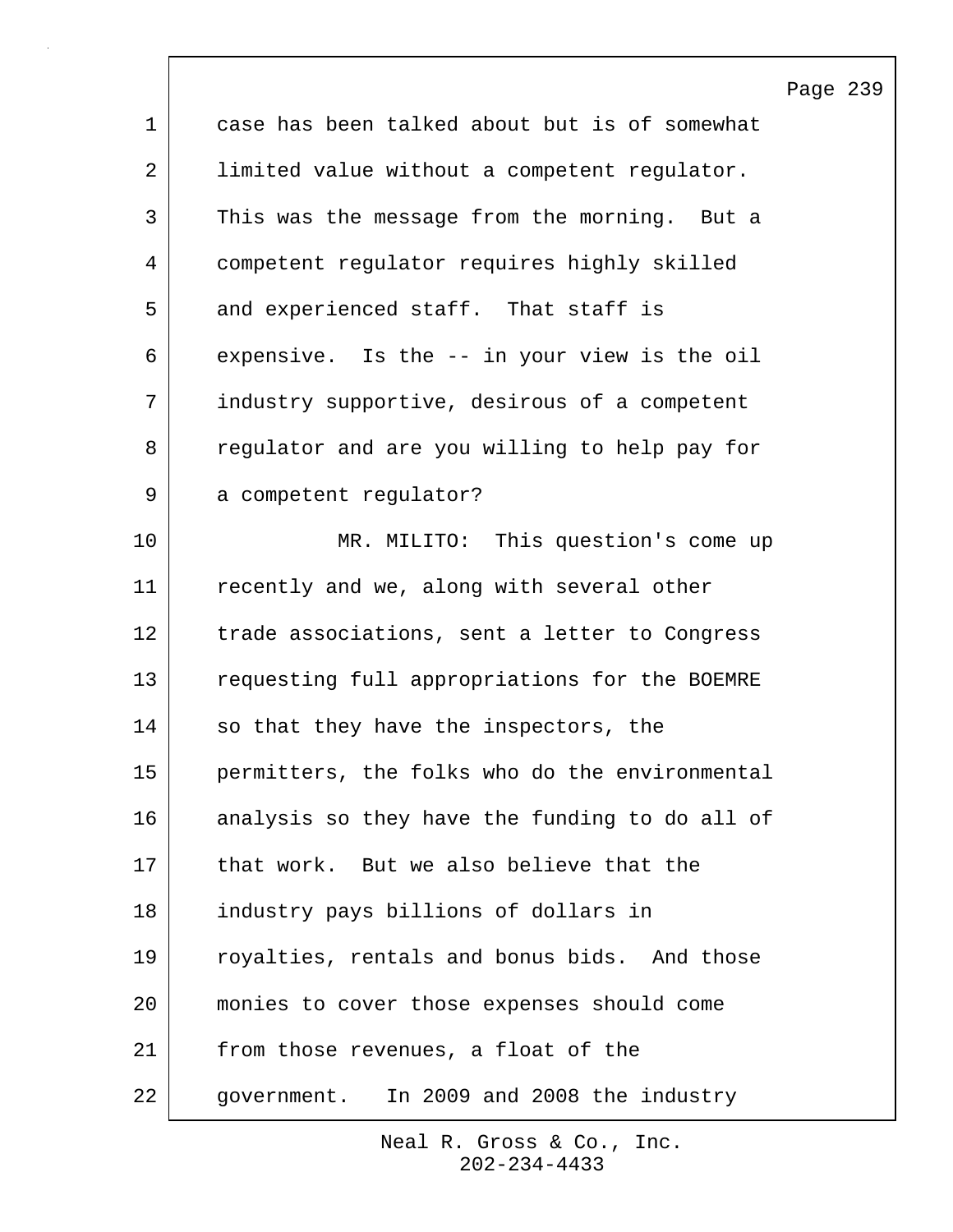|             |                                                | Page |
|-------------|------------------------------------------------|------|
| $\mathbf 1$ | paid over \$30 billion to the government in    |      |
| 2           | these types of revenues. So there's a          |      |
| 3           | sufficient flow coming in to the government to |      |
| 4           | cover those expenses.                          |      |
| 5           | MR. HOYLE: Anyone else?                        |      |
| 6           | MR. SPACKMAN: Yes. Alan Spackman,              |      |
| 7           | International Association of Drilling          |      |
| 8           | Contractors. With respect to those portions    |      |
| 9           | of what would be a hazards analysis under a    |      |
| 10          | safety case that are undertaken by the Coast   |      |
| 11          | Guard, we would note that the Coast Guard      |      |
| 12          | already has a user-fee system in place that is |      |
| 13          | supposed to recover its costs and that there   |      |
| 14          | might need to be an adjustment to that should  |      |
| 15          | the Coast Guard actually undertake hazards     |      |
| 16          | analysis under a safety case. But the system   |      |
| 17          | is already there.                              |      |
| 18          | DR. PITBLADO: And one other                    |      |
| 19          | comment, if I could make it. In the class      |      |
| 20          | societies, ABS, ourselves, are delegated       |      |
| 21          | regulators on some aspects of offshore safety, |      |
| 22          | particularly for floaters. And we have a       |      |

 $\sqrt{ }$ 

Page 240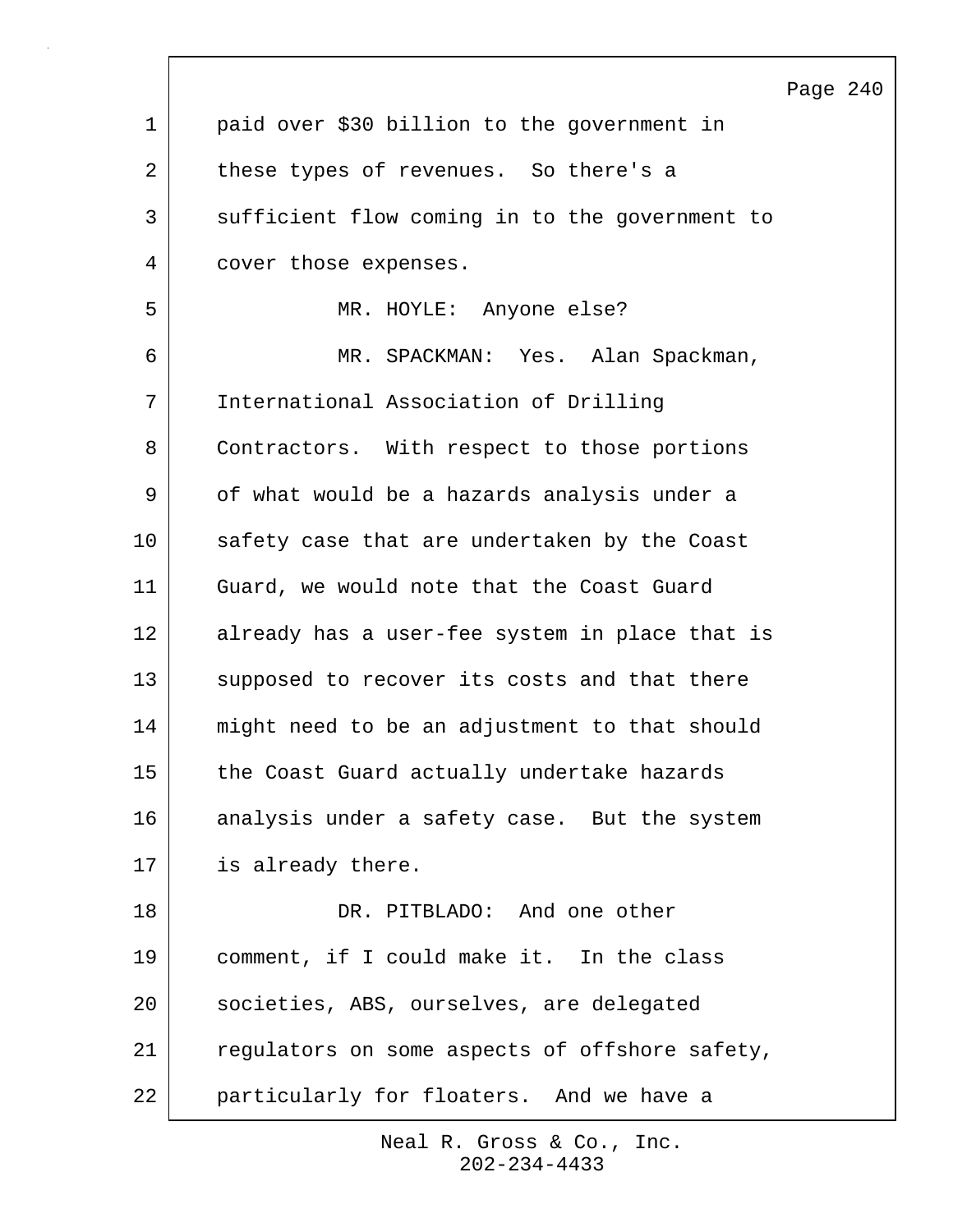|             |                                                | Page 241 |  |
|-------------|------------------------------------------------|----------|--|
| $\mathbf 1$ | normal commercial relationship with the oil    |          |  |
| 2           | companies. They pay for the services.<br>We    |          |  |
| 3           | have a competence requirement imposed on us.   |          |  |
| 4           | It's -- we don't choose to have a small number |          |  |
| 5           | of a large number of engineers. We -- in       |          |  |
| 6           | fact, it's specified by EMSA, the European     |          |  |
| 7           | Maritime Safety Authority. And that cascades   |          |  |
| 8           | all around the world, in terms of we have to   |          |  |
| 9           | have a certain number of competent engineers   |          |  |
| 10          | on board depending on the size of the fleet    |          |  |
| 11          | that we look after. And then that's paid for   |          |  |
| 12          | by the industry.                               |          |  |
| 13          | MR. LEIMKUHLER: To answer your                 |          |  |
| 14          | question I think not only do we want a         |          |  |
| 15          | competent operator, we have to have a          |          |  |
| 16          | competent operator. It's not a question of     |          |  |
| 17          | the fact that, Oh, we want some operator that  |          |  |
| 18          | we feel is going to be flexible or malleable.  |          |  |
| 19          | We don't want that. We want to have a          |          |  |
| 20          | competent operator. The funding for that       |          |  |
| 21          | needs to come, in our view, from all the       |          |  |
| 22          | revenue sources this industry generates,       |          |  |

 $\overline{\phantom{a}}$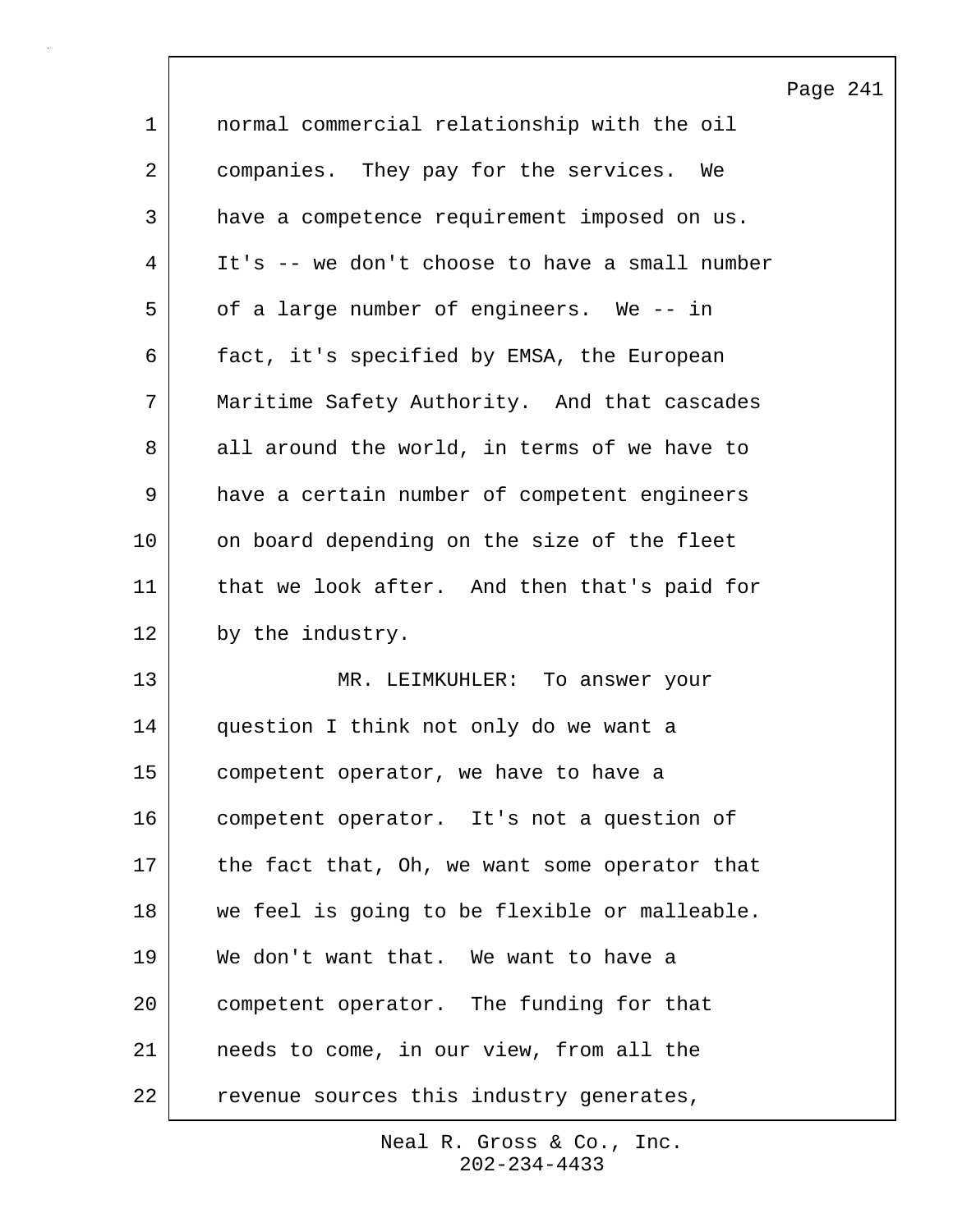|             |                                                | Page 242 |  |
|-------------|------------------------------------------------|----------|--|
| $\mathbf 1$ | through lease bonus payments, taxation and     |          |  |
| 2           | other revenues. The revenues are there. I      |          |  |
| 3           | think it's a question of appropriations.       |          |  |
| 4           | MR. HOLSTROM: My question is about             |          |  |
| 5           | the barrier analysis that is done in practice  |          |  |
| 6           | by your organizations and how you view that.   |          |  |
| 7           | In our reviewing of various documents related  |          |  |
| 8           | to barrier analysis one question that we have  |          |  |
| 9           | is are you implementing more modern notions of |          |  |
| 10          | defense and depth, layers of protection or     |          |  |
| 11          | safety instrumented systems that would look at |          |  |
| 12          | these layers or barriers and analyze how       |          |  |
| 13          | independent they are, how reliable they are,   |          |  |
| 14          | how are they tested and to ensure that when    |          |  |
| 15          | you're testing barriers you're not testing --  |          |  |
| 16          | while there may be several barriers in place,  |          |  |
| 17          | you're only testing one barrier, we'll say,    |          |  |
| 18          | with a pressure test like a negative or        |          |  |
| 19          | positive pressure test.                        |          |  |
| 20          | Do you implement standards like                |          |  |
| 21          | safety instrument systems, which is both an    |          |  |
| 22          | international standard, as well as a U.S.      |          |  |

 $\overline{\phantom{a}}$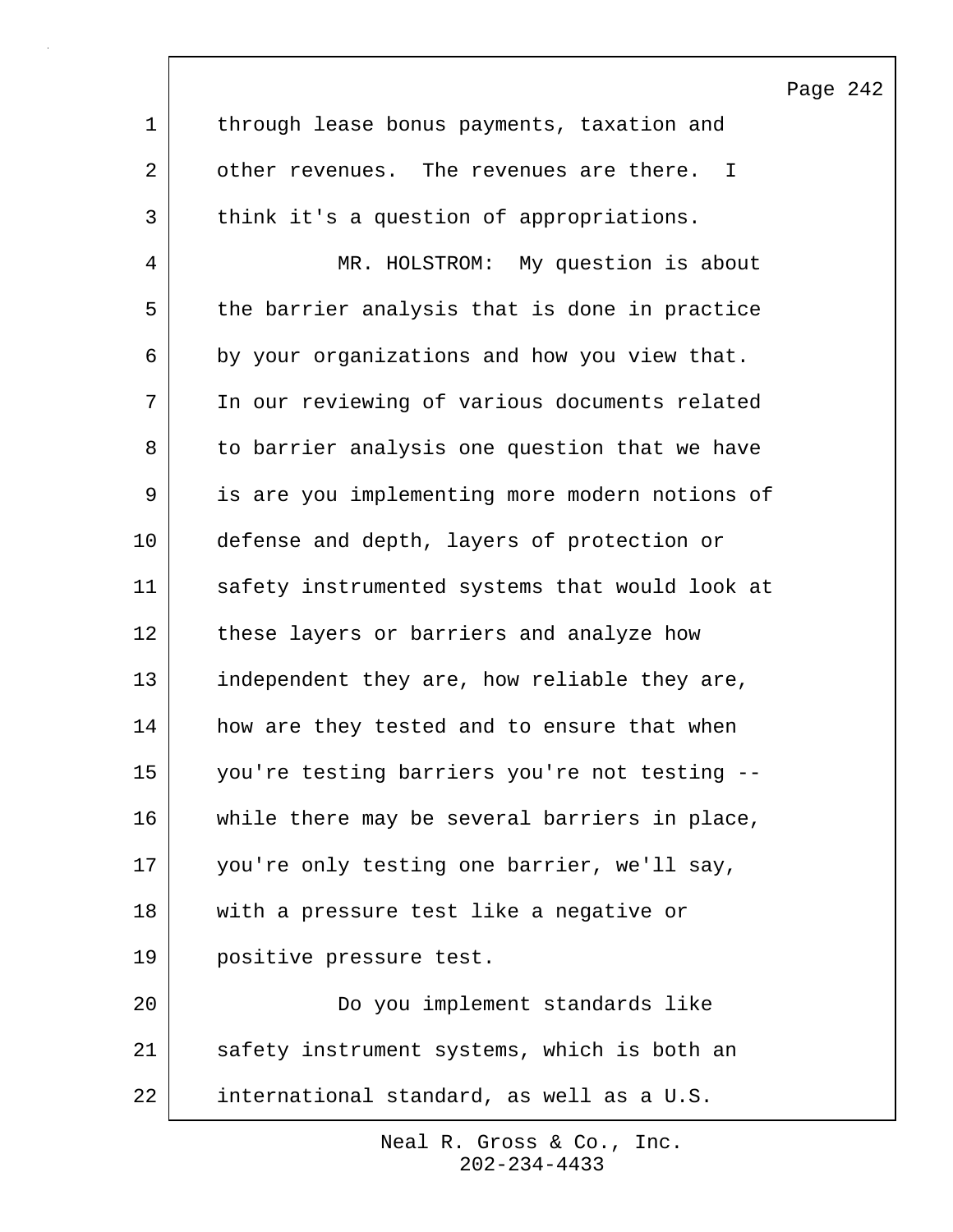|             |                                                  | Page 243 |  |
|-------------|--------------------------------------------------|----------|--|
| $\mathbf 1$ | standard, ISA 84, which I understand is          |          |  |
| 2           | somewhat different than API $14(c)$ , I believe? |          |  |
| 3           | And do you implement things like layers of       |          |  |
| 4           | protection and defense in depth where those      |          |  |
| 5           | barriers are actually evaluated, in terms of     |          |  |
| 6           | their reliability, in terms of percentage,       |          |  |
| 7           | even a quantitative analysis?                    |          |  |
| 8           | MR. LEIMKUHLER: When you construct               |          |  |
| 9           | and HSE case and you develop your Bowties to     |          |  |
| 10          | manage the top hazards and you're relying upon   |          |  |
| 11          | defined barriers and controls by definition in   |          |  |
| 12          | the case you have to verify those barriers       |          |  |
| 13          | have integrity and audit process and             |          |  |
| 14          | certification of the barrier means you must      |          |  |
| 15          | describe how you're going to actually verify     |          |  |
| 16          | that. Not only that, they have to be             |          |  |
| 17          | independent. So I can't just put the same        |          |  |
| 18          | barrier in twice and call that two independent   |          |  |
| 19          | barriers. So you need to be distinct,            |          |  |
| 20          | independent in your audit process and also, to   |          |  |
| 21          | build even classified as a barrier you have to   |          |  |
| 22          | have means of verification and they have to be   |          |  |

 $\lceil$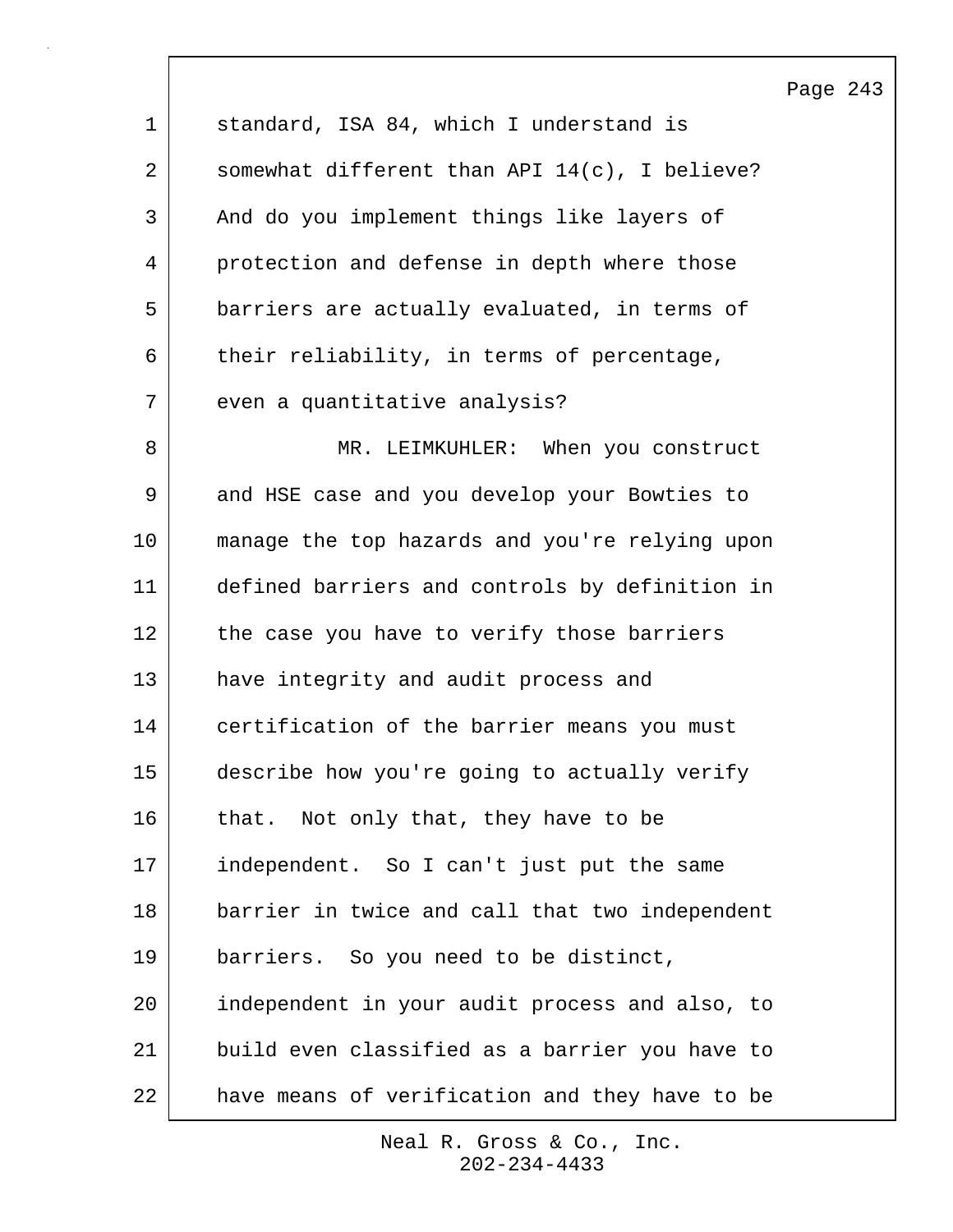|             |                                                | Pa |
|-------------|------------------------------------------------|----|
| $\mathbf 1$ | tested on that actual barrier, not testing a   |    |
| 2           | series of barriers and calling them all good.  |    |
| 3           | DR. PITBLADO: I'd just add it is               |    |
| 4           | perhaps -- the Bowtie is a petty new           |    |
| 5           | technique. It doesn't have the history that    |    |
| 6           | some other techniques do. And there isn't an   |    |
| 7           | international standard yet for how to do it    |    |
| 8           | that address some of the issues you've raised. |    |
| 9           | So I think it's an area where that technique   |    |
| 10          | will improve over the next few years. But      |    |
| 11          | there are potential weaknesses that you've     |    |
| 12          | just raised.                                   |    |
| 13          | MR. MILITO: And one thing I'd like             |    |
| 14          | to add is one of the recommendations that came |    |
| 15          | out of the joint industry task forces is to    |    |
| 16          | look at well design. And API is now -- has a   |    |
| 17          | committee that's working on a recommended      |    |
| 18          | practice for well design. And there's a        |    |
| 19          | separate chapter on barriers, barrier          |    |
| 20          | philosophy, how you plan for the, how you      |    |
| 21          | verify and accept them. So it's being          |    |
| 22          | developed and we expect this standard to be    |    |

 $\sqrt{ }$ 

202-234-4433 Neal R. Gross & Co., Inc.

## age 244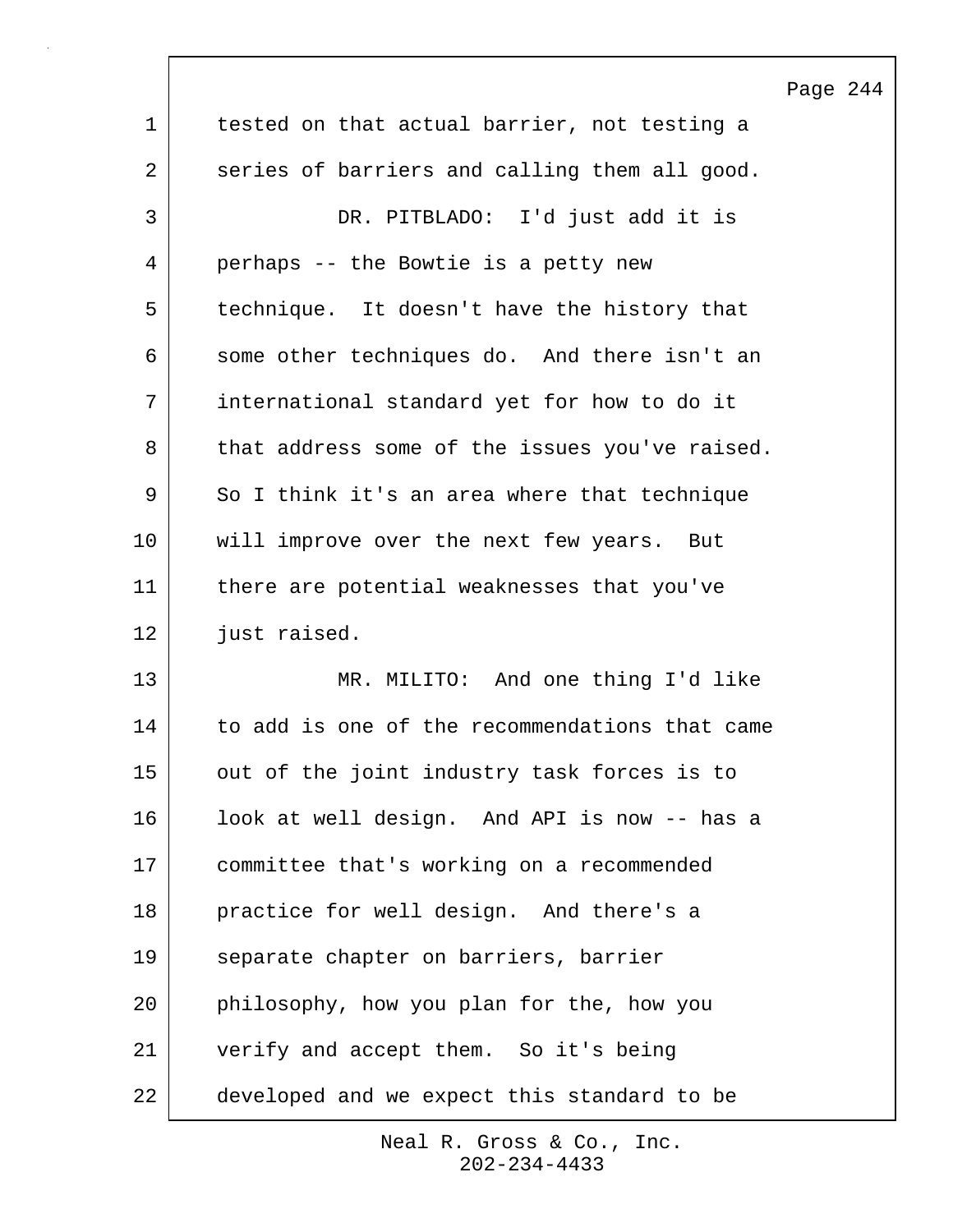|             |                                                | Page 245 |  |
|-------------|------------------------------------------------|----------|--|
| $\mathbf 1$ | done in the first quarter of 2011. And         |          |  |
| 2           | hopefully, it will something that will be      |          |  |
| 3           | utilized by all of industry.                   |          |  |
| 4           | And it doesn't tell you how to drill           |          |  |
| 5           | a well. I think Joe will let you know that     |          |  |
| 6           | everybody has different ways of drilling wells |          |  |
| 7           | effectively so that they have strong           |          |  |
| 8           | integrity. But what it does do is provide      |          |  |
| 9           | kind of an outline of things to consider to    |          |  |
| 10          | make sure you're hitting all the points and    |          |  |
| 11          | you do have ultimately strong integrity within |          |  |
| 12          | the well.                                      |          |  |
| 13          | MR. TILLEMA: I have a question                 |          |  |
| 14          | similar to Don's, but more looking for some    |          |  |
| 15          | insight in the risk assessments and the risk   |          |  |
| 16          | tolerance being used with these safety cases.  |          |  |
| 17          | For those of you who have done a safety case   |          |  |
| 18          | have you found that by doing a safety case and |          |  |
| 19          | the risk assessment that a drilling rig needs  |          |  |
| 20          | a safety instrumented system?                  |          |  |
| 21          | MR. LEIMKUHLER: A safety                       |          |  |
| 22          | instrumentation?                               |          |  |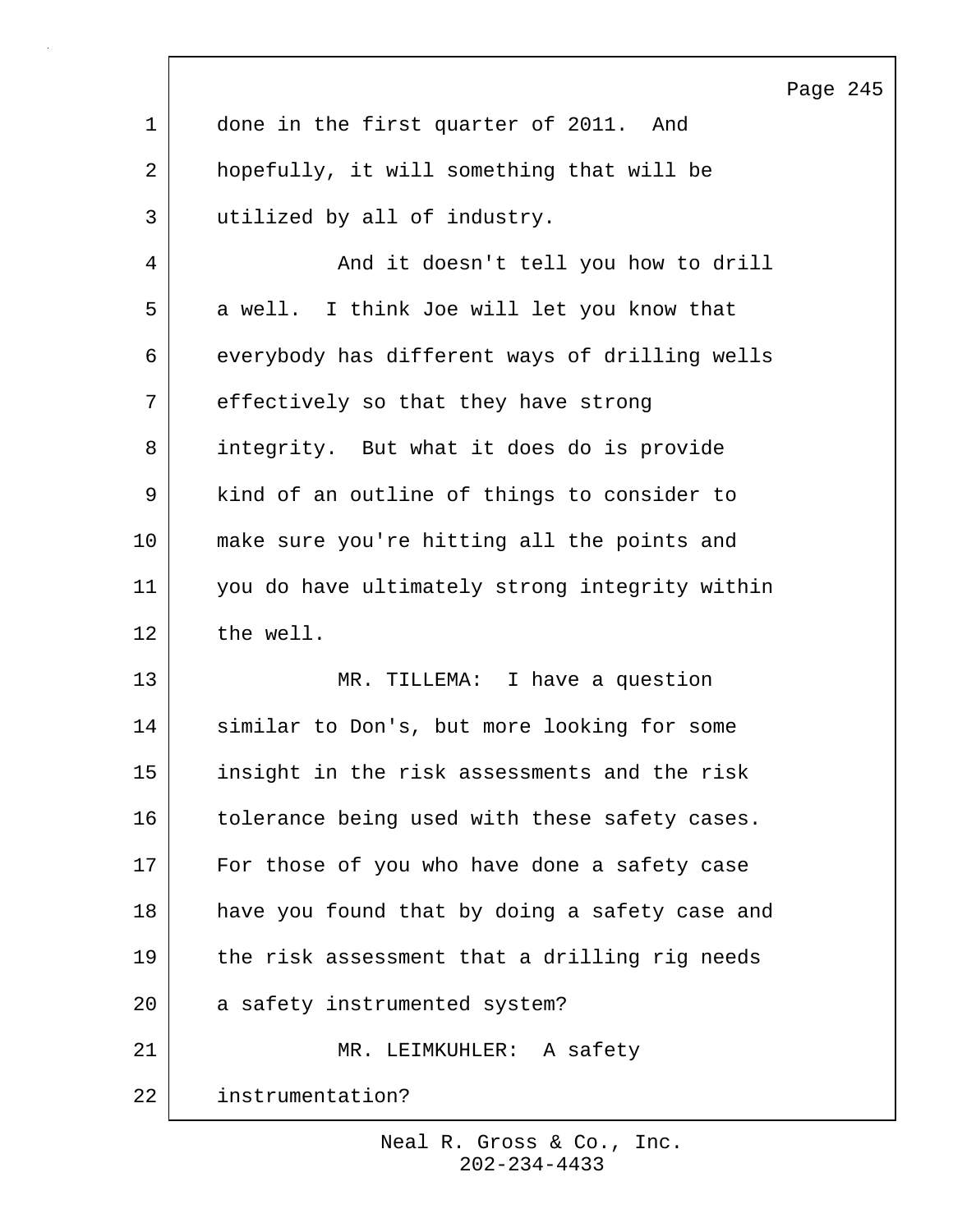|             |                                                | Page 246 |  |
|-------------|------------------------------------------------|----------|--|
| $\mathbf 1$ | MR. TILLEMA: Safety instrumented               |          |  |
| 2           | system.                                        |          |  |
| 3           | MR. LEIMKUHLER: Can you give me                |          |  |
| 4           | more definition?                               |          |  |
| 5           | MR. TILLEMA: Well, $I$ -- that's               |          |  |
| 6           | probably answered my question.                 |          |  |
| 7           | DR. PITBLADO: Well -- and I don't              |          |  |
| 8           | think that's being too fair. But what -- when  |          |  |
| 9           | we do a risk assessment -- and, for example,   |          |  |
| 10          | let's say you're talking about a typical area  |          |  |
| 11          | where you might have a SIL, which is a gas     |          |  |
| 12          | detection and ESD shutdown system. You would   |          |  |
| 13          | do the risk assessment.                        |          |  |
| 14          | And if you find a release event                |          |  |
| 15          | which is very serious risk and you have to     |          |  |
| 16          | allow for a certain probability your ESD       |          |  |
| 17          | system doesn't work -- and that may be a major |          |  |
| 18          | part of your risk, that it doesn't work -- and |          |  |
| 19          | then the SIL system would be part of your      |          |  |
| 20          | response, we can improve the reliability of    |          |  |
| 21          | the ESD system by a factor of five, factor of  |          |  |
| 22          | ten by using the SIL system. And that would    |          |  |

Г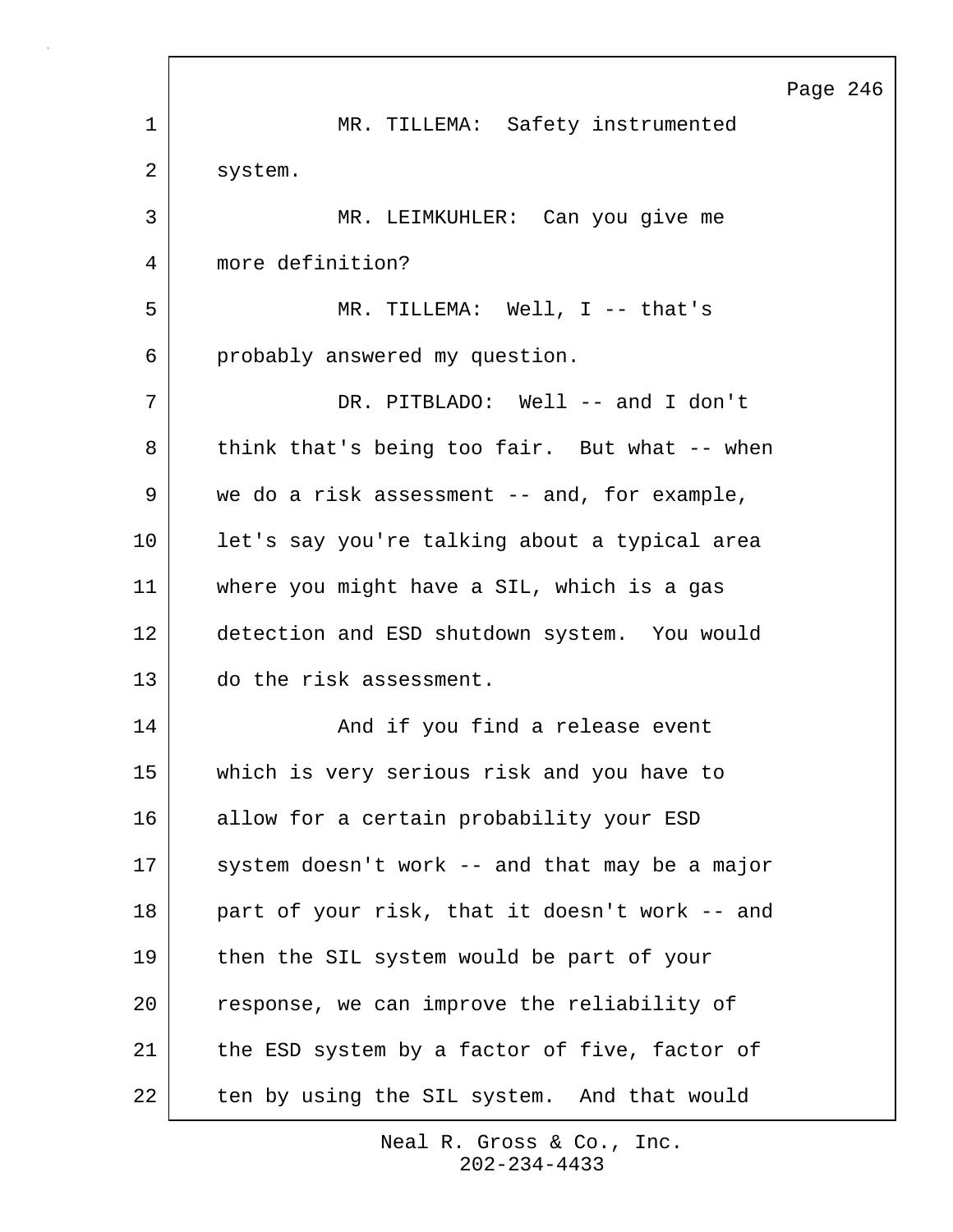Page 247 1 **c** reduce the risk. 2 So I think proper safety cases with 3 quantitative analysis and certainly, the kind 4 which we do for the Zed 13 standard would 5 often find a need for an instrumented safety 6 | system, particularly on ESD systems, gas 7 detection systems, yes. 8 MR. TILLEMA: And so you have seen 9 | safety instrumented systems implemented on 10 drilling rigs? 11 DR. PITBLADO: I can't answer that 12 for drilling rigs. I know for production 13 facilities, yes. 14 | MR. TILLEMA: All right. Thank you. 15 MR. LEIMKUHLER: So the 16 instrumentation system that we deploy offshore 17 consists of what's known as a real-time 18 operation center where we monitor all of the 19 key critical parameters of the drilling 20 process itself. But we leave the automation 21 of the shut down and the actually physical 22 control of the process offshore on site. We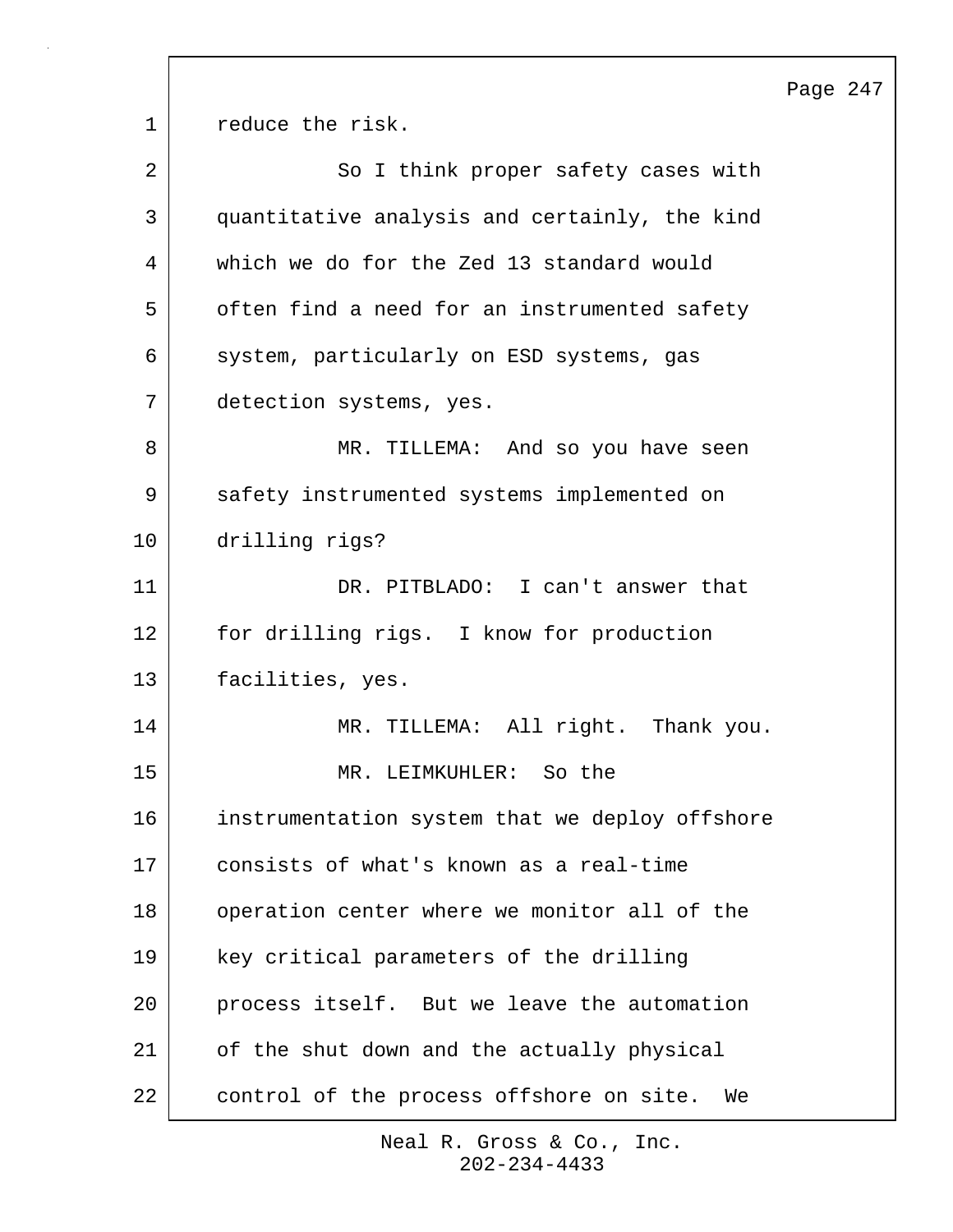Page 248 1 don't transfer that authority to the 2 | monitoring systems onshore. 3 I found those systems to be 4 extremely valuable because what they now -- 5 what they enable you to do is in the event you 6 have something you didn't expect in your 7 drilling process you can actually have real-8 time monitoring of all your key parameters so 9 it enables you to do a very, very real-time 10 | analysis. So you get the fastest recovery and 11 you get away from a trouble event so it 12 doesn't escalate. 13 MR. TILLEMA: Thanks. 14 DR. MacKENZIE: My question actually 15 | stems from the presentation by Mr. Pitblado, 16 but I welcome any of the panelists to answer 17 it. 18 I was interested in how you 19 mentioned the issues of -- the technical human 20 organizational issues and how human 21 organizational needs to be addressed more 22 often.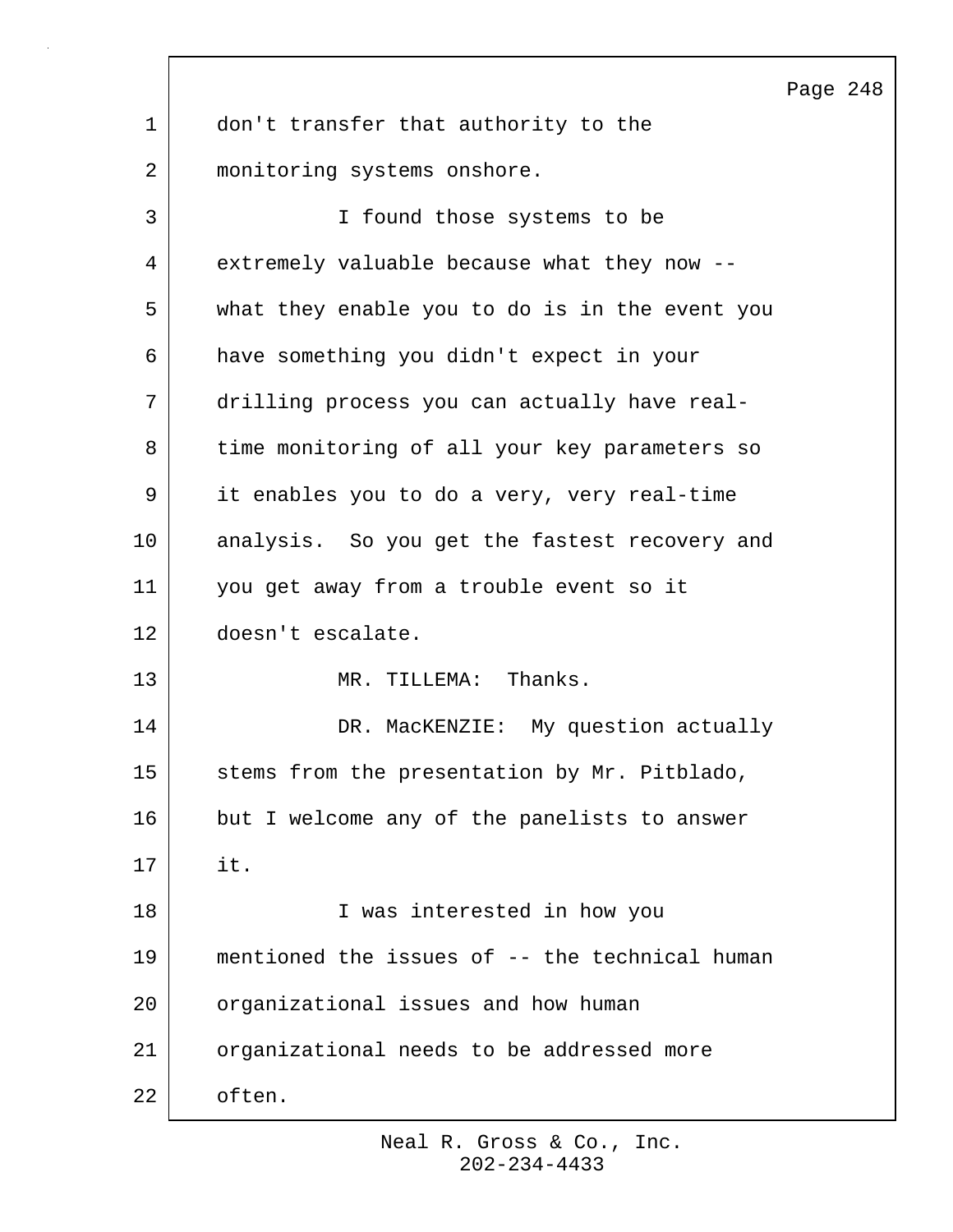|                |                                               | Page 249 |  |
|----------------|-----------------------------------------------|----------|--|
| $\mathbf{1}$   | And I was just curious. In a                  |          |  |
| $\overline{a}$ | comparison between the safety case regime and |          |  |
| 3              | a more prescriptive regime that we have here  |          |  |
| 4              | in the states, do you feel that the safety    |          |  |
| 5              | case approach deals with the human            |          |  |
| 6              | organizational issues in a manner that's      |          |  |
| 7              | different and/or better than what's happening |          |  |
| 8              | here?                                         |          |  |
| 9              | DR. PITBLADO: I would say that                |          |  |
| 10             | addressing the human and organizational       |          |  |
| 11             | element is not yet a completely solved        |          |  |
| 12             | problem. Okay? And there's some very able     |          |  |
| 13             | people here in the U.S., both on the east and |          |  |
| 14             | the west coast in academia who have some very |          |  |
| 15             | useful ideas. We heard from the previous      |          |  |
| 16             | speaker about some ideas from Berkeley which  |          |  |
| 17             | are good. They fit, we think, fairly well     |          |  |
| 18             | into risk assessments. And then the risk      |          |  |
| 19             | assessments flow into the controls. And then  |          |  |
| 20             | after that you monitor the condition.         |          |  |
| 21             | So it does, we think, fit into the            |          |  |
| 22             | context. I'm not sure if safety case is       |          |  |

 $\lceil$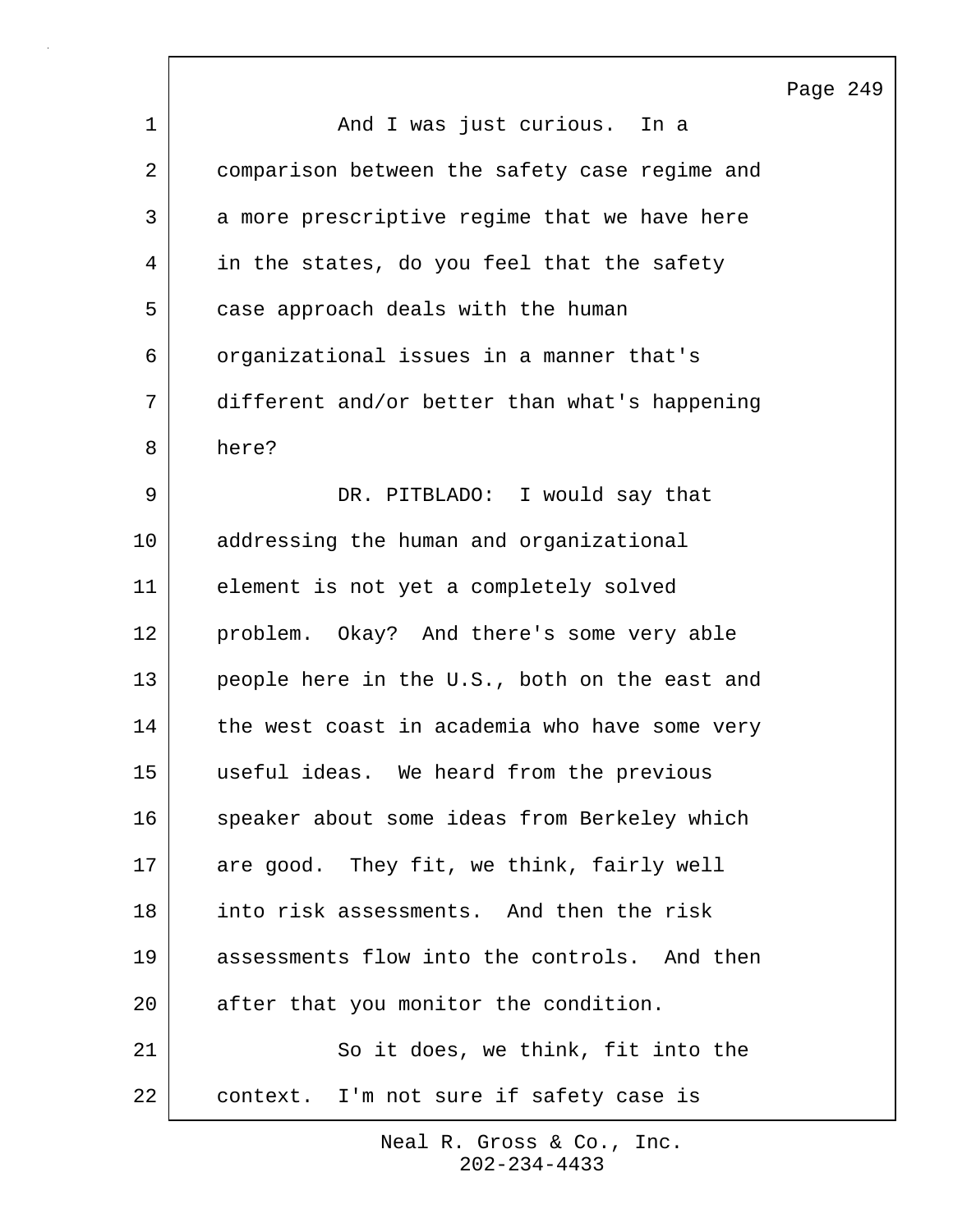Page 250 1 | inherently better than prescription on that. 2 But it's not obvious to me actually where 3 prescription would incorporate organizational 4 issues the way the prescriptive rules are 5 written currently. And at least you can get 6 it into the risk assessment. 7 | DR. MacKENZIE: Thank you. 8 MR. MOURE-ERASO: So we move to a 9 | second round here of the Board members. 10 | We'll start with Mr. Wright. 11 MR. WRIGHT: I have no further 12 questions. 13 MR. MOURE-ERASO: Okay. 14 MR. WRIGHT: Thank you. 15 MR. MOURE-ERASO: I don't have 16 | questions myself, either. 17 Does anybody on this side of the 18 table? 19 MR. BRESLAND: Yes. Yes. 20 I'm just following up on a comment 21 | that Dr. Pitblado made. And I -- it's been 22 kind of gnawing at me ever since you said it.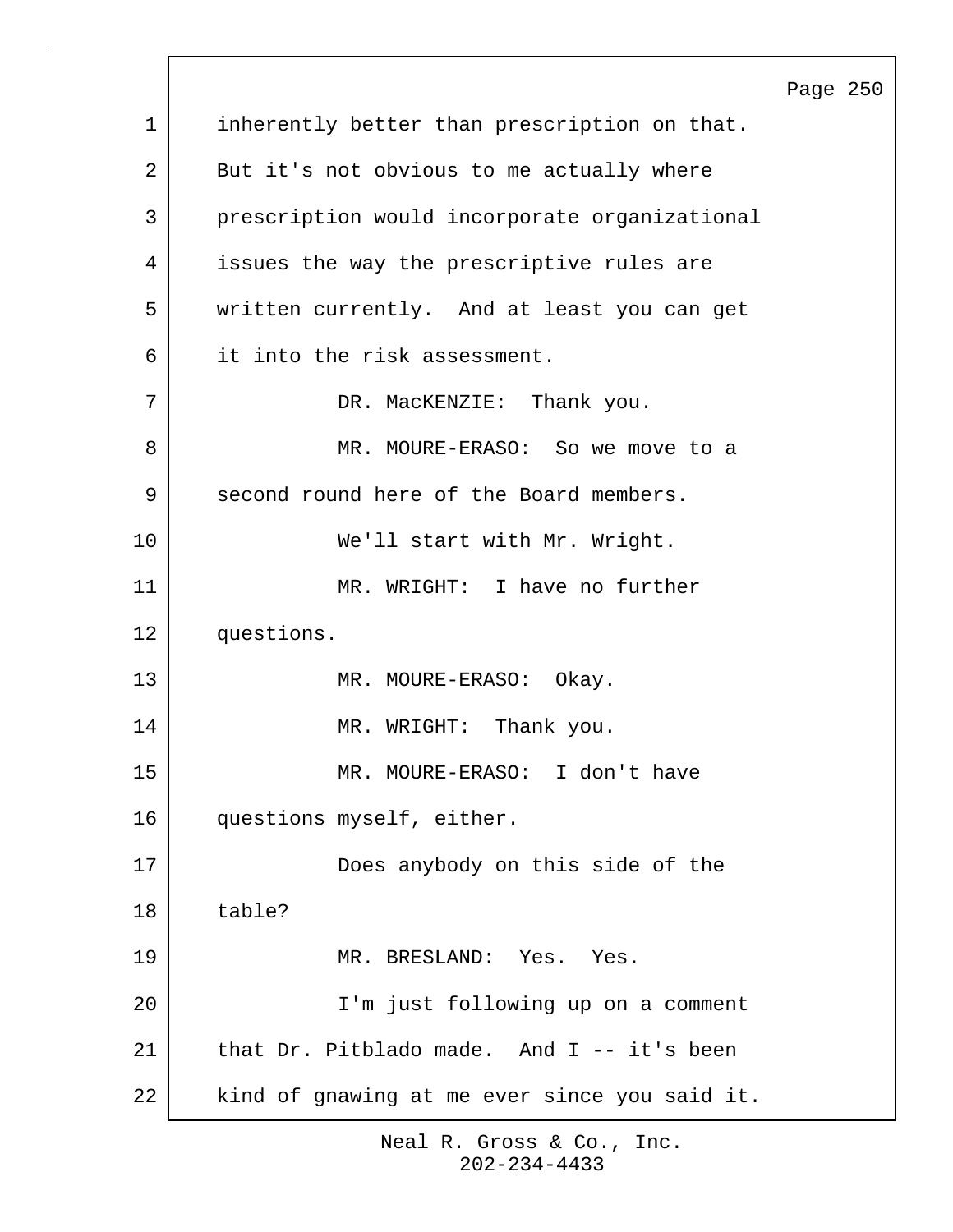|             |                                                 | Page 251 |  |
|-------------|-------------------------------------------------|----------|--|
| $\mathbf 1$ | And I just want to see if I understand what     |          |  |
| 2           | you meant. You said that, you know, in          |          |  |
| 3           | developing the safety strategy for a major      |          |  |
| 4           | accident there are some accidents that are so   |          |  |
| 5           | rare that it's very hard to figure out exactly  |          |  |
| 6           | what you'd do to prevent them. But it would     |          |  |
| 7           | seem to me that the accident that we are        |          |  |
| 8           | investigating in the Gulf is really pretty      |          |  |
| 9           | straightforward in terms of -- you know,        |          |  |
| 10          | that's really what you want to prevent is an    |          |  |
| 11          | explosion and a huge release of oil. Is that    |          |  |
| 12          | what you meant? Or were $--$ is there something |          |  |
| 13          | else --                                         |          |  |
| 14          | DR. PITBLADO:<br>No.                            |          |  |
| 15          | $MR$ .<br>BRESLAND: $--$ that I didn't $--$     |          |  |
| 16          | DR. PITBLADO: I didn't mean that if             |          |  |
| 17          | that's how I interpreted. What I was saying     |          |  |
| 18          | is that some of these major catastrophic        |          |  |
| 19          | events are predicted to be so rare that         |          |  |
| 20          | although you can envisage a solution you can't  |          |  |
| 21          | justify spending that extra money because you   |          |  |
| 22          | already believe the systems you've got in       |          |  |

 $\mathsf{l}$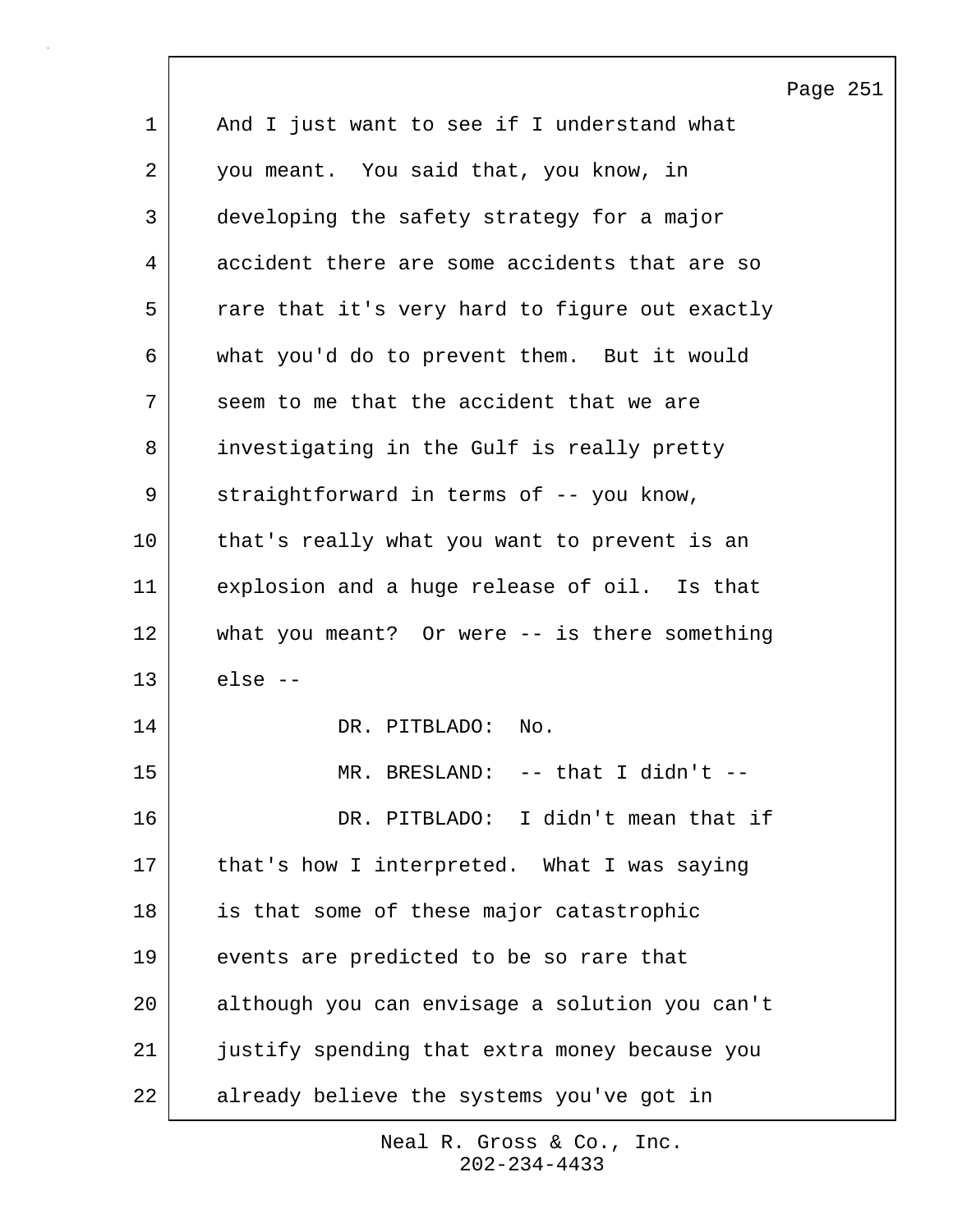Page 252 1 place today are ALARP. And that's the 2 problem, that sometimes with the ALARP 3 standard people can't justify spending extra 4 money to put in good solutions which they 5 already know but aren't justified by that 6 particular standard. And that's why some 7 companies use a continuous improvement 8 standard rather than an ALARP standard. 9 MR. BRESLAND: Would this accident 10 | fall into that category of so rare that you 11 couldn't figure out what to do about it? 12 DR. PITBLADO: Yes. I got to be 13 careful when I talk about this particular 14 accident. But I think the general comment is 15 true. And it's not only blowouts that are 16 rare. There are other major accident events 17 which are very rare. And if you apply a 18 straight ALARP test you'd probably be able to 19 convince yourself, if not the regulator, that 20 what you're doing already is enough when you 21 know there are things you could do which would 22 make that risk lower. But when you do the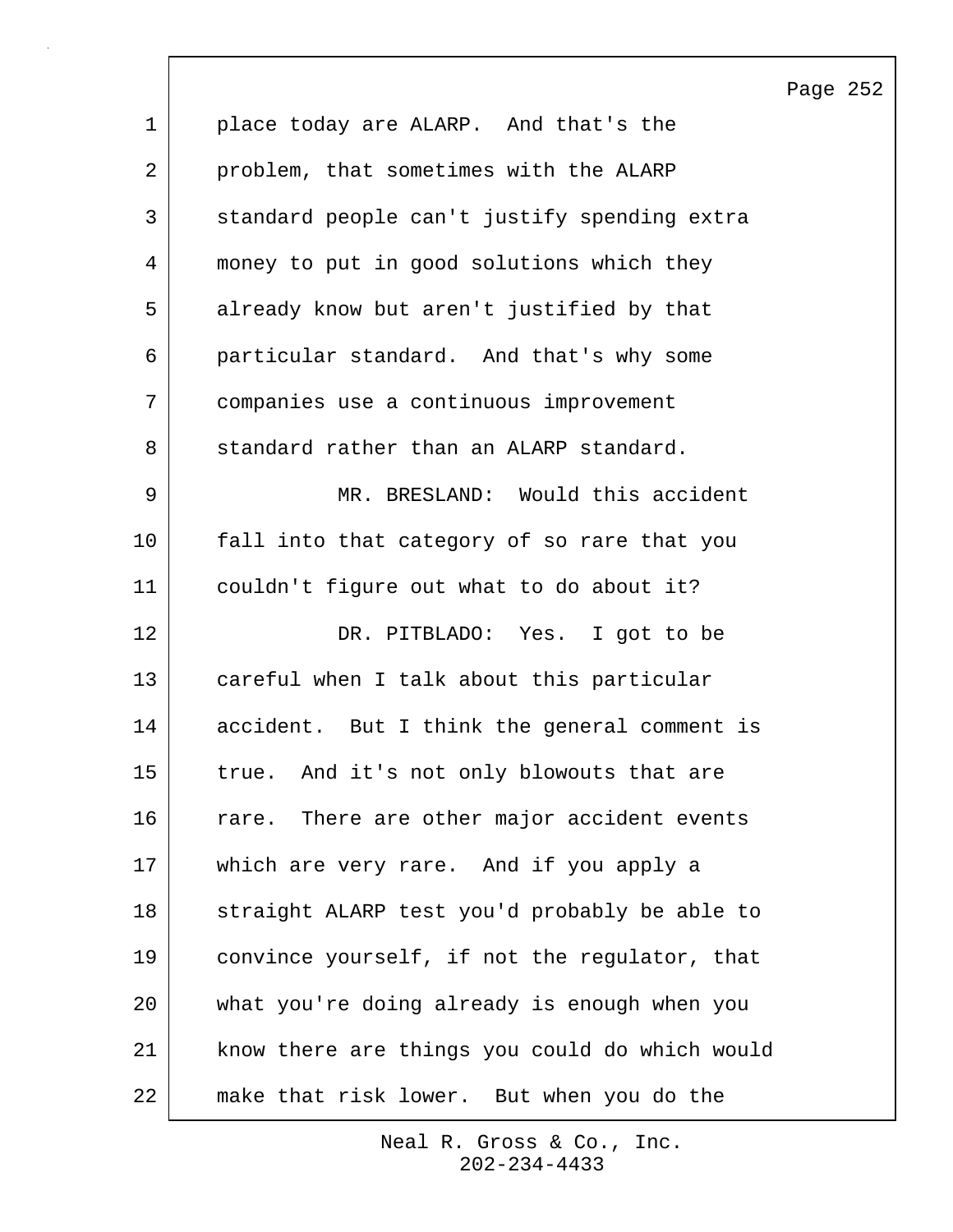|             |                                               | Page 253 |  |
|-------------|-----------------------------------------------|----------|--|
| $\mathbf 1$ | calculations it's a cost comparison of risk   |          |  |
| 2           | reduction for the amount of cost, in terms of |          |  |
| 3           | time, money and trouble, to implement a fix.  |          |  |
| 4           | And at the end of the day that ends up as an  |          |  |
| 5           | equation. And for rare events it's hard to    |          |  |
| 6           | justify spending a lot of money. And so       |          |  |
| 7           | that's what I meant. It's not that the        |          |  |
| 8           | solution is too hard to find.                 |          |  |
| 9           | MR. BRESLAND: I think the Baker               |          |  |
| 10          | Panel, in their discussions of this said you  |          |  |
| 11          | have to balance between ALARP and staying in  |          |  |
| 12          | business, you know, or going out of business. |          |  |
| 13          | That makes sense.                             |          |  |
| 14          | DR. PITBLADO: That's a good                   |          |  |
| 15          | comment.                                      |          |  |
| 16          | MR. BRESLAND: Yes.                            |          |  |
| 17          | DR. PITBLADO: I think that's a good           |          |  |
| 18          | comment.                                      |          |  |
| 19          | MR. BRESLAND: Thank you.                      |          |  |
| 20          | MR. MOURE-ERASO: Mr. Griffon?                 |          |  |
| 21          | MR. GRIFFON: Yes. Just a -- this              |          |  |
| 22          | is also a -- sort of tie in to the earlier    |          |  |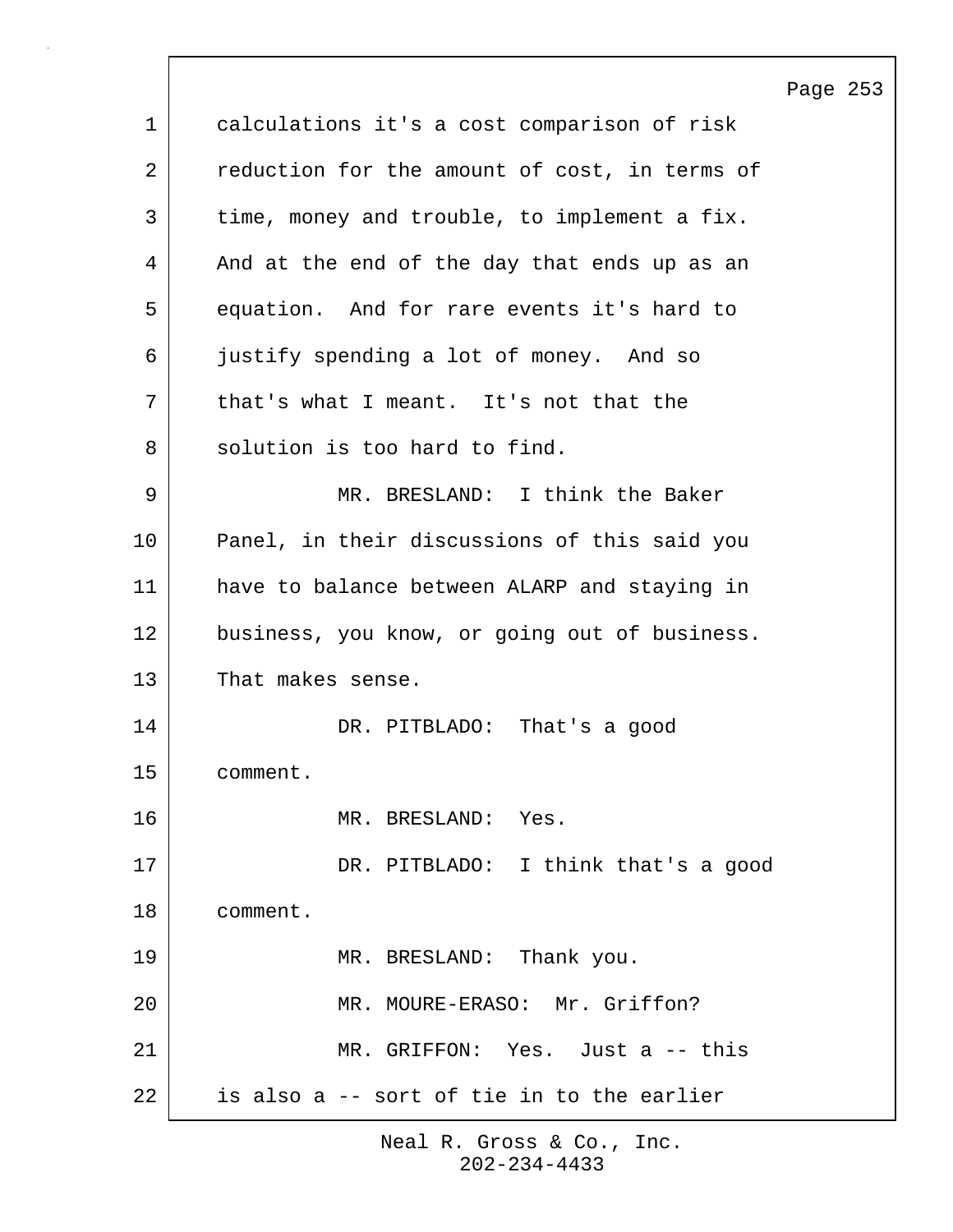|    | Page                                           |
|----|------------------------------------------------|
| 1  | panel. This morning the regulators talked      |
| 2  | about the tracking of near misses or           |
| 3  | performance indicators and the sharing of that |
| 4  | information. And I think one of the panelists  |
| 5  | said something to the effect that industry     |
| 6  | seemed reluctant to share.                     |
| 7  | And I guess the question I would               |
| 8  | have is, number one, do you track near misses  |
| 9  | and performance indicators. The second part    |
| 10 | of that would be do you share it within your   |
| 11 | own company company-wide and then industry-    |
| 12 | wide and with the public or regulator? I       |
| 13 | guess that's mainly to the two industry        |
| 14 | panelists.                                     |
| 15 | MR<br>LEIMKUHLER: Yes.<br>To answer            |
| 16 | your question, absolutely. We certainly track  |
| 17 | every incident that occurs within Shell.<br>We |
| 18 | have a risk matrix, so we ram it. We do a      |
| 19 | risk assessment of not only what happened but  |
| 20 | what could have happened, and then we evaluate |
| 21 | and track those. And we look for trends in     |
| 22 | that data and adjust our safety programs       |

 $\lceil$ 

254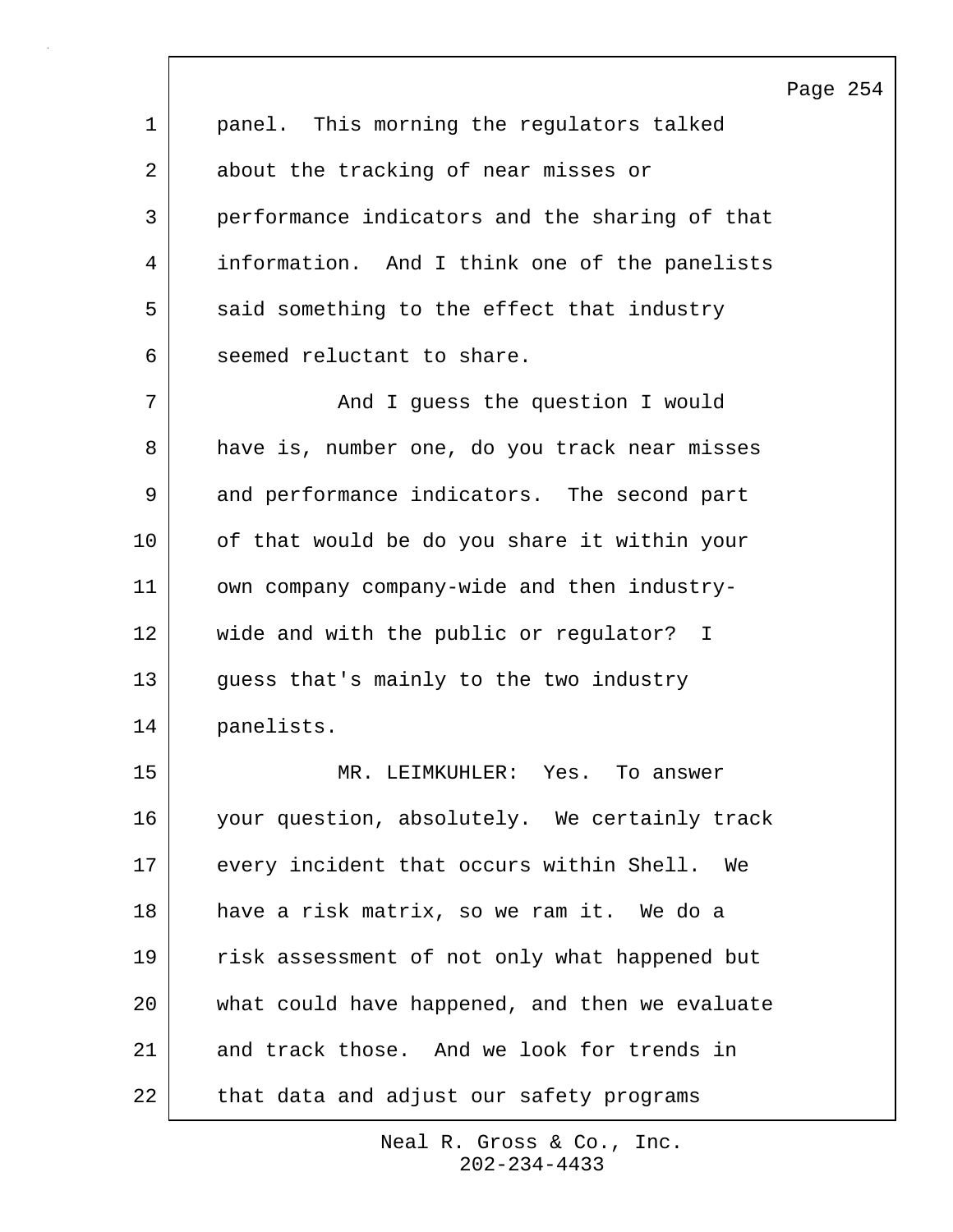Page 255

1 accordingly.

| 2  | So we've recently seen a huge                  |
|----|------------------------------------------------|
| 3  | increase in the amount of dropped objects that |
| 4  | we had in our business, whether falling out of |
| 5  | the derrick or from lifting and hoisting in    |
| 6  | crane operations, so we instituted a dropped   |
| 7  | object prevention standard, which we found     |
| 8  | very useful.                                   |
| 9  | We also conduct a monthly meeting              |
| 10 | with all of our contractors. We invite other   |
| 11 | operators to also attend our meetings, and it  |
| 12 | tends to be the ones who operate locally where |
| 13 | you're located. And we share incidents.        |
| 14 | If we know of a major industry that            |
| 15 | occurred in the industry we don't hesitate to  |
| 16 | ask that company to come in once you've        |
| 17 | completed your investigation and please share  |
| 18 | with us what you find. And we're willing to    |
| 19 | do the same for our major incidents.           |
| 20 | Is there a formal industry-wide                |
| 21 | program or protocol that enables that ensures  |
| 22 | it happens? Not that I'm aware of. But that    |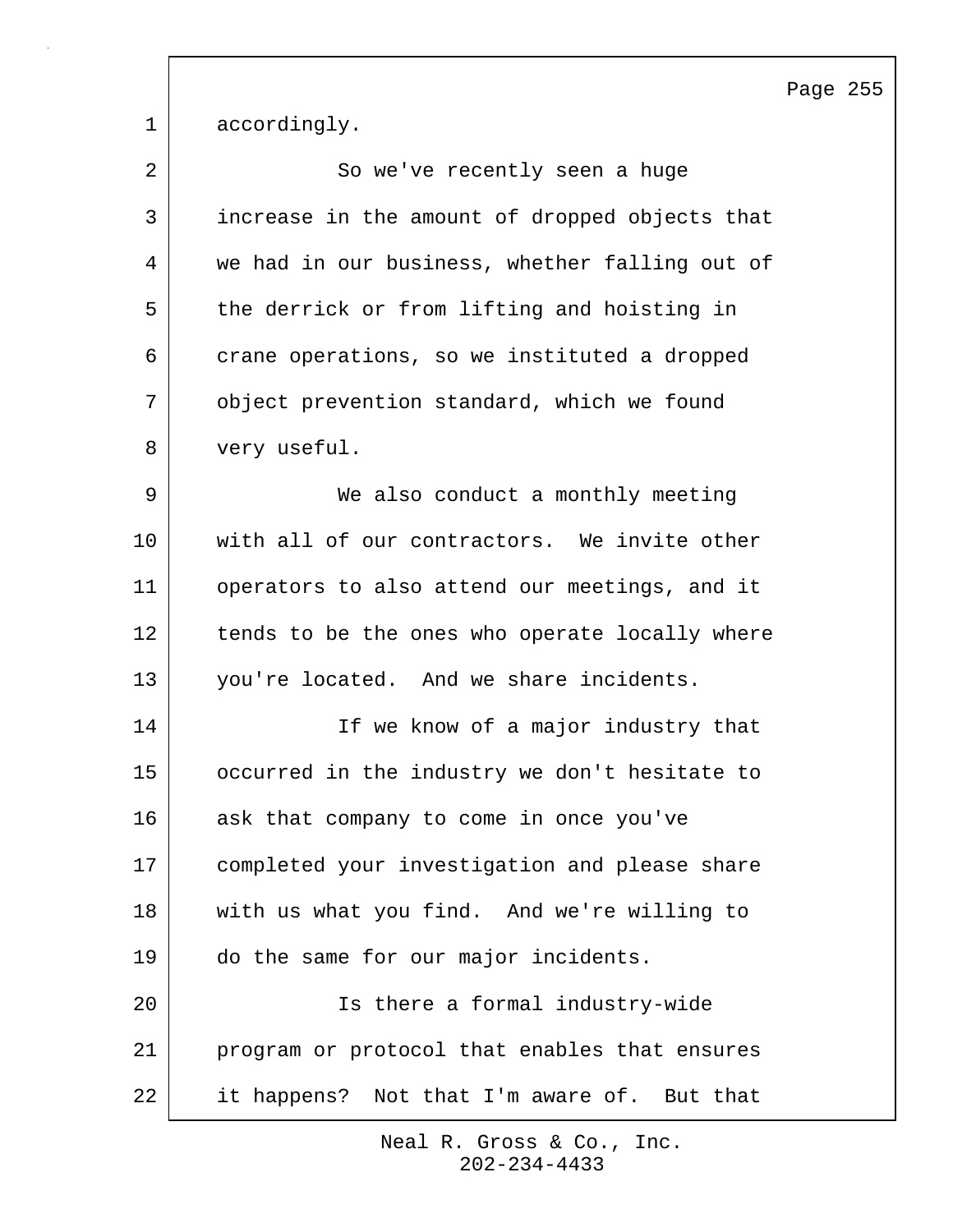|             |                                                | Page 256 |  |
|-------------|------------------------------------------------|----------|--|
| $\mathbf 1$ | doesn't mean it doesn't happen. I know on the  |          |  |
| 2           | industry panels I work -- I'm the Deepwater    |          |  |
| 3           | Technology Symposium Chairman -- we have a     |          |  |
| 4           | separate section devoted solely for HSEs with  |          |  |
| 5           | an emphasis on case studies and sharing        |          |  |
| 6           | learnings from incidents.                      |          |  |
| 7           | So there's plenty of vehicles and              |          |  |
| 8           | ways that industry enables that to happen.     |          |  |
| 9           | And it does happen. I just don't know if it's  |          |  |
| 10          | aware of -- that knowledge and awareness is at |          |  |
| 11          | a public level to where they have an           |          |  |
| 12          | appreciation for all the efforts we do put in  |          |  |
| 13          | to learn from incidents and share.             |          |  |
| 14          | MR. GRIFFON: And is -- just to                 |          |  |
| 15          | follow up, how about with the regulator or     |          |  |
| 16          | with the public? Is it -- information shared   |          |  |
| 17          | at any level of that information shared?       |          |  |
| 18          | MR. LEIMKUHLER: There's reporting              |          |  |
| 19          | standards and requirements. Any time we have   |          |  |
| 20          | an offshore incident that involves a crane,    |          |  |
| 21          | whether a high potential near-miss or actual   |          |  |
| 22          | incident with a crane, we're required to       |          |  |

 $\sqrt{ }$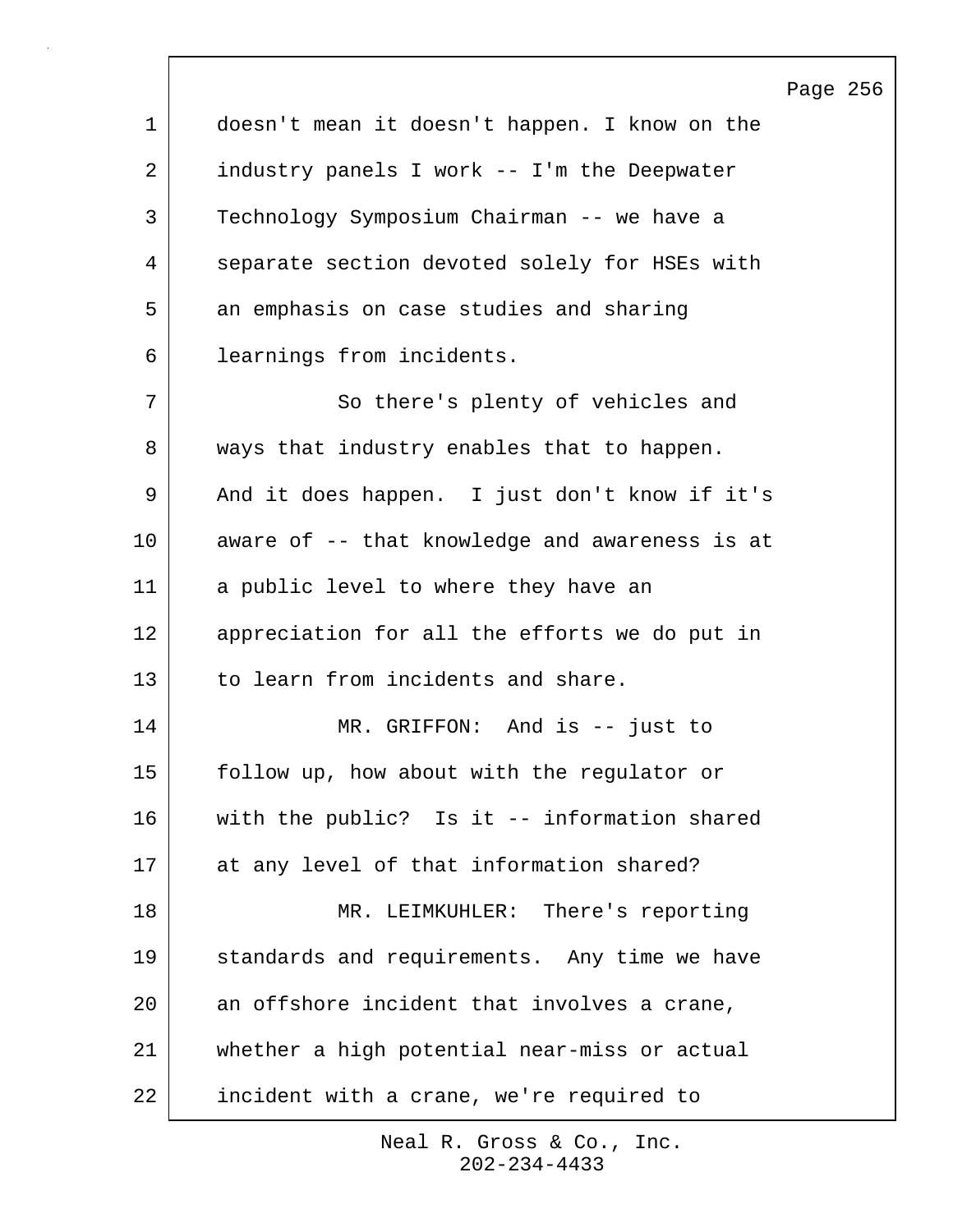|              |                                                | Page 257 |  |
|--------------|------------------------------------------------|----------|--|
| $\mathbf{1}$ | report that. And then certainly, any injuries  |          |  |
| 2            | to personnel are recorded and reported to both |          |  |
| 3            | MMS, BOEM and OSHA, as well.                   |          |  |
| 4            | MR. GRIFFON: Both those are all                |          |  |
| 5            | sort of personal safety things that you've     |          |  |
| 6            | mentioned so far as examples. How about        |          |  |
| 7            | systems of safety performance indicators, you  |          |  |
| 8            | know, releases or gas releases?                |          |  |
| 9            | MR. LEIMKUHLER: All gas releases               |          |  |
| 10           | have to be reported. There's incident --       |          |  |
| 11           | under the NPDES standards there's reporting    |          |  |
| 12           | requirements for all hydrocarbon discharges    |          |  |
| 13           | and releases that have to be reported.         |          |  |
| 14           | MR. MILITO: I just wanted to add               |          |  |
| 15           | that the BOEMRE -- well, MMS was doing this.   |          |  |
| 16           | But the BOEMRE does a survey, the offshore     |          |  |
| 17           | operators, and they track blowout incidents,   |          |  |
| 18           | fires and explosions, spills by quantity and   |          |  |
| 19           | number of spills. They track lost incident     |          |  |
| 20           | workdays, fatalities. And all that is          |          |  |
| 21           | available on their web site. So that's         |          |  |
| 22           | another way that the regulator does it through |          |  |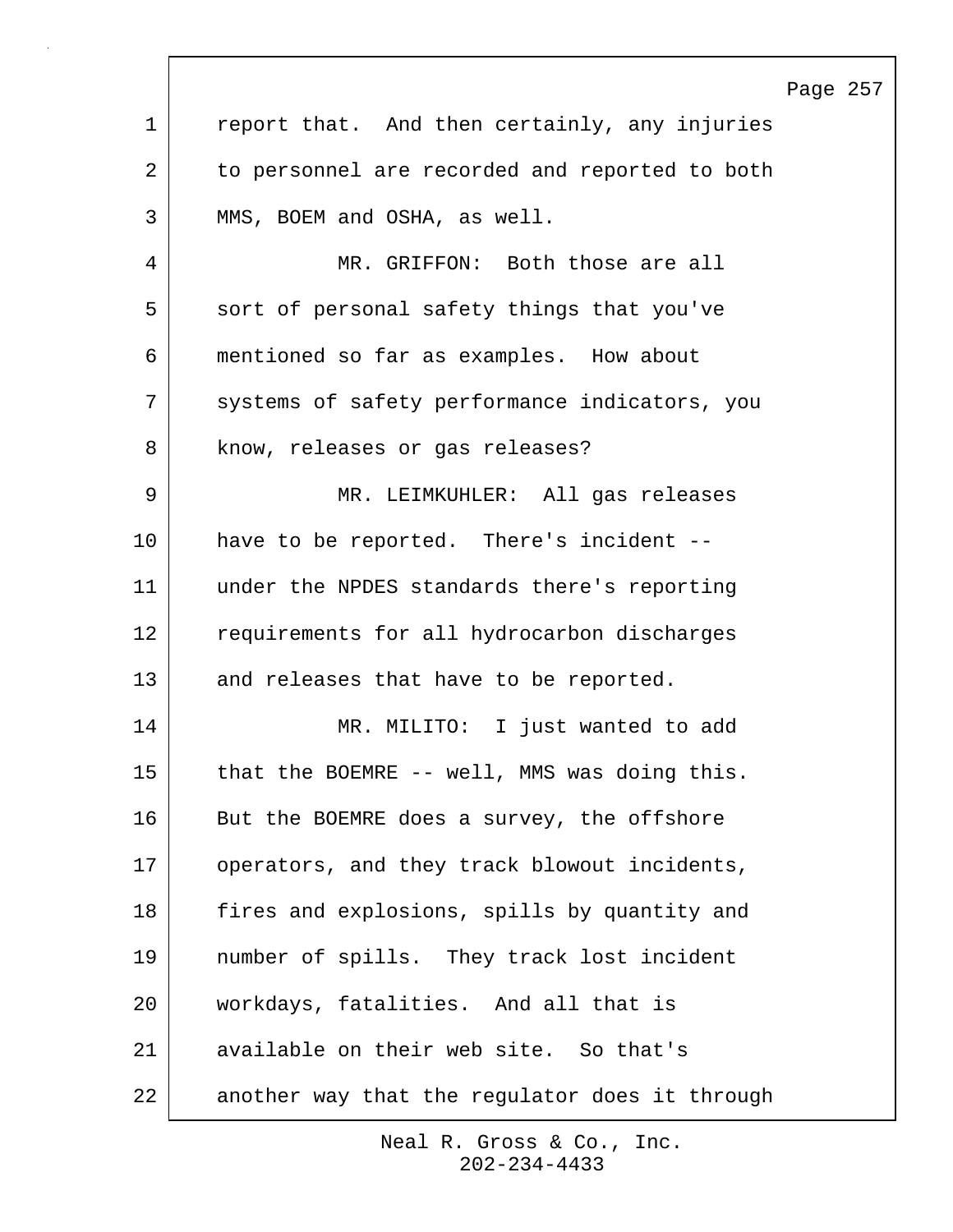|              |                                                | Page 258 |  |
|--------------|------------------------------------------------|----------|--|
| $\mathbf{1}$ | the collection of information from the         |          |  |
| 2            | offshore operators.<br>MR. PREBEN BERGET:      |          |  |
| 3            | I don't have too much to add to it. That's     |          |  |
| 4            | very much the same as you heard. And           |          |  |
| 5            | Norwegian regulations are pretty clear on it,  |          |  |
| 6            | and the PSA shares that. So we are very used   |          |  |
| 7            | to what is being reported is being shared.     |          |  |
| 8            | And then as I said also in my main             |          |  |
| 9            | introductory comments, we have serious         |          |  |
| 10           | incidents and potential incidents as part of   |          |  |
| 11           | our key performance indicators. That's widely  |          |  |
| 12           | shared internally in the company.              |          |  |
| 13           | And we certainly find that those who           |          |  |
| 14           | are working here that even in the partnerships |          |  |
| 15           | where we have others operating near-misses are |          |  |
| 16           | being shared. But, of course, I'm sure         |          |  |
| 17           | there's potential of improving that sharing,   |          |  |
| 18           | as well.                                       |          |  |
| 19           | MR. MOURE-ERASO: Thank you.                    |          |  |
| 20           | Mr. Wright, you don't have any                 |          |  |
| 21           | additional questions?                          |          |  |
| 22           | MR. WRIGHT: No, thank you, Mr.                 |          |  |

 $\lceil$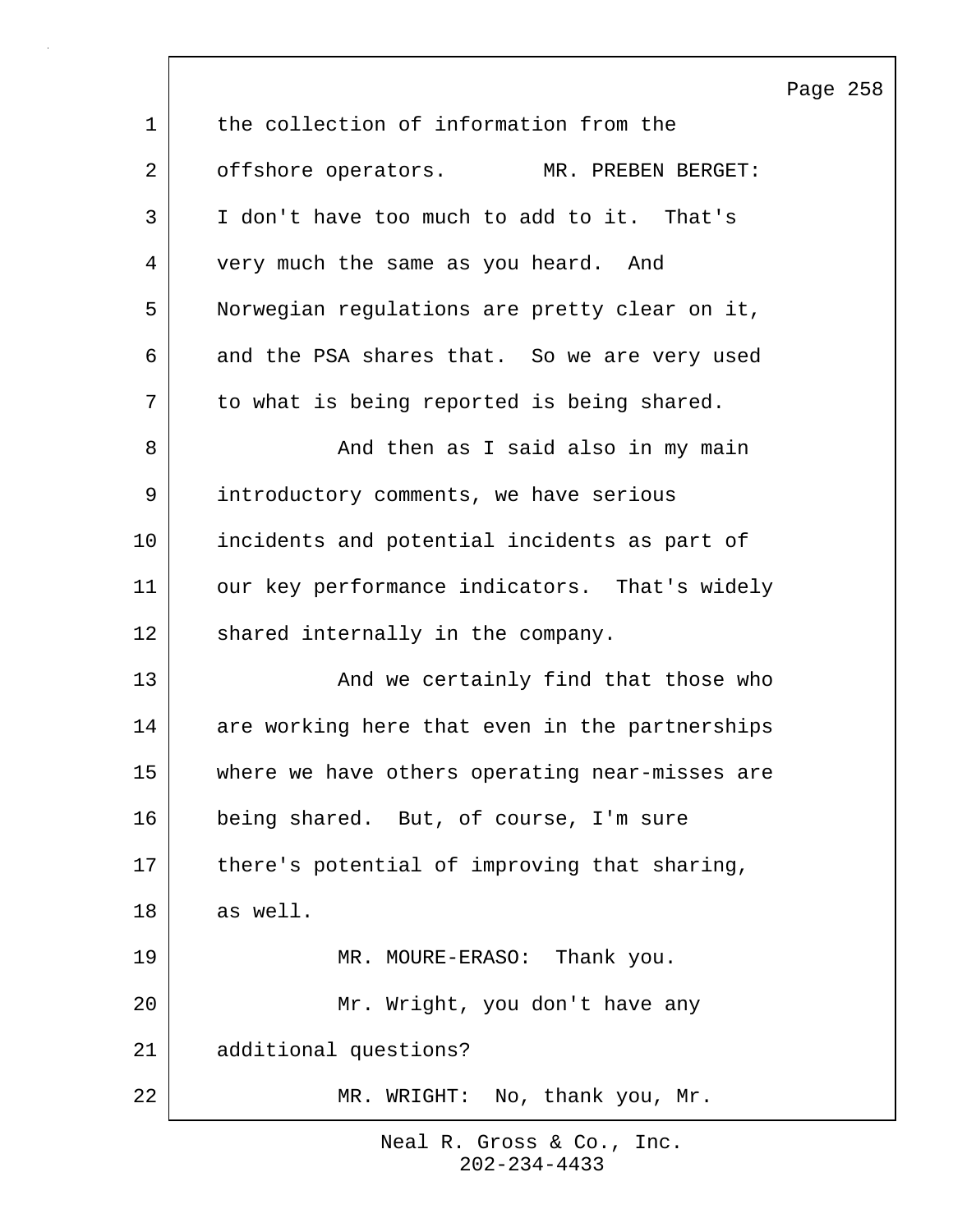|             |                                                | Page 259 |  |
|-------------|------------------------------------------------|----------|--|
| $\mathbf 1$ | Chairman.                                      |          |  |
| 2           | MR. MOURE-ERASO: Okay.                         |          |  |
| 3           | So I'll go to line of questions to             |          |  |
| 4           | the investigators. And also, will ask them --  |          |  |
| 5           | I believe you are accumulating the questions   |          |  |
| 6           | from the public, so you could read them,       |          |  |
| 7           | please.                                        |          |  |
| 8           | MR. HOLSTROM: I have an additional             |          |  |
| 9           | question. I think we have a couple -- at       |          |  |
| 10          | least a couple more questions.                 |          |  |
| 11          | In the U.S. context I think it's               |          |  |
| 12          | somewhat unique -- certainly, not -- maybe not |          |  |
| 13          | in the EPA context in the nuclear world -- but |          |  |
| 14          | in the oil sector it's somewhat unique to have |          |  |
| 15          | a public discussion of risk management and     |          |  |
| 16          | risk acceptance concepts. Those of us who      |          |  |
| 17          | have investigated accidents have certainly     |          |  |
| 18          | examined risk acceptance criteria used by      |          |  |
| 19          | different companies. And normally that's not   |          |  |
| 20          | a public discussion.                           |          |  |
| 21          | My specific question is would you --           |          |  |
| 22          | any of you be willing to accept ALARP          |          |  |

 $\Gamma$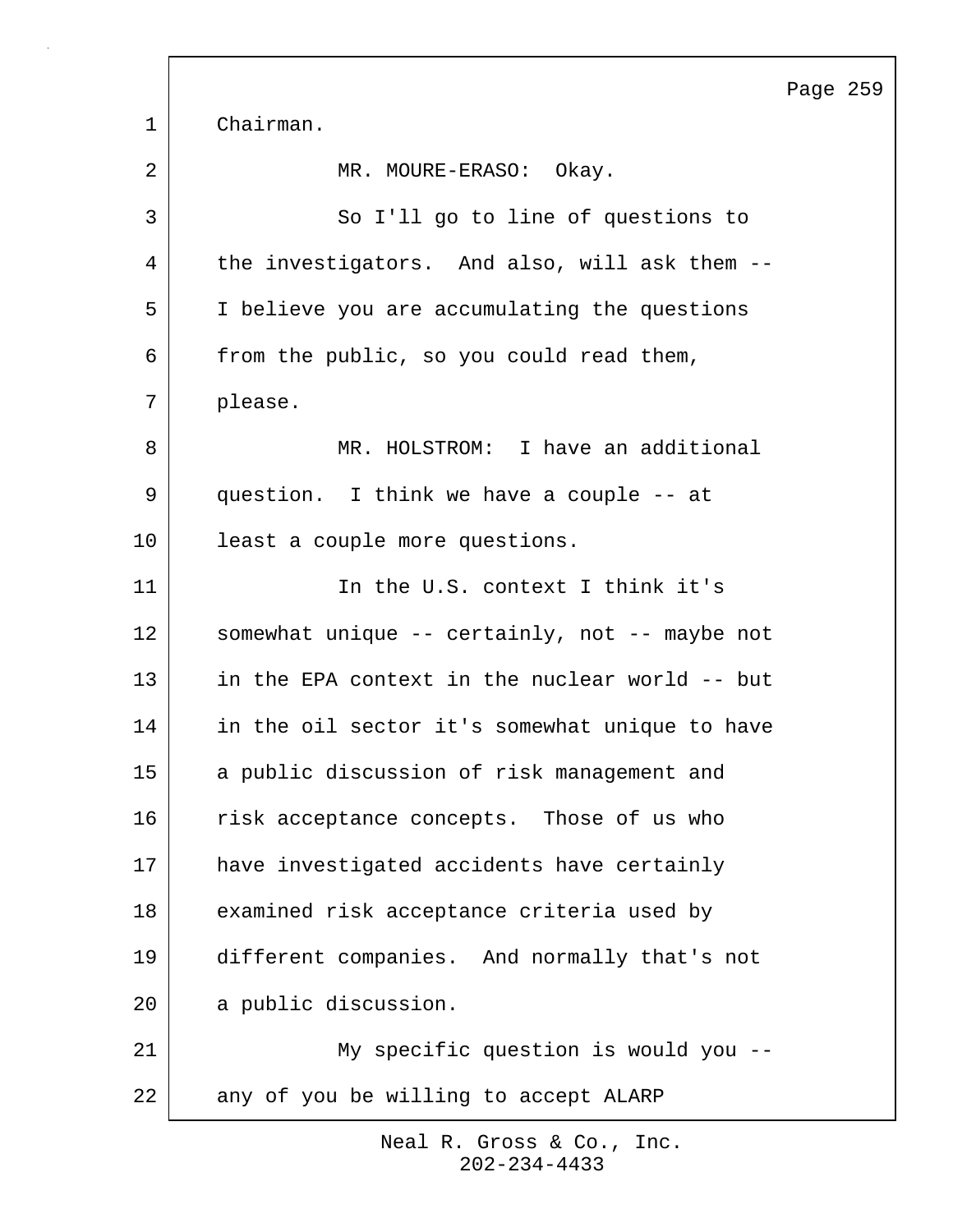|              |                                               | Page 260 |  |
|--------------|-----------------------------------------------|----------|--|
| $\mathbf{1}$ | principles, for example, driving risk as low  |          |  |
| 2            | as reasonably practicable as part of what you |          |  |
| 3            | would envision as a regulatory improvement or |          |  |
| 4            | some of you had spoken in favor of the safety |          |  |
| 5            | case. Would that be included within that      |          |  |
| 6            | framework that you would support?             |          |  |
| 7            | MR. LEIMKUHLER: Shell safety case             |          |  |
| 8            | is developed to an ALARP standard already.    |          |  |
| 9            | MR. HOLSTROM: Okay.                           |          |  |
| 10           | MR. SPACKMAN: Alan Spackman, IADC.            |          |  |
| 11           | The IADC guidelines reference ALARP.          |          |  |
| 12           | MR. HOLSTROM: Okay.                           |          |  |
| 13           | MR. HOYLE: I have one more                    |          |  |
| 14           | question. You talked -- Board Member Griffon  |          |  |
| 15           | was asking about measures. What are you       |          |  |
| 16           | measuring? And equal question is what are you |          |  |
| 17           | rewarding? I think this would be a question   |          |  |
| 18           | for Shell Oil and Statoil. What safety        |          |  |
| 19           | metrics are the basis for awards and bonuses  |          |  |
| 20           | for your personnel?                           |          |  |
| 21           | MR. LEIMKUHLER: So offshore in the            |          |  |
| 22           | Gulf of Mexico we do have an award division   |          |  |
|              |                                               |          |  |

 $\Gamma$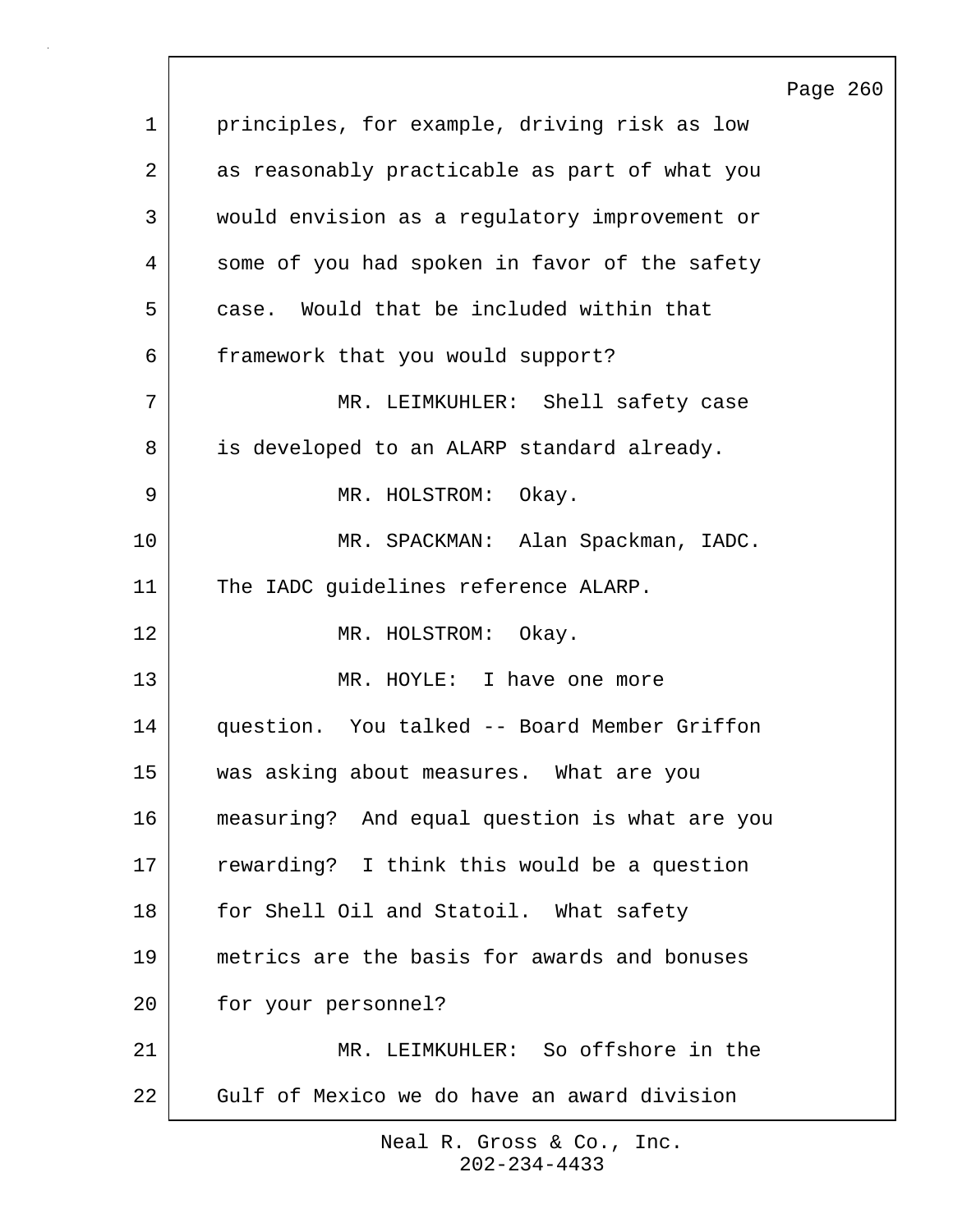|             |                                                | Page 261 |  |
|-------------|------------------------------------------------|----------|--|
| $\mathbf 1$ | for our rig crews. And if they don't meet any  |          |  |
| 2           | of the operational goals for that well they    |          |  |
| 3           | still have the opportunity to earn a safety    |          |  |
| 4           | bonus every day. If they have any incidents,   |          |  |
| 5           | whether it's anyone gets hurt, do we have any  |          |  |
| 6           | spills, do we have any high potentials or do   |          |  |
| 7           | we just feel the safety culture is not where   |          |  |
| 8           | it needs to be we reserve the right not to     |          |  |
| 9           | award a well bonus regardless of their         |          |  |
| 10          | drilling performance.                          |          |  |
| 11          | So if you have two incidents --                |          |  |
| 12          | first, any type of incident at all in your     |          |  |
| 13          | business related to safety you automatically   |          |  |
| 14          | lose half of your well bonus and you lose all  |          |  |
| 15          | of it if you have two. And we still reserve    |          |  |
| 16          | the discretion to make what we call a cultural |          |  |
| 17          | intervention by saying, Look, the attitude,    |          |  |
| 18          | the mindset is not where it needs to be,       |          |  |
| 19          | folks; the bonus is suspended. And we have     |          |  |
| 20          | done both.                                     |          |  |
| 21          | MR. PREBEN BERGET: It's a                      |          |  |
| 22          | complicated question to respond to.<br>Our     |          |  |

 $\lceil$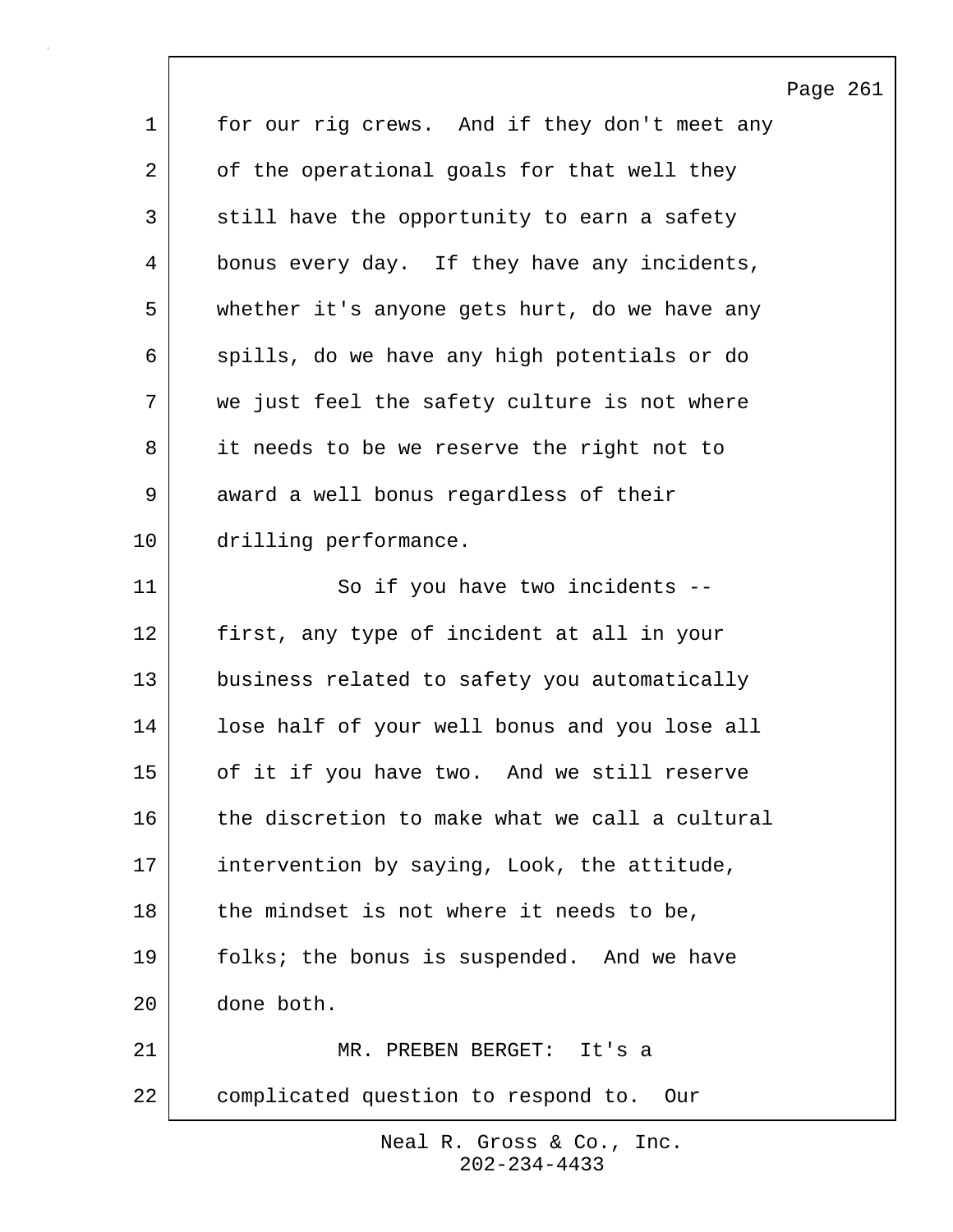|    |                                                | Page 262 |  |
|----|------------------------------------------------|----------|--|
| 1  | rewards are based on delivery and behavior.    |          |  |
| 2  | That's all. And so from our corporate          |          |  |
| 3  | management they're 50/50 between the two of    |          |  |
| 4  | them. And our behavior is rated on our         |          |  |
| 5  | values. And part of our core values is         |          |  |
| 6  | caring. An essential part of caring is HSE     |          |  |
| 7  | performance instead of accident. So that goes  |          |  |
| 8  | for us all over the world.                     |          |  |
| 9  | On top of that, on delivery we have            |          |  |
| 10 | sort of actual HSE performance as a part of    |          |  |
| 11 | that. So that goes for everything we do.       |          |  |
| 12 | And, of course, these key performance          |          |  |
| 13 | indicators, they are reflecting what kind of   |          |  |
| 14 | operations you are a part of.                  |          |  |
| 15 | MR. HOLSTROM: Just as a follow-up              |          |  |
| 16 | to that, the key performance -- I heard        |          |  |
| 17 | accidents and I heard, you know, incidents     |          |  |
| 18 | or -- how -- to what degree is that based on?  |          |  |
| 19 | Reportable injury? Or does that include        |          |  |
| 20 | concepts, maybe leading and lagging indicators |          |  |
| 21 | like safety-critical equipment or closing      |          |  |
| 22 | action items or releases of hydrocarbons       |          |  |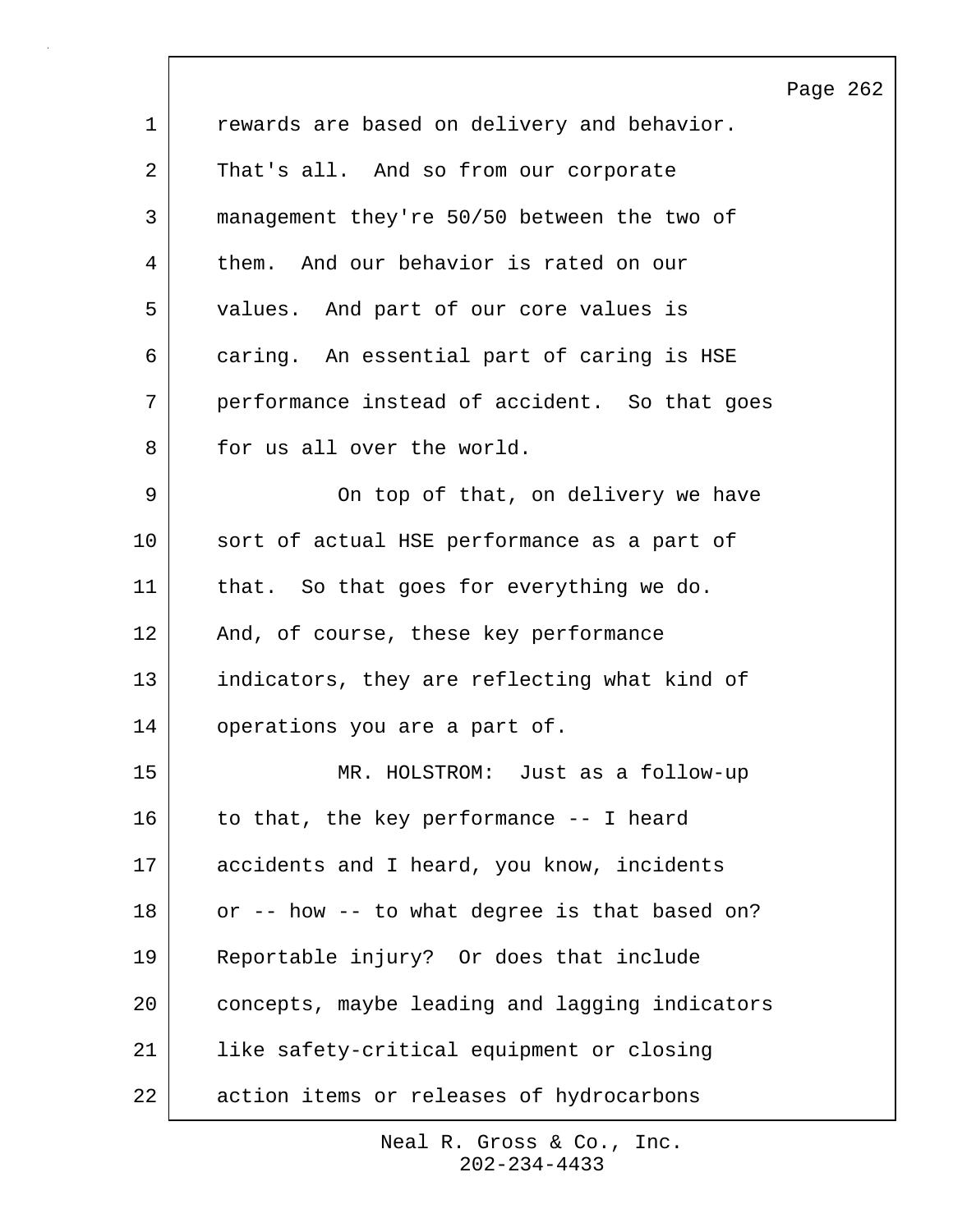|             |                                                | Page 263 |  |
|-------------|------------------------------------------------|----------|--|
| $\mathbf 1$ | leading and lagging indicators that may        |          |  |
| 2           | indicate information related to a potential    |          |  |
| 3           | for a catastrophic event?                      |          |  |
| 4           | MR. PREBEN BERGET: Let me start.               |          |  |
| 5           | MR. HOLSTROM: Yes.                             |          |  |
| 6           | MR. PREBEN BERGET: This is a wide              |          |  |
| 7           | variety, and I have to come back to you if you |          |  |
| 8           | really wanted to see the width of these key    |          |  |
| 9           | performance indicators.                        |          |  |
| 10          | But one of them, from our                      |          |  |
| 11          | operations, I refer to technical integrity as  |          |  |
| 12          | part of what we are measuring. Actually, we    |          |  |
| 13          | have sort of metrics on keeping up our safety  |          |  |
| 14          | systems, keeping them always up to -- and      |          |  |
| 15          | that's being measured and that's being         |          |  |
| 16          | followed up.                                   |          |  |
| 17          | And on our operations that is one              |          |  |
| 18          | of the metrics that they will need. So that    |          |  |
| 19          | is an example. That would be a leading one,    |          |  |
| 20          | I guess. Of course, it's all just on the       |          |  |
| 21          | lagging one that they are on the incidents     |          |  |
| 22          | frequency, but also serious incidents with a   |          |  |

 $\sqrt{ }$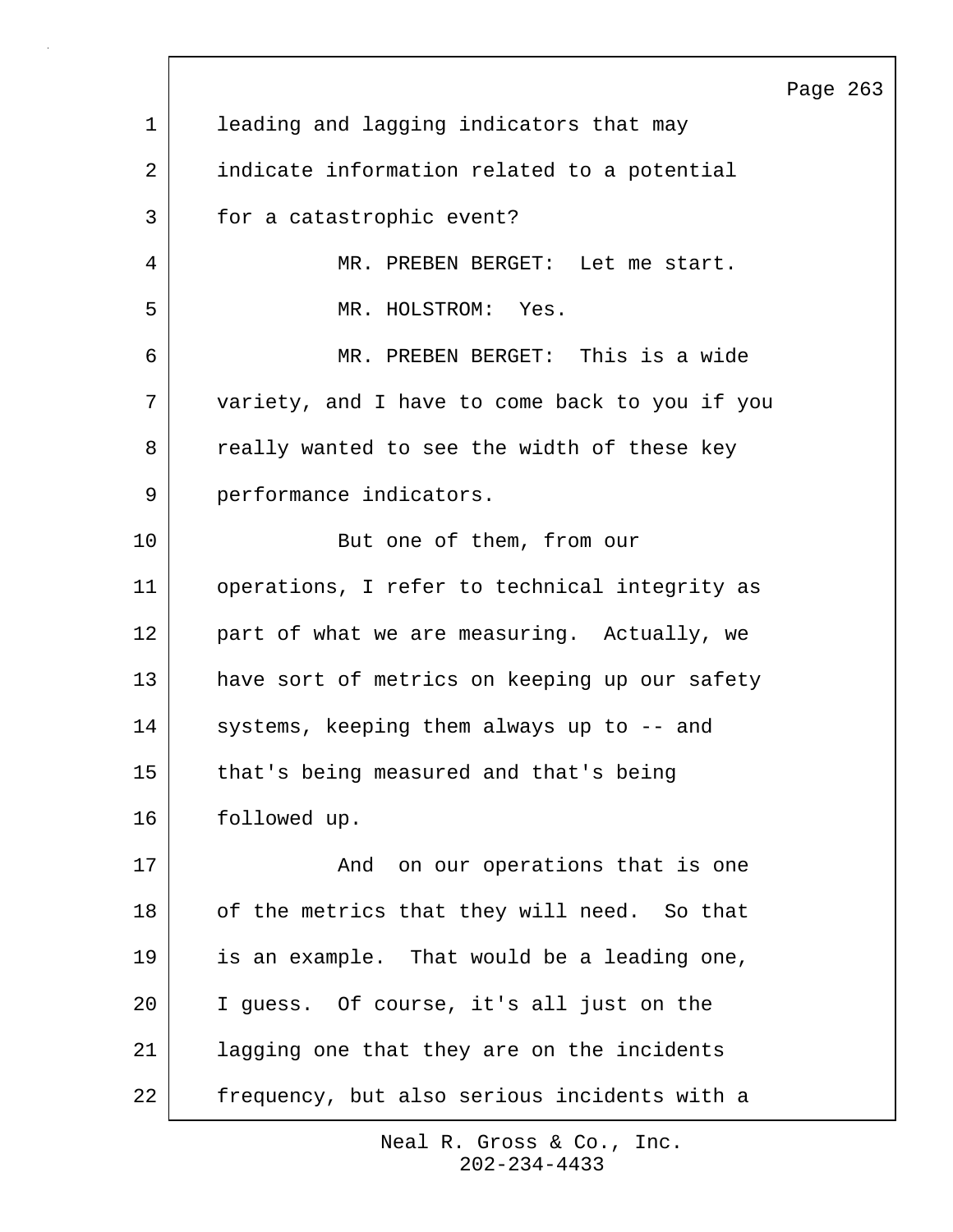Page 264 1 potential is sort of a -- are indicator more 2 than what actually has happened. 3 MR. LEIMKUHLER: So at Shell the 4 answer is yes, because we use various measures 5 to evaluate the overall level of safety 6 culture on the rig, whether it's the -- what 7 we call the proactive effort index. These are 8 proactive efforts that folks do. And we 9 actually standardize that to man-hours. We do 10 track and monitor that as a measure as to 11 what's the overall safety culture on the rig. 12 I personally have taken one rig to 13 where we had two high potential incidents that 14 just were unacceptable; suspended the safety 15 program award system and bonus system for the 16 rest of the year. 17 and we didn't take the money away. 18 We challenged the crews to respond, saying, 19 Look, we still have -- I think it was -- eight 20 or nine months to go, if you can actually run 21 | the operation I want you to run for the next 22 nine months we'll find a way to have an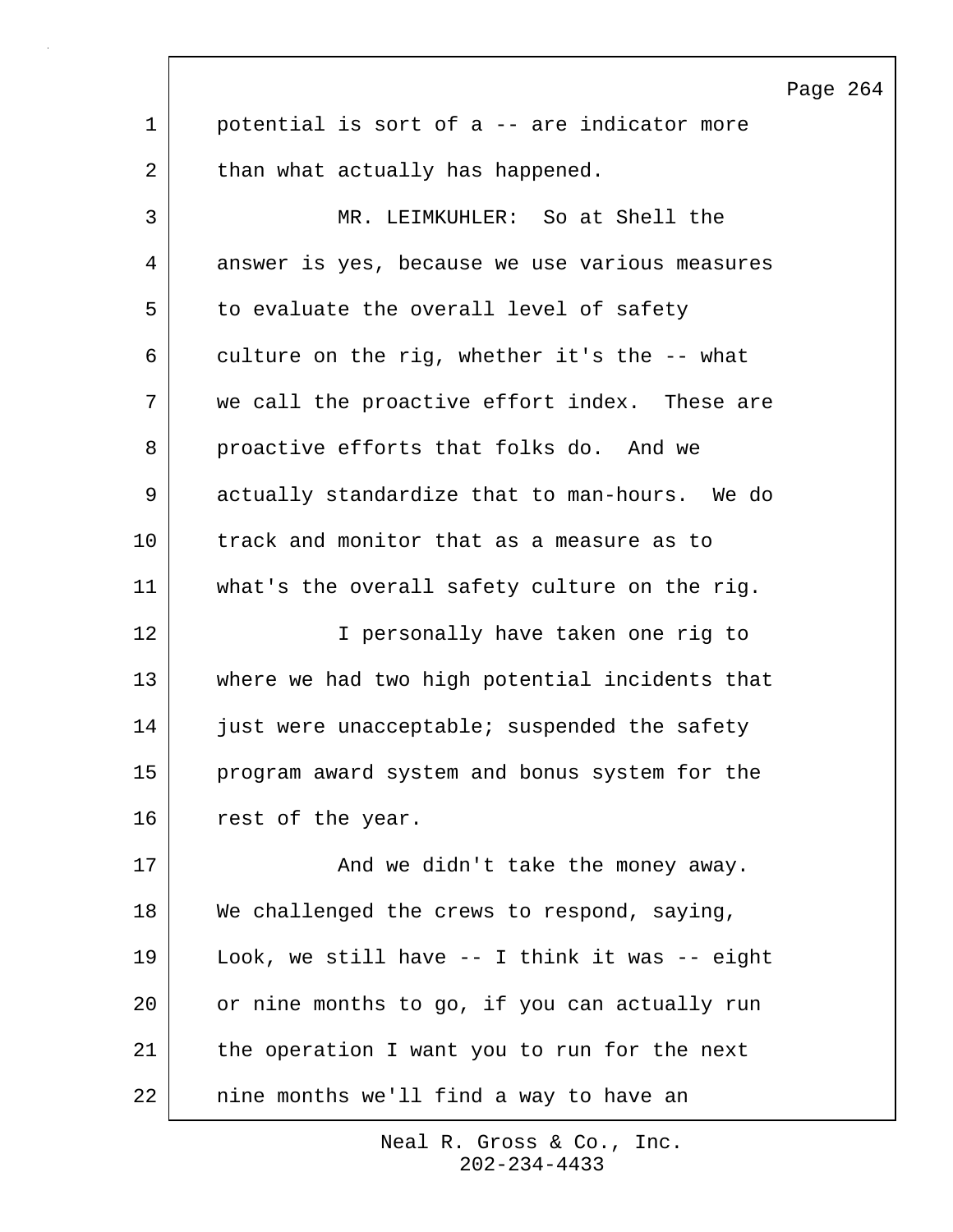|    | Page                                           |  |
|----|------------------------------------------------|--|
| 1  | event -- recognition event and return that     |  |
| 2  | money. It's not finances. It's not that        |  |
| 3  | aspect that's driving us to take that away.    |  |
| 4  | It's the actual safety performance and what's  |  |
| 5  | actually happening on the rig.                 |  |
| 6  | MR. LEIMKUHLER: Okay.                          |  |
| 7  | MR. TILLEMA: And just one more                 |  |
| 8  | question. For those of you that have safety    |  |
| 9  | case and have done them does it consider       |  |
| 10 | simultaneous operations like displacing mud    |  |
| 11 | and offloading to a boat and if so, how is     |  |
| 12 | that controlled?                               |  |
| 13 | MR. LEIMKUHLER: We have what we                |  |
| 14 | call a simultaneous operations matrix which    |  |
| 15 | dictates not only the level of simultaneous    |  |
| 16 | operations but specifically which simultaneous |  |
| 17 | operations you can do concurrently together.   |  |
| 18 | On my facilities all of my rigs                |  |
| 19 | operate on production facilities. So we drill  |  |
| 20 | from tension link platforms and spars where    |  |
| 21 | there's also production ongoing at the well.   |  |
| 22 | So the offload of fluids to a vessel is keyed  |  |

 $\lceil$ 

265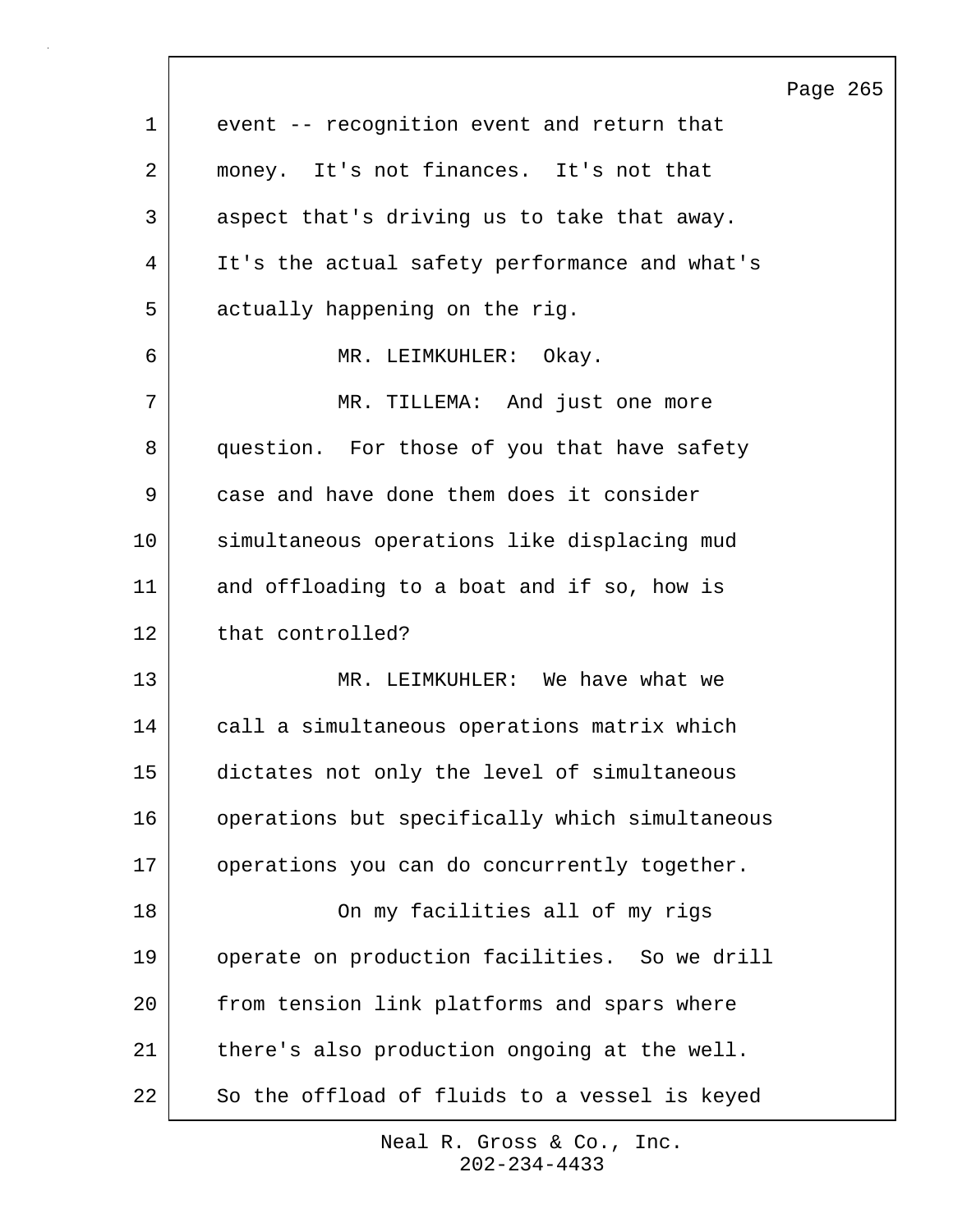|             |                                                | Page 266 |  |
|-------------|------------------------------------------------|----------|--|
| $\mathbf 1$ | to other activities ongoing on that platform.  |          |  |
| 2           | So it's fairly well regulated and understood.  |          |  |
| 3           | MR. TILLEMA: And can be monitored              |          |  |
| 4           | throughout that duration?                      |          |  |
| 5           | MR. LEIMKUHLER: Those types of                 |          |  |
| 6           | activities we use, they're permit-to-work      |          |  |
| 7           | system such that when a permit comes forward,  |          |  |
| 8           | Hey, I want to do this particular operation at |          |  |
| 9           | this time, the offshore installation manager   |          |  |
| 10          | and other leaders on that location who         |          |  |
| 11          | actually have to sign these permits will be    |          |  |
| 12          | aware of the other things that are going on    |          |  |
| 13          | and they will make the judgment, No, from a    |          |  |
| 14          | signoff standpoint we're going to have to wait |          |  |
| 15          | and hold off on that until we complete this    |          |  |
| 16          | other task.                                    |          |  |
| 17          | MR. TILLEMA: Okay.                             |          |  |
| 18          | MR. MOURE-ERASO: Do you have some              |          |  |
| 19          | questions for the audience that you --         |          |  |
| 20          | REPORTER: Sure.                                |          |  |
| 21          | DR. MacKENZIE: Oh, I was just going            |          |  |
| 22          | to have a point of clarification. Mr.          |          |  |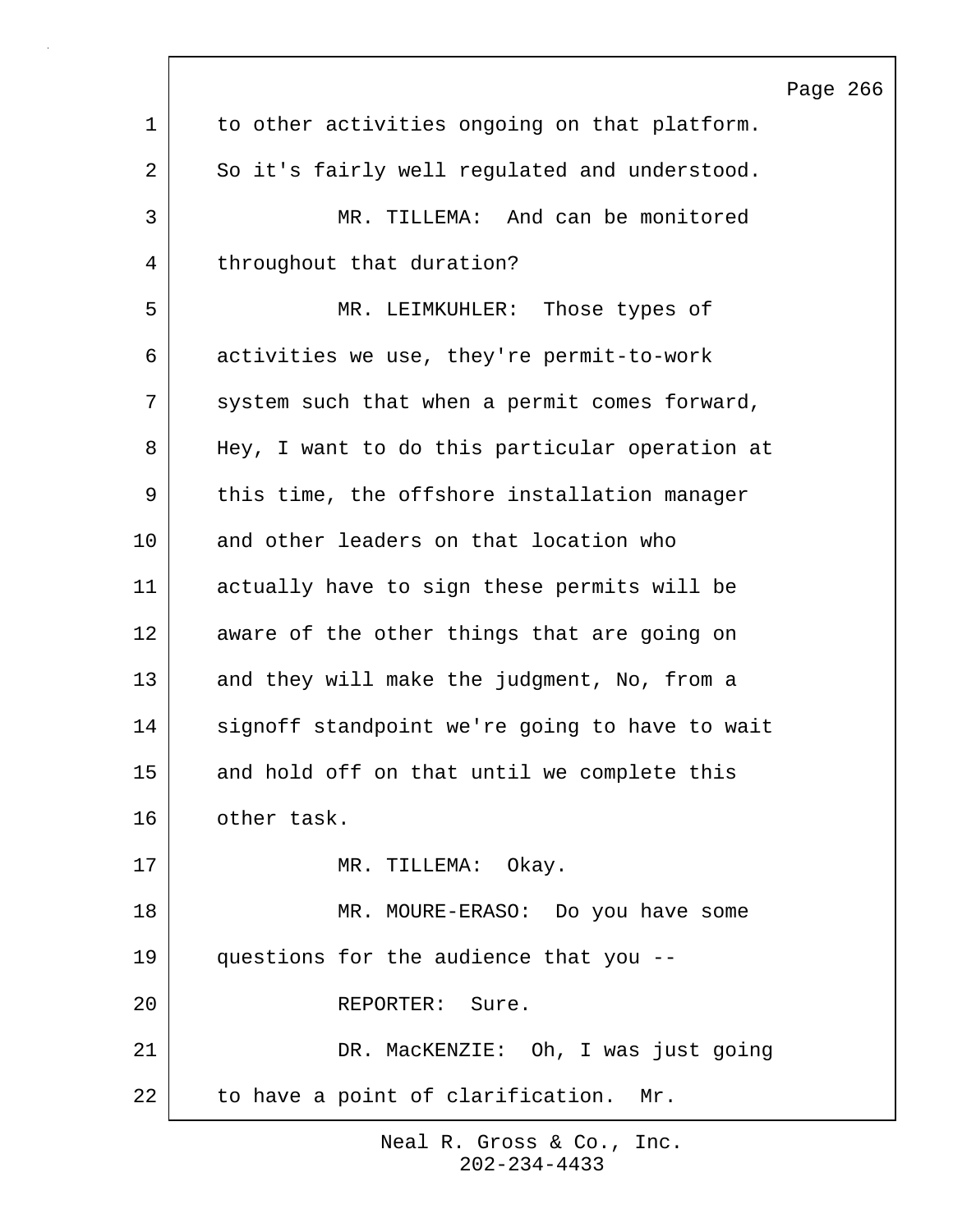|    | Page 267                                      |
|----|-----------------------------------------------|
| 1  | Pitblado, I'm not trying to pick on you. But  |
| 2  | at one point I think -- correct me if I'm     |
| 3  | wrong -- that you stated that the safety case |
| 4  | is actually what the company wants to be, not |
| 5  | exactly what it currently is at the moment.   |
| 6  | Is that a accurate paraphrase of --           |
| 7  | DR. PITBLADO: I said that was a               |
| 8  | danger.                                       |
| 9  | DR. MacKENZIE: That was a danger.             |
| 10 | Okay.                                         |
| 11 | DR. PITBLADO: Yes. But quite often            |
| 12 | you do prepare your safety case -- well, you  |
| 13 | have to before you start operations.          |
| 14 | DR. MacKENZIE:<br>Sure.                       |
| 15 | DR. PITBLADO: And it can be                   |
| 16 | aspirational if you're not careful.           |
| 17 | DR. MacKENZIE: Okay.                          |
| 18 | DR. PITBLADO: And you have to                 |
| 19 | ensure that the operations truly reflect what |
| 20 | the safety case set as the desired level. So  |
| 21 | in most cases people do operate their         |
| 22 | facilities as per their safety case. But we   |
|    |                                               |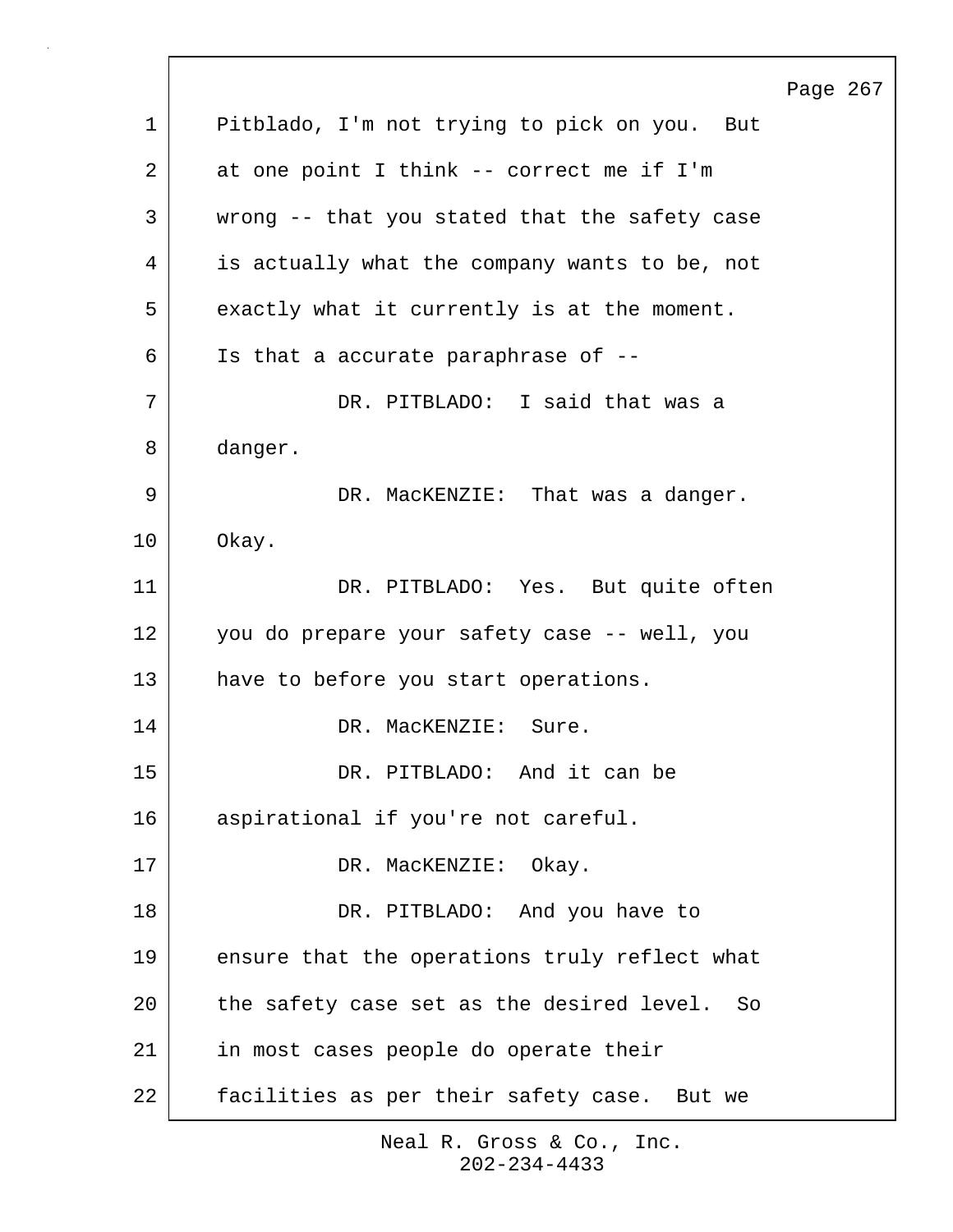|             |                                                | Page 268 |  |
|-------------|------------------------------------------------|----------|--|
| $\mathbf 1$ | were commenting on is it just a piece of       |          |  |
| 2           | paper. And the example would be --             |          |  |
| 3           | DR. MacKENZIE: Sure.                           |          |  |
| 4           | DR. PITBLADO: -- that the                      |          |  |
| 5           | aspiration isn't attained in practice.         |          |  |
| 6           | DR. MacKENZIE: Thank you.                      |          |  |
| 7           | DR. PITBLADO: Okay.                            |          |  |
| 8           | MR. MOURE-ERASO: The questions?                |          |  |
| 9           | MR. HOLSTROM: We have some                     |          |  |
| 10          | questions from the audience and I'll just read |          |  |
| 11          | the questions as written. The first question   |          |  |
| 12          | is how do groups like API measure the          |          |  |
| 13          | effectiveness of their recommended safety      |          |  |
| 14          | guidelines if these guidelines are only        |          |  |
| 15          | recommendations and only voluntarily           |          |  |
| 16          | implemented by their members.                  |          |  |
| 17          | MR. MILITO: Well, ultimately, it's             |          |  |
| 18          | the regulator who decides whether or not to    |          |  |
| 19          | make these requirements. And we -- like I      |          |  |
| 20          | discussed earlier in my opening statement,     |          |  |
| 21          | we've seen 80 of our documents adopted and     |          |  |
| 22          | made into requirements by the regulator.<br>In |          |  |

 $\overline{\phantom{a}}$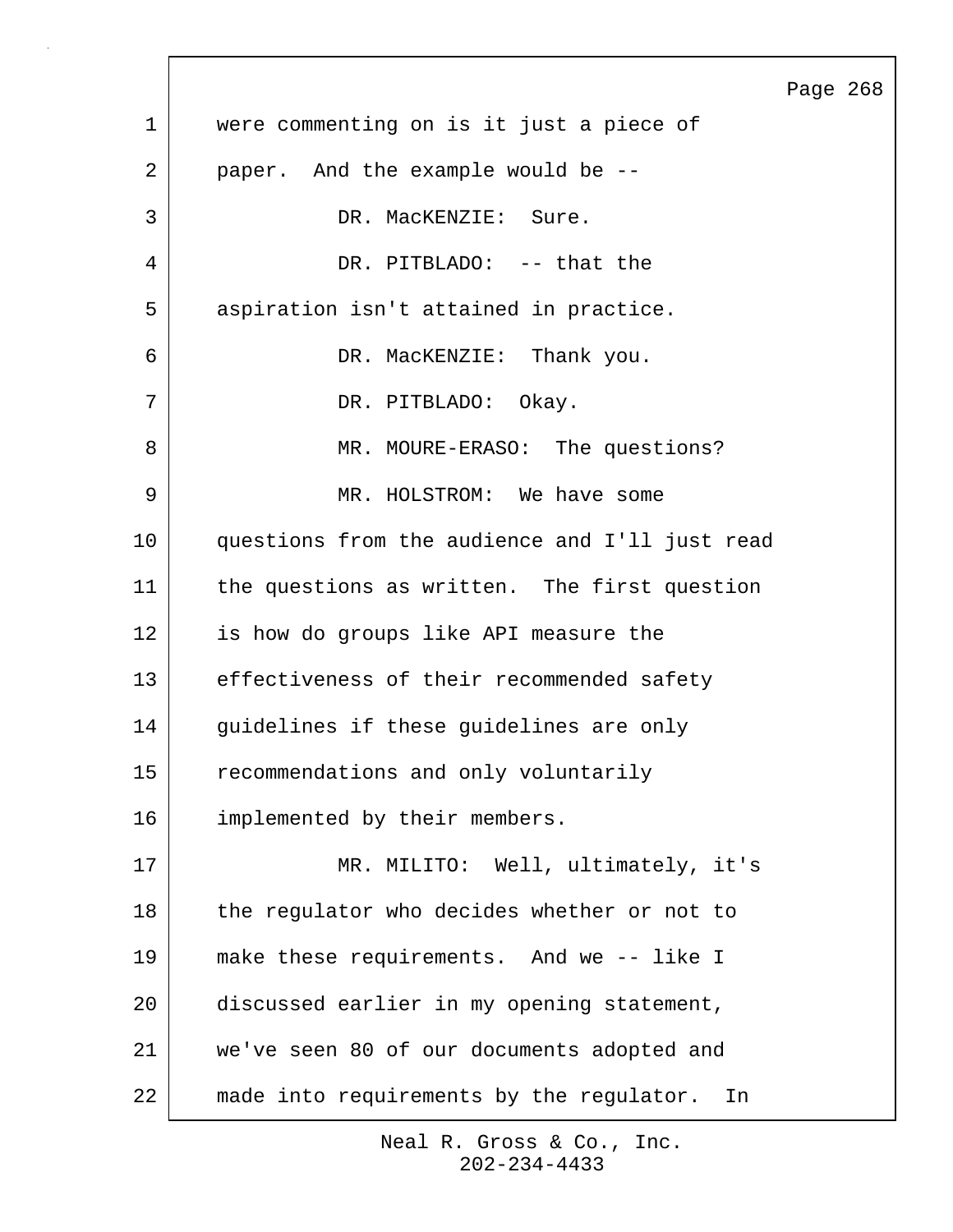Page 269 1 addition to that, BOEMRE will come to us and 2 work with us and we'll come up with a document 3 that meets the needs of offshore operations. 4 So it's a green process. We continue to 5 evolve our documents. 6 | And recently, in the past week we 7 came out with a revised version of our 8 Recommended Practice 65-2 which has to do with 9 proper cementing practices. That document 10 iust came out this summer. And based upon 11 this incident we looked at the preliminary 12 findings and realized that we had some changes 13 we needed to make to make sure we have strong 14 cementing practices in place. So it's based 15 upon really what the demands are from the 16 regulators and the industry in looking at 17 | operations. 18 MR. HOLSTROM: Okay. Next question. 19 This is for Shell, Mr. Leimkuhler. How has 20 the HSE case reduced incidents and how did 21 Shell implement the HSE safety case 22 perspective in its organizational culture?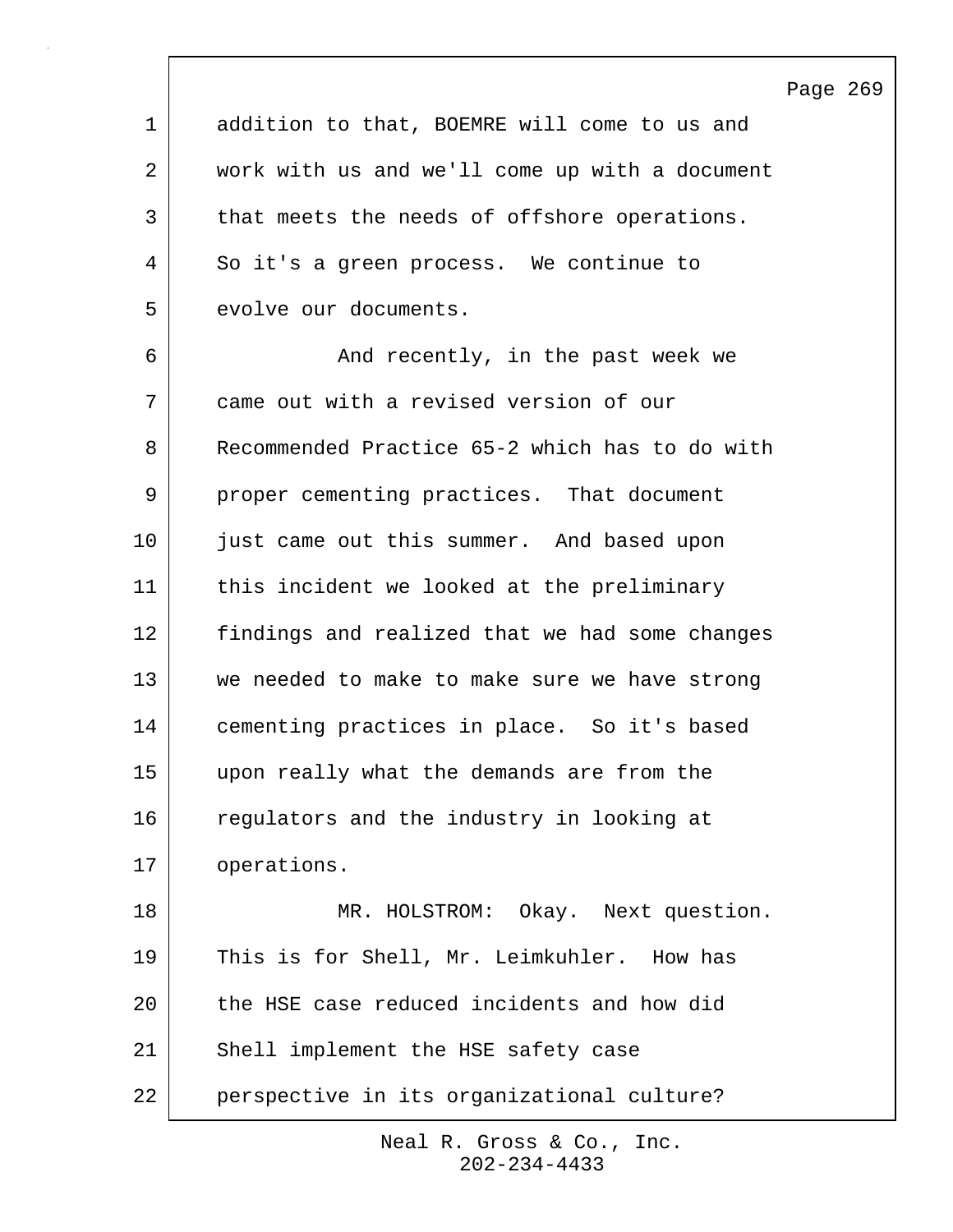Page 270 1 MR. LEIMKUHLER: I think safety case 2 has probably done a good job of reducing a lot 3 of the higher -- high potential incidents 4 associated with the asset and the larger risks 5 associated with the project. We don't really 6 | use a safety case to manage slips, trips and 7 falls. We have other programs that we use to 8 | really help drive that incident rate down to 9 very low levels. The real value I find in the 10 case is really driving that two-barrier Bowtie 11 mindset throughout the -- not only the design 12 of the well but also the operational execution 13 of the well. 14 MR. HOLSTROM: Okay. Thank you. 15 Question from the audience. With the majority 16 of the major oil and gas operators having 17 | operations worldwide and in a location where 18 safety cases are required why don't they 19 utilize this practice in areas where it is not 20 required? I quess what could be added to that 21 is if you do, you know, you can explain that, 22 as well. I assume that you don't.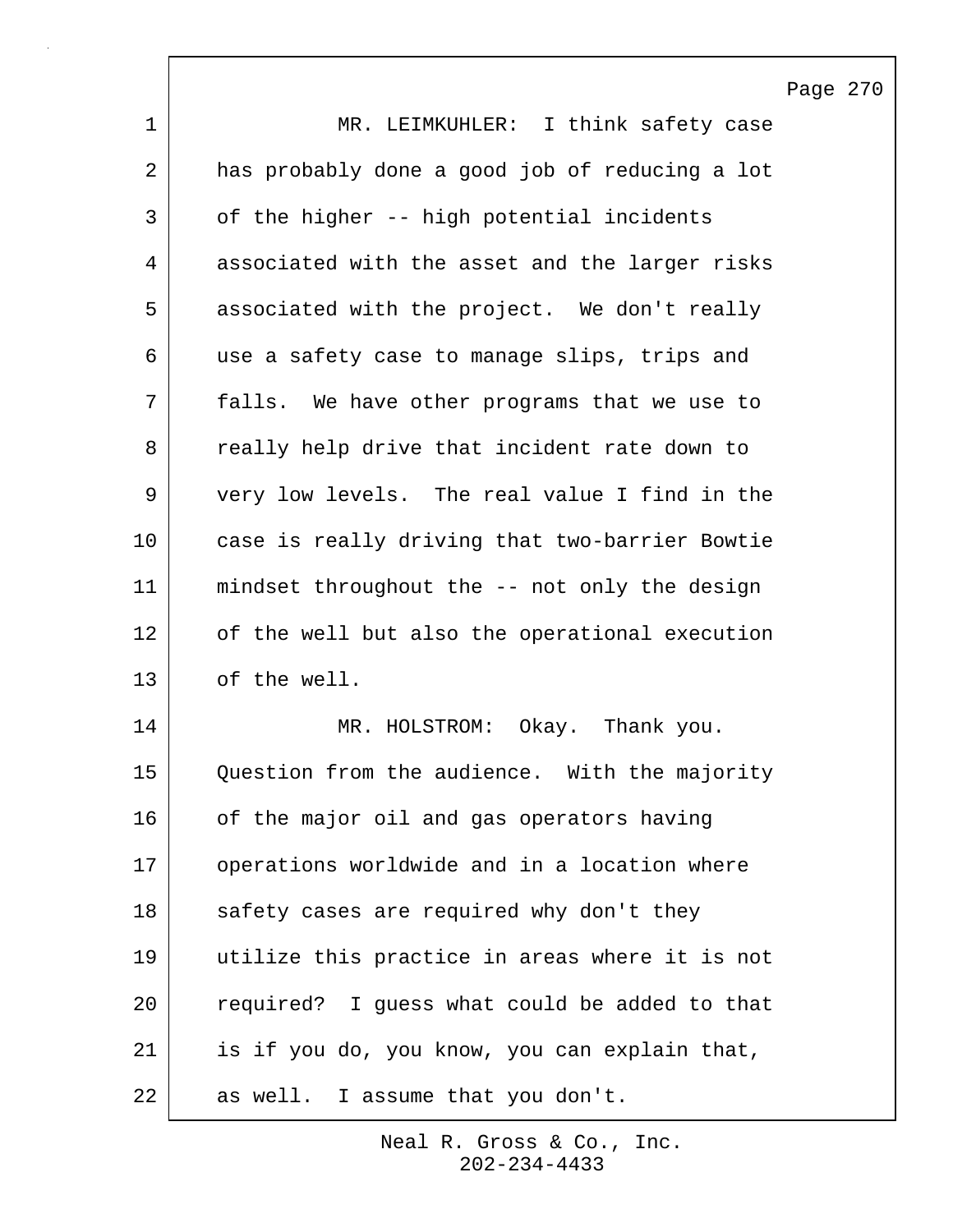Page 271 1 MR. LEIMKUHLER: That's correct. 2 Since 2002 we've used a safety case globally 3 in our operations for oil well drilling. 4 MR. HOLSTROM: Yes, Mr. Spackman? 5 | MR. SPACKMAN: Alan Spackman, IADC. 6 One of our members, early adopter of the 7 safety case approach was a drilling contractor 8 that had no operations in any area where that 9 | HSE case was required. They made that 10 commitment to develop and HSE case based on 11 their own corporate identification of it as an 12 | appropriate tool for regulating hazard. 13 MR. LEIMKUHLER: I guess as an 14 additional comment, we've worked with a lot of 15 drilling contractors in the Gulf of Mexico to 16 where the first time they used a case is -- 17 | this was Shell because we require it. And 18 I've always been impressed by the number of 19 drilling contractors that after they leave 20 Shell, they still utilize the case because 21 they recognize the value of it. Even when 22 it's not required they still say, Look, this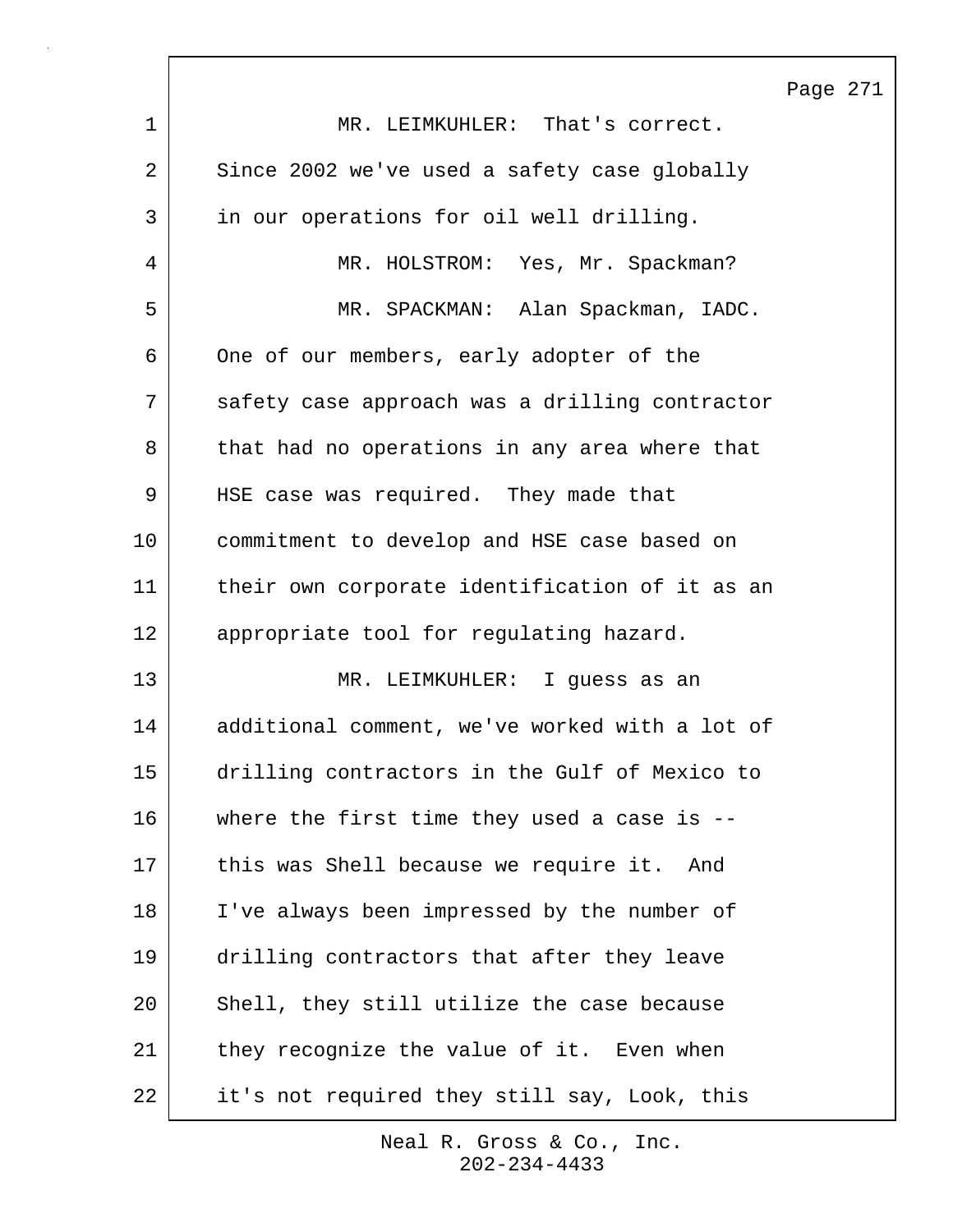|    |                                                | Page 272 |  |
|----|------------------------------------------------|----------|--|
| 1  | is a good piece of business for us, we realize |          |  |
| 2  | the value in it. And they take ownership of    |          |  |
| 3  | it.                                            |          |  |
| 4  | Okay. We received an<br>MR. HOLSTROM:          |          |  |
| 5  | additional question that was inquiring about   |          |  |
| 6  | potential well control or blowout incidents    |          |  |
| 7  | that may have occurred recently in both Norway |          |  |
| 8  | and in the North Sea, I believe, in the UK     |          |  |
| 9  | jurisdiction that may have involved perhaps    |          |  |
| 10 | Shell and Statoil?                             |          |  |
| 11 | It's hard to tell from the question.           |          |  |
| 12 | Is there anything, you know, any -- if you are |          |  |
| 13 | aware of such incidents are there any lessons  |          |  |
| 14 | learned that could be described from those     |          |  |
| 15 | incidents that would be useful? Or how do you  |          |  |
| 16 | share such lessons learned?                    |          |  |
| 17 | MR. PREBEN BERGET: I'll comment                |          |  |
| 18 | shortly. We have an incident on the Norwegian  |          |  |
| 19 | Continental Shelf, called Gullfaks, that is    |          |  |
| 20 | currently under investigation by Norwegian     |          |  |
| 21 | authorities. And I'm sure that will be shared  |          |  |
| 22 | and is already shared on the PSA home page     |          |  |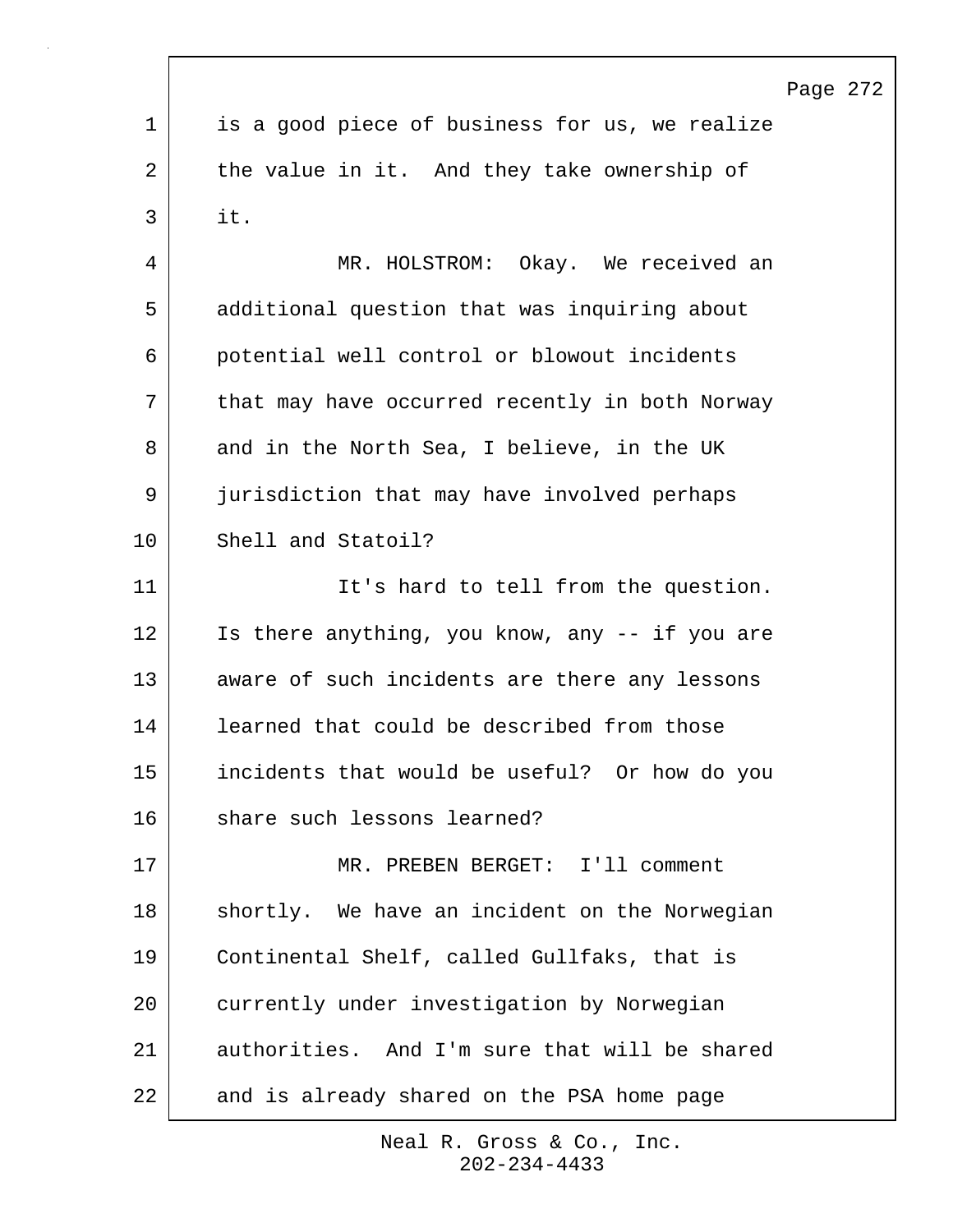Page 273 1 what was the cause of it. And so it's pretty 2 open. 3 | This actually was a near miss, in 4 the sense that it was not a blowout, but it 5 gets a lot of attention and we are -- being a 6 small country and then the oil business being 7 very important for us, it's very evident all 8 | over the country what is ongoing. 9 MR. HOLSTROM: Okay. 10 MR. LEIMKUHLER: At Shell there was 11 an incident in the North Sea. I'm not exactly 12 sure exactly when it happened. But the 13 particulars of it was there were downhaul 14 barrier that failed. The flow occurred. The 15 BOP stack worked. High pressure fluids were 16 circulated in the well and the well was 17 | successfully killed. So the barrier concept 18 worked. And things -- I'm still waiting for 19 the final report on exactly what happened to 20 the barriers down in that well. 21 | MR. HOLSTROM: Okay. Thank you. 22 The next question is please comment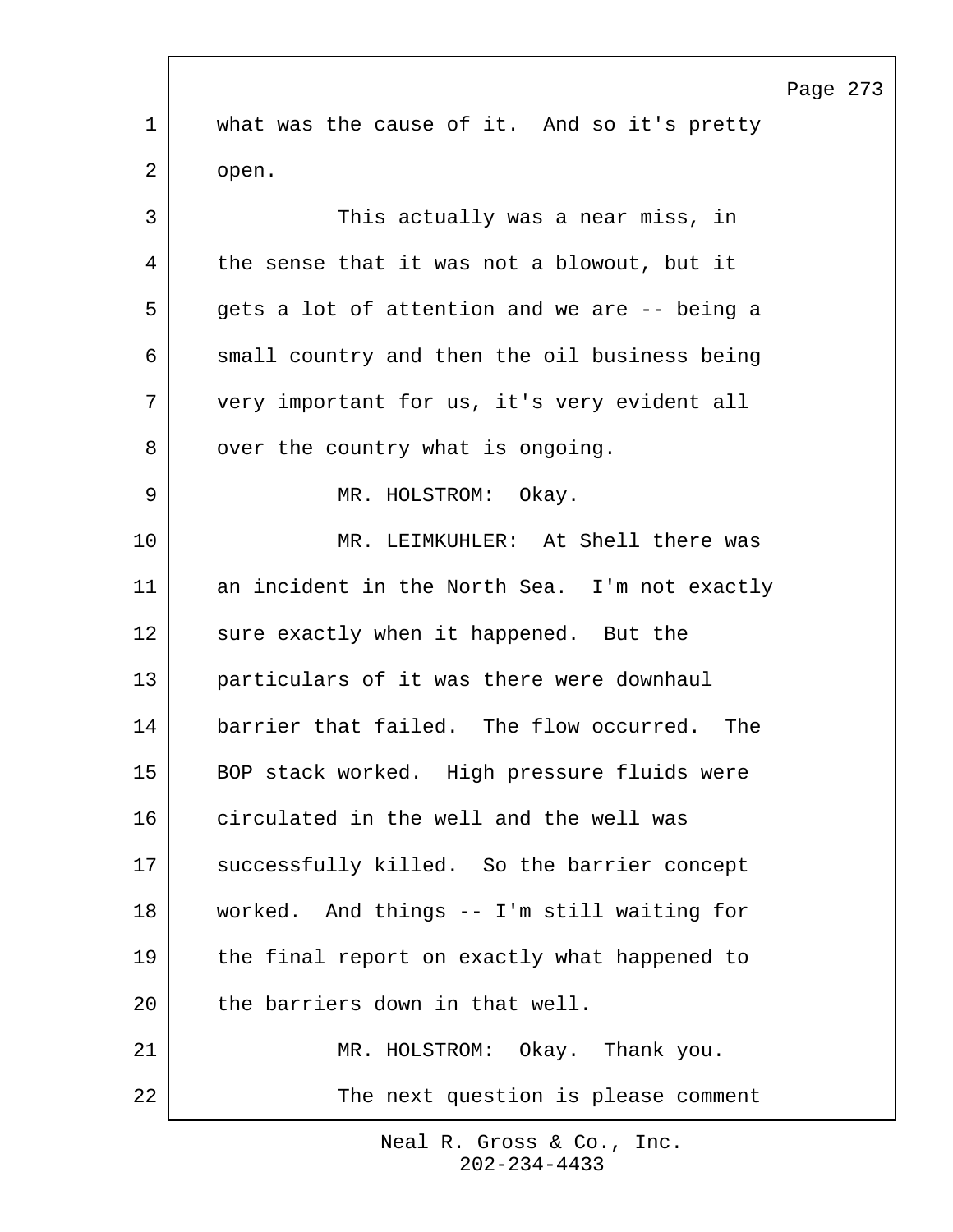|                |                                                | Page 274 |  |
|----------------|------------------------------------------------|----------|--|
| $\mathbf 1$    | on possible differences in complying with a    |          |  |
| $\overline{2}$ | goal-based regime in offshore U.S. from other  |          |  |
| 3              | regimes worldwide.                             |          |  |
| 4              | MR. MILITO: I think one thing                  |          |  |
| 5              | you're seeing -- and it's been in the regs     |          |  |
| 6              | here in the U.S. -- is certification that      |          |  |
| 7              | companies have to do to show that they're      |          |  |
| 8              | meeting the requirements. We're seeing in the  |          |  |
| 9              | new interim firewall that's come out. We saw   |          |  |
| 10             | that in the NTL that came out. So              |          |  |
| 11             | essentially, companies will have to retain     |          |  |
| 12             | third-party independent certifiers like DNV or |          |  |
| 13             | ABS to come on board and demonstrate that this |          |  |
| 14             | BOP will fit the intended purpose in this      |          |  |
| 15             | particular operation. And that is one thing    |          |  |
| 16             | that I've noticed more recently being kind of  |          |  |
| 17             | a trend with our regulations here is that you  |          |  |
| 18             | have to use third-party certifiers to come in  |          |  |
| 19             | and check that box.                            |          |  |
| 20             | MR. HOLSTROM:<br>Okay.                         |          |  |
| 21             | This is sort of a related question.            |          |  |
| 22             | It's directed at Statoil but I think it could  |          |  |

Г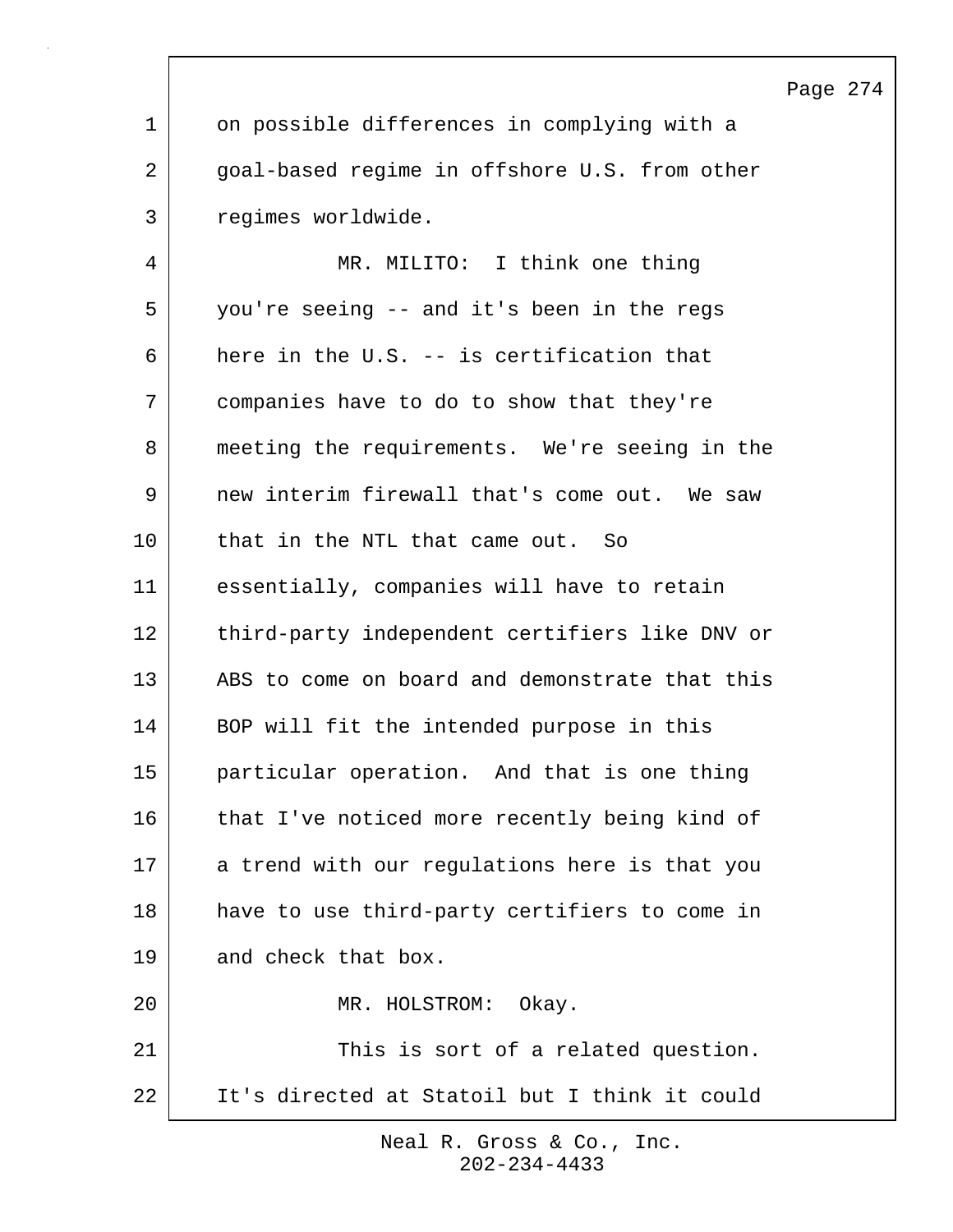|                |                                                    | Page 275 |  |
|----------------|----------------------------------------------------|----------|--|
| $\mathbf 1$    | be directed at all the panel participants.         |          |  |
| $\overline{2}$ | And it's a question about the effectiveness of     |          |  |
| $\mathsf{3}$   | inspections in different regulatory regimes        |          |  |
| 4              | around the world. What are your observations       |          |  |
| 5              | about the effectiveness of inspections by the      |          |  |
| 6              | regulator?                                         |          |  |
| 7              | MR. PREBEN BERGET: How can they --                 |          |  |
| 8              | well, yes. As you heard from the PSA,              |          |  |
| 9              | inspections is not -- they are going in to a       |          |  |
| 10             | major part of our audits and verification.         |          |  |
| 11             | That's the way they're doing this. So this         |          |  |
| 12             | was debated quite a lot this morning, I guess.     |          |  |
| 13             | And we have a good understanding of -- so --       |          |  |
| 14             | and we are in general pleased with that. I         |          |  |
| 15             | think it's working well. But, of course,           |          |  |
| 16             | whatever we are, we are first and foremost --      |          |  |
| 17             | an obligation is to live by the standards of       |          |  |
| 18             | the country or the operation where we are.<br>- So |          |  |
| 19             | coming to the U.S. we, of course, respect this     |          |  |
| 20             | way of working. Still, we live by our -- sort      |          |  |
| 21             | of number one is to live by the country's --       |          |  |
| 22             | their agents, rules and regulations. And on        |          |  |

 $\overline{\phantom{a}}$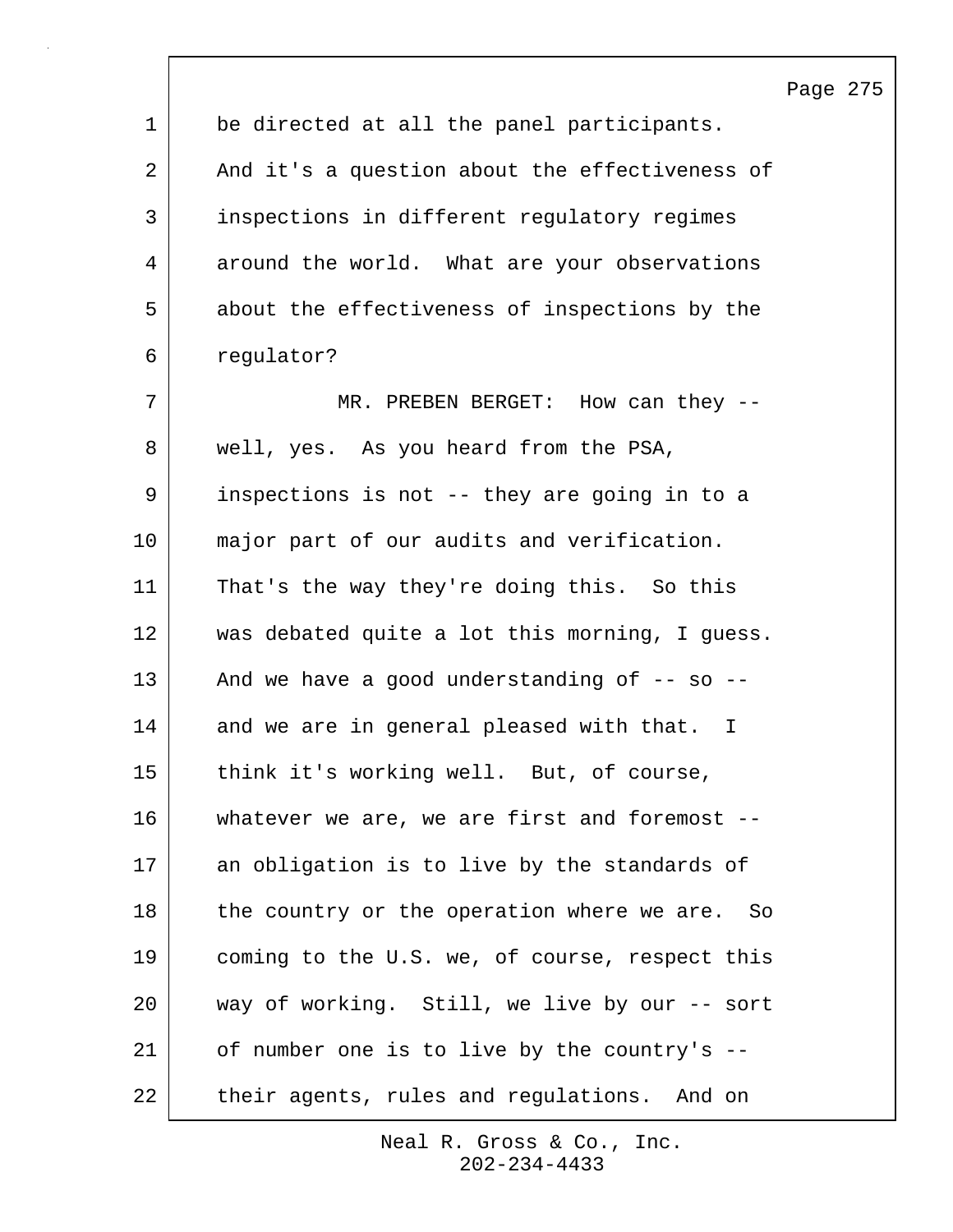|    |                                                | Page 276 |  |
|----|------------------------------------------------|----------|--|
| 1  | top of that we also apply our own procedures.  |          |  |
| 2  | $So$ --                                        |          |  |
| 3  | MR. HOLSTROM:<br>Okay.                         |          |  |
| 4  | And additional question. We've                 |          |  |
| 5  | heard of commendable practices to identify     |          |  |
| 6  | communicated control risks through safety case |          |  |
| 7  | and ALARP demonstration processes by industry  |          |  |
| 8  | panelists. Could the precursor conditions      |          |  |
| 9  | that occurred on the Deepwater Horizon have    |          |  |
| 10 | occurred if your company -- in your company    |          |  |
| 11 | and if so, what barriers might have            |          |  |
| 12 | effectively prevented the catastrophic loss?   |          |  |
| 13 | Can these be generalized to other major        |          |  |
| 14 | accident hazards?                              |          |  |
| 15 | MR. MILITO: I think there's a                  |          |  |
| 16 | reluctance because folks are waiting for the   |          |  |
| 17 | ultimate conclusions from this incident before |          |  |
| 18 | they start analyzing their own practices and   |          |  |
| 19 | ultimately making those types of opinions.     |          |  |
| 20 | We -- we're expecting end of March the Board   |          |  |
| 21 | of Inquiry of the Coast Guard and the MMS to   |          |  |
| 22 | come out with their investigative report.      |          |  |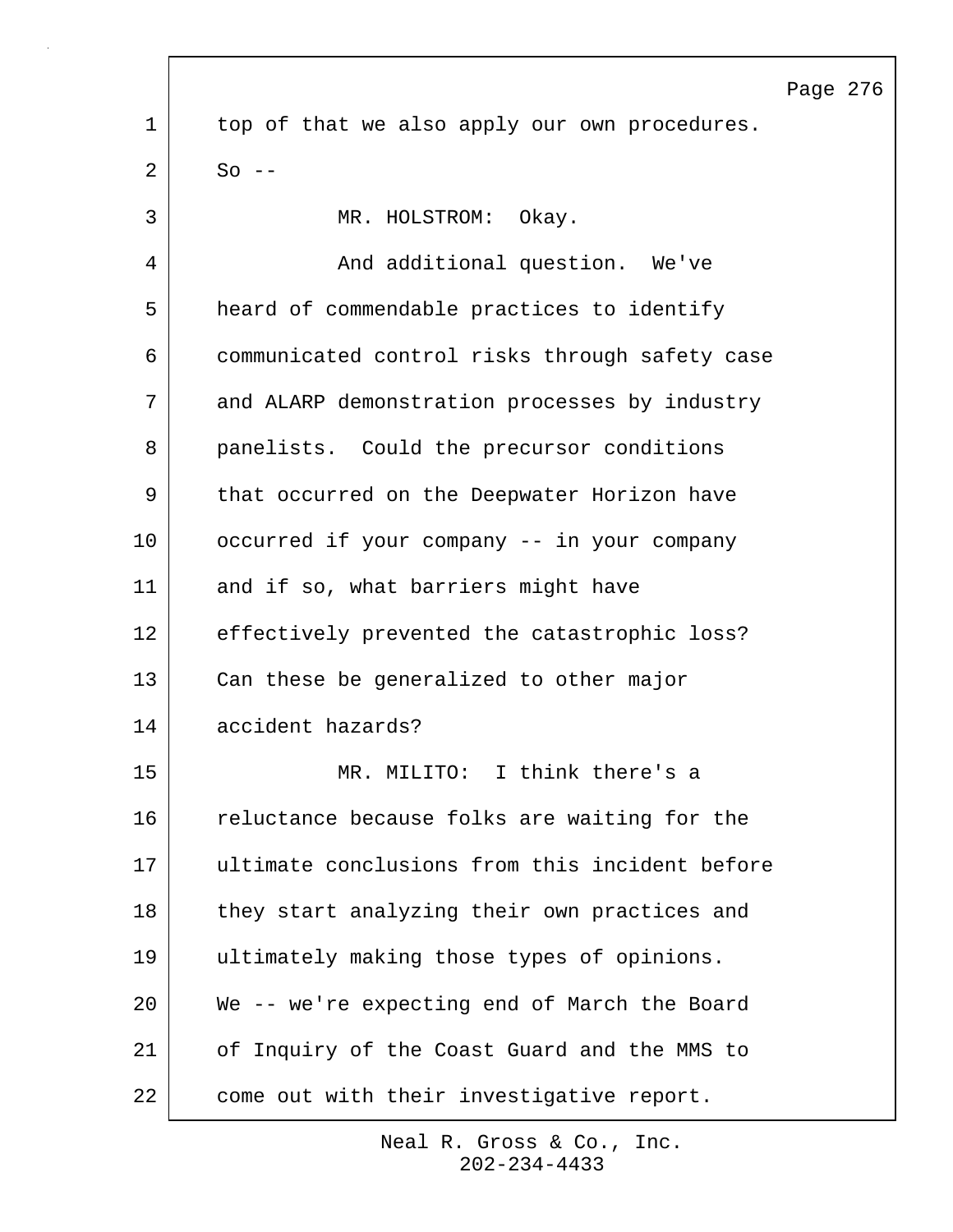|             | Page 277                                       |
|-------------|------------------------------------------------|
| $\mathbf 1$ | This CSB report will be coming along down the  |
| 2           | line, as well as the National Commission.      |
| 3           | So -- and we're also seeing what's coming out  |
| 4           | from the individual companies. So it's a       |
| 5           | matter of not making those types of opinions   |
| 6           | until we know all the facts.                   |
| 7           | MR. HOLSTROM: Here's a -- an                   |
| 8           | additional question. How are corporate boards  |
| 9           | being held accountable for safety culture? I   |
| 10          | guess a follow up to that would be is there -- |
| 11          | are there safety discussions or safety         |
| 12          | presentations, accountabilities,               |
| 13          | responsibilities in board of directors. And    |
| 14          | that perhaps could go to Statoil and Shell.    |
| 15          | MR. PREBEN BERGET: Yes. I think I              |
| 16          | mentioned it in my introduction that a lot of  |
| 17          | these parameters are rolling all the way up to |
| 18          | our CEO.                                       |
| 19          | MR. LEIMKUHLER: I can tell you                 |
| 20          | within Shell from the upper management the     |
| 21          | expectation of the role safety plays in the    |
| 22          | operation as it being a core value and not     |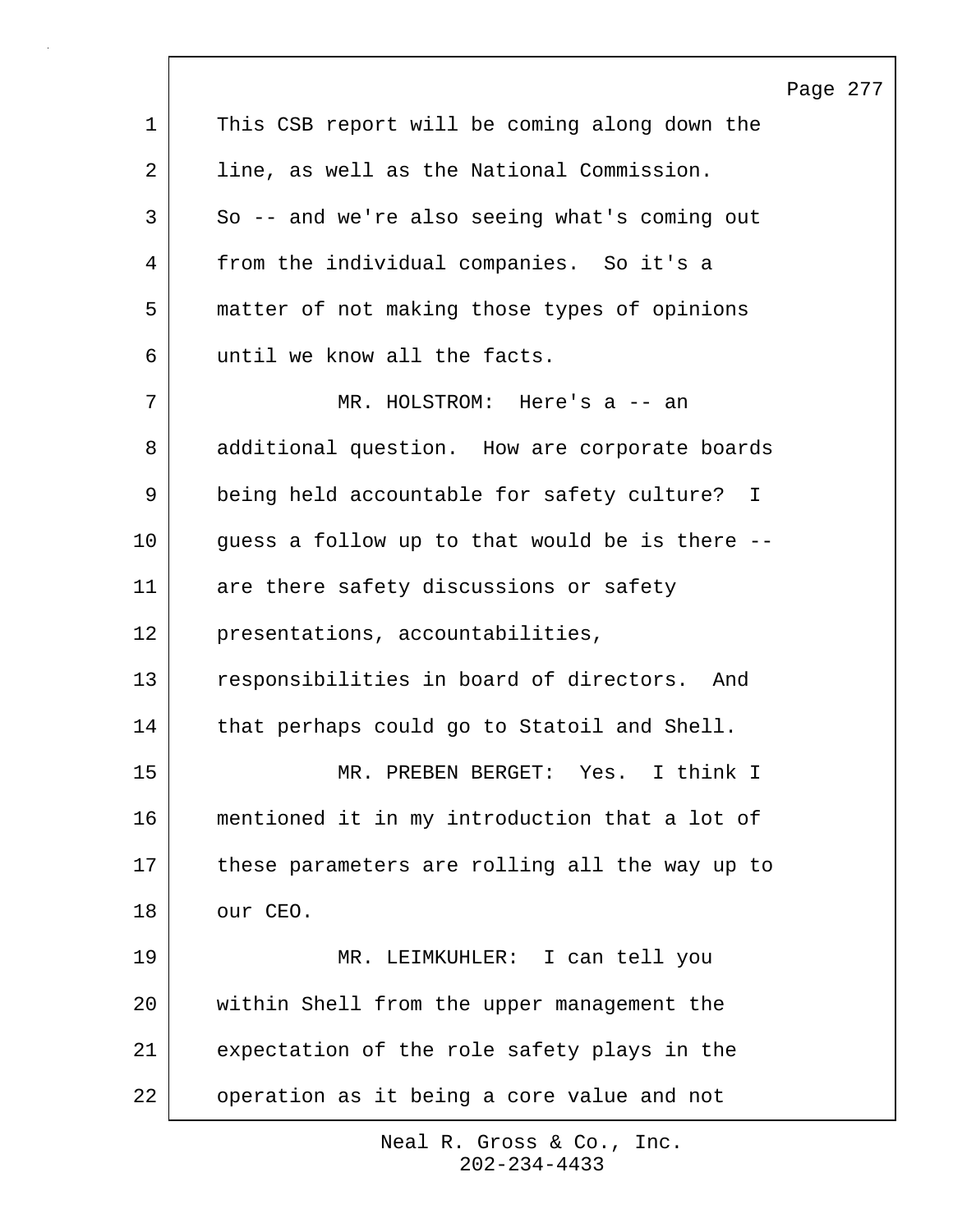|                |                                                | Page 278 |  |
|----------------|------------------------------------------------|----------|--|
| $\mathbf{1}$   | something that's a priority that may be        |          |  |
| $\overline{2}$ | subject to changes is clear throughout. The    |          |  |
| $\mathsf{3}$   | safety expectations of how you manage your     |          |  |
| 4              | operations within the Shell safety framework   |          |  |
| 5              | that I've laid out is a clear expectation.     |          |  |
| 6              | And we're held accountable for departures from |          |  |
| 7              | that.                                          |          |  |
| 8              | So we have full detailed                       |          |  |
| 9              | investigations on not only real incidents, but |          |  |
| 10             | high potential incidents that go up to the     |          |  |
| 11             | highest levels of the company. And there's     |          |  |
| 12             | certain things to where if we ask for a        |          |  |
| 13             | department from the standards it needs to go   |          |  |
| 14             | to the highest level of the company, including |          |  |
| 15             | the president. That's the degree of awareness  |          |  |
| 16             | they want to have if we are going to           |          |  |
| 17             | consciously depart from the safety framework   |          |  |
| 18             | that we have laid down.                        |          |  |
| 19             | MR. HOLSTROM: Okay. Thank you.                 |          |  |
| 20             | That's all the questions.                      |          |  |
| 21             | MR. MOURE-ERASO: Yes.                          |          |  |
| 22             | Okay. So I've been asked that we               |          |  |

 $\lceil$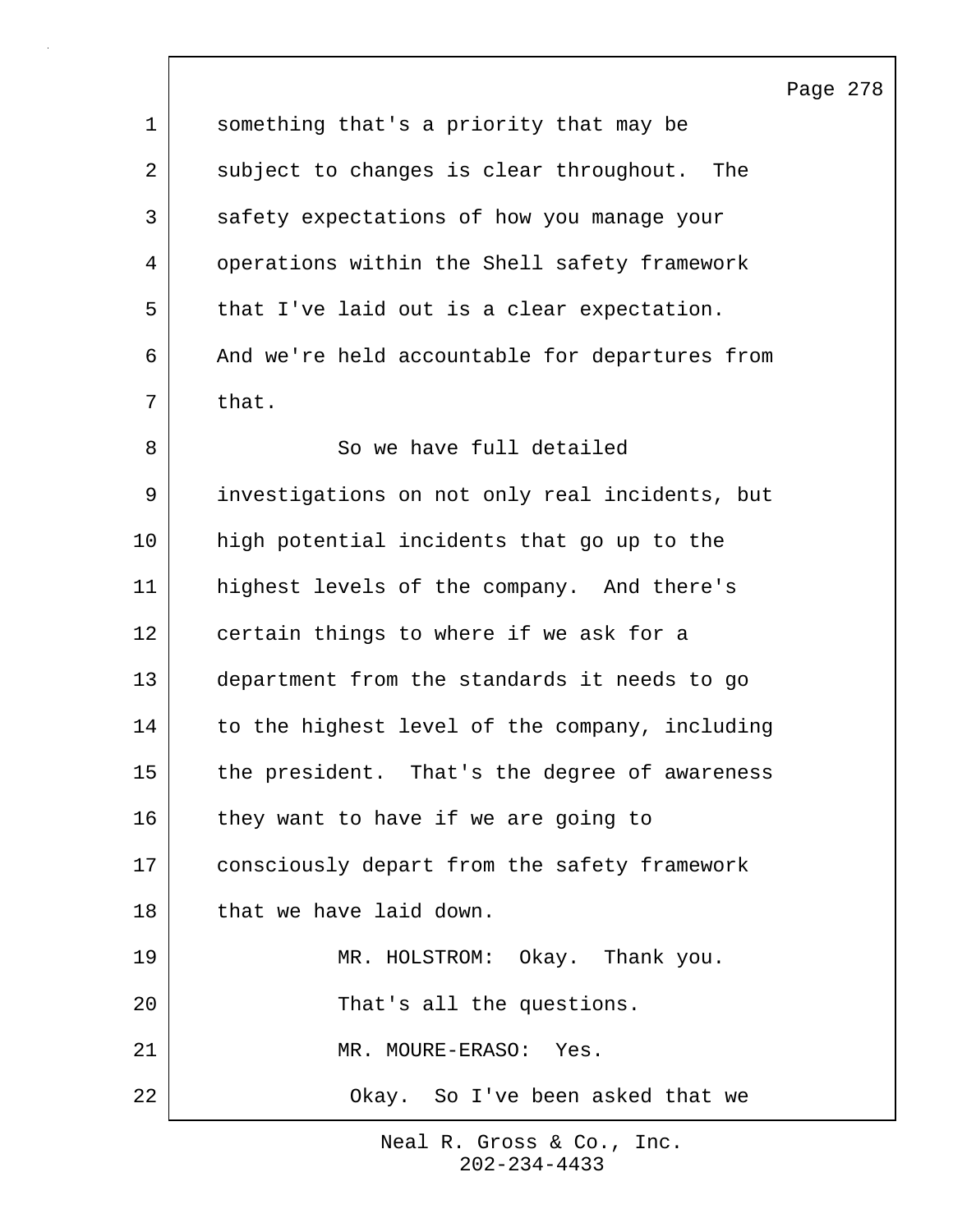|             |                                                | Page 279 |  |
|-------------|------------------------------------------------|----------|--|
| $\mathbf 1$ | need a five-minute break, and we'll come back  |          |  |
| 2           | here in five minutes to start the last panel.  |          |  |
| 3           | Yes. Before we leave I would like to --        |          |  |
| 4           | (Whereupon, a short recess was                 |          |  |
| 5           | taken.)                                        |          |  |
| 6           | MR. MOURE-ERASO: Thank you very                |          |  |
| 7           | much. I think we are ready to get started.     |          |  |
| 8           | The last panel of the day is what we call the  |          |  |
| 9           | Union and Worker Panel. We are especially      |          |  |
| 10          | thankful to the participants that they would   |          |  |
| 11          | like to join us and discuss from the point of  |          |  |
| 12          | view of the workers the regulatory situation   |          |  |
| 13          | in offshore drilling.                          |          |  |
| 14          | We have in this panel Mr. Mike                 |          |  |
| 15          | Wright, who is the Health and Safety and       |          |  |
| 16          | Environmental Director of the United           |          |  |
| 17          | We have Mr. Roy Erling Furre,<br>Steelworkers. |          |  |
| 18          | representative from the Norwegian Union of     |          |  |
| 19          | Energy Workers, also known as S-A-F-E, SAFE.   |          |  |
| 20          | We have Mr. Glenn Trimmer, who is the          |          |  |
| 21          | Secretary-Treasurer of the United Steelworkers |          |  |
| 22          | Local 4959 in Alaska; and Mr. Fritz Guenther,  |          |  |

 $\Gamma$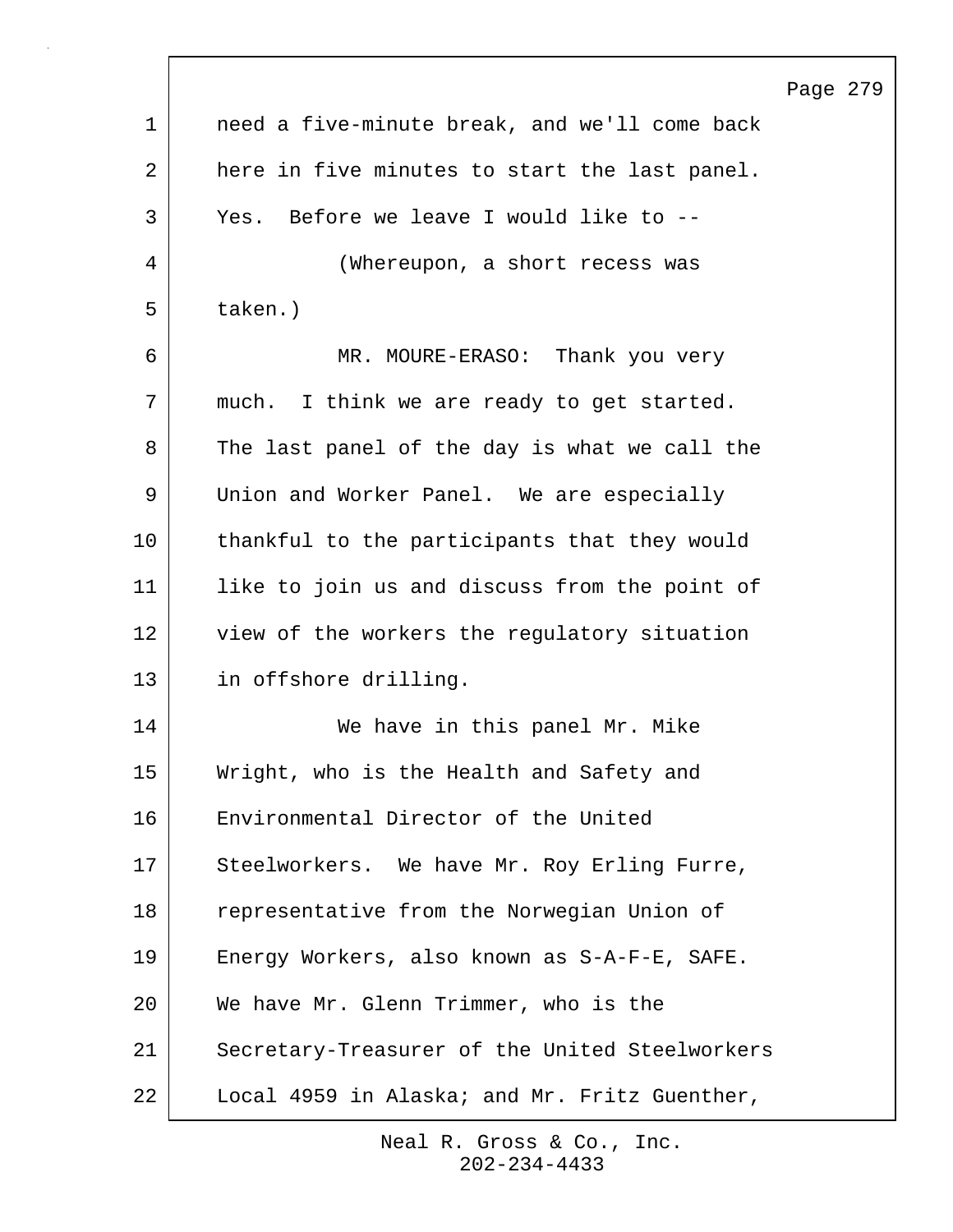|    | Page                                           |
|----|------------------------------------------------|
| 1  | President of the United Steelworkers Local     |
| 2  | 4959 in Alaska.                                |
| 3  | So the first panelist is Mr. Wright.           |
| 4  | So, Mr. Wright, please proceed.                |
| 5  | MR. WRIGHT: Thank you. This on?                |
| 6  | Yes. Chairman Moure-Eraso, distinguished       |
| 7  | members of the Board and staff of the CSB,     |
| 8  | thank you for the opportunity to participate   |
| 9  | in this important public hearing.              |
| 10 | My name is Mike Wright. I'm the                |
| 11 | Director of Health, Safety and Environment for |
| 12 | the United Steel, Paper and Forestry, Rubber   |
| 13 | Manufacturing, Energy, Allied Industrial and   |
| 14 | Service Workers International Union. And I     |
| 15 | promise never to read that whole name again    |
| 16 | this hearing. We are the USW for short. We     |
| 17 | represent 850,000 workers in the sectors I     |
| 18 | mentioned and many others. But for this        |
| 19 | afternoon the important name of that -- the    |
| 20 | important word in that long name and the       |
| 21 | reason I read it is the word, Energy.          |
| 22 | 30,000 of our members work in the              |

Page 280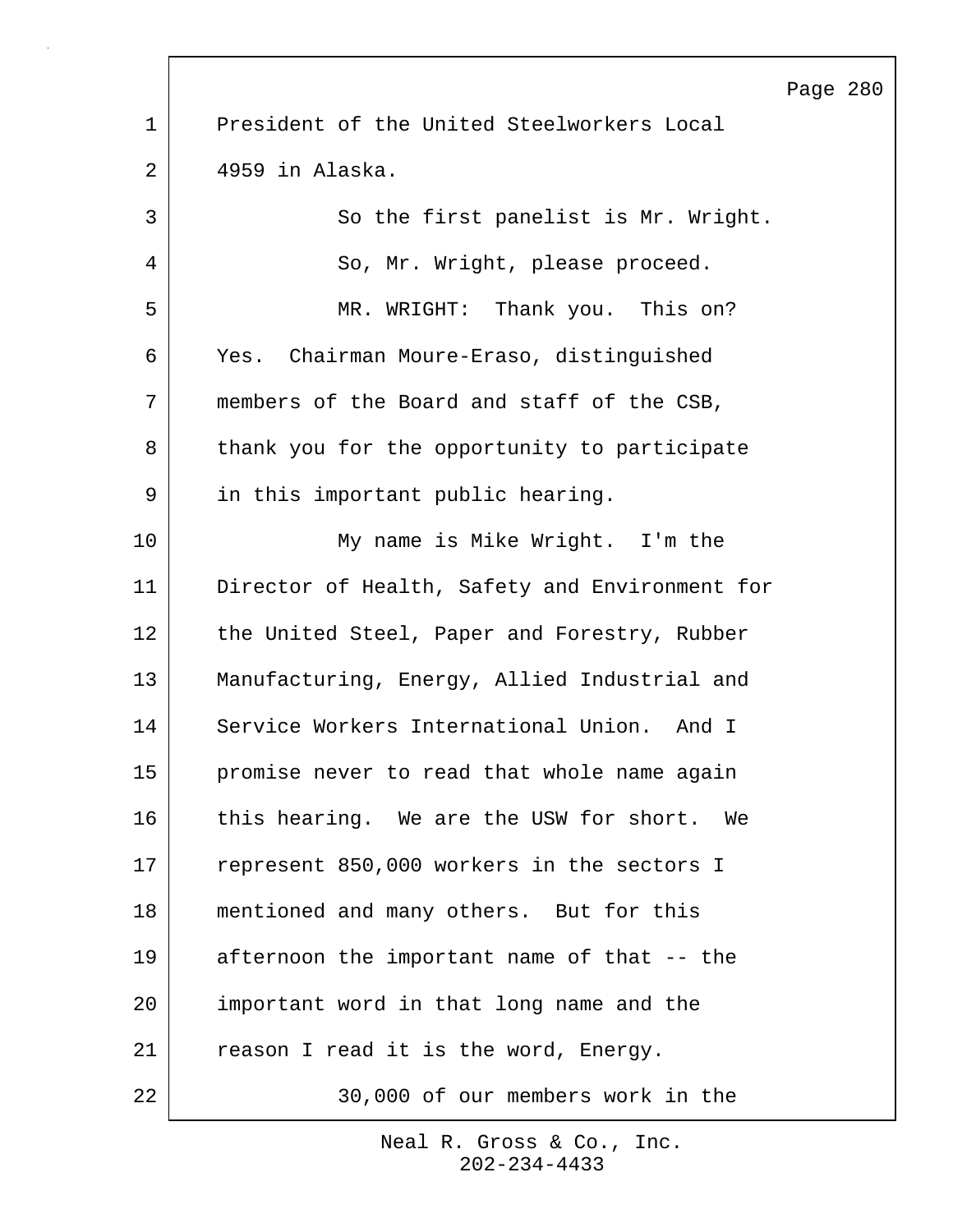Page 281

1 oil sector, the vast majority in refineries. 2 Although you will hear today from two of our 3 members who work in production on Alaska's 4 North Slope. Altogether, our members account 5 for about two-thirds of refinery capacity in 6 the United States.

7 | At the outset let me say that unlike 8 | my three colleagues on this panel and many 9 | other presenters today, I have never worked in 10 the oil industry. While the USW and its 11 predecessor unions have done a great deal of 12 work on refinery safety and even more on 13 process safety generally, we do not represent 14 workers on the offshore oil platforms in the 15 Gulf of Mexico. No union does. And the 16 industry has worked hard to keep it that way. 17 So I'm not going to talk this afternoon about 18 | kicks and blowout preventers and cementing and 19 drilling mud. 20 Instead, I want to make three simple

21 points. First, the problem isn't confined to 22 | BP. Second, the problem is confined to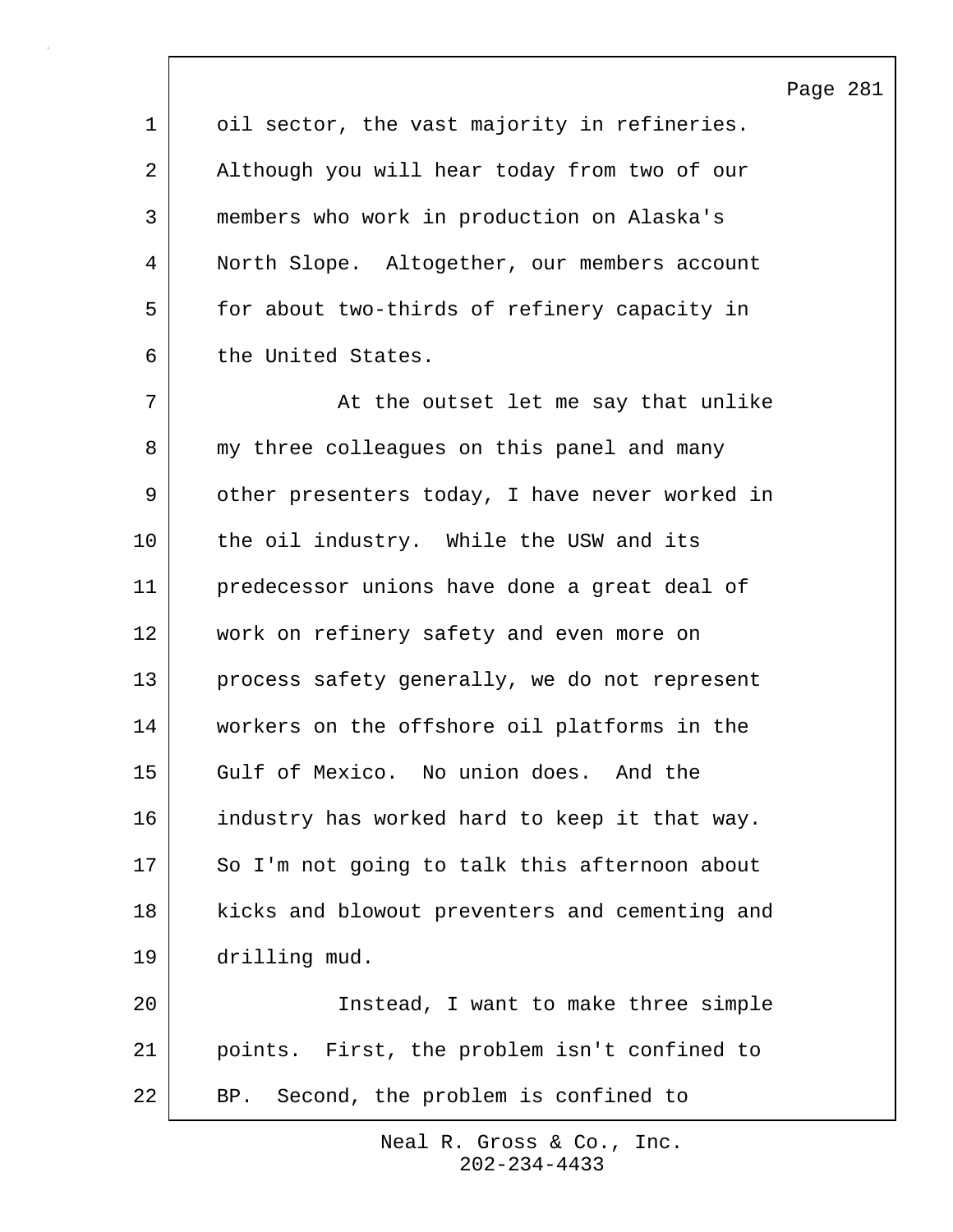Page 282 1 offshore exploration and production. And 2 third, we can learn a lot about safety 3 management and mismanagement and the culture 4 | of the oil industry by looking at what's 5 happening in refineries. Because in the end 6 it's all one industry. 7 So let me talk about refineries. 8 Most of our members in oil came through a 9 merger with a union called PACE. That merger 10 was finalized nine days after the BP Texas 11 City disaster. And Texas City consumed much 12 of our effort over the next several years. In 13 the analyses and reports that followed Texas 14 | City the CSB produced its report on the 15 accident itself, of course, and the Baker 16 Panel reported on safety management in all of 17 BP's American refineries. 18 We decided to take a look at the 19 industry as a whole through a survey of our 20 local unions in the 71 refineries operated by 21 22 different companies whose workers we 22 represent. The findings are detailed in our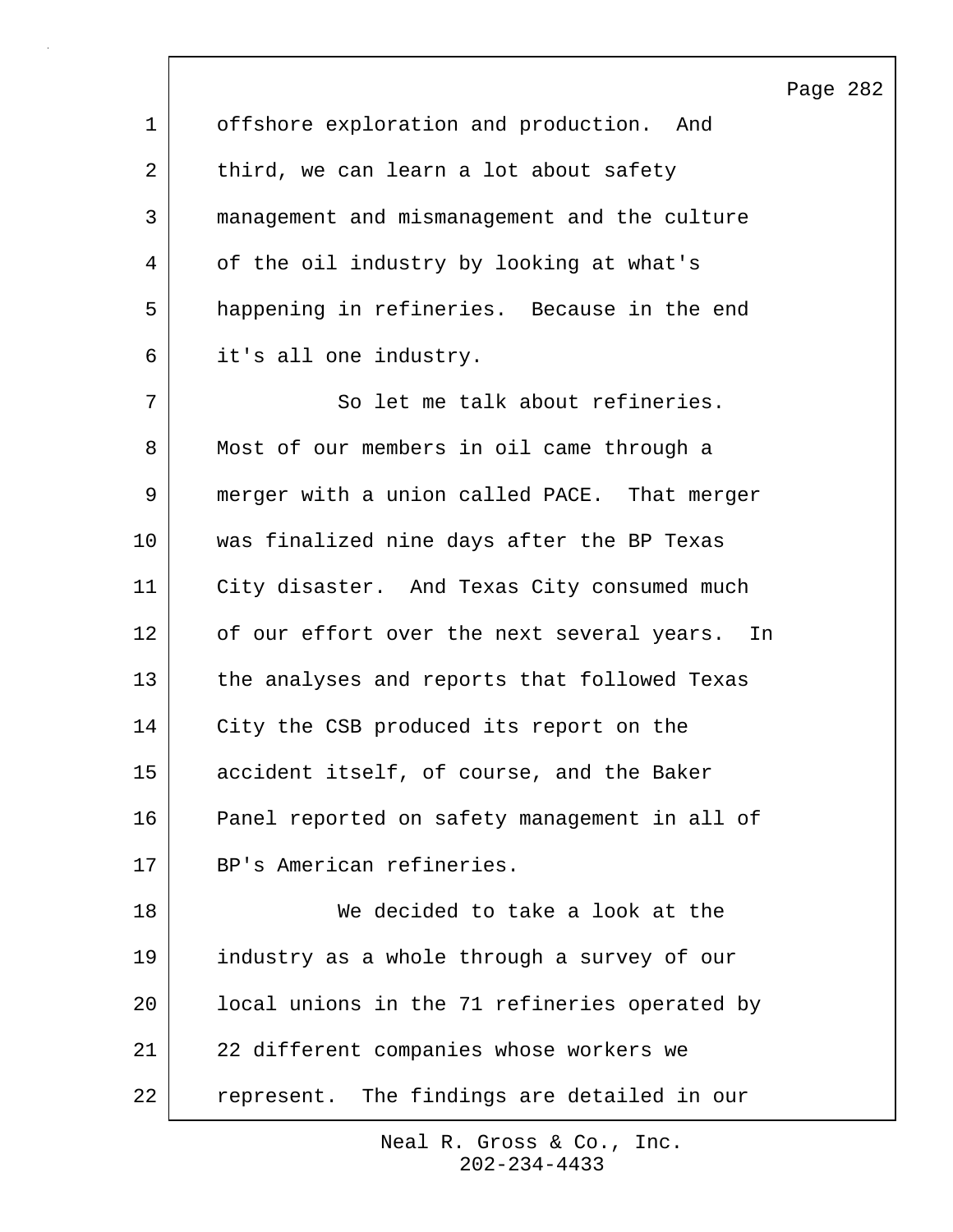Page 283 1 2007 report, Beyond Texas City. We asked 2 about four hazardous conditions that helped 3 caused the Texas City accident and asked 4 whether they existed at other refineries and 5 whether management had taken effective steps 6 to address them. 7 | Those conditions were atmospheric 8 venting, inadequate management of 9 instrumentation and alarm systems, sighting 10 temporary structures near process units and 11 allowing non-essential personnel in vulnerable 12 areas during start ups and shut downs. We 13 also looked at emergency response programs. 14 90 percent of surveyed refineries had one or 15 | more of those hazardous conditions. 43 16 percent had three or more. 70 percent 17 reported inadequacies in the emergency 18 response programs. Those data were collected 19 nine months to a year after the Texas City 20 accident. Yet 87 percent of our locals 21 reported that the overall management of 22 | process safety in their refineries was still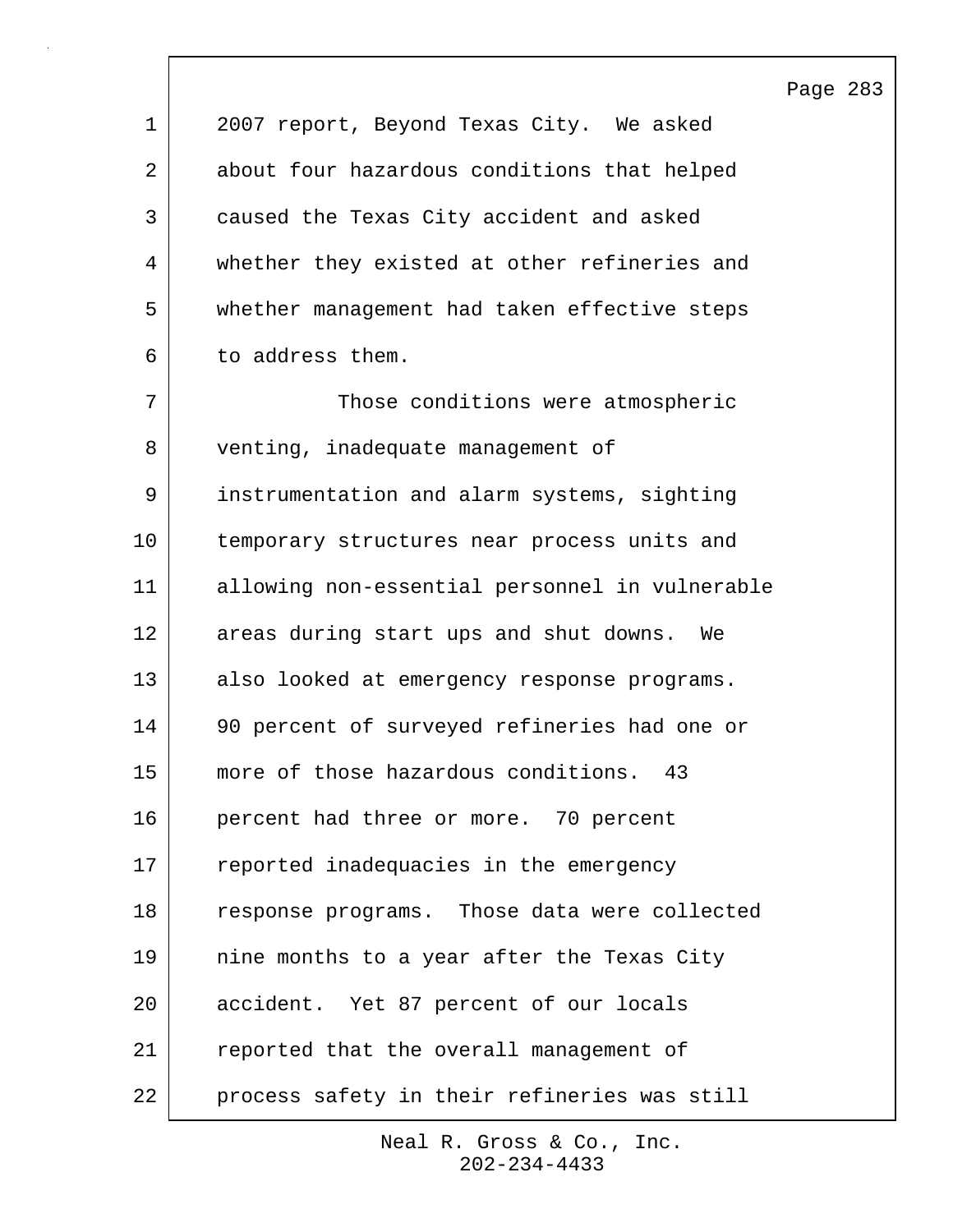Page 284

| $\mathbf 1$ | not effective enough. Incidentally, that last  |
|-------------|------------------------------------------------|
| 2           | critical condition I mentioned, non-essential  |
| 3           | personnel in vulnerable areas was one reason   |
| 4           | why seven people died in the Tesoro Anacortes  |
| 5           | accident on April 2 of this year, more than    |
| 6           | five years after Texas City.                   |
| 7           | In my career in the USW I've been              |
| 8           | able to work on safety issues in a wide        |
| 9           | variety of industries, steel, non-ferrous      |
| $10 \,$     | metals, mining, rubber and plastics, paper,    |
| 11          | chemicals, forestry, nuclear fuels, general    |
| 12          | manufacturing. I know of no industry where     |
| 13          | the gap between the intrinsic hazard of the    |
| 14          | process on the one hand and the quality of the |
| 15          | industry programs addressing that hazard on    |
| 16          | the other hand is so wide.                     |
| 17          | That's not because oil industry                |
| 18          | safety programs are so bad in comparison to    |
| 19          | other industries. Indeed, they are somewhat    |
| 20          | better than the average safety programs across |

 $\mathsf{l}$ 

22 of ordinary programs aimed at trips and

21 all industries. But they tend to be the kind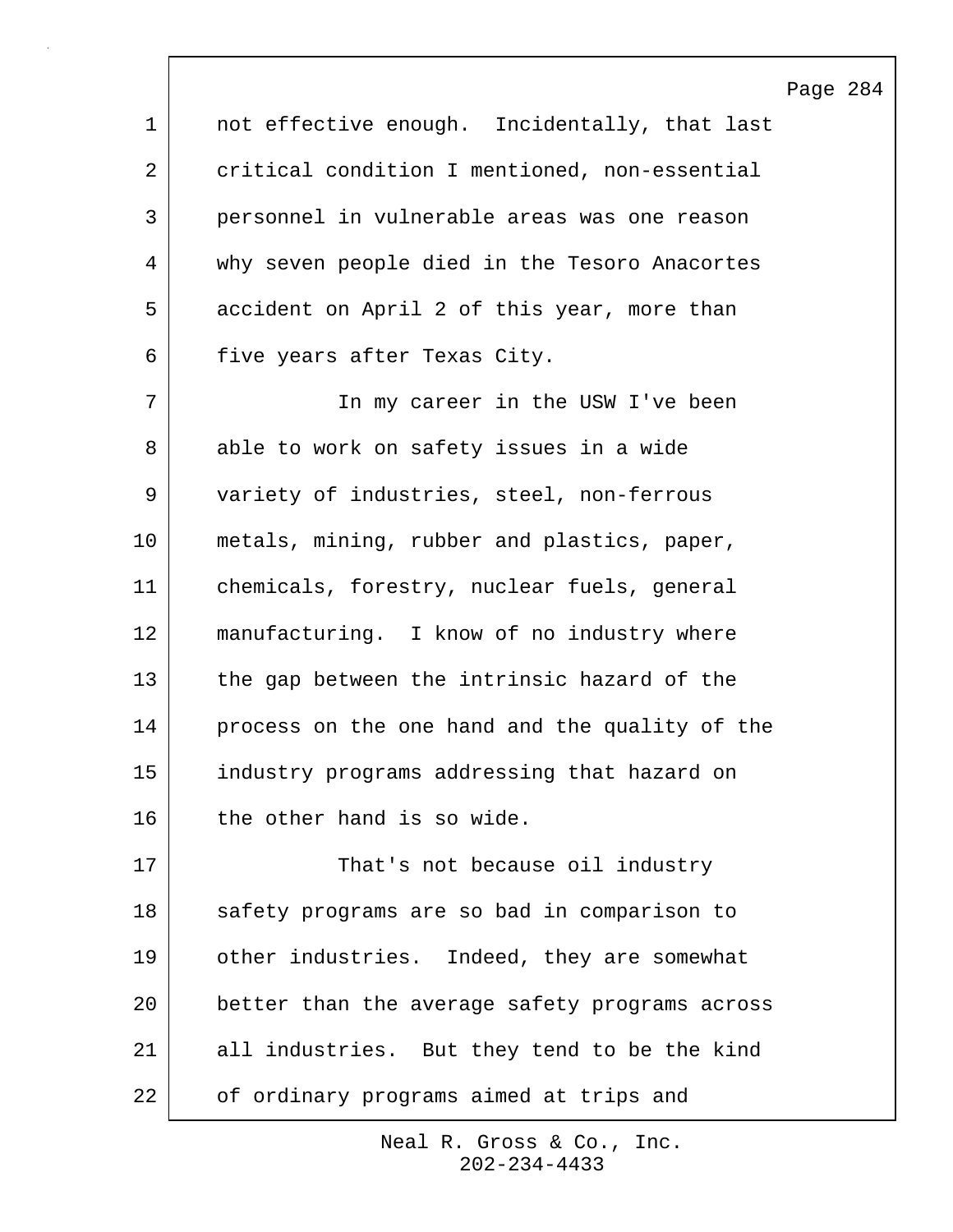|             |                                                | Page 285 |  |
|-------------|------------------------------------------------|----------|--|
| $\mathbf 1$ | sprains and injuries in general, mostly by     |          |  |
| 2           | exhorting workers to just work safely often    |          |  |
| 3           | through programs that focus primarily on       |          |  |
| 4           | worker behavior instead of finding and         |          |  |
| 5           | addressing the kind of system failures capable |          |  |
| 6           | of causing catastrophic accidents. It was      |          |  |
| 7           | macabre in the aftermath of the Anacortes      |          |  |
| 8           | accident to hear the industry praising its     |          |  |
| 9           | excellent safety record based on OSHA          |          |  |
| 10          | recordables as if spraining an ankle was       |          |  |
| 11          | equivalent to being burned to death.           |          |  |
| 12          | But the real problem is evident when           |          |  |
| 13          | you compare the ineffectiveness of those       |          |  |
| 14          | safety programs to the magnitude of the        |          |  |
| 15          | hazard. Mining, for example, has a higher      |          |  |
| 16          | death rate among workers. But a mine accident  |          |  |
| 17          | is confined to the mine while a worst-case     |          |  |
| 18          | refinery accident can affect thousands in the  |          |  |
| 19          | surrounding community. And no mine accident    |          |  |
| 20          | is capable of causing the kind of              |          |  |
| 21          | environmental damage that was caused by the    |          |  |
| 22          | Deepwater Horizon blowout.                     |          |  |

 $\overline{\phantom{a}}$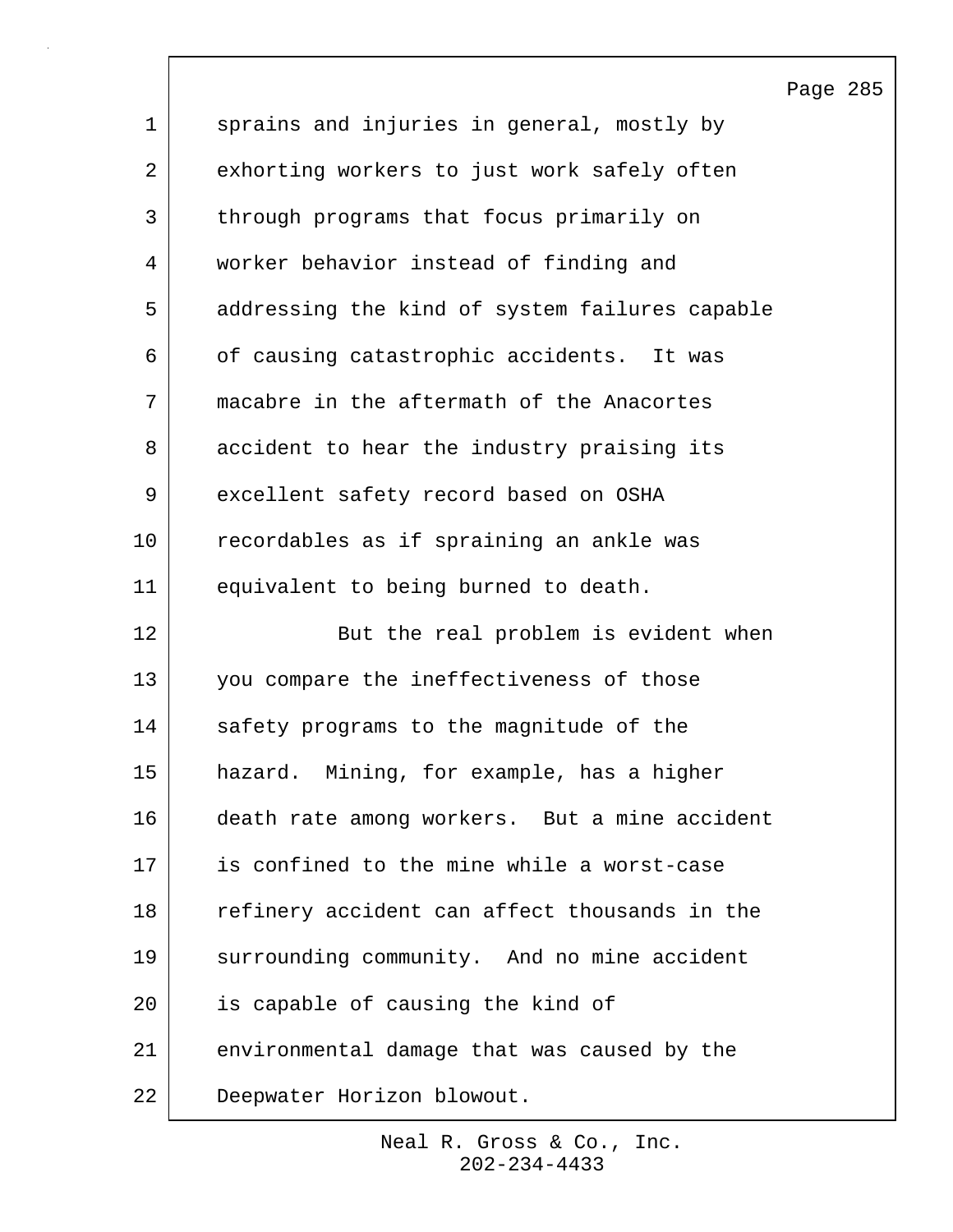|             |                                                | Page 286 |  |
|-------------|------------------------------------------------|----------|--|
| $\mathbf 1$ | Kim Nibarger, a member of our                  |          |  |
| 2           | Health, Safety and Environment Department, and |          |  |
| 3           | a former oil worker describes a refinery as    |          |  |
| 4           | follows. Kim said, "Take a gallon of gasoline  |          |  |
| 5           | in a sealed metal can. Get your barbecue       |          |  |
| 6           | grille good and hot. Now put the can on the    |          |  |
| 7           | grille. Multiply that by a million. That's     |          |  |
| 8           | a refinery."                                   |          |  |
| 9           | Of course, refineries have hazards             |          |  |
| 10          | beyond hydrocarbon fires and explosions. On    |          |  |
| 11          | October 4 of this year a worker died in a      |          |  |
| 12          | hydrogen sulfide release at the Exxon Mobil    |          |  |
| 13          | refinery in Chalmette, Louisiana. And the      |          |  |
| 14          | greatest community hazard of all is the        |          |  |
| 15          | possibility of a total loss of containment     |          |  |
| 16          | accident releasing hydrogen fluoride from an   |          |  |
| 17          | HF-catalyzed alkylation unit. In EPA's         |          |  |
| 18          | modeling the lethal plume goes beyond the 25-  |          |  |
| 19          | mile limit of the model. A full release in a   |          |  |
| 20          | populated area could spill or injure more than |          |  |
| 21          | a million people unless they evacuated in      |          |  |
| 22          | time.                                          |          |  |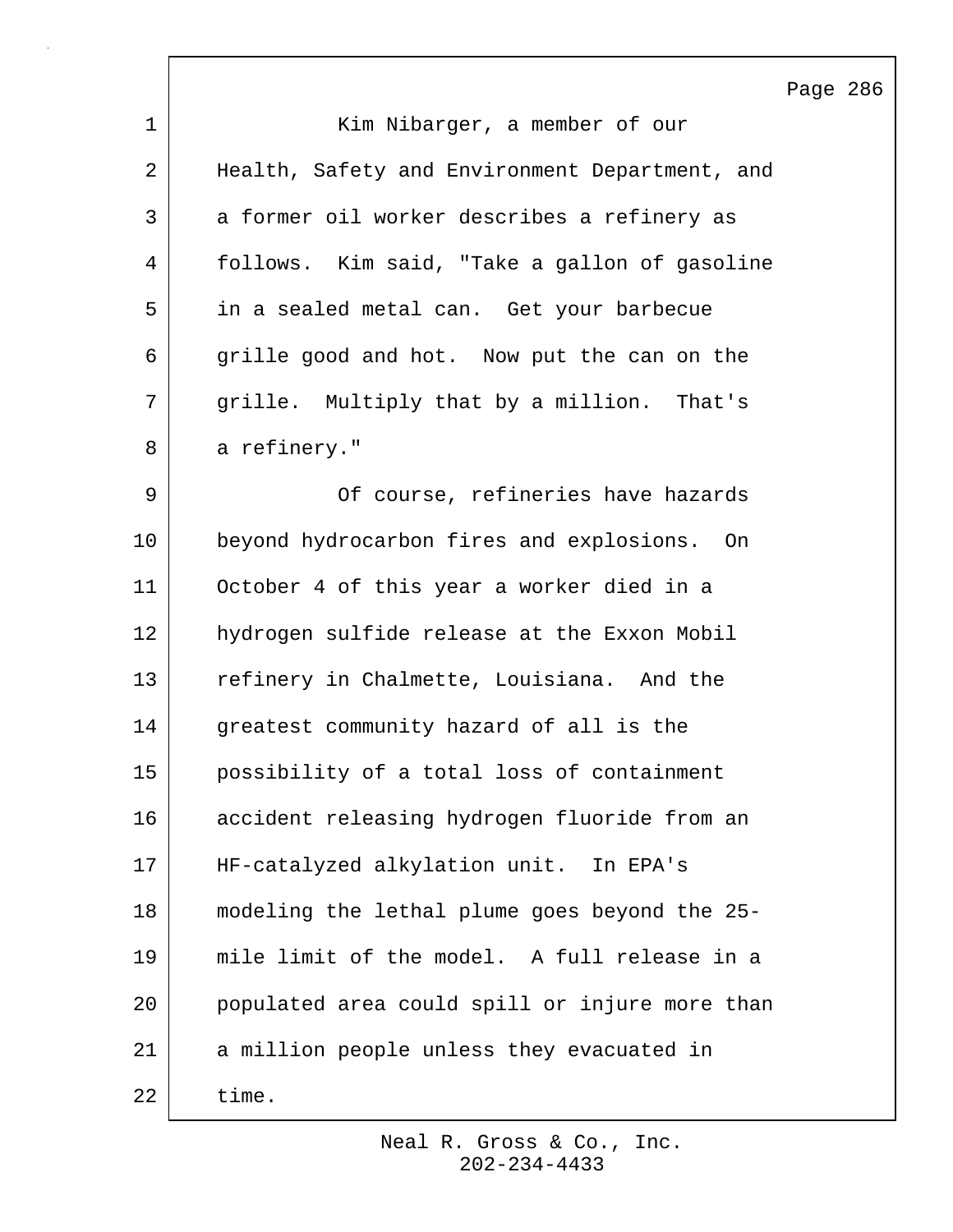Page 287 1 | A far safer system using solid acid 2 catalysts as a replacement for HF has been 3 demonstrated at the pilot stage. But to date 4 we know of no refinery planning to build such 5 a unit. Most have not even converted to the 6 somewhat safer, although not safe enough 7 modified HF system in which the boiling point 8 | of the HF system is raised by certain 9 additions. 10 Of course, the oil industry goes 11 beyond many others in its system for setting 12 voluntary standards, the American Petroleum 13 Institute. Many of those standards are 14 strong, well-reasoned and useful. But 15 overall, that system isn't good enough. The 16 | fundamental problem with voluntary standards 17 is that not everybody volunteers. 18 For example, API recommends the use 19 of diesel engine air intake shutoff valves to 20 prevent explosions cause by runaway engines in 21 hydrocarbon gas or vapor releases. Such 22 measures are the law in the European Union,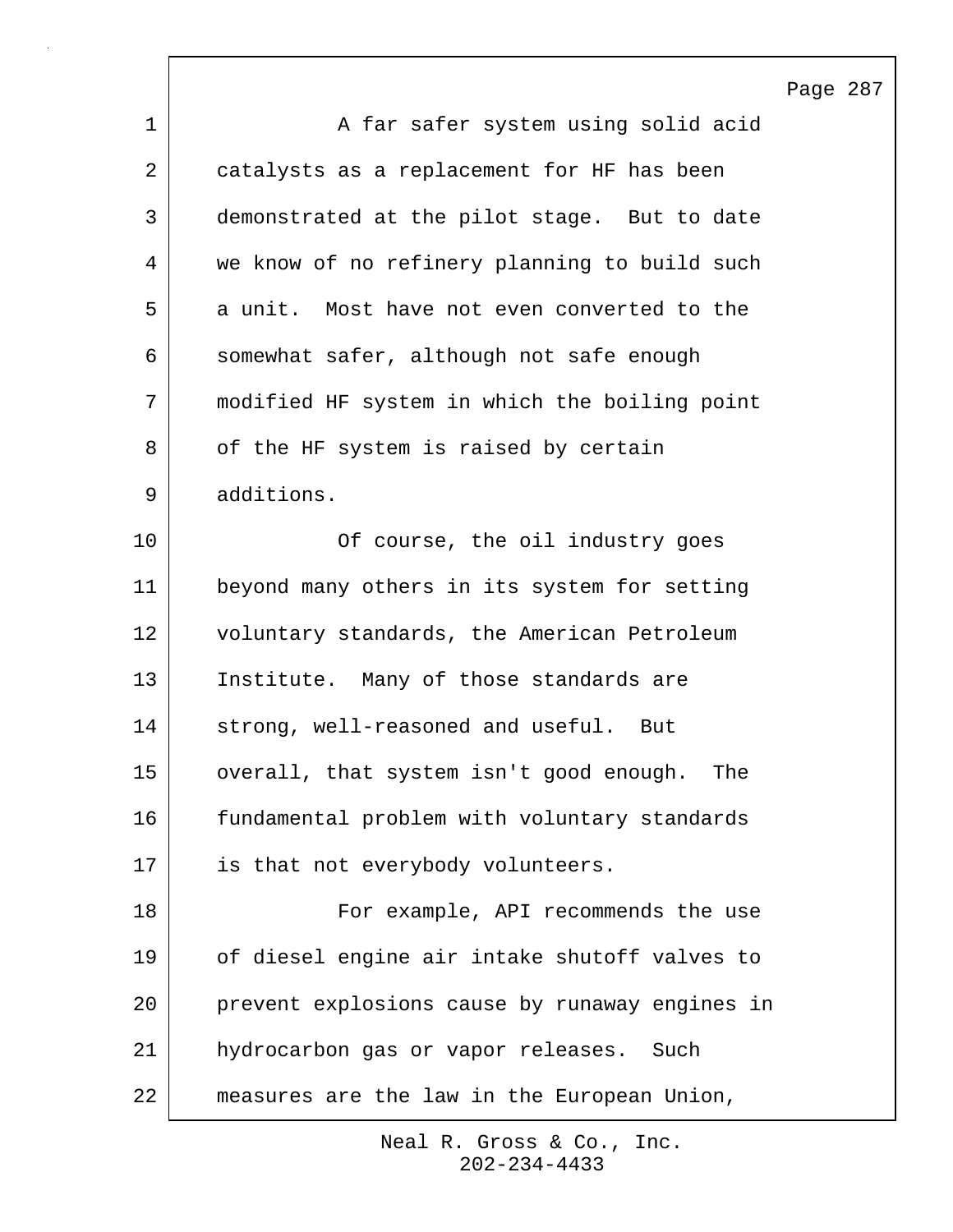|             |                                                | Page 288 |  |
|-------------|------------------------------------------------|----------|--|
| $\mathbf 1$ | Canada, Mexico, even China. But there are no   |          |  |
| 2           | federal regulations in the U.S. governing that |          |  |
| 3           | hazard. Only an API recommendation. So most    |          |  |
| 4           | engines in most refineries lack these          |          |  |
| 5           | protections. The main supplier of such         |          |  |
| 6           | systems tell us that they have sold ten times  |          |  |
| 7           | as many to refineries in Canada where they are |          |  |
| 8           | required by law than in the U.S. where they    |          |  |
| 9           | are not.                                       |          |  |
| 10          | Even where an API recommendation is            |          |  |
| 11          | widely followed it may have loopholes that     |          |  |
| 12          | completely negate its intent. An infamous      |          |  |
| 13          | example is the API Recommended Practice 753,   |          |  |
| 14          | which was developed in response to a CSB       |          |  |
| 15          | recommendation that the API bar trailers and   |          |  |
| 16          | other portable buildings from potentially      |          |  |
| 17          | dangerous locations. The API responded and     |          |  |
| 18          | wrote an excellent standard in all respects    |          |  |
| 19          | except one. It specifically exempts light      |          |  |
| 20          | weight fabric enclosures. So in many           |          |  |
| 21          | refineries the trailers in dangerous areas     |          |  |
| 22          | have simply been replaced by tents.            |          |  |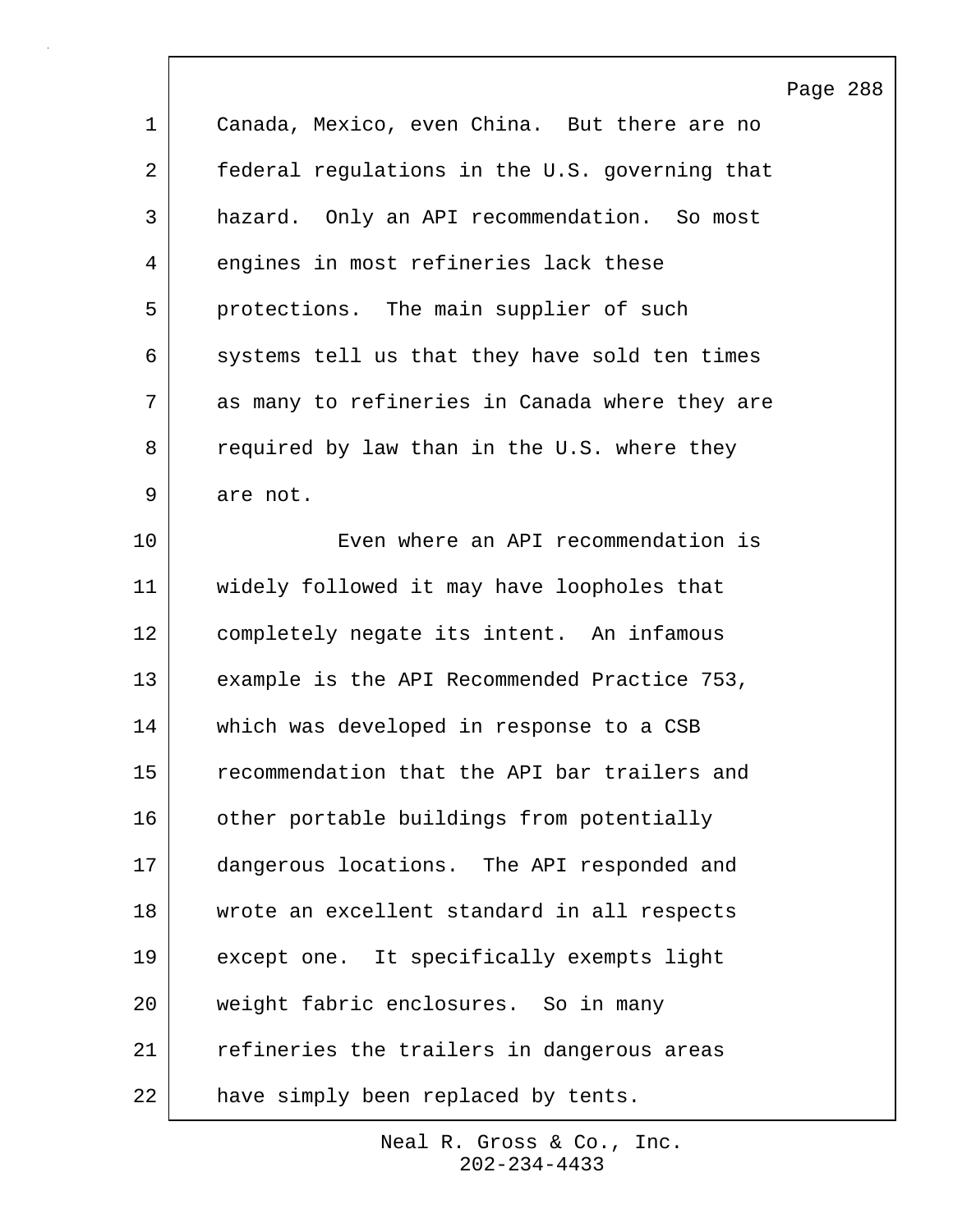Page 289 1 The impact of these failings is 2 evident in the industry's performance. 3 Several years ago the USW set up a system for 4 tracking serious process safety incidents in 5 oil refineries. We use whatever published 6 sources we can access. But we also rely on 7 reporting from our members. 8 In 2009 we recorded 45 serious 9 process safety incidents, fires, explosions, 10 releases. Five workers died in USW 11 refineries. Things are not getting better. 12 This year we recorded 49 serious incidents 13 through December 7 with 11 deaths. That's 14 exactly one a week. Each of those incidents 15 resulted from a loss of at least one and 16 usually several levels of containment or 17 protection. 18 | The Sole of the Control of the Shadevery week we get calls from our 19 members about dangerous conditions. 20 Dangerously thin piping carrying high pressure 21 hydrogen, temporary pipe clamps that seem to 22 have become permanent, pipe clamps on top of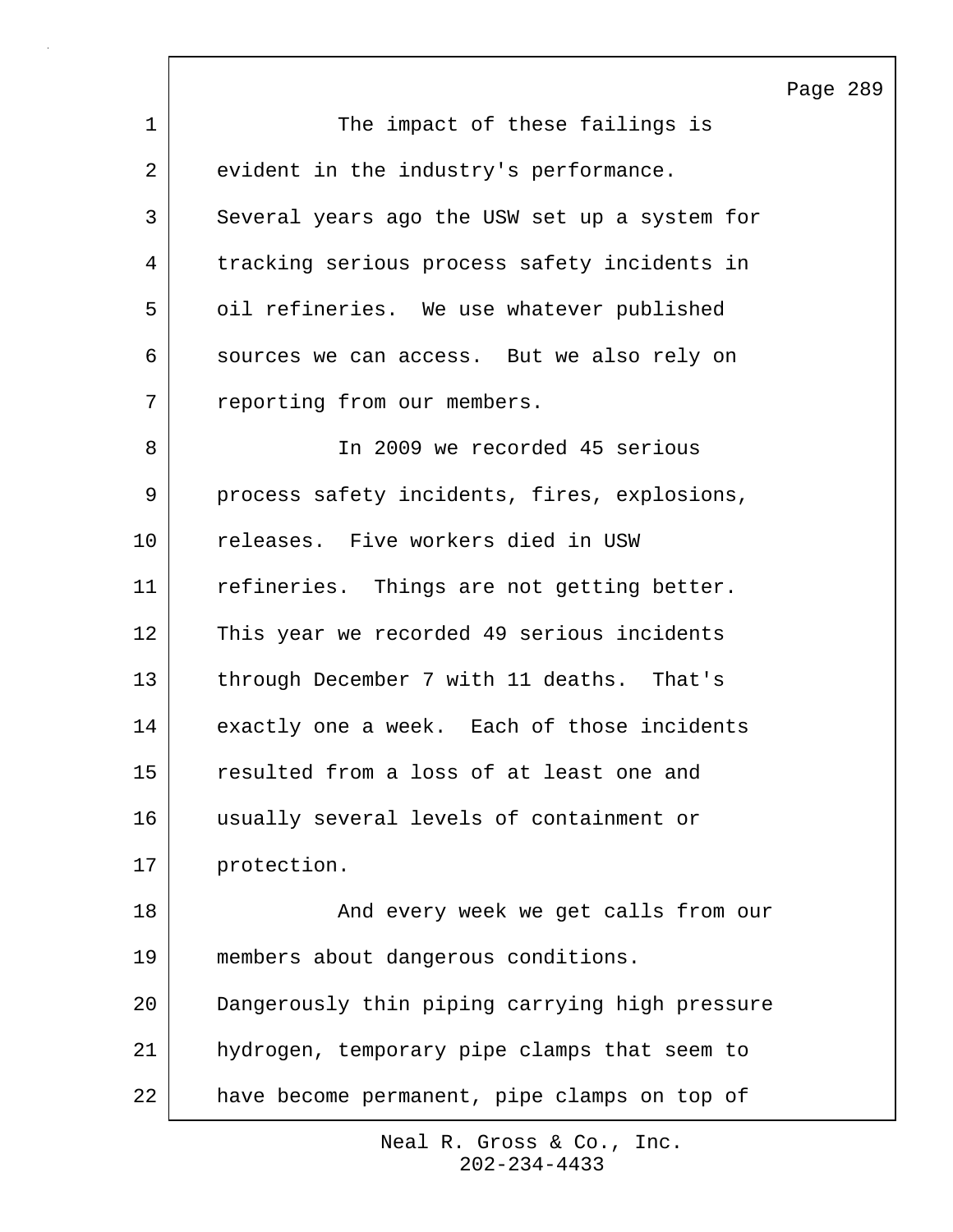|                |                                               | Page 290 |  |
|----------------|-----------------------------------------------|----------|--|
| $\mathbf{1}$   | pipe clamps, cracked process vessels like     |          |  |
| $\overline{a}$ | coker drums, decisions by management to run   |          |  |
| 3              | critical systems even where the               |          |  |
| 4              | instrumentation is broken or some of the      |          |  |
| 5              | safety systems are inoperable.                |          |  |
| 6              | And if you need more examples on              |          |  |
| 7              | Monday the USW joined a number of community   |          |  |
| 8              | and environmental organizations in Louisiana  |          |  |
| 9              | to release Common Ground II, a new report on  |          |  |
| 10             | safety in that state's 17 refineries. Using   |          |  |
| 11             | data from the Louisiana Department of         |          |  |
| 12             | Environmental Quality the reported charted an |          |  |
| 13             | average of ten accidents a week reportable to |          |  |
| 14             | the Department since 2005 involving releases  |          |  |
| 15             | of hazardous materials exceeding the          |          |  |
| 16             | reportable threshold. BP doesn't operate a    |          |  |
| 17             | Louisiana refinery. The biggest offenders     |          |  |
| 18             | were Exxon Mobil, Calumet Lubricants and      |          |  |
| 19             | Citgo.                                        |          |  |
| 20             | We in the USW have tried to address           |          |  |
| 21             | these problems. In 2008 and '09 in our        |          |  |
| 22             | contract bargaining we proposed comprehensive |          |  |

 $\Gamma$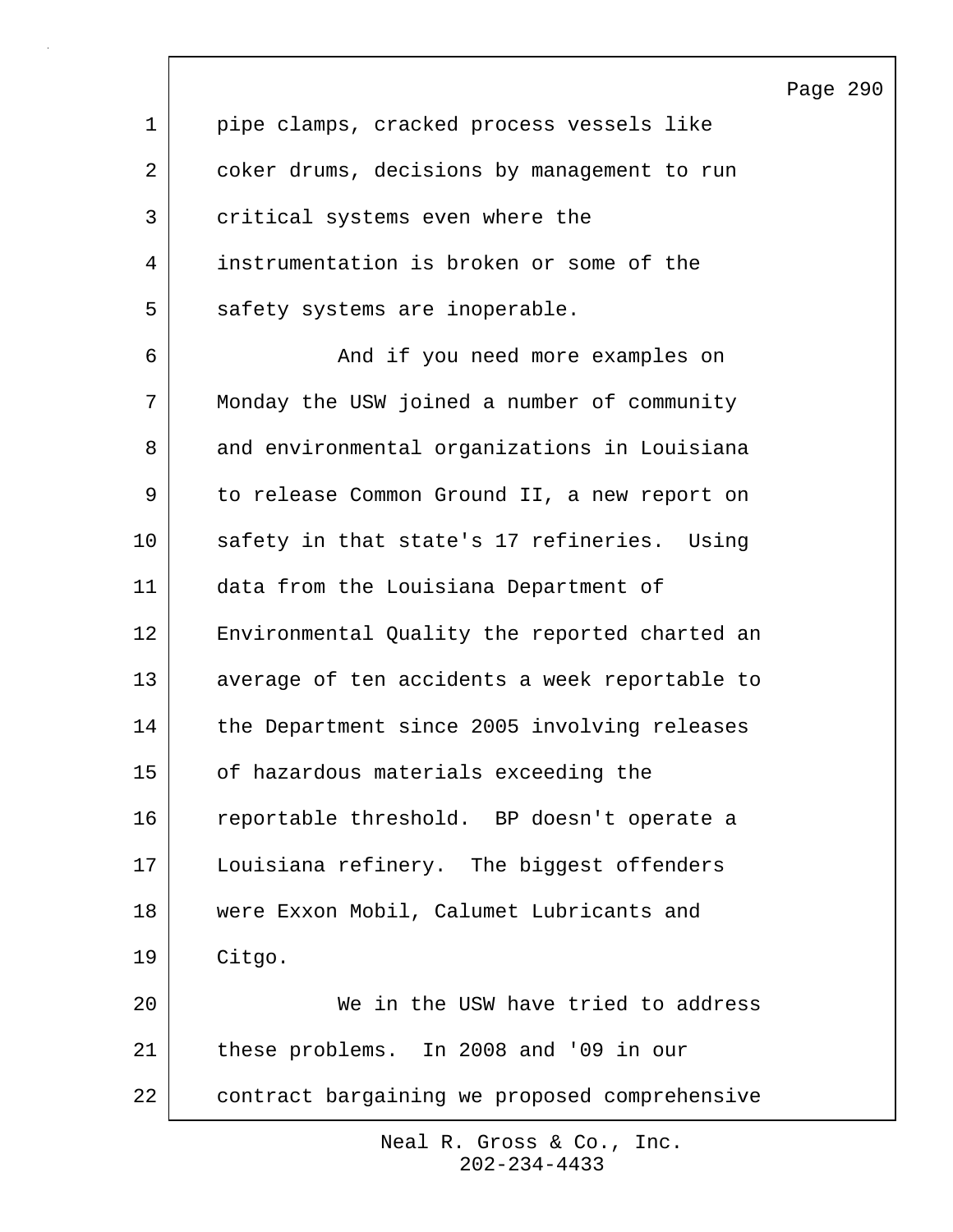1 language on process safety and on fatigue 2 caused by the massive overtime the industry 3 relies on. The companies would not agree to 4 any mandatory programs and made it clear that 5 they would take a strike rather than agree 6 with the union on safety. 7 When the CSB recommended that the 8 American Petroleum Institute and the USB work 9 together on the issues of fatigue and metrics 10 the API insisted on doing it through their 11 normal voluntary standards process. They 12 assured us that everything would be done by 13 consensus. And so we gave it a good-faith 14 try. But instead of working through 15 disagreements the industry simply called for 16 votes. Where it was there unions -- it was 17 the USW and two unions, mostly representing 18 contractors -- against 12 or more industry 19 representatives. And, of course, we lost 20 every time. 21 | After trying to make the process 22 work for more than a year we finally gave up

Page 291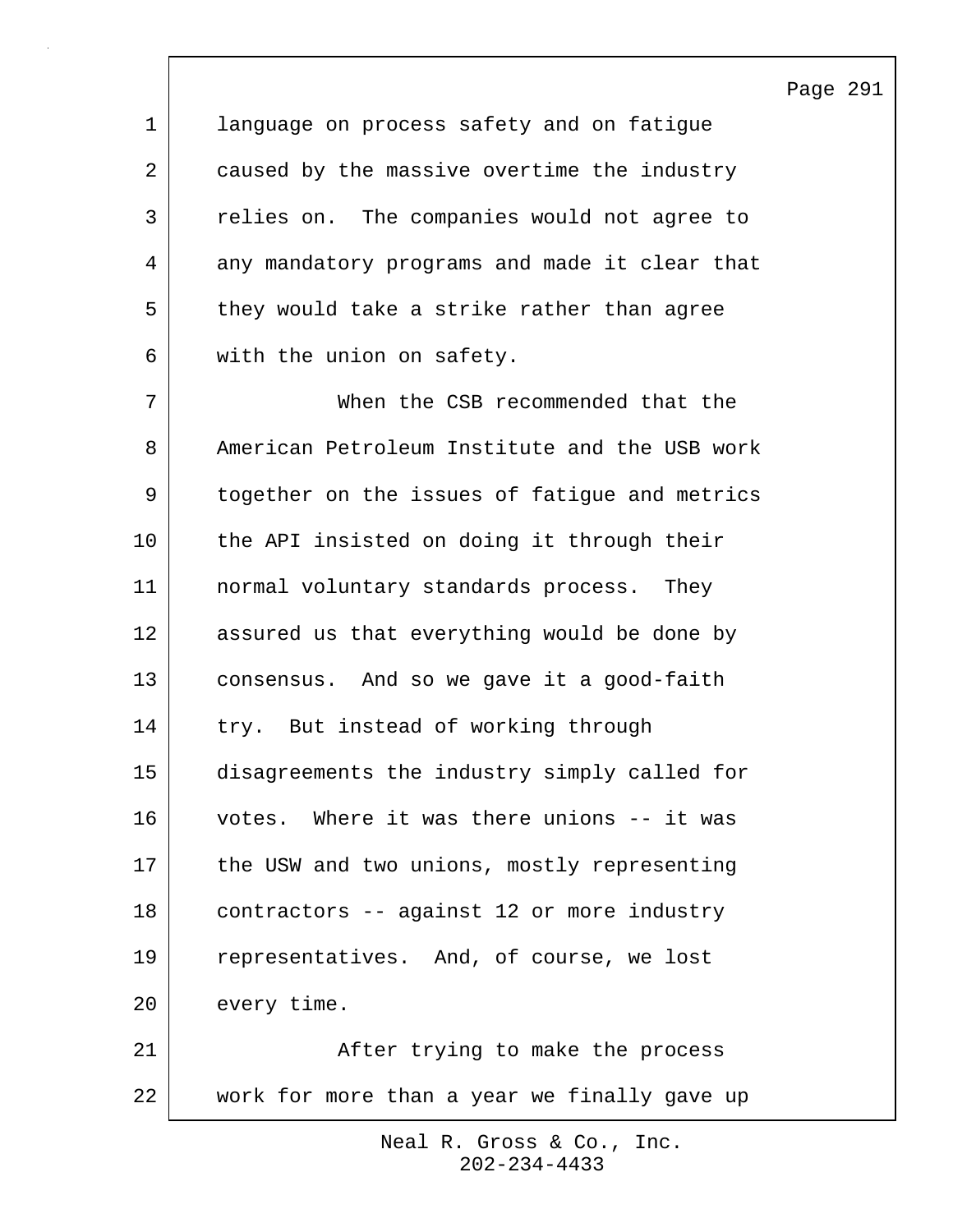Page 292

1 in frustration and left the talks rather than 2 put our name on inadequate standards. The two 3 recommended practices, API 754 and 755, are 4 marginally better than nothing. But they are 5 not good enough. If the industry had engaged 6 in real consensus discussions they could have 7 been so much better.

8 | After Texas City the USW applied for 9 an received a grant from OSHA to do process 10 safety training for oil workers. We wrote 11 training manuals and curriculum, all of which 12 was reviewed and approved by OSHA. We offered 13 the training to a number of refineries. It 14 | would have been free. We only asked the 15 company to continue to play their employees 16 their regular wages for the several days of 17 | training. That was all. They refused even 18 that. One of the excuses was that they 19 couldn't spare anyone from their regular jobs. 20 We ended up presenting the training in smaller 21 doses at conferences for workers who would 22 come on their day off -- days off and in other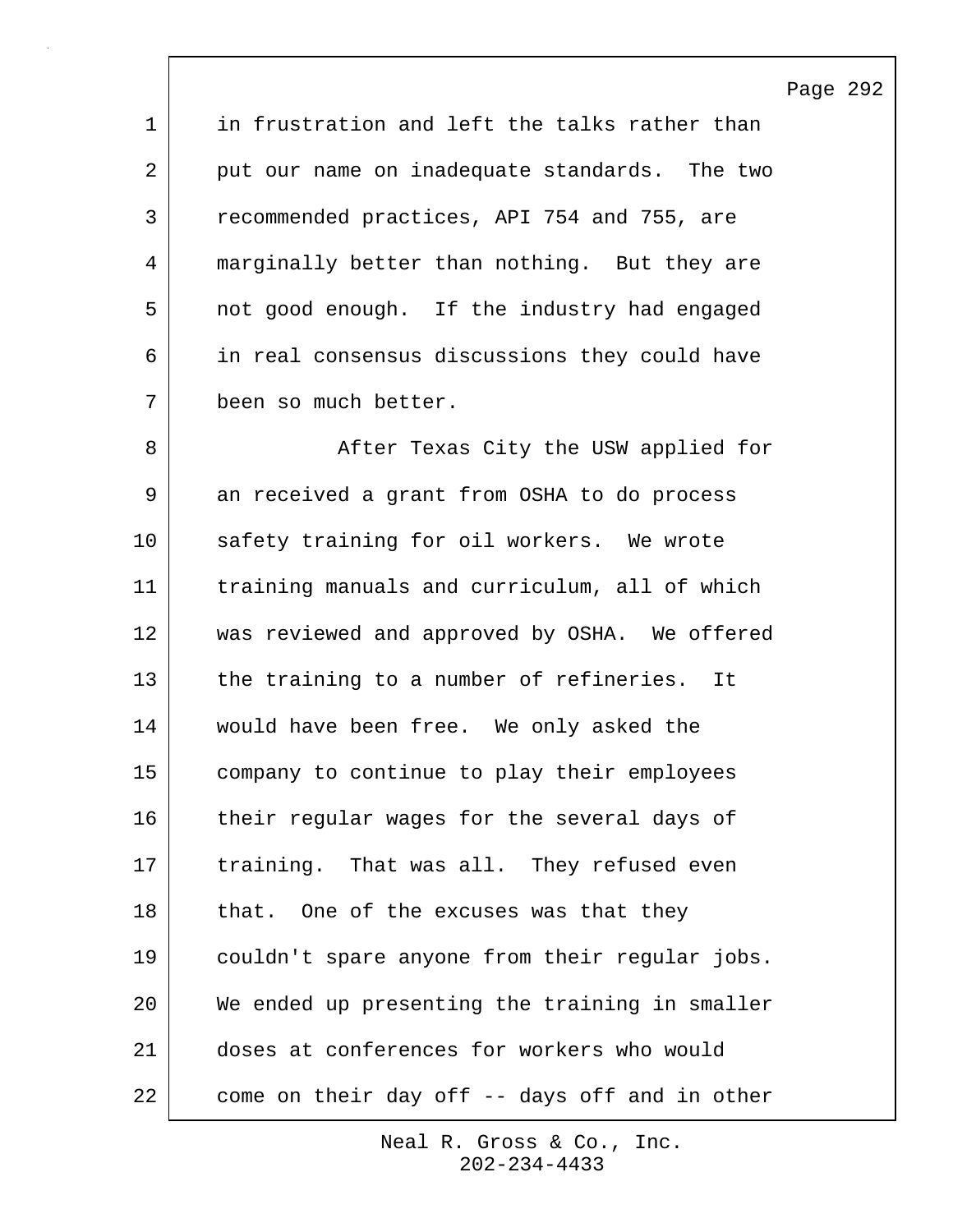Page 293 1 industries. 2 | T don't mean to say the situation's 3 uniformly bleak. Fifteen U.S. refineries 4 participate in the USW's Triangle of 5 Prevention Program, which includes systems of  $6$  safety training for the entire workforce, 7 along with intensive incident investigation to 8 find and fix hazardous conditions. But that's 9 | 15 refineries out of 71. 10 We are currently in quiet 11 discussions with parts of the industry on 12 | other improvements. So far those discussions 13 are mostly talk. And there's an old saying 14 | that talk is cheap. But another word for 15 cheap is cost effective. We believe talk is 16 cost effective. And we are willing to talk to 17 any company, any trade association so long as 18 there's a chance that talking will lead to 19 greater protections for our members and for 20 the communities that surround our work places. 21 As Monday's Louisiana report shows, we've also 22 made common cause with environmental and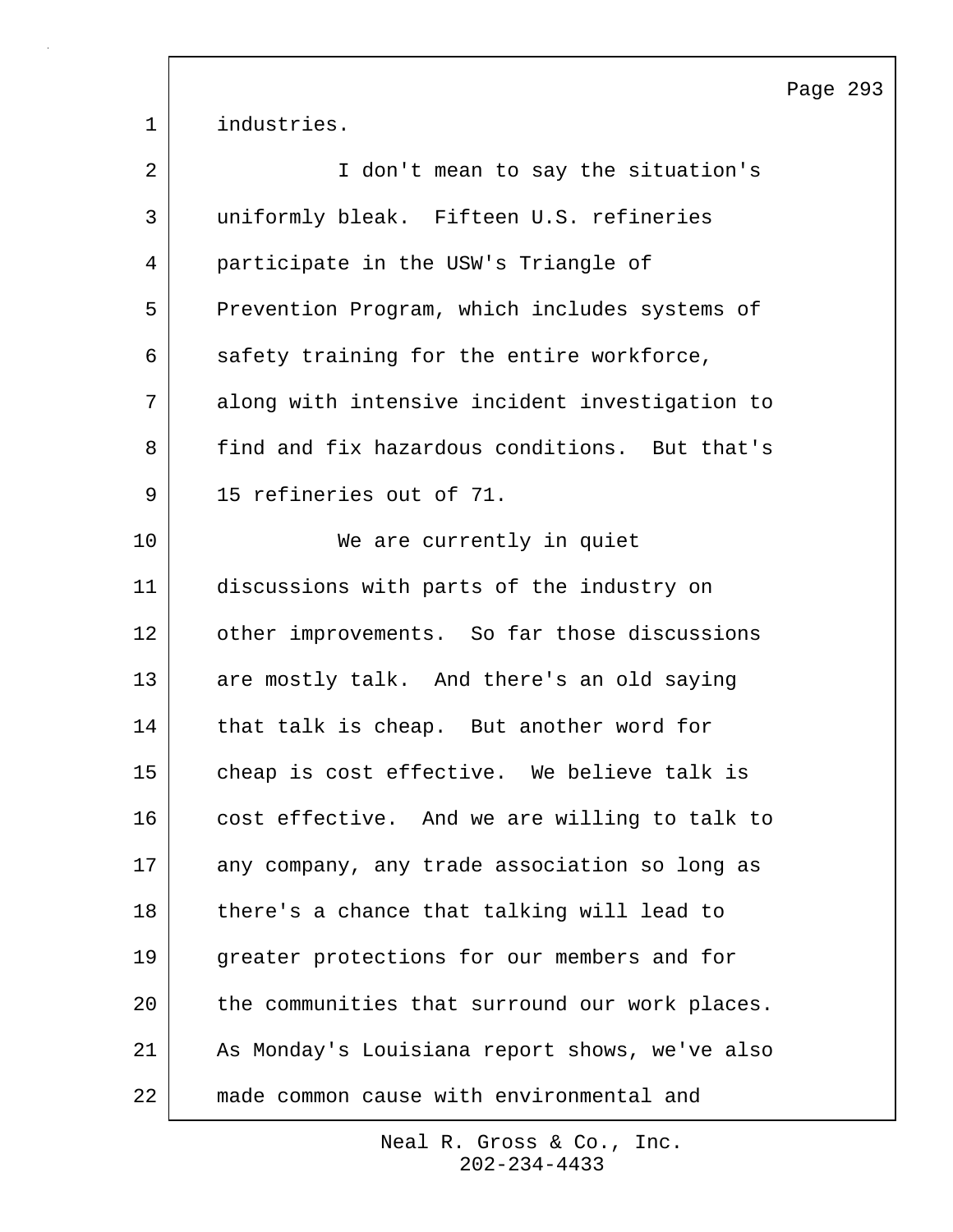1 community groups concerned about refinery 2 hazards.

3 So what's the path forward? First, 4 we have to fundamentally change how we 5 | regulate this industry, not just offshore and 6 not just in exploration and development, but 7 all the way through refining. I said earlier 8 that there's a dangerously wide gap between 9 the inherent hazards of the oil industry and 10 the effectiveness of the industry's safety 11 programs designed to address them. There is 12 an even wider gap between the hazards of the 13 industry and our regulatory programs. 14 | A nuclear meltdown might be worse 15 than a catastrophic release of HF. But the 16 | nuclear industry is regulated by the NRC, an 17 independent agency with real power and 18 resources that sometimes shuts down hazardous 19 operations. 20 Mining is a dangerous industry, but 21 mining has MSHA with a stronger law and far 22 more resources per worker than OSHA. The oil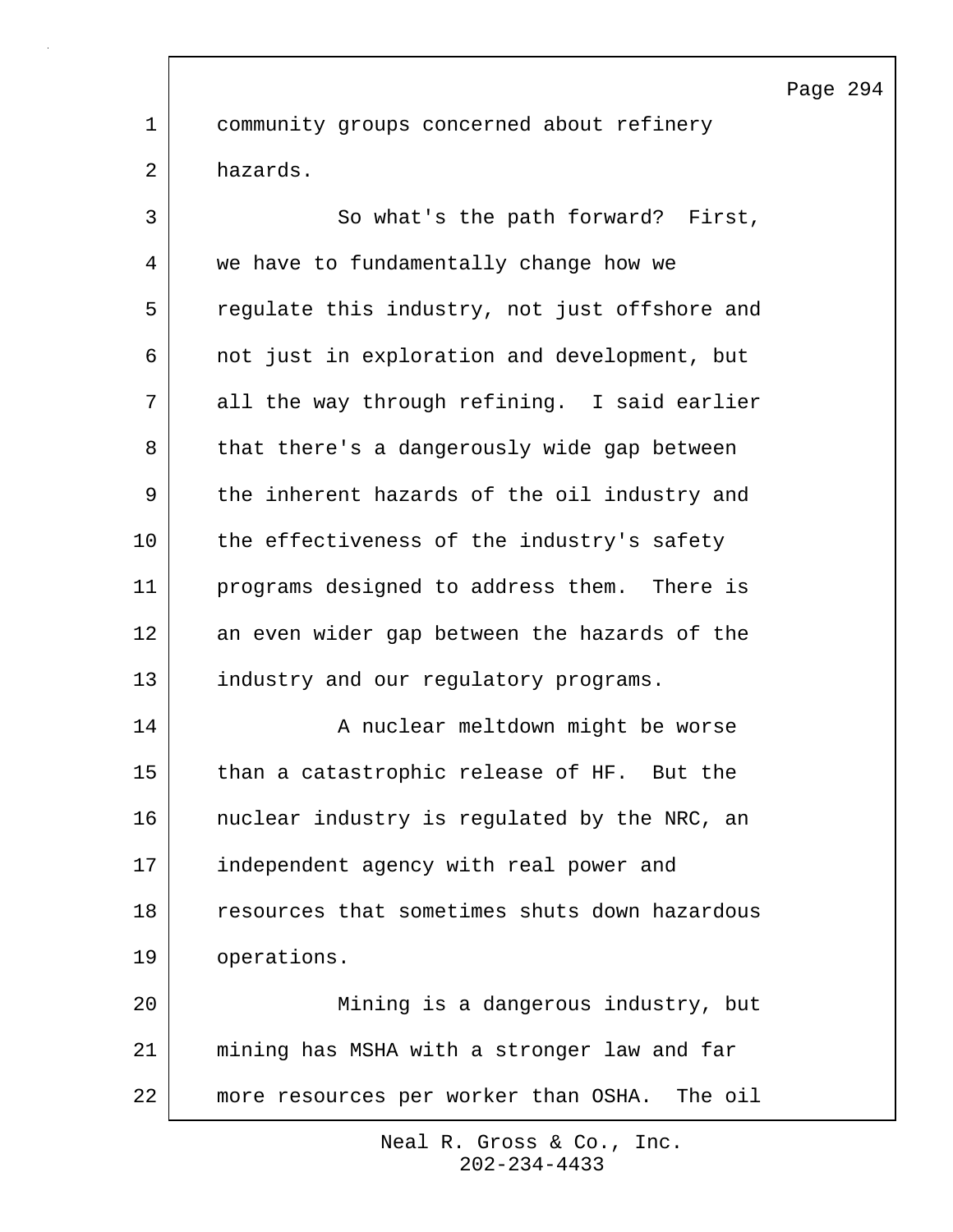|                |                                                | Page 295 |  |
|----------------|------------------------------------------------|----------|--|
| $\mathbf 1$    | industry has OSHA and EPA for refineries and   |          |  |
| $\overline{2}$ | the Department of the Interior for offshore    |          |  |
| 3              | drilling.                                      |          |  |
| 4              | OSHA does its best, and the recent             |          |  |
| 5              | National Emphasis Program has led to real      |          |  |
| 6              | improvements. But OSHA simply doesn't have     |          |  |
| 7              | the resources to give the industry the level   |          |  |
| 8              | of attention over time, nor does the EPA Risk  |          |  |
| 9              | Management Program, despite an excellent staff |          |  |
| 10             | and strong commitment.                         |          |  |
| 11             | Offshore the situation is even                 |          |  |
| 12             | worse. The new Bureau of Ocean Energy          |          |  |
| 13             | Management Regulation and Enforcement doesn't  |          |  |
| 14             | have the staffing, the resources, or the       |          |  |
| 15             | regulatory tools to do the job.                |          |  |
| 16             | Last week the Wall Street Journal              |          |  |
| 17             | reported that the Bureau could only pay new    |          |  |
| 18             | inspectors half of what they could make        |          |  |
| 19             | working for the industry. And the proposed     |          |  |
| 20             | federal pay freeze is not going to help that.  |          |  |
| 21             | And the Bureau is the wrong place.             |          |  |
| 22             | In mine safety we learned 35 years ago that    |          |  |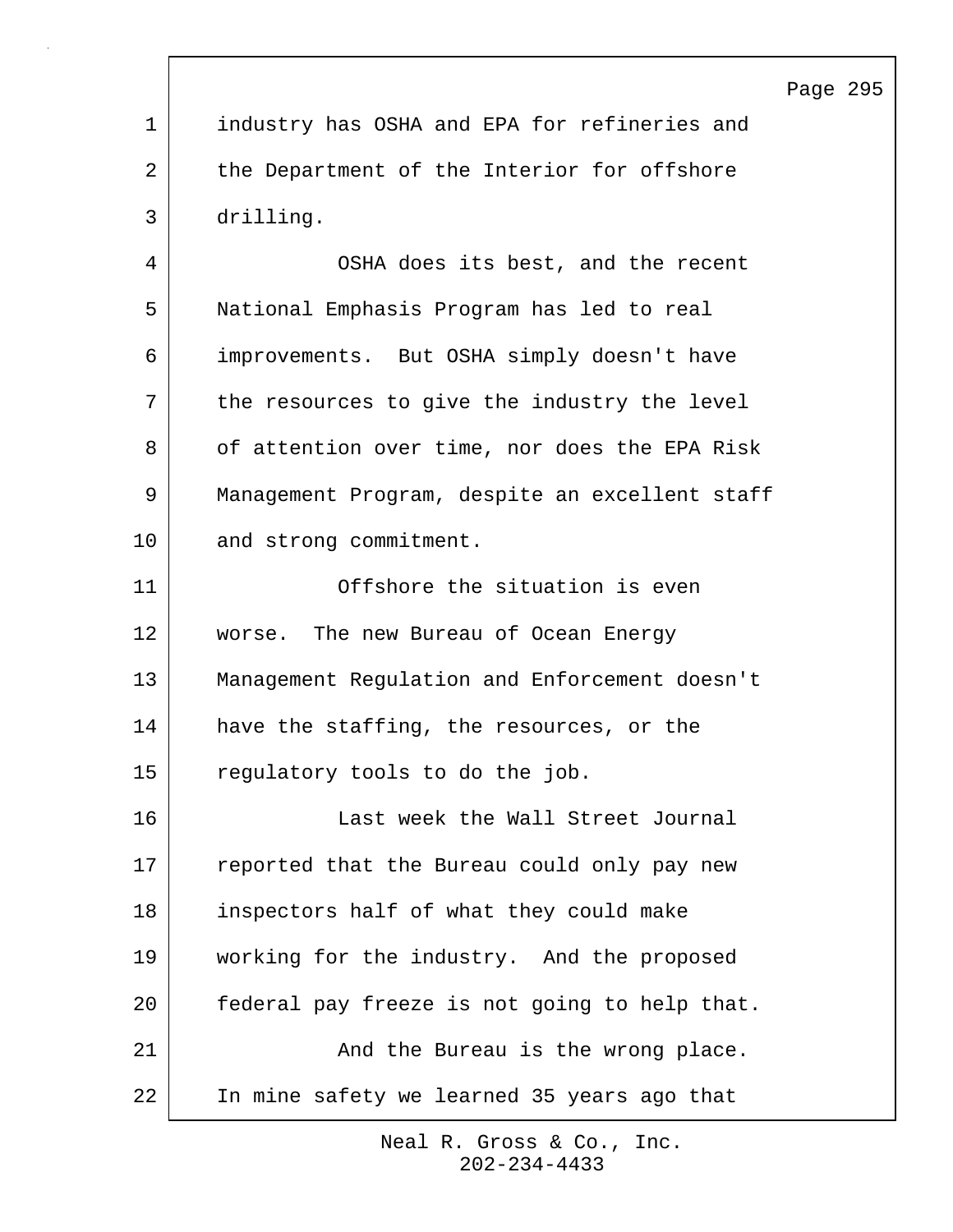|             |                                                | Page 296 |  |
|-------------|------------------------------------------------|----------|--|
| $\mathbf 1$ | you can't put the same department that handles |          |  |
| 2           | industry promotion and collects fees in charge |          |  |
| 3           | of safety. That's why we took mine safety out  |          |  |
| 4           | of the Department of the Interior and created  |          |  |
| 5           | MSHA in the Labor Department. That lesson      |          |  |
| 6           | should also apply to offshore oil. We should   |          |  |
| 7           | also put aside American exceptionalism and     |          |  |
| 8           | look closely at the programs in the UK and     |          |  |
| 9           | Norway. Those programs came at great cost,     |          |  |
| 10          | the 1988 Piper Alpha disaster, which took 167  |          |  |
| 11          | They deserve serious consideration.<br>lives.  |          |  |
| 12          | Let me add one other thing that                |          |  |
| 13          | would make oil exploration and development     |          |  |
| 14          | safer. And that's unionization. I'm not        |          |  |
| 15          | saying that unionization automatically         |          |  |
| 16          | increases safety or that all union plants are  |          |  |
| 17          | safe. Texas City was a unionized plant.        |          |  |
| 18          | But we can bring fresh eyes, a fresh           |          |  |
| 19          | approach, and experience in other industries   |          |  |
| 20          | to the table. More important, we give workers  |          |  |
| 21          | a real voice in workplace conditions. We can   |          |  |
| 22          | encourage people to report safety problems,    |          |  |

 $\mathsf{l}$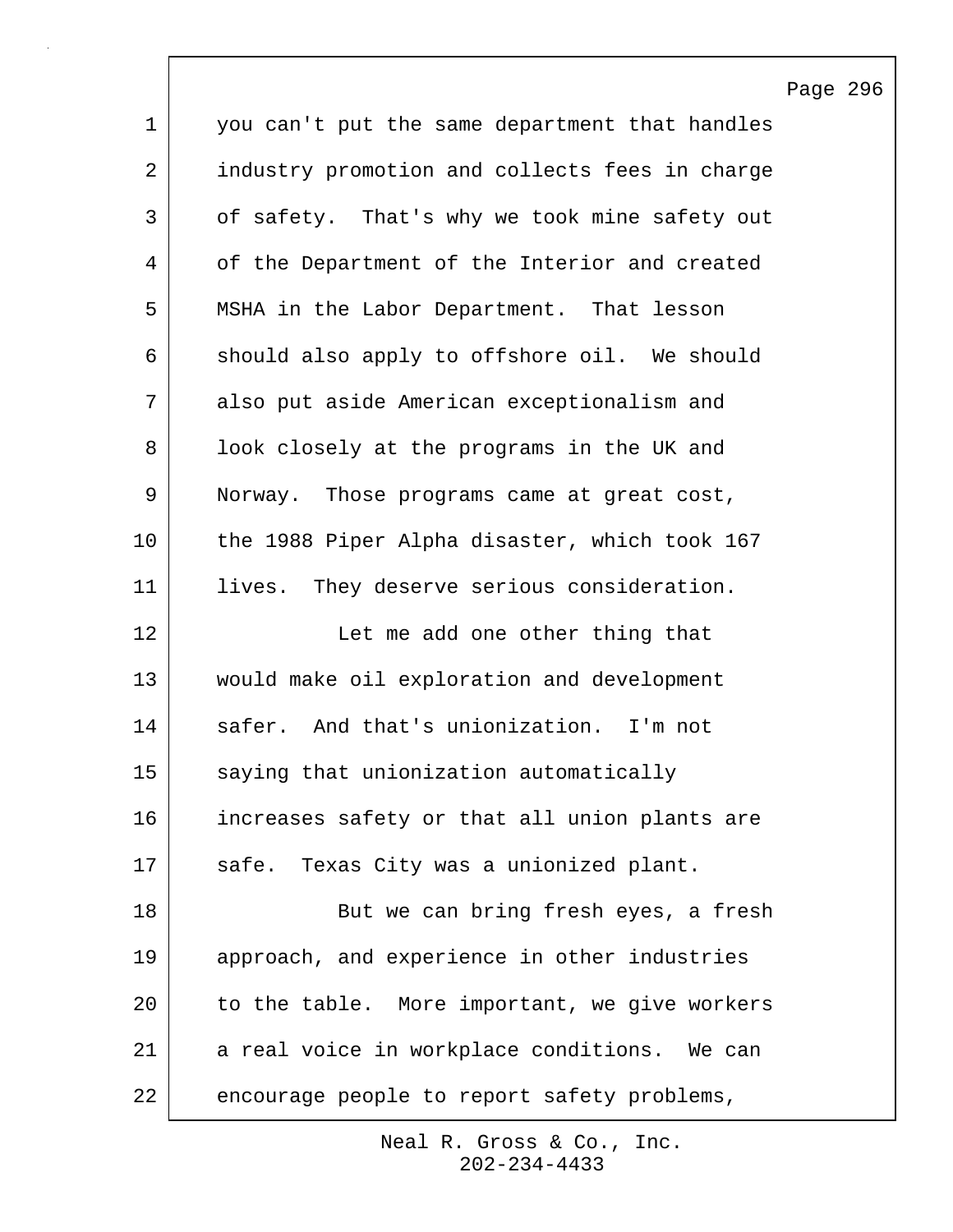|    |                                                | Page 297 |  |
|----|------------------------------------------------|----------|--|
| 1  | and we can protect them when a manager doesn't |          |  |
| 2  | like it.                                       |          |  |
| 3  | In fact, managers themselves                   |          |  |
| 4  | sometimes bring us problems, quietly,          |          |  |
| 5  | secretly, anonymously, when they can't get     |          |  |
| 6  | upper management to address them and when they |          |  |
| 7  | believe we can. And sometimes we can and do.   |          |  |
| 8  | The other panelists this afternoon will go     |          |  |
| 9  | more deeply into what they've been able to     |          |  |
| 10 | accomplish through their unions.               |          |  |
| 11 | Let me close by saying that I                  |          |  |
| 12 | believe in the oil industry. In the five       |          |  |
| 13 | years I've been privileged to work on oil      |          |  |
| 14 | issues, I've come to know hundreds of          |          |  |
| 15 | dedicated oil workers, union and management    |          |  |
| 16 | alike. And I think we can solve these          |          |  |
| 17 | problems.                                      |          |  |
| 18 | I was trained as an engineer, and I            |          |  |
| 19 | think engineers can do anything. But it's not  |          |  |
| 20 | just an engineering problem. The industry      |          |  |
| 21 | doesn't lack for technical confidence or       |          |  |
| 22 | worker commitment to safety. And I think the   |          |  |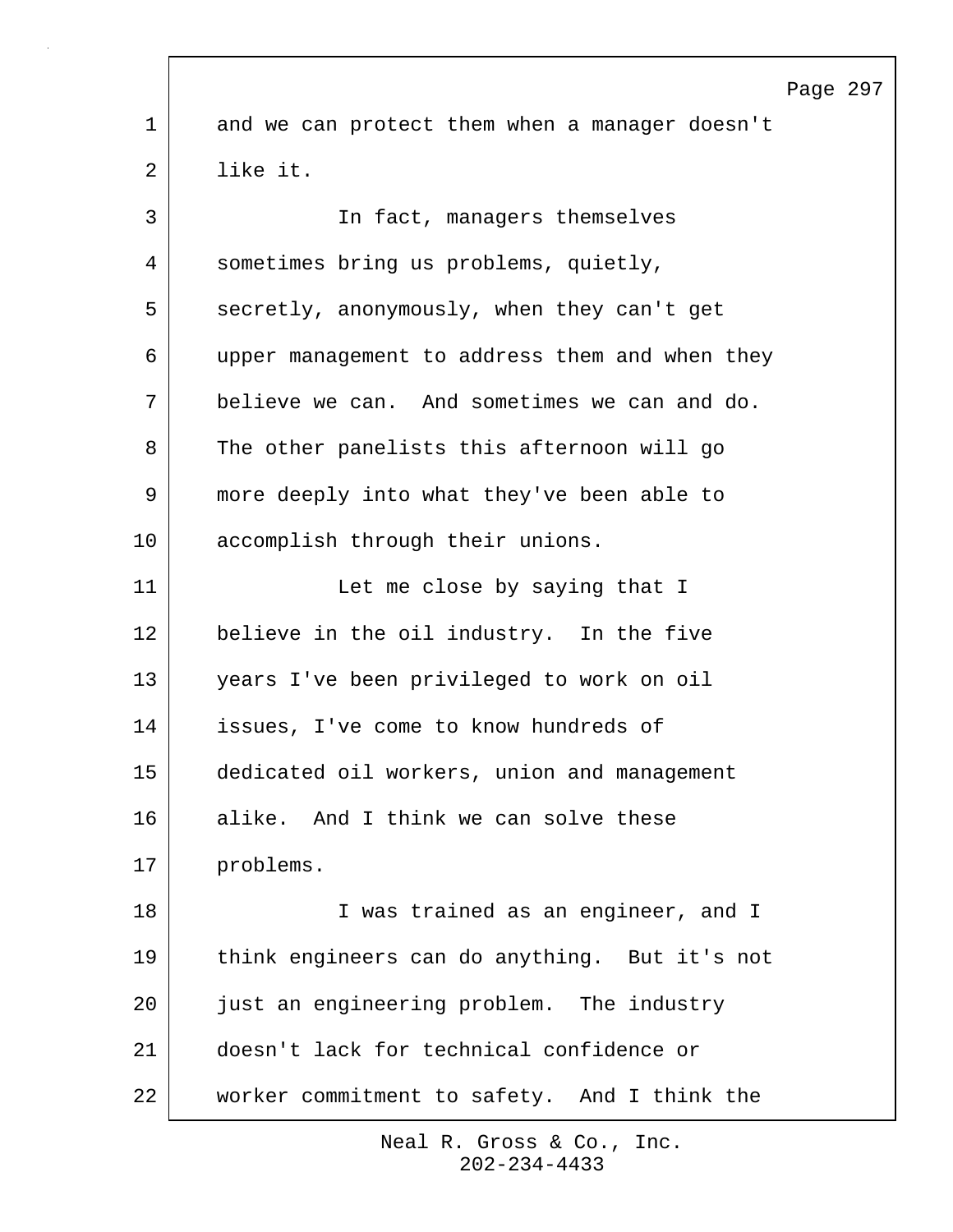|              |                                               | Page 298 |  |
|--------------|-----------------------------------------------|----------|--|
| $\mathbf{1}$ | previous panel clearly demonstrated that      |          |  |
| 2            | technical competence and that commitment to   |          |  |
| 3            | safety.                                       |          |  |
| 4            | What we need, though, are effective           |          |  |
| 5            | management programs with strong union         |          |  |
| 6            | participation backed by effective regulations |          |  |
| 7            | enforced by well resourced and independent    |          |  |
| 8            | agencies. We have a long way to go. But we    |          |  |
| 9            | can get there. Thank you.                     |          |  |
| 10           | MR. MOURE-ERASO: Thank you very               |          |  |
| 11           | much, Mr. Wright.                             |          |  |
| 12           | The next person is Mr. Roy Erling             |          |  |
| 13           | Furre, from the Norwegian Union of Energy     |          |  |
| 14           | Workers.                                      |          |  |
| 15           | Thank you very<br>MR. ERLING FURRE:           |          |  |
| 16           | much, and thank you very much for the         |          |  |
| 17           | invitation. My speech will have a main focus  |          |  |
| 18           | on worker involvement, ALARP, and the safety  |          |  |
| 19           | case.                                         |          |  |
| 20           | The oil history does have some                |          |  |
| 21           | turning points that have led to great changes |          |  |
| 22           | and improvements in the safety regulations.   |          |  |

 $\Gamma$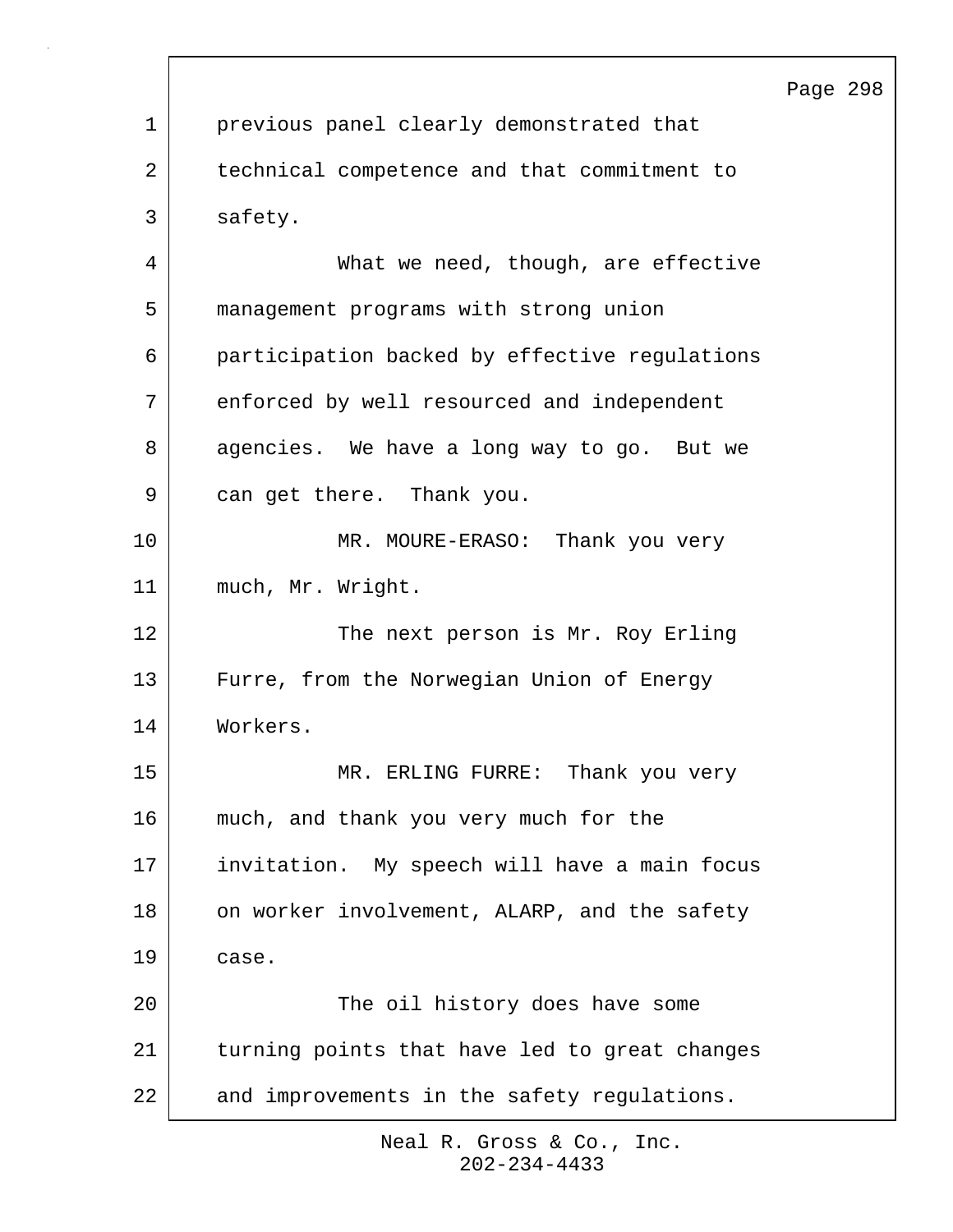Page 299

1 Among them is the Alexander Kielland and Piper 2 | Alpha that we heard about earlier today. They 3 | led to many important changes in both 4 regulation and the safety approach. In UK the 5 safety case was introduced after the Piper 6 Alpha.

7 In Norway we have also experienced 8 large changes without accidents. Around the 9 year 2000 a spokesman from the industry said 10 that the safety had never been better. They 11 used lost time accident rates, LTA, in order 12 | to prove it. The unions and authorities were 13 offering another opinion. We all were worried 14 about the safety. Our safety delegates and 15 union reps gave us a warning about the 16 | negative safety development.

17 | at this time the oil price was very 18 | low and the companies did much downsizing and 19 cost cuts that weakened the safety conditions. 20 The political response to this was so strong 21 | that it gave many new initiatives in the 22 | safety systems. We did establish most of our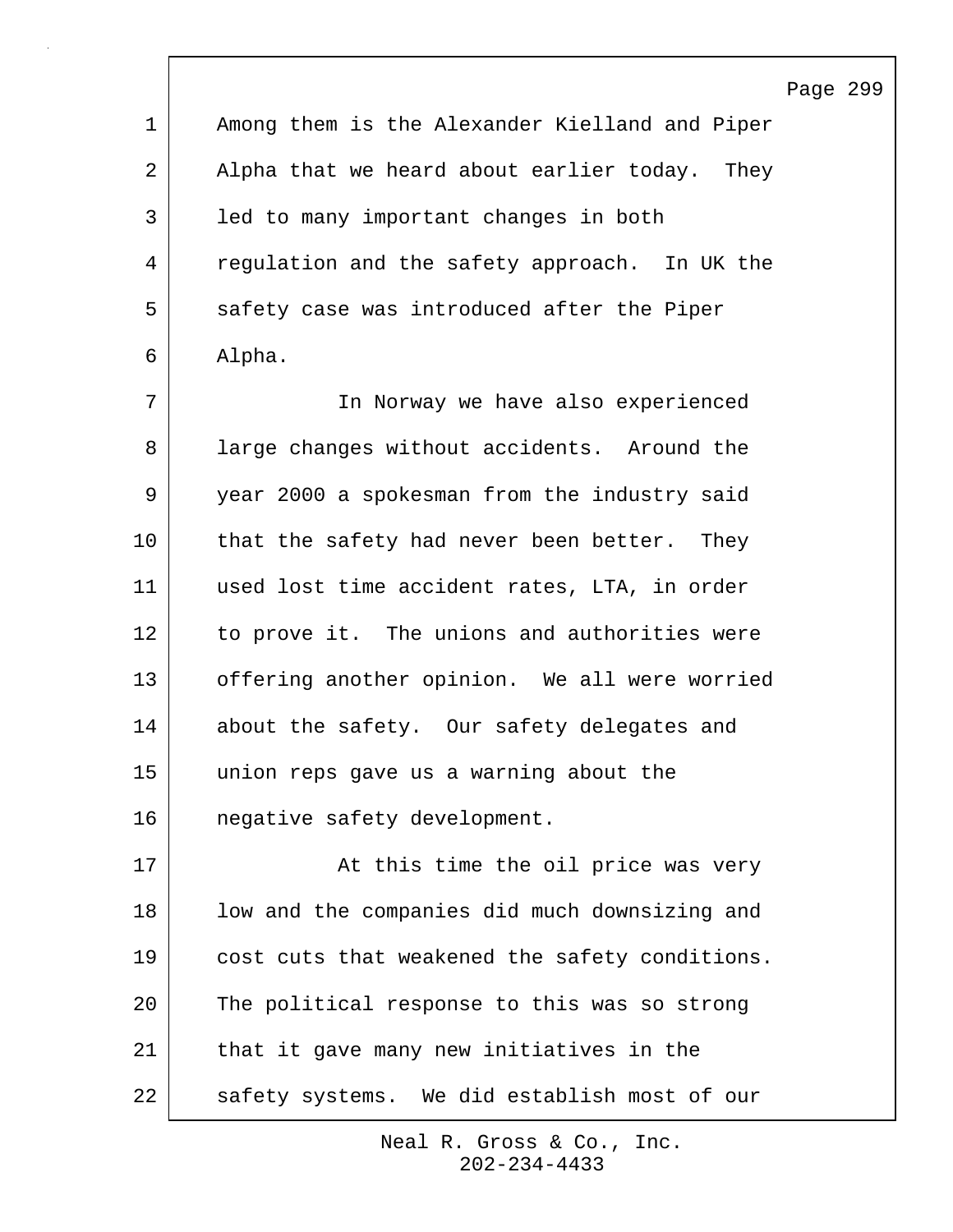|    |                                                | Page 300 |  |
|----|------------------------------------------------|----------|--|
| 1  | central tripartite arenas at that time, and    |          |  |
| 2  | fortunately we also got a lot of BBS programs  |          |  |
| 3  | at that time, behavior-based safety.           |          |  |
| 4  | The Norwegian working environment is           |          |  |
| 5  | empowering the unions and the safety           |          |  |
| 6  | delegates. The petroleum regulations -- they   |          |  |
| 7  | also have a clear demand of employees in union |          |  |
| 8  | involvement in all phases of the petroleum     |          |  |
| 9  | activities.                                    |          |  |
| 10 | Establishing development of                    |          |  |
| 11 | management system should also be done with     |          |  |
| 12 | contribution of the employees and their        |          |  |
| 13 | elected representatives. The regulations also  |          |  |
| 14 | demand that all necessary information about    |          |  |
| 15 | risks and decisions shall be given to the      |          |  |
| 16 | workers' representatives.                      |          |  |
| 17 | The main agreement between the                 |          |  |
| 18 | employees and the unions is also regulating    |          |  |
| 19 | mutual acceptance and agreement about          |          |  |
| 20 | cooperation and involvement.                   |          |  |
| 21 | The workers' involvement can be                |          |  |
| 22 | described in three levels. One, the central    |          |  |
|    |                                                |          |  |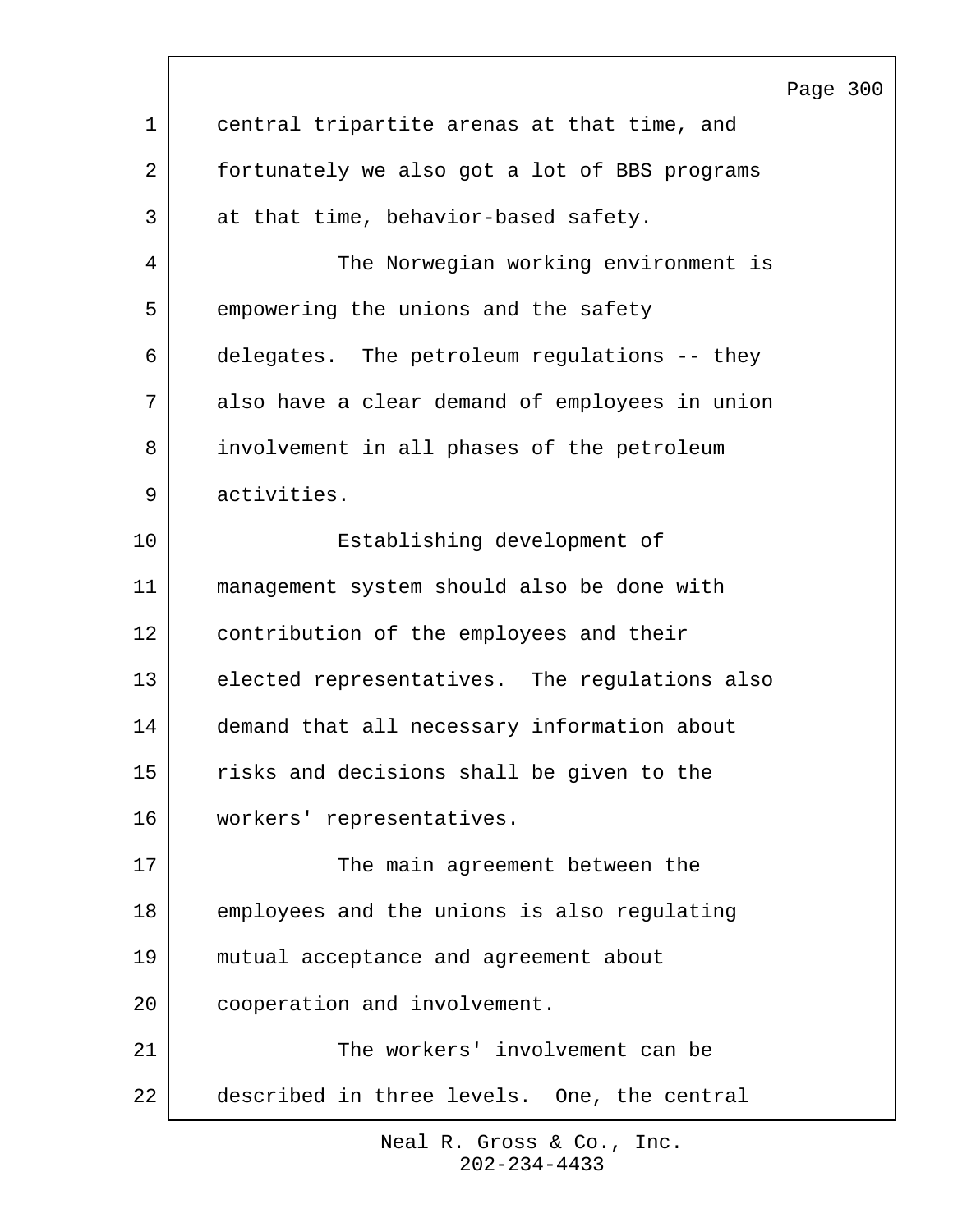Page 301

1 tripartite, two is the elected workers in the 2 companies. That's safety delegates and union 3 representative but it also is the Working 4 Environment Committee. That is quite 5 important in Norway. And the third is the 6 user/worker involvement at each workplace at 7 the lowest level.

8 The union must, of course, establish 9 communication between all these three levels 10 in order to get the right knowledge and 11 understanding of the challenges. The 12 tripartite arenas are a very good place to 13 identify problems and issues that need to be 14 addressed. In that way we can solve a problem 15 before it actually is evolving to be a problem 16 and before accidents happens. Working 17 together in tripartite arenas is not well 18 described in any literature. So these arenas 19 have to be developed in cooperation between 20 the three parts. It may take some time before 21 | they work properly. I, myself are represented 22 in almost of these tripartite arenas in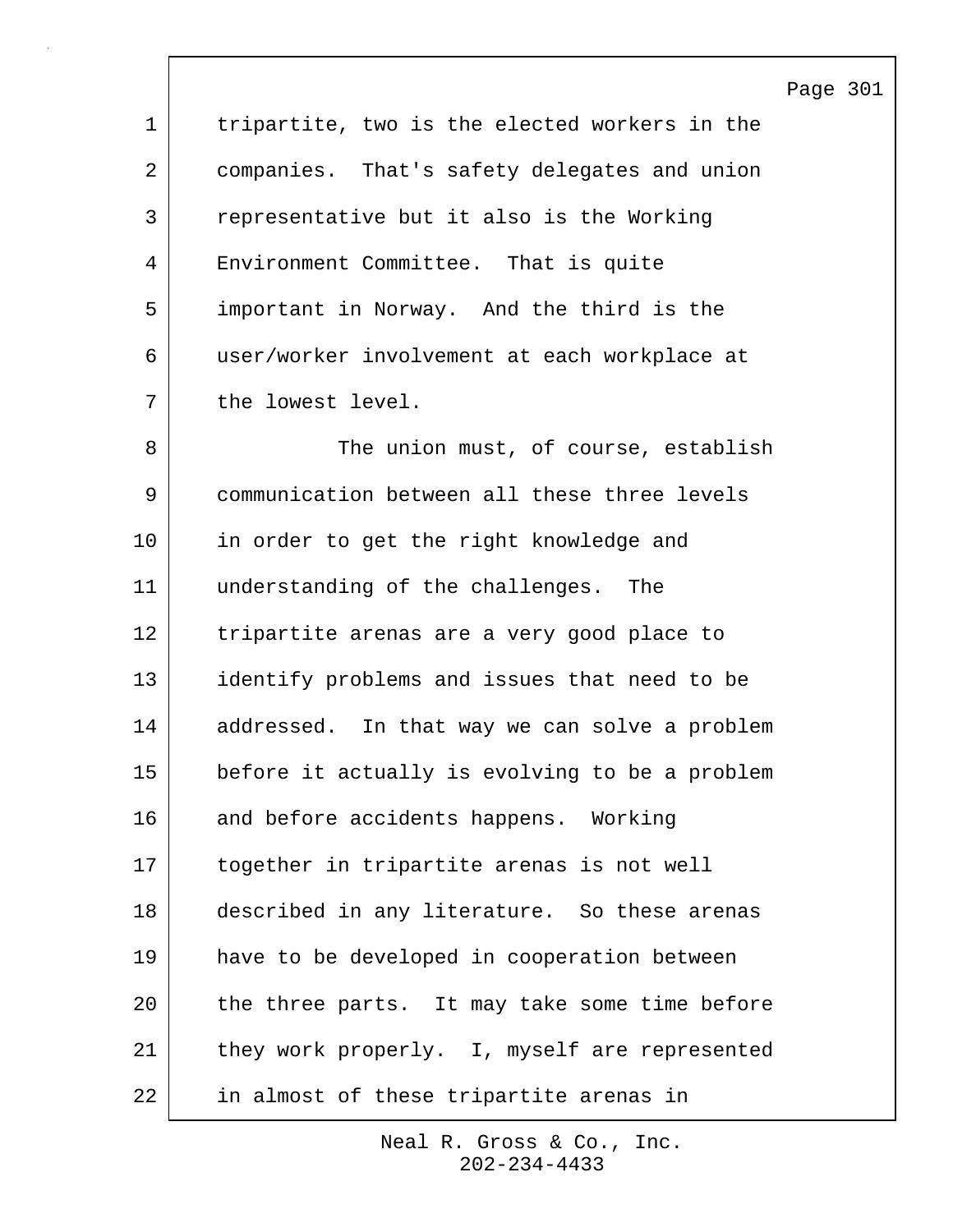|                |                                                | Page 302 |  |
|----------------|------------------------------------------------|----------|--|
| $\mathbf 1$    | Norway.                                        |          |  |
| $\overline{2}$ | I'll say some more about ALARP and             |          |  |
| 3              | risk reduction. It's my advice to avoid        |          |  |
| 4              | that -- all the cost benefit of analysis leads |          |  |
| 5              | to not implementing the risk reductions that   |          |  |
| 6              | are identified.                                |          |  |
| 7              | It's important that the hierarchy of           |          |  |
| 8              | controls that is used and the systematic way   |          |  |
| 9              | we identify and reduce risk and accidents are  |          |  |
| 10             | clearly defined and understood by everybody    |          |  |
| 11             | involved.                                      |          |  |
| 12             | In the ALARP processed it's a                  |          |  |
| 13             | reversed proof order. It shall be proved why   |          |  |
| 14             | we don't need to implement and identify risk   |          |  |
| 15             | reduction measure. In the system is a goal-    |          |  |
| 16             | setting regulations and worker involvement.    |          |  |
| 17             | This can lead to very much pressure against    |          |  |
| 18             | all the decision-making processes. Therefore,  |          |  |
| 19             | it must be frames that lead to protection      |          |  |
| 20             | around the workers that are involved in an     |          |  |
| 21             | ALARP process.                                 |          |  |
| 22             | I will continue with the safety                |          |  |

 $\sqrt{ }$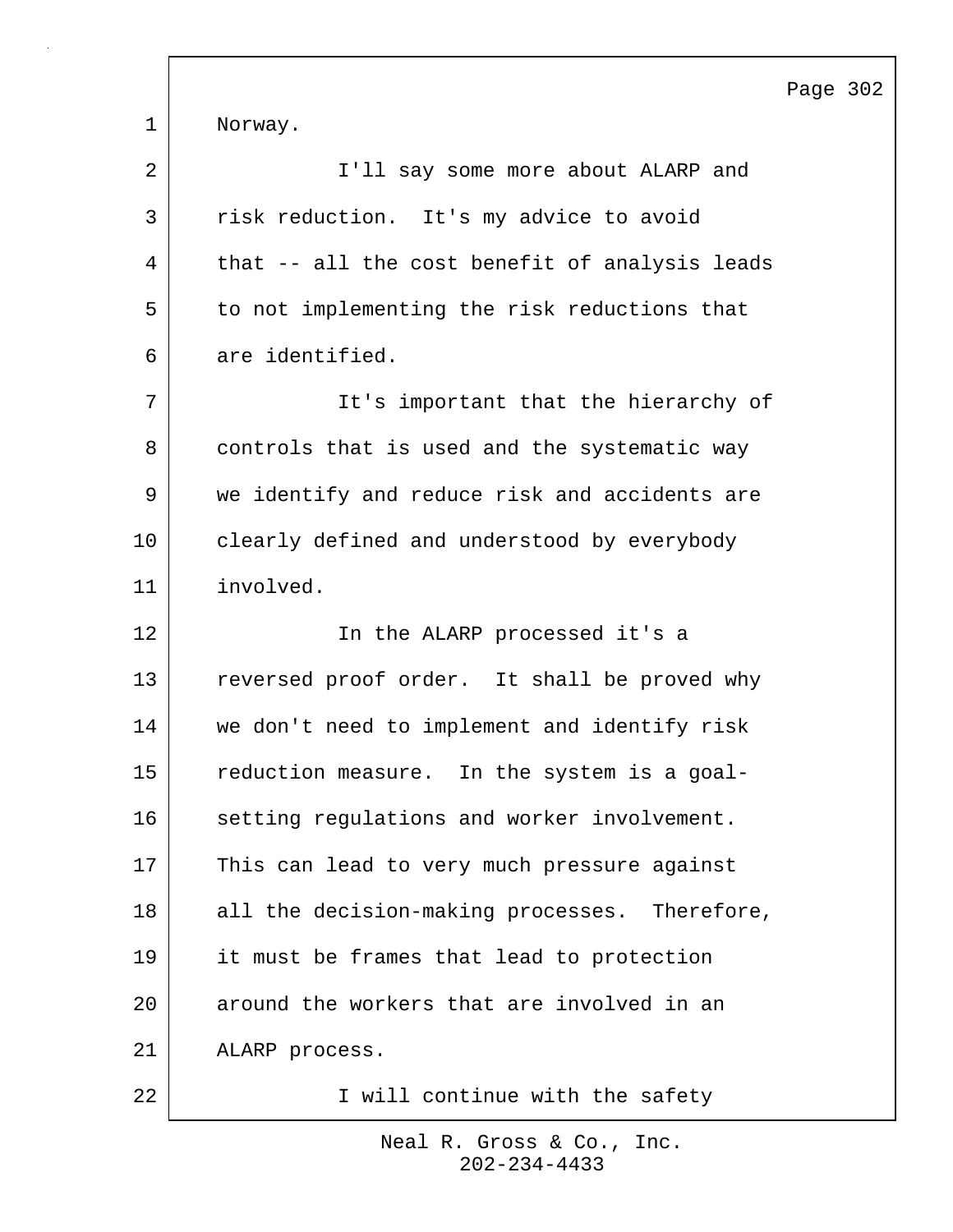|              |                                                | Page 303 |  |
|--------------|------------------------------------------------|----------|--|
| $\mathbf 1$  | case. After the Piper Alpha disaster the UK    |          |  |
| 2            | introduced the safety case. This is a          |          |  |
| $\mathsf{3}$ | systematic way to do a risk analysis.          |          |  |
| 4            | In a similar way we do have safety             |          |  |
| 5            | case also in Norway but not in the same manner |          |  |
| 6            | as in the UK. So it's more similar ways, what  |          |  |
| 7            | we call the process around the Acknowledge of  |          |  |
| 8            | Compliance, the so-called AOC. That's an       |          |  |
| 9            | acknowledge from the PSA. And a handbook for   |          |  |
| 10           | the AOC process is published, also standards.  |          |  |
| 11           | SAFE thinks that both approaches will lead to  |          |  |
| 12           | better safety and a good process with better   |          |  |
| 13           | risk understanding and risk reduction.         |          |  |
| 14           | The demands on worker involvement              |          |  |
| 15           | are that the worker representative shall       |          |  |
| 16           | comment to AOC on any deviations from any --   |          |  |
| 17           | from the regulations. That's a good way to     |          |  |
| 18           | keep up the focus on the risk that is          |          |  |
| 19           | identified.                                    |          |  |
| 20           | The main safety delegate is often              |          |  |
| 21           | used for this purpose. In addition to the      |          |  |
| 22           | risk analysis process in the safety case, in   |          |  |

 $\lceil$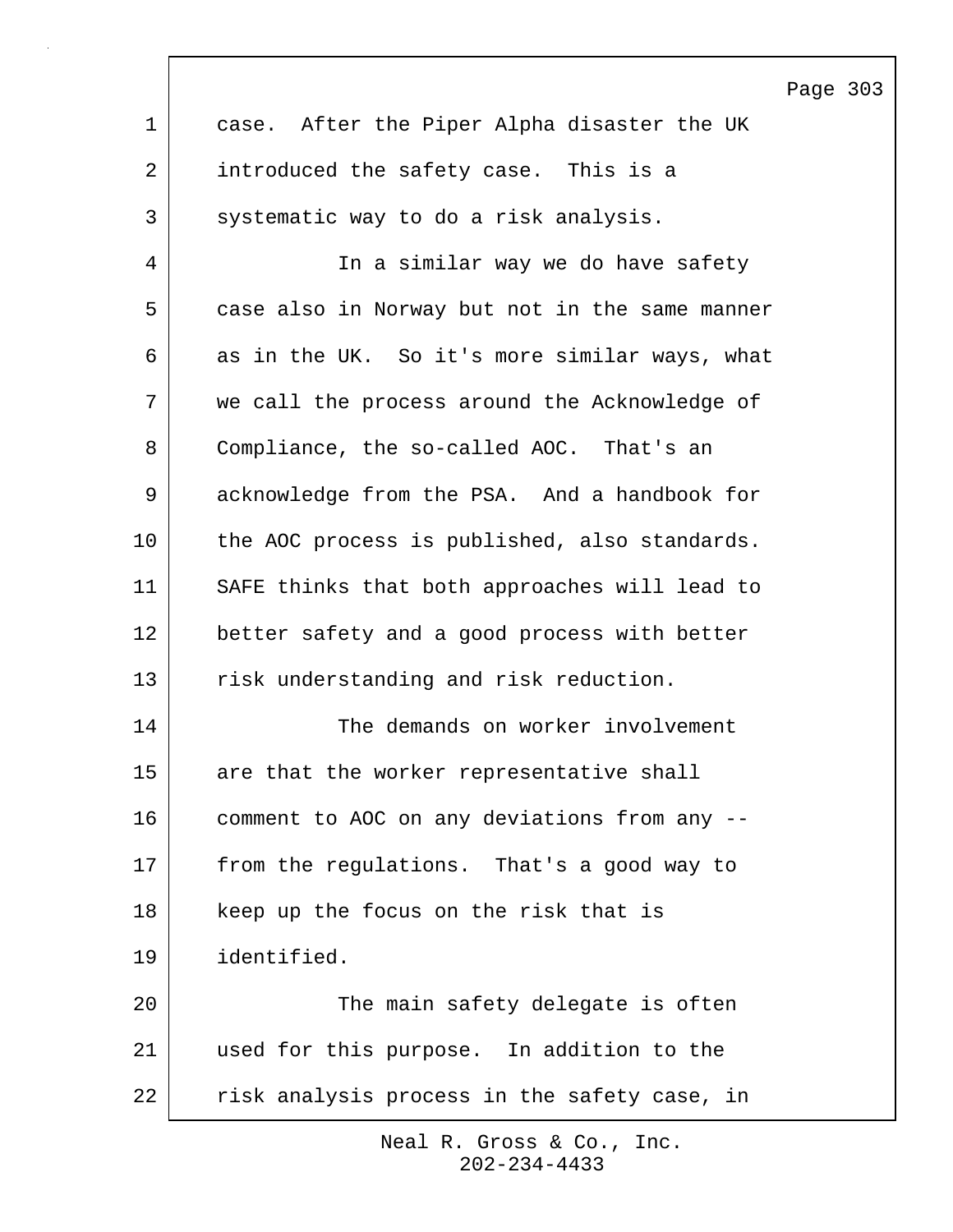|             |                                                | Page 304 |  |
|-------------|------------------------------------------------|----------|--|
| $\mathbf 1$ | there you'll see the PSA is also inspecting a  |          |  |
| 2           | rig prior to give the final AOC. So in these   |          |  |
| 3           | days the world's largest flotel is laying      |          |  |
| 4           | passive in Norway awaiting to get the AOC,     |          |  |
| 5           | because they are lax in the procedures and     |          |  |
| 6           | maintenance system.                            |          |  |
| 7           | The worker involvement is not as               |          |  |
| 8           | good in the UK as in Norway. The unions in     |          |  |
| 9           | the UK are weakened. It would be difficult     |          |  |
| 10          | for a local worker representative to write a   |          |  |
| 11          | comment in a safety case report that will lead |          |  |
| 12          | to increased costs.                            |          |  |
| 13          | The lack of unions in the United               |          |  |
| 14          | States oil industry can also lead to the same  |          |  |
| 15          | problems. Who will dare to write the critical  |          |  |
| 16          | comment in a safety case report if the unions  |          |  |
| 17          | and the authorities fail to make a system with |          |  |
| 18          | worker representatives that are under the      |          |  |
| 19          | protection or care of the union when it could  |          |  |
| 20          | be possible to make this work? The quality of  |          |  |
| 21          | the involvement will decide how good the       |          |  |
| 22          | workers' contribution will be.                 |          |  |

 $\overline{\phantom{a}}$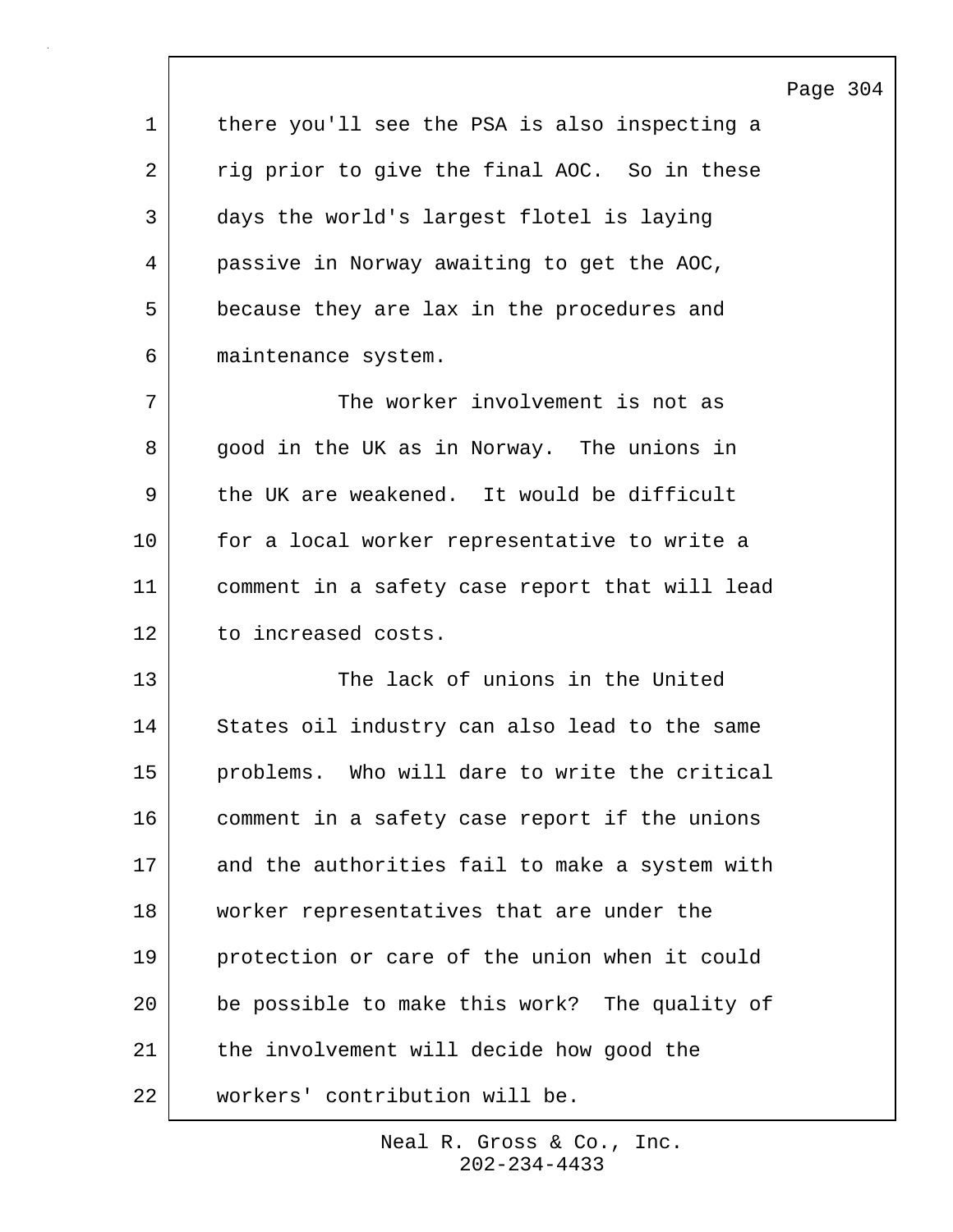Page 305

|             | F                                              |
|-------------|------------------------------------------------|
| $\mathbf 1$ | The technological evolution and the            |
| 2           | more demanding exploration in deeper water     |
| 3           | makes it necessary to also develop new and     |
| 4           | better ways to perform risk analysis like a    |
| 5           | safety case.                                   |
| 6           | The Norwegian regulations are mostly           |
| 7           | goal setting. And we do need a lot of hard     |
| 8           | work from the safety delegates and the unions  |
| 9           | in order to lift up the goals to where the     |
| 10          | safety level should be.                        |
| 11          | Adapting the Norwegian regulations             |
| 12          | regime without the tripartite and union system |
| 13          | could be dangerous and should not be directly  |
| 14          | copied. This could lead to self-regulation of  |
| 15          | the industry. So it will also make it very     |
| 16          | difficult to make a legal prosecution after an |
| 17          | accident.                                      |
| 18          | SAFE wants the law process in the              |
| 19          | safety case lead us to focus on risk reduction |
| 20          | and the use of hierarchy of controls. This is  |
| 21          | an important way to getting out of a loop with |
| 22          | the use of behavior-based safety.              |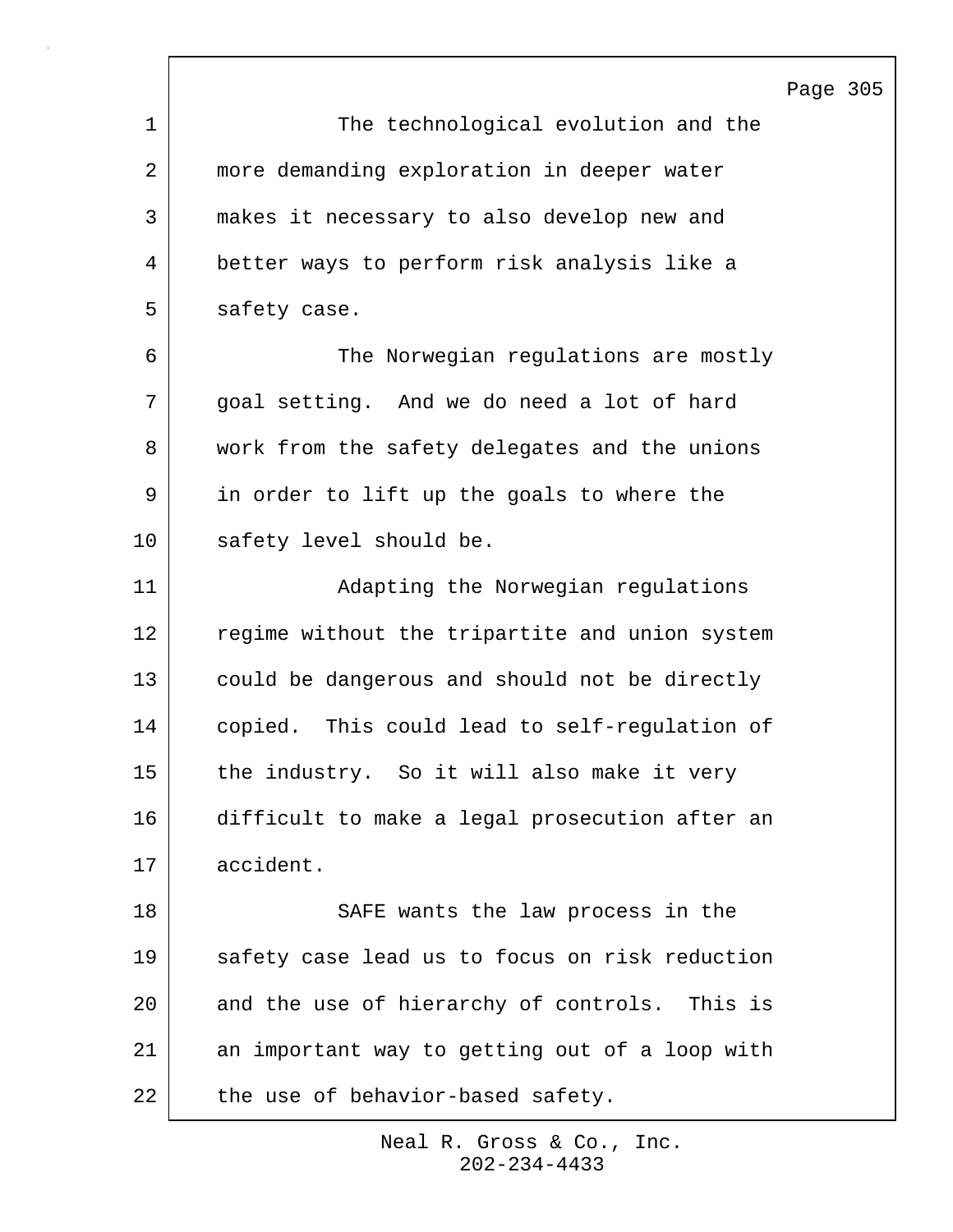Page 306 1 The use of behavior-based safety 2 incentives, punishment and reward thinking 3 | will only lead to narrow focus on slips, 4 trips, falls and the use of PDA, and it would 5 be difficult to address working environment 6 and avoiding disasters and major accidents 7 under such a scheme. 8 And U.S. have very much competence 9 and experts in both the unions, the government 10 and the industry that should make it possible 11 to design or run a safety system that will 12 prevent disaster like the Deepwater Horizon. 13 All authorities and industry in the world will 14 learn from this accident. 15 It's important that when the 16 investigation report from the United States 17 Chemical Safety Board is finished that all 18 affected parts in the whole world should 19 understand the lessons learned from the 20 investigation and implement learning points in 21 | their regulations and safety systems. 22 It's also a good idea to export the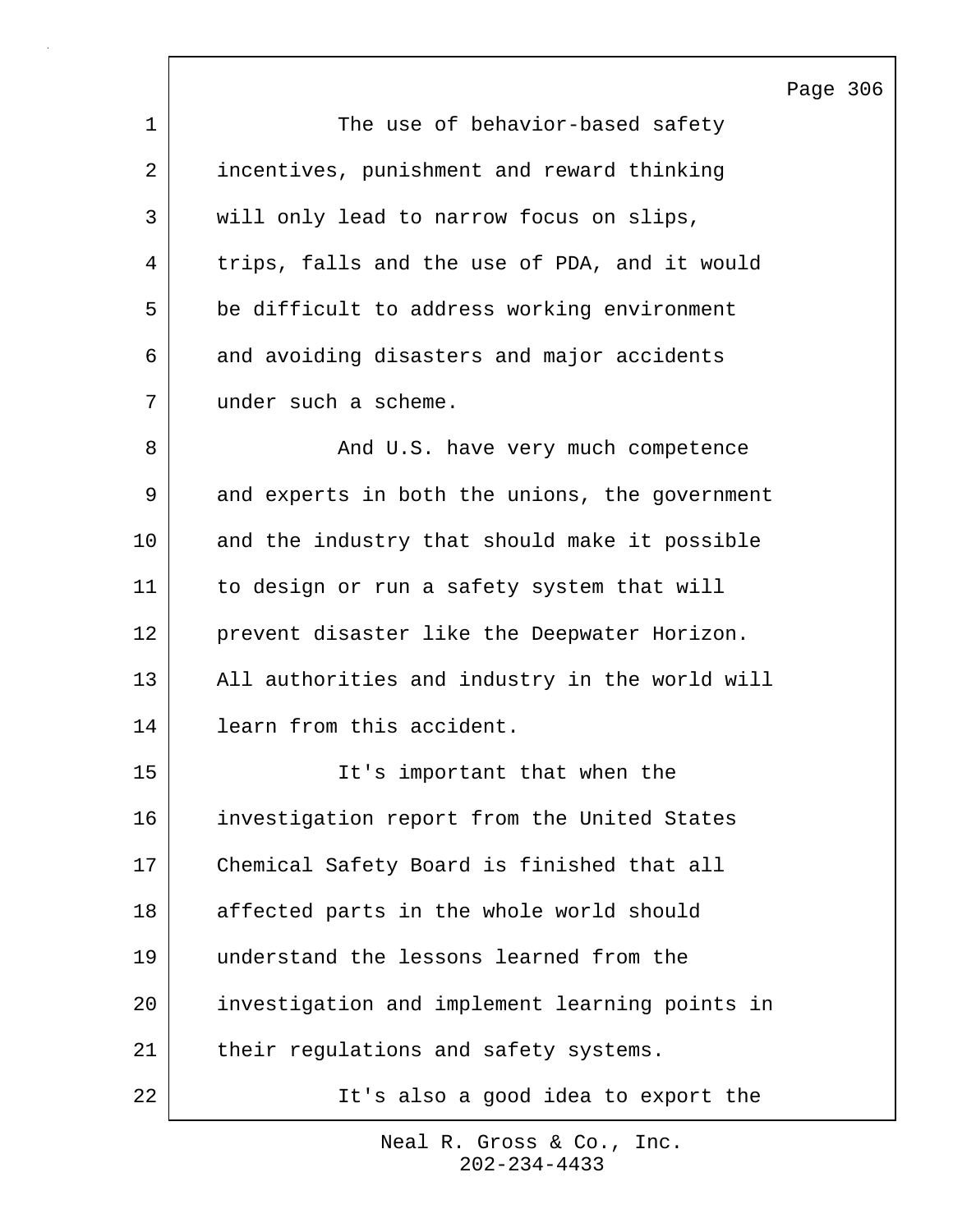Page 307 1 Norwegian safety delegate systems with 2 protection of the union as in the Working 3 Environment Act. A safety delegate in Norway 4 can stop any work that he thinks is an 5 immediate danger to life and health. 6 But we worry that we still don't see 7 any companies that voluntarily adopts that 8 safety delegate systems when they go abroad. 9 | The Norwegian working conditions 10 with good salaries and 14 days on 20 days off 11 also makes offshore working places attractive 12 and makes it easy to recruit highly-skilled 13 workers and it secures stability, competence 14 and training. It's also one of the most 15 important building bricks in any safety 16 systems. So we must have good systems to 17 secure that. 18 We all need to look at the 19 regulations and the inspection systems. The 20 U.S. BOEMRE must keep up a high inspection 21 rate until the collective safety delegate 22 | system based on a competent union is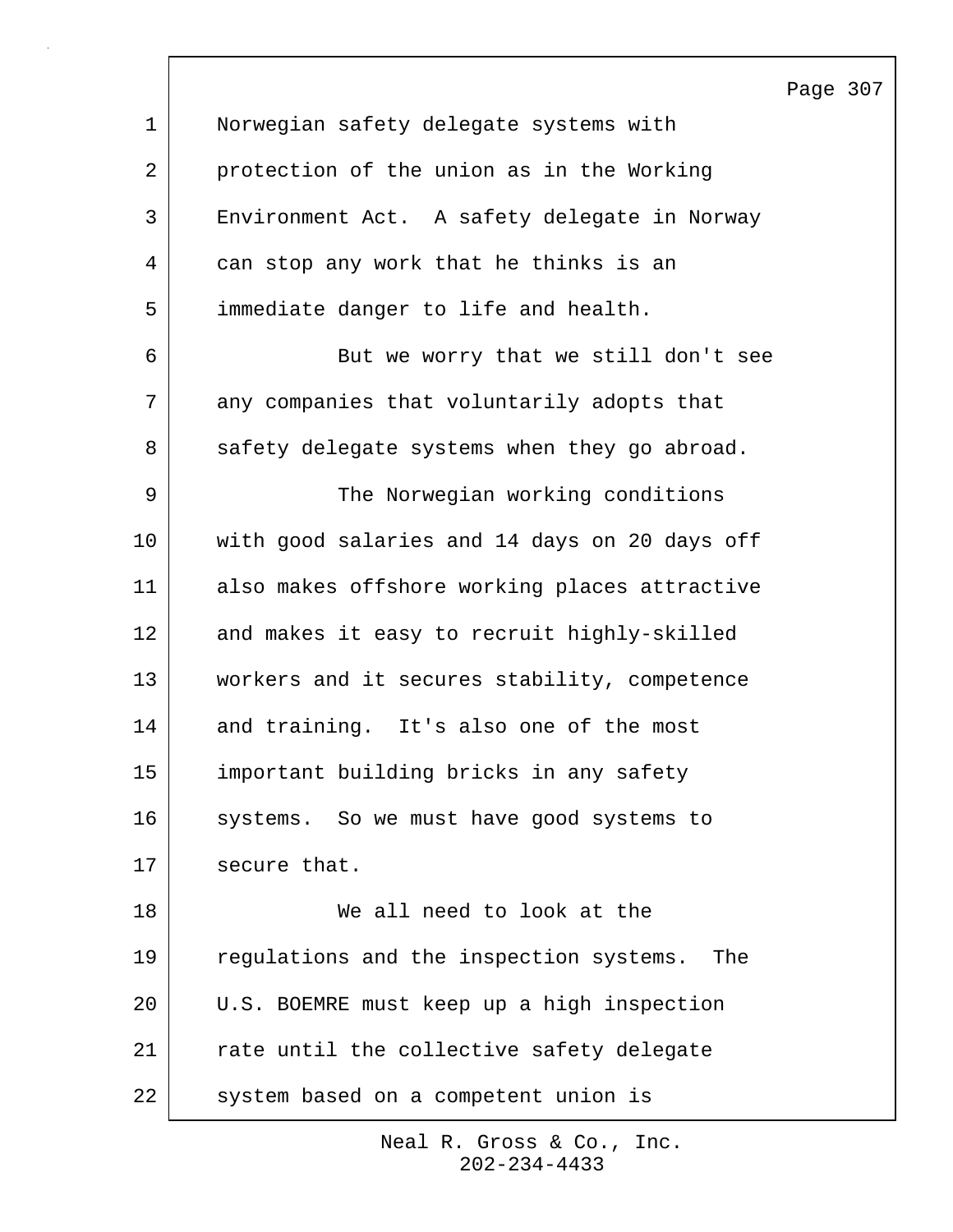Page 308

1 established.

| 2  | The way we use indicators should              |
|----|-----------------------------------------------|
| 3  | also be looked at in order to find indicators |
| 4  | that focus on actual risk level instead of    |
| 5  | just being a source to safety awards. It is   |
| 6  | necessary to inspect the plans and procedure  |
| 7  | for maintenance. We feel that the incentives  |
| 8  | from the HR departments in the companies is   |
| 9  | encouraging cutting expensing unnecessary     |
| 10 | investment and maintenance. That's why it's   |
| 11 | a safety hazard.                              |
| 12 | And the way the procedure is                  |
| 13 | designed and used is also important how easy  |
| 14 | it is to do a good job. We have seen          |
| 15 | procedures that are designed to put blame on  |
| 16 | and responsibility to the workers if an       |
| 17 | incident happened and new procedures is       |
| 18 | written instead of having a few but good      |
| 19 | procedures. Thank you very much.              |
| 20 | MR. MOURE-ERASO: Thank you very               |
| 21 | much, Mr. Furre.                              |
| 22 | I would like now call Mr. Trimmer             |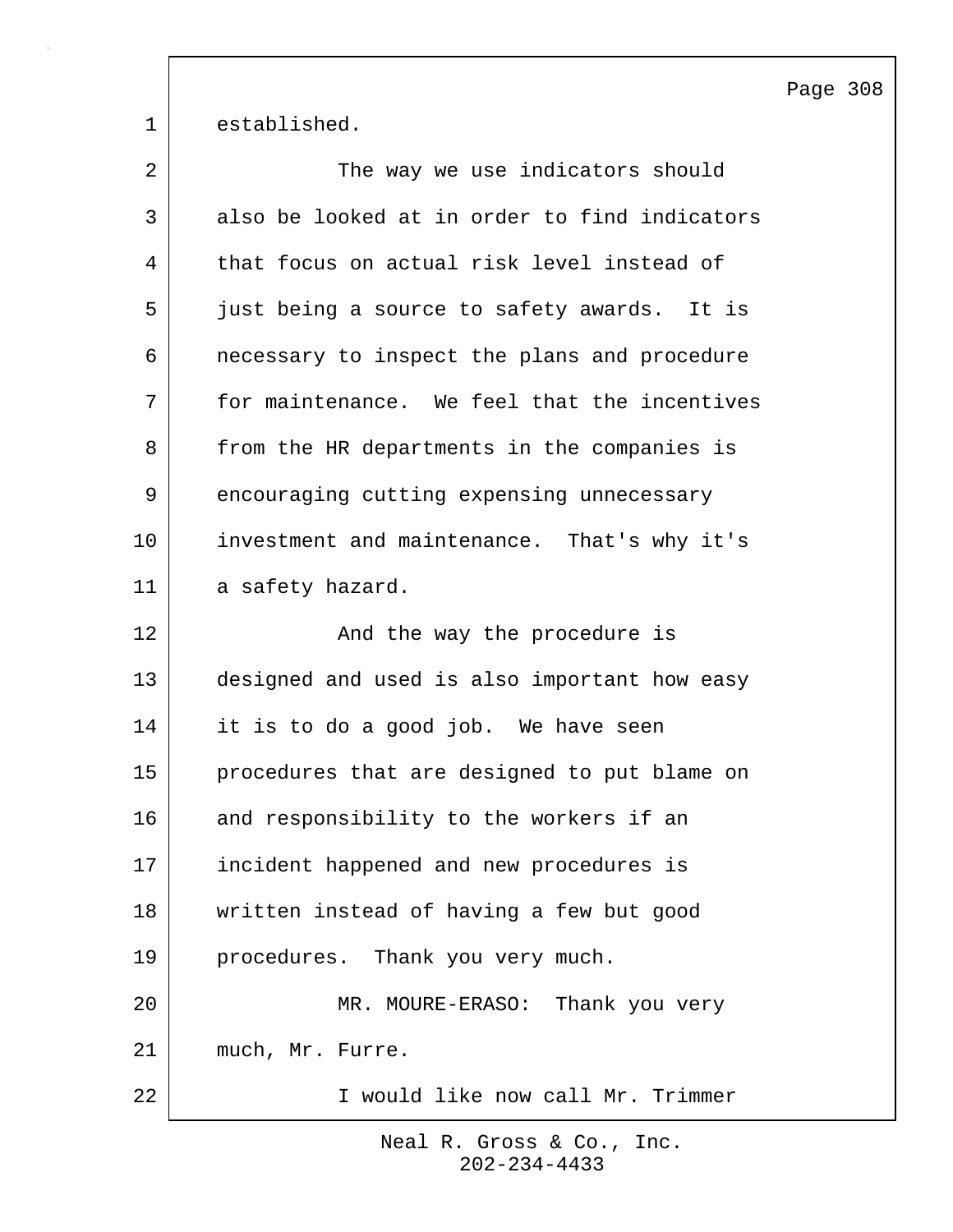Page 309 1 from the United Steelworkers from Alaska. 2 MR. TRIMMER: Mr. Chairman. We 3 represent around 320 operators and 4 maintenances workers who work for BP in 5 Prudhoe Bay, Alaska, which is the biggest oil 6 field in North America. I've worked in the 7 petrochemical industry for about 34 years in 8 refineries, chemical plants and the last 22 9 years as an operator for BP in the oil field 10 at Prudhoe Bay. While we're not an offshore 11 unit, we have a lot of similar operations. 12 | T guess one o the challenges today 13 was to come up with just ten minutes of -- to 14 | talk about -- we certainly have a lot more 15 than that. But we'll try to confine it to the 16 three things that we were asked to talk about. 17 I'll start off with the employee involvement 18 in company health and safety performance and 19 accident prevention and overtime and fatigue 20 issues. And then Brother Guenther will talk 21 about preventative maintenance. 22 | T'd like to start with the health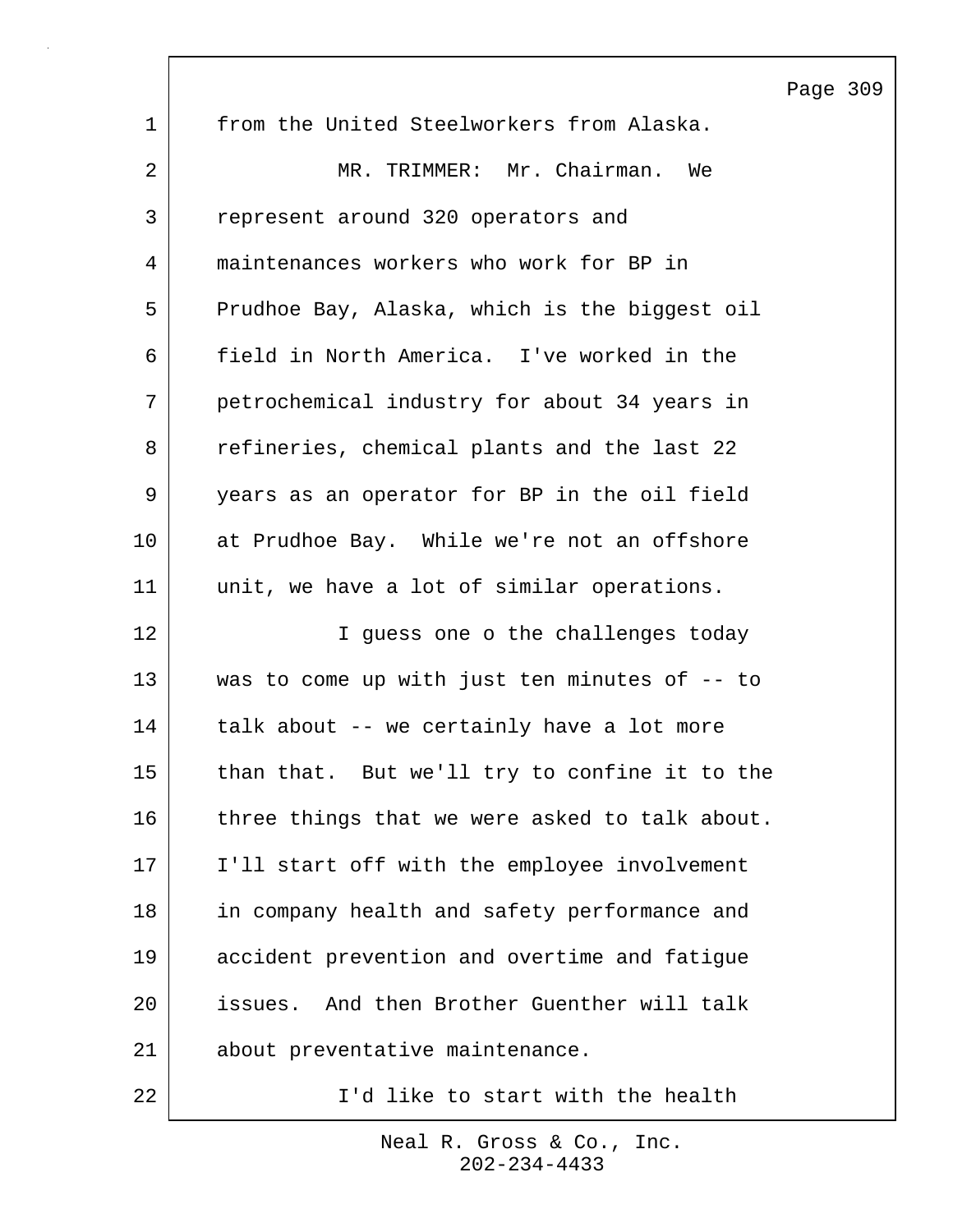|             |                                                | Page 310 |  |
|-------------|------------------------------------------------|----------|--|
| $\mathbf 1$ | and safety. I would say that our company has   |          |  |
| 2           | a health and safety program where they address |          |  |
| 3           | a lot of different issues. But what we came    |          |  |
| 4           | out of yesterday was one of the members said   |          |  |
| 5           | the things that are reported and measured are  |          |  |
| 6           | the things that are -- matter and are          |          |  |
| 7           | manipulated. And those -- I talk about those   |          |  |
| 8           | things that we keep track of and that are      |          |  |
| $\mathsf 9$ | reported and their possibility in being        |          |  |
| 10          | manipulated. I would say have a two-prong      |          |  |
| 11          | approach which is the carrot and the stick.    |          |  |
| 12          | Around two years ago we got a new              |          |  |
| 13          | president for BP Alaska. And he told us his    |          |  |
| 14          | mandate was to reduce the amount of incidents, |          |  |
| 15          | accidents and environmental accidents in       |          |  |
| 16          | Alaska. They set about reviewing current       |          |  |
| 17          | safety policies with employees and started a   |          |  |
| 18          | program of disciplining employees for          |          |  |
| 19          | violations. They put up posters and gave out   |          |  |
| 20          | little cards to carry around in your pocket.   |          |  |
| 21          | And in our opinion it was a program on just    |          |  |
| 22          | driving down the numbers. As a result,         |          |  |

 $\mathsf{l}$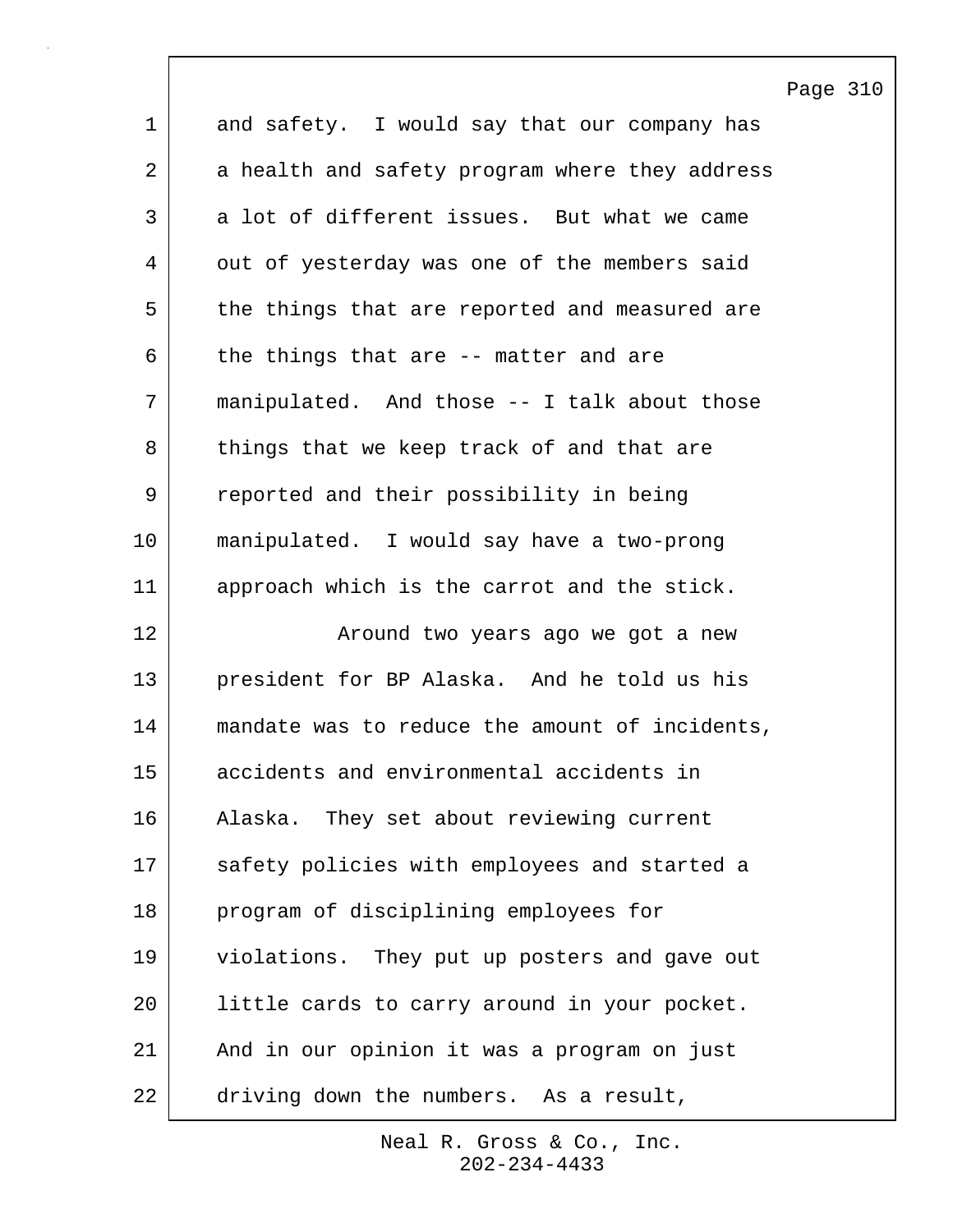Page 311

1 employees were driven away from reporting 2 accidents and near misses for the fear of 3 being disciplined.

4 An example of that is we had had a 5 vehicle accident where a contractor was 6 seriously injured and broke his leg and didn't 7 report it for over three hours. When asked 8 why he hadn't reported it, he stated he was 9 afraid he'd be fired. So when it was -- this 10 came apparent that, you know, he was hurt bad 11 enough that he had to seek medical attention 12 it was reported. So as a union, we confronted 13 BP's president with their safety program 14 concentrating on discipline and driving down 15 this reporting. And his response was, We may 16 have gone too far in concentrating too much on 17 the discipline aspect. I would say in 18 fairness to them in the last year they've 19 moved away from that and moved more towards 20 the carrot approach. 21 | But they create a computerized

> 202-234-4433 Neal R. Gross & Co., Inc.

22 readout that's gone over daily in our morning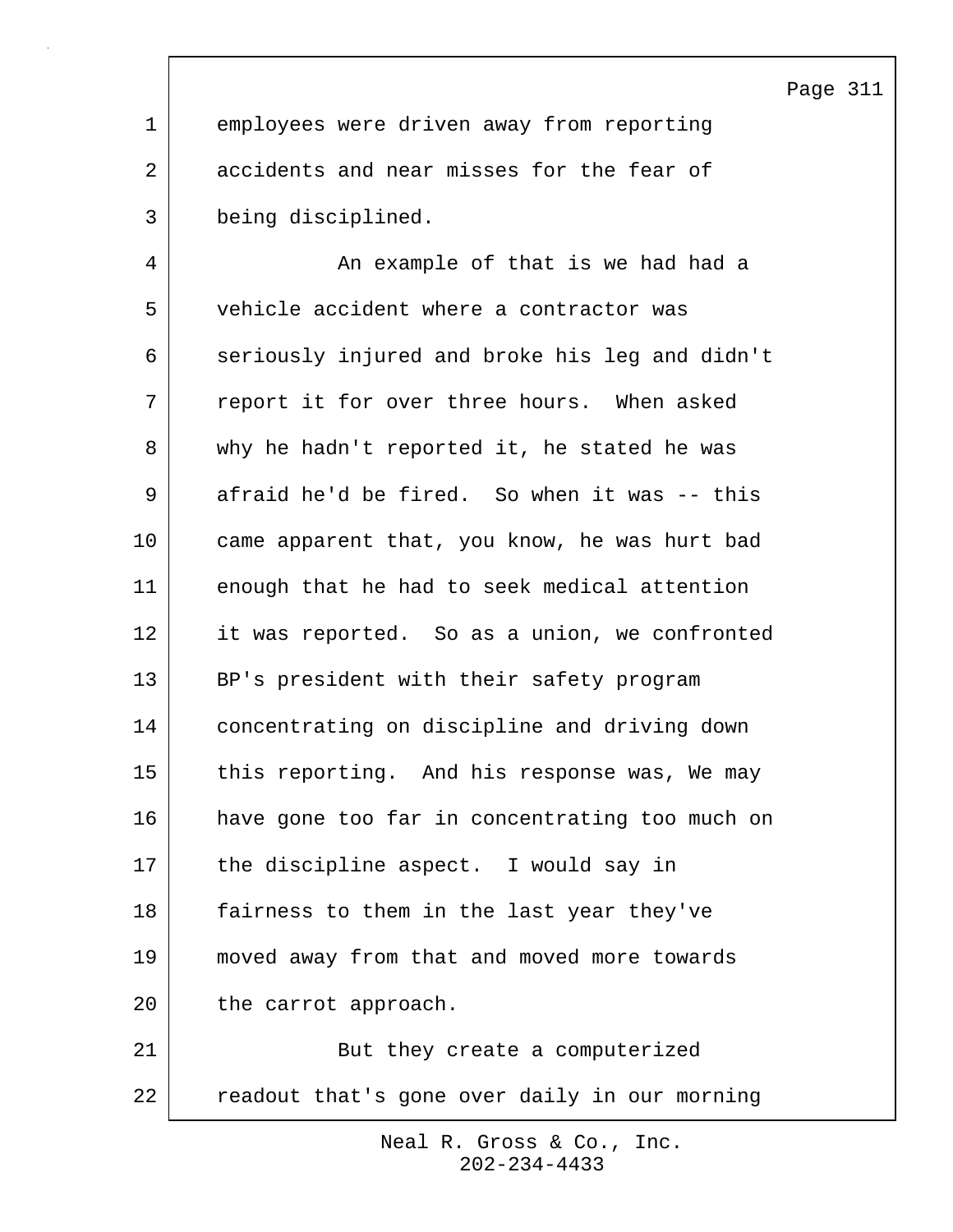|             |                                                  | Page 312 |  |
|-------------|--------------------------------------------------|----------|--|
| $\mathbf 1$ | meetings that we have prior to, you know, our    |          |  |
| 2           | work day starting every day. And our first       |          |  |
| 3           | line supervisors go over a set of numbers.       |          |  |
| 4           | They have a matrix that they come out and it's   |          |  |
| 5           | a readout and they go over and it has a          |          |  |
| 6           | recording of the last 24 hours and -- of         |          |  |
| 7           | recordable illnesses, first aids, fires, near    |          |  |
| 8           | misses, vehicle accidents, spills, PSM           |          |  |
| 9           | violations, leaks, such as that.                 |          |  |
| 10          | And on this matrix it has a set of               |          |  |
| 11          | goals that are -- each work area has a set of    |          |  |
| 12          | goals that they're supposed to meet. It tells    |          |  |
| 13          | you whether or not you're exceeding or           |          |  |
| 14          | reaching those goals or you're falling short.    |          |  |
| 15          | And those goals are based on bonus, on how       |          |  |
| 16          | much money you're going to get paid at the end   |          |  |
| 17          | of the year and why -- what -- we've heard       |          |  |
| 18          | testimony today about incentive programs.<br>And |          |  |
| 19          | I think they can be a good thing. It's a         |          |  |
| 20          | balancing act on whether or not it's going to    |          |  |
| 21          | be something that's positive or something that   |          |  |
| $2\sqrt{2}$ | drives away reporting because it's going to      |          |  |

 $\mathsf{l}$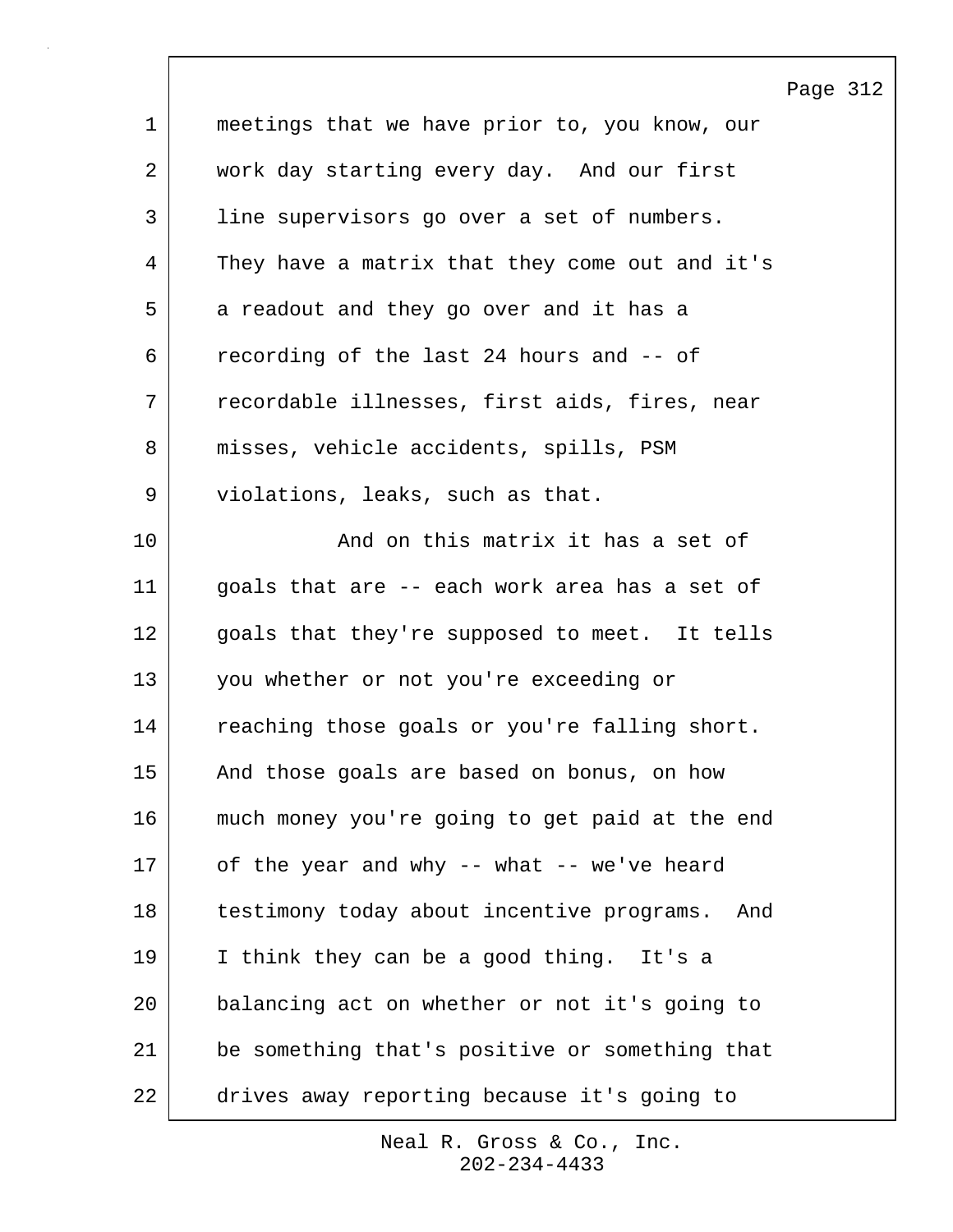1 cost you money.

| $\overline{2}$ | Which brings me to the carrot                    |
|----------------|--------------------------------------------------|
| 3              | portion of it, I guess. On October 18 of this    |
| 4              | year we got a letter from Bob Dudley, who's      |
| 5              | our new CEO. And in it he says all employees     |
| 6              | are entitled to -- it's a forth quarter focus    |
| 7              | on safety and compliant operations. And in       |
| 8              | the letter Mr. Dudley states that the sole       |
| 9              | criteria for performance awards for our          |
| 10             | operating business in the fourth quarter will    |
| 11             | be performance safety.                           |
| 12             | As an employee who at the end of                 |
| 13             | this year is going to be involved in this        |
| 14             | bonus program, we asked as a union and as an     |
| 15             | employee what portions of that safety readout    |
| 16             | that we hear every day in our morning meetings   |
| 17             | is going to affect that performance bonus.<br>Is |
| 18             | it going to be, you know, as simple as a first   |
| 19             | aid or a sickness or is it, you know, a fire     |
| 20             | or an explosion or what parts of those?<br>I     |
| 21             | would say that as the fourth quarter has just    |
| 22             | about ended, we haven't got that information     |

202-234-4433 Neal R. Gross & Co., Inc. Page 313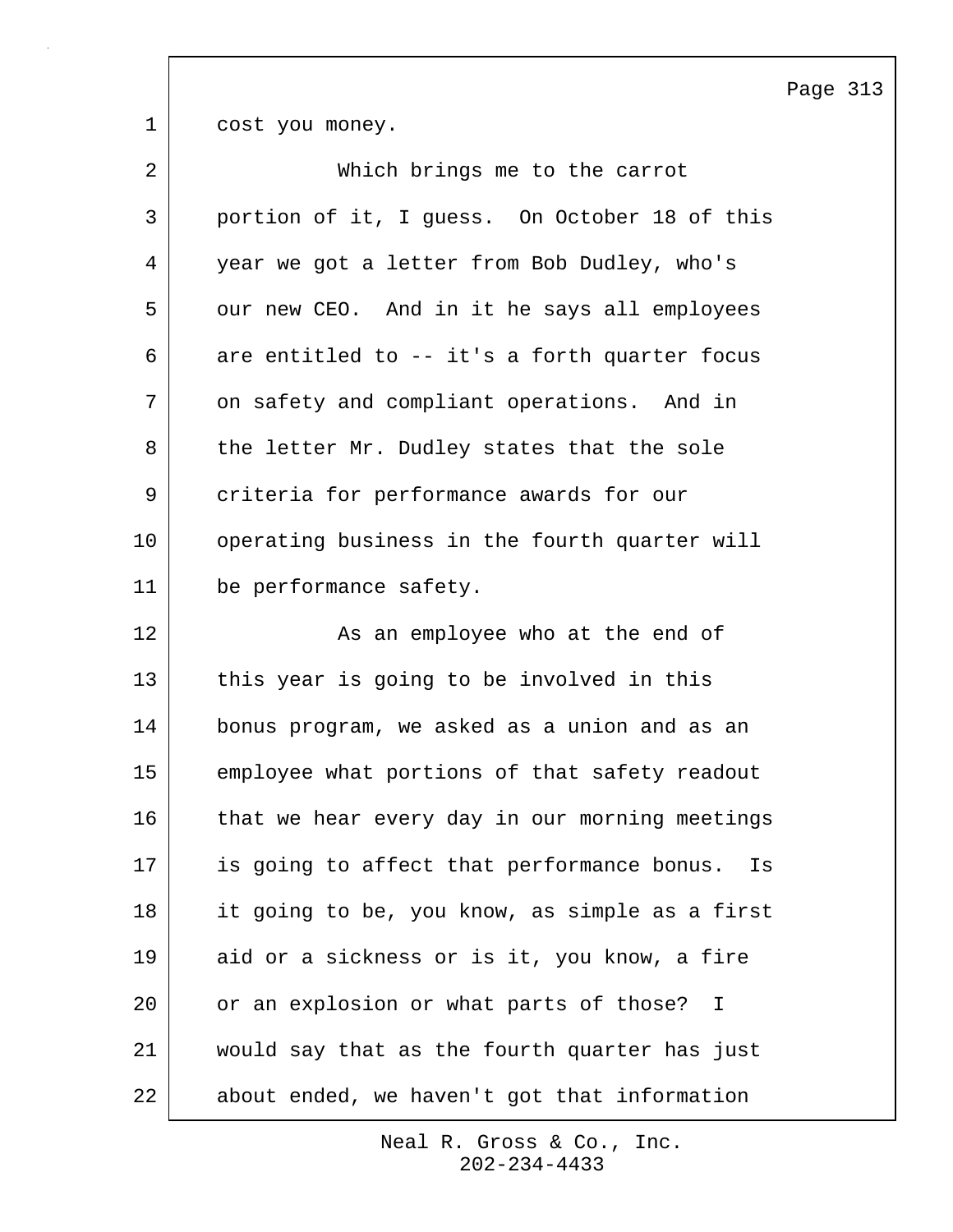|                |                                                | Page 314 |  |
|----------------|------------------------------------------------|----------|--|
| $\mathbf 1$    | yet. So Mr. Dudley's letter come out and I     |          |  |
| $\overline{a}$ | would say that the result was we were all      |          |  |
| 3              | under the impression that anything that could  |          |  |
| 4              | be reported was going to affect that safety    |          |  |
| 5              | bonus at the end of the year. And I'm not      |          |  |
| 6              | saying that that was his intent with the       |          |  |
| 7              | letter. But I believe anyways that that's the  |          |  |
| 8              | result of it.                                  |          |  |
| 9              | I'd say also the reason I know that            |          |  |
| 10             | this doesn't work, the stick approach, the     |          |  |
| 11             | discipline approach is that over the years, in |          |  |
| 12             | the 30 plus years that I've been in this       |          |  |
| 13             | industry they've -- they companies have hired  |          |  |
| 14             | safety professionals to come in and give us    |          |  |
| 15             | classes and everything and those safety        |          |  |
| 16             | professionals have told us that disciplining   |          |  |
| 17             | people for reporting accidents is not a way to |          |  |
| 18             | get people to report. But they -- a message    |          |  |
| 19             | that I've heard loud and clear, but I don't    |          |  |
| 20             | think the companies have.                      |          |  |
| 21             | Safety procedures. I just want to              |          |  |
| 22             | touch on this briefly in the short amount of   |          |  |

 $\sqrt{ }$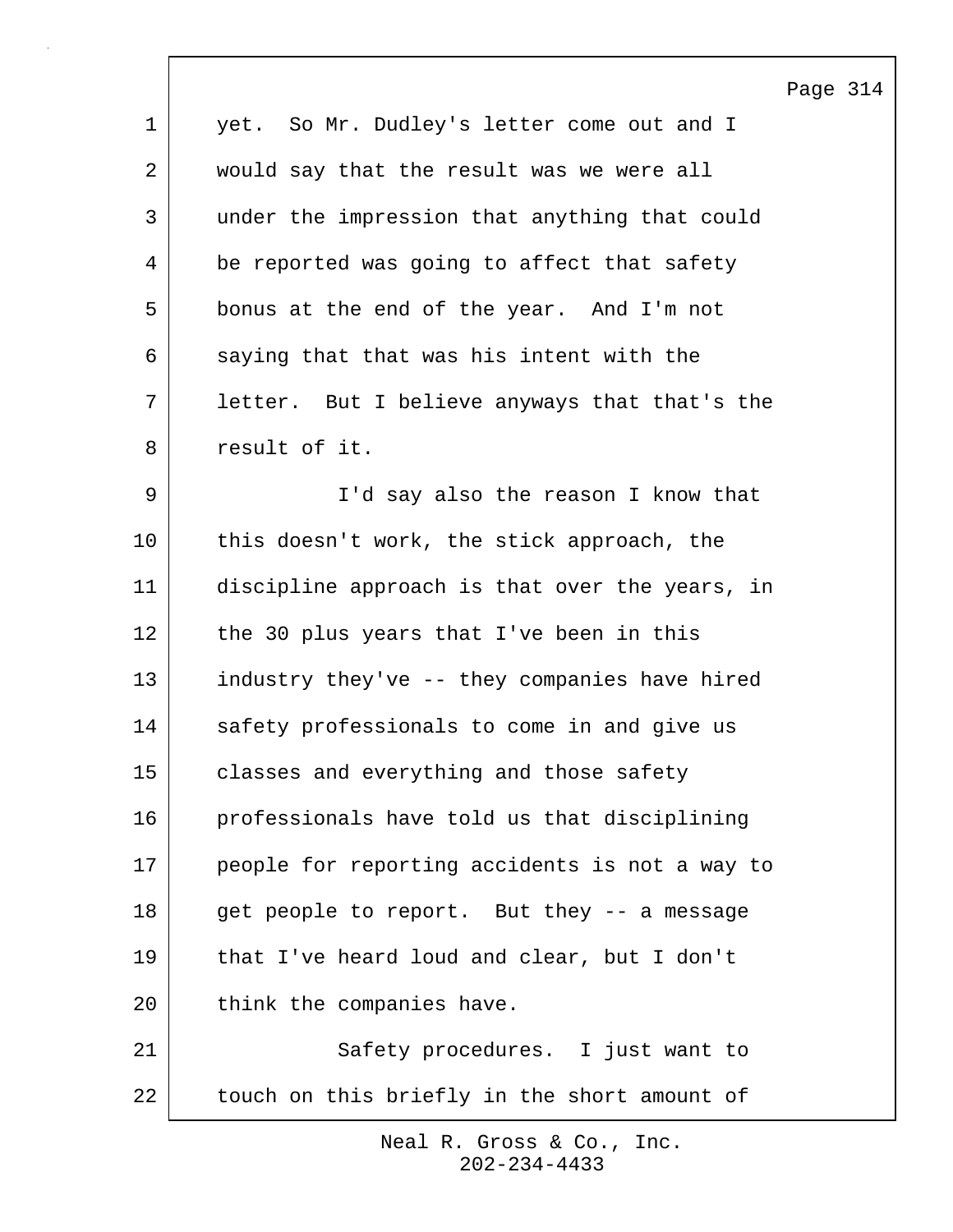Page 315 1 | that time that we have -- is in the last 20 2 years our company has hired outside 3 contractors for the most part to come in and 4 | write our safety procedures and technical 5 documents. The result has been that the 6 material that they provide us they feel meets 7 | their regulatory requirements. But it's not 8 material that we use. The -- they're 9 computer-based programs that are created by 10 somebody who's never worked for the company, 11 who doesn't work in our operation, doesn't 12 understand our operation and we don't use them 13 in the day-to-day running of the operation, 14 such as procedures on starting up plants and 15 things like this. And these came up in a 16 recent OSHA audit that we had this last 17 Summer. 18 | The Sound I would say just recently now 19 the company has made some changes where we're 20 actually using operators that are company 21 operators that work in the plant for the first 22 time now starting to write those procedures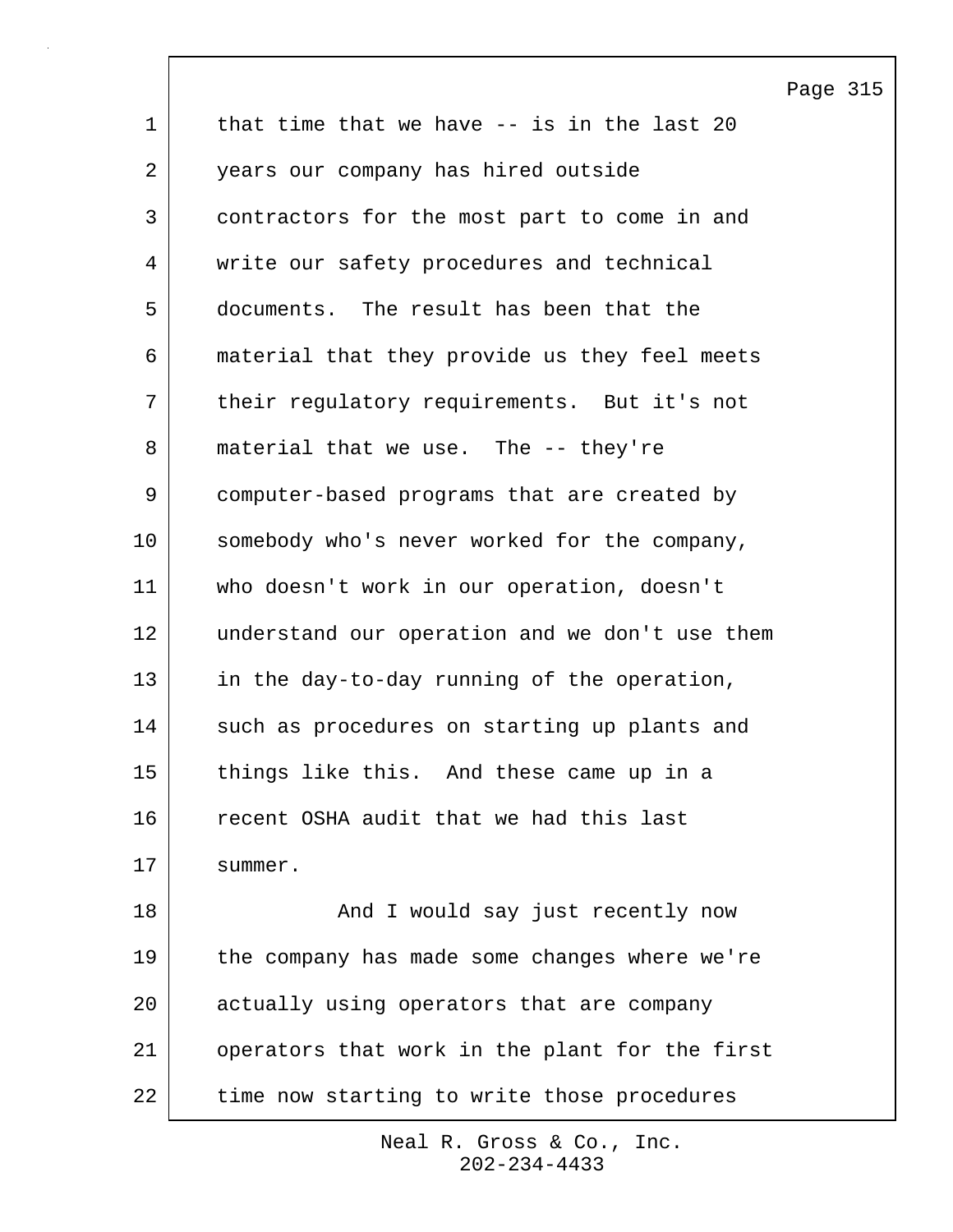|                |                                                | Page |
|----------------|------------------------------------------------|------|
| $\mathbf 1$    | and technical manuals. But they're -- what     |      |
| $\overline{a}$ | we've been telling them as a union is -- for   |      |
| 3              | these last 15 years is that they should have   |      |
| 4              | been able to provide both, met their           |      |
| 5              | regulatory obligation and provided us with a   |      |
| 6              | tool that we would actually use. But I'm not   |      |
| 7              | sure why, based on what we heard they paid for |      |
| 8              | these outside consultants over the year, why   |      |
| $\mathsf 9$    | they've chose to take that tack.               |      |
| 10             | I would also say we've heard a lot             |      |
| 11             | of things today about the Baker Report, the    |      |
| 12             | CSB's report from the Texas City incident.     |      |
| 13             | And I would comment on BP's approach towards   |      |
| 14             | exploration versus refining. Well, where I     |      |
| 15             | work at $-$ the well pads facilities $-$ BP in |      |
| 16             | the past has asked OSHA for help in            |      |
| 17             | determining that where the well pads were they |      |
| 18             | wouldn't be covered by PSM because they didn't |      |
| 19             | process oil actually, they only drilled it.    |      |
| 20             | Where the facilities -- which is where I       |      |
| 21             | work -- are covered by PSM standards.          |      |
| 22             | The recent Texas City accident                 |      |

 $\mathsf{l}$ 

316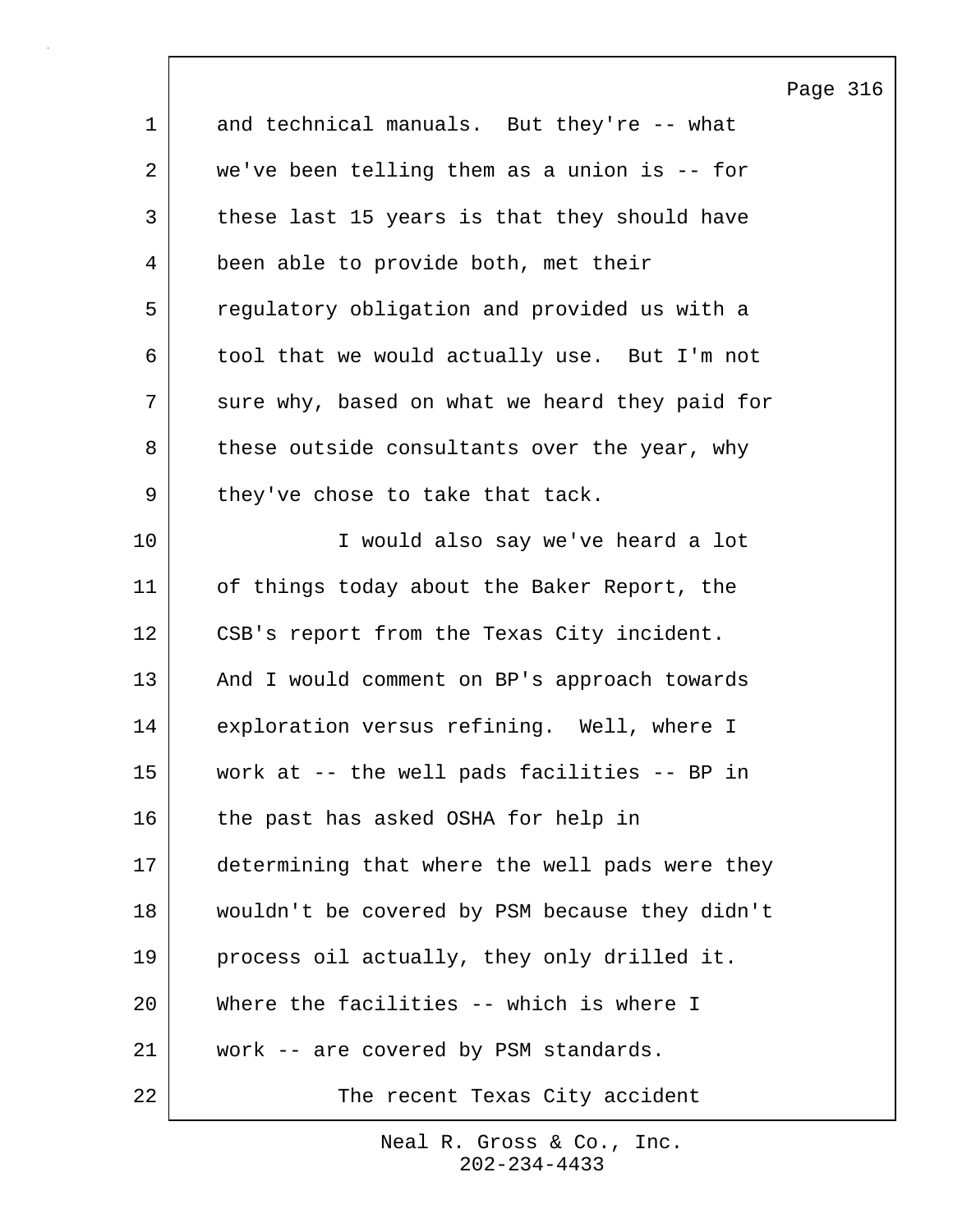|             |                                                | Page 317 |  |
|-------------|------------------------------------------------|----------|--|
| $\mathbf 1$ | resulted in a ten-point agreement between the  |          |  |
| 2           | union and the company to address the issues    |          |  |
| 3           | that were brought out in the Baker Report and  |          |  |
| 4           | the CSB report. Initially, BP said that --     |          |  |
| 5           | they told us that those would extend to all of |          |  |
| 6           | their facilities. And as time passed and we    |          |  |
| 7           | got farther away from the Texas City accident, |          |  |
| 8           | we have in the production filed tried to       |          |  |
| $\mathsf 9$ | discuss with BP the implementation of the ten- |          |  |
| 10          | point plan on the things that we thought       |          |  |
| 11          | applied to us up on the North Slope. And       |          |  |
| 12          | their response was is that that ten-point plan |          |  |
| 13          | didn't cover exploration, like we were some    |          |  |
| 14          | entirely different entity.                     |          |  |
| 15          | And, you know, one of the issues on            |          |  |
| 16          | there -- a big issue to our local union has    |          |  |
| 17          | been the creation of a full-time health and    |          |  |
| 18          | safety, you know, union position, which is     |          |  |
| 19          | covered in all of the refineries in the lower  |          |  |
| 20          | 48 that are represented by the Steelworkers,   |          |  |
| 21          | which we have not got the company to agree to  |          |  |
| 22          | on the North Slope.                            |          |  |

 $\overline{\phantom{a}}$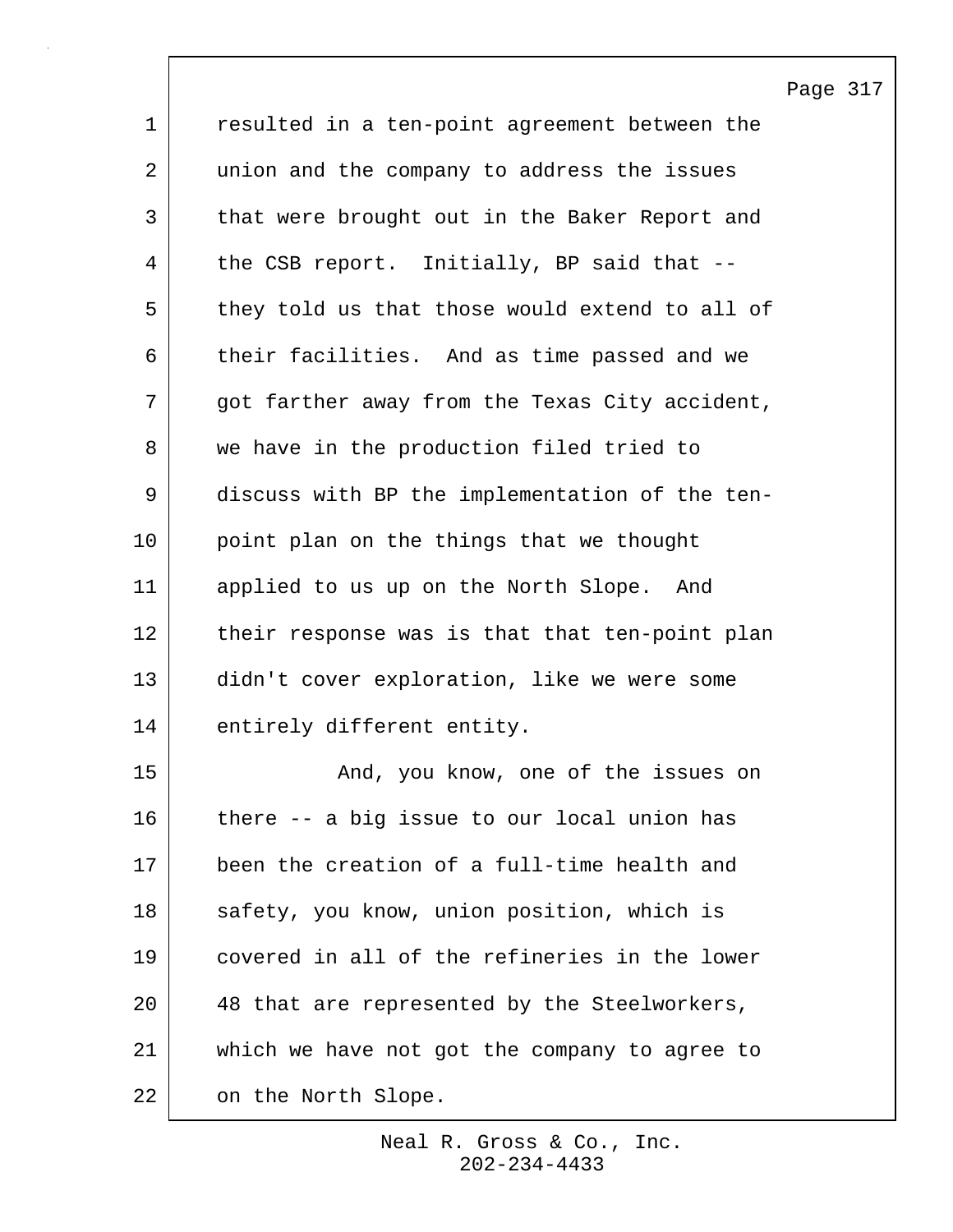Page 318 1 The other important thing I just  $2$  wanted to touch on is  $-1$  think  $-1$  is the way 3 we transfer custody to the drilling outfits 4 | that come on the well pads and drill wells. 5 We have union employees that work on these 6 well pads as operators. And they -- they're 7 | the ones that permit all the work, use the 8 company's permitting process for any of the 9 work that's being done on that in their given 10 work area, which is the well pad. But BP has 11 a policy in Alaska where they literally 12 transfer that custody -- that operator 13 transfers that custody of the drilling company 14 and that custody transfer stays in effect 15 while they're on that pad drilling that well. 16 It's not like a normal permit, where we -- 17 every 12-hour shift we renew the permit for 18 the work that's going on in that area. I 19 | think that's an important point. 20 I wanted to also touch just a little 21 bit on their training program. We don't feel 22 we have a formal training program. We don't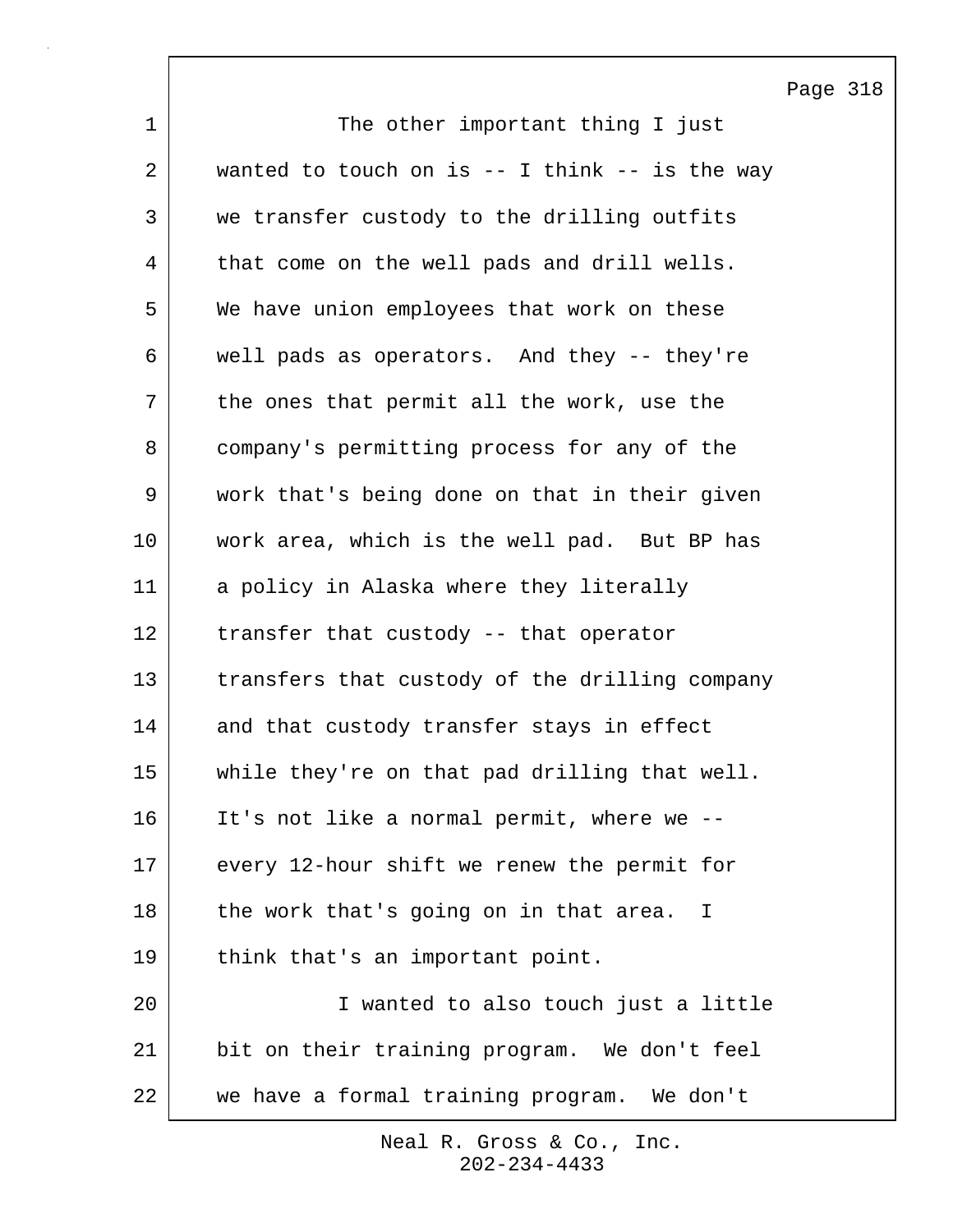|             |                                                | Page 319 |  |
|-------------|------------------------------------------------|----------|--|
| $\mathbf 1$ | have a training department. Twenty years ago   |          |  |
| 2           | we had an apprenticeship program where BP      |          |  |
| 3           | trained operators up and maintenance people    |          |  |
| 4           | through this apprenticeship program. Through   |          |  |
| 5           | budget cuts and, you know, the price of oil    |          |  |
| 6           | going up and down well, safety and training    |          |  |
| 7           | and those type of things are always the first  |          |  |
| 8           | things they cut. And we haven't had a          |          |  |
| $\mathsf 9$ | training department in 15 years.               |          |  |
| 10          | Now, when they hire a new employee,            |          |  |
| 11          | they come to the facility, they're assigned to |          |  |
| 12          | a mentor at that facility and, you know, the   |          |  |
| 13          | company monitors every couple of years whether |          |  |
| 14          | or not they're qualified on a job. But it's    |          |  |
| 15          | up to the mentor in each facility where they   |          |  |
| 16          | work to develop their own training program to  |          |  |
| 17          | advance that person.                           |          |  |
| 18          | Overtime and fatigue issues.<br>In             |          |  |
| 19          | 2008 after several years of high overtime the  |          |  |
| 20          | union made a request for information from BP   |          |  |
| 21          | on the amount of overtime we were working as   |          |  |
| 22          | compared to the industry standard. What we     |          |  |

 $\mathsf{l}$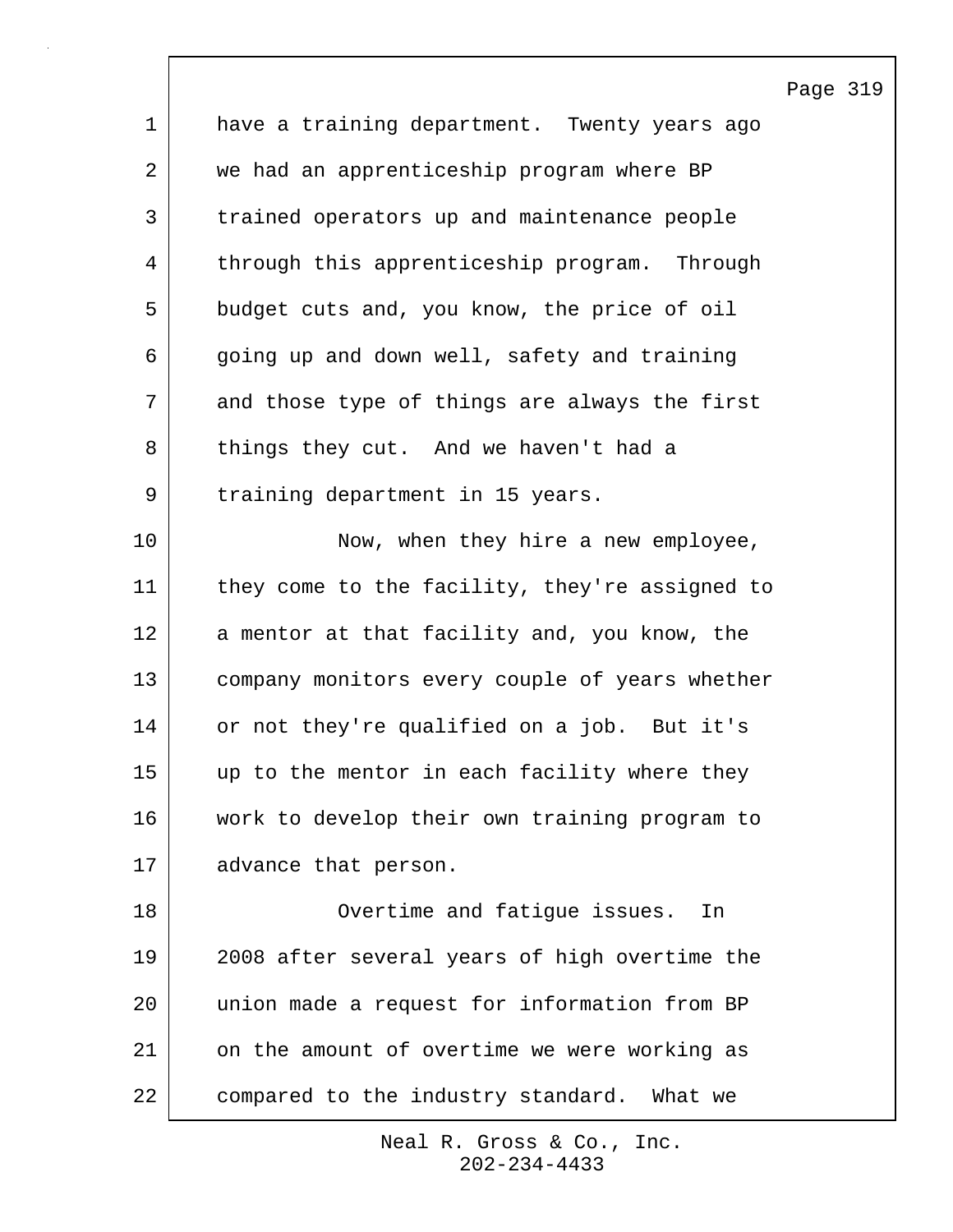|             |                                               | Page 320 |  |
|-------------|-----------------------------------------------|----------|--|
| $\mathbf 1$ | found was we were about double what the       |          |  |
| 2           | industry standard had been in the last three  |          |  |
| 3           | years. This last year we've on the North      |          |  |
| 4           | Slope finally started hiring people at a      |          |  |
| 5           | faster rate than that they were leaving.      |          |  |
| 6           | Also, the study showed that the majority of   |          |  |
| 7           | the overtime that was being worked were 18-   |          |  |
| 8           | hour shifts, not working so on your day off.  |          |  |
| 9           | BP's changed its policy somewhat              |          |  |
| 10          | about working 18-hour shifts in that you      |          |  |
| 11          | needed upper management's permission to work  |          |  |
| 12          | an 18-hour shift. The result was there a      |          |  |
| 13          | shift to working 16-hour shifts to get around |          |  |
| 14          | the new policy, which goes back to what we    |          |  |
| 15          | said before. When you start measuring things  |          |  |
| 16          | people find ways to manipulate them and get   |          |  |
| 17          | around them. People could work unlimited 16-  |          |  |
| 18          | hour shifts.                                  |          |  |
| 19          | An example, our production control            |          |  |
| 20          | where we have the main control room that      |          |  |
| 21          | operates. The average overtime per person     |          |  |
| 22          | through December 1 of just this year is --    |          |  |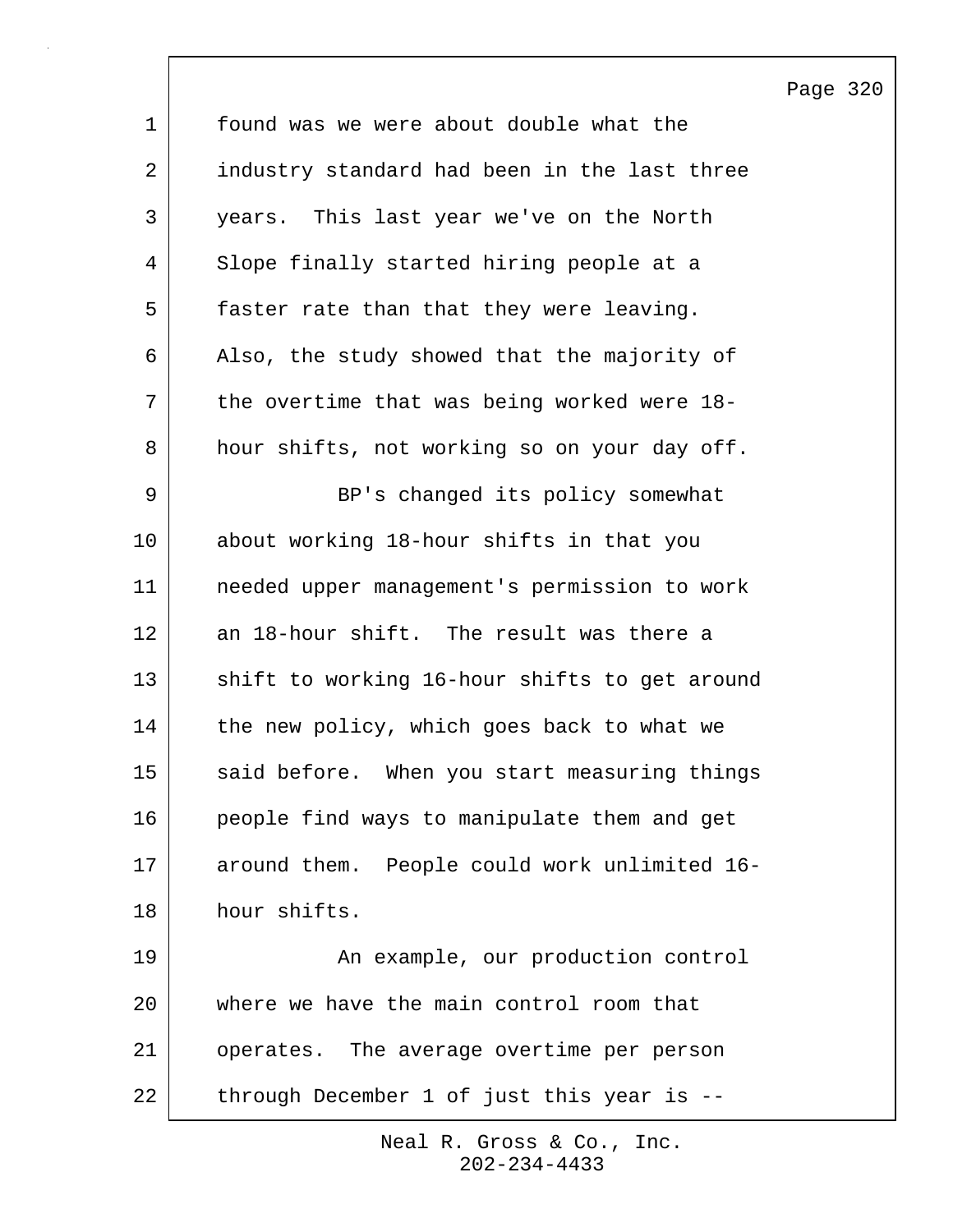Page 321 1 unscheduled overtime is 446 hours, which is 2 about 21 percent, almost triple the industry 3 standard. And we have cases where people have 4 worked two weeks shifts of 16 hours a shift 5 every day. And I would say that not a 6 reasonable person thinks that fatigue's not an 7 issue for somebody working 16 hours a day 14 8 days in a row. 9 I'll turn the mike over to Fritz to 10 speak about preventive maintenance. I'd like 11 to close with just saying I guess we all have 12 our reasons for being here today. But I 13 didn't want to go today without saying that 14 the reason the steelworkers are here is there 15 were 11 people killed, not just an oil spill. 16 And if there's something that we can say or do 17 today that helps that from not happening 18 again, that's why we're here. Thank you. 19 MR. MOURE-ERASO: Thank you, Mr. 20 Trimmer. 21 Mr. Guenther? 22 MR. GUENTHER: Chairman Moure,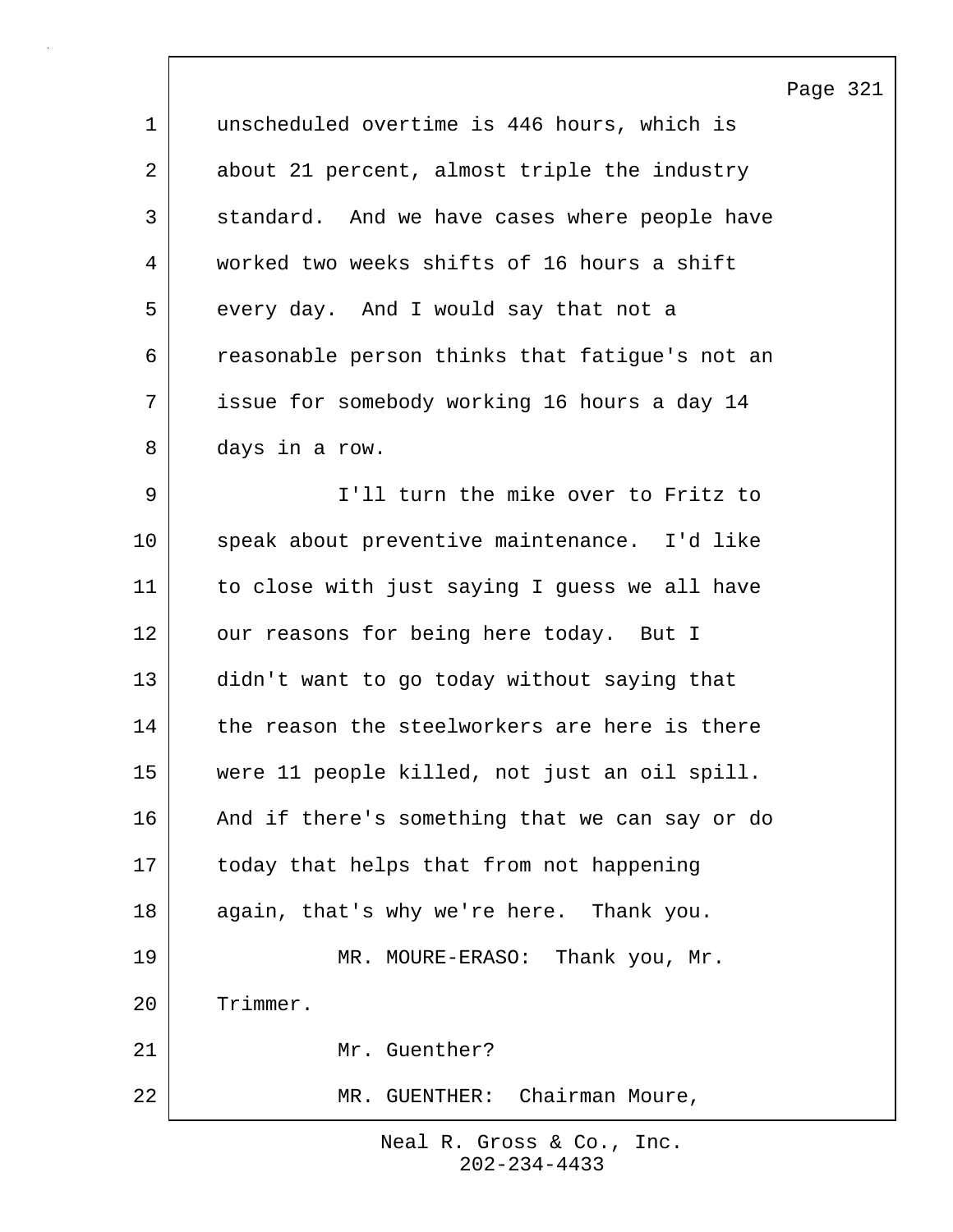|             |                                                 | Page 322 |  |
|-------------|-------------------------------------------------|----------|--|
| $\mathbf 1$ | members of the Board and members of the         |          |  |
| 2           | Investigative Committee, my name's Fritz        |          |  |
| 3           | Guenther, and I'm actually the Chief Steward    |          |  |
| 4           | of Local 4959 in Prudhoe Bay, Alaska, not the   |          |  |
| 5           | president. I've been a BP employee Prudhoe      |          |  |
| 6           | Bay for 31 years. All of those 31 years in      |          |  |
| 7           | maintenance on the western operating area. In   |          |  |
| 8           | the western operating area we currently         |          |  |
| 9           | operate three crude oil processing facilities.  |          |  |
| 10          | Today numbers are we produce about 180,000      |          |  |
| 11          | barrels a day of crude oil, 4.2 billion         |          |  |
| 12          | standard cubic feet of gas per day and          |          |  |
| 13          | approximately 350,000 barrels of water.         |          |  |
| 14          | A little maintenance history about              |          |  |
| 15          | Prudhoe Bay and the western operating area      |          |  |
| 16          | From 1979 to 1994 the maintenance philosophy    |          |  |
| 17          | was heavily weighted towards preventative       |          |  |
| 18          | maintenance. We have a small predictive         |          |  |
| 19          | maintenance program at the time, as well.<br>In |          |  |
| 20          | the mid-80s the facilities doubled in size      |          |  |
| 21          | through gas handling expansion, produced water  |          |  |
| 22          | handling expansion and gas lift programs.       |          |  |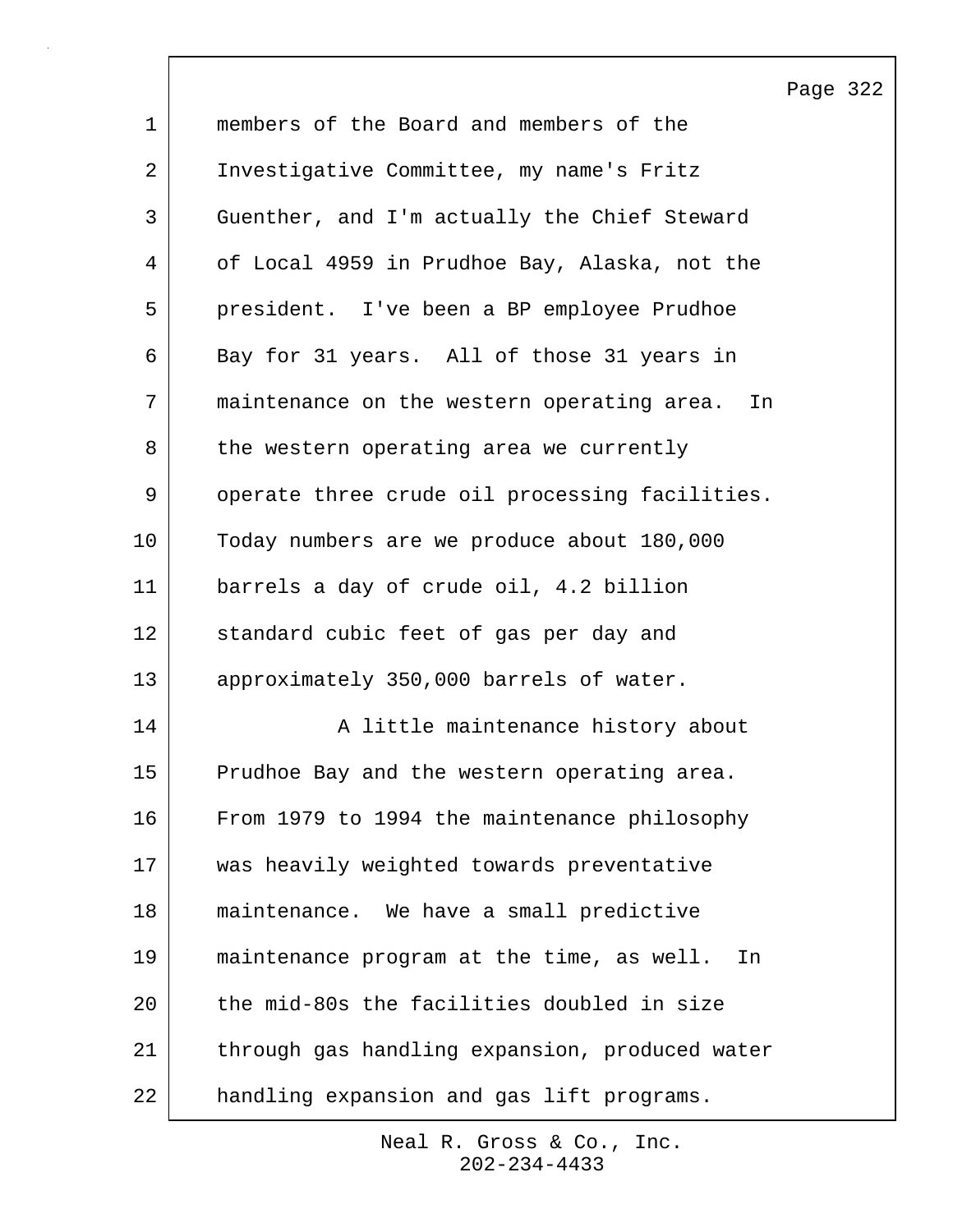1 I che mid-90s following the 2 certification of our union management had a 3 directive to quote don't grow the union. The 4 hiring of hourly employees, operators and 5 maintenance techs came to an abrupt halt. 6 That coincided with the doubling in size of 7 our facilities and the equipment we were asked 8 to maintain and operate. At the same time, 9 due to demographics, we experienced a high 10 | retiree rate. And as you can expect, the 11 number of -- work doubled and the number of 12 people was going down. It wasn't long before 13 our work backlog started going through the 14 roof. 15 We went from a heavily preventative 16 maintenance program to a reactionary 17 maintenance program where all we did was 18 basically run around and fix emergency 19 breakdowns all hours of the day and night. It 20 got to the point where a simple work order 21 scheduling code would not get work done. You 22 needed to code the work request as an E to get

> 202-234-4433 Neal R. Gross & Co., Inc.

Page 323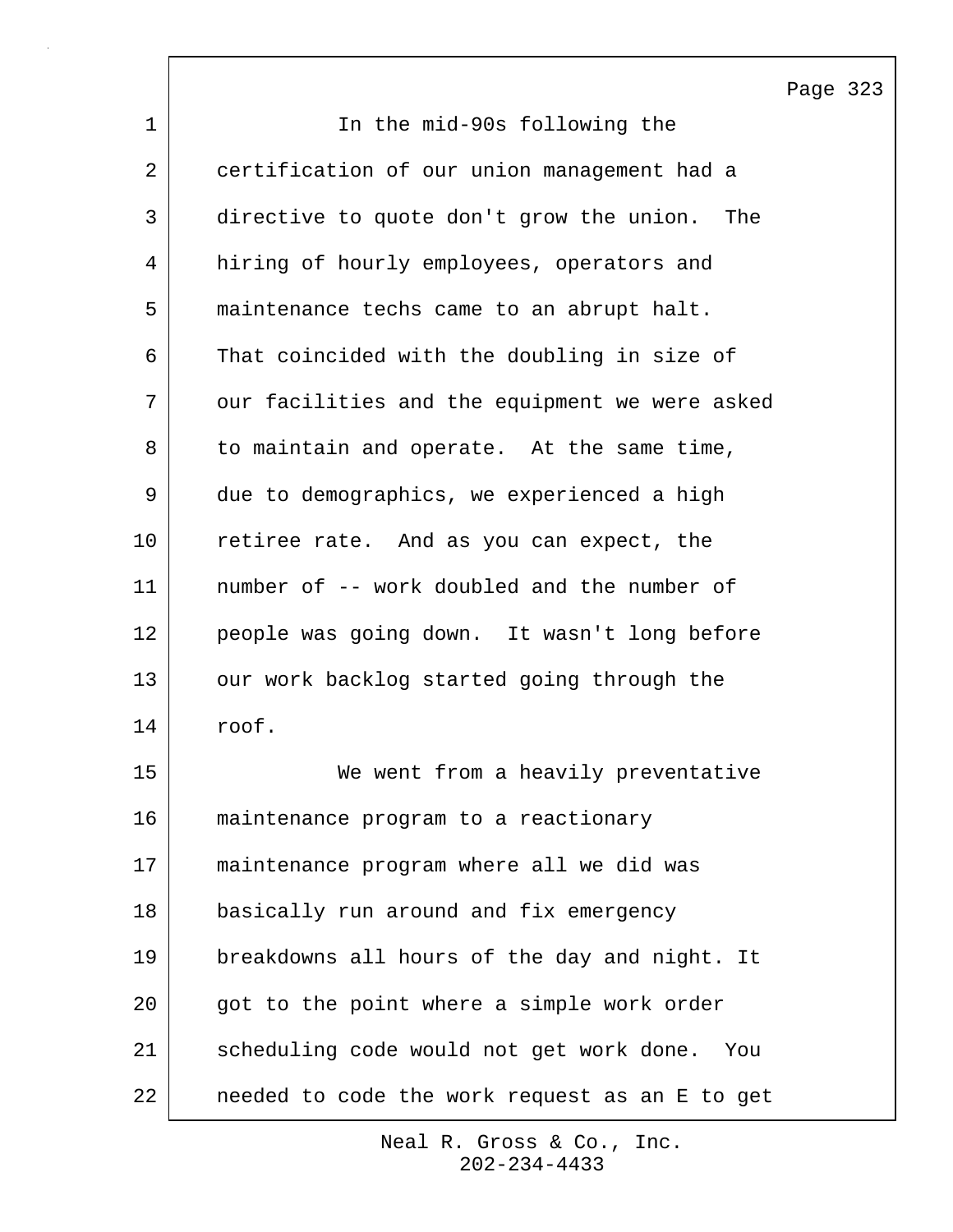|                 |                                                    | Page 324 |  |
|-----------------|----------------------------------------------------|----------|--|
| $\mathbf{1}$    | work done. That evolved into three different       |          |  |
| $\overline{a}$  | E codes to get work done, an $E-1$ , 2 and $E-3$ . |          |  |
| $\mathsf{3}$    | And that stands for Emergency Work Orders.         |          |  |
| 4               | In 1995 the issue of not having                    |          |  |
| 5               | accurate and up to date P&IDs was also brought     |          |  |
| 6               | to management's attention. Instead of fixing       |          |  |
| 7               | this their answer was to post signs on the         |          |  |
| 8               | documentation room doors that said that,           |          |  |
| 9               | Documents contained herein are for historical      |          |  |
| 10              | reference only. Current management at that         |          |  |
| 11              | time justified the staffing levels by saying       |          |  |
| 12              | that industry standards state that seven to        |          |  |
| 13              | ten man days of back log are optimum. And to       |          |  |
| 14              | reach this level maintenance managers moved        |          |  |
| 15 <sub>1</sub> | literally hundreds of PM -- Preventative           |          |  |
| 16              | Maintenance Work Requests and procedures into      |          |  |
| 17              | what they termed abeyance. In other words,         |          |  |
| $18\,$          | they weren't going away, they just weren't         |          |  |
| 19              | getting done.                                      |          |  |
| 20              | State of disrepair included all                    |          |  |
| 21              | systems, including mechanical, electrical and      |          |  |
| 22              | specifically, our fire and gas protection          |          |  |

 $\mathsf{l}$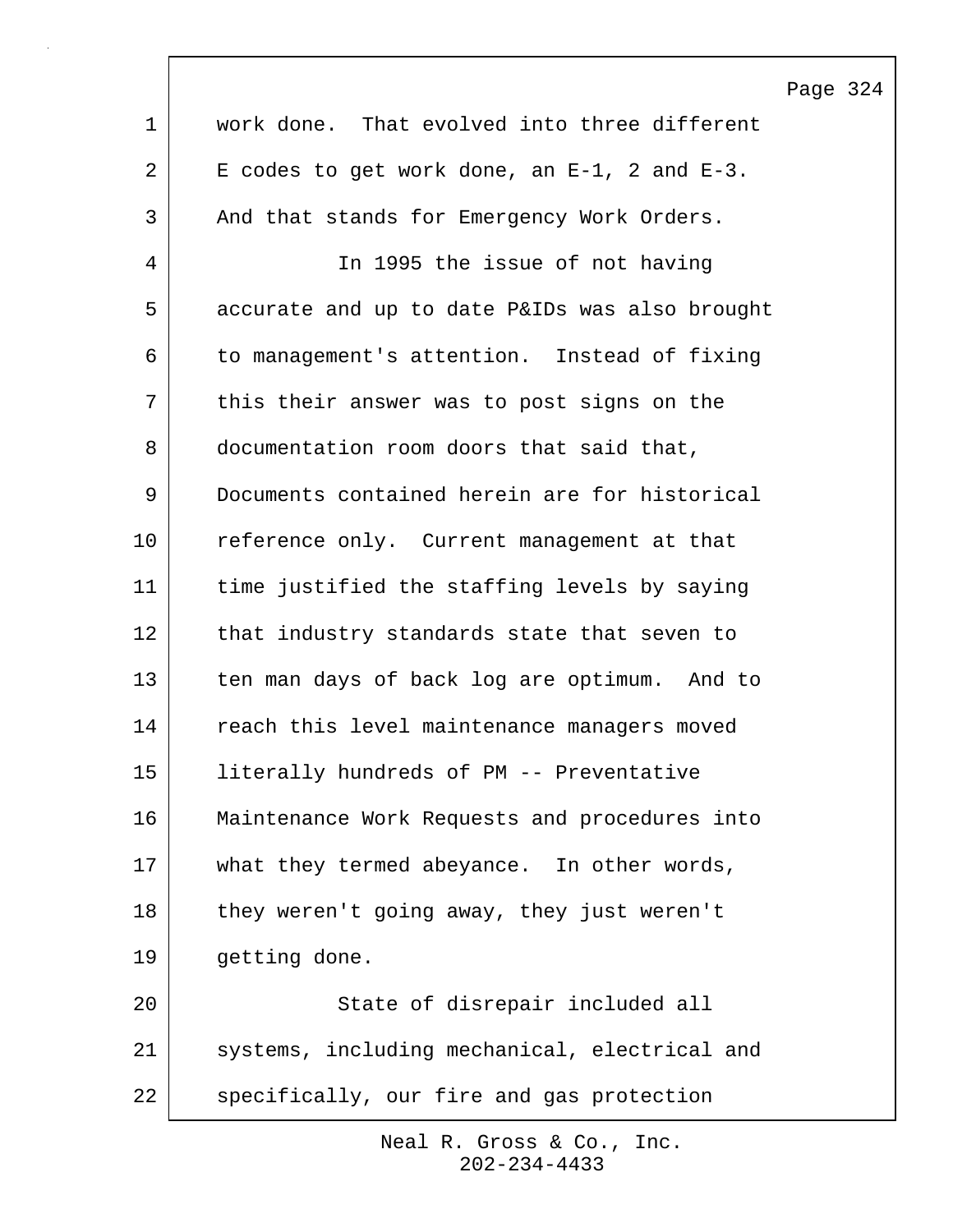|                |                                                | Page 325 |  |
|----------------|------------------------------------------------|----------|--|
| $\mathbf{1}$   | systems. Repeated attempts to get management   |          |  |
| $\overline{2}$ | to take action went nowhere. The never-ending  |          |  |
| $\mathsf{3}$   | response from them was, We're working on it.   |          |  |
| 4              | Fearing a catastrophic event, hourly workers   |          |  |
| 5              | brought concerns to -- not only to management  |          |  |
| 6              | but started going to outside agencies, which   |          |  |
| 7              | did little to put pressure on getting the work |          |  |
| 8              | done and the problem solved. Eventually we     |          |  |
| 9              | started going to the media.                    |          |  |
| 10             | 2005 the president -- the Texas City           |          |  |
| 11             | explosion happened and people started paying   |          |  |
| 12             | a little of attention to us. We still weren't  |          |  |
| 13             | getting things done. Then the oil transit      |          |  |
| 14             | spill in Alaska happened and now management,   |          |  |
| 15             | as well as the regulatory agencies and the     |          |  |
| 16             | media were paying attention to us. The         |          |  |
| 17             | ombudsman's office was created to address      |          |  |
| 18             | worker concerns. Management made pledges to    |          |  |
| 19             | address the massive overtime issues and worker |          |  |
| 20             | fatigue. The union used Judge Sporking and     |          |  |
| 21             | his investigators with mixed results.          |          |  |
| 22             | Today the good news. Fire and gas              |          |  |

 $\sqrt{ }$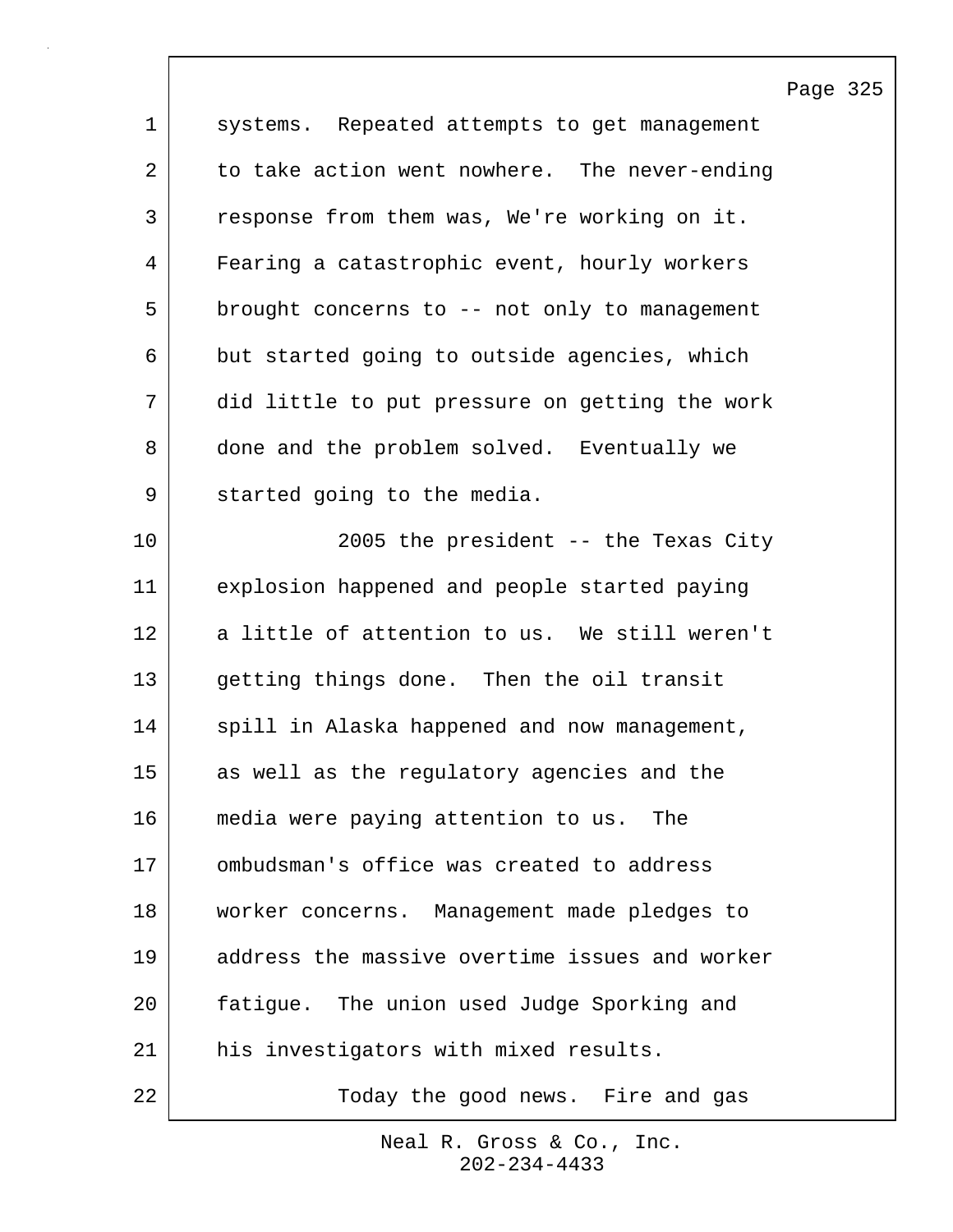|             |                                                | Page 326 |  |
|-------------|------------------------------------------------|----------|--|
| $\mathbf 1$ | system upgrades are ongoing, the hiring rate   |          |  |
| 2           | as Brother Trimmer alluded to, exceeded        |          |  |
| 3           | attrition rates in most areas. But it took     |          |  |
| 4           | five years to get this done. Safety-critical   |          |  |
| 5           | PMs are being identified and being worked back |          |  |
| 6           | into our system. Accurate system descriptions  |          |  |
| 7           | and operations manuals for our facilities are  |          |  |
| 8           | now being drafted. But it took fatalities to   |          |  |
| 9           | get this done, not a simple request to         |          |  |
| 10          | management.                                    |          |  |
| 11          | We still got some outstanding issues           |          |  |
| 12          | at Prudhoe Bay. Corrosion is the big one.      |          |  |
| 13          | Prudhoe Bay was designed for a field life of   |          |  |
| 14          | approximately 25 to 30 years. Well, we're      |          |  |
| 15          | there. We've got lots of pipelines that have   |          |  |
| 16          | patches on them. We've also got lots of        |          |  |
| 17          | pressure vessels that have not been taken out  |          |  |
| 18          | of service and inspected internally for over   |          |  |
| 19          | 15 years.                                      |          |  |
| 20          | PM's. We still have lots of field              |          |  |
| 21          | devices such as pressure, temperature switches |          |  |
| 22          | and vibration monitors on our rotating         |          |  |

 $\lceil$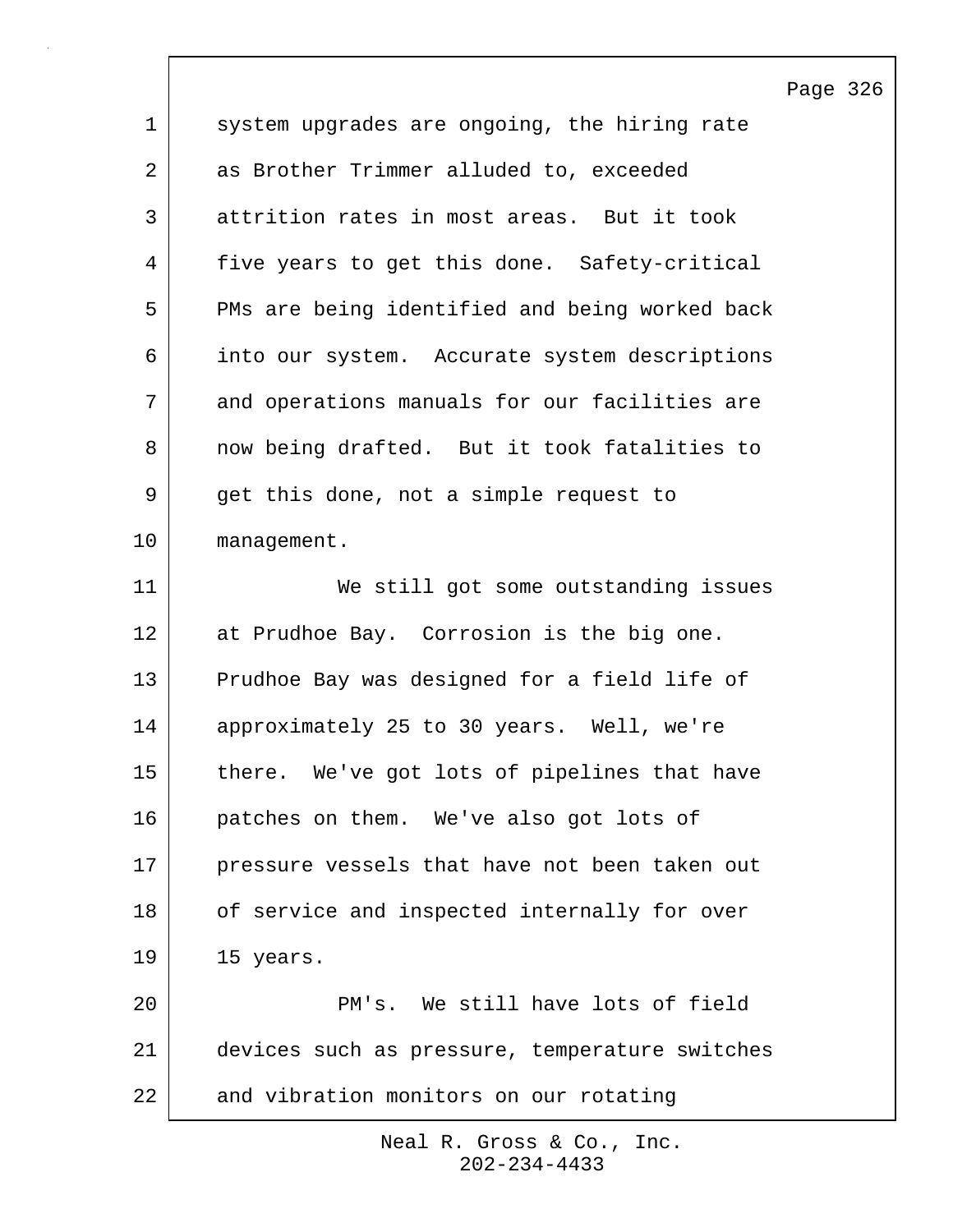Page 327 1 equipment that have not been calibrated or 2 | function tested in over 15 years. Our HSE 3 position that we started requesting at the 4 contract negotiations in 1998 is still 5 | outstanding. We still do not have a full-time 6 health and safety representative position. 7 | And as a closing statement I'd tell 8 everybody in this room that the costs 9 associated with a catastrophic event -- most 10 of you go home. You may spend a few uneasy 11 hours in front of Congress or regulatory 12 agencies but you still go home at night to 13 your families. We might not be so lucky. 14 Thank you. 15 MR. MOURE-ERASO: Thank you very 16 much, Mr. Guenther. 17 | And I would like to thank the whole 18 | panel, Mr. Wright, Mr. Furre, Mr. Trimmer and 19 Mr. Guenther. And I think we move to the 20 questions from the Board members. I would 21 | like to start this time to my right. 22 | Mr. Wark, you have some questions?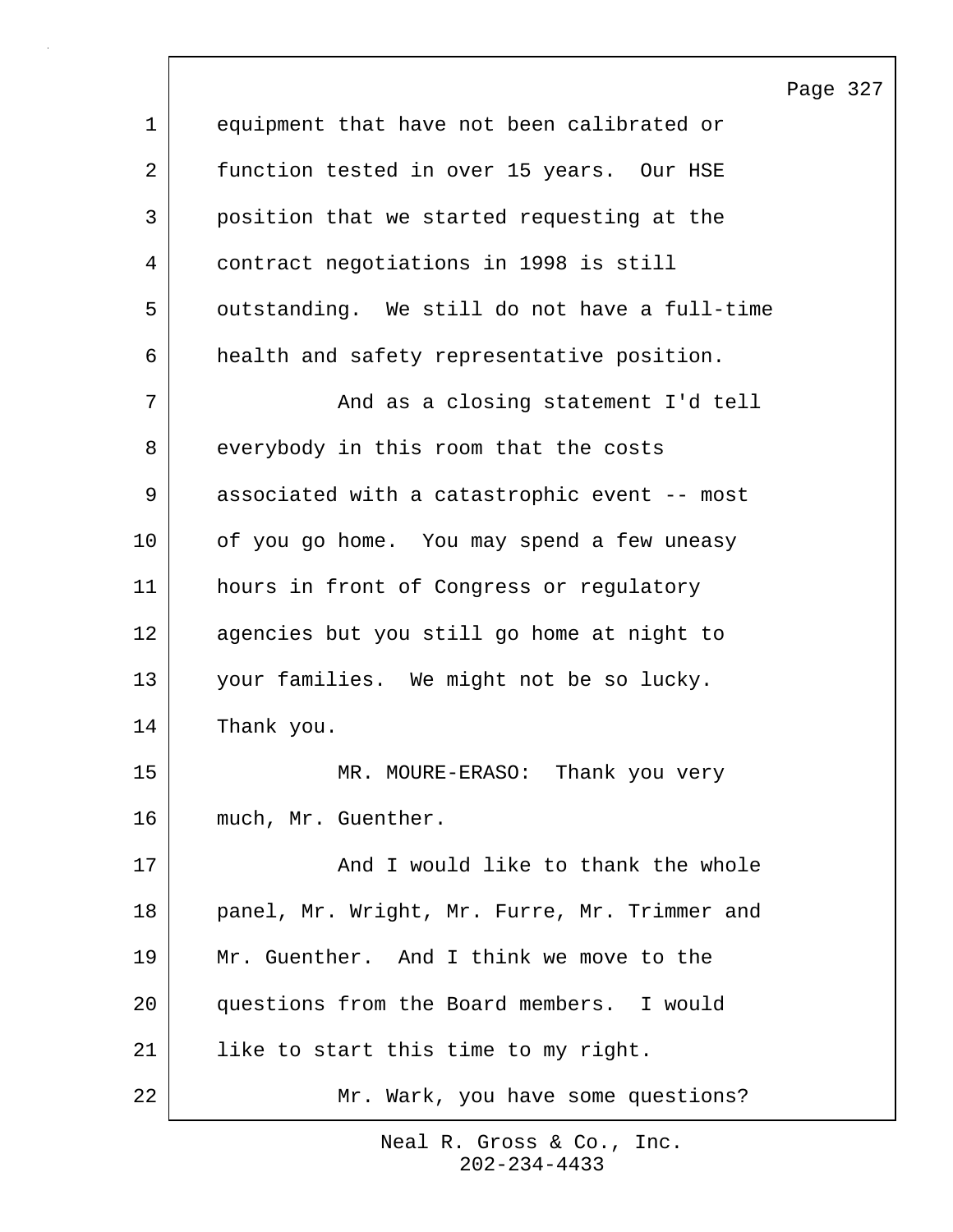|             | Page 328                                       |
|-------------|------------------------------------------------|
| $\mathbf 1$ | MR. WARK: Thank you, Mr. Chairman.             |
| 2           | One of the recurring themes in our             |
| 3           | investigations in tragedies like this has to   |
| 4           | do with excessive overtime, fatigue and a      |
| 5           | question as to how much that may have played   |
| 6           | a role in the accident, the tragedy. It        |
| 7           | certainly was one of the issues at BP Texas    |
| 8           | City. I've heard that -- well, I guess I'd     |
| 9           | like to ask this question first and then maybe |
| 10          | a follow up.                                   |
| 11          | And that is, Mr. Trimmer, you                  |
| 12          | mentioned that there's like, 446 hours cap on  |
| 13          | overtime.                                      |
| 14          | MR. TRIMMER: Not a cap.                        |
| 15          | MR. WARK: Huh?                                 |
| 16          | MR. TRIMMER: Not a cap, no.                    |
| 17          | MR. WARK: Oh, I thought --                     |
| 18          | MR. TRIMMER: That's just to date.              |
| 19          | MR. WARK: Okay.                                |
| 20          | MR. TRIMMER: That's what they were             |
| 21          | as of December 1 --                            |
| 22          | MR. WARK: Okay.                                |

 $\Gamma$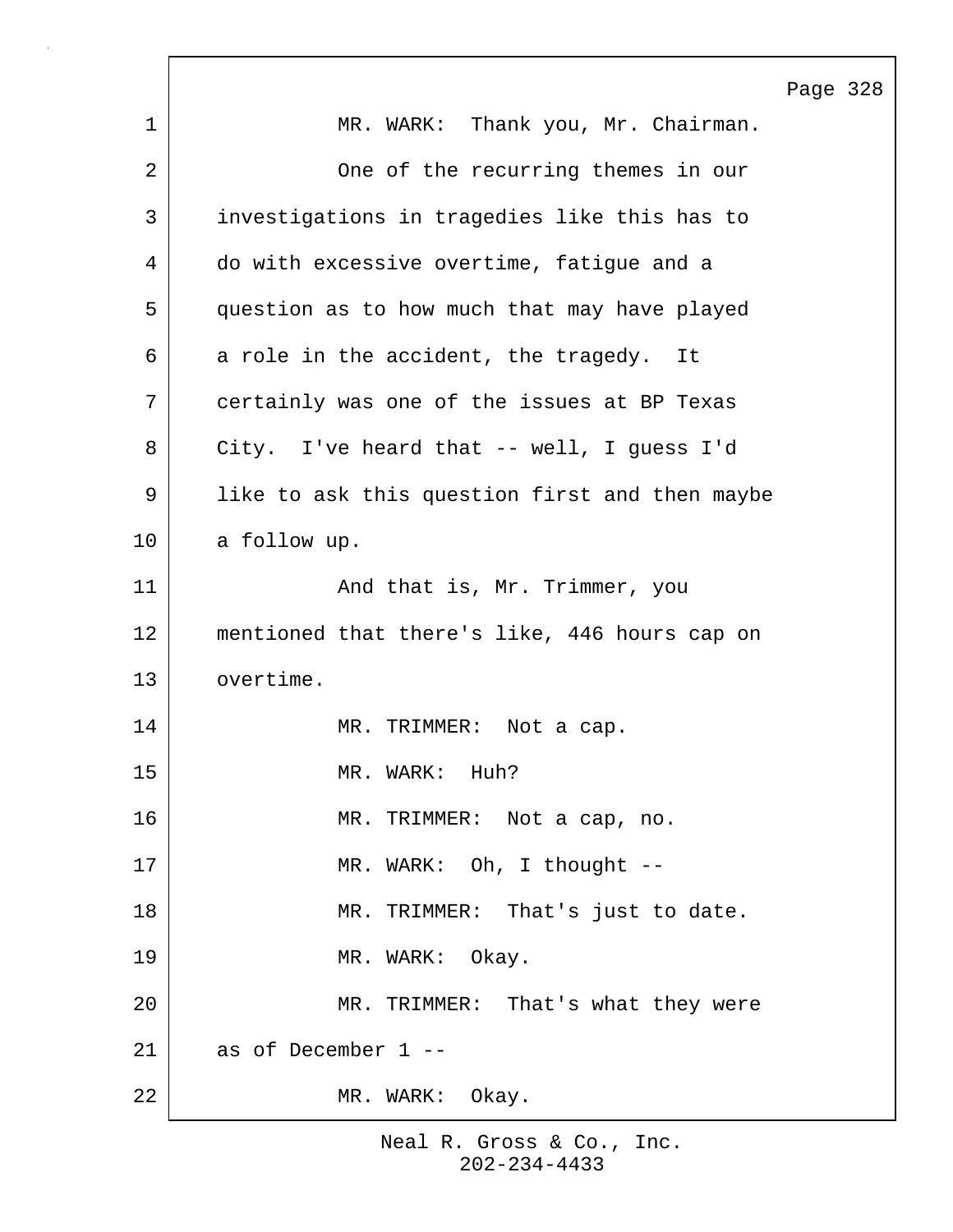|    |                                                | Page 329 |  |
|----|------------------------------------------------|----------|--|
| 1  | MR. TRIMMER: -- in one work area.              |          |  |
| 2  | MR. WARK: Are you forced to work               |          |  |
| 3  | this overtime? Are the workers forced to work  |          |  |
| 4  | this overtime or is it something which is      |          |  |
| 5  | maybe tolerated or desired because of          |          |  |
| 6  | financial issues?                              |          |  |
| 7  | MR. TRIMMER: I'd say the answer is             |          |  |
| 8  | both. Our contract doesn't allow the company   |          |  |
| 9  | to force us to work on our days off, you know, |          |  |
| 10 | being that we're in a remote location and, you |          |  |
| 11 | know, when your two weeks off or your one week |          |  |
| 12 | off come you're allowed to go home and you     |          |  |
| 13 | can't be forced to stay. When you -- once      |          |  |
| 14 | you're up there, whether or not you work an    |          |  |
| 15 | 18-hour shift could be a condition of being    |          |  |
| 16 | forced. I have been forced to work 18-hour     |          |  |
| 17 | shifts. So I guess it's yes and no.            |          |  |
| 18 | MR. WARK: I see. Well, I've asked              |          |  |
| 19 | this question before in other public hearings  |          |  |
| 20 | we've had on investigations that we've         |          |  |
| 21 | completed and released, and I've had it        |          |  |
| 22 | explained to me that -- kind of the way you    |          |  |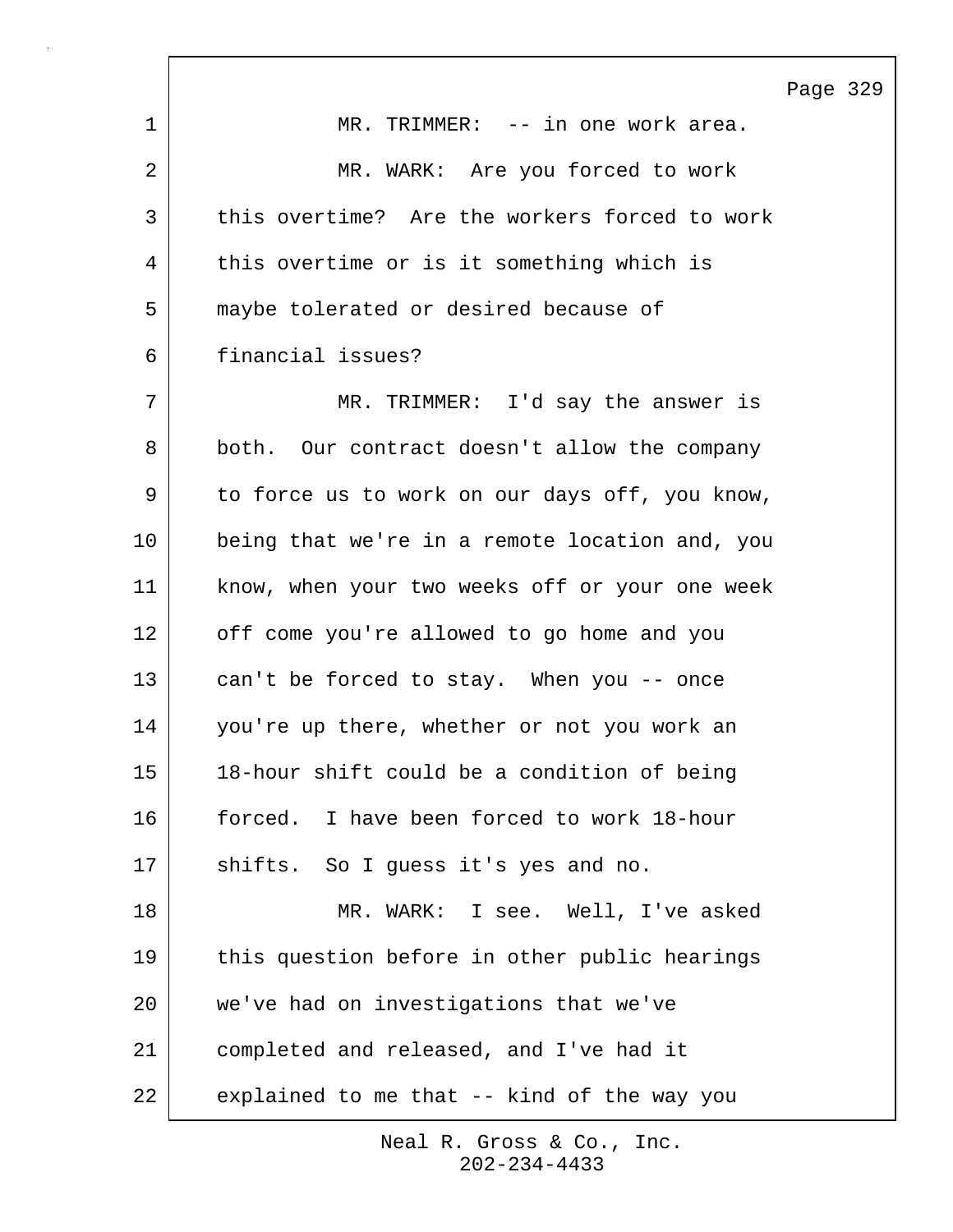|             |                                                | Page 330 |  |
|-------------|------------------------------------------------|----------|--|
| $\mathbf 1$ | have, that it's a kind of two-headed horse     |          |  |
| 2           | here and that there are financial issues where |          |  |
| 3           | overtime is built in and in some cases would   |          |  |
| 4           | be -- determine whether somebody -- the        |          |  |
| 5           | workers got a house loan or things like that.  |          |  |
| 6           | Is that accurate, as far as you know, or not   |          |  |
| 7           | $SO$ ?                                         |          |  |
| 8           | MR. TRIMMER: I would say that                  |          |  |
| 9           | would -- you know, about the individuals'      |          |  |
| $10 \,$     | financial situations, whether or not they      |          |  |
| 11          | think they need to work overtime or not, I     |          |  |
| 12          | would say is that our normal schedule is a     |          |  |
| 13          | seven-day work week, 12 hours a day, and you   |          |  |
| 14          | work in that, you work 84 hours and 40 of that |          |  |
| 15          | is straight time and 44 of it is overtime.     |          |  |
| 16          | And that's not what I'm talking about. This    |          |  |
| 17          | 446 per person is -- it would be unscheduled   |          |  |
| 18          | overtime above and beyond your normal 84-hour  |          |  |
| 19          | work week.                                     |          |  |
| 20          | MR. WARK: I see.                               |          |  |
| 21          | MR. TRIMMER: So, you know, if your             |          |  |
| 22          | hourly rate is X, it's -- you know, you can    |          |  |

 $\lceil$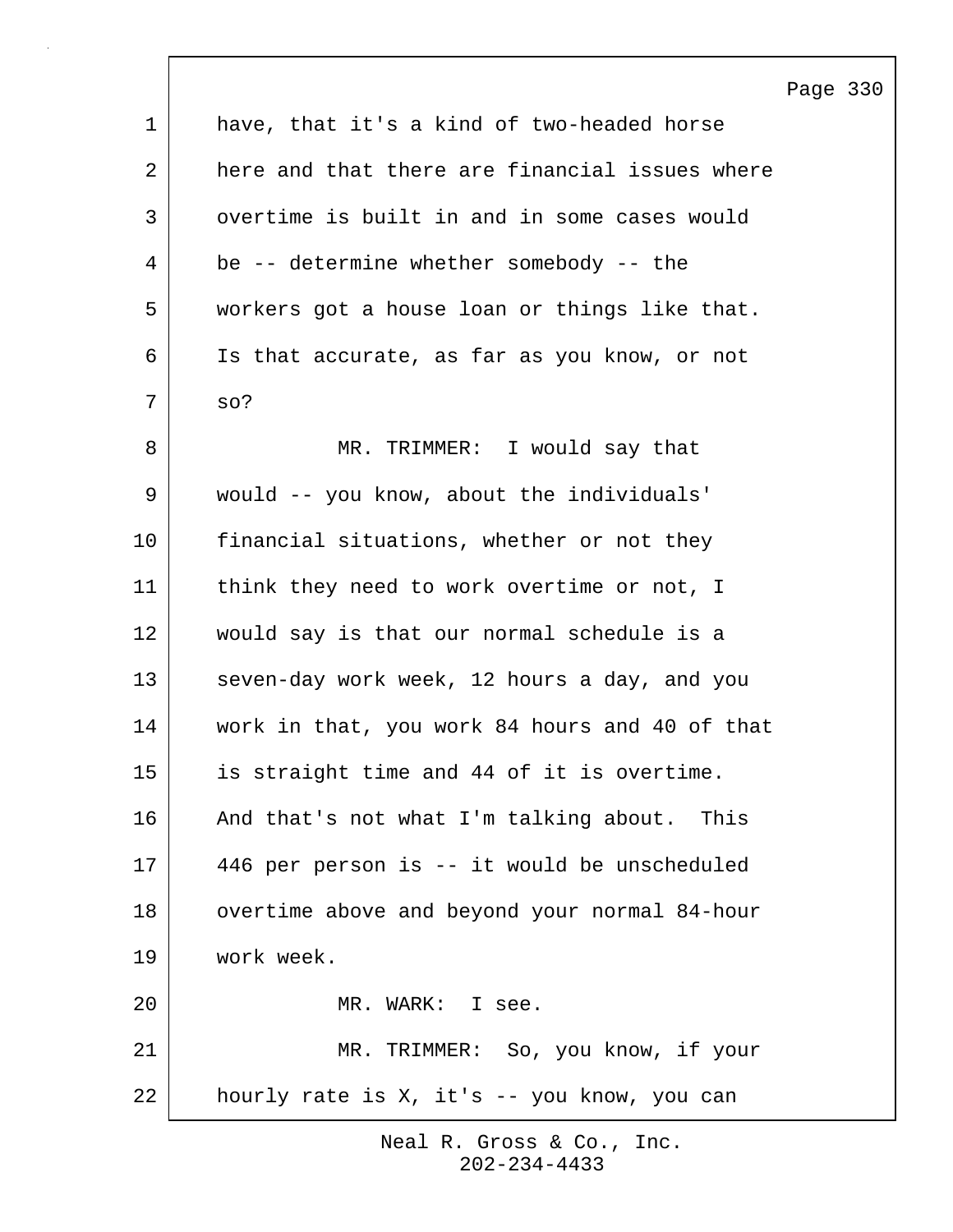|                |                                                | Page 331 |  |
|----------------|------------------------------------------------|----------|--|
| $\mathbf{1}$   | make 40 hours of straight time and 44 hours    |          |  |
| $\overline{a}$ | overtime.                                      |          |  |
| 3              | MR. WARK: And I think I detected               |          |  |
| 4              | from what you were saying that you do consider |          |  |
| 5              | excessive overtime a fatigue issue and a       |          |  |
| 6              | safety issue. Is that right?                   |          |  |
| 7              | MR. TRIMMER: Absolutely.                       |          |  |
| 8              | Absolutely. We've gone to the ombudsman.       |          |  |
| 9              | We've gone to the newspapers about this. And   |          |  |
| 10             | as a result, I think that and along with what  |          |  |
| 11             | had happened in Texas City, what we've seen    |          |  |
| 12             | this year finally is a increase in our numbers |          |  |
| 13             | and that they're hiring more people than are   |          |  |
| 14             | leaving.                                       |          |  |
| 15             | Up until, I'd say, this year they              |          |  |
| 16             | were leaving a higher rate than we were        |          |  |
| 17             | hiring. And the union had come to the company  |          |  |
| 18             | in several labor management forums and         |          |  |
| 19             | complained about the amount of overtime and    |          |  |
| 20             | the lack of personnel.                         |          |  |
| 21             | MR. WARK: Okay. Thank you.                     |          |  |
| 22             | MR. WRIGHT: Could I say one thing              |          |  |

 $\Gamma$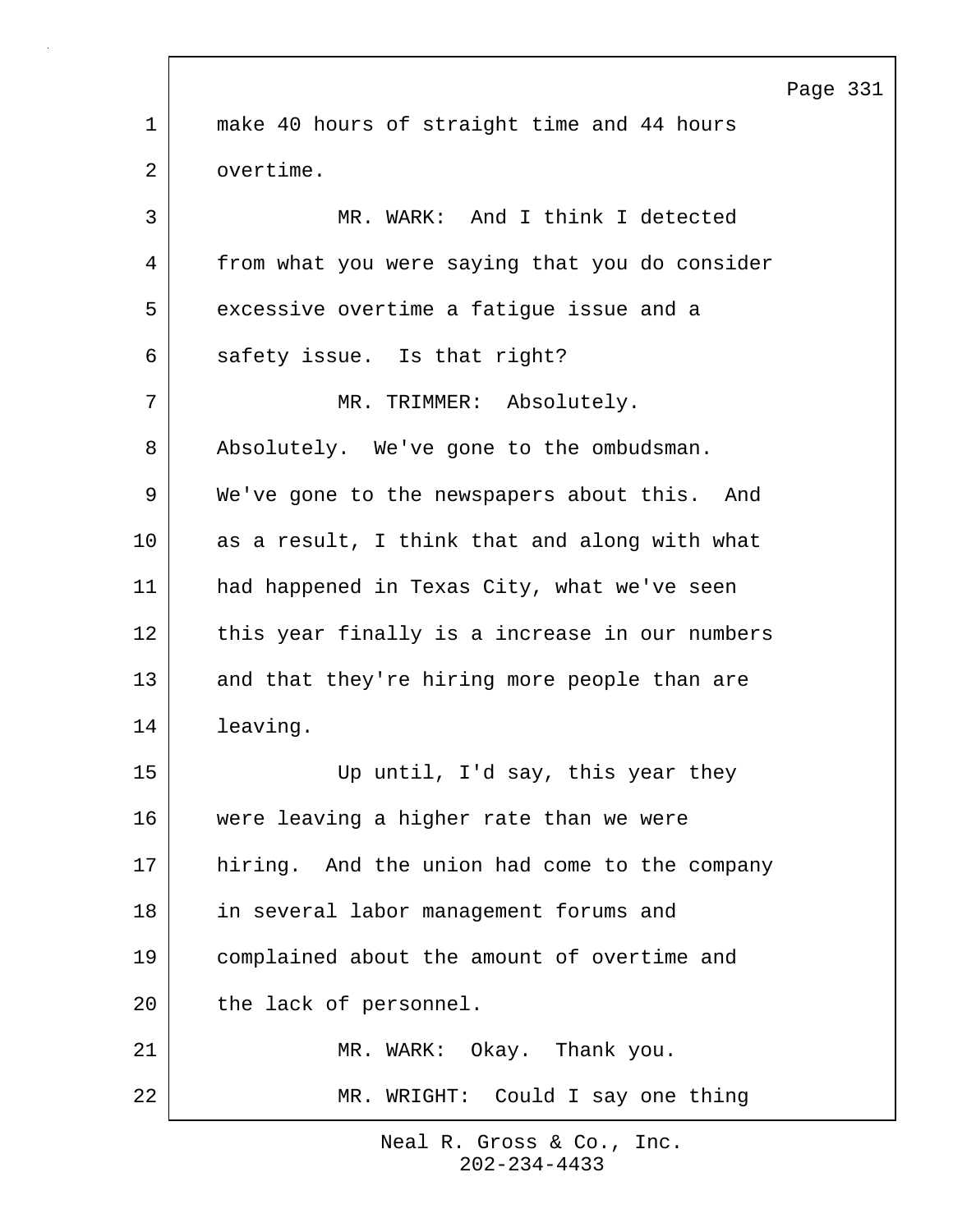Page 332

1 quickly about overtime? I think -- if we're 2 | looking at the difference between voluntary 3 and involuntary overtime, I think most of us 4 would maintain that the involuntary overtime 5 is more dangerous. And that's for two 6 reasons. 7 | Che is fatigue, obviously, and the 8 | other is distraction. You want to be at your 9 | kid's baseball game, and suddenly they tell 10 | you you got to work a double. There is a 11 level at which any overtime becomes dangerous. 12 | And we may have reached that in -- both on the 13 North Slope and in some of our refineries. 14 But in general we think that 15 involuntary overtime is worse than voluntary 16 overtime. We do think, though, that sometimes 17 it's -- the distinction between voluntary and 18 | involuntary overtime is a little hazy. 19 For example, I know of cases where 20 somebody's asked to work overtime. It's 21 essentially voluntary but you know if you 22 refuse it the next person in the line is going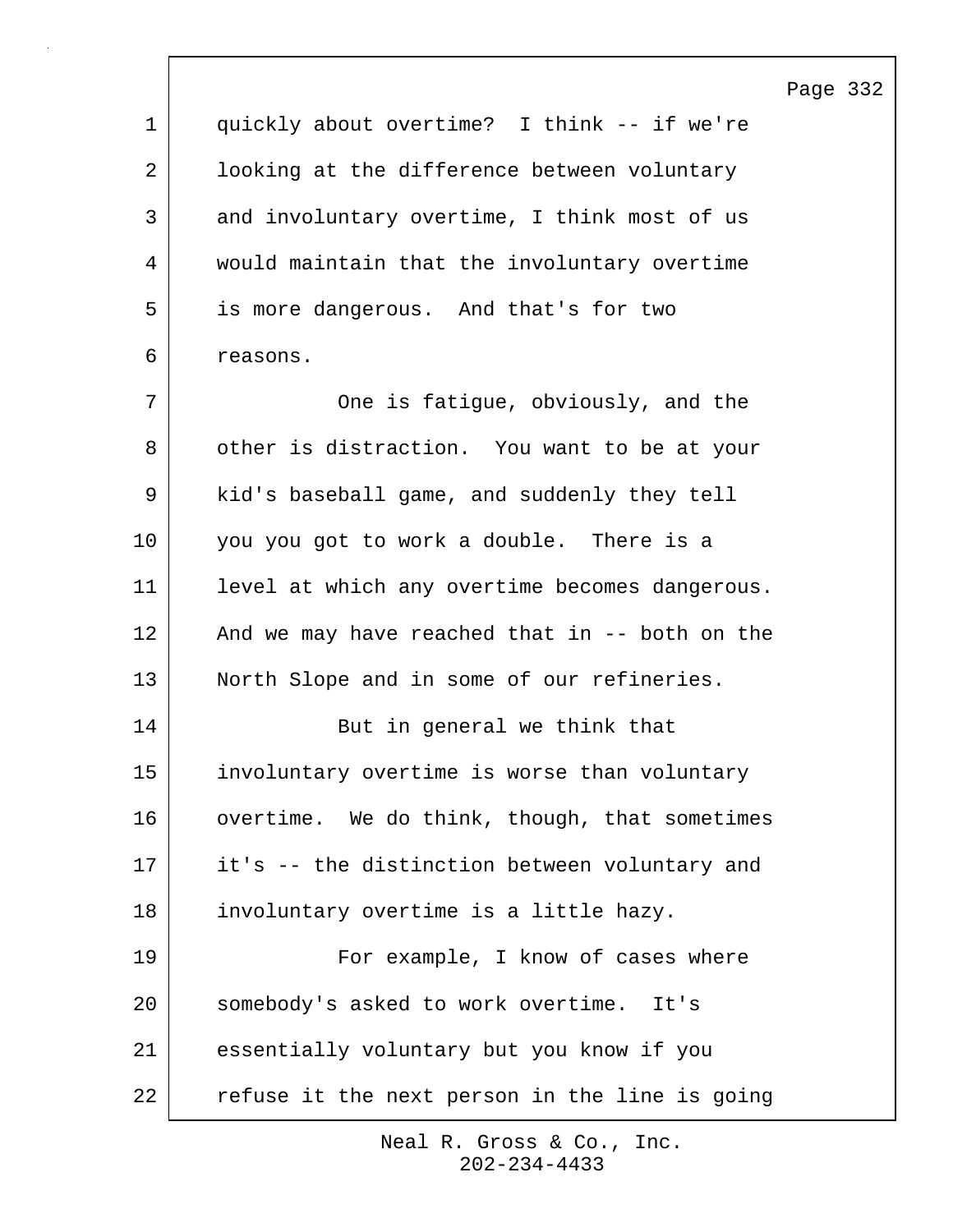|             |                                                | Page 333 |  |
|-------------|------------------------------------------------|----------|--|
| $\mathbf 1$ | to be essentially told he or she has to work   |          |  |
| 2           | overtime and they may be fatigued and they may |          |  |
| 3           | have, you know, something to do at home and    |          |  |
| 4           | you don't want to put them in that position so |          |  |
| 5           | you quote volunteer for the overtime. So it's  |          |  |
| 6           | not a bright line between the two. But in      |          |  |
| 7           | general, where you can make the distinction,   |          |  |
| 8           | forced overtime is worse.                      |          |  |
| 9           | MR. MOURE-ERASO: Thank you.                    |          |  |
| 10          | Mr. Griffon?                                   |          |  |
| 11          | MR. GRIFFON: You're changing the               |          |  |
| 12          | order here. Yes, trying to keep us alert.      |          |  |
| 13          | Yes. For -- this is probably mainly            |          |  |
| 14          | directed at -- to Mr. Furre, only because it   |          |  |
| 15          | touches on the safety case. But others may     |          |  |
| 16          | have an opinion, as well. I wanted to hear a   |          |  |
| 17          | little more about the level of involvement of  |          |  |
| 18          | the workers, worker representatives in the     |          |  |
| 19          | design and implementation of the safety case   |          |  |
| 20          | and then whether you feel it is effective and  |          |  |
| 21          | adequate and is, in your opinion, working.     |          |  |
| 22          | And then the -- another part of that would be  |          |  |

 $\sqrt{ }$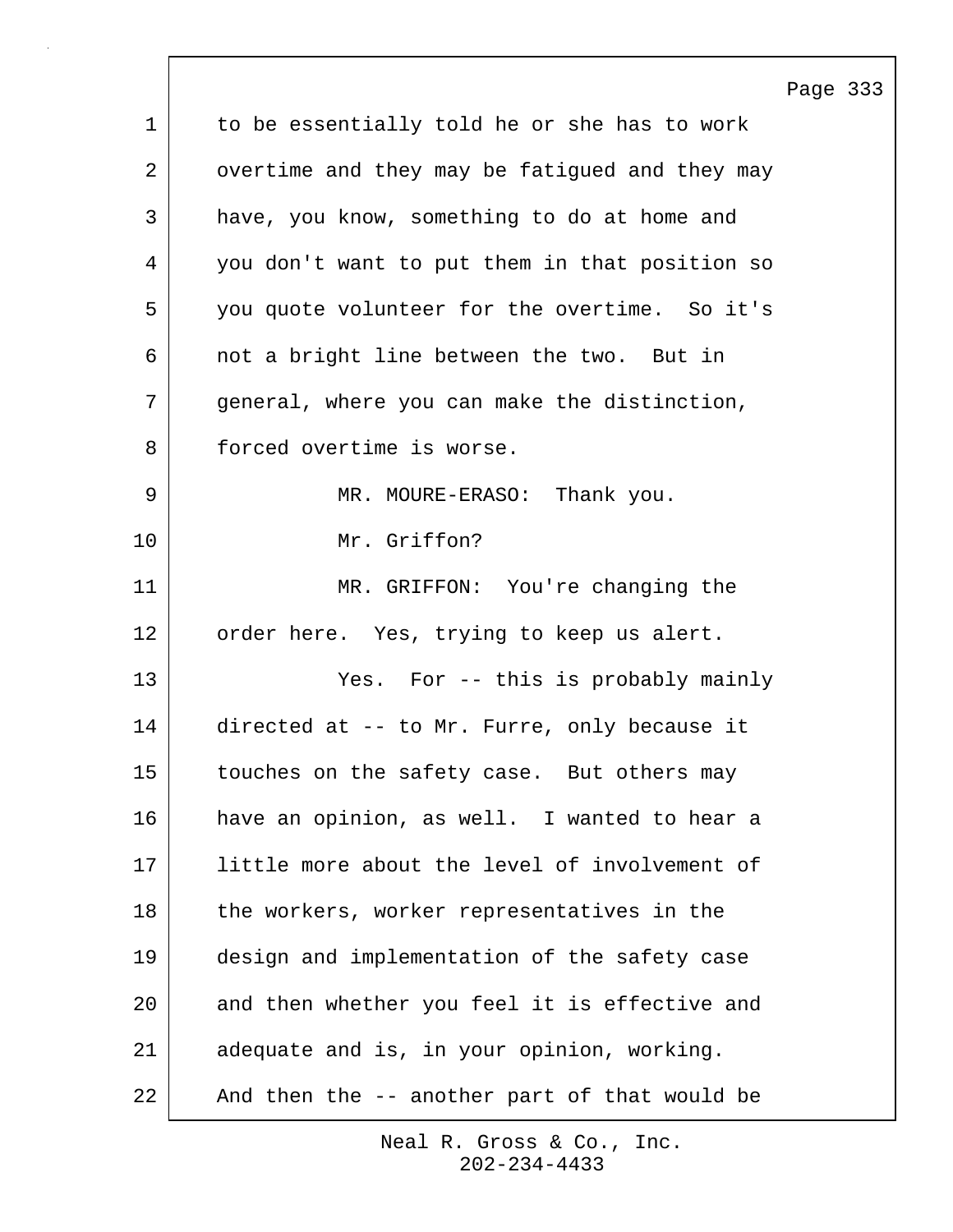Page 334 1 | I think in your comments, if I heard it 2 correctly, you mentioned that in some cases 3 the ALARP is used to prove that you don't need 4 further safety systems. Maybe I misunderstood 5 that comment. But I wanted to also understand 6 if the workers had a role in sort of defining 7 what is as low as reasonably achievable or 8 practical in this case. Not like the nuclear 9 industry, achievable. In that little phrase 10 there is a couple things that I think are 11 subjective, the reasonable and practical part. 12 | And I wonder if the workers have a role in 13 defining that during the safety case 14 development. So -- 15 MR. ERLING FURRE: Oh, yes. 16 | According to the regulations the workers shall 17 be involved in every level. The 18 | regulations -- or the listing up how a 19 worker's involvement should be done -- and 20 it's at every -- any level from planning we're 21 | going through and risk elevations and so 22 forth.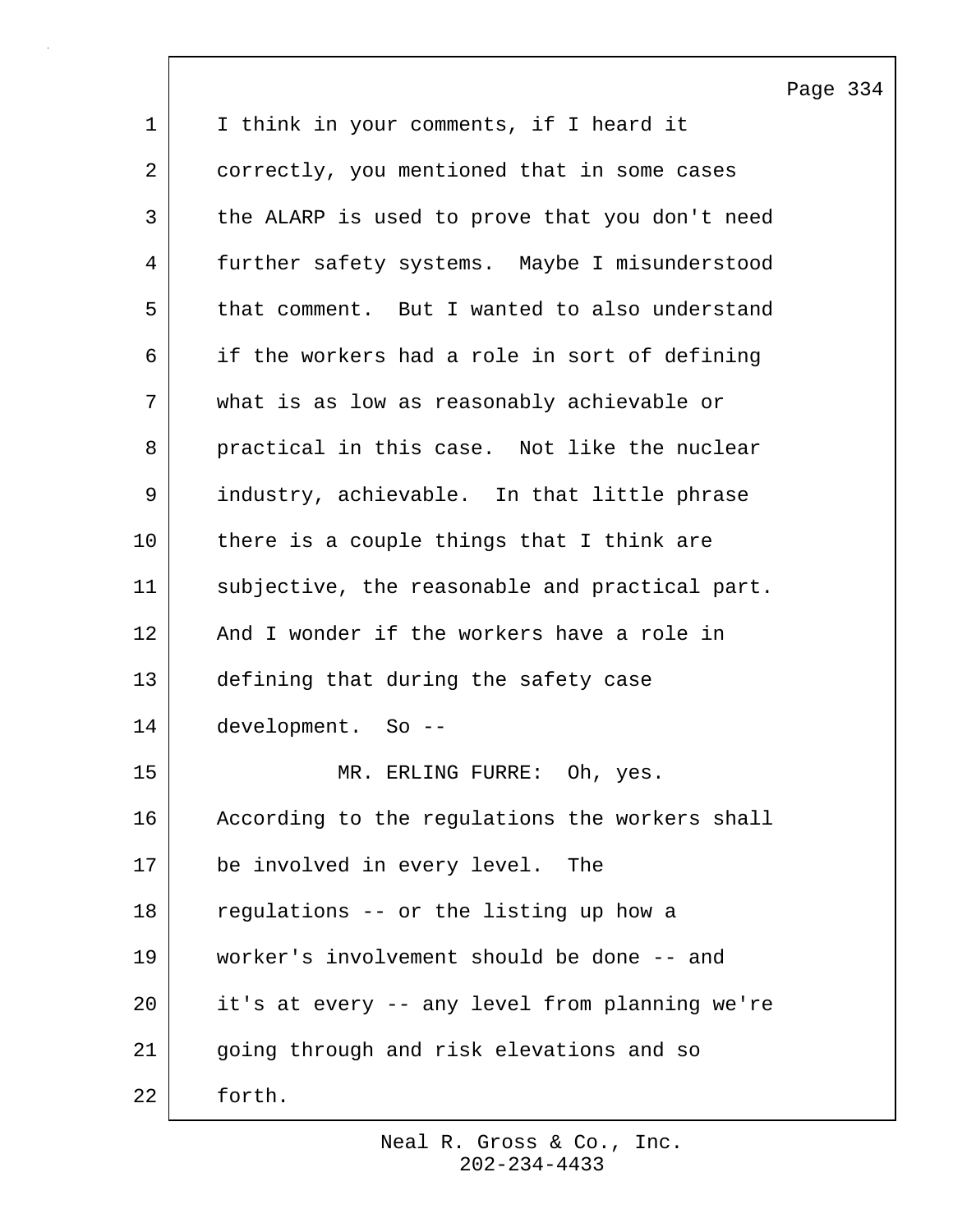Page 335

|    | Ε.                                             |
|----|------------------------------------------------|
| 1  | But what you're talking about, the             |
| 2  | ALARP process, was a misunderstanding. The     |
| 3  | ALARP process states that if you find in the   |
| 4  | risk reduction a measure it should be          |
| 5  | implemented. But what I said, that it's --     |
| 6  | I'm afraid that the cost benefit analysis      |
| 7  | could be misused to avoid implementing those   |
| 8  | measures. So that was a worry that we are      |
| 9  | about.                                         |
| 10 | When it comes to involvement in the            |
| 11 | connection of safety cases, it could vary a    |
| 12 | lot from company to company, the quality of    |
| 13 | involvement, from the absolute best until a    |
| 14 | little bit poor. So we can find the whole      |
| 15 | range of quality on the involvement.           |
| 16 | But we also do see from company to             |
| 17 | company that they have different approaches to |
| 18 | how they understand the issues, the ALARP      |
| 19 | process, for instance. So there should be      |
| 20 | some work to make things very clear what we do |
| 21 | expect.                                        |
| 22 | MR. GRIFFON: And just to follow up             |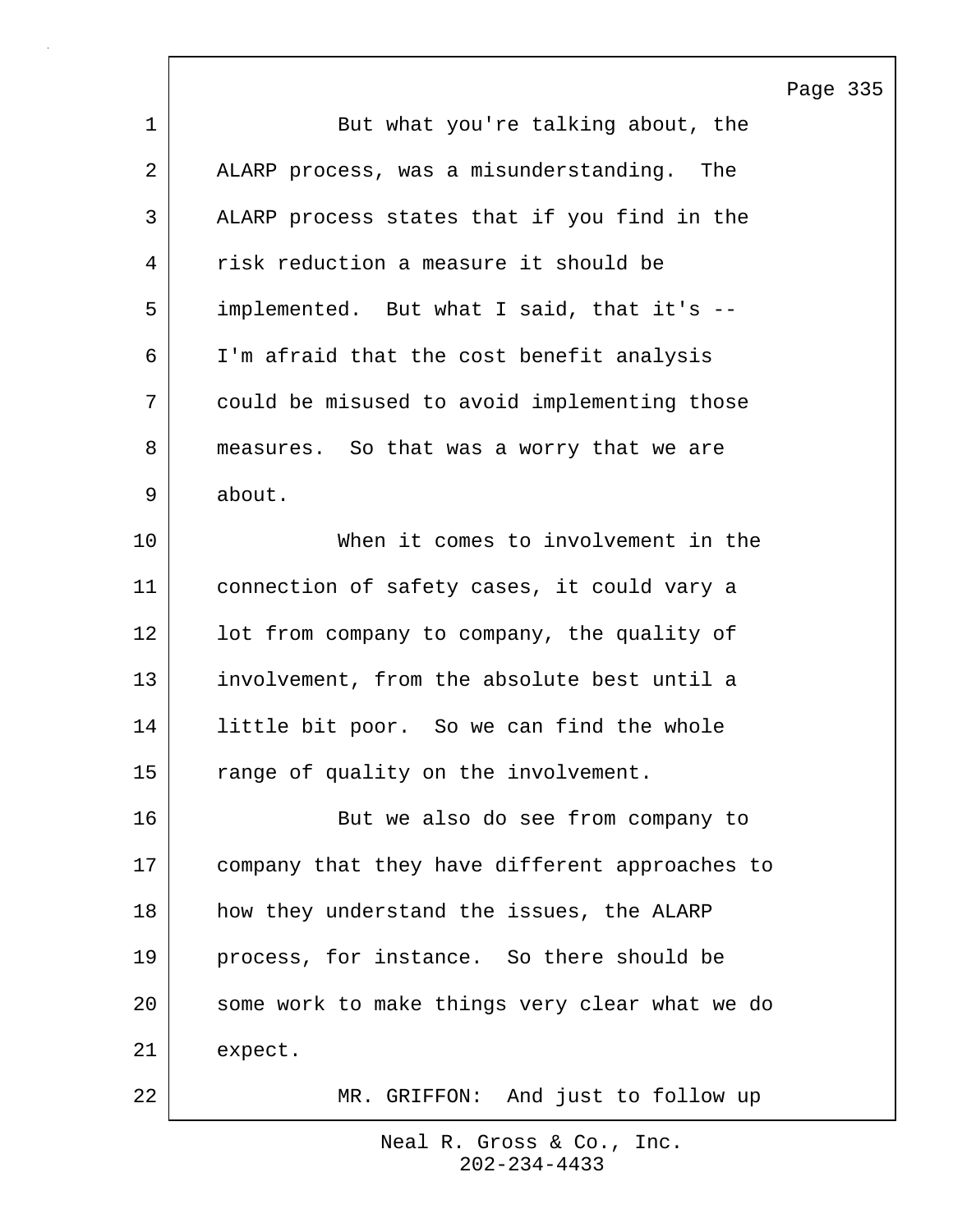|    |                                                | Page 336 |  |
|----|------------------------------------------------|----------|--|
| 1  | on the ALARP. Have you had experiences where   |          |  |
| 2  | you believe that the union was sort of pushing |          |  |
| 3  | for a stronger technology or option that was   |          |  |
| 4  | viewed by the company cost-prohibitive and     |          |  |
| 5  | therefore wasn't implemented? Are there cases  |          |  |
| 6  | like that that -- disputes like --             |          |  |
| 7  | MR. ERLING FURRE: Well --                      |          |  |
| 8  | MR. GRIFFON: -- that that arose                |          |  |
| 9  | during --                                      |          |  |
| 10 | MR. ERLING FURRE: Oh, of course.               |          |  |
| 11 | The regulations in Norway are goal setting, so |          |  |
| 12 | that means that they have to be interpreted.   |          |  |
| 13 | So if someone -- you have a cost-cut focus and |          |  |
| 14 | incentives that makes them want to cut costs   |          |  |
| 15 | in order to reach their bonus, the fight can   |          |  |
| 16 | be quite tough to reach this goal.             |          |  |
| 17 | So our safety delegates and union              |          |  |
| 18 | representatives need to be very active. If     |          |  |
| 19 | they don't be active, it's a high risk that    |          |  |
| 20 | the level they land on is quite low.           |          |  |
| 21 | MR. GRIFFON: Thank you.                        |          |  |
| 22 | Thank you, Mr.<br>MR. MOURE-ERASO:             |          |  |

 $\Gamma$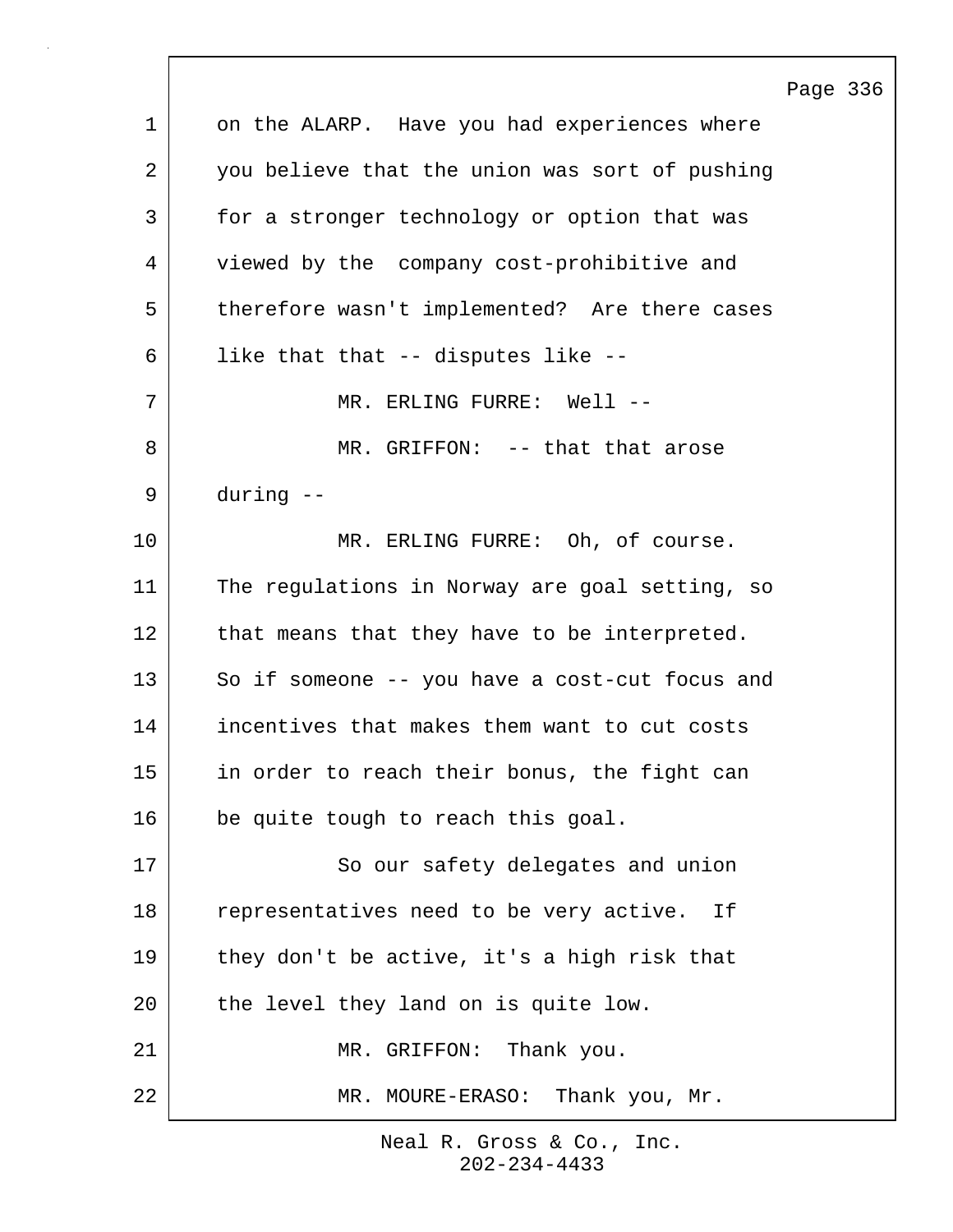Page 337 1 Griffon. 2 | Twill ask Mr. Wright to ask some 3 questions. 4 | MR. WRIGHT: Thank you, Mr. 5 Chairman. I address my question to Mr. 6 Wright, although I think it's already been 7 answered, but I'll ask anyway. 8 | Twas going to initially ask whether 9 or not the union personnel were involved in 10 the development of safety case analysis in the 11 offshore industry. But from what you tell me 12 there is no union representatives in the 13 offshore industry. So that being said, let me 14 ask what your thoughts are about the 15 effectiveness of the safety case methodology 16 or scheme in reducing risk and improving 17 safety. 18 MR. WRIGHT: My own view is that 19 it's a very good approach but it's not a 20 panacea. We also think that, for example, the 21 process safety management standard's a pretty 22 | good approach. I think the safety case has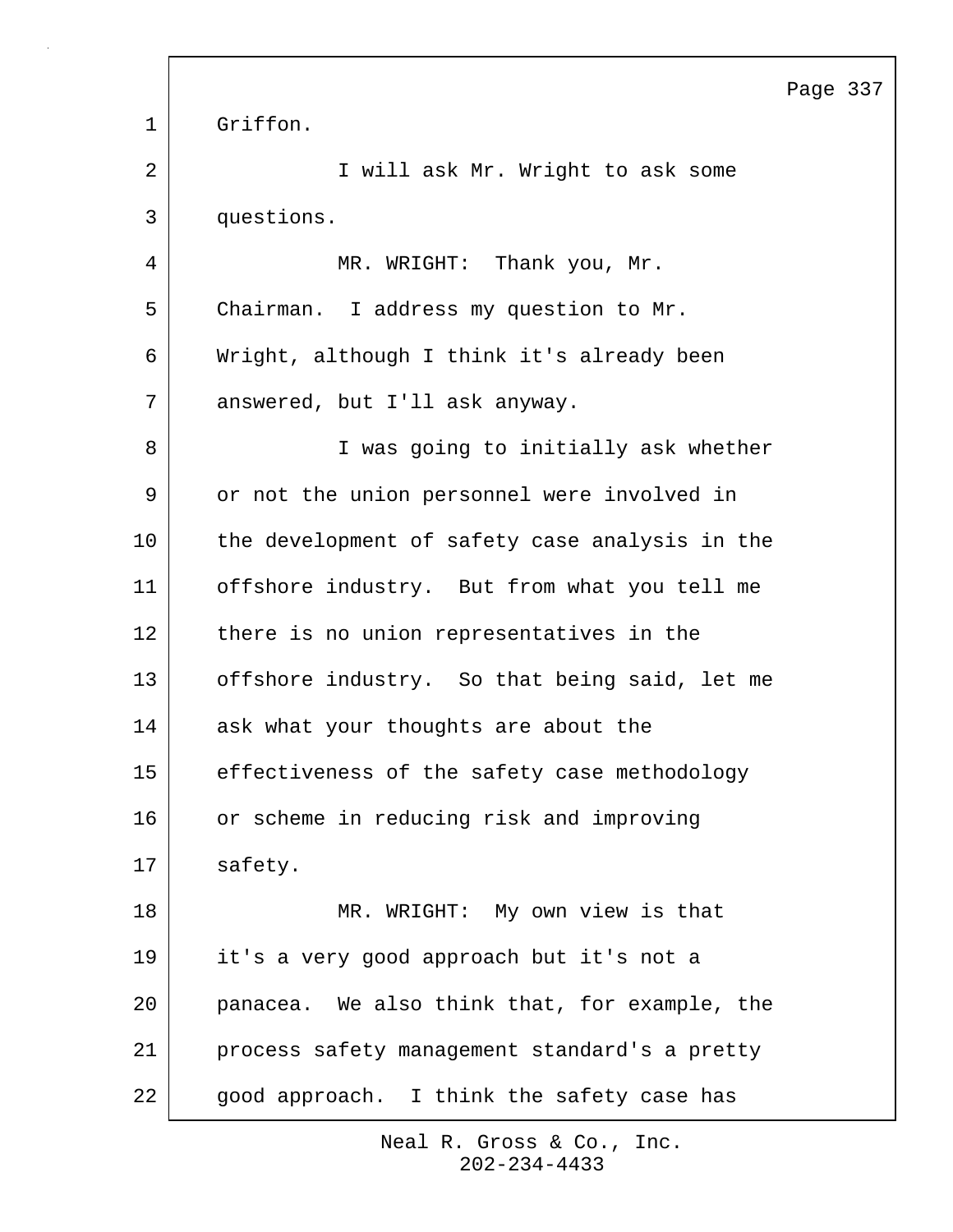|                | Page 338                                      |
|----------------|-----------------------------------------------|
| $\mathbf 1$    | certain advantages over it. But we -- but PSM |
| $\overline{2}$ | used right can keep a facility pretty safe.   |
| $\mathsf{3}$   | We've seen people pencil-whip                 |
| 4              | process hazards analysis a lot. We suspect    |
| 5              | you could do that with the safety case        |
| 6              | approach, too. You would -- detecting that    |
| 7              | and responding to it depends on a strong      |
| 8              | regulatory agency.                            |
| 9              | I should say that a safety case               |
| $10 \,$        | approach isn't all that foreign to the U.S.   |
| 11             | experience. I'm not sure if this was covered  |
| 12             | this morning. But it's very similar to what   |
| 13             | EPA does during -- in its basic permitting    |
| 14             | process under the Clean Air and Clean Water   |
| 15             | Act. So it's something that we're familiar    |
| 16             | with. We think it works well there. We think  |
| 17             | it's certainly worth looking at and probably  |
| 18             | adopting here.                                |
| 19             | MR. WRIGHT: Thank you.                        |
| 20             | That's all I have, Mr. Chairman.              |
| 21             | MR. MOURE-ERASO: Mr. Bresland?                |
| 22             | MR. BRESLAND: Thank you, Mr.                  |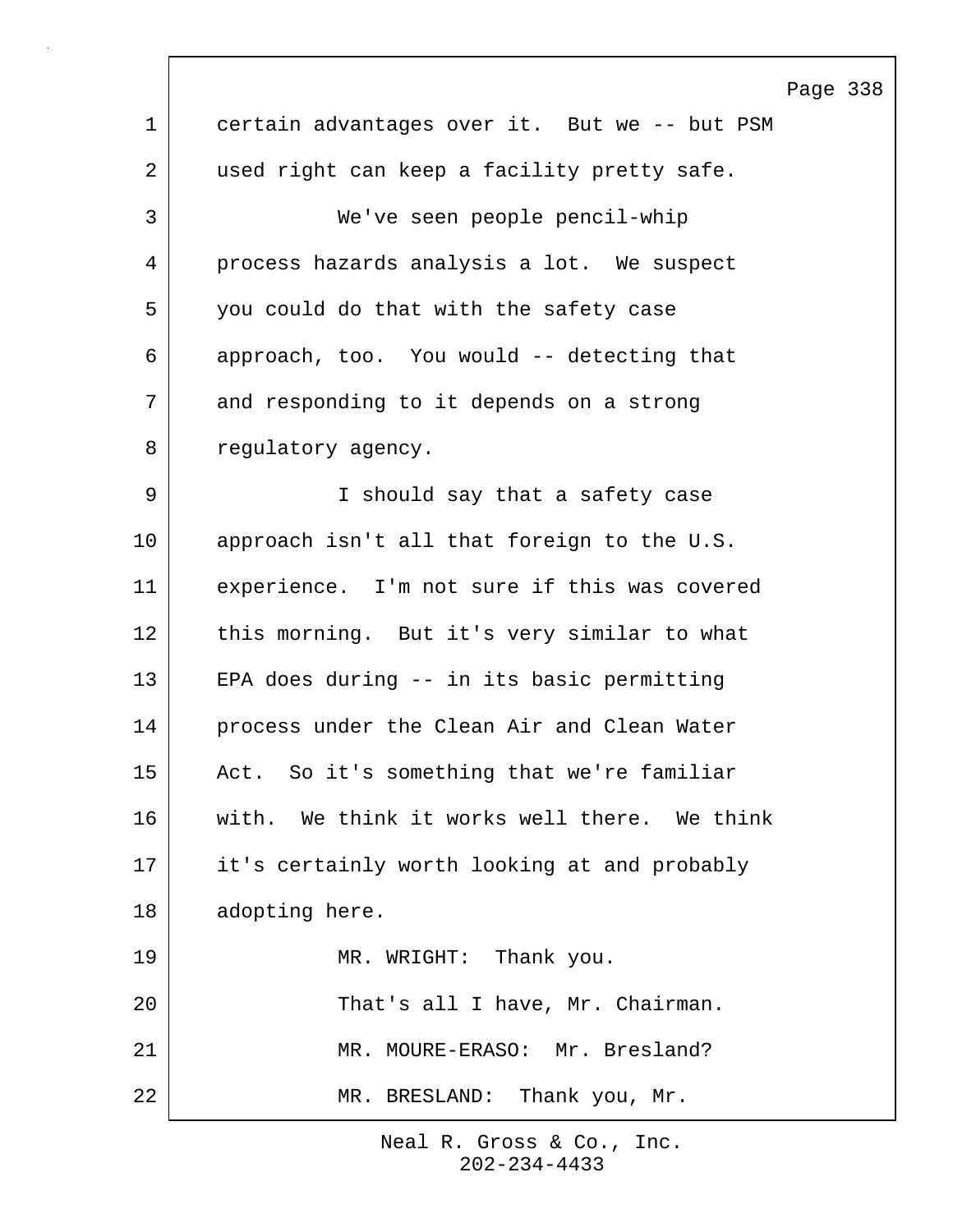Page 339

1 Chairman.

| $\overline{2}$ | This is a question for Mr. Wright.            |
|----------------|-----------------------------------------------|
| 3              | But it's really based on a comment that Mr.   |
| 4              | Guenther made about the BP ombudsman. And I   |
| 5              | know that applies across the board in BP. But |
| 6              | that's probably as much as I know about it.   |
| 7              | But what has the union's experience been with |
| 8              | the ombudsman, in terms of its effectiveness? |
| 9              | MR. WRIGHT: I don't know a lot                |
| 10             | about how we've responded to it in the BP     |
| 11             | situation. We represent workers in a lot of   |
| 12             | difference companies in a lot of different    |
| 13             | industries. So I think the experience on the  |
| 14             | North Slope is going to have to sort of stand |
| 15             | for itself. I do think that we've generally   |
| 16             | supported ombudsmen and we've seen where they |
| 17             | can work. We've also seen situations where it |
| 18             | acts more as a -- I was about to say safety   |
| 19             | valve but it really doesn't promote safety.   |
| 20             | It gives people a place to complain but       |
| 21             | nothing really happens.                       |
| 22             | We think the best -- we still think           |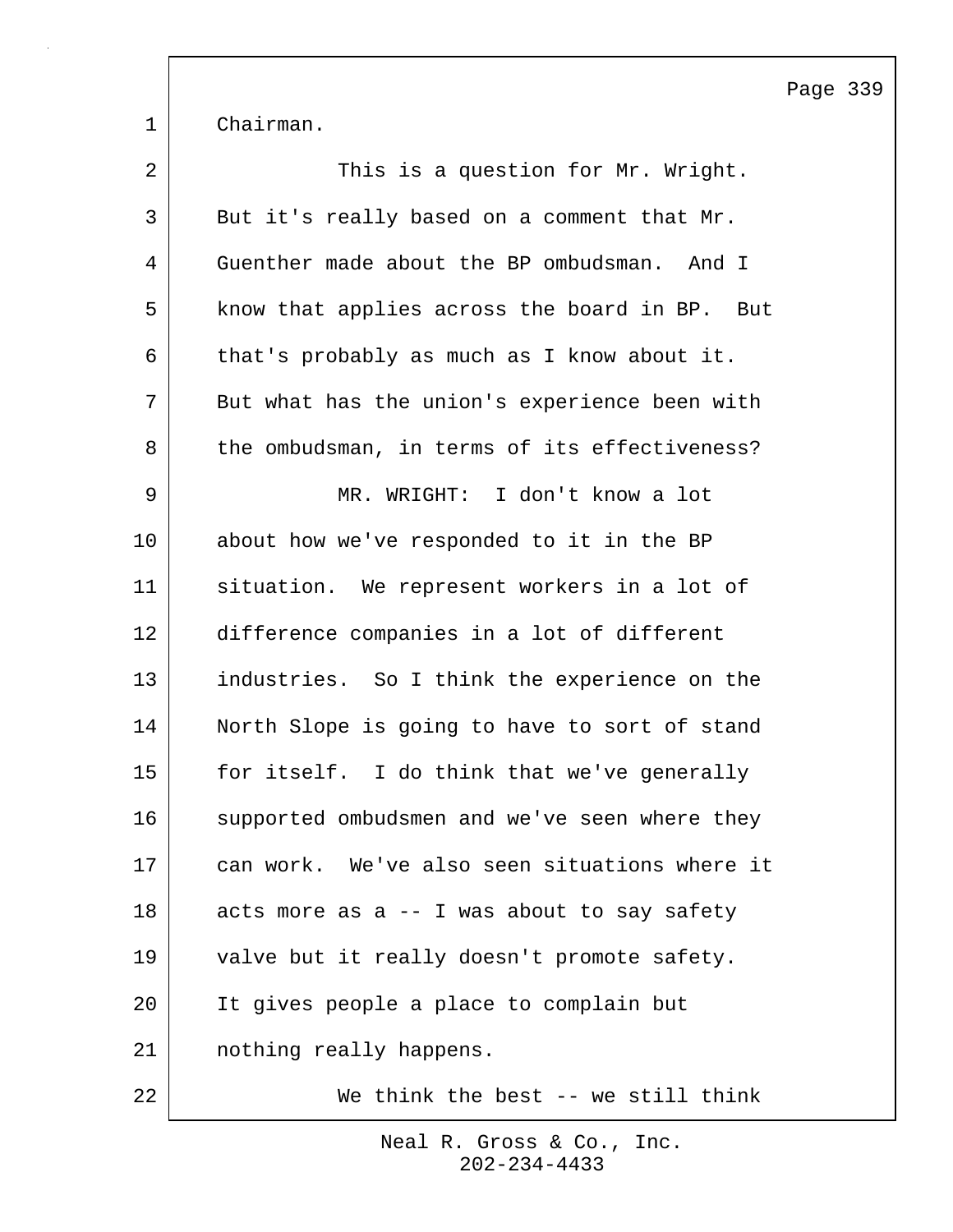|                 |                                                | Page |
|-----------------|------------------------------------------------|------|
| $\mathbf 1$     | the best place for -- when we talk to one of   |      |
| 2               | our members about, you know, What do you do if |      |
| 3               | you spot a hazard, the first thing you do is   |      |
| 4               | go to your supervisor and make sure that they  |      |
| 5               | know that hazard exists. And the second thing  |      |
| 6               | you do is you go to your union safety rep.     |      |
| 7               | Because, you know, ultimately that union       |      |
| 8               | safety rep is going to have some independence  |      |
| 9               | and some backup and be able to address that    |      |
| 10              | issue. If there's an ombudsman, as well        |      |
| 11              | there's nothing wrong with using the           |      |
| 12 <sub>2</sub> | ombudsman. But, you know, we think a strong,   |      |
| 13              | independent union is really the key.           |      |
| 14              | MR. TRIMMER: I'd like to add to                |      |
| 15              | that. We've used the ombudsman frequently in   |      |
| 16              | Alaska. And I'd say that the results have      |      |
| 17              | been mixed. He's been helpful in some areas,   |      |
| 18              | been not able to help us in other areas. My    |      |
| 19              | understanding is BP is thinking about          |      |
| 20              | discontinuing them right now. We've been       |      |
| 21              | better with it than we've been without it.     |      |
| 22              | I wanted to try to answer one of the           |      |

 $\mathsf{l}$ 

Page 340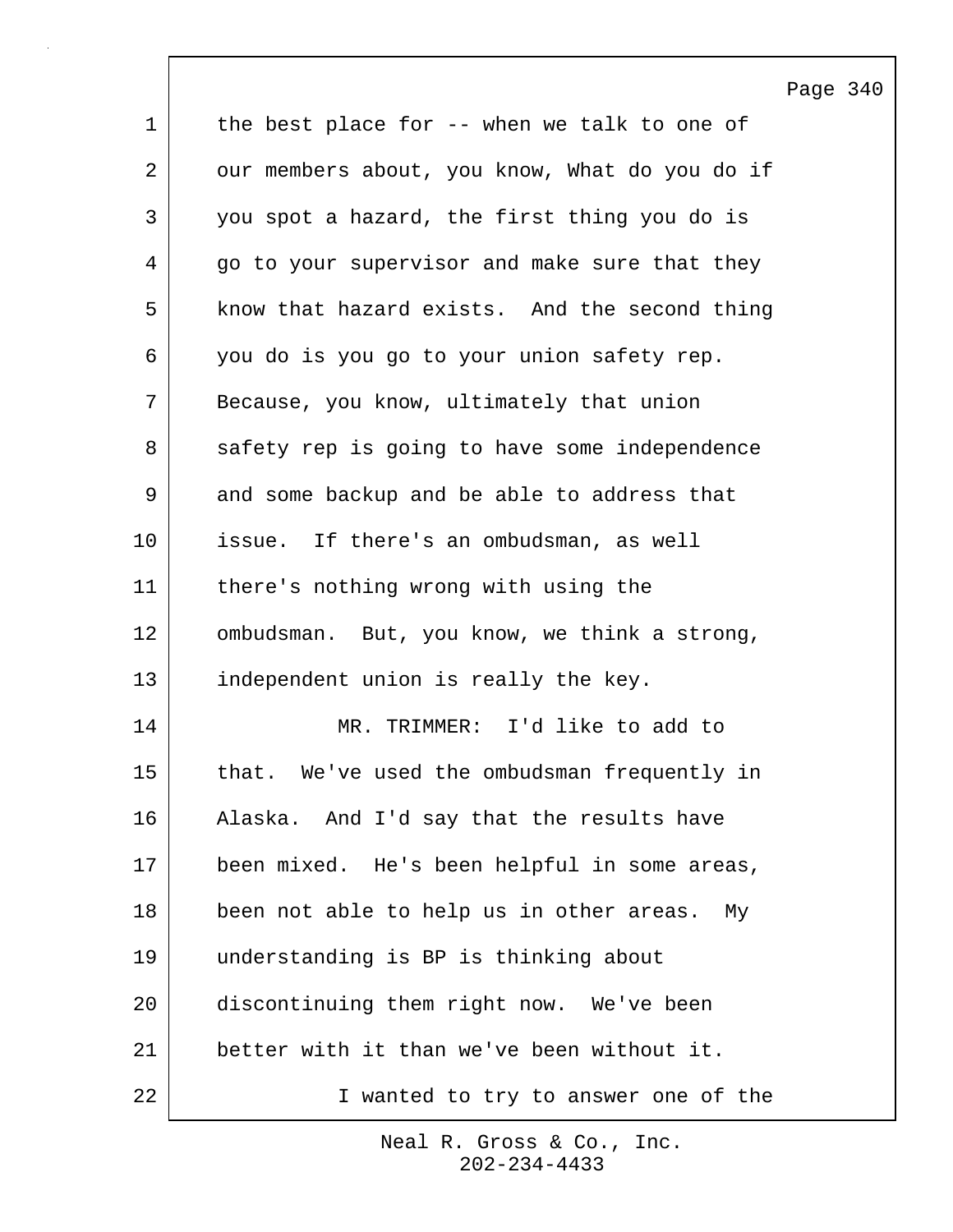|    |                                                | Page |
|----|------------------------------------------------|------|
| 1  | questions you asked Mr. Bresland in the other  |      |
| 2  | panel, which was about the blowout preventer   |      |
| 3  | and the low probability. I would say that      |      |
| 4  | what BP has told us is that in our process     |      |
| 5  | hazard analysis post the Deepwater Horizon     |      |
| 6  | accident is that we needed to concentrate more |      |
| 7  | because they felt that was a low-probability   |      |
| 8  | high-impact and that they needed to address    |      |
| 9  | that in their future process hazard analysis   |      |
| 10 | because of what happened there. So -- I don't  |      |
| 11 | know if that helps.                            |      |
| 12 | MR. BRESLAND: Okay. Thank you.                 |      |
| 13 | MR. MOURE-ERASO: Thank you. I have             |      |
| 14 | some question for Mr. Trimmer. As we have      |      |
| 15 | discussed in the United States, the tool that  |      |
| 16 | we have in general industry for prevention is  |      |
| 17 | the process safety management.                 |      |
| 18 | And in the conversations that we               |      |
| 19 | have yesterday you were telling me about your  |      |
| 20 | experience about trying to get the process     |      |
| 21 | safety management to be applied to the         |      |
| 22 | circumstances of your operation in             |      |

 $\lceil$ 

341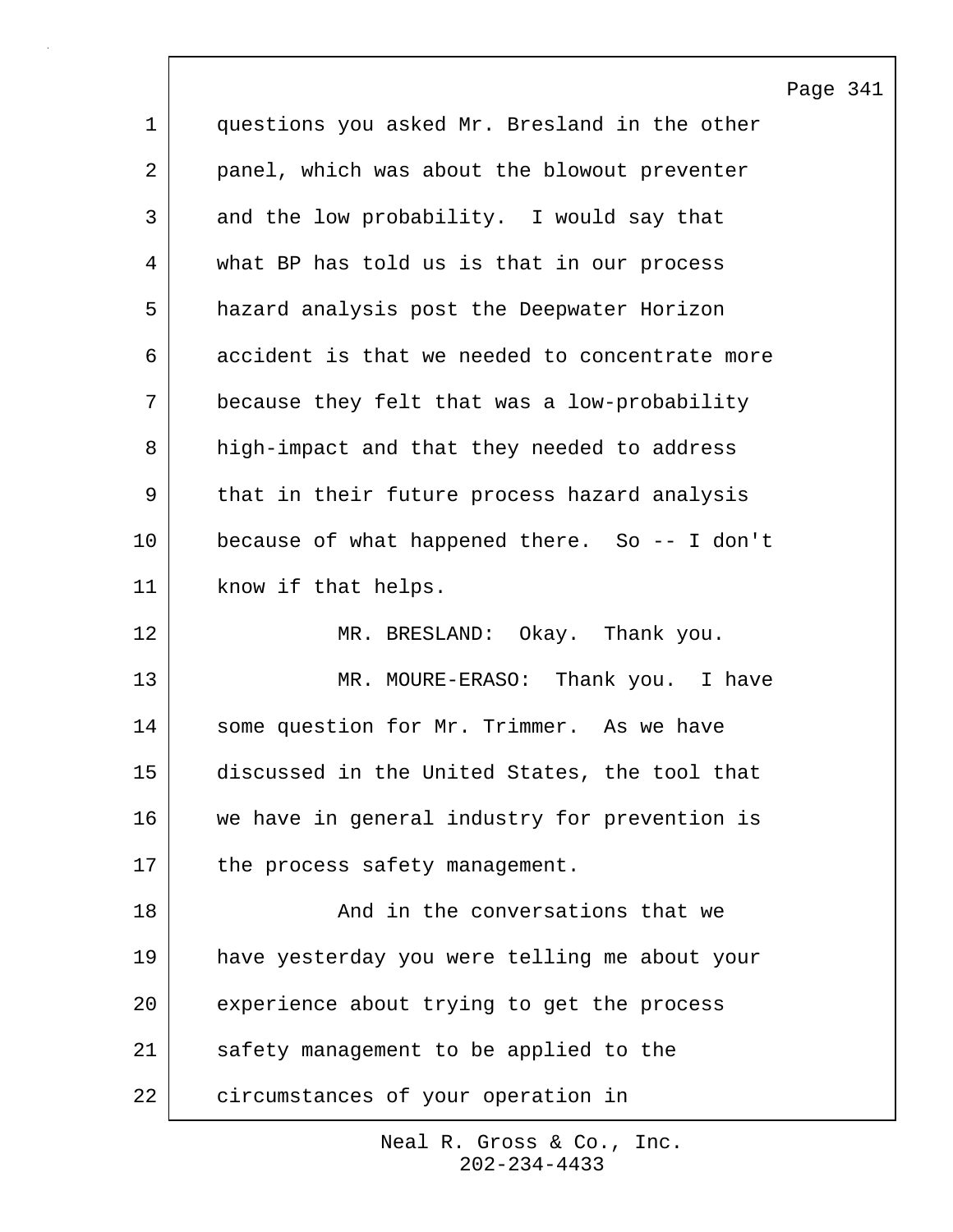|             |                                                | Page 342 |  |
|-------------|------------------------------------------------|----------|--|
| $\mathbf 1$ | production -- oil production. I wonder if you  |          |  |
| 2           | can tell us that experience and if you were    |          |  |
| 3           | successful and moved that along to get PSM to  |          |  |
| 4           | cover this operation.                          |          |  |
| 5           | MR. TRIMMER: Eventually we were.               |          |  |
| 6           | And this has to go back almost ten years ago   |          |  |
| 7           | now. We filed a CASPA, which is a Complaint    |          |  |
| 8           | Against the State OSHA. We had filed several   |          |  |
| 9           | complaints with Alaska OSHA on BP and didn't   |          |  |
| 10          | feel like our concerns were being addressed.   |          |  |
| 11          | As part of that CASPA that we filed in the     |          |  |
| 12          | closing that we had where we sat down with the |          |  |
| 13          | state the field manager for BP asked for       |          |  |
| 14          | assistance from state OSHA on how they could   |          |  |
| 15          | have the drill sites, the well pads exempt     |          |  |
| 16          | from PSM standard because they didn't treat    |          |  |
| 17          | any oil out there. And OSHA was helpful with   |          |  |
| 18          | them to get that done.                         |          |  |
| 19          | And there was a time that OSHA made            |          |  |
| 20          | a ruling that the well pads wouldn't be        |          |  |
| 21          | covered by PSM and they weren't. I would say   |          |  |
| 22          | since then that hasn't changed in that, only   |          |  |

 $\Gamma$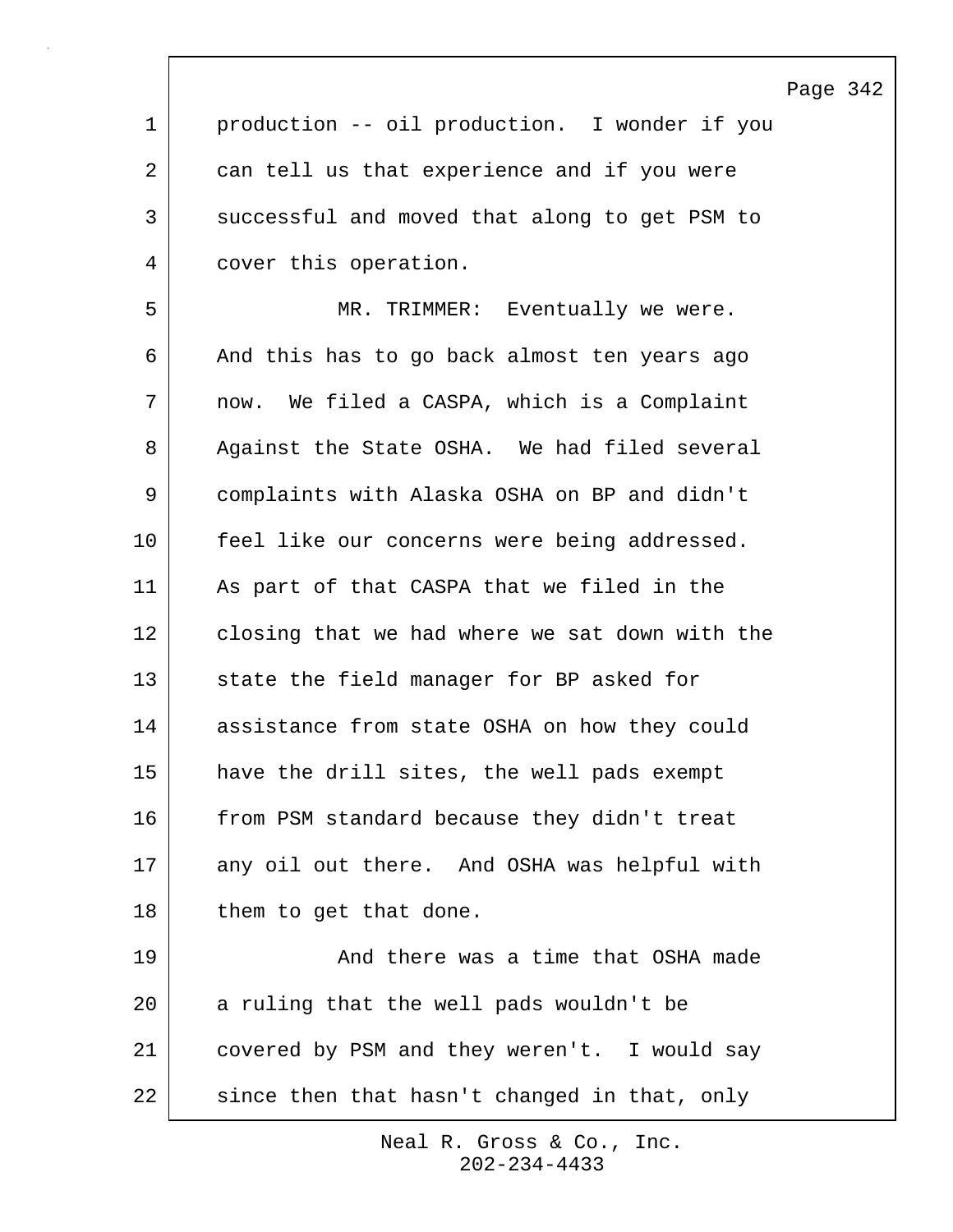|             |                                                | Page 343 |  |
|-------------|------------------------------------------------|----------|--|
| $\mathbf 1$ | in that BP has voluntarily included that in    |          |  |
| 2           | their PSM program now. But it's still our      |          |  |
| 3           | understanding they're under no obligation --   |          |  |
| 4           | regulatory obligation to do that for the well  |          |  |
| 5           | pads.                                          |          |  |
| 6           | MR. MOURE-ERASO: Thank you.                    |          |  |
| 7           | I have another question. This is               |          |  |
| 8           | for Mr Wright. You described to us your        |          |  |
| 9           | experience on participating in discussions     |          |  |
| 10          | with API to discuss the possibilities of       |          |  |
| 11          | developing some standards on fatigue and       |          |  |
| 12          | metrics of the PSM. And you described very     |          |  |
| 13          | well in your statement how it develops and how |          |  |
| 14          | it became impossible for the union to stay in  |          |  |
| 15          | there. And my question is since this is one    |          |  |
| 16          | of the tools that we have, which is the        |          |  |
| 17          | voluntary standards, how you conceive, how do  |          |  |
| 18          | you think that will be possible in a fruitful  |          |  |
| 19          | way to participate in those discussions in     |          |  |
| 20          | which you are called to be one among 12 in an  |          |  |
| 21          | APA situation, for example.                    |          |  |
| 22          | Well, we're not against<br>MR. WRIGHT:         |          |  |

 $\Gamma$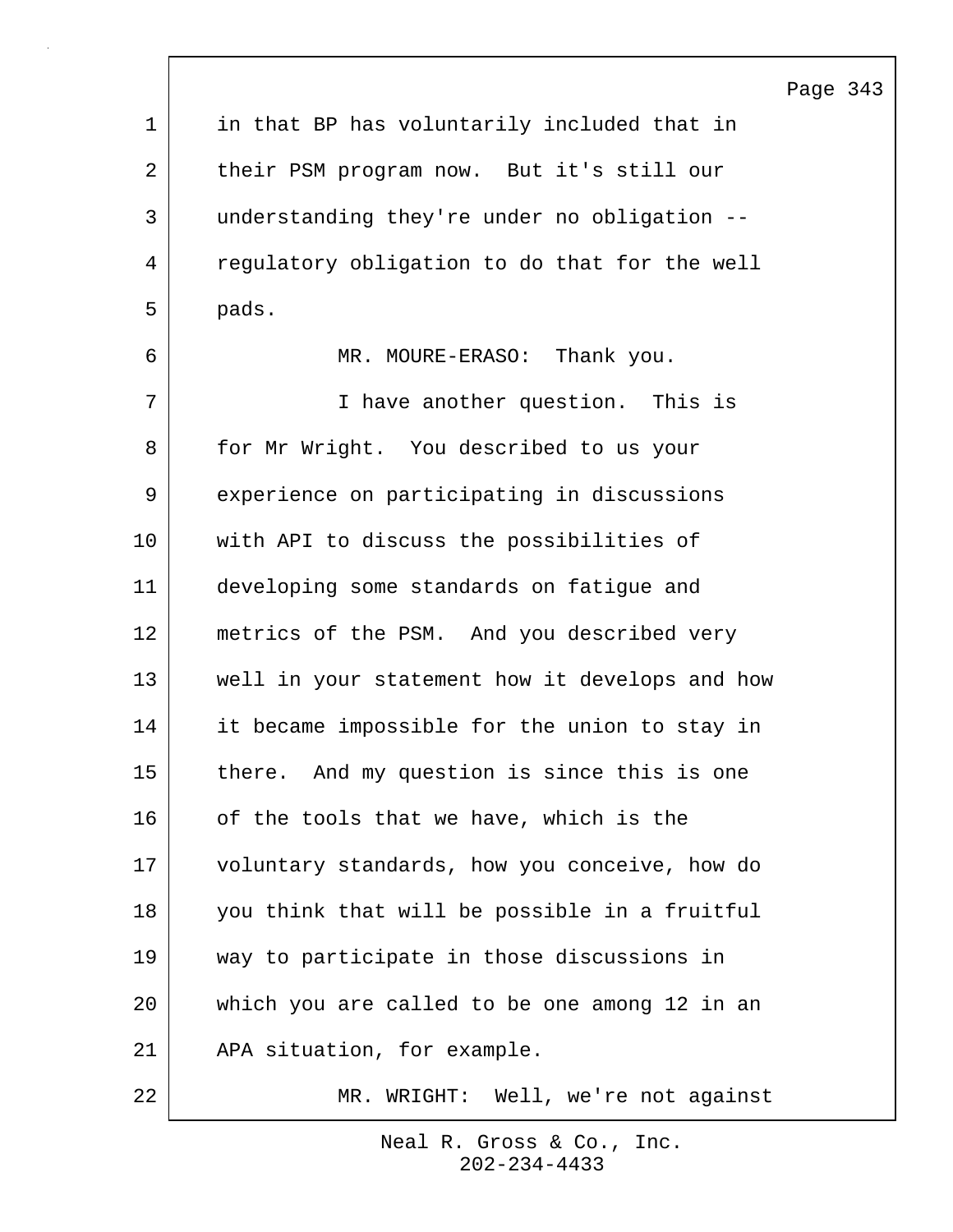|             |                                                | Page |
|-------------|------------------------------------------------|------|
| $\mathbf 1$ | participating in involuntary standards -- I'm  |      |
| 2           | sorry, I didn't say that right -- in voluntary |      |
| 3           | standard programs -- there's a space between   |      |
| 4           | the in and the voluntary. We've done it a      |      |
| 5           | lot. We've done it through ANSI, for example.  |      |
| 6           | We're currently doing it in a revision of the  |      |
| 7           | ANSI C-10 standard, which covers essentially   |      |
| 8           | management -- safety management systems. And   |      |
| 9           | we've been involved in other ANSI standards,   |      |
| 10          | as well.                                       |      |
| 11          | I'm a little -- we were a little               |      |
| 12          | shocked by our experience with the API because |      |
| 13          | the API is accredited as an ANSI standard-     |      |
| 14          | setting body. What happened to us with API     |      |
| 15          | would not have been tolerated in the other     |      |
| 16          | ANSI processes that we've been involved in.    |      |
| 17          | They really are consensus processes. They try  |      |
| 18          | very hard to reach agreement. That's not to    |      |
| 19          | say that they never take votes. But it's       |      |
| 20          | really at the end of a very long discussion    |      |
| 21          | where everybody really tries to reach          |      |
| 22          | consensus. In this case it was at the          |      |

Page 344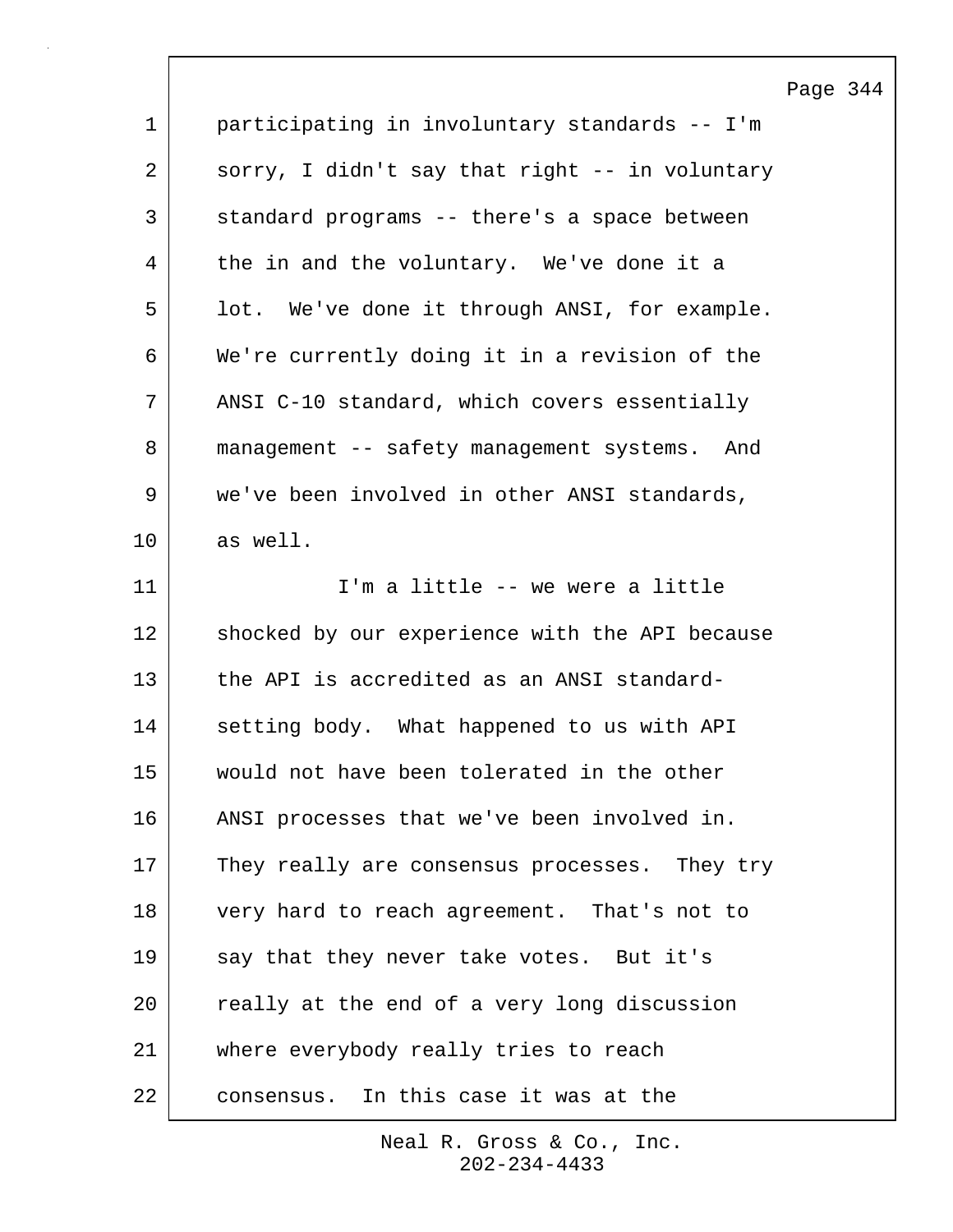Page 345

1 beginning of the process.

| $\overline{2}$ | We've, you know, essentially                   |  |
|----------------|------------------------------------------------|--|
| 3              | considered talking to ANSI about this and      |  |
| 4              | suggesting that maybe API should not be        |  |
| 5              | accredited since they violate the ANSI -- what |  |
| 6              | we see as the ANSI protocols. We haven't       |  |
| 7              | really come to that decision yet. We would     |  |
| 8              | recommend that the Board not accept these two  |  |
| 9              | standards as being responsive to its mandate   |  |
| 10             | which we saw as asking the union and the API   |  |
| 11             | to work together. We thought that meant        |  |
| 12             | working together as equals. But the API        |  |
| 13             | insisted on this process under which they      |  |
| 14             | retained all of the power to decide what was   |  |
| 15             | in the standards.                              |  |
| 16             | Having said that, the standards are            |  |
| 17             | better than nothing. But my fear about them    |  |
| 18             | is that if they -- that for the foreseeable    |  |
| 19             | future that they will preclude doing something |  |
| 20             | better. And we think we need something         |  |
| 21             | better, both on metrics and on fatigue.        |  |
| 22             | MR. MOURE-ERASO: Thank you.                    |  |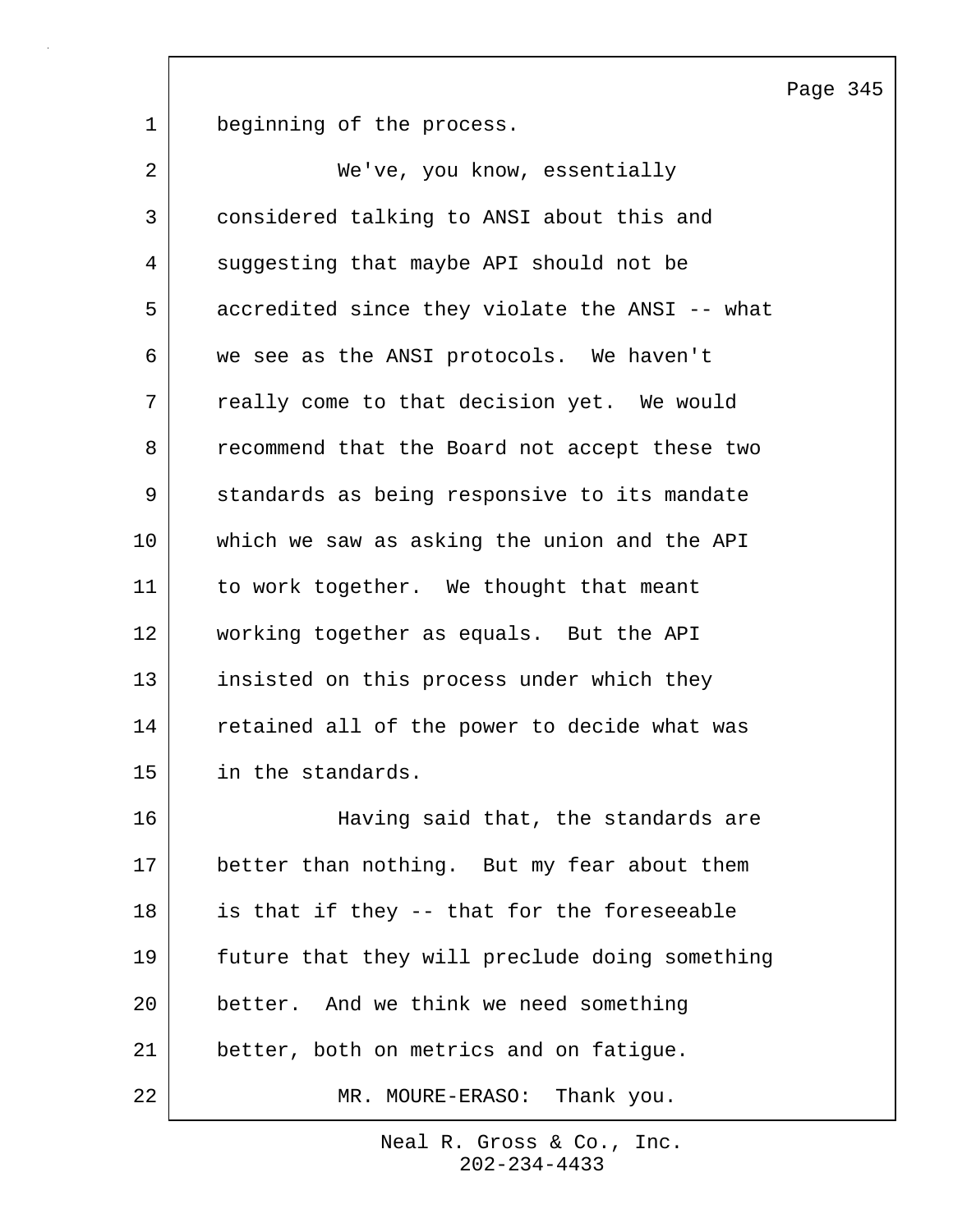Page 346 1 | I would like to move to the 2 | Investigator's Panel. 3 Please, Mr. Holstrom, start? 4 MR. HOLSTROM: My first question is 5 to the whole panel, and it touches upon 6 meaningful participation in safety programs 7 | that are designed to prevent major accidents. 8 We -- I think many of us are aware that the 9 process safety management standard in the U.S. 10 has an employee participation provision. We 11 understand from the presentations that 12 occurred today, both by Mr. Furre but also by 13 the -- by Mr. Ognedal that there are employee 14 health and safety reps positions in Norway in 15 the Norwegian system. What I would like to --16 the question I would like to ask is for those 17 that are the U.S. representatives, do you 18 think that a mandatory --19 | The Mond, Mr. Furre, you can correct me 20 if I'm wrong. 21 | The same of the but a mandatory health and safety 22 | rep position would create a situation where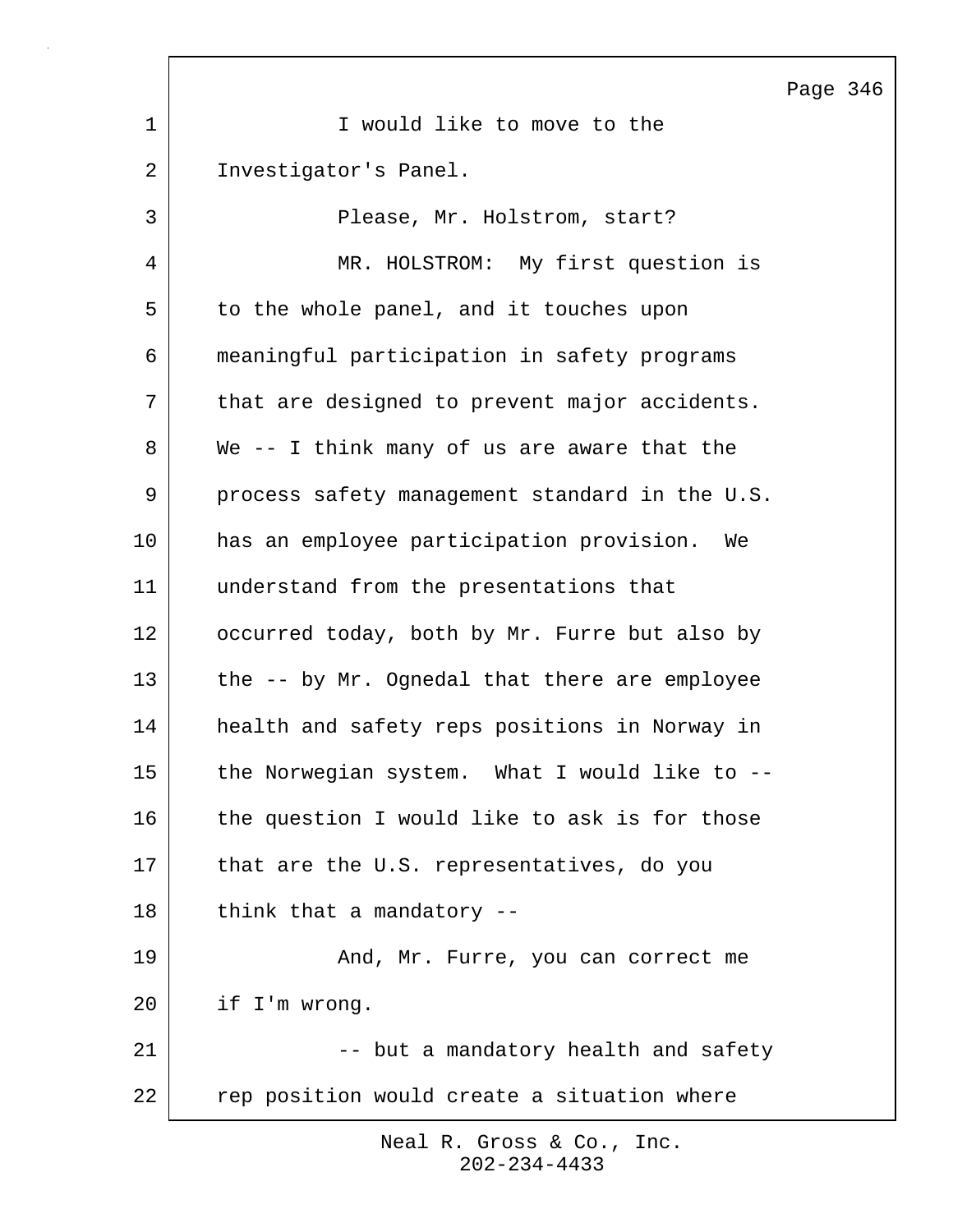|             |                                                | Page |
|-------------|------------------------------------------------|------|
| $\mathbf 1$ | there's more meaningful participation in these |      |
| 2           | major accident prevention initiatives and      |      |
| 3           | programs. And the other side of that is, is    |      |
| 4           | it you experience in the U.S. that you do have |      |
| 5           | or don't have meaningful participation in      |      |
| 6           | major accident prevention programs. And when   |      |
| 7           | I say that I'm referring things -- to things   |      |
| 8           | like meaningfully participating in accident    |      |
| 9           | investigations, meaningfully participate in    |      |
| 10          | hazard -- process hazard analysis, management  |      |
| 11          | of change reviews and those types of           |      |
| 12          | activities.                                    |      |
| 13          | And then, Mr. Furre, I'm interested            |      |
| 14          | in you describing your experiences of how your |      |
| 15          | participation, you know, of your union and the |      |
| 16          | health and safety rep system has made -- what  |      |
| 17          | specific differences have you seen and if you  |      |
| 18          | could provide some examples of that, either    |      |
| 19          | positive or negative.                          |      |
| 20          | MR. ERLING FURRE: Yes. According               |      |
| 21          | to the Norwegian law it's -- there's no way    |      |
| 22          | around it. You do have to have this safety     |      |

 $\lceil$ 

347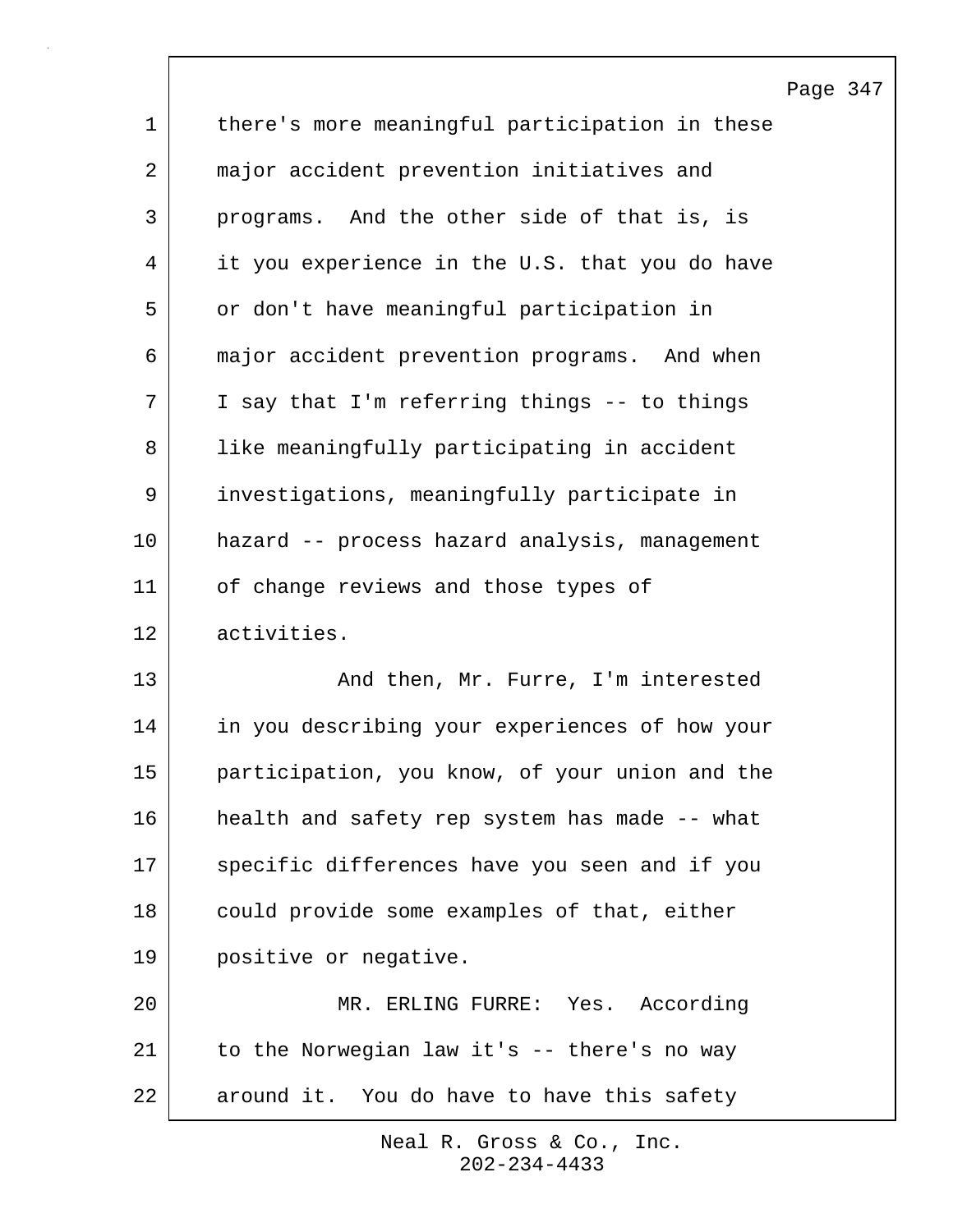|    |                                                 | Page 348 |  |
|----|-------------------------------------------------|----------|--|
| 1  | delegate system. That means that there's no     |          |  |
| 2  | way you can manipulate away from it, so you     |          |  |
| 3  | have to have it no matter what.                 |          |  |
| 4  | So this means that so much a part of            |          |  |
| 5  | the Norwegian culture, it's well established,   |          |  |
| 6  | that oil companies will accept it and use it.   |          |  |
| 7  | But sometimes we do see that there is some      |          |  |
| 8  | resistance in letting them far enough in on     |          |  |
| 9  | the things that ought to be discussed.          |          |  |
| 10 | So the collective pressure from the             |          |  |
| 11 | unions and the safety delegate are very         |          |  |
| 12 | important in order to make this function.<br>So |          |  |
| 13 | we -- almost every time this is meaningful and  |          |  |
| 14 | good processes.                                 |          |  |
| 15 | But we do -- have seen some examples            |          |  |
| 16 | of not meaningful processes. But we are         |          |  |
| 17 | trying to fight them away. And we are sure      |          |  |
| 18 | that we are on the right track on how to solve  |          |  |
| 19 | these problems. Yes, so can highly recommend    |          |  |
| 20 | that to establish such a system.                |          |  |
| 21 | MR. TRIMMER: I would say we do                  |          |  |
| 22 | participate in accident investigations. Yes,    |          |  |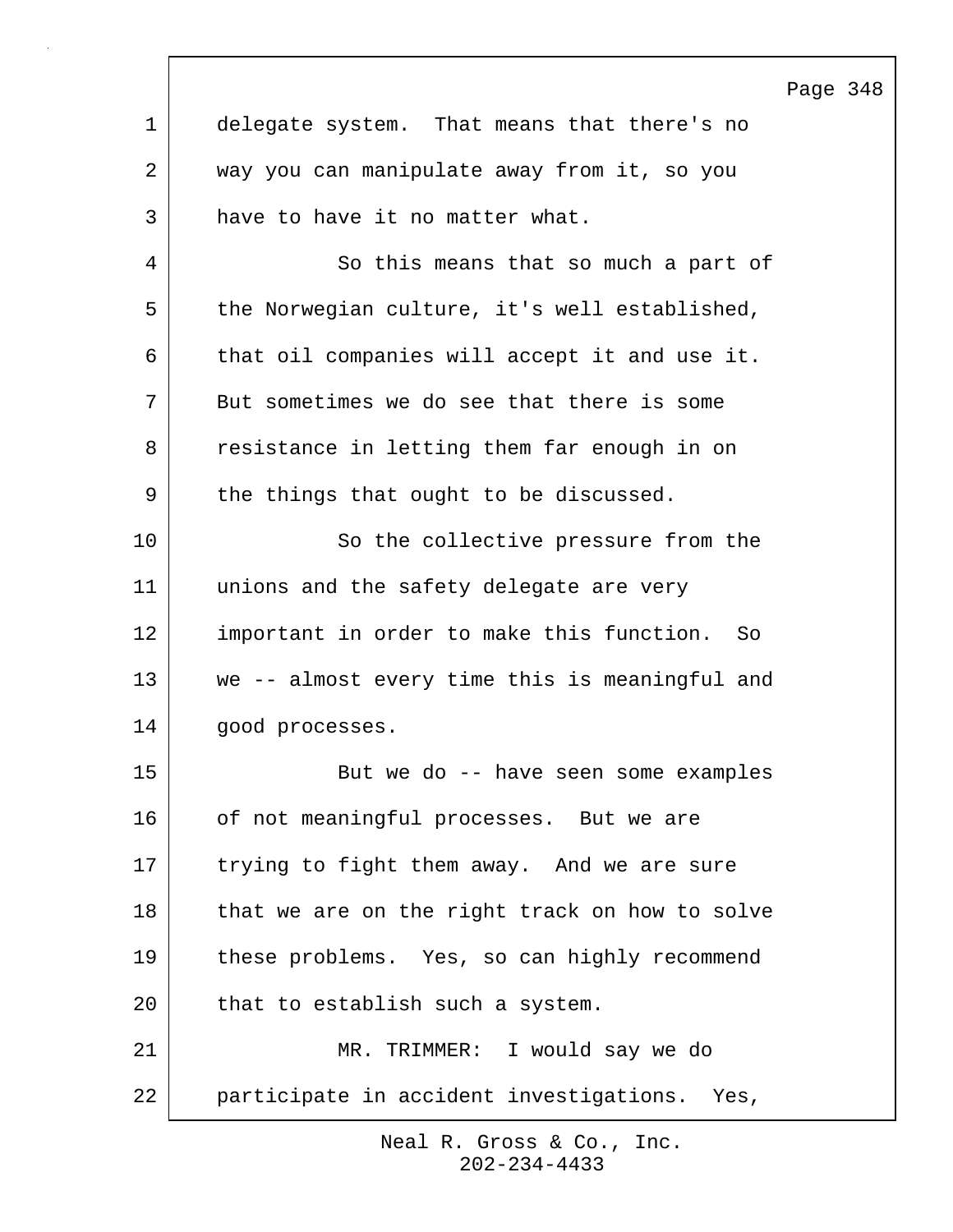Page 349 1 we think a mandatory health and safety rep 2 would be meaningful. But I would just say 3 about our relationship with the companies on 4 health and safety in general we have health 5 and safety language in our contracts. 6 Most of the oil industry does that 7 we represent through national oil bargaining. 8 They call for joint health and safety 9 committees and spells out how they would 10 operate and what their limitations are. 11 That language entered into the 12 national bargaining contracts in 1968 due to 13 a strike we had with the oil industry and 14 virtually remains unchanged since then. 15 We have tried through collective 16 bargaining to update that language to make it 17 more meaningful in today's environment, but 18 we've not chose to strike yet to get there, 19 and the industry has -- is not been agreeable 20 in changing that language. 21 | The just our last contract we came up 22 with a full comprehensive change to the health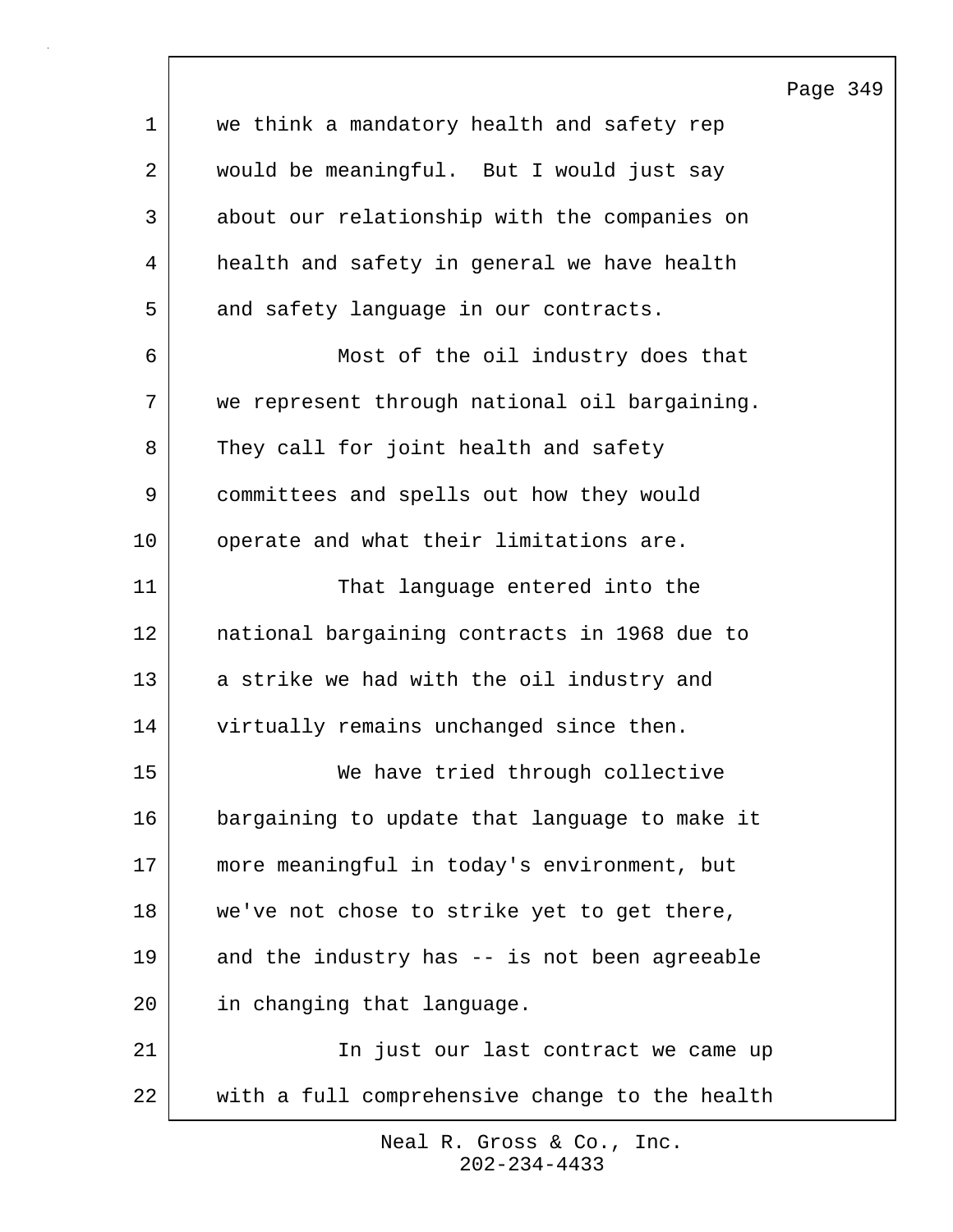1 and safety language and it was as strike issue 2 to the company. 3 MR. GUENTHER: I agree with Glenn. 4 I think nationwide language that would put 5 workers on any committees like that, as long 6 as they're equals at the table with management 7 would be a good thing. Currently, in the 8 management that we have at Prudhoe Bay has 9 been very open about asking us to participate 10 in accident investigations. That was not 11 always the case. There was a time period 12 there when we had to assert our right to be 13 there and literally force our way into the 14 room. But with the current managers we have  $15$  right now they're  $-$  we don't have that 16 problem. 17 MR. WRIGHT: Let me just add that 18 when we negotiate a new contract when we've 19 just organized a facility the first two things 20 we try to get in safety are a safety committee 21 with union safety reps and second, the right

> 202-234-4433 Neal R. Gross & Co., Inc.

22 of workers to refuse unsafe work. So we think

## Page 350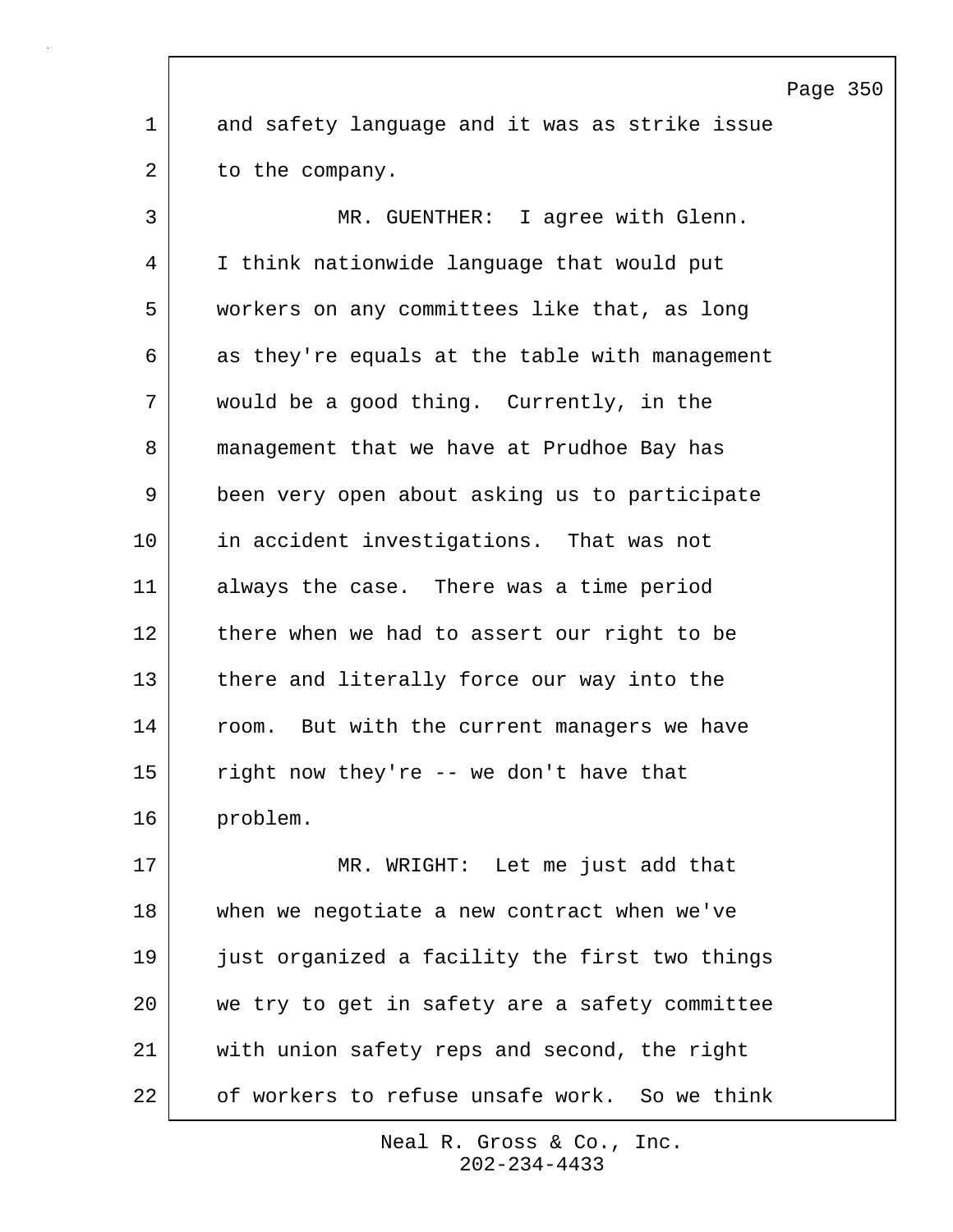Page 351 1 safety reps are absolutely critical. It's a 2 | little hard to see how you would do it in a 3 non-union facility. Two issues there. One is 4 who picks them. If there isn't a union to 5 pick the person how do you ensure that they're 6 independent from management? And second, how 7 do you protect them when management doesn't 8 l like what it hears? But in a unionized 9 facility that's, to us, absolutely key to 10 safety. 11 MR. MOURE-ERASO: Mr. Hoyle? 12 MR. HOYLE: Thank you. This is a 13 question for Mr. Wright. The steelworkers 14 union has experienced many major incidents in 15 the oil industry. Do you see any particular 16 similarities between the causes of these 17 incidents and the findings that have been 18 reported thus far in Deepwater Horizon? And 19 if you have seen similarities could you 20 describe some of those for us? 21 | MR. WRIGHT: The only thing I know 22 about Deepwater Horizon is what I've read in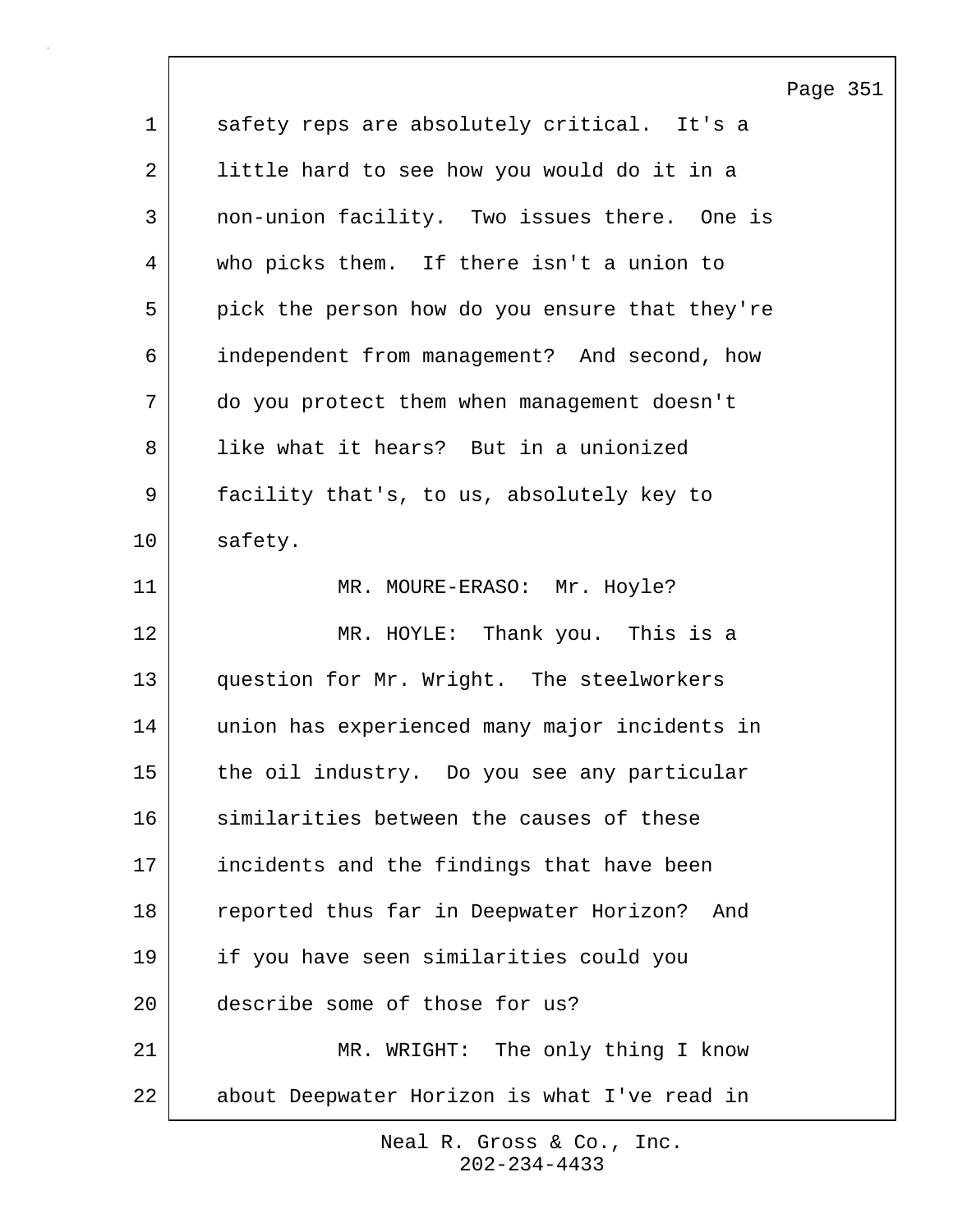|             |                                                | Page 352 |  |
|-------------|------------------------------------------------|----------|--|
| $\mathbf 1$ | the reports that have come out so far and in   |          |  |
| 2           | some of the reporting, especially the really   |          |  |
| 3           | excellent reporting -- and I'm -- this may     |          |  |
| 4           | sound strange to friends of mine because I'm   |          |  |
| 5           | not a big fan of the editorial policy of this  |          |  |
| 6           | newspaper. But the Wall Street Journal has     |          |  |
| 7           | done really excellent reporting on the         |          |  |
| 8           | Deepwater Horizon.                             |          |  |
| 9           | I think we -- it's a little hard to            |          |  |
| 10          | answer because we don't know quite enough      |          |  |
| 11          | about Deepwater Horizon, we don't know why     |          |  |
| 12          | the -- because it's been said we don't know    |          |  |
| 13          | how -- why the blowout preventer failed. But   |          |  |
| 14          | it appears that what we've seen in a lot of    |          |  |
| 15          | accidents, not just process safety accidents,  |          |  |
| 16          | but just sort of more routine accidents, was   |          |  |
| 17          | operating that day on that rig. They were      |          |  |
| 18          | behind schedule, they were trying to get it    |          |  |
| 19          | working, get it operational, they made         |          |  |
| 20          | decisions to cut corners, they decided to skip |          |  |
| 21          | some critical tests.                           |          |  |
| 22          | We've seen that a lot. We've                   |          |  |

 $\sqrt{ }$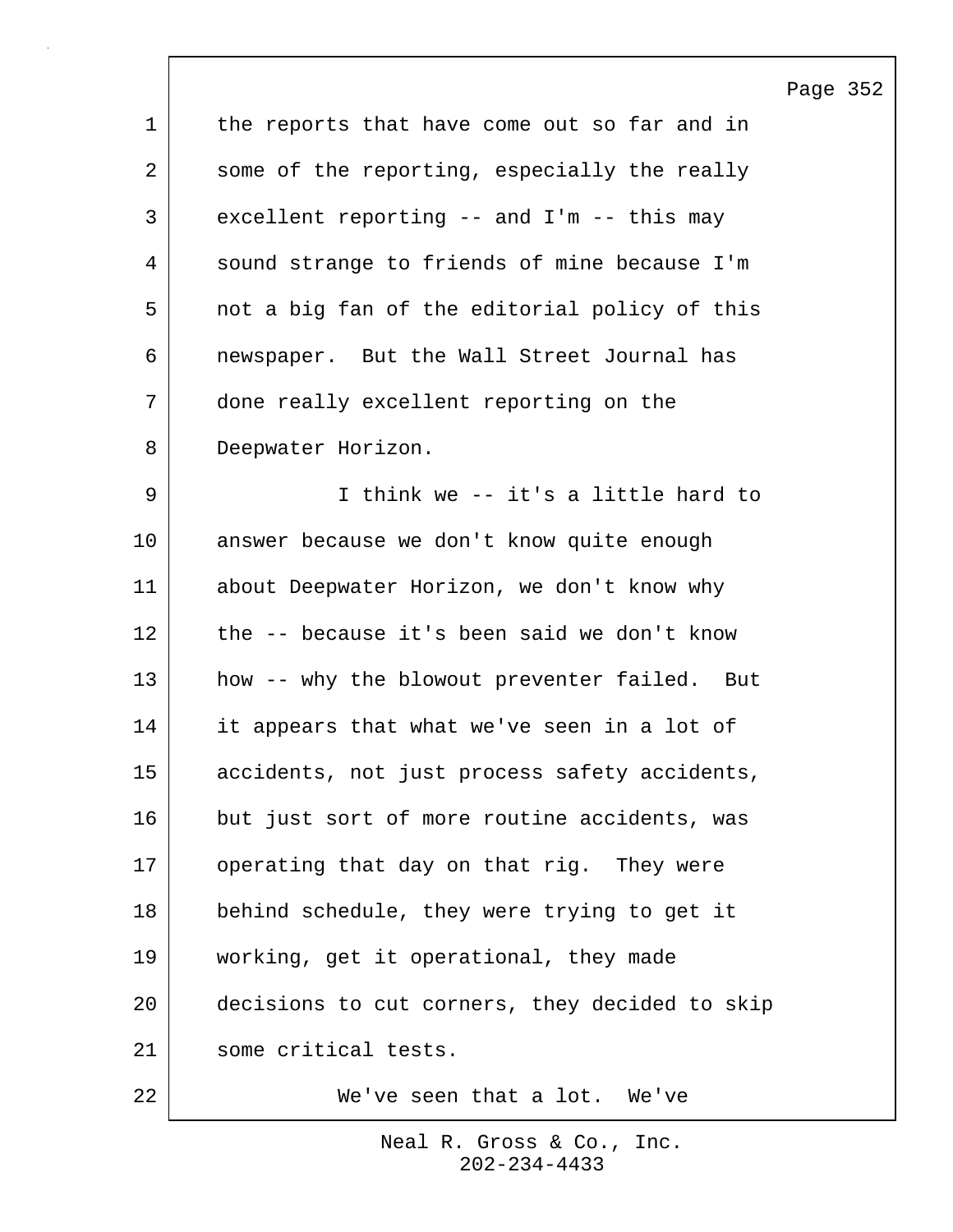|              |                                                | Page 353 |  |
|--------------|------------------------------------------------|----------|--|
| $\mathbf{1}$ | seen -- I mean, even in accidents that don't   |          |  |
| 2            | make the newspapers beyond -- you know, beyond |          |  |
| 3            | the county in which they occur, we've seen     |          |  |
| 4            | people killed in the same way, something       |          |  |
| 5            | breaks at 3:00 in the morning, you need to get |          |  |
| 6            | it fixed, you need to get that unit into       |          |  |
| 7            | production and you throw some maintenance      |          |  |
| 8            | workers at it, you cut corners and people die. |          |  |
| 9            | And that's clearly related to what happened on |          |  |
| 10           | the Deepwater Horizon.                         |          |  |
| 11           | Ultimately, it's a failure of -- in            |          |  |
| 12           | all these accidents it's a failure of          |          |  |
| 13           | management to properly assess the risks, to    |          |  |
| 14           | properly respond to the risks and to make      |          |  |
| 15           | safety a priority. Even when you think the     |          |  |
| 16           | risk is relatively low, low doesn't mean zero. |          |  |
| 17           | So, yes, I think there are similarities but    |          |  |
| 18           | we'll have to wait till the reports are        |          |  |
| 19           | completed to see all of the similarities. I    |          |  |
| 20           | don't think we'll -- I don't think we're going |          |  |
| 21           | to find this is -- in its root causes that     |          |  |
| 22           | this is a absolutely unique accident. I think  |          |  |

 $\lceil$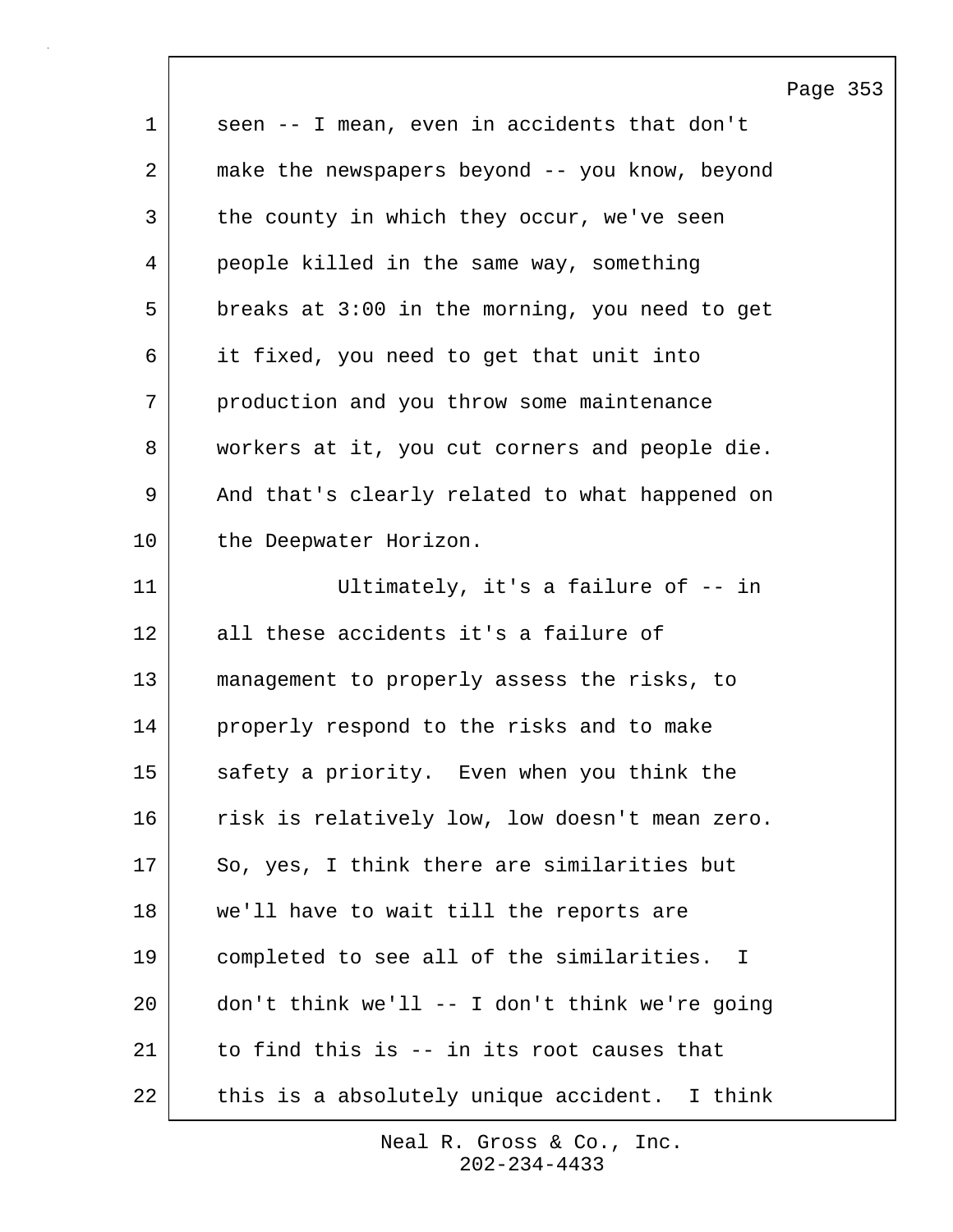|    | $P\epsilon$                                    |
|----|------------------------------------------------|
| 1  | we'll find the root causes are depressingly    |
| 2  | similar to many of the other accidents we've   |
| 3  | seen, not just process safety accidents but    |
| 4  | normal accidents.                              |
| 5  | MR. MOURE-ERASO: Mr. Tillema?                  |
| 6  | MR. TILLEMA: Yes. My question is               |
| 7  | related to the different regulatory regimes    |
| 8  | and workers' awareness and involvement with    |
| 9  | risk assessments and hazards. And so in        |
| 10 | general if you could just comment on whether   |
| 11 | or not workers view the blowout preventer as   |
| 12 | a failsafe device I think that would be really |
| 13 | helpful for me. Both regimes, yes.             |
| 14 | MR. ERLING FURRE: Oh, yes.<br>The              |
| 15 | blowout preventer is one of the very most      |
| 16 | important devices that you have in drilling.   |
| 17 | My own brother is working as a subsea engineer |
| 18 | and doing work and maintenance on the blowout  |
| 19 | preventer. So I discussed a lot with him the   |
| 20 | importance of that. But there are also many    |
| 21 | other systems that are important. But it's --  |
| 22 | that is a barrier that need to be trusted.     |

 $\sqrt{ }$ 

202-234-4433 Neal R. Gross & Co., Inc.

## age 354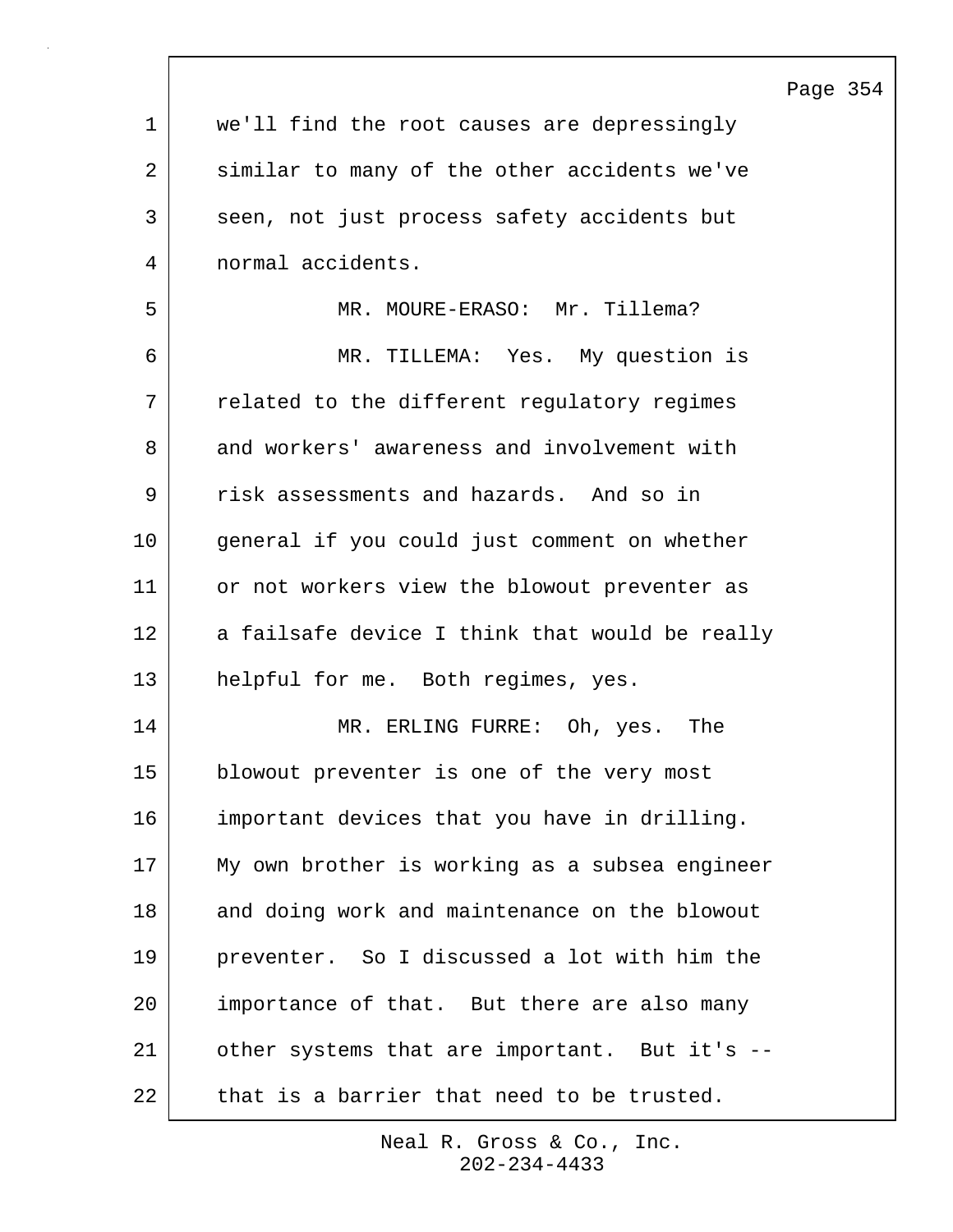Page 355 1 You cannot have failures in the blowout 2 preventer no matter what. 3 MR. TILLEMA: Yes. I guess my 4 question is more -- I mean, I personally would 5 consider a failsafe device a device that when 6 it failed would be in a safe condition. And 7 from talking to various workers we understand 8 that many of them actually felt that the 9 blowout preventer would fail in a safe 10 direction. And I'm interested in if that's 11 true of workers in general in your country. 12 MR. ERLING FURRE: Well, I really 13 haven't experienced actually that situation in 14 Norway. 15 MR. TILLEMA: Okay. 16 MR. ERLING FURRE: But they do tell 17 us that -- well, the regulations say that 18 there shall be at least two barriers. And 19 | sometimes they do have more. And -- but when 20 they are in the middle of a drilling operation 21 | that is expensive. If one of them fall away 22 and we have two left they still do continue.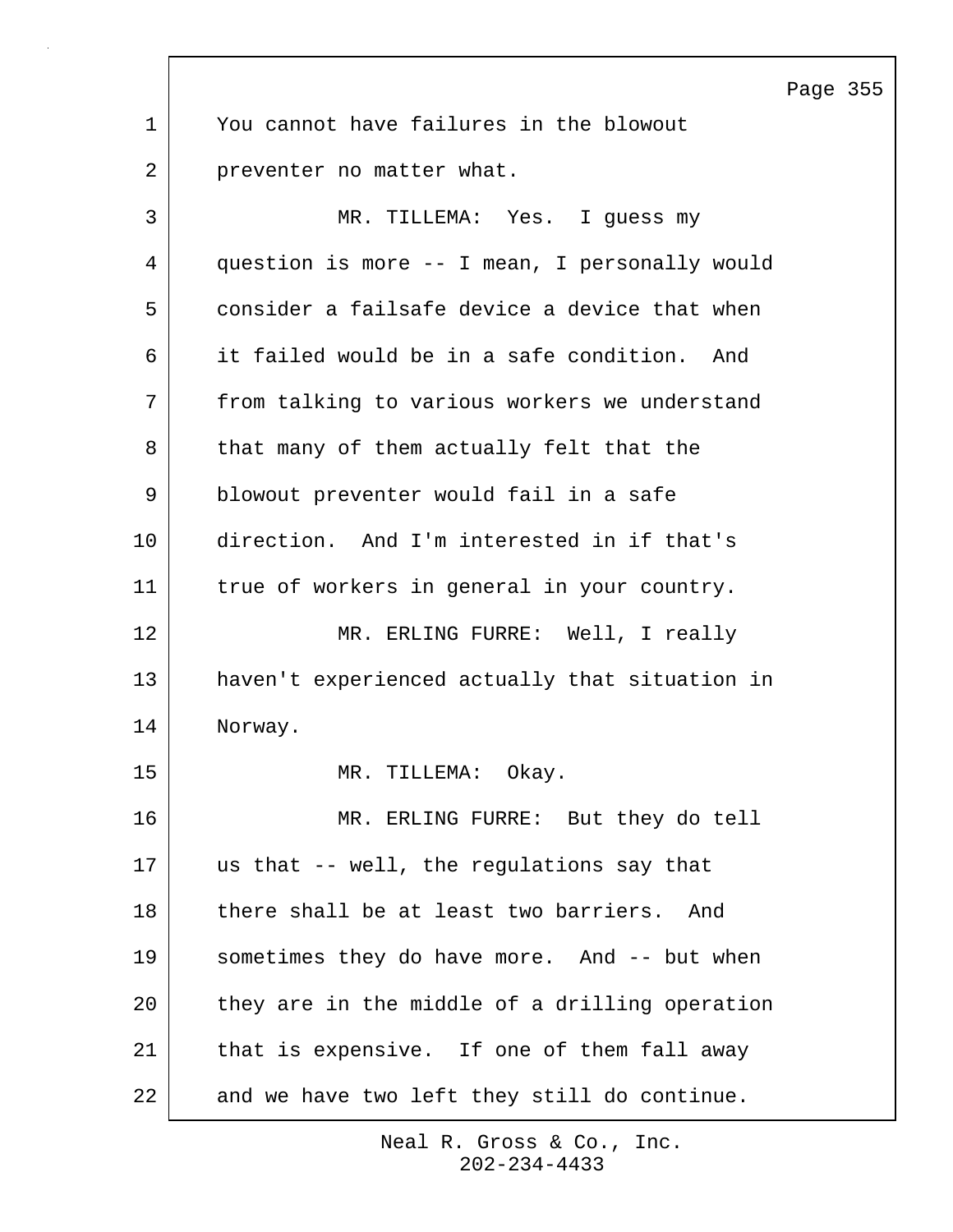Page 356 1 So -- but I cannot go beyond two barriers.  $2 \text{ }$  So --3 But I do have one worry. That is 4 that the -- as when we go into more and more 5 deeper water, more difficult conditions, 6 colder, more -- it will be more and more 7 expensive to do these operations. And when 8 you are worried about that does the systems --9 can they be trusted, can they fail? In order 10 to find that out they sometimes do have to 11 pull all equipment and the blowout preventer 12 up. And that would be very, very expensive. 13 And then the system is incentive system, where 14 the decision makers do get money if they keep 15 on the face. This could be a very dangerous 16 situation. 17 | MR. TILLEMA: Uh-huh. 18 MR. TRIMMER: I mean, I've -- I 19 would only add to that is that it's outside my 20 normal expertise. But in facilities and 21 refineries and in the oil field valves that we 22 have, they normally, whether they're air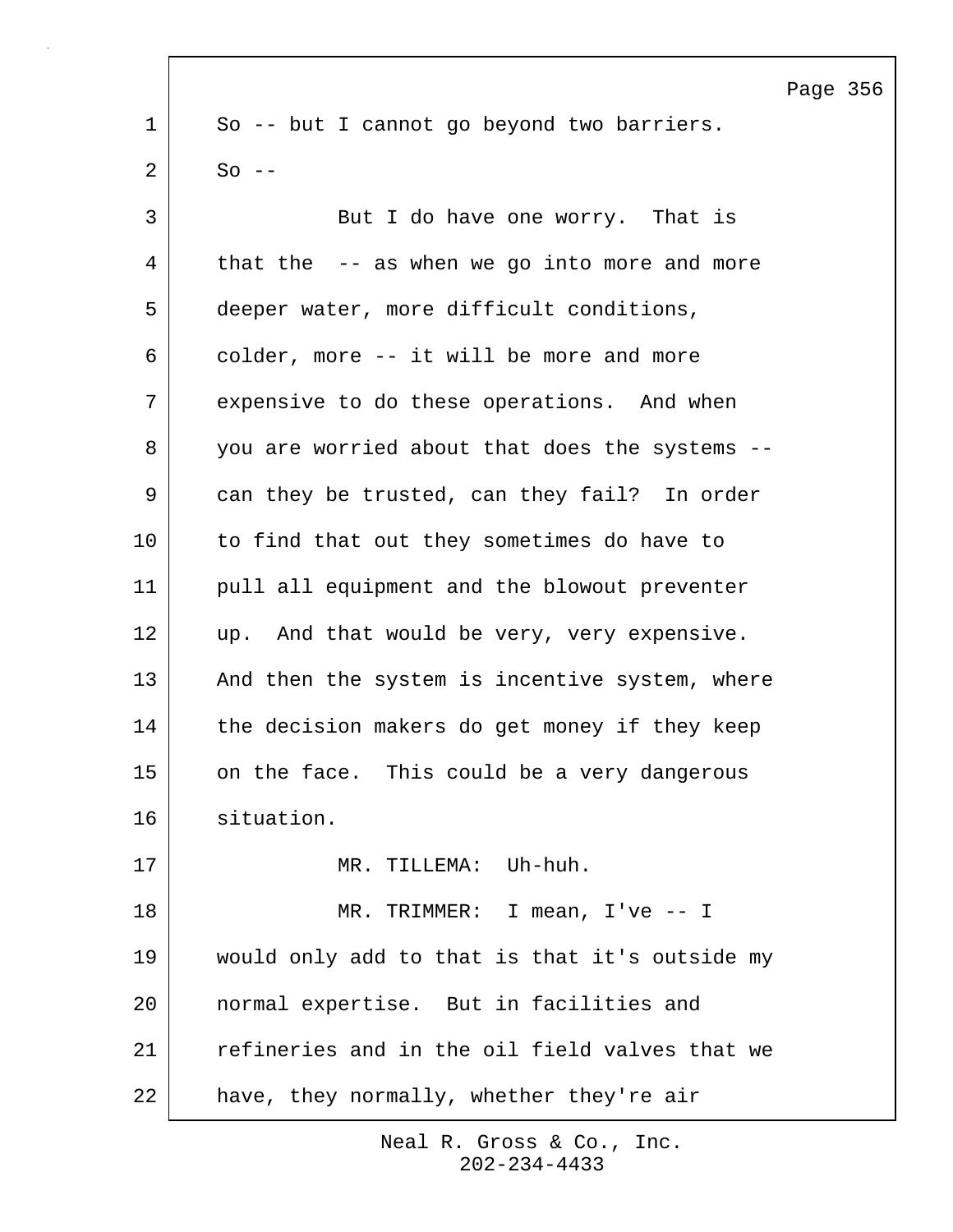|             |                                                | Page 357 |  |
|-------------|------------------------------------------------|----------|--|
| $\mathbf 1$ | controlled, electronically controlled or       |          |  |
| 2           | hydraulically controlled, fail in the safe     |          |  |
| 3           | position.                                      |          |  |
| 4           | Why this didn't do that, I'd leave             |          |  |
| 5           | the oil industry -- up to them to tell you     |          |  |
| 6           | why. I know in our oil field we have surface   |          |  |
| 7           | safety valves on producing wells. They         |          |  |
| 8           | operate under hydraulic pressure. In a loss    |          |  |
| 9           | of that hydraulic pressure they would close.   |          |  |
| 10          | My understanding is that's not the case with   |          |  |
| 11          | this. And I'd leave it up to them to explain   |          |  |
| 12          | to you why.                                    |          |  |
| 13          | MR. TILLEMA: Okay. Thank you.                  |          |  |
| 14          | MR. MOURE-ERASO: Ms. Johnson?                  |          |  |
| 15          | MS. JOHNSON: Thank you. I just                 |          |  |
| 16          | wanted to ask Mr. Trimmer, who discussed       |          |  |
| 17          | process safety a little bit earlier.           |          |  |
| 18          | I was hoping you could just clarify            |          |  |
| 19          | for me what types of safety standards apply to |          |  |
| 20          | drilling, production, exploration, operations  |          |  |
| 21          | in Prudhoe Bay and how effective you think     |          |  |
| 22          | they are in protecting health and safety and   |          |  |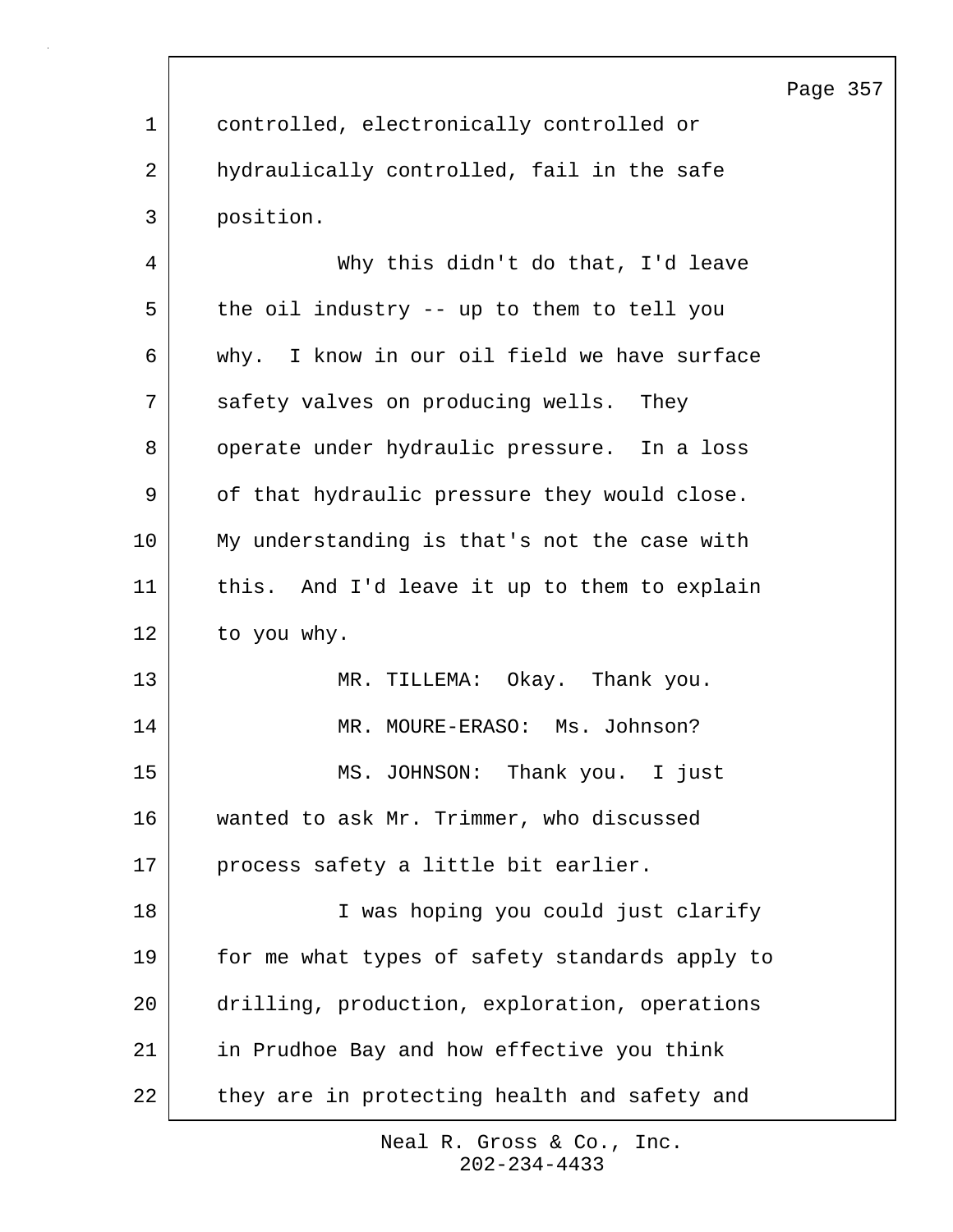Page 358 1 what might need to be improved. 2 MR. TRIMMER: Well, effective. 3 They're effective if they're used. We have 4 PSM standards in the facility that I work in. 5 But they're not documents, they're not tools 6 | that we use. If the company creates those 7 tools to meet their regulatory obligation only 8 they're pretty useless. Hopefully, we're 9 moving currently from a position of that to 10 where it will meet their regulatory obligation 11 and actually be a tool that we use. 12 We -- like I said, the facility I 13 just -- I work at we just had a PSM audit this 14 last summer. One of the things I told the 15 OSHA investigator was is that these documents 16 weren't relevant. And that's a requirement of 17 PSM. But I would say that the citations that 18 came down, I didn't read any of them that 19 said, This document is irrelevant. I mean, 20 | they did say about our operating tables and 21 that, that we needed to redo those because  $22$  | they weren't -- they didn't meet their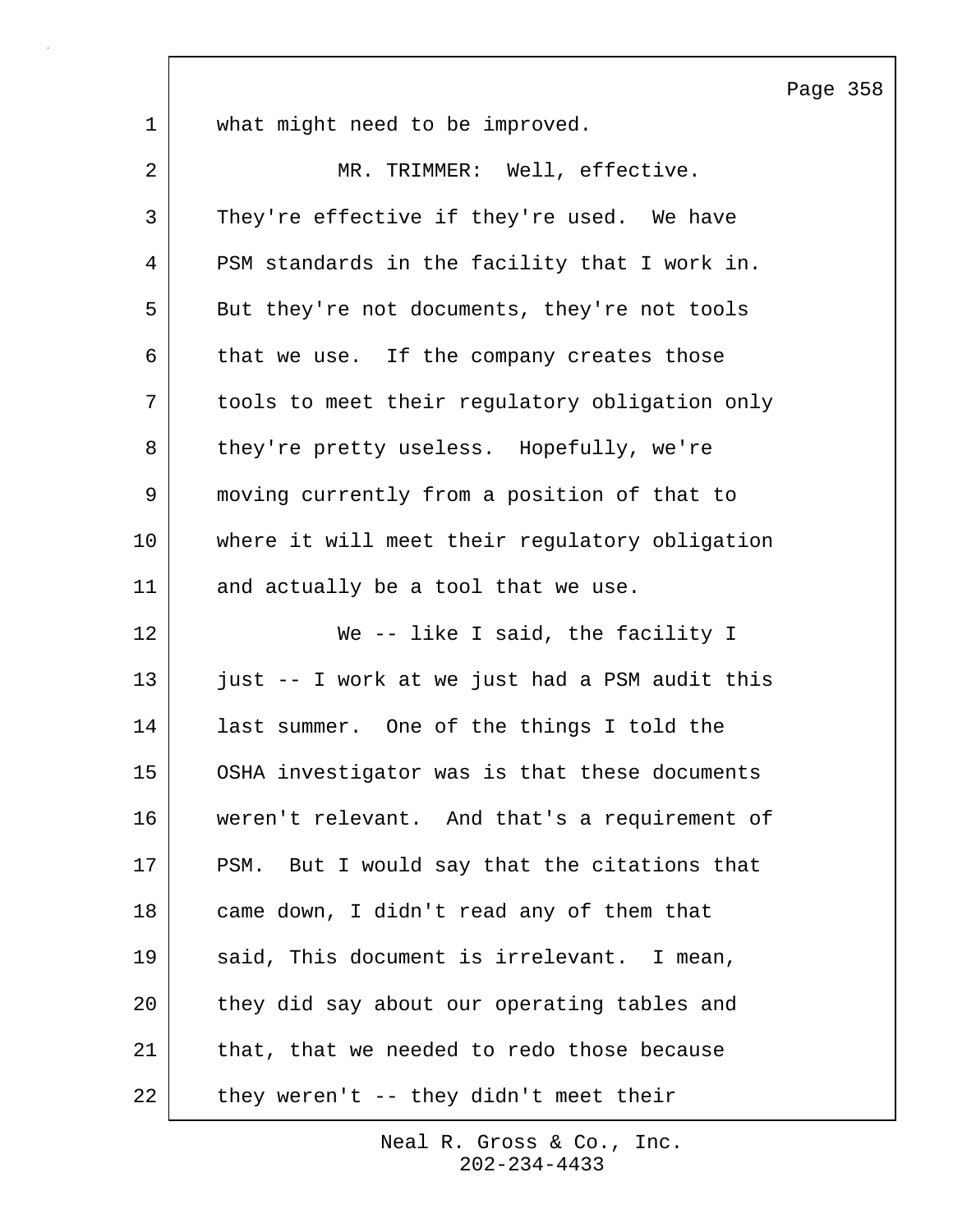| Page | 359 |
|------|-----|
|------|-----|

1 | specification. But I was talking about all of 2 our computer-based training that we have and 3 recertification.

4 So I would say is that in fairness 5 to the company that I work for, in the last 6 few months we're moving towards where we 7 | should be. But I would say, you know, PSM has 8 been out for a long time. And for the last 20 9 years we've had this computer-based training 10 that's -- has very little to do and is not a 11 document or -- that's relevant to what we do, 12 nor do we use it. And in that case it's 13 useless. 14 MR. MOURE-ERASO: I think we are 15 | going to go directly to audience questions. 16 Have you received some? 17 | MR. HOLSTROM: Yes, Chairman Moure-18 | Eraso. I have. The first one is to Roy 19 Furre. 20 How does the safety system in Norway 21 allow for learning from previous catastrophic 22 accidents?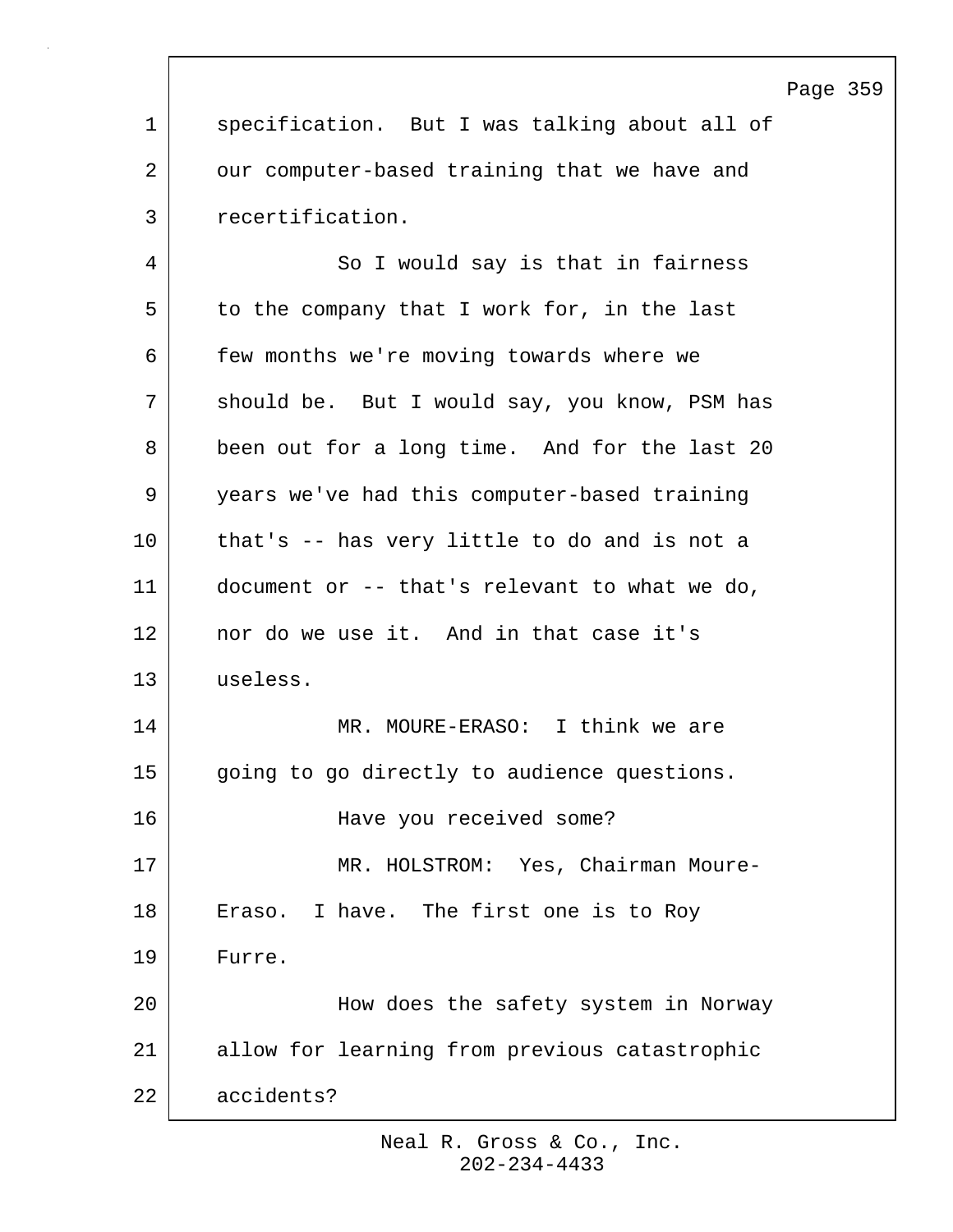|    | Page 360                                       |
|----|------------------------------------------------|
| 1  | MR. ERLING FURRE: Well, we do have             |
| 2  | some regulations that stands that all          |
| 3  | information in connection with investigation   |
| 4  | reports and so on should be available. And we  |
| 5  | also do have in the regulation that the risk   |
| 6  | for major accidents shall be analyzed. It's    |
| 7  | regulated in the regulations how this should   |
| 8  | be worked.                                     |
| 9  | MR. HOLSTROM: Okay.                            |
| 10 | Another question for Mr. Wright.               |
| 11 | Earlier in your testimony you                  |
| 12 | mentioned safety regulations other countries   |
| 13 | may have made mandatory but are voluntary in   |
| 14 | the U.S., such as the runaway diesel emergency |
| 15 | shut-off valves.                               |
| 16 | If the U.S. versus Canadian sales              |
| 17 | numbers you mentioned are correct, clearly the |
| 18 | API recommendations are not enough. What are   |
| 19 | the biggest obstacles to passing legislation   |
| 20 | or implementing mandatory regulations such as  |
| 21 | with the runaway diesel emergency shut-off     |
| 22 | valve?                                         |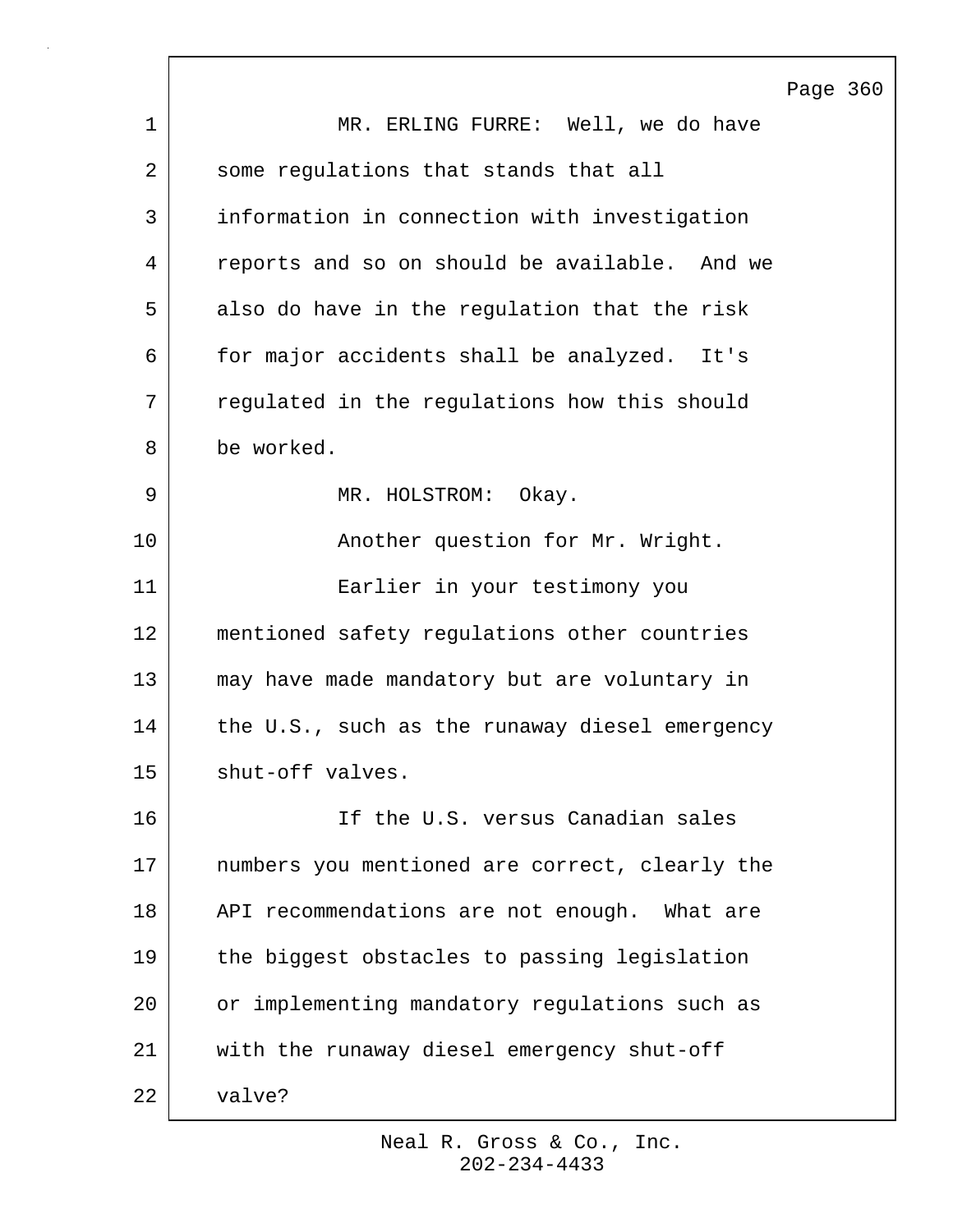|                |                                                | Page 361 |  |
|----------------|------------------------------------------------|----------|--|
| $\mathbf 1$    | MR. WRIGHT: The biggest obstacles              |          |  |
| $\overline{a}$ | to passing legislation I don't think I have to |          |  |
| 3              | tell this audience. We are in Washington,      |          |  |
| 4              | D.C. And that's probably enough.               |          |  |
| 5              | Regulation? That kind of regulation            |          |  |
| 6              | would probably have to come -- at least with   |          |  |
| 7              | respect to onshore refineries, would have to   |          |  |
| 8              | come from OSHA. The OSHA standard-setting      |          |  |
| 9              | process is just sclerotic. It can take years   |          |  |
| 10             | and an incredible amount of staff time for     |          |  |
| 11             | OSHA to set a new standard.                    |          |  |
| 12             | Along with the Chemical Safety                 |          |  |
| 13             | Board, we urged, for example, OSHA to write an |          |  |
| 14             | emergency temporary standard venting gas       |          |  |
| 15             | flows. And I talked to some of the OSHA staff  |          |  |
| 16             | afterwards, and they sort of explained what -- |          |  |
| 17             | they had looked at it and what kind of         |          |  |
| 18             | resources they would have to bring to that     |          |  |
| 19             | effort, taking away from things like           |          |  |
| 20             | combustible dust, which was the -- which was   |          |  |
| 21             | a previous CSB recommendation.                 |          |  |
| 22             | So I think the legislative barriers            |          |  |

 $\Gamma$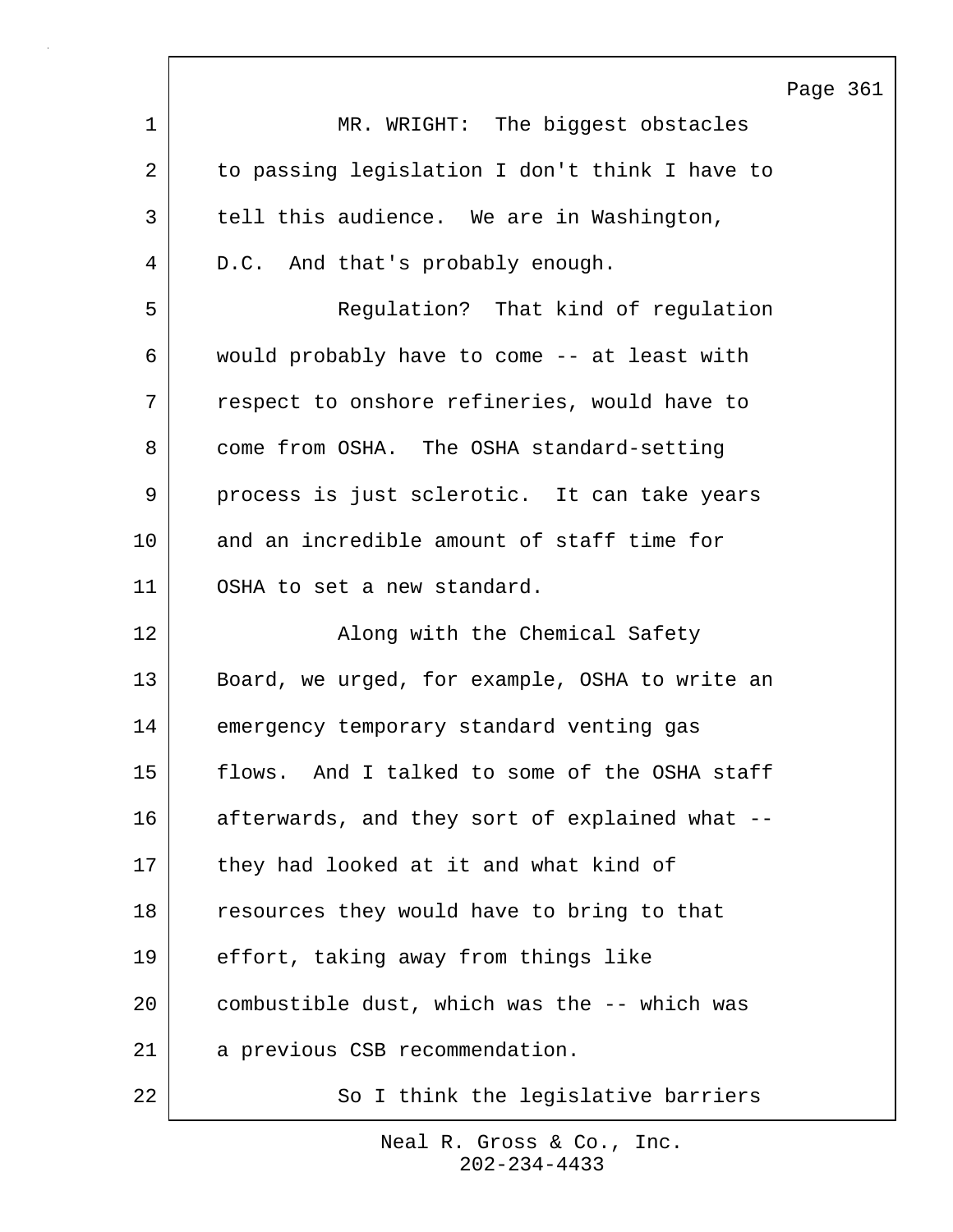|    |                                                | Page 362 |  |
|----|------------------------------------------------|----------|--|
| 1  | are pretty obvious. The barriers from a        |          |  |
| 2  | regulatory sense are just that the process is  |          |  |
| 3  | so long, requires such resources. And every    |          |  |
| 4  | health standard and almost every safety        |          |  |
| 5  | standard OSHA has ever written has been        |          |  |
| 6  | challenged in court. So it takes legal         |          |  |
| 7  | resources, as well. And there are just so      |          |  |
| 8  | many things to address.                        |          |  |
| 9  | MR. HOLSTROM: How do each of the               |          |  |
| 10 | panelists perceive the impact of the Chemical  |          |  |
| 11 | Safety Board's Texas City report and           |          |  |
| 12 | recommendations, including those on safety     |          |  |
| 13 | culture at BP? Have there been any measured    |          |  |
| 14 | improvements in BP's approach to safety?       |          |  |
| 15 | MR. WRIGHT: I guess I should start.            |          |  |
| 16 | First, we think that the CSB's report on Texas |          |  |
| 17 | City was the best analysis of a particular     |          |  |
| 18 | accident in depth that I think I've ever seen. |          |  |
| 19 | There's some that I think are probably equally |          |  |
| 20 | good. Some of the work that Andrew Hopkins     |          |  |
| 21 | has done on specific accidents are equally     |          |  |
| 22 | But as the product of a regulatory --<br>good. |          |  |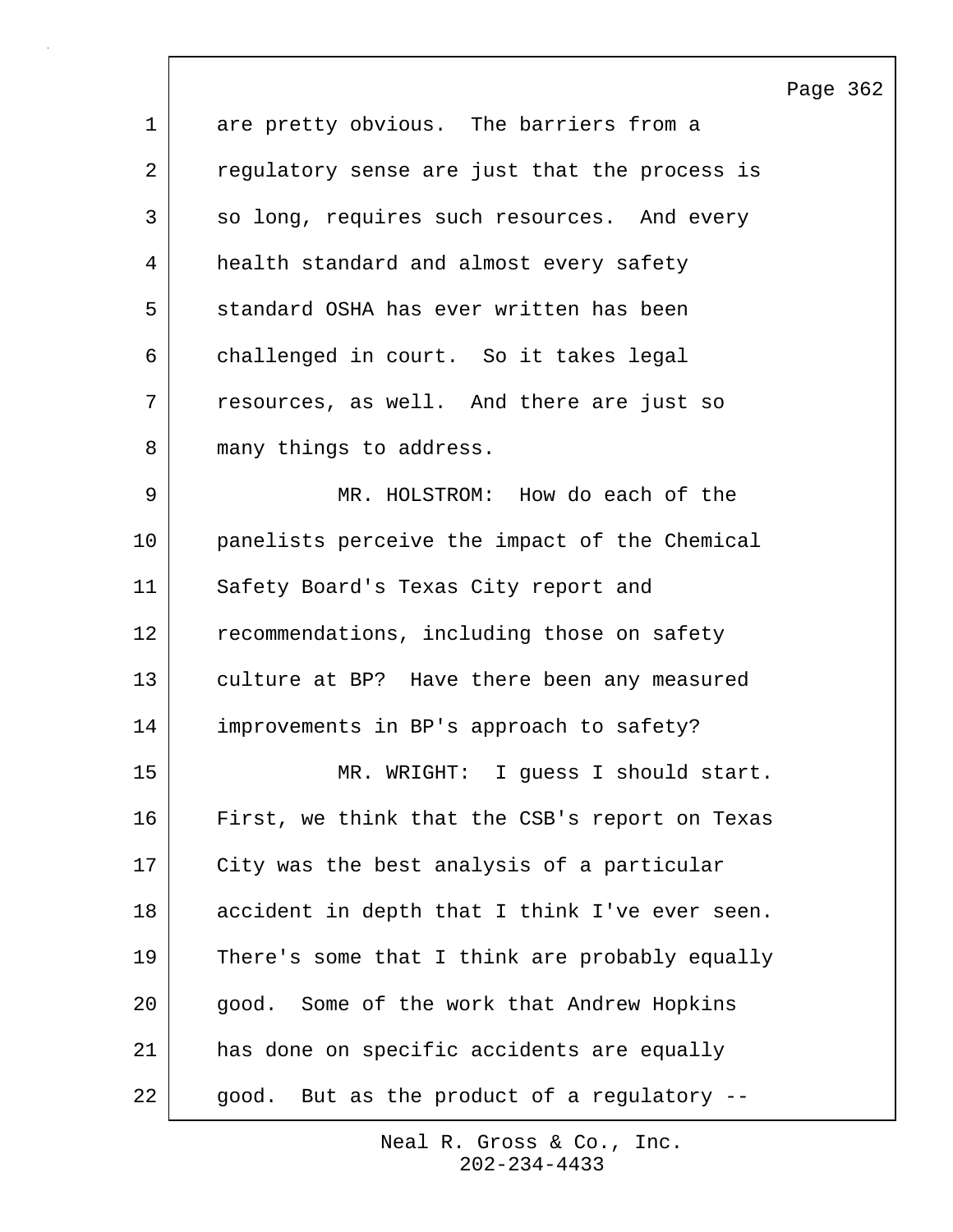|              |                                                | Page 363 |  |
|--------------|------------------------------------------------|----------|--|
| $\mathbf 1$  | or of a government agency, it was a superb     |          |  |
| 2            | report. And I think the Baker Panel came up    |          |  |
| $\mathsf{3}$ | with a report that looked at sort of safety    |          |  |
| 4            | management and safety culture in a company, at |          |  |
| 5            | least nationwide, better than anybody else has |          |  |
| 6            | done it before or since.                       |          |  |
| 7            | It has had an impact. I think                  |          |  |
| 8            | it's -- BP, I think, is a much safer company   |          |  |
| 9            | because of it, at least in the refineries.     |          |  |
| 10           | I'm not sure the lesson's got offshore. But    |          |  |
| 11           | the ten-point program that we negotiated with  |          |  |
| 12           | BP, the work we're doing with them now, I      |          |  |
| 13           | think, all came as -- well, really all came as |          |  |
| 14           | a result of 15 people dying in Texas City.     |          |  |
| 15           | But the kind of midwife for that process was   |          |  |
| 16           | the reports that the CSB and the Baker Panel   |          |  |
| 17           | did. So it's had an enormous impact.           |          |  |
| 18           | It's had less of an impact on other            |          |  |
| 19           | companies, I think. And that's unfortunate.    |          |  |
| 20           | I think a lot of oil companies have tended to  |          |  |
| 21           | see Texas City and see Deepwater Horizon as    |          |  |
| 22           | sort of a one off. It's real easy for them to  |          |  |

 $\lceil$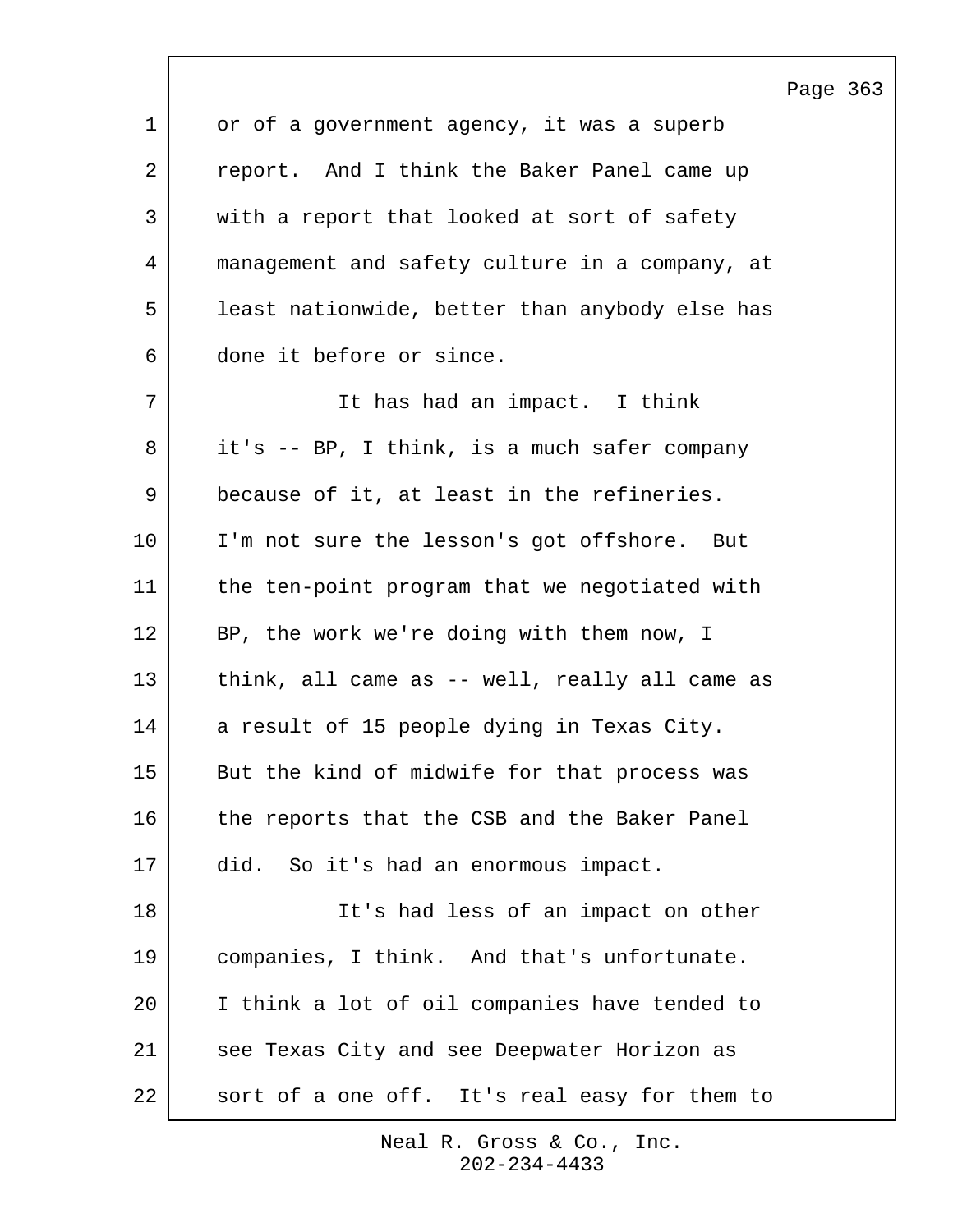|             |                                                | Page 364 |  |
|-------------|------------------------------------------------|----------|--|
| $\mathbf 1$ | say, Oh, that's BP, that's not us. But what    |          |  |
| 2           | we've seen through our work in the oil         |          |  |
| 3           | industry is that, at least in the refining     |          |  |
| 4           | sector, the hazards exist, the accidents       |          |  |
| 5           | exist, the problems exist throughout the       |          |  |
| 6           | entire sector, it's not just one company. And  |          |  |
| 7           | therefore, other companies, I think, need to   |          |  |
| 8           | do more to learn from those reports.           |          |  |
| 9           | MR. GUENTHER: I'll have to throw               |          |  |
| 10          | myself at the mercy of the CSB and say that I  |          |  |
| 11          | haven't read your report yet, but I will. But  |          |  |
| 12          | we've recently implemented a control of work   |          |  |
| 13          | standard which is going to improve safety in   |          |  |
| 14          | our plants greatly.                            |          |  |
| 15          | MR. MOURE-ERASO: You could watch               |          |  |
| 16          | the movie, too. Have a movie on the report.    |          |  |
| 17          | MR. TRIMMER: Well, I've seen the               |          |  |
| 18          | movie and read the report. So I would say      |          |  |
| 19          | that it has had an impact. I would have        |          |  |
| 20          | though it had a bigger impact than it has.     |          |  |
| 21          | Maybe it would if Congress would give you guys |          |  |
| 22          | the authority to put some of them in jail.     |          |  |

 $\Gamma$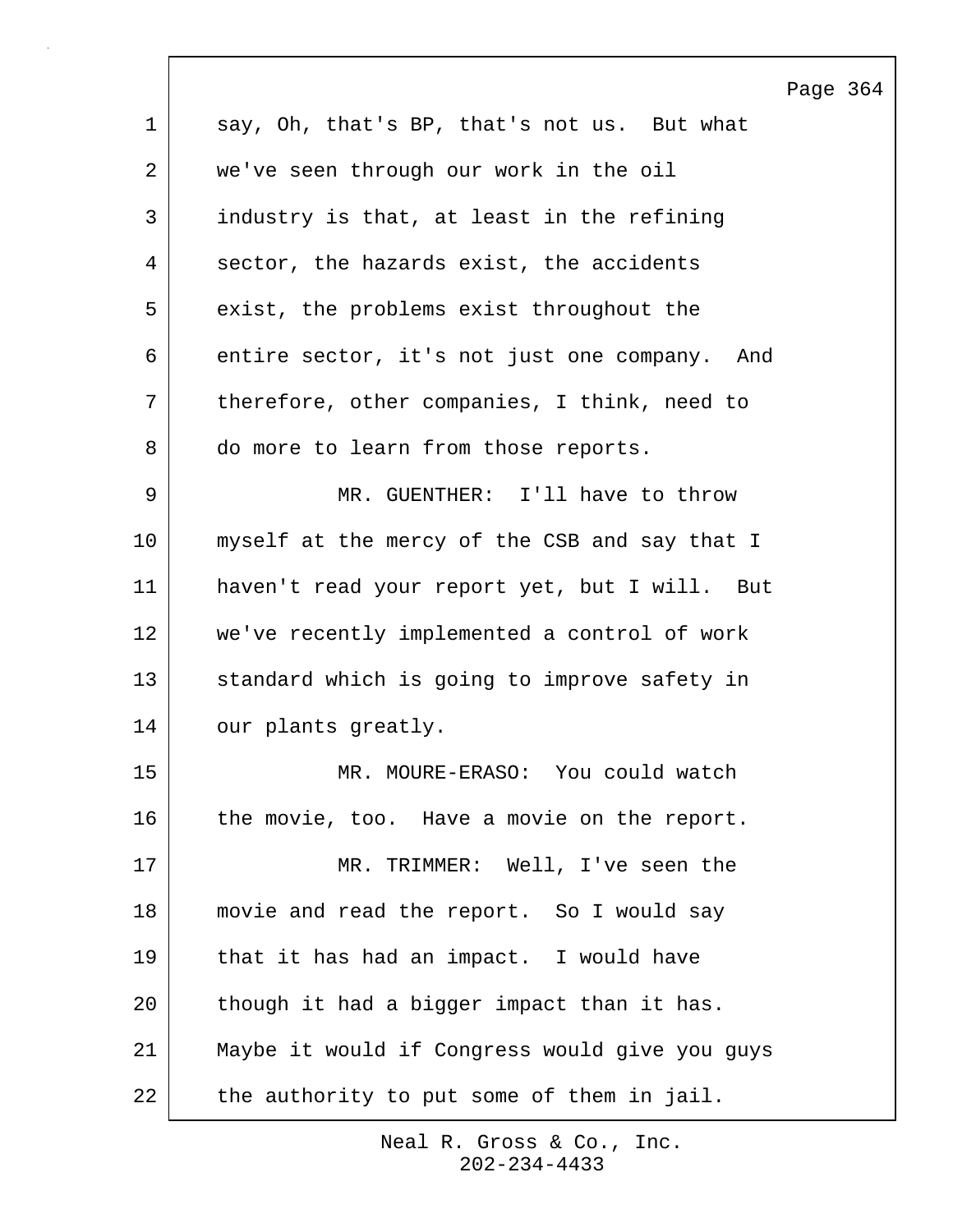|    | Page 365                                       |
|----|------------------------------------------------|
| 1  | Maybe it would have a bigger impact. But I'd   |
| 2  | say that it's not sustained. You know,         |
| 3  | they've got a short memory. I don't think      |
| 4  | it's a coincidence that we've had an Alaska    |
| 5  | oil spill, a Texas City explosion and this     |
| 6  | latest disaster all from the same company. I   |
| 7  | don't think anybody thinks that's a            |
| 8  | coincidence.                                   |
| 9  | What I've seen recently with BP is             |
| 10 | the changes that have been made and the money  |
| 11 | that was being spent now on issues that came   |
| 12 | out of Texas City are going to move the other  |
| 13 | way again. You know, they just had an oil      |
| 14 | spill. It's going to cost them a lot of        |
| 15 | money. And what we're seeing now is, you       |
| 16 | know, there's new charts coming out. And this  |
| 17 | is the budget for next year and these are the  |
| 18 | things that are going to fall below the budget |
| 19 | now because of the constraints of what this is |
| 20 | going to cost them. So they have a short       |
| 21 | memory.                                        |
| 22 | MR. ERLING FURRE: Yes. We also                 |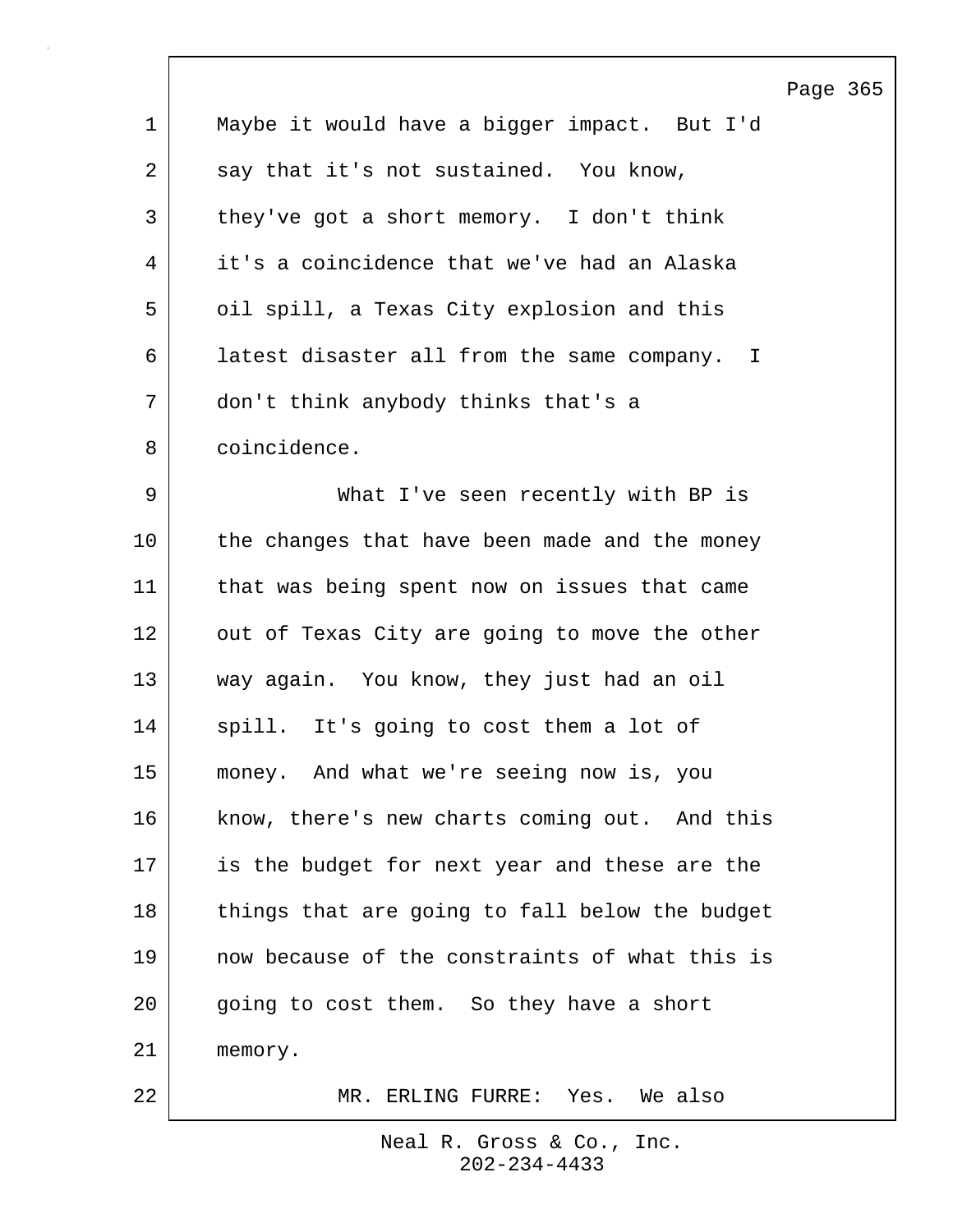Page 366 1 have BP in Norway. The -- most oil industry 2 did learn much from the BP Texas report. All 3 companies were discussing it and it made very 4 many discussions. And it was, of course, very 5 important in Norway, especially for the 6 process places, also. 7 | But we do hear from BP that they are 8 using very much of the same safety systems 9 | that was described in the report, the stop 10 cards, the LTA focus and the behavior-based 11 safety approach. And we also heard at this 12 very difficult to raise questions that will 13 cost money when it comes to safety. So I 14 still think they have much to learn. 15 MR. HOLSTROM: I think this is our 16 | last question. It's for Mr. Turner. 17 | Please clarify if you are also 18 discouraged from reporting process incidents, 19 as well as injuries in the new BP safety 20 program implemented after the Deepwater 21 Horizon incident in April. 22 MR. TRIMMER: We're not discouraged,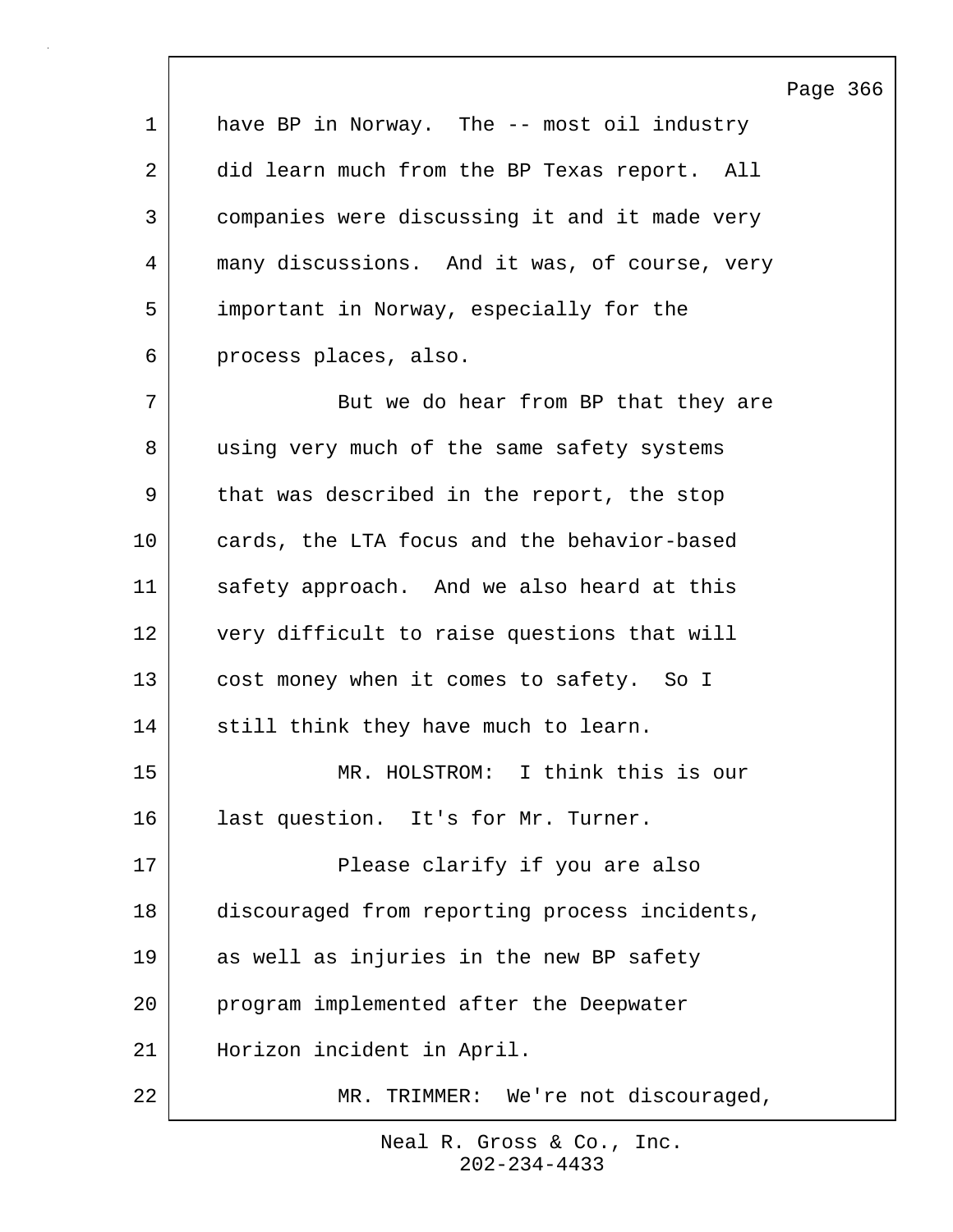Page 367 1 though. 2 MR. HOLSTROM: Okay. 3 | That's the last question. 4 MR. MOURE-ERASO: We have put in a 5 | request from the public to make a statement.  $6$  So is  $-$ 7 | Mr. Arthur Schwartz, if you could 8 please step over to the microphone here so 9 people -- or that microphone. That's fine, 10 yes. 11 | MR. SCHWARTZ: Mr. Chairman, members 12 of the Board --13 MR. MOURE-ERASO: I don't think it's 14 on. Help is on the way. 15 (Pause.) 16 MR. SCHWARTZ: Do I use one of 17 these? 18 | MR. MOURE-ERASO: Oh, you can get --19 yes. 20 MR. SCHWARTZ: Okay. Thank you. 21 Mr. Chairman and members of the Board, my name 22 is Arthur Schwartz. And I speak today on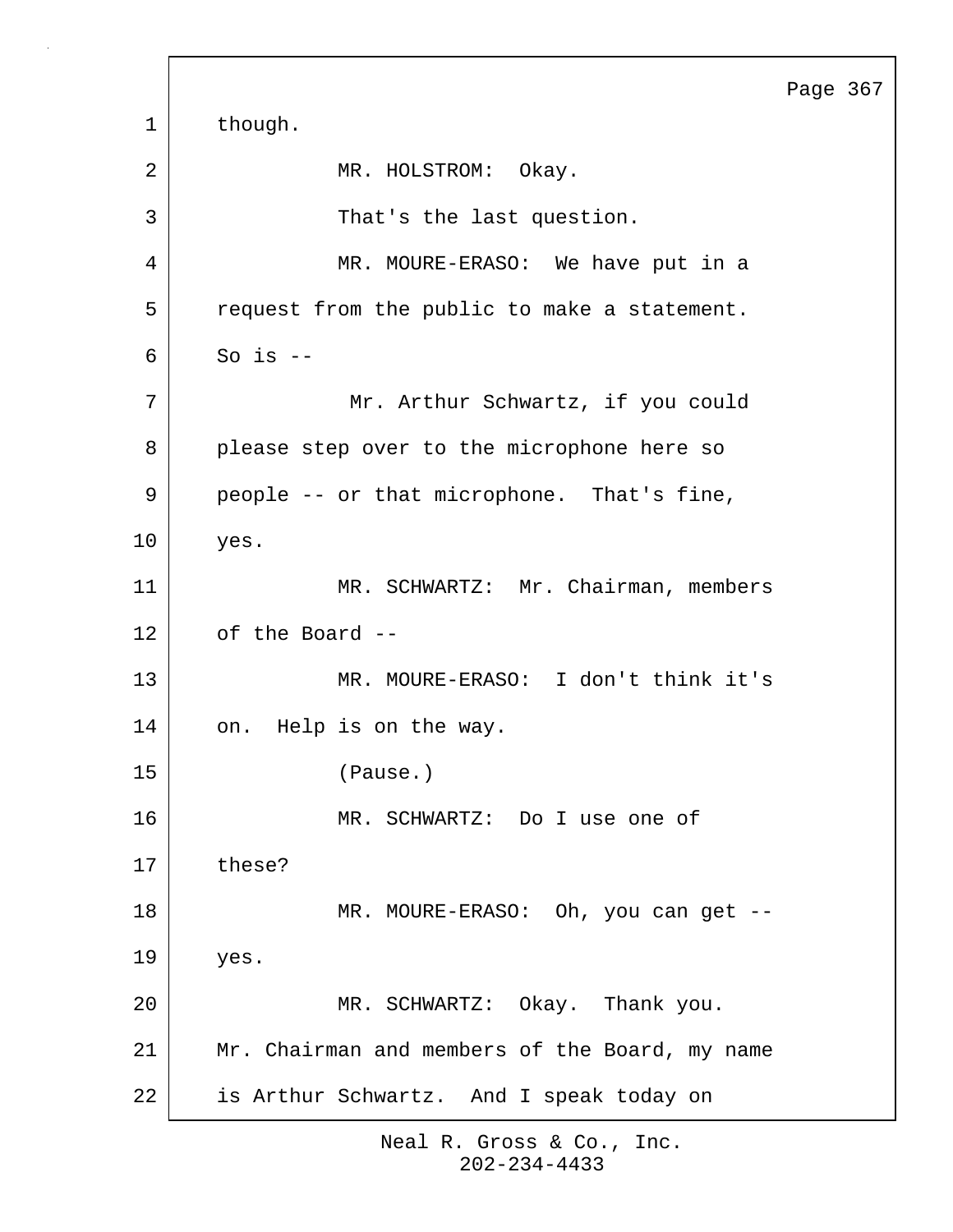|                |                                                | Page 368 |  |
|----------------|------------------------------------------------|----------|--|
| $\mathbf 1$    | behalf of the National Society of Professional |          |  |
| $\overline{2}$ | Engineers, NSPE. NSPE appreciates the          |          |  |
| $\mathsf{3}$   | opportunity to comment before the Chemical     |          |  |
| 4              | Safety and Hazard Investigation Board today.   |          |  |
| 5              | NSPE commends the U.S. Department of           |          |  |
| 6              | the Interior for enacting additional safety    |          |  |
| 7              | measures in the aftermath of the BP Deepwater  |          |  |
| 8              | Horizon offshore oil rig explosion earlier     |          |  |
| 9              | this year. Offshore oil drilling, however is   |          |  |
| 10             | an inherently risky activity. And as the BP    |          |  |
| 11             | oil spill demonstrated, an accident exposes    |          |  |
| 12             | the public and the environment to potential    |          |  |
| 13             | catastrophe.                                   |          |  |
| 14             | The combined high-risk nature of               |          |  |
| 15             | offshore drilling and accompanying possibility |          |  |
| 16             | for disaster necessitates an additional degree |          |  |
| 17             | of protection for the public health and        |          |  |
| 18             | safety.                                        |          |  |
| 19             | NSPE believes that licensed                    |          |  |
| 20             | professional engineers should have a direct    |          |  |
| 21             | supervision over all engineering design,       |          |  |
| 22             | operations and maintenance of offshore oil     |          |  |

 $\lceil$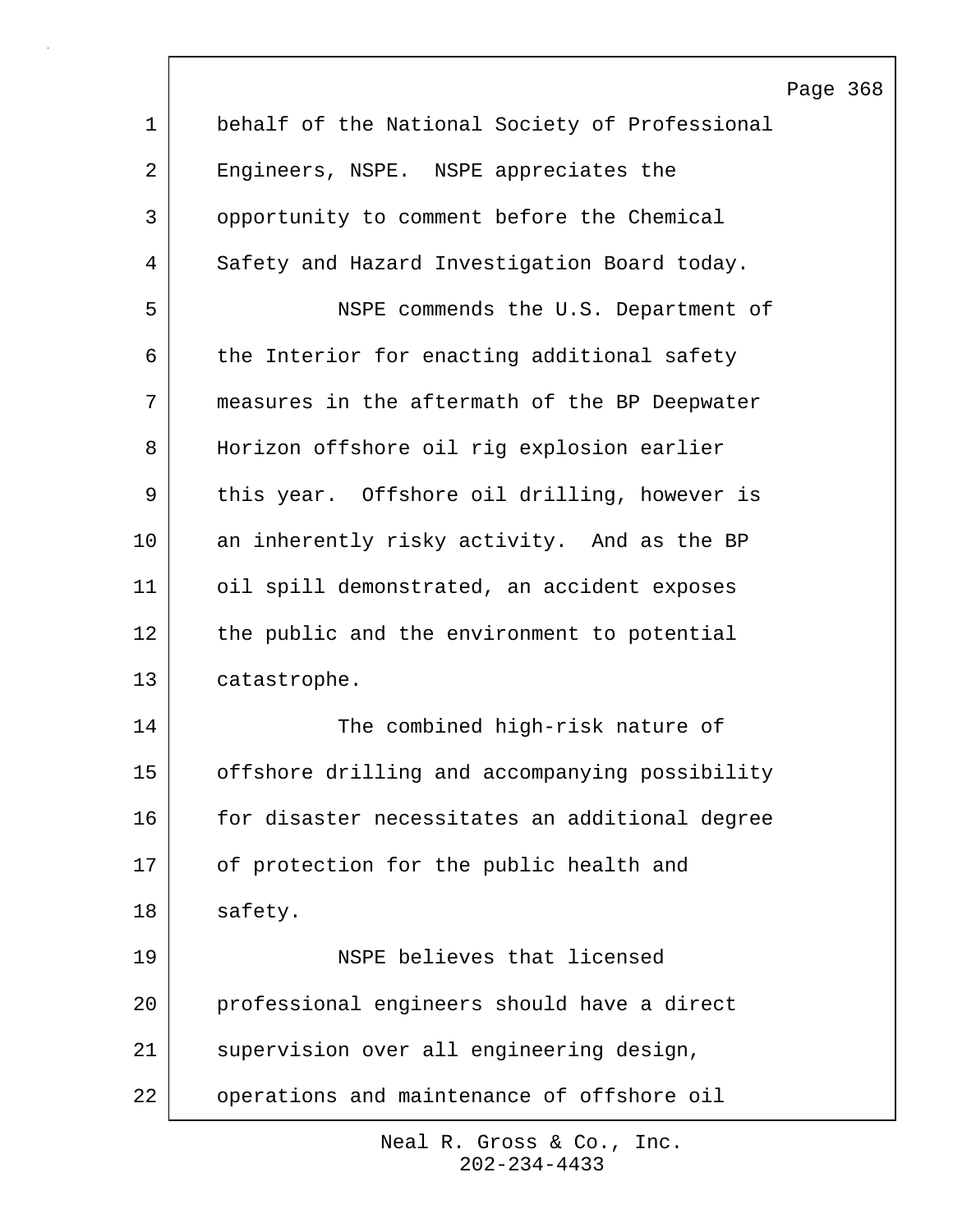|    |                                               | Page 369 |
|----|-----------------------------------------------|----------|
| 1  | rigs. Professional engineers are licensed by  |          |
| 2  | the government, which requires them to meet   |          |
| 3  | and maintain technical and professional       |          |
| 4  | competence standards.                         |          |
| 5  | Professional engineers are also               |          |
| 6  | bound by a code of conduct to protect the     |          |
| 7  | public health, safety and welfare above all   |          |
| 8  | other considerations. Safety can be           |          |
| 9  | compromised when employees feel compelled to  |          |
| 10 | put obligations to their employers before     |          |
| 11 | ethics.                                       |          |
| 12 | Professional engineers are unique in          |          |
| 13 | two ways. First, professional engineers are   |          |
| 14 | accountable to the state that licenses them,  |          |
| 15 | ensuring that a professional engineer's       |          |
| 16 | paramount obligation is to the public and not |          |
| 17 | to the employer.                              |          |
| 18 | Like physicians and attorneys,                |          |
| 19 | professional engineers who violate their      |          |
| 20 | professional code of conduct will lose their  |          |
| 21 | license to practice, causing immeasurable     |          |
| 22 | damage to their reputation and career.<br>For |          |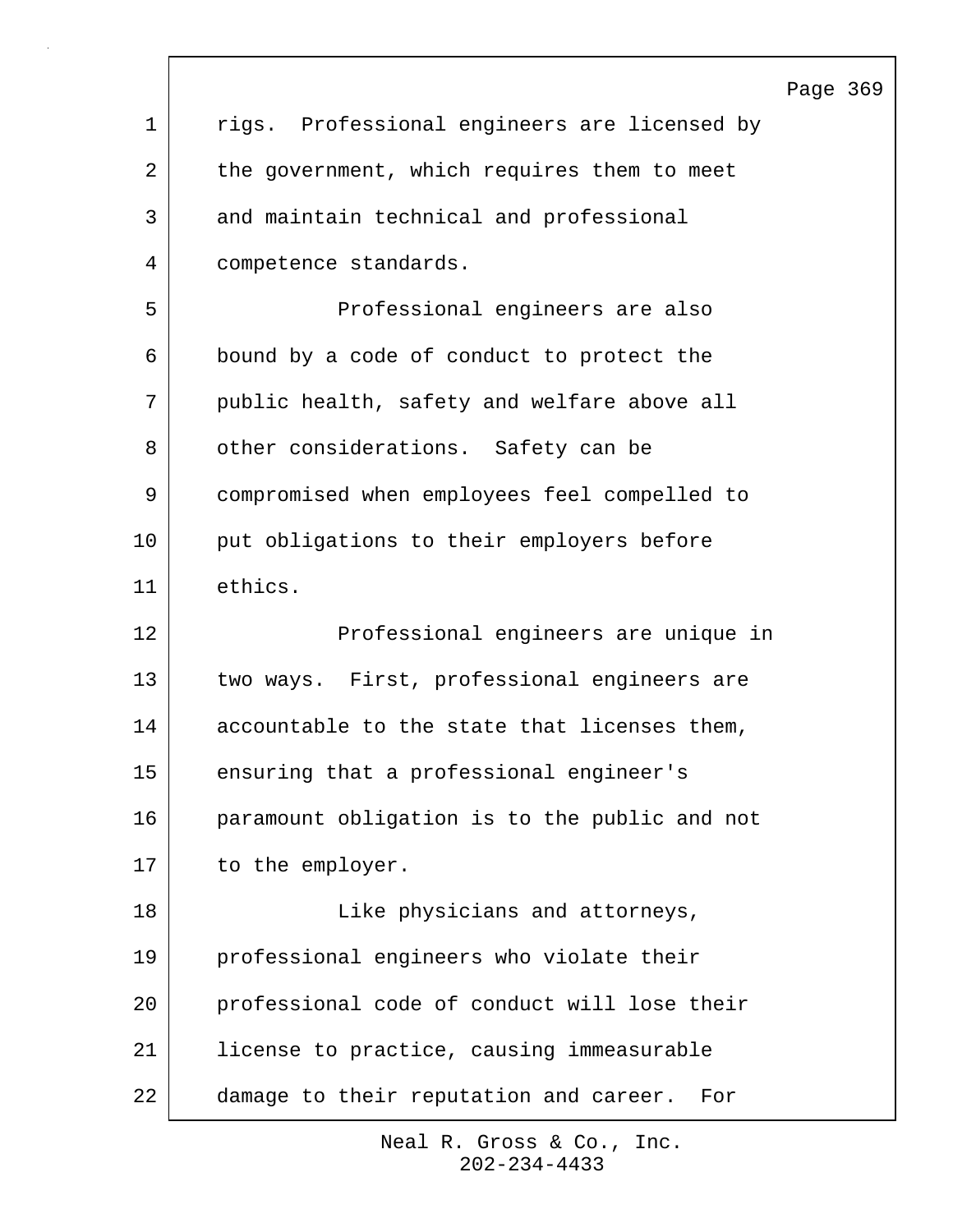|                |                                                | Page 370 |  |
|----------------|------------------------------------------------|----------|--|
| $\mathbf 1$    | professional engineers the threat of the loss  |          |  |
| $\overline{2}$ | of a license carries greater weight than       |          |  |
| 3              | continued employment with one company.         |          |  |
| 4              | Second, when professional engineers            |          |  |
| 5              | make decisions they are taking full personal   |          |  |
| 6              | responsibility for those decisions.            |          |  |
| 7              | Professional engineers sign and seal plans as  |          |  |
| 8              | individuals and are personally accountable and |          |  |
| 9              | responsible for the soundness of those plans.  |          |  |
| 10             | This personal accountability and               |          |  |
| 11             | responsibility renders professional engineers  |          |  |
| 12             | resistant to outside pressure and motivates    |          |  |
| 13             | them to hold fast to critical design,          |          |  |
| 14             | operation and maintenance standards.           |          |  |
| 15             | Because of their proven competence,            |          |  |
| 16             | based on their education, examination,         |          |  |
| 17             | qualifications and experience and because      |          |  |
| 18             | their legal obligation to the public health,   |          |  |
| 19             | safety and welfare NSPE recommends that        |          |  |
| 20             | offshore oil rigs employ professional          |          |  |
| 21             | engineers to supervise all engineering design, |          |  |
| 22             | operation and maintenance decisions.<br>This   |          |  |

 $\lceil$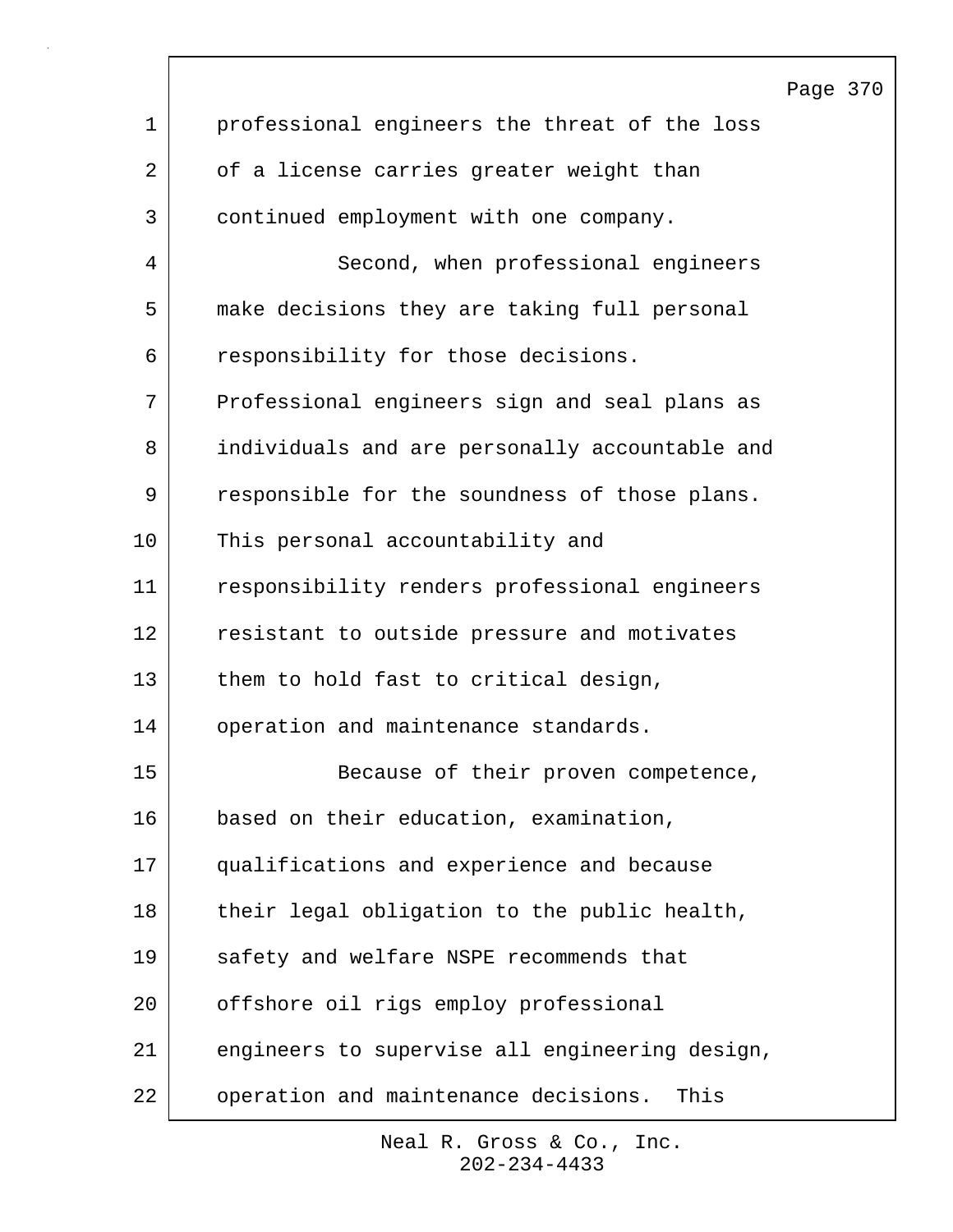Page 371 1 | will help to improve adherence to offshore oil 2 drilling standards and reduce the potential 3 for future disasters. Thank you. 4 | MR. MOURE-ERASO: Thank you very 5 much, Mr. Schwartz. 6 Is there anybody else that want to 7 have a statement? 8 (No response.) 9 MR. MOURE-ERASO: Okay. So I would 10 like -- 11 There is one. 12 MR. POJE: Hi. I'm Gerry Poje. I'm  $13$  a  $-$ 14 MR. MOURE-ERASO: I'd like to 15 recognize Mr. Poje as a former member of this  $16$  Board. So  $-$ 17 | Okay, Mr. Poje. 18 MR. POJE: I think on behalf of 19 everybody who's here today, I want to thank 20 the Board for organizing this meeting. This 21 has been very generous contribution from all 22 the panelists into elucidating a very complex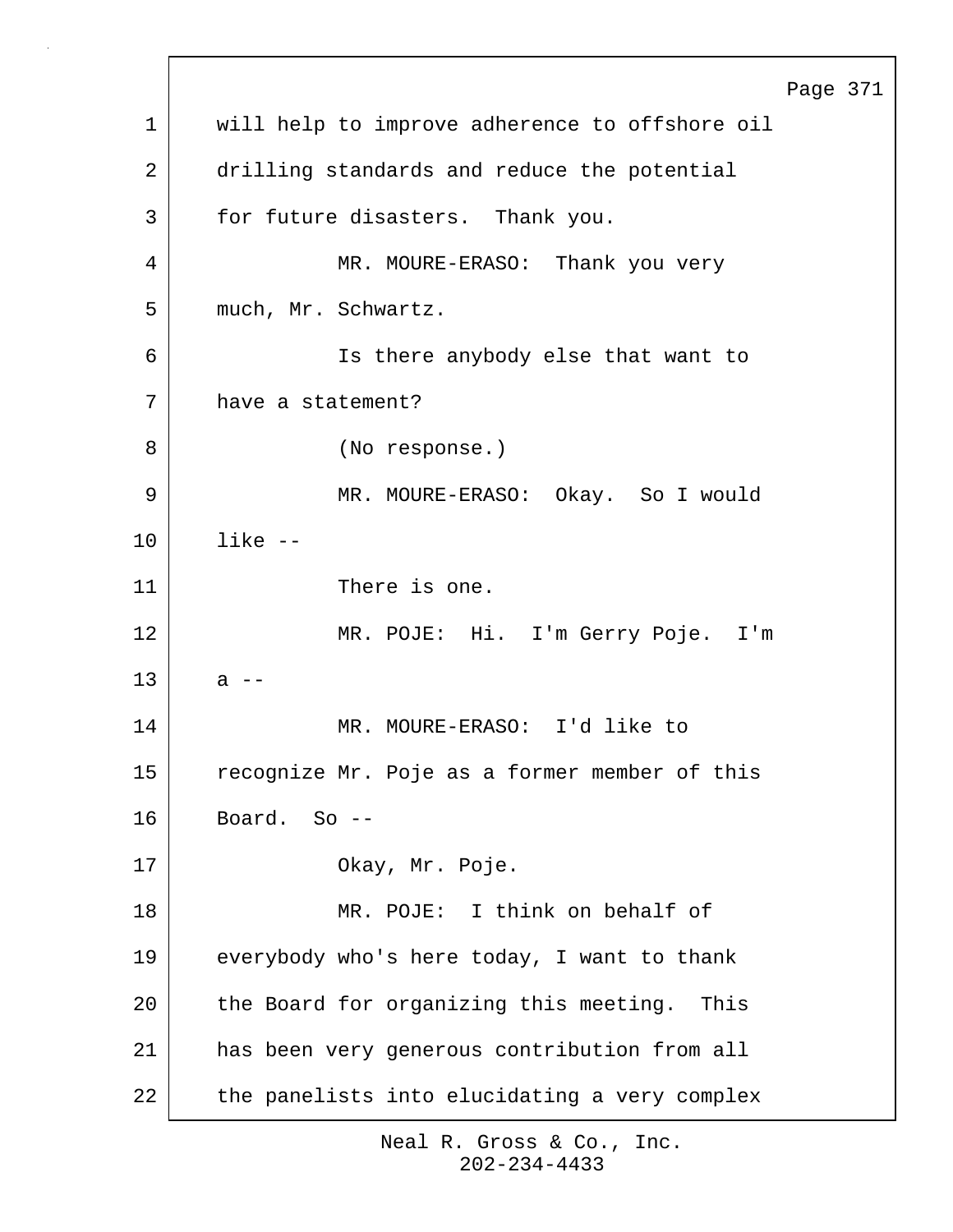|             |                                                | Page 372 |  |
|-------------|------------------------------------------------|----------|--|
| $\mathbf 1$ | area, but one that is extraordinary urgent.    |          |  |
| 2           | I'm personally gratified that the              |          |  |
| 3           | Board has matured to this point in time,       |          |  |
| 4           | having been there at the very beginning, to    |          |  |
| 5           | see it grappling with what is perhaps its      |          |  |
| 6           | largest investigation.                         |          |  |
| 7           | The BP Texas City event is a                   |          |  |
| 8           | extraordinary event that was studied and       |          |  |
| 9           | generated important recommendations that we've |          |  |
| $10 \,$     | already heard testimony about, but this is now |          |  |
| 11          | a platform above that.                         |          |  |
| 12          | And I think the ability to shape new           |          |  |
| 13          | regulatory regimens in the offshore platform   |          |  |
| 14          | arena, if you do it wisely and well as an      |          |  |
| 15          | institution, it will help shape and            |          |  |
| 16          | strengthening of safety in the onshore arena,  |          |  |
| 17          | because we will now have a mirror to hold up   |          |  |
| 18          | to the onshore system that is also in          |          |  |
| 19          | desperate need of improvement, as we've heard  |          |  |
| 20          | from a number of the most recent panelists.    |          |  |
| 21          | So I'd like to thank you for doing that.       |          |  |
| 22          | But I'd also like to urge us all to            |          |  |

 $\lceil$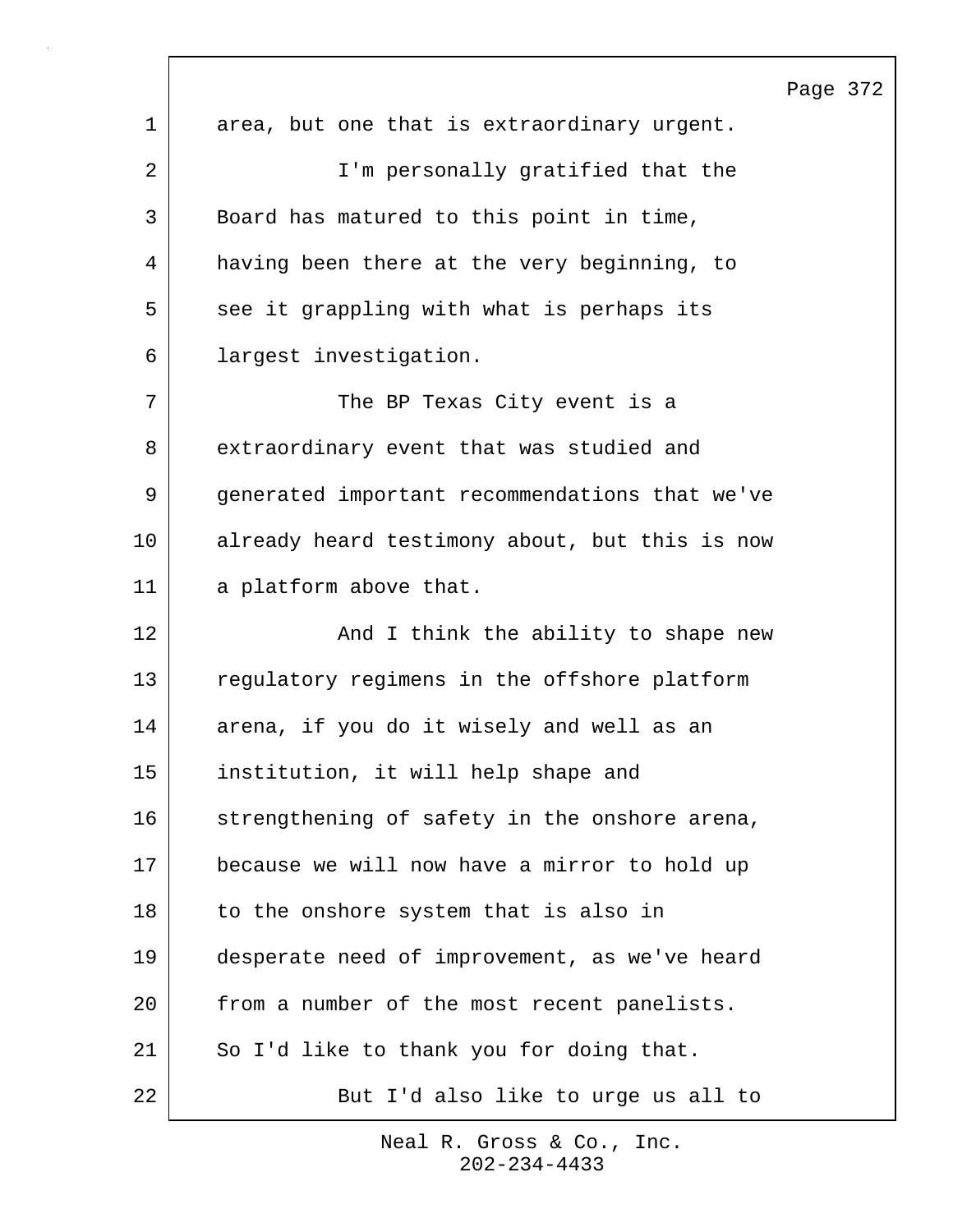|             |                                                | Page 373 |  |
|-------------|------------------------------------------------|----------|--|
| $\mathbf 1$ | recognize how humbling the experience was      |          |  |
| 2           | today of seeing this vast array of experience  |          |  |
| 3           | and knowledge paraded before us. And I         |          |  |
| 4           | challenge my successors on the Board to be as  |          |  |
| 5           | equally studied as the staff will have to be   |          |  |
| 6           | in delving into these details, that we need to |          |  |
| 7           | run as fast as we can absorbing everything     |          |  |
| 8           | that was said today and more in order to bring |          |  |
| 9           | this to fruition as a CSB investigation as     |          |  |
| 10          | rapidly as possible.                           |          |  |
| 11          | The reason as rapidly as possible is           |          |  |
| 12          | so important is that the signal is waning      |          |  |
| 13          | already to create needed change in our society |          |  |
| 14          | from this terrible tragedy.                    |          |  |
| 15          | And the clock ticks and we lose the            |          |  |
| 16          | power of good work by this institution and all |          |  |
| 17          | the generous people who have shared their      |          |  |
| 18          | information with us today. So I urge you to    |          |  |
| 19          | do what you can to hurry up and absorb         |          |  |
| 20          | everything that was said today and more and    |          |  |
| 21          | move the investigation as rapidly as possible. |          |  |
| 22          | Thank you.                                     |          |  |

 $\lceil$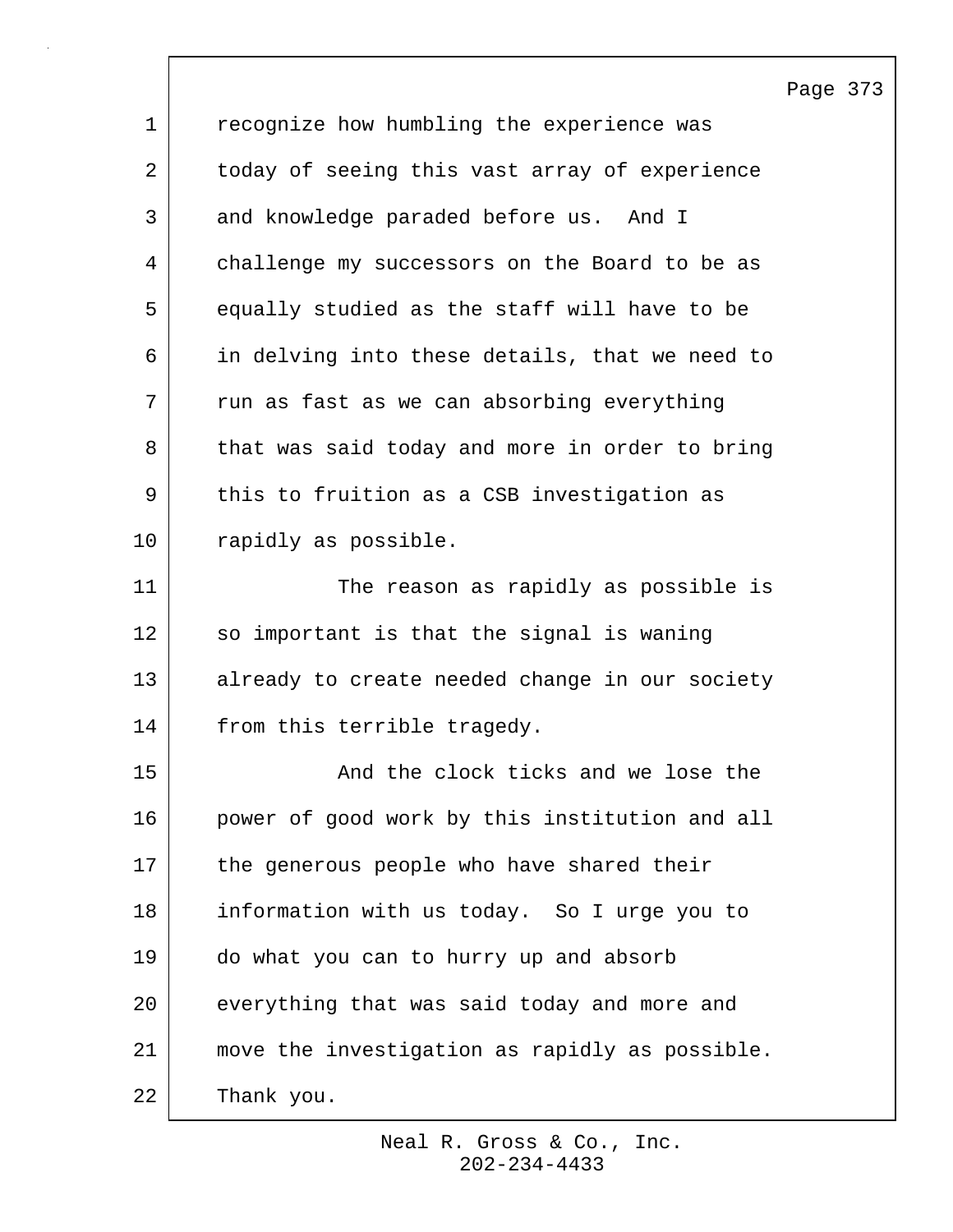1 MR. MOURE-ERASO: Thank you, Mr. 2 Poje. 3 I would like to thank the panel of 4 union members and workers. I appreciate your 5 statements and your sharing with us your 6 | experiences. This has been a very insightful 7 and informative day. 8 In closing I would like for us to 9 echo what Mr. Trimmer says, that we owe to the 10 | workers of the Deepwater Horizon platform, the 11 | 11 workers that died, we owe them to remember 12 them. They are a reflection of the fact that 13 this is a terrible tragedy. 14 We at CSB have said that the health 15 and safety rights of workers are human rights 16 and the worst denial of human rights is for a 17 person to lose their lives when they are 18 working. 19 We at CSB are committed to 20 conducting a thorough examination of all the 21 | factors that led to this explosion. Those 22 factors will include the quality and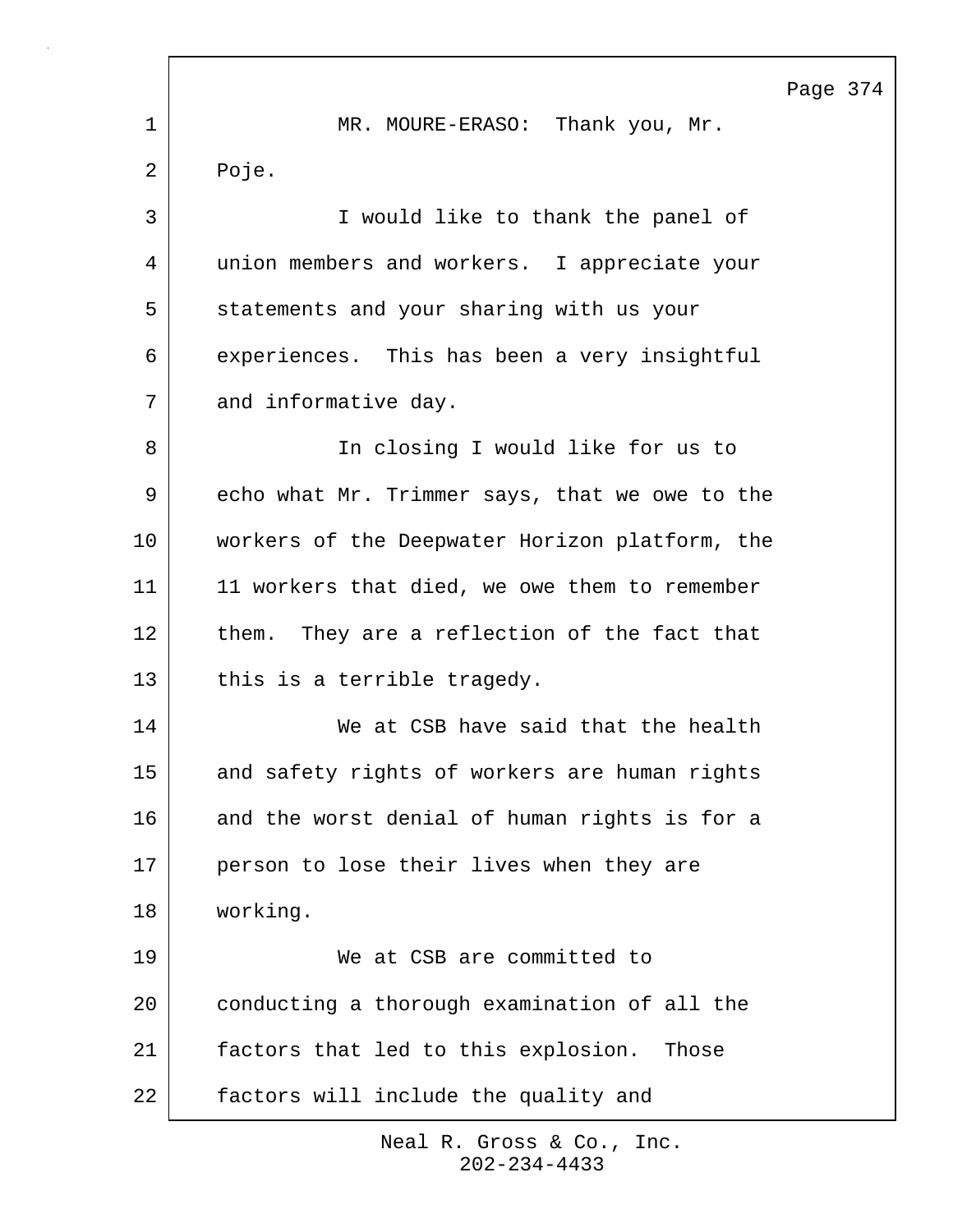|             |                                                | Page 375 |  |
|-------------|------------------------------------------------|----------|--|
| $\mathbf 1$ | effectiveness of past and current regulations  |          |  |
| 2           | on offshore drilling in this country with      |          |  |
| 3           | recommendations for improvements if the Board  |          |  |
| 4           | deems that necessary.                          |          |  |
| 5           | In my view there have been far too             |          |  |
| 6           | many accidents in recent years in the energy   |          |  |
| 7           | industry, as we have discussed today. Our      |          |  |
| 8           | accident investigations over those years half  |          |  |
| 9           | the time show lax enforcement of rules and     |          |  |
| 10          | many times has shown great gaps in safety      |          |  |
| 11          | procedures and hazards analysis.               |          |  |
| 12          | We are in the process of identifying           |          |  |
| 13          | the root causes of the Deepwater Horizon       |          |  |
| 14          | explosion. Our commitment to the public is     |          |  |
| 15          | that we will develop those in due course and   |          |  |
| 16          | as an independent agency we will make those    |          |  |
| 17          | public.                                        |          |  |
| 18          | I want to thank each of the Board              |          |  |
| 19          | members here for their comments and their      |          |  |
| 20          | spirited conversation. I would like to thank   |          |  |
| 21          | also the diligent members of the Investigative |          |  |
| 22          | Team that are sitting with us here, as well as |          |  |

 $\sqrt{ }$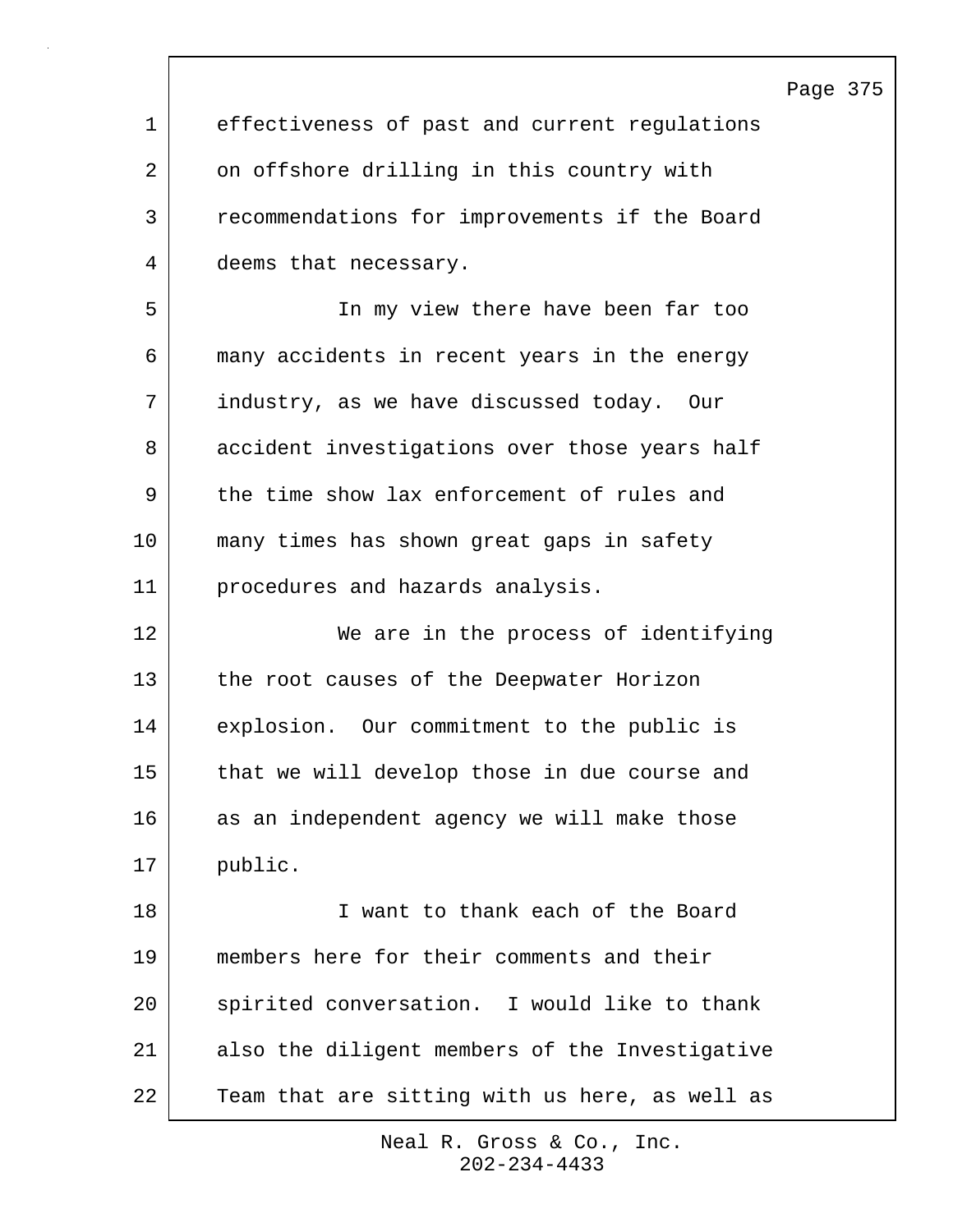|             |                                                | Page 376 |  |
|-------------|------------------------------------------------|----------|--|
| $\mathbf 1$ | the support systems in our Washington office   |          |  |
| 2           | that make this meeting possible. All of us     |          |  |
| 3           | share a strong interest in preventing future   |          |  |
| 4           | accidents and are dedicated to completing this |          |  |
| 5           | investigation.                                 |          |  |
| 6           | I will again like to thank all                 |          |  |
| 7           | today's participants and the audience for      |          |  |
| 8           | their presence, their patience, their          |          |  |
| 9           | attention and participation.                   |          |  |
| 10          | With that, this meeting is                     |          |  |
| 11          | adjourned. Thank you.                          |          |  |
| 12          | (Whereupon, at 5:11 p.m., this                 |          |  |
| 13          | meeting was adjourned.)                        |          |  |
| 14          |                                                |          |  |
| 15          |                                                |          |  |
| $16$        |                                                |          |  |
| $17\,$      |                                                |          |  |
| $1\,8$      |                                                |          |  |
| 19          |                                                |          |  |
| $20$        |                                                |          |  |
| 21          |                                                |          |  |
| 22          |                                                |          |  |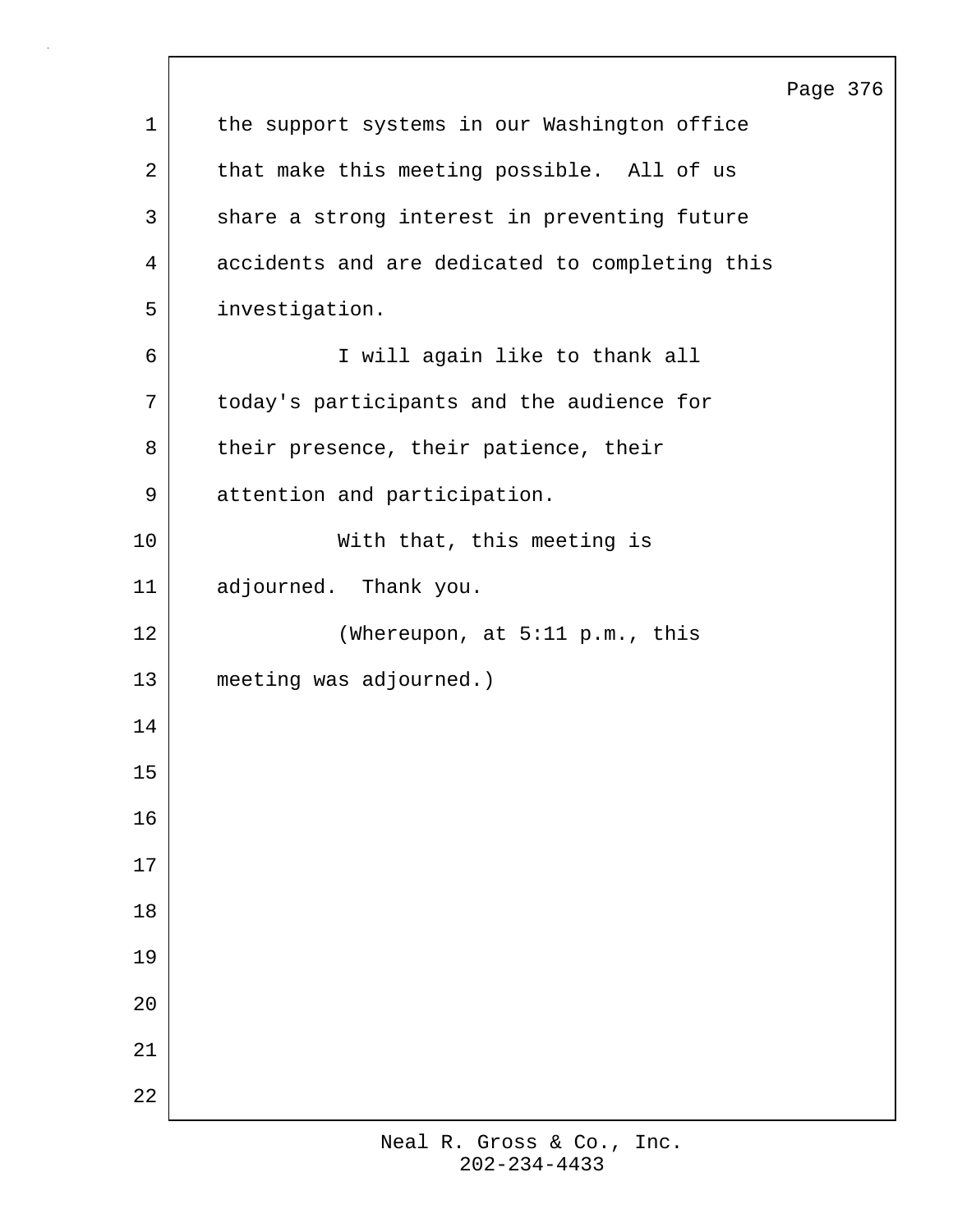٦

|                    | 191:9 195:1                     | 9:10 10:10 16:15       | achieve 31:18       | 180:22 183:19                     |
|--------------------|---------------------------------|------------------------|---------------------|-----------------------------------|
| $\mathbf A$        | 259:16,18 300:19                | 16:19 17:1 18:21       | 86:22 132:8 133:2   | 220:18 232:21                     |
| abandon 97:22      | accepted 32:17                  | 19:9,15 20:1 21:4      | 199:5 211:17        | 244:1 256:21                      |
| 98:13              | 37:21 41:6 45:22                | 22:5,21 23:16          | 216:11 233:21       | 262:10 265:4                      |
| Aberdeen 78:21     | 46:1,9 47:12 94:7               | 25:1 41:17,19          | achieved 44:9       | 308:4                             |
| 190:15 195:3       | 95:3 102:14                     | 70:14 98:18 117:6      | 159:20 201:10       | adapt $24:16$                     |
| abeyance 324:17    | 130:19 132:9                    | 117:7 143:4            | 218:2               | <b>Adapting 305:11</b>            |
| ability 89:16      | 136:15 143:19                   | 144:18 183:16          | achieving 44:5      | add 12:19 80:2                    |
| 109:15 137:22      | 220:6                           | 200:12 201:5,8,14      | 105:20 117:1        | 83:3 117:18 138:6                 |
| 149:1 223:19       | accepts 167:13                  | 201:15,18 202:5        | 118:6               | 227:19 244:3,14                   |
| 372:12             | access 86:22 112:9              | 204:3,7 206:20         | acid 287:1          | 257:14 258:3                      |
| able 86:7,9 87:20  | 126:19 154:20,21                | 211:20 251:4           | acknowledge 31:21   | 296:12 340:14                     |
| 119:15,17 213:12   | 289:6                           | 259:17 262:17          | 303:7,9             | 350:17 356:19                     |
| 216:7 220:5,10     | accessed 110:11                 | 285:6 290:13           | acoustic 237:6,8    | <b>added</b> 270:20               |
| 249:12 252:18      | accident 7:11 9:13              | 299:8 301:16           | act 33:16 34:4      | adding $217:5$                    |
| 284:8 297:9 316:4  | 10:8 11:17,19                   | 302:9 306:6            | 51:22 173:7 198:4   | addition 45:10 50:5               |
| 340:9,18           | 12:2 15:1 16:11                 | 310:15,15 311:2        | 202:10 307:3        | 66:8 162:1 183:19                 |
| abroad 307:8       | 16:13 17:3,16                   | 312:8 314:17           | 312:20 338:15       | 269:1 303:21                      |
| abrupt 323:5       | 18:1,6,16 19:19                 | 346:7 352:15,15        | acted 149:14,15     | additional 120:12                 |
| ABS 2:11 4:5 212:8 | 21:11,20 22:13,18               | 352:16 353:1,12        | action 161:21       | 138:8 181:16                      |
| 212:15 214:13      | 23:19 24:1,5                    | 354:2,3,4 359:22       | 167:9 262:22        | 185:19 186:14                     |
| 240:20 274:13      | 25:11 27:4,4,6,15               | 360:6 362:21           | 325:2               | 214:1 221:4,8                     |
| absolute 170:4     | 28:1,5,12,19 29:6               | 364:4 375:6 376:4      | actions 149:5,17,18 | 258:21 259:8                      |
| 335:13             | 29:15,18 30:8                   |                        | activated 149:4     | 271:14 272:5                      |
| absolutely 44:2    | 38:10 43:6 49:19                | accompany 59:12        | activation 61:15    | 276:4 277:8 368:6                 |
| 58:17 78:9 95:9    |                                 | accompanying<br>368:15 | 75:3 146:10         | 368:16                            |
| 118:1 139:9        | 68:17,22 80:18<br>81:6,13 97:15 | accomplish 297:10      | active 45:1 57:5    |                                   |
| 140:15 238:8       | 110:9 111:8                     | account 40:21          | 110:12 129:22       | <b>Additionally 7:19</b><br>148:3 |
| 254:16 331:7,8     | 159:13,19 160:4                 | 46:17 55:17 56:6       | 186:5 336:18,19     | additions 217:5                   |
| 351:1,9 353:22     | 162:8 164:2 181:7               | 104:17 215:22          | actively 113:1      | 287:9                             |
| absorb 373:19      | 181:14 185:12                   | 219:11,12 221:5        | 155:19              | <b>address</b> 22:16 23:6         |
| absorbing 373:7    | 199:6 201:3                     | 221:11,16 281:4        | activities 49:13    | 45:13 56:15 60:4                  |
| <b>ABSW</b> 158:12 | 206:16 251:4,7                  | accountabilities       | 61:19,20 90:9       | 67:19 72:1 94:16                  |
| academia 85:9      | 252:9,14,16 262:7               | 277:12                 | 101:11 103:16       | 105:11 109:10                     |
| 186:5 249:14       | 276:14 282:15                   | accountability         | 166:18 167:15       | 114:22 160:21                     |
| accept 31:21 95:17 | 283:3,20 284:5                  | 370:10                 | 168:17 170:13       | 167:11 168:18                     |
| 104:3 133:19       | 285:8,16,18,19                  | accountable 277:9      | 182:22 189:8        | 169:15 187:12                     |
| 137:22 215:15      | 286:16 299:11                   | 278:6 369:14           | 213:17 266:1,6      | 190:10 196:2                      |
| 244:21 259:22      | 305:17 306:14                   | 370:8                  | 300:9 347:12        | 206:17,21 244:8                   |
| 345:8 348:6        | 309:19 311:5                    | accredited 160:11      | activity 40:22      | 283:6 290:20                      |
| acceptable 24:17   | 316:22 317:7                    | 344:13 345:5           | 58:18 66:6 68:8,9   | 294:11 297:6                      |
| 66:19 107:21       | 328:6 341:6 347:2               | accredits 160:14       | 68:11,11 87:22      | 306:5 310:2 317:2                 |
| 117:3              | 347:6,8 348:22                  | accumulating           | 141:12 154:9        | 325:17,19 337:5                   |
| acceptance 32:2    | 350:10 353:22                   | 259:5                  | 205:8 368:10        | 340:9 341:8 362:8                 |
| 42:5,11 43:18,21   | 362:18 368:11                   | accurate 267:6         | acts 52:1 339:18    | addressed 22:7                    |
| 44:1,7,16 45:16    | 375:8                           | 324:5 326:6 330:6      | actual 34:10 139:4  | 43:4 67:4 171:13                  |
| 45:20 46:6 47:3    | accidents 6:11,19               | achievable 334:7,9     | 144:18 172:17,19    | 182:3 191:14,15                   |
| 94:21 130:17       |                                 |                        |                     |                                   |

Neal R. Gross & Co., Inc.  $202 - 234 - 4433$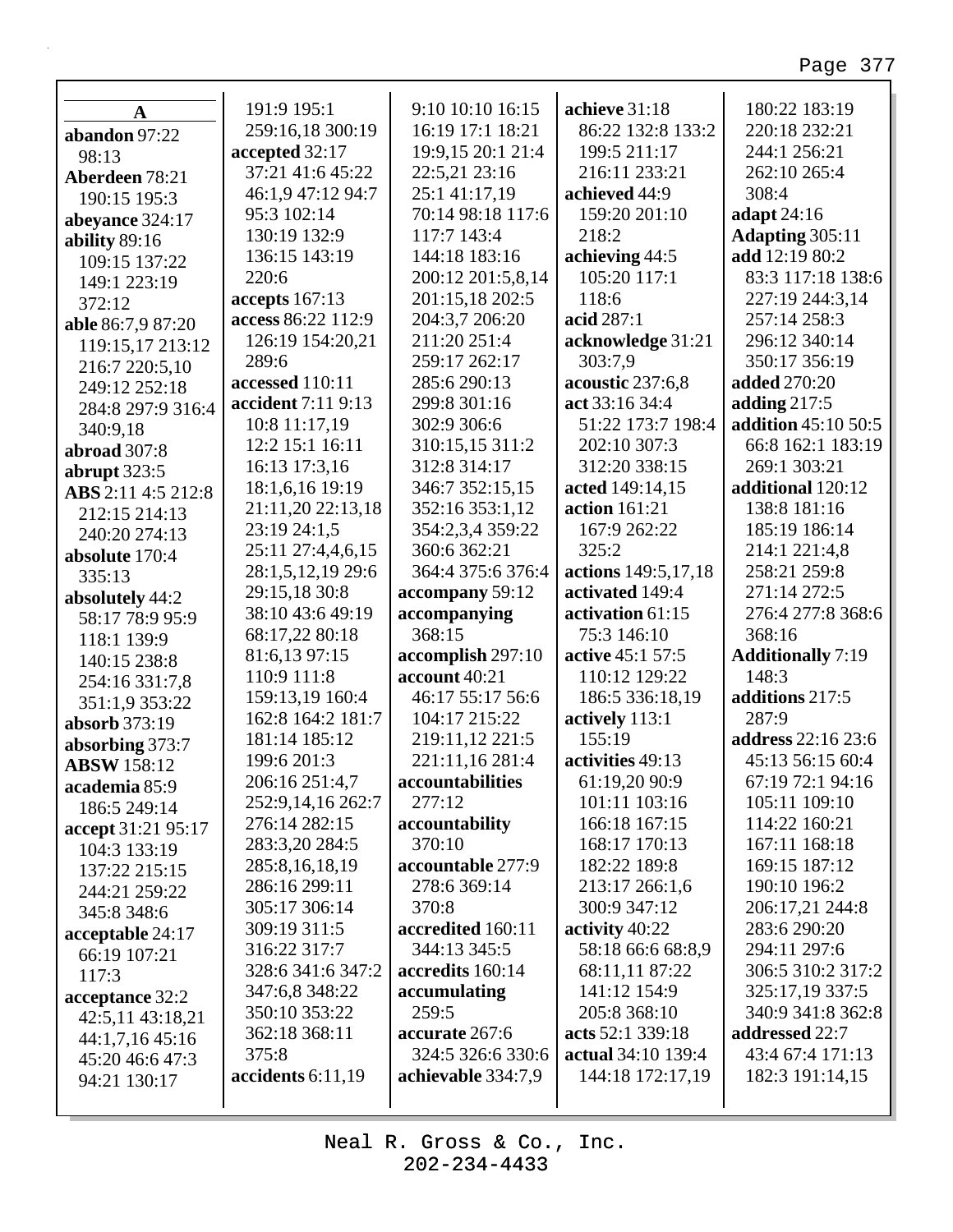| 207:14 248:21        | advantages 338:1                | 344:18                                    | <b>allowed</b> 329:12    | analysis 7:11 57:19                           |
|----------------------|---------------------------------|-------------------------------------------|--------------------------|-----------------------------------------------|
| 301:14 342:10        | <b>advice</b> 61:20 85:12       | ahead 134:11                              | allowing 283:11          | 69:12 120:1                                   |
| addressing 116:19    | 302:3                           | 138:19 215:19                             | alluded 326:2            | 145:19 172:8                                  |
| 202:9 233:7          | advisory 85:2                   | 216:4                                     | Alpha 9:21 27:3          | 184:2,8 193:14,15                             |
| 236:22 249:10        | <b>Affairs</b> 2:12 4:1         | aid 24:22 313:19                          | 28:12 29:3 37:10         | 194:13,22 195:16                              |
| 284:15 285:5         | 158:6                           | aids 312:7                                | 49:14 78:8,10            | 198:6 220:6                                   |
| adds 194:5           | affect 285:18                   | aim 185:20 191:20                         | 86:14 129:9              | 226:17 234:9                                  |
| adequacy 33:3        | 313:17 314:4                    | aimed 6:15 10:10                          | 145:15 204:5             | 236:7,21 239:16                               |
| 102:15               | afraid 311:9 335:6              | 190:20 284:22                             | 296:10 299:2,6           | 240:9,16 242:5,8                              |
| adequate 40:3        | <b>Africa</b> 178:7,11          | air 287:19 338:14                         | 303:1                    | 243:7 247:3                                   |
| 41:16 109:16,17      | aftermath 285:7                 | 356:22                                    | alter 75:8               | 248:10 302:4                                  |
| 132:5 136:1,13       | 368:7                           | aired 16:10                               | alterative 27:21         | 303:3,22 305:4                                |
| 203:8 333:21         | afternoon 158:16                | <b>airline</b> 144:15                     | altered 82:19            | 335:6337:10                                   |
| adequately 89:5      | 164:16 199:4                    | airplane $201:11$                         | alternate 197:5          | 338:4 341:5,9                                 |
| 135:5 225:21         | 238:22 280:19                   | airports 201:13                           | alternative 35:14        | 347:10 362:17                                 |
| adherence 371:1      | 281:17 297:8                    | Alan 2:12 4:1 158:5                       | 135:19                   | 375:11                                        |
| adhering 142:4       | afternoon's 157:13              | 240:6 260:10                              | alternatively 33:8       | analyze 242:12                                |
| <b>Adjourn</b> 4:22  | agencies 11:16                  | 271:5                                     | Altogether 281:4         | analyzed 360:6                                |
| adjourned 156:19     | 157:11 298:8                    | alarm 283:9                               | amalgamation             | analyzing 276:18                              |
| 376:11,13            | 325:6,15 327:12                 | <b>ALARP</b> 49:6 56:16                   | 192:14                   | Anatomy 12:10                                 |
| adjust 65:2 254:22   | agency $6:7,10$                 | 57:18 63:16                               | <b>AMANDA 2:2</b>        | <b>Andrew 2:1 3:8 7:9</b>                     |
| adjusted 71:8        | 11:18 16:14,22                  | 105:20 150:21                             | amazed 63:6              | 25:8 362:20                                   |
| adjustment 240:14    | 53:7 66:10 84:4,8               | 232:1,9,11,17                             | amazing 58:18            | and/or 249:7                                  |
| adjustments 64:18    | 84:14 197:14                    | 252:1,2,8,18                              | 153:13                   | ankle 285:10                                  |
| administered 50:4    | 198:2,9 215:7                   | 253:11 259:22                             | ambition 178:12          | announced 20:15                               |
| administration       | 231:6 294:17                    | 260:8,11 276:7                            | <b>America</b> 178:7,15  | annual 59:22 62:14                            |
| 87:14 147:5          | 338:8 363:1                     | 298:18 302:2,12                           | 309:6                    | 63:5,7                                        |
| administrations      | 375:16                          | 302:21 334:3                              | <b>American 2:5 3:21</b> | anonymously                                   |
| 213:16               | agenda 3:2 7:5 8:8              | 335:2,3,18 336:1                          | 18:18 20:10 23:1         | 297:5                                         |
| adopt 118:9 225:10   | agents 216:5                    | Alaska 1:23 2:16                          | 157:21 158:14,19         | ANSI 344:5,7,9,13                             |
| 225:11 233:8         | 275:22                          | 4:14,16 279:22                            | 159:1 160:11             | 344:16 345:3,5,6                              |
| adopted 137:3        | ago 14:4 73:21 90:1             | 280:2 309:1,5                             | 282:17 287:12            | <b>answer</b> 3:18 4:7,17                     |
| 151:10 193:8         | 124:9 190:14                    | 310:13,16 318:11                          | 291:8 296:7              | 24:18 31:14 73:16                             |
| 194:11 196:21        | 196:10 200:4                    | 322:4 325:14                              | America's 158:22         | 98:20 115:1                                   |
| 268:21               | 203:17 213:7,8                  | 340:16 342:9                              | amount $62:21$           | 127:21 139:19                                 |
| adopter 271:6        | 223:5 289:3                     | 365:4                                     | 109:19 110:20            | 147:13 150:18                                 |
| adopting $151:8$     | 295:22 310:12                   | <b>Alaska's 281:3</b>                     | 130:4,22 131:1           | 222:4 223:7 235:8                             |
| 338:18               | 319:1 342:6                     | alert 21:18 333:12                        | 159:14 174:12            | 241:13 247:11                                 |
| adoption 150:16      | <b>agree</b> 124:19             | <b>Alexander 9:17</b>                     | 208:15,19 253:2          | 248:16 254:15                                 |
| 163:4 193:9          | 128:19,21 171:12                | 28:19 181:15                              | 255:3 310:14             | 264:4 324:7 329:7                             |
| <b>adopts</b> 193:17 | 174:4 203:7 291:3               | 204:5 299:1                               | 314:22 319:21            | 340:22 352:10                                 |
| 307:7                | 291:5 317:21                    | alike 297:16                              | 331:19 361:10            | answered 94:2                                 |
| advance 319:17       | 350:3                           |                                           | <b>Amsterdam</b> 195:3   | 246:6 337:7                                   |
| advanced 47:19       |                                 | alkylation 286:17<br><b>Allied 280:13</b> | <b>Anacortes 284:4</b>   |                                               |
|                      | agreeable 349:19                | allow $7:4$ 14:18                         | 285:7                    | answering 117:19<br><b>answers</b> 8:6 113:20 |
| advantage 84:12      | agreement 94:22<br>194:5 234:11 |                                           |                          | 222:7 228:16                                  |
| 91:15 105:15         |                                 | 210:21 246:16                             | analyses 220:12          |                                               |
| 110:6 118:21         | 300:17,19 317:1                 | 329:8 359:21                              | 282:13                   | <b>ante 93:12</b>                             |
|                      |                                 |                                           |                          |                                               |

Neal R. Gross & Co., Inc.  $202 - 234 - 4433$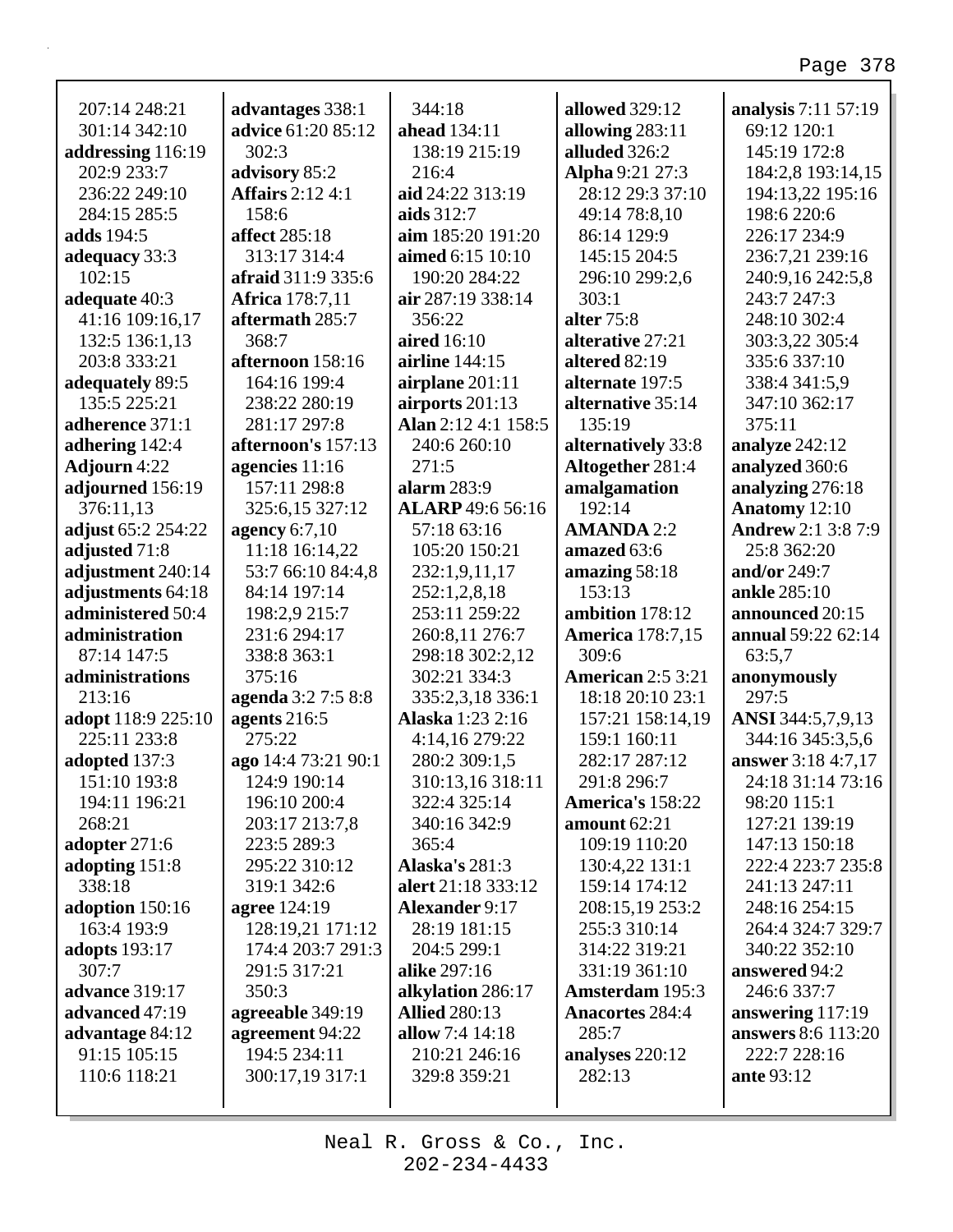| anybody 94:1                               | appreciate 12:21          | 56:19 76:7 106:12              | arguments 106:5                   | 353:13                      |
|--------------------------------------------|---------------------------|--------------------------------|-----------------------------------|-----------------------------|
| 146:18 226:4                               | 15:20 25:2 127:6          | 134:16,22 187:18               | arising 46:3 100:16               | assessed 234:13             |
| 250:17 363:5                               | 374:4                     | 227:13 271:12                  | 130:13                            | assesses 114:12             |
| 365:7 371:6                                | appreciated 127:1         | appropriation 91:7             | arose 78:10,11                    | assessing 58:14             |
| anyway 73:22                               | appreciates 368:2         | appropriations                 | 336:8                             | assessment 29:19            |
| 83:16 337:7                                | appreciation              | 239:13 242:3                   | arrangement 145:9                 | 40:2,3 44:18                |
| anyways 314:7                              | 256:12                    | approval 32:2                  | 194:3                             | 57:14,15,19 58:16           |
| AOC 303:8,10,16                            | apprenticeship            | 53:16 180:1                    | arrangements 38:8                 | 59:17 61:20 69:12           |
| 304:2,4                                    | 319:2,4                   | approve 31:20                  | 41:15 145:1                       | 83:18 106:12                |
| APA 343:21                                 | apprised 114:2            | approved 161:20                | 165:17                            | 115:6,7 121:4               |
| API 3:22 103:6,9                           | approach 23:18            | 292:12                         | array 373:2                       | 131:9,10 167:3              |
| 158:20 160:10,16                           | 27:22 28:1 30:6,6         | approving 34:5                 | <b>arrived</b> 132:16             | 169:9 170:11,12             |
| 161:6,13,19 162:6                          | 40:12 44:4,8              | approximately                  | arrives 91:1                      | 182:4 231:13                |
| 163:1,15 193:21                            | 52:11,15 53:9             | 131:19 322:13                  | <b>Arthur</b> 2:9 367:7           | 235:3 236:20                |
| 194:14 224:20                              | 67:17,17,18 68:5          | 326:14                         | 367:22                            | 245:19 246:9,13             |
| 243:2 244:16                               | 68:20 72:22 73:3          | April 284:5 366:21             | article 97:16                     | 250:6 254:19                |
| 268:12 287:18                              | 73:6,11 76:19             | apron 201:14                   | articular 182:7                   | assessments 194:8           |
| 288:3, 10, 13, 15, 17                      | 79:15,16 95:9,19          | architects 220:5               | ascending 57:11                   | 206:20 230:13               |
| 291:10 292:3                               | 103:14 105:10,16          | area 9:15 13:3 14:1            | 61:11                             | 245:15 249:18,19            |
| 343:10 344:12,13                           | 105:18 108:4              | 62:6,10,13 68:19               | aside 296:7                       | 354:9                       |
| 344:14 345:4,10                            | 118:19 124:11             | 75:22 99:22 149:6              | asked 22:15 25:14                 | assessor 104:5              |
| 345:12 360:18                              | 125:1,8,8,15,20           | 178:16 182:3                   | 49:1,3 56:15                      | assessor's 95:9             |
| API's 162:1 168:22                         | 126:10 127:7              | 195:22 224:15                  | 104:4 141:7 157:5                 | asset 166:4 270:4           |
| apologize 94:16                            | 142:8,21 150:21           | 244:9 246:10                   | 198:2 278:22                      | assets 178:20               |
| apparent $311:10$                          | 180:10 183:9              | 271:8 286:20                   | 283:1,3 292:14                    | assign 235:1 237:3          |
| <b>APPEA</b> 111:14                        | 194:9 197:15              | 312:11 318:10,18               | 309:16 311:7                      | assigned 319:11             |
| appear $209:7$                             | 203:14 210:12,22          | 322:7,8,15 329:1               | 313:14 316:16                     | assignment 190:14           |
| appears $352:14$                           | 211:2 214:8               | 372:1                          | 323:7 329:18                      | assist 59:21 190:15         |
| apple $124:5$                              | 216:10 226:2              | areas 13:13 17:15              | 332:20 341:1                      | 191:9                       |
| applicable 20:17                           | 228:7 232:9               | 49:4 61:10 67:19               | 342:13                            | assistance 342:14           |
| application 51:8                           | 237:16 238:10,11          | 78:6 85:7 91:19                | asking 69:5 124:1                 | associated 41:19            |
| 115:9 189:1                                | 238:12 249:5              | 107:1 114:8                    | 146:20 211:4                      | 66:7 171:1 183:7            |
|                                            | 271:7 296:19              | 115:13 120:8,21                | 260:15 345:10                     | 270:4,5 327:9               |
| applications 180:1<br>220:7                | 299:4 310:11              | 121:22 129:2                   | 350:9                             | association 2:13            |
| applied 102:21                             | 311:20 314:10,11          | 139:15 150:3                   |                                   | 4:2 110:9 111:14            |
| 292:8 317:11                               |                           | 182:7 213:13                   | aspect 56:7 153:14<br>162:9 265:3 | 158:7 163:15                |
| 341:21                                     | 316:13 337:19,22          |                                | 311:17                            |                             |
|                                            | 338:6,10 362:14<br>366:11 | 221:1,7 270:19<br>283:12 284:3 |                                   | 240:7 293:17                |
| applies $193:16$                           |                           |                                | aspects 6:19 84:9,9               | associations 16:7<br>239:12 |
| 339:5                                      | approaches 1:6 3:8        | 288:21 326:3                   | 84:11 89:13                       |                             |
| <b>apply</b> 23:4 27:11<br>27:17 58:4 68:8 | 5:67:13 15:14             | 340:17,18                      | 125:14 128:14                     | assume 139:5                |
|                                            | 25:15 118:22              | arena 174:18                   | 175:12 240:21                     | 270:22                      |
| 103:14,15 192:2                            | 201:22 212:14             | 372:14,16                      | aspiration 268:5                  | assumptions 98:8            |
| 252:17 276:1                               | 215:9 303:11              | arenas $300:1$                 | aspirational 267:16               | 235:10,15,20                |
| 296:6 357:19                               | 335:17                    | 301:12,17,18,22                | assert 350:12                     | <b>assure</b> 192:22        |
| applying 34:11                             | appropriate 26:17         | argue 34:19                    | assess 88:21 160:5                | assured 84:22               |
| 115:21                                     | 39:17,19 45:17            | argument 31:15                 | 174:10 197:14                     | 85:14,15 291:12             |
| appointed 5:14                             | 52:16,17 53:5             | 35:2 105:19 106:8              | 198:2 230:6                       | atmospheric 283:7           |
|                                            |                           |                                |                                   |                             |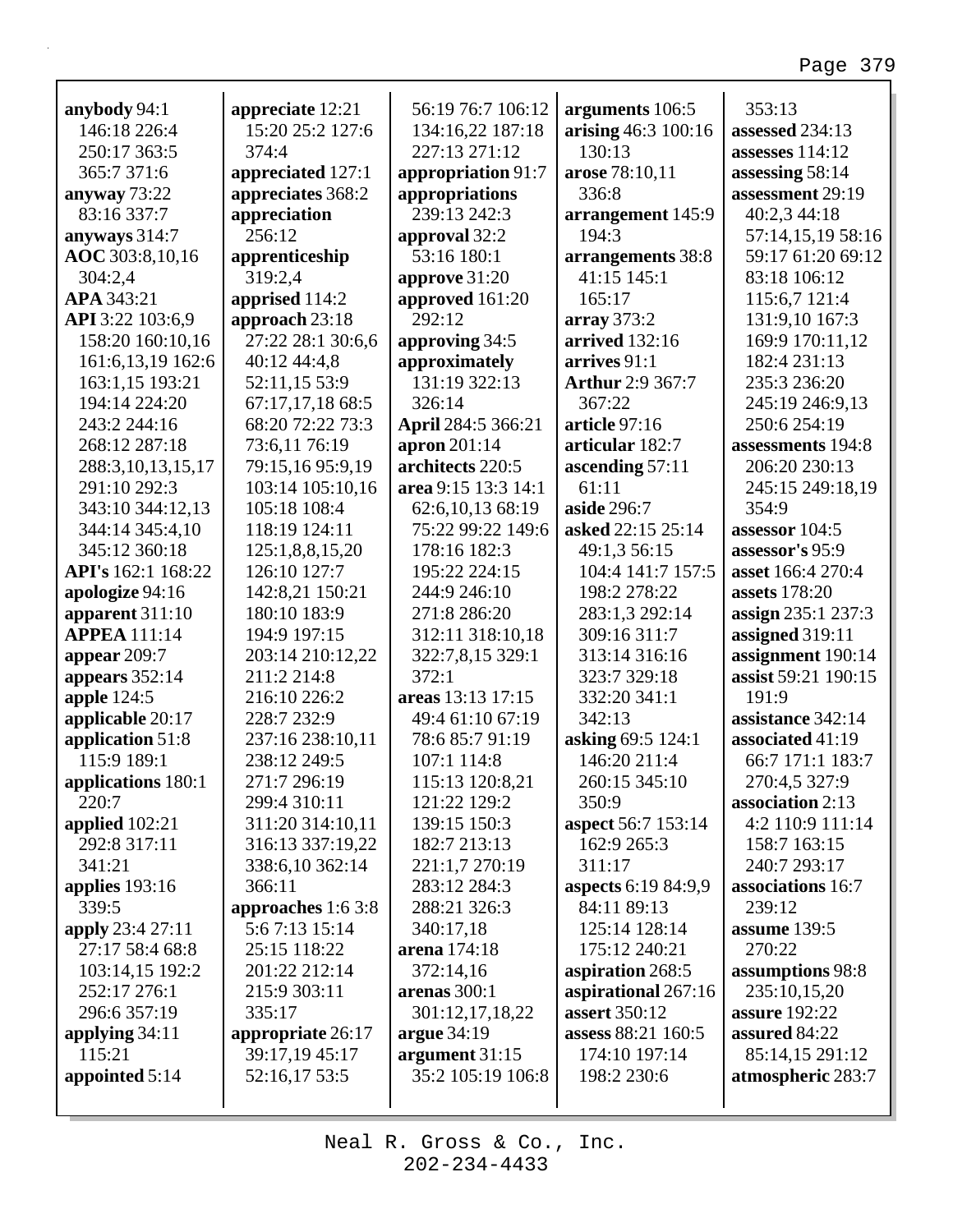| attached 90:5<br>attain 233:15,16<br>attained 199:10<br>268:5<br>attempting 107:11<br>attempts 325:1<br>attend 255:11<br>attention 48:1<br>55:10 182:8<br>204:15 273:5<br>295:8 311:11<br>324:6 325:12,16 | 132:16 136:10<br>137:2 140:2 141:9<br>143:1,9 146:6<br>147:14 152:1<br>155:13 194:11<br><b>Australian</b> 1:21 3:8<br>3:16 25:8 37:5<br>48:18 49:3,13<br>50:19 52:8 63:13<br>112:6 132:13<br>137:3<br>author 25:11 | 218:20 302:3<br>335:7<br>avoiding 306:6<br>awaiting 180:1<br>304:4<br>award 260:22<br>261:9 264:15<br>awards 260:19<br>308:5 313:9<br>aware 98:11,20<br>99:12 122:12<br>140:5 255:22 | 316:11 317:3<br>363:2,16<br>balance 148:1<br>172:21 173:5<br>253:11<br>balanced 68:20<br>balances 234:17<br>balancing 173:7<br>312:20<br><b>Ballroom</b> 1:12<br>bar 114:21 288:15<br>barbecue 286:5 | 105:12 234:20,21<br>baseball 332:9<br><b>based</b> 38:2 57:4<br>66:16,17 67:16<br>70:17 77:6 78:14<br>78:16 81:2 100:2<br>102:4 107:3 109:8<br>127:19 131:7<br>141:3,16,19 165:9<br>180:11 182:5,21<br>185:14 194:21<br>196:18 199:13 |
|-----------------------------------------------------------------------------------------------------------------------------------------------------------------------------------------------------------|--------------------------------------------------------------------------------------------------------------------------------------------------------------------------------------------------------------------|--------------------------------------------------------------------------------------------------------------------------------------------------------------------------------------|------------------------------------------------------------------------------------------------------------------------------------------------------------------------------------------------------|---------------------------------------------------------------------------------------------------------------------------------------------------------------------------------------------------------------------------------------|
| 376:9<br>attenuates 197:7                                                                                                                                                                                 | authorities 181:11<br>272:21 299:12                                                                                                                                                                                | 256:10 266:12<br>272:13 346:8                                                                                                                                                        | bargaining 290:22<br>349:7,12,16                                                                                                                                                                     | 202:4 228:11<br>234:9 262:1,18                                                                                                                                                                                                        |
| attitude 261:17                                                                                                                                                                                           | 304:17 306:13                                                                                                                                                                                                      | awareness 256:10                                                                                                                                                                     | barge $213:3$                                                                                                                                                                                        | 269:10,14 271:10                                                                                                                                                                                                                      |
| attorneys 369:18                                                                                                                                                                                          | authority $1:21$ 2:6                                                                                                                                                                                               | 278:15 354:8                                                                                                                                                                         | <b>barrel</b> 177:6                                                                                                                                                                                  | 285:9 307:22                                                                                                                                                                                                                          |
| attractive 96:15                                                                                                                                                                                          | 3:14,17 32:8 37:2                                                                                                                                                                                                  | awhile 50:16                                                                                                                                                                         | barrels 178:4                                                                                                                                                                                        | 312:15 316:7                                                                                                                                                                                                                          |
| 307:11                                                                                                                                                                                                    | 37:6 48:7,19                                                                                                                                                                                                       | a.m 1:13                                                                                                                                                                             | 322:11,13                                                                                                                                                                                            | 339:3 370:16                                                                                                                                                                                                                          |
| attrition 326:3                                                                                                                                                                                           | 51:14 52:3,4                                                                                                                                                                                                       |                                                                                                                                                                                      | barrier 141:8                                                                                                                                                                                        | baseline 29:13                                                                                                                                                                                                                        |
| audience 7:20                                                                                                                                                                                             | 65:16 73:20 84:20                                                                                                                                                                                                  | $\bf{B}$                                                                                                                                                                             | 169:20 170:9,15                                                                                                                                                                                      | 115:4 142:7,9                                                                                                                                                                                                                         |
| 36:12 124:1                                                                                                                                                                                               | 85:15,21 87:12                                                                                                                                                                                                     | <b>B</b> 1:17 129:13                                                                                                                                                                 | 171:16 202:22                                                                                                                                                                                        | <b>basic</b> 41:4 45:5                                                                                                                                                                                                                |
| 138:16 139:1                                                                                                                                                                                              | 89:14 90:16 101:5                                                                                                                                                                                                  | back 14:4 23:13                                                                                                                                                                      | 207:22 213:5                                                                                                                                                                                         | 78:17 134:15                                                                                                                                                                                                                          |
| 142:18 156:2                                                                                                                                                                                              | 143:10,14 160:12                                                                                                                                                                                                   | 28:1 32:5 33:1                                                                                                                                                                       | 242:5,8,17 243:14                                                                                                                                                                                    | 213:2 338:13                                                                                                                                                                                                                          |
| 266:19 268:10                                                                                                                                                                                             | 187:12 188:12                                                                                                                                                                                                      | 58:15 72:13 76:11                                                                                                                                                                    | 243:18,21 244:1                                                                                                                                                                                      | basically 66:12                                                                                                                                                                                                                       |
| 270:15 359:15                                                                                                                                                                                             | 196:20 198:3                                                                                                                                                                                                       | 78:4 93:3 95:19                                                                                                                                                                      | 244:19 273:14,17                                                                                                                                                                                     | 70:3 96:5 112:20                                                                                                                                                                                                                      |
| 361:3 376:7                                                                                                                                                                                               | 213:15 241:7                                                                                                                                                                                                       | 98:2 112:12                                                                                                                                                                          | 354:22                                                                                                                                                                                               | 127:8 165:9                                                                                                                                                                                                                           |
| audit 32:18 33:2                                                                                                                                                                                          | 248:1 364:22                                                                                                                                                                                                       | 120:16 122:21                                                                                                                                                                        | <b>barriers</b> 166:3,19                                                                                                                                                                             | 208:12 323:18                                                                                                                                                                                                                         |
| 40:4 41:15 60:7                                                                                                                                                                                           | auto 236:13                                                                                                                                                                                                        | 123:17 124:10                                                                                                                                                                        | 167:7,10,16,20                                                                                                                                                                                       | <b>basics</b> 44:16 220:4                                                                                                                                                                                                             |
| 61:21 77:17                                                                                                                                                                                               | automatically                                                                                                                                                                                                      | 136:7 157:3,4                                                                                                                                                                        | 169:14,15 170:8                                                                                                                                                                                      | <b>basis</b> 33:13 40:17                                                                                                                                                                                                              |
| 119:21 122:17,18                                                                                                                                                                                          | 261:13 296:15                                                                                                                                                                                                      | 179:20 207:5                                                                                                                                                                         | 171:14,18 172:12                                                                                                                                                                                     | 43:21 66:3 90:19                                                                                                                                                                                                                      |
| 123:6 135:15                                                                                                                                                                                              | automation 118:15                                                                                                                                                                                                  | 218:17 223:5                                                                                                                                                                         | 174:22 175:5,14                                                                                                                                                                                      | 99:20 103:19                                                                                                                                                                                                                          |
| 143:21 231:3                                                                                                                                                                                              | 247:20                                                                                                                                                                                                             | 228:8 236:1,2                                                                                                                                                                        | 175:21 180:14                                                                                                                                                                                        | 105:14 112:1                                                                                                                                                                                                                          |
| 243:13,20 315:16                                                                                                                                                                                          | available 8:13                                                                                                                                                                                                     | 237:13 263:7                                                                                                                                                                         | 181:12 182:14                                                                                                                                                                                        | 116:10 118:11                                                                                                                                                                                                                         |
| 358:13                                                                                                                                                                                                    | 67:10 112:21                                                                                                                                                                                                       | 279:1 320:14                                                                                                                                                                         | 184:11 204:11,15                                                                                                                                                                                     | 120:1 141:2 150:1                                                                                                                                                                                                                     |
| auditing 125:14                                                                                                                                                                                           | 114:1 154:12                                                                                                                                                                                                       | 324:13 326:5                                                                                                                                                                         | 205:13 206:13                                                                                                                                                                                        | 157:11 188:21                                                                                                                                                                                                                         |
| auditors 230:14                                                                                                                                                                                           | 155:7, 18, 18, 20                                                                                                                                                                                                  | 342:6                                                                                                                                                                                | 209:21 210:13                                                                                                                                                                                        | 194:6 206:12                                                                                                                                                                                                                          |
| <b>audits</b> 67:14,16                                                                                                                                                                                    | 172:1 185:14                                                                                                                                                                                                       | <b>backed</b> 298:6                                                                                                                                                                  | 224:11 237:20,22                                                                                                                                                                                     | 231:14 260:19                                                                                                                                                                                                                         |
| 162:5 172:15                                                                                                                                                                                              | 194:16 203:1                                                                                                                                                                                                       | <b>background</b> 14:1                                                                                                                                                               | 238:4,9 242:12,15                                                                                                                                                                                    | <b>Bay</b> 309:5,10 322:4                                                                                                                                                                                                             |
| 275:10                                                                                                                                                                                                    | 231:17 257:21                                                                                                                                                                                                      | 89:2                                                                                                                                                                                 | 242:16 243:5,11                                                                                                                                                                                      | 322:6,15 326:12                                                                                                                                                                                                                       |
| <b>Australia</b> 2:1 10:19                                                                                                                                                                                | 360:4                                                                                                                                                                                                              | <b>backlog</b> 323:13                                                                                                                                                                | 243:12,19 244:2                                                                                                                                                                                      | 326:13 350:8                                                                                                                                                                                                                          |
| 11:8 28:22 33:14                                                                                                                                                                                          | average 63:7                                                                                                                                                                                                       | backup 340:9                                                                                                                                                                         | 244:19 273:20                                                                                                                                                                                        | 357:21                                                                                                                                                                                                                                |
| 49:17 50:15 73:17                                                                                                                                                                                         | 284:20 290:13                                                                                                                                                                                                      | backyard 9:16                                                                                                                                                                        | 276:11 355:18                                                                                                                                                                                        | <b>BBS</b> 300:2                                                                                                                                                                                                                      |
| 74:1,2,3 84:6,18                                                                                                                                                                                          | 320:21                                                                                                                                                                                                             | bad 98:12 125:21                                                                                                                                                                     | 356:1 361:22                                                                                                                                                                                         | <b>bear</b> 89:22                                                                                                                                                                                                                     |
| 90:16 92:19                                                                                                                                                                                               | <b>aviation</b> 196:17,19                                                                                                                                                                                          | 284:18 311:10                                                                                                                                                                        | 362:1                                                                                                                                                                                                | becoming $129:22$                                                                                                                                                                                                                     |
| 100:20 105:17                                                                                                                                                                                             | 201:10 210:4                                                                                                                                                                                                       | baggage $201:15$                                                                                                                                                                     | barrier-based                                                                                                                                                                                        | <b>beds</b> 177:19                                                                                                                                                                                                                    |
| 111:10 115:2                                                                                                                                                                                              | 211:19                                                                                                                                                                                                             | <b>Baker</b> 20:12,15                                                                                                                                                                | 205:12                                                                                                                                                                                               | beginning $107:5$                                                                                                                                                                                                                     |
| 121:8 127:5                                                                                                                                                                                               | avoid 43:17 139:7                                                                                                                                                                                                  | 253:9 282:15                                                                                                                                                                         | <b>base</b> 104:1 105:4                                                                                                                                                                              | 345:1 372:4                                                                                                                                                                                                                           |
|                                                                                                                                                                                                           |                                                                                                                                                                                                                    |                                                                                                                                                                                      |                                                                                                                                                                                                      |                                                                                                                                                                                                                                       |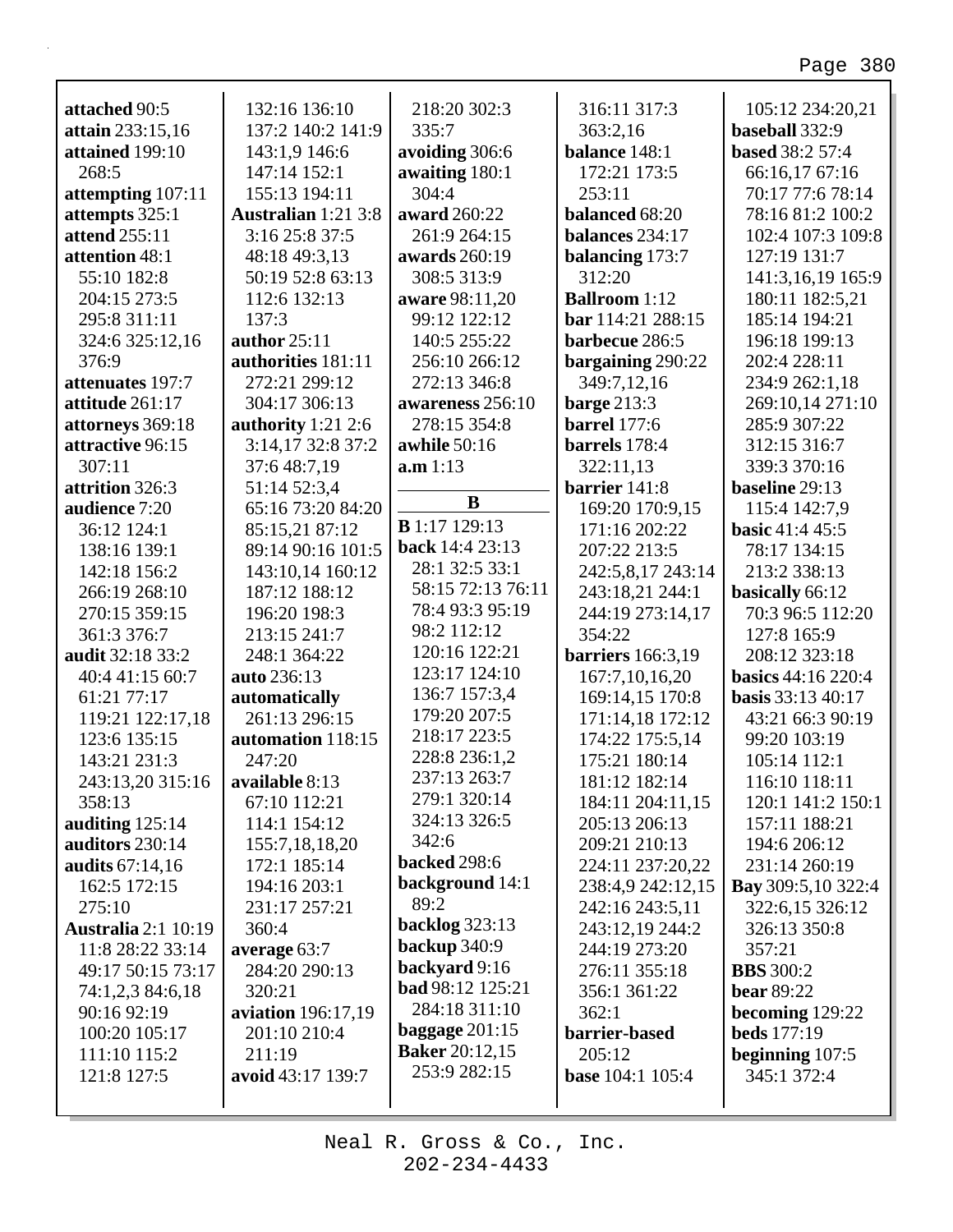| <b>behalf</b> 50:4 84:18   | 272:17 275:7             | 309:5 360:19                | $1:17,17$ 2:9 5:4,10     | 273:15 274:14             |
|----------------------------|--------------------------|-----------------------------|--------------------------|---------------------------|
| 115:1 147:14               | 277:15                   | 361:1                       | 5:12,13,17 6:8,9         | <b>born</b> 187:1         |
| 176:10 213:17              | <b>Berkeley</b> 186:10   | <b>Bill</b> 2:2 14:3        | 7:17 12:12 16:18         | <b>bottom</b> 200:13      |
| 226:18 368:1               | 249:16                   | <b>billion</b> 178:18       | 21:5 25:13 72:8          | 236:5                     |
| 371:18                     | best 104:11,14,17        | 240:1 322:11                | 72:14 80:17 85:3         | <b>bound</b> 369:6        |
| behavior 18:10             | 108:9,11,13,15           | <b>billions</b> 239:18      | 85:5,10 124:5            | boundaries 51:6           |
| 52:18 134:16               | 110:22 160:9             | bimonthly 60:2              | 128:3 152:19             | 198:10                    |
| 135:1 184:4 262:1          | 170:6 188:21             | binders $171:7$             | 153:7 158:17             | <b>Bowtie</b> 169:9 172:3 |
| 262:4 285:4                | 189:1 190:19             | binding $66:21,22$          | 176:8 190:4              | 172:6 175:3,8             |
| behavior-based             | 192:15 199:22            | biology 15:6                | 212:10 222:11            | 206:11 209:1,16           |
| 300:3 305:22               | 206:1,3 209:14           | bit 54:16 68:1              | 241:10 250:9             | 244:4 270:10              |
| 306:1 366:10               | 219:15 295:4             | 76:13 90:17 94:13           | 260:14 274:13            | <b>Bowties</b> 167:5      |
| <b>believe</b> 10:2 22:10  | 335:13 339:22            | 117:14 119:6                | 276:20 277:13            | 169:8 172:9,11            |
| 47:17 48:7 50:9            | 340:1 362:17             | 122:20 129:1                | 280:7 306:17             | 243:9                     |
| 50:13 51:1 76:6            | <b>better</b> 35:14 43:8 | 137:5 163:10                | 322:1 327:20             | Bowtie-type 172:7         |
| 84:1 91:15 96:21           | 55:11 65:6,14            | 167:22 175:19               | 339:5 345:8              | box 53:22 55:21           |
| 97:20 106:6                | 77:13 79:5 89:11         | 180:5 199:17                | 361:13 367:12,21         | 79:21 274:19              |
| 107:11 121:16              | 104:15 117:21            | 209:11 227:22               | 368:4 371:16,20          | <b>BP</b> 12:1,8 15:3     |
| 122:9 142:10               | 118:15 125:2             | 318:21 335:14               | 372:3 373:4 375:3        | 16:21 17:3,20             |
| 143:18 144:4               | 130:12 142:20            | 357:17                      | 375:18                   | 20:6,8,18 27:14           |
| 157:2 180:2                | 149:15 185:19            | <b>bite</b> 124:5           | <b>boards</b> 277:8      | 281:22 282:10             |
| 223:13 239:17              | 187:10 200:9,12          | <b>black</b> 79:21          | <b>Board's 362:11</b>    | 290:16 309:4,9            |
| 243:2 251:22               | 210:5 214:7              | <b>BlackBerry</b> 139:2     | <b>boat</b> 265:11       | 310:13 316:15             |
| 259:5 272:8                | 232:18 249:7             | <b>BlackBerrys</b> 7:21     | <b>Bob</b> 313:4         | 317:4,9 318:10            |
| 293:15 297:7,12            | 250:1 284:20             | 36:13                       | <b>bodies</b> 115:16     | 319:2,20 322:5            |
| 314:7 336:2                | 289:11 292:4,7           | blame 94:9 308:15           | body 90:12 216:21        | 328:7 339:4,5,10          |
| believed 20:16             | 299:10 303:12,12         | <b>blast</b> 205:19         | 219:6 344:14             | 340:19 341:4              |
| 86:17 133:8 183:1          | 305:4 340:21             | <b>bleak</b> 293:3          | <b>BOEM 257:3</b>        | 342:9,13 343:1            |
| believes 115:11            | 345:17,20,21             | <b>blend</b> 199:11 202:1   | <b>BOEMRE</b> 119:12     | 362:13 363:8,12           |
| 368:19                     | 363:5                    | 202:4 210:22                | 180:1 193:12             | 364:1 365:9 366:1         |
| benchmark 62:9             | beyond 18:22             | blended 143:2               | 195:14 197:13            | 366:2,7,19 368:7          |
| 75:16 230:9,12             | 31:13 32:15 283:1        | 238:21                      | 198:5,15 223:5           | 368:10 372:7              |
| benchmarking               | 286:10,18 287:11         | <b>block</b> 93:5 187:21    | 239:13 257:15,16         | BP's 20:10,14             |
| 62:22                      | 330:18 353:2,2           | blowout $97:16$             | 269:1 307:20             | 23:11 282:17              |
| benchmarks 74:19           | 356:1                    | 101:2 142:22                | <b>BOEMRE's 194:14</b>   | 311:13 316:13             |
| beneficial 47:5            | <b>bid</b> 97:8          | 161:4 162:15                | 195:15                   | 320:9 362:14              |
| 151:7                      | <b>bids</b> 239:19       | 181:10,18 223:21            | boiling $287:7$          | brace 9:19                |
| <b>benefit 45:7 91:8</b>   | big 54:6 66:8 89:17      | 224:4 234:13,15             | <b>bonus</b> 23:8 239:19 | branch $137:3$            |
| 302:4 335:6                | 111:9 179:16             | 257:17 272:6                | 242:1 261:4,9,14         | <b>brave</b> 139:21       |
| <b>benefits</b> 36:1 91:21 | 199:22 204:20,20         | 273:4 281:18                | 261:19 264:15            | <b>Brazil</b> 178:6       |
| 104:18 144:17              | 207:5 317:16             | 285:22 341:2                | 312:15 313:14,17         | breach $142:14$           |
| 151:9 188:6                | 326:12 352:5             | 352:13 354:11,15            | 314:5 336:15             | breaching 140:22          |
| <b>Berget</b> 1:19 3:25    | bigger $68:21$           | 354:18 355:1,9              | <b>bonuses</b> 19:4      | <b>break</b> 8:12 134:21  |
| 158:3 176:7                | 364:20 365:1             | 356:11                      | 260:19                   | 279:1                     |
| 189:22 227:21,22           | biggest $177:17$         | blowouts 252:15             | <b>boots</b> 229:16      | breakdowns                |
| 230:16 258:2               | 179:6 200:17             | <b>blue</b> 197:6           | <b>BOP</b> 225:19 236:2  | 323:19                    |
| 261:21 263:4,6             | 232:20 290:17            | <b>board</b> $1:1,12,15,16$ | 236:4 238:6,6            | breaks 353:5              |
|                            |                          |                             |                          |                           |

Neal R. Gross & Co., Inc.  $202 - 234 - 4433$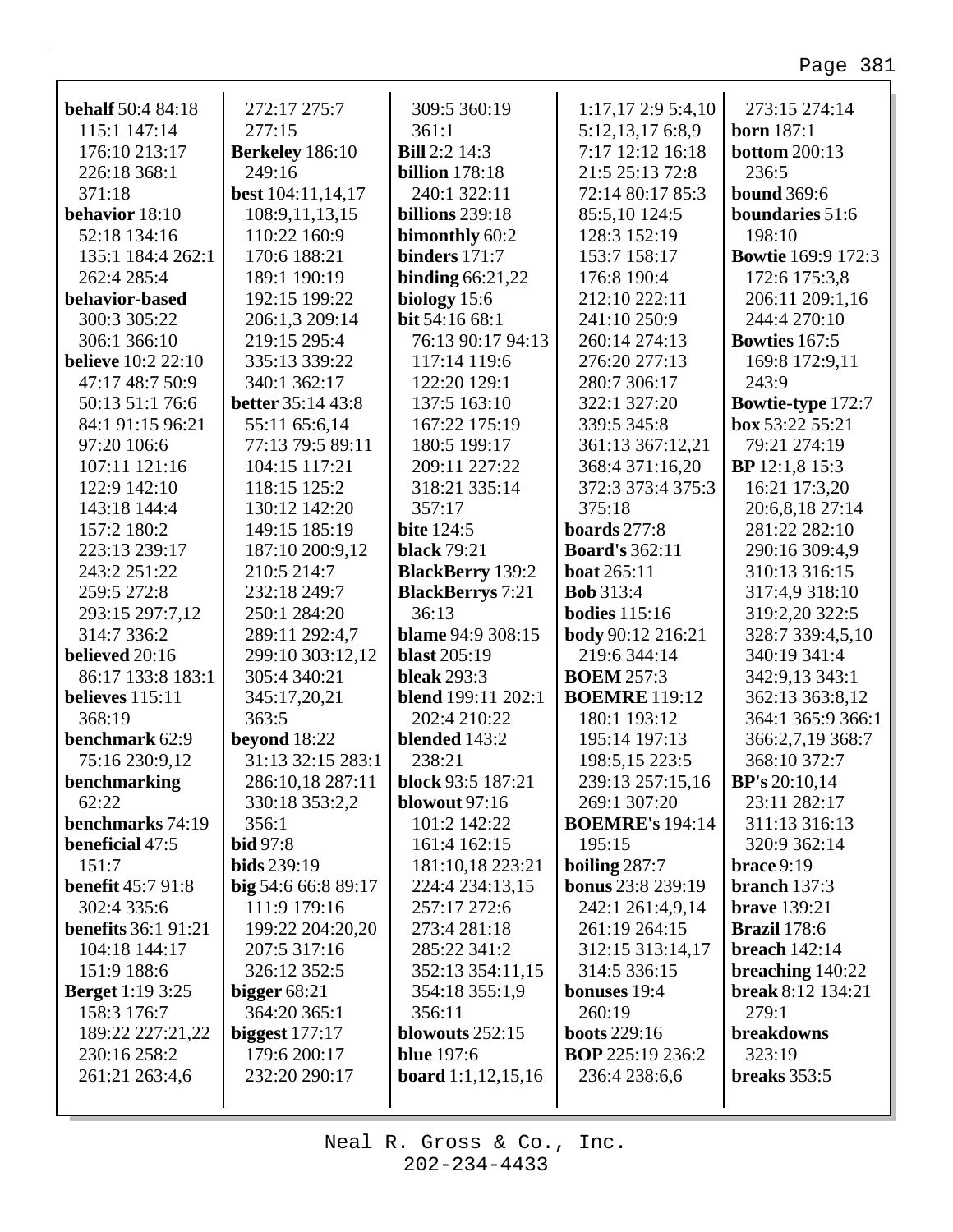| <b>Bresland</b> 1:15 5:11  | building $187:20$          | 45:4 149:10           | 182:22               | 129:10,16 130:9   |
|----------------------------|----------------------------|-----------------------|----------------------|-------------------|
| 12:16,1721:1               | 307:15                     | 163:14 167:4          | carries 370:2        | 130:13 131:7      |
| 76:10 80:13,14             | buildings 288:16           | 168:13 203:4          | carrot 310:11        | 132:10 134:18,19  |
| 129:6,7 132:11             | <b>builds</b> 152:17       | 228:8 272:19          | 311:20 313:2         | 135:3,4,18 136:8  |
| 222:12,13 250:19           | <b>built</b> 172:10 179:4  | 282:9 291:15          | carry 29:19 46:21    | 137:20 138:1      |
| 251:15 252:9               | 234:15 237:5               | 343:20                | 140:13 152:11,12     | 139:8,18,22 140:6 |
| 253:9,16,19                | 330:3                      | calling $161:21$      | 153:5 170:14         | 140:12,18 141:2   |
| 338:21,22 341:1            | <b>bullet</b> 56:8 81:16   | 244:2                 | 310:20               | 142:8,19 143:2    |
| 341:12                     | bump $92:8$                | calls 289:18          | carrying 289:20      | 149:21 150:5      |
| <b>bricks</b> 307:15       | <b>bureau</b> 160:22       | <b>Calumet 290:18</b> | cascaded 183:13      | 154:4,14 163:5,8  |
| <b>bridge</b> 163:12       | 197:10 295:12,17           | campaign 76:1         | cascades 241:7       | 163:11 164:19     |
| bridging $168:13$          | 295:21                     | Canada 178:7,10       | case 6:1 19:5 25:17  | 165:5,13,14       |
| 169:3 194:2                | <b>Burget</b> 176:6        | 288:1,7               | 25:22 26:1 27:18     | 166:14,16 167:9   |
| 225:11                     | <b>burned</b> 285:11       | Canadian 360:16       | 27:22 28:1,9,11      | 167:13 168:5      |
| <b>brief</b> 7:7 12:18     | <b>business</b> 26:10 32:3 | Canberra 85:2,20      | 28:13,17 29:1,4,8    | 169:8 170:17      |
| 71:22 121:14               | 152:7 159:3                | cap 97:22 98:13       | 29:10,10 30:6,18     | 171:4,5,6,11,21   |
| 223:1                      | 173:13,14 174:19           | 223:20 328:12,14      | 30:20,22 31:2,4      | 172:16,20 174:5   |
| <b>briefly</b> 43:9 119:20 | 186:10 253:12,12           | 328:16                | 31:13,15,18,22       | 174:21 175:11,17  |
| 314:22                     | 255:4 261:13               | capabilities 162:15   | 32:15,17,19,20       | 176:1 181:1 184:5 |
| bright $333:6$             | 272:1 273:6                | 213:12                | 33:4 34:5 35:5,13    | 190:10,11,16,20   |
| brilliant 92:15            | 313:10                     | capability 166:22     | 35:16,21 36:5        | 191:3 192:2,4,7   |
| bring 121:2 296:18         | businesses 26:11           | capable 44:4          | 38:7 39:3 40:9,11    | 192:13,20,22      |
| 297:4 361:18               | busy 11:4 199:17           | 223:17 285:5,20       | 40:20 41:4,6,8,14    | 193:2,7,13,20     |
| 373:8                      | 203:6                      | capacity 9:1 51:9     | 42:3,10,13,20        | 194:14,19,21      |
| bringing $228:12$          | <b>buy</b> 165:9           | 195:15 281:5          | 43:4, 12, 15, 18, 22 | 195:1 197:16,21   |
| brings $169:4$             | <b>Bye</b> 156:14          | capped 98:22          | 44:3,13 45:3,11      | 198:14,17 201:1   |
| 189:12 313:2               | $\mathbf C$                | capsized 9:18 28:20   | 45:13,22 46:1,3,8    | 203:14 204:2,8,22 |
| broader 40:7               | $C$ 5:1                    | capture 177:16        | 46:21 47:9 49:5      | 204:22 205:3,8    |
| <b>broke</b> 311:6         |                            | capturing 230:18      | 49:11,12 50:1,5      | 207:18 208:7      |
| <b>broken</b> 75:2 290:4   | cables 68:13               | carbon 177:15         | 50:17 51:16 52:15    | 211:2 216:17      |
| <b>brokers</b> 220:16      | cadre 19:20                | cards 310:20          | 53:19 54:12,20       | 217:3,4 222:20,22 |
| <b>brother</b> 309:20      | <b>CAE 2:9</b>             | 366:10                | 55:16,18 56:4,6,8    | 225:11 226:7,8,10 |
| 326:2 354:17               | Caesar 179:16              | care 127:19 141:2     | 58:11,15 59:17       | 226:13,16 227:10  |
| brought $50:10,12$         | calculations 232:21        | 144:6 214:3           | 61:20 67:8 72:21     | 228:6 229:3       |
| 52:2 55:9 144:3            | 253:1                      | 304:19                | 73:3,10 74:8 78:1    | 230:19 232:3      |
| 179:15 225:7               | calendar 67:17             | career 284:7          | 78:1 79:1 80:6       | 234:20 235:13,14  |
| 317:3 324:5 325:5          | calibrated 327:1           | 369:22                | 81:3,12,15,17        | 235:19 237:9,16   |
| bubble 86:8                | call 63:22 166:1           | careful $252:13$      | 82:2,12,15 83:4      | 237:18 238:10,11  |
| bucket 132:17,18           | 171:4 175:3                | 267:16                | 88:17 89:4 91:15     | 238:13 239:1      |
| <b>budget</b> 35:22 218:5  | 180:19 204:16              | carefully 29:16       | 93:5 94:7 95:1,4     | 240:10,16 243:9   |
| 319:5 365:17,18            | 209:18 210:11              | 131:10,11,13          | 99:16,17 102:16      | 243:12 245:17,18  |
| budgets 218:4              | 230:1 243:18               | 185:13                | 103:16 114:13,21     | 249:2,5,22 256:5  |
| <b>build</b> 132:22 133:9  | 261:16 264:7               | caring $262:6,6$      | 120:20 121:5,7,14    | 260:5,7 265:9     |
| 152:19 160:6               | 265:14 279:8               | carried 62:15         | 121:22 122:4,6,19    | 267:3,12,20,22    |
| 176:13 178:12              | 303:7 308:22               | 73:20 74:4 78:13      | 124:10 125:8,15      | 269:20,21 270:1,6 |
| 188:22 203:8               | 349:8                      | 78:21 87:2 100:17     | 126:1,7,15,20        | 270:10 271:2,7,9  |
| 243:21 287:4               | called 28:7 30:17          | 119:22 120:11         | 127:19 128:2,4,6     | 271:10,16,20      |
|                            |                            |                       |                      |                   |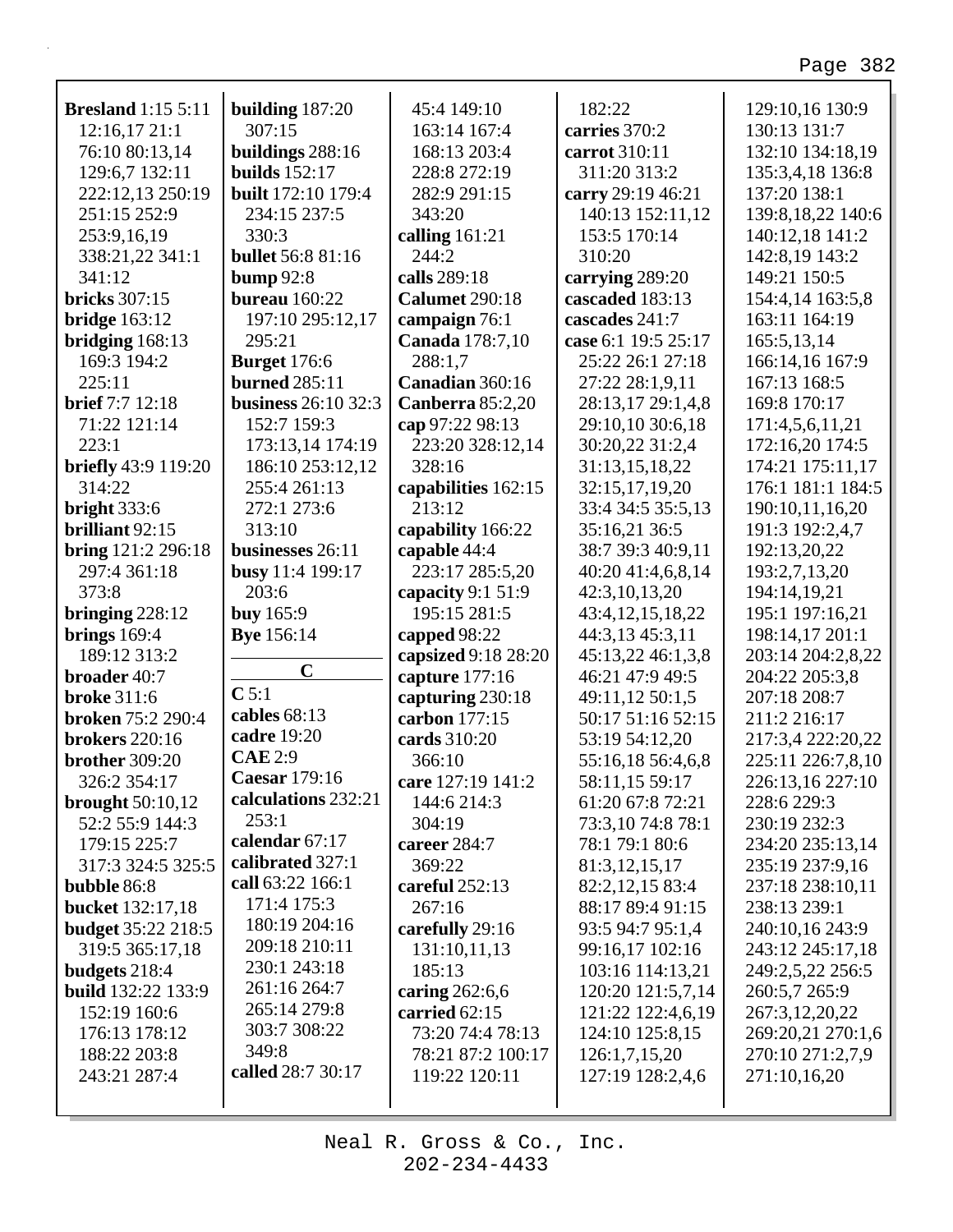٦

| 276:6 298:19      | caused 12:3,6        | 151:1 213:10           | 213:5 231:7        | charts $365:16$       |
|-------------------|----------------------|------------------------|--------------------|-----------------------|
| 299:5 303:1,2,5   | 283:3 285:21         | 214:8,12 215:21        | 233:19 373:4       | chase 218:21          |
| 303:22 304:11,16  | 291:2                | 216:17 217:13,21       | challenged 264:18  | cheap 293:14,15       |
| 305:5,19 333:15   | causes 6:21 17:18    | 218:6,12,19            | 362:6              | check 59:15 69:14     |
| 333:19 334:8,13   | 180:12 351:16        | 220:19 221:12          | challenges 47:18   | 75:12 98:8 148:1      |
| 337:10,15,22      | 353:21 354:1         | 247:3 254:16           | 60:10 133:5 182:2  | 274:19                |
| 338:5,9 344:22    | 375:13               | 257:1 258:13           | 195:5 204:4 216:2  | checks 234:16         |
| 350:11 357:10     | causing $285:6,20$   | 259:12,17 309:14       | 301:11 309:12      | chemical $1:1,12$ 5:4 |
| 359:12            | 369:21               | 328:7 338:17           | challenging 233:11 | 6:8,8,11,19 16:18     |
| cases 33:3 35:15  | caution 236:3        | certification          | 233:17             | 21:5 25:13 39:2       |
| 40:2 42:1,9 45:19 | cautious 227:22      | 161:14 243:14          | Chalmette 286:13   | 80:16 306:17          |
| 47:3,5,10 55:1,9  | cede 134:9           | 274:6 323:2            | chance 293:18      | 309:8 361:12          |
| 58:14,19 60:14    | cell 6:3             | certifiers 274:12,18   | change 24:17 38:1  | 362:10 368:3          |
| 63:12 103:3       | cementing 269:9      | certify 100:5,7        | 38:3 47:14 49:20   | chemicals 284:11      |
| 128:22 130:6,16   | 269:14 281:18        | 161:15                 | 77:7,8,11 93:21    | <b>CHERYL</b> 2:4     |
| 136:4,11,15       | center 186:8         | cetera 66:8 68:14      | 101:20 102:5       | Chesapeake 179:1      |
| 145:21 154:12,18  | 247:18               | 69:8,12,22 77:10       | 109:7 173:14,15    | chief 1:23 5:8 37:4   |
| 154:22 180:19     | central 51:16 66:2   | 83:18,19 123:12        | 173:15,18 199:5,9  | 322:3                 |
| 191:10 214:22     | 300:1,22             | 128:17 141:18          | 215:15 219:1       | chilly 12:22          |
| 215:2 245:16      | CEO 1:21 3:15        | 191:18                 | 225:15 294:4       | <b>China 288:1</b>    |
| 247:2 267:21      | 84:22 85:12,15       | CF 152:1               | 347:11 349:22      | Chinese 87:5          |
| 270:18 321:3      | 86:1 91:13,17        | chain 63:2 113:21      | 373:13             | choose 241:4          |
| 330:3 332:19      | 185:1 277:18         | 137:10                 | changed 45:5       | chose 192:8 316:9     |
| 334:2 335:11      | 313:5                | chains 177:18          | 126:10 182:20      | 349:18                |
| 336:5             | certain 26:14 27:16  | chair 28:21 71:15      | 320:9 342:22       | circulated 273:16     |
| CASPA 342:7,11    | 30:5 36:1 62:18      | chaired 37:17          | changes 17:7 21:22 | circumstances 83:6    |
| Caspian 178:6     | 90:11 95:6 103:2     | Chairman $1:13,15$     | 27:2 38:13 40:19   | 95:18 126:8           |
| cast 159:19 201:9 | 121:9 129:1          | 3:4 4:21 14:11         | 40:22 42:5 43:7,9  | 135:18 161:21         |
| catalysts 287:2   | 130:19 142:11        | 15:9 25:4,20 49:1      | 44:12 46:4,6,18    | 181:4 187:2           |
| catastrophe 150:6 | 146:7 168:2          | 80:15 88:14 97:14      | 46:19 47:1,16      | 341:22                |
| 368:13            | 213:17 214:1         | 134:13 158:17          | 51:15 93:22 94:20  | citations 358:17      |
| catastrophes 16:3 | 216:7 218:7 221:1    | 164:17 176:8           | 101:22 118:2       | Citgo 290:19          |
| 17:8              | 221:2,3 229:13       | 190:4 199:1 212:9      | 132:3 160:4        | City 12:1,6 15:3      |
| catastrophic 9:12 | 241:9 246:16         | 222:14 228:15          | 194:20 215:20      | 16:21 17:3,9,17       |
| 18:16 19:14 20:1  | 278:12 287:8         | 233:5 234:8 256:3      | 269:12 278:2       | 19:6 20:20 21:10      |
| 98:18 186:9       | 338:1                | 259:1 280:6 309:2      | 298:21 299:3,8     | 22:12 23:3,10,18      |
| 251:18 263:3      | certainly $7:1$ 13:2 | 321:22 328:1           | 315:19 365:10      | 24:1 27:14 206:22     |
| 276:12 285:6      | 26:9 41:5 55:9       | 337:5 338:20           | changing $110:18$  | 282:11,11,14          |
| 294:15 325:4      | 58:13 69:4 75:7      | 339:1 359:17           | 194:11 333:11      | 283:1,3,19 284:6      |
| 327:9 359:21      | 75:17 76:2 78:7      | 367:11,21              | 349:20             | 292:8 296:17          |
| categories 200:18 | 79:11,18 82:3        | chairmen 21:2          | chapter $244:19$   | 316:12,22 317:7       |
| category $252:10$ | 100:12 104:15        | <b>Chairperson 5:8</b> | characterize 26:5  | 325:10 328:8          |
| catered 189:7     | 116:9 118:13         | 5:13                   | charge 90:22 91:17 | 331:11 362:11,17      |
| caught 66:5       | 119:21 124:19        | challenge 55:14        | 216:20 296:2       | 363:14,21 365:5       |
| cause 6:13 136:21 | 126:10,13 128:19     | 73:10 83:7 96:6,7      | charged $6:10$     | 365:12 372:7          |
| 182:18 273:1      | 135:14 140:2,7,9     | 96:12 107:10           | chart 214:17       | Civil 196:17,19       |
| 287:20 293:22     | 140:20 149:5         | 108:13 117:4           | charted 290:12     | claim 95:16 177:17    |
|                   |                      |                        |                    |                       |
|                   |                      |                        |                    |                       |

Г

Neal R. Gross & Co., Inc.  $202 - 234 - 4433$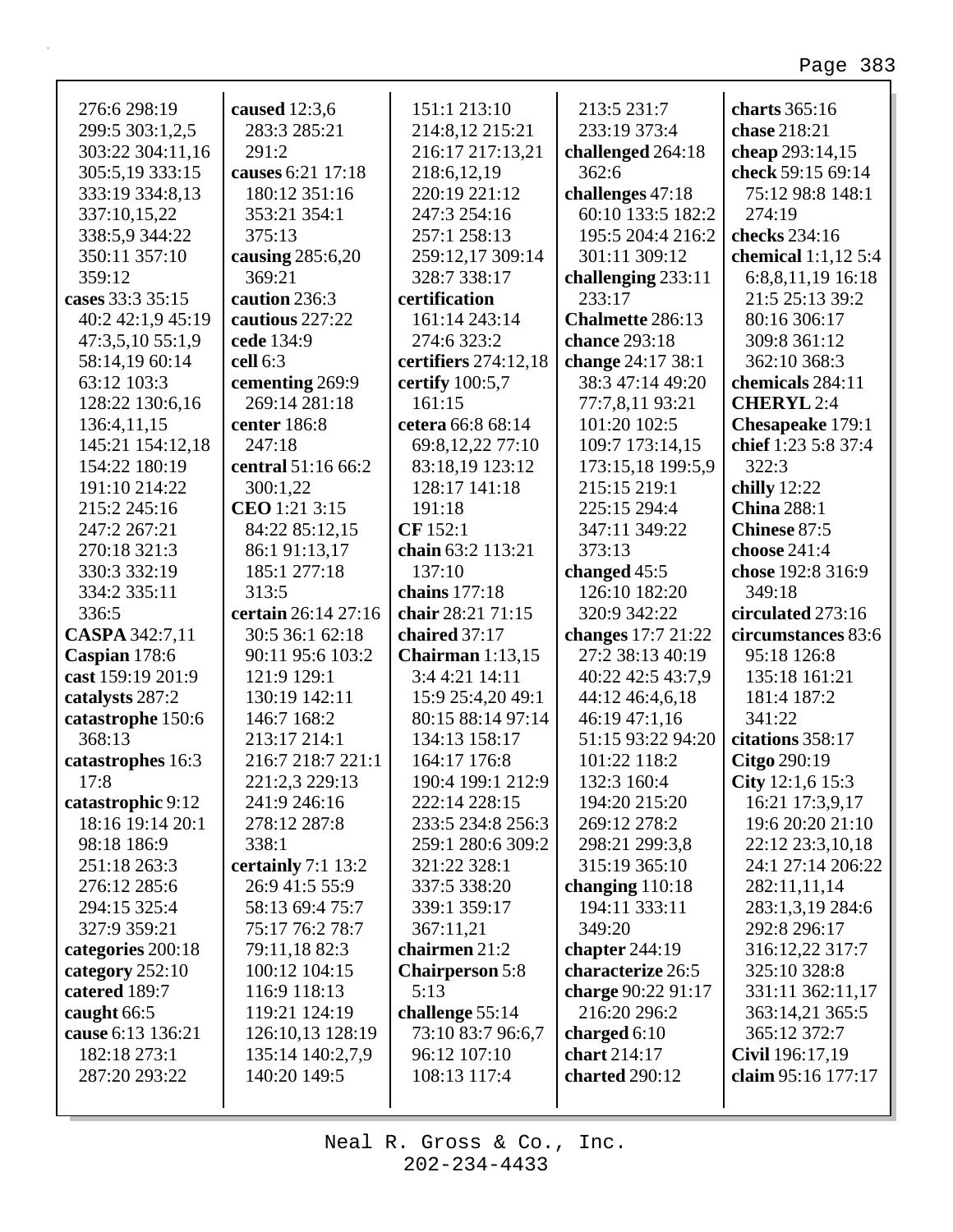| claims 45:1 56:6     | 86:11 90:15 94:4    | colleague 14:3       | 112:4 117:12      | committees 59:5    |
|----------------------|---------------------|----------------------|-------------------|--------------------|
| 95:10,12             | 94:11,17 100:19     | colleagues 67:7      | 128:16 153:13     | 349:9 350:5        |
| clamps 289:21,22     | 105:17 111:7        | 281:8                | 168:14 186:22     | common 188:20      |
| 290:1                | 115:1 116:9 121:8   | collect 8:2 61:18,22 | 228:5 266:7       | 290:9 293:22       |
| clarification 44:15  | 122:2 124:18        | 70:11 146:21         | 335:10 366:13     | Commonwealth       |
| 266:22               | 127:5 132:12        | collected 73:1       | coming $12:21$    | 50:3,5,19 51:3,12  |
| clarified 43:22 95:7 | 136:10 141:1        | 283:18               | 13:20 48:7 130:20 | 52:12 85:1         |
| 95:8                 | 143:6,7 146:5       | collecting 61:9      | 157:4 176:21      | communicate        |
| clarify 99:5 357:18  | 147:13 155:12       | 145:18               | 177:8 228:2 240:3 | 208:7 209:3        |
| 366:17               | client 191:6        | collection 202:22    | 275:19 277:1,3    | communicated       |
| class 52:17 213:15   | climate 90:2        | 258:1                | 365:16            | 276:6              |
| 214:2,5 219:21       | clock 373:15        | collective 307:21    | commend 152:15    | communication      |
| 240:19               | close 17:15 153:18  | 348:10 349:15        | commendable       | 188:5 301:9        |
| classed 214:13       | 156:16 177:6        | collects 296:2       | 276:5             | communicator       |
| classes 314:15       | 297:11 321:11       | collision 146:17     | commended 49:21   | 183:10             |
| classification 62:21 | 357:9               | collisions 61:15     | commends 368:5    | communities        |
| 212:17               | closely 80:21       | Colorado 14:21       | comment 76:12     | 293:20             |
| classified 243:21    | 184:19 188:13       | 15:7                 | 83:11 240:19      | community 20:3     |
| Classing 213:19      | 296:8               | combination 219:5    | 250:20 252:14     | 285:19 286:14      |
| Clause 34:3          | closer 224:8        | 223:9 224:13         | 253:15,18 271:14  | 290:7 294:1        |
| Clean 338:14,14      | closing 4:21 184:18 | 225:2,12             | 272:17 273:22     | companies 19:17    |
| clear 44:2 46:11     | 262:21 327:7        | combined 42:6        | 303:16 304:11,16  | 61:8 63:2 81:8     |
| 49:2 51:10 53:1      | 342:12 374:8        | 47:4,8 96:16         | 316:13 334:5      | 104:14 109:6,20    |
| 78:9 84:7 88:4       | cloud $17:12$       | 123:7 368:14         | 339:3 354:10      | 109:22 110:11,19   |
|                      |                     |                      |                   |                    |
|                      |                     |                      |                   |                    |
| 95:3,10 118:7        | coach 183:11        | combustible          | 368:3             | 111:8 118:5,19     |
| 126:17 199:14        | coast 27:5 178:10   | 361:20               | commenting 268:1  | 126:19,22 139:7    |
| 202:17 208:1         | 195:12,13 196:4     | come 10:3 32:22      | comments 4:18     | 145:20 146:3       |
| 209:3 211:10         | 197:10,11 198:1,8   | 71:11 72:13 76:11    | 8:10 25:22 71:22  | 155:1 158:21       |
| 217:1 222:18         | 198:15 208:13       | 90:13 108:22         | 117:18 144:7      | 168:16,19 178:18   |
| 230:19 232:7         | 240:10,11,15        | 114:13 122:21        | 152:19 186:16     | 186:4,11 187:19    |
| 235:13 258:5         | 249:14 276:21       | 123:17 124:10        | 258:9 334:1       | 192:21 230:10      |
| 278:2,5 291:4        | coastal 195:8 197:2 | 128:3 137:14         | 375:19            | 232:10 241:2       |
| 300:7 314:19         | code 192:9 196:22   | 152:21 156:2,12      | commercial 86:7   | 252:7 259:19       |
| 335:20               | 323:21,22 369:6     | 220:5 224:7 230:8    | 110:6 241:1       | 274:7,11 277:4     |
| clearer 209:9        | 369:20              | 239:10,20 241:21     | commission 28:6   | 282:21 291:3       |
| clearly 10:16 57:7   | codes 57:12 66:20   | 255:16 263:7         | 96:21 150:7,8     | 299:18 301:2       |
| 64:17 82:21 86:19    | 80:5 105:20         | 269:1,2 274:9,13     | 277:2             | 307:7 308:8        |
| 97:3 127:1 128:12    | 106:21 115:3        | 274:18 276:22        | commitment 35:17  | 314:13,20 339:12   |
| 135:18 143:19        | 324:2               | 279:1 292:22         | 56:9 198:2 271:10 | 348:6 349:3        |
| 167:5 168:17         | cogent $106:9$      | 297:14 309:13        | 295:10 297:22     | 363:19,20 364:7    |
| 206:13 298:1         | coincided 323:6     | 312:4 314:1,14       | 298:2 375:14      | 366:3              |
| 302:10 353:9         | coincidence 365:4   | 315:3 318:4          | committed 198:11  | company $19:3,12$  |
| 360:17               | 365:8               | 319:11 329:12        | 374:19            | 19:16 32:19 57:15  |
| Clegg 1:21 3:15      | coker 290:2         | 331:17 345:7         | committee 11:20   | 63:5,7,7 68:2 80:7 |
| 37:4 48:17,18,20     | colder 356:6        | 352:1 361:6,8        | 119:11 244:17     | 94:5 95:6 96:20    |
| 48:22 63:21 73:15    | collaboratively     | comes 11:14 90:20    | 301:4 322:2       | 98:12,22 100:8     |
| 80:1 83:2,3 84:17    | 160:17              | 92:10 96:10,19       | 350:20            | 106:14 111:11      |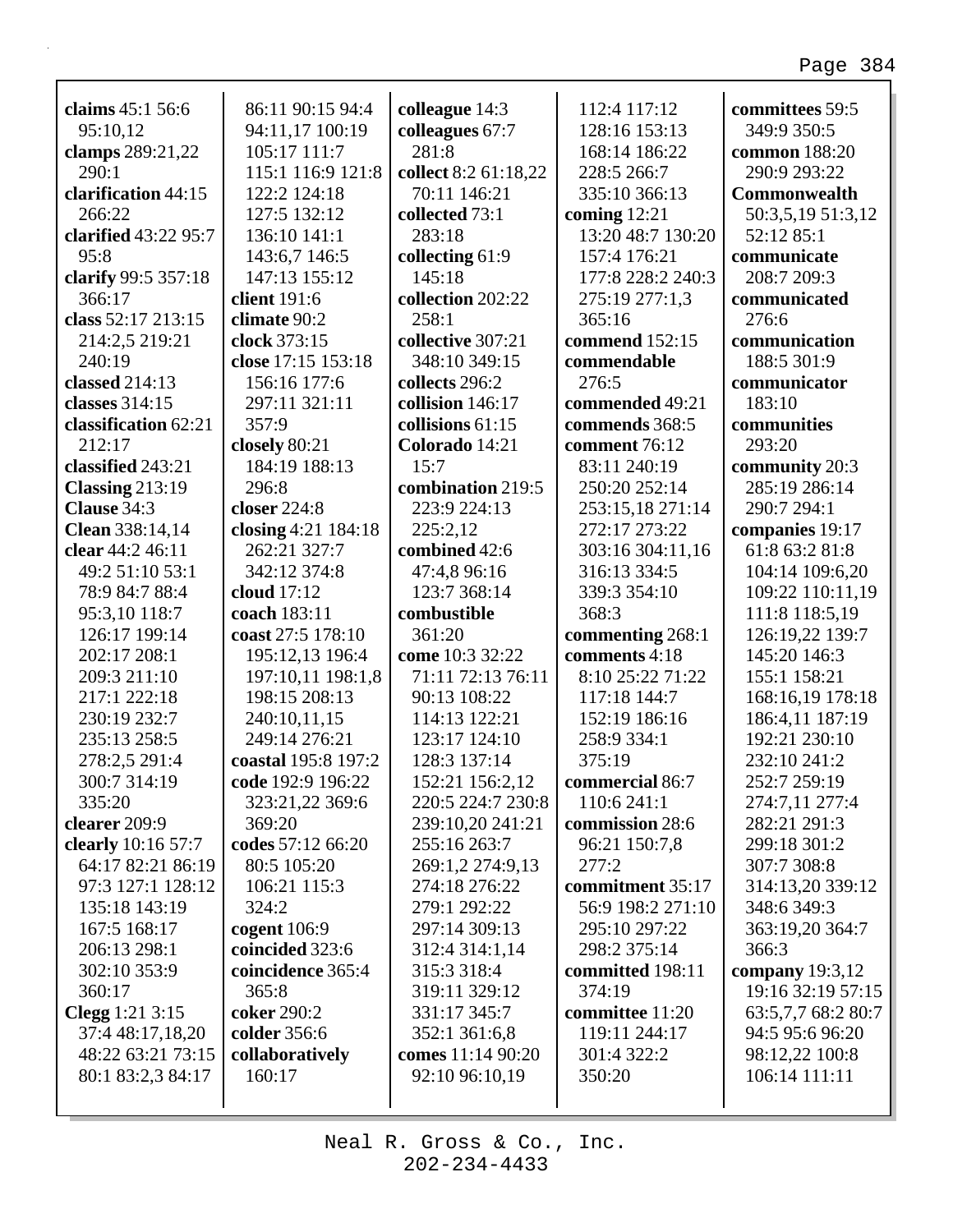| 112:14,18 114:12    | 298:2 306:8        | 140:11 162:6       | concludes 164:10    | Congressional       |
|---------------------|--------------------|--------------------|---------------------|---------------------|
| 115:7,11,20         | 307:13 369:4       | 274:1              | conclusion 56:7     | 11:20               |
| 123:11 130:18       | 370:15             | component 229:5    | 63:11 236:19        | connect 48:15       |
| 135:7,19 136:18     | competencies       | components 168:2   | conclusions 98:5    | connection 335:11   |
| 137:1 139:17        | 143:18 217:22      | 169:4              | 185:16 276:17       | 360:3               |
| 140:10,17 141:4     | competent 19:21    | comprehensive      | concurrently        | connections 237:6   |
| 142:9, 12, 13 145:2 | 20:1 32:8 35:11    | 11:22 19:22 24:4   | 265:17              | 237:7               |
| 145:8,10 149:18     | 53:3 58:8 83:4     | 24:9 30:3 68:10    | condition 208:4     | consciously 278:17  |
| 158:2 164:15        | 100:4,7 133:9      | 93:17 111:4,17     | 230:20 249:20       | consensus 222:18    |
| 166:5 177:2 178:1   | 136:1,6 174:9,13   | 139:12 145:16      | 284:2 329:15        | 234:11 291:13       |
| 187:22 189:12       | 217:19 239:2,4,7   | 161:4 163:5        | 355:6               | 292:6 344:17,22     |
| 192:15 194:4        | 239:9 241:9,15,16  | 290:22 349:22      | conditions 173:15   | consequence         |
| 232:2 234:2         | 241:20 307:22      | comprehensively    | 202:14,15 276:8     | 143:22              |
| 254:11 255:16       | competing 96:12    | 120:12             | 283:2,7,15 289:19   | consequences 9:11   |
| 258:12 267:4        | complain 339:20    | comprising 51:22   | 293:8 296:21        | 29:20 169:19        |
| 276:10,10 278:11    | complained 331:19  | compromise         | 299:19 307:9        | 170:4 175:10        |
| 278:14 292:15       | Complaint 342:7    | 236:15             | 356:5               | <b>Consequently</b> |
| 293:17 309:18       | complaints 59:20   | compromised        | conduct 6:13 19:22  | 22:10               |
| 310:1 315:2,10,19   | 60:15 342:9        | 369:9              | 119:8 151:21        | consider 37:16      |
| 315:20 317:2,21     | complement 42:16   | computer 133:14    | 162:4 165:19        | 245:9 265:9 331:4   |
| 318:13 319:13       | complete 91:17     | computerized       | 170:7 184:8 255:9   | 355:5               |
| 329:8 331:17        | 135:16 193:18      | 311:21             | 369:6,20            | considerable 79:3   |
| 335:12,12,16,17     | 217:3,18 266:15    | computer-based     | conducted 11:21     | 79:16,17 109:19     |
| 336:4 350:2 358:6   | completed 194:13   | 315:9 359:2,9      | 24:3 162:12         | 110:20 118:12       |
| 359:5 363:4,8       | 236:6 255:17       | conceive 343:17    | 170:11              | 125:19 130:4        |
| 364:6 365:6 370:3   | 329:21 353:19      | concentrate 341:6  | conducting 160:1    | 131:15,16 160:5     |
| company's 137:4     | completely 206:9   | concentrating      | 374:20              | 188:18              |
| 318:8               | 249:11 288:12      | 311:14,16          | conducts 147:5      | consideration 8:5   |
| company-wide        | completing 376:4   | concept 45:17      | conference 37:3     | 78:17 82:5,7 88:3   |
| 254:11              | complex 26:21 76:4 | 172:12 273:17      | conferences 60:1    | 163:19 296:11       |
| comparable 20:2     | 131:14 185:4       | concepts 171:4     | 292:21              | considerations      |
| 91:18               | 371:22             | 259:16 262:20      | confidence 297:21   | 369:8               |
| compare 79:8        | complexity 197:20  | concern 60:5 127:3 | confident 79:12     | considered 146:8    |
| 285:13              | compliance 69:14   | 136:21 207:4       | 117:20 118:1        | 345:3               |
| compared 74:19      | 97:6 181:20 182:9  | concerned 36:1     | confidential 154:18 | considering 159:10  |
| 127:7 184:10        | 182:16,20 183:1,6  | 109:13 127:9       | confine 309:15      | consist $8:18,20$   |
| 210:7 319:22        | 303:8              | 168:12 294:1       | confined 281:21,22  | consistency 51:10   |
| comparing 79:12     | compliant 179:21   | concerning 22:2    | 285:17              | consistent 24:12    |
| comparison 249:2    | 189:19 313:7       | concerns 62:2 98:7 | confirm 44:7        | 52:11 162:2         |
| 253:1 284:18        | complicated        | 102:12 140:9       | 129:20              | consisting 66:10    |
| compelled 222:3     | 261:22             | 220:8 228:20       | confirmed 153:21    | consists 247:17     |
| 369:9               | complied 188:9     | 232:17 325:5,18    | conflict 65:21      | constant 27:10      |
| compensate 116:18   | comply 30:22 46:7  | 342:10             | 215:11              | constantly 24:16    |
| compete 89:18       | 69:17 80:9 188:11  | conclude 153:18    | confronted 311:12   | 26:21 229:2 236:4   |
| competence 24:8     | complying 32:20    | 156:6 210:19       | Congress 6:10       | constrained 89:12   |
| 24:12 66:14 77:10   | 34:22 78:16        | concluded 40:19    | 239:12 327:11       | constraint 90:14    |
| 83:13 147:6 241:3   | 125:22 139:18      | 79:2 98:22         | 364:21              | constraints 365:19  |
|                     |                    |                    |                     |                     |

202-234-4433 Neal R. Gross & Co., Inc.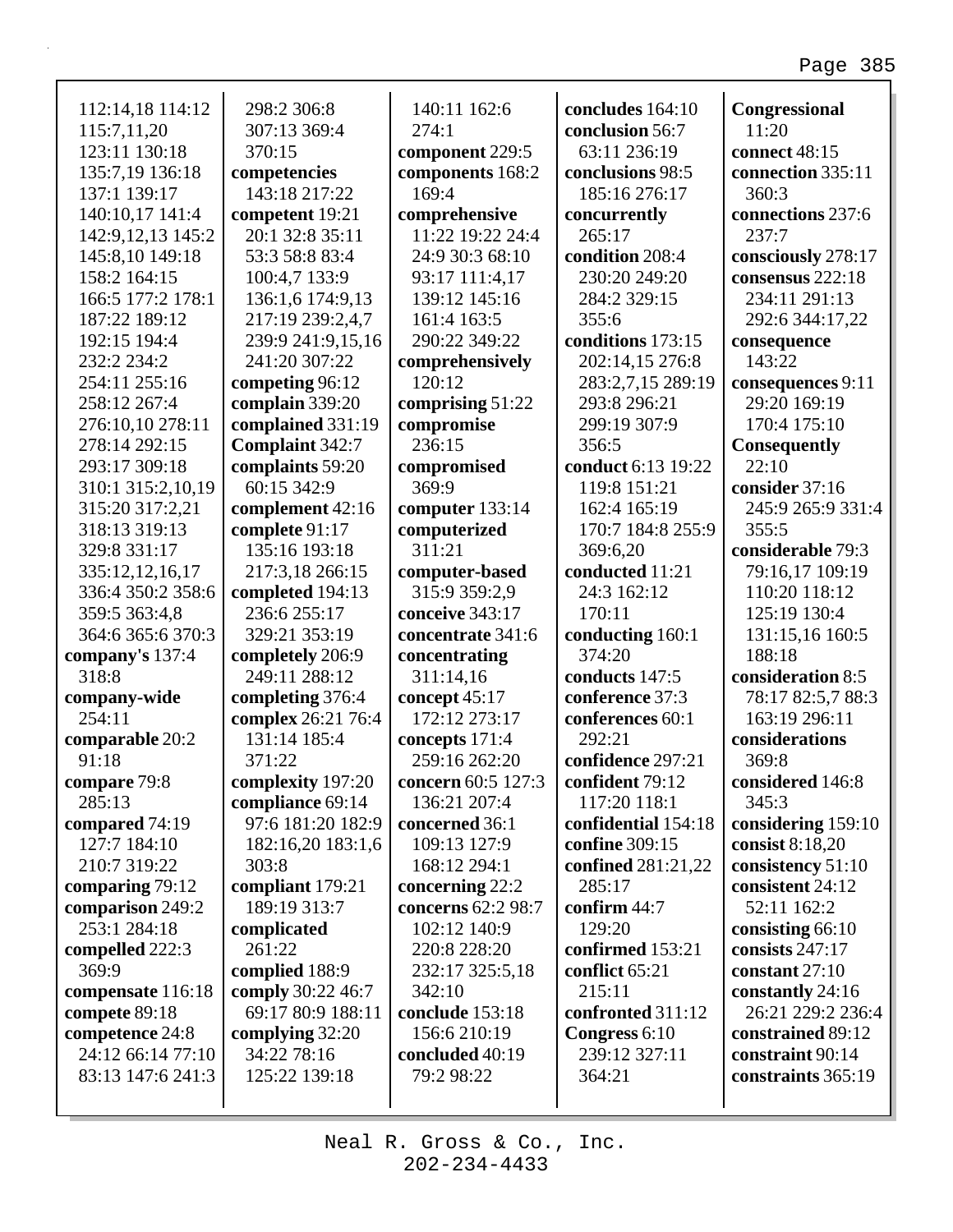| construct 88:18    | 226:2 231:4 269:4   | 44:6 53:15 57:2    | copy 153:21         | 275:21             |
|--------------------|---------------------|--------------------|---------------------|--------------------|
| 167:18 220:10      | 292:15 302:22       | 57:22 68:13 78:11  | core 173:12,16,17   | county 353:3       |
| 243:8              | 355:22              | 81:19 83:9 113:14  | 262:5 277:22        | couple 14:4 89:1   |
| construction 26:15 | continued 31:3      | 118:13 121:16      | corner 5:16 153:11  | 123:14 124:13      |
| 39:8 129:10        | 89:15 370:3         | 127:13 146:17      | corners 352:20      | 138:14,22 142:1    |
| 163:14 169:2       | continues 45:22     | 151:1 169:22       | 353:8               | 152:4 259:9,10     |
| 193:22 221:6       | 46:1                | 170:10,15 174:7    | corollary 136:3     | 319:13 334:10      |
| consult 58:9,21    | continuing 52:7     | 180:14 192:17      | corporate 262:2     | course 39:4 69:13  |
| 59:18              | 91:12               | 198:13 215:5       | 271:11 277:8        | 71:3 74:14 86:14   |
| consultant 2:1     | continuous 46:16    | 216:20 236:9,11    | correct 77:16 211:2 | 102:1 130:17       |
| 25:12 55:5         | 54:5,9 56:9 69:21   | 236:15 238:5       | 237:12 267:2        | 137:9 146:17       |
| consultants 316:8  | 93:21 114:9,19      | 247:22 272:6       | 271:1 346:19        | 147:15,18,20       |
| consultation 59:16 | 115:12 116:4        | 276:6 320:19,20    | 360:17              | 148:2 150:8 154:7  |
| 74:4               | 117:11 133:19       | 364:12             | corrected 184:15    | 186:21 208:5       |
| consulted 148:9    | 166:9 252:7         | controlled 41:13   | 184:17 229:20       | 211:16 228:4,9     |
| Consulting 2:11    | continuously 71:18  | 42:15 120:22       | correctly 334:2     | 258:16 262:12      |
| 4:6 158:12         | 92:21,22 93:7       | 131:10 265:12      | correspondence      | 263:20 275:15,19   |
| consumed 282:11    | 148:15 160:9        | 357:1,1,2          | 126:18 153:22       | 282:15 286:9       |
| consuming 215:20   | contract 133:7,18   | controlling 38:10  | Corrosion 326:12    | 287:10 291:19      |
| contacting 140:8   | 179:9 290:22        | controls 30:1,9,11 | cost 47:4 52:13     | 301:8 336:10       |
| contain 41:14 47:6 | 327:4 329:8         | 30:18 46:16 57:20  | 53:8 104:18 151:6   | 366:4 375:15       |
| 67:1 167:7 223:21  | 349:21 350:18       | 58:1 78:16 121:6   | 151:7 172:22        | courses 60:7       |
| contained 30:17,19 | contractor 83:14    | 166:3,20 167:7,16  | 173:6 253:1,2       | court 35:1 362:6   |
| 33:21 324:9        | 163:1 168:4 174:2   | 169:18 170:2,9     | 293:15,16 296:9     | courts 140:20      |
| containment        | 194:4 234:1 271:7   | 171:14,19 172:13   | 299:19 302:4        | cover 49:4 94:19   |
| 162:15 185:22      | 311:5               | 175:14 202:14,15   | 313:1 335:6         | 112:5 161:3        |
| 286:15 289:16      | contractors 2:13    | 208:4 243:11       | 365:14,20 366:13    | 176:15 212:13      |
| content 70:8 128:6 | 4:2 54:14 158:8     | 249:19 302:8       | costing 137:16      | 215:3 239:20       |
| contents 43:11     | 163:16 165:15       | 305:20             | costs 90:9 240:13   | 240:4 317:13       |
| 44:13              | 166:13 188:11       | conversation       | 304:12 327:8        | 342:4              |
| context 27:22 29:7 | 233:8,13 240:8      | 375:20             | 336:14              | covered 47:9 194:6 |
| 249:22 259:11,13   | 255:10 271:15,19    | conversations      | cost-benefit 118:10 | 195:11 212:11      |
| contexts 26:13     | 291:18 315:3        | 341:18             | cost-cut 336:13     | 316:18,21 317:19   |
| continental 37:20  | contractor's        | conversely 135:11  | cost-prohibitive    | 338:11 342:21      |
| 177:9,12 187:17    | 166:17              | convert 205:11     | 336:4               | covering 9:7 134:4 |
| 198:4 228:8        | contracts 19:4 22:8 | converted 287:5    | Counsel 2:10        | 144:17 208:12      |
| 272:19             | 23:8 349:5,12       | convince 252:19    | countries 9:5,6     | covers 344:7       |
| continual 93:15    | Contrary 191:1      | cooperate 59:7     | 19:13 28:7 29:1     | CO's 112:3         |
| 94:21              | contribute 210:16   | 83:15              | 33:13 84:5 98:10    | cracked 290:1      |
| continually 95:2   | contributes 115:13  | cooperation 11:11  | 125:6 177:3         | crane 170:20,21    |
| continuation 223:9 | contribution 25:3   | 70:22 187:19       | 213:22 360:12       | 255:6 256:20,22    |
| continue 65:14     | 128:8 300:12        | 188:1 195:14       | country 19:17       | crashes 201:11     |
| 76:10 101:15       | 304:22 371:21       | 300:20 301:19      | 27:14 29:4 31:9     | crashing 201:14    |
| 102:8 118:18       | contributors        | coordinate 63:18   | 70:7,8 79:9 98:16   | create 10:6 39:20  |
| 156:13 159:12      | 179:10              | cope 93:20         | 273:6,8 275:18      | 77:17 78:2 219:9   |
| 160:6 189:11       | control 29:21 30:3  | copied 305:14      | 355:11 375:2        | 311:21 346:22      |
| 204:6 223:11       | 32:14 41:20 43:5    | copies 154:22      | country's 89:3      | 373:13             |
|                    |                     |                    |                     |                    |
|                    |                     |                    |                     |                    |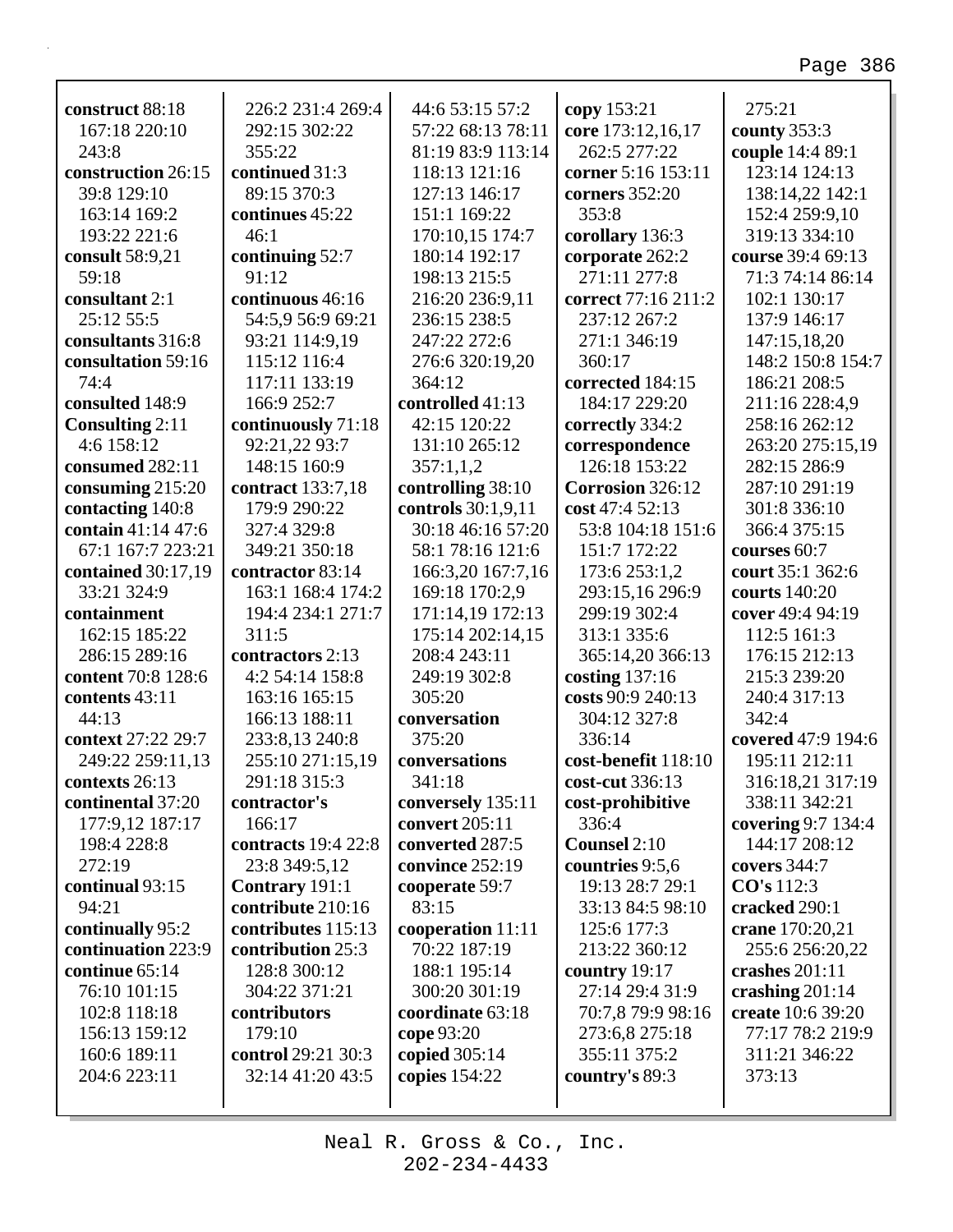٦

| created 9:14 64:10                      | 282:14 288:14             | cut 60:16 319:8       | 253:4 261:4 279:8   | 65:18,22 71:10      |
|-----------------------------------------|---------------------------|-----------------------|---------------------|---------------------|
| 65:17 77:10 81:17                       | 291:7 317:4               | 336:14 352:20         | 292:22 312:2,2      | 82:6 103:19 104:2   |
| 160:19 296:4                            | 361:21 363:16             | 353:8                 | 313:16 320:8        | 148:20 199:12       |
| 315:9 325:17                            | 364:10 373:9              | cuts 299:19 319:5     | 321:5,7 322:11,12   | 207:13 208:22       |
| creates 358:6                           | 374:14,19                 | cutting $308:9$       | 323:19 330:13       | 209:13 210:3,7,11   |
| creating 66:4                           | CSB's 10:7 12:5           | $C-10$ 344:7          | 352:17 374:7        | 210:14,17 345:7     |
| 108:13 123:18                           | 15:13 316:12              |                       | days 58:13 105:22   | 356:14              |
| creation 163:21                         | 362:16                    | D                     | 123:14,14 137:11    | decisions $82:1,20$ |
| 317:17                                  | Cuba 192:1                | D3:15:1               | 282:10 292:16,22    | 131:12,13 207:12    |
|                                         | cubic 322:12              | daily 188:21          | 304:3 307:10,10     | 208:19 290:2        |
| credibility 51:14<br>crews 171:10 172:1 |                           | 311:22                |                     | 300:15 352:20       |
|                                         | <b>Cullen</b> 37:17 38:14 | damage 61:16          | 321:8 324:13        |                     |
| 172:5 230:9 261:1                       | 42:19 43:2                | 146:11 285:21         | 329:9               | 370:5,6,22          |
| 264:18                                  | cultural 20:13            | 369:22                | day-to-day 96:6     | decision-making     |
| criteria 53:12                          | 62:15 187:5               |                       | 315:13              | 56:20 57:10 82:17   |
| 184:11 259:18                           | 261:16                    | damage/loss           | deadline 133:4      | 100:9 302:18        |
| 313:9                                   | culture 20:10 71:2        | 183:17                | deal 13:22 30:10    | deck 196:11,14      |
| critical 46:15 52:19                    | 79:10 141:3,5             | <b>DAN</b> 2:14       | 39:22 103:11        | 229:16              |
| 53:4 61:17 110:3                        | 173:20 174:1              | <b>danger</b> 267:8,9 | 112:12 117:18       | decks 196:21        |
| 143:14 147:22                           | 181:3 188:19,22           | 307:5                 | 120:18 208:16       | deconfliction 196:3 |
| 162:21 166:18,22                        | 207:1,2,8,9               | dangerous 288:17      | 281:11              | decreasing 74:21    |
| 167:15 168:17                           | 218:13,14 219:2           | 288:21 289:19         | dealing 71:6 84:20  | dedicated 69:16     |
| 170:12,17 184:14                        | 219:16 229:6,9,12         | 294:20 305:13         | 86:6 101:20         | 297:15 376:4        |
| 194:7,19 204:16                         | 229:15 230:7,8,17         | 332:5,11 356:15       | 180:10              | dedicates 54:13     |
| 247:19 284:2                            | 231:6,14 261:7            | dangerously           | dealings 53:10      | dedication 15:20    |
| 290:3 304:15                            | 264:6,11 269:22           | 289:20 294:8          | deals 98:5 105:2    | deems 375:4         |
| 351:1 352:21                            | 277:9 282:3 348:5         | dare 304:15           | 249:5               | deeper $215:12$     |
| 370:13                                  | 362:13 363:4              | dashboards 184:19     | dealt 107:7 139:16  | 305:2 356:5         |
|                                         | curious 69:7 72:22        | data 16:22 61:9       | death 61:13 285:11  |                     |
| critically 10:4,7                       |                           | 62:8 63:1,4 70:11     |                     | deeply 21:13 297:9  |
| 149:17,18                               | 73:8 229:6 249:1          | 73:1 98:7 109:20      | 285:16              | deepwater 1:24 3:6  |
| criticism 55:15                         | current 21:1,4 37:1       | 109:22 110:7          | deaths 75:2 289:13  | 7:3 9:12 10:8       |
| crops 101:21                            | 45:21 46:1,12,13          |                       | debate 186:20       | 15:11 16:3,11       |
| crucial 83:16                           | 73:4 90:2 104:5           | 111:9 145:18          | debated $275:12$    | 21:17 22:3,13       |
| crude 74:13,16,22                       | 179:11 223:2              | 254:22 283:18         | debates 187:10      | 25:2,13 163:22      |
| 322:9,11                                | 310:16 324:10             | 290:11                | decades 159:14      | 178:11 179:7,8      |
| CSB 1:25 2:1,2,2,4                      | 350:14 375:1              | database 110:9        | <b>December</b> 1:9 | 213:9 220:7         |
| 2:9,14 4:19 5:9                         | currently 14:20           | 111:15 144:16         | 156:20 289:13       | 234:12,19 256:2     |
| 6:18 7:6,8 8:22                         | 104:5 131:19              | 145:16 146:3,3        | 320:22 328:21       | 276:9 285:22        |
| 11:14,17,21 12:11                       | 143:9 178:3 179:6         | 154:17 200:15         | decide $91:14$      | 306:12 341:5        |
| 14:19 15:2,22                           | 179:22 185:9              | 201:3,7 230:11        | 141:16,19 192:2     | 351:18,22 352:8     |
| 16:14,20 17:17                          | 250:5 267:5               | <b>date</b> 42:2 46:3 | 304:21 345:14       | 352:11 353:10       |
| 18:17 19:1,8,18                         | 272:20 293:10             | 287:3 324:5           | decided 64:12 77:7  | 363:21 366:20       |
| 20:9,20 21:2,9,11                       | 322:8 344:6 350:7         | 328:18                | 97:19 98:13         | 368:7 374:10        |
| 21:20 22:1 23:3                         | 358:9                     | day 8:20 12:22        | 107:20 205:18       | 375:13              |
| 23:22 103:1,5                           | curriculum 292:11         | 100:14 112:5          | 282:18 352:20       | defense $242:10$    |
| 108:18 142:18                           | cushions 90:11            | 130:5 156:20          | decides 268:18      | 243:4               |
| 147:16 159:10                           | custody 318:3,12          | 175:11 177:7          | deciding 57:9       | deficiencies 12:7   |
| 277:1 280:7                             | 318:13,14                 | 179:11 200:5          | decision 35:15      | 20:13               |
|                                         |                           |                       |                     |                     |
|                                         |                           |                       |                     |                     |

Г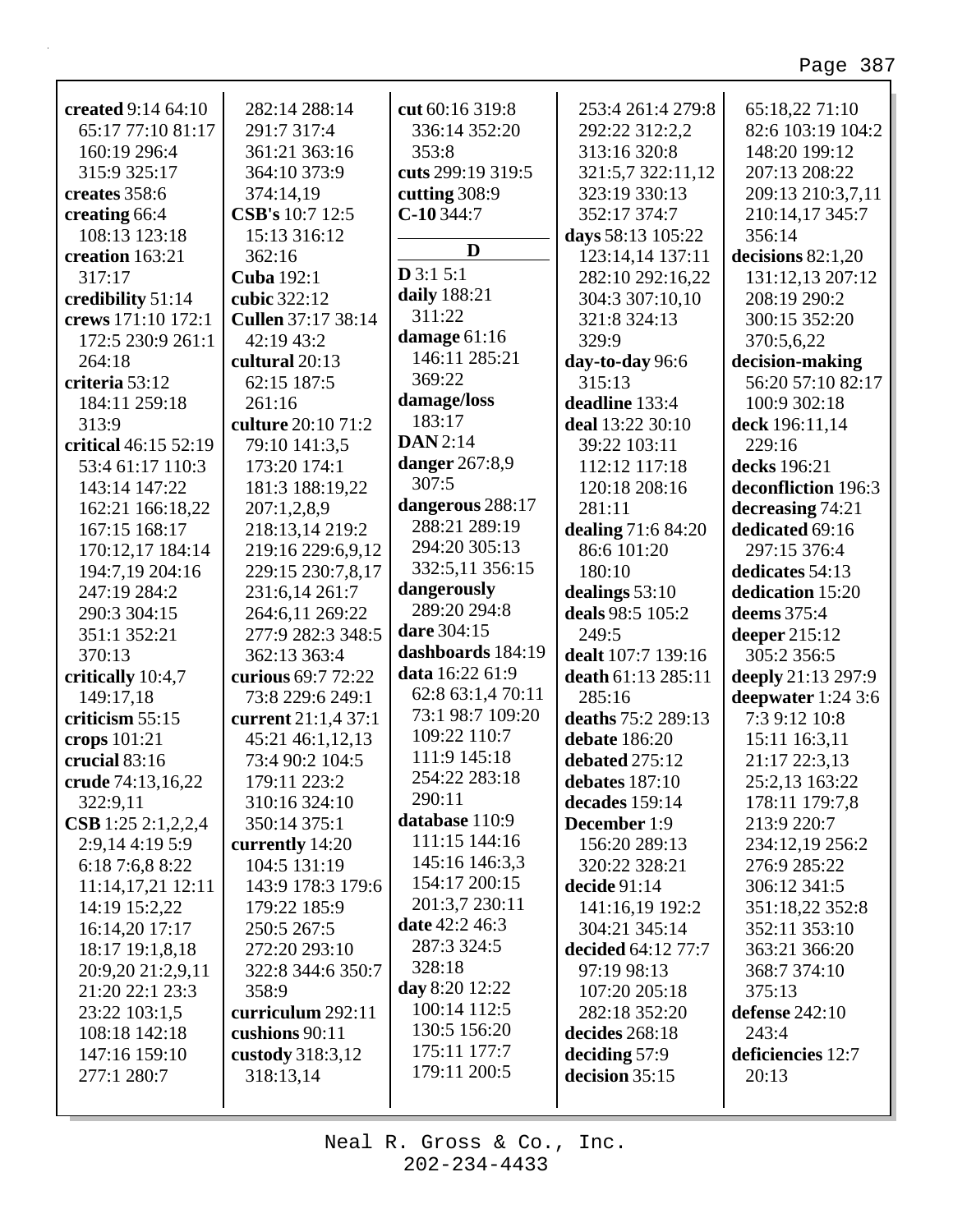|                             | 182:1 227:11             | 347:14                      | 44:3 114:16        | 161:12 235:16               |
|-----------------------------|--------------------------|-----------------------------|--------------------|-----------------------------|
| deficiency 105:10<br>105:11 | 274:13                   |                             | 231:21 330:4       | 326:21 354:16               |
| define 174:13,17            | demonstrated             | description 29:12<br>166:21 | determined 12:5    | devoted 256:4               |
| 229:9,14,15                 | 196:9 287:3 298:1        | descriptions 326:6          | 20:7               | dialog 88:6                 |
| defined 34:13               | 368:11                   | deserve 296:11              | determining        | dialogue 45:9               |
| 173:22 174:3                | demonstrates 53:7        | design 6:22 18:7            | 316:17             | 173:4 197:17                |
| 202:17 243:11               | demonstrating            | 31:2 39:8 45:3,4            | devastated 9:11    | 198:5                       |
| 302:10                      | 63:15                    | 45:11,14,17 57:3            | devastating 9:11   | dictates 265:15             |
| defines $205:12$            | demonstration            | 99:17,19 100:4,6            | 143:4              | die 353:8                   |
| defining $334:6,13$         | 276:7                    | 100:8,11,17 144:2           | develop 39:17      | died 27:7 284:4             |
| definitely 73:9             | demonstrations           | 146:4 168:7 170:6           | 70:15 103:7 106:8  | 286:11 289:10               |
| definition 217:4            | 57:18 136:13             | 174:8 175:1,4               | 108:7 163:17       | 374:11                      |
| 243:11 246:4                | denial 374:16            | 184:10 194:6                | 210:21 243:9       | diesel 287:19               |
| defy 143:1                  | <b>Denver</b> 14:21      | 205:16,17 208:22            | 271:10 305:3       | 360:14,21                   |
| degree 15:6 44:6            | depart 278:17            | 211:3,6 217:15              | 319:16 375:15      | difference 67:5,20          |
| 149:11 205:4                | department 24:6          | 220:5 221:5                 | developed 23:2     | 191:19 204:8,9              |
| 262:18 278:15               | 38:16 85:22 86:18        | 235:13,20 237:16            | 39:4 104:8 108:16  | 205:15 207:7                |
| 368:16                      | 87:1,4 90:1 157:6        | 237:19 244:16,18            | 160:9,16 172:6,9   | 234:22 332:2                |
| degrees 66:13               | 163:19 278:13            | 270:11 306:11               | 174:2 188:3        | 339:12                      |
| delay 53:18 111:12          | 286:2 290:11,14          | 333:19 368:21               | 190:12 191:9       | differences 176:19          |
| delegate 154:7              | 295:2 296:1,4,5          | 370:13,21                   | 192:10 193:21      | 187:7 191:12                |
| 303:20 307:1,3,8            | 319:1,9 368:5            | designated 59:8             | 194:22 220:18      | 199:22 274:1                |
| 307:21 348:1,11             | departments 86:20        | designed 18:4               | 244:22 260:8       | 347:17                      |
| delegated 213:15            | 308:8                    | 169:20,22 220:22            | 288:14 301:19      | different 34:2              |
| 240:20                      | departures 278:6         | 294:11 308:13,15            | developing 52:17   | 38:18 70:15 79:11           |
| delegates 299:14            | depending 233:9          | 326:13 346:7                | 71:8 118:6 134:16  | 81:11 100:20                |
| 300:6 301:2 305:8           | 241:10                   | desired 267:20              | 146:22 171:14      | 122:20 124:11               |
| 336:17                      | depends 201:18           | 329:5                       | 192:4 193:22       | 130:16 132:4                |
| deliver 52:16               | 338:7                    | desirous 239:7              | 197:15 213:11      | 191:17 206:9                |
| 161:16                      | deploy $174:5$           | desperate 372:19            | 251:3 343:11       | 210:15,15 211:3             |
| delivery $2:3\,3:23$        | 247:16                   | despite 20:19 182:1         | development 58:10  | 214:4,15 215:4,9            |
| 52:14 158:1 227:6           | depressingly 354:1       | 295:9                       | 63:12 71:7,9 86:7  | 219:21 233:8                |
| 262:1,9                     | <b>depth 99:3 242:10</b> | <b>Det</b> 158:11           | 159:3 162:20       | 243:2 245:6 249:7           |
| delving $373:6$             | 243:4 362:18             | detail 26:22 36:3           | 179:15 181:6       | 259:19 275:3                |
| <b>demand</b> 155:10        | <b>Deputy</b> 2:9        | 208:11                      | 190:20 294:6       | 282:21 310:3                |
| 300:7,14                    | derrick 255:5            | detailed 29:12              | 296:13 299:16      | 317:14 324:1                |
| demanding 77:4              | describe 176:17          | 100:2 123:9 278:8           | 300:10 334:14      | 335:17 339:12               |
| 128:20 188:20               | 243:15 351:20            | 282:22                      | 337:10             | 354:7                       |
| 305:2                       | described 38:8           | details 41:14 183:2         | developments       | differently 81:5            |
| demands 32:21               | 43:14 44:4 111:16        | 223:18 373:6                | 38:18 86:21 87:2   | 117:9                       |
| 269:15 303:14               | 133:6 135:15,17          | detected 331:3              | 185:14             | differing $191:21$          |
| demographics                | 168:1 207:3              | detecting 338:6             | develops 343:13    | 197:3                       |
| 323:9                       | 272:14 300:22            | detection 246:12            | deviation 182:17   | <b>difficult</b> 60:19 61:4 |
| demonstrate 32:13           | 301:18 343:8,12          | 247:7                       | deviations 303:16  | 76:5 79:8 106:15            |
| 41:12 73:2 107:7            | 366:9                    | determination               | device 354:12      | 125:16 141:10               |
| 135:6 165:16,21             | describes 286:3          | 102:14                      | 355:5,5            | 197:5 201:18                |
| 166:5,9 167:5               | describing 139:6         | determine 21:20             | devices 7:22 161:8 | 207:12 208:15               |
|                             |                          |                             |                    |                             |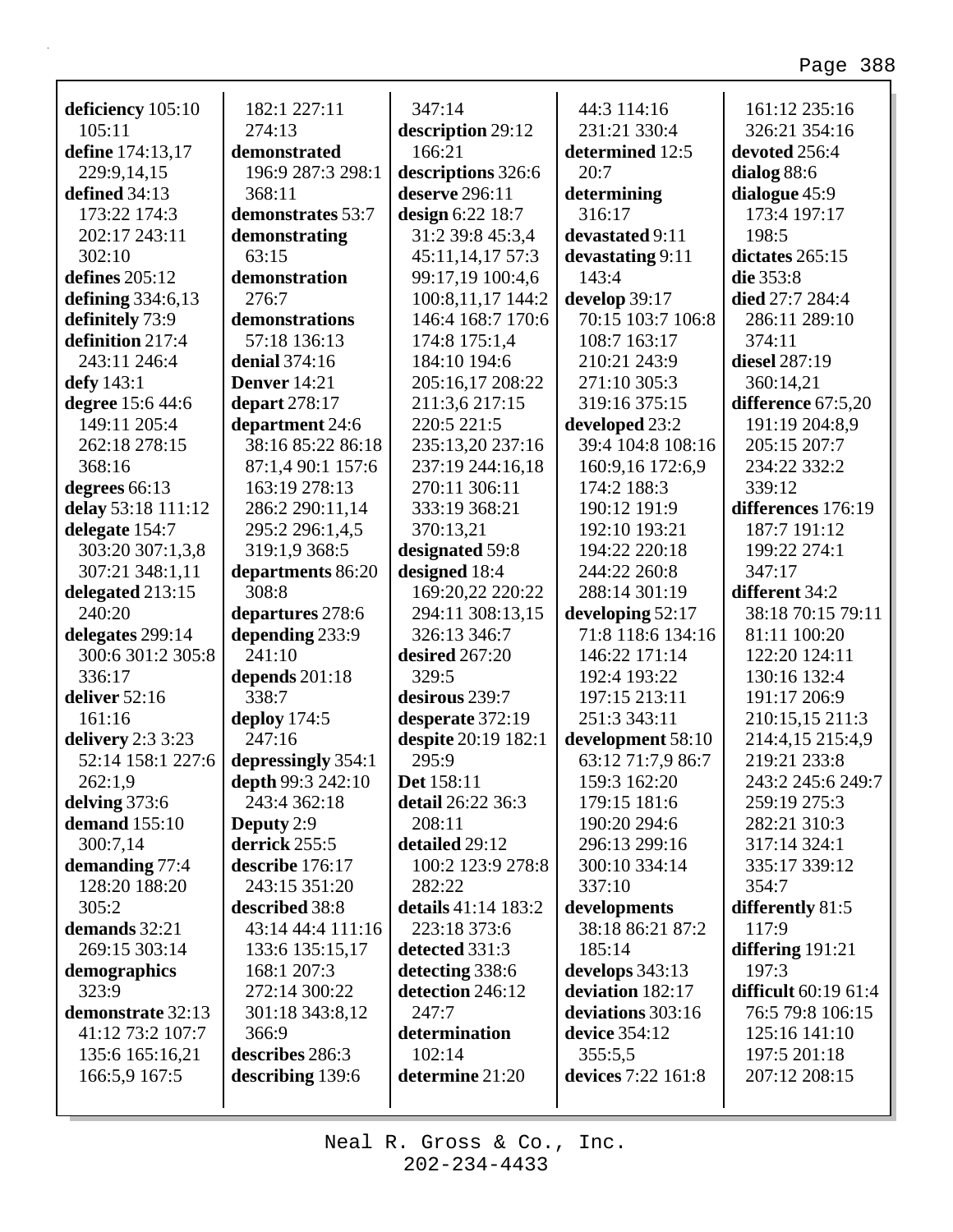ī

| 210:3 304:9             | 204:5 306:6 371:3    | disputes 27:9,10,16 | 268:21 269:5            | 235:5,7 240:18      |
|-------------------------|----------------------|---------------------|-------------------------|---------------------|
| 305:16 306:5            | discharge 53:2       | 336:6               | 315:5 324:9 358:5       | 244:3 246:7         |
| 356:5 366:12            | discharges 257:12    | disregarded 217:17  | 358:15                  | 247:11 248:14       |
| difficulties 84:13      | discipline 42:22     | disrepair 324:20    | <b>doing</b> 36:2 64:20 | 249:9 250:7,21      |
| 86:20 110:2             | 311:14,17 314:11     | disrepute 56:3      | 77:9 80:18 95:6         | 251:14,16 252:12    |
| 119:16                  | disciplined 311:3    | disrupted 9:15      | 97:8 102:1 104:10       | 253:14,17 266:21    |
| <b>Digest</b> 144:14,20 | disciplines 120:8    | distillation 17:10  | 104:14 129:14           | 267:7,9,11,14,15    |
| digested $113:13$       | disciplining 310:18  | distinct $22:4,18$  | 142:5 152:6             | 267:17,18 268:3,4   |
| diligent 375:21         | 314:16               | 243:19              | 172:17,19 183:20        | 268:6,7             |
| diminished 40:10        | disconnect 236:14    | distinction 332:17  | 189:11 199:8            | drafted 326:8       |
| direct 85:16 86:2       | discontinuing        | 333:7               | 200:7,10 203:16         | drafting $171:11$   |
| 90:21 368:20            | 340:20               | distinguished       | 236:21 245:18           | drainage 205:20     |
| directed 17:19 20:5     | discouraged          | 280:6               | 252:20 257:15           | dramatic 37:11      |
| 274:22 275:1            | 366:18,22            | distraction 332:8   | 275:11 291:10           | 39:12               |
| 333:14                  | discovered 135:16    | districts 144:17    | 344:6 345:19            | drill 118:14 167:17 |
| direction 28:16         | 136:2 210:3          | disturbed 6:4       | 354:18 363:12           | 177:10 192:12       |
| 116:10 355:10           | discoveries 179:5    | diversity 16:5      | 372:21                  | 245:4 265:19        |
| directions 86:6         | 179:18               | division $2:193:12$ | dollars 137:17          | 318:4 342:15        |
| directive 28:6,7        | discovery 139:20     | 36:20 39:11,22      | 178:19 239:18           | drilled $141:18$    |
| 32:5,7 323:3            | discretion 261:16    | 130:2 131:20,22     | domestic 10:13          | 213:1 316:19        |
| directly 90:17          | discuss $13:15$      | 260:22              | 225:7,9                 | drilling $2:134:2$  |
| 305:13 359:15           | 164:18 186:12        | divisions 19:11     | domestically            | 7:13,169:7 10:4     |
| director $1:25$ 2:5,8   | 279:11 317:9         | 148:22              | 225:14                  | 10:12,18,22 13:10   |
| 2:10,17,223:11          | 343:10               | <b>DNV</b> 2:8 4:4  | Don 1:24 3:5 7:6        | 28:19 41:7,9 42:8   |
| 3:21 4:4,10 36:19       | discussed 16:2       | 198:21 231:21       | 14:18 25:6              | 97:19 98:12         |
| 37:1 137:11             | 163:9,9 168:21       | 232:6 274:12        | Don's 245:14            | 101:11,18 119:9     |
| 157:20 158:9,19         | 268:20 341:15        | document 42:20      | doors 324:8             | 124:12 136:22       |
| 279:16 280:11           | 348:9 354:19         | 43:1 44:22 45:2     | doses 292:21            | 137:15 139:4        |
| Directorate 36:22       | 357:16 375:7         | 46:12 54:8,13       | double 98:8 320:1       | 141:10,12,13        |
| 65:19 66:3              | discussing $14:1$    | 55:20 67:9 95:5     | 332:10                  | 158:7 162:13        |
| directors 137:12        | 366:3                | 95:15 108:14        | doubled 137:2           | 163:1,16 165:15     |
| 277:13                  | discussion 72:4,7    | 133:12 163:14,17    | 322:20 323:11           | 165:19 166:13,17    |
| <b>Director-General</b> | 96:8 115:18          | 163:18 168:14       | double-check            | 168:4 174:1         |
| 2:63:13                 | 124:14 157:10        | 169:3,3 193:1       | 100:10                  | 179:10,21,22        |
| directs 14:20           | 173:2 222:20         | 194:1 198:13        | doubling 323:6          | 185:21 190:21       |
| disagreements           | 228:19 259:15,20     | 209:8 224:20        | doubt 56:13 130:3       | 193:17 213:3,4,19   |
| 291:15                  | 344:20               | 225:11 228:21       | downhaul 273:13         | 214:12,19,20,20     |
| disappeared 80:3        | discussions 45:15    | 269:2,9 358:19      | downs 283:12            | 220:8,22 233:7,12   |
| 80:10                   | 124:21 253:10        | 359:11              | downsizing 299:18       | 233:22 238:3        |
| disaster $12:4,6,10$    | 277:11 292:6         | documentation       | Dr $2:8,9$ 4:4,19 7:9   | 240:7 245:6,19      |
| 29:3 49:15 108:22       | 293:11,12 343:9      | 227:16 324:8        | 7:14 12:17 25:9         | 247:10,12,19        |
| 147:7 232:12            | 343:19 366:4         | documented 54:11    | 25:11,14,18,19          | 248:7 261:10        |
| 282:11 296:10           | <b>Disney</b> 172:10 | 58:12               | 119:2,3 122:1           | 271:3,7,15,19       |
| 303:1 306:12            | displacing $265:10$  | documents 44:15     | 123:4,20 158:9          | 279:13 281:19       |
| 365:6 368:16            | display $134:22$     | 51:17 135:9         | 163:10 191:1            | 295:3 318:3,13,15   |
| disasters 24:18         | displayed 164:22     | 154:18 162:22       | 198:22 212:6            | 354:16 355:20       |
| 108:19 109:2            | disposal 17:11       | 163:6 242:7         | 231:19 232:5            | 357:20 368:9,15     |
|                         |                      |                     |                         |                     |
|                         |                      |                     |                         |                     |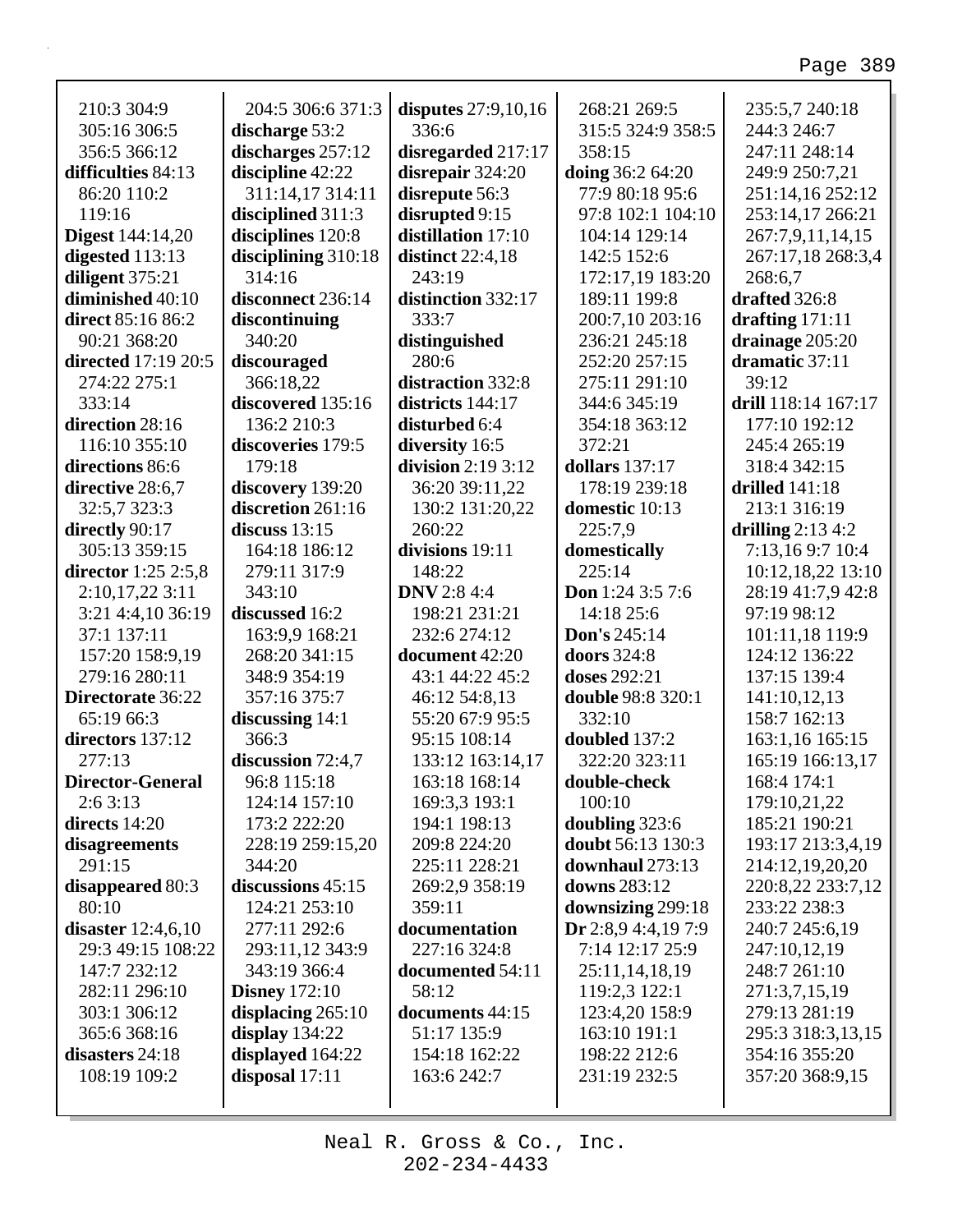| 371:2 375:2           | 268:20 294:7         | 151:4 223:19,20           | eliminates 87:7     | 59:16                            |
|-----------------------|----------------------|---------------------------|---------------------|----------------------------------|
| drilling's 99:22      | 299:2 357:17         | 245:7 276:12              | elimination 57:1    | employment 60:20                 |
| drive 19:2 22:22      | 360:11 368:8         | effectiveness 24:13       | 150:22              | 61:2 370:3                       |
| 51:14 114:19          | earliest 45:9        | 40:6,21 123:15            | elucidating 371:22  | empowered 53:14                  |
| 150:15 270:8          | early 5:14 58:13     | 147:19 148:11             | <b>Embassy</b> 1:12 | empowering 300:5                 |
| driven 24:17 86:5     | 236:17 271:6         | 170:10,14 235:15          | embed 30:2          | <b>EMSA 241:6</b>                |
| 118:16 311:1          | earn 261:3           | 268:13 275:2,5            | embedded 223:14     | enable 130:9 183:5               |
| drives 312:22         | ears 140:1           | 294:10 337:15             | emergency 6:1       | 248:5                            |
| driving $260:1$       | easier 88:7          | 339:8 375:1               | 39:7 57:2 61:16     | enables 120:20                   |
| 265:3 270:10          | east 178:10,11       | efficiency 40:20          | 62:11 75:3 146:11   | 145:17,20 248:9                  |
| 310:22 311:14         | 249:13               | 44:20 53:8                | 162:14 175:7        | 255:21 256:8                     |
| dropped $255:3,6$     | easy 49:9 201:17     | efficient 52:20           | 185:22 283:13,17    | enabling $44:20$                 |
| drove 76:2            | 307:12 308:13        | 90:18 91:4 180:6          | 323:18 324:3        | enact 28:8                       |
| drums 290:2           | 363:22               | <b>effort</b> 185:10      | 360:14,21 361:14    | enacted 29:2,4                   |
| <b>Dudley</b> 313:4,8 | eat 153:10           | 201:19,19 203:10          | emerging $22:2$     | enacting 368:6                   |
| Dudley's 314:1        | echo 14:12 374:9     | 264:7 282:12              | emphasis 21:12      | enclosures 288:20                |
| due 136:19 236:12     | economic 10:14       | 361:19                    | 46:2 151:2 159:16   |                                  |
|                       |                      |                           |                     | encourage 150:15<br>169:6 296:22 |
| 323:9 349:12          | 65:21 70:6 84:9      | <b>efforts</b> 159:12     | 183:4 256:5 295:5   |                                  |
| 375:15                | 90:14                | 176:17 180:5              | emphasize 91:2      | encouraging 308:9                |
| duplicative 195:15    | economically         | 256:12 264:8              | 197:11              | endeavor 234:19                  |
| duration 266:4        | 211:21               | <b>Egypt</b> 178:11       | emphasized 19:1,9   | ended 292:20                     |
| dust 171:7 228:22     | economics 118:16     | eight 264:19              | employ 106:20       | 313:22                           |
| 230:18 361:20         | economies 9:15       | either 102:16             | 218:7 370:20        | ends 253:4                       |
| duties 33:16,17       | economy 159:5        | 103:11 126:6              | employee 49:7 58:3  | energy 1:22 4:12                 |
| 180:4                 | editorial 352:5      | 135:8 195:13              | 58:6 60:13 70:20    | 15:4,5 38:17                     |
| duty 33:18 34:3       | education 370:16     | 213:21 233:15             | 91:22 182:21        | 84:10 85:1 86:18                 |
| 43:19 46:7,20         | effect 37:13 49:11   | 250:16 347:18             | 188:1 217:19        | 87:17 159:4,7                    |
| 74:3 78:15 93:10      | 220:17 221:17        | <b>Ekofisk</b> 181:10     | 309:17 313:12,15    | 161:1 279:19                     |
| 105:19 107:6          | 254:5 318:14         | elaborate 187:12          | 319:10 322:5        | 280:13,21 295:12                 |
| 109:4,5,7 117:10      | effective 13:12 17:7 | elected 59:9 300:13       | 346:10,13           | 298:13 375:6                     |
| 127:19 141:2          | 18:9 24:16 29:3      | 301:1                     | employees 33:20     | enforceable 53:1                 |
| 144:5 174:10          | 42:13 43:5 44:22     | election 59:2             | 59:6 70:22 177:3    | enforced 298:7                   |
| duty-of-care 50:10    | 52:14,20 58:9        | electrical 324:21         | 187:20 212:18       | enforcement 24:12                |
| 50:17 127:6           | 73:3 74:10 77:5      | electronically            | 292:15 300:7,12     | 161:1 295:13                     |
| dying $363:14$        | 86:9,22 124:22       | 357:1                     | 300:18 310:17,18    | 375:9                            |
| dynamic $47:19$       | 167:6 172:15,17      | electronics 133:13        | 311:1 313:5 318:5   | enforcing $67:13$                |
| D.C 1:13 13:1         | 182:15 185:2         | elegance $30:12,12$       | 323:4 369:9         | engage $153:12$                  |
| 361:4                 | 216:16 232:19        | 30:13                     | employer 33:18      | 154:5                            |
|                       | 283:5 284:1          | <b>element</b> 142:11     | 35:1 53:21 54:2     | engaged 7:2 292:5                |
| $\bf{E}$              | 293:15,16 298:4,6    | 249:11                    | 54:13 55:16 56:10   | engaging $161:10$                |
| $E$ 1:17 3:1 5:1,1    | 333:20 357:21        | <b>elements</b> 29:9 57:3 | 58:6,771:16         | 198:15                           |
| 157:1,1 323:22        | 358:2,3              | 57:10 70:3 121:10         | 369:17              | engine $287:19$                  |
| 324:2                 | effectively 20:21    | 175:16 194:20             | employers 34:19     | engineer 58:20                   |
| eager 179:20          | 32:10 42:15 50:14    | 204:16 224:3              | 60:11 191:18        | 297:18 354:17                    |
| Eagle 178:22 179:3    | 82:16 125:9 126:1    | elevations 334:21         | 369:10              | engineering 18:8                 |
| earlier 45:5 94:18    | 129:20 131:8         | eliminate 151:4           | employer's 60:3     | 57:13 106:6,10                   |
| 124:20 253:22         | 135:6,10 147:16      | 175:17                    | employer/workfo     | 115:5 220:3                      |
|                       |                      |                           |                     |                                  |
|                       |                      |                           |                     |                                  |

Г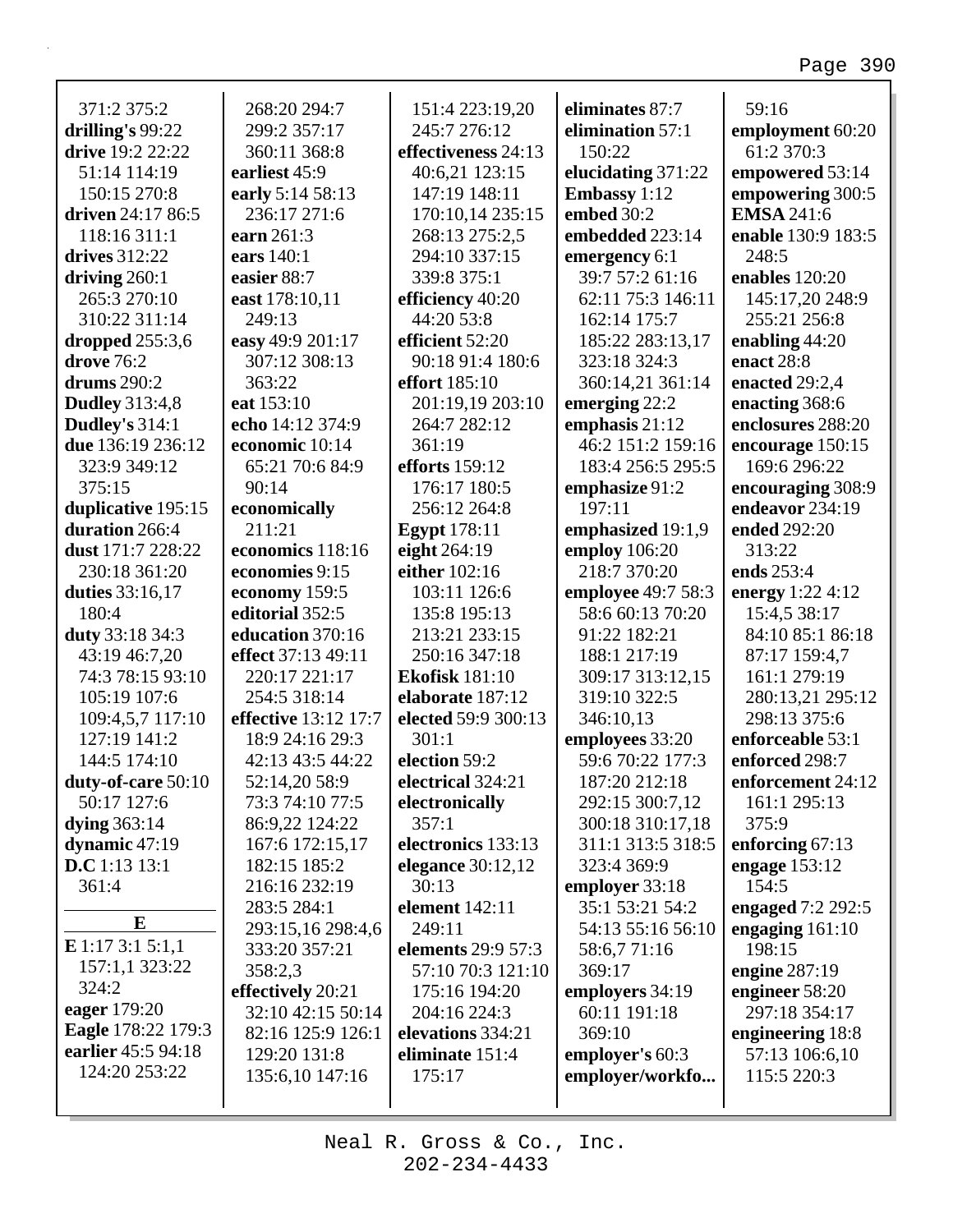| 297:20 368:21<br>370:21        | entirely 86:5<br>192:19 317:14       | equipped 185:19                          | European 28:5<br>241:6 287:22 | evidence 79:13<br>126:18 |
|--------------------------------|--------------------------------------|------------------------------------------|-------------------------------|--------------------------|
|                                | entitled 5:5 313:6                   | equivalent 33:11<br>215:18 285:11        |                               | evident 273:7            |
| engineers 2:10<br>66:13 131:21 |                                      |                                          | evacuated 286:21              | 285:12 289:2             |
| 212:19 220:4                   | entity 66:2 317:14<br>entries 178:21 | equivalents 177:7<br><b>Eraso</b> 359:18 | evacuation 166:6              | evil 53:22               |
|                                |                                      |                                          | evaluate 216:8                |                          |
| 241:5,9 297:19                 | environment 2:21                     | Eric 158:18 168:1                        | 229:12 254:20                 | evolution 305:1          |
| 368:2,20 369:1,5               | 4:10 63:9 70:5                       | 168:21                                   | 264:5                         | evolve 269:5             |
| 369:12,13,19                   | 86:6 158:10 166:4                    | Erik 2:5 3:21                            | evaluated 41:20               | evolved 324:1            |
| 370:1,4,7,11,21                | 174:3,14 176:14                      | 157:19                                   | 69:8 81:18 82:1               | evolving 26:21           |
| engineer's 369:15              | 176:20 180:4                         | <b>Erling</b> 1:22 4:12                  | 82:17 100:17                  | 301:15                   |
| engines 287:20                 | 184:6 191:16                         | 71:19 279:17                             | 102:17 107:19                 | exactly 79:10 86:4       |
| 288:4                          | 197:6 219:10                         | 298:12,15 334:15                         | 149:22 150:11                 | 106:19 153:17            |
| enhance 159:12                 | 233:14 234:1,4                       | 336:7,10 347:20                          | 180:22 243:5                  | 155:13 251:5             |
| 163:20 164:9                   | 280:11 286:2                         | 354:14 355:12,16                         | evaluating 103:15             | 267:5 273:11,12          |
| 193:20                         | 300:4 301:4 306:5                    | 360:1 365:22                             | 146:4                         | 273:19 289:14            |
| enhanced 52:7                  | 307:3 349:17                         | escalate 207:12                          | evaluation 18:9               | examination 44:21        |
| 210:17                         | 368:12                               | 248:12                                   | 82:18 102:3                   | 370:16 374:20            |
| enormous 159:14                | environmental                        | <b>ESD</b> 246:12,16,21                  | 103:13,15 171:15              | examine 6:18 10:4        |
| 363:17                         | 9:14 163:3 180:9                     | 247:6                                    | 215:17 217:6,18               | 10:8,16 20:9             |
| ensuing 9:22                   | 186:1 224:17                         | especially 11:3                          | evaluations 102:18            | examined 47:15           |
| ensure 10:17 30:1              | 239:15 279:16                        | 20:3 156:8 223:4                         | 150:1                         | 99:19 259:18             |
| 32:19 33:18 35:17              | 285:21 290:8,12                      | 279:9 352:2 366:5                        | event 54:3 166:7              | examining $21:18$        |
| 40:5 45:6 53:15                | 293:22 310:15                        | ESQ 2:2                                  | 169:11,13,16,17               | example $22:16$          |
| 53:17 58:7,9,21                | environmentally                      | essential 52:13                          | 169:21 170:2,3                | 33:15 102:19             |
| 63:17 89:21 98:17              | 159:8                                | 262:6                                    | 175:6, 15, 20, 22             | 103:4 104:16             |
| 116:7 130:11                   | environments                         | essentially 26:7                         | 225:22 236:1                  | 118:14 123:16            |
| 135:12 149:11                  | 215:13                               | 274:11 332:21                            | 246:14 248:5,11               | 144:13 182:21            |
| 161:12 163:6                   | envisage 251:20                      | 333:1 344:7 345:2                        | 263:3 265:1,1                 | 246:9 260:1              |
| 165:18 166:19                  | envision 260:3                       | establish 59:5,8                         | 325:4 327:9 372:7             | 263:19 268:2             |
| 171:6,22 172:14                | EPA 201:7 259:13                     | 134:3 197:17,19                          | 372:8                         | 285:15 287:18            |
| 172:15 175:9                   | 295:1,8 338:13                       | 198:5 299:22                             | events 6:16 29:16             | 288:13 311:4             |
| 176:2,17 184:6                 | EPA's 286:17                         | 301:8 348:20                             | 29:20,22 111:20               | 320:19 332:19            |
| 188:9 229:19                   | <b>equal</b> 260:16                  | established 52:5                         | 111:22 171:20                 | 337:20 343:21            |
| 242:14 267:19                  | equally 362:19,21                    | 58:22 186:6 308:1                        | 175:5 232:13                  | 344:5 361:13             |
| 351:5                          | 373:5                                | 348:5                                    | 251:19 252:16                 | examples 125:18          |
| ensured 33:9 137:3             | equals 345:12                        | <b>Establishing</b>                      | 253:5                         | 180:12 257:6             |
| ensures $47:12$                | 350:6                                | 300:10                                   | eventual 134:5                | 290:6 347:18             |
| 255:21                         | equation 253:5                       | esteemed 24:21                           | eventually 93:13              | 348:15                   |
| ensuring 16:4                  | equipment 6:22                       | et 66:8 68:14 69:8                       | 129:11 325:8                  | exceeded 326:2           |
| 30:10 31:3 40:16               | 61:17 62:3 69:22                     | 69:12,22 77:10                           | 342:5                         | exceeding 290:15         |
| 41:16 45:8 54:9                | 81:10 117:8                          | 83:18,18 123:11                          | evergreen $171:22$            | 312:13                   |
| 126:16 369:15                  | 118:14,20 145:19                     | 128:16 141:18                            | 229:2                         | excellent 206:12         |
| entered 349:11                 | 146:4,12 162:3                       | 191:18                                   | everybody 112:22              | 209:4 285:9              |
| enterprise 133:11              | 163:8 180:17                         | ethics 369:11                            | 114:1 132:9 218:7             | 288:18 295:9             |
| enters $41:10$                 | 193:5 213:4                          | EU 28:15 201:2                           | 245:6 287:17                  | 352:3,7                  |
| entire 172:12 293:6            | 262:21 323:7                         | <b>Europe</b> 10:19                      | 302:10 327:8                  | exceptionalism           |
| 364:6                          | 327:1 356:11                         | 177:14                                   | 344:21 371:19                 | 296:7                    |
|                                |                                      |                                          |                               |                          |
|                                |                                      |                                          |                               |                          |

Neal R. Gross & Co., Inc.  $202 - 234 - 4433$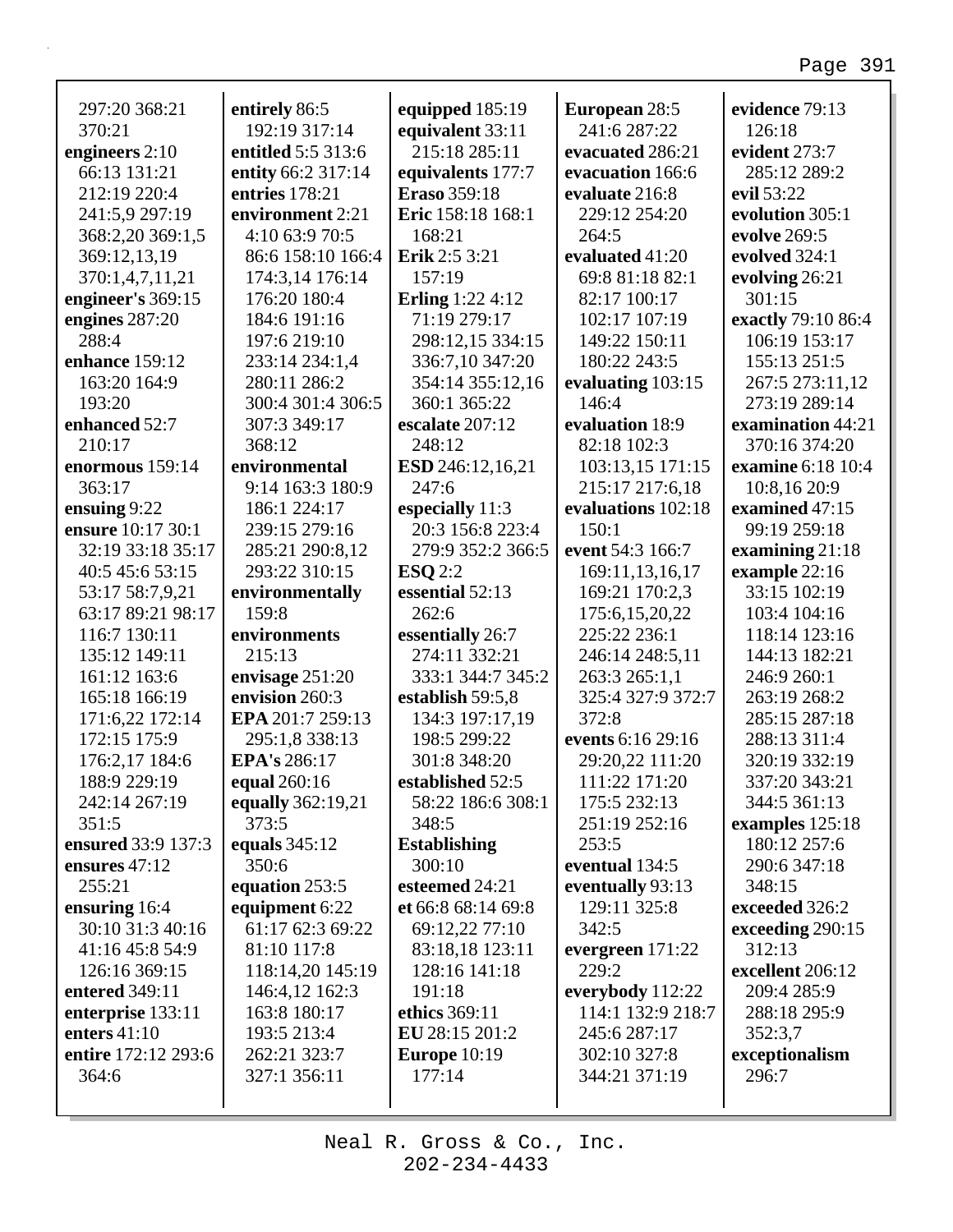٦

| excessive 328:4                 | 277:21 278:5                      | explain 128:7       | E&P 1:20 3:25       | 355:6               |
|---------------------------------|-----------------------------------|---------------------|---------------------|---------------------|
| 331:5                           | expectations 81:16                | 270:21 357:11       | e-mail 7:21 36:12   | failing $234:13$    |
| exchange 178:2                  | 152:6 174:19                      | explained 217:10    | 124:3               | failings 289:1      |
| 189:15                          | 198:17 215:10                     | 329:22 361:16       | $E-1324:2$          | fails 232:12        |
| excited 24:20                   | 278:3                             | exploration 16:17   | E-3 324:2           | failsafe 354:12     |
| exclusive 195:7                 | expecting 276:20                  | 160:20 178:9        |                     | 355:5               |
| exclusively 23:4                | expects 211:11                    | 282:1 294:6         | F                   | failure 135:3,16,21 |
| 177:22                          | expense 173:9                     | 296:13 305:2        | F157:1              | 140:19 147:11       |
| excuse 172:18                   | expenses 239:20                   | 316:14 317:13       | fabric 288:20       | 206:21 236:2        |
| 226:22                          | 240:4                             | 357:20              | face 356:15         | 353:11,12           |
| excuses 292:18                  | expensing 308:9                   | explosion 9:22 12:1 | facilitate 44:14    | failures 126:21     |
| execute 168:9                   | expensive 93:18,18                | 15:3,5 16:13        | 59:2 60:7 113:17    | 134:20 136:19       |
| executed 139:15                 | 93:19 239:6                       | 17:13 37:12 39:7    | 198:13,16           | 145:19 285:5        |
| execution 194:7                 | 355:21 356:7,12                   | 236:10,12 251:11    | facilities 50:1,2   | 355:1               |
| 270:12                          | experience 9:8                    | 313:20 325:11       | 108:7 116:3 184:9   | fair 246:8          |
| executive 2:9,20                | 14:22 27:13 38:22                 | 365:5 368:8         | 214:15,20 229:8,9   | fairly 74:18 98:20  |
| 3:12 5:8 36:21                  | 40:18 55:17 92:12                 | 374:21 375:14       | 247:13 265:18,19    | 99:10 120:11        |
| 37:4 38:19 39:11                | 104:12 105:1,8                    | explosions 61:14    | 267:22 316:15,20    | 144:4 201:12        |
| 90:4 183:12                     | 116:22 175:10                     | 257:18 286:10       | 317:6 322:9,20      | 221:7 232:7         |
| exempt 342:15                   | 208:17 214:14                     | 287:20 289:9        | 323:7 326:7         | 249:17 266:2        |
| exempts 288:19                  | 217:14 218:1                      | export 306:22       | 356:20              | fairness 311:18     |
| exercise 124:16,17              | 296:19 338:11                     | exporter 177:13     | facility 29:13 62:1 | 359:4               |
| 227:16                          | 339:7,13 341:20                   | exposes 368:11      | 113:16 137:16       | fall 195:2 252:10   |
| exhorting 285:2                 | 342:2 343:9                       | expressed 14:13     | 152:5 154:9 213:2   | 355:21 365:18       |
| exist 87:7 103:9                | 344:12 347:4                      | extend 317:5        | 229:13 319:11,12    | falling $255:4$     |
| 136:4,5 364:4,5,5               | 370:17 373:1,2                    | extended 46:8       | 319:15 338:2        | 312:14              |
| existed 283:4                   | experienced 53:3                  | extending 41:2      | 350:19 351:3,9      | falls 18:5 22:20    |
| existent 103:12                 | 54:16 57:18 60:10                 | extension 108:6     | 358:4,12            | 56:12 270:7 306:4   |
| existing 38:4 47:15             | 62:18 239:5 299:7                 | extensive 11:21     | fact 23:8 49:17     | false 18:14 78:2    |
| 50:6,13 58:1                    | 323:9 351:14                      | 12:5 38:21 39:19    | 62:6 73:10 80:3     | familiar 6:7 16:15  |
| 164:5                           | 355:13                            | 74:4 183:6 187:18   | 92:21 115:10        | 31:6 134:19 228:9   |
| exists 34:3 103:22              | experiences 181:4                 | 231:3               | 121:11 135:9        | 338:15              |
| 104:1 191:3,6                   | 182:6 187:3                       | extent 27:16 68:12  | 143:8 147:17        | families 327:13     |
| 340:5                           | 189:13,16 336:1                   | 90:11 125:5         | 153:6 189:4 235:2   | family 172:10       |
| exit 6:2                        | 347:14 374:6                      | external 57:6 70:5  | 236:11 241:6,17     | fan $352:5$         |
| exits $5:22$                    | expert 7:10 83:7                  | 73:19               | 297:3 374:12        | far 33:9,18 35:22   |
| expanded 164:7                  | 106:20 107:10                     | extra 204:15        | factor 181:5 199:7  | 101:8 109:13        |
| expansion 39:12                 | 127:13,16                         | 207:21 251:21       | 199:20 200:2,16     | 125:13 130:17       |
| 322:21,22                       | expertise 13:3 20:2               | 252:3               | 211:9 246:21,21     | 183:8 217:4,14      |
| expect 63:15 83:5               | 39:17,19,20 51:13                 | extraordinary       | factors 83:16 202:7 | 220:20 257:6        |
| 104:17 105:10                   | 81:2 216:7 356:20                 | 372:1,8             | 206:18 374:21,22    | 287:1 293:12        |
| 115:9 145:2 151:9               | experts 7:15 11:6                 | extremely 140:12    | facts 277:6         | 294:21 311:16       |
| 155:1 244:22                    | 20:8 24:21 36:11                  | 248:4               | fail 237:22 238:7   | 330:6 348:8         |
| 248:6 323:10                    | 39:13 74:2 85:6                   | <b>Exxon</b> 97:18  | 304:17 355:9        | 351:18 352:1        |
| 335:21                          |                                   | 286:12 290:18       | 356:9 357:2         | 375:5               |
|                                 | 104:13 160:17,18<br>160:19 162:12 |                     | failed 9:19 236:5   | farther 5:19 317:7  |
| expectation 82:3<br>118:8 151:5 |                                   | eye 14:5            | 273:14 352:13       |                     |
|                                 | 225:8 306:9                       | eyes 140:1 296:18   |                     | fashion 133:4       |
|                                 |                                   |                     |                     |                     |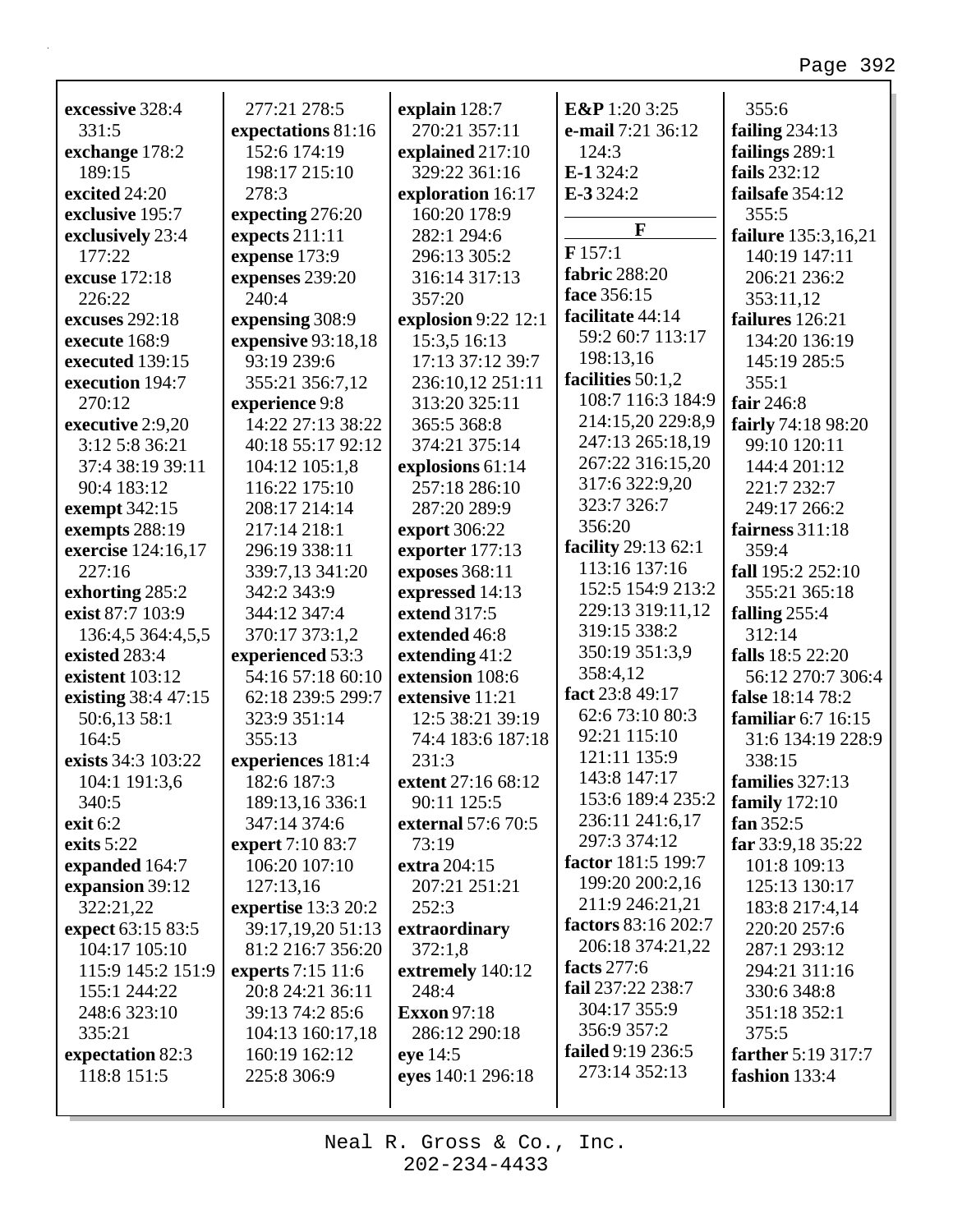٦

| fast 370:13 373:7         | Fifteen 293:3              | fire 9:22 15:4 16:14       | 246:21 279:2            | 336:13 366:10                |
|---------------------------|----------------------------|----------------------------|-------------------------|------------------------------|
| faster 320:5              | fifth $5:17$               | 37:11 39:7 127:15          | 284:6 289:10            | <b>focused</b> 22:9 86:5     |
| <b>fastest</b> 248:10     | fight 336:15 348:17        | 313:19 324:22              | 297:12 326:4            | 132:18                       |
| fatalities 257:20         | <b>figure</b> 208:11 251:5 | 325:22                     | five-minute 279:1       | <b>focusing</b> $17:22$ 18:4 |
| 326:8                     | 252:11                     | fired 311:9                | five-year $73:18$       | fog $197:7$                  |
| fatigue $291:1,9$         | filed 317:8 342:7,8        | firefighting 144:16        | 133:7                   | folks 14:7 170:18            |
| 309:19 319:18             | 342:11                     | fires $61:13$ 257:18       | fix 129:2 253:3         | 174:8,17 223:11              |
| 325:20 328:4              | <b>fill</b> 104:22         | 286:10 289:9               | 293:8 323:18            | 229:16 239:15                |
| 331:5 332:7               | final 8:19 12:5 36:5       | 312:7                      | <b>fixed</b> 42:7 353:6 | 261:19 264:8                 |
| 343:11 345:21             | 194:15 273:19              | firewall 274:9             | fixed-year $133:17$     | 276:16                       |
| fatigued 333:2            | 304:2                      | firewalls 205:19           | <b>fixes</b> 186:2      | <b>follow</b> 6:2 56:22      |
| fatigue's 321:6           | finalized 282:10           | firewater 205:19           | fixing $324:6$          | 125:3 188:13                 |
| favor 260:4               | finally $42:9$ $47:2$      | firmer 126:12              | flag 196:22 221:2       | 232:9 256:15                 |
| fear 311:2 345:17         | 57:6 61:5 176:18           | firms 230:7                | flammable 17:10         | 277:10 328:10                |
| Fearing 325:4             | 179:17 185:2               | first $5:117:5,15$         | flat $114:18$           | 335:22                       |
| feasible 104:19           | 186:16 188:18              | 11:15 16:10,13             | flaunts $140:18$        | followed 43:14               |
| feature 8:17              | 191:20 193:11              | 29:3,11 36:10              | <b>flavor</b> 63:14     | 180:21 184:14                |
| <b>features</b> 187:5,17  | 198:11 291:22              | 49:10 54:19 55:7           | fleet 241:10            | 263:16 282:13                |
| 189:7                     | 320:4 331:12               | 58:14 72:10 78:18          | flew $14:3$             | 288:11                       |
| federal 6:10 11:18        | finances 265:2             | 88:15 89:3 98:19           | flexibility $44:13$     | following 7:14,17            |
| 288:2 295:20              | financial 89:13            | 102:11 124:8               | 47:17 69:19             | 8:11 27:14 28:5              |
| feeding $120:16$          | 210:6 329:6 330:2          | 139:1 148:8 152:2          | flexible $241:18$       | 28:11 29:5 34:12             |
| feel 7:20 13:12 54:7      | 330:10                     | 156:6 158:13               | float 239:21            | 34:14 49:14 56:17            |
| 67:19 76:6 89:10          | find $63:868:2$            | 165:16 182:10              | floaters $240:22$       | 72:4 160:4 185:16            |
| 91:5,6 108:1              | 75:21 92:22                | 187:18 190:13,14           | floating $213:2$        | 186:20 197:13                |
| 115:20 137:19             | 132:14 164:2               | 200:3,5 213:1,4            | 214:13                  | 235:3 250:20                 |
| 173:7 222:3,5             | 167:2 183:9 218:5          | 222:12 230:18              | floor 200:21            | 323:1                        |
| 227:10 241:18             | 224:8 246:14               | 237:13 245:1               | <b>flotel</b> 304:3     | <b>follows</b> 35:4 286:4    |
| 249:4 261:7 308:7         | 247:5 253:8                | 261:12 268:11              | flow $118:14224:11$     | follow-up $124:8$            |
| 315:6 318:21              | 255:18 258:13              | 271:16 275:16              | 237:11 240:3            | 138:10 230:21                |
| 333:20 342:10             | 264:22 270:9               | 280:3 281:21               | 249:19 273:14           | 262:15                       |
| 369:9                     | 293:8 308:3                | 294:3 312:2,7              | flows $207:6361:15$     | Foot 179:16                  |
| feeling 132:7             | 320:16 335:3,14            | 313:18 315:21              | fluid 207:6 238:5       | force 66:16 129:16           |
| feels $94:8$              | 353:21 354:1               | 319:7 328:9 340:3          | fluids $169:22$         | 129:18 130:21                |
| fees 90:18 296:2          | 356:10                     | 346:4 350:19               | 265:22 273:15           | 169:1 193:4 329:9            |
| feet 127:15 213:9         | <b>finding 93:1 285:4</b>  | 359:18 362:16              | fluoride 286:16         | 350:13                       |
| 322:12                    | findings $20:7,14$         | 369:13                     | <b>flurry</b> 58:18     | forced 329:2,3,13            |
| <b>fellow</b> 5:10 134:10 | 24:10 51:20                | <b>firstly</b> 192:5 193:3 | fly $107:5$             | 329:16,16 333:8              |
| felt 38:11 74:7,12        | 148:15 184:13,15           | fit 165:20 174:10          | focus 18:11 22:5,17     | forces $162:11,16,20$        |
| 106:3 110:16              | 184:16,18 269:12           | 249:17,21 274:14           | 30:7 68:16 86:3         | 163:4 186:6 225:4            |
| 125:1 341:7 355:8         | 282:22 351:17              | fitness $167:12$           | 87:20 98:17 175:2       | 244:15                       |
|                           |                            |                            |                         |                              |
| field 38:18 185:6         | fine $94:17$ 139:2         | <b>fitted</b> 133:12       | 180:11 181:20           | forcing $231:2$              |
| 309:6,9 326:13,20         | 236:11 367:9               | fit-for-purpose            | 184:1 188:18            | Ford 178:22 179:3            |
| 342:13 356:21             | finish 35:10 137:18        | 227:13                     | 204:10 231:5            | foreign $338:10$             |
| 357:6                     | 209:12                     | five 46:20 92:11           | 285:3 298:17            | <b>foremost</b> 275:16       |
| fields 39:15 178:6        | finished 212:3             | 133:9, 17, 18, 22          | 303:18 305:19           | foreseeable 345:18           |
| 179:6                     | 306:17                     | 136:14 209:20              | 306:3 308:4 313:6       | foreseen $165:22$            |
|                           |                            |                            |                         |                              |

Neal R. Gross & Co., Inc.  $202 - 234 - 4433$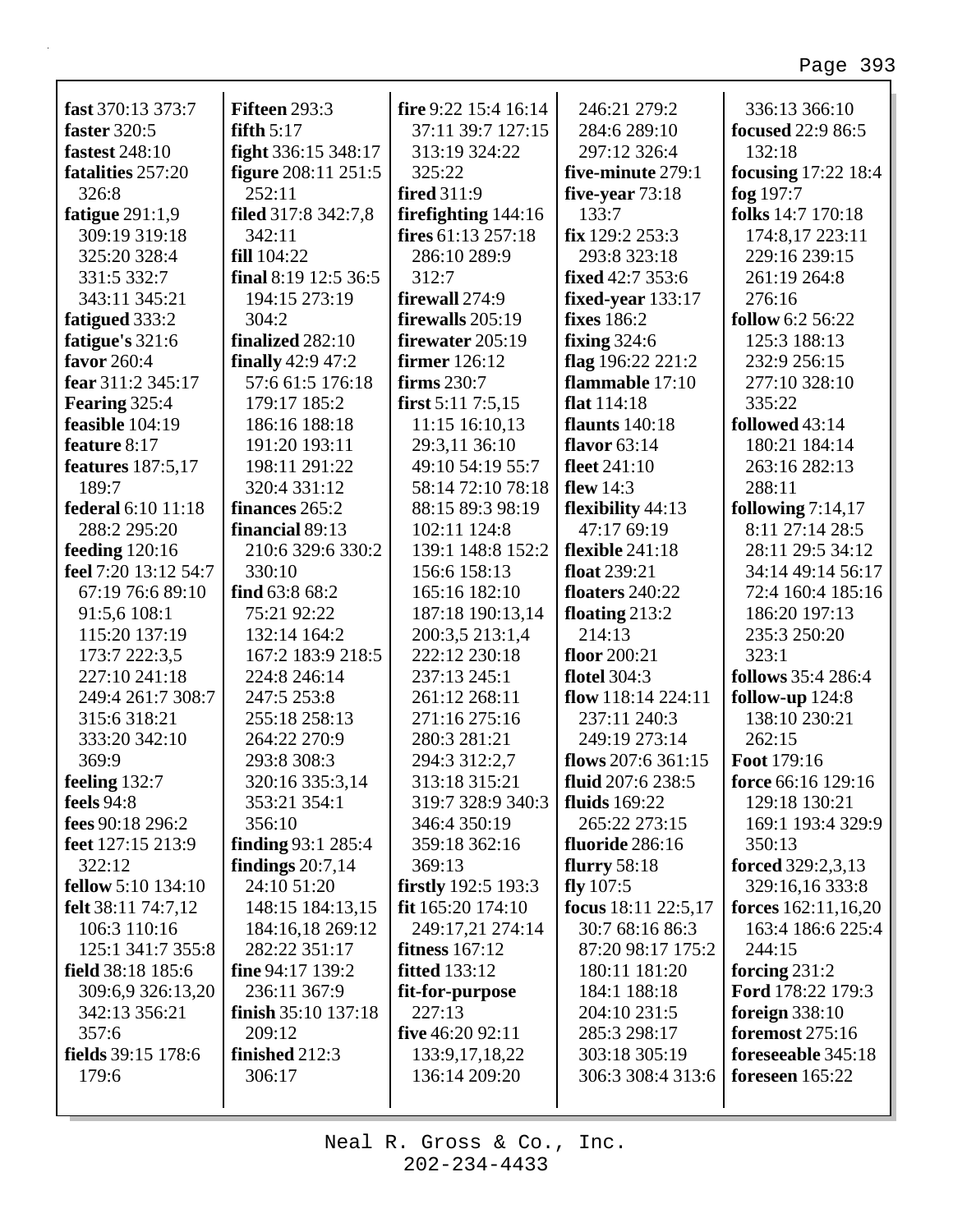٦

| forestry 280:12           | 123:17 153:2,7         | functioning 50:18        | gaps 103:2,13          | getting 91:12 92:2 |
|---------------------------|------------------------|--------------------------|------------------------|--------------------|
| 284:11                    | 165:13 182:7           | functions 84:8           | 104:21,22 107:2        | 92:20 111:5        |
| forget 124:21 142:1       | 224:5 283:2            | fundamental 33:21        | 167:9 184:13           | 116:22 157:4       |
| 227:4                     | <b>fourth</b> 182:14   | 150:20 187:20            | 194:17 375:10          | 223:17 224:9       |
| form 52:16 72:21          | 313:10,21              | 287:16                   | gas 1:6 5:6 9:4        | 289:11 305:21      |
| 176:21 236:17             | fraction 10:13         | fundamentally            | 10:13 15:14 27:19      | 324:19 325:7,13    |
| formal 60:7 144:22        | frame 173:21,21        | 33:5 294:4               | 28:3 29:5 75:5,19      | give 7:7 69:19     |
| 145:10 255:20             | 174:17                 | fundamentals             | 103:8 145:13,13        | 100:15 113:4       |
| 318:22                    | frames 302:19          | 150:20                   | 145:21 158:22          | 124:6 125:18       |
| formally 47:11            | framework 42:14        | funded 35:21 36:7        | 170:2 177:14           | 127:3 132:12       |
| <b>format</b> 157:15      | 51:17 52:22 82:2       | 85:18 90:8,20            | 180:15 183:19          | 137:21,21 176:16   |
| <b>formed</b> 20:8 47:2   | 97:5 130:16 260:6      | 91:2                     | 246:11 247:6           | 200:13 223:1       |
| 69:19 74:2                | 278:4,17               | funding 35:17,18         | 257:8,9 270:16         | 246:3 295:7        |
| former 2:9 4:19           | free 7:20 55:5         | 239:16 241:20            | 287:21 322:12,21       | 296:20 304:2       |
| 5:12 20:11 119:12         | 292:14                 | funding's 91:9           | 322:22 324:22          | 314:14 364:21      |
| 286:3 371:15              | Freedom 155:8          | funds 91:3 180:3         | 325:22 361:14          | given 50:22 63:14  |
| forming 43:3 53:4         | <b>freeze</b> 295:20   | <b>Furre</b> 1:22 4:12   | gasoline 286:4         | 88:9 93:1 180:3    |
| formulate 77:8            | frequency 21:3         | 71:19 279:17             | gather 9:1             | 184:15 300:15      |
| <b>formulation</b> 102:20 | 183:15 263:22          | 298:13,15 308:21         | gathered 16:22         | 318:9              |
| forth 128:16 313:6        | frequently 26:11       | 327:18 333:14            | gathering 171:7        | gives 43:20 47:17  |
| 334:22                    | 99:10 186:19           | 334:15 336:7,10          | gathers 228:22         | 47:20 132:6        |
| fortnight 123:9           | 340:15                 | 346:12,19 347:13         | general 2:10 25:22     | 136:20 339:20      |
| fortunate 145:7           | fresh 296:18,18        | 347:20 354:14            | 31:10 33:16,16         | giving $49:11$     |
| fortunately 300:2         | friends 352:4          | 355:12,16 359:19         | 34:3 37:1 43:10        | Glenn 2:15 4:14    |
| forum $71:6,14,14$        | <b>Fritz</b> 1:23 4:15 | 360:1 365:22             | 128:18 129:2           | 279:20 350:3       |
| 71:21 110:13,17           | 279:22 321:9           | further 39:5 51:4        | 165:11 252:14          | globally 165:6     |
| <b>forums</b> 71:4 331:18 | 322:2                  | 95:8 100:4 163:10        | 275:14 284:11          | 199:8 271:2        |
| forward 13:2,8,15         | front 234:10           | 163:20 164:9             | 285:1 332:14           | gnawing $250:22$   |
| 13:21 14:15 159:9         | 327:11                 | 167:22 229:10            | 333:7 341:16           | go 7:4 18:21 29:17 |
| 177:5 189:10              | front-end 236:21       | 250:11 334:4             | 349:4 354:10           | 31:13,16 50:11     |
| 195:1 209:5 225:9         | fruitful 343:18        | <b>Furthermore 53:13</b> | 355:11                 | 66:15 67:12 69:6   |
| 226:8 266:7 294:3         | fruition 373:9         | future 6:17 10:10        | generalized 276:13     | 73:11 75:11 77:16  |
| <b>foster</b> 218:10      | frustration 292:1      | 16:3 234:20 341:9        | generally 74:12        | 79:22 90:21 98:2   |
| found 18:11 19:5          | fuel 16:17 44:17       | 345:19 371:3             | 75:1,4 94:12           | 98:14 102:2        |
| 20:12 21:13 50:16         | fuels 284:11           | 376:3                    | 143:16 281:13          | 112:11 120:19      |
| 50:21 51:5 55:2           | full 6:13 66:18        |                          | 339:15                 | 121:11 122:10      |
| 55:12 62:10 75:18         | 106:21 145:18          | G                        | generate 27:9          | 123:10,13 130:5    |
| 84:14 108:19              | 154:22 239:13          | $G$ 5:1                  | generated 372:9        | 134:11 135:8       |
| 110:4 113:6               | 278:8 286:19           | gain 44:20 74:13         | generates 241:22       | 136:16 138:19      |
| 153:21 185:3              | 349:22 370:5           | 154:20,21                | generous 371:21        | 141:17 145:5       |
| 194:17 245:18             | fully 99:7 154:1       | gaining 13:9             | 373:17                 | 152:2,7 165:2      |
| 248:3 255:7 320:1         | 171:17 210:22          | gallon 286:4             | gentleman 134:10       | 190:14 207:21      |
| <b>foundation</b> 164:9   | full-time 317:17       | game 332:9               | gentlemen 25:21        | 208:10 209:5       |
| 217:13                    | 327:5                  | game-changing            | geographic 210:16      | 215:8,16 221:9     |
| four 5:22 49:4            | function 65:20         | 27:6                     | geographies 187:9      | 226:3 235:22       |
| 50:22 51:22 56:11         | 327:2 348:12           | gap 194:13,22            | <b>Gerald</b> 2:9 4:19 | 259:3 264:20       |
| 61:10 120:7 123:8         | functional 204:18      | 284:13 294:8,12          | Gerry 371:12           | 277:14 278:10,13   |
|                           |                        |                          |                        |                    |
|                           |                        |                          |                        |                    |

Г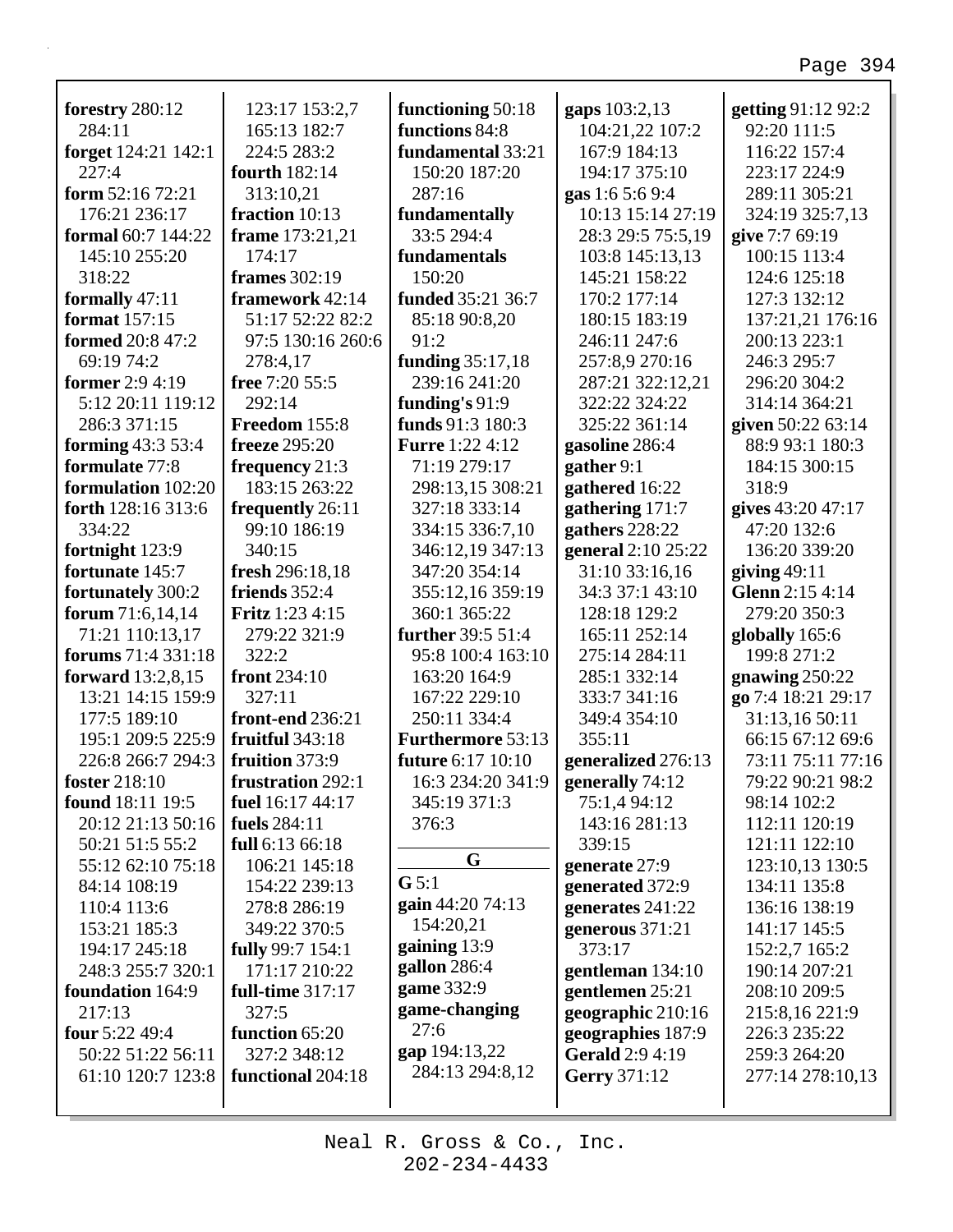| 297:8 298:8 307:8   | 295:20 312:16,20      | 50:20 51:3 56:9    | grille 286:6,7         | 192:20 193:20       |
|---------------------|-----------------------|--------------------|------------------------|---------------------|
| 312:3,5 321:13      | 312:22 313:13,17      | 64:11,12 65:18     | grossly $151:8$        | 194:21 226:8        |
| 327:10,12 329:12    | 313:18 314:4          | 74:5 76:6 85:20    | <b>Ground 290:9</b>    | 232:7,10 260:11     |
| 340:4,6 342:6       | 318:18 319:6          | 85:22 87:3 89:7    | group 24:21 153:11     | 268:14,14           |
| 356:1,4 359:15      | 323:12,13 324:18      | 89:12,20 90:21     | 195:2                  | guillotines 237:11  |
| goal 9:1 38:2 40:11 | 325:6,9 332:22        | 91:7,8,22 94:8     | groups $59:1,8$        | Gulf 80:19 81:4     |
| 66:17 77:16         | 334:21 337:8          | 148:20 150:6       | 220:15,15 268:12       | 97:18 159:2,13,19   |
| 117:21 171:3        | 339:14 340:8          | 160:18 162:17      | 294:1                  | 161:22 164:2,7,20   |
| 302:15 305:7        | 353:20 359:15         | 185:18 219:20      | grow 323:3             | 165:7 179:7,21      |
| 336:11,16           | 364:13 365:12,14      | 239:22 240:1,3     | growing 177:5          | 186:20 195:20       |
| goals 19:3 31:18    | 365:18,20             | 306:9 363:1 369:2  | grown 187:1            | 212:20 228:3        |
| 139:8 217:1 261:2   | good 5:3 25:20        | governments 52:10  | growth 178:16          | 251:8 260:22        |
| 305:9 312:11,12     | 34:12,14,22 42:17     | 220:20             | guarantee 96:22        | 271:15 281:15       |
| 312:14,15           | 42:21 47:15 57:13     | governs $31:10$    | guaranteed 95:5        | Gullfaks 272:19     |
| goal-based 274:2    | 83:17 88:6 91:10      | go/no 79:22        | 208:2                  | guys 364:21         |
| goal-setting 43:10  | 96:7 104:3,6,9        | grade 53:12        | guaranty 95:4          |                     |
| 78:4 79:15 80:2     | 105:21 106:4,9,22     | Grangemouth        | 100:13                 | $\mathbf H$         |
| 105:16 215:21       | 110:22 111:5          | 23:12              | <b>Guard</b> 195:12,13 | <b>Haas</b> 186:9   |
| 223:15 228:7        | 115:5 118:5,14        | grant 292:9        | 196:4 197:10,11        | half 21:4 261:14    |
| goes 28:1 32:5,15   | 136:5,6 143:8         | Granted 237:5      | 198:1,8,16 240:11      | 295:18 375:8        |
| 35:1 114:12         | 152:8,9,14,14         | grappling 372:5    | 240:11,15 276:21       | half-a-page 63:9    |
| 133:14 139:22       | 158:16 164:16         | grateful 11:1      | Guenther 1:23          | half-dozen 24:2     |
| 217:4 262:7,11      | 166:6 169:6,7,13      | gratified 372:2    | 4:15 279:22            | 55:8                |
| 286:18 287:10       | 174:12 188:5          | great 13:22 99:1   | 309:20 321:21,22       | halt 323:5          |
| 320:14              | 206:12 209:2          | 110:6 117:18       | 322:3 327:16,19        | hand 215:10         |
| going 30:21 31:17   | 219:13 225:10         | 127:3 151:2 176:1  | 339:4 350:3 364:9      | 219:13 284:14,16    |
| 31:19 48:5 65:2,4   | 244:2 249:17          | 227:10 281:11      | guess 35:4 68:18       | handbook 303:9      |
| 72:7 80:8 83:17     | 252:4 253:14,17       | 296:9 298:21       | 88:15 114:11           | handle 215:1 218:5  |
| 91:12 101:18        | 270:2 272:1           | 375:10             | 124:19 125:3,15        | handled 216:9       |
| 114:14,19 121:13    | 275:13 286:6          | greater 46:2 207:3 | 222:15 254:7,13        | handles 68:2 296:1  |
| 122:18 123:22       | 287:15 292:5          | 293:19 370:2       | 263:20 270:20          | handling 90:22      |
| 124:4 156:10        | 301:12 303:12,17      | greatest 12:3      | 271:13 275:12          | 201:16 322:21,22    |
| 157:16 164:22       | 304:8,21 306:22       | 286:14             | 277:10 309:12          | <b>hands</b> 127:10 |
| 172:11 174:5        | 307:10,16 308:14      | greatly 15:20 25:2 | 313:3 321:11           | hang $65:5$         |
| 177:5 190:9         | 308:18 312:19         | 54:17 126:22       | 328:8 329:17           | happen 49:19        |
| 203:15 208:20       | 325:22 337:19,22      | 364:14             | 355:3 362:15           | 171:8,10 205:11     |
| 209:9 212:13,15     | 348:14 350:7          | green 196:15,16,20 | guests $15:13$         | 235:17 256:1,8,9    |
| 213:20 216:13       | 362:20,22 373:16      | 269:4              | guidance 23:1 44:1     | happened 28:2       |
| 217:18 218:13,16    | <b>Goodbye 156:17</b> | Griffon 1:16 5:13  | 66:19,19 107:18        | 50:14 69:7 80:4     |
| 220:13,21 221:2,6   | good-faith 291:13     | 13:4,5 72:17,19    | 116:19,21 163:2        | 101:15,17 112:7     |
| 222:10 226:8,9,11   | gotten 200:9          | 124:7 127:4 129:4  | 190:20 191:8           | 113:11 164:1        |
| 226:13,15 233:13    | governance 53:6       | 142:18 227:17,18   | 194:1 224:21           | 207:13 254:19,20    |
| 233:21 234:22       | 85:3,13               | 228:13,14 253:20   | guided 82:18           | 264:2 273:12,19     |
| 241:18 243:15       | governing 288:2       | 253:21 256:14      | guideline 191:22       | 308:17 325:11,14    |
| 253:12 266:12,14    | government 17:6       | 257:4 260:14       | guidelines $161:5,9$   | 331:11 341:10       |
| 266:21 275:9        | 20:6 35:18 37:15      | 333:10,11 335:22   | 163:17 188:12          | 344:14 353:9        |
| 278:16 281:17       | 37:21 49:3 50:19      | 336:8,21 337:1     | 190:11,11 191:8        | happening 169:21    |
|                     |                       |                    |                        |                     |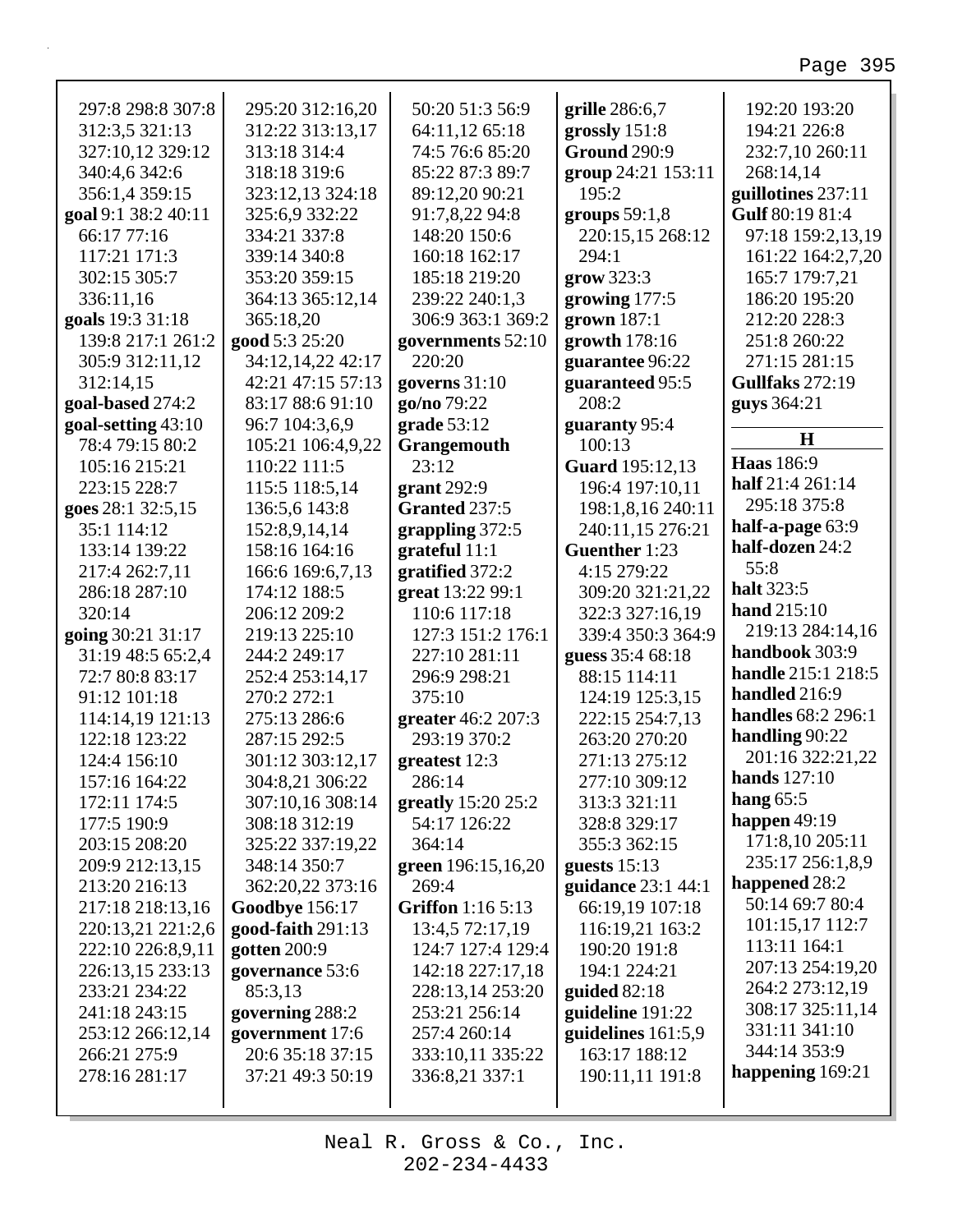| 249:7 265:5 282:5        | 294:2,9,12 338:4        | 216:6 217:20               | HF 287:2,7,8        | 315:2                    |
|--------------------------|-------------------------|----------------------------|---------------------|--------------------------|
| 321:17                   | 354:9 364:4             | 229:7 235:11               | 294:15              | hiring 320:4 323:4       |
| happens 90:19 99:9       | 375:11                  | 249:15 258:4               | <b>HF-catalyzed</b> | 326:1 331:13,17          |
| 117:3 207:5 230:5        | hazard's $114:14$       | 262:16,17 275:8            | 286:17              | historic 17:5            |
| 255:22 301:16            | hazy 332:18             | 276:5 299:2                | Hi 371:12           | historical 324:9         |
| 339:21                   | <b>Head 179:19</b>      | 312:17 314:19              | hierarchy 56:22     | history 23:19 103:1      |
| happy $107:4$            | headed 20:11            | 316:7,10 328:8             | 104:20 151:1        | 244:5 298:20             |
| 128:18                   | headquartered           | 334:1 366:11               | 302:7 305:20        | 322:14                   |
| hard 14:7 15:17,18       | 212:17                  | 372:10,19                  | high $32:11,21$     | hitting $245:10$         |
| 231:9 251:5 253:5        | <b>heads</b> 122:13     | hearing $1:45:5$           | 47:21 77:4 82:8,9   | hoisting $174:11$        |
| 253:8 272:11             | health $2:19,213:12$    | 11:5 13:2,3,21             | 83:9 97:21 132:7    | 195:22 255:5             |
| 281:16 305:7             | 4:10 18:14 28:4         | 15:17,21 64:17             | 180:13 186:8        | hold 55:16 64:16         |
| 344:18 351:2             | 33:15,19 36:20          | 67:3 156:19 157:7          | 188:4 189:1         | 127:14 166:13            |
| 352:9                    | 37:19 38:19,20          | 157:14 176:10              | 211:14 218:6        | 266:15 370:13            |
| <b>harm</b> 70:4,4 74:18 | 39:11 47:18 59:2        | 280:9,16                   | 234:18 237:4        | 372:17                   |
| harmonize 185:7          | 59:4,5,9,18,22          | hearings 329:19            | 256:21 261:6        | holder 43:19 46:20       |
| harsher $215:13$         | 60:3,8,12,21 61:1       | hears $351:8$              | 264:13 270:3        | 78:15 93:11              |
| havoc $9:14$             | 61:7 63:3,4,9,18        | <b>heart</b> 169:9         | 273:15 278:10       | 105:19 107:6             |
| hazard 1:1 5:4 18:9      | 74:8 84:20 86:3         | heavily $322:17$           | 289:20 307:20       | holding 56:5             |
| 26:18 38:22 40:15        | 90:3 147:4 158:10       | 323:15                     | 319:19 323:9        | holds $15:6$             |
| 41:12 42:14 47:21        | 279:15 280:11           | heavy 142:15               | 336:19              | <b>holes</b> 106:18      |
| 56:18 57:19 92:12        | 286:2 307:5             | heck 122:6                 | higher $121:2$      | 175:18                   |
| 114:13 169:9,12          | 309:18,22 310:2         | Heidelberg 179:19          | 233:15,18,21        | holistic 202:13          |
| 169:16 171:1             | 317:17 327:6            | held 76:20 277:9           | 270:3 285:15        | <b>Holstrom</b> 1:24 3:5 |
| 172:8 192:16             | 346:14,21 347:16        | 278:6                      | 331:16              | 7:6,7 8:12 14:19         |
| 193:14 271:12            | 349:1,4,4,8,22          | helicopter 181:7           | highest $233:19$    | 14:19,21 15:8,9          |
| 284:13,15 285:15         | 357:22 362:4            | 196:6,8,12                 | 278:11,14           | 102:10,11 138:14         |
| 286:14 288:3             | 368:17 369:7            | <b>hello</b> 76:14         | highlight 176:19    | 138:19 242:4             |
| 308:11 340:3,5           | 370:18 374:14           | helo 196:11,13,21          | 187:16 208:9        | 259:8 260:9,12           |
| 341:5,9 347:10,10        | healthy 98:9            | help 16:2 159:11           | highlighted 23:10   | 262:15 263:5             |
| 368:4                    | hear 7:5 31:4 34:17     | 162:17 189:17              | 27:3,12,13 86:15    | 268:9 269:18             |
| hazardous 17:15          | 35:20 36:10 48:8        | 206:8 230:2 239:8          | 202:6               | 270:14 271:4             |
| 29:13 283:2,15           | 94:14 114:10            | 270:8 295:20               | highlighting        | 272:4 273:9,21           |
| 290:15 293:8             | 119:7 231:22            | 316:16 340:18              | 202:13              | 274:20 276:3             |
| 294:18                   | 281:2 285:8             | 367:14 371:1               | highlights 206:13   | 277:7 278:19             |
| hazards 29:15 30:8       | 313:16 333:16           | 372:15                     | highly $20:435:11$  | 346:3,4 359:17           |
| 32:10 36:21 43:6         | 366:7                   | helped 88:4 164:6          | 239:4 348:19        | 360:9 362:9              |
| 53:15 56:21 57:20        | <b>heard</b> 16:6 37:10 | 283:2                      | highly-skilled      | 366:15 367:2             |
| 166:1,11 167:4,6         | 37:22 38:7 40:2         | <b>helpful</b> 14:2 132:14 | 307:12              | home $237:10$            |
| 167:8 168:19             | 41:3,11,21 67:6         | 210:18 340:17              | high-impact 341:8   | 272:22 327:10,12         |
| 171:12 174:6             | 73:9,22 124:20          | 342:17 354:13              | high-quality        | 329:12 333:3             |
| 176:3 191:15             | 173:4 199:10,18         | helps 70:18 175:12         | 178:12              | honestly 105:7           |
| 193:15,16 195:4,6        | 200:7 202:2,20          | 321:17 341:11              | high-risk $368:14$  | hope 122:14 189:14       |
| 195:18 196:7             | 203:3,9,17 206:10       | heroes 230:1               | hindsight $82:21$   | 225:22                   |
| 198:5 226:17             | 206:19,22 207:21        | hesitant $111:12$          | hire 319:10         | hopefully 245:2          |
| 240:9,15 243:10          | 209:1 210:9             | hesitate 255:15            | hired $129:11,11$   | 358:8                    |
| 276:14 286:9             | 211:13 214:7,22         | <b>Hey</b> 266:8           | 230:7 314:13        | hoping $357:18$          |
|                          |                         |                            |                     |                          |
|                          |                         |                            |                     |                          |

Neal R. Gross & Co., Inc.  $202 - 234 - 4433$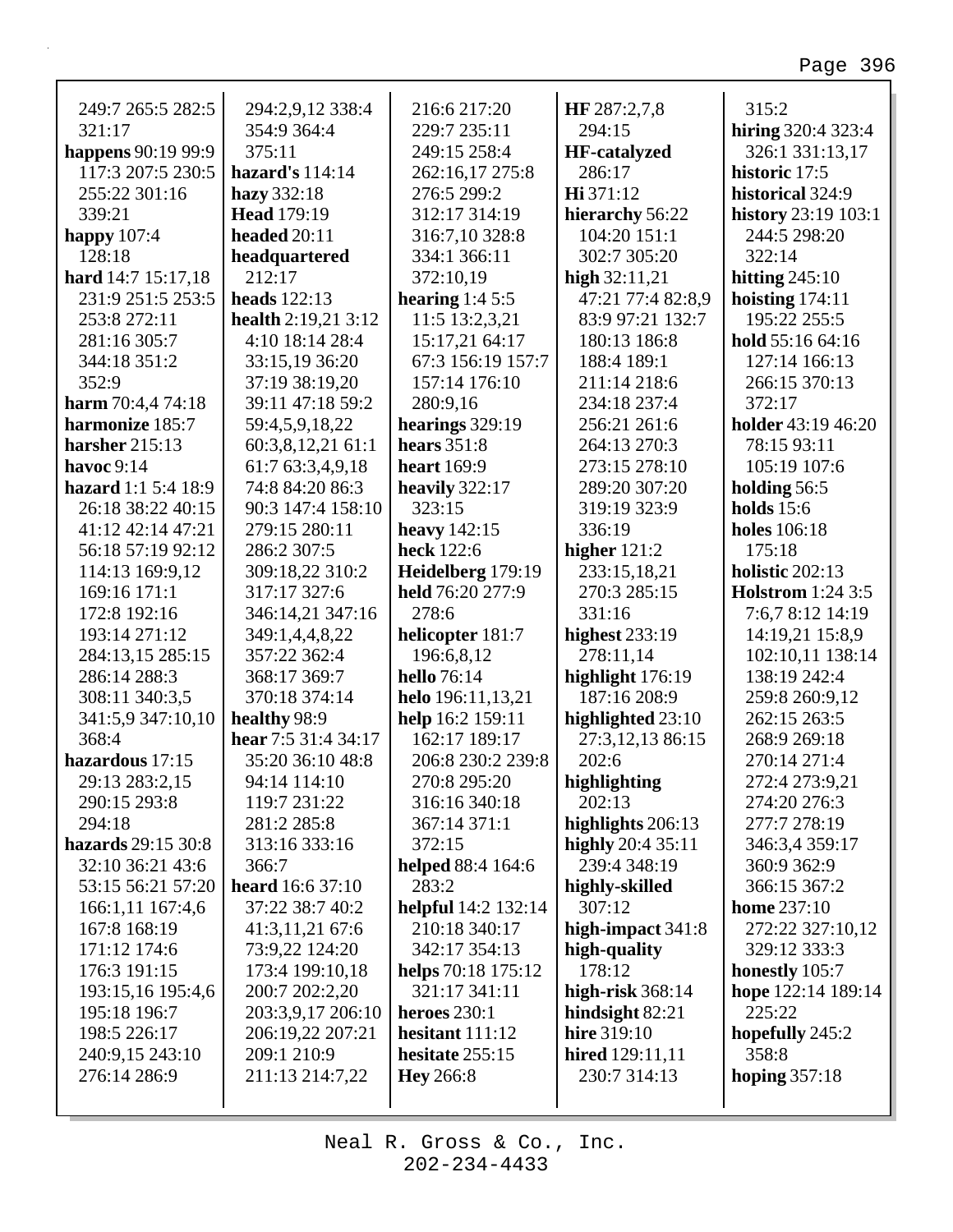٦

| <b>Hopkins</b> 2:1 3:8    | 173:12,16 174:21          | hydrogen 286:12            | 233:20 276:5              | 335:5 336:5               |
|---------------------------|---------------------------|----------------------------|---------------------------|---------------------------|
| 7:9,14 25:8,9,12          | 175:1,11,16 176:1         | 286:16 289:21              | 301:13 302:9,14           | 364:12 366:20             |
| 25:14,18,19 36:9          | 182:2,8 186:13            | hydrostatic 238:5          | <b>identifying 30:9</b>   | implementing              |
| 88:17 191:1               | 187:21 188:9,19           | I                          | 38:9 216:18               | 21:21 53:9 242:9          |
| 362:20                    | 188:22 190:20             |                            | 375:12                    | 302:5 335:7               |
| <b>Horizon</b> 1:25 3:6   | 191:3 192:4,20,22         | IADC 190:2,10,11           | II 290:9                  | 360:20                    |
| 7:3 9:13 10:8             | 193:2,7,20 195:1          | 190:13 192:20              | <b>III</b> 20:12          | implies 173:8             |
| 15:11 16:11 21:17         | 197:16 198:14,17          | 193:21,21 194:10           | illegally 126:2           | importance 10:15          |
| 22:3,13 25:2,13           | 200:14 226:7,8            | 194:13,21 198:11           | illnesses 312:7           | 17:22 23:9,14             |
| 234:12 276:9              | 232:8 243:9 262:6         | 209:3,8 226:7              | illustrates 90:4          | 27:18 39:18 40:8          |
| 285:22 306:12             | 262:10 269:20,21          | 260:10,11 271:5            | <b>illustration</b> 67:22 | 90:5 184:17               |
| 341:5 351:18,22           | 271:9,10 327:2            | <b>IADC's</b> 191:2        | immeasurable              | 354:20                    |
| 352:8,11 353:10           | <b>HSEs</b> 256:4         | 193:11 194:16              | 369:21                    | important 11:8            |
| 363:21 366:21             | Hub 179:12                | 195:19                     | immediate 161:21          | 16:1,5 17:4 22:12         |
| 368:8 374:10              | huge 39:15 131:1          | IAFC 144:15                | 307:5                     | 24:11,20 26:10,13         |
| 375:13                    | 208:17 251:11             | <b>Ian</b> 2:17 3:11 36:18 | immediately               | 31:1 32:4 37:22           |
| horse 14:4 330:1          | 255:2                     | 67:7 77:20 96:4            | 184:16                    | 38:11 44:19,20            |
| hot 286:6                 | hugely $91:20$            | 105:20 106:2,11            | <b>IMO</b> 196:21         | 49:16 50:8 67:19          |
| <b>hotel</b> 177:18       | Huh 328:15                | 111:16 117:10              | <b>impact</b> 45:6 77:13  | 75:9 77:2 108:2           |
| hour 320:8,18             | <b>human</b> 202:6,9      | 133:5                      | 79:20 88:6 171:20         | 108:10 123:3              |
| <b>hourly</b> 323:4 325:4 | 206:18 248:19,20          | ICT 203:3 209:18           | 289:1 362:10              | 136:3 137:19              |
| 330:22                    | 249:5,10 374:15           | idea 114:9,20              | 363:7,17,18               | 139:14 152:10,17          |
| hours 152:4 203:17        | 374:16                    | 124:15 203:5               | 364:19,20 365:1           | 153:2,14 176:10           |
| 311:7 312:6 321:1         | humble 189:4              | 209:12,20 221:10           | impaired 19:7             | 176:11 178:16             |
| 321:4,7 323:19            | 228:2                     | 225:10 306:22              | impediment 54:2           | 180:2 182:18              |
| 327:11 328:12             | humbling $373:1$          | ideas 249:15,16            | 111:9                     | 200:6 206:21              |
| 330:13,14 331:1,1         | hump 131:18               | identical 121:9            | imperative 10:16          | 208:6 218:15              |
| hour-long 12:9            | <b>hundreds</b> 28:4 52:1 | identifiable 196:14        | impetus 28:17             | 229:4 273:7 280:9         |
| <b>house</b> 330:5        | 297:14 324:15             | identification             | implement 17:7            | 280:19,20 296:20          |
| household 176:22          | hunting $172:11$          | 56:18 171:15               | 19:19 53:16               | 299:3 301:5 302:7         |
| <b>Houston</b> 212:18     | hurry 373:19              | 192:16 196:11              | 188:21 190:16             | 305:21 306:15             |
| Hoyle 2:2 108:17          | hurt 9:14 146:18          | 215:17 217:7               | 205:1 218:20              | 307:15 308:13             |
| 108:18 238:20             | 261:5 311:10              | 271:11                     | 242:20 243:3              | 318:1,19 348:12           |
| 240:5 260:13              | hybrid 89:4 225:16        | <b>identified</b> 17:18    | 253:3 269:21              | 354:16,21 366:5           |
| 351:11,12                 | 226:2                     | 22:1 23:22 41:18           | 302:14 306:20             | 372:9 373:12              |
| <b>HR</b> 308:8           | hydraulic 236:12          | 54:19 56:21 118:5          | implementation            | importantly 46:13         |
| <b>HRO</b> 186:13         | 357:8,9                   | 120:8 121:3                | 21:15 40:1 75:7           | 95:8                      |
| <b>HSC</b> 40:18 42:4     | hydraulically             | 140:19 166:1               | 106:16 197:16,18          | imposed 241:3             |
| 78:22 165:17              | 357:2                     | 168:18 170:12              | 197:19,21 198:14          | impossible 343:14         |
| <b>HSE</b> 2:8 4:4 38:19  |                           | 182:3,7,17 221:8           | 317:9 333:19              |                           |
|                           | hydrocarbon 61:14         | 302:6 303:19               |                           | impressed 271:18          |
| 44:19 45:15,21            | 74:22 75:2 145:13         | 326:5                      | implemented 19:14         | impression 78:3           |
| 47:2 110:15               | 146:9 200:15              | <b>identify</b> 24:7 29:14 | 20:22 21:11 23:17         | 128:17 314:3              |
| 129:18 148:21             | 257:12 286:10             | 53:14 114:14               | 44:5 49:19 51:21          | <b>improve</b> 40:20 45:6 |
| 149:4,9,10,15             | 287:21                    | 120:21 150:2               | 77:11 103:8 116:3         | 51:1 55:1 58:2            |
| 165:5 166:22              | hydrocarbons              | 173:16 185:21              | 125:9 137:4               | 70:1 109:8 130:10         |
| 168:17 169:8              | 180:18 224:12             |                            | 148:13 209:15             | 136:18 137:7              |
| 171:6 172:21              | 262:22                    | 216:1,2,8 227:1            | 247:9 268:16              | 141:3 148:16              |
|                           |                           |                            |                           |                           |

Г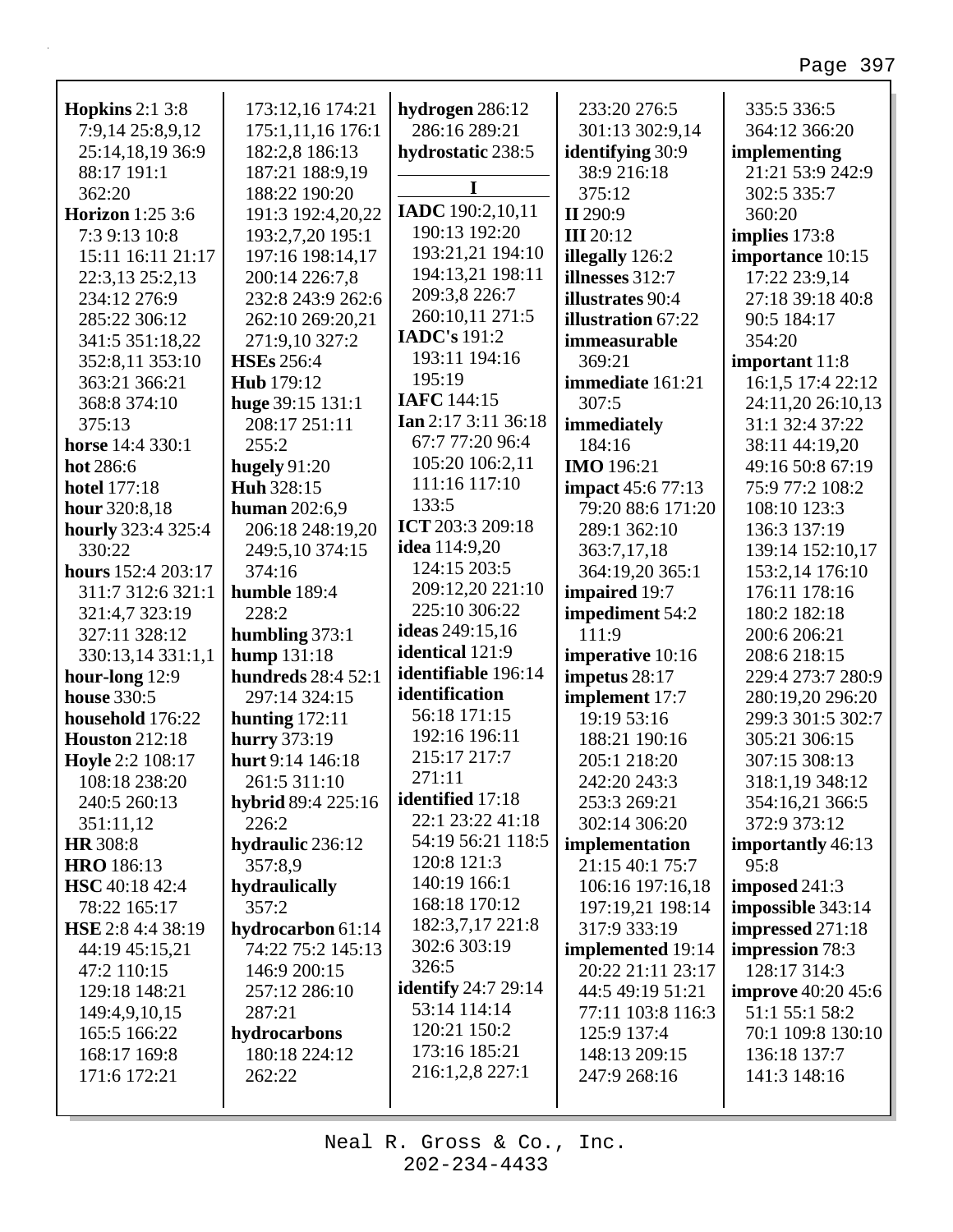٦

| 150:3 159:22             | incentives 306:2          | 19:3 21:8 23:7           | 75:9 183:20 264:1      | 89:19 90:8,10,17  |
|--------------------------|---------------------------|--------------------------|------------------------|-------------------|
| 160:3 162:10             | 308:7 336:14              | 75:13 217:9 260:5        | indicators $18:20,21$  | 91:4 92:1,6,12,17 |
| 180:8 182:8 183:3        | incident 6:21 16:4        | 324:20 343:1             | 22:10,21 23:2,9        | 93:3 94:12 96:13  |
| 244:10 246:20            | 37:12 81:8 82:13          | includes 293:5           | 61:12,18,22 62:12      | 97:7 104:6,9,10   |
| 364:13 371:1             | 105:9 111:8               | including $15:2$         | 62:20 70:11,15         | 104:11,18 105:2   |
| improved 74:8            | 147:15 148:18             | 16:16 19:13 25:16        | 74:15,16,17 75:14      | 105:11 106:1      |
| 118:6,21 124:12          | 149:3,7,19 161:22         | 88:16 159:2 160:3        | 75:15 146:7            | 109:20 110:1,14   |
| 160:9 164:8              | 166:8 176:13              | 161:17 165:7             | 184:21 218:12          | 111:22 112:6,9,14 |
| 182:10 185:5             | 180:12 181:3              | 183:16 197:3             | 254:3,9 257:7          | 113:5, 12, 21     |
| 199:20 207:19            | 185:12 186:20             | 278:14 324:21            | 258:11 262:13,20       | 114:15 115:19     |
| 216:11 358:1             | 193:4 196:8               | 362:12                   | 263:1,9 308:2,3        | 117:6 125:1 130:8 |
| improvement 18:6         | 234:12 254:17             | inclusions 224:11        | individual 61:7        | 130:15 133:21     |
| 46:16 52:7 54:5          | 256:20,22 257:10          | inconsistent 51:8        | 68:19 74:18 85:6       | 144:15 146:20     |
| 54:10 59:11 69:21        | 257:19 261:12             | incorporate 250:3        | 93:14 112:19           | 148:10 157:14,21  |
| 74:11 75:18 88:22        | 269:11 270:8              | incorrect 82:21          | 171:3 277:4            | 158:22 159:1,11   |
| 103:3 114:9,19           | 272:18 273:11             | increase 181:11          | individuals 98:6       | 160:8,8,17 162:4  |
| 115:12,19 116:4          | 276:17 293:7              | 255:3 331:12             | 161:16 191:17          | 162:8,11 163:21   |
| 117:11 118:19            | 308:17 316:12             | increased 159:17         | 330:9 370:8            | 168:22 185:18     |
| 133:20 166:10            | 366:21                    | 183:3 184:1              | Indonesia 178:11       | 186:6,12 188:4    |
| 182:4 185:13             | <b>Incidentally 284:1</b> | 304:12                   | <b>industrial</b> 7:11 | 189:2,12 193:4    |
| 187:9 189:17             | incidents 22:19           | increases 296:16         | 19:12 21:8 280:13      | 197:18 198:12     |
| 195:21 196:1             | 23:12 60:16 62:22         | increasing 74:21         | industries 26:14,18    | 199:14 200:8      |
| 199:5,7 200:3            | 98:11 108:21              | 75:6 93:12,13            | 39:1 186:4 210:4       | 201:10 203:12     |
| 201:4,8 211:9            | 109:5,6,9,13,15           | increasingly 34:11       | 230:12 284:9,19        | 211:15,16,19      |
| 218:12 252:7             | 110:15,21 113:10          | incredible 361:10        | 284:21 293:1           | 212:22 216:12     |
| 260:3 372:19             | 146:16 159:18             | independence 53:7        | 296:19 339:13          | 220:15 225:4,6,8  |
| improvements             | 164:6 176:13              | 84:4,21 85:14            | industry $2:53:19$     | 225:9 231:8 239:7 |
| 37:19 51:2 62:5          | 180:11,13,16,21           | 149:11 179:12            | 3:21 4:8 6:22          | 239:18,22 241:12  |
| 79:17 105:13             | 181:5,22 182:6,18         | 340:8                    | 8:19 11:11 14:22       | 241:22 244:15     |
| 118:4, 10, 13 138:3      | 183:15,17,21              | independent 6:9          | 16:7,9,16 17:1,6,8     | 245:3 254:5,11,13 |
| 185:20,21 201:11         | 184:5 196:9               | 11:18 35:12 53:9         | 17:20,21 18:11         | 255:14,15 256:2,8 |
| 204:20,21 293:12         | 218:11 255:13,19          | 74:3 78:21 84:20         | 19:16 20:4,5,18        | 269:16 276:7      |
| 295:6 298:22             | 256:6,13 257:17           | 100:6,8 148:6,7          | 20:22 21:6,21          | 281:10,16 282:4,6 |
| 362:14 375:3             | 258:10,10 261:4           | 149:10 242:13            | 26:16 27:19,19         | 282:19 284:12,15  |
| improves $227:15$        | 261:11 262:17             | 243:17,18,20             | 31:11 34:12,14,22      | 284:17 285:8      |
| improving 18:2           | 263:21,22 264:13          | 274:12 294:17            | 35:19,21 37:13         | 287:10 291:2,15   |
| 73:13 142:20             | 269:20 270:3              | 298:7 340:13             | 39:13,17 44:19         | 291:18 292:5      |
| 186:3 200:2              | 272:6, 13, 15 278:9       | 351:6 375:16             | 47:20 52:9,10,18       | 293:11 294:5,9,13 |
| 206:12 219:15            | 278:10 289:4,9,12         | <b>index</b> 264:7       | 53:11,13 55:1,10       | 294:16,20 295:1,7 |
| 258:17 337:16            | 289:14 310:14             | <b>indexes</b> 144:12    | 55:19 56:4 59:21       | 295:19 296:2      |
| inability 134:21         | 351:14,17 366:18          | indicate 113:20          | 61:8 62:5,16           | 297:12,20 299:9   |
| inadequacies             | <b>include</b> 6:19 22:4  | 128:22 263:2             | 67:10 69:4,5,17        | 304:14 305:15     |
| 283:17                   | 33:17 36:18               | indicated 97:17          | 70:10,22 73:17         | 306:10,13 309:7   |
| <b>inadequate</b> 111:12 | 109:14 116:3              | 128:12 191:2             | 74:5,7,12 75:12        | 314:13 319:22     |
| 283:8 292:2              | 146:9 202:8 210:1         | indicates 206:14         | 76:6,19,22 77:1        | 320:2 321:2       |
| incentive 210:6          | 262:19 374:22             | <b>indicating</b> 200:20 | 77:14 84:15,16         | 324:12 334:9      |
| 312:18 356:13            | included 17:21            | indicator 74:22          | 85:8, 10, 17 88:7      | 337:11,13 341:16  |
|                          |                           |                          |                        |                   |
|                          |                           |                          |                        |                   |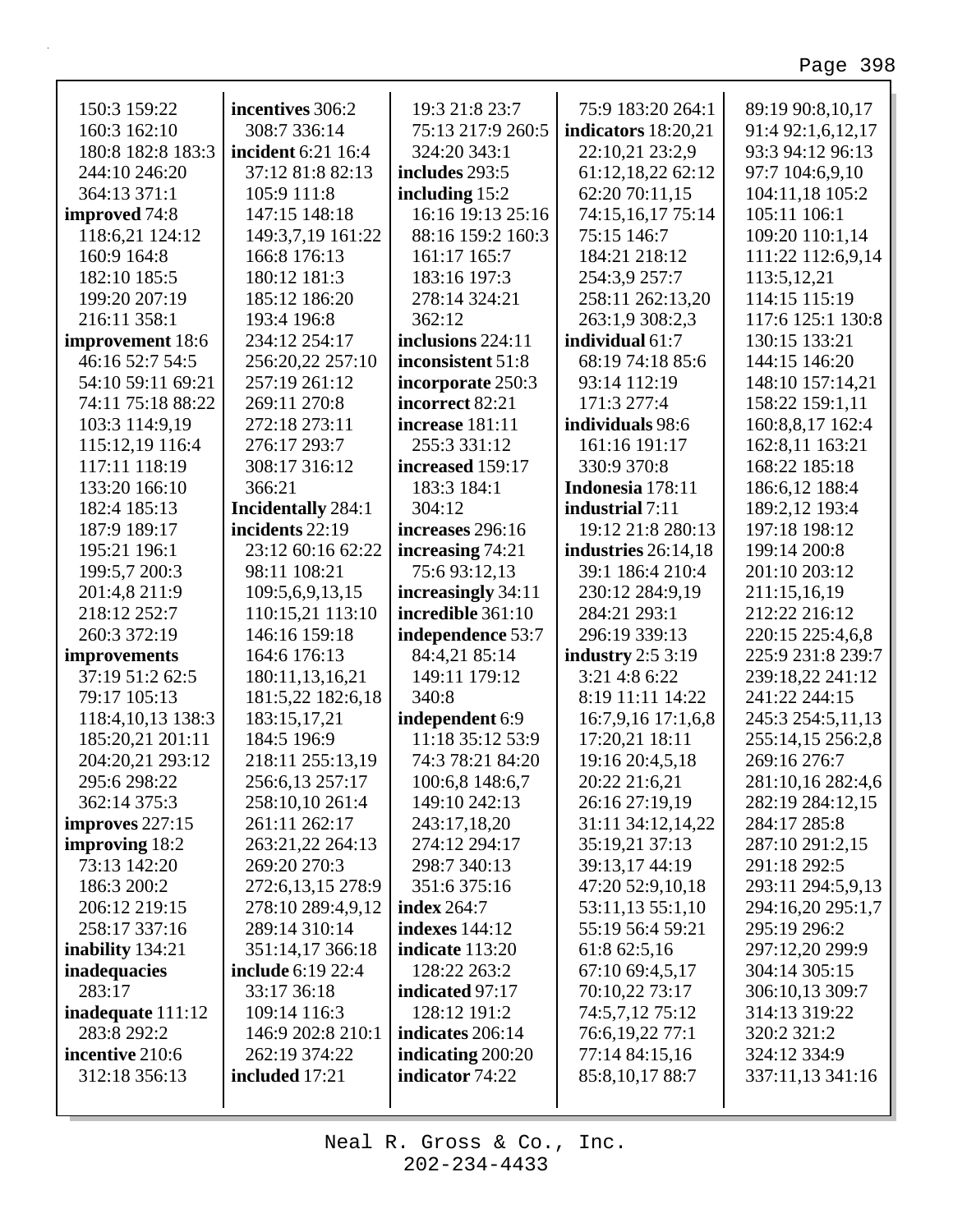| 349:6,13,19                 | <b>injured</b> 12:2 17:16 | 275:9                           | integration 162:21                      | 11:6 25:10,15      |
|-----------------------------|---------------------------|---------------------------------|-----------------------------------------|--------------------|
| 351:15 357:5                | 311:6                     | inspector 119:15                | integrity $18:862:1$                    | 26:2 29:7 50:20    |
| 364:3 366:1 375:7           | injuries 76:3             | 122:10                          | 182:12 184:7                            | 51:4 74:19 148:9   |
| industry's 159:6            | 144:18 257:1              | inspectors 24:3                 | 243:13 245:8,11                         | 158:7 163:15       |
| 289:2 294:10                | 285:1 366:19              | 54:18 67:15 90:2                | 263:11                                  | 178:5,16 192:9,10  |
| industry-wide               | <b>injury</b> 18:12,22    | 93:10 119:7 120:7               | intend 152:7                            | 196:17 240:7       |
| 255:20                      | 22:19 61:13 75:2          | 139:5 151:22                    | intended 46:12                          | 242:22 244:7       |
| ineffectiveness             | 75:21,22 262:19           | 239:14 295:18                   | 100:18 274:14                           | 280:14             |
| 285:13                      | innovations 215:14        | installation 37:11              | intensive 293:7                         | internationally    |
| infamous 288:12             | 220:7                     | 38:6,9 39:9 40:16               | intent 288:12 314:6                     | 7:10 112:7         |
| influence 69:9              | inoperable 290:5          | 41:10 44:11 46:4                | intentional 140:19                      | internet 198:9     |
| 220:17 226:15               | input 11:12 13:16         | 47:1 78:10 95:2,4               | intentionally                           | interpersonal 92:4 |
| influenced 88:2             | 121:21                    | 95:13 121:1                     | 139:22 140:11,17                        | 92:16              |
| 233:13                      | inquire 24:11             | 125:22 126:3,17                 | interest 19:10 29:1                     | interpreted 251:17 |
| <b>inform</b> 153:20        | inquiries 22:12           | 128:7 135:12,20                 | 93:10 134:9                             | 336:12             |
| 157:5                       | inquiring $272:5$         | 139:13,20 140:3,5               | 176:12 219:22                           | intervene 229:19   |
| information 5:20            | <b>inquiry</b> 37:14,18   | 141:22 161:10                   | 220:15,17 222:8                         | intervention 40:5  |
| 9:2 47:6 58:8               | 86:16 143:12              | 196:5 266:9                     | 376:3                                   | 44:10 120:2,17     |
| 62:8 73:1,8,12              | 145:15 147:16             | installations 36:21             | interested 13:11                        | 135:15 136:2       |
| 110:3,10,21 111:6           | 148:19 276:21             | 41:2,6,8 42:8 43:1              | 84:3 119:6 160:18                       | 195:19 226:12      |
| 112:10,19 113:5             | inshore 66:7              | 47:5 104:16 127:2               | 248:18 347:13                           | 261:17             |
| 113:22 114:4                | insight $245:15$          | 142:1,3                         | 355:10                                  | interventions      |
| 120:15 146:21,22            | insightful 374:6          | installation's                  | interesting 13:15                       | 119:22 229:22      |
| 155:8,9 185:15              | insist $105:13$           | 184:20                          | 122:3 203:5                             | interview 8:14     |
| 189:15 210:13               | insisted 291:10           | instance 108:5                  | 213:14 222:17                           | 123:11             |
| 219:12 254:4                | 345:13                    | 112:21 113:8                    | interestingly 75:5                      | interviewed 151:22 |
| 256:16,17 258:1             | inspect 59:10 95:14       | 335:19                          | interface 8:5                           | 154:2              |
| 263:2 300:14                | 143:21 308:6              | Institute 2:5 3:22              | 163:14,17 168:19                        | intrinsic 284:13   |
| 313:22 319:20               | inspected 326:18          | 18:18 23:1 157:22               | 169:2 193:22                            | introduce 5:9      |
| 360:3 373:18                | inspecting $44:10$        | 158:14,19 160:12                | 198:13 209:8                            | 14:18 25:7 35:5    |
|                             | 304:1                     |                                 |                                         | 35:16 48:18        |
| informative 212:12<br>374:7 |                           | 287:13 291:8<br>instituted 51:4 | interfacing 216:22<br>interference 64:9 |                    |
|                             | inspection 40:4           |                                 |                                         | introduced 38:12   |
| informed 154:1              | 59:13 61:21 76:19         | 255:6                           | 64:13,14,22                             | 39:9 43:7 299:5    |
| inherent 201:16             | 77:17 78:13 95:12         | institution 372:15              | interim 274:9                           | 303:2              |
| 294:9                       | 119:8,15 120:6            | 373:16                          | <b>Interior 24:6</b>                    | introduction 40:13 |
| inherently 150:16           | 122:8,12 123:2            | instrument 242:21               | 119:10 157:7                            | 79:6 166:15        |
| 150:21 250:1                | 131:21 139:12             | instrumentation                 | 163:19 295:2                            | 176:15 230:21      |
| 368:10                      | 152:20 153:15             | 245:22 247:16                   | 296:4 368:6                             | 277:16             |
| initial 95:15 100:16        | 161:10 307:19,20          | 283:9 290:4                     | Interior's 193:10                       | introductory 258:9 |
| 132:7                       | inspections 19:22         | instrumented                    | internal 147:5                          | invested 178:18    |
| initially 54:22             | 24:4,9 59:19              | 242:11 245:20                   | 184:12 188:14                           | investigate 59:10  |
| 92:19 94:5 107:17           | 78:14 112:11              | 246:1 247:5,9                   | 228:10 230:13,13                        | 59:20 60:15,17     |
| 317:4 337:8                 | 141:11 151:21             | insurers 220:16                 | internally $231:2,12$                   | 149:1              |
| <b>initiative</b> 75:16     | 152:12,13,22              | int 237:9                       | 231:14 258:12                           | investigated 16:19 |
| initiatives 185:7           | 153:3,6 154:14            | <b>intake 287:19</b>            | 326:18                                  | 149:8 259:17       |
| 299:21 347:2                | 155:5,7,9 203:16          | integrated 163:12               | international 2:13                      | investigating 6:11 |
| injure $286:20$             | 203:18,20 275:3,5         | 203:4 210:11                    | 3:7 4:2 7:12 8:21                       | 11:16 251:8        |
|                             |                           |                                 |                                         |                    |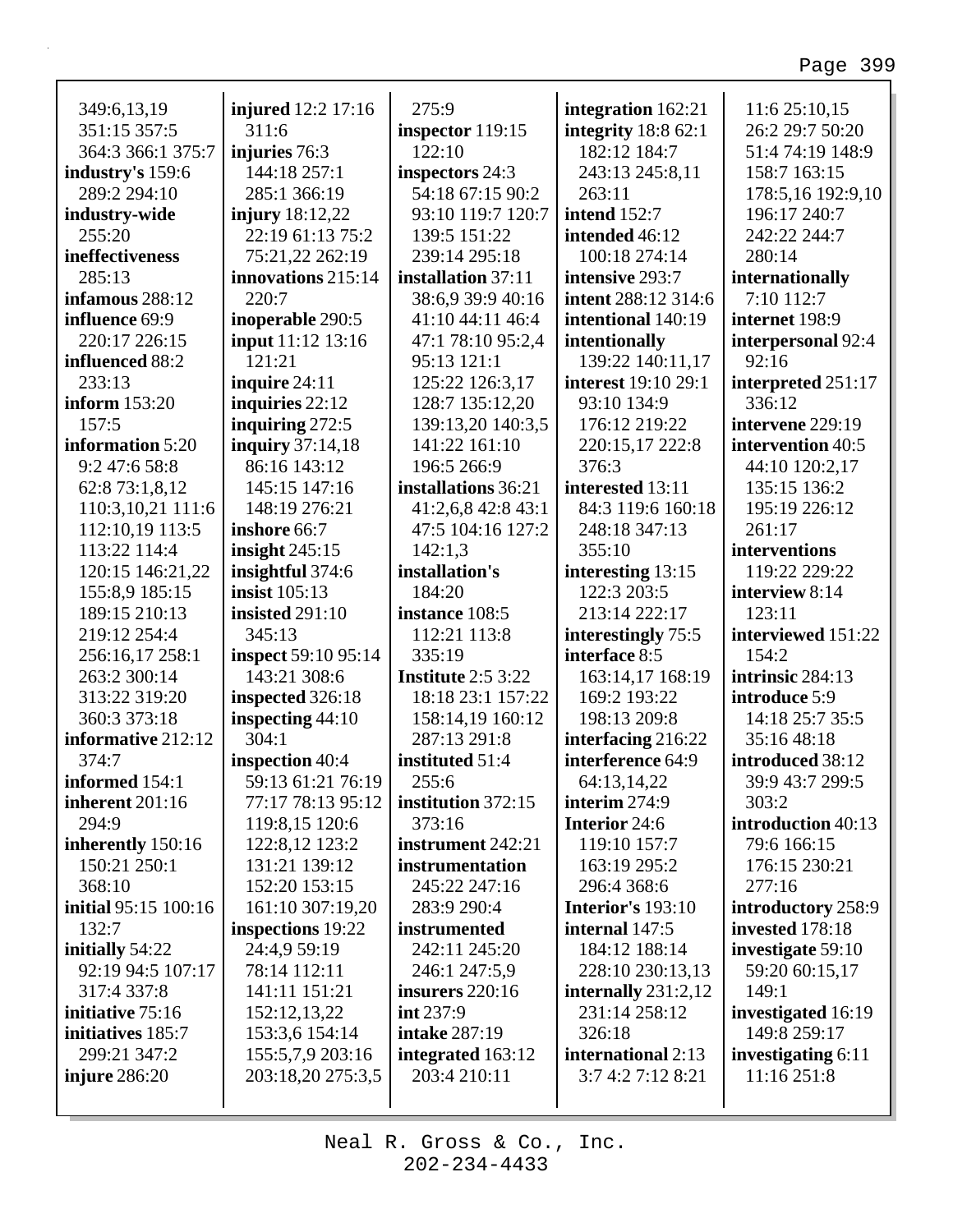٦

| investigation 1:1          |                            |                                                |                                     |                          |
|----------------------------|----------------------------|------------------------------------------------|-------------------------------------|--------------------------|
|                            | <b>involve</b> 35:16,19    | 105:2 108:14                                   | <b>Johnson</b> 2:2 357:14           | 333:12 338:2             |
| 1:25 3:6 5:4 7:2,8         | 47:14 94:6 121:12          | 112:4,5 116:19                                 | 357:15                              | 356:14                   |
| 11:14,22 12:9              | <b>involved</b> 31:7 33:6  | 119:13 121:15                                  | <b>John's 81:14</b>                 | keeping 46:2             |
| 15:1,4,11,19               | 36:2 37:11 39:15           | 130:12 139:10                                  | join 48:5 279:11                    | 263:13,14                |
| 16:12,14,21 17:17          | 55:13 58:17                | 207:14 209:7                                   | joined 14:19                        | kept 42:1 154:1          |
| 21:18 22:13 23:11          | 122:15 123:1               | 232:11 244:8                                   | 190:13 200:10                       | key 19:11 21:19          |
| 24:1 40:4 61:21            | 128:1,14 171:10            | 248:19,20 249:6                                | 290:7                               | 22:2,6,11,20 23:2        |
| 80:18 103:5 113:2          | 197:12 212:21              | 250:4 284:8 291:9                              | joining 11:2 37:2                   | 23:16 38:5 40:9          |
| 140:14 145:3               | 213:18 221:12              | 297:14 301:13                                  | joint 168:22 186:6                  | 46:14 52:19 94:20        |
| 147:21 149:4               | 272:9 302:11,20            | 309:20 310:3                                   | 186:14 193:4                        | 108:10 120:21            |
| 185:18 206:16              | 313:13 334:17              | 317:2,15 319:18                                | 197:9 225:4                         | 127:18 139:15            |
| 255:17 272:20              | 337:9 344:9,16             | 325:19 326:11                                  | 244:15 349:8                        | 140:6 150:22             |
| 293:7 306:16,20            | involvement 11:11          | 328:7 329:6 330:2                              | jointly 163:16                      | 167:21 170:16,22         |
| 360:3 368:4 372:6          | 49:7 58:4 60:13            | 335:18 351:3                                   | <b>Journal</b> 295:16               | 182:3 184:20             |
| 373:9,21 376:5             | 63:17 70:20                | 365:11                                         | 352:6                               | 187:17 199:8,15          |
| investigations 6:13        | 125:13 127:22              | issuing $126:7$                                | judge 33:3 34:15                    | 207:14 211:12            |
| 6:18 15:2 20:21            | 147:19 298:18              | Italy $28:2$                                   | 325:20                              | 212:2 229:5              |
| 21:5,20 80:21              | 300:8,20,21 301:6          | <b>item 3:2 56:14</b>                          | judgment 57:13                      | 247:19 248:8             |
| 108:19 155:10              | 302:16 303:14              | <b>items</b> 120:12                            | 106:11 107:3                        | 258:11 262:12,16         |
| 278:9 328:3                | 304:7,21 309:17            | 262:22                                         | 115:6 208:16                        | 263:8 340:13             |
| 329:20 347:9               | 333:17 334:19              | <b>iterative 88:20</b>                         | 266:13                              | 351:9                    |
| 348:22 350:10              | 335:10,13,15               | i.e 54:1 235:2                                 | <b>Julia</b> 179:18                 | <b>keyed</b> 265:22      |
| 375:8                      | 354:8                      |                                                | jumped 233:6                        | keys 188:5               |
| investigation's            | involves 11:9 122:7        | ${\bf J}$                                      | jumping $236:18$                    | kicks 61:14 101:7        |
| 236:6                      | 256:20                     | <b>Jack 179:15</b>                             | <b>June 132:17</b>                  | 146:10 281:18            |
| investigative 9:1          | involving 290:14           | jack-ups 214:12                                | jurisdiction 21:9                   | kid's 332:9              |
| 72:11 98:3 212:10          | in-depth 203:18,20         | jail 364:22                                    | 195:8 196:3 198:8                   | <b>Kielland 9:17</b>     |
|                            |                            |                                                |                                     |                          |
|                            |                            | <b>James</b> 20:12                             |                                     |                          |
| 238:18 276:22              | irrelevant 358:19          | <b>January 51:20</b>                           | 272:9                               | 28:20 181:15             |
| 322:2 375:21               | <b>ISA 243:1</b>           | 132:22                                         | jurisdictional<br>198:10            | 204:6 299:1              |
| investigator 1:24          | isolation 78:1             | job $49:955:11$                                |                                     | killed 9:20 10:1         |
| $2:2,2,4,14$ 3:5           | 136:4                      | 95:10 96:7 171:1                               | jurisdictions 16:7                  | 12:2 17:13 28:20         |
| 102:9 138:13               | issue 6:14 10:9            | 171:19 184:2                                   | 19:13 191:11,12                     | 273:17 321:15            |
| 358:15                     | 52:19 54:6 59:10           | 193:14 200:3,7,11                              | 195:9 215:5                         | 353:4                    |
| investigators 7:6          | 66:2 84:3 89:17            | 229:18 230:2                                   | justified 252:5                     | <b>Kim</b> 286:1,4       |
| 7:18 72:12,14              | 89:19 90:6 108:8           | 270:2 295:15                                   | 324:11                              | kind 26:2 35:6 73:8      |
| 259:4 325:21               | 111:11,13 196:2            | 308:14 319:14                                  | justify 58:1 232:15                 | 83:20 84:11,13           |
| Investigator's             | 207:11 230:20              | jobs 159:1 292:19                              | 251:21 252:3                        | 223:18 225:19,22         |
| 346:2                      | 317:16 321:7               | Joe 2:3 3:23 157:22                            | 253:6                               | 228:6 232:12             |
| investment 308:10          | 324:4 331:5,6              |                                                | K                                   | 245:9 247:3              |
| investments 178:19         | 340:10 350:1               | 192:18 200:8<br>225:3 227:5 245:5              |                                     | 250:22 262:13            |
| invitation 176:9           | <b>issued</b> 16:20 28:6   |                                                | keep 27:1 93:12,13<br>122:13 169:22 | 274:16 284:21            |
| 298:17                     | 232:7                      | <b>John</b> $1:15,21$ $3:15$<br>5:11 21:1 37:4 | 170:4 171:21                        | 285:5,20 329:22          |
| <b>invite</b> 152:20       | <b>issues</b> 16:1 22:2,16 | 67:7 90:7 117:10                               | 204:18 214:6                        | 330:1 361:5,17           |
| 157:12 255:10              | 50:21 57:17 60:5           | 117:18 120:14                                  | 221:10 231:5                        | 363:15                   |
| <b>invited</b> 154:8 157:8 | 60:10,20 61:1,2            | 129:20 131:2                                   | 281:16 303:18                       | <b>Kingdom</b> 2:19 3:12 |
| involuntary 332:3          | 62:17 64:9 65:21           | 148:18                                         | 307:20 310:8                        | 9:20 11:7 36:20          |
| 332:4,15,18 344:1          | 71:18 81:7 101:16          |                                                |                                     | <b>Kleen</b> 15:5        |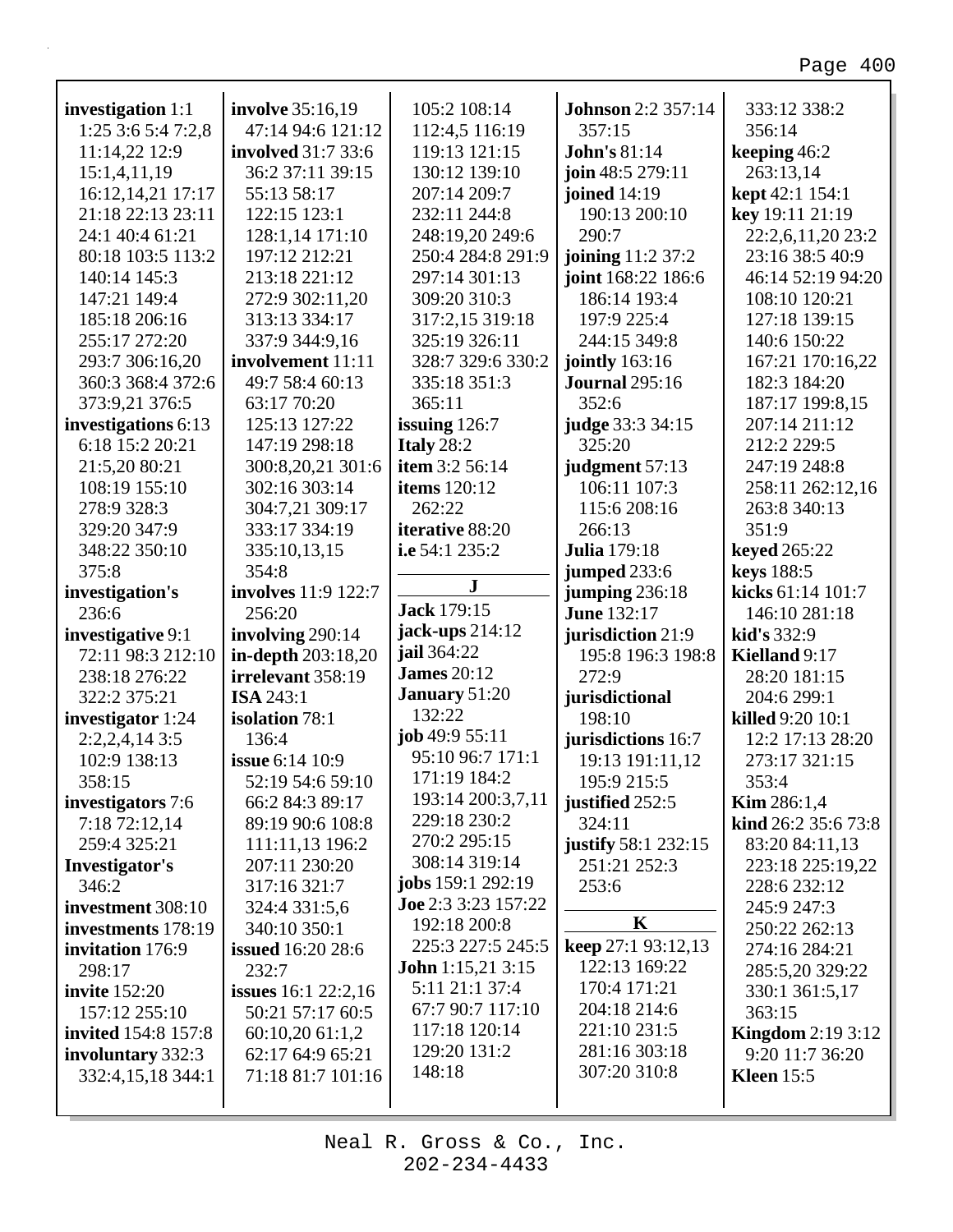| <b>Knotty 179:19</b> | 279:19             | lead 1:24 3:5 7:6         | 209:10 220:19      | lessened 175:22        |
|----------------------|--------------------|---------------------------|--------------------|------------------------|
| know 28:8 70:21      |                    | 293:18 302:17,19          | 247:20 271:19      | lesson 204:14 296:5    |
| 73:4,7 88:5 93:6     | L                  | 303:11 304:11,14          | 279:3 357:4,11     | lessons 17:4 19:11     |
| 96:3,4,11 97:1       | labor 87:16 296:5  | 305:14,19 306:3           | leaving 320:5      | 20:16,20 21:19         |
| 101:10,17,17,18      | 331:18             | leader 214:10             | 331:14,16          | 22:11 23:16 37:16      |
| 106:20 107:1         | laboratories       | leaders 8:21 11:20        | led 15:1 17:12     | 69:1 109:4,5,8         |
| 108:6 112:3,18       | 160:15             | 183:4,9 266:10            | 181:10,20 188:12   | 110:16 149:13          |
| 116:14 118:2         | lack 22:4 60:13    | leadership 181:20         | 295:5 298:21       | 202:11 203:22          |
| 124:1 127:17         | 62:22 63:1 78:11   | 182:9,15 183:4,6          | 299:3 374:21       | 219:11 272:13,16       |
| 128:12,21 129:13     | 103:4 108:3        | 183:10                    | left 89:22 133:17  | 306:19                 |
| 134:3,5 139:3        | 119:13,14 288:4    | leading $18:20$           | 208:12 292:1       | lesson's $363:10$      |
| 141:9 142:9 147:8    | 297:21 304:13      | 61:18,22 62:12            | 355:22             | less-serious 108:20    |
| 152:10 157:9         | 331:20             | 75:14 162:12              | leg 9:19 311:6     | <b>lethal</b> 286:18   |
| 164:22 167:19        | lacked 51:9        | 262:20 263:1,19           | legacy $228:5,12$  | letter 119:9 239:12    |
| 171:11 209:20        | ladies $25:20$     | leads 27:18 210:5         | legal 51:17 131:12 | 313:4,8 314:1,7        |
| 222:5,6,20 224:3     | lagging $18:20$    | 302:4                     | 140:19 148:3       | letting $348:8$        |
| 224:7 225:10         | 61:11 62:20 74:14  | leak 200:15,17            | 165:8 305:16       | let's 65:1,9 246:10    |
| 229:1 237:7 245:5    | 74:17 75:14 146:7  | leakages 180:15           | 362:6 370:18       | level 24:8,11 32:21    |
| 247:12 251:2,9       | 262:20 263:1,21    | leaks 183:19              | legally $66:20,22$ | 74:18 83:9 120:16      |
| 252:5,21 253:12      | laid 97:3 128:15   | 200:14,17 312:9           | legislation 40:10  | 132:2,6,8 172:1        |
| 255:14 256:1,9       | 278:5,18           | <b>learn</b> 9:9 10:20    | 43:11 49:11 50:3   | 186:14 188:4           |
| 257:8 262:17         | land 336:20        | 69:2,4 105:7              | 50:7 51:6,7,21     | 215:18 216:7           |
| 270:21 272:12        | <b>Lands</b> 198:4 | 109:4, 12, 15 114:3       | 80:5 97:3 99:15    | 233:18 256:11,17       |
| 277:6 284:12         | language 32:6 33:7 | 145:5 149:13              | 101:6 118:18       | 264:5 265:15           |
| 287:4 297:14         | 291:1 349:5,11,16  | 176:12 185:10             | 132:3,19 360:19    | 267:20 278:14          |
| 311:10 312:1         | 349:20 350:1,4     | 186:3 256:13              | 361:2              | 295:7 301:7            |
| 313:18,19 314:9      | large 39:13 68:12  | 282:2 306:14              | legislative 33:12  | 305:10 308:4           |
| 317:15,18 319:5      | 144:16 203:14      | 364:8 366:2,14            | 52:22 53:10        | 324:14 332:11          |
| 319:12 329:9,11      | 241:5 299:8        | <b>learned</b> 37:17 69:1 | 361:22             | 333:17 334:17,20       |
| 330:6,9,21,22        | largely 195:18     | 110:16 146:2              | Leimkuhler 2:3     | 336:20                 |
| 332:19,21 333:3      | larger $270:4$     | 171:9 172:4 189:9         | 3:23 158:1 164:14  | levels 12:8 58:5       |
| 339:5,6,9 340:2,5    | largest 177:10,13  | 202:11 219:11             | 164:16 165:3,12    | 153:13 184:22          |
| 340:7,12 341:11      | 304:3 372:6        | 228:5 272:14,16           | 176:5 226:18       | 233:20 270:9           |
| 345:2 347:15         | large-scale 177:15 | 295:22 306:19             | 227:2,5,6,9        | 278:11 289:16          |
| 351:21 352:10,11     | lasting $208:17$   | learning 184:6            | 229:14 235:22      | 300:22 301:9           |
| 352:12 353:2         | latest 365:6       | 185:12 187:8              | 237:2,12,15        | 324:11                 |
| 357:6 359:7 365:2    | laughter $165:11$  | 189:16 219:9              | 241:13 243:8       | levied 85:17 90:17     |
| 365:13,16            | launched 185:6     | 306:20 359:21             | 245:21 246:3       | levy 35:19,21 90:8     |
| knowing $214:4$      | law 15:6 140:18,22 | learnings $111:21$        | 247:15 254:15      | liability $89:794:3$   |
| 225:18,19            | 287:22 288:8       | 112:8,13 182:6            | 256:18 257:9       | license 369:21         |
| knowledge 46:18      | 294:21 305:18      | 256:6                     | 260:7,21 264:3     | 370:2                  |
| 46:22 81:3 99:21     | 347:21             | lease 162:22 163:12       | 265:6,13 266:5     | <b>licensed</b> 368:19 |
| 100:3 101:7          | lawyers $111:7$    | 242:1                     | 269:19 270:1       | 369:1                  |
| 104:12 118:21        | lax 304:5 375:9    | leaseholders 179:7        | 271:1,13 273:10    | <b>licenses</b> 369:14 |
| 189:15 256:10        | layers 242:10,12   | 191:18                    | 277:19             | licensing $31:22$      |
| 301:10 373:3         | 243:3              | <b>leases</b> 179:5       | lengthy $23:19$    | 38:18                  |
| known $247:17$       | laying $304:3$     | leave 36:4 187:11         | 107:13             | lies $205:7$           |
|                      |                    |                           |                    |                        |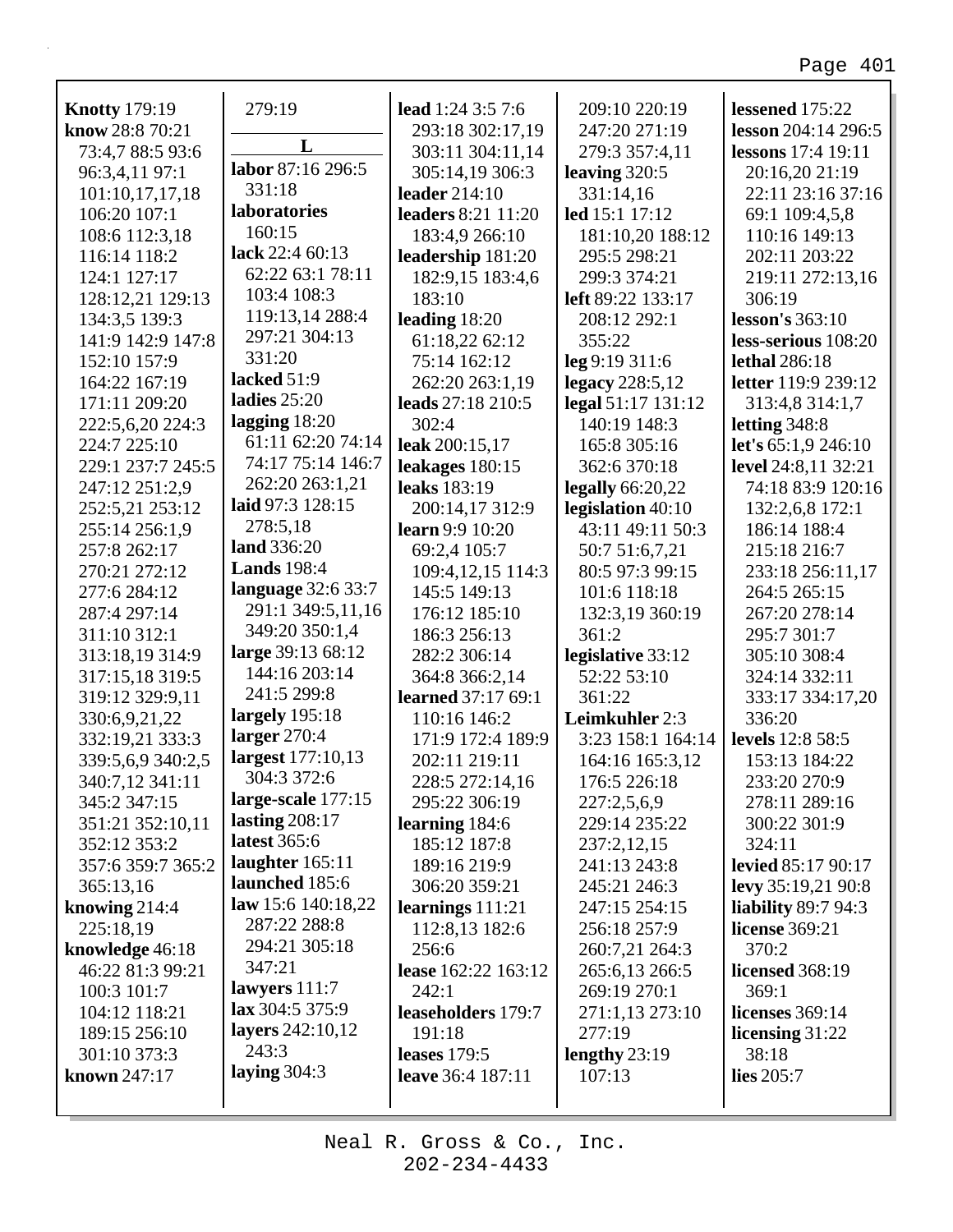٦

| life $12:341:271:2$        | 334:9 335:14               | 201:3 212:13         | 223:11,14,22         | 250:7 266:21          |
|----------------------------|----------------------------|----------------------|----------------------|-----------------------|
| 87:21 159:5 219:2          | 344:11,11 351:2            | 214:18 219:17        | 225:15 228:11        | 267:9,14,17 268:3     |
| 307:5 326:13               | 352:9 357:17               | 220:21 229:11        | 231:10 253:6         | 268:6                 |
| lift 305:9 322:22          | 359:10                     | 236:1 237:16         | 270:2 271:14         | Macondo 82:4          |
| lifting $62:975:22$        | live 275:17,20,21          | 241:11 242:11        | 273:5 275:12         | 172:5 176:12          |
| 76:3 195:22 255:5          | <b>lived</b> 85:20         | 244:16 254:21        | 277:16 282:2         | 185:11 193:4          |
| light 24:10 46:22          | lives 9:13 172:9           | 261:17 264:19        | 300:2 305:7          | 232:13                |
| 161:20 228:15              | 181:15 296:11              | 271:22 282:18        | 309:11,14 310:3      | <b>Magne 2:6 3:13</b> |
| 288:19                     | 374:17                     | 296:8 307:18         | 316:10 335:12        | 36:22 73:22 79:14     |
| <b>lighting</b> 196:16,20  | living $46:12$             | <b>looked</b> 120:10 | 338:4 339:9,11,12    | 79:19 203:17          |
| lights 196:15 197:4        | loads 146:18               | 162:9 192:8,22       | 344:5 352:14,22      | magnitude 285:14      |
| likelihood 175:20          | <b>loan</b> 330:5          | 269:11 283:13        | 354:19 363:20        | main 57:17 60:9       |
| limit 286:19               | local $1:23$ $2:15$ $4:14$ | 308:3 361:17         | 365:14               | 61:10 62:17 98:3      |
| limitations 188:14         | 4:16 279:22 280:1          | 363:3                | lots 75:13 326:15    | 106:13 111:14         |
| 197:15 349:10              | 282:20 304:10              | looking $11:18$      | 326:16,20            | 121:15 141:7          |
| <b>limited</b> 60:14 239:2 | 317:16 322:4               | 78:15 104:22         | loud 314:19          | 176:16 179:10         |
| line 37:3 64:4,5           | locally $255:12$           | 105:1,3 123:14       | Louisiana 286:13     | 202:5 206:19          |
| 65:7 72:3 93:15            | <b>locals</b> 283:20       | 149:18 163:20        | 290:8,11,17          | 258:8 288:5           |
| 115:4 222:1 236:5          | located $255:13$           | 164:2 169:10         | 293:21               | 298:17 300:17         |
| 259:3 277:2 312:3          | location 266:10            | 192:5 195:4 214:6    | low $24:833:634:1$   | 303:20 320:20         |
| 332:22 333:6               | 270:17 329:10              | 214:17,19 215:9      | 34:1,7,9,16,20       | maintain 98:9         |
| <b>lines</b> 88:21 159:17  | locations 5:21             | 215:22 216:16        | 35:8 41:21 49:5      | 170:14 171:18         |
| link 45:10 171:4           | 125:10 210:16              | 224:16 245:14        | 56:16 74:18          | 323:8 332:4 369:3     |
| 202:16 206:14,15           | 230:9 288:17               | 269:16 282:4         | 102:19 114:17        | maintained 116:16     |
| 235:13 265:20              | log 111:11,13              | 332:2 338:17         | 195:17 231:22        | 201:7 217:17          |
| links 57:20 112:9          | 223:16 324:13              | looks 147:17         | 232:14 234:14        | maintaining           |
| liquid $17:11$             | logic $30:5$               | 189:10 196:14        | 260:1 270:9          | 167:19                |
| list 52:22 117:2           | logistics 180:16           | loop 305:21          | 299:18 334:7         | maintains 111:15      |
| 146:19 216:13              | long 5:12 70:21            | loopholes 288:11     | 336:20 341:3         | maintenance 62:3      |
| <b>listed</b> 178:1        | 107:13 129:12              | Lord 37:17 38:14     | 353:16,16            | 75:12,18 77:2,4       |
| listen 9:8                 | 196:10 203:10              | 42:19 43:2           | lower 116:8 233:15   | 123:15 161:11         |
| listening $76:16$          | 227:12 280:20              | lose $261:14,14$     | 252:22 317:19        | 304:6 308:7,10        |
| 221:16 222:15              | 293:17 298:8               | 369:20 373:15        | <b>lowest</b> 301:7  | 309:21 319:3          |
| listing $174:11$           | 323:12 344:20              | 374:17               | low-probability      | 321:10 322:7,14       |
| 334:18                     | 350:5 359:8 362:3          | loss 12:3 146:16     | 341:7                | 322:16,18,19          |
| literally 318:11           | longer $45:19$             | 180:13 276:12        | low-rated $167:10$   | 323:5,16,17           |
| 324:15 350:13              | Longford 29:6              | 286:15 289:15        | LTA 299:11 366:10    | 324:14,16 353:7       |
| literature 301:18          | look 13:2,8,15,21          | 357:8 370:1          | Lubricants 290:18    | 354:18 368:22         |
| <b>little</b> 73:21 76:12  | 14:15 32:6 68:14           | lost 181:15 257:19   | lucky 327:13         | 370:14,22             |
| 94:13 117:14               | 81:22 94:7 100:3           | 291:19 299:11        | lunch 8:12,17        | maintenances          |
| 119:6 129:1                | 104:9,10,11 117:8          | lot $34:1765:13$     | 156:11,11            | 309:4                 |
| 135:19 153:11              | 119:17 121:5               | 70:11 96:15 114:8    |                      | major 6:11 15:2       |
| 167:22 175:19              | 147:18 149:16,17           | 126:13 127:9         | M                    | 16:15,19 17:22        |
| 180:5 199:17               | 150:9 152:13               | 146:2 173:1,4        | macabre 285:7        | 18:5,21 19:19         |
| 310:20 318:20              | 159:9,20 169:6,11          | 180:19 203:13        | <b>MacKENZIE 2:4</b> | 22:5,17,21 23:16      |
| 322:14 325:7,12            | 173:5,8,10,19              | 205:17 207:16        | 119:2,3 122:1        | 25:11 26:18 28:3      |
| 332:18 333:17              | 191:15 200:22              | 209:9 222:20         | 123:4,20 248:14      | 28:17 29:15,15,17     |
|                            |                            |                      |                      |                       |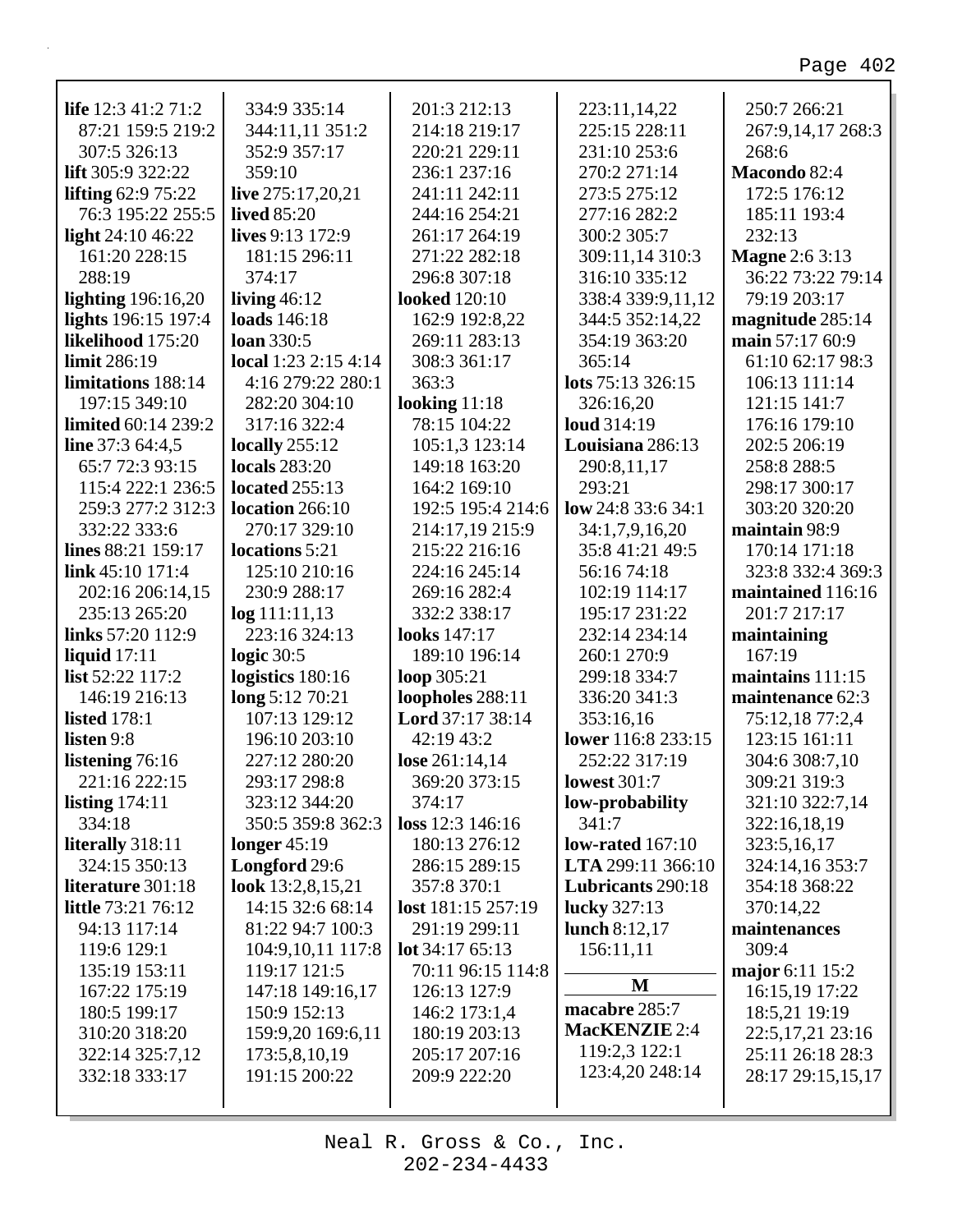| 30:7 32:9 38:10                   | 47:22 79:5 83:8                   | 320:11 324:6                  | <b>Mark</b> 1:16 5:13        | 152:13 154:19,20                |
|-----------------------------------|-----------------------------------|-------------------------------|------------------------------|---------------------------------|
| 38:22 40:15,22                    | 126:17 131:7,11                   | manager 2:4 3:23              | 13:17                        | 182:19 184:19                   |
| 41:12,17 42:2,14                  | 131:13 135:7                      | 158:2 227:6 266:9             | market 214:10                | 197:17 243:14,22                |
| 43:5 46:3 49:18                   | 167:6 227:11                      | 297:1 342:13                  | <b>MARS</b> 201:3            | 336:12 348:1,4                  |
| 62:10 68:2,6,16                   | management 2:8                    | managerial 92:3<br>98:5       | mass 53:4                    | meant 54:18 86:4                |
| 68:16,21 70:14                    | 4:4 7:1 9:3 18:2,7                |                               | massive 17:12                | 104:18 251:2,12                 |
| 89:16 90:10 92:12                 | 30:4 31:8,13<br>32:16 41:15 42:17 | managers 23:7<br>92:14 121:21 | 291:2 325:19<br>match $92:1$ | 253:7 345:11<br>measurable 57:7 |
| 111:18 119:13<br>132:3 147:5,7,10 | 42:18 43:5 46:14                  | 220:13 297:3                  | material 179:4               | measure 18:13                   |
| 149:3 165:22                      | 63:2 68:2,5 69:11                 | 324:14 350:14                 | 315:6.8                      | 63:16 174:9                     |
| 167:4,6 171:12,20                 | 69:14,16 77:18                    | manages $226:19$              | materials 162:3              | 229:10 264:10                   |
| 176:3 181:5                       | 83:17 96:8 100:21                 | managing 38:9                 | 171:22 172:7                 | 268:12 302:15                   |
| 183:21 191:14                     | 101:19,20 102:4                   | 135:10 137:12                 | 290:15                       | 335:4                           |
| 192:21 193:15                     | 109:14,17 112:12                  | 229:17                        | <b>matrix</b> 254:18         | measured 263:15                 |
| 195:4,6 196:1,7                   | 116:2 121:13,16                   | mandate 310:14                | 265:14 312:4,10              | 310:5 362:13                    |
| 199:5 200:12,14                   | 121:19 122:11,17                  | 345:9                         | <b>matter</b> 19:10 36:2     | measurement 49:8                |
| 201:3,5,7,8,11,18                 | 122:20 123:11,16                  | mandatory 192:11              | 54:7 59:12 277:5             | 61:6                            |
| 202:5 204:3,4                     | 126:21 133:12                     | 291:4 346:18,21               | 310:6 348:3 355:2            | measurements                    |
| 207:2 211:20                      | 135:11,17 136:20                  | 349:1 360:13,20               | matters 45:13 60:5           | 230:14                          |
| 232:18 246:17                     | 137:10,10 142:5                   | manipulate 320:16             | 60:21 84:21 198:7            | measures 18:4                   |
| 251:3,18 252:16                   | 143:20 144:2                      | 348:2                         | mature 9:6                   | 41:20 46:17 53:16               |
| 255:14,19 270:16                  | 145:4 153:4                       | manipulated 310:7             | matured 372:3                | 81:19 217:8                     |
| 275:10 276:13                     | 158:11 161:1                      | 310:10                        | maximizing 188:5             | 225:21 226:17                   |
| 306:6 346:7 347:2                 | 163:3,13 165:17                   | manner 85:4 159:9             | maximum 45:7                 | 260:15 264:4                    |
| 347:6 351:14                      | 166:10,17 167:12                  | 227:14 249:6                  | 141:11 175:10                | 287:22 335:8                    |
| 360:6                             | 168:4,6,16 175:13                 | 303:5                         | <b>Mays</b> 14:4             | 368:7                           |
| majority 50:2                     | 176:3 181:2                       | manpower 203:9                | mean 34:8,9 35:18            | measuring 18:13                 |
| 214:11 270:15                     | 182:11 183:12                     | manual $174:8$                | 78:7 81:6 99:14              | 18:22 170:19                    |
| 281:1 320:6                       | 186:9 188:15                      | manuals $292:11$              | 103:19 104:2                 | 260:16 263:12                   |
| makers 356:14                     | 192:5,6,9 193:18                  | 316:1 326:7                   | 118:13 119:20                | 320:15                          |
| making 64:17 82:6                 | 194:3 204:13                      | manufacture 162:2             | 131:19 135:3,3,7             | mechanical 18:8                 |
| 84:22 87:22                       | 215:2 216:10                      | manufacturers                 | 135:21 139:10                | 324:21                          |
| 100:15 103:20                     | 224:18 225:20                     | 162:6                         | 145:12 147:11                | media 8:13,15                   |
| 104:2 109:21                      | 259:15 262:3                      | manufacturing                 | 199:6 231:22                 | 325:9,16                        |
| 118:7 172:13                      | 277:20 282:3,16                   | 162:7 280:13                  | 251:16 256:1                 | medical $311:11$                |
| 199:13 203:1                      | 283:5,8,21 290:2                  | 284:12                        | 293:2 353:1,16               | meet 43:8,9 47:18               |
| 209:14 276:19                     | 295:9,13 297:6,15                 | man-hours 264:9               | 355:4 356:18                 | 60:5 113:9 133:3                |
| 277:5                             | 298:5 300:11                      | map 169:11 195:5              | 358:19                       | 261:1 312:12                    |
| malleable 241:18                  | 323:2 324:10                      | 197:19                        | meaningful 10:9              | 358:7,10,22 369:2               |
| <b>Malo</b> 179:16                | 325:1,5,14,18                     | mapped 170:17                 | 45:8 57:7 63:1               | meeting 5:22 15:13              |
| man $324:13$                      | 326:10 331:18                     | Marcellus 178:22              | 346:6 347:1,5                | 71:18 113:11                    |
| manage 32:9 40:17                 | 337:21 341:17,21                  | <b>March 11:22</b>            | 348:13,16 349:2              | 121:19,20 153:19                |
| 68:6 167:8 174:6                  | 344:8,8 346:9                     | 276:20                        | 349:17                       | 189:17 255:9                    |
| 216:3 243:10                      | 347:10 350:6,8                    | marginally 292:4              | meaningfully 347:8           | 274:8 371:20                    |
| 270:6 278:3                       | 351:6,7 353:13                    | marine 220:4                  | 347:9                        | 376:2,10,13                     |
| managed $7:16$                    | 363:4                             | maritime 192:11               | means $117:12$               | meetings 60:2                   |
| 10:19 22:3 42:15                  | management's                      | 213:16 241:7                  | 120:3 126:1,15               | 255:11 312:1                    |
|                                   |                                   |                               |                              |                                 |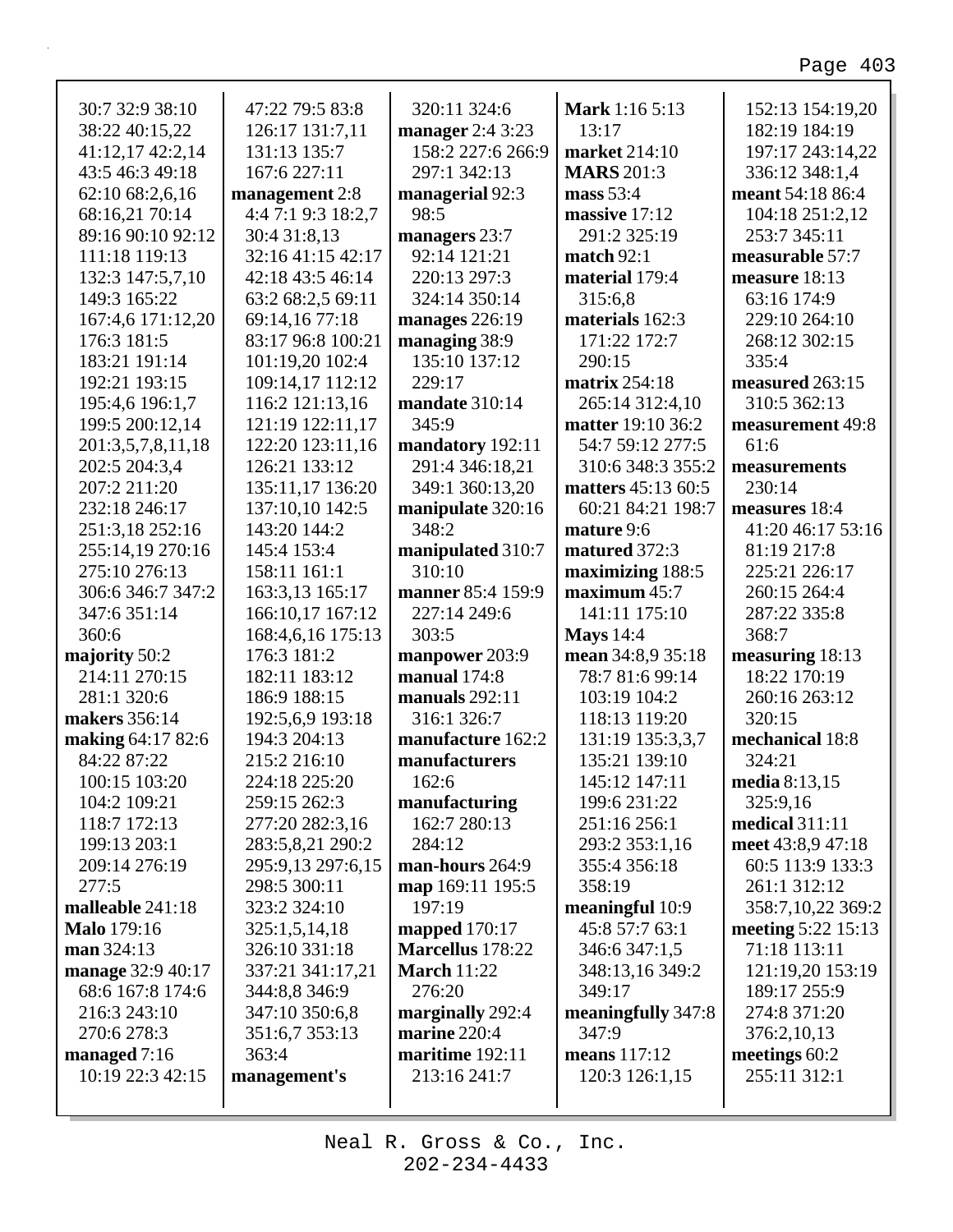٦

| 313:16                 | merger 282:9,9          | mimics $204:13$      | mitigate 170:3         | <b>monitor</b> 30:1 70:10 |
|------------------------|-------------------------|----------------------|------------------------|---------------------------|
| meets 195:2 220:11     | message 239:3           | mind 77:15 83:20     | mitigated 114:15       | 183:18 209:17             |
| 269:3 315:6            | 314:18                  | 89:22 167:20         | 169:20                 | 229:21,21 247:18          |
| meltdown 294:14        | met 1:12 316:4          | 175:12               | mitigation 57:2        | 249:20 264:10             |
| member 1:15,16,17      | metal 286:5             | mindfulness          | 195:16 208:19          | monitored 131:6           |
| 1:17 2:9 4:19          | metals 284:10           | 207:11               | 216:3 217:8            | 184:19 266:3              |
| 5:12 28:7,15           | method 166:9            | mindset 261:18       | mix 56:19 57:9         | monitoring 185:13         |
| 134:10 149:10          | 232:6                   | 270:11               | 85:8                   | 202:21 208:5              |
| 154:19 158:20          | methodology             | mine 147:4 285:16    | mixed 60:21 61:2       | 209:13 248:2,8            |
| 222:3 260:14           | 337:15                  | 285:17,19 295:22     | 325:21 340:17          | monitors 319:13           |
| 286:1 371:15           | methods 69:22           | 296:3 352:4          | mixture 199:11         | 326:22                    |
| members $5:10,18$      | metric 76:4 225:1       | mined 195:5          | <b>MMS</b> 119:11,12   | Monogram 162:1            |
| 7:18,19 12:13          | metrics 19:2 22:6,6     | minimization         | 195:14 196:4           | Montara 101:2             |
| 15:16 60:4 67:15       | 23:7 73:2 74:13         | 56:19 57:1           | 257:3,15 276:21        | 142:22 143:12             |
| 72:8,14 85:6           | 78:6 183:18             | minimized 166:5      | <b>Mobil 286:12</b>    | month 141:22              |
| 113:15 127:2           | 229:11 260:19           | minimum $105:5$      | 290:18                 | monthly 93:11,11          |
| 144:8 157:17           | 263:13,18 291:9         | 170:5                | mobile 42:7 190:21     | 112:4 255:9               |
| 158:17 176:8           | 343:12 345:21           | mining $147:7$       | 193:17                 | months 15:20 41:9         |
| 190:4,15 192:12        | <b>Mexico</b> 1:20 3:25 | 284:10 285:15        | model 73:5 114:16      | 42:5 55:2 93:2            |
| 195:19 212:10          | 80:19 81:4 158:4        | 294:20,21            | 183:11 202:13          | 132:21,22 133:3           |
| 221:22 222:19          | 159:2 164:20            | minister $85:1,1,12$ | 205:12 206:9,10        | 136:17 137:7              |
| 250:9 268:16           | 165:7 179:8             | 85:16 86:2 148:5     | 206:11,12 207:22       | 186:18 208:13,18          |
| 271:6 280:7,22         | 195:20 212:20           | ministry $87:15,17$  | 208:3,18 209:1,2       | 223:5 264:20,22           |
| 281:3,4 282:8          | 228:3 260:22            | 96:9                 | 209:4,14,16 211:4      | 283:19 359:6              |
| 289:7,19 293:19        | 271:15 281:15           | minor 145:22         | 286:19                 | morning $5:3,11$          |
| 310:4 322:1,1          | 288:1                   | 194:17               | modeling 286:18        | 25:20 157:16              |
| 327:20 340:2           | microphone 367:8        | minus $206:7$        | models 208:10,14       | 191:2 222:21              |
| 367:11,21 374:4        | 367:9                   | minute $65:2$        | modern 133:15          | 235:9,12 238:21           |
| 375:19,21              | middle 92:14 201:1      | minutes 49:9 124:9   | 203:3 242:9            | 239:3 254:1               |
| <b>Memorandum</b>      | 355:20                  | 279:2 309:13         | modes 206:21           | 275:12 311:22             |
| 198:9                  | midwife 363:15          | mirror 372:17        | modified 287:7         | 313:16 338:12             |
| <b>memory</b> 365:3,21 | mid-80s 322:20          | mirrored 75:15       | modify 130:10          | 353:5                     |
| mention 87:11          | mid-90s 323:1           | 193:9                | modifying 229:3        | motivates 370:12          |
| 143:13 146:16          | mike $2:21\,4:10$       | mismanagement        | <b>MODU</b> 195:6      | mounting $213:3$          |
| mentioned 28:21        | 279:14 280:10           | 282:3                | 196:22                 | <b>Moure 12:17</b>        |
| 84:6 90:7 114:10       | 321:9                   | misses $23:20$       | moment 5:21            | 321:22 359:17             |
| 117:10 168:3           | mile 286:19             | 108:21 146:9         | 107:11 267:5           | Moure-Eraso 1:13          |
| 181:7,13 196:4         | <b>Milito</b> 2:5 3:21  | 254:2,8 311:2        | <b>Monday 290:7</b>    | 1:15 3:4 4:21 5:2         |
| 202:1 218:19           | 157:20 158:14,16        | 312:8                | <b>Monday's 293:21</b> | 5:7 13:4,17 14:9          |
| 229:5 248:19           | 158:18 164:13           | missing $56:12$      | money 90:20 91:1       | 14:17 15:10 21:1          |
| 257:6 277:16           | 223:8 239:10            | mission 6:12 10:7    | 132:17 232:16,22       | 25:4,5 36:8 48:2          |
| 280:18 284:2           | 244:13 257:14           | 87:20 88:8           | 251:21 252:4           | 48:10,12,14 63:20         |
| 328:12 334:2           | 268:17 274:4            | misunderstanding     | 253:3,6 264:17         | 64:3,6,15,20 65:1         |
| 360:12,17              | 276:15                  | 335:2                | 265:2 312:16           | 65:9,13 72:2 76:8         |
| mentor 319:12,15       | million 159:1 177:6     | misunderstood        | 313:1 356:14           | 76:15 77:20 80:12         |
| <b>mercy</b> 364:10    | 286:7,21                | 334:4                | 365:10,15 366:13       | 82:22 83:10,22            |
| merely 95:5            | millions $137:16$       | misused 335:7        | monies 239:20          | 86:10 87:9 88:10          |
|                        |                         |                      |                        |                           |
|                        |                         |                      |                        |                           |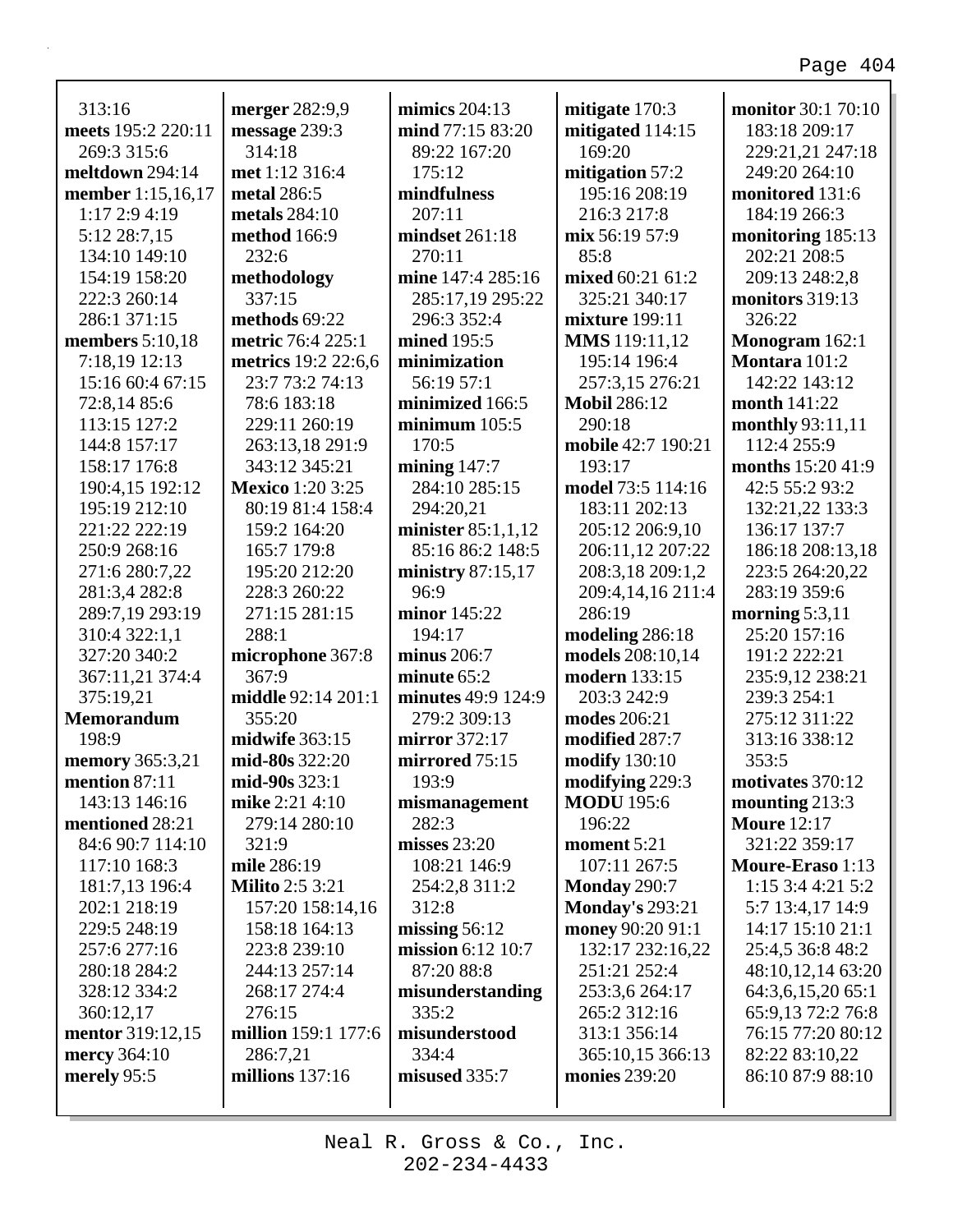| 95:21 97:12 101:9    | moved 28:16 55:6      | natural 71:1        | 205:22 206:9            | 104:16 125:7            |
|----------------------|-----------------------|---------------------|-------------------------|-------------------------|
| 102:6 107:14         | 62:13 104:7           | 158:22 177:14       | 207:14,15,21,22         | 128:3,6 130:14          |
| 108:17 112:15        | 110:12 136:15         | nature 26:8 29:19   | 208:18 209:17           | 162:18 163:21           |
| 114:5 116:13         | 311:19,19 324:14      | 78:12,13 82:4,9     | 215:8 238:12,13         | 178:1 180:4             |
| 117:15 119:2         | 342:3                 | 88:20 99:3 100:1    | 240:14 243:19           | 215:11,13,22            |
| 123:5,21 128:10      | movement 29:8         | 101:14 145:22       | 247:5 263:18            | 220:7 223:4 224:6       |
| 129:5 134:1,7        | movie 364:16,16,18    | 368:14              | 279:1 290:6 298:4       | 224:17 228:3            |
| 138:4,7,11,17,20     | moving 30:8 59:14     | naval 220:4         | 301:13 302:14           | 244:4 274:9 290:9       |
| 141:14 142:16        | 79:14 116:10          | near 17:14 23:20    | 305:7 307:18            | 295:12,17 299:21        |
| 144:7,10 146:13      | 214:8 224:1 231:7     | 108:21 142:22       | 330:11 334:3            | 305:3 308:17            |
| 147:2 149:20         | 358:9 359:6           | 146:1,8 153:11      | 336:18 345:20           | 310:12 313:5            |
| 150:13 151:11,14     | <b>MSHA</b> 147:4     | 202:22 209:21       | 353:5,6 354:22          | 319:10 320:14           |
| 151:18 154:3,10      | 294:21 296:5          | 254:2,8 273:3       | 358:1 364:7             | 350:18 361:11           |
| 155:4, 14, 22 156: 5 | mud 170:19 265:10     | 283:10 311:2        | 372:19 373:6            | 365:16 366:19           |
| 156:15 157:2         | 281:19                | 312:7               | needed 21:21            | 372:12                  |
| 164:12 165:1         | muddying 226:1        | nearly 17:1 162:4   | 133:20 269:13           | news 325:22             |
| 176:4 189:21         | multiple 8:9 88:21    | near-miss 144:14    | 320:11 323:22           | Newsletter 112:3        |
| 190:6,8 198:18       | 234:16,16             | 145:1,3,6,9,11      | 341:6,8 358:21          | newspaper 352:6         |
| 212:5 221:19         | <b>Multiply 286:7</b> | 256:21              | 373:13                  | newspapers 331:9        |
| 223:6 226:4,22       | multi-year 197:19     | near-misses 144:12  | <b>needing</b> 120:9,10 | 353:2                   |
| 227:3,8,18 228:13    | mute $6:3$            | 144:21 182:1        | needs 20:2 56:9         | new-build 179:8         |
| 230:15 231:18        | mutual 189:16         | 258:15              | 124:6 159:4             | Nibarger 286:1          |
| 233:2 234:5          | 198:16 300:19         | necessarily 30:15   | 188:16 197:12,14        | night 196:5 323:19      |
| 238:17 250:8,13      | mystery 110:4         | 35:18 78:6 108:11   | 197:16 210:14           | 327:12                  |
| 250:15 253:20        |                       | 189:5               | 241:21 245:19           | nights $153:2,7$        |
| 258:19 259:2         | N                     | necessary 18:15     | 248:21 261:8,18         | nine 264:20,22          |
| 266:18 268:8         | $N$ 3:1 5:1 157:1,1,1 | 30:9 40:19 44:5     | 269:3 278:13            | 282:10 283:19           |
| 278:21 279:6         | name 5:7 158:18       | 51:15 53:22 180:3   | negate 288:12           | nominally 85:21         |
| 280:6 298:10         | 176:22 227:21         | 201:22 218:1        | negative 70:16          | non 103:11              |
| 308:20 321:19        | 280:10,15,19,20       | 231:17 300:14       | 152:11,11 242:18        | non-essential           |
| 327:15 333:9         | 292:2 367:21          | 305:3 308:6 375:4   | 299:16 347:19           | 283:11 284:2            |
| 336:22 338:21        | named 9:21 12:10      | necessitates 368:16 | negotiate 350:18        | non-ferrous 284:9       |
| 341:13 343:6         | name's 322:2          | need 19:15 29:21    | negotiated 363:11       | non-operated            |
| 345:22 351:11        | narrow $306:3$        | 29:22 30:2,20       | negotiations 327:4      | 178:13                  |
| 354:5 357:14         | <b>NASA</b> 144:14    | 32:1 35:6 55:10     | <b>NEP 203:19</b>       | non-regulatory 6:9      |
| 359:14 364:15        | nation $159:4$        | 66:15 67:10 77:4    | never 26:22 94:11       | non-union 351:3         |
| 367:4,13,18 371:4    | national $1:21$ $2:1$ | 78:3,4 101:21,22    | 136:16 175:6,9          | <b>NOPSA 52:4 54:15</b> |
| 371:9,14 374:1       | 2:10 3:8,16 8:20      | 103:3 106:19        | 237:7 280:15            | 84:18 90:19,21          |
| move 44:21 56:14     | 21:12 25:9 37:5       | 107:9 115:2         | 281:9 299:10            | 131:2 144:3 148:7       |
| 58:3 61:5 77:16      | 48:19 52:3,3,11       | 127:13 131:13       | 315:10 344:19           | 232:8                   |
| 80:13 105:14         | 61:22 62:4 75:11      | 132:7 135:8 142:3   | never-ending 325:2      | norm $226:10$           |
| 106:10,13 121:12     | 76:1 160:11,14        | 166:18 168:2,11     | new 38:1 39:10          | normal $241:1$          |
| 138:18 215:12,19     | 187:6 192:15          | 171:21 172:14       | 40:1,6,13,44:1          | 291:11 318:16           |
| 216:4 238:18         | 277:2 295:5 349:7     | 173:2 182:3         | 46:17,22 47:14          | 330:12,18 354:4         |
| 250:8 327:19         | 349:12 368:1          | 195:13 196:1        | 50:17 62:13 66:4        | 356:20                  |
| 346:1 365:12         | nationwide 350:4      | 199:13 202:4        | 69:22 71:8 77:8,9       | normalization           |
| 373:21               | 363:5                 | 203:8,14 205:11     | 77:10,17 93:4,5         | 182:17                  |
|                      |                       |                     |                         |                         |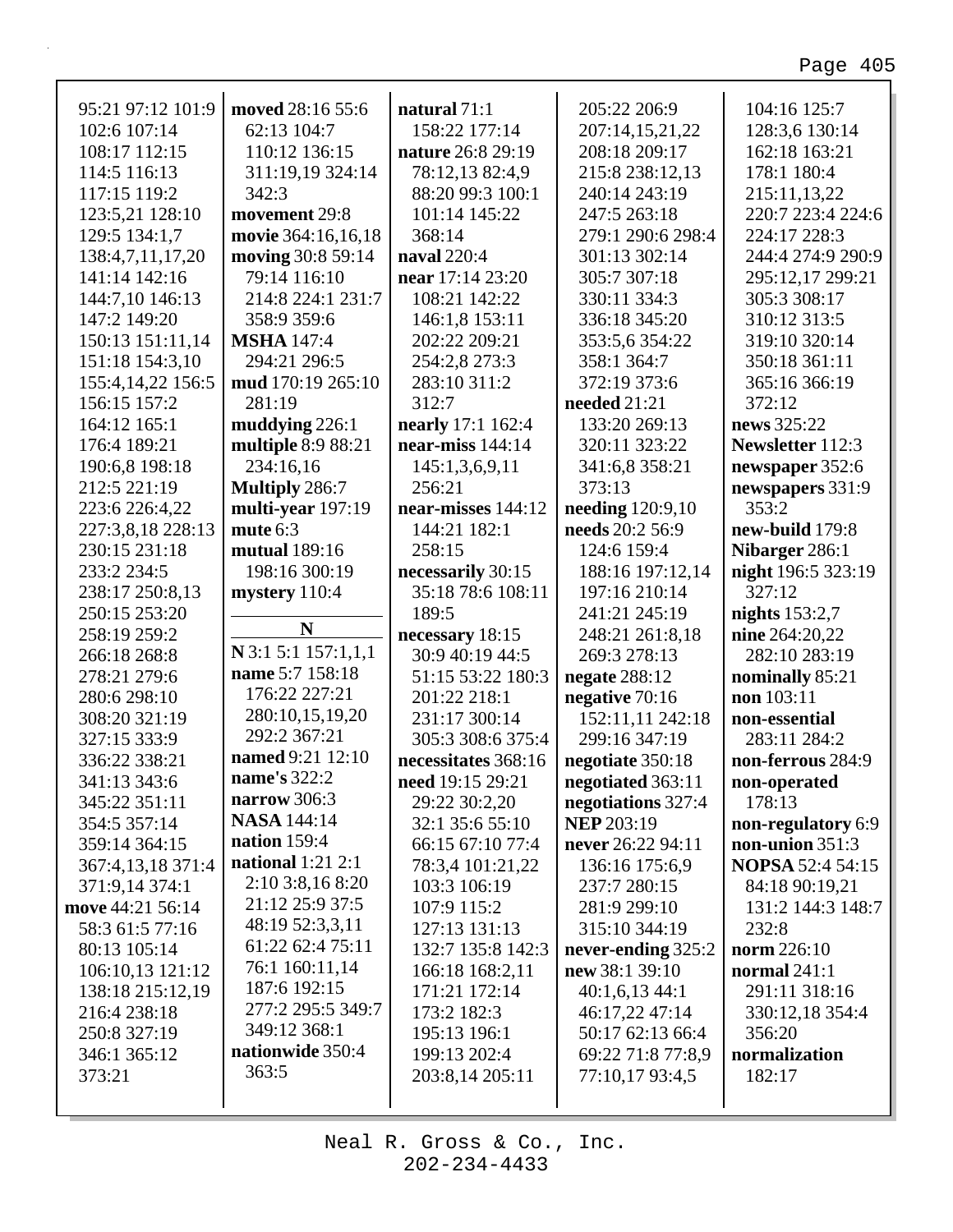| normally 123:10          | 272:18,20 279:18           | 309:12                    | 82:14 86:14 105:9          | 68:11 83:15 88:1        |
|--------------------------|----------------------------|---------------------------|----------------------------|-------------------------|
| 123:18 136:19            | 298:13 300:4               | object 255:7              | 110:22 126:9               | 89:14 90:2,10,12        |
| 154:6,22 233:16          | 305:6,11 307:1,9           | objective 38:2            | 255:15 272:7               | 92:13 111:21            |
| 259:19 356:22            | 346:15 347:21              | 165:13 189:18             | 273:14 276:9,10            | 120:13 121:11           |
| normative 187:10         | 348:5                      | 209:16                    | 346:12                     | 122:8,16 123:13         |
| <b>Norske</b> 158:11     | note 5:21 11:21            | objectives 43:8           | occurrence 141:6           | 124:12 125:10           |
| <b>NORSOK 206:2</b>      | 34:2 236:3 240:11          | 118:7 165:14              | occurring 6:16             | 139:11 141:4,13         |
| <b>North 20:10 49:15</b> | noted 15:12 20:15          | objective-setting         | <b>occurs</b> 169:13       | 141:17,20,22            |
| 118:3 178:6,7,15         | 21:2,16 22:22              | 79:16                     | 175:22 205:9               | 147:10 149:7,8          |
| 181:4 190:16,17          | notice 126:7 137:8         | objects 255:3             | 223:21 254:17              | 152:2 153:1 154:6       |
| 196:5,9 203:22           | noticed 274:16             | obligation 10:3           | <b>Ocean 160:22</b>        | 158:1,6 159:3,12        |
| 204:1,2,10 213:20        | notices $59:11$            | 32:12 197:9               | 295:12                     | 159:16 160:21           |
| 221:2 272:8              | notification 45:4          | 275:17 316:5              | <b>OCS</b> 197:8           | 161:3,5,7,13            |
| 273:11 281:4             | noting $103:1$             | 343:3,4 358:7,10          | <b>October 193:13</b>      | 162:3,13 164:20         |
| 309:6 317:11,22          | <b>notion</b> 33:22        | 369:16 370:18             | 286:11 313:3               | 166:7 172:19            |
| 320:3 332:13             | 124:15 143:1               | obligations 187:22        | offenders 290:17           | 177:10,11,19            |
| 339:14                   | notions 242:9              | 369:10                    | offer 91:21 93:12          | 178:10,20 181:6         |
| Norway 11:8 28:15        | <b>NPDES</b> 257:11        | observations 275:4        | 93:13,14 96:14,14          | 184:9 185:20            |
| 65:16 68:13 70:21        | <b>NRC</b> 294:16          | observing 232:4           | 151:17 215:20              | 186:22 189:8            |
| 84:7 87:22 96:21         | NSPE 368:2,2,5,19          | obstacle 89:16            | 236:3                      | 190:21 193:17           |
| 101:10 108:12            | 370:19                     | obstacles 360:19          | <b>offered</b> 292:12      | 203:1 204:20            |
| 112:17 113:13            | <b>NTL</b> 274:10          | 361:1                     | offering 191:22            | 210:2 212:22            |
| 128:12 140:3             | nuclear 39:1               | obtained 61:9             | 299:13                     | 213:1 214:9             |
| 142:14 155:14,16         | 186:12 259:13              | 62:13                     | office 14:20 112:12        | 216:19 221:13,14        |
| 156:9 177:11,18          | 284:11 294:14,16           | obtaining 62:5            | 123:10,18 137:13           | 223:3 227:6             |
|                          | 334:8                      | 116:4                     | 325:17 376:1               | 240:21 247:16,22        |
| 177:22 178:4,14          |                            | obvious 188:19            | officer 5:9 37:5           | 256:20 257:16           |
| 186:15,17 187:4          | number 15:1,19             |                           |                            |                         |
| 203:4 208:13             | 17:18 20:13 22:14          | 250:2 362:1               | offices 133:13             | 258:2 260:21            |
| 233:20 272:7             | 54:6 64:9 108:15           | obviously 74:10           | official 5:3               | 266:9 269:3 274:2       |
| 296:9 299:7 301:5        | 119:7 148:14               | 126:5 130:14              | offline 35:22              | 279:13 281:14           |
| 302:1 303:5 304:4        | 210:5 217:21               | 133:2 159:19              | offload 265:22             | 282:1 294:5 295:2       |
| 304:8 307:3              | 219:7 233:5 238:4          | 233:12 332:7              | offloading 265:11          | 295:11 296:6            |
| 336:11 346:14            | 241:4,5,9 254:8            | occasion 137:12           | <b>offshore</b> 1:6,21 2:3 | 307:11 309:10           |
| 355:14 359:20            | 257:19 271:18              | occasions 136:16          | 2:12,173:11,16             | 337:11,13 363:10        |
| 366:1,5                  | 275:21 290:7               | 137:6,11                  | $3:23$ 4:1 5:6 7:13        | 368:8,9,15,22           |
| <b>Norway's 177:17</b>   | 292:13 323:11,11           | occupational              | 7:15 9:4,7,10,18           | 370:20 371:1            |
| Norwegian 1:22           | 372:20                     | 199:19 201:13,15          | 9:20 10:4,10,12            | 372:13 375:2            |
| 2:6 3:14 4:12            | numbers 24:7               | 201:17 206:22             | 10:18,18,21 13:9           | <b>Ognedal</b> 2:6 3:13 |
| 9:18 28:18 37:1          | 39:13 206:7                | 207:8 211:18              | 15:14 16:13 23:5           | 36:22 48:4,6,8,12       |
| 48:6 64:11,13            | 310:22 312:3               | occupied 17:14            | 24:9 25:16 27:20           | 48:15 64:1,2,3,5,8      |
| 65:18 66:3 71:2          | 322:10 331:12              | occur 86:16,17            | 28:14 29:2 36:19           | 64:15,19,22 65:4        |
| 87:14 108:12             | 360:17                     | 134:20 135:22             | 37:5,10 38:1,4,15          | 65:10,11,15 72:3        |
| 176:20 177:8,12          | numerous $27:15$           | 144:4 169:17              | 39:10,21 40:10,14          | 76:12,17 83:10,12       |
| 181:2 186:18             | <b>NW</b> 1:13             | 170:2 171:2               | 42:22 43:13 47:19          | 87:10,11 88:11          |
| 187:1,11,17 188:4        |                            | 175:16 230:1              | 48:19 49:12,18,22          | 95:22 96:2 101:9        |
| 189:5 213:21             | $\mathbf 0$                | 353:3                     | 52:4,8,11 62:3             | 101:10 102:7            |
| 228:8 258:5              | $\mathbf{0}$ 5:1 157:1,1,1 | <b>occurred</b> 17:2 42:3 | 63:13 66:6 68:8            | 107:15,16 112:16        |
|                          |                            |                           |                            |                         |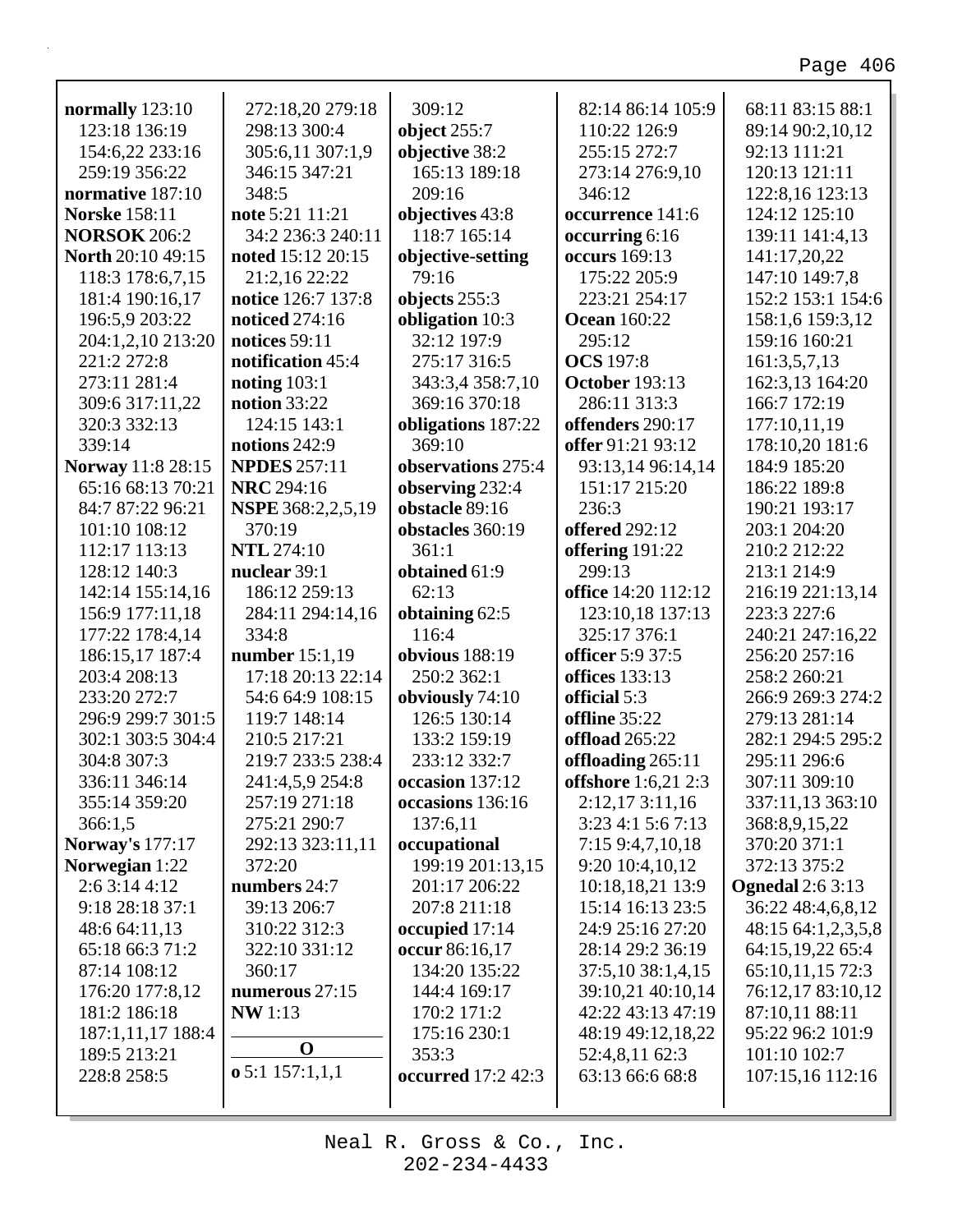| 112:17 116:13,14     | 356:21 357:5,6      | 318:7              | operating 19:17      | 203:4 205:16       |
|----------------------|---------------------|--------------------|----------------------|--------------------|
| 123:5,6 128:10,11    | 363:20 364:2        | one-day 59:22      | 41:5 55:18 96:20     | 206:5 210:11       |
| 134:1,2 138:5,6      | 365:5,13 366:1      | one-off 54:3       | 126:2 137:16         | 211:3,7 218:11     |
| 141:14,15 146:13     | 368:8,9,11,22       | one-size-fits-all  | 169:1 174:14         | 226:20 227:15      |
| 146:14 149:20,21     | 370:20 371:1        | 186:21             | 176:14 219:3         | 235:17 255:6       |
| 151:11,12 154:3,4    | okay 5:2 33:2 64:19 | one-to-one 112:1   | 233:10 234:1         | 262:14 263:11,17   |
| 155:15,16 156:8      | 64:21 65:9,15       | 157:11             | 258:15 313:10        | 265:10,14,16,17    |
| 156:14,17 346:13     | 76:17 94:4 97:12    | ongoing 19:19 54:5 | 322:7,8,15 352:17    | 267:13,19 269:3    |
| oh 58:21 94:6 122:5  | 138:7,11,20,21      | 60:22 132:1 185:9  | 358:20               | 269:17 270:17      |
| 122:6 138:19         | 144:10 147:13       | 185:17 197:17      | operation 31:3       | 271:3,8 278:4      |
| 153:5 227:2,19       | 151:18 154:10       | 236:7 265:21       | 47:8 54:2 57:5       | 294:19 309:11      |
| 241:17 266:21        | 156:5 157:2         | 266:1 273:8 326:1  | 82:8 95:16 127:19    | 313:7 326:7 356:7  |
| 328:17 334:15        | 165:12 176:7        | onshore 28:11 29:3 | 143:20 158:4         | 357:20 368:22      |
| 336:10 354:14        | 201:21 205:5        | 31:11 39:1 68:9    | 171:21 229:17        | operation's 235:14 |
| 364:1 367:18         | 206:17 227:5        | 68:11 83:15 88:1   | 237:17 247:18        | operator 29:12     |
| oil 1:6 2:4 3:23 5:6 | 237:2 249:12        | 103:8 111:20       | 264:21 266:8         | 31:16 32:7,12,20   |
| 9:4,16,18 10:13      | 250:13 259:2        | 121:12 122:21      | 274:15 275:18        | 38:6 45:8 83:13    |
| 15:14 16:8,15,19     | 260:9,12 265:6      | 130:15 141:5       | 277:22 315:11,12     | 127:10 137:21      |
| 17:1,2,19 20:17      | 266:17 267:10,17    | 178:20,21 184:9    | 315:13 341:22        | 139:21 141:10      |
| 20:22 21:3,6,12      | 268:7 269:18        | 201:2,8 203:2      | 342:4 355:20         | 152:16 162:22      |
| 24:4 27:19 31:11     | 270:14 272:4        | 204:1,6,11,12,19   | 370:14,22            | 163:12 170:20      |
| 37:13 86:22 87:17    | 273:9,21 274:20     | 204:21 207:18      | operational 45:11    | 194:5 207:4 219:7  |
| 103:7 110:1          | 276:3 278:19,22     | 213:3 248:2 361:7  | 45:12 85:13 168:8    | 219:20 224:18      |
| 145:13,21 158:2      | 328:19,22 331:21    | 372:16,18          | 180:20 217:15        | 228:3 234:3        |
| 158:22 162:14        | 341:12 355:15       | open 21:4 110:17   | 235:21 237:18,21     | 241:15,16,17,20    |
| 164:15 170:1         | 357:13 360:9        | 113:22 115:14,16   | 238:12,14 261:2      | 309:9 318:12       |
| 177:6 178:8          | 367:2,20 371:9,17   | 186:3 273:2 350:9  | 270:12 352:19        | operators 30:20    |
| 180:14 192:15        | old 67:6 87:13      | opener 14:5        | operationalizing     | 32:1 40:16 42:22   |
| 194:4 195:8 207:2    | 105:21 116:22       | opening 3:5 12:13  | 171:5                | 53:2 54:7 55:3     |
| 208:12,17 212:22     | 117:7 293:13        | 207:5 268:20       | operationally        | 117:9 159:15       |
| 230:10 234:2         | Ole 1:19 3:25 158:3 | openness 53:8      | 167:20               | 163:1 177:10       |
| 239:6 241:1          | 227:21              | operate 54:1 86:8  | operations $1:192:5$ | 220:13 255:11      |
| 251:11 259:14        | <b>OLF</b> 210:9    | 99:3 110:14 168:2  | 3:21,25 9:4 10:17    | 257:17 258:2       |
| 260:18 270:16        | ombudsman 331:8     | 173:21 174:18      | 10:18 13:10 25:16    | 270:16 309:3       |
| 271:3 273:6 281:1    | 339:4,8 340:10,12   | 178:3,9 179:2      | 42:6,7 46:5 47:4,7   | 315:20,21 318:6    |
| 281:10,14 282:4,8    | 340:15              | 206:8 213:20       | 62:9 63:13 73:19     | 319:3 323:4        |
| 284:17 286:3         | ombudsman's         | 220:14 221:1,6     | 76:1,3 91:20         | operator's 127:15  |
| 287:10 289:5         | 325:17              | 230:3 233:14       | 100:21 109:7,8       | 128:5 187:15       |
| 292:10 294:9,22      | ombudsmen           | 255:12 265:19      | 113:12 143:9         | 225:12             |
| 296:6,13 297:12      | 339:16              | 267:21 290:16      | 144:1,2 157:21       | opinion 86:12      |
| 297:13,15 298:20     | once 32:17 43:1     | 322:9 323:8        | 159:22 160:21        | 142:2 173:10       |
| 299:17 304:14        | 45:22 46:1 59:9     | 349:10 357:8       | 162:10,14 164:21     | 299:13 310:21      |
| 309:5,9 316:19       | 80:8 94:4 113:20    | operated 93:7 99:1 | 165:6,20 167:18      | 333:16,21          |
| 319:5 321:15         | 131:17 139:11       | 178:13 179:14      | 170:7 174:15         | opinions 203:9     |
| 322:9,11 325:13      | 142:9 226:1         | 192:12 205:14      | 176:18 177:22        | 276:19 277:5       |
| 342:1,17 348:6       | 255:16 329:13       | 282:20             | 180:6 186:8          | opportunities 8:9  |
| 349:6,7,13 351:15    | ones 46:9 255:12    | operates 320:21    | 189:19 198:3         | opportunity 15:21  |
|                      |                     |                    |                      |                    |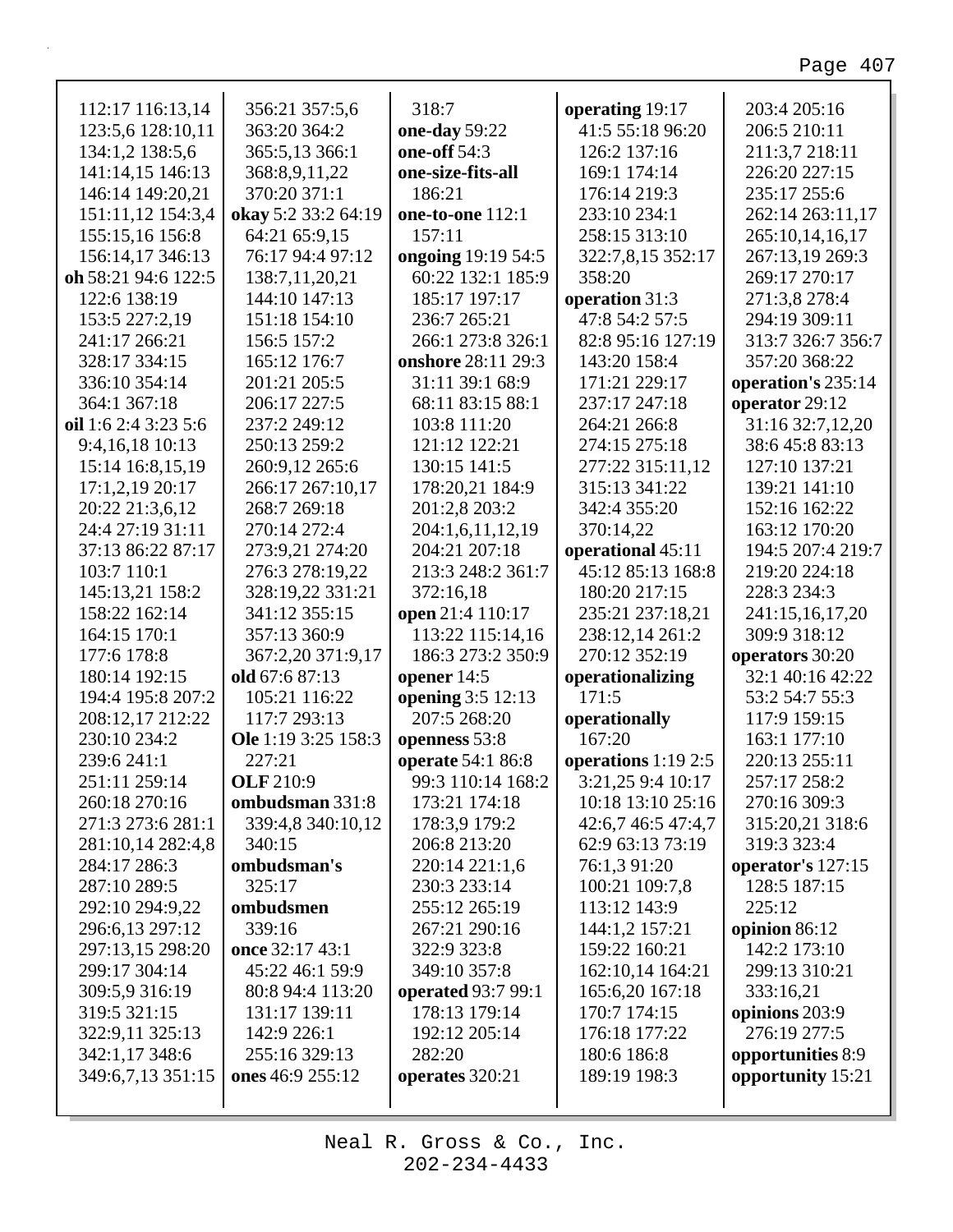| 17:6 58:2 109:1         | 292:12 294:22             | 319:21 320:7,21     | 253:10 254:1               | 263:12 275:10        |
|-------------------------|---------------------------|---------------------|----------------------------|----------------------|
| 261:3 280:8 368:3       | 295:1,4,6 315:16          | 321:1 325:19        | 275:1 279:2,8,9            | 315:3 333:22         |
| opposed 23:17           | 316:16 342:8,9,14         | 328:4,13 329:3,4    | 279:14 281:8               | 334:11 342:11        |
| 237:6                   | 342:17,19 358:15          | 330:3,11,15,18      | 282:16 298:1               | 348:4                |
| optimize 173:9          | 361:8,8,11,13,15          | 331:2,5,19 332:1    | 327:18 341:2               | participants 11:2    |
| optimum 324:13          | 362:5                     | 332:3,4,11,15,16    | 346:2,5 363:2,16           | 275:1 279:10         |
| option 336:3            | <b>OSHA's 27:13</b>       | 332:18,20 333:2,5   | 374:3                      | 376:7                |
| options 146:4           | <b>Oslo</b> 178:2         | 333:8               | panelist 48:4 84:2         | participate 71:9,11  |
| order 10:9 57:4,11      | ought 122:6 193:2         | overuses 54:14      | 280:3                      | 87:21 107:22         |
| 61:11 122:8             | 193:7 348:9               | overview 3:7 7:7,12 | <b>panelists</b> 7:19 8:14 | 108:2 113:7 154:8    |
| 127:12 216:7            | outcome 226:15            | 25:14 100:9         | 13:7,11 14:14              | 157:8 171:13         |
| 299:11 301:10           | outcomes 44:8 52:8        | 166:15,16,22        | 36:18 72:9,10              | 280:8 293:4          |
| 302:13 305:9            | 52:14 154:15              | 176:16              | 73:14 80:20 119:5          | 343:19 347:9         |
| 308:3 323:20            | <b>Outer 198:4</b>        | owe 374:9,11        | 248:16 254:4,14            | 348:22 350:9         |
| 333:12 336:15           | outfits 318:3             | <b>owner</b> 219:20 | 276:8 297:8                | participating 343:9  |
| 348:12 356:9            | outline 43:9 245:9        | ownership 123:2     | 362:10 371:22              | 344:1 347:8          |
| 373:8                   | outlined 63:11            | 272:2               | 372:20                     | participation 13:8   |
| <b>Orders</b> 324:3     | 183:2                     |                     | panels 8:7,18              | 58:10 157:6 298:6    |
| ordinary 284:22         | outset 281:7              | ${\bf P}$           | 156:13 256:2               | 346:6,10 347:1,5     |
| organization 12:8       | outside 13:1 139:22       | P 5:1               | panel's 20:16              | 347:15 376:9         |
| 80:16 83:14 87:15       | 178:4,14 230:7,14         | <b>PACE 282:9</b>   | paper 44:22 54:4           | particular 27:11     |
| 88:3 89:10 96:18        | 315:2 316:8 325:6         | package 96:16       | 55:20 124:16,17            | 81:8 82:5,6,7,10     |
| 113:12 148:22           | 356:19 370:12             | 130:1               | 205:5,6 218:21             | 99:21 102:18         |
| 149:2 153:9             | outstanding 326:11        | pad 318:10,15       | 219:1 268:2                | 107:1 110:2 121:1    |
| 160:13 183:13           | 327:5                     | pads 316:15,17      | 280:12 284:10              | 149:6 198:6          |
| 184:22 192:11           | outweigh 26:19            | 318:4,6 342:15,20   | papers 115:18              | 229:15 231:21        |
| 196:18                  | 151:9                     | 343:5               | paraded 373:3              | 234:18 237:9         |
| organizational          | overall 74:6 76:5         | page 3:2 272:22     | parallel 39:10             | 252:6,13 266:8       |
| 12:7 18:3 202:7         | 79:4 167:11               | pages 63:8          | parameters 247:19          | 274:15 351:15        |
| 202:10 206:18           | 173:20 174:1              | paid 89:19 91:18    | 248:8 277:17               | 362:17               |
| 207:10 248:20,21        | 200:2 264:5,11            | 91:21 240:1         | paramount 172:21           | particularly 13:7    |
| 249:6,10 250:3          | 283:21 287:15             | 241:11 312:16       | 369:16                     | 13:11 27:20 31:10    |
| 269:22                  | overarching 33:22         | 316:7               | paraphrase 267:6           | 33:14 54:15 91:20    |
| organizations           | overfilled 17:10          | pan 111:19          | part 54:4 69:15            | 93:4 140:21          |
| 50:22 71:17 80:17       | overgrow 203:11           | panacea 337:20      | 71:1 85:21 94:2            | 194:18 240:22        |
| 173:13 242:6            | overlapping 51:7          | panel 3:10,18,19    | 98:15 99:6,15              | 247:6                |
| 290:8                   | overlook 219:8            | 4:8,9,187:158:11    | 101:18,19 102:16           | particulars 273:13   |
| organized 186:7         | overlooked 23:21          | 8:19 13:22 20:8     | 115:17 125:11              | parties $71:4,9$     |
| 350:19                  | overlooking 66:5          | 20:11 36:11,14,16   | 134:17 145:4               | 113:9 188:2          |
| organizing 371:20       | override 106:3            | 36:17 48:16 102:9   | 149:15 155:2               | <b>partly</b> 118:15 |
| original $42:4,12$      | overseas 7:16             | 138:13 144:8        | 167:2,3 177:14             | partner 179:14,17    |
| 43:14 78:8              | <b>overseen</b> 131:12,14 | 147:12,12 148:9     | 181:8 186:5                | partnerships         |
| <b>OSHA</b> 19:19 21:10 | oversight $101:1$         | 149:10 156:6        | 204:18 219:22              | 258:14               |
| 21:15 23:22 34:3        | 119:11 163:22             | 157:15,16 212:10    | 231:3 235:7                | partner-operated     |
| 143:4 203:19            | 216:4                     | 221:22 222:4,16     | 246:18,19 254:9            | 179:13               |
| 204:13 207:17           | overtime 291:2            | 222:18 226:5        | 258:10 260:2               | parts 12:20 65:19    |
| 257:3 285:9 292:9       | 309:19 319:18,19          | 238:19,21,22        | 262:5,6,10,14              | 149:2,9 166:14       |
|                         |                           |                     |                            |                      |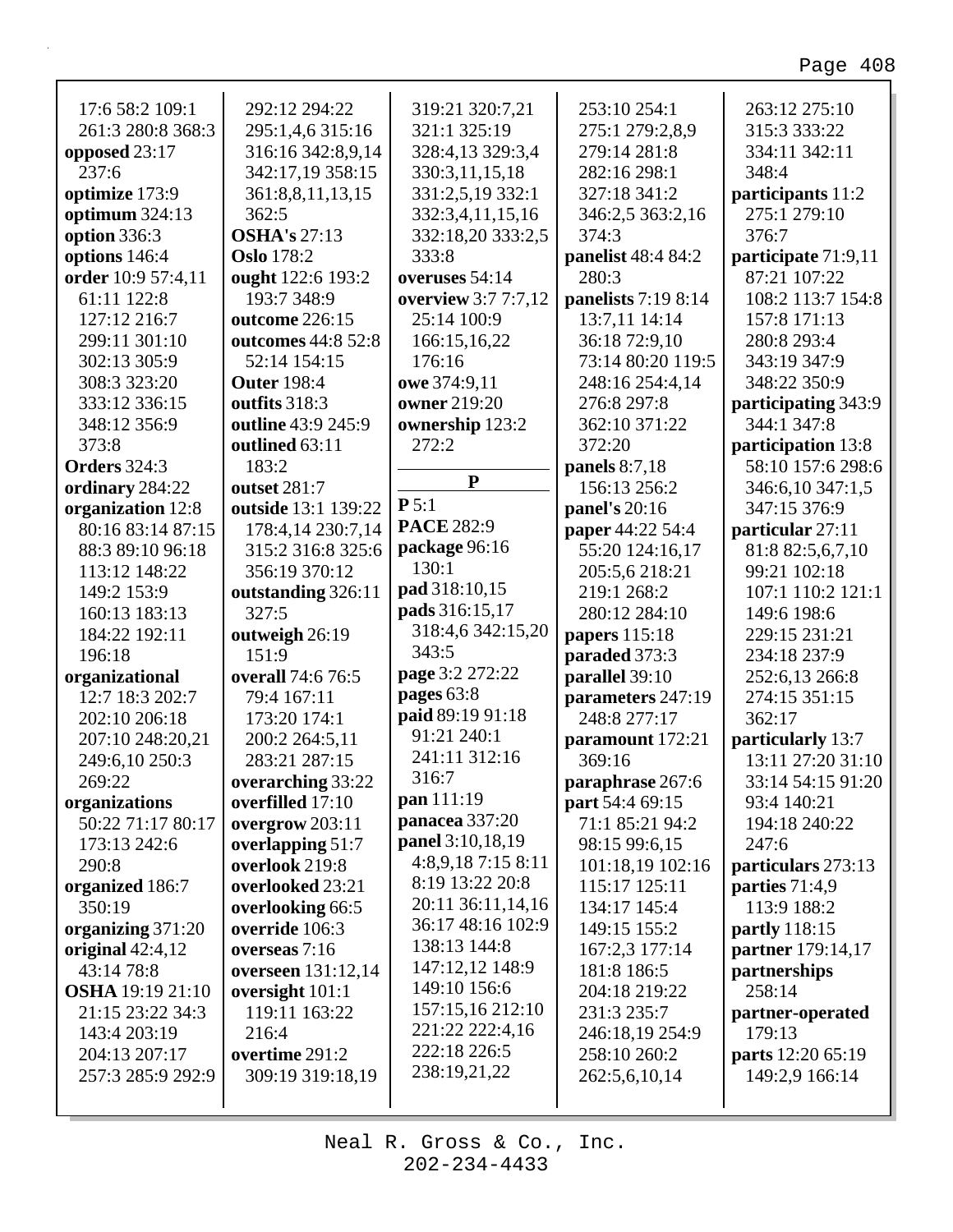| 167:15 231:8               | 218:7 221:12      | 225:1                | 228:6 269:22            | pipelines 68:13         |
|----------------------------|-------------------|----------------------|-------------------------|-------------------------|
| 293:11 301:20              | 231:9 232:14      | performers 199:22    | perspectives 11:12      | 180:16 326:15           |
| 306:18 313:20              | 234:22 249:13     | 200:1                | persuaded 110:8         | <b>Piper</b> 9:21 27:3  |
| party 188:8,10             | 252:3 267:21      | period 3:18 4:7,17   | petrochemical 39:2      | 28:12 29:2 37:10        |
| 216:19,20                  | 284:4 286:21      | 8:6 130:20 190:12    | 309:7                   | 49:14 78:8,10           |
| pass 175:15                | 296:22 314:17,18  | 350:11               | petroleum 1:21 2:5      | 86:14 129:8             |
| passed 31:9 95:18          | 319:3 320:4,16,17 | periodically 161:20  | 2:6 3:14,16,21          | 145:15 204:5            |
| 129:19 317:6               | 321:3,15 323:12   | permanent 289:22     | 14:22 18:18 23:1        | 296:10 299:1,5          |
| passing 55:4               | 325:11 331:13     | permission 43:20     | 37:2,6 48:6,19          | 303:1                   |
| 175:20 360:19              | 338:3 339:20      | 94:22 320:11         | 49:12 50:1 52:4,9       | piping $289:20$         |
| 361:2                      | 353:4,8 363:14    | <b>permit</b> 179:22 | 63:13 64:13 65:16       | <b>Pitblado</b> 2:8 4:4 |
| passion 114:8              | 367:9 373:17      | 266:7 318:7,16,17    | 65:19 66:3 87:12        | 158:9 198:20,22         |
| passive 57:4 304:4         | perceive 362:10   | permits 72:13        | 87:14,22 92:13          | 212:6 231:20            |
| patches 326:16             | perceived 89:7    | 266:11               | 117:6 157:22            | 232:5 235:5,7           |
| path 224:12 226:3          | 94:3              | permitters 239:15    | 158:14,19 187:11        | 240:18 244:3            |
| 294:3                      | percent 60:18     | permitting 318:8     | 189:6 287:12            | 246:7 247:11            |
| pathways 169:12            | 68:18 76:4 283:14 | 338:13               | 291:8 300:6,8           | 248:15 249:9            |
| 169:16                     | 283:16,16,20      | permit-to-work       | <b>petty</b> 244:4      | 250:21 251:14,16        |
| patience 376:8             | 321:2             | 266:6                | phases 300:8            | 252:12 253:14,17        |
| pattern 40:22              | percentage 243:6  | person 100:5,7       | philosophy 238:14       | 267:1,7,11,15,18        |
| Pause 65:8 367:15          | perception 182:21 | 139:1 164:14         | 244:20 322:16           | 268:4,7                 |
| pauses 229:21              | perform 67:13     | 176:6 190:1          | phone 3:14 48:5         | place 6:20 8:15         |
| pay 91:5 239:8             | 173:3,3 174:15,19 | 198:20 226:19        | phones 6:3              | 29:21 30:11 38:8        |
| 241:2 295:17,20            | 180:4 305:4       | 298:12 319:17        | phrase 334:9            | 41:146:6,17             |
|                            |                   | 320:21 321:6         |                         | 49:14 54:18 62:4        |
| paying 325:11,16           | performance 18:3  |                      | physical 6:21<br>247:21 |                         |
| payments 242:1             | 18:14,19 19:2,3,6 | 330:17 332:22        |                         | 74:10,14,17 75:10       |
| pays 239:18                | 22:6,8,22 23:2,7  | 351:5 374:17         | physicians 369:18       | 80:22 81:4,20           |
| PDA 306:4                  | 49:8 53:12 57:8   | personal $18:4,12$   | Ph.D 1:15 3:4 4:21      | 82:13,15 83:20          |
| PE 2:14                    | 57:21 61:6,7 63:3 | 22:7,9,19 62:11      | pick 63:6 92:8          | 93:16,20 99:22          |
| peak 39:21                 | 63:18 114:22      | 75:21,22 76:3        | 267:1 351:5             | 103:10 112:8            |
| peers 14:13 189:9          | 172:22 173:6,20   | 257:5 370:5,10       | picked 191:22           | 118:3,17 127:17         |
| pencil-whip 338:3          | 180:9 182:8       | personalize 172:2    | picking $120:12$        | 128:4 131:6             |
| penetrate 76:5             | 183:19 184:21     | personally 106:3     | picks 351:4             | 133:11 134:4            |
| <b>people</b> 27:7 28:4,20 | 186:13 199:6,12   | 264:12 355:4         | picture $18:14$         | 135:13 137:20           |
| 66:11,11 70:4              | 200:8 202:2,3,21  | 370:8 372:2          | 141:19 147:1            | 141:8 142:5 160:3       |
| 73:9 74:1 91:13            | 204:17 206:15     | personnel 19:21      | 196:5,13                | 165:18 166:2,19         |
| 92:3,16,20 96:16           | 208:1,4 209:13,19 | 53:4 93:21 96:10     | piece 54:4 163:7        | 167:17 169:15,18        |
| 96:17 100:13               | 211:1 216:12      | 119:5,14 161:7,9     | 169:7 202:10            | 170:1,8 175:5,9         |
| 111:1 113:5 114:2          | 226:17 234:21     | 180:17 184:4         | 205:5,6 211:17          | 191:16 208:20           |
| 118:9 123:8,17             | 254:3,9 257:7     | 185:5 218:8 257:2    | 218:22 220:9            | 224:19,21 225:19        |
| 129:11 133:11              | 258:11 261:10     | 260:20 283:11        | 268:1 272:1             | 225:21 240:12           |
| 134:22 153:5,10            | 262:7,10,12,16    | 284:3 331:20         | pieces 174:16 208:6     | 242:16 252:1            |
| 155:20 166:4               | 263:9 265:4 289:2 | 337:9                | 219:22                  | 269:14 295:21           |
| 167:19 172:17,19           | 309:18 313:9,11   | perspective 11:15    | pillars 56:11           | 301:12 339:20           |
| 181:14 205:6               | 313:17            | 13:9 26:2,3          | pilot 196:12 287:3      | 340:1                   |
| 206:8 209:19               | performance-bas   | 132:13 187:15        | pipe 223:17 289:21      | places 69:7 127:9       |
| 210:1,2,6,15               | 223:10 224:16,22  | 209:19 226:7         | 289:22 290:1            | 293:20 307:11           |
|                            |                   |                      |                         |                         |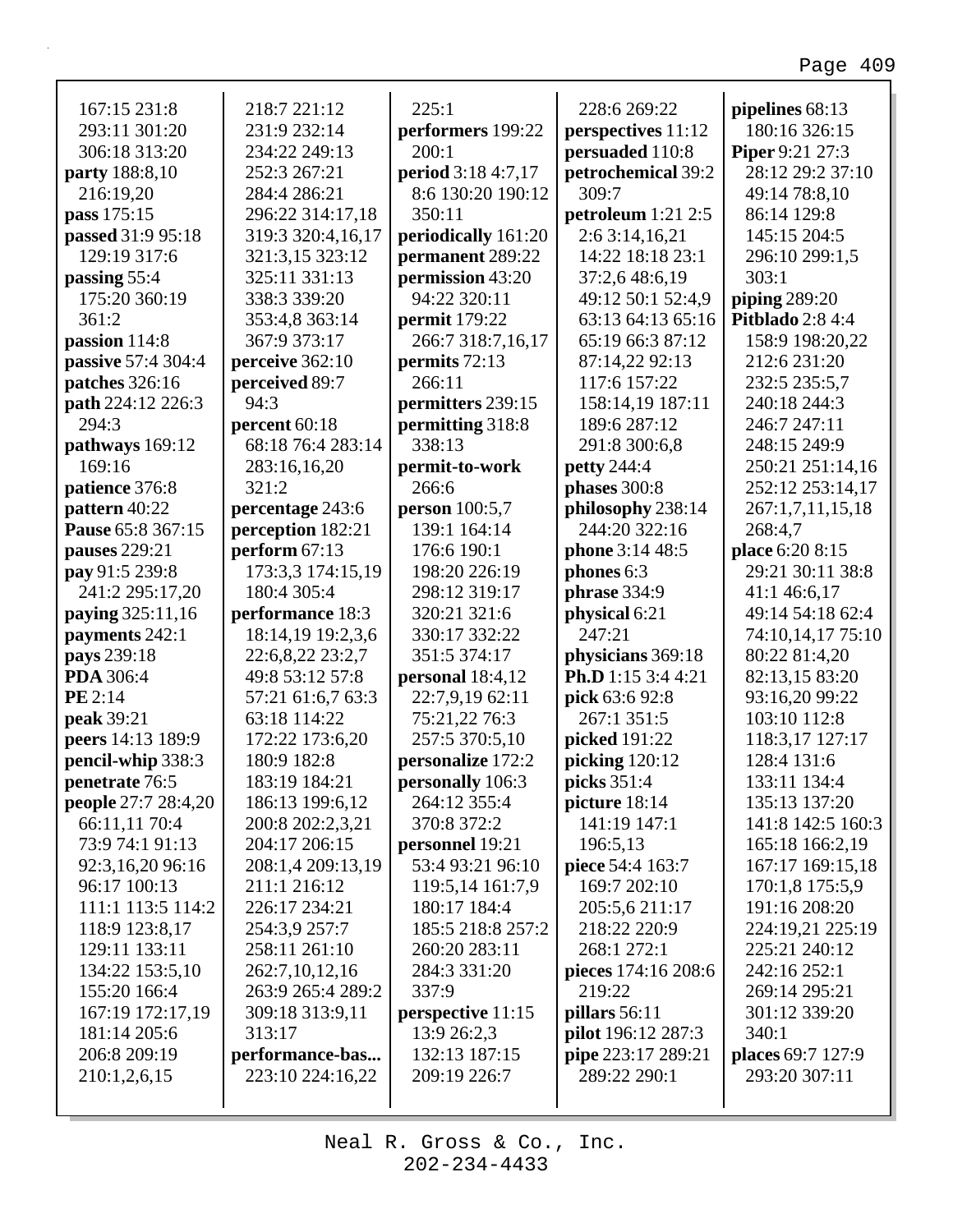| 366:6               | pleasure 164:18     | 178:13 179:15        | 159:5 236:13            | predecessor 281:11  |
|---------------------|---------------------|----------------------|-------------------------|---------------------|
| plan 61:16 146:11   | pledges $325:18$    | portion 21:7         | 294:17 345:14           | predicted 251:19    |
| 149:4 167:10        | plenty 256:7        | 167:14 313:3         | 373:16                  | predictive 322:18   |
| 168:8 194:7         | plume 286:18        | portions 240:8       | powerful 89:18          | prefer $157:9$      |
| 225:21 244:20       | plural 26:6         | 313:15               | powers 59:10            | preferably 92:13    |
| 317:10,12           | plus 314:12         | posed 138:15         | practicable 33:7,19     | preferred 57:4      |
| planes 201:15       | PM 324:15           | position 95:16       | 34:7,10,16,21           | preliminary 269:11  |
| planned 24:3        | <b>PMs</b> 326:5    | 170:16 179:5         | 35:9 41:22 49:6         | preparation 44:14   |
| 139:15 153:4        | <b>PM's 326:20</b>  | 317:18 327:3,6       | 56:17 260:2             | 60:14               |
| 186:14              | poached 93:8        | 333:4 346:22         | practical 33:10         | prepare 38:7 163:2  |
| planning $123:9,9$  | pocket 310:20       | 357:3 358:9          | 34:1 102:20             | 267:12              |
| 125:14 130:4        | point 5:20 29:11,18 | positions 346:14     | 103:20 114:17           | prepared 43:2       |
| 287:4 334:20        | 30:14 32:4 34:18    | positive 70:16       | 183:9 231:22            | 130:5               |
| plans 75:3 143:20   | 35:10 50:8 69:10    | 121:12 152:12        | 334:8,11                | prescription 26:8,9 |
| 175:8 308:6 370:7   | 77:2 78:19,20       | 182:2 242:19         | practice 9:3 11:6       | 26:12,16,19,22      |
| 370:9               | 79:18 115:3         | 312:21 347:19        | 34:12,14 47:15          | 50:11,13 79:22      |
| plant 29:5 145:19   | 129:13,13 132:9     | possibilities 343:10 | 57:13 104:6,9,11        | 80:3 105:6 116:11   |
| 146:4 209:19        | 150:22 175:22       | possibility 286:15   | 104:18 105:21           | 118:1 127:7 129:1   |
| 296:17 315:21       | 221:17 266:22       | 310:9 368:15         | 106:4,9,22 108:8        | 199:12 202:1        |
| plants 66:7 180:15  | 267:2 279:11        | possible 9:2 45:10   | 108:9,11,13 111:1       | 211:1 250:1,3       |
| 184:10 201:2        | 287:7 317:10        | 47:7 65:21 109:21    | 115:5 118:5 161:6       | prescription's      |
| 296:16 309:8        | 318:19 323:20       | 113:20 164:3         | 161:18 163:2            | 80:10               |
| 315:14 364:14       | 372:3               | 199:4 211:21         | 170:6 190:19            | prescriptive 26:7   |
| plastics 284:10     | pointed 119:13      | 274:1 304:20         | 205:10 206:1            | 27:8 30:16 38:4     |
| platform 9:21       | points 72:1 199:8   | 306:10 343:18        | 231:21 242:5            | 50:6 73:5 76:13     |
| 181:19 266:1        | 199:15 212:3        | 373:10,11,21         | 244:18 268:5            | 76:18 77:3 78:12    |
| 372:11,13 374:10    | 245:10 281:21       | 376:2                | 269:8 270:19            | 79:15 142:21        |
| platforms 161:13    | 298:21 306:20       | possibly 209:22      | 288:13 369:21           | 215:9,14 216:18     |
| 177:19 265:20       | Poje 2:9 4:19       | 228:17               | practices 10:5 49:7     | 217:5,12 218:14     |
| 281:14              | 371:12,12,15,17     | post 97:17 324:7     | 58:4 83:19 108:15       | 223:10,12 224:1,3   |
| play 292:15         | 371:18 374:2        | 341:5                | 160:10 189:2,13         | 224:9 234:21        |
| played 143:15       | policies 11:7       | posters 310:19       | 192:16 269:9,14         | 249:3 250:4         |
| 328:5               | 310:17              | potential 29:15      | 276:5,18 292:3          | prescriptively      |
| plays 233:17        | policy 85:19 318:11 | 45:8 47:7 53:15      | praising 285:8          | 195:11 197:4        |
| 277:21              | 320:9,14 352:5      | 180:12,13 183:18     | <b>Preben</b> 1:19 3:25 | presence 177:5      |
| please 5:20 6:1 7:4 | political 65:22     | 183:21 184:3         | 158:3 176:7             | 376:8               |
| 7:20 14:18 37:7     | 187:5 299:20        | 186:12 225:22        | 227:21 230:16           | present $1:14,18$   |
| 58:16 64:6 65:14    | pollution 161:13    | 244:11 256:21        | 258:2 261:21            | 27:21 71:17         |
| 72:3,17 124:2       | poor 55:14 57:19    | 258:10,17 263:2      | 263:4,6 272:17          | 113:10,18 121:20    |
| 158:15 190:5        | 57:19,21 62:19      | 264:1,13 270:3       | 275:7 277:15            | 156:3 158:15        |
| 222:2 227:20        | 63:4 136:12         | 272:6 278:10         | precautionary           | 199:16              |
| 235:6 255:17        | 201:12 335:14       | 368:12 371:2         | 165:8                   | presentation 48:17  |
| 259:7 273:22        | poorer $200:1$      | potentially 288:16   | preceded 108:20         | 94:19 164:21        |
| 280:4 346:3         | populated 110:10    | potentials 261:6     | precise 33:12           | 248:15              |
| 366:17 367:8        | 286:20              | pounds 137:17        | 215:10 228:1            | presentations 7:17  |
| pleased $114:10$    | portable 288:16     | power 126:6          | preclude 345:19         | 14:15 157:17        |
| 275:14              | portfolio 66:9      | 127:10 138:2         | precursor 276:8         | 210:10 222:16       |
|                     |                     |                      |                         |                     |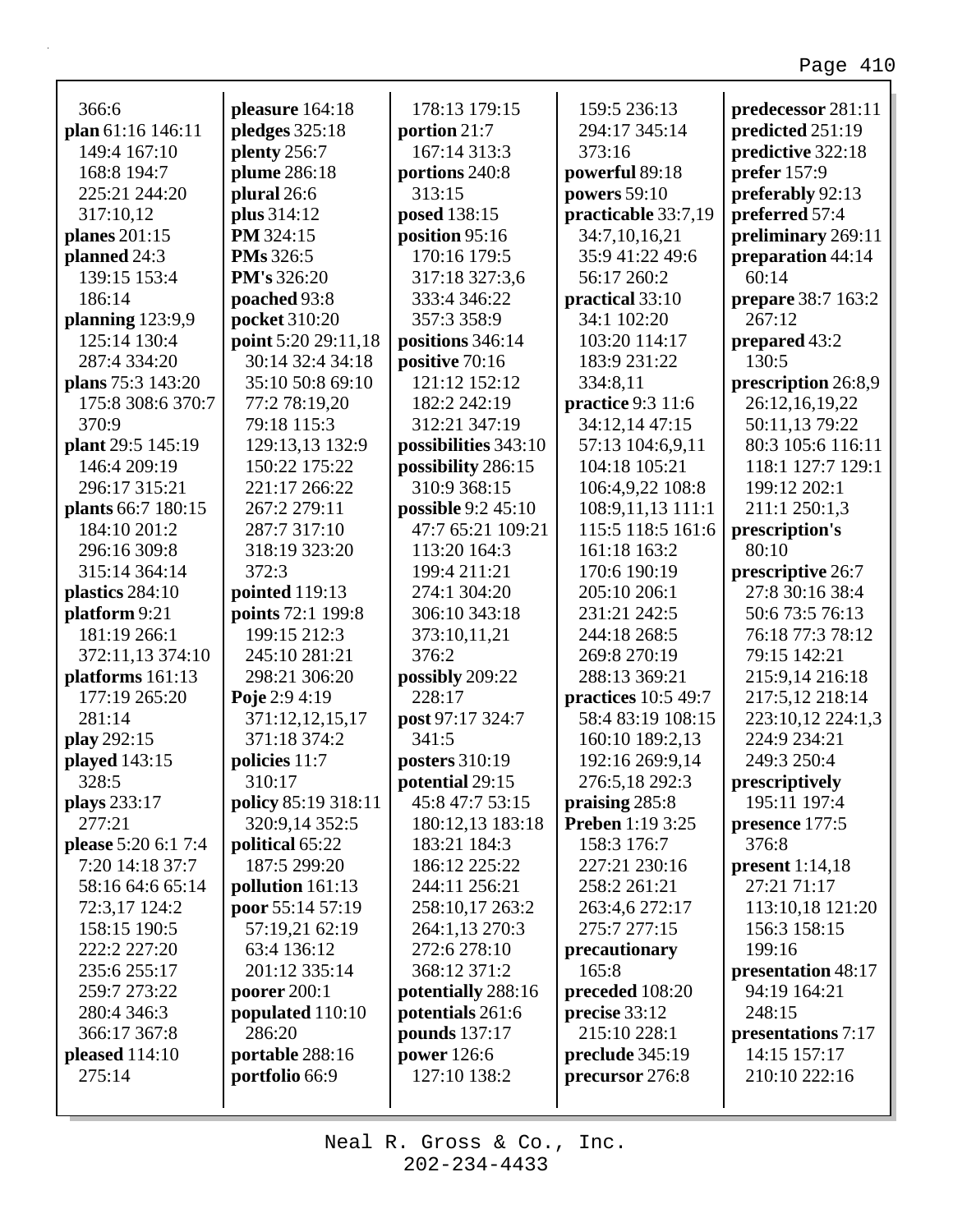| 277:12 346:11             | 224:4 234:13,15    | priority 52:9 68:4 | 304:5 308:15,17    | 63:14 133:10        |
|---------------------------|--------------------|--------------------|--------------------|---------------------|
| presented 72:21           | 341:2 352:13       | 120:9 159:6 160:7  | 308:19 314:21      | 182:15 183:8        |
| 102:22 173:5              | 354:11,15,19       | 173:17 184:15      | 315:4,14,22        | 185:3,8 215:17      |
| 211:22                    | 355:2,9 356:11     | 218:6 278:1        | 324:16 375:11      | 276:7 302:18        |
| presenters 281:9          | preventers 161:4   | 353:15             | proceed 5:19 37:7  | 344:16,17 348:14    |
| presenting 199:3          | 281:18             | privately 151:22   | 48:15,21 64:7      | 348:16              |
| 292:20                    | preventing 6:16    | privileged 297:13  | 65:10 123:22       | processing 322:9    |
| president $1:192:11$      | 10:10 22:5 98:18   | pro 155:18         | 156:10 238:1       | produce 70:12       |
| $2:12$ 3:25 4:1,5,15      | 376:3              | proactive 264:7,8  | 280:4              | 162:18 170:1        |
| 5:14 193:11               | prevention 11:9    | probability 246:16 | proceeding 102:8   | 178:3 189:16        |
| 278:15 280:1              | 18:6 19:20 22:18   | 341:3              | proceedings 6:4    | 322:10              |
| 310:13 311:13             | 24:20 25:1,11      | probably 48:14     | process 17:15 18:1 | produced 9:21       |
| 322:5 325:10              | 39:7 57:1 68:17    | 60:17 117:17       | 19:1 21:15 23:9    | 12:11 37:18 130:1   |
| presiding $1:13$          | 68:22 70:3,4,5     | 120:6 125:18       | 31:8,13,17 32:9    | 177:6 282:14        |
| pressing 109:19           | 175:3 217:7 255:7  | 143:6 180:18       | 32:15 53:21 54:5   | 322:21              |
| 118:4                     | 293:5 309:19       | 206:3 222:9        | 54:9,14 56:18,22   | producing 54:8      |
| pressure 82:9 91:9        | 341:16 347:2,6     | 233:21 246:6       | 57:22 58:12,20     | 115:18 128:2        |
| 97:21 130:18              | preventive 321:10  | 252:18 270:2       | 71:7 82:17 88:20   | 179:5 357:7         |
| 174:7 224:10              | prevents 141:6     | 333:13 338:17      | 88:22 90:18 100:9  | product 179:14      |
| 242:18,19 273:15          | previous 19:9      | 339:6 361:4,6      | 102:3 103:13       | 220:10 362:22       |
| 289:20 302:17             | 21:19 23:20 24:5   | 362:19             | 107:13 122:15      | production 9:21     |
| 325:7 326:17,21           | 73:4 129:9 249:15  | problem $21:3$     | 123:1 128:2,9      | 10:14 13:10 16:17   |
| 348:10 357:8,9            | 298:1 359:21       | 26:20 27:8 68:19   | 131:9,14 145:4     | 103:8 160:20        |
| 370:12                    | 361:21             | 91:11,12 92:2      | 150:11 153:15      | 178:5,8 179:11      |
| pressures 90:13           | Previously 122:9   | 101:21 109:10      | 182:12 207:1,8     | 180:15 247:12       |
| presumption 226:9         | pre-startup 194:18 | 111:4 116:17       | 209:19 229:2       | 265:19,21 281:3     |
| 236:22                    | price 299:17 319:5 | 196:10 249:12      | 243:13,20 247:20   | 282:1 317:8         |
| pretend 111:3             | primarily 22:7     | 252:2 281:21,22    | 247:22 248:7       | 320:19 342:1,1      |
| 120:18                    | 42:21 79:1 99:9    | 285:12 287:16      | 269:4 281:13       | 353:7 357:20        |
| <b>pretty</b> 80:20 251:8 | 190:10 191:3       | 297:20 301:14,15   | 283:10,22 284:14   | professional 2:10   |
| 258:5 273:1               | 285:3              | 325:8 350:16       | 289:4,9 290:1      | 131:21 368:1,20     |
| 337:21 338:2              | primary 18:12      | problems $21:14$   | 291:1,11,21 292:9  | 369:1,3,5,12,13     |
| 358:8 362:1               | 41:11 119:21       | 24:7 78:9 82:10    | 302:21 303:7,10    | 369:15,19,20        |
| <b>prevent</b> 16:2 17:7  | 120:15 162:19      | 84:13 111:2 131:3  | 303:12,22 305:18   | 370:1,4,7,11,20     |
| 18:1,5,15,21              | prime 183:20       | 207:12 290:21      | 316:19 318:8       | professionals 66:12 |
| 19:22 22:21 109:1         | principal 38:20    | 296:22 297:4,17    | 335:2,3,19 337:21  | 314:14,16           |
| 143:4 161:13              | principals 42:16   | 301:13 304:15      | 338:4,14 341:4,9   | Professor 25:8      |
| 164:6 251:6,10            | principle 69:20    | 348:19 364:5       | 341:17,20 345:1    | 88:17 198:19        |
| 287:20 306:12             | principles 52:6    | procedure 183:2    | 345:13 346:9       | program $19:20$     |
| 346:7                     | 67:3 102:4 260:1   | 193:6 237:21       | 347:10 352:15      | 21:12 62:4 75:11    |
| <b>Preventable 19:14</b>  | prior 24:5 120:8   | 308:6,12           | 354:3 357:17       | 81:4 102:1 113:8    |
| preventative              | 121:17 130:8       | procedures 130:3   | 361:9 362:2        | 129:10 157:13       |
| 309:21 322:17             | 304:2 312:1        | 131:4,5 149:16     | 363:15 366:6,18    | 160:10 161:15       |
| 323:15 324:15             | priorities 70:18   | 162:13 169:1       | 375:12             | 162:1 163:22        |
| prevented 81:6,13         | 173:14,15          | 175:4 185:3        | processed 302:12   | 174:13 183:7        |
| 276:12                    | prioritize 120:21  | 228:10 235:16      | processes 18:9     | 203:19 214:21       |
| preventer 223:16          | prioritizing 78:18 | 237:19 276:1       | 44:17 53:17 54:17  | 224:19 225:12       |
|                           |                    |                    |                    |                     |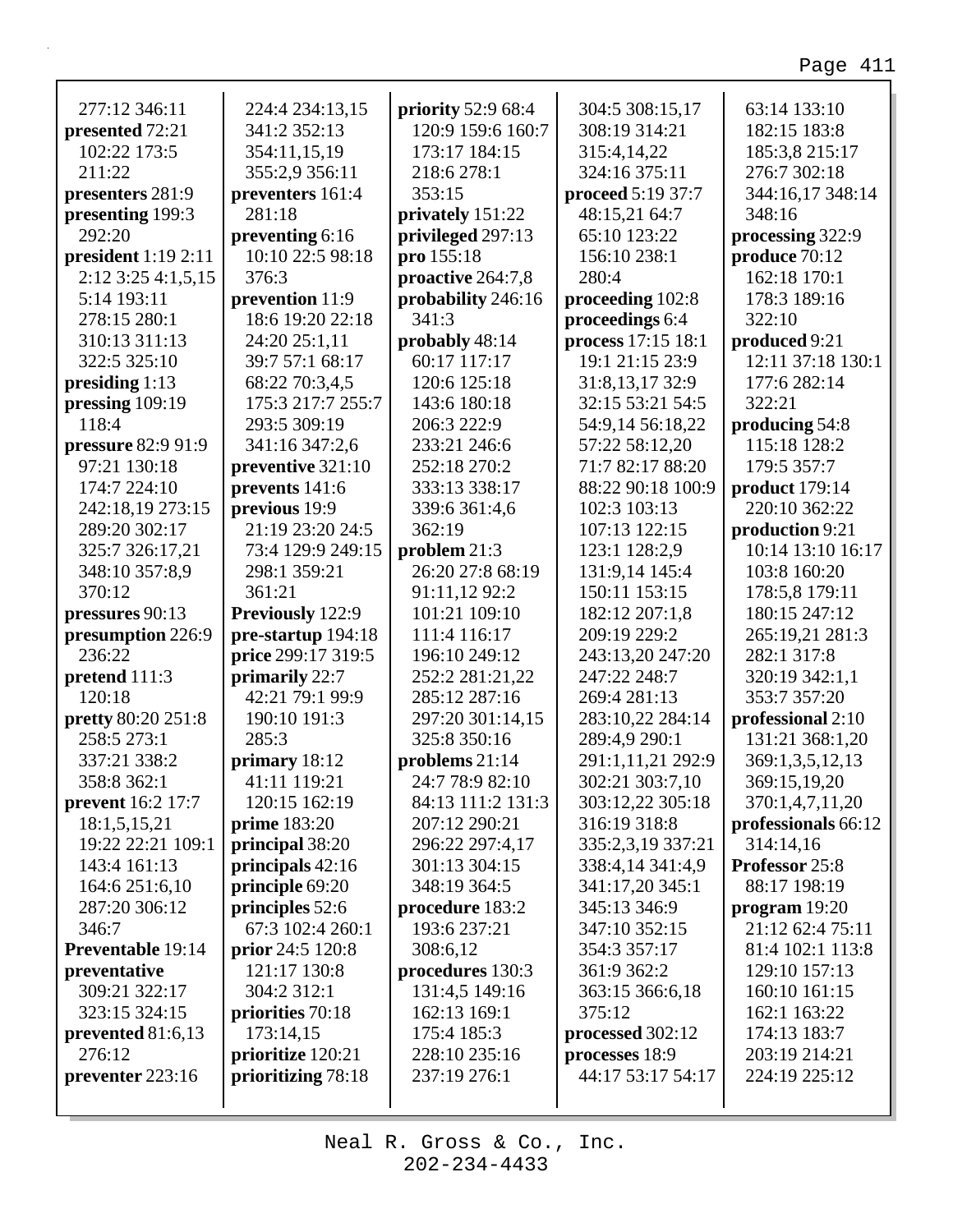| 230:3 255:21               | 82:1 100:17 116:2   | Provider 161:14            | 303:10                 | qualifications     |
|----------------------------|---------------------|----------------------------|------------------------|--------------------|
| 264:15 293:5               | 116:16 120:10,22    | provides 55:14             | pull 14:8 356:11       | 370:17             |
| 295:5,9 310:2,18           | 126:16 127:14       | 116:9 159:4 161:8          | punishment 306:2       | qualified 319:14   |
| 310:21 311:13              | 131:6,7 137:4       | 162:1 164:8                | pure 202:3             | qualitative 57:14  |
| 313:14 318:21,22           | 238:1 301:21        | 224:20                     | purely 23:17           | 106:11 115:6       |
| 319:2,4,16 322:19          | 353:13,14           | providing 39:19            | 206:20                 | 211:7              |
| 323:16,17 343:2            | proposal 22:17      | 163:18                     | purpose 11:1 44:16     | quality 55:14      |
| 363:11 366:20              | 23:15 202:9         | province 189:6             | 67:11 113:4            | 136:12 162:6       |
| programs 22:8              | proposals 16:1      | proving $215:18$           | 165:20 274:14          | 220:10 284:14      |
| 62:1,7 160:14              | 47:13               | provision $346:10$         | 303:21                 | 290:12 304:20      |
| 161:5,7 163:3              | proposed 106:4      | provisional 59:11          | purposefully 84:19     | 335:12,15 374:22   |
| 165:17 254:22              | 223:5 290:22        | provisions 223:22          | pursued 94:12          | quantify 107:11    |
| 270:7 283:13,18            | 295:19              | pro-actively 155:11        | pursuit 9:16           | quantitative 57:14 |
| 284:15,18,20,22            | proposition 36:5    | <b>Prudhoe</b> 309:5,10    | purview 143:10,11      | 115:7 205:17,21    |
| 285:3,14 291:4             | prosecuted 94:5     | 322:4,5,15 326:12          | 144:3                  | 205:22 206:5       |
| 294:11,13 296:8,9          | prosecution 305:16  | 326:13 350:8               | pushing 336:2          | 211:6 234:9 235:1  |
| 298:5 300:2                | prospective 16:9    | 357:21                     | put 15:17 25:21,22     | 235:10 243:7       |
| 312:18 315:9               | protect 297:1 351:7 | Ps 209:20                  | 29:21 39:16 49:13      | 247:3              |
| 322:22 344:3               | 369:6               | PSA 66:4,4 87:20           | 54:17 55:21 56:1       | quantity 257:18    |
| 346:6 347:3,6              | protecting 357:22   | 134:4 233:20               | 62:3 69:2 74:10        | quarter 245:1      |
| progress 20:19             | protection 242:10   | 258:6 272:22               | 75:10 93:16,19         | 313:6,10,21        |
| 184:18                     | 243:4 289:17        | 275:8 303:9 304:1          | 111:2 112:8 113:1      | question $3:184:7$ |
| progressive 106:16         | 302:19 304:19       | PSM 312:8 316:18           | 120:2 124:2,17         | 4:17 8:1 33:5      |
| progressively              | 307:2 324:22        | 316:21 338:1               | 130:17 148:5           | 34:8 58:14 69:6    |
| 118:10,20                  | 368:17              | 342:3,16,21 343:2          | 155:19 168:2           | 73:16 75:13 76:13  |
| prohibition 126:7          | protections 288:5   | 343:12 358:4,13            | 181:8 193:12           | 77:15 84:2,11      |
| <b>project</b> 178:9 270:5 | 293:19              | 358:17 359:7               | 195:1 201:19,20        | 94:2 98:7,10,19    |
| projects 53:18             | protocol 166:6      | <b>public</b> 1:4 3:18 4:7 | 208:20 219:15,18       | 99:6 102:11        |
| 177:16 178:14              | 255:21              | 4:17,18 5:5 6:12           | 243:17 252:4           | 103:21 104:4       |
| proliferation              | protocols 345:6     | 6:14 15:13,22              | 256:12 286:6           | 108:5 114:3,11     |
| 191:21                     | prove 32:8,11       | 47:20 70:13                | 292:2 296:1,7          | 117:20 119:4       |
| prominent 179:18           | 58:16 73:12         | 112:20 147:16              | 308:15 310:19          | 124:6,8 125:3      |
| promise 280:15             | 299:12 334:3        | 148:19 154:15              | 325:7 333:4 350:4      | 127:21 129:8,8     |
| <b>promote</b> 216:11      | proved $302:13$     | 155:5,11 176:10            | 364:22 367:4           | 134:18 138:9       |
| 339:19                     | proven 370:15       | 254:12 256:11,16           | 369:10                 | 140:15 142:17      |
| promoting 84:15            | provide 7:12 25:14  | 259:6,15,20 280:9          | <b>puts</b> 32:11      | 143:8 144:11       |
| 218:12                     | 29:12 42:14,17      | 329:19 367:5               | putting $14:14$        | 147:3,9,11 150:14  |
| promotion 61:19            | 44:12 58:8 59:3     | 368:12,17 369:7            | puzzle 174:16          | 150:19 151:14      |
| 84:9 296:2                 | 85:12 107:10        | 369:16 370:18              | <b>P&amp;IDs</b> 324:5 | 154:11 155:2       |
| promptly 156:12            | 154:22 155:9        | 375:14,17                  | p.m 156:18,20          | 222:8 223:7        |
| <b>proof</b> 302:13        | 159:7 216:3         | publicly 16:10 95:3        | 376:12                 | 226:11 228:17      |
| proper $35:17$             | 218:19 245:8        | 154:12 155:17              |                        | 230:16 231:19      |
| 172:16 176:2               | 315:6316:4          | 185:14                     | Q                      | 233:12 237:13      |
| 247:2 269:9                | 347:18              | publish 18:19              | QRA 57:15 105:21       | 238:21 241:14,16   |
| properly 36:7              | provided 83:7,8     | published 110:17           | 106:1,12 206:1         | 242:3,4,8 245:13   |
| 40:16 41:13,18             | 108:21 109:1        | 129:17 147:8               | qualification 161:7    | 246:6 248:14       |
| 47:9,15,22 81:18           | 162:16 316:5        | 161:6 289:5                | 161:9                  | 254:7,16 259:9,21  |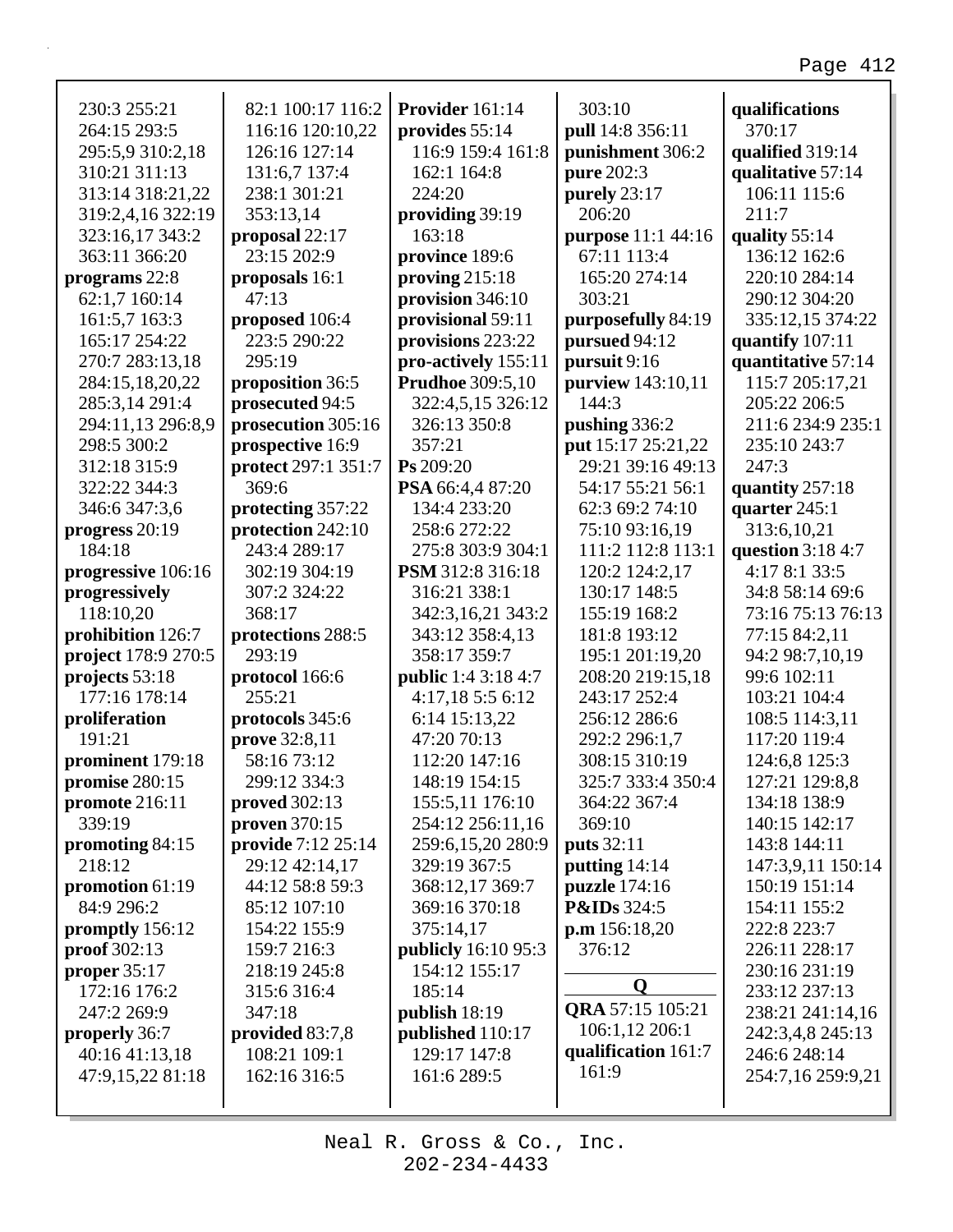| 260:14,16,17       | 222:17 267:11                           | reaction 122:2     | 314:9 321:14             | 23:4 37:19,21             |
|--------------------|-----------------------------------------|--------------------|--------------------------|---------------------------|
| 261:22 265:8       | 275:12 301:4                            | reactionary 323:16 | 373:11                   | 38:5 51:16 159:11         |
| 268:11 269:18      | 336:16,20 352:10                        | reactions 142:15   | reasonable 33:7          | 162:16,19 185:17          |
| 270:15 272:5,11    | quo 21:16 132:2,6                       | read 80:22 81:21   | 231:22 321:6             | 194:20 197:13             |
| 273:22 274:21      | quote 78:5,7                            | 97:16 124:3 259:6  | 334:11                   | 198:1 244:14              |
| 275:2 276:4 277:8  | 108:11 323:3                            | 268:10 280:15,21   | reasonably 33:10         | 268:15 360:18             |
| 328:5,9 329:19     | 333:5                                   | 351:22 358:18      | 33:19 34:1,7,9,16        | 362:12 372:9              |
| 337:5 339:2        | $\mathbf R$                             | 364:11,18          | 34:21 35:8 41:22         | 375:3                     |
| 341:14 343:7,15    | <b>R</b> 5:1 157:1                      | reading 98:4       | 49:6 56:17 102:19        | recommended               |
| 346:4,16 351:13    |                                         | readings 97:22     | 103:20 114:17            | 18:17 19:18 38:14         |
| 354:6 355:4        | Rafael 1:13,15 3:4                      | readout 311:22     | 260:2 334:7              | 161:6,17 163:2,4          |
| 360:10 366:16      | 4:21 5:7 15:10<br>20:22                 | 312:5 313:15       | reasons 76:21 77:7       | 163:11 169:2              |
| 367:3              |                                         | ready 157:3 279:7  | 101:13 223:7             | 244:17 268:13             |
| questioner 141:7   | raise 98:7 366:12<br>raised 45:14 244:8 | real 14:5 27:6     | 321:12 332:6             | 269:8 288:13              |
| questioning 69:9   |                                         | 73:15 78:17 91:11  | reassessment 160:1       | 291:7 292:3               |
| questions 7:18,20  | 244:12 287:8                            | 184:5 202:22       | reassurance 47:21        | recommending              |
| 8:3,4,6,9 22:14    | raises 23:14 34:8                       | 209:21 248:7       | recall 129:12            | 228:1                     |
| 24:19 36:13,16     | raising $114:21$<br>ram 254:18          | 270:9 278:9        | 134:14                   | recommends                |
| 72:8,10,12,18      |                                         | 285:12 292:6       | receive 55:22            | 287:18 370:19             |
| 89:1 98:1 102:9    | ramping 178:5<br>rams 224:5,6           | 294:17 295:5       | received 125:19          | reconvene 156:19          |
| 113:18 124:2       | ran 97:18                               | 296:21 363:22      | 126:13 272:4             | record 59:20 117:1        |
| 138:12,15,22       | range 39:14 106:21                      | reality 235:16,21  | 292:9 359:16             | 133:12 201:13             |
| 142:19 147:17      | 131:15 335:15                           | realize 171:17     | receiving 36:16          | 285:9                     |
| 156:1 157:18       | rapidly 39:4                            | 272:1              | 58:15                    | recordable 18:22          |
|                    |                                         |                    |                          |                           |
| 222:2,4,11 233:5   |                                         | realized 169:19    | recertification          | 312:7                     |
| 238:19 250:12,16   | 373:10,11,21                            | 269:12             | 359:3                    | recordables 285:10        |
| 258:21 259:3,5,10  | rare 99:11,14                           | really 12:21 15:17 | recess 279:4             | recorded 180:21           |
| 266:19 268:8,10    | 232:12 233:1                            | 30:2 31:22 32:13   | recognition 230:4        | 184:13 257:2              |
| 268:11 278:20      | 251:5,19 252:10                         | 68:5 69:20 104:21  | 265:1                    | 289:8,12                  |
| 327:20,22 337:3    | 252:16,17 253:5                         | 111:5 115:2,11     | recognize 164:5          | recording 312:6           |
| 341:1 359:15       | rate 24:8 75:4                          | 147:15 167:15      | 271:21 371:15            | recover 90:9              |
| 366:12             | 270:8 285:16                            | 174:22 175:2       | 373:1                    | 240:13                    |
| question's 239:10  | 307:21 320:5                            | 215:8 227:10,12    | recognized 7:10          | recovery 175:8            |
| question@csb.gov   | 323:10 326:1                            | 228:4 231:7 232:9  | 40:12 238:7              | 186:1 248:10              |
| 7:22 8:1 36:15     | 330:22 331:16                           | 238:11 251:8,10    | recognizes 197:20        | recruit 89:17 92:6        |
| quick 119:4 186:2  | <b>rated</b> 169:14                     | 263:8 269:15       | <b>Recognizing 119:3</b> | 92:21 96:17               |
| quickly 54:19 80:2 | 234:17 262:4                            | 270:5,8,10 339:3   | recollection 148:5       | 307:12                    |
| 86:21 96:2 119:19  | <b>rates</b> 18:12,22                   | 339:19,21 340:13   | recommend 345:8          | recruited 39:12           |
| 215:16 218:3       | 205:21 299:11                           | 344:17,20,21       | 348:19                   | 90:3                      |
| 332:1              | 326:3                                   | 345:7 352:2,7      | recommendation           | recruiting 39:18          |
| quiet 293:10       | ratings 75:12 98:12                     | 354:12 355:12      | 20:5,9 21:19             | recruitment 89:21         |
| quietly 297:4      | reach 324:14                            | 363:13             | 101:3 103:6 144:1        | 96:11 132:8               |
| quite 54:16 59:13  | 336:15,16 344:18                        | realty $135:9$     | 193:7 288:3,10,15        | rectify $164:3$           |
| 60:11 68:1 92:20   | 344:21                                  | real-time 247:17   | 361:21                   | recurring 328:2           |
| 105:7 135:2        | <b>reached</b> 186:11                   | 248:9              | recommendations          | redial $65:5,5$           |
| 146:15,19 196:14   | 200:21 332:12                           | reason 181:8       | 6:15 10:9 17:19          | redo 358:21               |
| 203:5 214:14       | reaching $312:14$                       | 280:21 284:3       | 17:21 21:11 22:11        | <b>reduce</b> 65:22 75:20 |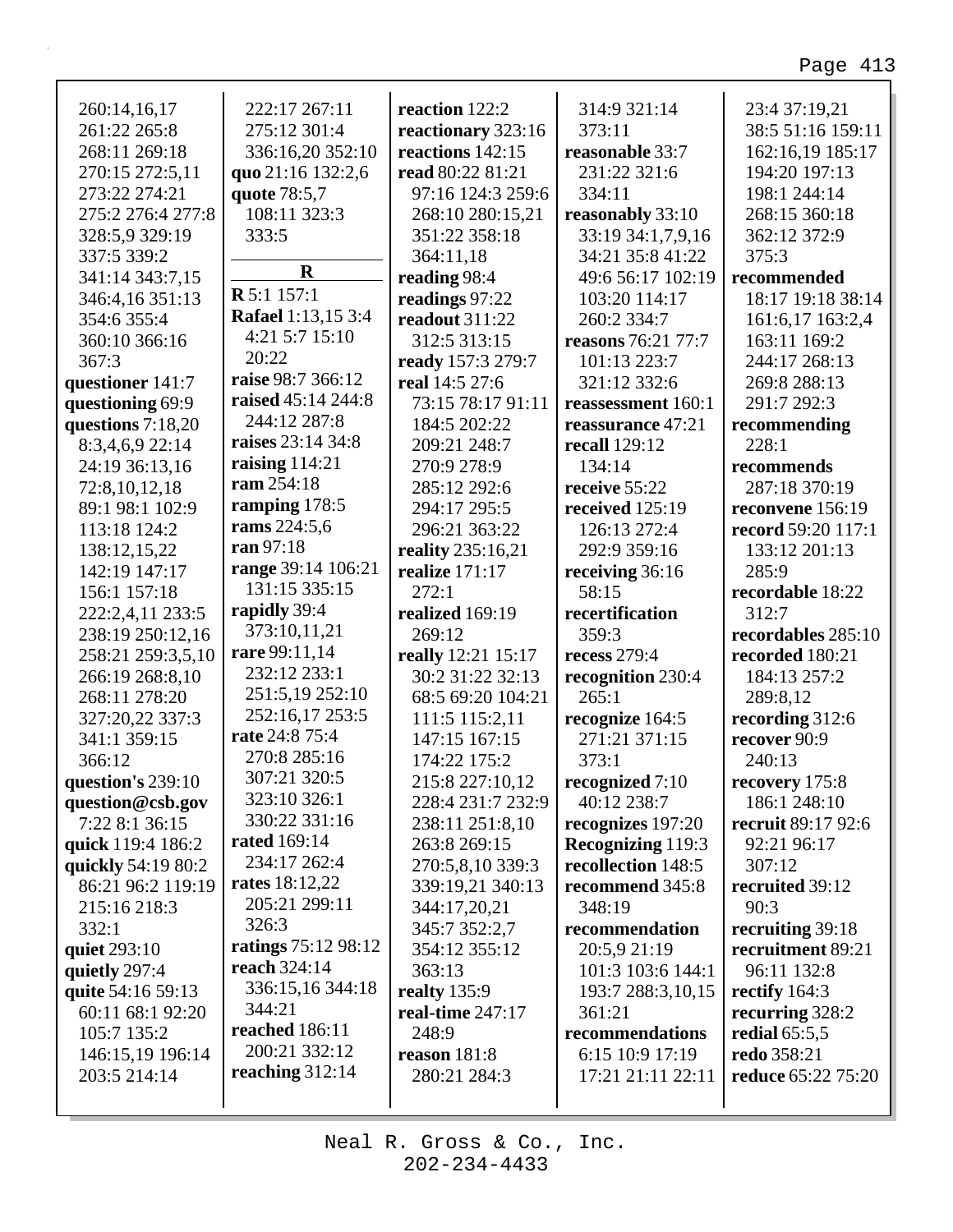| 170:8 191:21               | 286:3,8,13 287:4           | regimes 9:7 26:5,7  | 107:18 125:12     | 133:15 136:6,6      |
|----------------------------|----------------------------|---------------------|-------------------|---------------------|
| 232:16 233:1               | 290:17 294:1               | 28:9 35:21 40:6,7   | 126:12 127:22     | 137:22 139:10       |
| 247:1 302:9                | <b>refining</b> 16:16 17:2 | 50:10 102:13        | 128:15,16,20      | 140:1,16 142:12     |
| 310:14 371:2               | 21:13 294:7                | 109:9 124:11        | 129:15,16,22      | 143:15 147:20,20    |
| <b>reduced</b> 33:6 34:15  | 316:14 364:3               | 139:5 144:20        | 130:20 134:4      | 148:7,13 149:5,8    |
| 34:20 35:8 56:16           | <b>reflect</b> 198:10      | 181:6 186:22        | 143:3 146:14      | 150:3,9,10 187:22   |
| 63:16 79:17                | 267:19                     | 187:8 214:4 274:3   | 147:9 161:2       | 188:16 191:6        |
| 114:21 269:20              | reflected 96:13            | 275:3 354:7,13      | 162:18 181:2      | 192:1 195:9         |
| <b>reduces</b> 188:16      | 135:9 192:19               | regime's $51:17$    | 186:17,19,22      | 199:14 203:12,15    |
| reducing 40:15             | reflecting $262:13$        | region 190:17       | 187:1,6,13 194:10 | 210:20 211:8,10     |
| 49:5 56:15 75:4            | reflection 374:12          | regional 1:25 14:20 | 195:12 199:10     | 211:13 218:22       |
| 270:2 337:16               | reflections 187:15         | register 168:10     | 201:1 210:21      | 226:12,14 228:7     |
| reduction 79:3,4           | <b>refuse</b> 93:15        | regs 274:5          | 213:19 223:2,4,14 | 233:17 239:2,4,8    |
| 167:21 232:22              | 332:22 350:22              | regular $231:14$    | 258:5 274:17      | 239:9 252:19        |
| 253:2 302:3,15             | <b>refused</b> 292:17      | 292:16,19           | 275:22 288:2      | 254:12 256:15       |
| 303:13 305:19              | regard $14:5$              | regularly 60:6      | 298:6,22 300:6,13 | 257:22 268:18,22    |
| 335:4                      | regarded 94:22             | 184:8               | 302:16 303:17     | 275:6               |
| reductions 302:5           | regarding $119:5,10$       | regulate 13:14      | 305:6,11 306:21   | regulators 3:10     |
| redundancy 234:15          | regardless 83:20           | 231:9 294:5         | 307:19 334:16,18  | 16:6 24:10 31:19    |
| 237:4                      | 168:1 261:9                | regulated 7:16      | 336:11 355:17     | 34:11 39:16 51:8    |
| reenforce 115:2            | regards 92:7               | 10:22 20:3 189:8    | 360:2,7,12,20     | 59:12 74:5 92:9     |
| refer 59:11 107:17         | regime 26:1,1 29:4         | 266:2 294:16        | 375:1             | 106:20 143:11       |
| 107:19 222:6               | 29:10,11 32:1              | 360:7               | regulator 20:1    | 147:10 159:15       |
| 263:11                     | 34:6 35:5,16 36:6          | regulating 38:15    | 31:16,20 32:2,13  | 180:2 186:11        |
| reference 43:12            | 47:17 49:12,20,22          | 38:22 84:16         | 32:18,22 33:4     | 187:19 189:10       |
| 46:14 198:6                | 50:17,18 53:19             | 103:17 271:12       | 34:6 35:12,13     | 202:3 203:2,8       |
| 260:11 324:10              | 55:18 56:2,8,12            | 300:18              | 36:6 38:21 41:7   | 222:21 226:15       |
| referenced 43:15           | 60:12 74:8,9 75:7          | regulation 9:3      | 42:21 43:3,20     | 233:18 235:11       |
| 160:22                     | 75:19 76:7 78:1,3          | 11:10 28:17 35:7    | 44:2,18 45:7,14   | 240:21 254:1        |
| referred 27:5              | 78:5 79:9,21 80:2          | 52:12,16,21 69:17   | 45:18 46:10 47:12 | 269:16              |
| 186:19 236:4               | 81:17 82:3,12,15           | 106:7 146:6         | 53:5 54:1 55:4,5  | regulatory 1:6 2:12 |
| referring 347:7            | 83:4,13 89:4 93:5          | 157:10 161:1        | 55:14,22 56:3,5   | 3:7,184:15:5        |
| refers $66:19$             | 109:3 117:22               | 192:15 202:4        | 58:6 59:12,14,15  | 6:20 7:13 9:6       |
| refineries $20:11,14$      | 118:1 122:10               | 295:13 299:4        | 60:15 61:9 71:1,3 | 15:13 16:1 22:15    |
| 24:4 66:7 281:1            | 127:20 131:8               | 360:5 361:5,5       | 71:10 77:13 78:11 | 22:17 23:15 24:13   |
| 282:5,7,17,20              | 132:14 136:5               | regulations 23:6    | 79:20 83:5 88:5   | 24:13,15 25:15      |
| 283:4, 14, 22 286: 9       | 137:20 141:3               | 27:9,17 28:11,13    | 89:12 92:18 93:2  | 36:17 38:13 40:7    |
| 288:4,7,21 289:5           | 144:6 148:12               | 38:1,4 39:3,6 40:1  | 93:4,6,20 94:6    | 44:9 47:20 51:9     |
| 289:11 290:10              | 192:3 204:2,8,11           | 40:14,20 42:4       | 95:19 96:5 97:1,4 | 51:19 52:3 53:6     |
| 292:13 293:3,9             | 204:12,19,22               | 43:13 52:1,2        | 98:16 99:18       | 56:11 61:12,19      |
| 295:1 309:8                | 205:3,10 207:19            | 64:10 66:16,21      | 100:22 102:17     | 74:9 83:6,21        |
| 317:19 332:13              | 216:16 218:9,15            | 67:1,13 68:7,10     | 105:5,8 107:9,12  | 84:10 89:14 90:12   |
| 356:21 361:7               | 218:20 219:3,19            | 69:3,13,16,18       | 111:13,19 112:21  | 90:16 92:7 99:10    |
| 363:9                      | 220:1,18 221:14            | 71:7,8 76:18 77:3   | 115:17 118:4,8,8  | 102:13 105:22       |
| <b>refinery</b> 12:1 16:21 | 233:9 249:2,3              | 77:9,18 78:12       | 122:5 126:4       | 109:3,9 115:22      |
| 17:4,9 23:13               | 274:2 305:12               | 79:1,2,7 85:19      | 127:14,17 130:10  | 116:5 129:9 130:1   |
| 281:5,12 285:18            | regimens $372:13$          | 97:6,7 99:16        | 132:21 133:1,10   | 147:6 148:12        |
|                            |                            |                     |                   |                     |
|                            |                            |                     |                   |                     |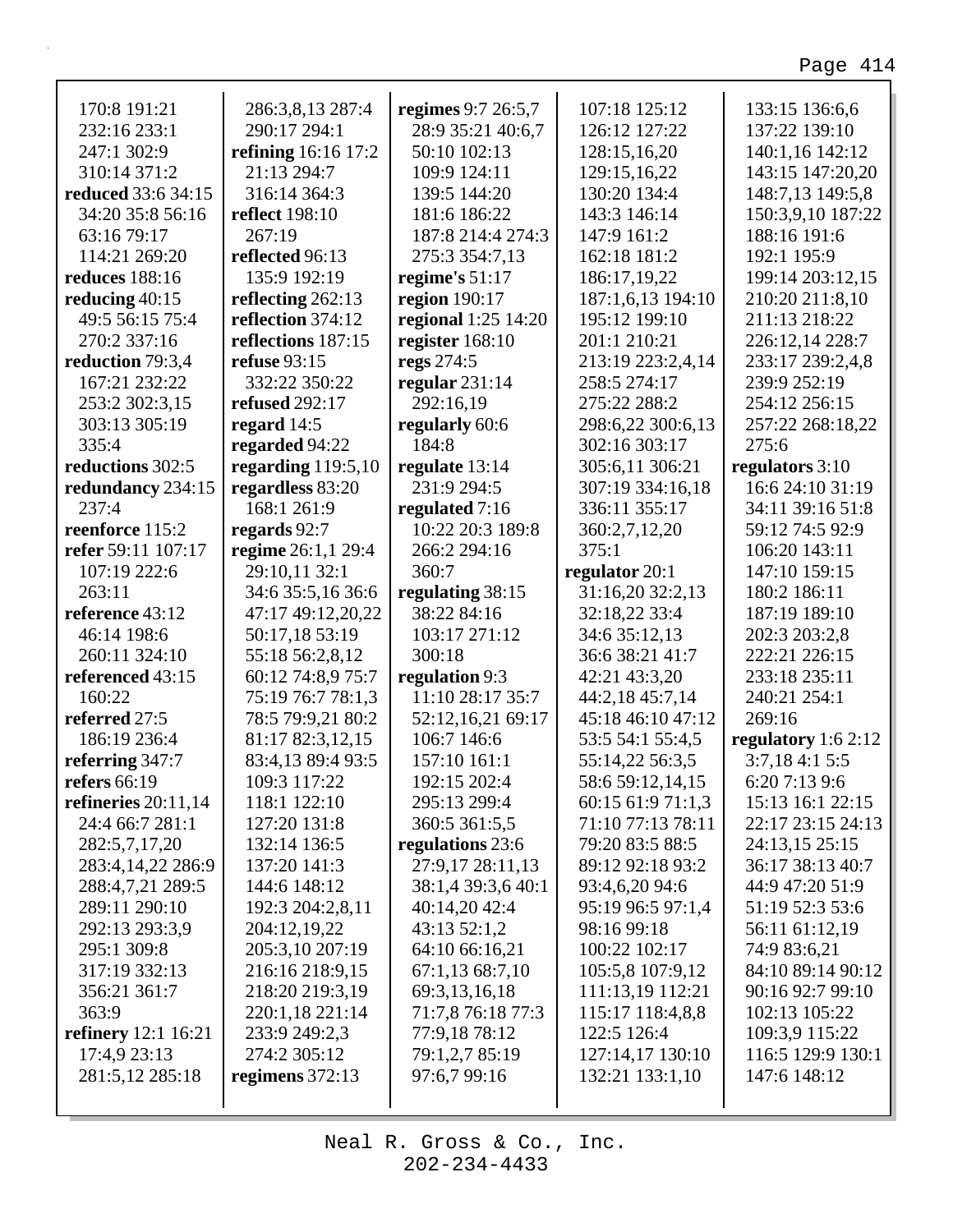| 154:13 158:6              | releases $61:14$      | 347:16 349:1            | 352:2,3,7 366:18          | 128:1 131:15                        |
|---------------------------|-----------------------|-------------------------|---------------------------|-------------------------------------|
| 176:20 184:11             | 74:22 75:3,5,19       | repeat 67:5 216:15      | reports 6:14 24:6         | 145:12 146:6                        |
| 191:16 195:7,18           | 145:13,21 146:10      | repeated 19:15          | 63:5 81:1 98:4            | 166:12 191:13,13                    |
| 197:9 205:3 215:3         | 257:8,8,9,13          | 24:18 184:21            | 113:2,13 114:4            | 191:14 197:4                        |
| 215:6 216:21              | 262:22 287:21         | 325:1                   | 282:13 352:1              | 216:4 271:17                        |
| 219:6 220:20              | 289:10 290:14         | repeatedly 98:7         | 353:18 360:4              | required $42:3,8$                   |
| 226:12 233:9              | releasing 286:16      | replaced 288:22         | 363:16 364:8              | 45:20 46:5,20                       |
| 260:3 275:3               | relevant 68:9 79:19   | replacement 287:2       | represent 158:21          | 47:11 50:1 58:7                     |
| 279:12 294:13             | 172:18 358:16         | report 12:5 16:21       | 177:4 280:17              | 59:15 82:5 100:5                    |
| 295:15 315:7              | 359:11                | 17:18 19:1,8,18         | 281:13 282:22             | 100:7 119:8 128:5                   |
| 316:5 325:15              | reliability 96:19     | 20:17 23:11 27:3        | 309:3 339:11              | 130:19 132:3                        |
| 327:11 338:8              | 186:8 243:6           | 37:18 53:15 61:13       | 349:7                     | 146:15 159:20                       |
| 343:4 354:7 358:7         | 246:20                | 63:8 70:12,13           | representative 1:22       | 191:10 256:22                       |
| 358:10 362:2,22           | reliable 10:5 162:2   | 78:8,21 79:2 86:1       | 4:12 279:18 301:3         | 270:18,20 271:9                     |
| 372:13                    | 176:18 189:19         | 86:15 87:15 101:7       | 303:15 304:10             | 271:22 288:8                        |
| regulator's 8:11          | 242:13                | 113:2 123:19            | 327:6                     | requirement 35:7                    |
| 43:21 154:13              | relies 291:3          | 143:12 146:20           | representatives           | 38:11 40:9 61:13                    |
| reinforced 93:5           | relieved 54:17        | 193:10 257:1            | 8:18 59:3 60:20           | 69:3 73:18 99:14                    |
| reinforces 238:15         | reluctance 276:16     | 273:19 276:22           | 71:15 115:15              | 101:6 106:1                         |
| reject 54:20 136:11       | reluctant 60:11       | 277:1 282:14            | 125:5 128:13              | 109:12 115:22                       |
| 137:22                    | 254:6                 | 283:1 290:9             | 152:3 153:19              | 116:5 145:14                        |
| rejected 55:8             | rely 102:13 289:6     | 293:21 296:22           | 291:19 300:13,16          | 148:4 181:9,11                      |
| rejection 55:7            | relying 238:4         | 304:11,16 306:16        | 304:18 333:18             | 183:3 188:8,15                      |
| relate 57:18 172:7        | 243:10                | 311:7 314:18            | 336:18 337:12             | 197:1,9 214:5                       |
| 172:12 236:2              | remain 30:11 182:2    | 316:11,12 317:3,4       | 346:17                    | 216:18 222:7                        |
| <b>related</b> 6:21 18:10 | remained 236:13       | 362:11,16 363:2,3       | represented 85:9          | 224:17 241:3                        |
| 102:17 108:5              | remains 198:11        |                         | 95:1 125:6 301:21         | 358:16                              |
| 117:5 159:3               | 349:14                | 364:11,16,18<br>366:2,9 | 317:20                    |                                     |
| 180:16 242:7              |                       |                         |                           | requirements 41:4<br>41:12 42:12,16 |
|                           | remedial 167:8        | reportable 262:19       | representing 16:8         |                                     |
| 261:13 263:2              | remember 11:9         | 290:13,16               | 291:17                    | 43:10,11 125:12                     |
| 274:21 353:9              | 84:6 124:9 213:7      | reported 86:2           | represents 10:12          | 145:10 181:17                       |
| 354:7                     | 217:11 374:11         | 145:14 200:14           | 21:7 95:15                | 182:20 183:1                        |
| relating 39:6             | remembering           | 257:2,10,13 258:7       | reps 59:4,9,18 60:3       | 184:12,12 185:4                     |
| 153:22 172:6              | 219:10                | 282:16 283:17,21        | 60:8 299:15               | 188:9 190:17                        |
| relation 90:9 188:2       | <b>remind</b> 36:11   | 290:12 295:17           | 346:14 350:21             | 191:21 192:14,19                    |
| relationship 152:18       | reminder 172:20       | 310:5,9 311:8,12        | 351:1                     | 205:20,20 214:1                     |
| 241:1 349:3               | <b>remote</b> 329:10  | 314:4 351:18            | reputation 166:5          | 215:15 217:2,13                     |
| relationships 60:19       | <b>remove</b> 116:21  | <b>REPORTER</b>         | 369:22                    | 220:11 221:4,9                      |
| relatively 145:22         | removed 90:22         | 266:20                  | request $137:13$          | 223:11,13,15                        |
| 353:16                    | <b>renders</b> 370:11 | reporting 62:20         | 319:20 323:22             | 224:7 256:19                        |
| release 28:3 145:16       | <b>renew</b> 114:20   | 63:1,4 85:16            | 326:9 367:5               | 257:12 268:19,22                    |
| 246:14 251:11             | 318:17                | 144:12 145:1,3,9        | requested 59:1            | 274:8 315:7                         |
| 286:12,19 290:9           | renowned 25:10        | 145:11 146:7,15         | requesting 239:13         | requires $11:10$ 18:6               |
| 294:15                    | <b>rentals</b> 239:19 | 201:4 218:11            | 327:3                     | 23:16 35:11 52:21                   |
| released 17:11            | reoccurring 17:8      | 256:18 257:11           | <b>Requests</b> 324:16    | 53:1 80:6 83:4                      |
| 169:12 175:6              | rep 59:22 60:12       | 289:7 311:1,15          | <b>require</b> 67:8 107:6 | 165:15 169:14                       |
| 329:21                    | 340:6,8 346:22        | 312:22 314:17           | 111:10 118:18,19          | 193:13,14,14                        |
|                           |                       |                         |                           |                                     |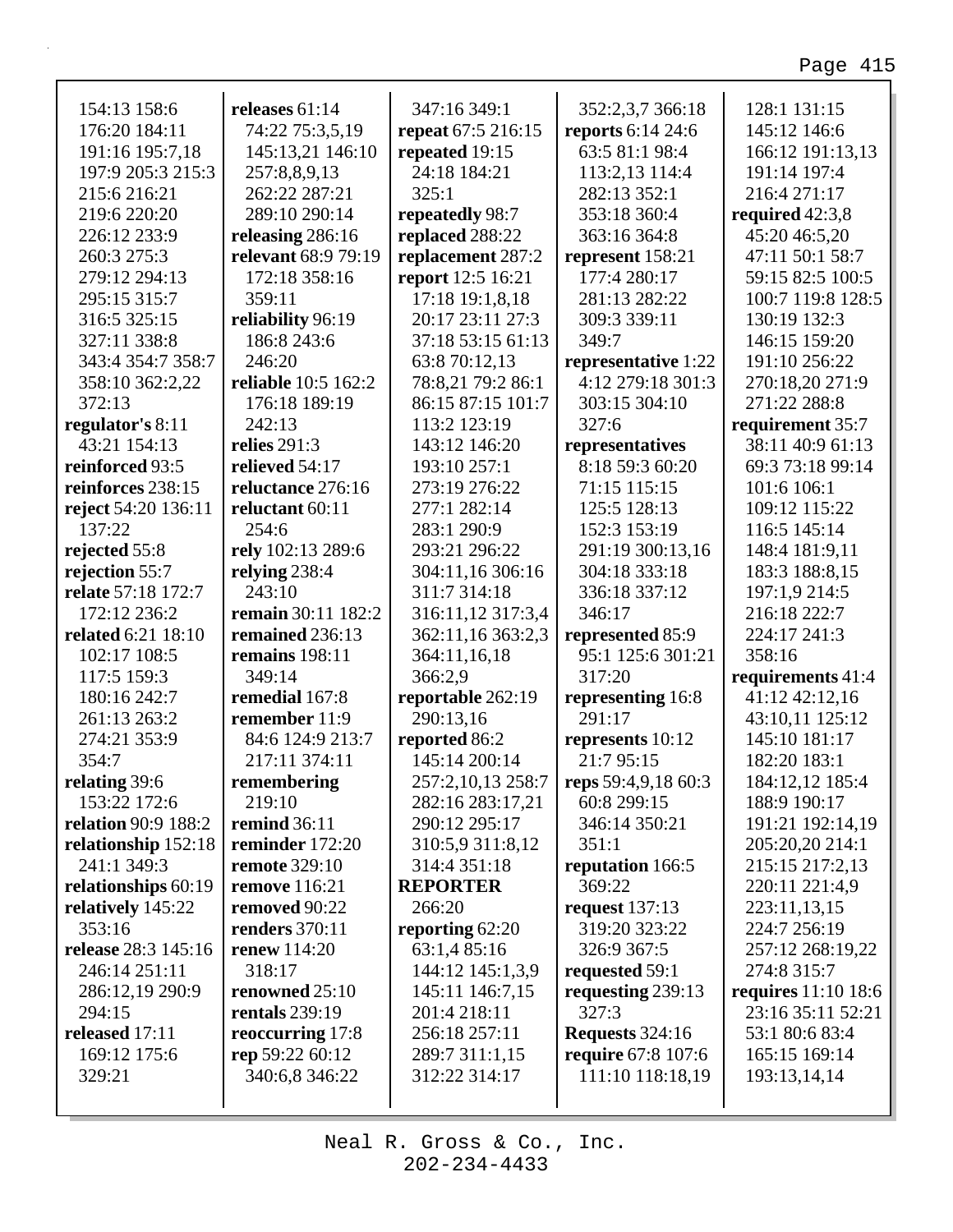٦

| 214:1 216:6 217:6       | <b>response</b> 39:8 48:9 | 331:10 363:14         | 230:4 306:2          | 115:6,7 120:1     |
|-------------------------|---------------------------|-----------------------|----------------------|-------------------|
| 239:4 362:3 369:2       | 48:11,13 57:2             | resulted 289:15       | rewarding 260:17     | 121:2,6 134:17,17 |
| requiring $45:12$       | 61:16 62:11               | 317:1                 | rewards 262:1        | 134:22 139:19     |
| 114:21 192:21           | 124:22 125:7              | resulting 181:16      | <b>rework</b> 58:19  | 141:16,19 147:1   |
| 235:12                  | 143:5 144:9               | results $21:13$       | rig 9:10,18 28:19    | 150:22 151:1,4    |
| research 196:18         | 146:11 156:4              | 154:14 155:4,6        | 119:9,17 137:15      | 158:10 166:3      |
| <b>reserve</b> 261:8,15 | 162:14,15 175:7           | 170:12 194:15         | 166:21 171:10        | 167:21 168:10     |
| reservoir 82:10         | 185:22 246:20             | 325:21 340:16         | 181:16 229:11        | 169:10 180:10     |
| 180:14 181:12           | 283:13,18 288:14          | retain 274:11         | 230:2,9 245:19       | 182:5,11 183:14   |
| reservoirs 99:4,21      | 299:20 311:15             | retained 345:14       | 261:1 264:6,11,12    | 184:1,3 186:9     |
| resistance 348:8        | 317:12 325:3              | retaining 91:3        | 265:5 304:2          | 194:7 195:16      |
| resistant 370:12        | 371:8                     | retired 1:21 2:17     | 352:17 368:8         | 199:13 206:9      |
| resisted 91:9           | responses 202:8           | 3:11,15 36:19         | right $14:291:13$    | 207:11 208:3,10   |
| <b>resolve</b> 101:21   | responsibilities          | 37:4                  | 92:3 94:10 96:17     | 208:14 209:14     |
| resource 96:8           | 38:17 53:2,10             | <b>retiree</b> 323:10 | 139:9 140:16         | 215:17 217:18     |
| 130:5 197:14            | 58:5 59:6 84:15           | return 181:21         | 142:6 143:7          | 225:20 227:12     |
| resourced $35:12,13$    | 87:4 101:4 202:17         | 265:1                 | 151:18 167:16        | 232:13,22 233:1   |
| 89:5,15 127:14,17       | 208:2 209:6               | <b>revenue</b> 241:22 | 173:19 175:4         | 234:12,14,18      |
| 298:7                   | 277:13                    | revenues 239:21       | 183:5 184:6          | 235:3 237:4       |
| resources 39:15         | responsibility            | 240:2 242:2,2         | 203:21 206:6         | 245:15,15,19      |
| 44:17,21 51:13          | 38:15 43:19 66:5          | reversed 302:13       | 217:21,21,22,22      | 246:9,13,15,18    |
| 60:15 67:18 68:1        | 76:22 95:18 97:2          | review 40:4,18 44:3   | 227:11,14 229:18     | 247:1 249:18,18   |
| 68:18,21 77:5           | 97:5 100:22 101:1         | 46:21 50:20 51:5      | 235:1,3 247:14       | 250:6 252:22      |
| 88:8 89:11 96:3,5       | 129:19 134:5              | 51:15 61:6 73:19      | 261:8 301:10         | 253:1 254:18,19   |
| 119:5,14 120:2          | 191:17 206:14             | 73:22 112:13          | 327:21 331:6         | 259:15,16,18      |
| 131:16 132:5            | 308:16 370:6,11           | 119:11 120:9          | 338:2 340:20         | 260:1 295:8 302:3 |
| 136:7 141:21            | responsible 84:22         | 147:6 148:6,7         | 344:2 348:18         | 302:5,9,14 303:3  |
| 180:3,8 217:20          | 97:2,10 159:9             | 149:12,14 159:21      | 350:12,15,21         | 303:13,13,18,22   |
| 294:18,22 295:7         | 166:20 188:8,10           | 160:2 162:13          | <b>rights</b> 187:21 | 305:4,19 308:4    |
| 295:14 361:18           | 216:19 370:9              | 185:10 194:18         | 374:15,15,16         | 334:21 335:4      |
| 362:3,7                 | responsive 345:9          | 215:5                 | right-hand 208:21    | 336:19 337:16     |
| resourcing 32:22        | rest 129:22 184:16        | reviewed 161:19       | 208:22               | 353:16 354:9      |
| 40:3                    | 192:13 264:16             | 292:12                | rigorous 56:17       | 360:5             |
| respect $11:17$         |                           |                       |                      | risks 26:14 32:14 |
|                         | restructured 51:18        | reviewing 78:22       | rigs $42:8$ 179:9    |                   |
| 134:16 183:21           | 51:19                     | 242:7 310:16          | 247:10,12 265:18     | 33:5,9 34:6,15,20 |
| 236:20 240:8            | resubmitted 42:11         | reviews 112:7         | 369:1 370:20         | 35:8 38:10 40:15  |
| 275:19 361:7            | 45:20                     | 347:11                | risk 2:8 4:4 38:2    | 40:17 41:19,21    |
| respected 231:15        | result 19:8 20:8          | revised 42:10 43:22   | 41:13 42:14 44:6     | 47:13,13,21 49:5  |
| respectively 179:2      | 21:10 23:3 37:14          | 132:18 184:11         | 56:15,16,18 57:12    | 56:22 57:20 63:15 |
| respects 288:18         | 41:1 46:19 47:16          | 198:10 269:7          | 57:14,14,19 62:11    | 68:3 77:18 78:18  |
| respond 77:22           | 65:17 79:6 87:13          | revision $47:10,11$   | 65:22 66:17 67:4     | 79:18 81:17,18,21 |
| 223:20 261:22           | 87:13 99:2 105:9          | 58:11 344:6           | 67:16,18 68:6,16     | 82:15,19 98:22    |
| 264:18 353:14           | 118:3 121:4               | revisions $42:2$ 46:3 | 68:19 69:11,11,12    | 100:16 106:14     |
| responded 28:10         | 126:11 137:1              | 46:9                  | 70:12 78:14,15       | 116:7 120:22      |
| 288:17 339:10           | 190:18 201:6              | revoked 106:7         | 79:4,5 83:18 87:8    | 202:14 216:1,2,3  |
| responding 112:14       | 310:22 314:2,8            | revoking 52:1         | 94:21 102:3,18       | 216:9 217:6       |
| 338:7                   | 315:5 320:12              | reward 19:4 22:9      | 106:12 114:21        | 232:15,16,19,20   |
|                         |                           |                       |                      |                   |

Г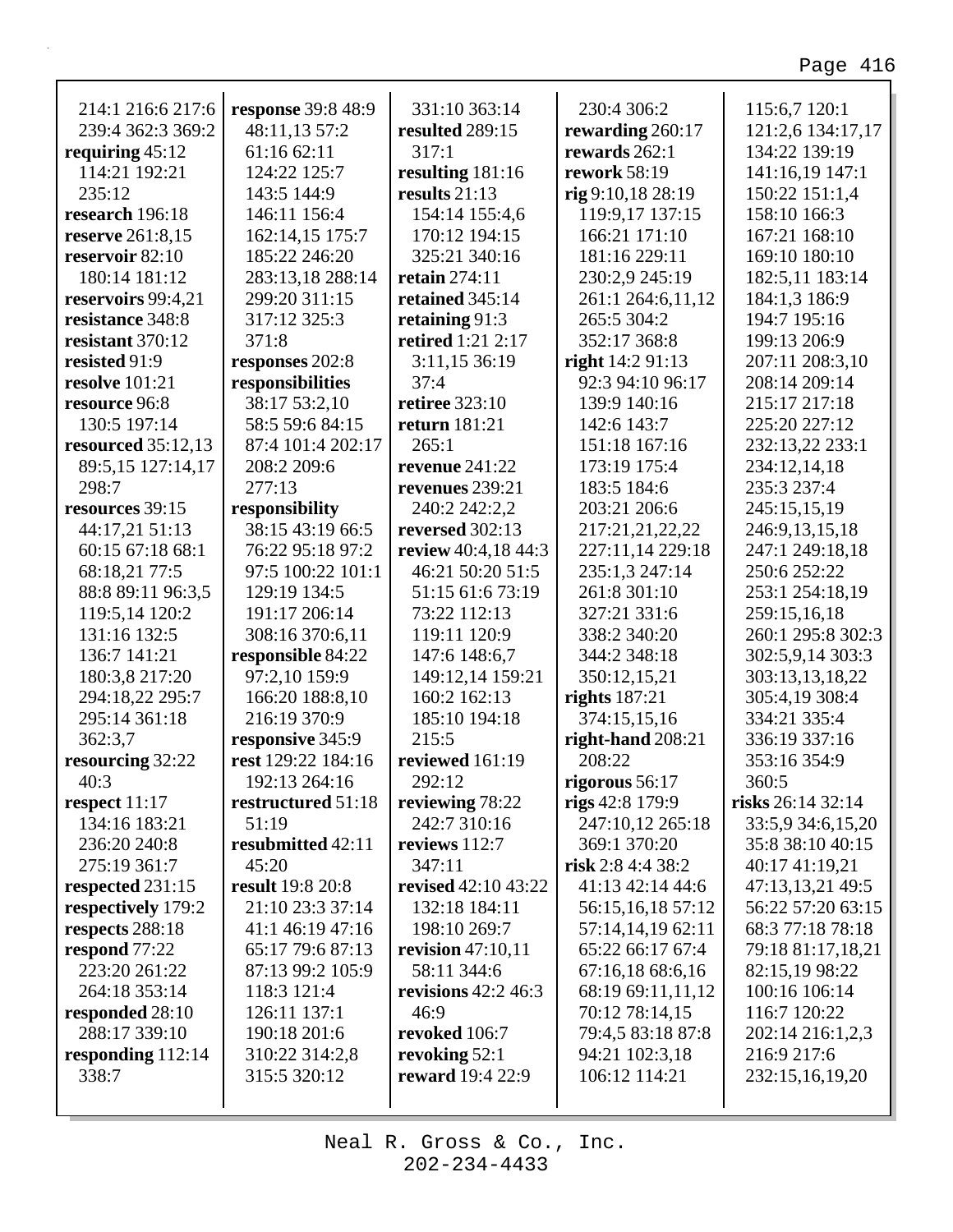٦

| 235:2 270:4 276:6        | 298:12 359:18          | 2:6,20,21 3:12,14    | 79:1 80:6,17 81:3 | 189:10 190:16        |
|--------------------------|------------------------|----------------------|-------------------|----------------------|
| 300:15 353:13,14         | royalties 239:19       | 3:17 4:10 5:6,20     | 81:12,15,17 82:2  | 191:4,10,13 192:2    |
| risky 101:14             | RP 193:19 194:14       | 6:8,9,15 7:1,11      | 82:12,15 83:4     | 192:7,9,13 193:13    |
| 141:18 368:10            | <b>rubber</b> 280:12   | 9:2 10:17 11:6,9     | 84:4,21 86:4 87:1 | 193:15,18 194:3      |
| risk-base 103:14         | 284:10                 | 12:7 13:9 15:14      | 87:12 88:5,17     | 194:14,21 197:8      |
| risk-based 78:5          | rule 193:12 194:15     | 16:18 18:1,4,7,13    | 89:4,4 90:3 93:5  | 197:21 199:20        |
| 210:22                   | 224:8                  | 18:15,19 19:2,6      | 94:7 95:1,3 99:16 | 200:5 201:1,13,17    |
| <b>RMP</b> 204:14        | rules 30:15,16         | 20:10,13 21:5,15     | 99:17 100:22      | 203:13 204:1,8,10    |
| <b>RMP-Star 201:6</b>    | 181:2 213:11           | 22:2,5,6,7,8,9,20    | 101:5 102:16,21   | 204:12,16,22,22      |
| road 197:19              | 219:4 250:4            | 22:22 23:2,9         | 103:2,7,15 109:3  | 205:3,7,10 206:13    |
| <b>Robin 2:8 4:4</b>     | 275:22 375:9           | 24:15,17 25:13,17    | 110:4,5,7,13,18   | 207:1,2,9,18,20      |
| 158:9 218:19             | ruling $342:20$        | 25:22 26:1,5,6       | 111:2,9,11,13     | 208:7 211:1,19       |
| robust 192:5,6           | run 54:19 60:2         | 27:18,22 28:1,9      | 113:8 114:13,20   | 212:14 213:18        |
| 193:1                    | 93:19 204:1,21         | 28:10,13,17 29:1     | 116:2 117:1       | 214:4 215:18         |
| <b>Rock 179:12</b>       | 224:10 264:20,21       | 29:4,7,10,10 30:3    | 120:20 121:4,14   | 216:12,16,19         |
| role 31:1 45:17          | 290:2 306:11           | 30:6,18,20,22        | 121:22 122:4,6,19 | 217:3,4,14 218:9     |
| 51:11 89:8 111:18        | 323:18 373:7           | 31:2,3,8,10,12,13    | 124:10,12 125:8   | 218:13,14,15,20      |
| 143:15 150:9             | runaway $287:20$       | 31:22 32:15,16       | 125:15 126:1,6,15 | 219:2,3,15,19        |
| 167:19 170:18,21         | 360:14,21              | 33:2,4,9,15,19       | 126:20,21 127:19  | 220:1,18 221:14      |
| 171:18 173:2             |                        |                      |                   | 222:19.21 224:17     |
|                          | running 59:22 62:7     | 34:5 35:5,13,16      | 128:2,4,6,14      |                      |
| 183:10,10 210:20         | 74:20 105:18           | 35:20 36:5,21        | 129:10,16 130:6,9 | 225:10 226:10,13     |
| 211:12 233:17            | 131:18 132:20          | 37:2,20 38:7,16      | 130:13,15 131:7   | 226:16,21 228:6      |
| 277:21 328:6             | 170:20 315:13          | 38:19,20,20 39:3     | 132:9 134:17,19   | 229:3,6,9,12,15      |
| 334:6,12                 | rushing $234:3$        | 39:11 40:2,6,9,11    | 135:3,4,6,17      | 230:17,19 231:13     |
| roles 199:14 202:16      | S                      | 40:20 41:4,6,8,14    | 136:3,8,11,15,20  | 231:14 233:9,17      |
| 209:5                    |                        | 41:14 42:1,2,9,10    | 137:20 138:1      | 233:19,22 234:20     |
| <b>rolling</b> 277:17    | $S$ 1:15 5:1 157:1,1,1 | 42:17,20 43:12,15    | 139:7,18,22 140:6 | 235:13,19 237:16     |
| roof 323:14              | safe 1:22 4:13 88:1    | 43:18,22 44:13       | 140:9,11 141:2,3  | 238:10,11,13,22      |
| room 5:22 8:16           | 94:8 95:1,4,13,16      | 45:3,11,19,21,22     | 141:5 142:8,19,20 | 240:10,16,21         |
| 74:11 210:12             | 108:6 159:7,16         | 46:8,22 47:5,9,10    | 143:2,10,13 147:4 | 241:7 242:11,21      |
| 320:20 324:8             | 165:20 172:13          | 47:18 48:6 49:5,8    | 150:16 154:7,12   | 245:16,17,18,20      |
| 327:8 350:14             | 174:14,18 176:18       | 49:11,12 50:1,5      | 154:14,17,22      | 245:21 246:1         |
| rooms 68:14              | 179:20 180:6           | 50:17 51:16 52:4     | 158:10 159:13,17  | 247:2,5,9 249:2,4    |
| root 6:13 353:21         | 184:4 189:18           | 52:8, 12, 14, 15, 17 | 159:21 160:3,7    | 249:22 251:3         |
| 354:1 375:13             | 279:19 287:6           | 52:21 53:3,19        | 161:5,8,12 162:9  | 254:22 257:5,7       |
| rotating $326:22$        | 296:17 303:11          | 54:12 55:1,8,16      | 162:18,21 163:3,5 | 260:4,7,18 261:3     |
| <b>round</b> 70:14 72:10 | 305:18 338:2           | 55:18 56:4,8         | 163:6,7,8,11,13   | 261:7,13 263:13      |
| 72:12 222:11             | 355:6,9 357:2          | 58:11,14,19 59:2     | 163:20,22 164:3,9 | 264:5, 11, 14 265: 4 |
| 250:9                    | safeguard 29:22        | 59:4,5,9,17,18,22    | 164:19 165:13,14  | 265:8 267:3,12,20    |
| roustabout 170:19        | safely 87:2 99:2       | 60:3,8,12,14,21      | 166:14,17 168:4,5 | 267:22 268:13        |
| <b>route</b> 136:17      | 166:8 173:3 206:8      | 61:1,7,16,20         | 171:5 172:21      | 269:21 270:1,6,18    |
| routes $120:13$          | 230:3 285:2            | 62:14 63:3,4,10      | 173:6,19 174:5    | 271:2,7 276:6        |
| routine $149:22$         | safer 10:5,6 150:21    | 63:12,18 65:16,20    | 175:13 176:11     | 277:9,11,11,21       |
| 232:18 352:16            | 176:13 205:5           | 66:6 67:8 70:1,2,8   | 180:8,19,20 181:6 | 278:3,4,17 279:15    |
| row $321:8$              | 287:1,6 296:14         | 71:14 72:21 73:3     | 182:12 183:18     | 280:11 281:12,13     |
| <b>Roy</b> 1:22 4:12     | 363:8                  | 73:10,13,20 74:7     | 184:2 185:20      | 282:2,16 283:22      |
| 71:19 279:17             | safety 1:1,6,12,21     | 74:8 77:22 78:1      | 186:3 187:11      | 284:8,18,20 285:9    |
|                          |                        |                      |                   |                      |
|                          |                        |                      |                   |                      |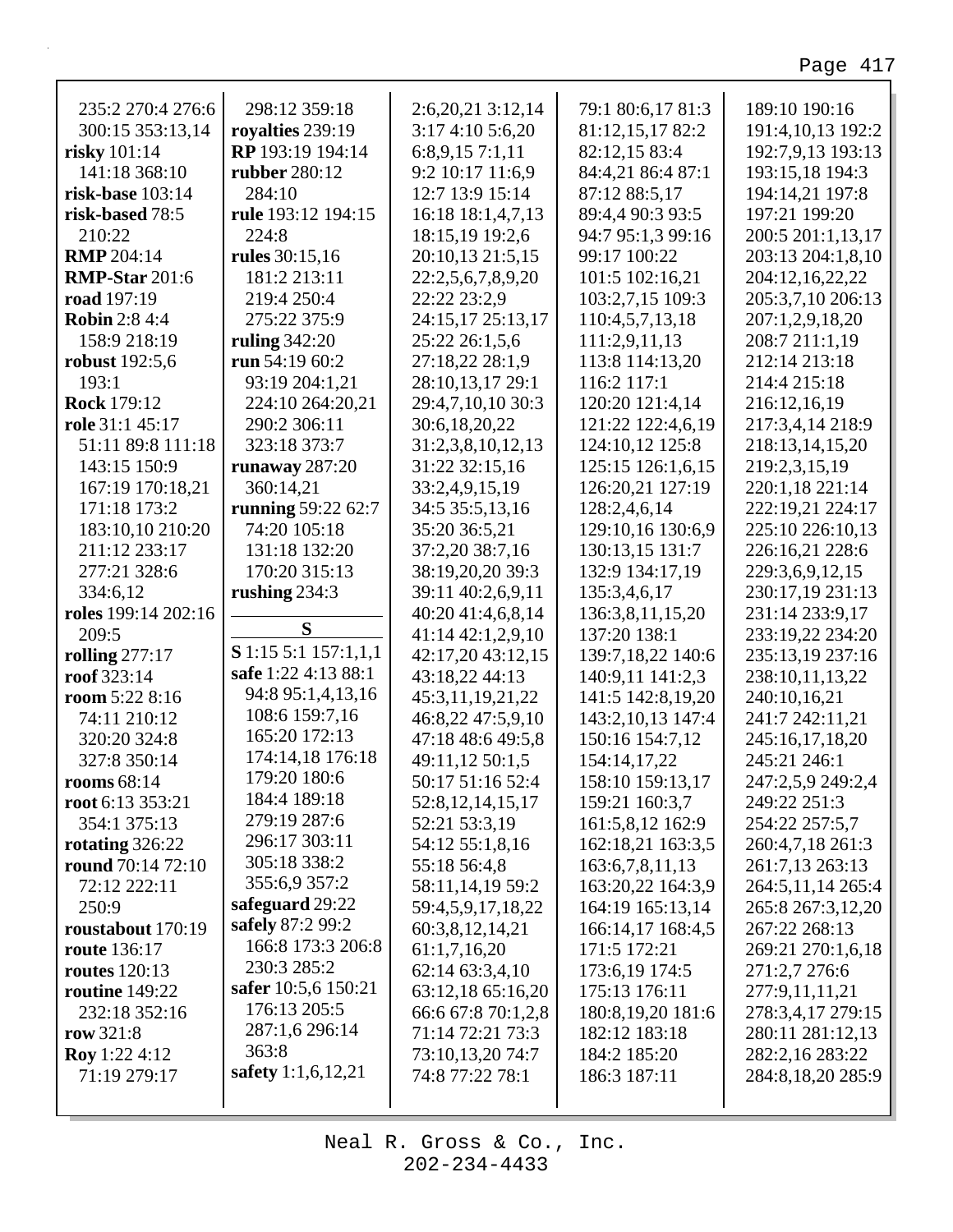┑

| 285:14 286:2      | <b>SAGD</b> 178:8         | screen $31:5$        | 197:6 199:21              | separate 22:4,18   |
|-------------------|---------------------------|----------------------|---------------------------|--------------------|
| 289:4,9 290:5,10  | salaries 89:17            | se 205:1             | 200:15 202:12             | 42:9 47:3 61:3     |
| 291:1,6 292:10    | 91:14,18 96:14            | sea 49:15 101:3      | 204:11,19,20              | 90:6 224:5 244:19  |
| 293:6 294:10      | 307:10                    | 118:3 177:19         | 223:16,21 225:13          | 256:4              |
| 295:22 296:3,3,16 | sales 360:16              | 181:4 190:16,17      | 229:17 230:21             | separated 84:10    |
| 296:22 297:22     | sands 178:9               | 196:5,10 203:22      | 251:1 263:8 304:1         | separately 154:2   |
| 298:3,18,22 299:4 | sat 342:12                | 204:1,3,10 213:20    | 307:6 329:18              | separating 65:20   |
| 299:5,10,14,14,16 | satisfactorily 43:4       | 221:3 272:8          | 330:20 335:16             | 87:7               |
| 299:19,22 300:3,5 | satisfy 121:6 191:5       | 273:11               | 345:6 348:7 351:2         | separation 84:7,12 |
| 301:2 302:22      | 218:21                    | seafarers 221:13     | 351:15 353:19             | 86:13 87:19        |
| 303:2,4,12,20,22  | saw 43:2 84:12            | seal 370:7           | 363:21,21 372:5           | 205:18             |
| 304:11,16 305:5,8 | 232:13 274:9              | sealed 286:5         | seeing 115:12             | September 119:9    |
| 305:10,19,22      | 345:10                    | second 56:14 64:16   | 221:17 223:9              | sequence 31:5,6,7  |
| 306:1,11,17,21    | saying 6:6 97:9           | 78:20 94:2 98:15     | 224:13 225:2              | series $244:2$     |
| 307:1,3,8,15,21   | 122:5 168:10              | 99:6 125:11 155:2    | 274:5,8 277:3             | serious 21:2,14    |
| 308:5,11 309:18   | 177:1 214:6               | 165:21 177:13        | 365:15 373:2              | 23:12 62:2,10      |
| 310:1,2,17 311:13 | 251:17 261:17             | 182:10 188:7         | seek 58:1 311:11          | 93:21 109:4        |
| 313:7,11,15 314:4 | 264:18 293:13             | 218:17 250:9         | seeking 117:11            | 113:10 136:21      |
| 314:14,15,21      | 296:15 297:11             | 254:9 281:22         | seen 77:12 118:12         | 140:21 147:15      |
| 315:4 317:18      | 314:6 321:11,13           | 340:5 350:21         | 247:8 255:2               | 148:18 149:3,19    |
| 319:6 327:6 331:6 | 324:11 331:4              | 351:6 370:4          | 268:21 308:14             | 150:5,5 183:15,16  |
| 333:15,19 334:4   | says 32:7 98:6            | secondly 29:14       | 331:11 338:3              | 183:17 204:7       |
| 334:13 335:11     | 106:2 139:3,3             | 89:6 191:8 193:9     | 339:16,17 347:17          | 246:15 258:9       |
| 336:17 337:10,15  | 142:18 143:18             | secret 54:13 112:18  | 348:15 351:19             | 263:22 289:4,8,12  |
| 337:17,21,22      | 144:11 151:20             | secretary $20:12,15$ | 352:14,22 353:1,3         | 296:11             |
| 338:5,9 339:18,19 | 209:14 313:5              | 86:1 119:10          | 354:3 362:18              | seriously 115:11   |
| 340:6,8 341:17,21 | 374:9                     | 193:10               | 364:2,17 365:9            | 140:13 145:8       |
| 344:8 346:6,9,14  | schedule 330:12           | Secretary-Treas      | select 59:8 121:17        | 311:6              |
| 346:21 347:16,22  | 352:18                    | 2:15 4:14 279:21     |                           | serve 187:16 191:5 |
| 348:11 349:1,4,5  |                           |                      | self-regulation<br>305:14 |                    |
|                   | scheduling 323:21         | secretly 297:5       | <b>Sember 2:11 4:5</b>    | serves 157:20      |
| 349:8 350:1,20,20 | scheme 22:20              | section 256:4        |                           | service 280:14     |
| 350:21 351:1,10   | 88:18 89:4 98:16          | sector 16:20 17:2    | 158:12 212:8,9            | 326:18             |
| 352:15 353:15     | 99:10 134:18              | 21:3,13 213:21,21    | 221:21                    | services $2:84:4$  |
| 354:3 357:7,17,19 | 215:3 220:21              | 259:14 281:1         | semi-submersible          | 158:11 241:2       |
| 357:22 359:20     | 221:8 306:7               | 364:4,6              | 28:18                     | serving 5:17 25:12 |
| 360:12 361:12     | 337:16                    | sectors 19:12        | <b>SEMS</b> 193:12        | set 37:15 51:21    |
| 362:4,11,12,14    | schemes 23:8              | 158:21 280:17        | 194:15 197:18             | 54:15 68:10 77:8   |
| 363:3,4 364:13    | 133:11 204:17             | secure 180:6         | 198:17 207:16,17          | 77:17 84:18,19     |
| 366:8,11,13,19    | schlocky 143:19           | 307:17               | 207:20 208:3              | 93:18 105:4,4,12   |
| 368:4,6,18 369:7  | <b>School</b> 186:10      | secures 307:13       | send 36:14 115:15         | 110:9,18 117:19    |
| 369:8 370:19      | schools 161:15            | see 8:8 48:10 54:1   | senior 2:2 92:14          | 128:15 130:2       |
| 372:16 374:15     | <b>Schwartz</b> 2:9 367:7 | 56:4 63:15 65:6      | 121:19                    | 131:2 163:6 178:8  |
| 375:10            | 367:11,16,20,22           | 66:1 70:16 96:20     | sense 81:7 98:9           | 179:2 187:2        |
| safety's 126:16   | 371:5                     | 98:2 108:3 115:9     | 188:20 253:13             | 189:13 209:16      |
| safety-critical   | sclerotic 361:9           | 126:14 141:19        | 273:4 362:2               | 211:8 267:20       |
| 146:12 262:21     | scope 46:7 147:6          | 188:7 193:2          | sent 237:10 239:12        | 289:3 310:16       |
| 326:4             | Scotland 27:5             | 195:13,21 196:13     | sentiments 14:13          | 312:3,10,11        |
|                   |                           |                      |                           |                    |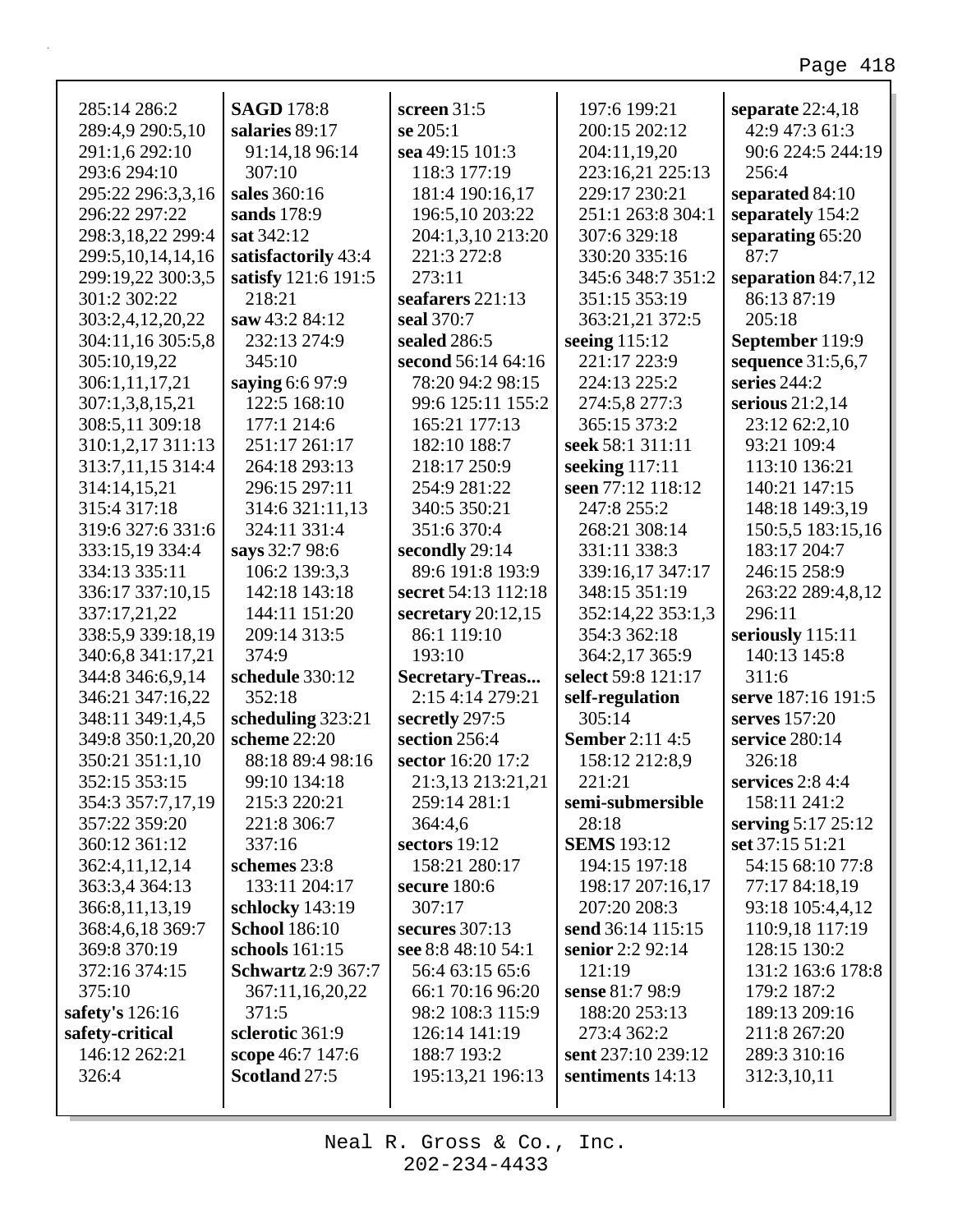| 361:11                  | shelf 37:20 55:21     | 159:17                  | 146:5 154:5 201:5     | six 132:21,22 133:3  |
|-------------------------|-----------------------|-------------------------|-----------------------|----------------------|
| sets 51:22 75:13        | 56:1 122:4 124:17     | shown 375:10            | 207:17,18 245:14      | 206:7 222:7          |
| 92:10 140:7             | 171:7 177:9,12        | shows 116:22            | 303:4,6 309:11        | 228:16               |
| setting 38:3 40:12      | 187:18 198:4          | 199:18 200:14           | 338:12 354:2          | size 148:22 241:10   |
| 66:17 70:18 77:16       | 228:9,22 272:19       | 208:12 209:1            | similarities 351:16   | 322:20 323:6         |
| 97:5 117:22 131:4       | <b>Shell</b> 2:4 3:23 | 293:21                  | 351:19 353:17,19      | skilled 239:4        |
| 160:13 211:14           | 158:2 164:15,19       | shut 101:12 126:3,5     | similarly 109:11      | skills 51:9 53:5     |
| 226:16 287:11           | 165:3,5,9,14          | 135:20 137:15           | 197:22                | 92:3,4,5,7,10,16     |
| 302:16 305:7            | 166:12,14 168:6       | 139:20 247:21           | simple $110:5$        | 131:15               |
| 336:11 344:14           | 169:14 192:18,21      | 283:12                  | 281:20 313:18         | <b>skin</b> 153:8    |
| seven 85:5 166:14       | 200:4 206:11          | shutdown 246:12         | 323:20 326:9          | skip 352:20          |
| 284:4 324:12            | 207:22 209:1          | shutoff 287:19          | simplified $51:18,21$ | slam 237:10          |
| seven-day $330:13$      | 215:1 226:20          | shuts 294:18            | simplify 185:7        | slice 68:21          |
| severed 236:10,12       | 227:7 228:17          | shut-off 360:15,21      | simplistic 214:18     | slicker 90:18        |
| severely 19:6           | 229:1 235:18          | sickness 313:19         | simply 45:4 78:16     | slide 199:17 200:13  |
| severity 180:22         | 254:17 260:7,18       | side 72:16 175:3,8      | 79:21 98:20 113:4     | 202:12 203:6         |
| Seveso 28:2,7 32:5      | 264:3 269:19,21       | 182:16 188:1,17         | 288:22 291:15         | slides 190:5,6 199:1 |
| 32:6 207:19             | 271:17,20 272:10      | 193:6,6 207:10          | 295:6                 | slightly 78:2        |
| shadow 159:19           | 273:10 277:14,20      | 208:21,22 214:2         | simultaneous          | 130:16               |
| shales 178:22           | 278:4                 | 214:17 215:21           | 265:10,14,15,16       | slips 18:5 22:19     |
| shape 187:6 372:12      | shift 89:7 318:17     | 224:16 230:20           | single $52:2$         | 270:6 306:3          |
| 372:15                  | 320:12,13 321:4       | 231:6 250:17            | single-risk $211:4$   | Slope 281:4 317:11   |
| shaped 181:3            | 329:15                | 347:3                   | singular $8:1$        | 317:22 320:4         |
| share 12:14 62:8        | shifts 320:8,10,13    | sided 17:14             | sit 150:7 153:11      | 332:13 339:14        |
| 94:9 109:5,20           | 320:18 321:4          | sighting $283:9$        | site 29:17 110:18     | small 21:7 26:10,10  |
| 111:21 112:4            | 329:17                | sign 266:11 370:7       | 110:18 111:3,3        | 210:5 241:4 273:6    |
| 115:15 121:10,18        | ships 146:17          | signal $237:7,10$       | 113:3 139:5           | 322:18               |
| 128:5 152:4,8           | 192:12                | 373:12                  | 154:13,17 155:19      | smaller 175:19       |
| 187:14 189:18           | shipyards 220:9       | significant 16:22       | 194:16 247:22         | 200:17 292:20        |
| 209:22 210:12           | shocked 344:12        | 20:19 49:20 50:21       | 257:21                | snapped 93:3         |
| 254:6,10 255:13         | shore-based 210:1     | 62:19,21 111:20         | sites 21:8 342:15     | snapshot 139:13      |
| 255:17 256:13           | short 139:18          | 152:2 162:10            | sits 228:21           | <b>Snorre 181:19</b> |
| 272:16 376:3            | 151:20 176:16         | 177:4 178:21            | sitting $375:22$      | social 91:21 187:5   |
| shared 62:4 110:6       | 279:4 280:16          | 180:7 191:12            | situation $70:1,17$   | societal 57:16 91:8  |
| 110:16 153:4            | 312:14 314:22         | 195:14,20               | 79:22 90:15 96:11     | 106:14 115:8         |
| 202:20 209:13           | 365:3,20              | significantly 132:4     | 97:18 98:21           | societies 213:15     |
| 256:16,17 258:7         | shortcoming 164:3     | signoff $266:14$        | 100:19 116:15         | 214:5 240:20         |
| 258:12,16 272:21        | shortly 28:12 97:15   | signs $6:2 23:20$       | 121:9 128:19          | society 2:10 115:13  |
| 272:22 373:17           | 129:18 144:4          | 167:12 324:7            | 129:3 146:5           | 212:17 219:21        |
| <b>Sharepoint 210:1</b> | 181:21 194:1          | <b>SIL</b> 246:11,19,22 | 181:18 279:12         | 368:1 373:13         |
| shares 258:6            | 225:5 272:18          | silver 56:8 81:15       | 295:11 339:11         | sociologist $25:10$  |
| sharing 109:22          | show 74:17 79:13      | similar 6:16 20:7       | 343:21 346:22         | softer 231:8         |
| 110:2,7,10,13,22        | 202:13,16 218:22      | 24:7 39:15 87:5         | 355:13 356:16         | sold 288:6           |
| 111:5,8 113:7,15        | 274:7 375:9           | 97:18 98:11             | situations $27:11$    | sole 18:13 313:8     |
| 223:17 254:3            | showed 204:2          | 100:19 105:18           | 125:21 135:4,14       | solely 18:3 256:4    |
| 256:5 258:17            | 320:6                 | 111:15 131:3            | 330:10 339:17         | solid 164:8 287:1    |
| 374:5                   | showing 13:6          | 132:15 144:19           | situation's 293:2     | solution 210:5       |
|                         |                       |                         |                       |                      |
|                         |                       |                         |                       |                      |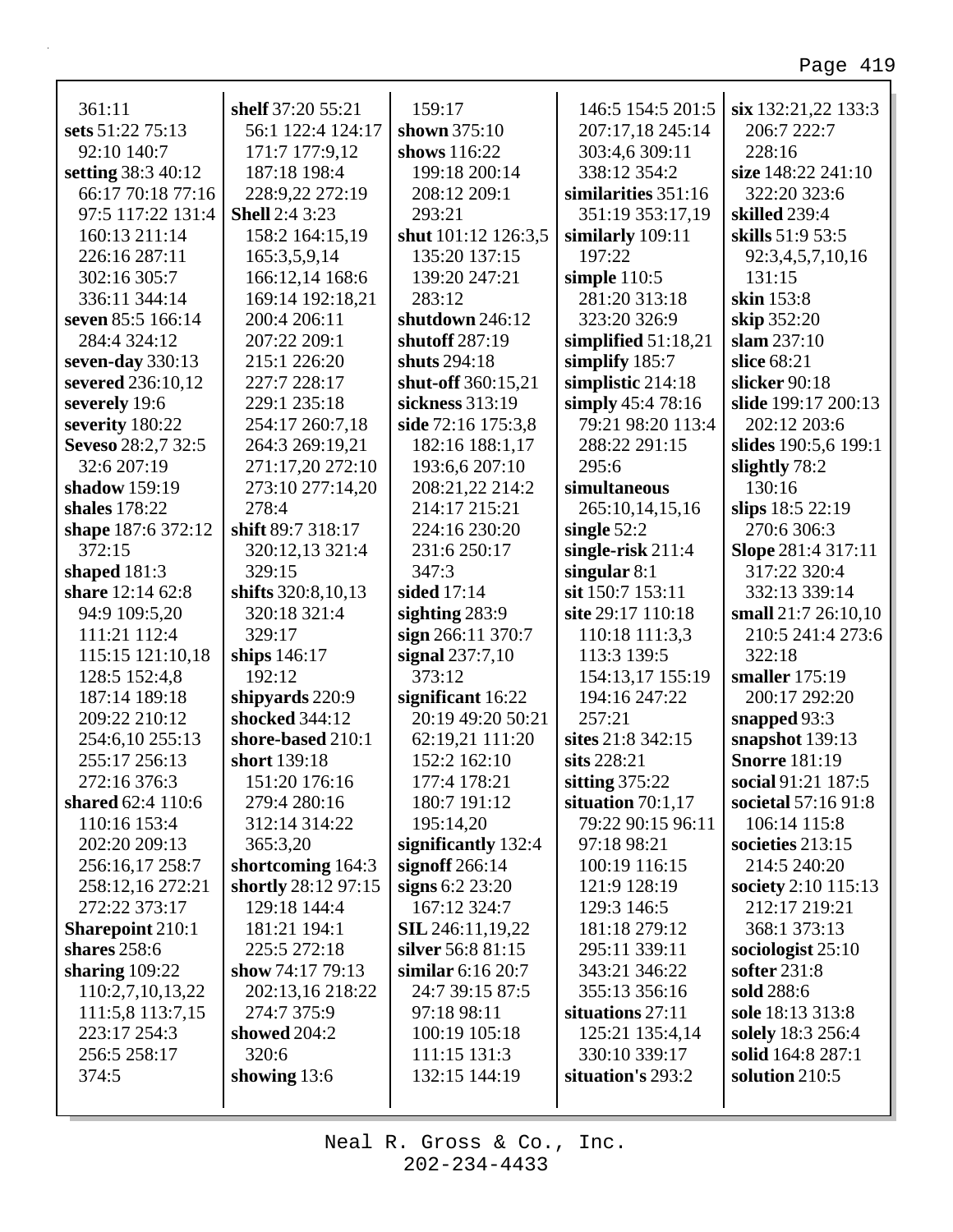| 231:17 251:20       | 303:8                    | speculate 236:9     | 295:14 324:11      | 168:7 173:22         |
|---------------------|--------------------------|---------------------|--------------------|----------------------|
| 253:8               | space 344:3              | speech 298:17       | stage 45:10 205:16 | 174:4,11 189:1       |
| solutions 189:5     | <b>Spackman</b> 2:12 4:1 | spells 201:21 349:9 | 205:16 211:7       | 197:3 204:17         |
| 252:4               | 158:5 163:10             | spend 109:18 123:8  | 287:3              | 206:2,15 208:1       |
| solve 297:16        | 190:1,3,7,9              | 123:14,18 232:22    | stake 221:13       | 213:11 233:8,15      |
| 301:14 348:18       | 198:19 225:3             | 327:10              | stakeholders       | 242:20 256:19        |
| solved 111:2,4      | 226:6 233:7,11           | spending $232:15$   | 148:11 160:19      | 257:11 275:17        |
| 249:11 325:8        | 240:6,6 260:10,10        | 251:21 252:3        | 198:12 217:1       | 278:13 287:12,13     |
| somebody 124:6      | 271:4,5,5                | 253:6               | 219:5,6,8          | 287:16 291:11        |
| 212:1 315:10        | spare 292:19             | spent 180:7 365:11  | stand 339:14       | 292:2 303:10         |
| 321:7 330:4         | spars $265:20$           | spill 162:14 208:12 | standard $31:8,14$ | 316:21 324:12        |
| somebody's 65:2     | speak 71:20 119:18       | 208:17 223:20       | 32:16 103:22       | 343:11,17 344:1,9    |
| 332:20              | 125:17 321:10            | 225:6 286:20        | 104:1,3 105:5,12   | 345:9,15,16          |
| someplace 98:14     | 367:22                   | 321:15 325:14       | 107:19,20,21       | 357:19 358:4         |
| somewhat 12:22      | speaker 212:7            | 365:5,14 368:11     | 108:8,10 114:18    | 369:4 370:14         |
| 79:11 239:1 243:2   | 249:16                   | spilled 159:18      | 160:13 196:15,17   | 371:2                |
| 259:12,14 284:19    | speakers 15:12           | spills 257:18,19    | 196:20 206:3       | standards-based      |
| 287:6 320:9         | 65:3 235:9               | 261:6 312:8         | 211:14 233:22      | 117:22               |
| sophisticated 94:13 | speaking 108:12          | spirited 375:20     | 242:22 243:1       | standards-making     |
| 133:15              | 226:18                   | split 64:12 65:18   | 244:7,22 247:4     | 115:16               |
| sorry 58:22 99:5    | special $11:15$          | 87:13,17 88:9       | 252:3,6,8,8 255:7  | standard's 337:21    |
| 137:21 344:2        | 141:17 150:7             | 178:20 180:11       | 260:8 288:18       | standard-setting     |
| sort 66:14 68:3     | 194:19                   | 215:4 216:21        | 319:22 320:2       | 361:8                |
| 71:22 78:2 83:17    | specialist 99:20         | spoke 30:18 119:6   | 321:3 322:12       | standpoint 175:1     |
| 87:12 94:9 100:10   | 107:1 203:8              | 207:2               | 342:16 344:3,7,13  | 227:10 266:14        |
| 106:16 113:16       | specialists $39:13,14$   | spoken 260:4        | 346:9 361:11,14    | stands 324:3 360:2   |
| 125:7 130:9         | 105:1 121:3              | spokesman 299:9     | 362:4,5 364:13     | <b>Stanford</b> 15:6 |
| 135:11 141:6        | 131:22                   | Sporking 325:20     | standardization    | start 26:4 65:11     |
| 222:22 228:1        | specific $45:16$         | spot 153:5 340:3    | 108:1              | 72:7,8,16,20         |
| 231:1,7,11 253:22   | 98:17 108:14             | spraining $285:10$  | standardize 264:9  | 84:17 89:9 103:19    |
| 257:5 262:10        | 109:12 163:7             | sprains $285:1$     | standardized 108:4 | 157:3,14 177:1       |
| 263:13 264:1        | 168:10 169:5             | spread 153:12       | standards 6:22     | 178:8 179:9          |
| 274:21 275:20       | 187:2 226:16             | St 179:16           | 30:17,19,21 34:22  | 212:15 220:1,3       |
| 334:6 336:2         | 259:21 347:17            | stability 307:13    | 57:8,12 66:20      | 222:1,10,12 227:3    |
| 339:14 352:16       | 362:21                   | stack 236:3,4,7,10  | 78:17 80:5,6,7     | 229:19 250:10        |
| 361:16 363:3,22     | specifically 17:22       | 236:16 238:6,6      | 102:12,15,21       | 263:4 267:13         |
| sorted 184:13       | 45:13 84:5 98:21         | 273:15              | 103:2,4,7,12,12    | 276:18 279:2         |
| sought $92:17$      | 190:18,21 231:20         | staff 14:7,14 15:16 | 103:17 104:8,21    | 283:12 309:17,22     |
| sound 73:11 159:8   | 232:2 265:16             | 39:22 67:15         | 105:3,4,13,21      | 320:15 327:21        |
| 188:19 352:4        | 288:19 324:22            | 131:20 137:2        | 106:4,6,9,22       | 346:3 362:15         |
| soundness 370:9     | specification            | 158:17 170:13       | 107:3,5,17 108:3   | started 130:6 157:4  |
| sounds 188:19       | 165:19 359:1             | 176:8 203:1,2       | 114:16 115:3       | 177:21 183:12        |
| source 120:15       | specified 241:6          | 239:5,5 280:7       | 116:15,21 117:3,8  | 279:7 310:17         |
| 185:12 308:5        | specifies $33:16$        | 295:9 361:10,15     | 117:13,21 137:5    | 320:4 323:13         |
| sources 187:8       | specify 30:20            | 373:5               | 140:6 143:3        | 325:6,9,11 327:3     |
| 241:22 289:6        | specifying 35:7          | staffed 162:11      | 160:10,12,16,20    | starting $34:18$     |
| so-called 188:7     | 216:22                   | staffing $188:16$   | 161:3,17,19 162:7  | 106:3 216:17         |
|                     |                          |                     |                    |                      |
|                     |                          |                     |                    |                      |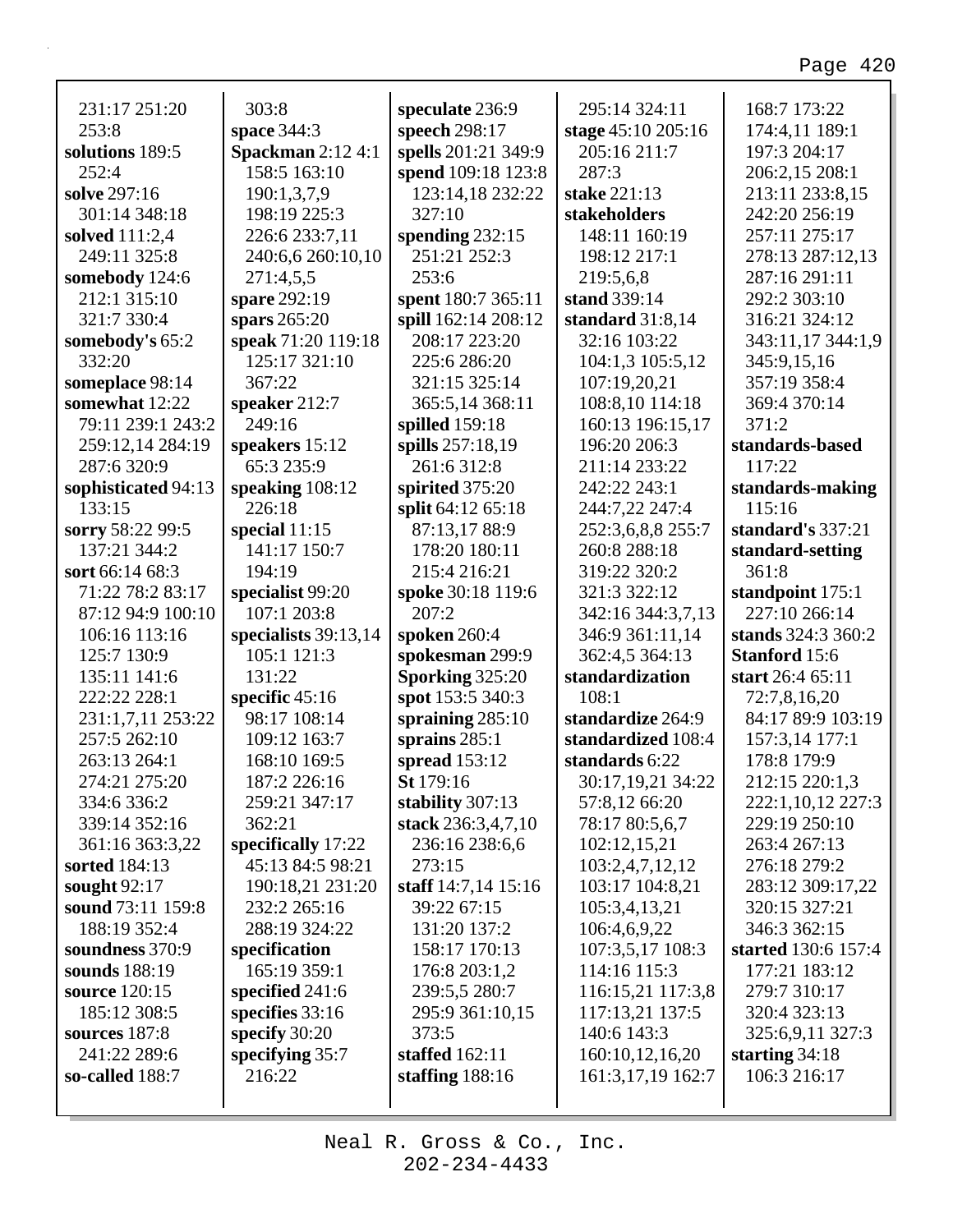#### 230:18 312:2 315:14,22 **starts** 30:7 103:21 **state** 20:12 29:5 51:8 52:13 80:7 143:11,15 184:8 195:8 324:12,20 342:8,13,14 369:14 **stated** 57:7 80:8 121:7 122:19 134:14 217:12 267:3 311:8 **statement** 3:5 4:19 4:21 12:18 29:14 33:11,17 37:8 64:7 158:15 164:10 165:8 167:11 197:1 211:11 268:20 327:7 343:13 367:5 371:7 **statements** 12:13 96:1 374:5 **states** 9:5 10:15 50:4 73:5 101:2 144:13 197:2 223:3 237:21 249:4 281:6 304:14 306:16 313:8 335:3 341:15 **state's** 290:10 **static** 117:12 **statistic** 219:14 **Statoil** 1:20 3:25 158:4 176:10,17 176:22 177:21 179:4,9,20 180:7 183:3 185:9 189:9 227:22 228:18 260:18 272:10 274:22 277:14 **Statoil's** 178:15 **status** 7:8 21:16 132:2,6 184:10 202:22 209:21 210:13 223:2 **statute** 33:22 **statutory** 214:2 **stay** 72:3 153:1,7 329:13 343:14 **staying** 159:16 253:11 **stays** 114:18 318:14 **steady** 74:20 **steel** 280:12 284:9 **steelworkers** 2:22 4:10 18:19 279:17 279:21 280:1 309:1 317:20 321:14 351:13 **stems** 248:15 **step** 199:5,9 207:21 367:8 **steps** 103:21 162:10 283:5 **Steward** 1:23 322:3 **stick** 310:11 314:10 **stimulus** 42:18 **stock** 165:9 178:2 **stone** 201:10 **stop** 139:17 169:20 229:18 237:11 307:4 366:9 **stopped** 55:5 101:12 139:7 **stops** 230:2 **stop-the-job** 229:22 **storage** 16:17 177:16 **straight** 54:21 55:6 137:9 252:18 330:15 331:1 **straightforward** 251:9 **strains** 207:4 **strange** 106:6 352:4 **strangely** 75:19 **strategic** 10:15 **strategy** 85:13 251:3 **streamlined** 53:17 **Street** 1:13 295:16 352:6 **strength** 127:6 181:17 **strengthen** 175:12 **strengthened** 45:12 **strengthening** 126:11 195:15 372:16 **strengthens** 174:22 175:18 **strengths** 26:8,20 53:19 164:5 225:17,18 **strike** 291:5 349:13 349:18 350:1 **strong** 179:14 188:22 195:13 230:6 245:7,11 269:13 287:14 295:10 298:5 299:20 338:7 340:12 376:3 **stronger** 176:14 204:10 294:21 336:3 **strongly** 222:5 **struck** 124:13 **structural** 181:17 **structure** 53:6 166:16 **structured** 42:19 163:6 215:10 **structures** 166:7 283:10 **struggling** 172:5 **studied** 15:5 19:10 372:8 373:5 **studies** 184:5 256:5 **study** 205:22 206:6 235:11 320:6 **style** 203:14 **subject** 144:5 176:11 278:2 **subjective** 334:11 **submission** 45:6 47:3 **submit** 8:4 31:18 130:9 **submitted** 31:15 41:9 42:4 46:5 67:9 99:18 102:16 130:7 135:5 **subsea** 354:17 **subsequently** 39:5 44:9 **subsidiaries** 177:4 **substantial** 10:13 **substantiated** 95:12 **sub-service** 161:11 **succeed** 35:3 **successful** 40:14 92:20 127:18 342:3 **successfully** 175:21 211:5 273:17 **successors** 373:4 **suddenly** 122:3 332:9 **sufficient** 19:20 27:1 51:13 77:1 79:13 136:7 143:3 170:8 240:3 **sufficiently** 125:21 **suggest** 105:6 208:3 **suggested** 194:10 **suggesting** 345:4 **suggestion** 43:17 140:10 **suggestions** 71:12 73:9 **suitable** 166:2 210:21 **Suites** 1:12 **suits** 181:9 **sulfide** 286:12 **summarized** 12:9 **summary** 174:21 **summer** 269:10 315:17 358:14 **superb** 363:1 **supervise** 97:6 370:21 **supervision** 368:21 **supervisor** 340:4 **supervisors** 113:2 312:3 **supplier** 288:5 **support** 9:19 40:3 60:12 100:15 125:19 126:14 225:13 226:21 227:12 260:6 376:1 **supported** 339:16 **supporting** 39:5 43:13 136:5 **supportive** 127:16 239:7 **supports** 116:1 159:1 **supposed** 81:9,10 100:14 180:19 240:13 312:12 **sure** 34:16 41:17 71:19 80:19,22 87:1 100:15 109:21 135:2,8 153:10 165:1 168:14 169:18 170:22 172:13 174:16 175:5,14 205:13 230:4 235:19 245:10 249:22 258:16 266:20 267:14 268:3 269:13 272:21 273:12 316:7 338:11 340:4 348:17 363:10 **surface** 161:11 357:6 **surround** 293:20 **surrounding** 285:19 **survey** 257:16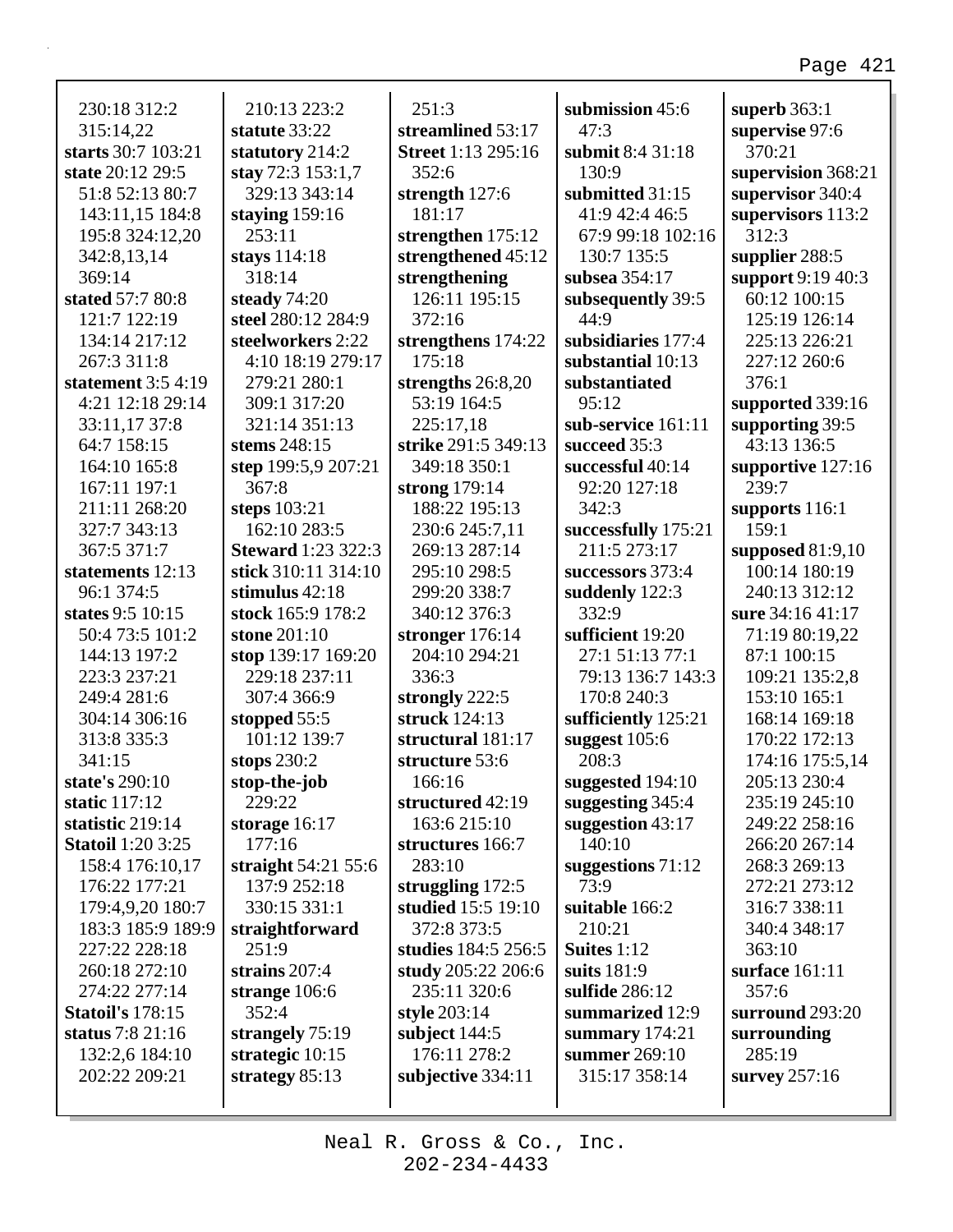| 282:19             | systemic 136:19         | 186:13 203:10             | task 59:13 126:22   | techs 323:5          |
|--------------------|-------------------------|---------------------------|---------------------|----------------------|
| surveyed 283:14    | systems $6:207:1$       | 208:19 218:16             | 162:11,16,20        | telephone 2:7 37:3   |
| surveyors 212:19   | 18:2,7,15 19:4          | 219:10,11 220:14          | 163:4 169:1 186:6   | tell 26:11 122:22    |
| surveys $62:15$    | 22:9,15 24:14,15        | 229:21 236:1              | 193:4 197:20        | 142:10 153:6         |
| 230:8              | 29:21 41:15 57:4        | 237:15 264:17             | 225:4 244:15        | 165:10 245:4         |
| survival 181:9     | 57:6,22 69:15           | 265:3 272:2               | 266:16              | 272:11 277:19        |
| suspect $140:2$    | 87:6 126:21 130:2       | 282:18 286:4              | tasks 170:13,17,22  | 288:6 327:7 332:9    |
| 338:4              | 130:11 131:4,5          | 291:5 301:20              | 208:15              | 337:11 342:2         |
| suspended 261:19   | 133:10,12,14            | 316:9 325:2               | taught $64:8$       | 355:16 357:5         |
| 264:14             | 135:12,17 144:13        | 344:19 361:9              | taxation 242:1      | 361:3                |
| sustained 365:2    | 144:17 149:16           | taken 41:20 81:22         | team 15:12 22:1     | telling 76:22 316:2  |
| switches 326:21    | 150:15 162:21           | 103:21 104:17             | 25:13 51:15 72:11   | 341:19               |
| Symposium 256:3    | 167:1 168:16            | 118:2,17 152:18           | 123:8 165:8         | tells 312:12         |
| synchronize 168:15 | 173:22 175:1            | 162:9 186:5               | 183:11 210:4        | temperature 82:8     |
| system 17:11 22:17 | 181:3 194:4 203:3       | 210:14 214:3              | 375:22              | 97:21 326:21         |
| 23:15 30:3,4,13    | 204:13 208:20           | 221:4,15 264:12           | teaming 179:1       | temporary 283:10     |
| 51:19 57:6 66:15   | 214:13 215:2            | 279:5 283:5               | teams 183:5         | 289:21 361:14        |
| 71:19 83:18,18,21  | 234:16 242:11,21        | 326:17                    | technical $2:124:1$ | tempting 236:16      |
| 93:17 101:19       | 247:6,7,9 248:2,3       | takes 45:15 194:2         | 20:4 51:13 92:4     | ten 24:5 40:18 49:9  |
| 103:7 109:14,17    | 251:22 257:7            | 225:15 362:6              | 100:3 101:13,13     | 92:11 116:7          |
| 116:2,6 123:16     | 263:14 283:9            | take-aways 88:15          | 104:13,13 115:18    | 117:20 183:22        |
| 131:17 134:21      | 288:6 290:3,5           | 98:3                      | 131:12 158:6        | 199:7,20 200:2,9     |
| 136:20 140:7       | 293:5 299:22            | talent 203:13             | 160:17 182:12,14    | 200:12,16 211:9      |
| 142:5 145:4        | 306:21 307:1,8,16       | Talisman 179:1            | 184:7 202:6,8       | 246:22 288:6         |
| 163:13 164:5,7     | 307:16,19 324:21        | talk 8:13 67:7 70:2       | 206:17,20 248:19    | 290:13 309:13        |
| 166:18 168:4,7     | 325:1 334:4 344:8       | 77:22 96:3 100:4          | 263:11 297:21       | 317:9 324:13         |
| 175:13 184:20      | 354:21 356:8            | 101:16 142:8              | 298:2 315:4 316:1   | 342:6                |
| 188:15 192:5,6     | 366:8 376:1             | 154:7 173:1               | 369:3               | tend 202:8 284:21    |
| 193:18 201:4       | $S-A-F-E 279:19$        | 215:11 220:2,2            | technically 24:2    | <b>tended</b> 363:20 |
| 216:10 224:18      |                         | 252:13 281:17             | 47:19               | tends 232:17,19      |
| 236:9,11,15        | T                       | 282:7 293:13,14           | technically-quali   | 255:12               |
| 240:12,16 245:20   | T157:1                  | 293:15,16 309:14          | 19:21               | tenet 134:15         |
| 246:2,12,17,19,21  | <b>table 5:10 72:17</b> | 309:16,20 310:7           | technique 69:9      | tenets $134:15$      |
| 246:22 247:6,16    | 189:14 250:18           | 340:1                     | 244:5.9             | tension 60:22        |
| 264:15,15 266:7    | 296:20 350:6            | talked 67:2 147:1         | techniques 215:13   | 265:20               |
| 285:5 287:1,7,8    | <b>tables</b> 358:20    | 225:4 239:1 254:1         | 217:15 244:6        | tensions 86:16 87:6  |
| 287:11,15 289:3    | tack 316:9              | 260:14 361:15             | technological 27:2  | tents 288:22         |
| 300:11 302:15      | tackle 109:16           | <b>talking 69:5 97:20</b> | 305:1               | ten-point $317:1,12$ |
| 304:6,17 305:12    | <b>Tahiti</b> 179:12    | 120:13 218:4              | technologically     | 363:11               |
| 306:11 307:22      | take 5:21 8:15          | 246:10 293:18             | 159:8               | term 70:8 229:7      |
| 326:1,6,6 346:15   | 40:21 46:6,17           | 330:16 335:1              | technologies 104:8  | <b>termed</b> 324:17 |
| 347:16 348:1,20    | 60:16 69:21             | 345:3 355:7 359:1         | 150:16,21 151:3,6   | terms 82:4 89:20     |
| 356:13,13 359:20   | 103:18 115:17           | talks $292:1$             | 215:12,22 220:2     | 94:3 104:15          |
| 372:18             | 117:2 118:20            | tape $227:1$              | technology 26:21    | 109:16 119:21        |
| systematic 29:19   | 122:4,16 126:21         | target 120:4 145:20       | 46:18 47:14 151:8   | 126:18 145:12        |
| 180:10 302:8       | 129:12 133:9,16         | 211:8                     | 151:10 256:3        | 182:13 193:19        |
| 303:3              | 169:6,10 177:14         | targeted 228:17           | 336:3               | 232:14 235:15        |
|                    |                         |                           |                     |                      |
|                    |                         |                           |                     |                      |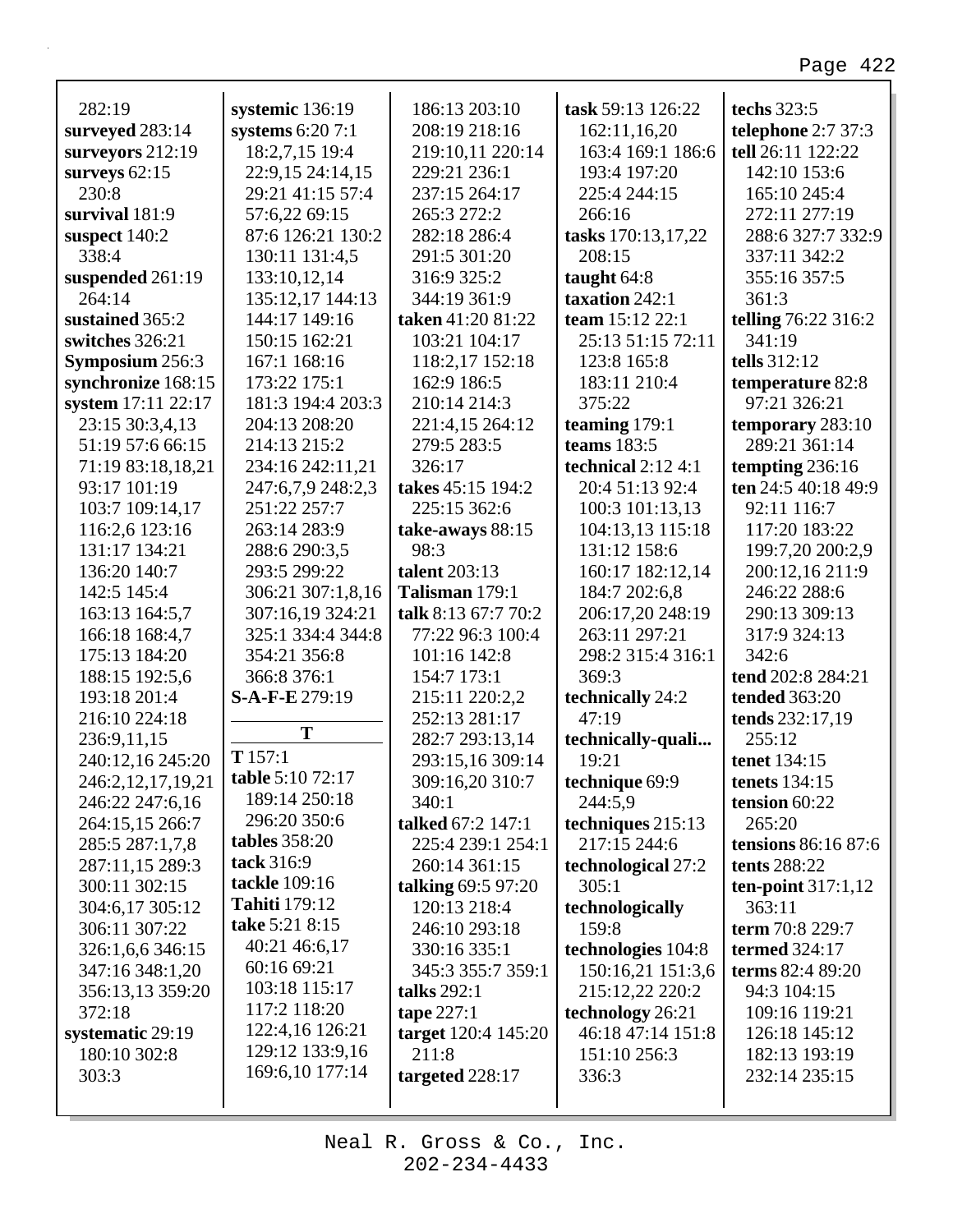| tested 242:14 244:1                  | 157:3 164:10,12                  | 351:21                            | 211:1,6,8,20,21                      | third 8:19 182:11        |  |
|--------------------------------------|----------------------------------|-----------------------------------|--------------------------------------|--------------------------|--|
| 327:2                                | 164:17 165:4                     | things 39:6 66:16                 | 212:3,11 214:7,22                    | 282:2 301:5              |  |
| testifying 31:19                     | 176:3,4,7,9                      | 67:21,22 77:9                     | 216:14 217:9,12                      | third-party 274:12       |  |
| testimony 312:18                     | 189:20,21 190:3,7                | 95:6 96:15 102:1                  | 217:20 218:13,19                     | 274:18                   |  |
| 360:11 372:10                        | 198:17,18,22                     | 104:7 124:13                      | 219:19 220:1                         | thorough $46:21$         |  |
| testing $161:10$                     | 199:1 212:3,5,9                  | 134:2 142:6 145:5                 | 222:22 223:8                         | 119:8 140:14             |  |
| 242:15,15,17                         | 221:18,19,21,22                  | 152:8,9,14,15                     | 224:12 225:13                        | 374:20                   |  |
| 244:1                                | 222:13 228:14                    | 155:20 168:21                     | 226:1,6,20 228:20                    | thought 87:6 93:6        |  |
| tests 115:21 224:10                  | 230:15 231:18                    | 171:9 172:4,8                     | 229:4 230:17                         | 133:8,16 182:16          |  |
| 352:21                               | 233:4 234:5,7                    | 175:9 183:5                       | 231:16 232:14                        | 200:6,10 232:2           |  |
| Texas 12:1,6 15:3                    | 238:16,17 247:14                 | 205:18,22 216:14                  | 235:7,22 237:15                      | 317:10 328:17            |  |
| 16:21 17:3,9,17                      | 250:7,14 253:19                  | 218:18 231:11                     | 241:14 242:3                         | 345:11                   |  |
| 19:5 20:20 21:10<br>22:12 23:3,10,18 | 258:19,22 268:6<br>270:14 273:21 | 234:3 243:3 245:9<br>252:21 257:5 | 244:9 245:5 246:8<br>247:2 249:17,21 | thoughts 223:2<br>337:14 |  |
| 24:1 27:14 206:22                    | 278:19 279:6                     | 266:12 273:18                     | 252:14 253:9,17                      | thousands 285:18         |  |
| 212:18 282:10,11                     | 280:5,8 298:9,10                 | 278:12 289:11                     | 254:4 259:9,11                       | threat $370:1$           |  |
| 282:13 283:1,3,19                    | 298:15,16 308:19                 | 309:16 310:5,6,8                  | 260:17 264:19                        | three 8:7 23:11          |  |
| 284:6 292:8                          | 308:20 321:18,19                 | 315:15 316:11                     | 267:2 270:1 274:4                    | 41:9 42:5,11             |  |
| 296:17 316:12,22                     | 327:14,15,17                     | 317:10 319:7,8                    | 274:22 275:15                        | 45:21 58:4 70:3,7        |  |
| 317:7 325:10                         | 328:1 331:21                     | 320:15 325:13                     | 276:15 277:15                        | 71:4,9 80:20 92:5        |  |
| 328:7 331:11                         | 333:9 336:21,22                  | 330:5 334:10                      | 279:7 297:16,19                      | 92:10 98:2,3             |  |
| 362:11,16 363:14                     | 337:4 338:19,22                  | 335:20 347:7,7                    | 297:22 312:19                        | 113:9 120:7 123:8        |  |
| 363:21 365:5,12                      | 341:12,13 343:6                  | 348:9 350:19                      | 314:20 318:2,19                      | 123:14,17 136:16         |  |
| 366:2 372:7                          | 345:22 351:12                    | 358:14 361:19                     | 327:19 330:11                        | 137:6,11 148:4           |  |
| th $97:3$                            | 357:13,15 367:20                 | 362:8 365:18                      | 331:3,10 332:1,3                     | 149:22 153:1,7           |  |
| thank $6:4$ 12:15,17                 | 371:3,4,19 372:21                | think $26:13,19$ 27:2             | 332:14,16 334:1                      | 176:16 177:15            |  |
| 13:6, 16, 17, 20                     | 373:22 374:1,3                   | 27:12,17 29:16                    | 334:10 337:6,20                      | 179:3,22 187:14          |  |
| 14:6, 10, 13, 15, 17                 | 375:18,20 376:6                  | 32:21 35:20 49:16                 | 337:22 338:16,16                     | 188:2 208:13             |  |
| 15:9,16 25:4,5,19                    | 376:11                           | 49:20 55:7 60:17                  | 339:13,15,22,22                      | 281:8,20 283:16          |  |
| 36:7,8 47:22 48:2                    | thankful 279:10                  | 70:14 72:19 73:15                 | 340:12 343:18                        | 300:22 301:9,20          |  |
| 48:22 49:21 63:19                    | <b>thanks</b> 12:19 14:8         | 77:22 78:5 79:19                  | 345:20 346:8,18                      | 309:16 311:7             |  |
| 63:20 72:2,6 76:8                    | 248:13                           | 81:12 82:15 85:5                  | 349:1 350:4,22                       | 320:2 322:9 324:1        |  |
| 80:12,14 82:22                       | themes $328:2$                   | 87:3 89:3,19 90:4                 | 352:9 353:15,17                      | three-day $120:6$        |  |
| 83:22 86:10 87:9                     | theoretical 212:2                | 94:1 97:16 99:13                  | 353:20,20,22                         | three-quarters           |  |
| 88:10,13 95:20,21                    | theories 236:8                   | 108:14 116:14                     | 354:12 357:21                        | 177:7                    |  |
| 97:11,13 102:6                       | <b>theory</b> 209:15             | 117:19 123:22                     | 359:14 361:2,22                      | three-year 73:21         |  |
| 107:14 108:16,18                     | thereabouts 133:19               | 124:18 126:9,22                   | 362:16,18,19                         | threshold 290:16         |  |
|                                      |                                  |                                   |                                      |                          |  |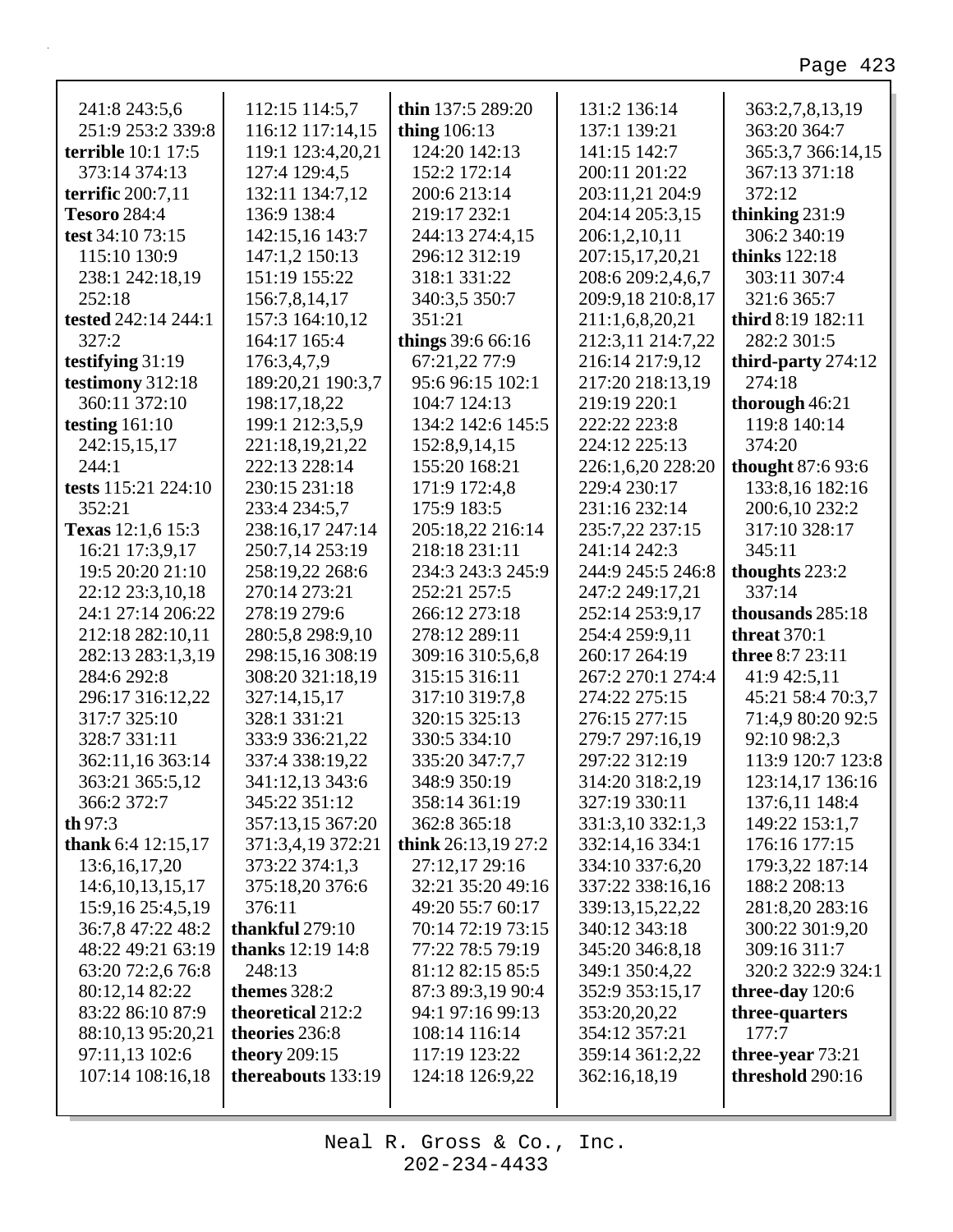| throw 353:7 364:9                  | 375:9                       | 358:5,7                          | tragic 159:13               | 290:20 317:8                            |
|------------------------------------|-----------------------------|----------------------------------|-----------------------------|-----------------------------------------|
| <b>Thunder</b> 14:4                | timely 218:11               | top 87:18 115:4                  | 181:14 185:11               | 349:15                                  |
| 179:12                             | times 90:13 114:11          | 116:20 159:6                     | trailers $17:14$            | tries 344:21                            |
| tick 53:22 55:20                   | 199:19 200:9,12             | 166:1 169:11,13                  | 288:15,21                   | <b>Trimmer</b> 2:15 4:14                |
| 200:19                             | 206:7 219:18                | 169:21 170:3,22                  | trained 24:2 98:6           | 279:20 308:22                           |
| ticked 79:21                       | 288:6 375:10                | 175:5,15 231:2                   | 183:8 184:4                 | 309:2 321:20                            |
| ticks 373:15                       | timing $45:3$               | 243:10 262:9                     | 217:19 297:18               | 326:2 327:18                            |
| tie 141:11 253:22                  | <b>Timor</b> 101:3          | 276:1 289:22                     | 319:3                       | 328:11,14,16,18                         |
| tied 62:6 68:12                    | today 8:22 11:1,2           | topic $16:5$                     | training $39:16,20$         | 328:20 329:1,7                          |
| ties 171:20                        | 12:20 13:6,8,15             | topical 60:4 112:5               | 58:9 59:4 60:7              | 330:8,21 331:7                          |
| till 353:18                        | 13:20 16:4 22:15            | topics 176:16                    | 93:2,15,17 113:16           | 340:14 341:14                           |
| <b>Tillema</b> 2:14 114:6          | 24:19,22,22 29:1            | top-to-bottom                    | 113:17 131:1                | 342:5 348:21                            |
| 114:7 116:6,12                     | 31:4 34:17 35:20            | 162:12                           | 133:11 161:14,16            | 356:18 357:16                           |
| 119:1 245:13                       | 66:10 71:20                 | total 78:3 286:15                | 183:7,11 217:22             | 358:2 364:17                            |
| 246:1,5 247:8,14                   | 114:11 157:19               | totality 68:15                   | 292:10,11,13,17             | 366:22 374:9                            |
| 248:13 265:7                       | 164:18 165:10               | totally 84:19 85:17              | 292:20 293:6                |                                         |
| 266:3,17 354:5,6                   | 178:2 187:7                 | 130:14                           | 307:14 318:21,22            | tripartite 300:1<br>301:1,12,17,22      |
| 355:3,15 356:17                    | 189:14 190:10               | touch 71:20 314:22               | 319:1,6,9,16                | 305:12                                  |
| 357:13                             | 199:8 212:1,11              | 318:2,20                         | 359:2,9                     | triple $321:2$                          |
| time 5:12,15 6:20                  | 214:8 217:10,20             | touched 59:17                    | transfer 101:4              | trips 18:5 22:19                        |
| 7:4 11:4 12:14                     | 252:1 281:2,9               | <b>touches</b> 333:15            | 248:1 318:3,12,14           | 270:6 284:22                            |
| 16:10 38:21 40:8                   | 299:2 309:12                | 346:5                            | transferred 38:16           | 306:4                                   |
| 51:2 66:4 72:13                    | 312:18 316:11               |                                  | transfers 43:18             |                                         |
| 72:15 82:20 86:18                  |                             | tough 336:16<br>tower $17:10$    | 318:13                      | trolling $146:18$<br>trouble 64:17      |
|                                    | 321:12,13,17                | track 219:14                     | transit $325:13$            | 248:11 253:3                            |
| 88:21 109:19                       | 322:10 325:22               |                                  |                             |                                         |
| 117:20 119:4                       | 346:12 367:22               | 229:22 254:8,16                  | translated 235:20           | troubling $21:14$<br>true 252:15 355:11 |
| 130:14,20 134:9,9<br>139:13 140:17 | 368:4 371:19                | 254:21 257:17,19<br>264:10 310:8 | transmission 65:7           | truly 167:3 267:19                      |
|                                    | 373:2,8,18,20<br>375:7      | 348:18                           | transparency 53:8<br>218:10 | trust 142:12,14                         |
| 141:11,20 145:22                   |                             |                                  |                             |                                         |
| 148:8 173:14                       | today's 7:5 349:17<br>376:7 | tracking 167:9                   | transparent 115:14<br>208:8 | 188:4                                   |
| 182:19 202:22<br>205:17 209:21     |                             | 254:2 289:4                      |                             | <b>trusted</b> 354:22                   |
|                                    | told 200:5 310:13           | trade 16:7 60:6                  | transport 180:17            | 356:9                                   |
| 213:6 215:19                       | 314:16 317:5                | 85:8 110:8,14                    | traumatic $37:13$           | try 49:9 65:5 67:20                     |
| 218:16,20 222:9                    | 333:1 341:4                 | 111:14 125:17,19                 | traveled 11:3               | 68:14 70:15 87:21                       |
| 225:16 248:8                       | 358:14                      | 126:14 127:1                     | treat $342:16$              | 92:8 96:17 105:15                       |
| 253:3 256:19                       | tolerance 245:16            | 154:20 239:12                    | treated 54:12               | 116:20 211:17                           |
| 266:9 271:16                       | tolerated 329:5             | 293:17                           | treats 53:21 54:3           | 291:14 309:15                           |
| 286:22 291:20                      | 344:15                      | trades $225:6$                   | tremendous 10:14            | 340:22 344:17                           |
| 295:8 299:11,17                    | <b>Tonga</b> 179:16         | tradition 70:21                  | 130:22 174:12               | 350:20                                  |
| 300:1,3 301:20                     | tool 176:1,2 211:22         | traditional 194:2                | trend 70:16,17              | trying $35:161:3$                       |
| 315:1,22 317:6                     | 226:11 271:12               | traditionally 198:7              | 159:17 182:2                | 136:18 139:7                            |
| 322:19 323:8                       | 316:6 341:15                | 233:19                           | 274:17                      | 236:19 267:1                            |
| 324:11 327:21                      | 358:11                      | tragedies $10:2,3$               | trends $254:21$             | 291:21 333:12                           |
| 330:15 331:1                       | tools 56:20 57:10           | 328:3                            | Triangle 293:4              | 341:20 348:17                           |
| 342:19 348:13                      | 106:17,19 209:18            | tragedy $7:3$ 17:5               | trick 114:1                 | 352:18                                  |
| 350:11 359:8                       | 209:22 210:8,12             | 328:6 373:14                     | tried 54:22 94:6,8          | turn $84:1$ 134:8                       |
| 361:10 372:3                       | 295:15 343:16               | 374:13                           | 94:18 137:7                 | 169:16 321:9                            |
|                                    |                             |                                  |                             |                                         |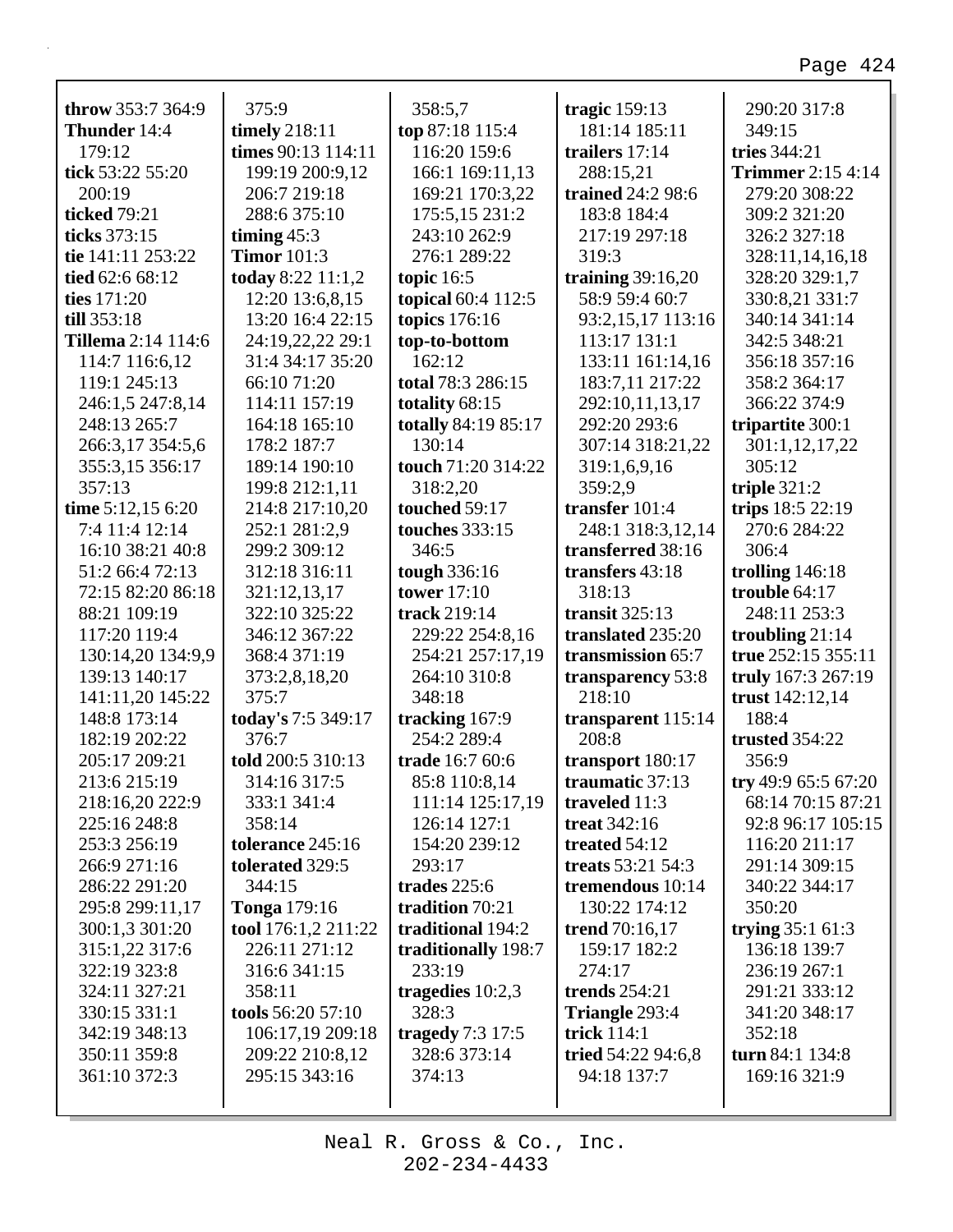٦

| <b>Turner</b> 366:16 | 43:10 47:17 62:7         | 88:19 143:17          | 311:12 313:14         | university $2:1$ 3:9 |
|----------------------|--------------------------|-----------------------|-----------------------|----------------------|
| turning $298:21$     | 75:15 79:12 89:14        | understand 15:22      | 316:2 317:2,16,18     | 15:7 25:9 66:13      |
| <b>Twenty 319:1</b>  | 90:12,19 91:16           | 89:22 106:21          | 318:5 319:20          | 78:22                |
| twice 94:4 129:21    | 105:22 109:11            | 107:2 127:18          | 323:2,3 325:20        | unlimited 320:17     |
| 243:18               | 110:8,19 111:6,16        | 164:1 170:18,21       | 331:17 336:2,17       | unnecessary 308:9    |
| two 8:17 51:16 61:3  | 126:10 132:15            | 171:12 172:2          | 337:9,12 340:6,7      | unregulated 234:4    |
| 65:19 77:6 78:6      | 140:2,21 148:17          | 225:14 233:2          | 340:13 343:14         | unreported 6:12      |
| 98:1 129:21          | 153:17 154:16            | 243:1 251:1           | 345:10 347:15         | unsafe 350:22        |
| 152:21 168:16,19     | 196:19 204:1             | 306:19 315:12         | 350:21 351:4,14       | unscheduled 61:15    |
| 169:14 171:9         | 213:21 232:8             | 334:5 335:18          | 374:4                 | 146:10 321:1         |
| 177:6 179:3,8        | 272:8 296:8 299:4        | 346:11 355:7          | unionization          | 330:17               |
| 221:11 224:11        | 303:1,6 304:8,9          | understanding         | 296:14,15             | unusual 93:9         |
| 237:20 238:2,4,9     | <b>UKCS</b> 40:15 41:1,5 | 57:21 130:12          | unionized 296:17      | 136:11               |
| 243:18 254:13        | 79:5 145:2,14            | 182:5,11,13           | 351:8                 | unusually 85:22      |
| 261:11,15 262:3      | <b>UKHSE</b> 190:10,11   | 183:14 184:1,3        | unions 11:12 16:8     | update 198:8         |
| 264:13 281:2         | 190:18                   | 192:6 198:9,14,16     | 60:671:1685:8         | 349:16               |
| 291:17 292:2         | <b>UK-based 129:7</b>    | 214:3 237:8           | 85:11 110:14          | updating 44:14       |
| 301:1 310:12         | UK-focused 129:8         | 275:13 301:11         | 125:5,17,20           | 126:11 229:3         |
| 321:4 329:11         | ultimate 189:18          | 303:13 340:19         | 126:14 127:1,5        | upgrade 87:6         |
| 332:5 333:6 345:8    | 276:17                   | 343:3 357:10          | 148:10 154:21         | 118:20               |
| 350:19 351:3         | ultimately 224:13        | understood 26:15      | 281:11 282:20         | upgrades 326:1       |
| 355:18,22 356:1      | 245:11 268:17            | 266:2 302:10          | 291:16,17 297:10      | upper 277:20 297:6   |
| 369:13               | 276:19 340:7             | undertake 42:18       | 299:12 300:5,18       | 320:11               |
| two-barrier 270:10   | 353:11                   | 106:1 240:15          | 304:8,13,16 305:8     | ups 283:12           |
| two-headed 330:1     | umbilical 237:6          | undertaken 81:19      | 306:9 348:11          | upstream $2:5$ 3:21  |
| two-prong $310:10$   | umbrella 33:22           | 86:21 240:10          | union's 339:7         | 157:20 158:18        |
| two-thirds 281:5     | 35:6                     | undertakes 147:17     | unique 47:13 49:17    | 178:17               |
| type 40:12 79:20     | unacceptable             | 147:21                | 168:11 187:5          | upwards 200:19       |
| 151:3 194:9 197:6    | 264:14                   | undertaking 62:14     | 189:7 232:6           | urge 372:22 373:18   |
| 223:15 224:3,9,10    | unannounced              | underwent 39:12       | 259:12,14 353:22      | <b>urged</b> 361:13  |
| 225:15 261:12        | 121:11                   | <b>undue</b> 53:18    | 369:12                | urgent $372:1$       |
| 319:7                | uncertainty 57:12        | uneasy $327:10$       | unit 184:14 191:3,4   | <b>USA</b> 1:20 3:25 |
| types 146:15 224:6   | unchanged 349:14         | unfolds $7:3$         | 191:6 213:20          | 179:4 201:6          |
| 240:2 266:5          | unclear $51:6$           | unfortunate 363:19    | 214:20 286:17         | <b>USB</b> 291:8     |
| 276:19 277:5         | uncontrolled             | uniformly 293:3       | 287:5 309:11          | use 30:12 49:4,10    |
| 347:11 357:19        | 181:18                   | unintentional         | 353:6                 | 55:16,19 56:2,3      |
| typical 123:6        | underestimated           | 140:21                | <b>United 2:19,22</b> | 57:22 63:12 67:18    |
| 246:10               | 39:21                    | union $1:22$ 2:22 4:9 | 3:12 4:10 9:5,20      | 68:17 69:20,21       |
| typically 74:14      | underfunded 88:19        | 4:10,12,18 8:21       | 10:15 11:7 18:18      | 70:12,13 71:3        |
| T-2 161:6,18         | 143:16                   | 60:20 279:9,18        | 36:20 73:5 144:13     | 80:8 88:7 96:5,17    |
|                      | underlie 192:7           | 280:14 281:15         | 223:3 279:16,21       | 103:3 106:12         |
| U                    | underlying 52:6          | 282:9 287:22          | 280:1,12 281:6        | 107:21 113:16        |
| <b>Uh-huh</b> 356:17 | 182:18                   | 291:6 296:16          | 304:13 306:16         | 117:13 121:14        |
| UK 23:12 27:6        | underpinned 116:5        | 297:15 298:5,13       | 309:1 341:15          | 122:6 123:7          |
| 28:10,14 33:14,15    | underreporting           | 299:15 300:7          | units 190:22          | 144:21 146:3,21      |
| 33:15 37:14,20       | 62:19                    | 301:2,8 304:19        | 193:17 214:12         | 148:15 163:1         |
| 38:20 40:9 41:10     | underresourced           | 305:12 307:2,22       | 220:22 283:10         | 168:8 170:9 172:1    |
|                      |                          |                       |                       |                      |
|                      |                          |                       |                       |                      |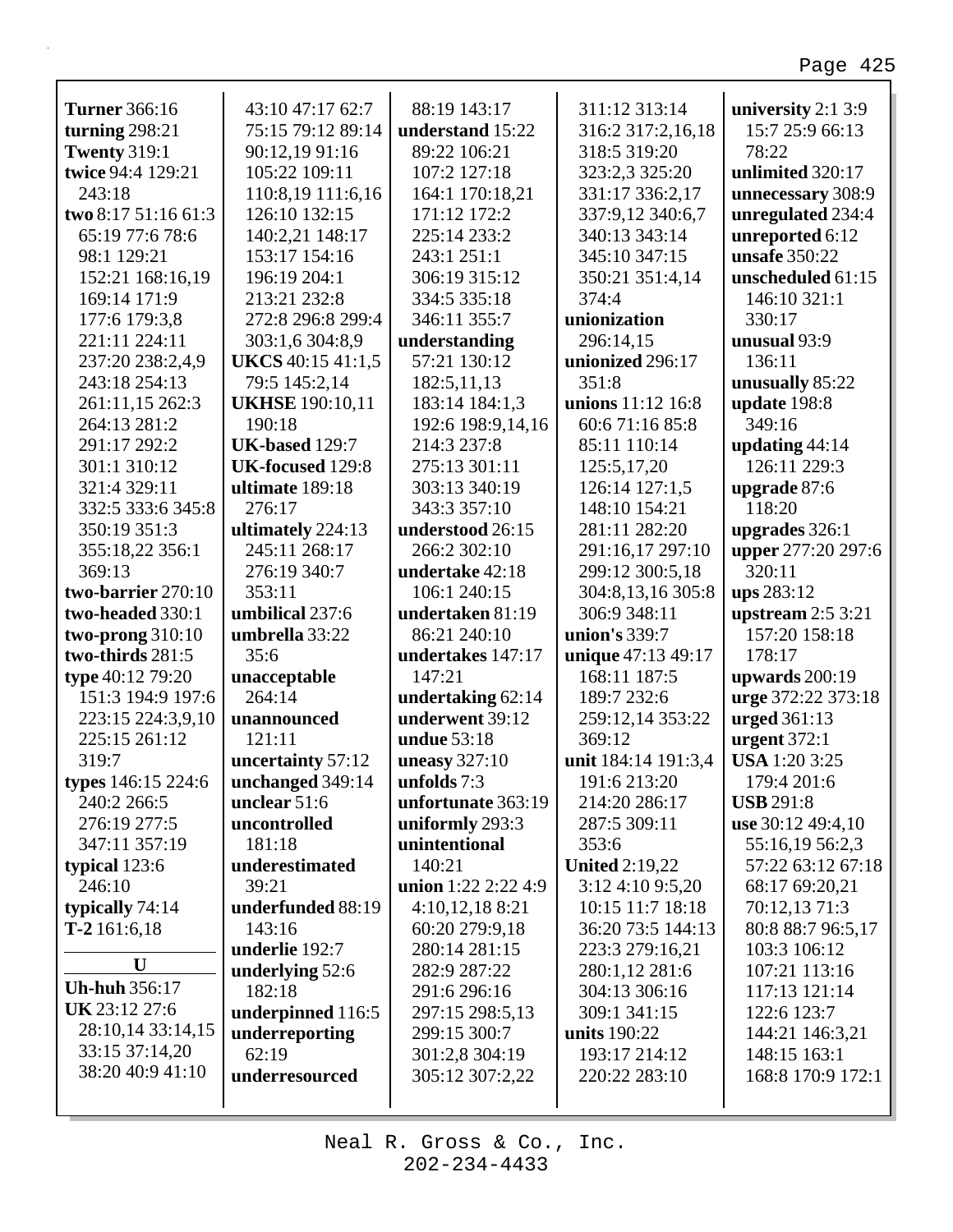| 172:20 174:15          | 178:17,19 180:18    | vehicle 311:5 312:8    | 239:6 241:21          | 266:14 353:18          |
|------------------------|---------------------|------------------------|-----------------------|------------------------|
| 185:11 192:2           | 181:1 182:13        | vehicles 201:14        | 242:6 279:12          | waiting $122:21$       |
| 210:12 216:5           | 186:15,17 187:4     | 256:7                  | 337:18 354:11         | 273:18 276:16          |
| 219:12,15 222:19       | 189:9,10 193:3      | <b>vendors</b> 188:13  | 375:5                 | wake 16:10 29:2        |
| 226:21 232:8           | 195:10,12 197:3     | ventilation 205:21     | viewed 140:12,20      | Wall 295:16 352:6      |
| 252:7 264:4 266:6      | 198:1,7 210:10      | venting $283:8$        | 146:1 336:4           | walls 87:5 205:19      |
| 270:6,7 274:18         | 221:7 225:8 226:2   | 361:14                 | views 10:21 49:2      | waning 373:12          |
| 287:18 289:5           | 226:9 242:22        | verification 45:1      | 71:11 85:9            | want 25:21,21 26:4     |
| 305:20,22 306:1,4      | 249:13 259:11       | 123:7 194:19           | violate 345:5         | 34:19 35:10 36:4       |
| 308:2 315:8,12         | 274:2,6 275:19      | 216:5 243:22           | 369:19                | 48:17 124:2 156:2      |
| 316:6 318:7 348:6      | 288:2,8 293:3       | 275:10                 | violations 310:19     | 170:1 175:2 205:2      |
| 358:6,11 359:12        | 306:8 307:20        | verifications 67:14    | 312:9                 | 205:9 218:17           |
| 367:16                 | 338:10 346:9,17     | 67:16                  | virtually 143:13      | 227:19 236:3           |
| useful 62:22 148:1     | 347:4 360:14,16     | verified 169:15        | 349:14                | 238:20 241:14,17       |
| 148:14 150:4           | 368:5               |                        | vision 199:9          | 241:19,19 251:1        |
|                        |                     | verify 95:10,14        |                       | 251:10 264:21          |
| 206:6 249:15           | $\mathbf{V}$        | 162:5 188:10           | visit 120:9,11        |                        |
| 255:8 272:15           | valid 170:10 214:8  | 243:12,15 244:21       | 121:17 139:14         | 266:8 278:16           |
| 287:14                 | validity 44:3       | <b>Veritas</b> 158:11  | 142:4 153:18,19       | 281:20 314:21          |
| usefulness $61:11$     | valuable 128:22     | versatile 214:14       | 153:22                | 321:13 332:8           |
| useless 358:8          | 150:2 167:3,14      | version 269:7          | visitors $12:19$      | 333:4 336:14           |
| 359:13                 | 248:4               | versus 76:13 183:1     | visual 196:11         | 371:6,19 375:18        |
| users $195:2$          | value 40:11 43:2    | 234:21 316:14          | vital $40:5$          | wanted 72:1 93:6       |
| <b>user-fee</b> 240:12 |                     | 360:16                 | vitally 24:19         | 209:11 257:14          |
| user/worker 301:6      | 120:20 173:12,17    | vessel 163:7 265:22    | <b>Vito</b> 179:19    | 263:8 318:2,20         |
| uses 11:7 209:3        | 222:19 235:1        | vessels $290:1$        | voice 151:16          | 333:16 334:5           |
| usually 119:22         | 239:2 270:9         | 326:17                 | 296:21                | 340:22 357:16          |
| 126:3 220:22           | 271:21 272:2        | <b>VHSE</b> 171:11     | voices $16:5$         | wanting 86:21 87:1     |
| 289:16                 | 277:22              | <b>viable</b> 166:2,20 | <b>volumes</b> 159:18 | wants 267:4 305:18     |
| <b>USW</b> 1:23 2:15   | values 57:15,16     | 169:13 171:16          | voluntarily 126:4     | Wark 1:17 5:15         |
| 4:14,15 280:16         | 70:6 106:14 115:7   | 237:20 238:9           | 268:15 307:7          | 13:18,19 97:12,13      |
| 281:10 284:7           | 115:8 262:5,5       | vibration 326:22       | 343:1                 | 99:8 138:10 233:3      |
| 289:3,10 290:7,20      | valve 207:5,6       | Vice 1:19 2:11,12      | voluntary 23:18       | 233:4 327:22           |
| 291:17 292:8           | 339:19 360:22       | 3:25 4:1,5             | 287:12,16 291:11      | 328:1,15,17,19,22      |
| <b>USW's 293:4</b>     | valves 287:19       | <b>Vice-President</b>  | 332:2,15,17,21        | 329:2,18 330:20        |
| utilization 172:16     | 356:21 357:7        | 158:3,5                | 343:17 344:2,4        | 331:3,21               |
| utilize 22:20          | 360:15              | Victoria 29:5          | 360:13                | warning $23:20$        |
| 270:19 271:20          | vapor 17:12 287:21  | <b>video</b> 12:10     | volunteer 333:5       | 108:22 299:15          |
| utilized 245:3         | varies 70:7         | view $29:18\,42:19$    | volunteers 287:17     | <b>Wart 138:8</b>      |
| utilizes $164:19$      | variety 263:7 284:9 | 43:3 45:15 47:2        | <b>votes</b> 291:16   | <b>Washington</b> 1:13 |
| utmost $10:17$         | various 10:21       | 51:10 73:17 74:6       | 344:19                | 12:22 361:3 376:1      |
| <b>U.S</b> 1:1,12 5:4  | 13:13 34:13 86:20   | 82:11 105:8            | vulnerability 98:9    | wasn't 77:5 113:19     |
| 10:11 12:4 20:14       | 102:12 115:21       | 125:21 127:11,12       | vulnerable 283:11     | 323:12 336:5           |
| 26:5 31:7 35:6         | 120:7 125:6         | 135:21 169:8           | 284:3                 | watch 364:15           |
| 109:3 142:21           | 191:11 213:22       | 177:20 191:2           |                       | watching 8:3 72:15     |
| 147:4 158:4            | 242:7 264:4 355:7   | 193:12 196:6           | W                     | 80:20                  |
| 160:12 165:7           | vary 335:11         | 199:4 214:18           | wages 292:16          | water 99:3 213:9       |
| 176:19 177:1,3         | vast 281:1 373:2    | 221:18 235:18          | wait 49:18 65:1       | 305:2 322:13,21        |
|                        |                     |                        |                       |                        |
|                        |                     |                        |                       |                        |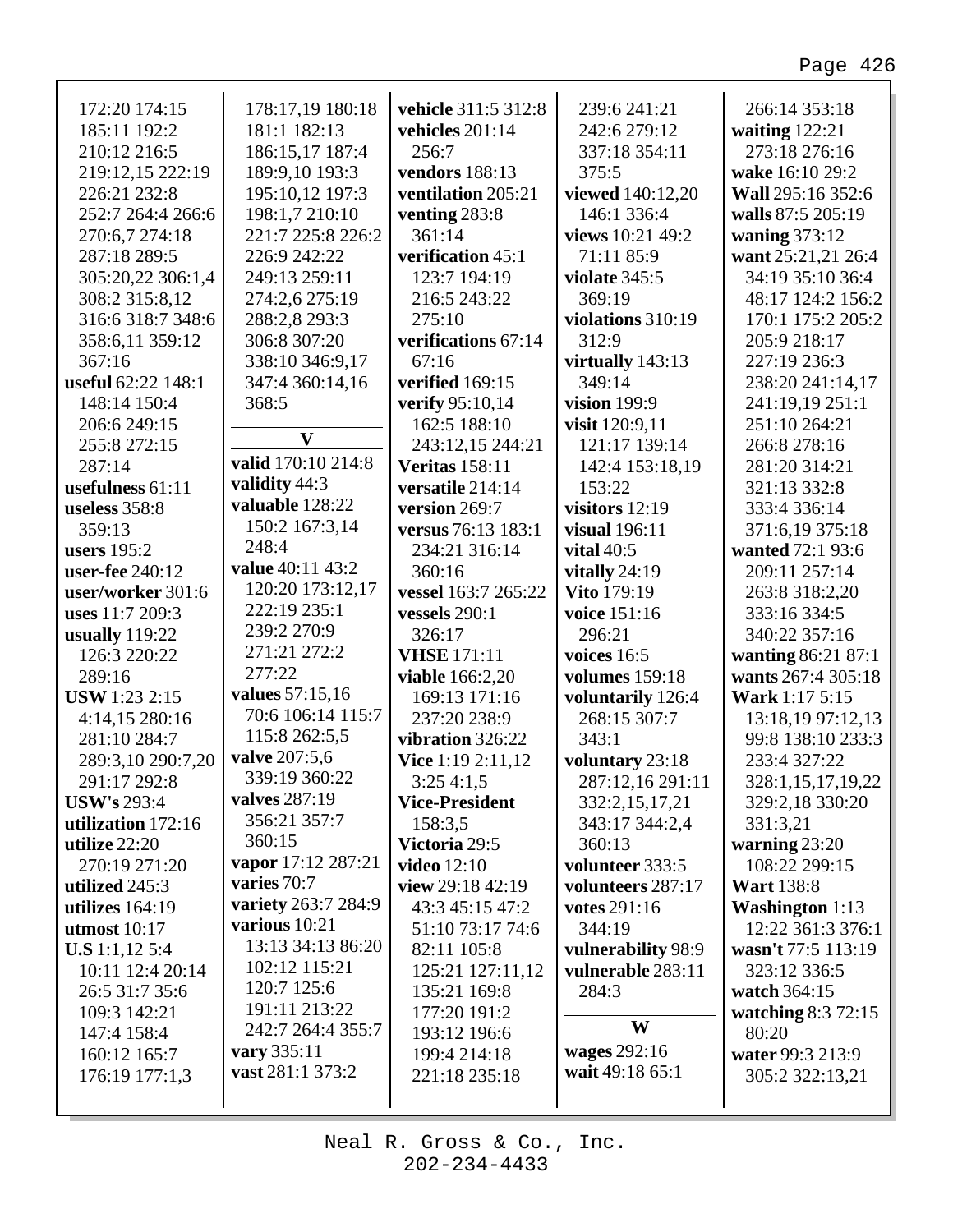|                                    | <b>WEDNESDAY 1:9</b> |                               |                                |                           |  |
|------------------------------------|----------------------|-------------------------------|--------------------------------|---------------------------|--|
| 338:14 356:5<br>waters 10:11 41:10 | week 123:18 269:6    | 226:9 255:18<br>256:22 266:14 | 94:15,18 98:19<br>99:13 103:18 | 324:17<br>work 11:17 14:7 |  |
| 49:13 50:3 52:13                   | 289:14,18 290:13     | 274:8 276:20                  | 109:11 117:16,17               | 31:17 33:15,20            |  |
| 215:12                             | 295:16 329:11        | 277:3 278:6                   | 119:20 125:16                  | 54:22 58:22 59:8          |  |
| way 31:21 42:19                    |                      |                               |                                | 70:19 76:20 81:10         |  |
|                                    | 330:13,19            | 309:10 315:19                 | 129:15 135:2                   |                           |  |
| 43:20 50:12 66:15                  | weeks 321:4 329:11   | 321:18 325:3                  | 139:9 144:22                   | 81:11 88:18               |  |
| 76:11 77:9 83:7                    | weight 170:20        | 326:14 329:10                 | 148:17 150:18                  | 100:18 104:20             |  |
| 87:18 91:3 94:9                    | 288:20 370:2         | 332:1 334:20                  | 153:16 154:16                  | 108:1,7 130:22            |  |
| 105:2 107:5                        | weighted 322:17      | 338:15 343:22                 | 155:6                          | 131:1,8,11 133:21         |  |
| 113:17,18 148:12                   | welcome 3:3 5:3      | 344:6 353:20                  | whilst 82:11 100:12            | 159:15 161:8              |  |
| 150:15 159:5                       | 128:13 159:22        | 358:8 359:6                   | white 79:22                    | 169:7 172:18,19           |  |
| 169:10 170:19                      | 248:16               | 363:12 365:15                 | who've 121:3,21                | 182:15 183:7              |  |
| 173:7,10,19 174:9                  | welcomes 15:12       | 366:22                        | wide 92:21 254:12              | 185:2,7 187:21            |  |
| 184:22 188:21                      | welfare 33:20        | we've 37:9,22 38:7            | 263:6 284:8,16                 | 189:5 190:19              |  |
| 189:8 205:9,11                     | 369:7 370:19         | 40:2 41:3,11,21               | 294:8                          | 195:16 201:17             |  |
| 208:8 209:5,17                     | wells 39:9 167:17    | 57:17 62:18 77:12             | widely 40:12 148:9             | 209:8 210:4               |  |
| 213:10 219:2                       | 177:11 178:9         | 94:7 95:7,8                   | 258:11 288:11                  | 211:15 213:12             |  |
| 227:11,15 229:15                   | 245:6 318:4 357:7    | 110:11 111:4                  | wider 294:12                   | 219:1 229:19              |  |
| 235:18 250:4                       | well-reasoned        | 135:14 153:20                 | wide-ranging                   | 236:14 239:17             |  |
| 257:22 264:22                      | 287:14               | 166:6 171:8                   | 59:13                          | 246:17,18 256:2           |  |
| 275:11,20 277:17                   | went 129:9 130:22    | 178:21 197:22                 | width 263:8                    | 269:2 280:22              |  |
| 281:16 294:7                       | 134:3 136:17         | 198:1 199:10,18               | William $1:17,17$              | 281:3,12 284:8            |  |
| 298:8 301:14                       | 137:9 228:22         | 202:2,11 203:9                | $2:11$ 4:5 5:15,16             | 285:2 291:8,22            |  |
| 302:8 303:3,4,17                   | 323:15 325:2         | 206:19 207:10                 | 158:12                         | 293:20 297:13             |  |
| 305:21 308:2,12                    | weren't 103:10       | 210:3 212:18,21               | willing $239:8$                | 301:21 304:20             |  |
| 314:17 318:2                       | 324:18,18 325:12     | 213:9 214:7 216:6             | 255:18 259:22                  | 305:8 307:4 309:4         |  |
| 329:22 343:19                      | 342:21 358:16,22     | 217:20 229:7                  | 293:16                         | 312:2,11 314:10           |  |
| 347:21 348:2                       | west 178:7 249:14    | 230:3,7 255:2                 | willingness 89:21              | 315:11,21 316:15          |  |
| 350:13 353:4                       | western 1:25 322:7   | 268:21 271:2,14               | wisely $372:14$                | 316:21 318:5,7,9          |  |
| 365:13 367:14                      | 322:8,15             | 276:4 293:21                  | wish 8:14 152:21               | 318:10,18 319:16          |  |
| ways 10:16 34:13                   | we'll 22:15 26:12    | 312:17 316:2,10               | 233:16                         | 320:11,17 323:11          |  |
| 100:20 116:4                       | 31:4 34:17 48:16     | 320:3 326:15,16               | withdraw $136:15$              | 323:13,20,21,22           |  |
| 118:6 159:22                       | 72:13 76:11          | 329:20,20 331:8,9             | withdrawal 58:19               | 324:1,2,3,16              |  |
| 245:6 256:8 303:6                  | 121:18 138:20        | 331:11 338:3                  | 137:9                          | 325:7 329:1,2,3,9         |  |
| 305:4 320:16                       | 156:16 237:7         | 339:10,15,16,17               | withdrawing 126:6              | 329:14,16 330:11          |  |
| 369:13                             | 242:17 250:10        | 340:15,20,21                  | wonder 63:22                   | 330:13,14,14,19           |  |
| weak 56:12                         | 264:22 269:2         | 344:4,5,9,16                  | 73:13 231:20                   | 332:10,20 333:1           |  |
| weakened 299:19                    | 279:1 309:15         | 345:2 349:18                  | 232:1 334:12                   | 335:20 339:17             |  |
| 304:9                              | 353:18,20 354:1      | 350:18 352:14,22              | 342:1                          | 345:11 350:22             |  |
| weakness 230:22                    | we're 14:1 64:16     | 352:22 353:3                  | wondering 99:8                 | 354:18 358:4,13           |  |
| weaknesses 26:9,19                 | 72:7 94:8 109:13     | 354:2 359:9 364:2             | 119:18                         | 359:5 362:20              |  |
| 53:20 107:8                        | 121:13 123:22        | 364:12 365:4                  | woodwork 153:14                | 363:12 364:2,12           |  |
| 244:11                             | 126:20 152:6         | 372:9,19                      | word 30:12 32:10               | 373:16                    |  |
| web 113:3 154:13                   | 157:16 164:2         | <b>Whewell 2:17 3:11</b>      | 280:20,21 293:14               | workdays 257:20           |  |
| 154:17 155:19                      | 191:20 199:7         | 36:18 37:7,9 48:3             | words 79:4 98:8                | <b>worked</b> 13:12       |  |
| 194:16 257:21                      | 212:16 223:8         | 77:21 81:14 83:1              | 104:6 111:1 151:7              | 15:16,18 187:6            |  |
| webcast $8:4,5$                    | 224:13 225:2         | 86:12,13 89:9                 | 177:2 203:7                    | 231:15 236:10             |  |
|                                    |                      |                               |                                |                           |  |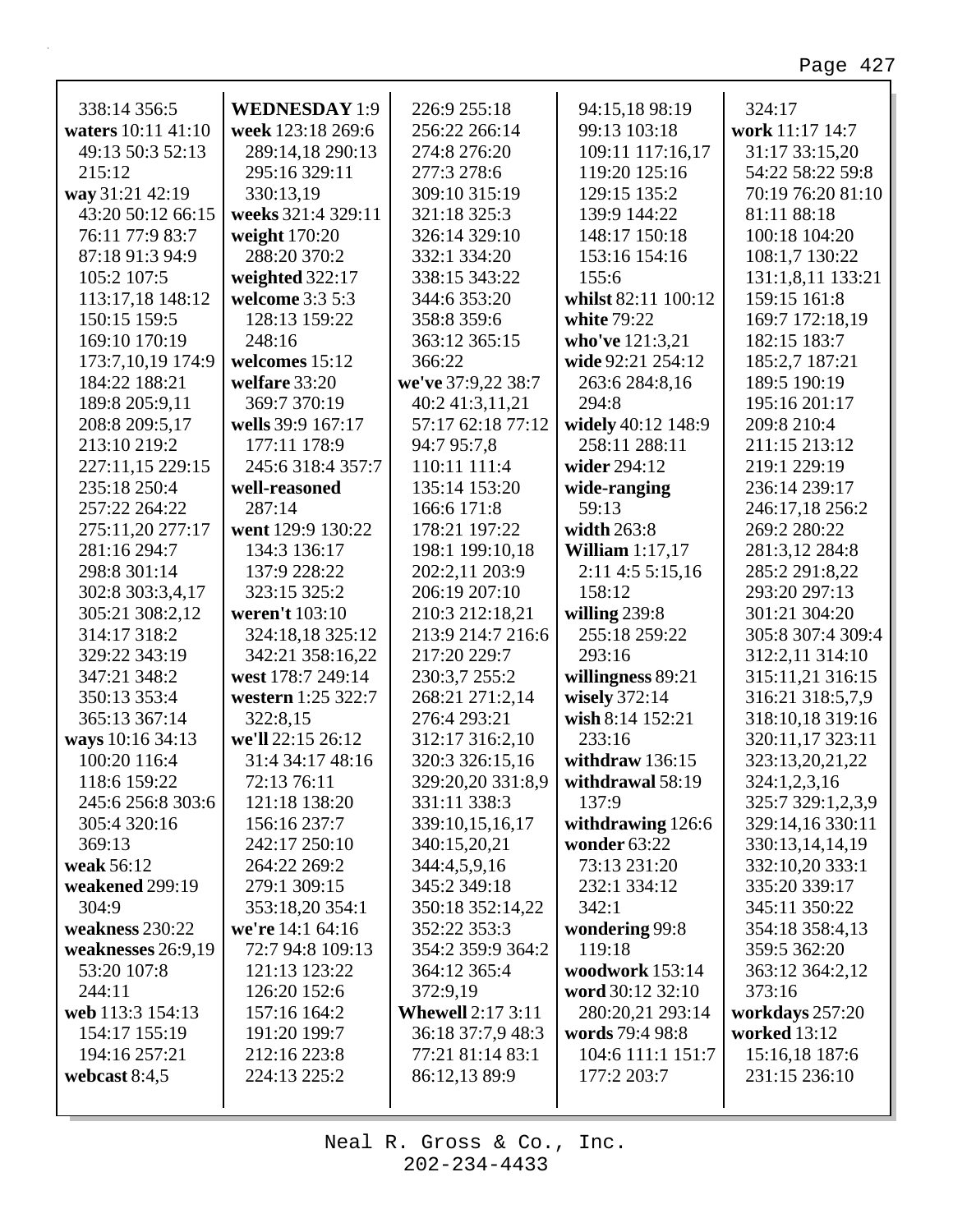| 271:14 273:15,18    | 159:10 163:16         | worst-case 285:17       | 143:1 162:5         | $\mathbf{Z}$                |
|---------------------|-----------------------|-------------------------|---------------------|-----------------------------|
| 281:9,16 309:6      | 168:19,22 174:3       | worth 338:17            | 177:11 186:7        | <b>Zed</b> 247:4            |
| 315:10 320:7        | 175:2 190:15          | worthless 36:6          | 196:22 200:20       | zero 353:16                 |
| 321:4 326:5 360:8   | 195:19 198:12         | wouldn't $44:7$         | 213:1 264:16        |                             |
| <b>worker</b> 18:10 | 231:1,5 235:16        | 82:13 114:20            | 283:19 284:5        | \$                          |
| 125:4,13 127:21     | 244:17 258:14         | 118:16 122:12           | 286:11 289:12       | \$30 240:1                  |
| 279:9 285:4 286:3   | 275:15,20 291:14      | 138:2 232:5             | 291:22 299:9        | \$60,000 179:11             |
| 286:11 294:22       | 295:19 300:4          | 316:18 342:20           | 311:18 312:17       |                             |
| 297:22 298:18       | 301:3,16 306:5        | <b>Wright</b> 1:17 2:21 | 313:4,13 314:5      | $\boldsymbol{0}$            |
| 302:16 303:14,15    | 307:2,9,11 319:21     | 4:10 5:16 14:3,9        | 316:8 320:3,22      | 09 290:21                   |
| 304:7,10,18         | 320:8,10,13 321:7     | 14:10 88:12,13          | 331:12,15 365:17    |                             |
| 325:18,19 333:18    | 325:3 333:21          | 94:1,10 95:20           | 368:9               | 1 1 1 9 : 9 1 3 0 : 6       |
| workers 1:22 4:12   | 345:12 352:19         | 97:11 134:12            | yearly $70:12$      |                             |
| 9:13,19 10:1        | 354:17 374:18         | 136:9 234:6,7           | 203:18,19           | 320:22 328:21<br>1st 132:21 |
| 11:13 12:2 16:8     | workplace 12:4        | 235:6 236:18            | years 5:17 13:13    |                             |
| 17:13,16 125:4      | 166:11 193:16         | 237:3,14 238:16         | 14:21 24:5 40:18    | 1,500 183:8                 |
| 128:1,3,6 151:21    | 195:17 197:8          | 250:10,11,14            | 42:11 45:21 46:20   | 1:00 156:12                 |
| 221:13 279:12,19    | 296:21 301:6          | 258:20,22 279:15        | 51:1 55:17 68:4     | 1:14 156:20                 |
| 280:14,17 281:14    | workplaces 10:6       | 280:3,4,5,10            | 73:1 75:6 92:11     | 10 60:18 206:7              |
| 282:21 285:2,16     | works 338:16          | 298:11 327:18           | 108:16 110:4,12     | 100 66:11 131:20            |
| 289:10 292:10,21    | workshop 186:7        | 331:22 337:2,4,6        | 116:7 117:20        | 177:11                      |
| 296:20 297:15       | workshops 60:1        | 337:18 338:19           | 129:21 133:9,17     | 106 37:18                   |
| 298:14 300:16,21    | 186:14                | 339:2,9 343:8,22        | 133:18,22 136:14    | 119:13 289:13               |
| 301:1 302:20        | world 9:12 12:21      | 350:17 351:13,21        | 142:2 145:18        | 321:15 374:11               |
| 304:22 307:13       | 52:17 92:21           | 360:10 361:1            | 148:4 149:22        | 110 131:21                  |
| 308:16 309:4        | 111:19 128:14         | 362:15                  | 160:8 164:7,8       | 12 291:18 330:13            |
| 325:4 329:3 330:5   | 137:14 213:16,22      | write 205:7 304:10      | 171:9 179:3 180:7   | 343:20                      |
| 333:18 334:6,12     | 241:8 259:13          | 304:15 315:4,22         | 183:22 188:3        | 12-hour 318:17              |
| 334:16 339:11       | 262:8 275:4           | 361:13                  | 190:13,14,19        | 12:00 156:18                |
| 350:5,22 353:8      | 306:13,18             | written 8:2 69:19       | 195:21 199:21       | 1239:19 28:20               |
| 354:8,11 355:7,11   | worldwide 105:3       | 204:17 231:11           | 200:4 202:6 205:8   | 181:14                      |
| 374:4,10,11,15      | 115:19 137:4          | 250:5 268:11            | 213:7,8 214:15      | 1250 1:12                   |
| worker's 334:19     | 178:3 212:19          | 308:18 362:5            | 244:10 282:12       | 13 206:2 247:4              |
| workforce 31:1      | 213:19 270:17         | wrong 29:17 62:21       | 284:6 289:3         | 14 178:18 307:10            |
| 46:15 52:10 53:14   | 274:3                 | 145:6,7 173:7           | 295:22 297:13       | 321:7                       |
| 55:12 56:10 58:7    | world's 162:11        | 267:3 295:21            | 309:7,9 310:12      | 14(c) $243:2$               |
| 58:10,17 59:1,19    | 177:9,15 304:3        | 340:11 346:20           | 314:11,12 315:2     | 140 16:22                   |
| 59:21,21 60:4       | <b>worried</b> 299:13 | wrote 139:3 231:11      | 316:3 319:1,9,13    | 15 1:9 3:6 12:2             |
| 63:17 120:14        | 356:8                 | 288:18 292:10           | 319:19 320:3        | 17:13 156:20                |
| 128:18 140:5,8      | worry 307:6 335:8     |                         | 322:6,6 326:4,14    | 293:9 316:3 319:9           |
| 148:10 152:4,15     | 356:3                 | $\mathbf{X}$            | 326:19 327:2        | 326:19 327:2                |
| 153:20 154:6,19     | worse 35:15 187:10    | X 3:1 330:22            | 342:6 359:9 361:9   | 363:14                      |
| 155:8 191:4,7       | 214:7 294:14          | <b>Xcel</b> 15:4        | 375:6,8             | 158 3:22                    |
| 293:6               | 295:12 332:15         |                         | <b>yellow</b> 197:5 | 16 320:17 321:4,7           |
| working 21:16 30:2  | 333:8                 | Y                       | yesterday 310:4     | <b>16-hour</b> 320:13       |
| 71:2,13,17 74:12    | worst 136:22          | year 5:14 11:4 55:7     | 341:19              | 160 66:11 131:19            |
| 76:7 125:2 130:11   | 142:13 374:16         | 90:1 93:1 103:6         | <b>York</b> 178:1   | 164 3:23                    |
|                     |                       | 134:6 139:12            |                     |                             |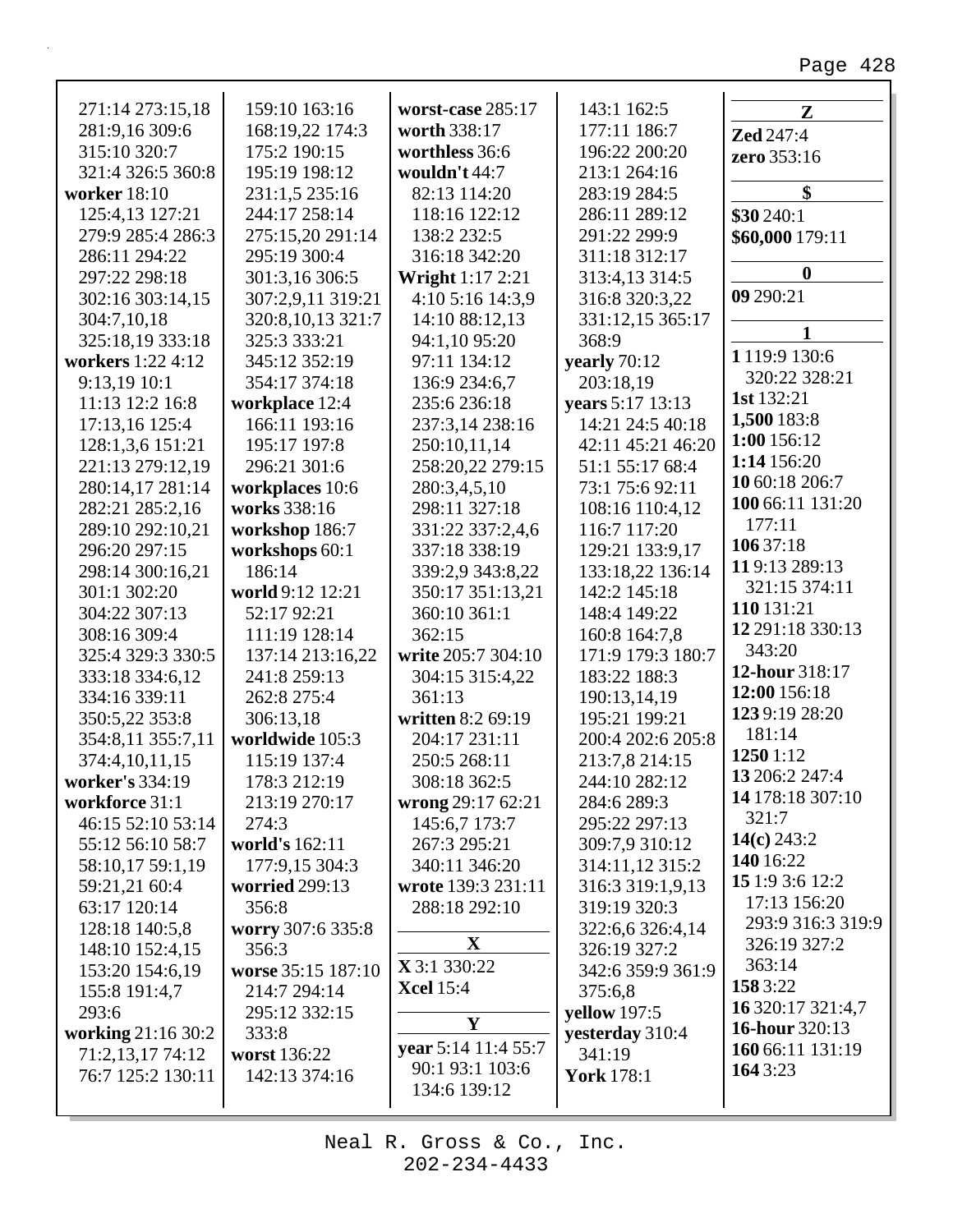| 1679:22 27:7          | 103:6 299:9             | 35 295:22               | 753 288:13            |  |
|-----------------------|-------------------------|-------------------------|-----------------------|--|
| 296:10                | 2001 161:6 178:19       | 350,000 322:13          | 754 292:3             |  |
| 17 290:10             | 2002 165:6 271:2        | 373:12                  | 755 292:3             |  |
|                       | 2004 40:18 64:10        | 3714:19                 |                       |  |
| 170,000 159:2         |                         |                         | 8                     |  |
| 176 3:25              | 65:17 87:19             | 3744:21                 | 80 160:21 268:21      |  |
| 18 55:2 93:2 313:3    | 132:17 181:19           | $\overline{\mathbf{4}}$ | 84 243:1 330:14       |  |
| 320:7                 | 2005 11:22 15:3         | 4286:11                 | <b>84-hour</b> 330:18 |  |
| 18-hour 320:10,12     | 17:4 43:7 51:20         | 4,000 212:18            | 85 77:11              |  |
| 329:15,16             | 84:19 132:22            | 4.2 322:11              | 850,000 280:17        |  |
| 180 12:2 17:15        | 290:14 325:10           |                         |                       |  |
| 180,000 322:10        | 2007 15:4 16:20         | 40 68:20 124:9          | 87 283:20             |  |
| 1904:2                | 283:1                   | 200:4 330:14            | 9                     |  |
| 1910 204:13 207:17    | 2008 239:22 290:21      | 331:1                   | 9.2 159:1             |  |
| 1947 212:22           | 319:19                  | 43 283:15               | 9:001:13              |  |
| 1968 349:12           | 2009 196:18 239:22      | 44 330:15 331:1         |                       |  |
| 1972 177:21           | 289:8                   | 446 321:1 328:12        | 90 160:8 283:14       |  |
| 1973 181:8            | 2010 1:9 15:5           | 330:17                  | 93 3:18 129:17,17     |  |
| 1976 28:2             | 156:20                  | 45 289:8                |                       |  |
| 1977 181:10           | 2011 245:1              | 450 158:20              |                       |  |
| 1979 322:16           | 21 321:2                | 48 317:20               |                       |  |
| 1984:4                | 2124:6                  | 49 289:12               |                       |  |
| 1980 9:17 28:19       | 22 282:21 309:8         | 4959 1:23 2:16 4:14     |                       |  |
| 181:14                | 22nd 1:12               | 4:16 279:22 280:2       |                       |  |
| 1982 28:6             | 2204:8                  | 322:4                   |                       |  |
| 1984 28:10            | 23 70:14                |                         |                       |  |
| 1988 28:12 37:10      | 24 3 1 2:6              | 5                       |                       |  |
| 49:15 296:10          | 240 160:20              | 5 3:4 167:3,15          |                       |  |
| 1990 12:4 37:18       | 25 3:9 286:18           | 5,000 177:18            |                       |  |
| 1991 129:19           | 326:14                  | 5.2 206:7               |                       |  |
| 1992 31:9 49:14       | 2804:10                 | 5:11 376:12             |                       |  |
| 1993 39:5             | 2984:13                 | 5017:1                  |                       |  |
| 1994 322:16           |                         | 50/50 262:3             |                       |  |
| 1995 324:4            | $\overline{\mathbf{3}}$ | 500 213:8               |                       |  |
| 1996 50:2,21          | 3 167:15                | 500,000 178:4           |                       |  |
| 1998 9:20 27:6 29:6   | 3:00353:5               |                         |                       |  |
| 327:4                 | 30 14:21 16:19          | 6                       |                       |  |
| 1999 14:19 16:18      | 200:4 314:12            | 60 68:18 76:4 164:6     |                       |  |
| 78:22                 | 326:14                  | 643:14                  |                       |  |
|                       | 30,000 280:22           | 65-2269:8               |                       |  |
| $\overline{2}$        | 300 39:22 129:11        | $\overline{7}$          |                       |  |
| 2 2 8 4 : 5 3 2 4 : 2 | 212:19                  |                         |                       |  |
| 2,500 162:5           | 3094:14                 | 7 2 8 9:13              |                       |  |
| 20 190:12,13,19       | 31 322:6,6              | 70 283:16               |                       |  |
| 199:21 307:10         | 320 309:3               | 70s 76:17               |                       |  |
| 315:1 359:8           | 3214:16                 | 71 282:20 293:9         |                       |  |
| 20,000 177:2          | 3264:18                 | 733:17                  |                       |  |
| 2000 23:13 51:5       | 34 177:3 309:7          | 75 163:2 193:19         |                       |  |
|                       |                         | 194:14                  |                       |  |
|                       |                         |                         |                       |  |